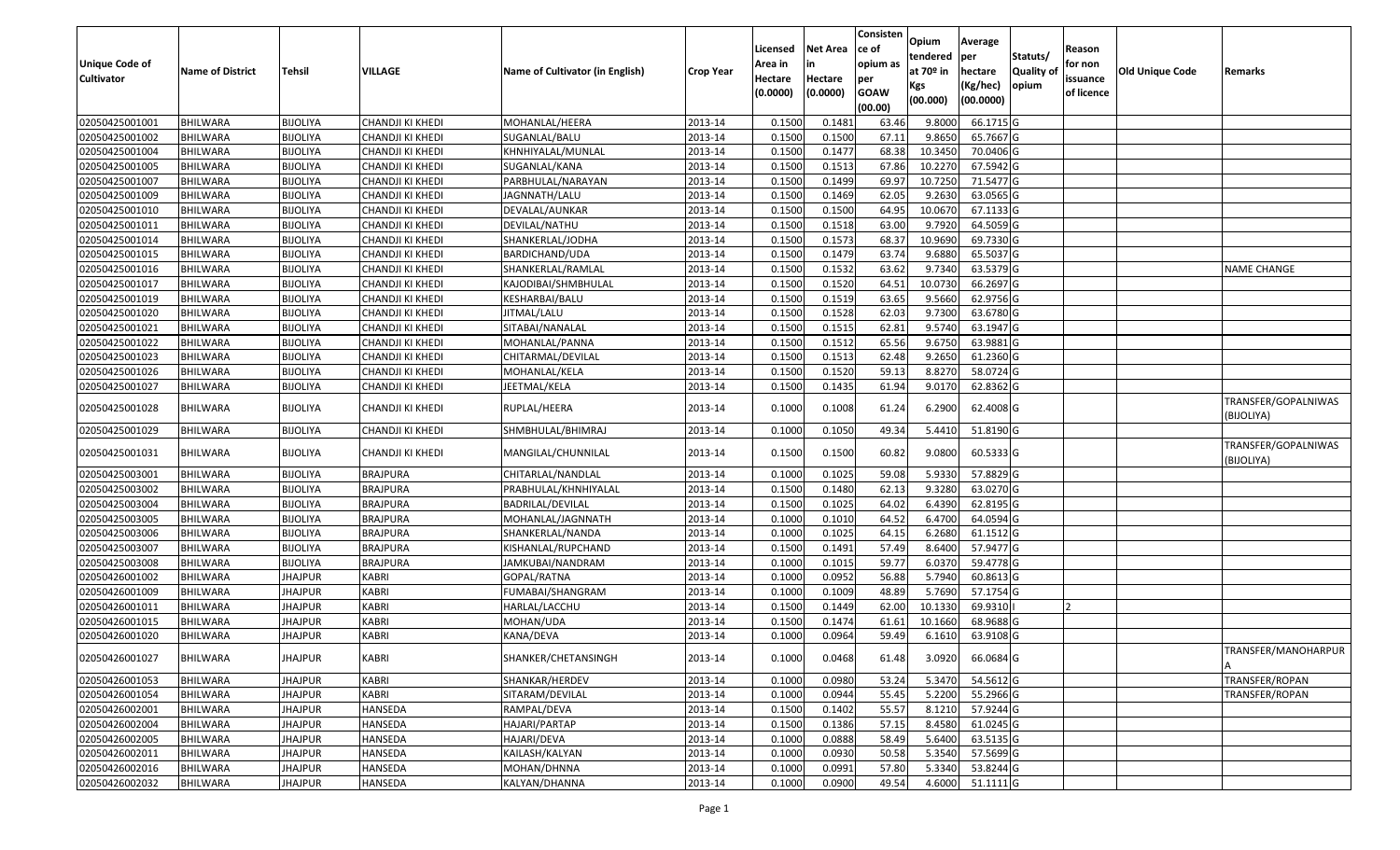| <b>Unique Code of</b><br><b>Cultivator</b> | <b>Name of District</b> | Tehsil                 | VILLAGE            | Name of Cultivator (in English) | <b>Crop Year</b> | Licensed<br>Area in<br>Hectare<br>(0.0000) | <b>Net Area</b><br>in<br>Hectare<br>(0.0000) | Consisten<br>ce of<br>opium as<br>per<br><b>GOAW</b><br>(00.00) | Opium<br>tendered<br>at 70º in<br>Kgs<br>(00.000) | Average<br>per<br>hectare<br>(Kg/hec)<br>(00.0000) | Statuts/<br><b>Quality of</b><br>opium | Reason<br>for non<br>issuance<br>of licence | Old Unique Code | Remarks                                          |
|--------------------------------------------|-------------------------|------------------------|--------------------|---------------------------------|------------------|--------------------------------------------|----------------------------------------------|-----------------------------------------------------------------|---------------------------------------------------|----------------------------------------------------|----------------------------------------|---------------------------------------------|-----------------|--------------------------------------------------|
| 02050426002034                             | <b>BHILWARA</b>         | <b>JHAJPUR</b>         | HANSEDA            | KANA/DEVA                       | 2013-14          | 0.1500                                     | 0.1375                                       | 55.62                                                           | 8.0730                                            | 58.7127 G                                          |                                        |                                             |                 |                                                  |
| 02050426002040                             | <b>BHILWARA</b>         | <b>JHAJPUR</b>         | HANSEDA            | <b>BHOLU/KHANA</b>              | 2013-14          | 0.1500                                     | 0.1415                                       | 58.79                                                           | 8.5580                                            | 60.4806 G                                          |                                        |                                             |                 |                                                  |
| 02050426002041                             | BHILWARA                | JHAJPUR                | HANSEDA            | KESHARSINGH/JAWANSINGH          | 2013-14          | 0.1000                                     | 0.0900                                       | 52.09                                                           | 5.0680                                            | 56.3111G                                           |                                        |                                             | 02050426004036  | <b>TRANSFER</b>                                  |
| 02050426003003                             | <b>BHILWARA</b>         | <b>JHAJPUR</b>         | BHAGGUNAGAR        | DEVILAL/GORDHAN                 | 2013-14          | 0.1000                                     | 0.0931                                       | 60.83                                                           | 6.0310                                            | 64.7798 G                                          |                                        |                                             |                 |                                                  |
| 02050426003012                             | <b>BHILWARA</b>         | <b>JHAJPUR</b>         | BHAGGUNAGAR        | BHOPAL/GANGARAM                 | 2013-14          | 0.1500                                     | 0.1356                                       | 65.77                                                           | 9.6870                                            | 71.4381 G                                          |                                        |                                             |                 |                                                  |
| 02050426003023                             | <b>BHILWARA</b>         | <b>JHAJPUR</b>         | BHAGGUNAGAR        | HEERA/BHIMA                     | 2013-14          | 0.1500                                     | 0.1425                                       | 65.52                                                           | 9.5380                                            | 66.9333 G                                          |                                        |                                             |                 |                                                  |
| 02050426003031                             | BHILWARA                | <b>JHAJPUR</b>         | BHAGGUNAGAR        | NANDA/RAMA                      | 2013-14          | 0.1500                                     | 0.1438                                       | 62.05                                                           | 9.0150                                            | 62.6912 G                                          |                                        |                                             |                 |                                                  |
| 02050426003060                             | <b>BHILWARA</b>         | <b>JHAJPUR</b>         | BHAGGUNAGAR        | RAMPAL/KANHAIYALA               | 2013-14          | 0.1500                                     | 0.1352                                       | 58.81                                                           | 8.3760                                            | 61.9527 G                                          |                                        |                                             |                 |                                                  |
| 02050426003062                             | <b>BHILWARA</b>         | <b>JHAJPUR</b>         | BHAGGUNAGAR        | JITU/KAJOD                      | 2013-14          | 0.1000                                     | 0.0942                                       | 56.80                                                           | 5.4770                                            | 58.1423 G                                          |                                        |                                             |                 |                                                  |
| 02050426003064                             | <b>BHILWARA</b>         | <b>JHAJPUR</b>         | BHAGGUNAGAR        | BHERU/ROOPA                     | 2013-14          | 0.1500                                     | 0.1344                                       | 66.15                                                           | 9.601                                             | 71.4360 G                                          |                                        |                                             |                 |                                                  |
| 02050426003070                             | <b>BHILWARA</b>         | <b>JHAJPUR</b>         | BHAGGUNAGAR        | KOCHLI/MATHURA                  | 2013-14          | 0.1000                                     | 0.0922                                       | 64.42                                                           | 6.1940                                            | 67.1800 G                                          |                                        |                                             |                 | <b>NAME CHANGE</b>                               |
| 02050426003071                             | <b>BHILWARA</b>         | <b>JHAJPUR</b>         | BHAGGUNAGAR        | GHANDIBAI/SITARAM               | 2013-14          | 0.1500                                     | 0.1460                                       | 58.05                                                           | 9.9350                                            | 68.0479 G                                          |                                        |                                             | 02050426004003  | TRANSFER / TRANSFER /<br>JAWANPURA (JHAJPUR)     |
| 02050426003072                             | BHILWARA                | <b>JHAJPUR</b>         | BHAGGUNAGAR        | CHAOUBAI/JAGGANNATH             | 2013-14          | 0.1000                                     | 0.0930                                       | 55.12                                                           | 6.5510                                            | 70.4409 G                                          |                                        |                                             | 02050426004008  | TRANSFER/ TRANSFER /<br>JAWANPURA (JHAJPUR)      |
| 02050426003073                             | <b>BHILWARA</b>         | <b>JHAJPUR</b>         | BHAGGUNAGAR        | CHOTIBAI/BALU                   | 2013-14          | 0.1500                                     | 0.1380                                       | 55.65                                                           | 9.0310                                            | 65.4420                                            |                                        | l 2                                         | 02050426004028  | <b>TRANSFER</b>                                  |
| 02050426003074                             | BHILWARA                | <b>JHAJPUR</b>         | BHAGGUNAGAR        | MANKUNWAR/NARAYANSINGH          | 2013-14          | 0.1000                                     | 0.0960                                       | 55.55                                                           | 5.9680                                            | 62.1667 G                                          |                                        |                                             | 02050426004035  | <b>TRANSFER /TRANSFER</b><br>/SADAPURA (JHAJPUR) |
| 02050427001001                             | BHILWARA                | MANDALGARH             | VITTHALPURA        | KALYAN/BHURA                    | 2013-14          | 0.1500                                     | 0.1500                                       | 59.87                                                           | 8.9040                                            | 59.3600 G                                          |                                        |                                             |                 |                                                  |
| 02050427001007                             | <b>BHILWARA</b>         | MANDALGARH             | VITTHALPURA        | BHURA/MATHURA                   | 2013-14          | 0.1500                                     | 0.1431                                       | 61.71                                                           | 8.7890                                            | 61.4186 G                                          |                                        |                                             |                 |                                                  |
| 02050427001012                             | <b>BHILWARA</b>         | MANDALGARH             | VITTHALPURA        | HANGAMIBAI/HAJARI               | 2013-14          | 0.1500                                     | 0.1467                                       | 52.98                                                           | 7.7350                                            | 52.7267 G                                          |                                        |                                             |                 |                                                  |
| 02050427001014                             | <b>BHILWARA</b>         | MANDALGARH             | <b>VITTHALPURA</b> | DHAPUBAI/BAKTAVER               | 2013-14          | 0.1000                                     | 0.1000                                       | 54.73                                                           | 5.8400                                            | 58.4000 G                                          |                                        |                                             |                 |                                                  |
| 02050427001016                             | BHILWARA                | MANDALGARH             | VITTHALPURA        | GORIBAI/MANGILAL                | 2013-14          | 0.1000                                     | 0.0000                                       | 0.00                                                            | 0.0000                                            | $0.0000$ F                                         |                                        |                                             |                 |                                                  |
| 02050427001017                             | <b>BHILWARA</b>         | MANDALGARH             | <b>VITTHALPURA</b> | KANA/HAJARI                     | 2013-14          | 0.1500                                     | 0.1512                                       | 53.60                                                           | 8.0250                                            | 53.0754 G                                          |                                        |                                             |                 |                                                  |
| 02050427001024                             | <b>BHILWARA</b>         | MANDALGARH             | <b>VITTHALPURA</b> | RUPA/DHANNA                     | 2013-14          | 0.1500                                     | 0.0000                                       | 0.00                                                            | 0.0000                                            | $0.0000$ F                                         |                                        |                                             |                 |                                                  |
| 02050427001027                             | <b>BHILWARA</b>         | MANDALGARH             | <b>VITTHALPURA</b> | RAMESHWER/NANDA                 | 2013-14          | 0.1000                                     | 0.0968                                       | 60.27                                                           | 6.2160                                            | 64.2149 G                                          |                                        |                                             |                 |                                                  |
| 02050427001028                             | <b>BHILWARA</b>         | MANDALGARH             | VITTHALPURA        | SARJUBAI/BALU                   | 2013-14          | 0.1500                                     | 0.1446                                       | 61.46                                                           | 8.9470                                            | 61.8741 G                                          |                                        |                                             |                 |                                                  |
| 02050427001033                             | <b>BHILWARA</b>         | MANDALGARH             | VITTHALPURA        | KOYALBAI/DHANNA                 | 2013-14          | 0.1000                                     | 0.0000                                       | 0.00                                                            | 0.0000                                            | $0.0000$ F                                         |                                        |                                             |                 | TRANSFER/RALYATA<br>(MANDALGARH)                 |
| 02050427001036                             | <b>BHILWARA</b>         | MANDALGARH             | VITTHALPURA        | BHERULAL/RAMCHANDRA             | 2013-14          | 0.1000                                     | 0.0000                                       | 0.00                                                            | 0.0000                                            | $0.0000$ F                                         |                                        |                                             |                 | TRANSFER/NAHARGARH<br>(MANDALGARH)               |
| 02050427001038                             | BHILWARA                | MANDALGARH             | VITTHALPURA        | RAMKUVAR/BALU                   | 2013-14          | 0.1000                                     | 0.0000                                       | 0.00                                                            | 0.0000                                            | $0.0000$ F                                         |                                        |                                             |                 | TRANSFER/RAISINGHPURA<br>(MANDALGARH)            |
| 02050427001041                             | BHILWARA                | MANDALGARH             | VITTHALPURA        | BHOLIBAI/KHEMA                  | 2013-14          | 0.1000                                     | 0.0960                                       | 62.22                                                           | 6.5690                                            | 68.4271 G                                          |                                        |                                             |                 | TRANSFER/JAL KA KHEDA<br>(MANDALGARH)            |
| 02050427001042                             | BHILWARA                | MANDALGARH VITTHALPURA |                    | HOKMA/SOBAKSH                   | 2013-14          | 0.1500                                     | 0.0000                                       | 0.00                                                            | 0.0000                                            | $0.0000$ F                                         |                                        |                                             |                 |                                                  |
| 02050427001043                             | <b>BHILWARA</b>         | MANDALGARH             | VITTHALPURA        | RAMPAL/CHAGNA                   | 2013-14          | 0.1500                                     | 0.1420                                       | 62.87                                                           | 9.1970                                            | 64.7676 G                                          |                                        |                                             |                 |                                                  |
| 02050427001045                             | <b>BHILWARA</b>         | MANDALGARH             | <b>VITTHALPURA</b> | BANSHILAL/GHISALAL              | 2013-14          | 0.1000                                     | 0.0928                                       | 61.15                                                           | 6.2810                                            | 67.6832 G                                          |                                        |                                             |                 |                                                  |
| 02050427002004                             | <b>BHILWARA</b>         | MANDALGARH             | BHAWANIPURA        | NAVLA/DEVA                      | 2013-14          | 0.1000                                     | 0.0000                                       | 0.00                                                            | 0.0000                                            | $0.0000$ F                                         |                                        |                                             |                 |                                                  |
| 02050427002006                             | <b>BHILWARA</b>         | MANDALGARH             | <b>BHAWANIPURA</b> | KAJOD/MOHAN                     | 2013-14          | 0.1000                                     | 0.0950                                       | 60.22                                                           | 1.6600                                            | 17.4737 G                                          |                                        | 4                                           |                 |                                                  |
| 02050427002009                             | <b>BHILWARA</b>         | MANDALGARH             | BHAWANIPURA        | RAMESHCHANDR/NANDA              | 2013-14          | 0.1000                                     | 0.0000                                       | 0.00                                                            | 0.0000                                            | $0.0000$ F                                         |                                        |                                             |                 |                                                  |
| 02050427002012                             | <b>BHILWARA</b>         | MANDALGARH             | <b>BHAWANIPURA</b> | CHATRBHUJ/NAVLA                 | 2013-14          | 0.1000                                     | 0.0000                                       | 0.00                                                            | 0.0000                                            | $0.0000$ F                                         |                                        |                                             |                 |                                                  |
| 02050427002013                             | <b>BHILWARA</b>         | MANDALGARH             | <b>BHAWANIPURA</b> | BHAWER/BARDA                    | 2013-14          | 0.1000                                     | 0.0943                                       | 61.84                                                           | 1.8200                                            | 19.3001G                                           |                                        |                                             |                 |                                                  |
| 02050427002014                             | <b>BHILWARA</b>         | MANDALGARH             | BHAWANIPURA        | CHOGA/NANDA                     | 2013-14          | 0.1000                                     | 0.0967                                       | 63.01                                                           | 1.5210                                            | 15.7291 G                                          |                                        | $\Delta$                                    |                 |                                                  |
| 02050427002015                             | <b>BHILWARA</b>         | MANDALGARH             | <b>BHAWANIPURA</b> | GHIRDHARI/DEVA                  | 2013-14          | 0.1000                                     | 0.0000                                       | 0.00                                                            | 0.0000                                            | $0.0000$ F                                         |                                        |                                             |                 |                                                  |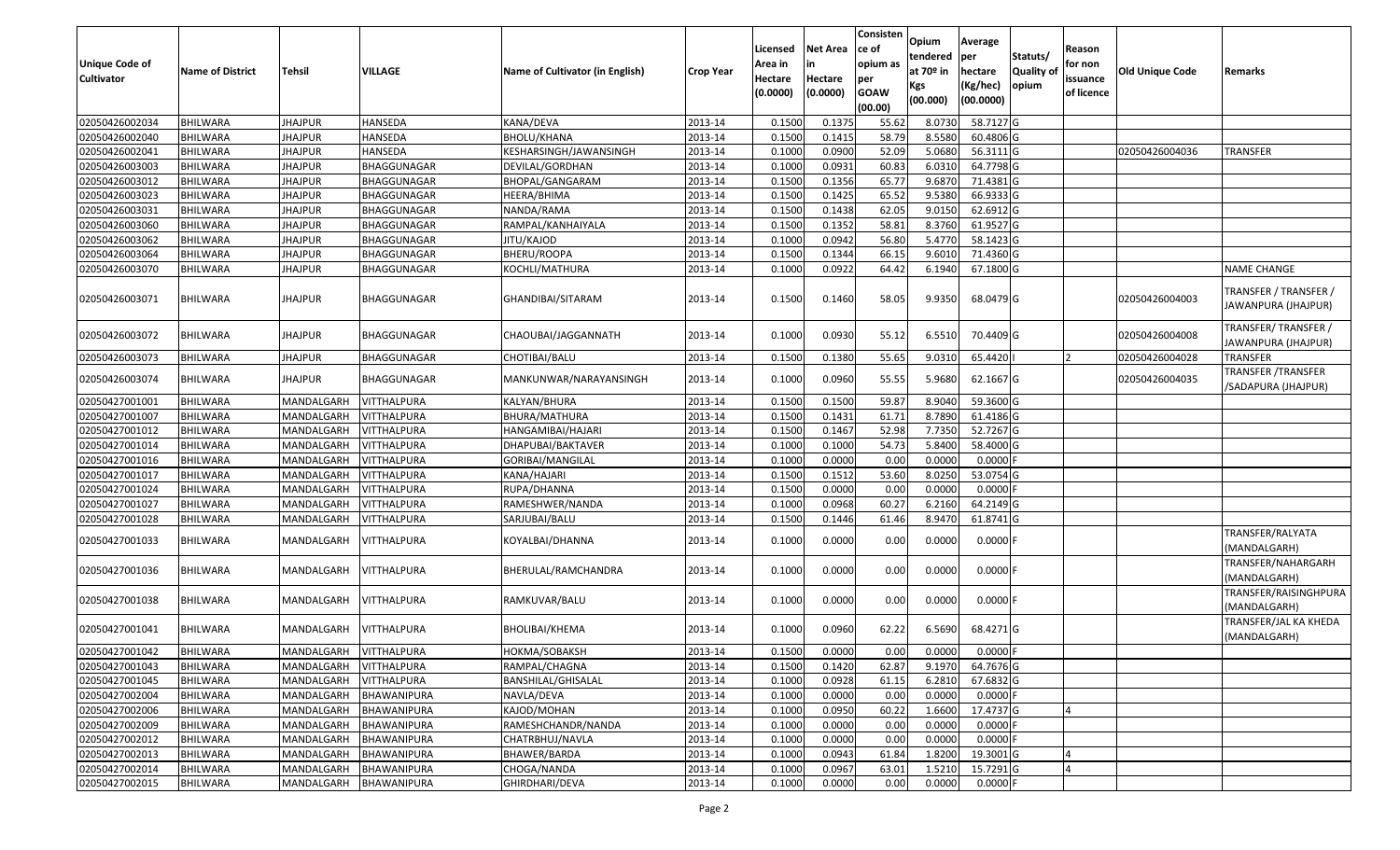|                       |                         |               |                    |                                 |                  | Licensed | <b>Net Area</b> | Consisten<br>ce of | Opium<br>tendered | Average<br>per | Statuts/         | Reason     |                        |                                   |
|-----------------------|-------------------------|---------------|--------------------|---------------------------------|------------------|----------|-----------------|--------------------|-------------------|----------------|------------------|------------|------------------------|-----------------------------------|
| <b>Unique Code of</b> | <b>Name of District</b> | <b>Tehsil</b> | VILLAGE            | Name of Cultivator (in English) | <b>Crop Year</b> | Area in  | in              | opium as           | at $70°$ in       | hectare        | <b>Quality o</b> | for non    | <b>Old Unique Code</b> | Remarks                           |
| <b>Cultivator</b>     |                         |               |                    |                                 |                  | Hectare  | Hectare         | per                | Kgs               | (Kg/hec)       | opium            | issuance   |                        |                                   |
|                       |                         |               |                    |                                 |                  | (0.0000) | (0.0000)        | <b>GOAW</b>        | (00.000)          | (00.0000)      |                  | of licence |                        |                                   |
|                       |                         |               |                    |                                 |                  |          |                 | (00.00)            |                   |                |                  |            |                        |                                   |
| 02050427002016        | <b>BHILWARA</b>         | MANDALGARH    | BHAWANIPURA        | KALU/NARAYAN                    | 2013-14          | 0.1500   | 0.1484          | 55.83              | 2.1220            | 14.2992 G      |                  |            |                        |                                   |
| 02050427002017        | <b>BHILWARA</b>         | MANDALGARH    | BHAWANIPURA        | NARAYAN/HEERA URF HEMA          | 2013-14          | 0.1000   | 0.0000          | 0.00               | 0.0000            | $0.0000$ F     |                  |            |                        |                                   |
| 02050427002019        | BHILWARA                | MANDALGARH    | BHAWANIPURA        | HAJARI/LAXMAN                   | 2013-14          | 0.1000   | 0.0959          | 60.48              | 2.1000            | 21.8978 G      |                  |            |                        |                                   |
| 02050427002026        | <b>BHILWARA</b>         | MANDALGARH    | <b>BHAWANIPURA</b> | SOHAN/VENNA                     | 2013-14          | 0.1000   | 0.0963          | 64.44              | 1.7030            | 17.6843 G      |                  |            |                        |                                   |
| 02050427003008        | BHILWARA                | MANDALGARH    | PIPALDA            | KALLIBAI/LALU                   | 2013-14          | 0.1000   | 0.0931          | 57.37              | 5.4500            | 58.5392 G      |                  |            |                        |                                   |
| 02050427003010        | <b>BHILWARA</b>         | MANDALGARH    | PIPALDA            | TULSI/KISHOR                    | 2013-14          | 0.1500   | 0.1430          | 54.48              | 9.3630            | 65.4755 G      |                  |            |                        |                                   |
| 02050427003016        | BHILWARA                | MANDALGARH    | PIPALDA            | NANDLAL/LALA                    | 2013-14          | 0.1500   | 0.1399          | 59.47              | 8.5550            | 61.1508        |                  |            |                        |                                   |
| 02050427003023        | <b>BHILWARA</b>         | MANDALGARH    | PIPALDA            | MANGU/NANDA                     | 2013-14          | 0.1500   | 0.1364          | 54.76              | 7.7520            | 56.8328 G      |                  |            |                        | TRANSFER/DHAMNIYA<br>(MANDALGARH) |
| 02050427003026        | BHILWARA                | MANDALGARH    | PIPALDA            | MANGILAL/LADU                   | 2013-14          | 0.1000   | 0.0000          | 0.00               | 0.0000            | $0.0000$ N     |                  |            |                        | TRANSFER/MANPURA(MA<br>NDALGARH)  |
| 02050427003027        | <b>BHILWARA</b>         | MANDALGARH    | PIPALDA            | RAMEHWAR/NARAYAN                | 2013-14          | 0.1500   | 0.1457          | 58.02              | 9.1840            | 63.0336 G      |                  |            |                        | TRANSFER/KISHANGARH<br>(KOTRI)    |
| 02050427003030        | BHILWARA                | MANDALGARH    | PIPALDA            | RAMEHSHWER/NARAYAN              | 2013-14          | 0.150    | 0.1353          | 61.05              | 9.0880            | 67.1693 G      |                  |            |                        |                                   |
| 02050427003031        | <b>BHILWARA</b>         | MANDALGARH    | PIPALDA            | BHURA/KISHOR                    | 2013-14          | 0.1500   | 0.1363          | 59.90              | 9.3790            | 68.8114 G      |                  |            |                        |                                   |
| 02050427004001        | <b>BHILWARA</b>         | MANDALGARH    | SARANA             | GOPAL/MADHAV                    | 2013-14          | 0.1500   | 0.1470          | 59.54              | 8.7010            | 59.1905 G      |                  |            |                        |                                   |
| 02050427004003        | <b>BHILWARA</b>         | MANDALGARH    | <b>SARANA</b>      | RAMESHWER/KALU                  | 2013-14          | 0.1500   | 0.1487          | 61.17              | 9.1230            | 61.3517 G      |                  |            |                        |                                   |
| 02050427004004        | BHILWARA                | MANDALGARH    | <b>SARANA</b>      | GULABBAI/KANHAIYALAL            | 2013-14          | 0.1500   | 0.1452          | 65.46              | 9.5570            | 65.8196 G      |                  |            |                        |                                   |
| 02050427004007        | <b>BHILWARA</b>         | MANDALGARH    | SARANA             | RAMESHWAR/ONKAR                 | 2013-14          | 0.1500   | 0.1500          | 60.94              | 9.1670            | 61.1133 G      |                  |            |                        |                                   |
| 02050427004008        | BHILWARA                | MANDALGARH    | SARANA             | FULIBAI/RAMKUNWAR/HEERA         | 2013-14          | 0.1500   | 0.1462          | 59.87              | 8.9810            | 61.4295 G      |                  |            |                        |                                   |
| 02050427004010        | <b>BHILWARA</b>         | MANDALGARH    | SARANA             | MANGIBAI/GOPI                   | 2013-14          | 0.1500   | 0.1395          | 65.78              | 9.6040            | 68.8459 G      |                  |            |                        |                                   |
| 02050427004011        | <b>BHILWARA</b>         | MANDALGARH    | SARANA             | MADHAV/DEVI                     | 2013-14          | 0.1500   | 0.0000          | 0.00               | 0.0000            | 0.0000         |                  |            |                        |                                   |
| 02050427004012        | <b>BHILWARA</b>         | MANDALGARH    | SARANA             | RAMESHWAR/GHODU                 | 2013-14          | 0.1500   | 0.0000          | 0.00               | 0.0000            | $0.0000$ F     |                  |            |                        |                                   |
| 02050427004014        | BHILWARA                | MANDALGARH    | SARANA             | SANTOKBAI/PYARCHAND             | 2013-14          | 0.1500   | 0.1510          | 58.36              | 8.7290            | 57.8079 G      |                  |            |                        |                                   |
| 02050427004016        | <b>BHILWARA</b>         | MANDALGARH    | SARANA             | SORTIBAI/DHULA                  | 2013-14          | 0.1500   | 0.1433          | 60.15              | 8.7390            | 60.9839 G      |                  |            |                        |                                   |
| 02050427004017        | <b>BHILWARA</b>         | MANDALGARH    | SARANA             | LADU/MATHURA                    | 2013-14          | 0.1500   | 0.1493          | 57.92              | 8.5310            | 57.1400 G      |                  |            |                        |                                   |
| 02050427004018        | <b>BHILWARA</b>         | MANDALGARH    | SARANA             | MOTI/CHOGA                      | 2013-14          | 0.1500   | 0.1503          | 62.59              | 9.4330            | 62.7611 G      |                  |            |                        |                                   |
| 02050427004019        | BHILWARA                | MANDALGARH    | SARANA             | GHOTU/CHOGA JAT                 | 2013-14          | 0.1500   | 0.1479          | 62.87              | 9.4040            | 63.5835 G      |                  |            |                        |                                   |
| 02050427004021        | <b>BHILWARA</b>         | MANDALGARH    | SARANA             | KANHAIYALAL/MOTILAL             | 2013-14          | 0.1500   | 0.1525          | 59.84              | 8.6080            | 56.4459 G      |                  |            |                        |                                   |
| 02050427004023        | <b>BHILWARA</b>         | MANDALGARH    | SARANA             | LADIBAI/MAGNA                   | 2013-14          | 0.1500   | 0.1500          | 58.63              | 9.3560            | 62.3733 G      |                  |            |                        |                                   |
| 02050427004025        | <b>BHILWARA</b>         | MANDALGARH    | <b>SARANA</b>      | KALU/MATHURA                    | 2013-14          | 0.1500   | 0.0000          | 0.00               | 0.0000            | $0.0000$ F     |                  |            |                        |                                   |
| 02050427004026        | BHILWARA                | MANDALGARH    | <b>SARANA</b>      | MODU/BHAJJA                     | 2013-14          | 0.1500   | 0.1458          | 56.16              | 8.1670            | 56.0151G       |                  |            |                        |                                   |
| 02050427004030        | <b>BHILWARA</b>         | MANDALGARH    | SARANA             | BHOJA/MATHURA                   | 2013-14          | 0.1500   | 0.1498          | 61.08              | 9.3370            | 62.3298 G      |                  |            |                        |                                   |
| 02050427004031        | <b>BHILWARA</b>         | MANDALGARH    | <b>SARANA</b>      | DHANNA/MATHURA                  | 2013-14          | 0.1500   | 0.1468          | 60.74              | 9.0940            | 61.9482 G      |                  |            |                        |                                   |
| 02050427004032        | BHILWARA                | MANDALGARH    | SARANA             | MATHURA/DALU                    | 2013-14          | 0.150    | 0.1448          | 60.93              | 8.957             | 61.8577 G      |                  |            |                        |                                   |
| 02050427004036        | <b>BHILWARA</b>         | MANDALGARH    | <b>SARANA</b>      | DHAPUBAI/SHANKAR                | 2013-14          | 0.1500   | 0.1458          | 56.09              | 8.2290            | 56.4403 G      |                  |            |                        |                                   |
| 02050427004045        | <b>BHILWARA</b>         | MANDALGARH    | SARANA             | RAMPRASAD/MADHAV                | 2013-14          | 0.1500   | 0.1495          | 60.45              | 9.2400            | 61.8060 G      |                  |            |                        |                                   |
| 02050427004046        | <b>BHILWARA</b>         | MANDALGARH    | SARANA             | HEERA/NARAYAN                   | 2013-14          | 0.1500   | 0.0000          | 0.00               | 0.0000            | $0.0000$ F     |                  |            |                        |                                   |
| 02050427004048        | <b>BHILWARA</b>         | MANDALGARH    | SARANA             | KANAIYALAL/CHAGA A/S SUKKHA     | 2013-14          | 0.1500   | 0.0000          | 0.00               | 0.0000            | $0.0000$ F     |                  |            |                        |                                   |
| 02050427004049        | <b>BHILWARA</b>         | MANDALGARH    | SARANA             | RAMESHWER/CHOGA JAT             | 2013-14          | 0.1500   | 0.1449          | 61.41              | 9.5100            | 65.6315 G      |                  |            |                        |                                   |
| 02050427004052        | <b>BHILWARA</b>         | MANDALGARH    | <b>SARANA</b>      | MAGANLAL/SUKHA                  | 2013-14          | 0.1500   | 0.0000          | 0.00               | 0.0000            | $0.0000$ F     |                  |            |                        |                                   |
| 02050427004053        | <b>BHILWARA</b>         | MANDALGARH    | <b>SARANA</b>      | RAIMAL/DEVI                     | 2013-14          | 0.1000   | 0.1002          | 66.25              | 6.3030            | 62.9042        |                  |            |                        |                                   |
| 02050427004054        | <b>BHILWARA</b>         | MANDALGARH    | SARANA             | EKLINGH/MADHAV                  | 2013-14          | 0.1500   | 0.1495          | 58.75              | 9.0560            | 60.5753 G      |                  |            |                        |                                   |
| 02050427004059        | <b>BHILWARA</b>         | MANDALGARH    | <b>SARANA</b>      | BHOLU/RUPA                      | 2013-14          | 0.1500   | 0.1500          | 59.65              | 8.5980            | 57.3200        |                  |            |                        |                                   |
| 02050427004062        | BHILWARA                | MANDALGARH    | SARANA             | RAMSUKH/MATHURA                 | 2013-14          | 0.1500   | 0.1468          | 60.99              | 9.1140            | 62.0845 G      |                  |            |                        |                                   |
| 02050427004063        | <b>BHILWARA</b>         | MANDALGARH    | SARANA             | SHIVLAL/PABUJI A/S MOTI         | 2013-14          | 0.1500   | 0.1470          | 55.61              | 8.4290            | 57.3401G       |                  |            |                        | <b>NAME CHANGE</b>                |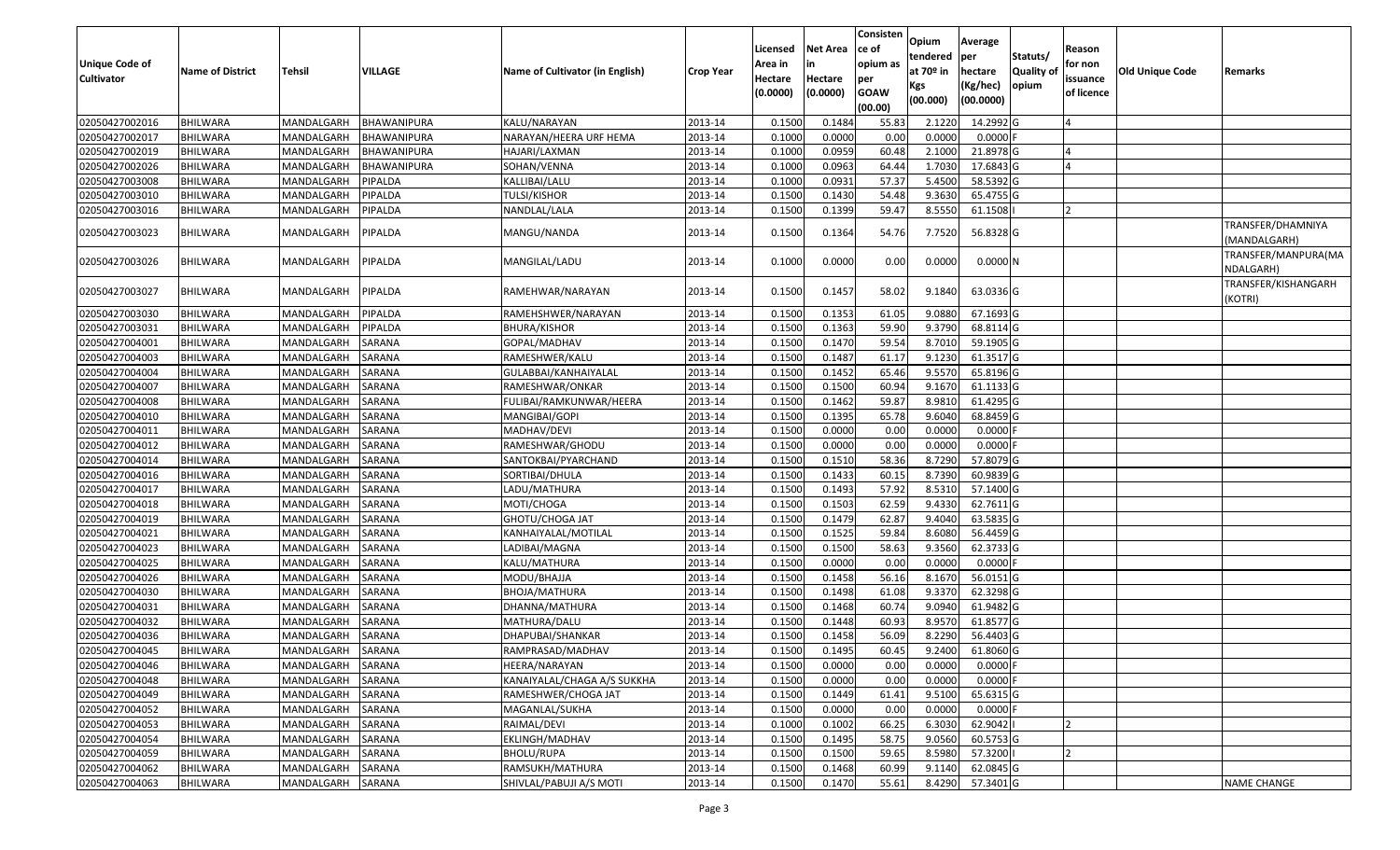| <b>Unique Code of</b><br>Cultivator | <b>Name of District</b> | <b>Tehsil</b> | VILLAGE          | Name of Cultivator (in English) | <b>Crop Year</b> | Licensed<br>Area in<br>Hectare<br>(0.0000) | Net Area<br>Hectare<br>(0.0000) | Consisten<br>ce of<br>opium as<br>per<br><b>GOAW</b><br>(00.00) | Opium<br>tendered<br>at 70º in<br>Kgs<br>(00.000) | Average<br>per<br>hectare<br>(Kg/hec)<br>(00.0000) | Statuts/<br>Quality of<br>opium | Reason<br>for non<br>issuance<br>of licence | <b>Old Unique Code</b> | Remarks                                    |
|-------------------------------------|-------------------------|---------------|------------------|---------------------------------|------------------|--------------------------------------------|---------------------------------|-----------------------------------------------------------------|---------------------------------------------------|----------------------------------------------------|---------------------------------|---------------------------------------------|------------------------|--------------------------------------------|
| 02050427004069                      | <b>BHILWARA</b>         | MANDALGARH    | SARANA           | SHAMBHU SINGH/SHYAM SINGH       | 2013-14          | 0.1000                                     | 0.0960                          | 54.57                                                           | 4.7090                                            | 49.0521 G                                          |                                 |                                             |                        |                                            |
| 02050427004083                      | <b>BHILWARA</b>         | MANDALGARH    | SARANA           | RADHESHYAM/PYARCHAND            | 2013-14          | 0.1500                                     | 0.1504                          | 59.03                                                           | 9.0480                                            | 60.1596 G                                          |                                 |                                             |                        |                                            |
| 02050427004085                      | BHILWARA                | MANDALGARH    | SARANA           | BALIBAI/SUKHLAL                 | 2013-14          | 0.1500                                     | 0.0000                          | 0.00                                                            | 0.0000                                            | $0.0000$ F                                         |                                 |                                             |                        |                                            |
| 02050427004095                      | BHILWARA                | MANDALGARH    | SARANA           | SOHANIBAI/MANGU                 | 2013-14          | 0.1500                                     | 0.0000                          | 0.00                                                            | 0.0000                                            | $0.0000$ F                                         |                                 |                                             |                        | <b>TRANSFER / RALAYATA</b><br>(MANDALGARH) |
| 02050427004099                      | <b>BHILWARA</b>         | MANDALGARH    | SARANA           | BHURA/JAWANA                    | 2013-14          | 0.1000                                     | 0.1002                          | 54.03                                                           | 5.3720                                            | 53.6128 G                                          |                                 |                                             |                        | TRANSFER/DEVIPURA<br>(MANDALGARH)          |
| 02050427004102                      | <b>BHILWARA</b>         | MANDALGARH    | SARANA           | RAMCHANDRA/JAGRUPA              | 2013-14          | 0.1000                                     | 0.0000                          | 0.00                                                            | 0.0000                                            | $0.0000$ F                                         |                                 |                                             |                        | TRANSFER/RAISINGHPURA<br>(MANDALGARH)      |
| 02050427004106                      | BHILWARA                | MANDALGARH    | SARANA           | BALU/NANDA                      | 2013-14          | 0.1500                                     | 0.1465                          | 64.97                                                           | 9.4020                                            | 64.1775 G                                          |                                 |                                             |                        | TRANSFER/GOVTA(MANDA<br>LGARH)             |
| 02050427004107                      | <b>BHILWARA</b>         | MANDALGARH    | SARANA           | DHANNA/DEEPA                    | 2013-14          | 0.1000                                     | 0.0000                          | 0.00                                                            | 0.0000                                            | $0.0000$ F                                         |                                 |                                             |                        | TRANSFER/MANPURA(MA<br>NDALGARH)           |
| 02050427004109                      | BHILWARA                | MANDALGARH    | SARANA           | PYARA/MODA                      | 2013-14          | 0.1500                                     | 0.1449                          | 59.44                                                           | 8.4490                                            | 58.3092 G                                          |                                 |                                             |                        | TRANSFER/GOVTA(MANDA<br>LGARH)             |
| 02050427004110                      | BHILWARA                | MANDALGARH    | SARANA           | KHANA/RUPA                      | 2013-14          | 0.1500                                     | 0.1444                          | 60.92                                                           | 8.9380                                            | 61.8975 G                                          |                                 |                                             |                        | TRANSFER/BALDARKHAN<br>MANDALGARH)         |
| 02050427005003                      | <b>BHILWARA</b>         | MANDALGARH    | <b>SURAS</b>     | AJANBAI/HEERA                   | 2013-14          | 0.1500                                     | 0.0000                          | 0.00                                                            | 0.0000                                            | $0.0000$ F                                         |                                 |                                             |                        |                                            |
| 02050427005004                      | <b>BHILWARA</b>         | MANDALGARH    | <b>SURAS</b>     | GOKAL/NANDA                     | 2013-14          | 0.1000                                     | 0.0997                          | 56.14                                                           | 6.0950                                            | 61.1334 G                                          |                                 |                                             |                        |                                            |
| 02050427005008                      | BHILWARA                | MANDALGARH    | <b>SURAS</b>     | DEVI/RAJYA                      | 2013-14          | 0.1000                                     | 0.0950                          | 57.54                                                           | 5.8030                                            | 61.0842 G                                          |                                 |                                             |                        |                                            |
| 02050427005009                      | <b>BHILWARA</b>         | MANDALGARH    | <b>SURAS</b>     | HARLAL/HEERA                    | 2013-14          | 0.1000                                     | 0.0995                          | 55.42                                                           | 5.6920                                            | 57.2060                                            |                                 | $\overline{2}$                              |                        |                                            |
| 02050427005011                      | <b>BHILWARA</b>         | MANDALGARH    | <b>SURAS</b>     | CHOGA/MOHAN                     | 2013-14          | 0.1500                                     | 0.1364                          | 66.17                                                           | 4.0840                                            | 29.9413 G                                          |                                 |                                             |                        |                                            |
| 02050427005017                      | <b>BHILWARA</b>         | MANDALGARH    | <b>SURAS</b>     | PYARA/UDA                       | 2013-14          | 0.1000                                     | 0.0955                          | 54.72                                                           | 5.1120                                            | 53.5288 G                                          |                                 |                                             |                        |                                            |
| 02050427005022                      | BHILWARA                | MANDALGARH    | <b>SURAS</b>     | BHERA/DEVA                      | 2013-14          | 0.1000                                     | 0.0917                          | 50.41                                                           | 4.6450                                            | 50.6543 G                                          |                                 |                                             |                        |                                            |
| 02050427005044                      | <b>BHILWARA</b>         | MANDALGARH    | <b>SURAS</b>     | RATANLAL/BALU                   | 2013-14          | 0.1500                                     | 0.0000                          | 0.00                                                            | 0.0000                                            | $0.0000$ F                                         |                                 |                                             |                        | <b>NAME CHANGE</b>                         |
| 02050427005048                      | <b>BHILWARA</b>         | MANDALGARH    | <b>SURAS</b>     | MOHAN/GHISA                     | 2013-14          | 0.1000                                     | 0.0000                          | 0.00                                                            | 0.0000                                            | $0.0000$ F                                         |                                 |                                             |                        |                                            |
| 02050427005052                      | <b>BHILWARA</b>         | MANDALGARH    | <b>SURAS</b>     | DEVA/KHANA URF KELA             | 2013-14          | 0.1500                                     | 0.0000                          | 0.00                                                            | 0.0000                                            | $0.0000$ F                                         |                                 |                                             |                        |                                            |
| 02050427005056                      | <b>BHILWARA</b>         | MANDALGARH    | <b>SURAS</b>     | MULCHAND/KASHIRAM               | 2013-14          | 0.1000                                     | 0.0000                          | 0.00                                                            | 0.0000                                            | $0.0000$ F                                         |                                 |                                             |                        |                                            |
| 02050427005069                      | <b>BHILWARA</b>         | MANDALGARH    | <b>SURAS</b>     | HEERA/SAWAIRAM                  | 2013-14          | 0.1500                                     | 0.0000                          | 0.00                                                            | 0.0000                                            | $0.0000$ F                                         |                                 |                                             |                        | TRANSFER/DEVIPURA(MA<br>NDALGARH)          |
| 02050427005073                      | BHILWARA                | MANDALGARH    | <b>SURAS</b>     | HEERA/KALU                      | 2013-14          | 0.1000                                     | 0.0000                          | 0.00                                                            | 0.0000                                            | $0.0000$ F                                         |                                 |                                             |                        | TRANSFER/DHAMANGATTI<br>(MANDALGARH)       |
| 02050427006001                      | BHILWARA                | MANDALGARH    | LODHIYANA        | HARLAL/RUPA                     | 2013-14          | 0.1500                                     | 0.1500                          | 57.65                                                           | 9.0510                                            | 60.3400 G                                          |                                 |                                             |                        |                                            |
| 02050427006006                      | <b>BHILWARA</b>         | MANDALGARH    | LODHIYANA        | KANA/MEGA                       | 2013-14          | 0.1500                                     | 0.1500                          | 56.37                                                           | 8.6570                                            | 57.7133 G                                          |                                 |                                             |                        |                                            |
| 02050427006007                      | BHILWARA                | MANDALGARH    | LODHIYANA        | MANGU/GANESH                    | 2013-14          | 0.1500                                     | 0.0000                          | 0.00                                                            | 0.000                                             | $0.0000$ F                                         |                                 |                                             |                        |                                            |
| 02050427006008                      | <b>BHILWARA</b>         | MANDALGARH    | LODHIYANA        | SUDIBAI/RUPA                    | 2013-14          | 0.1500                                     | 0.1008                          | 59.76                                                           | 6.2580                                            | 62.0833 G                                          |                                 |                                             |                        |                                            |
| 02050427006013                      | BHILWARA                | MANDALGARH    | <b>LODHIYANA</b> | RAMCHANDRA/UDA                  | 2013-14          | 0.1000                                     | 0.0992                          | 66.04                                                           | 2.0660                                            | 20.8266 G                                          |                                 | 4                                           |                        |                                            |
| 02050427006017                      | <b>BHILWARA</b>         | MANDALGARH    | LODHIYANA        | MAGANALAL/UDA                   | 2013-14          | 0.1500                                     | 0.1460                          | 59.03                                                           | 9.1070                                            | 62.3767 G                                          |                                 |                                             |                        |                                            |
| 02050427006020                      | BHILWARA                | MANDALGARH    | LODHIYANA        | MANGILAL/RUPA                   | 2013-14          | 0.1500                                     | 0.0000                          | 0.00                                                            | 0.0000                                            | $0.0000$ F                                         |                                 |                                             |                        |                                            |
| 02050427006025                      | <b>BHILWARA</b>         | MANDALGARH    | LODHIYANA        | UDA/AMBALAL                     | 2013-14          | 0.1500                                     | 0.0000                          | 0.00                                                            | 0.0000                                            | $0.0000$ F                                         |                                 |                                             |                        | TRANSFER/BIGOD<br>(MANDALGARH)             |
| 02050427006026                      | <b>BHILWARA</b>         | MANDALGARH    | LODHIYANA        | JAMANALAL/BAKTHAWAR             | 2013-14          | 0.1500                                     | 0.1500                          | 57.33                                                           | 8.8940                                            | 59.2933                                            |                                 | $\overline{2}$                              |                        |                                            |
| 02050427006027                      | <b>BHILWARA</b>         | MANDALGARH    | LODHIYANA        | RAMLAL/HEERA                    | 2013-14          | 0.1500                                     | 0.0000                          | 0.00                                                            | 0.0000                                            | $0.0000$ F                                         |                                 |                                             | 02050427009059         | <b>TRANSFER</b>                            |
| 02050428001001                      | <b>BHILWARA</b>         | <b>KOTRI</b>  | SAWAIPUR         | SHYMLAL/RAMESWER                | 2013-14          | 0.1500                                     | 0.1564                          | 63.86                                                           | 10.3270                                           | 66.0294 G                                          |                                 |                                             |                        |                                            |
| 02050428001002                      | <b>BHILWARA</b>         | <b>KOTRI</b>  | SAWAIPUR         | TULSI BAI/KANA                  | 2013-14          | 0.1500                                     | 0.1471                          | 61.36                                                           | 9.1690                                            | 62.3317 G                                          |                                 |                                             |                        |                                            |
| 02050428001004                      | BHILWARA                | <b>KOTRI</b>  | SAWAIPUR         | NANDA/MOHAN MALI                | 2013-14          | 0.1500                                     | 0.1505                          | 57.98                                                           | 8.8630                                            | 58.8904 G                                          |                                 |                                             |                        |                                            |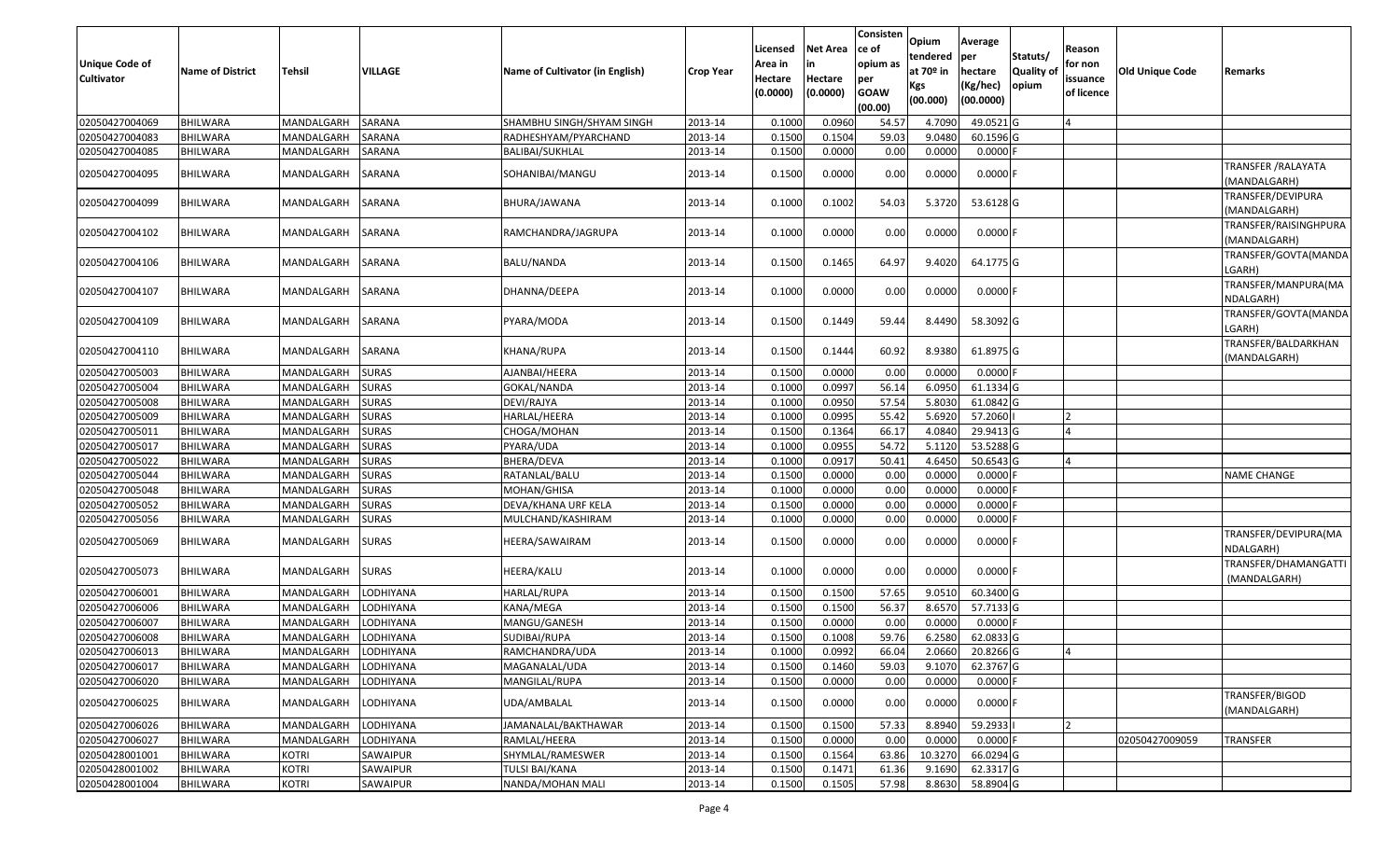|                   |                         |               |          |                                 |                  |          |                 | Consisten   | Opium       | Average    |                  |            |                 |                    |
|-------------------|-------------------------|---------------|----------|---------------------------------|------------------|----------|-----------------|-------------|-------------|------------|------------------|------------|-----------------|--------------------|
|                   |                         |               |          |                                 |                  | Licensed | <b>Net Area</b> | ce of       | tendered    | per        | Statuts/         | Reason     |                 |                    |
| Unique Code of    | <b>Name of District</b> | <b>Tehsil</b> | VILLAGE  | Name of Cultivator (in English) | <b>Crop Year</b> | Area in  | in              | opium as    | at $70°$ in | hectare    | <b>Quality o</b> | for non    | Old Unique Code | Remarks            |
| <b>Cultivator</b> |                         |               |          |                                 |                  | Hectare  | Hectare         | per         | Kgs         | (Kg/hec)   | opium            | issuance   |                 |                    |
|                   |                         |               |          |                                 |                  | (0.0000) | (0.0000)        | <b>GOAW</b> | (00.000)    | (00.0000)  |                  | of licence |                 |                    |
|                   |                         |               |          |                                 |                  |          |                 | (00.00)     |             |            |                  |            |                 |                    |
| 02050428001008    | <b>BHILWARA</b>         | <b>KOTRI</b>  | SAWAIPUR | KANA/MAGNA MALI                 | 2013-14          | 0.1000   | 0.0990          | 60.10       | 6.3110      | 63.7475 G  |                  |            |                 |                    |
| 02050428001009    | <b>BHILWARA</b>         | <b>KOTRI</b>  | SAWAIPUR | MOHAN/MANGNA SUTHAR             | 2013-14          | 0.1500   | 0.1518          | 63.83       | 8.8090      | 58.0303 G  |                  |            |                 |                    |
| 02050428001010    | BHILWARA                | <b>KOTRI</b>  | SAWAIPUR | RAMESHWAR/NATHU                 | 2013-14          | 0.1500   | 0.1531          | 58.99       | 9.5230      | 62.2012 G  |                  |            |                 |                    |
| 02050428001012    | <b>BHILWARA</b>         | <b>KOTRI</b>  | SAWAIPUR | BADRILAL/CHHOGA                 | 2013-14          | 0.1500   | 0.1500          | 62.53       | 9.9960      | 66.6400G   |                  |            |                 |                    |
| 02050428001013    | BHILWARA                | <b>KOTRI</b>  | SAWAIPUR | BHERU/HJARI                     | 2013-14          | 0.1500   | 0.1472          | 57.64       | 9.0580      | 61.5353 G  |                  |            |                 |                    |
| 02050428001016    | <b>BHILWARA</b>         | <b>KOTRI</b>  | SAWAIPUR | BHAGIRATH/SVAIRAM               | 2013-14          | 0.1500   | 0.1500          | 57.26       | 9.0630      | 60.4200G   |                  |            |                 |                    |
| 02050428001017    | BHILWARA                | <b>KOTRI</b>  | SAWAIPUR | SANKAR LAL/MOHEN LAL            | 2013-14          | 0.1000   | 0.1000          | 67.27       | 7.2940      | 72.9400 G  |                  |            |                 |                    |
| 02050428001018    | <b>BHILWARA</b>         | <b>KOTRI</b>  | SAWAIPUR | GIRDHARI/MOHAN DAS              | 2013-14          | 0.1000   | 0.1012          | 60.05       | 6.1680      | 60.9486 G  |                  |            |                 |                    |
| 02050428001022    | <b>BHILWARA</b>         | <b>KOTRI</b>  | SAWAIPUR | DHAPUBAI / HAJARI               | 2013-14          | 0.1500   | 0.1500          | 64.25       | 9.5550      | 63.7000 G  |                  |            |                 |                    |
| 02050428001031    | <b>BHILWARA</b>         | <b>KOTRI</b>  | SAWAIPUR | DEVIKASAN/RAMCHAND SEN          | 2013-14          | 0.1500   | 0.1492          | 60.58       | 8.0230      | 53.7735 G  |                  |            |                 |                    |
| 02050428001033    | BHILWARA                | <b>KOTRI</b>  | SAWAIPUR | NANIBAI/SUDA                    | 2013-14          | 0.1500   | 0.1508          | 60.59       | 9.1320      | 60.5570 G  |                  |            |                 |                    |
| 02050428001034    | <b>BHILWARA</b>         | <b>KOTRI</b>  | SAWAIPUR | GANESH/BHAGIRATH                | 2013-14          | 0.1500   | 0.1515          | 62.63       | 9.8780      | 65.2013 G  |                  |            |                 |                    |
| 02050428001035    | <b>BHILWARA</b>         | <b>KOTRI</b>  | SAWAIPUR | SUKHDEV/LALU                    | 2013-14          | 0.1500   | 0.1457          | 64.61       | 9.1750      | 62.9719 G  |                  |            |                 |                    |
| 02050428001036    | <b>BHILWARA</b>         | <b>KOTRI</b>  | SAWAIPUR | BADRI/NARAYAN                   | 2013-14          | 0.1500   | 0.1565          | 61.47       | 10.1250     | 64.6965 G  |                  |            |                 |                    |
| 02050428001037    | BHILWARA                | <b>KOTRI</b>  | SAWAIPUR | MANGU/LALU JAT                  | 2013-14          | 0.1000   | 0.0960          | 61.54       | 6.2160      | 64.7500 G  |                  |            |                 |                    |
| 02050428001039    | <b>BHILWARA</b>         | <b>KOTRI</b>  | SAWAIPUR | SWAIRAM / NARAYAN               | 2013-14          | 0.1000   | 0.0959          | 55.96       | 5.5720      | 58.1022 G  |                  |            |                 |                    |
| 02050428001040    | <b>BHILWARA</b>         | <b>KOTRI</b>  | SAWAIPUR | MAGNA/PEMA                      | 2013-14          | 0.1500   | 0.1504          | 63.03       | 8.9950      | 59.8072G   |                  |            |                 |                    |
| 02050428001041    | BHILWARA                | <b>KOTRI</b>  | SAWAIPUR | SARJUBAI/MULA                   | 2013-14          | 0.1500   | 0.1529          | 60.85       | 9.8230      | 64.2446 G  |                  |            |                 |                    |
| 02050428001045    | <b>BHILWARA</b>         | <b>KOTRI</b>  | SAWAIPUR | GOPAL/BANSHILAL(SHORTIYA)       | 2013-14          | 0.1500   | 0.1573          | 64.84       | 10.2450     | 65.1303 G  |                  |            |                 |                    |
| 02050428001049    | BHILWARA                | <b>KOTRI</b>  | SAWAIPUR | GOPAL/BHAGIRATH JAT             | 2013-14          | 0.1500   | 0.1511          | 61.54       | 9.715       | 64.2952 G  |                  |            |                 |                    |
| 02050428001050    | <b>BHILWARA</b>         | <b>KOTRI</b>  | SAWAIPUR | LAXMAN/LALU JAT                 | 2013-14          | 0.1500   | 0.1500          | 61.79       | 9.4190      | 62.7933 G  |                  |            |                 |                    |
| 02050428001051    | <b>BHILWARA</b>         | <b>KOTRI</b>  | SAWAIPUR | RAMLAL/BAKTAVR                  | 2013-14          | 0.150    | 0.1504          | 61.39       | 9.5770      | 63.6769 G  |                  |            |                 |                    |
| 02050428001053    | <b>BHILWARA</b>         | <b>KOTRI</b>  | SAWAIPUR | GORI BAI/KAJOD BALAI            | 2013-14          | 0.1000   | 0.1012          | 53.63       | 5.6230      | 55.5632 G  |                  |            |                 |                    |
| 02050428001054    | <b>BHILWARA</b>         | <b>KOTRI</b>  | SAWAIPUR | <b>BALU/RUGNATH</b>             | 2013-14          | 0.1500   | 0.1470          | 60.08       | 9.2690      | 63.0544 G  |                  |            |                 |                    |
| 02050428001055    | <b>BHILWARA</b>         | <b>KOTRI</b>  | SAWAIPUR | CHHAUBAI/MANGU                  | 2013-14          | 0.1500   | 0.1504          | 64.29       | 9.5790      | 63.6902 G  |                  |            |                 |                    |
| 02050428001056    | BHILWARA                | <b>KOTRI</b>  | SAWAIPUR | MOHANLAL/CHUNNAMALI             | 2013-14          | 0.1500   | 0.1490          | 62.21       | 9.5710      | 64.2349 G  |                  |            |                 |                    |
| 02050428001059    | <b>BHILWARA</b>         | <b>KOTRI</b>  | SAWAIPUR | AMARCHAND/BARDAGADRI            | 2013-14          | 0.1500   | 0.1505          | 61.36       | 9.4410      | 62.7309 G  |                  |            |                 |                    |
| 02050428001060    | BHILWARA                | <b>KOTRI</b>  | SAWAIPUR | CHHAUBAI/PEMA                   | 2013-14          | 0.1500   | 0.1515          | 59.67       | 9.5900      | 63.3003 G  |                  |            |                 |                    |
| 02050428001062    | <b>BHILWARA</b>         | <b>KOTRI</b>  | SAWAIPUR | RAMSHUK/BHWANA                  | 2013-14          | 0.1500   | 0.1548          | 55.66       | 9.2000      | 59.4315 G  |                  |            |                 |                    |
| 02050428001064    | <b>BHILWARA</b>         | <b>KOTRI</b>  | SAWAIPUR | BHERU/NARAYAN JAT               | 2013-14          | 0.1500   | 0.1500          | 59.08       | 9.2420      | 61.6133 G  |                  |            |                 |                    |
| 02050428001066    | <b>BHILWARA</b>         | <b>KOTRI</b>  | SAWAIPUR | NANDLAL/LADU                    | 2013-14          | 0.1500   | 0.1509          | 57.85       | 8.8430      | 58.6017 G  |                  |            |                 |                    |
| 02050428001068    | BHILWARA                | <b>KOTRI</b>  | SAWAIPUR | MATHURA/CHHOGA                  | 2013-14          | 0.1500   | 0.1500          | 60.07       | 9.7740      | 65.1600 G  |                  |            |                 |                    |
| 02050428001069    | <b>BHILWARA</b>         | <b>KOTRI</b>  | SAWAIPUR | <b>BARJI BAI/NATHU</b>          | 2013-14          | 0.1500   | 0.1532          | 60.70       | 9.6950      | 63.2833 G  |                  |            |                 |                    |
| 02050428001071    | BHILWARA                | <b>KOTRI</b>  | SAWAIPUR | LADU/KAJOD                      | 2013-14          | 0.1500   | 0.1495          | 64.77       | 9.6510      | 64.5552 G  |                  |            |                 |                    |
| 02050428001077    | <b>BHILWARA</b>         | <b>KOTRI</b>  | SAWAIPUR | UGAMARAM/KAJODMALI              | 2013-14          | 0.1000   | 0.1000          | 63.58       | 6.8030      | 68.0300 G  |                  |            |                 |                    |
| 02050428001080    | <b>BHILWARA</b>         | <b>KOTRI</b>  | SAWAIPUR | BHALU/HAJARI                    | 2013-14          | 0.1500   | 0.1528          | 62.59       | 9.6840      | 63.3770 G  |                  |            |                 |                    |
| 02050428001081    | <b>BHILWARA</b>         | <b>KOTRI</b>  | SAWAIPUR | NANDU BAI/HEMAJAT               | 2013-14          | 0.1000   | 0.1021          | 64.84       | 6.9010      | 67.5906 G  |                  |            |                 |                    |
| 02050428001082    | <b>BHILWARA</b>         | <b>KOTRI</b>  | SAWAIPUR | JMANIBAI/KALYAN                 | 2013-14          | 0.1500   | 0.1496          | 59.96       | 9.4740      | 63.3289 G  |                  |            |                 |                    |
| 02050428001085    | <b>BHILWARA</b>         | <b>KOTRI</b>  | SAWAIPUR | JADAVBAI / BANSHILAL            | 2013-14          | 0.1000   | 0.0990          | 61.21       | 6.1560      | 62.1818 G  |                  |            |                 |                    |
| 02050428001087    | <b>BHILWARA</b>         | <b>KOTRI</b>  | SAWAIPUR | GOPAL/GANGARAM TELI             | 2013-14          | 0.1500   | 0.0000          | 0.00        | 0.0000      | $0.0000$ F |                  |            |                 |                    |
| 02050428001088    | <b>BHILWARA</b>         | <b>KOTRI</b>  | SAWAIPUR | NANDU DAVI/BANSILAL             | 2013-14          | 0.1500   | 0.1520          | 64.20       | 9.6760      | 63.6579 G  |                  |            |                 |                    |
| 02050428001092    | <b>BHILWARA</b>         | <b>KOTRI</b>  | SAWAIPUR | EKLING/DEVI MALI                | 2013-14          | 0.1500   | 0.1504          | 59.91       | 8.6610      | 57.5864 G  |                  |            |                 | <b>NAME CHANGE</b> |
| 02050428001094    | <b>BHILWARA</b>         | <b>KOTRI</b>  | SAWAIPUR | DHANNA/KAJOD MALI               | 2013-14          | 0.1500   | 0.1500          | 58.91       | 9.0220      | 60.1467 G  |                  |            |                 |                    |
| 02050428001096    | <b>BHILWARA</b>         | <b>KOTRI</b>  | SAWAIPUR | BADRI/HMIARA                    | 2013-14          | 0.1500   | 0.1500          | 60.84       | 9.5520      | 63.6800 G  |                  |            |                 |                    |
| 02050428001098    | <b>BHILWARA</b>         | <b>KOTRI</b>  | SAWAIPUR | RAMSUKH/MHARAM                  | 2013-14          | 0.1500   | 0.1452          | 55.67       | 8.2790      | 57.0179 G  |                  |            |                 |                    |
| 02050428001100    | <b>BHILWARA</b>         | <b>KOTRI</b>  | SAWAIPUR | MATHURA/BALU                    | 2013-14          | 0.1500   | 0.1505          | 60.46       | 9.4840      | 63.0166 G  |                  |            |                 |                    |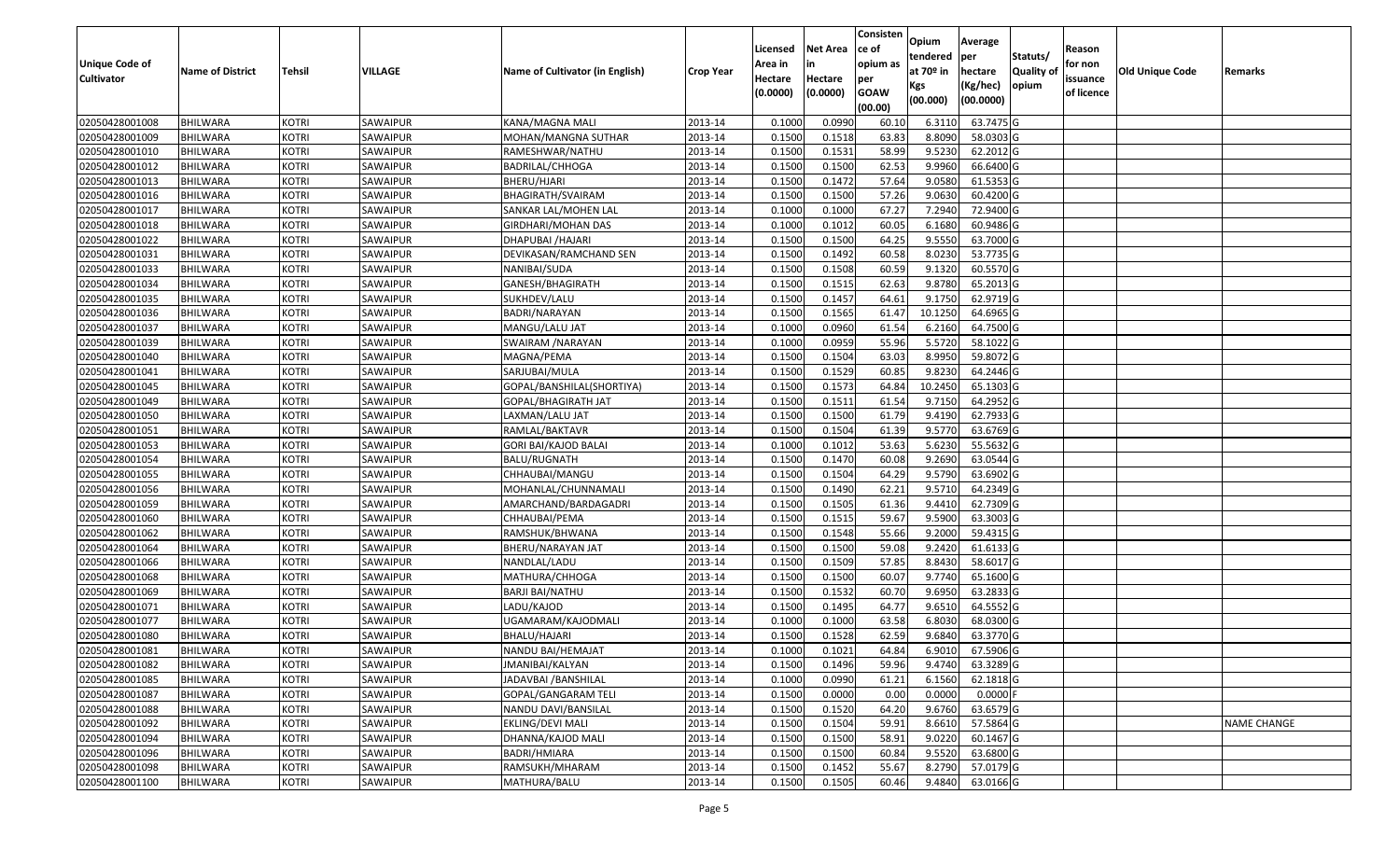| <b>Unique Code of</b> |                         |               |              |                                 |                  | Licensed<br>Area in | <b>Net Area</b><br>in | Consisten<br>ce of<br>opium as | Opium<br>tendered            | Average<br>per                   | Statuts/                   | Reason<br>for non      |                        |                              |
|-----------------------|-------------------------|---------------|--------------|---------------------------------|------------------|---------------------|-----------------------|--------------------------------|------------------------------|----------------------------------|----------------------------|------------------------|------------------------|------------------------------|
| <b>Cultivator</b>     | <b>Name of District</b> | <b>Tehsil</b> | VILLAGE      | Name of Cultivator (in English) | <b>Crop Year</b> | Hectare<br>(0.0000) | Hectare<br>(0.0000)   | per<br><b>GOAW</b><br>(00.00)  | at 70º in<br>Kgs<br>(00.000) | hectare<br>(Kg/hec)<br>(00.0000) | <b>Quality of</b><br>opium | issuance<br>of licence | <b>Old Unique Code</b> | Remarks                      |
| 02050428001101        | <b>BHILWARA</b>         | KOTRI         | SAWAIPUR     | BHRU/CHAGANA                    | 2013-14          | 0.1500              | 0.1472                | 59.63                          | 9.0470                       | 61.4606 G                        |                            |                        |                        |                              |
| 02050428001102        | <b>BHILWARA</b>         | KOTRI         | SAWAIPUR     | MANGU GIRI/HEERA GIRI           | 2013-14          | 0.1500              | 0.1450                | 65.07                          | 9.7700                       | 67.3793 G                        |                            |                        |                        |                              |
| 02050428001103        | <b>BHILWARA</b>         | KOTRI         | SAWAIPUR     | CHUNA/BHONA MALI                | 2013-14          | 0.1000              | 0.0674                | 58.38                          | 4.8210                       | 71.5282 G                        |                            |                        |                        |                              |
| 02050428001104        | <b>BHILWARA</b>         | KOTRI         | SAWAIPUR     | NANDA/KHEMA MALI                | 2013-14          | 0.1500              | 0.1474                | 54.84                          | 8.5790                       | 58.2022 G                        |                            |                        |                        |                              |
| 02050428001107        | <b>BHILWARA</b>         | <b>KOTRI</b>  | SAWAIPUR     | BHERU/LALU                      | 2013-14          | 0.1500              | 0.1520                | 59.45                          | 9.0020                       | 59.2237 G                        |                            |                        |                        |                              |
| 02050428001109        | <b>BHILWARA</b>         | <b>KOTRI</b>  | SAWAIPUR     | BALU/BAKTAVER                   | 2013-14          | 0.1500              | 0.1518                | 60.79                          | 9.6400                       | 63.5046 G                        |                            |                        |                        |                              |
| 02050428001110        | BHILWARA                | <b>KOTRI</b>  | SAWAIPUR     | BHOPAL/KESR SINGH               | 2013-14          | 0.1500              | 0.1534                | 62.88                          | 9.9440                       | 64.8240 G                        |                            |                        |                        |                              |
| 02050428001111        | <b>BHILWARA</b>         | KOTRI         | SAWAIPUR     | SAVAIRAM/NANDA                  | 2013-14          | 0.1500              | 0.0000                | 0.00                           | 0.0000                       | $0.0000$ F                       |                            |                        |                        |                              |
| 02050428001112        | <b>BHILWARA</b>         | <b>KOTRI</b>  | SAWAIPUR     | RAMSHUK/NAULA                   | 2013-14          | 0.1500              | 0.1496                | 58.90                          | 8.9530                       | 59.8463 G                        |                            |                        |                        |                              |
| 02050428001113        | <b>BHILWARA</b>         | <b>KOTRI</b>  | SAWAIPUR     | DHANNI BAI/HEMA GADRI           | 2013-14          | 0.1000              | 0.0999                | 62.67                          | 6.0880                       | 60.9409 G                        |                            |                        |                        |                              |
| 02050428001114        | <b>BHILWARA</b>         | <b>KOTRI</b>  | SAWAIPUR     | DEVBAKSH/NANDA GADIR            | 2013-14          | 0.1500              | 0.1500                | 60.56                          | 8.9370                       | 59.5800 G                        |                            |                        |                        |                              |
| 02050428001116        | <b>BHILWARA</b>         | <b>KOTRI</b>  | SAWAIPUR     | CHANDIDAS/NATHUDAS              | 2013-14          | 0.1000              | 0.1000                | 68.01                          | 6.8200                       | 68.2000 G                        |                            |                        |                        |                              |
| 02050428001118        | <b>BHILWARA</b>         | <b>KOTRI</b>  | SAWAIPUR     | LADU/MODA                       | 2013-14          | 0.1500              | 0.1500                | 62.82                          | 9.6200                       | 64.1333 G                        |                            |                        |                        |                              |
| 02050428001120        | <b>BHILWARA</b>         | <b>KOTRI</b>  | SAWAIPUR     | CHANDA/MAGNA A/S LALU GAYRI     | 2013-14          | 0.1500              | 0.1500                | 65.12                          | 9.2380                       | 61.5867 G                        |                            |                        |                        |                              |
| 02050428001125        | <b>BHILWARA</b>         | KOTRI         | SAWAIPUR     | HARDEV/KUKA JAT                 | 2013-14          | 0.1500              | 0.1523                | 60.40                          | 9.4400                       | 61.9829 G                        |                            |                        |                        |                              |
| 02050428001126        | <b>BHILWARA</b>         | <b>KOTRI</b>  | SAWAIPUR     | GOPAL/MADAN KHUMAR              | 2013-14          | 0.1500              | 0.1485                | 60.16                          | 8.8440                       | 59.5556 G                        |                            |                        |                        |                              |
| 02050428001127        | <b>BHILWARA</b>         | <b>KOTRI</b>  | SAWAIPUR     | JUGRAJ/SOBALAL                  | 2013-14          | 0.1500              | 0.1520                | 62.94                          | 9.5670                       | 62.9408 G                        |                            |                        |                        |                              |
| 02050428001128        | <b>BHILWARA</b>         | <b>KOTRI</b>  | SAWAIPUR     | KANA/KAJOD                      | 2013-14          | 0.1500              | 0.1500                | 62.35                          | 9.7530                       | 65.0200 G                        |                            |                        |                        |                              |
| 02050428001129        | <b>BHILWARA</b>         | <b>KOTRI</b>  | SAWAIPUR     | NANIBAI /KANA                   | 2013-14          | 0.1500              | 0.1508                | 60.21                          | 9.6940                       | 64.2838 G                        |                            |                        |                        |                              |
| 02050428001132        | <b>BHILWARA</b>         | <b>KOTRI</b>  | SAWAIPUR     | MEGA/NAVLA                      | 2013-14          | 0.1500              | 0.1464                | 65.34                          | 10.4640                      | 71.4754 G                        |                            |                        |                        |                              |
| 02050428001137        | <b>BHILWARA</b>         | <b>KOTRI</b>  | SAWAIPUR     | RAMLAL/KAJOD MALI               | 2013-14          | 0.1500              | 0.1510                | 63.48                          | 9.5310                       | 63.1192 G                        |                            |                        |                        |                              |
| 02050428001138        | BHILWARA                | <b>KOTRI</b>  | SAWAIPUR     | MANGU/HAJARI JAT                | 2013-14          | 0.1500              | 0.1440                | 65.39                          | 10.0890                      | 70.0625 G                        |                            |                        |                        |                              |
| 02050428001140        | <b>BHILWARA</b>         | KOTRI         | SAWAIPUR     | NANALAL/HEERA                   | 2013-14          | 0.1500              | 0.1500                | 59.85                          | 9.3620                       | 62.4133 G                        |                            |                        |                        | TRANSFER / BIRMIYAS          |
| 02050428001141        | <b>BHILWARA</b>         | <b>KOTRI</b>  | SAWAIPUR     | ISHVERSINGH SINGH/BHOPALSINGH   | 2013-14          | 0.1500              | 0.1518                | 56.40                          | 8.2260                       | 54.1897 G                        |                            |                        |                        |                              |
| 02050428001143        | <b>BHILWARA</b>         | <b>KOTRI</b>  | SAWAIPUR     | DHAPUBAI/SOHANLAL               | 2013-14          | 0.1000              | 0.1000                | 61.75                          | 6.3160                       | 63.1600 G                        |                            |                        |                        | <b>TRANSFER / SALARIYA</b>   |
| 02050428001144        | <b>BHILWARA</b>         | <b>KOTRI</b>  | SAWAIPUR     | MOHAN KUNWAR/DAULAT SINGH       | 2013-14          | 0.1500              | 0.1512                | 55.99                          | 8.6060                       | 56.9180 G                        |                            |                        |                        |                              |
| 02050428001145        | <b>BHILWARA</b>         | KOTRI         | SAWAIPUR     | DHNNA/PRATAP                    | 2013-14          | 0.1500              | 0.1488                | 57.74                          | 9.0650                       | 60.9207 G                        |                            |                        |                        |                              |
| 02050428001146        | <b>BHILWARA</b>         | <b>KOTRI</b>  | SAWAIPUR     | DEVI LAL/GULAB                  | 2013-14          | 0.1500              | 0.1518                | 56.15                          | 8.4140                       | 55.4282 G                        |                            |                        |                        | <b>TRANSFER / KISHANGARH</b> |
| 02050428001147        | <b>BHILWARA</b>         | <b>KOTRI</b>  | SAWAIPUR     | KALULAL/LADULAL                 | 2013-14          | 0.1500              | 0.1528                | 60.70                          | 9.0620                       | 59.3063 G                        |                            |                        |                        | TRANSFER / SALARIYA          |
| 02050428001148        | <b>BHILWARA</b>         | KOTRI         | SAWAIPUR     | LADULAL/KALYAN                  | 2013-14          | 0.1500              | 0.1516                | 58.55                          | 9.0590                       | 59.7559 G                        |                            |                        |                        | TRANSFER / SALARIYA          |
| 02050428001149        | <b>BHILWARA</b>         | <b>KOTRI</b>  | SAWAIPUR     | MANGU/HAJARI                    | 2013-14          | 0.1500              | 0.1496                | 59.05                          | 9.3640                       | 62.5936 G                        |                            |                        |                        | TRANSFER / JAWAL             |
| 02050428001150        | <b>BHILWARA</b>         | <b>KOTRI</b>  | SAWAIPUR     | BADRILAL/UDA                    | 2013-14          | 0.1500              | 0.1488                | 59.18                          | 9.3590                       | 62.8965 G                        |                            |                        |                        | TRANSFER / JAWAL             |
| 02050428001151        | BHILWARA                | KOTRI         | SAWAIPUR     | LADU/KALU                       | 2013-14          | 0.1500              | 0.1443                | 61.08                          | 8.9000                       | 61.6771 G                        |                            |                        |                        |                              |
| 02050428001152        | <b>BHILWARA</b>         | KOTRI         | SAWAIPUR     | MADHO/GOPI JAT                  | 2013-14          | 0.1500              | 0.1510                | 57.42                          | 9.2200                       | 61.0596 G                        |                            |                        |                        | TRANSFER / RANIKHERA         |
| 02050428001153        | <b>BHILWARA</b>         | <b>KOTRI</b>  | SAWAIPUR     | RAM KUVAR/BADRI LAL             | 2013-14          | 0.1500              | 0.1518                | 56.33                          | 8.2000                       | 54.0184 G                        |                            |                        |                        | TRANSFER / MUNPURA           |
| 02050428001154        | BHILWARA                | <b>KOTRI</b>  | SAWAIPUR     | BHERU/SURAJMAL                  | 2013-14          | 0.1500              | 0.1500                | 55.29                          | 8.4120                       | 56.0800 G                        |                            |                        |                        | <b>TRANSFER / MUNPURA</b>    |
| 02050428001155        | <b>BHILWARA</b>         | <b>KOTRI</b>  | SAWAIPUR     | HEMA/LALU KHUMAR                | 2013-14          | 0.1500              | 0.1520                | 66.03                          | 10.1210                      | 66.5855 G                        |                            |                        |                        |                              |
| 02050428002001        | <b>BHILWARA</b>         | <b>KOTRI</b>  | <b>BADLA</b> | JAGANNATH/MANGU                 | 2013-14          | 0.1500              | 0.1417                | 61.54                          | 9.1870                       | 64.8342 G                        |                            |                        |                        |                              |
| 02050428002002        | <b>BHILWARA</b>         | <b>KOTRI</b>  | <b>BADLA</b> | SHANKARLAL/DEVBAKSH             | 2013-14          | 0.1000              | 0.0971                | 59.53                          | 5.9790                       | 61.5757 G                        |                            |                        |                        | NAME CHANGE                  |
| 02050428002003        | <b>BHILWARA</b>         | <b>KOTRI</b>  | <b>BADLA</b> | SANKERDAS/GANGARAMDAS           | 2013-14          | 0.1500              | 0.1446                | 63.08                          | 9.6870                       | 66.9917 G                        |                            |                        |                        |                              |
| 02050428002004        | <b>BHILWARA</b>         | <b>KOTRI</b>  | <b>BADLA</b> | RAMESVER/BALUDAS                | 2013-14          | 0.1500              | 0.1008                | 62.48                          | 6.4090                       | 63.5813 G                        |                            |                        |                        |                              |
| 02050428002005        | <b>BHILWARA</b>         | <b>KOTRI</b>  | <b>BADLA</b> | CHHAUKAVAR/KANSINGH             | 2013-14          | 0.1000              | 0.0948                | 60.29                          | 5.8650                       | 61.8671 G                        |                            |                        |                        |                              |
| 02050428002006        | <b>BHILWARA</b>         | <b>KOTRI</b>  | <b>BADLA</b> | GANESH/CHHAGNA                  | 2013-14          | 0.1500              | 0.1450                | 61.56                          | 9.2870                       | 64.0483 G                        |                            |                        |                        |                              |
| 02050428002007        | <b>BHILWARA</b>         | <b>KOTRI</b>  | BADLA        | JAGDEES/RAMA                    | 2013-14          | 0.1500              | 0.1466                | 62.69                          | 9.4390                       | 64.3861 G                        |                            |                        |                        |                              |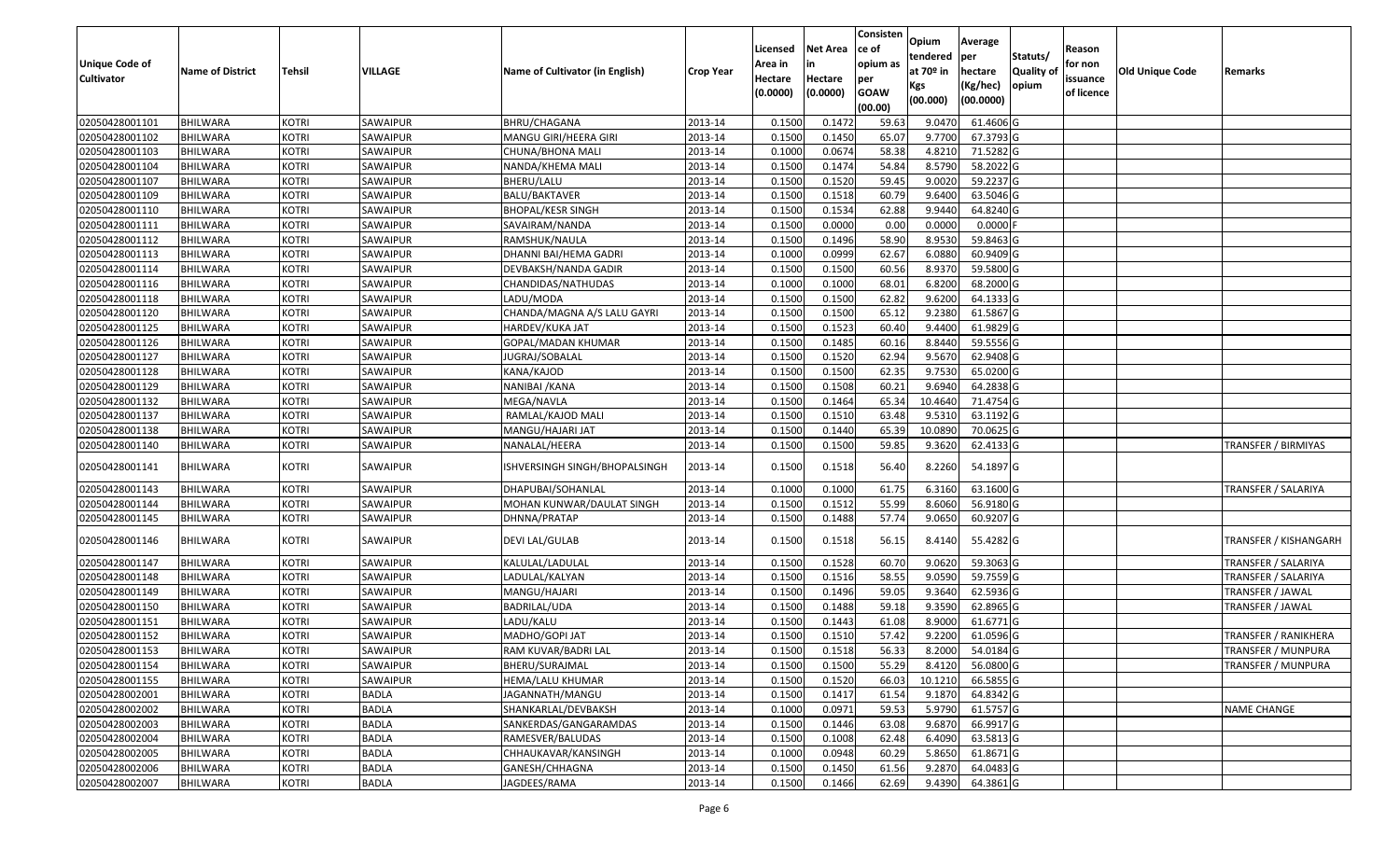|                                  |                             |                              |              |                                            |                    |          |                  | Consisten        | Opium       | Average                 |                  |            |                        |         |
|----------------------------------|-----------------------------|------------------------------|--------------|--------------------------------------------|--------------------|----------|------------------|------------------|-------------|-------------------------|------------------|------------|------------------------|---------|
|                                  |                             |                              |              |                                            |                    | Licensed | <b>Net Area</b>  | ce of            | tendered    | per                     | Statuts/         | Reason     |                        |         |
| Unique Code of                   | <b>Name of District</b>     | <b>Tehsil</b>                | VILLAGE      | Name of Cultivator (in English)            | <b>Crop Year</b>   | Area in  | in               | opium as         | at $70°$ in | hectare                 | <b>Quality o</b> | for non    | <b>Old Unique Code</b> | Remarks |
| <b>Cultivator</b>                |                             |                              |              |                                            |                    | Hectare  | Hectare          | per              | Kgs         | (Kg/hec)                | opium            | issuance   |                        |         |
|                                  |                             |                              |              |                                            |                    | (0.0000) | (0.0000)         | <b>GOAW</b>      | (00.000)    | (00.0000)               |                  | of licence |                        |         |
| 02050428002008                   | <b>BHILWARA</b>             | <b>KOTRI</b>                 | <b>BADLA</b> | KELIDEVI/BALU                              | 2013-14            | 0.1500   | 0.1330           | (00.00)<br>67.49 | 9.1790      | 69.0150G                |                  |            |                        |         |
| 02050428002009                   | <b>BHILWARA</b>             |                              | <b>BADLA</b> | LADU /NANDA                                |                    | 0.1500   | 0.1459           | 60.96            | 9.1270      | 62.5565 G               |                  |            |                        |         |
| 02050428002010                   |                             | <b>KOTRI</b><br><b>KOTRI</b> | <b>BADLA</b> |                                            | 2013-14<br>2013-14 | 0.1500   | 0.1495           | 57.61            | 9.0120      | 60.2809 G               |                  |            |                        |         |
| 02050428002011                   | BHILWARA<br><b>BHILWARA</b> | <b>KOTRI</b>                 | <b>BADLA</b> | ONKAR/NAVLA<br>KASHIRAM/KAJOD A/S BAKTAVER | 2013-14            | 0.1500   | 0.1393           | 60.83            | 8.9940      | 64.5657 G               |                  |            |                        |         |
| 02050428002012                   | BHILWARA                    | <b>KOTRI</b>                 | <b>BADLA</b> | NANDA/NARAYAN                              | 2013-14            | 0.1500   | 0.1550           | 62.92            | 10.3370     | 66.6903 G               |                  |            |                        |         |
| 02050428002013                   | <b>BHILWARA</b>             | <b>KOTRI</b>                 | <b>BADLA</b> | SUKHA/POKHER                               | 2013-14            | 0.1000   | 0.1014           | 57.40            | 6.0020      | 59.1913 G               |                  |            |                        |         |
| 02050428002016                   | BHILWARA                    | <b>KOTRI</b>                 | <b>BADLA</b> |                                            | 2013-14            | 0.1500   | 0.1446           | 60.70            | 9.2610      | 64.0456 G               |                  |            |                        |         |
| 02050428002019                   | <b>BHILWARA</b>             | <b>KOTRI</b>                 | <b>BADLA</b> | DEVBAKSH/NARU<br>BALIBAI/BHVANISANKER      | 2013-14            | 0.1500   | 0.1505           | 57.63            | 8.9080      | 59.1894 G               |                  |            |                        |         |
| 02050428002020                   | <b>BHILWARA</b>             | <b>KOTRI</b>                 | <b>BADLA</b> | KALYANMAL/DHANNA                           | 2013-14            | 0.1500   | 0.1400           | 62.73            | 9.2300      | 65.9286 G               |                  |            |                        |         |
| 02050428002021                   | <b>BHILWARA</b>             | <b>KOTRI</b>                 | <b>BADLA</b> | JAMANA/GOKAL                               | 2013-14            | 0.1500   | 0.1472           | 62.13            | 9.4530      | 64.2188 G               |                  |            |                        |         |
| 02050428002022                   |                             | <b>KOTRI</b>                 | <b>BADLA</b> |                                            | 2013-14            | 0.1500   | 0.1454           | 66.43            | 10.0210     | 68.9202 G               |                  |            |                        |         |
|                                  | BHILWARA<br><b>BHILWARA</b> | <b>KOTRI</b>                 | <b>BADLA</b> | GOPALSINGH/BHADUR SINGH                    | 2013-14            | 0.1500   | 0.1418           | 63.99            | 9.3610      | 66.0155 G               |                  |            |                        |         |
| 02050428002024                   |                             |                              |              | SRVENSINGH/RAMSINGH                        |                    |          |                  |                  |             |                         |                  |            |                        |         |
| 02050428002026<br>02050428002027 | <b>BHILWARA</b>             | <b>KOTRI</b>                 | <b>BADLA</b> | SAMBHUGIRI/HEERAGIRI                       | 2013-14            | 0.1500   | 0.1420           | 63.50            | 8.0650      | 56.7958 G               |                  |            |                        |         |
|                                  | <b>BHILWARA</b>             | <b>KOTRI</b>                 | <b>BADLA</b> | RAMLAL/MANGU                               | 2013-14            | 0.1500   | 0.0810           | 65.27            | 5.2400      | 64.6914 G               |                  |            |                        |         |
| 02050428002029                   | BHILWARA                    | <b>KOTRI</b>                 | <b>BADLA</b> | HEERA/NATHU                                | 2013-14            | 0.1500   | 0.1500<br>0.1504 | 56.41            | 8.4370      | 56.2467 G               |                  |            |                        |         |
| 02050428002032                   | <b>BHILWARA</b>             | <b>KOTRI</b>                 | <b>BADLA</b> | KANHIYALAL/LADU                            | 2013-14            | 0.1500   |                  | 59.64            | 9.2700      | 61.6356 G               |                  |            |                        |         |
| 02050428002033                   | <b>BHILWARA</b>             | <b>KOTRI</b>                 | <b>BADLA</b> | JAMANALAL/LADU                             | 2013-14            | 0.1500   | 0.0000           | 0.00             | 0.0000      | $0.0000$ F<br>64.8323 G |                  |            |                        |         |
| 02050428002034                   | BHILWARA                    | <b>KOTRI</b>                 | <b>BADLA</b> | NANDA/MANGU(CHHOTA)                        | 2013-14            | 0.1500   | 0.1401           | 61.49            | 9.0830      |                         |                  |            |                        |         |
| 02050428002035                   | <b>BHILWARA</b>             | <b>KOTRI</b>                 | <b>BADLA</b> | BALU/JAGNNATH                              | 2013-14            | 0.1000   | 0.0973           | 62.77            | 6.4120      | 65.8993 G               |                  |            |                        |         |
| 02050428002036                   | BHILWARA                    | <b>KOTRI</b>                 | <b>BADLA</b> | DEVBAKSH/RAMAJI                            | 2013-14            | 0.1500   | 0.1479           | 61.80            | 9.4290      | 63.7525 G               |                  |            |                        |         |
| 02050428002037                   | <b>BHILWARA</b>             | <b>KOTRI</b>                 | <b>BADLA</b> | BHAVERLAL/RAMA                             | 2013-14            | 0.1500   | 0.1430           | 61.86            | 8.7840      | 61.4266 G               |                  |            |                        |         |
| 02050428002038                   | <b>BHILWARA</b>             | <b>KOTRI</b>                 | <b>BADLA</b> | NARAYAN/GOKUL                              | 2013-14            | 0.150    | 0.1501           | 58.04            | 8.9630      | 59.7135 G               |                  |            |                        |         |
| 02050428002039                   | <b>BHILWARA</b>             | <b>KOTRI</b>                 | <b>BADLA</b> | LAKHMA/KASHI                               | 2013-14            | 0.1500   | 0.1431           | 61.11            | 9.1840      | 64.1789 G               |                  |            |                        |         |
| 02050428002040                   | BHILWARA                    | <b>KOTRI</b>                 | <b>BADLA</b> | MODIRAM/RAMLAL                             | 2013-14            | 0.1500   | 0.1430           | 62.00            | 8.9990      | 62.9301G                |                  |            |                        |         |
| 02050428002042                   | <b>BHILWARA</b>             | <b>KOTRI</b>                 | <b>BADLA</b> | MANGU/DHOKAL JAT                           | 2013-14            | 0.1500   | 0.1498           | 57.60            | 9.0680      | 60.5340 G               |                  |            |                        |         |
| 02050428002044                   | BHILWARA                    | <b>KOTRI</b>                 | <b>BADLA</b> | DEVI/NANU JAT                              | 2013-14            | 0.1500   | 0.1456           | 59.27            | 8.8140      | 60.5357 G               |                  |            |                        |         |
| 02050428002045                   | <b>BHILWARA</b>             | <b>KOTRI</b>                 | <b>BADLA</b> | KANHAIYALAL/DEVILAL                        | 2013-14            | 0.1500   | 0.1500           | 51.70            | 8.0950      | 53.9667 G               |                  |            |                        |         |
| 02050428002047                   | BHILWARA                    | <b>KOTRI</b>                 | <b>BADLA</b> | DEVI/HEERA                                 | 2013-14            | 0.1500   | 0.1487           | 56.03            | 8.2280      | 55.3329 G               |                  |            |                        |         |
| 02050428002049                   | BHILWARA                    | <b>KOTRI</b>                 | <b>BADLA</b> | RAMSEVER/KANHIYA LAL URF KANA              | 2013-14            | 0.1500   | 0.1344           | 61.13            | 8.5670      | 63.7426 G               |                  |            |                        |         |
| 02050428002051                   | BHILWARA                    | <b>KOTRI</b>                 | <b>BADLA</b> | RAMESHWER/HARDEV                           | 2013-14            | 0.1000   | 0.0981           | 58.50            | 6.0760      | 61.9368 G               |                  |            |                        |         |
| 02050428002052                   | BHILWARA                    | <b>KOTRI</b>                 | <b>BADLA</b> | BHOLARAM/LALURAM                           | 2013-14            | 0.1500   | 0.1528           | 58.23            | 9.0420      | 59.1754 G               |                  |            |                        |         |
| 02050428002053                   | <b>BHILWARA</b>             | <b>KOTRI</b>                 | <b>BADLA</b> | CHANDUBAI/BALA                             | 2013-14            | 0.1500   | 0.1500           | 59.53            | 9.2440      | 61.6267 G               |                  |            |                        |         |
| 02050428002055                   | BHILWARA                    | <b>KOTRI</b>                 | <b>BADLA</b> | DEVBAKSH/RAMCHANDR LUHAR                   | 2013-14            | 0.1000   | 0.0994           | 58.87            | 6.2650      | 63.0282                 |                  |            |                        |         |
| 02050428002057                   | BHILWARA                    | <b>KOTRI</b>                 | <b>BADLA</b> | KALU/NARAYAN JAT                           | 2013-14            | 0.1000   | 0.0973           | 56.98            | 5.8450      | 60.0719 G               |                  |            |                        |         |
| 02050428002060                   | BHILWARA                    | <b>KOTRI</b>                 | <b>BADLA</b> | RAMCHAND/BHURA                             | 2013-14            | 0.1000   | 0.0955           | 65.18            | 6.7600      | 70.7853 G               |                  |            |                        |         |
| 02050428002061                   | <b>BHILWARA</b>             | <b>KOTRI</b>                 | <b>BADLA</b> | KANA/CHHGNA                                | 2013-14            | 0.1500   | 0.1412           | 63.34            | 9.7270      | 68.8881 G               |                  |            |                        |         |
| 02050428002062                   | <b>BHILWARA</b>             | <b>KOTRI</b>                 | <b>BADLA</b> | BHERU/NARAYAN                              | 2013-14            | 0.1500   | 0.1477           | 60.49            | 9.4190      | 63.7712 G               |                  |            |                        |         |
| 02050428002063                   | <b>BHILWARA</b>             | <b>KOTRI</b>                 | <b>BADLA</b> | GOPAL/MANGU                                | 2013-14            | 0.1000   | 0.0952           | 61.20            | 6.1200      | 64.2857 G               |                  |            |                        |         |
| 02050428002065                   | <b>BHILWARA</b>             | <b>KOTRI</b>                 | <b>BADLA</b> | RAMESHWAR/BHAGIRATH                        | 2013-14            | 0.1500   | 0.1428           | 62.72            | 9.5960      | 67.1989 G               |                  |            |                        |         |
| 02050428002066                   | <b>BHILWARA</b>             | <b>KOTRI</b>                 | <b>BADLA</b> | RAMLAL/HAJARI GADRI                        | 2013-14            | 0.1500   | 0.1344           | 54.43            | 7.0990      | 52.8199 G               |                  |            |                        |         |
| 02050428002068                   | <b>BHILWARA</b>             | <b>KOTRI</b>                 | <b>BADLA</b> | SOHANLAL/HEERANATH                         | 2013-14            | 0.1500   | 0.1484           | 57.24            | 8.8390      | 59.5620 G               |                  |            |                        |         |
| 02050428002069                   | <b>BHILWARA</b>             | <b>KOTRI</b>                 | <b>BADLA</b> | LAHERIBAI/LADUNATH                         | 2013-14            | 0.1500   | 0.1495           | 60.68            | 9.3450      | 62.5084 G               |                  |            |                        |         |
| 02050428002070                   | <b>BHILWARA</b>             | <b>KOTRI</b>                 | <b>BADLA</b> | DEVI A/S RUPA/MANGU                        | 2013-14            | 0.1000   | 0.0900           | 63.27            | 6.0020      | 66.6889 G               |                  |            |                        |         |
| 02050428002071                   | <b>BHILWARA</b>             | <b>KOTRI</b>                 | <b>BADLA</b> | NANDSINGH/FOJASINGH                        | 2013-14            | 0.1000   | 0.0889           | 63.25            | 5.7380      | 64.5444                 |                  |            |                        |         |
| 02050428002073                   | <b>BHILWARA</b>             | <b>KOTRI</b>                 | <b>BADLA</b> | <b>BHERU/DEVI SUTHAR</b>                   | 2013-14            | 0.1500   | 0.1505           | 59.20            | 9.2010      | 61.1362 G               |                  |            |                        |         |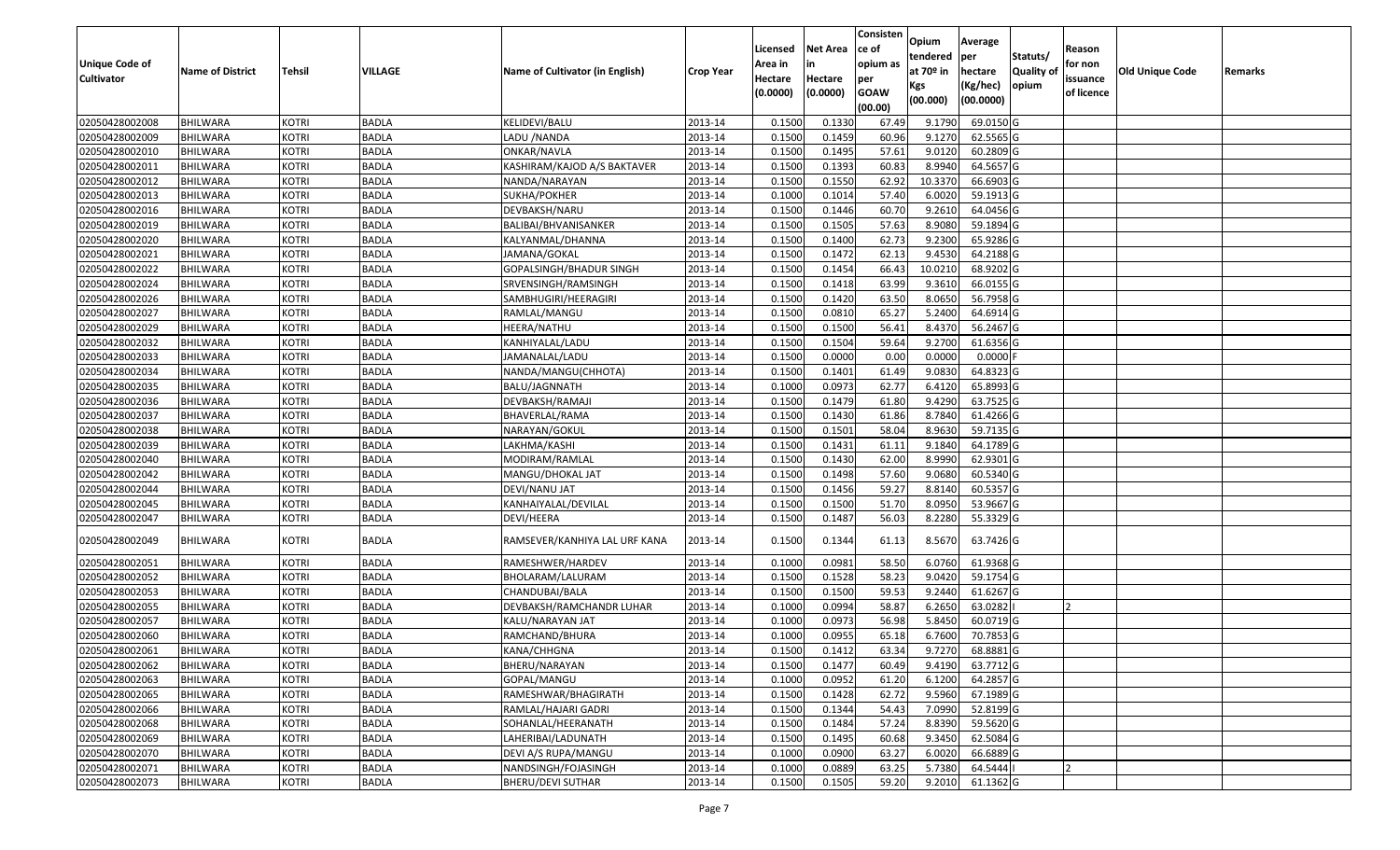|                   |                         |               |                |                                 |                  |          |                 | Consisten        | Opium       | Average    |                  |            |                 |         |
|-------------------|-------------------------|---------------|----------------|---------------------------------|------------------|----------|-----------------|------------------|-------------|------------|------------------|------------|-----------------|---------|
|                   |                         |               |                |                                 |                  | Licensed | <b>Net Area</b> | ce of            | tendered    | per        | Statuts/         | Reason     |                 |         |
| Unique Code of    | <b>Name of District</b> | <b>Tehsil</b> | <b>VILLAGE</b> | Name of Cultivator (in English) | <b>Crop Year</b> | Area in  | in              | opium as         | at $70°$ in | hectare    | <b>Quality o</b> | for non    | Old Unique Code | Remarks |
| <b>Cultivator</b> |                         |               |                |                                 |                  | Hectare  | Hectare         | per              | Kgs         | (Kg/hec)   | opium            | issuance   |                 |         |
|                   |                         |               |                |                                 |                  | (0.0000) | (0.0000)        | <b>GOAW</b>      | (00.000)    | (00.0000)  |                  | of licence |                 |         |
| 02050428002074    | <b>BHILWARA</b>         | <b>KOTRI</b>  | <b>BADLA</b>   | JADAVBAI / PREMA                | 2013-14          | 0.1500   | 0.1448          | (00.00)<br>63.30 | 9.5040      | 65.6354 G  |                  |            |                 |         |
| 02050428002075    | <b>BHILWARA</b>         | <b>KOTRI</b>  | <b>BADLA</b>   | JHAUBAI/RAMLAL                  | 2013-14          | 0.1000   | 0.0950          | 62.26            | 6.1640      | 64.8842 G  |                  |            |                 |         |
| 02050428002076    | BHILWARA                | <b>KOTRI</b>  | <b>BADLA</b>   | BHERUSINGH/MNOHER               | 2013-14          | 0.1500   | 0.1395          | 63.49            | 9.4510      | 67.7491G   |                  |            |                 |         |
| 02050428002080    | <b>BHILWARA</b>         | <b>KOTRI</b>  | <b>BADLA</b>   | LADUDEVI/JAVANA                 | 2013-14          | 0.1500   | 0.1456          | 68.20            | 10.9020     | 74.8764 G  |                  |            |                 |         |
| 02050428002081    | BHILWARA                | <b>KOTRI</b>  | <b>BADLA</b>   | HEERA/DLLA URF DEVA             | 2013-14          | 0.1000   | 0.0999          | 60.18            | 6.1990      | 62.0521 G  |                  |            |                 |         |
| 02050428002083    | <b>BHILWARA</b>         | <b>KOTRI</b>  | <b>BADLA</b>   | LADIDEVI/MOHAN                  | 2013-14          | 0.1000   | 0.0945          | 56.69            | 5.6850      | 60.1587G   |                  |            |                 |         |
| 02050428002084    | BHILWARA                | <b>KOTRI</b>  | <b>BADLA</b>   | JDAYLAL/PRATAP                  | 2013-14          | 0.1500   | 0.1500          | 63.63            | 9.8990      | 65.9933 G  |                  |            |                 |         |
| 02050428002085    | <b>BHILWARA</b>         | <b>KOTRI</b>  | <b>BADLA</b>   | JAGRUP/NANDA                    | 2013-14          | 0.1500   | 0.1452          | 59.20            | 8.8290      | 60.8058 G  |                  |            |                 |         |
| 02050428002086    | <b>BHILWARA</b>         | <b>KOTRI</b>  | <b>BADLA</b>   | RAMSHWER/MANGILAL               | 2013-14          | 0.1500   | 0.1406          | 58.89            | 8.6230      | 61.3300 G  |                  |            |                 |         |
| 02050428002087    | <b>BHILWARA</b>         | <b>KOTRI</b>  | <b>BADLA</b>   | UDA/MANGNA                      | 2013-14          | 0.1000   | 0.0931          | 63.48            | 6.2300      | 66.9173 G  |                  |            |                 |         |
| 02050428002089    | <b>BHILWARA</b>         | <b>KOTRI</b>  | <b>BADLA</b>   | SAJNADEVI/DEVI LAL              | 2013-14          | 0.1500   | 0.1462          | 61.46            | 9.2980      | 63.5978 G  |                  |            |                 |         |
| 02050428002091    | <b>BHILWARA</b>         | <b>KOTRI</b>  | <b>BADLA</b>   | SANKAR LAL/MANGNA               | 2013-14          | 0.1500   | 0.1400          | 58.76            | 8.6800      | 62.0000 G  |                  |            |                 |         |
| 02050428002097    | <b>BHILWARA</b>         | <b>KOTRI</b>  | <b>BADLA</b>   | BHERUSINGH/RAMSINGH             | 2013-14          | 0.1500   | 0.1293          | 64.35            | 8.7790      | 67.8964 G  |                  |            |                 |         |
| 02050428002098    | <b>BHILWARA</b>         | <b>KOTRI</b>  | <b>BADLA</b>   | GOPAL/HAJARI                    | 2013-14          | 0.1500   | 0.1505          | 60.41            | 9.4670      | 62.9037 G  |                  |            |                 |         |
| 02050428002099    | BHILWARA                | <b>KOTRI</b>  | <b>BADLA</b>   | KASHI/GANESH TELI               | 2013-14          | 0.1000   | 0.0950          | 60.97            | 6.1140      | 64.3579 G  |                  |            |                 |         |
| 02050428002100    | BHILWARA                | <b>KOTRI</b>  | <b>BADLA</b>   | PAYRI/LALA                      | 2013-14          | 0.1500   | 0.1443          | 62.86            | 9.4290      | 65.3430 G  |                  |            |                 |         |
| 02050428002101    | <b>BHILWARA</b>         | <b>KOTRI</b>  | <b>BADLA</b>   | HEERA/HAJARI JAT A/S RAMCHAND   | 2013-14          | 0.1500   | 0.1474          | 59.36            | 9.1750      | 62.2456 G  |                  |            |                 |         |
| 02050428002102    | <b>BHILWARA</b>         | <b>KOTRI</b>  | <b>BADLA</b>   | UDYARAM/RAMCHANDER SEN          | 2013-14          | 0.1500   | 0.1450          | 62.68            | 9.5000      | 65.5172G   |                  |            |                 |         |
| 02050428002103    | BHILWARA                | <b>KOTRI</b>  | <b>BADLA</b>   | DEVI/UDA NAYAK                  | 2013-14          | 0.1500   | 0.1530          | 57.57            | 9.0140      | 58.9150 G  |                  |            |                 |         |
| 02050428002104    | <b>BHILWARA</b>         | <b>KOTRI</b>  | <b>BADLA</b>   | DEVI/KANA GADRI                 | 2013-14          | 0.1500   | 0.1402          | 56.69            | 8.1960      | 58.4593 G  |                  |            |                 |         |
| 02050428002106    | <b>BHILWARA</b>         | <b>KOTRI</b>  | <b>BADLA</b>   | MADANLAL/KANA                   | 2013-14          | 0.1000   | 0.1000          | 62.23            | 6.3920      | 63.9200 G  |                  |            |                 |         |
| 02050428002108    | BHILWARA                | <b>KOTRI</b>  | <b>BADLA</b>   | MATHURA/NANDA BALAI             | 2013-14          | 0.1500   | 0.1520          | 61.24            | 9.2030      | 60.5461G   |                  |            |                 |         |
| 02050428002111    | BHILWARA                | <b>KOTRI</b>  | <b>BADLA</b>   | SOHANIBAI/KISHOR                | 2013-14          | 0.1500   | 0.1392          | 62.29            | 9.1830      | 65.9698 G  |                  |            |                 |         |
| 02050428002112    | <b>BHILWARA</b>         | <b>KOTRI</b>  | <b>BADLA</b>   | JAMNALAL/RAMSUKH                | 2013-14          | 0.1000   | 0.1000          | 56.26            | 5.8830      | 58.8300 G  |                  |            |                 |         |
| 02050428002114    | BHILWARA                | <b>KOTRI</b>  | <b>BADLA</b>   | KHANIYALAL/RAMA                 | 2013-14          | 0.1500   | 0.1430          | 62.35            | 9.3260      | 65.2168 G  |                  |            |                 |         |
| 02050428002115    | <b>BHILWARA</b>         | <b>KOTRI</b>  | <b>BADLA</b>   | RAMESHWER/BALU                  | 2013-14          | 0.1500   | 0.1450          | 60.83            | 9.1940      | 63.4069 G  |                  |            |                 |         |
| 02050428002117    | BHILWARA                | <b>KOTRI</b>  | <b>BADLA</b>   | SANKARLAL/MANGU TELI            | 2013-14          | 0.1500   | 0.1425          | 61.30            | 9.0550      | 63.5439 G  |                  |            |                 |         |
| 02050428002118    | <b>BHILWARA</b>         | <b>KOTRI</b>  | <b>BADLA</b>   | RADHABAI/KAHAINYALAL            | 2013-14          | 0.1500   | 0.1470          | 57.97            | 8.8610      | 60.2789 G  |                  |            |                 |         |
| 02050428002119    | BHILWARA                | <b>KOTRI</b>  | <b>BADLA</b>   | KUKA/PRATAP BALAI               | 2013-14          | 0.1000   | 0.0990          | 38.68            | 1.2760      | 12.8889 G  |                  |            |                 |         |
| 02050428002120    | <b>BHILWARA</b>         | <b>KOTRI</b>  | <b>BADLA</b>   | URAJN/HAJARI                    | 2013-14          | 0.1000   | 0.0942          | 58.56            | 5.3620      | 56.9214 G  |                  |            |                 |         |
| 02050428002121    | BHILWARA                | <b>KOTRI</b>  | <b>BADLA</b>   | BHURA/HAJARI                    | 2013-14          | 0.1000   | 0.0991          | 28.10            | 1.5660      | 15.8022 G  |                  |            |                 |         |
| 02050428002122    | <b>BHILWARA</b>         | <b>KOTRI</b>  | <b>BADLA</b>   | HEERA/KAJOD GADRI               | 2013-14          | 0.1000   | 0.1004          | 55.82            | 5.7490      | 57.2610 G  |                  |            |                 |         |
| 02050428002123    | BHILWARA                | <b>KOTRI</b>  | <b>BADLA</b>   | RAMNATH/BHURANATH               | 2013-14          | 0.1000   | 0.0959          | 60.48            | 6.2380      | 65.0469 G  |                  |            |                 |         |
| 02050428002125    | BHILWARA                | <b>KOTRI</b>  | <b>BADLA</b>   | IETUBAI/BHERULAL                | 2013-14          | 0.150    | 0.1411          | 55.35            | 7.8680      | 55.7619G   |                  |            |                 |         |
| 02050428002131    | BHILWARA                | <b>KOTRI</b>  | <b>BADLA</b>   | GHISU/LADU                      | 2013-14          | 0.1500   | 0.1525          | 59.23            | 9.5530      | 62.6426 G  |                  |            |                 |         |
| 02050428002133    | <b>BHILWARA</b>         | <b>KOTRI</b>  | <b>BADLA</b>   | EJANBAI/DEVILAL                 | 2013-14          | 0.1000   | 0.1000          | 56.01            | 5.8090      | 58.0900 G  |                  |            |                 |         |
| 02050428002137    | <b>BHILWARA</b>         | <b>KOTRI</b>  | <b>BADLA</b>   | TULSHIBAI/MOTILAL               | 2013-14          | 0.1000   | 0.0950          | 60.71            | 6.0190      | 63.3579 G  |                  |            |                 |         |
| 02050428002138    | <b>BHILWARA</b>         | <b>KOTRI</b>  | <b>BADLA</b>   | BHERULAL/DEVKARAN MAJAN         | 2013-14          | 0.1500   | 0.1450          | 59.58            | 9.0140      | 62.1655 G  |                  |            |                 |         |
| 02050428002141    | <b>BHILWARA</b>         | <b>KOTRI</b>  | <b>BADLA</b>   | KAHNAIYALAL/RAMLAL              | 2013-14          | 0.1000   | 0.0000          | 0.00             | 0.0000      | $0.0000$ F |                  |            |                 |         |
| 02050428002142    | <b>BHILWARA</b>         | <b>KOTRI</b>  | <b>BADLA</b>   | GAFUR/RAHIMBAKSH                | 2013-14          | 0.1500   | 0.1500          | 56.52            | 7.7030      | 51.3533 G  |                  |            |                 |         |
| 02050428002143    | <b>BHILWARA</b>         | <b>KOTRI</b>  | <b>BADLA</b>   | KHANA/NARAYAN                   | 2013-14          | 0.1500   | 0.1431          | 57.86            | 8.6210      | 60.2446 G  |                  |            |                 |         |
| 02050428002145    | <b>BHILWARA</b>         | <b>KOTRI</b>  | <b>BADLA</b>   | AAJAD/PEERU                     | 2013-14          | 0.1000   | 0.0997          | 57.34            | 5.8400      | 58.5757 G  |                  |            |                 |         |
| 02050428002147    | <b>BHILWARA</b>         | <b>KOTRI</b>  | <b>BADLA</b>   | BALU/URJAN JAT                  | 2013-14          | 0.1000   | 0.0999          | 47.56            | 4.9940      | 49.9890 G  |                  |            |                 |         |
| 02050428002150    | <b>BHILWARA</b>         | <b>KOTRI</b>  | <b>BADLA</b>   | SHIVNATH/HEERANATH              | 2013-14          | 0.1000   | 0.0939          | 59.48            | 5.8970      | 62.8009 G  |                  |            |                 |         |
| 02050428002151    | <b>BHILWARA</b>         | <b>KOTRI</b>  | <b>BADLA</b>   | <b>BALU/RAMA</b>                | 2013-14          | 0.1500   | 0.1505          | 66.04            | 10.3680     | 68.8904 G  |                  |            |                 |         |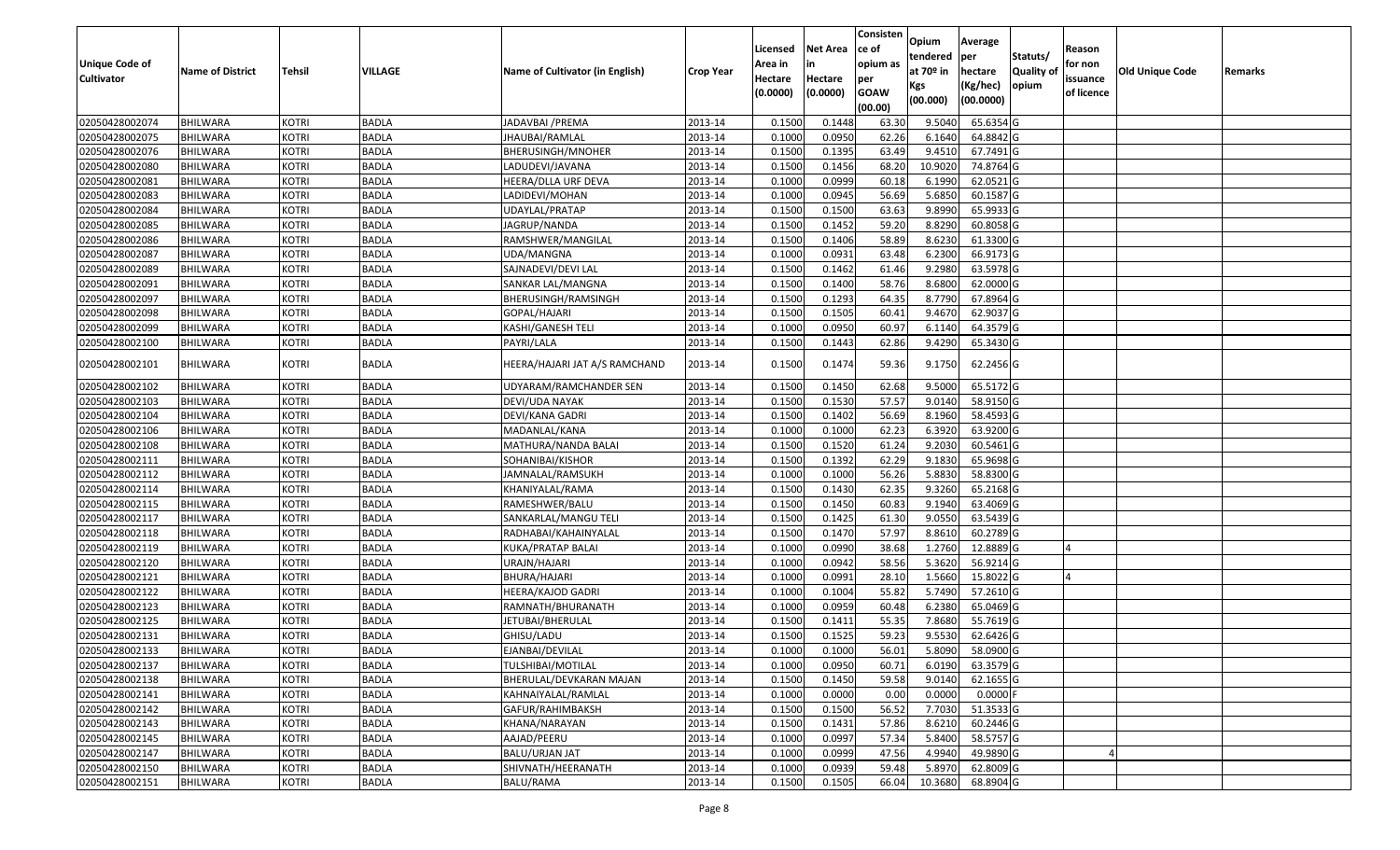| <b>Unique Code of</b><br><b>Cultivator</b> | <b>Name of District</b> | <b>Tehsil</b> | VILLAGE        | Name of Cultivator (in English) | <b>Crop Year</b> | Licensed<br>Area in<br>Hectare<br>(0.0000) | <b>Net Area</b><br>in<br>Hectare<br>(0.0000) | Consisten<br>ce of<br>opium as<br>per<br><b>GOAW</b><br>(00.00) | Opium<br>tendered<br>at $70°$ in<br>Kgs<br>(00.000) | Average<br>per<br>hectare<br>(Kg/hec)<br>(00.0000) | Statuts/<br>Quality of<br>opium | Reason<br>for non<br>issuance<br>of licence | <b>Old Unique Code</b> | Remarks            |
|--------------------------------------------|-------------------------|---------------|----------------|---------------------------------|------------------|--------------------------------------------|----------------------------------------------|-----------------------------------------------------------------|-----------------------------------------------------|----------------------------------------------------|---------------------------------|---------------------------------------------|------------------------|--------------------|
| 02050428002152                             | BHILWARA                | <b>KOTRI</b>  | <b>BADLA</b>   | <b>BALU/HAJARI</b>              | 2013-14          | 0.1000                                     | 0.0912                                       | 60.56                                                           | 5.8400                                              | 64.0351 G                                          |                                 |                                             |                        |                    |
| 02050428002156                             | <b>BHILWARA</b>         | <b>KOTRI</b>  | <b>BADLA</b>   | FUMA BAI/PYAR CHAND             | 2013-14          | 0.1500                                     | 0.1515                                       | 37.60                                                           | 1.6440                                              | 10.8515 G                                          |                                 |                                             |                        |                    |
| 02050428002159                             | BHILWARA                | <b>KOTRI</b>  | <b>BADLA</b>   | SHUKHA/DHUKAL                   | 2013-14          | 0.1000                                     | 0.0864                                       | 62.42                                                           | 5.6000                                              | 64.8148 G                                          |                                 |                                             |                        |                    |
| 02050428002160                             | <b>BHILWARA</b>         | <b>KOTRI</b>  | <b>BADLA</b>   | RAMKUNWARDA/BHAGIRATHDAS        | 2013-14          | 0.1500                                     | 0.1500                                       | 63.34                                                           | 10.0530                                             | 67.0200G                                           |                                 |                                             |                        |                    |
| 02050428002161                             | <b>BHILWARA</b>         | <b>KOTRI</b>  | <b>BADLA</b>   | GAJSINGH/MULSINGH               | 2013-14          | 0.1000                                     | 0.0950                                       | 60.07                                                           | 6.1190                                              | 64.4105 G                                          |                                 |                                             |                        |                    |
| 02050428002162                             | BHILWARA                | <b>KOTRI</b>  | <b>BADLA</b>   | MANGU/KHANA NAYAK               | 2013-14          | 0.1500                                     | 0.1523                                       | 61.05                                                           | 1.7700                                              | 11.6218                                            |                                 |                                             |                        |                    |
| 02050428002165                             | <b>BHILWARA</b>         | <b>KOTRI</b>  | <b>BADLA</b>   | HAJARI/JAGNNATH                 | 2013-14          | 0.1500                                     | 0.1467                                       | 67.80                                                           | 10.5770                                             | 72.0995 G                                          |                                 |                                             |                        |                    |
| 02050428002166                             | <b>BHILWARA</b>         | <b>KOTRI</b>  | <b>BADLA</b>   | BHERU/KANADES                   | 2013-14          | 0.1000                                     | 0.1014                                       | 57.12                                                           | 6.0220                                              | 59.3886 G                                          |                                 |                                             |                        |                    |
| 02050428002167                             | <b>BHILWARA</b>         | <b>KOTRI</b>  | <b>BADLA</b>   | MUNNAKUNWAR/DRUGHASINGH         | 2013-14          | 0.1500                                     | 0.1438                                       | 55.64                                                           | 8.2900                                              | 57.6495 G                                          |                                 |                                             |                        |                    |
| 02050428002171                             | <b>BHILWARA</b>         | <b>KOTRI</b>  | <b>BADLA</b>   | RUKHMANIBAI/CHHITR TELI         | 2013-14          | 0.1000                                     | 0.0978                                       | 61.05                                                           | 6.2620                                              | 64.0286 G                                          |                                 |                                             |                        |                    |
| 02050428002172                             | <b>BHILWARA</b>         | <b>KOTRI</b>  | <b>BADLA</b>   | AABALBAI/CHHITAR JAT            | 2013-14          | 0.1000                                     | 0.0990                                       | 36.26                                                           | 3.9470                                              | 39.8687 G                                          |                                 |                                             |                        |                    |
| 02050428002173                             | <b>BHILWARA</b>         | <b>KOTRI</b>  | <b>BADLA</b>   | DHANNA/KAHANA NAYAK             | 2013-14          | 0.1500                                     | 0.1541                                       | 57.57                                                           | 2.0150                                              | 13.0759 G                                          |                                 |                                             |                        |                    |
| 02050428002174                             | <b>BHILWARA</b>         | <b>KOTRI</b>  | <b>BADLA</b>   | RAJUNATH/PARBHU NATH            | 2013-14          | 0.1500                                     | 0.1476                                       | 65.62                                                           | 3.3650                                              | 22.7981                                            |                                 |                                             |                        |                    |
| 02050428002175                             | <b>BHILWARA</b>         | <b>KOTRI</b>  | <b>BADLA</b>   | KALU/KHANA NAYAK                | 2013-14          | 0.1500                                     | 0.1465                                       | 56.17                                                           | 8.8110                                              | 60.1433 G                                          |                                 |                                             |                        |                    |
| 02050428002176                             | BHILWARA                | <b>KOTRI</b>  | <b>BADLA</b>   | SHANKER/BHERU JAT               | 2013-14          | 0.1500                                     | 0.1500                                       | 59.70                                                           | 9.091                                               | 60.6067 G                                          |                                 |                                             |                        |                    |
| 02050428002177                             | <b>BHILWARA</b>         | <b>KOTRI</b>  | <b>BADLA</b>   | GANGARAM/POKHER JAT             | 2013-14          | 0.1500                                     | 0.1420                                       | 61.99                                                           | 9.0510                                              | 63.7394 G                                          |                                 |                                             |                        |                    |
| 02050428002178                             | <b>BHILWARA</b>         | <b>KOTRI</b>  | <b>BADLA</b>   | MOTI/GANESH TELI                | 2013-14          | 0.1500                                     | 0.1469                                       | 62.44                                                           | 9.6160                                              | 65.4595 G                                          |                                 |                                             |                        |                    |
| 02050428002181                             | <b>BHILWARA</b>         | <b>KOTRI</b>  | <b>BADLA</b>   | BHERU/DHUKAL                    | 2013-14          | 0.1500                                     | 0.1438                                       | 64.64                                                           | 9.8530                                              | 68.5188 G                                          |                                 |                                             |                        |                    |
| 02050428002182                             | BHILWARA                | <b>KOTRI</b>  | <b>BADLA</b>   | SUVAN/RAHEEM BAKSH              | 2013-14          | 0.1500                                     | 0.1484                                       | 59.99                                                           | 9.1010                                              | 61.3275 G                                          |                                 |                                             |                        |                    |
| 02050428002183                             | <b>BHILWARA</b>         | <b>KOTRI</b>  | <b>BADLA</b>   | PYARANATH/HEERANATH             | 2013-14          | 0.1000                                     | 0.0958                                       | 59.38                                                           | 5.9380                                              | 61.9833 G                                          |                                 |                                             |                        |                    |
| 02050428002185                             | <b>BHILWARA</b>         | <b>KOTRI</b>  | <b>BADLA</b>   | NARAYNIBAI/MULA REGAR           | 2013-14          | 0.1000                                     | 0.1022                                       | 59.12                                                           | 6.1480                                              | 60.1566 G                                          |                                 |                                             |                        |                    |
| 02050428002186                             | <b>BHILWARA</b>         | <b>KOTRI</b>  | <b>BADLA</b>   | MEGHA/PRATAP BALAI              | 2013-14          | 0.1500                                     | 0.1505                                       | 63.29                                                           | 10.0180                                             | 66.5648 G                                          |                                 |                                             |                        |                    |
| 02050428002187                             | BHILWARA                | <b>KOTRI</b>  | <b>BADLA</b>   | KHATUN/KASAM                    | 2013-14          | 0.1500                                     | 0.1493                                       | 54.56                                                           | 8.3400                                              | 55.8607 G                                          |                                 |                                             |                        |                    |
| 02050428002188                             | <b>BHILWARA</b>         | <b>KOTRI</b>  | <b>BADLA</b>   | ATMARAM/KANHAIYA LAL            | 2013-14          | 0.1000                                     | 0.0949                                       | 56.52                                                           | 5.5150                                              | 58.1138 G                                          |                                 |                                             |                        |                    |
| 02050428002189                             | <b>BHILWARA</b>         | <b>KOTRI</b>  | <b>BADLA</b>   | CHAND KUVAR/BHWARSINGH          | 2013-14          | 0.1000                                     | 0.1000                                       | 50.70                                                           | 5.2150                                              | 52.1500G                                           |                                 |                                             |                        |                    |
| 02050428002190                             | <b>BHILWARA</b>         | <b>KOTRI</b>  | <b>BADLA</b>   | RAJKUNWAR/KANSINGH              | 2013-14          | 0.1000                                     | 0.0933                                       | 58.25                                                           | 5.6590                                              | 60.6538 G                                          |                                 |                                             |                        |                    |
| 02050428002191                             | <b>BHILWARA</b>         | <b>KOTRI</b>  | <b>BADLA</b>   | RUKHMABAI/KANA                  | 2013-14          | 0.1500                                     | 0.1511                                       | 57.76                                                           | 9.0020                                              | 59.5764 G                                          |                                 |                                             |                        |                    |
| 02050428002192                             | BHILWARA                | <b>KOTRI</b>  | <b>BADLA</b>   | RAMESWER/MANGU                  | 2013-14          | 0.1500                                     | 0.1416                                       | 56.49                                                           | 8.5380                                              | 60.2966                                            |                                 |                                             |                        |                    |
| 02050428002193                             | <b>BHILWARA</b>         | <b>KOTRI</b>  | <b>BADLA</b>   | JODHA/HEERA JAT                 | 2013-14          | 0.1500                                     | 0.1500                                       | 54.66                                                           | 8.3400                                              | 55.6000G                                           |                                 |                                             |                        |                    |
| 02050428002194                             | <b>BHILWARA</b>         | <b>KOTRI</b>  | <b>BADLA</b>   | BALU/HARDEV NAI                 | 2013-14          | 0.1500                                     | 0.1439                                       | 59.32                                                           | 8.8730                                              | 61.6609 G                                          |                                 |                                             |                        |                    |
| 02050428002198                             | <b>BHILWARA</b>         | <b>KOTRI</b>  | <b>BADLA</b>   | NARAYAN/GOKUL BALAI             | 2013-14          | 0.1000                                     | 0.1000                                       | 62.83                                                           | 6.6060                                              | 66.0600 G                                          |                                 |                                             |                        |                    |
| 02050428002199                             | BHILWARA                | <b>KOTRI</b>  | <b>BADLA</b>   | LAXMAN/BHURA JAT                | 2013-14          | 0.1500                                     | 0.1432                                       | 59.92                                                           | 9.2790                                              | 64.7975 G                                          |                                 |                                             |                        |                    |
| 02050428002203                             | <b>BHILWARA</b>         | <b>KOTRI</b>  | <b>BADLA</b>   | MANGILAL/BALDEV DAROGA          | 2013-14          | 0.1000                                     | 0.1000                                       | 57.09                                                           | 6.0270                                              | 60.2700 G                                          |                                 |                                             |                        |                    |
| 02050428002205                             | <b>BHILWARA</b>         | <b>KOTRI</b>  | <b>BADLA</b>   | MAHENDRASINGH/BHERUSINGH        | 2013-14          | 0.1000                                     | 0.0942                                       | 60.73                                                           | 5.9690                                              | 63.3652 G                                          |                                 |                                             |                        |                    |
| 02050428002210                             | <b>BHILWARA</b>         | <b>KOTRI</b>  | <b>BADLA</b>   | RAMSWAROOP/NAGINRAM             | 2013-14          | 0.1500                                     | 0.1399                                       | 64.24                                                           | 9.6820                                              | 69.2066 G                                          |                                 |                                             |                        | <b>NAME CHANGE</b> |
| 02050428002216                             | <b>BHILWARA</b>         | <b>KOTRI</b>  | <b>BADLA</b>   | SUKHA/NANDA BALAI               | 2013-14          | 0.1500                                     | 0.1500                                       | 59.85                                                           | 9.4910                                              | 63.2733 G                                          |                                 |                                             |                        |                    |
| 02050428002221                             | <b>BHILWARA</b>         | KOTRI         | <b>BADLA</b>   | NARAYAN/LALU                    | 2013-14          | 0.1000                                     | 0.0986                                       | 63.74                                                           | 6.5200                                              | 66.1258 G                                          |                                 |                                             |                        |                    |
| 02050428002222                             | <b>BHILWARA</b>         | <b>KOTRI</b>  | <b>BADLA</b>   | BANSHILAL/HAJARI                | 2013-14          | 0.1500                                     | 0.1496                                       | 59.72                                                           | 9.2570                                              | 61.8783 G                                          |                                 |                                             |                        | <b>NAME CHANGE</b> |
| 02050428002225                             | <b>BHILWARA</b>         | <b>KOTRI</b>  | <b>BADLA</b>   | SUNDARBAI W/O BALU KHATIK       | 2013-14          | 0.1000                                     | 0.0950                                       | 56.57                                                           | 5.6570                                              | 59.5474 G                                          |                                 |                                             |                        | <b>NAME CHANGE</b> |
| 02050428002228                             | BHILWARA                | <b>KOTRI</b>  | <b>BADLA</b>   | ONKAR/BHURA                     | 2013-14          | 0.1000                                     | 0.0868                                       | 58.04                                                           | 5.2650                                              | 60.6567 G                                          |                                 |                                             |                        |                    |
| 02050428002229                             | <b>BHILWARA</b>         | <b>KOTRI</b>  | <b>BADLA</b>   | DEVI/MEGA MALI                  | 2013-14          | 0.1500                                     | 0.0905                                       | 60.28                                                           | 5.3300                                              | 58.8950 G                                          |                                 |                                             |                        | TRANSFER / REN     |
| 02050428002230                             | <b>BHILWARA</b>         | <b>KOTRI</b>  | <b>BADLA</b>   | NARAYAN/DEVA                    | 2013-14          | 0.1000                                     | 0.0930                                       | 61.93                                                           | 6.1930                                              | 66.5914 G                                          |                                 |                                             |                        | TRANSFER / REN     |
| 02050428002231                             | <b>BHILWARA</b>         | <b>KOTRI</b>  | <b>BADLA</b>   | JANKIDAS/LALUDAS                | 2013-14          | 0.1000                                     | 0.0965                                       | 64.68                                                           | 6.1080                                              | 63.2953 G                                          |                                 |                                             |                        | TRANSFER / REN     |
| 02050428003001                             | <b>BHILWARA</b>         | <b>KOTRI</b>  | KHAJINA        | SURAJMAL/RAMSHUK                | 2013-14          | 0.1500                                     | 0.1534                                       | 60.84                                                           | 9.3870                                              | 61.1930 G                                          |                                 |                                             |                        |                    |
| 02050428003002                             | <b>BHILWARA</b>         | <b>KOTRI</b>  | KHAJINA        | PREM/RAMSHUKH                   | 2013-14          | 0.1500                                     | 0.1469                                       | 65.79                                                           | 10.3290                                             | 70.3131 G                                          |                                 |                                             |                        |                    |
| 02050428003003                             | <b>BHILWARA</b>         | <b>KOTRI</b>  | <b>KHAJINA</b> | MOTI/HARLAL                     | 2013-14          | 0.1500                                     | 0.1470                                       | 63.95                                                           | 9.9940                                              | 67.9864 G                                          |                                 |                                             |                        |                    |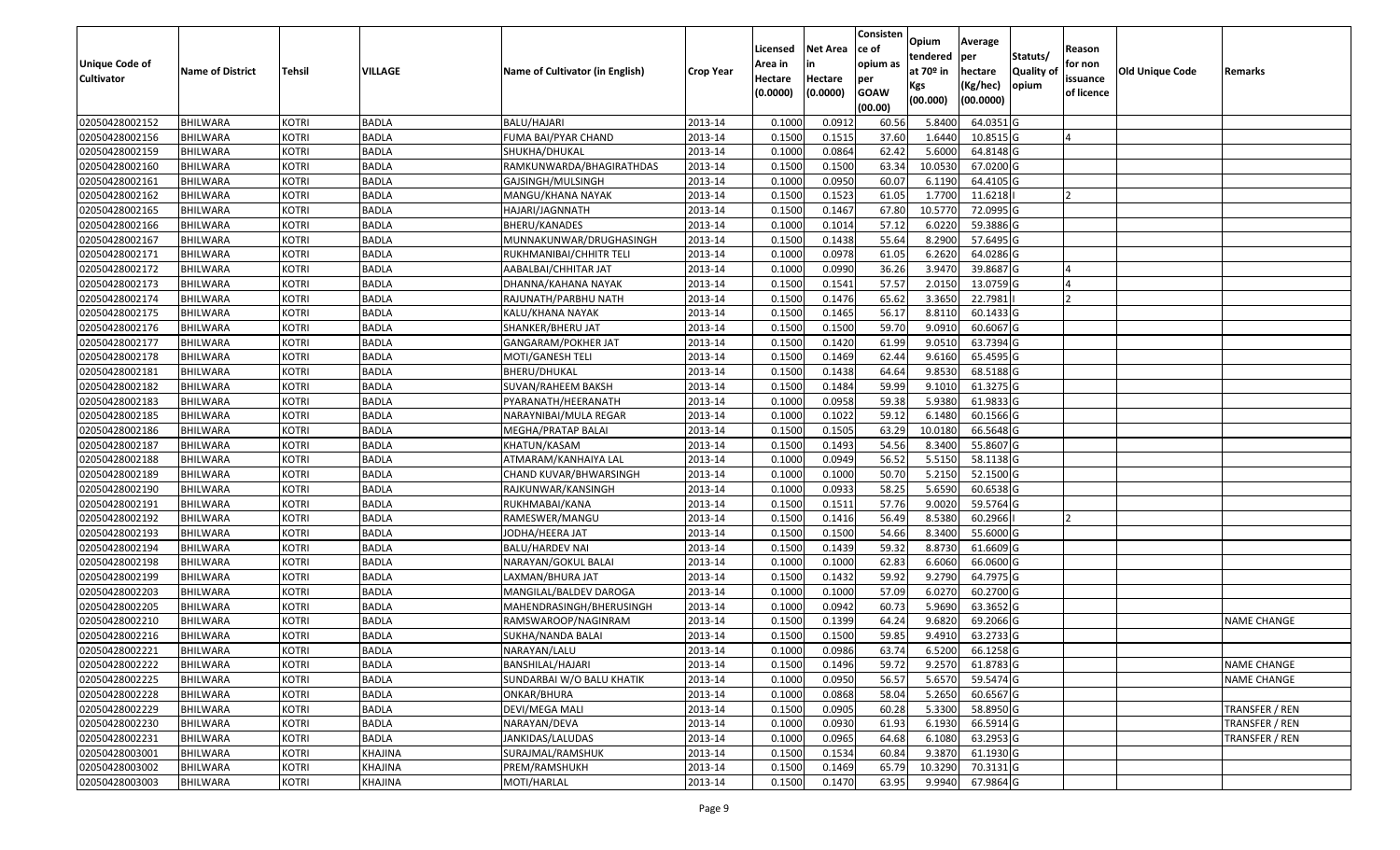|                       |                         |               |                |                                 |                  |          |                 | Consisten   | Opium       | Average    |                  |            |                        |                    |
|-----------------------|-------------------------|---------------|----------------|---------------------------------|------------------|----------|-----------------|-------------|-------------|------------|------------------|------------|------------------------|--------------------|
|                       |                         |               |                |                                 |                  | Licensed | <b>Net Area</b> | ce of       | tendered    | per        | Statuts/         | Reason     |                        |                    |
| <b>Unique Code of</b> | <b>Name of District</b> | <b>Tehsil</b> | <b>VILLAGE</b> | Name of Cultivator (in English) | <b>Crop Year</b> | Area in  | in              | opium as    | at $70°$ in | hectare    | <b>Quality o</b> | for non    | <b>Old Unique Code</b> | Remarks            |
| <b>Cultivator</b>     |                         |               |                |                                 |                  | Hectare  | Hectare         | per         | Kgs         | (Kg/hec)   | opium            | issuance   |                        |                    |
|                       |                         |               |                |                                 |                  | (0.0000) | (0.0000)        | <b>GOAW</b> | (00.000)    | (00.0000)  |                  | of licence |                        |                    |
|                       |                         |               |                |                                 |                  |          |                 | (00.00)     |             |            |                  |            |                        |                    |
| 02050428003004        | <b>BHILWARA</b>         | <b>KOTRI</b>  | KHAJINA        | RAMLAL/BALU                     | 2013-14          | 0.1500   | 0.1456          | 60.2        | 9.1000      | 62.5000G   |                  |            |                        |                    |
| 02050428003005        | <b>BHILWARA</b>         | <b>KOTRI</b>  | KHAJINA        | BALU/RAMBAKSH                   | 2013-14          | 0.1500   | 0.1480          | 62.77       | 9.8100      | 66.2838 G  |                  |            |                        |                    |
| 02050428003006        | BHILWARA                | <b>KOTRI</b>  | KHAJINA        | GOKUL/NARAYAN                   | 2013-14          | 0.1500   | 0.1528          | 64.59       | 10.5560     | 69.0838 G  |                  |            |                        |                    |
| 02050428003007        | <b>BHILWARA</b>         | <b>KOTRI</b>  | KHAJINA        | <b>BALU/NARAYAN</b>             | 2013-14          | 0.1500   | 0.1496          | 61.90       | 9.9660      | 66.6176 G  |                  |            |                        |                    |
| 02050428003008        | BHILWARA                | <b>KOTRI</b>  | KHAJINA        | BALU/UGMA                       | 2013-14          | 0.1500   | 0.1482          | 65.01       | 9.9000      | 66.8016 G  |                  |            |                        |                    |
| 02050428003009        | <b>BHILWARA</b>         | <b>KOTRI</b>  | KHAJINA        | KALYAN/NANDA                    | 2013-14          | 0.1500   | 0.0000          | 0.00        | 0.0000      | $0.0000$ F |                  |            |                        |                    |
| 02050428003010        | BHILWARA                | <b>KOTRI</b>  | KHAJINA        | LADULAL/CHHAGNA                 | 2013-14          | 0.1500   | 0.1445          | 63.43       | 9.4870      | 65.6540 G  |                  |            |                        |                    |
| 02050428003011        | <b>BHILWARA</b>         | <b>KOTRI</b>  | KHAJINA        | GANESH/GULAB                    | 2013-14          | 0.1500   | 0.1500          | 57.94       | 8.7820      | 58.5467 G  |                  |            |                        |                    |
| 02050428003012        | <b>BHILWARA</b>         | <b>KOTRI</b>  | KHAJINA        | BHERULAL/MAHADEV                | 2013-14          | 0.1500   | 0.1510          | 58.85       | 8.9450      | 59.2384 G  |                  |            |                        |                    |
| 02050428003013        | <b>BHILWARA</b>         | <b>KOTRI</b>  | KHAJINA        | SURAJLAL/RAMA                   | 2013-14          | 0.1500   | 0.1490          | 65.94       | 10.0230     | 67.2685 G  |                  |            |                        |                    |
| 02050428003014        | <b>BHILWARA</b>         | <b>KOTRI</b>  | KHAJINA        | RAMCHENDRA/HERLAL               | 2013-14          | 0.1500   | 0.1500          | 58.19       | 9.2440      | 61.6267 G  |                  |            |                        |                    |
| 02050428003015        | <b>BHILWARA</b>         | <b>KOTRI</b>  | KHAJINA        | VARMA/GAJJA                     | 2013-14          | 0.1500   | 0.1571          | 62.43       | 9.9530      | 63.3546 G  |                  |            |                        |                    |
| 02050428003016        | <b>BHILWARA</b>         | <b>KOTRI</b>  | KHAJINA        | NATHU/BHERU                     | 2013-14          | 0.1000   | 0.1030          | 61.52       | 6.6090      | 64.1650 G  |                  |            |                        |                    |
| 02050428003019        | <b>BHILWARA</b>         | <b>KOTRI</b>  | KHAJINA        | ONKARLAL/KISHAN                 | 2013-14          | 0.1500   | 0.1458          | 68.77       | 10.3350     | 70.8848 G  |                  |            |                        |                    |
| 02050428003021        | BHILWARA                | <b>KOTRI</b>  | KHAJINA        | BADRILAL/ROOPA                  | 2013-14          | 0.1500   | 0.1450          | 64.92       | 9.6270      | 66.3931 G  |                  |            |                        |                    |
| 02050428003022        | <b>BHILWARA</b>         | <b>KOTRI</b>  | KHAJINA        | DEVI LAL/LAXMAN                 | 2013-14          | 0.1500   | 0.1430          | 66.21       | 10.2150     | 71.4336 G  |                  |            |                        |                    |
| 02050428003024        | <b>BHILWARA</b>         | <b>KOTRI</b>  | KHAJINA        | KALYAN/PRATAP                   | 2013-14          | 0.1500   | 0.1460          | 61.67       | 9.1360      | 62.5753 G  |                  |            |                        |                    |
| 02050428003025        | <b>BHILWARA</b>         | <b>KOTRI</b>  | KHAJINA        | PRAMA/RAMA                      | 2013-14          | 0.1500   | 0.1555          | 65.26       | 11.0010     | 70.7460 G  |                  |            |                        |                    |
| 02050428003026        | <b>BHILWARA</b>         | <b>KOTRI</b>  | KHAJINA        | HARKUBAI/RAMA                   | 2013-14          | 0.1500   | 0.1500          | 58.01       | 9.1320      | 60.8800 G  |                  |            |                        |                    |
| 02050428003027        | BHILWARA                | <b>KOTRI</b>  | KHAJINA        | NANDA/HAJARI                    | 2013-14          | 0.1500   | 0.1488          | 54.13       | 8.2660      | 55.5511G   |                  |            |                        |                    |
| 02050428003028        | <b>BHILWARA</b>         | <b>KOTRI</b>  | KHAJINA        | HEERA/BALU                      | 2013-14          | 0.100    | 0.0000          | 0.00        | 0.0000      | 0.0000     |                  |            |                        |                    |
| 02050428003029        | <b>BHILWARA</b>         | <b>KOTRI</b>  | KHAJINA        | RAMESHWUR/RAMSUKH               | 2013-14          | 0.1500   | 0.1409          | 65.67       | 9.6720      | 68.6444 G  |                  |            |                        |                    |
| 02050428003030        | <b>BHILWARA</b>         | <b>KOTRI</b>  | KHAJINA        | MAHADEV/GULAB                   | 2013-14          | 0.1500   | 0.1500          | 55.91       | 8.4020      | 56.0133 G  |                  |            |                        |                    |
| 02050428003031        | <b>BHILWARA</b>         | <b>KOTRI</b>  | KHAJINA        | KAILADSH/PREM                   | 2013-14          | 0.1500   | 0.1467          | 62.65       | 9.4060      | 64.1172 G  |                  |            |                        |                    |
| 02050428003034        | <b>BHILWARA</b>         | <b>KOTRI</b>  | <b>KHAJINA</b> | RAMPAL/MANGNA                   | 2013-14          | 0.1500   | 0.1490          | 57.77       | 8.5250      | 57.2148 G  |                  |            |                        |                    |
| 02050428003035        | <b>BHILWARA</b>         | <b>KOTRI</b>  | KHAJINA        | LADULAL/MAGNARAM                | 2013-14          | 0.1500   | 0.1526          | 56.87       | 8.4740      | 55.5308 G  |                  |            |                        |                    |
| 02050428003036        | <b>BHILWARA</b>         | <b>KOTRI</b>  | KHAJINA        | LAXMAN/SHIVRAM JAT              | 2013-14          | 0.1500   | 0.1500          | 63.36       | 9.7940      | 65.2933 G  |                  |            |                        |                    |
| 02050428003037        | <b>BHILWARA</b>         | <b>KOTRI</b>  | KHAJINA        | NARSINGH/RAMA                   | 2013-14          | 0.1500   | 0.1484          | 65.66       | 10.2800     | 69.2722 G  |                  |            |                        |                    |
| 02050428003038        | <b>BHILWARA</b>         | <b>KOTRI</b>  | KHAJINA        | GOPILAL/BALU                    | 2013-14          | 0.1500   | 0.1438          | 62.15       | 8.7990      | 61.1892 G  |                  |            |                        |                    |
| 02050428003039        | BHILWARA                | <b>KOTRI</b>  | KHAJINA        | GANESH/RAUAPA JAT               | 2013-14          | 0.1500   | 0.1450          | 62.39       | 9.3140      | 64.2345 G  |                  |            |                        |                    |
| 02050428003040        | <b>BHILWARA</b>         | <b>KOTRI</b>  | KHAJINA        | LAXMAN/RUPA                     | 2013-14          | 0.1500   | 0.1488          | 57.85       | 9.1900      | 61.7608 G  |                  |            |                        |                    |
| 02050428003041        | BHILWARA                | <b>KOTRI</b>  | KHAJINA        | KESARBAI/LAXMAN                 | 2013-14          | 0.1500   | 0.1472          | 66.18       | 10.0500     | 68.2745 G  |                  |            |                        |                    |
| 02050428003042        | <b>BHILWARA</b>         | <b>KOTRI</b>  | KHAJINA        | NANABAI/BADRILAL                | 2013-14          | 0.1500   | 0.1440          | 66.67       | 10.1050     | 70.1736 G  |                  |            |                        |                    |
| 02050428003043        | BHILWARA                | <b>KOTRI</b>  | KHAJINA        | KALU/BALU                       | 2013-14          | 0.1500   | 0.1350          | 65.09       | 9.1960      | 68.1185 G  |                  |            |                        |                    |
| 02050428003044        | <b>BHILWARA</b>         | <b>KOTRI</b>  | <b>KHAJINA</b> | RUPI/MODA                       | 2013-14          | 0.1000   | 0.1008          | 63.00       | 6.6240      | 65.7143 G  |                  |            |                        | <b>NAME CHANGE</b> |
| 02050428003046        | <b>BHILWARA</b>         | <b>KOTRI</b>  | KHAJINA        | UDAYLAL/RAMSUKH                 | 2013-14          | 0.1500   | 0.1449          | 64.40       | 9.5130      | 65.6522G   |                  |            |                        |                    |
| 02050428003047        | <b>BHILWARA</b>         | <b>KOTRI</b>  | KHAJINA        | CHHGANA/CHHOGA                  | 2013-14          | 0.1500   | 0.1500          | 65.38       | 9.6110      | 64.0733 G  |                  |            |                        |                    |
| 02050428003048        | <b>BHILWARA</b>         | <b>KOTRI</b>  | KHAJINA        | BRAMAHA/RAMA JAT                | 2013-14          | 0.1500   | 0.1491          | 63.21       | 9.8430      | 66.0161 G  |                  |            |                        |                    |
| 02050428003049        | <b>BHILWARA</b>         | <b>KOTRI</b>  | KHAJINA        | LADULAL/BALULAL                 | 2013-14          | 0.1500   | 0.1459          | 62.94       | 9.1170      | 62.4880 G  |                  |            |                        |                    |
| 02050428003050        | <b>BHILWARA</b>         | <b>KOTRI</b>  | KHAJINA        | PRABHULAL/RAMA                  | 2013-14          | 0.1500   | 0.1460          | 68.91       | 10.4050     | 71.2671 G  |                  |            |                        |                    |
| 02050428003051        | <b>BHILWARA</b>         | <b>KOTRI</b>  | KHAJINA        | RAMPAL/UDA                      | 2013-14          | 0.1500   | 0.1450          | 67.11       | 10.2100     | 70.4138 G  |                  |            |                        |                    |
| 02050428003052        | <b>BHILWARA</b>         | <b>KOTRI</b>  | <b>KHAJINA</b> | RAMKUMAR/UDA JI (JAT)           | 2013-14          | 0.1500   | 0.1450          | 65.05       | 9.7200      | 67.0345 G  |                  |            |                        |                    |
| 02050428003053        | <b>BHILWARA</b>         | <b>KOTRI</b>  | KHAJINA        | AMBA/NARAYAN                    | 2013-14          | 0.1500   | 0.1450          | 56.76       | 8.9110      | 61.4552 G  |                  |            |                        |                    |
| 02050428003055        | <b>BHILWARA</b>         | <b>KOTRI</b>  | KHAJINA        | JYOTISWRUP/JAGGA                | 2013-14          | 0.1500   | 0.0000          | 0.00        | 0.0000      | $0.0000$ F |                  |            |                        |                    |
| 02050428003057        | <b>BHILWARA</b>         | <b>KOTRI</b>  | KHAJINA        | UDAYLAL/RAMLAL                  | 2013-14          | 0.1500   | 0.1514          | 64.04       | 9.7800      | 64.5971 G  |                  |            |                        |                    |
| 02050428003059        | <b>BHILWARA</b>         | <b>KOTRI</b>  | <b>KHAJINA</b> | RAYMAL/SHRIRAM                  | 2013-14          | 0.1500   | 0.1493          | 55.79       | 8.4880      | 56.8520 G  |                  |            |                        |                    |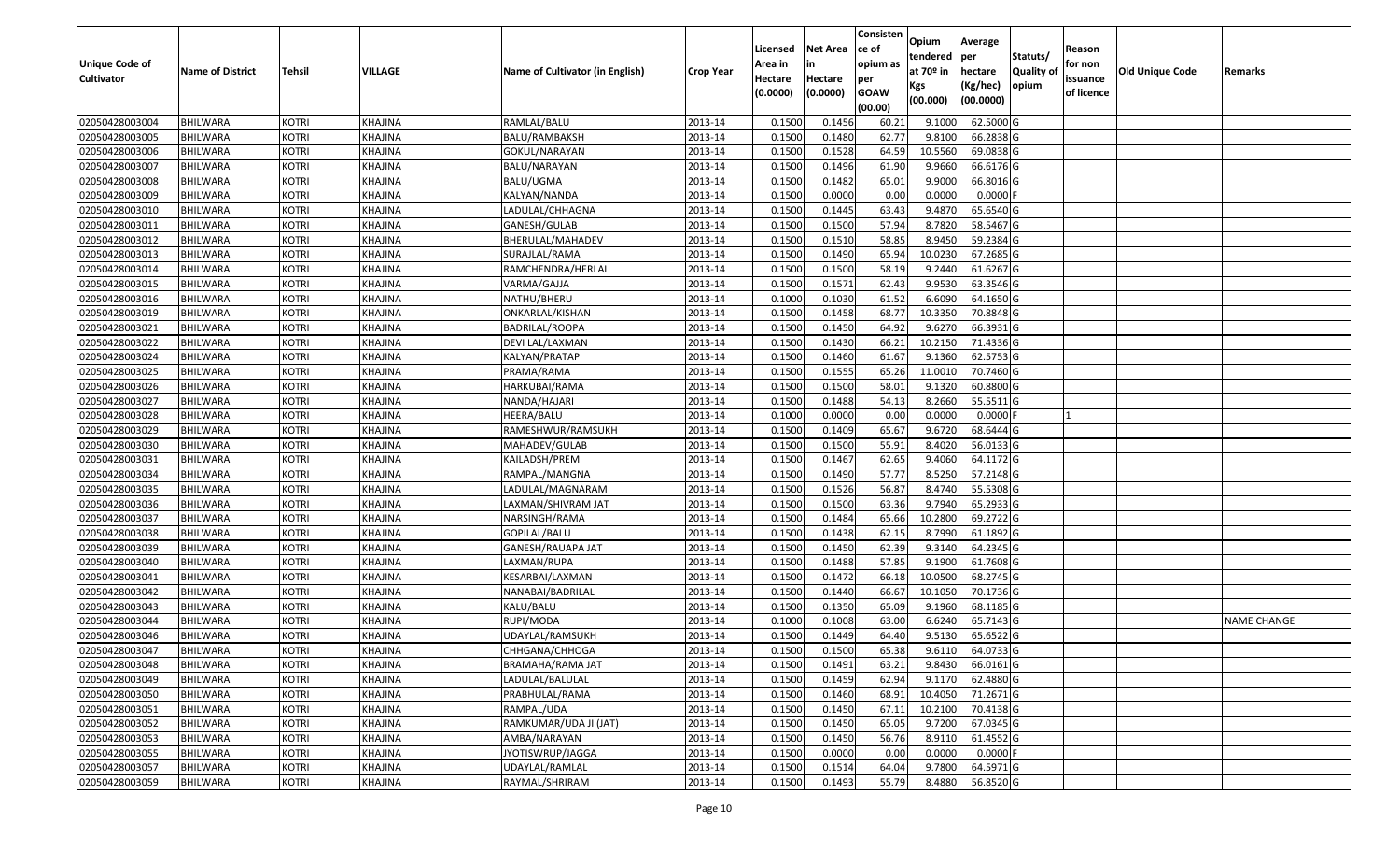|                   |                         |               |                |                                 |                  |          |                 | Consisten   | Opium       | Average                |                  |            |                        |                    |
|-------------------|-------------------------|---------------|----------------|---------------------------------|------------------|----------|-----------------|-------------|-------------|------------------------|------------------|------------|------------------------|--------------------|
|                   |                         |               |                |                                 |                  | Licensed | <b>Net Area</b> | ce of       | tendered    | per                    | Statuts/         | Reason     |                        |                    |
| Unique Code of    | <b>Name of District</b> | <b>Tehsil</b> | VILLAGE        | Name of Cultivator (in English) | <b>Crop Year</b> | Area in  | in              | opium as    | at $70°$ in | hectare                | <b>Quality o</b> | for non    | <b>Old Unique Code</b> | Remarks            |
| <b>Cultivator</b> |                         |               |                |                                 |                  | Hectare  | Hectare         | per         | Kgs         | (Kg/hec)               | opium            | issuance   |                        |                    |
|                   |                         |               |                |                                 |                  | (0.0000) | (0.0000)        | <b>GOAW</b> | (00.000)    | (00.0000)              |                  | of licence |                        |                    |
|                   |                         |               |                |                                 |                  |          |                 | (00.00)     |             |                        |                  |            |                        |                    |
| 02050428003060    | <b>BHILWARA</b>         | <b>KOTRI</b>  | KHAJINA        | BALU/HAJARI                     | 2013-14          | 0.1500   | 0.1490          | 66.39       | 10.385      | 69.6980 G              |                  |            |                        |                    |
| 02050428003061    | <b>BHILWARA</b>         | <b>KOTRI</b>  | KHAJINA        | HARILAL/UDA                     | 2013-14          | 0.1500   | 0.1450          | 70.3        | 10.6570     | 73.4966 G              |                  |            |                        |                    |
| 02050428003063    | <b>BHILWARA</b>         | <b>KOTRI</b>  | KHAJINA        | SHANKARLAL/OUAKAR               | 2013-14          | 0.1500   | 0.1485          | 61.78       | 9.8670      | 66.4444 G              |                  |            |                        |                    |
| 02050428003064    | <b>BHILWARA</b>         | <b>KOTRI</b>  | <b>KHAJINA</b> | UDA/JWARA                       | 2013-14          | 0.1500   | 0.1476          | 55.85       | 8.4090      | 56.9715 G              |                  |            |                        |                    |
| 02050428003065    | BHILWARA                | <b>KOTRI</b>  | KHAJINA        | GHISIBAI/MANGILAL               | 2013-14          | 0.1500   | 0.1470          | 57.72       | 8.5010      | 57.8299 G              |                  |            |                        |                    |
| 02050428003066    | <b>BHILWARA</b>         | <b>KOTRI</b>  | KHAJINA        | MANGU/NANDA                     | 2013-14          | 0.1500   | 0.1462          | 65.31       | 9.9460      | 68.0301G               |                  |            |                        |                    |
| 02050428003068    | BHILWARA                | <b>KOTRI</b>  | KHAJINA        | NANDA/BHUWANA                   | 2013-14          | 0.1500   | 0.1473          | 61.59       | 9.3530      | 63.4963 G              |                  |            |                        |                    |
| 02050428003069    | <b>BHILWARA</b>         | <b>KOTRI</b>  | <b>KHAJINA</b> | GOPAL/NATHU                     | 2013-14          | 0.1000   | 0.0950          | 57.48       | 5.9530      | 62.6632 G              |                  |            |                        |                    |
| 02050428003070    | <b>BHILWARA</b>         | <b>KOTRI</b>  | KHAJINA        | LAXMAN/RAMSUKAH                 | 2013-14          | 0.1500   | 0.1518          | 59.84       | 9.4210      | 62.0619 G              |                  |            |                        |                    |
| 02050428003071    | <b>BHILWARA</b>         | <b>KOTRI</b>  | KHAJINA        | RAMRSWER/NANDA                  | 2013-14          | 0.1500   | 0.1450          | 64.97       | 9.8940      | 68.2345 G              |                  |            |                        |                    |
| 02050428003072    | <b>BHILWARA</b>         | <b>KOTRI</b>  | KHAJINA        | BHURA/BHOLA                     | 2013-14          | 0.1500   | 0.1485          | 66.72       | 10.3610     | 69.7710 G              |                  |            |                        |                    |
| 02050428003075    | <b>BHILWARA</b>         | <b>KOTRI</b>  | KHAJINA        | DEVILAL/NANDA                   | 2013-14          | 0.1500   | 0.1450          | 62.07       | 9.3900      | 64.7586 G              |                  |            |                        |                    |
| 02050428003076    | <b>BHILWARA</b>         | <b>KOTRI</b>  | KHAJINA        | NANDRAM/HARLAL                  | 2013-14          | 0.1500   | 0.0000          | 0.00        | 0.0000      | $0.0000$ F             |                  |            |                        |                    |
| 02050428003077    | <b>BHILWARA</b>         | <b>KOTRI</b>  | KHAJINA        | GANESH/RAMCHANDRA               | 2013-14          | 0.1500   | 0.1460          | 66.63       | 10.3180     | 70.6712 G              |                  |            |                        |                    |
| 02050428003078    | BHILWARA                | <b>KOTRI</b>  | KHAJINA        | SHIVNARAYAN/MANGILAL            | 2013-14          | 0.1500   | 0.1440          | 63.79       | 9.2500      | 64.2361 G              |                  |            |                        |                    |
| 02050428003081    | <b>BHILWARA</b>         | <b>KOTRI</b>  | KHAJINA        | RAMCHENDRA/KAJOD                | 2013-14          | 0.1500   | 0.1494          | 60.86       | 9.2590      | 61.9746 G              |                  |            |                        |                    |
| 02050428003085    | <b>BHILWARA</b>         | <b>KOTRI</b>  | KHAJINA        | PREMBAI/DEVILAL                 | 2013-14          | 0.1500   | 0.1454          | 64.57       | 9.7690      | 67.1871 G              |                  |            |                        |                    |
| 02050428003086    | BHILWARA                | <b>KOTRI</b>  | KHAJINA        | DEVILAL/RAMSUKH                 | 2013-14          | 0.1000   | 0.0990          | 58.04       | 5.8870      | $\overline{59.4646}$ G |                  |            |                        |                    |
| 02050428003087    | <b>BHILWARA</b>         | <b>KOTRI</b>  | KHAJINA        | RAMESHWAR/GOPI                  | 2013-14          | 0.1500   | 0.1395          | 61.64       | 8.4890      | 60.8530 G              |                  |            |                        |                    |
| 02050428003088    | BHILWARA                | <b>KOTRI</b>  | KHAJINA        | BHERU/LAXMAN                    | 2013-14          | 0.1500   | 0.1449          | 60.33       | 9.1180      | 62.9262 G              |                  |            |                        |                    |
| 02050428003089    | <b>BHILWARA</b>         | <b>KOTRI</b>  | KHAJINA        | DEVILAL/NARAYAN                 | 2013-14          | 0.1500   | 0.1508          | 54.70       | 8.4320      | 55.9151 G              |                  |            |                        |                    |
| 02050428003090    | <b>BHILWARA</b>         | <b>KOTRI</b>  | KHAJINA        | JETUBAI/KALYAN                  | 2013-14          | 0.1500   | 0.1530          | 49.86       | 8.0700      | 52.7451 G              |                  |            |                        |                    |
| 02050428003092    | <b>BHILWARA</b>         | <b>KOTRI</b>  | KHAJINA        | KAILASH/MAHADEV                 | 2013-14          | 0.1500   | 0.1500          | 61.99       | 9.3960      | 62.6400 G              |                  |            |                        |                    |
| 02050428003094    | <b>BHILWARA</b>         | <b>KOTRI</b>  | KHAJINA        | NANIBAI/NANALAL                 | 2013-14          | 0.1500   | 0.1470          | 64.93       | 10.0460     | 68.3401 G              |                  |            |                        |                    |
| 02050428003095    | <b>BHILWARA</b>         | <b>KOTRI</b>  | <b>KHAJINA</b> | MAHADEV/BALU                    | 2013-14          | 0.1500   | 0.1496          | 63.26       | 9.2810      | 62.0388 G              |                  |            |                        |                    |
| 02050428003096    | BHILWARA                | <b>KOTRI</b>  | KHAJINA        | MANGILAL/ONKAR                  | 2013-14          | 0.1500   | 0.1500          | 58.83       | 9.3370      | 62.2467 G              |                  |            |                        |                    |
| 02050428003097    | <b>BHILWARA</b>         | <b>KOTRI</b>  | KHAJINA        | PRATAP/KAJOD                    | 2013-14          | 0.1500   | 0.1500          | 60.27       | 9.2900      | 61.9333 G              |                  |            |                        |                    |
| 02050428003098    | <b>BHILWARA</b>         | <b>KOTRI</b>  | KHAJINA        | GEETADEVI/LADULAL               | 2013-14          | 0.1000   | 0.1031          | 60.14       | 5.7050      | 55.3346 G              |                  |            |                        |                    |
| 02050428003099    | <b>BHILWARA</b>         | <b>KOTRI</b>  | KHAJINA        | NANIBAI/BHERULAL                | 2013-14          | 0.1500   | 0.1453          | 62.01       | 9.4520      | 65.0516 G              |                  |            |                        |                    |
| 02050428003100    | BHILWARA                | <b>KOTRI</b>  | KHAJINA        | UDA/SHRIRANM                    | 2013-14          | 0.1500   | 0.1444          | 67.82       | 10.2600     | 71.0526 G              |                  |            |                        |                    |
| 02050428003103    | <b>BHILWARA</b>         | <b>KOTRI</b>  | KHAJINA        | HAJARI/KALYALN                  | 2013-14          | 0.1500   | 0.1445          | 61.13       | 9.2740      | 64.1799 G              |                  |            |                        |                    |
| 02050428003104    | BHILWARA                | <b>KOTRI</b>  | KHAJINA        | BHERULAL/BHOLA                  | 2013-14          | 0.1000   | 0.0990          | 52.58       | 5.3410      | 53.9495 G              |                  |            |                        |                    |
| 02050428003107    | <b>BHILWARA</b>         | <b>KOTRI</b>  | KHAJINA        | NARAYAN/JANNATH                 | 2013-14          | 0.1500   | 0.1450          | 63.48       | 9.7490      | 67.2345 G              |                  |            |                        |                    |
| 02050428003108    | BHILWARA                | <b>KOTRI</b>  | KHAJINA        | KELI / CHHOGA/KALU              | 2013-14          | 0.1500   | 0.1443          | 59.54       | 8.9050      | 61.7117G               |                  |            |                        | <b>NAME CHANGE</b> |
| 02050428003109    | <b>BHILWARA</b>         | <b>KOTRI</b>  | <b>KHAJINA</b> | RAMCHENDRA/PRATAP               | 2013-14          | 0.1500   | 0.1500          | 62.84       | 9.6860      | 64.5733 G              |                  |            |                        |                    |
| 02050428003110    | <b>BHILWARA</b>         | <b>KOTRI</b>  | KHAJINA        | BHERU JI/MAGNA                  | 2013-14          | 0.1500   | 0.1456          | 53.03       | 7.4010      | 50.8310 G              |                  |            |                        |                    |
| 02050428003111    | <b>BHILWARA</b>         | <b>KOTRI</b>  | KHAJINA        | MATHURA/RAMA                    | 2013-14          | 0.1500   | 0.1435          | 61.08       | 8.8830      | 61.9024 G              |                  |            |                        |                    |
| 02050428003112    | <b>BHILWARA</b>         | <b>KOTRI</b>  | KHAJINA        | PREMBAI/NARAYAN                 | 2013-14          | 0.1500   | 0.1460          | 62.50       | 9.5270      | 65.2534 G              |                  |            |                        |                    |
| 02050428003113    | <b>BHILWARA</b>         | <b>KOTRI</b>  | KHAJINA        | HARKUBAI/KALU                   | 2013-14          | 0.1500   | 0.1480          | 57.33       | 9.2870      | 62.7500 G              |                  |            |                        |                    |
| 02050428003114    | <b>BHILWARA</b>         | <b>KOTRI</b>  | KHAJINA        | JYANABAI/CHATRA                 | 2013-14          | 0.1500   | 0.1458          | 66.81       | 10.1070     | 69.3210 G              |                  |            |                        |                    |
| 02050428003116    | <b>BHILWARA</b>         | <b>KOTRI</b>  | KHAJINA        | CHANDUBAI/HARLAL                | 2013-14          | 0.1500   | 0.1509          | 56.45       | 8.4510      | 56.0040 G              |                  |            |                        |                    |
| 02050428003119    | <b>BHILWARA</b>         | <b>KOTRI</b>  | KHAJINA        | GOPAL/BARDA                     | 2013-14          | 0.1500   | 0.1511          | 61.86       | 9.6590      | 63.9246 G              |                  |            |                        |                    |
| 02050428003120    | <b>BHILWARA</b>         | <b>KOTRI</b>  | KHAJINA        | BANNA/DHULA                     | 2013-14          | 0.1000   | 0.0939          | 63.44       | 6.3710      | 67.8488 G              |                  |            |                        |                    |
| 02050428003121    | <b>BHILWARA</b>         | <b>KOTRI</b>  | KHAJINA        | PARSABAI/PRAVEEN                | 2013-14          | 0.1500   | 0.1485          | 58.88       | 9.2530      | 62.3098 G              |                  |            |                        |                    |
| 02050428003123    | <b>BHILWARA</b>         | <b>KOTRI</b>  | KHAJINA        | LADU/NANDAS                     | 2013-14          | 0.1500   | 0.1500          | 53.58       | 8.4660      | 56.4400 G              |                  |            |                        |                    |
| 02050428003124    | <b>BHILWARA</b>         | <b>KOTRI</b>  | <b>KHAJINA</b> | HEERALAL/SANKARLAL              | 2013-14          | 0.1000   | 0.1035          | 55.57       | 5.9460      | 57.4493 G              |                  |            |                        |                    |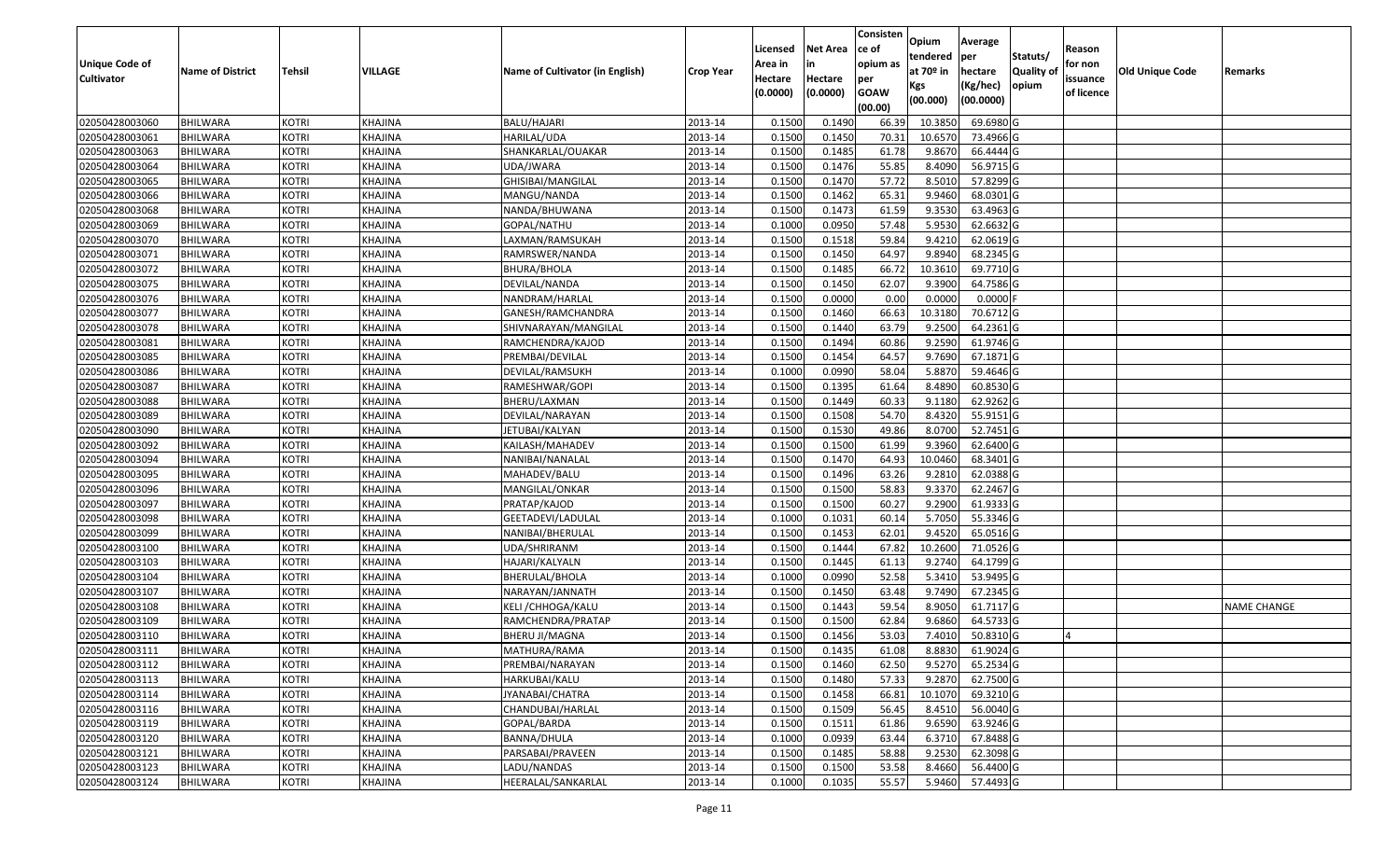| <b>Unique Code of</b><br><b>Cultivator</b> | <b>Name of District</b> | <b>Tehsil</b> | VILLAGE             | Name of Cultivator (in English) | <b>Crop Year</b> | Licensed<br>Area in<br>Hectare<br>(0.0000) | <b>Net Area</b><br>in<br>Hectare<br>(0.0000) | Consisten<br>ce of<br>opium as<br>per<br><b>GOAW</b><br>(00.00) | Opium<br>tendered<br>at $70°$ in<br>Kgs<br>(00.000) | Average<br>per<br>hectare<br>(Kg/hec)<br>(00.0000) | Statuts/<br>Quality of<br>opium | Reason<br>for non<br>issuance<br>of licence | <b>Old Unique Code</b> | Remarks                     |
|--------------------------------------------|-------------------------|---------------|---------------------|---------------------------------|------------------|--------------------------------------------|----------------------------------------------|-----------------------------------------------------------------|-----------------------------------------------------|----------------------------------------------------|---------------------------------|---------------------------------------------|------------------------|-----------------------------|
| 02050428003125                             | <b>BHILWARA</b>         | <b>KOTRI</b>  | KHAJINA             | UDYLAL/BHERU                    | 2013-14          | 0.100                                      | 0.1000                                       | 58.32                                                           | 5.9990                                              | 59.9900 G                                          |                                 |                                             |                        |                             |
| 02050428003126                             | <b>BHILWARA</b>         | <b>KOTRI</b>  | KHAJINA             | HEERA/BHERU                     | 2013-14          | 0.1500                                     | 0.1546                                       | 58.33                                                           | 9.5910                                              | 62.0375 G                                          |                                 |                                             |                        |                             |
| 02050428003127                             | BHILWARA                | <b>KOTRI</b>  | KHAJINA             | BRAMAHA/MANGILAL                | 2013-14          | 0.1500                                     | 0.1515                                       | 60.96                                                           | 9.2400                                              | 60.9901G                                           |                                 |                                             |                        |                             |
| 02050428003130                             | <b>BHILWARA</b>         | <b>KOTRI</b>  | KHAJINA             | GOPAL/BHOLA                     | 2013-14          | 0.1500                                     | 0.1453                                       | 52.52                                                           | 8.3730                                              | 57.6256 G                                          |                                 |                                             |                        |                             |
| 02050428003132                             | BHILWARA                | <b>KOTRI</b>  | KHAJINA             | LAXMAN/HEERA                    | 2013-14          | 0.1500                                     | 0.1432                                       | 57.25                                                           | 8.6860                                              | 60.6564 G                                          |                                 |                                             |                        |                             |
| 02050428003133                             | BHILWARA                | <b>KOTRI</b>  | KHAJINA             | DHANNA A/S MISHRI/HAJARI        | 2013-14          | 0.1500                                     | 0.1474                                       | 57.53                                                           | 8.8150                                              | 59.8033 G                                          |                                 |                                             |                        | <b>TRANSFER / DEVRIYA</b>   |
| 02050428003134                             | BHILWARA                | <b>KOTRI</b>  | KHAJINA             | DEU/KANA                        | 2013-14          | 0.1500                                     | 0.0000                                       | 0.00                                                            | 0.0000                                              | 0.0000F                                            |                                 |                                             |                        | <b>NAME CHANGE</b>          |
| 02050428003135                             | <b>BHILWARA</b>         | <b>KOTRI</b>  | KHAJINA             | MISHRI/BADRI                    | 2013-14          | 0.1500                                     | 0.1501                                       | 59.56                                                           | 9.1810                                              | 61.1659 G                                          |                                 |                                             |                        | <b>TRANSFER / DEVRIYA</b>   |
| 02050428003137                             | BHILWARA                | <b>KOTRI</b>  | KHAJINA             | UDA/RAMA                        | 2013-14          | 0.1500                                     | 0.1498                                       | 58.15                                                           | 8.8060                                              | 58.7850 G                                          |                                 |                                             |                        |                             |
| 02050428003140                             | <b>BHILWARA</b>         | <b>KOTRI</b>  | KHAJINA             | BHURA/HARLAL                    | 2013-14          | 0.1500                                     | 0.1451                                       | 62.57                                                           | 9.3680                                              | 64.5624 G                                          |                                 |                                             |                        |                             |
| 02050428003146                             | BHILWARA                | <b>KOTRI</b>  | KHAJINA             | NARAYAN/JWARA                   | 2013-14          | 0.1500                                     | 0.1564                                       | 59.58                                                           | 9.2940                                              | 59.4246 G                                          |                                 |                                             |                        | <b>TRANSFER / KACHOLA</b>   |
| 02050428003147                             | <b>BHILWARA</b>         | <b>KOTRI</b>  | KHAJINA             | MADHU/KAJOD                     | 2013-14          | 0.1500                                     | 0.1442                                       | 62.21                                                           | 9.4200                                              | 65.3259 G                                          |                                 |                                             |                        | TRANSFER / JAWAL            |
| 02050428003149                             | <b>BHILWARA</b>         | <b>KOTRI</b>  | KHAJINA             | JAGDISH/RAMNATH                 | 2013-14          | 0.1500                                     | 0.1462                                       | 63.58                                                           | 9.6460                                              | 65.9781 G                                          |                                 |                                             |                        | <b>TRANSFER / JAFARPURA</b> |
| 02050428003150                             | <b>BHILWARA</b>         | <b>KOTRI</b>  | KHAJINA             | PYARI/BHERU                     | 2013-14          | 0.1500                                     | 0.1450                                       | 62.56                                                           | 9.4110                                              | 64.9034 G                                          |                                 |                                             |                        | <b>TRANSFER /JAWAL</b>      |
| 02050428003151                             | BHILWARA                | <b>KOTRI</b>  | KHAJINA             | POKHAR/DALU                     | 2013-14          | 0.1500                                     | 0.1465                                       | 63.54                                                           | 9.6580                                              | 65.9249 G                                          |                                 |                                             |                        | TRANSFER / JAWAL            |
| 02050428003152                             | <b>BHILWARA</b>         | <b>KOTRI</b>  | KHAJINA             | IAWAHAR/BHURA                   | 2013-14          | 0.1500                                     | 0.1462                                       | 65.78                                                           | 9.8290                                              | 67.2298 G                                          |                                 |                                             | 02050427009037         | <b>TRANSFER</b>             |
| 02050428003153                             | <b>BHILWARA</b>         | <b>KOTRI</b>  | KHAJINA             | AABAL/DEVILAL                   | 2013-14          | 0.1500                                     | 0.1461                                       | 63.21                                                           | 10.1050                                             | 69.1650 G                                          |                                 |                                             |                        | <b>TRANSFER / RANIKHERA</b> |
| 02050428003154                             | BHILWARA                | <b>KOTRI</b>  | KHAJINA             | BANNA/AMBALAL                   | 2013-14          | 0.150                                      | 0.1509                                       | 57.92                                                           | 9.2840                                              | $61.5242$ G                                        |                                 |                                             |                        | TRANSFER / RANIKHERA        |
| 02050428003155                             | BHILWARA                | <b>KOTRI</b>  | KHAJINA             | RAMSWER/DEVI                    | 2013-14          | 0.1000                                     | 0.0990                                       | 61.64                                                           | 6.3050                                              | 63.6869 G                                          |                                 |                                             |                        | TRANSFER / JITYAS           |
| 02050428004001                             | <b>BHILWARA</b>         | <b>KOTRI</b>  | <b>BAN KA KHEDA</b> | UDA/LALU JAT                    | 2013-14          | 0.1500                                     | 0.1405                                       | 64.26                                                           | 9.0610                                              | 64.4911 G                                          |                                 |                                             |                        |                             |
| 02050428004002                             | <b>BHILWARA</b>         | <b>KOTRI</b>  | <b>BAN KA KHEDA</b> | NARAYAN/GOKAL                   | 2013-14          | 0.1000                                     | 0.0000                                       | 0.00                                                            | 0.0000                                              | $0.0000$ F                                         |                                 |                                             |                        |                             |
| 02050428004004                             | BHILWARA                | <b>KOTRI</b>  | <b>BAN KA KHEDA</b> | ONKARLAL/GHISHA                 | 2013-14          | 0.1500                                     | 0.0000                                       | 0.00                                                            | 0.0000                                              | 0.0000                                             |                                 |                                             |                        |                             |
| 02050428004005                             | BHILWARA                | <b>KOTRI</b>  | <b>BAN KA KHEDA</b> | BAKSHA/DAVI/                    | 2013-14          | 0.1000                                     | 0.0000                                       | 0.00                                                            | 0.0000                                              | $0.0000$ F                                         |                                 |                                             |                        |                             |
| 02050428004006                             | BHILWARA                | <b>KOTRI</b>  | <b>BAN KA KHEDA</b> | RUPIBAI/RAMCHANDER              | 2013-14          | 0.1000                                     | 0.1000                                       | 63.35                                                           | 6.4070                                              | 64.0700 G                                          |                                 |                                             |                        |                             |
| 02050428004007                             | <b>BHILWARA</b>         | <b>KOTRI</b>  | <b>BAN KA KHEDA</b> | MOTI/KAJOD                      | 2013-14          | 0.100                                      | 0.0000                                       | 0.00                                                            | 0.0000                                              | 0.0000                                             |                                 |                                             |                        |                             |
| 02050428004008                             | BHILWARA                | <b>KOTRI</b>  | <b>BAN KA KHEDA</b> | SHANKER/PYARA                   | 2013-14          | 0.150                                      | 0.0000                                       | 0.00                                                            | 0.0000                                              | 0.0000                                             |                                 |                                             |                        |                             |
| 02050428004011                             | <b>BHILWARA</b>         | <b>KOTRI</b>  | <b>BAN KA KHEDA</b> | GOKUL/DEVI                      | 2013-14          | 0.1500                                     | 0.0000                                       | 0.00                                                            | 0.0000                                              | $0.0000$ F                                         |                                 |                                             |                        |                             |
| 02050428004013                             | BHILWARA                | <b>KOTRI</b>  | <b>BAN KA KHEDA</b> | RAMEHSWERLAL/BHAGHIRATH         | 2013-14          | 0.100                                      | 0.0945                                       | 58.42                                                           | 5.7840                                              | 61.2063 G                                          |                                 |                                             |                        |                             |
| 02050428004016                             | <b>BHILWARA</b>         | <b>KOTRI</b>  | <b>BAN KA KHEDA</b> | SOHANIBAI/BADRI                 | 2013-14          | 0.1000                                     | 0.0508                                       | 60.10                                                           | 3.1850                                              | 62.6969 G                                          |                                 |                                             |                        |                             |
| 02050428004022                             | BHILWARA                | <b>KOTRI</b>  | <b>BAN KA KHEDA</b> | BHARMAL/GIRDHARI                | 2013-14          | 0.1000                                     | 0.1000                                       | 56.69                                                           | 5.7900                                              | 57.9000 G                                          |                                 |                                             |                        |                             |
| 02050428004024                             | BHILWARA                | <b>KOTRI</b>  | <b>BAN KA KHEDA</b> | DEVI/HARIKISHAN URF SHRI KISHAN | 2013-14          | 0.1000                                     | 0.0950                                       | 64.48                                                           | 6.2360                                              | 65.6421 G                                          |                                 |                                             |                        |                             |
| 02050428004026                             | <b>BHILWARA</b>         | <b>KOTRI</b>  | <b>BAN KA KHEDA</b> | DEVILAL/RAMA                    | 2013-14          | 0.100                                      | 0.0950                                       | 56.95                                                           | 5.7190                                              | 60.2000 G                                          |                                 |                                             |                        |                             |
| 02050428004029                             | BHILWARA                | <b>KOTRI</b>  | <b>BAN KA KHEDA</b> | RAMUBAI/KANHAIYALAL             | 2013-14          | 0.1000                                     | 0.0990                                       | 60.98                                                           | 6.3590                                              | 64.2323 G                                          |                                 |                                             |                        |                             |
| 02050428004032                             | <b>BHILWARA</b>         | <b>KOTRI</b>  | <b>BAN KA KHEDA</b> | GOPILAL/ARJUN (URJAN)           | 2013-14          | 0.150                                      | 0.1372                                       | 61.22                                                           | 8.4220                                              | 61.3848 G                                          |                                 |                                             |                        |                             |
| 02050428004035                             | BHILWARA                | <b>KOTRI</b>  | BAN KA KHEDA        | DEVBAKSH/KAJOD                  | 2013-14          | 0.1500                                     | 0.1472                                       | 48.43                                                           | 7.2230                                              | 49.0693 G                                          |                                 |                                             |                        |                             |
| 02050428004036                             | <b>BHILWARA</b>         | KOTRI         | <b>BAN KA KHEDA</b> | DEVILAL/LALU                    | 2013-14          | 0.1500                                     | 0.0000                                       | $0.00\,$                                                        | 0.0000                                              | 0.0000 F                                           |                                 |                                             |                        |                             |
| 02050428004042                             | <b>BHILWARA</b>         | <b>KOTRI</b>  | <b>BAN KA KHEDA</b> | BHERU/HAJARI                    | 2013-14          | 0.1000                                     | 0.0000                                       | 0.00                                                            | 0.0000                                              | $0.0000$ F                                         |                                 |                                             |                        |                             |
| 02050428004043                             | <b>BHILWARA</b>         | <b>KOTRI</b>  | <b>BAN KA KHEDA</b> | GOPAL/BARDA                     | 2013-14          | 0.1500                                     | 0.1373                                       | 59.31                                                           | 8.5750                                              | 62.4545 G                                          |                                 |                                             |                        |                             |
| 02050428004044                             | <b>BHILWARA</b>         | <b>KOTRI</b>  | <b>BAN KA KHEDA</b> | AMBALAL/BHERU                   | 2013-14          | 0.1500                                     | 0.0700                                       | 59.87                                                           | 4.5330                                              | 64.7571 G                                          |                                 |                                             |                        |                             |
| 02050428004045                             | <b>BHILWARA</b>         | <b>KOTRI</b>  | <b>BAN KA KHEDA</b> | HERDEV/LALU                     | 2013-14          | 0.1000                                     | 0.0997                                       | 60.91                                                           | 6.5350                                              | 65.5466 G                                          |                                 |                                             |                        |                             |
| 02050428004046                             | <b>BHILWARA</b>         | <b>KOTRI</b>  | <b>BAN KA KHEDA</b> | <b>UDA/MANGILAL</b>             | 2013-14          | 0.1500                                     | 0.1500                                       | 49.20                                                           | 7.1690                                              | 47.7933 G                                          |                                 |                                             |                        |                             |
| 02050428005001                             | <b>BHILWARA</b>         | <b>KOTRI</b>  | AKOLA               | JAMNI/HAJARI                    | 2013-14          | 0.1000                                     | 0.1000                                       | 63.30                                                           | 6.5560                                              | 65.5600 G                                          |                                 |                                             |                        |                             |
| 02050428005002                             | <b>BHILWARA</b>         | <b>KOTRI</b>  | AKOLA               | PUKHRAJ/CHAGANLAL               | 2013-14          | 0.1500                                     | 0.1472                                       | 61.63                                                           | 8.9720                                              | 60.9511 G                                          |                                 |                                             |                        |                             |
| 02050428005003                             | <b>BHILWARA</b>         | <b>KOTRI</b>  | AKOLA               | BALULAL/DEVA                    | 2013-14          | 0.1500                                     | 0.1464                                       | 58.26                                                           | 8.6060                                              | 58.7842 G                                          |                                 |                                             |                        |                             |
| 02050428005004                             | <b>BHILWARA</b>         | <b>KOTRI</b>  | AKOLA               | KALULAL/HAJARI                  | 2013-14          | 0.1500                                     | 0.1502                                       | 60.88                                                           | 8.8020                                              | 58.6019 G                                          |                                 |                                             |                        |                             |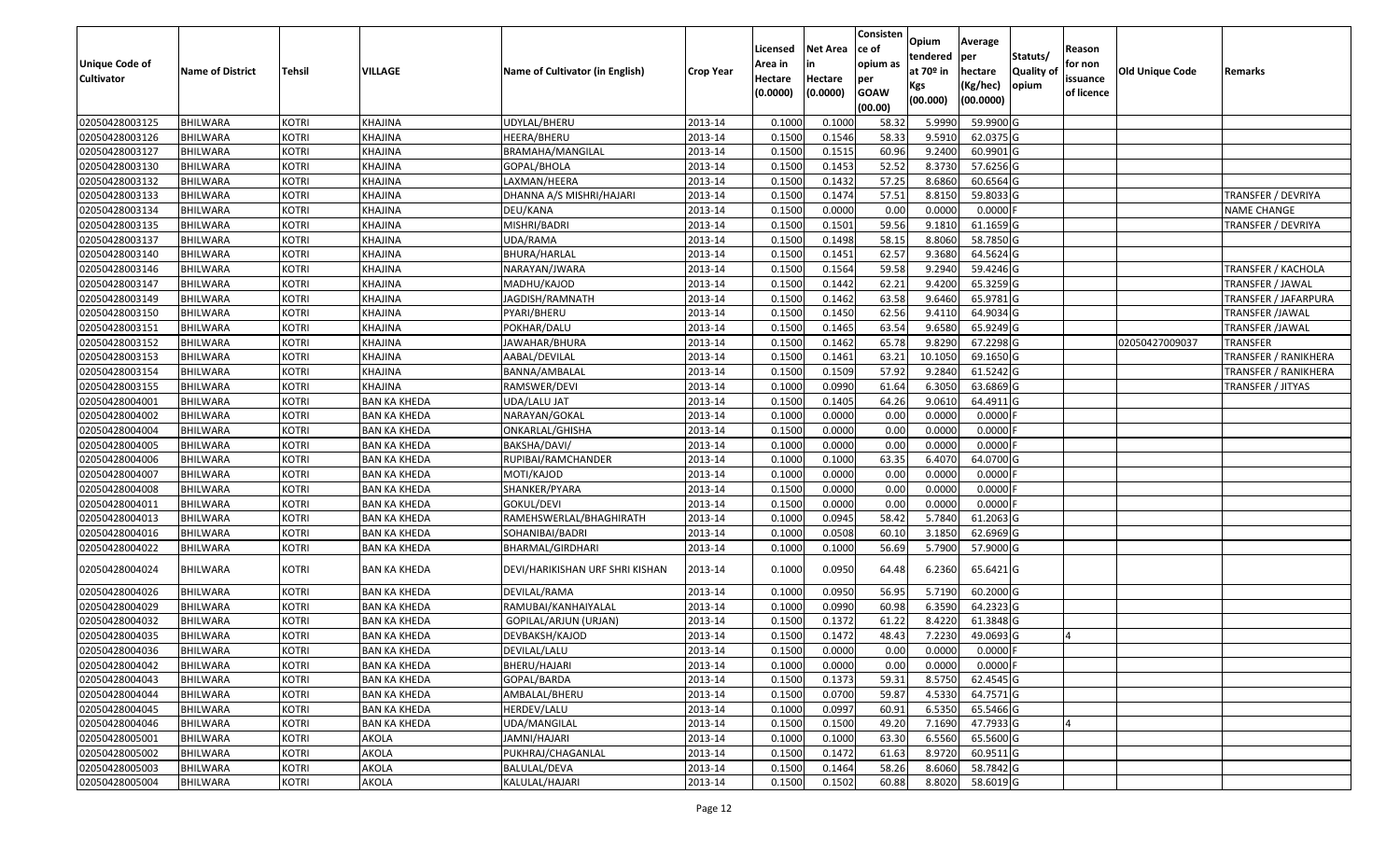|                       |                         |                |                  |                                 |                  | Licensed | <b>Net Area</b> | Consisten<br>ce of | Opium<br>tendered     | Average<br>per | Statuts/         | Reason     |                        |                                     |
|-----------------------|-------------------------|----------------|------------------|---------------------------------|------------------|----------|-----------------|--------------------|-----------------------|----------------|------------------|------------|------------------------|-------------------------------------|
| <b>Unique Code of</b> | <b>Name of District</b> | <b>Tehsil</b>  | VILLAGE          | Name of Cultivator (in English) | <b>Crop Year</b> | Area in  |                 | opium as           | at 70 <sup>o</sup> in | hectare        | <b>Quality o</b> | for non    | <b>Old Unique Code</b> | Remarks                             |
| <b>Cultivator</b>     |                         |                |                  |                                 |                  | Hectare  | Hectare         | per                | Kgs                   | (Kg/hec)       | opium            | issuance   |                        |                                     |
|                       |                         |                |                  |                                 |                  | (0.0000) | (0.0000)        | <b>GOAW</b>        | (00.000)              | (00.0000)      |                  | of licence |                        |                                     |
|                       |                         |                |                  |                                 |                  |          |                 | (00.00)            |                       |                |                  |            |                        |                                     |
| 02050428005005        | <b>BHILWARA</b>         | <b>KOTRI</b>   | AKOLA            | RATANLAL/HAJARI                 | 2013-14          | 0.1500   | 0.1496          | 55.35              | 5.5590                | 37.1591 G      |                  |            |                        |                                     |
| 02050428005006        | <b>BHILWARA</b>         | <b>KOTRI</b>   | AKOLA            | SHYAMLAL/KALYANMAL              | 2013-14          | 0.1000   | 0.0990          | 62.55              | 6.4780                | 65.4343        |                  |            |                        |                                     |
| 02050428005008        | BHILWARA                | <b>KOTRI</b>   | AKOLA            | BADRILAL/SURAJA                 | 2013-14          | 0.1500   | 0.0000          | 0.00               | 0.0000                | 0.0000N        |                  |            |                        |                                     |
| 02050428005012        | <b>BHILWARA</b>         | <b>KOTRI</b>   | AKOLA            | PARTAP/GOKAL                    | 2013-14          | 0.1000   | 0.0999          | 59.24              | 6.1020                | $61.0811$ G    |                  |            |                        | <b>TRANSFER / HOLIRADA</b>          |
| 02050428005013        | BHILWARA                | <b>KOTRI</b>   | AKOLA            | MANGU/UDA                       | 2013-14          | 0.1500   | 0.1512          | 55.04              | 7.9730                | 52.7315 G      |                  |            |                        | <b>TRANSFER / HOLIRADA</b>          |
| 02050428005015        | <b>BHILWARA</b>         | <b>KOTRI</b>   | AKOLA            | JAGNNATH/NANDA                  | 2013-14          | 0.1500   | 0.0000          | 0.00               | 0.0000                | 0.0000N        |                  |            |                        | TRANSFER / SOPURA                   |
| 02050428005016        | BHILWARA                | <b>KOTRI</b>   | AKOLA            | RAGUNATH/NARAYAN                | 2013-14          | 0.1500   | 0.0000          | 0.00               | 0.0000                | 0.0000         |                  |            |                        | <b>TRANSFER / HOLIRADA</b>          |
| 02050428005018        | <b>BHILWARA</b>         | <b>KOTRI</b>   | AKOLA            | AMRA/BAKTAVER                   | 2013-14          | 0.1000   | 0.0000          | 0.00               | 0.0000                | 0.0000         |                  |            |                        | <b>TRANSFER / HOLIRADA</b>          |
| 02050428005019        | BHILWARA                | <b>KOTRI</b>   | AKOLA            | ANOPBAI/HAJARI                  | 2013-14          | 0.1000   | 0.1008          | 53.39              | 5.5600                | 55.1587        |                  |            |                        |                                     |
| 02050428005020        | <b>BHILWARA</b>         | <b>KOTRI</b>   | AKOLA            | LADULAL/MAGNA                   | 2013-14          | 0.1000   | 0.0995          | 54.58              | 5.6920                | 57.2060 G      |                  |            |                        | <b>TRANSFER / KHARO KA</b><br>KHERA |
| 02050428005021        | BHILWARA                | <b>KOTRI</b>   | AKOLA            | SHANKER/KAJOD                   | 2013-14          | 0.1500   | 0.1452          | 58.1               | 8.6000                | 59.2287 G      |                  |            |                        |                                     |
| 02050428005022        | <b>BHILWARA</b>         | <b>KOTRI</b>   | AKOLA            | RAMCHANDRA/JALMA                | 2013-14          | 0.1500   | 0.1451          | 59.03              | 8.7450                | 60.2688G       |                  |            |                        |                                     |
| 02050428005023        | BHILWARA                | <b>KOTRI</b>   | AKOLA            | SHRAVAN A/S HEMA /JALAM         | 2013-14          | 0.1000   | 0.1008          | 64.13              | 6.8340                | 67.7976 G      |                  |            |                        |                                     |
| 02050428005024        | BHILWARA                | <b>KOTRI</b>   | AKOLA            | NARSINGH/HAJARI                 | 2013-14          | 0.1500   | 0.1446          | 64.88              | 10.0190               | 69.2877 G      |                  |            |                        |                                     |
| 02050428005025        | BHILWARA                | <b>KOTRI</b>   | AKOLA            | RAMCHANDRA/BALU                 | 2013-14          | 0.1500   | 0.1472          | 61.42              | 9.2040                | 62.5272 G      |                  |            |                        | <b>TRANSFER / SHOPURA</b>           |
| 02050428005026        | <b>BHILWARA</b>         | <b>KOTRI</b>   | AKOLA            | DEVI/NARU                       | 2013-14          | 0.100    | 0.1014          | 57.17              | 5.8150                | 57.3471 G      |                  |            |                        | <b>TRANSFER / SHOPURA</b>           |
| 02050521001003        | CHITTORGARH             | GANGRAR        | <b>TUMBADIYA</b> | BHANWARLAL/NATHU                | 2013-14          | 0.150    | 0.1440          | 62.53              | 9.5400                | 66.2500 G      |                  |            |                        |                                     |
| 02050521001005        | CHITTORGARH             | <b>GANGRAR</b> | TUMBADIYA        | BHERULAL/MANGILAL               | 2013-14          | 0.1500   | 0.1397          | 49.61              | 7.7530                | 55.4975 G      |                  |            |                        |                                     |
| 02050521001010        | CHITTORGARH             | GANGRAR        | TUMBADIYA        | DALU/RAMA                       | 2013-14          | 0.1000   | 0.0990          | 55.25              | 6.2120                | 62.7475 G      |                  |            |                        |                                     |
| 02050521001011        | CHITTORGARH             | <b>GANGRAR</b> | TUMBADIYA        | GULABIBAI/KANA                  | 2013-14          | 0.1000   | 0.1005          | 47.68              | 5.2110                | 51.8507 G      |                  |            |                        |                                     |
| 02050521001015        | CHITTORGARH             | <b>GANGRAR</b> | TUMBADIYA        | EAJENBAI/BADRILAL               | 2013-14          | 0.1000   | 0.0960          | 51.42              | 5.5390                | 57.6979 G      |                  |            |                        |                                     |
| 02050521001017        | CHITTORGARH             | GANGRAR        | TUMBADIYA        | DALU/MOHAN                      | 2013-14          | 0.1000   | 0.1028          | 45.14              | 5.4170                | 52.6946 G      |                  |            |                        |                                     |
| 02050521001018        | CHITTORGARH             | GANGRAR        | TUMBADIYA        | RAMCHANDRA/GHEESA               | 2013-14          | 0.1000   | 0.0976          | 56.00              | 5.9120                | 60.5738 G      |                  |            |                        |                                     |
| 02050521001020        | <b>CHITTORGARH</b>      | <b>GANGRAR</b> | <b>TUMBADIYA</b> | SOHAN/PARATHA                   | 2013-14          | 0.1000   | 0.1025          | 38.94              | 4.4340                | 43.2585 G      |                  |            |                        |                                     |
| 02050521002001        | CHITTORGARH             | GANGRAR        | CHOGAWADI        | BADAMIBAI/RATANLAL              | 2013-14          | 0.1500   | 0.1507          | 59.68              | 9.1910                | 60.9887 G      |                  |            |                        |                                     |
| 02050521002002        | CHITTORGARH             | GANGRAR        | CHOGAWADI        | SHYAMLAL/KISHANLAL              | 2013-14          | 0.1000   | 0.0000          | 0.00               | 0.0000                | $0.0000$ F     |                  |            |                        |                                     |
| 02050521002003        | CHITTORGARH             | GANGRAR        | CHOGAWADI        | NARAYAN/BHERULAL                | 2013-14          | 0.1500   | 0.1505          | 64.91              | 9.8940                | 65.7409 G      |                  |            |                        |                                     |
| 02050521002007        | CHITTORGARH             | <b>GANGRAR</b> | CHOGAWADI        | NARAYAN/HAZARI                  | 2013-14          | 0.1500   | 0.1515          | 57.32              | 8.7540                | 57.7822 G      |                  |            |                        |                                     |
| 02050521002009        | CHITTORGARH             | <b>GANGRAR</b> | CHOGAWADI        | NANDRAM/KHURAJ JAT              | 2013-14          | 0.1500   | 0.1512          | 55.75              | 8.4820                | 56.0979 G      |                  |            |                        |                                     |
| 02050521002010        | CHITTORGARH             | GANGRAR        | CHOGAWADI        | NARAYAN/ BHURA                  | 2013-14          | 0.1500   | 0.1482          | 60.09              | 9.1170                | 61.5182G       |                  |            |                        |                                     |
| 02050521002011        | CHITTORGARH             | GANGRAR        | CHOGAWADI        | GATTUBAI/MADHO                  | 2013-14          | 0.1500   | 0.1474          | 62.60              | 9.095                 | 61.7028 G      |                  |            |                        |                                     |
| 02050521002012        | CHITTORGARH             | <b>GANGRAR</b> | CHOGAWADI        | KISHNA/BHERU                    | 2013-14          | 0.1500   | 0.0000          | 0.00               | 0.0000                | $0.0000$ F     |                  |            |                        |                                     |
| 02050521002013        | <b>CHITTORGARH</b>      | <b>GANGRAR</b> | CHOGAWADI        | RAICHAND/POKHAR                 | 2013-14          | 0.1500   | 0.0000          | 0.00               | 0.0000                | $0.0000$ F     |                  |            |                        |                                     |
| 02050521002015        | CHITTORGARH             | GANGRAR        | CHOGAWADI        | BHUWANIRAM/EKLING               | 2013-14          | 0.150    | 0.1560          | 59.69              | 9.3540                | 59.9615 G      |                  |            |                        |                                     |
| 02050521002016        | CHITTORGARH             | <b>GANGRAR</b> | CHOGAWADI        | CHAMPALAL/KHURAJ                | 2013-14          | 0.1000   | 0.1000          | 49.57              | 4.3690                | 43.6900 G      |                  |            |                        |                                     |
| 02050521002018        | <b>CHITTORGARH</b>      | GANGRAR        | CHOGAWADI        | DALU/LALU                       | 2013-14          | 0.1000   | 0.0000          | 0.00               | 0.0000                | $0.0000$ F     |                  |            |                        |                                     |
| 02050521002020        | CHITTORGARH             | <b>GANGRAR</b> | CHOGAWADI        | LEHARU/JETA                     | 2013-14          | 0.1500   | 0.1425          | 55.53              | 4.9260                | 34.5684 G      |                  |            |                        |                                     |
| 02050521002023        | <b>CHITTORGARH</b>      | <b>GANGRAR</b> | CHOGAWADI        | RATANLAL/GOPI                   | 2013-14          | 0.1000   | 0.0981          | 60.97              | 5.9230                | 60.3772 G      |                  |            |                        |                                     |
| 02050521002024        | <b>CHITTORGARH</b>      | <b>GANGRAR</b> | CHOGAWADI        | SOSARBAI/PRABHULAL              | 2013-14          | 0.1000   | 0.1008          | 61.88              | 6.2590                | $62.0933$ G    |                  |            |                        |                                     |
| 02050521002028        | CHITTORGARH             | <b>GANGRAR</b> | CHOGAWADI        | SHANKER/MANGILAL                | 2013-14          | 0.1500   | 0.1500          | 61.03              | 9.2590                | 61.7267 G      |                  |            |                        |                                     |
| 02050521002031        | <b>CHITTORGARH</b>      | <b>GANGRAR</b> | CHOGAWADI        | KAMLABAI/MOHANLAL               | 2013-14          | 0.1500   | 0.1482          | 59.54              | 9.3310                | 62.9622 G      |                  |            |                        |                                     |
| 02050521002033        | <b>CHITTORGARH</b>      | <b>GANGRAR</b> | CHOGAWADI        | JAMNABAI/UDAIRAM                | 2013-14          | 0.1500   | 0.1480          | 54.00              | 3.6950                | 24.9662 G      |                  |            |                        |                                     |
| 02050521002034        | CHITTORGARH             | <b>GANGRAR</b> | CHOGAWADI        | MANGILAL/GODA                   | 2013-14          | 0.1500   | 0.1500          | 39.29              | 6.3930                | 42.6200 G      |                  |            |                        |                                     |
| 02050521002035        | CHITTORGARH             | <b>GANGRAR</b> | CHOGAWADI        | PYARA/SUKHDEV                   | 2013-14          | 0.1000   | 0.0993          | 60.97              | 5.6620                | 57.0191 G      |                  |            |                        |                                     |
| 02050521002036        | <b>CHITTORGARH</b>      | <b>GANGRAR</b> | CHOGAWADI        | CHATERBHUJ/HAZARI               | 2013-14          | 0.1500   | 0.1547          | 61.36              | 9.7650                | 63.1222 G      |                  |            |                        |                                     |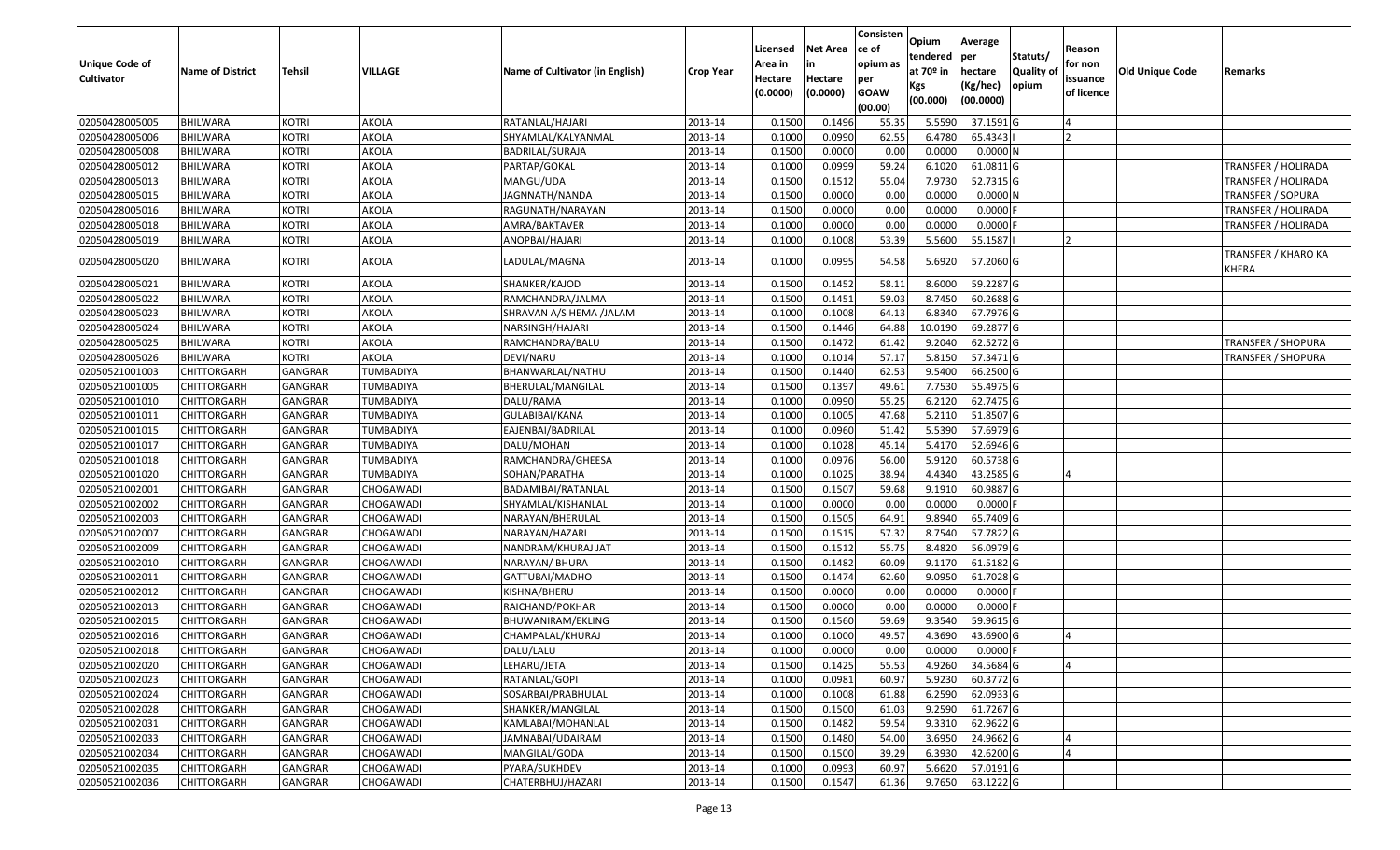| <b>Unique Code of</b><br><b>Cultivator</b> | <b>Name of District</b> | <b>Tehsil</b>  | VILLAGE                | Name of Cultivator (in English) | <b>Crop Year</b> | Licensed<br>Area in<br>Hectare<br>(0.0000) | <b>Net Area</b><br>in<br>Hectare<br>(0.0000) | Consisten<br>ce of<br>opium as<br>per<br><b>GOAW</b><br>(00.00) | Opium<br>tendered<br>at $70°$ in<br>Kgs<br>(00.000) | Average<br>per<br>hectare<br>(Kg/hec)<br>(00.0000) | Statuts/<br>Quality of<br>opium | Reason<br>for non<br>issuance<br>of licence | <b>Old Unique Code</b> | Remarks                      |
|--------------------------------------------|-------------------------|----------------|------------------------|---------------------------------|------------------|--------------------------------------------|----------------------------------------------|-----------------------------------------------------------------|-----------------------------------------------------|----------------------------------------------------|---------------------------------|---------------------------------------------|------------------------|------------------------------|
| 02050521002038                             | <b>CHITTORGARH</b>      | <b>GANGRAR</b> | CHOGAWADI              | DURGASINGH/ HIMMATSINGH         | 2013-14          | 0.1500                                     | 0.1479                                       | 61.48                                                           | 8.7040                                              | 58.8506 G                                          |                                 |                                             |                        |                              |
| 02050521002039                             | CHITTORGARH             | <b>GANGRAR</b> | CHOGAWADI              | RAMLAL/HAZARI                   | 2013-14          | 0.1500                                     | 0.1518                                       | 63.47                                                           | 10.1010                                             | 66.5415 G                                          |                                 |                                             |                        |                              |
| 02050521002040                             | CHITTORGARH             | GANGRAR        | CHOGAWADI              | PRABHU/MEGHA                    | 2013-14          | 0.1500                                     | 0.1517                                       | 60.73                                                           | 9.2660                                              | 61.0811 G                                          |                                 |                                             |                        |                              |
| 02050521002041                             | <b>CHITTORGARH</b>      | <b>GANGRAR</b> | CHOGAWADI              | KALIBAI/KHANA                   | 2013-14          | 0.1500                                     | 0.1500                                       | 48.08                                                           | 7.5420                                              | 50.2800 G                                          |                                 |                                             |                        |                              |
| 02050521002043                             | <b>CHITTORGARH</b>      | <b>GANGRAR</b> | CHOGAWADI              | MADHU/MEGHA                     | 2013-14          | 0.1500                                     | 0.1519                                       | 60.64                                                           | 9.4600                                              | 62.2778 G                                          |                                 |                                             |                        |                              |
| 02050521002044                             | CHITTORGARH             | <b>GANGRAR</b> | CHOGAWADI              | RAMLAL/NARAYAN                  | 2013-14          | 0.1500                                     | 0.1500                                       | 56.89                                                           | 8.4930                                              | 56.6200 G                                          |                                 |                                             |                        |                              |
| 02050521002045                             | CHITTORGARH             | <b>GANGRAR</b> | CHOGAWADI              | DHANNA/HIRA                     | 2013-14          | 0.1500                                     | 0.0000                                       | 0.00                                                            | 0.0000                                              | 0.0000N                                            |                                 |                                             |                        |                              |
| 02050521002046                             | CHITTORGARH             | <b>GANGRAR</b> | CHOGAWADI              | KOSHLENDRA/BHURALAL             | 2013-14          | 0.1500                                     | 0.1460                                       | 58.87                                                           | 8.5280                                              | 58.4110G                                           |                                 |                                             |                        |                              |
| 02050521002048                             | CHITTORGARH             | <b>GANGRAR</b> | CHOGAWADI              | DALU/GOPI                       | 2013-14          | 0.1500                                     | 0.1508                                       | 60.90                                                           | 3.2710                                              | 21.6910 G                                          |                                 |                                             |                        |                              |
| 02050521002050                             | CHITTORGARH             | GANGRAR        | CHOGAWADI              | SHAMBHU GIR/NARAYAN GIR         | 2013-14          | 0.1500                                     | 0.0900                                       | 50.25                                                           | 3.1370                                              | 34.8556 G                                          |                                 |                                             |                        |                              |
| 02050521002053                             | CHITTORGARH             | <b>GANGRAR</b> | CHOGAWADI              | DURGASHANKER/ MOHANLAL          | 2013-14          | 0.1000                                     | 0.0982                                       | 44.47                                                           | 4.1290                                              | 42.0468G                                           |                                 |                                             |                        |                              |
| 02050521002054                             | CHITTORGARH             | <b>GANGRAR</b> | CHOGAWADI              | VENIRAM/HAZARI                  | 2013-14          | 0.1500                                     | 0.1512                                       | 58.30                                                           | 9.1610                                              | 60.5886 G                                          |                                 |                                             |                        |                              |
| 02050521002056                             | CHITTORGARH             | <b>GANGRAR</b> | CHOGAWADI              | MANGILAL/NANDRAM                | 2013-14          | 0.1500                                     | 0.1422                                       | 67.00                                                           | 9.9350                                              | 69.8664 G                                          |                                 |                                             |                        |                              |
| 02050521002058                             | CHITTORGARH             | GANGRAR        | CHOGAWADI              | DALCHAND/HARLAL                 | 2013-14          | 0.1500                                     | 0.0000                                       | 0.00                                                            | 0.0000                                              | 0.0000                                             |                                 |                                             |                        |                              |
| 02050521002062                             | CHITTORGARH             | <b>GANGRAR</b> | CHOGAWADI              | BHERU/KALU                      | 2013-14          | 0.1500                                     | 0.1486                                       | 57.47                                                           | 8.6210                                              | 58.0148 G                                          |                                 |                                             |                        |                              |
| 02050521002064                             | CHITTORGARH             | GANGRAR        | CHOGAWADI              | DEVISINGH/DULESINGH             | 2013-14          | 0.1500                                     | 0.1496                                       | 67.37                                                           | 3.7250                                              | 24.8997                                            |                                 |                                             |                        |                              |
| 02050521002067                             | CHITTORGARH             | <b>GANGRAR</b> | CHOGAWADI              | SOHANIBAI/ NARAYAN              | 2013-14          | 0.1500                                     | 0.1488                                       | 62.19                                                           | 9.5330                                              | 64.0659 G                                          |                                 |                                             |                        |                              |
| 02050521003001                             | CHITTORGARH             | GANGRAR        | BHATAWARA KALAN        | LAL SINGH/PHAD SINGH            | 2013-14          | 0.1500                                     | 0.1463                                       | 57.03                                                           | 9.6870                                              | 66.2133 G                                          |                                 |                                             |                        |                              |
| 02050521003004                             | <b>CHITTORGARH</b>      | <b>GANGRAR</b> | BHATAWARA KALAN        | MANGILAL/HEERALAL               | 2013-14          | 0.1500                                     | 0.1476                                       | 58.31                                                           | 10.0460                                             | 68.0623 G                                          |                                 |                                             |                        |                              |
| 02050521003005                             | CHITTORGARH             | GANGRAR        | BHATAWARA KALAN        | RAMLAL/MADHO@MAHADEV            | 2013-14          | 0.1000                                     | 0.1008                                       | 42.45                                                           | 4.8510                                              | 48.1250 G                                          |                                 |                                             |                        |                              |
| 02050521003007                             | <b>CHITTORGARH</b>      | <b>GANGRAR</b> | BHATAWARA KALAN        | SHIVLAL/HARISHANKAR             | 2013-14          | 0.1000                                     | 0.0996                                       | 53.26                                                           | 5.9580                                              | 59.8193 G                                          |                                 |                                             |                        |                              |
| 02050521003008                             | CHITTORGARH             | <b>GANGRAR</b> | BHATAWARA KALAN        | GOPAL/CHAMPA DAS                | 2013-14          | 0.1500                                     | 0.1470                                       | 50.83                                                           | 9.5710                                              | 65.1088 G                                          |                                 |                                             |                        |                              |
| 02050521003012                             | CHITTORGARH             | GANGRAR        | BHATAWARA KALAN        | PARVTIDEVI/KAILASHCHANDRA       | 2013-14          | 0.1000                                     | 0.0958                                       | 45.09                                                           | 4.7600                                              | 49.6868 G                                          |                                 |                                             |                        |                              |
| 02050521003016                             | CHITTORGARH             | GANGRAR        | BHATAWARA KALAN        | GISIBAI/MANGIDAS                | 2013-14          | 0.1000                                     | 0.1001                                       | 51.43                                                           | 5.5400                                              | 55.3447 G                                          |                                 |                                             |                        |                              |
| 02050521003024                             | CHITTORGARH             | <b>GANGRAR</b> | BHATAWARA KALAN        | MADHULAL/SITARAM                | 2013-14          | 0.1000                                     | 0.0198                                       | 61.09                                                           | 1.4310                                              | 72.2727 G                                          |                                 |                                             |                        | TRANSFER / BHATWADA<br>KHURD |
| 02050521004001                             | <b>CHITTORGARH</b>      | <b>GANGRAR</b> | <b>BOLO KA SANWATA</b> | DEVJI/MADHO JAT                 | 2013-14          | 0.100                                      | 0.1004                                       | 61.20                                                           | 6.0680                                              | 60.4382 G                                          |                                 |                                             |                        |                              |
| 02050521004004                             | CHITTORGARH             | GANGRAR        | <b>BOLO KA SANWATA</b> | UDAYRAM/HAZARI                  | 2013-14          | 0.1500                                     | 0.1477                                       | 60.32                                                           | 10.3660                                             | 70.1828                                            |                                 | $\overline{2}$                              |                        |                              |
| 02050521004009                             | <b>CHITTORGARH</b>      | <b>GANGRAR</b> | <b>BOLO KA SANWATA</b> | KALURAM/BALURAM                 | 2013-14          | 0.1500                                     | 0.1454                                       | 56.73                                                           | 9.2880                                              | 63.8790 G                                          |                                 |                                             |                        |                              |
| 02050521004014                             | <b>CHITTORGARH</b>      | <b>GANGRAR</b> | <b>BOLO KA SANWATA</b> | MANGU/DHOKAL                    | 2013-14          | 0.1000                                     | 0.1001                                       | 49.85                                                           | 2.9270                                              | 29.2408                                            |                                 |                                             |                        |                              |
| 02050521004021                             | CHITTORGARH             | <b>GANGRAR</b> | <b>BOLO KA SANWATA</b> | MOHANLAL/JAGNATH                | 2013-14          | 0.1000                                     | 0.0909                                       | 59.25                                                           | 4.7650                                              | 52.4202                                            |                                 |                                             |                        |                              |
| 02050521004022                             | <b>CHITTORGARH</b>      | <b>GANGRAR</b> | <b>BOLO KA SANWATA</b> | RATANLAL/MAHU JAT               | 2013-14          | 0.1500                                     | 0.1518                                       | 60.95                                                           | 9.8130                                              | 64.6443                                            |                                 |                                             |                        |                              |
| 02050521004026                             | CHITTORGARH             | <b>GANGRAR</b> | <b>BOLO KA SANWATA</b> | UDA/GOPAL GUJAR                 | 2013-14          | 0.1500                                     | 0.1484                                       | 56.76                                                           | 8.9360                                              | 60.2156 G                                          |                                 |                                             |                        |                              |
| 02050521004032                             | <b>CHITTORGARH</b>      | <b>GANGRAR</b> | <b>BOLO KA SANWATA</b> | DALL/DOKAL JAT                  | 2013-14          | 0.1500                                     | 0.1530                                       | 52.55                                                           | 8.5960                                              | 56.1830                                            |                                 |                                             |                        |                              |
| 02050521004043                             | CHITTORGARH             | GANGRAR        | <b>BOLO KA SANWATA</b> | GAMER/ANSU                      | 2013-14          | 0.150                                      | 0.1546                                       | 47.81                                                           | 7.8000                                              | 50.4528 G                                          |                                 |                                             |                        |                              |
| 02050521004044                             | CHITTORGARH             | <b>GANGRAR</b> | <b>BOLO KA SANWATA</b> | AMERCHANDRA/GOPAL               | 2013-14          | 0.1500                                     | 0.1500                                       | 61.75                                                           | 9.9590                                              | 66.3933 G                                          |                                 |                                             |                        |                              |
| 02050521004047                             | <b>CHITTORGARH</b>      | GANGRAR        | <b>BOLO KA SANWATA</b> | BHERULAL/HAZARI                 | 2013-14          | 0.1500                                     | 0.1496                                       | 65.79                                                           | 10.4610                                             | 69.9265                                            |                                 |                                             |                        |                              |
| 02050521004050                             | <b>CHITTORGARH</b>      | <b>GANGRAR</b> | <b>BOLO KA SANWATA</b> | MANGU/GANESH                    | 2013-14          | 0.1500                                     | 0.1420                                       | 57.58                                                           | 10.1260                                             | 71.3099                                            |                                 | $\overline{ }$                              |                        |                              |
| 02050521004069                             | <b>CHITTORGARH</b>      | <b>GANGRAR</b> | <b>BOLO KA SANWATA</b> | SHANKARIBAI/BANSILAL            | 2013-14          | 0.1500                                     | 0.1496                                       | 63.61                                                           | 10.0140                                             | 66.9385                                            |                                 |                                             |                        |                              |
| 02050521005001                             | <b>CHITTORGARH</b>      | <b>GANGRAR</b> | KACHANARIYA            | MADANLAL/MITTHU                 | 2013-14          | 0.1500                                     | 0.1454                                       | 58.45                                                           | 9.2850                                              | 63.8583 G                                          |                                 |                                             |                        |                              |
| 02050521005006                             | <b>CHITTORGARH</b>      | <b>GANGRAR</b> | KACHANARIYA            | MANGU/GIRDHARI                  | 2013-14          | 0.1500                                     | 0.1480                                       | 59.50                                                           | 9.2480                                              | 62.4865 G                                          |                                 |                                             |                        |                              |
| 02050521005007                             | <b>CHITTORGARH</b>      | <b>GANGRAR</b> | KACHANARIYA            | MANGU/NATHU                     | 2013-14          | 0.1500                                     | 0.1447                                       | 70.76                                                           | 10.5430                                             | 72.8611 G                                          |                                 |                                             |                        |                              |
| 02050521005008                             | <b>CHITTORGARH</b>      | <b>GANGRAR</b> | KACHANARIYA            | LADULAL A/S NANDAJI/ LEHRU      | 2013-14          | 0.1000                                     | 0.0000                                       | 0.00                                                            | 0.0000                                              | $0.0000$ F                                         |                                 |                                             |                        |                              |
| 02050521005009                             | <b>CHITTORGARH</b>      | <b>GANGRAR</b> | KACHANARIYA            | UDAYLAL/PITHA                   | 2013-14          | 0.1000                                     | 0.0988                                       | 61.75                                                           | 6.3690                                              | 64.4636 G                                          |                                 |                                             |                        |                              |
| 02050521005013                             | CHITTORGARH             | <b>GANGRAR</b> | KACHANARIYA            | NANIBAI/KISHNA                  | 2013-14          | 0.1000                                     | 0.0990                                       | 57.43                                                           | 6.1200                                              | 61.8182 G                                          |                                 |                                             |                        |                              |
| 02050521005015                             | <b>CHITTORGARH</b>      | <b>GANGRAR</b> | KACHANARIYA            | BHERULAL/AMBALAL                | 2013-14          | 0.1000                                     | 0.1001                                       | 61.32                                                           | 6.0360                                              | 60.2997 G                                          |                                 |                                             |                        |                              |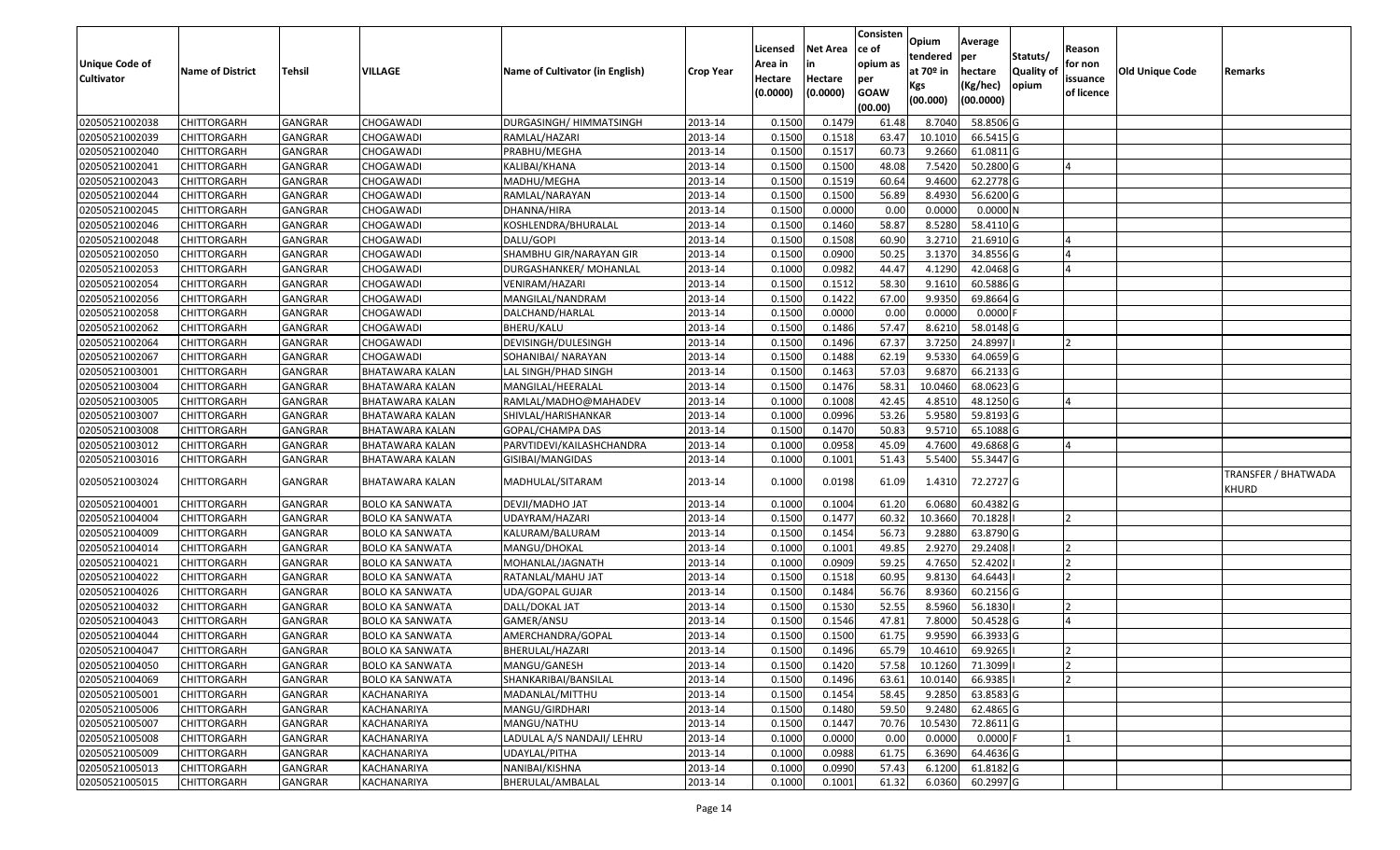| <b>Unique Code of</b><br><b>Cultivator</b> | <b>Name of District</b> | Tehsil         | VILLAGE     | Name of Cultivator (in English) | <b>Crop Year</b> | Licensed<br>Area in<br>Hectare | <b>Net Area</b><br>in<br>Hectare | Consisten<br>ce of<br>opium as<br>per | Opium<br>tendered<br>at 70º in | Average<br>per<br>hectare | Statuts/<br><b>Quality o</b> | Reason<br>for non<br>issuance | Old Unique Code | Remarks                       |
|--------------------------------------------|-------------------------|----------------|-------------|---------------------------------|------------------|--------------------------------|----------------------------------|---------------------------------------|--------------------------------|---------------------------|------------------------------|-------------------------------|-----------------|-------------------------------|
|                                            |                         |                |             |                                 |                  | (0.0000)                       | (0.0000)                         | <b>GOAW</b><br>(00.00)                | Kgs<br>(00.000)                | (Kg/hec)<br>(00.0000)     | opium                        | of licence                    |                 |                               |
| 02050521005016                             | <b>CHITTORGARH</b>      | GANGRAR        | KACHANARIYA | RAMA/CHHOGA                     | 2013-14          | 0.1000                         | 0.0990                           | 53.80                                 | 5.3880                         | 54.4242 G                 |                              |                               |                 |                               |
| 02050521005017                             | <b>CHITTORGARH</b>      | GANGRAR        | KACHANARIYA | GITADEVI/MITTU                  | 2013-14          | 0.1000                         | 0.1000                           | 56.48                                 | 5.8500                         | 58.5000 G                 |                              |                               |                 |                               |
| 02050521005018                             | <b>CHITTORGARH</b>      | GANGRAR        | KACHANARIYA | BHURIBAI/NANDRAM                | 2013-14          | 0.1500                         | 0.0000                           | 0.00                                  | 0.0000                         | 0.0000                    |                              |                               |                 |                               |
| 02050521005019                             | <b>CHITTORGARH</b>      | <b>GANGRAR</b> | KACHANARIYA | SHANKAR/MADHU                   | 2013-14          | 0.1500                         | 0.1487                           | 60.34                                 | 9.2410                         | 62.1453 G                 |                              |                               |                 |                               |
| 02050521005021                             | <b>CHITTORGARH</b>      | GANGRAR        | KACHANARIYA | RATANLAL/BHERU                  | 2013-14          | 0.1500                         | 0.1484                           | 59.32                                 | 8.8900                         | 59.9057 G                 |                              |                               |                 |                               |
| 02050521005022                             | <b>CHITTORGARH</b>      | <b>GANGRAR</b> | KACHANARIYA | UDAIRAM/ONKAR                   | 2013-14          | 0.1500                         | 0.1493                           | 58.90                                 | 8.9110                         | 59.6852 G                 |                              |                               |                 |                               |
| 02050521005024                             | CHITTORGARH             | GANGRAR        | KACHANARIYA | DEUDAI/BHAGWAN                  | 2013-14          | 0.1000                         | 0.0958                           | 65.79                                 | 6.5600                         | 68.4760 G                 |                              |                               |                 |                               |
| 02050521005027                             | <b>CHITTORGARH</b>      | GANGRAR        | KACHANARIYA | CHANDIBAI/BHERU                 | 2013-14          | 0.1000                         | 0.1027                           | 54.39                                 | 5.6720                         | 55.2288 G                 |                              |                               |                 |                               |
| 02050521005028                             | <b>CHITTORGARH</b>      | GANGRAR        | KACHANARIYA | RATANLAL/GIRDHARI               | 2013-14          | 0.1500                         | 0.1419                           | 60.65                                 | 8.9680                         | 63.1994 G                 |                              |                               |                 |                               |
| 02050521005029                             | <b>CHITTORGARH</b>      | <b>GANGRAR</b> | KACHANARIYA | BHRERULAL/NARAYAN               | 2013-14          | 0.1500                         | 0.1420                           | 68.84                                 | 10.1590                        | 71.5423 G                 |                              |                               |                 |                               |
| 02050521005030                             | <b>CHITTORGARH</b>      | <b>GANGRAR</b> | KACHANARIYA | SHYAMLAL/CHAMPALAL              | 2013-14          | 0.1500                         | 0.1469                           | 62.45                                 | 9.4830                         | $64.5541$ G               |                              |                               |                 |                               |
| 02050521005031                             | <b>CHITTORGARH</b>      | GANGRAR        | KACHANARIYA | HEERA/BHURA                     | 2013-14          | 0.1500                         | 0.1478                           | 57.68                                 | 8.7260                         | 59.0392 G                 |                              |                               |                 |                               |
| 02050521005032                             | <b>CHITTORGARH</b>      | GANGRAR        | KACHANARIYA | CHANDRIBAI/KALURAMA             | 2013-14          | 0.1000                         | 0.0968                           | 57.81                                 | 5.8470                         | 60.4029 G                 |                              |                               |                 |                               |
| 02050521005034                             | <b>CHITTORGARH</b>      | GANGRAR        | KACHANARIYA | GOGABAI/MITTU                   | 2013-14          | 0.1500                         | 0.1425                           | 59.34                                 | 8.7820                         | 61.6281G                  |                              |                               |                 |                               |
| 02050521005036                             | <b>CHITTORGARH</b>      | GANGRAR        | KACHANARIYA | BHURIBAI/HAZARI                 | 2013-14          | 0.1500                         | 0.0000                           | 0.00                                  | 0.0000                         | $0.0000$ F                |                              |                               |                 |                               |
| 02050521005037                             | <b>CHITTORGARH</b>      | GANGRAR        | KACHANARIYA | MANGILAL/BHERU GUJAR            | 2013-14          | 0.1500                         | 0.1455                           | 56.49                                 | 8.1510                         | 56.0206 G                 |                              |                               |                 |                               |
| 02050521005038                             | <b>CHITTORGARH</b>      | <b>GANGRAR</b> | KACHANARIYA | LAHRIBAI/NANDRAM                | 2013-14          | 0.1500                         | 0.1529                           | 60.27                                 | 9.4020                         | 61.4912 G                 |                              |                               |                 |                               |
| 02050521005039                             | <b>CHITTORGARH</b>      | GANGRAR        | KACHANARIYA | BHERULAL/MOHANLAL               | 2013-14          | 0.1500                         | 0.1423                           | 60.65                                 | 8.7940                         | 61.7990 G                 |                              |                               |                 |                               |
| 02050521005040                             | <b>CHITTORGARH</b>      | GANGRAR        | KACHANARIYA | GIRADHARI/TULCHA                | 2013-14          | 0.1000                         | 0.1013                           | 57.59                                 | 5.9650                         | 58.8845 G                 |                              |                               |                 |                               |
| 02050521005043                             | <b>CHITTORGARH</b>      | <b>GANGRAR</b> | KACHANARIYA | DEVJI/BHAGWAN JAT               | 2013-14          | 0.1500                         | 0.1401                           | 55.44                                 | 8.0150                         | 57.2091 G                 |                              |                               |                 |                               |
| 02050521005045                             | <b>CHITTORGARH</b>      | GANGRAR        | KACHANARIYA | SOHANIBAI/SHANKARLAL GUJAR      | 2013-14          | 0.1500                         | 0.1501                           | 67.06                                 | 10.3460                        | 68.9274                   |                              |                               |                 | <b>NAME CHANGE</b>            |
| 02050521005046                             | <b>CHITTORGARH</b>      | GANGRAR        | KACHANARIYA | NARAYAN/TEKA                    | 2013-14          | 0.1500                         | 0.1438                           | 62.67                                 | 9.0780                         | 63.1293 G                 |                              |                               |                 |                               |
| 02050521005047                             | <b>CHITTORGARH</b>      | GANGRAR        | KACHANARIYA | NARAYANIBAI/BHERU               | 2013-14          | 0.1500                         | 0.1525                           | 57.62                                 | 9.1040                         | 59.6984 G                 |                              |                               |                 |                               |
| 02050521005049                             | <b>CHITTORGARH</b>      | GANGRAR        | KACHANARIYA | DALU/MANA                       | 2013-14          | 0.1500                         | 0.1431                           | 60.34                                 | 8.8270                         | 61.6841 G                 |                              |                               |                 |                               |
| 02050521005050                             | <b>CHITTORGARH</b>      | <b>GANGRAR</b> | KACHANARIYA | PRABHULAL/UDA                   | 2013-14          | 0.1000                         | 0.0000                           | 0.00                                  | 0.0000                         | 0.0000                    |                              |                               |                 |                               |
| 02050521005052                             | <b>CHITTORGARH</b>      | GANGRAR        | KACHANARIYA | GIRADHARI/GOKAL                 | 2013-14          | 0.1500                         | 0.0000                           | 0.00                                  | 0.0000                         | 0.0000                    |                              |                               |                 |                               |
| 02050521005054                             | <b>CHITTORGARH</b>      | <b>GANGRAR</b> | KACHANARIYA | RAMDAS/ MATHURADAS              | 2013-14          | 0.1000                         | 0.0000                           | 0.00                                  | 0.0000                         | 0.0000                    |                              |                               |                 | <b>NAME CHANGE</b>            |
| 02050521005055                             | <b>CHITTORGARH</b>      | GANGRAR        | KACHANARIYA | NARAYAN/HEERA                   | 2013-14          | 0.1000                         | 0.0525                           | 56.24                                 | 3.0050                         | 57.2381 G                 |                              |                               |                 |                               |
| 02050521005060                             | <b>CHITTORGARH</b>      | <b>GANGRAR</b> | KACHANARIYA | GHISIBAI/CHAMPA                 | 2013-14          | 0.1000                         | 0.0979                           | 55.45                                 | 5.6000                         | 57.2012 G                 |                              |                               |                 |                               |
| 02050521005061                             | <b>CHITTORGARH</b>      | <b>GANGRAR</b> | KACHANARIYA | GORDHAN/NANDRAM                 | 2013-14          | 0.1500                         | 0.1429                           | 65.28                                 | 9.7360                         | 68.1316 G                 |                              |                               |                 |                               |
| 02050521005062                             | <b>CHITTORGARH</b>      | GANGRAR        | KACHANARIYA | DALU/KISHNA                     | 2013-14          | 0.1500                         | 0.1404                           | 60.72                                 | 8.8220                         | 62.8348 G                 |                              |                               |                 |                               |
| 02050521005066                             | CHITTORGARH             | GANGRAR        | KACHANARIYA | NATHULAL/KALU                   | 2013-14          | 0.1000                         | 0.0938                           | 57.96                                 | 5.6550                         | 60.2878 G                 |                              |                               |                 |                               |
| 02050521005073                             | <b>CHITTORGARH</b>      | GANGRAR        | KACHANARIYA | POKHAR/GHISA                    | 2013-14          | 0.1500                         | 0.1460                           | 57.27                                 | 8.6890                         | 59.5137 G                 |                              |                               |                 | TRANSFER / KANTI<br>(GANGRAR) |
| 02050521005077                             | <b>CHITTORGARH</b>      | GANGRAR        | KACHANARIYA | MADHO/TULSIRAM                  | 2013-14          | 0.1000                         | 0.0941                           | 58.37                                 | 5.6040                         | 59.5537 G                 |                              |                               |                 |                               |
| 02050521006006                             | <b>CHITTORGARH</b>      | GANGRAR        | SUWANIYA    | LADU/BHERU GADRI                | 2013-14          | 0.1000                         | 0.0000                           | 0.00                                  | 0.0000                         | 0.0000                    |                              |                               |                 |                               |
| 02050521006009                             | CHITTORGARH             | GANGRAR        | SUWANIYA    | RAMCHANDRA/SUNDERLAL            | 2013-14          | 0.1000                         | 0.0000                           | 0.00                                  | 0.0000                         | 0.0000                    |                              |                               |                 |                               |
| 02050521006011                             | <b>CHITTORGARH</b>      | <b>GANGRAR</b> | SUWANIYA    | BHERULAL/ONKAR                  | 2013-14          | 0.1000                         | 0.0000                           | 0.00                                  | 0.0000                         | 0.0000F                   |                              |                               |                 |                               |
| 02050521006012                             | <b>CHITTORGARH</b>      | GANGRAR        | SUWANIYA    | GHEESIBAI/BHERULAL              | 2013-14          | 0.1000                         | 0.0000                           | 0.00                                  | 0.0000                         | 0.0000                    |                              |                               |                 |                               |
| 02050521006013                             | <b>CHITTORGARH</b>      | GANGRAR        | SUWANIYA    | SONIBAI/MAGNIRAM                | 2013-14          | 0.1000                         | 0.0000                           | 0.00                                  | 0.0000                         | 0.0000                    |                              |                               |                 |                               |
| 02050521006018                             | <b>CHITTORGARH</b>      | GANGRAR        | SUWANIYA    | RADHEYSHYAM/MANGILAL            | 2013-14          | 0.1500                         | 0.0000                           | 0.00                                  | 0.0000                         | 0.0000                    |                              |                               |                 |                               |
| 02050521006022                             | <b>CHITTORGARH</b>      | GANGRAR        | SUWANIYA    | NANDUBAI/NATHU                  | 2013-14          | 0.1500                         | 0.0000                           | 0.00                                  | 0.0000                         | 0.0000                    |                              |                               |                 |                               |
| 02050521006029                             | <b>CHITTORGARH</b>      | GANGRAR        | SUWANIYA    | HEERALAL/TEKCHAND               | 2013-14          | 0.1000                         | 0.0000                           | 0.00                                  | 0.0000                         | 0.0000                    |                              |                               |                 |                               |
| 02050521006031                             | <b>CHITTORGARH</b>      | GANGRAR        | SUWANIYA    | RADHABAI/SUKHLAL                | 2013-14          | 0.1500                         | 0.0000                           | 0.00                                  | 0.0000                         | 0.0000                    |                              |                               |                 |                               |
| 02050521007001                             | <b>CHITTORGARH</b>      | GANGRAR        | KHARKHANDA  | NATHULAL/LOBHU                  | 2013-14          | 0.1000                         | 0.0909                           | 52.13                                 | 5.1390                         | 56.5347 G                 |                              |                               |                 |                               |
| 02050521007002                             | <b>CHITTORGARH</b>      | <b>GANGRAR</b> | KHARKHANDA  | BARJIBAI/RAMESHWAR              | 2013-14          | 0.1000                         | 0.1007                           | 56.00                                 | 6.0080                         | 59.6624 G                 |                              |                               |                 |                               |
|                                            |                         |                |             |                                 |                  |                                |                                  |                                       |                                |                           |                              |                               |                 |                               |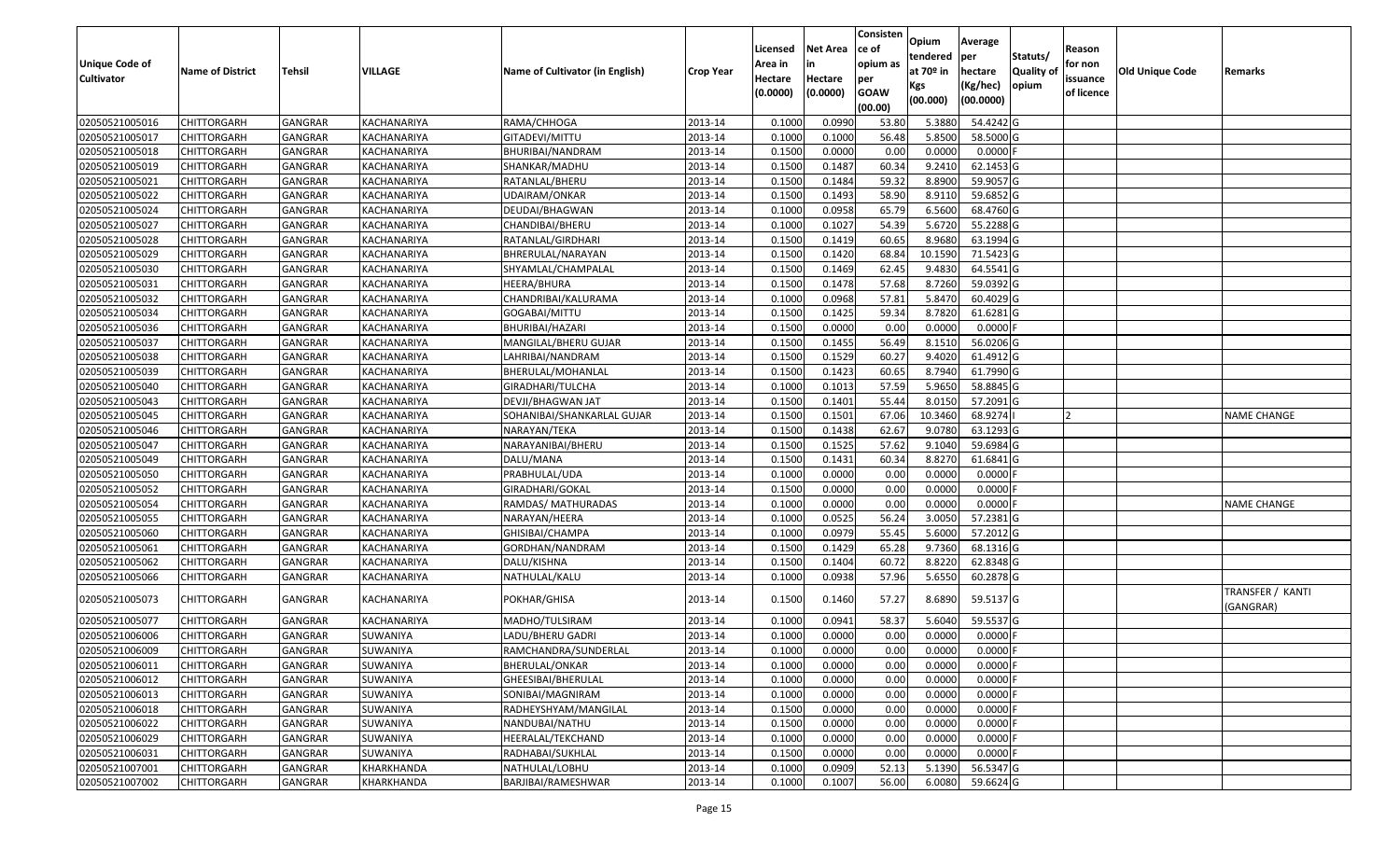|                   |                         |                |            |                                 |                  |          |                 | Consisten   |                         | Average          |                  |                |                        |                    |
|-------------------|-------------------------|----------------|------------|---------------------------------|------------------|----------|-----------------|-------------|-------------------------|------------------|------------------|----------------|------------------------|--------------------|
|                   |                         |                |            |                                 |                  | Licensed | <b>Net Area</b> | ce of       | Opium                   |                  |                  | Reason         |                        |                    |
| Unique Code of    |                         |                |            |                                 |                  | Area in  |                 | opium as    | tendered<br>at $70°$ in | per              | Statuts/         | for non        |                        |                    |
| <b>Cultivator</b> | <b>Name of District</b> | <b>Tehsil</b>  | VILLAGE    | Name of Cultivator (in English) | <b>Crop Year</b> | Hectare  | Hectare         | per         |                         | hectare          | <b>Quality o</b> | issuance       | <b>Old Unique Code</b> | Remarks            |
|                   |                         |                |            |                                 |                  | (0.0000) | (0.0000)        | <b>GOAW</b> | Kgs                     | (Kg/hec)         | opium            | of licence     |                        |                    |
|                   |                         |                |            |                                 |                  |          |                 | (00.00)     | (00.000)                | (00.0000)        |                  |                |                        |                    |
| 02050521007004    | CHITTORGARH             | GANGRAR        | KHARKHANDA | BHERULAL/RAMLAL                 | 2013-14          | 0.1000   | 0.1005          | 51.50       | 5.5550                  | 55.2736 G        |                  |                |                        |                    |
| 02050521007005    | CHITTORGARH             | GANGRAR        | KHARKHANDA | RATANLAL/RAMLAL                 | 2013-14          | 0.1000   | 0.1009          | 56.56       | 6.2380                  | 61.8236 G        |                  |                |                        |                    |
| 02050521007007    | CHITTORGARH             | GANGRAR        | KHARKHANDA | NANURAM/MAGANA                  | 2013-14          | 0.1500   | 0.1409          | 62.74       | 9.0970                  | 64.5635 G        |                  |                |                        |                    |
| 02050521007009    | <b>CHITTORGARH</b>      | <b>GANGRAR</b> | KHARKHANDA | JDAIRAM/SAWAIRAM                | 2013-14          | 0.1500   | 0.1500          | 56.71       | 8.7660                  | 58.4400 G        |                  |                |                        |                    |
| 02050521007010    | CHITTORGARH             | GANGRAR        | KHARKHANDA | UDA/GOMA                        | 2013-14          | 0.1000   | 0.1024          | 61.14       | 6.4630                  | 63.1152 G        |                  |                |                        |                    |
| 02050521007011    | CHITTORGARH             | <b>GANGRAR</b> | KHARKHANDA | PIRU A/S BHERU/BHAGIRATH        | 2013-14          | 0.1500   | 0.1473          | 59.19       | 9.6650                  | 65.6144 G        |                  |                |                        |                    |
| 02050521007012    | CHITTORGARH             | GANGRAR        | KHARKHANDA | TULSIBAI/DEVJI                  | 2013-14          | 0.1000   | 0.0970          | 64.81       | 6.6290                  | 68.3402          |                  |                |                        |                    |
| 02050521007013    | <b>CHITTORGARH</b>      | <b>GANGRAR</b> | KHARKHANDA | NANDLAL/ ONKAR                  | 2013-14          | 0.1000   | 0.0965          | 55.51       | 5.9790                  | 61.9585 G        |                  |                |                        | <b>NAME CHANGE</b> |
| 02050521007015    | CHITTORGARH             | GANGRAR        | KHARKHANDA | RAJIBAI/NANURAM                 | 2013-14          | 0.1500   | 0.1460          | 56.15       | 8.5430                  | 58.5137 G        |                  |                |                        |                    |
| 02050521007016    | CHITTORGARH             | <b>GANGRAR</b> | KHARKHANDA | LAD KUNWAR/NAHARSINGH           | 2013-14          | 0.1000   | 0.0995          | 58.15       | 6.0890                  | 61.1960 G        |                  |                |                        |                    |
| 02050521007019    | CHITTORGARH             | GANGRAR        | KHARKHANDA | NARU/MAGNA KUMHAR               | 2013-14          | 0.1000   | 0.0996          | 58.36       | 5.7860                  | 58.0924 G        |                  |                |                        |                    |
| 02050521007020    | <b>CHITTORGARH</b>      | <b>GANGRAR</b> | KHARKHANDA | GOPAL/LADULAL G/S NANURAM       | 2013-14          | 0.1000   | 0.0965          | 66.41       | 6.7260                  | 69.6995 G        |                  |                |                        |                    |
| 02050521007021    | <b>CHITTORGARH</b>      | <b>GANGRAR</b> | KHARKHANDA | NANDA/GANESH SHARMA             | 2013-14          | 0.1500   | 0.1356          | 58.37       | 8.1550                  | $60.1401$ G      |                  |                |                        |                    |
| 02050521007022    | <b>CHITTORGARH</b>      | GANGRAR        | KHARKHANDA | CHANDIBAI/KHUMA                 | 2013-14          | 0.1500   | 0.1470          | 55.93       | 8.7970                  | 59.8435 G        |                  |                |                        |                    |
| 02050521007024    | CHITTORGARH             | <b>GANGRAR</b> | KHARKHANDA | BHAWANIRAM MATHURA              | 2013-14          | 0.1000   | 0.0968          | 58.52       | 5.3920                  | 55.7025 G        |                  |                |                        |                    |
| 02050521007026    | CHITTORGARH             | <b>GANGRAR</b> | KHARKHANDA | KESHURAM/MAGNA                  | 2013-14          | 0.1000   | 0.0990          | 54.08       | 5.5930                  | 56.4949 G        |                  |                |                        |                    |
| 02050521007027    | <b>CHITTORGARH</b>      | <b>GANGRAR</b> | KHARKHANDA | CHHOGA/UDA BALAI                | 2013-14          | 0.1000   | 0.0998          | 57.71       | 6.0430                  | 60.5511G         |                  |                |                        |                    |
| 02050521007029    | CHITTORGARH             | GANGRAR        | KHARKHANDA | MADHU/BHURA                     | 2013-14          | 0.1000   | 0.0999          | 54.76       | 5.7110                  | 57.1672 G        |                  |                |                        |                    |
| 02050521007033    | CHITTORGARH             | <b>GANGRAR</b> | KHARKHANDA | DEVILAL/MANGILAL NAI            | 2013-14          | 0.1000   | 0.0992          | 62.51       | 6.6530                  | 67.0665 G        |                  |                |                        |                    |
| 02050521007034    | CHITTORGARH             | GANGRAR        | KHARKHANDA | MITTHULAL/HIRALAL               | 2013-14          | 0.150    | 0.1494          | 59.1        | 9.6670                  | 64.7055 G        |                  |                |                        |                    |
| 02050521007035    | CHITTORGARH             | <b>GANGRAR</b> | KHARKHANDA | NANAURAM/BHERULAL               | 2013-14          | 0.1000   | 0.1000          | 58.73       | 6.1410                  | 61.4100G         |                  |                |                        |                    |
| 02050521007037    | CHITTORGARH             | GANGRAR        | KHARKHANDA | NANDUBAI/GANESH                 | 2013-14          | 0.150    | 0.1502          | 63.29       | 9.955                   | 66.2783 G        |                  |                |                        |                    |
| 02050521007038    | CHITTORGARH             | GANGRAR        | KHARKHANDA | BADRILAL/BHAWANIRAM             | 2013-14          | 0.1000   | 0.1037          | 60.31       | 6.7550                  | 65.1398 G        |                  |                |                        |                    |
| 02050521007039    | <b>CHITTORGARH</b>      | <b>GANGRAR</b> | KHARKHANDA | AMBALAL/KAJOD                   | 2013-14          | 0.1000   | 0.1000          | 57.55       | 5.9850                  | 59.8500 G        |                  |                |                        |                    |
| 02050521007040    | <b>CHITTORGARH</b>      | <b>GANGRAR</b> | KHARKHANDA | MADANLAL/MITTHULAL              | 2013-14          | 0.1000   | 0.0990          | 58.57       | 5.9910                  | 60.5152 G        |                  |                |                        |                    |
| 02050521007041    | CHITTORGARH             | GANGRAR        | KHARKHANDA | GOPAL/NATHU JAT                 | 2013-14          | 0.1500   | 0.1471          | 52.23       | 8.4910                  | 57.7226 G        |                  |                |                        |                    |
| 02050521007042    | CHITTORGARH             | GANGRAR        | KHARKHANDA | BHUWANIRAM/GHASI                | 2013-14          | 0.1000   | 0.0999          | 58.71       | 6.1390                  | 61.4515 G        |                  |                |                        |                    |
| 02050521007046    | CHITTORGARH             | GANGRAR        | KHARKHANDA | LEHERULAL/DHANRAJ               | 2013-14          | 0.1000   | 0.0000          | 0.00        | 0.0000                  | $0.0000$ F       |                  |                |                        |                    |
| 02050521007047    | CHITTORGARH             | <b>GANGRAR</b> | KHARKHANDA | JITU/HANSRAJ JAT                | 2013-14          | 0.1500   | 0.1447          | 57.99       | 8.9720                  | 62.0041 G        |                  |                |                        |                    |
| 02050521007048    | CHITTORGARH             | <b>GANGRAR</b> | KHARKHANDA | KESHARBAI/HANSU                 | 2013-14          | 0.1500   | 0.1446          | 60.12       | 8.9580                  | 61.9502 G        |                  |                |                        |                    |
| 02050521007050    | CHITTORGARH             | <b>GANGRAR</b> | KHARKHANDA | CHANDIBAI/ LEHARU               | 2013-14          | 0.1500   | 0.1472          | 61.00       | 9.281                   | 63.0503 G        |                  |                |                        |                    |
| 02050521007051    | CHITTORGARH             | GANGRAR        | KHARKHANDA | RAMIBAI/MAGNA                   | 2013-14          | 0.1500   | 0.1434          | 58.7        | 8.8480                  | 61.7015 G        |                  |                |                        |                    |
| 02050521007054    | CHITTORGARH             | <b>GANGRAR</b> | KHARKHANDA | GOMA/KAJOD                      | 2013-14          | 0.1000   | 0.1000          | 60.93       | 6.3280                  | 63.2800 G        |                  |                |                        |                    |
| 02050521007057    | <b>CHITTORGARH</b>      | GANGRAR        | KHARKHANDA | NANDUBAI/NATHUPURI              | 2013-14          | 0.1000   | 0.0985          | 52.62       | 5.7430                  | 58.3046 G        |                  |                |                        |                    |
| 02050521007059    | CHITTORGARH             | <b>GANGRAR</b> | KHARKHANDA | LADULAL/NANURAM                 | 2013-14          | 0.150    | 0.1471          | 65.75       | 10.2480                 | 69.6669 G        |                  |                |                        |                    |
| 02050521007062    | CHITTORGARH             | GANGRAR        | KHARKHANDA | SUNDERBAI/SHANKARLAL            | 2013-14          | 0.1000   | 0.0989          | 61.34       | 6.2740                  | 63.4378 G        |                  |                |                        |                    |
| 02050521007064    | <b>CHITTORGARH</b>      | <b>GANGRAR</b> | KHARKHANDA | GOVINDRAM/NAGJIRAM              | 2013-14          | 0.1000   | 0.1020          | 60.21       |                         | 6.5710 64.4216 G |                  |                |                        |                    |
| 02050521007067    | <b>CHITTORGARH</b>      | <b>GANGRAR</b> | KHARKHANDA | BALU/CHHOGA                     | 2013-14          | 0.1000   | 0.0962          | 57.25       | 5.7330                  | 59.5946 G        |                  |                |                        |                    |
| 02050521007068    | <b>CHITTORGARH</b>      | <b>GANGRAR</b> | KHARKHANDA | SHOBHA/MADHO JAT                | 2013-14          | 0.1500   | 0.1482          | 60.14       | 9.4510                  | 63.7719 G        |                  |                |                        |                    |
| 02050521007072    | <b>CHITTORGARH</b>      | <b>GANGRAR</b> | KHARKHANDA | HEERA/KHEMA                     | 2013-14          | 0.1500   | 0.1476          | 51.45       | 7.8870                  | 53.4350 G        |                  |                |                        |                    |
| 02050521007074    | CHITTORGARH             | <b>GANGRAR</b> | KHARKHANDA | NARU/UDA                        | 2013-14          | 0.1000   | 0.0943          | 50.90       | 5.2280                  | 55.4401          |                  | $\overline{2}$ |                        |                    |
| 02050521007076    | <b>CHITTORGARH</b>      | <b>GANGRAR</b> | KHARKHANDA | MADHO/GANESH                    | 2013-14          | 0.1500   | 0.1450          | 59.55       | 8.9070                  | 61.4276 G        |                  |                |                        |                    |
| 02050521007077    | <b>CHITTORGARH</b>      | <b>GANGRAR</b> | KHARKHANDA | RAMLAL/GOPI                     | 2013-14          | 0.1500   | 0.1458          | 57.95       | 8.7750                  | 60.1852 G        |                  |                |                        |                    |
| 02050521007078    | <b>CHITTORGARH</b>      | <b>GANGRAR</b> | KHARKHANDA | BARDA/BHURA                     | 2013-14          | 0.1500   | 0.0000          | 0.00        | 0.0000                  | $0.0000$ F       |                  |                |                        |                    |
| 02050521007080    | <b>CHITTORGARH</b>      | <b>GANGRAR</b> | KHARKHANDA | SHOBHALAL/LEHRU                 | 2013-14          | 0.1000   | 0.1017          | 63.37       | 6.6900                  | 65.7817 G        |                  |                |                        |                    |
| 02050521007082    | <b>CHITTORGARH</b>      | <b>GANGRAR</b> | KHARKHANDA | SURESH/GIRDHARI                 | 2013-14          | 0.1500   | 0.1403          | 63.78       | 9.7130                  | 69.2302 G        |                  |                |                        |                    |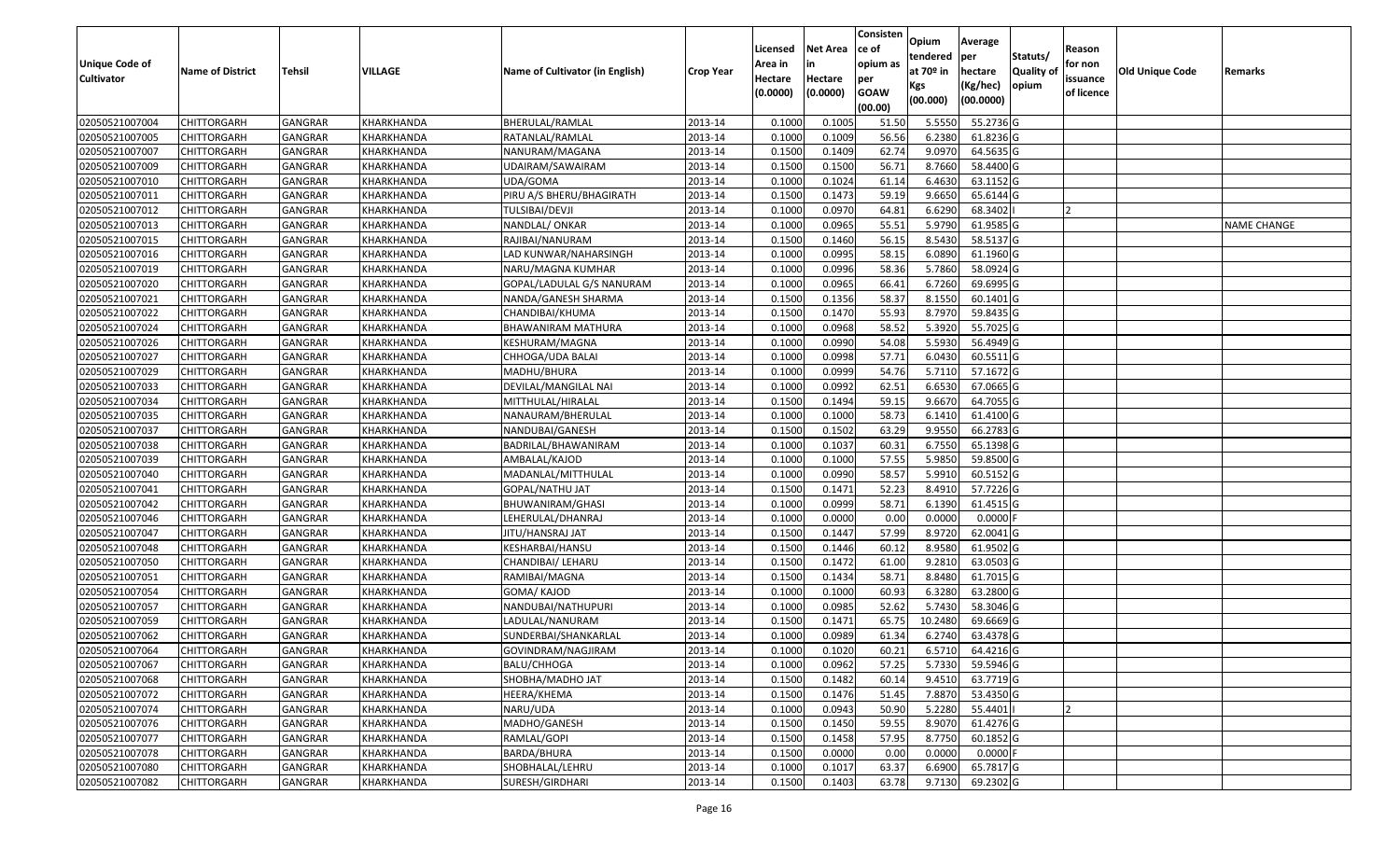| <b>Unique Code of</b><br><b>Cultivator</b> | <b>Name of District</b> | Tehsil         | <b>VILLAGE</b> | Name of Cultivator (in English) | <b>Crop Year</b> | Licensed<br>Area in<br>Hectare<br>(0.0000) | <b>Net Area</b><br>Hectare<br>(0.0000) | Consisten<br>ce of<br>opium as<br>per<br><b>GOAW</b><br>(00.00) | <b>Opium</b><br>tendered<br>at 70º in<br>Kgs<br>(00.000) | Average<br>per<br>hectare<br>(Kg/hec)<br>(00.0000) | Statuts/<br>Quality of<br>opium | Reason<br>for non<br>issuance<br>of licence | Old Unique Code | Remarks            |
|--------------------------------------------|-------------------------|----------------|----------------|---------------------------------|------------------|--------------------------------------------|----------------------------------------|-----------------------------------------------------------------|----------------------------------------------------------|----------------------------------------------------|---------------------------------|---------------------------------------------|-----------------|--------------------|
| 02050521007083                             | CHITTORGARH             | GANGRAR        | KHARKHANDA     | GOPALLAL/BHERULAL               | 2013-14          | 0.1000                                     | 0.0978                                 | 60.89                                                           | 6.3060                                                   | 64.4785                                            |                                 |                                             |                 |                    |
| 02050521007084                             | CHITTORGARH             | GANGRAR        | KHARKHANDA     | RUKMANI/MADHU                   | 2013-14          | 0.1000                                     | 0.0000                                 | 0.00                                                            | 0.0000                                                   | $0.0000$ F                                         |                                 |                                             |                 | <b>NAME CHANGE</b> |
| 02050521007085                             | CHITTORGARH             | GANGRAR        | KHARKHANDA     | BHERU/MAGNA                     | 2013-14          | 0.1000                                     | 0.0990                                 | 57.50                                                           | 6.0700                                                   | 61.3131G                                           |                                 |                                             |                 |                    |
| 02050521007086                             | <b>CHITTORGARH</b>      | <b>GANGRAR</b> | KHARKHANDA     | BALURAM/BARDA                   | 2013-14          | 0.1500                                     | 0.1482                                 | 55.04                                                           | 8.5550                                                   | 57.7260 G                                          |                                 |                                             |                 |                    |
| 02050521007088                             | CHITTORGARH             | GANGRAR        | KHARKHANDA     | UDAIRAM/TULSIRAM                | 2013-14          | 0.1500                                     | 0.1491                                 | 63.14                                                           | 9.4530                                                   | 63.4004 G                                          |                                 |                                             |                 |                    |
| 02050521007089                             | CHITTORGARH             | GANGRAR        | KHARKHANDA     | RATANLAL/NATHULUHAR             | 2013-14          | 0.1500                                     | 0.0000                                 | 0.00                                                            | 0.0000                                                   | $0.0000$ F                                         |                                 |                                             |                 |                    |
| 02050521007090                             | CHITTORGARH             | GANGRAR        | KHARKHANDA     | HEERALAL/HAJARI                 | 2013-14          | 0.1000                                     | 0.0977                                 | 52.32                                                           | 5.6730                                                   | 58.0655 G                                          |                                 |                                             |                 |                    |
| 02050521007093                             | CHITTORGARH             | <b>GANGRAR</b> | KHARKHANDA     | SHANKERLAL/CHUNA BHIL           | 2013-14          | 0.1000                                     | 0.0935                                 | 54.58                                                           | 5.6220                                                   | 60.1283 G                                          |                                 |                                             |                 |                    |
| 02050521007095                             | CHITTORGARH             | <b>GANGRAR</b> | KHARKHANDA     | BAKSHU@RAMBAKSH/NANUBALAI       | 2013-14          | 0.1500                                     | 0.1447                                 | 53.20                                                           | 8.3680                                                   | 57.8300                                            |                                 |                                             |                 |                    |
| 02050521007097                             | CHITTORGARH             | GANGRAR        | KHARKHANDA     | KELIBAI/NANURAM                 | 2013-14          | 0.1500                                     | 0.1451                                 | 56.07                                                           | 9.0910                                                   | 62.6533 G                                          |                                 |                                             |                 |                    |
| 02050521007099                             | CHITTORGARH             | <b>GANGRAR</b> | KHARKHANDA     | DHANNA/LEHRU                    | 2013-14          | 0.1500                                     | 0.1463                                 | 61.45                                                           | 9.5860                                                   | 65.5229 G                                          |                                 |                                             |                 |                    |
| 02050521007100                             | <b>CHITTORGARH</b>      | GANGRAR        | KHARKHANDA     | RAMESHWAR/LEHRU                 | 2013-14          | 0.1500                                     | 0.1470                                 | 61.14                                                           | 9.1620                                                   | 62.3265 G                                          |                                 |                                             |                 |                    |
| 02050521007101                             | <b>CHITTORGARH</b>      | <b>GANGRAR</b> | KHARKHANDA     | RAMESHWAR/NATHU                 | 2013-14          | 0.1500                                     | 0.1493                                 | 56.50                                                           | 8.5640                                                   | 57.3610 G                                          |                                 |                                             |                 |                    |
| 02050521007102                             | CHITTORGARH             | GANGRAR        | KHARKHANDA     | KISHNA/GOPIJAT                  | 2013-14          | 0.1000                                     | 0.0989                                 | 59.72                                                           | 6.1340                                                   | 62.0222G                                           |                                 |                                             |                 |                    |
| 02050521007104                             | <b>CHITTORGARH</b>      | <b>GANGRAR</b> | KHARKHANDA     | MOHANLAL/DALU                   | 2013-14          | 0.1000                                     | 0.1000                                 | 59.15                                                           | 6.2190                                                   | 62.1900                                            |                                 |                                             |                 |                    |
| 02050521007105                             | CHITTORGARH             | GANGRAR        | KHARKHANDA     | CHOGA/HANSU                     | 2013-14          | 0.1500                                     | 0.1470                                 | 56.85                                                           | 8.8440                                                   | 60.1633 G                                          |                                 |                                             |                 |                    |
| 02050521007106                             | CHITTORGARH             | <b>GANGRAR</b> | KHARKHANDA     | HAGAMIBAI/DHANNA                | 2013-14          | 0.1500                                     | 0.1499                                 | 61.32                                                           | 9.7060                                                   | 64.7498 G                                          |                                 |                                             |                 |                    |
| 02050521007108                             | CHITTORGARH             | GANGRAR        | KHARKHANDA     | TULSIRAM/JAVAHAR                | 2013-14          | 0.1000                                     | 0.0975                                 | 63.50                                                           | 6.6130                                                   | 67.8256                                            |                                 |                                             |                 |                    |
| 02050521007109                             | CHITTORGARH             | <b>GANGRAR</b> | KHARKHANDA     | SHANKAR/HAJARI                  | 2013-14          | 0.1000                                     | 0.1020                                 | 60.38                                                           | 6.4350                                                   | 63.0882                                            |                                 |                                             |                 |                    |
| 02050521007110                             | CHITTORGARH             | <b>GANGRAR</b> | KHARKHANDA     | CHANDIBAI/HEEERALAL             | 2013-14          | 0.1000                                     | 0.1009                                 | 64.57                                                           | 6.7150                                                   | 66.5510 G                                          |                                 |                                             |                 |                    |
| 02050521007111                             | CHITTORGARH             | <b>GANGRAR</b> | KHARKHANDA     | NANURAM/MEGHA                   | 2013-14          | 0.1000                                     | 0.0992                                 | 58.48                                                           | 6.1570                                                   | 62.0665 G                                          |                                 |                                             |                 |                    |
| 02050521007112                             | CHITTORGARH             | GANGRAR        | KHARKHANDA     | <b>BHURA/GIRDHARI</b>           | 2013-14          | 0.1500                                     | 0.1496                                 | 57.86                                                           | 9.0430                                                   | 60.4479 G                                          |                                 |                                             |                 |                    |
| 02050521007115                             | CHITTORGARH             | GANGRAR        | KHARKHANDA     | NANIBAI/DALU                    | 2013-14          | 0.1000                                     | 0.0911                                 | 40.62                                                           | 4.1140                                                   | 45.1592 G                                          |                                 |                                             |                 |                    |
| 02050521007116                             | CHITTORGARH             | <b>GANGRAR</b> | KHARKHANDA     | SHAMBHULAL/DHANNA               | 2013-14          | 0.1500                                     | 0.1495                                 | 61.80                                                           | 9.6940                                                   | 64.8428 G                                          |                                 |                                             |                 |                    |
| 02050521007118                             | CHITTORGARH             | <b>GANGRAR</b> | KHARKHANDA     | RAJIBAI/JEETU                   | 2013-14          | 0.1000                                     | 0.0962                                 | 52.80                                                           | 5.4230                                                   | 56.3721 G                                          |                                 |                                             |                 |                    |
| 02050521007119                             | CHITTORGARH             | GANGRAR        | KHARKHANDA     | PRITHVISINGH/KESHARSINGH        | 2013-14          | 0.1000                                     | 0.1017                                 | 56.13                                                           | 5.9500                                                   | 58.5054 G                                          |                                 |                                             |                 |                    |
| 02050521007120                             | CHITTORGARH             | GANGRAR        | KHARKHANDA     | RUPA/GOPI                       | 2013-14          | 0.1000                                     | 0.0998                                 | 52.52                                                           | 5.2600                                                   | 52.7054 G                                          |                                 |                                             |                 |                    |
| 02050521007121                             | CHITTORGARH             | <b>GANGRAR</b> | KHARKHANDA     | DEVILAL/KESHURAM                | 2013-14          | 0.1000                                     | 0.0996                                 | 53.34                                                           | 5.3950                                                   | 54.1667 G                                          |                                 |                                             |                 |                    |
| 02050521007125                             | CHITTORGARH             | <b>GANGRAR</b> | KHARKHANDA     | MANOHARSINGH/GOKALSINGH         | 2013-14          | 0.1500                                     | 0.0469                                 | 58.81                                                           | 2.9740                                                   | 63.4115 G                                          |                                 |                                             |                 |                    |
| 02050521007127                             | CHITTORGARH             | GANGRAR        | KHARKHANDA     | DEUBAI/LAXMAN                   | 2013-14          | 0.1000                                     | 0.0980                                 | 52.80                                                           | 5.8000                                                   | 59.1837 G                                          |                                 |                                             |                 |                    |
| 02050521007129                             | CHITTORGARH             | GANGRAR        | KHARKHANDA     | VINODKUMAR/AMBALAL              | 2013-14          | 0.1000                                     | 0.1006                                 | 63.16                                                           | 6.7400                                                   | 66.9980 G                                          |                                 |                                             |                 |                    |
| 02050521007133                             | CHITTORGARH             | GANGRAR        | KHARKHANDA     | GOPAL/JAMNA                     | 2013-14          | 0.1000                                     | 0.0977                                 | 57.41                                                           | 6.0120                                                   | 61.5353                                            |                                 |                                             |                 |                    |
| 02050521007134                             | CHITTORGARH             | <b>GANGRAR</b> | KHARKHANDA     | <b>BHERU/DALU</b>               | 2013-14          | 0.1500                                     | 0.1430                                 | 58.71                                                           | 8.7140                                                   | 60.9371 G                                          |                                 |                                             |                 |                    |
| 02050521007139                             | CHITTORGARH             | GANGRAR        | KHARKHANDA     | LEHRU/LALU                      | 2013-14          | 0.1500                                     | 0.1488                                 | 54.25                                                           | 8.7500                                                   | 58.8038 G                                          |                                 |                                             |                 |                    |
| 02050521007141                             | CHITTORGARH             | GANGRAR        | KHARKHANDA     | SITARAM/NANU                    | 2013-14          | 0.1000                                     | 0.0999                                 | 59.19                                                           | 6.1810                                                   | 61.8719 G                                          |                                 |                                             |                 |                    |
| 02050521007142                             | CHITTORGARH             | GANGRAR        | KHARKHANDA     | RATANLAL/DHANNA                 | 2013-14          | 0.1500                                     | 0.1476                                 | 56.82                                                           | 8.8960                                                   | 60.2710 G                                          |                                 |                                             |                 |                    |
| 02050521007143                             | <b>CHITTORGARH</b>      | GANGRAR        | KHARKHANDA     | BAKSHU/DHOKAL                   | 2013-14          | 0.1500                                     | 0.1499                                 | 64.79                                                           | 10.3660                                                  | 69.1528 G                                          |                                 |                                             |                 |                    |
| 02050521007144                             | <b>CHITTORGARH</b>      | <b>GANGRAR</b> | KHARKHANDA     | <b>KAMLIBAI/ONKAR</b>           | 2013-14          | 0.1500                                     | 0.1516                                 | 61.55                                                           | 9.6550                                                   | 63.6873 G                                          |                                 |                                             |                 |                    |
| 02050521007148                             | <b>CHITTORGARH</b>      | GANGRAR        | KHARKHANDA     | RATAN/BARDA                     | 2013-14          | 0.1000                                     | 0.0986                                 | 56.30                                                           | 5.7990                                                   | 58.8134 G                                          |                                 |                                             |                 |                    |
| 02050521007150                             | <b>CHITTORGARH</b>      | <b>GANGRAR</b> | KHARKHANDA     | MOHANLAL/LEHRU                  | 2013-14          | 0.1500                                     | 0.1408                                 | 60.14                                                           | 9.1410                                                   | 64.9219 G                                          |                                 |                                             |                 |                    |
| 02050521007151                             | CHITTORGARH             | GANGRAR        | KHARKHANDA     | <b>GOPAL/ MOHAN</b>             | 2013-14          | 0.1000                                     | 0.0909                                 | 58.03                                                           | 5.6620                                                   | 62.2882G                                           |                                 |                                             |                 |                    |
| 02050521007153                             | <b>CHITTORGARH</b>      | <b>GANGRAR</b> | KHARKHANDA     | SATYANARAYAN/GIRDHARI           | 2013-14          | 0.1000                                     | 0.1001                                 | 53.61                                                           | 5.5830                                                   | 55.7742 G                                          |                                 |                                             |                 |                    |
| 02050521007154                             | <b>CHITTORGARH</b>      | <b>GANGRAR</b> | KHARKHANDA     | HANSU/MITTHU                    | 2013-14          | 0.1000                                     | 0.0968                                 | 63.74                                                           | 6.7470                                                   | 69.7004 G                                          |                                 |                                             |                 |                    |
| 02050521007155                             | CHITTORGARH             | <b>GANGRAR</b> | KHARKHANDA     | RATANLAL/ONKAR                  | 2013-14          | 0.1500                                     | 0.1529                                 | 61.14                                                           | 9.6860                                                   | 63.3486 G                                          |                                 |                                             |                 |                    |
| 02050521007156                             | CHITTORGARH             | <b>GANGRAR</b> | KHARKHANDA     | RATANLAL/BHUWANIRAM             | 2013-14          | 0.1500                                     | 0.1431                                 | 58.67                                                           | 9.1190                                                   | 63.7247 G                                          |                                 |                                             |                 |                    |
| 02050521007158                             | <b>CHITTORGARH</b>      | GANGRAR        | KHARKHANDA     | MOHAN/LAHARU PURBHIYA           | 2013-14          | 0.1000                                     | 0.0990                                 | 58.40                                                           | 6.3240                                                   | 63.8788 G                                          |                                 |                                             |                 |                    |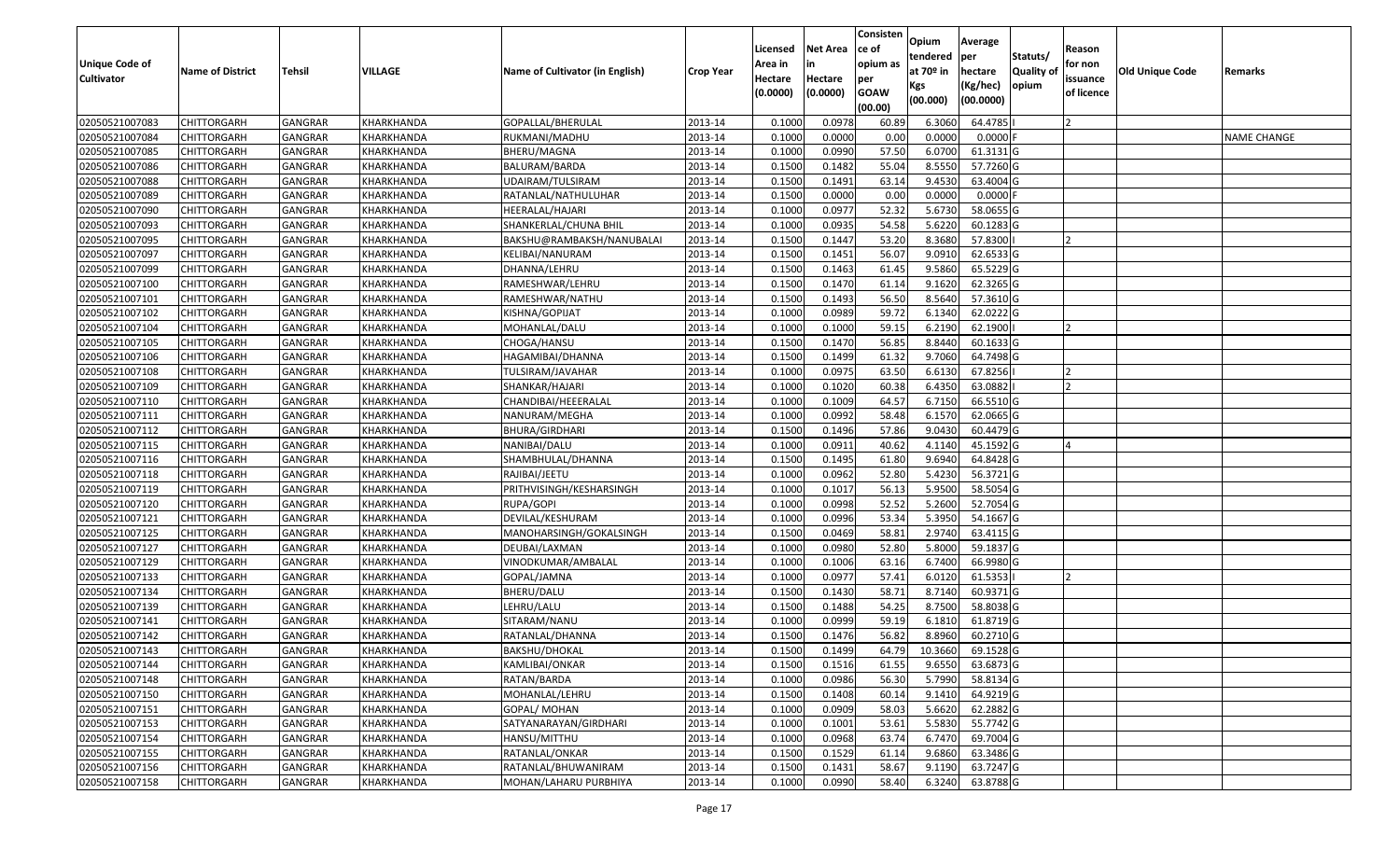|                       |                         |                |                |                                 |                  |          |                 | Consisten              | Opium       | Average    |                  |            |                        |         |
|-----------------------|-------------------------|----------------|----------------|---------------------------------|------------------|----------|-----------------|------------------------|-------------|------------|------------------|------------|------------------------|---------|
|                       |                         |                |                |                                 |                  | Licensed | <b>Net Area</b> | ce of                  | tendered    | per        | Statuts/         | Reason     |                        |         |
| <b>Unique Code of</b> | <b>Name of District</b> | <b>Tehsil</b>  | <b>VILLAGE</b> | Name of Cultivator (in English) | <b>Crop Year</b> | Area in  | in              | opium as               | at $70°$ in | hectare    | <b>Quality o</b> | for non    | <b>Old Unique Code</b> | Remarks |
| <b>Cultivator</b>     |                         |                |                |                                 |                  | Hectare  | Hectare         | per                    | Kgs         | (Kg/hec)   | opium            | issuance   |                        |         |
|                       |                         |                |                |                                 |                  | (0.0000) | (0.0000)        | <b>GOAW</b><br>(00.00) | (00.000)    | (00.0000)  |                  | of licence |                        |         |
| 02050521007161        | CHITTORGARH             | GANGRAR        | KHARKHANDA     | LEHARU/JODHA                    | 2013-14          | 0.1500   | 0.1463          | 61.89                  | 9.6810      | 66.1722 G  |                  |            |                        |         |
| 02050521007166        | CHITTORGARH             | GANGRAR        | KHARKHANDA     | NARU/ BHURA                     | 2013-14          | 0.1500   | 0.1521          | 59.51                  | 9.3600      | 61.5385 G  |                  |            |                        |         |
| 02050521007172        | CHITTORGARH             | GANGRAR        | KHARKHANDA     | SHOBHALAL/MADHU                 | 2013-14          | 0.1500   | 0.1452          | 56.50                  | 9.2660      | 63.8154 G  |                  |            |                        |         |
| 02050521007174        | <b>CHITTORGARH</b>      | <b>GANGRAR</b> | KHARKHANDA     | JAMNA/UDAILAL                   | 2013-14          | 0.1000   | 0.1024          | 53.33                  | 5.4470      | 53.1934 G  |                  |            |                        |         |
| 02050521007175        | CHITTORGARH             | GANGRAR        | KHARKHANDA     | <b>BHURA/ KAJOD</b>             | 2013-14          | 0.1500   | 0.1537          | 59.77                  | 8.8890      | 57.8334 G  |                  |            |                        |         |
| 02050521007178        | CHITTORGARH             | <b>GANGRAR</b> | KHARKHANDA     | MADHULAL/JATU                   | 2013-14          | 0.1500   | 0.1476          | 57.83                  | 8.9970      | 60.9553 G  |                  |            |                        |         |
| 02050521007180        | CHITTORGARH             | GANGRAR        | KHARKHANDA     | RAMESHWAR/BHERU                 | 2013-14          | 0.1500   | 0.1447          | 49.47                  | 7.8090      | 53.9668 G  |                  |            |                        |         |
| 02050521007181        | <b>CHITTORGARH</b>      | <b>GANGRAR</b> | KHARKHANDA     | GOPAL/MOHAN(SHARMA)             | 2013-14          | 0.1500   | 0.1484          | 56.30                  | 8.8310      | 59.5081G   |                  |            |                        |         |
| 02050521007182        | <b>CHITTORGARH</b>      | GANGRAR        | KHARKHANDA     | TULSIBAI/SHANKAR                | 2013-14          | 0.1500   | 0.1496          | 61.70                  | 9.6520      | 64.5187 G  |                  |            |                        |         |
| 02050521007183        | CHITTORGARH             | <b>GANGRAR</b> | KHARKHANDA     | PRABHU/HARJI                    | 2013-14          | 0.1500   | 0.1474          | 62.08                  | 9.5870      | 65.0407 G  |                  |            |                        |         |
| 02050521007184        | CHITTORGARH             | GANGRAR        | KHARKHANDA     | MADHULAL/MANGU                  | 2013-14          | 0.1000   | 0.0958          | 55.19                  | 5.6290      | 58.7578 G  |                  |            |                        |         |
| 02050521007186        | <b>CHITTORGARH</b>      | <b>GANGRAR</b> | KHARKHANDA     | ONKAR/JEETU                     | 2013-14          | 0.1000   | 0.0978          | 62.04                  | 6.4080      | 65.5215 G  |                  |            |                        |         |
| 02050521007187        | <b>CHITTORGARH</b>      | <b>GANGRAR</b> | KHARKHANDA     | GIRDHARI/LEHARU                 | 2013-14          | 0.1500   | 0.1469          | 62.03                  | 9.7480      | 66.3581G   |                  |            |                        |         |
| 02050521007191        | <b>CHITTORGARH</b>      | GANGRAR        | KHARKHANDA     | JHAMKUBAI/NARU                  | 2013-14          | 0.1500   | 0.1434          | 58.45                  | 8.4420      | 58.8703 G  |                  |            |                        |         |
| 02050521007192        | <b>CHITTORGARH</b>      | <b>GANGRAR</b> | KHARKHANDA     | RAMCHANDRA/ NATHU               | 2013-14          | 0.1500   | 0.1470          | 58.88                  | 8.8150      | 59.9660 G  |                  |            |                        |         |
| 02050521007193        | <b>CHITTORGARH</b>      | <b>GANGRAR</b> | KHARKHANDA     | UDA/NAGJI                       | 2013-14          | 0.1500   | 0.1525          | 55.43                  | 9.0430      | 59.2984 G  |                  |            |                        |         |
| 02050521007195        | <b>CHITTORGARH</b>      | <b>GANGRAR</b> | KHARKHANDA     | MOHAN/MADHO                     | 2013-14          | 0.1500   | 0.1480          | 56.40                  | 8.7660      | 59.2297 G  |                  |            |                        |         |
| 02050521007196        | CHITTORGARH             | GANGRAR        | KHARKHANDA     | DALCHAND/HAZARI                 | 2013-14          | 0.1000   | 0.0928          | 63.40                  | 6.6750      | 71.9289 G  |                  |            |                        |         |
| 02050521007199        | CHITTORGARH             | GANGRAR        | KHARKHANDA     | <b>BARJIBAI/ BHAGIRATH</b>      | 2013-14          | 0.1500   | 0.0000          | 0.00                   | 0.0000      | $0.0000$ F |                  |            |                        |         |
| 02050521007201        | CHITTORGARH             | GANGRAR        | KHARKHANDA     | SOHNIBAI/VENIRAM                | 2013-14          | 0.1500   | 0.1460          | 63.58                  | 9.7190      | 66.5685 G  |                  |            |                        |         |
| 02050521007203        | CHITTORGARH             | <b>GANGRAR</b> | KHARKHANDA     | NARU/CHAMPALAL                  | 2013-14          | 0.1000   | 0.0968          | 54.58                  | 5.6220      | 58.0785 G  |                  |            |                        |         |
| 02050521007204        | CHITTORGARH             | GANGRAR        | KHARKHANDA     | GEHARU/BHUWANA                  | 2013-14          | 0.150    | 0.1455          | 65.5                   | 10.5570     | 72.5567 G  |                  |            |                        |         |
| 02050521007206        | CHITTORGARH             | GANGRAR        | KHARKHANDA     | UDAIRAM/DALU                    | 2013-14          | 0.1500   | 0.1518          | 59.57                  | 9.2840      | 61.1594    |                  |            |                        |         |
| 02050521007209        | <b>CHITTORGARH</b>      | <b>GANGRAR</b> | KHARKHANDA     | GIRDHARI/CHHOGA                 | 2013-14          | 0.1000   | 0.0962          | 65.73                  | 6.9200      | 71.9335 G  |                  |            |                        |         |
| 02050521007211        | <b>CHITTORGARH</b>      | <b>GANGRAR</b> | KHARKHANDA     | HARJUBAI/HAZARI                 | 2013-14          | 0.1500   | 0.1521          | 55.69                  | 8.9180      | 58.6325 G  |                  |            |                        |         |
| 02050521007213        | CHITTORGARH             | GANGRAR        | KHARKHANDA     | LEHARU/ RAMCHANDRA              | 2013-14          | 0.1000   | 0.0962          | 55.62                  | 6.1180      | 63.5967 G  |                  |            |                        |         |
| 02050521007216        | CHITTORGARH             | GANGRAR        | KHARKHANDA     | PEERU/CHAMPALAL                 | 2013-14          | 0.1500   | 0.1492          | 59.38                  | 9.5350      | 63.9075 G  |                  |            |                        |         |
| 02050521007217        | CHITTORGARH             | GANGRAR        | KHARKHANDA     | RATAN/JODHA                     | 2013-14          | 0.1000   | 0.0999          | 57.55                  | 6.0180      | 60.2402 G  |                  |            |                        |         |
| 02050521007218        | CHITTORGARH             | <b>GANGRAR</b> | KHARKHANDA     | SOHANIBAI/SUKHA                 | 2013-14          | 0.1000   | 0.1000          | 58.01                  | 6.1570      | 61.5700 G  |                  |            |                        |         |
| 02050521007219        | CHITTORGARH             | <b>GANGRAR</b> | KHARKHANDA     | BHERU/HAJARI                    | 2013-14          | 0.1500   | 0.1485          | 57.18                  | 8.9040      | 59.9596    |                  |            |                        |         |
| 02050521007223        | CHITTORGARH             | <b>GANGRAR</b> | KHARKHANDA     | SATYANARAYAN/SHANKARLAL         | 2013-14          | 0.1500   | 0.1501          | 63.92                  | 10.0720     | 67.1019 G  |                  |            |                        |         |
| 02050521007224        | CHITTORGARH             | GANGRAR        | KHARKHANDA     | TULSIRAM/HARLAL                 | 2013-14          | 0.1000   | 0.0992          | 62.17                  | 6.5010      | 65.5343 G  |                  |            |                        |         |
| 02050521007226        | CHITTORGARH             | <b>GANGRAR</b> | KHARKHANDA     | SHAMBHULAL/GOPI                 | 2013-14          | 0.100    | 0.1000          | 64.45                  | 6.8320      | 68.3200 G  |                  |            |                        |         |
| 02050521007229        | <b>CHITTORGARH</b>      | GANGRAR        | KHARKHANDA     | HANSU/MEGHA                     | 2013-14          | 0.1000   | 0.0969          | 60.01                  | 6.1980      | 63.9628 G  |                  |            |                        |         |
| 02050521007230        | CHITTORGARH             | <b>GANGRAR</b> | KHARKHANDA     | MADHO/HEERALAL                  | 2013-14          | 0.150    | 0.1500          | 57.68                  | 9.0480      | 60.3200 G  |                  |            |                        |         |
| 02050521007231        | CHITTORGARH             | GANGRAR        | KHARKHANDA     | BHERU/MADHU                     | 2013-14          | 0.1500   | 0.1448          | 60.67                  | 9.2480      | 63.8674    |                  |            |                        |         |
| 02050521007232        | <b>CHITTORGARH</b>      | <b>GANGRAR</b> | KHARKHANDA     | KHEMRAJ/DALU                    | 2013-14          | 0.1500   | 0.1476          | 62.20                  | 9.6850      | 65.6165 G  |                  |            |                        |         |
| 02050521007233        | <b>CHITTORGARH</b>      | <b>GANGRAR</b> | KHARKHANDA     | KISHNA/KALU                     | 2013-14          | 0.1000   | 0.0988          | 60.80                  | 6.5490      | 66.2854 G  |                  |            |                        |         |
| 02050521007234        | <b>CHITTORGARH</b>      | <b>GANGRAR</b> | KHARKHANDA     | SITABAI/LAHARU                  | 2013-14          | 0.1000   | 0.1012          | 55.33                  | 5.7230      | 56.5514 G  |                  |            |                        |         |
| 02050521007240        | <b>CHITTORGARH</b>      | <b>GANGRAR</b> | KHARKHANDA     | NANURAM/BARDA                   | 2013-14          | 0.1500   | 0.1466          | 55.35                  | 8.4840      | 57.8718 G  |                  |            |                        |         |
| 02050521007241        | CHITTORGARH             | <b>GANGRAR</b> | KHARKHANDA     | BHERULAL/BARDA                  | 2013-14          | 0.1500   | 0.1475          | 58.29                  | 9.2180      | 62.4949 G  |                  |            |                        |         |
| 02050521007244        | <b>CHITTORGARH</b>      | <b>GANGRAR</b> | KHARKHANDA     | SHANKERLAL/CHAMPALAL            | 2013-14          | 0.1500   | 0.1517          | 56.61                  | 9.4620      | 62.3731 G  |                  |            |                        |         |
| 02050521007245        | <b>CHITTORGARH</b>      | <b>GANGRAR</b> | KHARKHANDA     | MADANLAL/MADHOLAL               | 2013-14          | 0.1500   | 0.1496          | 58.02                  | 9.2170      | 61.6110 G  |                  |            |                        |         |
| 02050521007249        | CHITTORGARH             | <b>GANGRAR</b> | KHARKHANDA     | KANKUBAI/MOHAN                  | 2013-14          | 0.1000   | 0.0990          | 61.50                  | 6.3170      | 63.8081    |                  |            |                        |         |
| 02050521007250        | <b>CHITTORGARH</b>      | <b>GANGRAR</b> | KHARKHANDA     | DEVILAL/MADHU                   | 2013-14          | 0.1500   | 0.1517          | 60.17                  | 9.5240      | 62.7818 G  |                  |            |                        |         |
| 02050521007251        | <b>CHITTORGARH</b>      | <b>GANGRAR</b> | KHARKHANDA     | RAMIBAI/GOMA                    | 2013-14          | 0.1000   | 0.0994          | 68.31                  | 7.1340      | 71.7706 G  |                  |            |                        |         |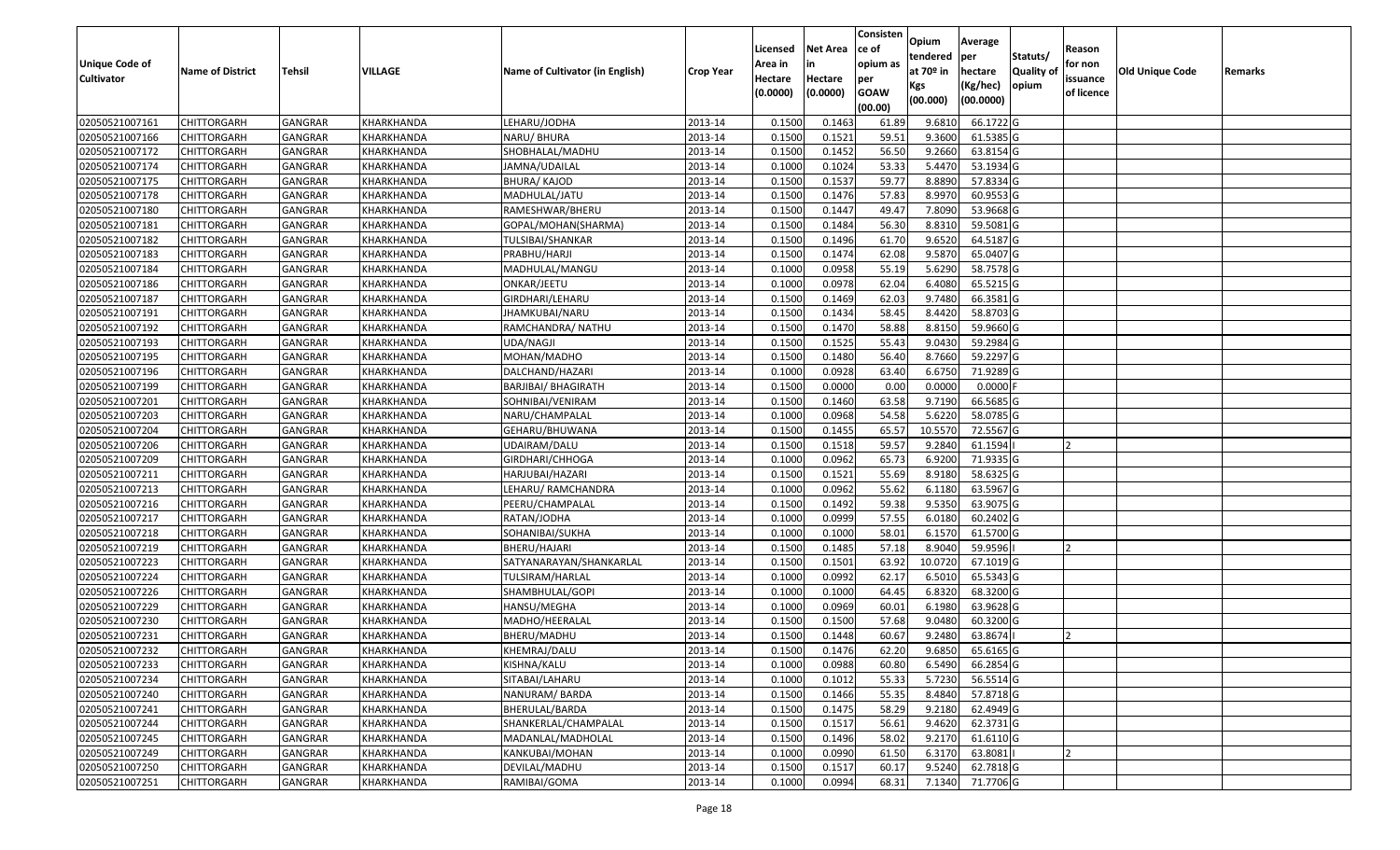|                   |                         |                |            |                                 |                  |          |                 | Consisten   | Opium       | Average        |                  |            |                 |                    |
|-------------------|-------------------------|----------------|------------|---------------------------------|------------------|----------|-----------------|-------------|-------------|----------------|------------------|------------|-----------------|--------------------|
|                   |                         |                |            |                                 |                  | Licensed | <b>Net Area</b> | ce of       | tendered    |                | Statuts/         | Reason     |                 |                    |
| Unique Code of    | <b>Name of District</b> | <b>Tehsil</b>  | VILLAGE    | Name of Cultivator (in English) | <b>Crop Year</b> | Area in  | in              | opium as    | at $70°$ in | per<br>hectare | <b>Quality o</b> | for non    | Old Unique Code | Remarks            |
| <b>Cultivator</b> |                         |                |            |                                 |                  | Hectare  | Hectare         | per         | Kgs         | (Kg/hec)       | opium            | issuance   |                 |                    |
|                   |                         |                |            |                                 |                  | (0.0000) | (0.0000)        | <b>GOAW</b> | (00.000)    | (00.0000)      |                  | of licence |                 |                    |
|                   |                         |                |            |                                 |                  |          |                 | (00.00)     |             |                |                  |            |                 |                    |
| 02050521007253    | CHITTORGARH             | GANGRAR        | KHARKHANDA | SHYAMLAL/HAZARI                 | 2013-14          | 0.1000   | 0.0978          | 57.17       | 5.9870      | 61.2168 G      |                  |            |                 |                    |
| 02050521007255    | CHITTORGARH             | GANGRAR        | KHARKHANDA | KALU/KAJOD PURBIA               | 2013-14          | 0.1500   | 0.1505          | 55.12       | 8.6540      | 57.5017        |                  |            |                 |                    |
| 02050521007256    | CHITTORGARH             | GANGRAR        | KHARKHANDA | ANCHIBAI/GOPILAL                | 2013-14          | 0.1500   | 0.1484          | 58.36       | 9.5460      | 64.3261G       |                  |            |                 |                    |
| 02050521007261    | <b>CHITTORGARH</b>      | <b>GANGRAR</b> | KHARKHANDA | ONKAR/HAZARI PURBIA             | 2013-14          | 0.1000   | 0.0990          | 55.80       | 5.9950      | 60.5556 G      |                  |            |                 |                    |
| 02050521007264    | CHITTORGARH             | GANGRAR        | KHARKHANDA | MANGIBAI/ NATHULAL              | 2013-14          | 0.1000   | 0.1005          | 54.65       | 5.8010      | 57.7214 G      |                  |            |                 |                    |
| 02050521007266    | <b>CHITTORGARH</b>      | <b>GANGRAR</b> | KHARKHANDA | MITTHULAL/LALU SHARMA           | 2013-14          | 0.1000   | 0.1000          | 54.70       | 5.6890      | 56.8900 G      |                  |            |                 |                    |
| 02050521007267    | CHITTORGARH             | GANGRAR        | KHARKHANDA | SHANKER/CHHOGA                  | 2013-14          | 0.1000   | 0.1005          | 46.84       | 4.9520      | 49.2736 G      |                  |            |                 |                    |
| 02050521007269    | CHITTORGARH             | <b>GANGRAR</b> | KHARKHANDA | UDAIRAM/MADHU                   | 2013-14          | 0.1000   | 0.1001          | 61.16       | 6.5000      | 64.9351 G      |                  |            |                 |                    |
| 02050521007270    | CHITTORGARH             | <b>GANGRAR</b> | KHARKHANDA | GOPI/ DHANNA SHARMA             | 2013-14          | 0.1500   | 0.1487          | 61.36       | 9.6860      | 65.1379 G      |                  |            |                 |                    |
| 02050521007273    | CHITTORGARH             | <b>GANGRAR</b> | KHARKHANDA | NANURAM/JAIRAM                  | 2013-14          | 0.1000   | 0.0990          | 56.90       | 6.0400      | $61.0101$ G    |                  |            |                 |                    |
| 02050521007276    | CHITTORGARH             | GANGRAR        | KHARKHANDA | NARU/HEERALAL                   | 2013-14          | 0.1000   | 0.1035          | 64.33       | 6.7910      | 65.6135 G      |                  |            |                 |                    |
| 02050521007277    | CHITTORGARH             | <b>GANGRAR</b> | KHARKHANDA | MOHAN/NANURAM                   | 2013-14          | 0.1000   | 0.0996          | 59.09       | 6.1030      | 61.2751 G      |                  |            |                 |                    |
| 02050521007281    | <b>CHITTORGARH</b>      | <b>GANGRAR</b> | KHARKHANDA | KAMLABAI/ONKAR                  | 2013-14          | 0.1500   | 0.1467          | 57.14       | 9.0120      | 61.4315 G      |                  |            |                 |                    |
| 02050521007292    | <b>CHITTORGARH</b>      | GANGRAR        | KHARKHANDA | SHAILENDRA/BANSHILAL            | 2013-14          | 0.1500   | 0.1482          | 59.05       | 8.8910      | 59.9933 G      |                  |            |                 |                    |
| 02050521007296    | <b>CHITTORGARH</b>      | <b>GANGRAR</b> | KHARKHANDA | HEERALAL/DALUJOSHI              | 2013-14          | 0.1500   | 0.1475          | 64.99       | 9.9340      | 67.3492 G      |                  |            |                 |                    |
| 02050521007297    | <b>CHITTORGARH</b>      | <b>GANGRAR</b> | KHARKHANDA | DALU/BARDATELI                  | 2013-14          | 0.1000   | 0.1025          | 57.17       | 6.0190      | 58.7220 G      |                  |            |                 |                    |
| 02050521007299    | <b>CHITTORGARH</b>      | <b>GANGRAR</b> | KHARKHANDA | PARTHU/GANESH                   | 2013-14          | 0.1500   | 0.1480          | 56.95       | 8.5590      | 57.8311 G      |                  |            |                 |                    |
| 02050521007301    | CHITTORGARH             | GANGRAR        | KHARKHANDA | DEUBAI/LADUBHIL                 | 2013-14          | 0.100    | 0.1025          | 50.96       | 5.3510      | 52.2049 G      |                  |            |                 |                    |
| 02050521007303    | CHITTORGARH             | GANGRAR        | KHARKHANDA | RATANLAL/MADHO JAT              | 2013-14          | 0.100    | 0.1000          | 55.59       | 5.8770      | 58.7700 G      |                  |            |                 |                    |
| 02050521007304    | CHITTORGARH             | GANGRAR        | KHARKHANDA | HAJARI/MODAPURBIA               | 2013-14          | 0.1500   | 0.1496          | 53.78       | 8.2740      | 55.3075 G      |                  |            |                 |                    |
| 02050521007309    | CHITTORGARH             | <b>GANGRAR</b> | KHARKHANDA | SHANKAR/MADHO                   | 2013-14          | 0.100    | 0.1010          | 55.43       | 5.9550      | 58.9604        |                  |            |                 |                    |
| 02050521007311    | CHITTORGARH             | GANGRAR        | KHARKHANDA | TULSIBAI/NARU                   | 2013-14          | 0.100    | 0.1000          | 57.41       | 6.135       | 61.3500 G      |                  |            |                 |                    |
| 02050521007314    | CHITTORGARH             | GANGRAR        | KHARKHANDA | HEERALAL/DALU SALVI             | 2013-14          | 0.1500   | 0.1395          | 47.20       | 7.2690      | 52.1075        |                  |            |                 |                    |
| 02050521007315    | <b>CHITTORGARH</b>      | <b>GANGRAR</b> | KHARKHANDA | PRABHULAL/KALU                  | 2013-14          | 0.100    | 0.1001          | 56.60       | 5.9920      | 59.8601G       |                  |            |                 |                    |
| 02050521007316    | <b>CHITTORGARH</b>      | <b>GANGRAR</b> | KHARKHANDA | PYARIBAI/MANGU                  | 2013-14          | 0.1000   | 0.0980          | 55.64       | 5.7870      | 59.0510 G      |                  |            |                 |                    |
| 02050521007321    | CHITTORGARH             | GANGRAR        | KHARKHANDA | RAMIBAI/GAMERA                  | 2013-14          | 0.1500   | 0.1449          | 53.07       | 8.2260      | 56.7702G       |                  |            |                 |                    |
| 02050521007324    | CHITTORGARH             | GANGRAR        | KHARKHANDA | BHURIBAI/BHERULAL               | 2013-14          | 0.100    | 0.0972          | 62.67       | 6.4550      | 66.4095 G      |                  |            |                 |                    |
| 02050521007331    | CHITTORGARH             | GANGRAR        | KHARKHANDA | SHAMBHU/GANESH                  | 2013-14          | 0.1000   | 0.0975          | 53.64       | 5.6090      | 57.5282        |                  |            |                 |                    |
| 02050522001003    | CHITTORGARH             | RASHMI         | BHEEMGARH  | BHERULAL/HEERALAL               | 2013-14          | 0.1000   | 0.0990          | 56.67       | 6.2260      | 62.8889 G      |                  |            |                 |                    |
| 02050522001004    | CHITTORGARH             | RASHMI         | BHEEMGARH  | SHANTIBAI/MANGILAL              | 2013-14          | 0.1000   | 0.1021          | 56.10       | 5.9710      | 58.4819 G      |                  |            |                 | <b>NAME CHANGE</b> |
| 02050522001006    | CHITTORGARH             | RASHMI         | BHEEMGARH  | NANU/BARDICHAND A.S.PEMA        | 2013-14          | 0.1500   | 0.1496          | 61.96       | 9.905       | 66.2099 G      |                  |            |                 |                    |
| 02050522001008    | CHITTORGARH             | RASHMI         | BHEEMGARH  | RAMCHANDRA/UDA                  | 2013-14          | 0.1000   | 0.0985          | 53.96       | 5.5960      | 56.8122G       |                  |            |                 |                    |
| 02050522001009    | CHITTORGARH             | RASHMI         | BHEEMGARH  | SHANKARLAL/DALCHAND             | 2013-14          | 0.1000   | 0.0996          | 55.96       | 5.9720      | 59.9598 G      |                  |            |                 |                    |
| 02050522001013    | <b>CHITTORGARH</b>      | RASHMI         | BHEEMGARH  | BILASIRAM/UDAIRAM               | 2013-14          | 0.1000   | 0.0980          | 56.32       | 6.0100      | 61.3265 G      |                  |            |                 |                    |
| 02050522001014    | CHITTORGARH             | RASHMI         | BHEEMGARH  | DHANRAJ/SURAJMAL                | 2013-14          | 0.1500   | 0.1434          | 62.01       | 9.3020      | 64.8675        |                  |            |                 |                    |
| 02050522001016    | CHITTORGARH             | RASHMI         | BHEEMGARH  | SHYAMLAL/GISSA                  | 2013-14          | 0.1000   | 0.0966          | 64.33       | 6.7270      | 69.6377 G      |                  |            |                 |                    |
| 02050522001017    | CHITTORGARH             | RASHMI         | BHEEMGARH  | SHANKARLAL/VENIRAM              | 2013-14          | 0.1000   | 0.1025          | 63.74       | 6.5290      | 63.6976 G      |                  |            |                 |                    |
| 02050522001019    | <b>CHITTORGARH</b>      | RASHMI         | BHEEMGARH  | KALURAM/BHERUJAT                | 2013-14          | 0.1000   | 0.1000          | 58.32       | 6.0490      | 60.4900 G      |                  |            |                 |                    |
| 02050522001020    | <b>CHITTORGARH</b>      | RASHMI         | BHEEMGARH  | NATHULAL/LLALU                  | 2013-14          | 0.1500   | 0.1491          | 56.97       | 9.1560      | 61.4085 G      |                  |            |                 |                    |
| 02050522001021    | <b>CHITTORGARH</b>      | RASHMI         | BHEEMGARH  | PYARA/SURAJMAL                  | 2013-14          | 0.1500   | 0.1535          | 59.33       | 9.8660      | 64.2736 G      |                  |            |                 |                    |
| 02050522001022    | CHITTORGARH             | RASHMI         | BHEEMGARH  | CHOGALAL/KHEMA                  | 2013-14          | 0.1000   | 0.0990          | 58.89       | 6.2260      | 62.8889 G      |                  |            |                 |                    |
| 02050522001023    | <b>CHITTORGARH</b>      | RASHMI         | BHEEMGARH  | KIRAN KUMAR/SHANTILAL           | 2013-14          | 0.1000   | 0.0978          | 56.35       | 6.0940      | 62.3108 G      |                  |            |                 | <b>NAME CHANGE</b> |
| 02050522001024    | <b>CHITTORGARH</b>      | RASHMI         | BHEEMGARH  | UDERAM/HAJARILAL                | 2013-14          | 0.1500   | 0.1473          | 60.62       | 9.8980      | 67.1962 G      |                  |            |                 |                    |
| 02050522001025    | CHITTORGARH             | RASHMI         | BHEEMGARH  | LAXMAN/KISHNA                   | 2013-14          | 0.1500   | 0.1498          | 60.99       | 9.3230      | 62.2363 G      |                  |            |                 |                    |
| 02050522001027    | <b>CHITTORGARH</b>      | RASHMI         | BHEEMGARH  | MANGUDAS/BALUDAS                | 2013-14          | 0.1500   | 0.1485          | 61.78       | 9.6990      | 65.3131 G      |                  |            |                 |                    |
| 02050522001028    | <b>CHITTORGARH</b>      | RASHMI         | BHEEMGARH  | KANHEYALAL/MODIRAM              | 2013-14          | 0.1500   | 0.1435          | 60.04       | 9.4780      | 66.0488 G      |                  |            |                 |                    |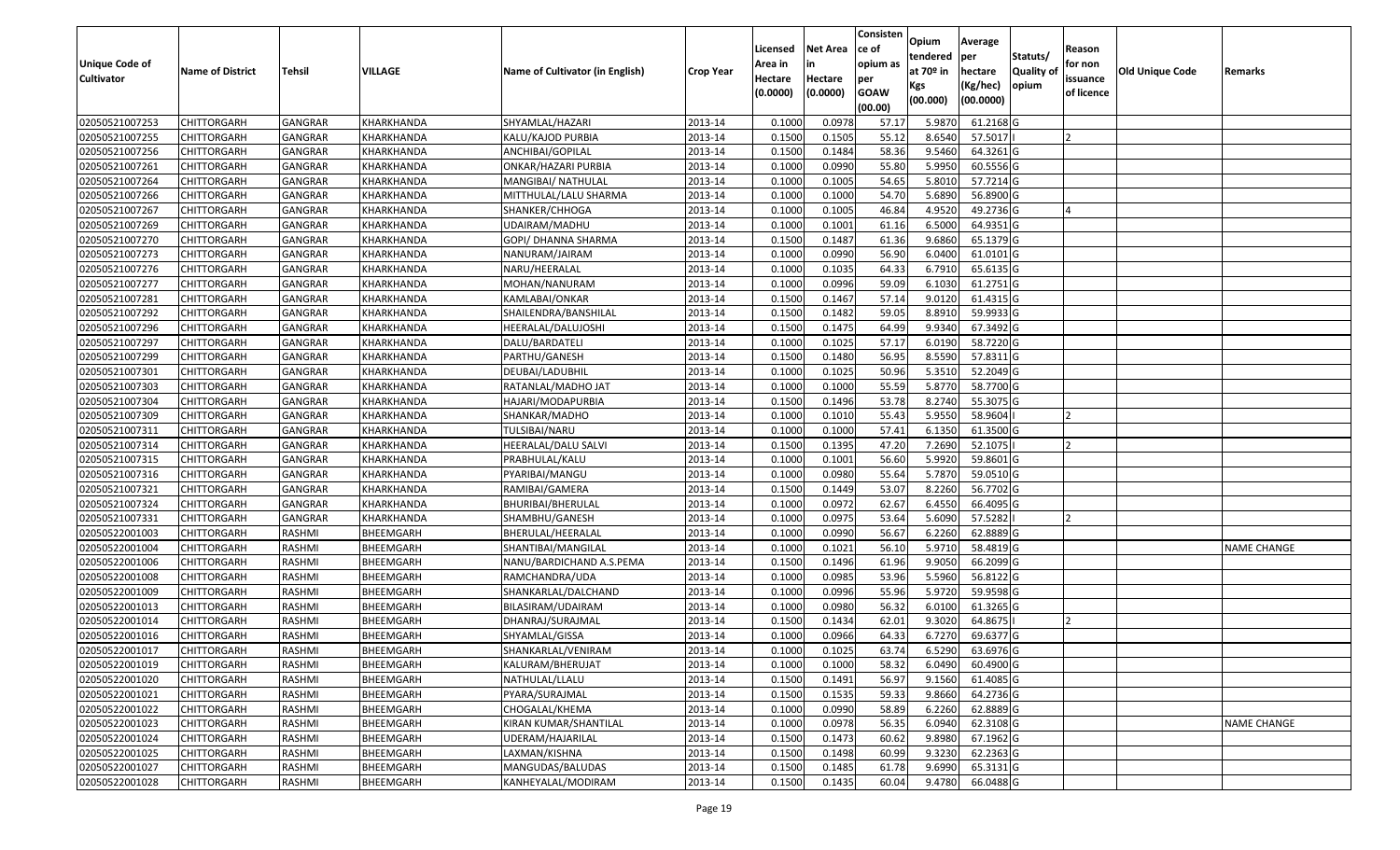| <b>Unique Code of</b><br><b>Cultivator</b> | <b>Name of District</b> | <b>Tehsil</b> | VILLAGE          | Name of Cultivator (in English) | <b>Crop Year</b> | Licensed<br>Area in<br>Hectare<br>(0.0000) | <b>Net Area</b><br>in<br>Hectare<br>(0.0000) | Consisten<br>ce of<br>opium as<br>per<br><b>GOAW</b><br>(00.00) | Opium<br>tendered<br>at $70°$ in<br>Kgs<br>(00.000) | Average<br>per<br>hectare<br>(Kg/hec)<br>(00.0000) | Statuts/<br>Quality of<br>opium | Reason<br>for non<br>issuance<br>of licence | <b>Old Unique Code</b> | Remarks            |
|--------------------------------------------|-------------------------|---------------|------------------|---------------------------------|------------------|--------------------------------------------|----------------------------------------------|-----------------------------------------------------------------|-----------------------------------------------------|----------------------------------------------------|---------------------------------|---------------------------------------------|------------------------|--------------------|
| 02050522001029                             | <b>CHITTORGARH</b>      | RASHMI        | BHEEMGARH        | DEVILAL@DEVJI/SURAJMAL          | 2013-14          | 0.1500                                     | 0.1500                                       | 63.81                                                           | 9.8360                                              | 65.5733 G                                          |                                 |                                             |                        |                    |
| 02050522001030                             | CHITTORGARH             | RASHMI        | BHEEMGARH        | RAMLAL/GOPILAL                  | 2013-14          | 0.1500                                     | 0.1506                                       | 57.88                                                           | 9.5750                                              | 63.5790 G                                          |                                 |                                             |                        |                    |
| 02050522001033                             | CHITTORGARH             | RASHMI        | BHEEMGARH        | HEERA/MOHAN                     | 2013-14          | 0.1000                                     | 0.0998                                       | 62.58                                                           | 6.6690                                              | 66.8236 G                                          |                                 |                                             |                        |                    |
| 02050522001034                             | <b>CHITTORGARH</b>      | RASHMI        | BHEEMGARH        | KALURAM/BALURAM                 | 2013-14          | 0.1500                                     | 0.1477                                       | 58.51                                                           | 9.3700                                              | 63.4394 G                                          |                                 |                                             |                        |                    |
| 02050522001035                             | <b>CHITTORGARH</b>      | RASHMI        | BHEEMGARH        | <b>BHOLIBAI/BHERU</b>           | 2013-14          | 0.1500                                     | 0.1470                                       | 58.15                                                           | 9.1380                                              | 62.1633 G                                          |                                 |                                             |                        |                    |
| 02050522001036                             | CHITTORGARH             | RASHMI        | BHEEMGARH        | <b>BALU/BARDA TELI</b>          | 2013-14          | 0.1000                                     | 0.1001                                       | 63.30                                                           | 6.6740                                              | 66.6733 G                                          |                                 |                                             |                        |                    |
| 02050522001038                             | CHITTORGARH             | RASHMI        | BHEEMGARH        | LALU/NAVLA                      | 2013-14          | 0.1500                                     | 0.1460                                       | 56.59                                                           | 9.1840                                              | 62.9041G                                           |                                 |                                             |                        |                    |
| 02050522001040                             | CHITTORGARH             | RASHMI        | BHEEMGARH        | PRATHVIRAJ A/S JITMAL/ MEGHRAJ  | 2013-14          | 0.1000                                     | 0.1006                                       | 59.94                                                           | 6.5420                                              | 65.0298 G                                          |                                 |                                             |                        |                    |
| 02050522001041                             | CHITTORGARH             | RASHMI        | BHEEMGARH        | BALURAM/JAICHAND                | 2013-14          | 0.150                                      | 0.1510                                       | 60.61                                                           | 9.6800                                              | 64.1060 G                                          |                                 |                                             |                        |                    |
| 02050522001042                             | CHITTORGARH             | RASHMI        | BHEEMGARH        | HARJUBAI/GANESH TELI            | 2013-14          | 0.1000                                     | 0.0992                                       | 65.70                                                           | 7.0670                                              | 71.2399 G                                          |                                 |                                             |                        |                    |
| 02050522001043                             | CHITTORGARH             | RASHMI        | BHEEMGARH        | JDAIRAM/HEERALAL                | 2013-14          | 0.1500                                     | 0.1505                                       | 65.83                                                           | 10.7490                                             | 71.4219 G                                          |                                 |                                             |                        |                    |
| 02050522001044                             | CHITTORGARH             | RASHMI        | BHEEMGARH        | MANGILAL/BARDA                  | 2013-14          | 0.1000                                     | 0.0983                                       | 61.14                                                           | 6.3590                                              | 64.6897 G                                          |                                 |                                             |                        |                    |
| 02050522001046                             | CHITTORGARH             | RASHMI        | BHEEMGARH        | MOHAN/UDA SUTHAR                | 2013-14          | 0.1000                                     | 0.1012                                       | 59.70                                                           | 6.7380                                              | 66.5810 G                                          |                                 |                                             |                        |                    |
| 02050522001050                             | CHITTORGARH             | RASHMI        | BHEEMGARH        | RAMLAL/CHAMAPALAL               | 2013-14          | 0.1000                                     | 0.1032                                       | 58.51                                                           | 6.4700                                              | 62.6938 G                                          |                                 |                                             |                        |                    |
| 02050522001053                             | CHITTORGARH             | RASHMI        | BHEEMGARH        | SAMPATLAL/UDAIRAM               | 2013-14          | 0.1000                                     | 0.0993                                       | 57.75                                                           | 6.2450                                              | 62.8902G                                           |                                 |                                             |                        |                    |
| 02050522001054                             | CHITTORGARH             | RASHMI        | BHEEMGARH        | LAXMINARAYAN/NAVALRAM           | 2013-14          | 0.1000                                     | 0.1002                                       | 60.64                                                           | 6.6010                                              | 65.8782 G                                          |                                 |                                             |                        |                    |
| 02050522001055                             | CHITTORGARH             | RASHMI        | BHEEMGARH        | DHANRAJ A/S KHEMRAJ/ VENIRAM    | 2013-14          | 0.1000                                     | 0.0975                                       | 52.94                                                           | 5.9900                                              | 61.4359 G                                          |                                 |                                             |                        |                    |
| 02050522001056                             | CHITTORGARH             | RASHMI        | BHEEMGARH        | NANIBAI/RAMCHANDRA              | 2013-14          | 0.1500                                     | 0.1461                                       | 63.75                                                           | 10.0450                                             | 68.7543 G                                          |                                 |                                             |                        |                    |
| 02050522001057                             | CHITTORGARH             | RASHMI        | BHEEMGARH        | PYARIBAI/KALU                   | 2013-14          | 0.1000                                     | 0.0946                                       | 56.76                                                           | 5.8540                                              | 61.8816 G                                          |                                 |                                             |                        |                    |
| 02050522001058                             | <b>CHITTORGARH</b>      | RASHMI        | <b>BHEEMGARH</b> | KISHANLAL/UDAILAL               | 2013-14          | 0.1000                                     | 0.1008                                       | 60.09                                                           | 6.3180                                              | 62.6786 G                                          |                                 |                                             |                        |                    |
| 02050522001059                             | CHITTORGARH             | RASHMI        | BHEEMGARH        | NANURAM/GHEESA                  | 2013-14          | 0.1500                                     | 0.1489                                       | 66.03                                                           | 10.4420                                             | 70.1276 G                                          |                                 |                                             |                        |                    |
| 02050522001066                             | CHITTORGARH             | RASHMI        | BHEEMGARH        | DEVBAI/NANDA                    | 2013-14          | 0.1500                                     | 0.1500                                       | 65.68                                                           | 10.4620                                             | 69.7467 G                                          |                                 |                                             |                        |                    |
| 02050522001067                             | CHITTORGARH             | RASHMI        | BHEEMGARH        | IOTIBAI/RAMLAL                  | 2013-14          | 0.1500                                     | 0.1386                                       | 60.52                                                           | 9.0610                                              | 65.3752 G                                          |                                 |                                             |                        |                    |
| 02050522001068                             | <b>CHITTORGARH</b>      | RASHMI        | BHEEMGARH        | BHERULAL/JITMAL                 | 2013-14          | 0.1000                                     | 0.1000                                       | 65.40                                                           | 6.9790                                              | 69.7900 G                                          |                                 |                                             |                        |                    |
| 02050522001070                             | CHITTORGARH             | RASHMI        | BHEEMGARH        | KISHANGIR/BALUGIR               | 2013-14          | 0.1500                                     | 0.1507                                       | 67.55                                                           | 10.3450                                             | 68.6463 G                                          |                                 |                                             |                        |                    |
| 02050522001075                             | CHITTORGARH             | RASHMI        | BHEEMGARH        | AMIRUDEEN/ALLAHNUR              | 2013-14          | 0.1500                                     | 0.1425                                       | 60.74                                                           | 9.4230                                              | 66.1263 G                                          |                                 |                                             |                        |                    |
| 02050522001076                             | <b>CHITTORGARH</b>      | RASHMI        | BHEEMGARH        | PARASMAL/HAJARI                 | 2013-14          | 0.1500                                     | 0.1498                                       | 56.66                                                           | 9.2360                                              | 61.6555                                            |                                 |                                             |                        |                    |
| 02050522001079                             | <b>CHITTORGARH</b>      | RASHMI        | BHEEMGARH        | GOPILAL/NANDRAM                 | 2013-14          | 0.1000                                     | 0.0908                                       | 66.90                                                           | 6.5750                                              | 72.4119 G                                          |                                 |                                             |                        |                    |
| 02050522001080                             | <b>CHITTORGARH</b>      | RASHMI        | BHEEMGARH        | BALURAM A/S KASTURA/ MEGHA      | 2013-14          | 0.1500                                     | 0.1411                                       | 58.27                                                           | 8.9820                                              | 63.6570 G                                          |                                 |                                             |                        |                    |
| 02050522001081                             | CHITTORGARH             | RASHMI        | BHEEMGARH        | SHIVLAL/DEVCHAND@DEVKISHAN      | 2013-14          | 0.1500                                     | 0.1425                                       | 57.83                                                           | 9.0710                                              | 63.6561 G                                          |                                 |                                             |                        |                    |
| 02050522001082                             | <b>CHITTORGARH</b>      | RASHMI        | BHEEMGARH        | GANESHDAS/EKLING                | 2013-14          | 0.1000                                     | 0.0985                                       | 56.38                                                           | 5.9760                                              | 60.6701G                                           |                                 |                                             |                        |                    |
| 02050522001084                             | CHITTORGARH             | RASHMI        | BHEEMGARH        | UDAILAL/GIRDHARI                | 2013-14          | 0.1000                                     | 0.0987                                       | 59.29                                                           | 6.4630                                              | 65.4813 G                                          |                                 |                                             |                        |                    |
| 02050522001085                             | <b>CHITTORGARH</b>      | RASHMI        | BHEEMGARH        | RATANLAL/KANHIYALAL             | 2013-14          | 0.1000                                     | 0.0970                                       | 54.99                                                           | 5.8680                                              | 60.4948 G                                          |                                 |                                             |                        |                    |
| 02050522001089                             | CHITTORGARH             | RASHMI        | BHEEMGARH        | NARAYAN/RAMCHANDRA              | 2013-14          | 0.150                                      | 0.0000                                       | 0.00                                                            | 0.0000                                              | 0.0000                                             |                                 |                                             |                        |                    |
| 02050522001090                             | CHITTORGARH             | RASHMI        | BHEEMGARH        | KAILASHCHANDRA/MANGILAL         | 2013-14          | 0.1000                                     | 0.0986                                       | 58.74                                                           | 6.1090                                              | 61.9574 G                                          |                                 |                                             |                        |                    |
| 02050522001091                             | <b>CHITTORGARH</b>      | RASHMI        | BHEEMGARH        | PURANMAL/MANGILAL               | 2013-14          | 0.1500                                     | 0.1505                                       | 58.72                                                           | 9.1180                                              | 60.5847 G                                          |                                 |                                             |                        |                    |
| 02050522001092                             | <b>CHITTORGARH</b>      | RASHMI        | BHEEMGARH        | GANESH/CHAMPALAL                | 2013-14          | 0.1000                                     | 0.0992                                       | 69.56                                                           | 7.1750                                              | 72.3286 G                                          |                                 |                                             |                        |                    |
| 02050522001093                             | <b>CHITTORGARH</b>      | RASHMI        | BHEEMGARH        | DALURAM/TODURAM                 | 2013-14          | 0.1000                                     | 0.0985                                       | 54.52                                                           | 5.9500                                              | 60.4061 G                                          |                                 |                                             |                        |                    |
| 02050522001095                             | <b>CHITTORGARH</b>      | RASHMI        | BHEEMGARH        | KAILASH/JODHRAJ                 | 2013-14          | 0.1500                                     | 0.1435                                       | 61.70                                                           | 10.1630                                             | 70.8223 G                                          |                                 |                                             |                        |                    |
| 02050522001096                             | CHITTORGARH             | RASHMI        | BHEEMGARH        | CHANDIBAI/NARAYAN               | 2013-14          | 0.1000                                     | 0.0997                                       | 58.72                                                           | 6.0820                                              | 61.0030 G                                          |                                 |                                             |                        |                    |
| 02050522001101                             | <b>CHITTORGARH</b>      | RASHMI        | BHEEMGARH        | KESHARBAI/RAMESHWAR             | 2013-14          | 0.1000                                     | 0.1018                                       | 61.43                                                           | 6.3540                                              | 62.4165 G                                          |                                 |                                             |                        |                    |
| 02050522001103                             | <b>CHITTORGARH</b>      | RASHMI        | BHEEMGARH        | PRAKASH/BHERU                   | 2013-14          | 0.1000                                     | 0.0982                                       | 62.49                                                           | 6.3830                                              | 65.0000 G                                          |                                 |                                             |                        |                    |
| 02050522001104                             | <b>CHITTORGARH</b>      | RASHMI        | BHEEMGARH        | MOTILAL/NANURAM                 | 2013-14          | 0.1500                                     | 0.1459                                       | 63.52                                                           | 9.8270                                              | 67.3544 G                                          |                                 |                                             |                        |                    |
| 02050522001108                             | CHITTORGARH             | RASHMI        | BHEEMGARH        | DALCHAND/LOBHCHAND              | 2013-14          | 0.1000                                     | 0.0962                                       | 59.62                                                           | 6.2090                                              | 64.5426 G                                          |                                 |                                             |                        |                    |
| 02050522001109                             | <b>CHITTORGARH</b>      | RASHMI        | BHEEMGARH        | RAMESHARLAL/GANES               | 2013-14          | 0.1000                                     | 0.0000                                       | 0.00                                                            | 0.0000                                              | $0.0000$ F                                         |                                 |                                             |                        | <b>NAME CHANGE</b> |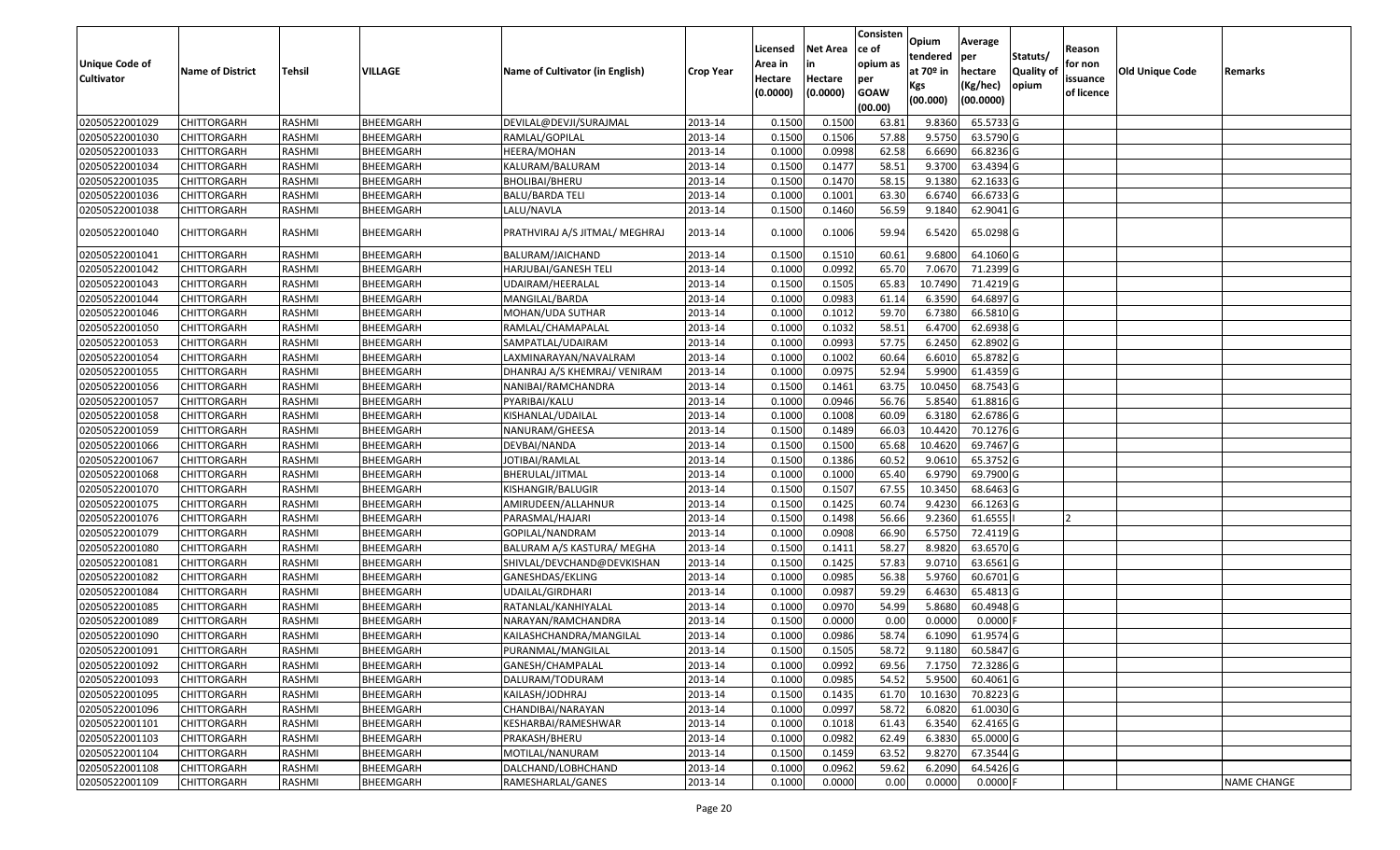| Opium<br>Average<br><b>Net Area</b><br>Licensed<br>ce of<br>Reason<br>Statuts/<br>tendered<br>per<br><b>Unique Code of</b><br>opium as<br>for non<br>Area in<br>in<br>at $70°$ in<br><b>Quality o</b><br>VILLAGE<br>Name of Cultivator (in English)<br><b>Old Unique Code</b><br><b>Name of District</b><br><b>Tehsil</b><br>hectare<br><b>Crop Year</b><br><b>Cultivator</b><br>Hectare<br>issuance<br>Hectare<br>per<br>opium<br>(Kg/hec)<br>Kgs<br>(0.0000)<br><b>GOAW</b><br>(0.0000)<br>of licence<br>(00.0000)<br>(00.000)<br>(00.00)<br>BHEEMGARH<br>0.0967<br>6.6660<br>68.9349 G<br>02050522001111<br>CHITTORGARH<br>RASHMI<br>NARAYAN/BHURALAL<br>2013-14<br>0.1000<br>62.13<br>02050522001113<br>0.1000<br>0.1002<br>56.89<br>5.9170<br>59.0519 G<br>CHITTORGARH<br>RASHMI<br>BHEEMGARH<br>SHYAMLAL/SOHANLAL<br>2013-14 | Remarks |
|------------------------------------------------------------------------------------------------------------------------------------------------------------------------------------------------------------------------------------------------------------------------------------------------------------------------------------------------------------------------------------------------------------------------------------------------------------------------------------------------------------------------------------------------------------------------------------------------------------------------------------------------------------------------------------------------------------------------------------------------------------------------------------------------------------------------------------|---------|
|                                                                                                                                                                                                                                                                                                                                                                                                                                                                                                                                                                                                                                                                                                                                                                                                                                    |         |
|                                                                                                                                                                                                                                                                                                                                                                                                                                                                                                                                                                                                                                                                                                                                                                                                                                    |         |
|                                                                                                                                                                                                                                                                                                                                                                                                                                                                                                                                                                                                                                                                                                                                                                                                                                    |         |
|                                                                                                                                                                                                                                                                                                                                                                                                                                                                                                                                                                                                                                                                                                                                                                                                                                    |         |
|                                                                                                                                                                                                                                                                                                                                                                                                                                                                                                                                                                                                                                                                                                                                                                                                                                    |         |
|                                                                                                                                                                                                                                                                                                                                                                                                                                                                                                                                                                                                                                                                                                                                                                                                                                    |         |
|                                                                                                                                                                                                                                                                                                                                                                                                                                                                                                                                                                                                                                                                                                                                                                                                                                    |         |
| 0.1000<br>0.0930<br>56.00<br>5.7360<br>61.6774 G<br>02050522001114<br>CHITTORGARH<br>RASHMI<br>BHEEMGARH<br>2013-14<br>SHANKARLAL/HIRALAL                                                                                                                                                                                                                                                                                                                                                                                                                                                                                                                                                                                                                                                                                          |         |
| 02050522001115<br>CHITTORGARH<br>RASHMI<br>BHEEMGARH<br>2013-14<br>0.1000<br>0.1035<br>54.45<br>6.2620<br>60.5024 G<br>SHANKARLAL/HIRALAL                                                                                                                                                                                                                                                                                                                                                                                                                                                                                                                                                                                                                                                                                          |         |
| 02050522001116<br>2013-14<br>0.1000<br>0.1000<br>59.00<br>6.3890<br>63.8900 G<br>CHITTORGARH<br>RASHMI<br>BHEEMGARH<br>SHANTILAL/UDAILAL                                                                                                                                                                                                                                                                                                                                                                                                                                                                                                                                                                                                                                                                                           |         |
| 02050522001117<br>BHEEMGARH<br>0.1500<br>0.1193<br>57.95<br>7.1280<br>59.7485 G<br>CHITTORGARH<br>RASHMI<br><b>BALIBAI/RUPLAL</b><br>2013-14                                                                                                                                                                                                                                                                                                                                                                                                                                                                                                                                                                                                                                                                                       |         |
| 2013-14<br>0.1000<br>0.0928<br>49.54<br>5.1380<br>55.3664 G<br>02050522001118<br>RASHMI<br>BHEEMGARH<br>CHITTORGARH<br>RATANLAL/KALU                                                                                                                                                                                                                                                                                                                                                                                                                                                                                                                                                                                                                                                                                               |         |
| 0.1437<br>10.5400<br>02050522001122<br><b>CHITTORGARH</b><br>RASHMI<br>BHEEMGARH<br>MANGILAL/UDIARAM<br>2013-14<br>0.1500<br>64.72<br>73.3473 G                                                                                                                                                                                                                                                                                                                                                                                                                                                                                                                                                                                                                                                                                    |         |
| 02050522001125<br>BHEEMGARH<br>2013-14<br>0.1500<br>0.1488<br>66.8884 G<br>CHITTORGARH<br>RASHMI<br>BHERULAL/MANGILAL<br>60.90<br>9.9530                                                                                                                                                                                                                                                                                                                                                                                                                                                                                                                                                                                                                                                                                           |         |
| 02050522001127<br>RASHMI<br>BHEEMGARH<br>2013-14<br>0.1500<br>0.1473<br>9.9880<br>67.8072 G<br>CHITTORGARH<br>CHAGANLAL/BHURALAL<br>61.17                                                                                                                                                                                                                                                                                                                                                                                                                                                                                                                                                                                                                                                                                          |         |
| 0.1000<br>0.0990<br>63.55<br>6.6270<br>02050522001128<br>2013-14<br>66.9394 G<br>CHITTORGARH<br>RASHMI<br>BHEEMGARH<br>JAMNIBAI/DALU                                                                                                                                                                                                                                                                                                                                                                                                                                                                                                                                                                                                                                                                                               |         |
| 02050522001130<br><b>CHITTORGARH</b><br>RASHMI<br>BHEEMGARH<br>2013-14<br>0.1000<br>0.0989<br>58.43<br>5.9680<br>60.3438 G<br>HIRALAL/RAMLAL                                                                                                                                                                                                                                                                                                                                                                                                                                                                                                                                                                                                                                                                                       |         |
| 02050522001131<br>BHEEMGARH<br>2013-14<br>0.1000<br>0.0995<br>60.25<br>6.1280<br>61.5879 G<br><b>CHITTORGARH</b><br>RASHMI<br>KALURAM/DOULA                                                                                                                                                                                                                                                                                                                                                                                                                                                                                                                                                                                                                                                                                        |         |
| 02050522001132<br>0.1500<br>0.1500<br>63.10<br>9.9700<br>66.4667 G<br><b>CHITTORGARH</b><br>RASHMI<br>BHEEMGARH<br>HIRALAL/DOULA<br>2013-14                                                                                                                                                                                                                                                                                                                                                                                                                                                                                                                                                                                                                                                                                        |         |
| 10.2560<br>02050522001135<br>0.1500<br>0.1444<br>62.59<br>71.0249 G<br>CHITTORGARH<br>RASHMI<br>BHEEMGARH<br>MOHAN/GHEESA<br>2013-14                                                                                                                                                                                                                                                                                                                                                                                                                                                                                                                                                                                                                                                                                               |         |
| 61.7542 G<br>02050522001136<br>RASHMI<br>BHEEMGARH<br>2013-14<br>0.1000<br>0.1009<br>59.26<br>6.2310<br><b>CHITTORGARH</b><br>BALU/GHEESA                                                                                                                                                                                                                                                                                                                                                                                                                                                                                                                                                                                                                                                                                          |         |
| 02050522001137<br>2013-14<br>0.1000<br>0.0977<br>56.32<br>6.1230<br>62.6714 G<br>CHITTORGARH<br>RASHMI<br>BHEEMGARH<br>JITENDRAKUMAR/SHANTILAL                                                                                                                                                                                                                                                                                                                                                                                                                                                                                                                                                                                                                                                                                     |         |
| 02050522001138<br>RASHMI<br>BHEEMGARH<br>2013-14<br>0.1000<br>0.1008<br>51.28<br>5.6550<br>56.1012G<br>CHITTORGARH<br>NARAYAN/DALU                                                                                                                                                                                                                                                                                                                                                                                                                                                                                                                                                                                                                                                                                                 |         |
| 0.1500<br>0.1460<br>64.83<br>9.8630<br>67.5548 G<br>02050522001139<br>CHITTORGARH<br>RASHMI<br>BHEEMGARH<br>SHAMBHULAL/HEERALAL<br>2013-14                                                                                                                                                                                                                                                                                                                                                                                                                                                                                                                                                                                                                                                                                         |         |
| BHEEMGARH<br>0.1500<br>68.5714 G<br>02050522001140<br>CHITTORGARH<br>RASHMI<br>DALCHAND A.S.MOHANLAL/SURAJMAL 2013-14<br>0.1449<br>9.9360<br>64.10                                                                                                                                                                                                                                                                                                                                                                                                                                                                                                                                                                                                                                                                                 |         |
| 0.0000<br>0.0000<br>$0.0000$ F<br>02050522001141<br>CHITTORGARH<br>RASHMI<br>BHEEMGARH<br>SHANKARLAL/CHAGANLAL<br>2013-14<br>0.1000<br>0.00                                                                                                                                                                                                                                                                                                                                                                                                                                                                                                                                                                                                                                                                                        |         |
| 02050522001144<br>0.1500<br>0.1500<br>56.57<br>9.3180<br>62.1200 G<br>CHITTORGARH<br>RASHMI<br>BHEEMGARH<br>KAMLABAI/HAZARILAL<br>2013-14                                                                                                                                                                                                                                                                                                                                                                                                                                                                                                                                                                                                                                                                                          |         |
| 2013-14<br>0.1500<br>0.1525<br>58.10<br>9.6860<br>63.5148 G<br>02050522001145<br>CHITTORGARH<br>RASHMI<br>BHEEMGARH<br>SONIBAI/JEETMAL                                                                                                                                                                                                                                                                                                                                                                                                                                                                                                                                                                                                                                                                                             |         |
| 02050522001146<br>RASHMI<br>BHEEMGARH<br>SHANKARLAL/BHERU<br>2013-14<br>0.1500<br>0.1479<br>63.61<br>10.0870<br>68.2015 G<br>CHITTORGARH                                                                                                                                                                                                                                                                                                                                                                                                                                                                                                                                                                                                                                                                                           |         |
| 02050522001147<br>BHEEMGARH<br>2013-14<br>0.1500<br>10.3730<br>70.8055 G<br>CHITTORGARH<br>RASHMI<br>BHANWARLAL/MANGILAL<br>0.1465<br>62.54                                                                                                                                                                                                                                                                                                                                                                                                                                                                                                                                                                                                                                                                                        |         |
| 02050522001148<br>BHEEMGARH<br>0.1000<br>0.0971<br>66.3<br>7.1800<br>73.9444 G<br>CHITTORGARH<br>RASHMI<br>CHAGANLAL/MOHANLAL<br>2013-14                                                                                                                                                                                                                                                                                                                                                                                                                                                                                                                                                                                                                                                                                           |         |
| 62.07<br>0.1500<br>0.1463<br>10.4630<br>71.5174 G<br>02050522001151<br>CHITTORGARH<br>RASHMI<br>BHEEMGARH<br>2013-14<br>PYARA/GHEESA A.S.RATTA                                                                                                                                                                                                                                                                                                                                                                                                                                                                                                                                                                                                                                                                                     |         |
| 02050522001152<br>2013-14<br>0.1500<br>0.1500<br>11.0200<br>73.4667 G<br><b>CHITTORGARH</b><br><b>RASHMI</b><br>BHEEMGARH<br>64.93<br>PARTUDI/LALURAM                                                                                                                                                                                                                                                                                                                                                                                                                                                                                                                                                                                                                                                                              |         |
| 02050522001154<br>RASHMI<br>BHEEMGARH<br>MITTHULAL/PYARCHAND<br>2013-14<br>0.1000<br>48.23<br>5.5600<br>55.0495 G<br>CHITTORGARH<br>0.1010                                                                                                                                                                                                                                                                                                                                                                                                                                                                                                                                                                                                                                                                                         |         |
| 02050522001155<br>BHEEMGARH<br>2013-14<br>0.1500<br>0.1512<br>58.55<br>9.3430<br>61.7923 G<br>CHITTORGARH<br>RASHMI<br>DAULA/EKLING                                                                                                                                                                                                                                                                                                                                                                                                                                                                                                                                                                                                                                                                                                |         |
| 2013-14<br>0.1000<br>0.0988<br>63.15<br>6.5130<br>65.9211G<br>02050522001156<br>RASHMI<br>BHEEMGARH<br>KISHANPURI/NARAYANPURI<br>CHITTORGARH                                                                                                                                                                                                                                                                                                                                                                                                                                                                                                                                                                                                                                                                                       |         |
| 02050522001157<br>CHITTORGARH<br>RASHMI<br>BHEEMGARH<br>2013-14<br>0.1500<br>0.1424<br>63.91<br>9.8330<br>69.0520 G<br>LAXMANPURI/GOPIPURI                                                                                                                                                                                                                                                                                                                                                                                                                                                                                                                                                                                                                                                                                         |         |
| 02050522001159<br>BHEEMGARH<br>2013-14<br>0.1000<br>0.0000<br>0.0000<br>$0.0000$ F<br><b>CHITTORGARH</b><br>RASHMI<br>RATANLAL/KISHNA<br>0.00                                                                                                                                                                                                                                                                                                                                                                                                                                                                                                                                                                                                                                                                                      |         |
| 02050522001163<br>0.150<br>0.1507<br>59.01<br>CHITTORGARH<br>RASHMI<br>BHEEMGARH<br>BHERUPURI/PREMPURI<br>2013-14<br>9.3150<br>61.8115 G                                                                                                                                                                                                                                                                                                                                                                                                                                                                                                                                                                                                                                                                                           |         |
| 54.77<br>5.7120<br>0.1000<br>0.0988<br>57.8138 G<br>02050522001166<br>RASHMI<br>2013-14<br>CHITTORGARH<br>BHEEMGARH<br>CHUNILAL/TULSA                                                                                                                                                                                                                                                                                                                                                                                                                                                                                                                                                                                                                                                                                              |         |
| 02050522001168<br>RASHMI<br>SHYAMLAL/LOBHCHAND<br>2013-14<br>0.1000<br>0.0984<br>6.0550<br>61.5346 G<br><b>CHITTORGARH</b><br>BHEEMGARH<br>57.98                                                                                                                                                                                                                                                                                                                                                                                                                                                                                                                                                                                                                                                                                   |         |
| 2013-14<br>0.1500<br>0.1470<br>02050522001169<br><b>CHITTORGARH</b><br>RASHMI<br>BHEEMGARH<br>BHERULAL/DHANNA<br>64.06<br>9.8650<br>67.1088                                                                                                                                                                                                                                                                                                                                                                                                                                                                                                                                                                                                                                                                                        |         |
| 02050522001170<br>61.9956 G<br><b>CHITTORGARH</b><br>RASHMI<br>BHEEMGARH<br>SHANTIBAI/SOHANLAL<br>2013-14<br>0.1000<br>0.0917<br>54.22<br>5.6850                                                                                                                                                                                                                                                                                                                                                                                                                                                                                                                                                                                                                                                                                   |         |
| 0.0000<br>$0.0000$ F<br>02050522001171<br>BHEEMGARH<br>0.1500<br>0.0000<br>0.00<br><b>CHITTORGARH</b><br>RASHMI<br>SHANKARLAL/GULAB<br>2013-14                                                                                                                                                                                                                                                                                                                                                                                                                                                                                                                                                                                                                                                                                     |         |
| 62.58<br>6.3470<br>63.4700 G<br>02050522001172<br>RASHMI<br>BHEEMGARH<br>2013-14<br>0.1000<br>0.1000<br>CHITTORGARH<br>BHURIBAI/CHAMPALAL                                                                                                                                                                                                                                                                                                                                                                                                                                                                                                                                                                                                                                                                                          |         |
| 0.0980<br>56.54<br>6.0740<br>61.9796 G<br>02050522001174<br><b>CHITTORGARH</b><br>RASHMI<br>BHEEMGARH<br>NANIBAI/NARU<br>2013-14<br>0.1000                                                                                                                                                                                                                                                                                                                                                                                                                                                                                                                                                                                                                                                                                         |         |
| 02050522001175<br>10.2150<br>68.1000 G<br><b>CHITTORGARH</b><br>RASHMI<br>BHEEMGARH<br>HAZARI/KUSHAL<br>2013-14<br>0.1500<br>0.1500<br>61.59                                                                                                                                                                                                                                                                                                                                                                                                                                                                                                                                                                                                                                                                                       |         |
| 8.9240<br>61.0815 G<br>02050522001176<br>PREMDEVI/BHANWARLAL<br>0.1500<br>0.1461<br>54.75<br><b>CHITTORGARH</b><br>RASHMI<br>BHEEMGARH<br>2013-14                                                                                                                                                                                                                                                                                                                                                                                                                                                                                                                                                                                                                                                                                  |         |
| 71.8287 G<br>02050522001179<br>RASHMI<br>BHEEMGARH<br>0.1500<br>0.1471<br>67.30<br>10.5660<br><b>CHITTORGARH</b><br>CHAGANLAL/GHEESA<br>2013-14                                                                                                                                                                                                                                                                                                                                                                                                                                                                                                                                                                                                                                                                                    |         |
| 02050522001181<br>62.6428 G<br>BHEEMGARH<br>RUPA/CHUNNILAL<br>0.1500<br>0.1453<br>60.74<br>9.1020<br><b>CHITTORGARH</b><br>RASHMI<br>2013-14                                                                                                                                                                                                                                                                                                                                                                                                                                                                                                                                                                                                                                                                                       |         |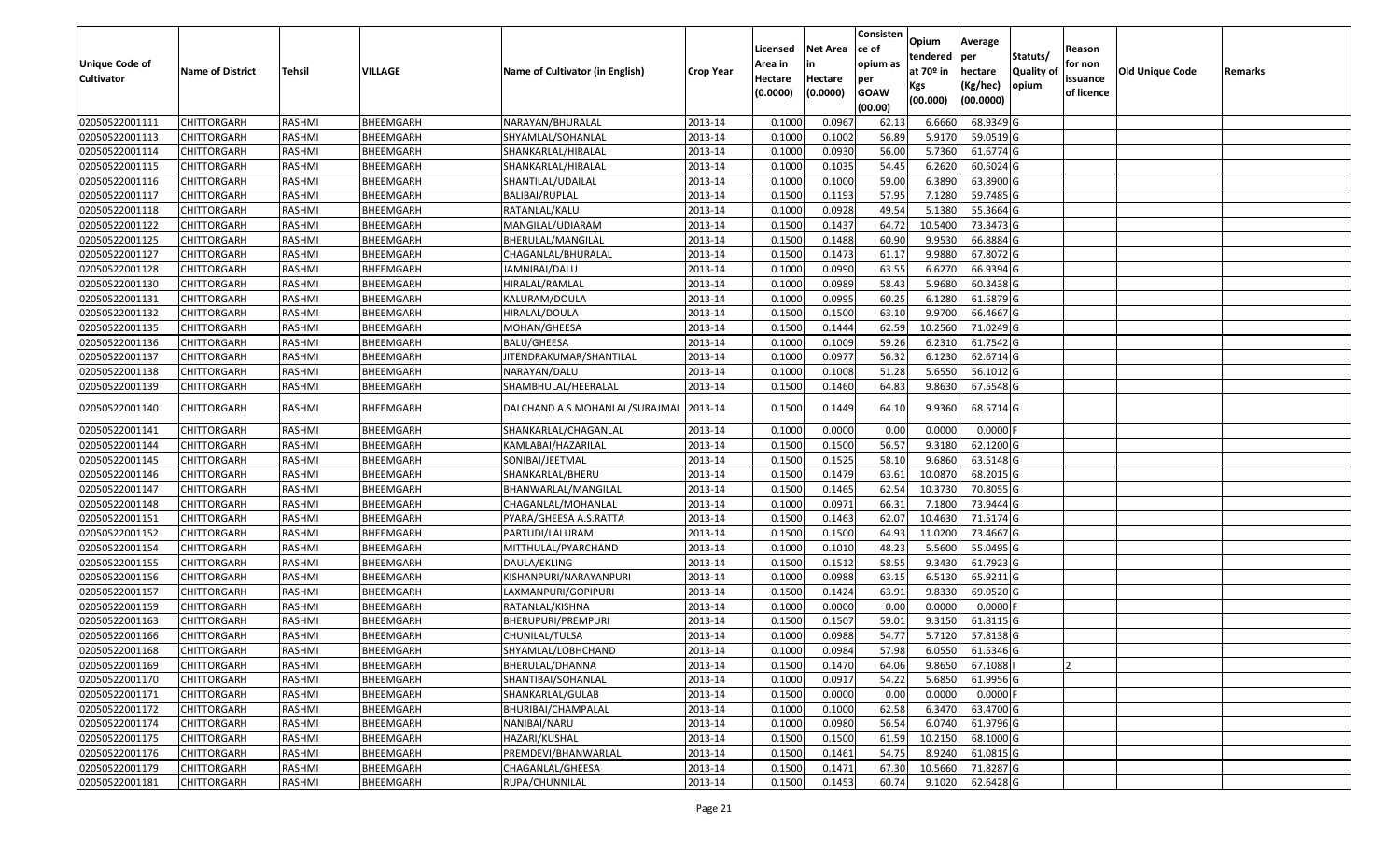| Unique Code of    | <b>Name of District</b> | <b>Tehsil</b> | VILLAGE          | Name of Cultivator (in English)       | <b>Crop Year</b> | Licensed<br>Area in | <b>Net Area</b><br>in | Consisten<br>ce of<br>opium as | Opium<br>tendered<br>at $70°$ in | Average<br>per<br>hectare | Statuts/<br><b>Quality o</b> | Reason<br>for non      | <b>Old Unique Code</b> | Remarks            |
|-------------------|-------------------------|---------------|------------------|---------------------------------------|------------------|---------------------|-----------------------|--------------------------------|----------------------------------|---------------------------|------------------------------|------------------------|------------------------|--------------------|
| <b>Cultivator</b> |                         |               |                  |                                       |                  | Hectare<br>(0.0000) | Hectare<br>(0.0000)   | per<br><b>GOAW</b><br>(00.00)  | Kgs<br>(00.000)                  | (Kg/hec)<br>(00.0000)     | opium                        | issuance<br>of licence |                        |                    |
| 02050522001183    | CHITTORGARH             | RASHMI        | BHEEMGARH        | DEVILAL/NARAYAN                       | 2013-14          | 0.1500              | 0.1452                | 58.13                          | 8.7690                           | 60.3926 G                 |                              |                        |                        |                    |
| 02050522001191    | CHITTORGARH             | RASHMI        | BHEEMGARH        | <b>BARDIBAI/ SHANKERLAL</b>           | 2013-14          | 0.1000              | 0.0965                | 59.91                          | 6.3500                           | 65.8031 G                 |                              |                        |                        | <b>NAME CHANGE</b> |
| 02050522001192    | CHITTORGARH             | RASHMI        | BHEEMGARH        | GOPI/SURATRAM                         | 2013-14          | 0.1500              | 0.1504                | 57.30                          | 9.2170                           | 61.2832 G                 |                              |                        |                        |                    |
| 02050522001196    | <b>CHITTORGARH</b>      | RASHMI        | BHEEMGARH        | SHANKARLAL/BHERUGANDHI                | 2013-14          | 0.1000              | 0.1004                | 60.35                          | 6.3710                           | 63.4562G                  |                              |                        |                        |                    |
| 02050522001198    | CHITTORGARH             | RASHMI        | BHEEMGARH        | JHAMKUBAI/ARJUNLAL                    | 2013-14          | 0.1500              | 0.1500                | 63.15                          | 9.9600                           | 66.4000 G                 |                              |                        |                        |                    |
| 02050522001199    | <b>CHITTORGARH</b>      | RASHMI        | <b>BHEEMGARH</b> | MOHAN/MANA                            | 2013-14          | 0.1500              | 0.1433                | 58.20                          | 9.3870                           | 65.5059 G                 |                              |                        |                        |                    |
| 02050522001200    | CHITTORGARH             | RASHMI        | BHEEMGARH        | JDIBAI/NANALAL                        | 2013-14          | 0.1500              | 0.1470                | 62.68                          | 9.7060                           | 66.0272 G                 |                              |                        |                        |                    |
| 02050522001206    | CHITTORGARH             | <b>RASHMI</b> | BHEEMGARH        | SUVALAL/MODA                          | 2013-14          | 0.1000              | 0.0996                | 61.96                          | 6.7180                           | 67.4498 G                 |                              |                        |                        |                    |
| 02050522001207    | CHITTORGARH             | RASHMI        | BHEEMGARH        | PYARA/GHASI JAT                       | 2013-14          | 0.1000              | 0.0972                | 63.37                          | 6.6720                           | 68.6420 G                 |                              |                        |                        |                    |
| 02050522001208    | CHITTORGARH             | RASHMI        | BHEEMGARH        | HEERALAL/KALURAM                      | 2013-14          | 0.1000              | 0.0992                | 54.96                          | 5.3630                           | 54.0625                   |                              |                        |                        |                    |
| 02050522001209    | CHITTORGARH             | RASHMI        | BHEEMGARH        | KESHU/DHULA                           | 2013-14          | 0.1500              | 0.1475                | 67.45                          | 10.8980                          | 73.8847 G                 |                              |                        |                        |                    |
| 02050522001211    | <b>CHITTORGARH</b>      | RASHMI        | BHEEMGARH        | SUKHLAL/CHAMPALAL                     | 2013-14          | 0.1500              | 0.1500                | 57.03                          | 9.0510                           | 60.3400 G                 |                              |                        |                        |                    |
| 02050522001215    | <b>CHITTORGARH</b>      | RASHMI        | BHEEMGARH        | KISHAN/GANGARAM                       | 2013-14          | 0.1000              | 0.1008                | 59.72                          | 6.1850                           | 61.3591 G                 |                              |                        |                        |                    |
| 02050522001218    | <b>CHITTORGARH</b>      | RASHMI        | BHEEMGARH        | BALURAM/BHERULAL                      | 2013-14          | 0.1000              | 0.1015                | 55.27                          | 5.8900                           | 58.0296 G                 |                              |                        |                        |                    |
| 02050522001219    | CHITTORGARH             | RASHMI        | BHEEMGARH        | MANGILAL/LOBHCHAND                    | 2013-14          | 0.1500              | 0.1472                | 58.25                          | 9.3530                           | 63.5394 G                 |                              |                        |                        |                    |
| 02050522001220    | CHITTORGARH             | RASHMI        | BHEEMGARH        | GAURISHANKAR/CHOTHMAL                 | 2013-14          | 0.1000              | 0.1050                | 56.87                          | 6.0930                           | 58.0286 G                 |                              |                        |                        |                    |
| 02050522001222    | CHITTORGARH             | RASHMI        | BHEEMGARH        | KISHANLAL/MITTHULAL                   | 2013-14          | 0.1500              | 0.1565                | 61.44                          | 10.1290                          | 64.7220 G                 |                              |                        |                        |                    |
| 02050522001223    | CHITTORGARH             | RASHMI        | BHEEMGARH        | SATYANARAYAN/BANSHILAL                | 2013-14          | 0.1000              | 0.1000                | 57.96                          | 6.0860                           | 60.8600 G                 |                              |                        |                        |                    |
| 02050522001231    | CHITTORGARH             | RASHMI        | BHEEMGARH        | KISHANLAL/LAXMINARAYAN                | 2013-14          | 0.1500              | 0.1500                | 59.89                          | 9.7110                           | 64.7400 G                 |                              |                        |                        |                    |
| 02050522001232    | CHITTORGARH             | RASHMI        | BHEEMGARH        | NARMDASHANKAR/BHUVANISHANKAR 2013-14  |                  | 0.1500              | 0.1450                | 64.09                          | 10.1350                          | 69.8966 G                 |                              |                        |                        |                    |
| 02050522001233    | CHITTORGARH             | RASHMI        | BHEEMGARH        | NANDRAM/PRITHVIRAJ                    | 2013-14          | 0.1000              | 0.0999                | 56.29                          | 6.031                            | 60.3704 G                 |                              |                        |                        |                    |
| 02050522001235    | CHITTORGARH             | RASHMI        | BHEEMGARH        | DAULATRAM/JAVAHAR                     | 2013-14          | 0.1500              | 0.1488                | 57.45                          | 9.0280                           | 60.6720 G                 |                              |                        |                        | <b>NAME CHANGE</b> |
| 02050522001236    | CHITTORGARH             | RASHMI        | BHEEMGARH        | RAMIBAI/NANURAM                       | 2013-14          | 0.1500              | 0.1494                | 57.57                          | 9.2770                           | 62.0950 G                 |                              |                        |                        |                    |
| 02050522001237    | <b>CHITTORGARH</b>      | RASHMI        | BHEEMGARH        | GOPIDAS/BIHARIDAS                     | 2013-14          | 0.1500              | 0.1509                | 46.45                          | 7.5580                           | 50.0861G                  |                              |                        |                        |                    |
| 02050522001238    | CHITTORGARH             | RASHMI        | BHEEMGARH        | GANGARAM/GOPI                         | 2013-14          | 0.1000              | 0.0992                | 60.06                          | 6.4260                           | 64.7782 G                 |                              |                        |                        |                    |
| 02050522001239    | CHITTORGARH             | RASHMI        | BHEEMGARH        | NATHU/GULAB                           | 2013-14          | 0.1500              | 0.1500                | 63.20                          | 10.1840                          | 67.8933 G                 |                              |                        |                        |                    |
| 02050522001240    | CHITTORGARH             | RASHMI        | BHEEMGARH        | KASHIRAM/HAZARI                       | 2013-14          | 0.1000              | 0.0962                | 59.67                          | 6.0270                           | 62.6507 G                 |                              |                        |                        |                    |
| 02050522001241    | <b>CHITTORGARH</b>      | <b>RASHMI</b> | BHEEMGARH        | GANESH/BHERULAL                       | 2013-14          | 0.1000              | 0.0996                | 61.28                          | 6.6970                           | 67.2390 G                 |                              |                        |                        |                    |
| 02050522001242    | CHITTORGARH             | RASHMI        | BHEEMGARH        | BHERULAL/GANESHLAL                    | 2013-14          | 0.1000              | 0.0988                | 59.25                          | 6.2210                           | 62.9656 G                 |                              |                        |                        |                    |
| 02050522001243    | CHITTORGARH             | RASHMI        | BHEEMGARH        | KISHANLAL/GOKAL                       | 2013-14          | 0.1000              | 0.0966                | 60.96                          | 6.4180                           | 66.4389 G                 |                              |                        |                        |                    |
| 02050522001244    | CHITTORGARH             | RASHMI        | BHEEMGARH        | GOKUL/DHULA                           | 2013-14          | 0.1500              | 0.1500                | 63.82                          | 10.0470                          | 66.9800 G                 |                              |                        |                        |                    |
| 02050522001246    | CHITTORGARH             | RASHMI        | BHEEMGARH        | NATHU/HAJARI                          | 2013-14          | 0.1500              | 0.1460                | 61.41                          | 10.0620                          | 68.9178 G                 |                              |                        |                        |                    |
| 02050522001247    | <b>CHITTORGARH</b>      | RASHMI        | BHEEMGARH        | KALURAM/ UDAIRAM                      | 2013-14          | 0.1000              | 0.0977                | 60.80                          | 6.3150                           | 64.6366 G                 |                              |                        |                        | <b>NAME CHANGE</b> |
| 02050522001249    | CHITTORGARH             | RASHMI        | BHEEMGARH        | HAJARI/DEVA                           | 2013-14          | 0.150               | 0.1521                | 56.59                          | 8.7880                           | 57.7778 G                 |                              |                        |                        |                    |
| 02050522001250    | CHITTORGARH             | RASHMI        | BHEEMGARH        | BAKTAVAR/PANNA                        | 2013-14          | 0.1500              | 0.1484                | 55.13                          | 8.9040                           | 60.0000                   |                              |                        |                        |                    |
| 02050522001252    | <b>CHITTORGARH</b>      | RASHMI        | BHEEMGARH        | NARAYAN/RAMCHANDRA                    | 2013-14          | 0.1000              | 0.0975                | 53.84                          | 5.5760                           | 57.1897 G                 |                              |                        |                        |                    |
| 02050522001254    | <b>CHITTORGARH</b>      | RASHMI        | BHEEMGARH        | RUPA/NANURAM                          | 2013-14          | 0.1000              | 0.0986                | 61.08                          | 6.2560                           | 63.4483 G                 |                              |                        |                        |                    |
| 02050522001260    | <b>CHITTORGARH</b>      | RASHMI        | BHEEMGARH        | MANGNA/RAMA                           | 2013-14          | 0.1500              | 0.1500                | 60.05                          | 9.6770                           | 64.5133 G                 |                              |                        |                        |                    |
| 02050522001261    | <b>CHITTORGARH</b>      | RASHMI        | BHEEMGARH        | GOVERDHAN/NATHU                       | 2013-14          | 0.1000              | 0.0940                | 60.26                          | 5.9140                           | 62.9149 G                 |                              |                        |                        |                    |
| 02050522001262    | <b>CHITTORGARH</b>      | RASHMI        | BHEEMGARH        | JAMKUBAI/KANIRAM                      | 2013-14          | 0.1500              | 0.1530                | 60.69                          | 9.9970                           | 65.3399 G                 |                              |                        |                        |                    |
| 02050522001263    | <b>CHITTORGARH</b>      | RASHMI        | BHEEMGARH        | NARAYAN/UDAIRAM                       | 2013-14          | 0.1000              | 0.1026                | 56.97                          | 6.1360                           | 59.8051 G                 |                              |                        |                        |                    |
| 02050522001264    | <b>CHITTORGARH</b>      | RASHMI        | BHEEMGARH        | BHANWARLAL/NANURAM                    | 2013-14          | 0.1000              | 0.0990                | 56.00                          | 6.0480                           | 61.0909 G                 |                              |                        |                        |                    |
| 02050522001265    | CHITTORGARH             | RASHMI        | BHEEMGARH        | HULASIBAI/SHIVLAL                     | 2013-14          | 0.1000              | 0.0988                | 68.04                          | 7.0960                           | 71.8219 G                 |                              |                        |                        |                    |
| 02050522001266    | CHITTORGARH             | RASHMI        | BHEEMGARH        | BHUWANISHANKER/ DURGA SHANKAR 2013-14 |                  | 0.1000              | 0.0999                | 61.67                          | 6.2550                           | 62.6126 G                 |                              |                        |                        |                    |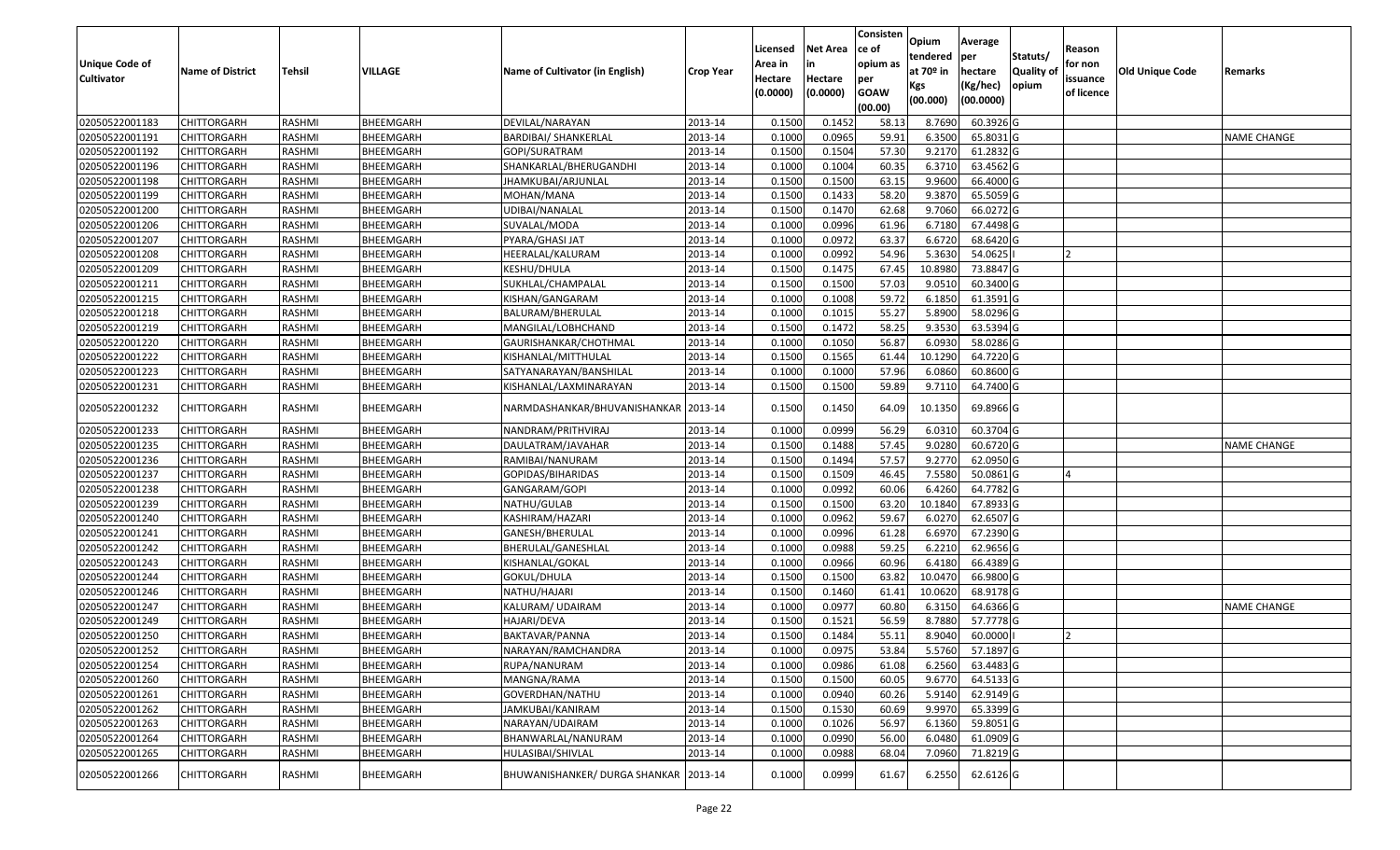|                                            |                         |               |           |                                        |                  |                     |                     | Consisten          | Opium       | Average     |                  |                        |                 |         |
|--------------------------------------------|-------------------------|---------------|-----------|----------------------------------------|------------------|---------------------|---------------------|--------------------|-------------|-------------|------------------|------------------------|-----------------|---------|
|                                            |                         |               |           |                                        |                  | Licensed            | <b>Net Area</b>     | ce of              | tendered    | per         | Statuts/         | Reason                 |                 |         |
| <b>Unique Code of</b><br><b>Cultivator</b> | <b>Name of District</b> | <b>Tehsil</b> | VILLAGE   | Name of Cultivator (in English)        | <b>Crop Year</b> | Area in             |                     | opium as           | at $70°$ in | hectare     | <b>Quality o</b> | for non                | Old Unique Code | Remarks |
|                                            |                         |               |           |                                        |                  | Hectare<br>(0.0000) | Hectare<br>(0.0000) | per<br><b>GOAW</b> | Kgs         | (Kg/hec)    | opium            | issuance<br>of licence |                 |         |
|                                            |                         |               |           |                                        |                  |                     |                     | (00.00)            | (00.000)    | (00.0000)   |                  |                        |                 |         |
| 02050522001268                             | CHITTORGARH             | RASHMI        | BHEEMGARH | JEETU/HAZARI                           | 2013-14          | 0.1500              | 0.1492              | 60.77              | 9.7930      | 65.6367 G   |                  |                        |                 |         |
| 02050522001269                             | CHITTORGARH             | RASHMI        | BHEEMGARH | SOSARBAI/SHANKAR                       | 2013-14          | 0.1500              | 0.1504              | 65.00              | 10.7810     | 71.6822 G   |                  |                        |                 |         |
| 02050522001271                             | CHITTORGARH             | RASHMI        | BHEEMGARH | GOPIBAI/BHERU                          | 2013-14          | 0.1500              | 0.1499              | 60.91              | 9.8240      | 65.5370 G   |                  |                        |                 |         |
| 02050522001272                             | <b>CHITTORGARH</b>      | RASHMI        | BHEEMGARH | SHANTILAL/SUKHLAL                      | 2013-14          | 0.1000              | 0.0950              | 54.21              | 5.3900      | 56.7368 G   |                  |                        |                 |         |
| 02050522001274                             | CHITTORGARH             | RASHMI        | BHEEMGARH | RAMESHWAR/VENIRAM                      | 2013-14          | 0.1500              | 0.1515              | 64.24              | 10.0400     | 66.2706 G   |                  |                        |                 |         |
| 02050522001276                             | CHITTORGARH             | RASHMI        | BHEEMGARH | BHURA/DEVJI                            | 2013-14          | 0.1000              | 0.0979              | 64.01              | 6.7390      | 68.8355 G   |                  |                        |                 |         |
| 02050522001277                             | CHITTORGARH             | RASHMI        | BHEEMGARH | SOHAN/DALLA                            | 2013-14          | 0.1500              | 0.1492              | 58.58              | 8.9290      | 59.8458 G   |                  |                        |                 |         |
| 02050522001278                             | CHITTORGARH             | <b>RASHMI</b> | BHEEMGARH | JODHRAJ/KHEMA                          | 2013-14          | 0.1500              | 0.1486              | 58.79              | 9.6420      | 64.8856 G   |                  |                        |                 |         |
| 02050522001280                             | CHITTORGARH             | RASHMI        | BHEEMGARH | SHANKERLAL/BADRILAL@BARDICHAND 2013-14 |                  | 0.1500              | 0.1490              | 58.41              | 9.5210      | 63.8993 G   |                  |                        |                 |         |
| 02050522001282                             | <b>CHITTORGARH</b>      | RASHMI        | BHEEMGARH | NAGJIRAM/NARAYAN                       | 2013-14          | 0.100               | 0.1000              | 64.55              | 6.6950      | 66.9500 G   |                  |                        |                 |         |
| 02050522001283                             | CHITTORGARH             | RASHMI        | BHEEMGARH | NARAYAN/BHERU                          | 2013-14          | 0.1000              | 0.0979              | 60.18              | 6.0870      | 62.1757 G   |                  |                        |                 |         |
| 02050522001284                             | <b>CHITTORGARH</b>      | RASHMI        | BHEEMGARH | NANDA/KHEMA                            | 2013-14          | 0.1000              | 0.0990              | 58.11              | 6.2260      | 62.8889 G   |                  |                        |                 |         |
| 02050522001285                             | CHITTORGARH             | RASHMI        | BHEEMGARH | NANDRAM/BALU                           | 2013-14          | 0.1500              | 0.1465              | 61.00              | 9.2550      | 63.1741 G   |                  |                        |                 |         |
| 02050522001286                             | CHITTORGARH             | RASHMI        | BHEEMGARH | BADRILAL/NANURAM                       | 2013-14          | 0.1000              | 0.0984              | 58.38              | 6.1130      | 62.1240 G   |                  |                        |                 |         |
| 02050522001287                             | CHITTORGARH             | RASHMI        | BHEEMGARH | PARTHU/NARAYAN@RATIRAJ                 | 2013-14          | 0.150               | 0.1496              | 62.00              | 10.1060     | 67.5535 G   |                  |                        |                 |         |
| 02050522001289                             | CHITTORGARH             | RASHMI        | BHEEMGARH | KISHANLAL@SHRIKISHAN/KHEMRAJ           | 2013-14          | 0.1500              | 0.1488              | 58.02              | 9.4410      | 63.4476 G   |                  |                        |                 |         |
| 02050522001290                             | CHITTORGARH             | RASHMI        | BHEEMGARH | MAGNIBAI/GOPI                          | 2013-14          | 0.1500              | 0.1470              | 64.23              | 10.2030     | 69.4082G    |                  |                        |                 |         |
| 02050522001291                             | CHITTORGARH             | RASHMI        | BHEEMGARH | RAMA/LALU PURBIA                       | 2013-14          | 0.1000              | 0.1004              | 52.05              | 5.6140      | 55.9163 G   |                  |                        |                 |         |
| 02050522001293                             | <b>CHITTORGARH</b>      | RASHMI        | BHEEMGARH | KASTURIBAI/GEESA                       | 2013-14          | 0.1000              | 0.0984              | 56.53              | 6.1130      | 62.1240 G   |                  |                        |                 |         |
| 02050522001294                             | CHITTORGARH             | RASHMI        | BHEEMGARH | SANWARMAL/RAMCHANDRA                   | 2013-14          | 0.1000              | 0.1020              | 69.05              | 7.2110      | 70.6961G    |                  |                        |                 |         |
| 02050522001295                             | CHITTORGARH             | RASHMI        | BHEEMGARH | CHITARMAL/SHIKISHAN                    | 2013-14          | 0.1000              | 0.0990              | 61.39              | 6.4280      | 64.9293 G   |                  |                        |                 |         |
| 02050522001296                             | CHITTORGARH             | RASHMI        | BHEEMGARH | DOLA/DEVJI                             | 2013-14          | 0.1500              | 0.1482              | 61.36              | 9.7120      | 65.5331G    |                  |                        |                 |         |
| 02050522001297                             | CHITTORGARH             | RASHMI        | BHEEMGARH | KISHANLAL/UMASHANKAR                   | 2013-14          | 0.1500              | 0.1466              | 59.33              | 9.5950      | 65.4502 G   |                  |                        |                 |         |
| 02050522001299                             | CHITTORGARH             | RASHMI        | BHEEMGARH | BHERU/MANGILAL                         | 2013-14          | 0.1500              | 0.1464              | 59.41              | 9.6160      | 65.6831 G   |                  |                        |                 |         |
| 02050522001300                             | CHITTORGARH             | RASHMI        | BHEEMGARH | NARAYAN/CHOGA                          | 2013-14          | 0.1500              | 0.1492              | 63.30              | 10.3000     | 69.0349 G   |                  |                        |                 |         |
| 02050522001301                             | CHITTORGARH             | RASHMI        | BHEEMGARH | ONKAR/BAGA                             | 2013-14          | 0.1000              | 0.0997              | 54.6               | 5.9760      | 59.9398 G   |                  |                        |                 |         |
| 02050522001302                             | CHITTORGARH             | <b>RASHMI</b> | BHEEMGARH | GANESH/UDAIRAM                         | 2013-14          | 0.1500              | 0.1512              | 58.69              | 9.4910      | 62.7712G    |                  |                        |                 |         |
| 02050522001303                             | CHITTORGARH             | RASHMI        | BHEEMGARH | LALU/GOPI                              | 2013-14          | 0.1500              | 0.1480              | 65.48              | 10.5610     | 71.3581 G   |                  |                        |                 |         |
| 02050522001304                             | CHITTORGARH             | RASHMI        | BHEEMGARH | SURESH A.S.DEVJI/SOHAN                 | 2013-14          | 0.1500              | 0.1493              | 53.79              | 8.8060      | 58.9819 G   |                  |                        |                 |         |
| 02050522001305                             | <b>CHITTORGARH</b>      | RASHMI        | BHEEMGARH | SHANKARIBAI/ONKAR                      | 2013-14          | 0.1000              | 0.0990              | 62.26              | 6.5910      | 66.5758 G   |                  |                        |                 |         |
| 02050522001306                             | CHITTORGARH             | RASHMI        | BHEEMGARH | SHOBHA/SHRI KISHAN                     | 2013-14          | 0.1000              | 0.1000              | 57.80              | 6.1760      | 61.7600 G   |                  |                        |                 |         |
| 02050522001307                             | <b>CHITTORGARH</b>      | RASHMI        | BHEEMGARH | MITTHU/RAMCHANDRA                      | 2013-14          | 0.1500              | 0.1481              | 58.45              | 9.1520      | 61.7961G    |                  |                        |                 |         |
| 02050522001308                             | CHITTORGARH             | RASHMI        | BHEEMGARH | SHANKARLAL/SURATRAM                    | 2013-14          | 0.150               | 0.1445              | 61.55              | 9.8390      | 68.0900 G   |                  |                        |                 |         |
| 02050522001310                             | CHITTORGARH             | RASHMI        | BHEEMGARH | MOHAN/NANURAM                          | 2013-14          | 0.1000              | 0.0988              | 56.38              | 5.7990      | 58.6943 G   |                  |                        |                 |         |
| 02050522001311                             | <b>CHITTORGARH</b>      | RASHMI        | BHEEMGARH | GOPALLAL/RAMCHANDRA                    | 2013-14          | 0.1000              | 0.1013              | 67.14              | 7.0210      | 69.3090 G   |                  |                        |                 |         |
| 02050522001313                             | <b>CHITTORGARH</b>      | RASHMI        | BHEEMGARH | SHAYRIBAI/JEETU                        | 2013-14          | 0.1000              | 0.0985              | 59.55              | 6.3460      | 64.4264 G   |                  |                        |                 |         |
| 02050522001314                             | <b>CHITTORGARH</b>      | RASHMI        | BHEEMGARH | BHAGWANIDEVI/SHYAMLAL                  | 2013-14          | 0.1000              | 0.0982              | 57.91              | 6.4360      | 65.5397 G   |                  |                        |                 |         |
| 02050522001316                             | <b>CHITTORGARH</b>      | RASHMI        | BHEEMGARH | SATYANARAYAN/LAXMINARAYAN              | 2013-14          | 0.1500              | 0.1493              | 60.82              | 9.8350      | 65.8741 G   |                  |                        |                 |         |
| 02050522001317                             | CHITTORGARH             | RASHMI        | BHEEMGARH | TEKUBAI/BHUWANA                        | 2013-14          | 0.1500              | 0.1449              | 51.02              | 8.1270      | 56.0870 G   |                  |                        |                 |         |
| 02050522001318                             | <b>CHITTORGARH</b>      | RASHMI        | BHEEMGARH | BHERU A.S.TEJA/KISHNA                  | 2013-14          | 0.1000              | 0.1000              | 56.33              | 6.1720      | 61.7200 G   |                  |                        |                 |         |
| 02050522001320                             | <b>CHITTORGARH</b>      | RASHMI        | BHEEMGARH | MADHU/GULAB                            | 2013-14          | 0.1500              | 0.1547              | 62.37              | 10.6210     | $68.6555$ G |                  |                        |                 |         |
| 02050522001321                             | <b>CHITTORGARH</b>      | RASHMI        | BHEEMGARH | GOPILAL/RAMA                           | 2013-14          | 0.1500              | 0.1510              | 59.05              | 9.4230      | 62.4040 G   |                  |                        |                 |         |
| 02050522001328                             | <b>CHITTORGARH</b>      | RASHMI        | BHEEMGARH | BHERULAL/BALURAM                       | 2013-14          | 0.1500              | 0.1485              | 58.12              | 9.4150      | 63.4007 G   |                  |                        |                 |         |
| 02050522001330                             | <b>CHITTORGARH</b>      | RASHMI        | BHEEMGARH | HEERALAL/GOPILAL                       | 2013-14          | 0.1500              | 0.1465              | 62.63              | 9.9310      | 67.7884 G   |                  |                        |                 |         |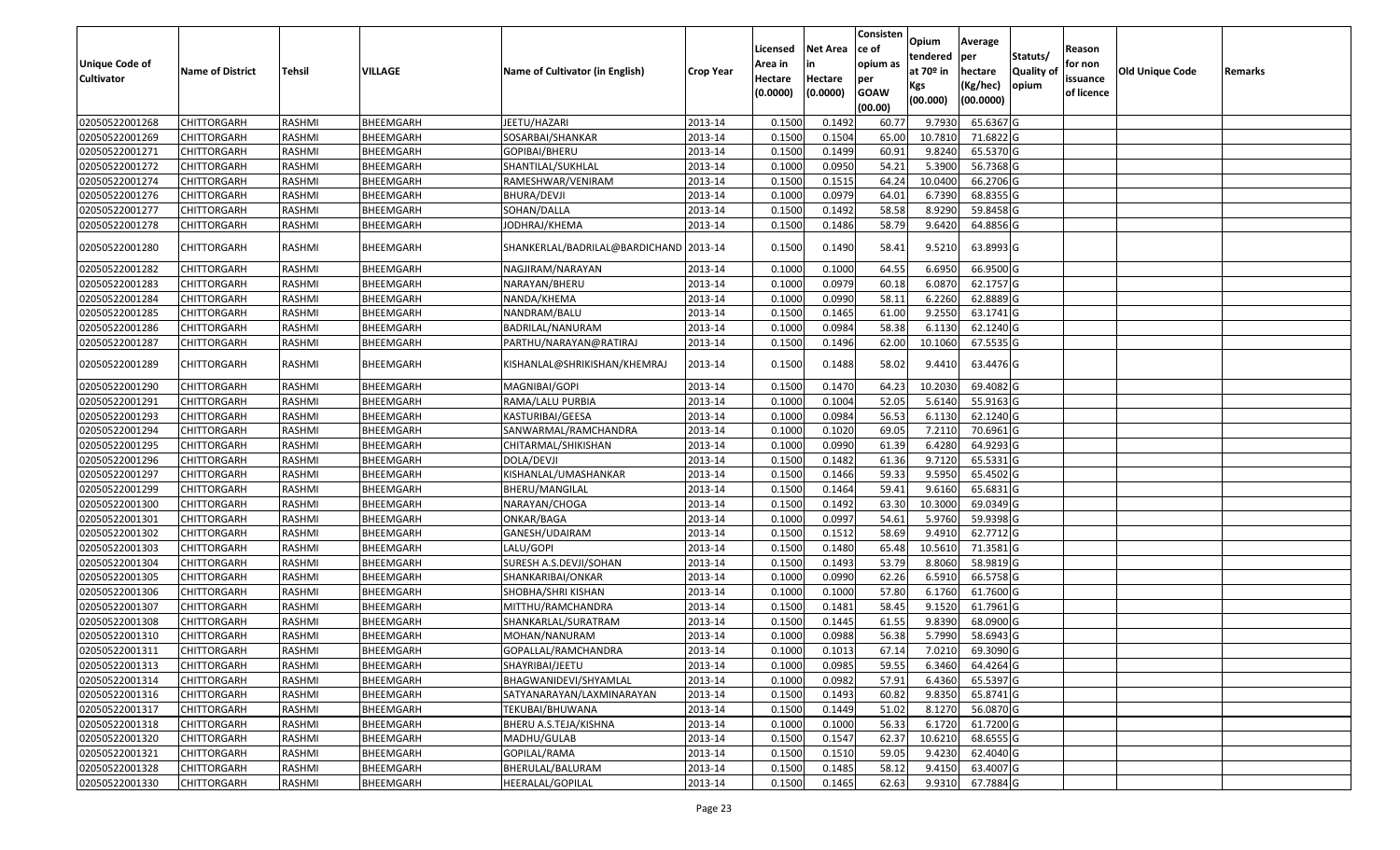| <b>Unique Code of</b><br><b>Cultivator</b> | <b>Name of District</b> | Tehsil        | VILLAGE      | Name of Cultivator (in English) | <b>Crop Year</b> | Licensed<br>Area in<br>Hectare<br>(0.0000) | Net Area<br>in<br>Hectare<br>(0.0000) | Consisten<br>ce of<br>opium as<br>per<br><b>GOAW</b><br>(00.00) | Opium<br>tendered<br>at 70º in<br>Kgs<br>(00.000) | Average<br> per<br>hectare<br>(Kg/hec)<br>(00.0000) | Statuts/<br><b>Quality of</b><br>opium | Reason<br>for non<br>issuance<br>of licence | <b>Old Unique Code</b> | Remarks            |
|--------------------------------------------|-------------------------|---------------|--------------|---------------------------------|------------------|--------------------------------------------|---------------------------------------|-----------------------------------------------------------------|---------------------------------------------------|-----------------------------------------------------|----------------------------------------|---------------------------------------------|------------------------|--------------------|
| 02050522001331                             | <b>CHITTORGARH</b>      | RASHMI        | BHEEMGARH    | SHANKARLAL/GOPILAL              | 2013-14          | 0.1500                                     | 0.1465                                | 61.18                                                           | 9.7710                                            | 66.6962 G                                           |                                        |                                             |                        |                    |
| 02050522001337                             | CHITTORGARH             | RASHMI        | BHEEMGARH    | MAHULAL/CHATARBUJ               | 2013-14          | 0.1500                                     | 0.1507                                | 60.39                                                           | 9.7830                                            | 64.9171 G                                           |                                        |                                             |                        |                    |
| 02050522001343                             | CHITTORGARH             | RASHMI        | BHEEMGARH    | MANGILAL/RAMLAL                 | 2013-14          | 0.1000                                     | 0.1000                                | 55.53                                                           | 5.9260                                            | 59.2600 G                                           |                                        |                                             |                        |                    |
| 02050522001346                             | <b>CHITTORGARH</b>      | RASHMI        | BHEEMGARH    | CHAGANLAL/DEVJI                 | 2013-14          | 0.1500                                     | 0.1500                                | 65.84                                                           | 10.2900                                           | 68.6000 G                                           |                                        |                                             |                        |                    |
| 02050522001351                             | <b>CHITTORGARH</b>      | RASHMI        | BHEEMGARH    | MUBARIK HUSSAIN/TAJ MOHH.       | 2013-14          | 0.1500                                     | 0.1464                                | 60.33                                                           | 9.1270                                            | 62.3429 G                                           |                                        |                                             |                        |                    |
| 02050522001352                             | <b>CHITTORGARH</b>      | RASHMI        | BHEEMGARH    | KISHANLAL/BHERULAL              | 2013-14          | 0.1500                                     | 0.1488                                | 62.19                                                           | 9.8620                                            | 66.2769 G                                           |                                        |                                             |                        |                    |
| 02050522001353                             | CHITTORGARH             | RASHMI        | BHEEMGARH    | NANDRAM/BHERULAL                | 2013-14          | 0.1000                                     | 0.0000                                | 0.00                                                            | 0.0000                                            | $0.0000$ F                                          |                                        |                                             |                        |                    |
| 02050522001355                             | <b>CHITTORGARH</b>      | RASHMI        | BHEEMGARH    | SUKHLAL/PARTHULAL/              | 2013-14          | 0.1500                                     | 0.1488                                | 59.51                                                           | 9.2330                                            | 62.0497 G                                           |                                        |                                             |                        |                    |
| 02050522001356                             | <b>CHITTORGARH</b>      | RASHMI        | BHEEMGARH    | DEVILAL/NARU                    | 2013-14          | 0.1000                                     | 0.0946                                | 52.30                                                           | 5.5660                                            | 58.8372 G                                           |                                        |                                             |                        |                    |
| 02050522001361                             | <b>CHITTORGARH</b>      | RASHMI        | BHEEMGARH    | UDAIRAM/NAULA                   | 2013-14          | 0.1000                                     | 0.0987                                | 58.65                                                           | 5.8990                                            | 59.7670 G                                           |                                        |                                             |                        |                    |
| 02050522001362                             | CHITTORGARH             | RASHMI        | BHEEMGARH    | TAMMUBAI/HIRA                   | 2013-14          | 0.1000                                     | 0.0942                                | 58.97                                                           | 6.1160                                            | 64.9257 G                                           |                                        |                                             |                        |                    |
| 02050522001366                             | CHITTORGARH             | RASHMI        | BHEEMGARH    | GANESH/MOHAN                    | 2013-14          | 0.1500                                     | 0.1358                                | 54.98                                                           | 8.2470                                            | 60.7290 G                                           |                                        |                                             |                        |                    |
| 02050522001367                             | CHITTORGARH             | RASHMI        | BHEEMGARH    | DEVILAL/BHERULAL                | 2013-14          | 0.1000                                     | 0.0980                                | 65.70                                                           | 6.8610                                            | 70.0102 G                                           |                                        |                                             |                        |                    |
| 02050522001368                             | CHITTORGARH             | RASHMI        | BHEEMGARH    | MOHANLAL/HEMA                   | 2013-14          | 0.1500                                     | 0.1496                                | 63.84                                                           | 10.0680                                           | 67.2995 G                                           |                                        |                                             |                        |                    |
| 02050522001371                             | CHITTORGARH             | RASHMI        | BHEEMGARH    | CHAND/MOHMMED                   | 2013-14          | 0.1500                                     | 0.1483                                | 53.92                                                           | 8.4650                                            | 57.0802 G                                           |                                        |                                             |                        |                    |
| 02050522001374                             | CHITTORGARH             | RASHMI        | BHEEMGARH    | LADIBAI/ NAGJIRAM               | 2013-14          | 0.1000                                     | 0.1013                                | 58.42                                                           | 6.2260                                            | 61.4610 G                                           |                                        |                                             |                        | <b>NAME CHANGE</b> |
| 02050522001375                             | CHITTORGARH             | RASHMI        | BHEEMGARH    | HANSU/UDAIRAM                   | 2013-14          | 0.1500                                     | 0.1513                                | 54.85                                                           | 8.8390                                            | 58.4204 G                                           |                                        |                                             |                        |                    |
| 02050522001377                             | <b>CHITTORGARH</b>      | RASHMI        | BHEEMGARH    | BHERULAL/BHURA                  | 2013-14          | 0.1500                                     | 0.1490                                | 61.42                                                           | 9.8620                                            | 66.1879 G                                           |                                        |                                             |                        |                    |
| 02050522001378                             | <b>CHITTORGARH</b>      | RASHMI        | BHEEMGARH    | KAMRUDEEN/ALLAHNUR              | 2013-14          | 0.1500                                     | 0.1468                                | 57.77                                                           | 9.2760                                            | 63.1880 G                                           |                                        |                                             |                        |                    |
| 02050522001380                             | CHITTORGARH             | RASHMI        | BHEEMGARH    | MADHOLAL/MANGILAL               | 2013-14          | 0.1500                                     | 0.1500                                | 54.94                                                           | 8.8850                                            | 59.2333 G                                           |                                        |                                             |                        |                    |
| 02050522001385                             | <b>CHITTORGARH</b>      | RASHMI        | BHEEMGARH    | RAMDAS/BIHARDAS                 | 2013-14          | 0.1000                                     | 0.1023                                | 58.09                                                           | 6.2740                                            | 61.3294                                             |                                        |                                             |                        |                    |
| 02050522001390                             | <b>CHITTORGARH</b>      | RASHMI        | BHEEMGARH    | BHERULAL/MOTILAL                | 2013-14          | 0.1000                                     | 0.0936                                | 52.00                                                           | 5.1410                                            | 54.9252 G                                           |                                        |                                             |                        |                    |
| 02050522001391                             | CHITTORGARH             | RASHMI        | BHEEMGARH    | ROSHAN/SUKHLAL                  | 2013-14          | 0.1000                                     | 0.0975                                | 55.80                                                           | 5.9710                                            | 61.2410 G                                           |                                        |                                             |                        |                    |
| 02050522001393                             | CHITTORGARH             | RASHMI        | BHEEMGARH    | KISHANLAL/SUKHA                 | 2013-14          | 0.1000                                     | 0.1004                                | 60.41                                                           | 6.4030                                            | 63.7749 G                                           |                                        |                                             |                        |                    |
| 02050522001394                             | <b>CHITTORGARH</b>      | RASHMI        | BHEEMGARH    | BHERULAL/HAZARILAL              | 2013-14          | 0.1500                                     | 0.1513                                | 64.06                                                           | 10.5970                                           | 70.0397 G                                           |                                        |                                             |                        |                    |
| 02050522001400                             | CHITTORGARH             | <b>RASHMI</b> | BHEEMGARH    | AANWAR/ALLAHNUR                 | 2013-14          | 0.1500                                     | 0.1460                                | 61.32                                                           | 9.3730                                            | 64.1986 G                                           |                                        |                                             |                        |                    |
| 02050522001401                             | CHITTORGARH             | RASHMI        | BHEEMGARH    | KISHANLAL/MOHANLAL              | 2013-14          | 0.1500                                     | 0.1485                                | 58.01                                                           | 9.3730                                            | 63.1178 G                                           |                                        |                                             |                        |                    |
| 02050522001406                             | CHITTORGARH             | RASHMI        | BHEEMGARH    | BHERULAL/BHAJJA                 | 2013-14          | 0.1500                                     | 0.1490                                | 57.79                                                           | 9.5270                                            | 63.9396 G                                           |                                        |                                             |                        |                    |
| 02050522001407                             | <b>CHITTORGARH</b>      | RASHMI        | BHEEMGARH    | BHANWARLAL/LALCHAND             | 2013-14          | 0.1500                                     | 0.1501                                | 55.36                                                           | 8.3040                                            | 55.3231 G                                           |                                        |                                             |                        |                    |
| 02050522001408                             | <b>CHITTORGARH</b>      | RASHMI        | BHEEMGARH    | NARULAL/BHERULAL                | 2013-14          | 0.1000                                     | 0.1030                                | 65.01                                                           | 6.8720                                            | 66.7184 G                                           |                                        |                                             |                        |                    |
| 02050522001410                             | <b>CHITTORGARH</b>      | RASHMI        | BHEEMGARH    | NARAYANLAL/PYARA                | 2013-14          | 0.1500                                     | 0.1519                                | 63.74                                                           | 10.5170                                           | 69.2363 G                                           |                                        |                                             |                        |                    |
| 02050522001411                             | CHITTORGARH             | RASHMI        | BHEEMGARH    | RATNIBAI/SOHANLAL               | 2013-14          | 0.1500                                     | 0.1479                                | 55.09                                                           | 8.9170                                            | 60.2907 G                                           |                                        |                                             |                        |                    |
| 02050522001412                             | <b>CHITTORGARH</b>      | RASHMI        | BHEEMGARH    | SHANKARLAL/MANGILAL             | 2013-14          | 0.1000                                     | 0.0952                                | 51.19                                                           | 5.2290                                            | 54.9265 G                                           |                                        |                                             |                        |                    |
| 02050522001413                             | CHITTORGARH             | RASHMI        | BHEEMGARH    | KALIBAI/CHOTEKHA                | 2013-14          | 0.1000                                     | 0.1014                                | 56.06                                                           | 5.9420                                            | 58.5996 G                                           |                                        |                                             |                        |                    |
| 02050522001414                             | CHITTORGARH             | RASHMI        | BHEEMGARH    | GANESHLAL/GANGARAM              | 2013-14          | 0.1000                                     | 0.1000                                | 56.26                                                           | 6.0440                                            | 60.4400 G                                           |                                        |                                             |                        |                    |
| 02050522001416                             | <b>CHITTORGARH</b>      | RASHMI        | BHEEMGARH    | HEERALAL/BALULAL                | 2013-14          | 0.1500                                     | 0.1520                                | 64.59                                                           | 10.5190                                           | 69.2039 G                                           |                                        |                                             |                        |                    |
| 02050522001420                             | <b>CHITTORGARH</b>      | RASHMI        | BHEEMGARH    | DUDHARAM / MANGU                | 2013-14          | 0.1000                                     | 0.0998                                | 56.82                                                           | 6.0310                                            | 60.4309 G                                           |                                        |                                             |                        |                    |
| 02050522001422                             | <b>CHITTORGARH</b>      | RASHMI        | BHEEMGARH    | KALURAM/BHERU                   | 2013-14          | 0.1000                                     | 0.0963                                | 59.00                                                           | 6.2880                                            | 65.2960 G                                           |                                        |                                             |                        |                    |
| 02050522001423                             | <b>CHITTORGARH</b>      | RASHMI        | BHEEMGARH    | MEMABAI/AJIMBAKSH               | 2013-14          | 0.1500                                     | 0.1500                                | 59.65                                                           | 9.2710                                            | 61.8067                                             |                                        |                                             |                        |                    |
| 02050522001426                             | <b>CHITTORGARH</b>      | RASHMI        | BHEEMGARH--2 | RAMCHANDRA/SURAJMAL             | 2013-14          | 0.1000                                     | 0.0000                                | 0.00                                                            | 0.0000                                            | $0.0000$ F                                          |                                        |                                             |                        |                    |
| 02050522001430                             | <b>CHITTORGARH</b>      | RASHMI        | BHEEMGARH--2 | RATANLAL/CHAMNA                 | 2013-14          | 0.1500                                     | 0.0000                                | 0.00                                                            | 0.0000                                            | $0.0000$ F                                          |                                        |                                             |                        |                    |
| 02050522001432                             | <b>CHITTORGARH</b>      | RASHMI        | BHEEMGARH--2 | SHYAMA/LEHRU                    | 2013-14          | 0.1500                                     | 0.1497                                | 57.86                                                           | 9.0510                                            | 60.4609 G                                           |                                        |                                             |                        |                    |
| 02050522001433                             | <b>CHITTORGARH</b>      | RASHMI        | BHEEMGARH--2 | CHUNNILAL/PYARCHAND             | 2013-14          | 0.1500                                     | 0.1570                                | 63.58                                                           | 10.7720                                           | 68.6115 G                                           |                                        |                                             |                        |                    |
| 02050522001434                             | <b>CHITTORGARH</b>      | RASHMI        | BHEEMGARH--2 | RAMIBAI/UDAIRAM                 | 2013-14          | 0.1000                                     | 0.0998                                | 59.22                                                           | 6.1670                                            | 61.7936                                             |                                        |                                             |                        |                    |
| 02050522001436                             | <b>CHITTORGARH</b>      | RASHMI        | BHEEMGARH--2 | HANSU/HARLAL                    | 2013-14          | 0.1000                                     | 0.1000                                | 61.90                                                           | 6.5350                                            | 65.3500 G                                           |                                        |                                             |                        |                    |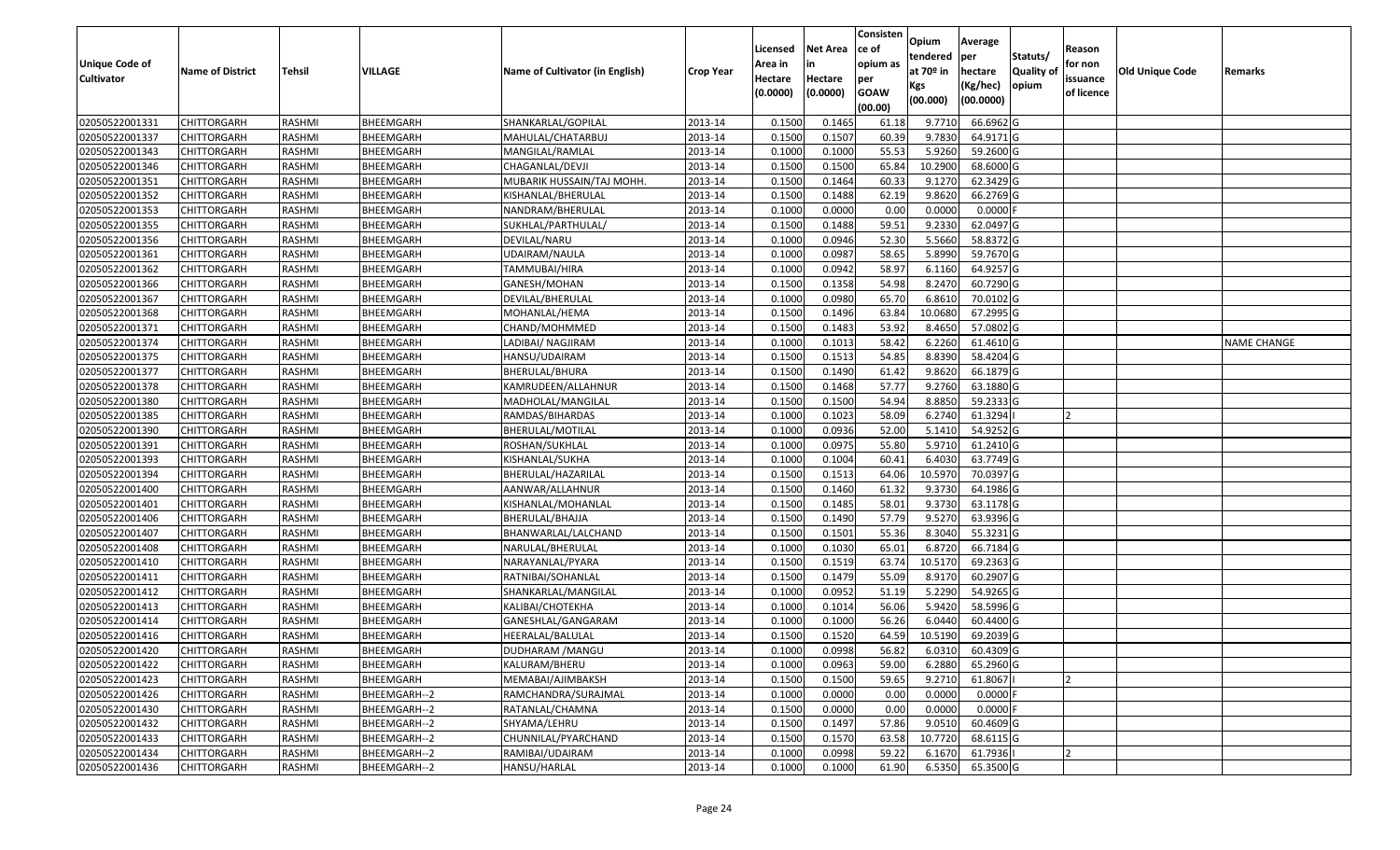| <b>Unique Code of</b><br><b>Cultivator</b> | <b>Name of District</b> | <b>Tehsil</b> | VILLAGE      | Name of Cultivator (in English)   | <b>Crop Year</b> | Licensed<br>Area in<br>Hectare<br>(0.0000) | <b>Net Area</b><br>in<br>Hectare<br>(0.0000) | Consisten<br>ce of<br>opium as<br>per<br><b>GOAW</b><br>(00.00) | Opium<br>tendered<br>at $70°$ in<br>Kgs<br>(00.000) | Average<br>per<br>hectare<br>(Kg/hec)<br>(00.0000) | Statuts/<br><b>Quality o</b><br>opium | Reason<br>for non<br>issuance<br>of licence | Old Unique Code | Remarks            |
|--------------------------------------------|-------------------------|---------------|--------------|-----------------------------------|------------------|--------------------------------------------|----------------------------------------------|-----------------------------------------------------------------|-----------------------------------------------------|----------------------------------------------------|---------------------------------------|---------------------------------------------|-----------------|--------------------|
| 02050522001437                             | CHITTORGARH             | RASHMI        | BHEEMGARH--2 | NARAYAN@NARU<br>A.S.MODA/HEERALAL | 2013-14          | 0.1000                                     | 0.0990                                       | 58.55                                                           | 6.2560                                              | 63.1919                                            |                                       |                                             |                 |                    |
| 02050522001438                             | CHITTORGARH             | RASHMI        | BHEEMGARH--2 | UDA/BHUVANA                       | 2013-14          | 0.1000                                     | 0.0907                                       | 54.36                                                           | 5.5600                                              | 61.3010                                            |                                       |                                             |                 |                    |
| 02050522001439                             | CHITTORGARH             | RASHMI        | BHEEMGARH--2 | JODHRAJ/DHOKAL                    | 2013-14          | 0.1500                                     | 0.1472                                       | 59.52                                                           | 9.1150                                              | 61.9226 G                                          |                                       |                                             |                 |                    |
| 02050522001440                             | <b>CHITTORGARH</b>      | RASHMI        | BHEEMGARH--2 | SOHANBAI/DALCHAND                 | 2013-14          | 0.1500                                     | 0.1420                                       | 60.38                                                           | 9.1260                                              | 64.2676 G                                          |                                       |                                             |                 |                    |
| 02050522001441                             | CHITTORGARH             | RASHMI        | BHEEMGARH--2 | BAKTAVAR/HEERALAL                 | 2013-14          | 0.1000                                     | 0.0960                                       | 63.15                                                           | 6.6220                                              | 68.9792 G                                          |                                       |                                             |                 |                    |
| 02050522001442                             | CHITTORGARH             | RASHMI        | BHEEMGARH--2 | CHANDIBAI/CHOGA                   | 2013-14          | 0.1500                                     | 0.1446                                       | 60.22                                                           | 9.3600                                              | 64.7303 G                                          |                                       |                                             |                 | <b>NAME CHANGE</b> |
| 02050522001443                             | <b>CHITTORGARH</b>      | <b>RASHMI</b> | BHEEMGARH--2 | SHOBHA/CHAMPALAL                  | 2013-14          | 0.1000                                     | 0.0990                                       | 54.72                                                           | 5.8550                                              | 59.1414 G                                          |                                       |                                             |                 |                    |
| 02050522001447                             | CHITTORGARH             | RASHMI        | BHEEMGARH--2 | MANGILAL/SHRILAL                  | 2013-14          | 0.1000                                     | 0.1035                                       | 54.16                                                           | 5.7100                                              | 55.1691                                            |                                       |                                             |                 |                    |
| 02050522001448                             | <b>CHITTORGARH</b>      | RASHMI        | BHEEMGARH--2 | CHANDMAL/BHERULAL                 | 2013-14          | 0.1000                                     | 0.0979                                       | 57.99                                                           | 5.6830                                              | 58.0490 G                                          |                                       |                                             |                 |                    |
| 02050522001449                             | <b>CHITTORGARH</b>      | RASHMI        | BHEEMGARH--2 | ONKAR/SHOLA                       | 2013-14          | 0.1500                                     | 0.1500                                       | 60.98                                                           | 9.8090                                              | 65.3933 G                                          |                                       |                                             |                 |                    |
| 02050522001450                             | CHITTORGARH             | RASHMI        | BHEEMGARH--2 | NARAYAN/GORIA@ROHARULAL           | 2013-14          | 0.1500                                     | 0.1490                                       | 62.71                                                           | 10.0250                                             | 67.2819 G                                          |                                       |                                             |                 |                    |
| 02050522001451                             | <b>CHITTORGARH</b>      | RASHMI        | BHEEMGARH--2 | KAILASHPURI/NARAYANPURI           | 2013-14          | 0.1500                                     | 0.1464                                       | 61.84                                                           | 10.0360                                             | 68.5519 G                                          |                                       |                                             |                 |                    |
| 02050522001452                             | CHITTORGARH             | RASHMI        | BHEEMGARH--2 | NARAYNIBAI/MOHANPURI              | 2013-14          | 0.1500                                     | 0.1461                                       | 63.94                                                           | 10.093                                              | 69.0828 G                                          |                                       |                                             |                 |                    |
| 02050522001453                             | CHITTORGARH             | RASHMI        | BHEEMGARH--2 | MANGILAL/NANURAM                  | 2013-14          | 0.1500                                     | 0.1496                                       | 59.66                                                           | 9.6730                                              | 64.6591 G                                          |                                       |                                             |                 |                    |
| 02050522001454                             | CHITTORGARH             | RASHMI        | BHEEMGARH--2 | AMRITLAL/BHERULAL                 | 2013-14          | 0.1500                                     | 0.1485                                       | 62.55                                                           | 10.035                                              | 67.5758 G                                          |                                       |                                             |                 |                    |
| 02050522001455                             | CHITTORGARH             | RASHMI        | BHEEMGARH--2 | CHANDIBAI/PANNA                   | 2013-14          | 0.100                                      | 0.0990                                       | 57.13                                                           | 6.1370                                              | 61.9899 G                                          |                                       |                                             |                 |                    |
| 02050522001456                             | CHITTORGARH             | RASHMI        | BHEEMGARH--2 | SHANKARLAL/BHURALAL               | 2013-14          | 0.150                                      | 0.1448                                       | 62.44                                                           | 10.2130                                             | 70.5318 G                                          |                                       |                                             |                 |                    |
| 02050522001457                             | CHITTORGARH             | RASHMI        | BHEEMGARH--2 | SATYANARAYAN/DEVILAL              | 2013-14          | 0.1500                                     | 0.1469                                       | 59.78                                                           | 9.7010                                              | 66.0381G                                           |                                       |                                             |                 |                    |
| 02050522001458                             | CHITTORGARH             | RASHMI        | BHEEMGARH--2 | KHARKABAI/SOHANLAL                | 2013-14          | 0.1500                                     | 0.1521                                       | 59.93                                                           | 9.7690                                              | 64.2275 G                                          |                                       |                                             |                 |                    |
| 02050522001459                             | CHITTORGARH             | RASHMI        | BHEEMGARH--2 | NOJIBAI/MAGNIRAM                  | 2013-14          | 0.1500                                     | 0.1443                                       | 57.34                                                           | 9.4610                                              | 65.5648 G                                          |                                       |                                             |                 |                    |
| 02050522001460                             | CHITTORGARH             | RASHMI        | BHEEMGARH--2 | HAJARIMAL/JAVHARMAL               | 2013-14          | 0.1000                                     | 0.0995                                       | 53.17                                                           | 5.8180                                              | 58.4724 G                                          |                                       |                                             |                 |                    |
| 02050522001463                             | CHITTORGARH             | RASHMI        | BHEEMGARH--2 | SAMPATLAL/MANGILAL                | 2013-14          | 0.1000                                     | 0.0992                                       | 59.51                                                           | 6.1810                                              | 62.3085 G                                          |                                       |                                             |                 |                    |
| 02050522001465                             | CHITTORGARH             | RASHMI        | BHEEMGARH--2 | RANGLAL/BHERULAL                  | 2013-14          | 0.1000                                     | 0.0977                                       | 51.34                                                           | 5.3760                                              | 55.0256 G                                          |                                       |                                             |                 |                    |
| 02050522001467                             | CHITTORGARH             | RASHMI        | BHEEMGARH--2 | AMBALAL/HAJARI NAI                | 2013-14          | 0.1500                                     | 0.1450                                       | 64.76                                                           | 10.3340                                             | 71.2690 G                                          |                                       |                                             |                 |                    |
| 02050522001469                             | CHITTORGARH             | RASHMI        | BHEEMGARH--2 | GANESHLAL/JODHRAJ                 | 2013-14          | 0.1500                                     | 0.1458                                       | 58.95                                                           | 9.0610                                              | 62.1468 G                                          |                                       |                                             |                 |                    |
| 02050522001471                             | CHITTORGARH             | RASHMI        | BHEEMGARH--2 | SHANKARLAL/NATHU                  | 2013-14          | 0.1000                                     | 0.0986                                       | 61.16                                                           | 6.3340                                              | 64.2394 G                                          |                                       |                                             |                 |                    |
| 02050522001474                             | CHITTORGARH             | RASHMI        | BHEEMGARH--2 | MAGNIRAM/UDAIRAM                  | 2013-14          | 0.1500                                     | 0.1483                                       | 53.20                                                           | 8.4820                                              | 57.1949 G                                          |                                       |                                             |                 |                    |
| 02050522001477                             | CHITTORGARH             | <b>RASHMI</b> | BHEEMGARH--2 | BALURAM/DEVJIRAM NAYAK            | 2013-14          | 0.1500                                     | 0.1496                                       | 55.42                                                           | 8.8510                                              | 59.1644 G                                          |                                       |                                             |                 |                    |
| 02050522001479                             | CHITTORGARH             | RASHMI        | BHEEMGARH--2 | RATANLAL/LEHRU                    | 2013-14          | 0.1000                                     | 0.0990                                       | 53.87                                                           | 5.7950                                              | 58.5354 G                                          |                                       |                                             |                 | <b>NAME CHANGE</b> |
| 02050522001480                             | CHITTORGARH             | RASHMI        | BHEEMGARH--2 | PARSMAL/SOHANLAL                  | 2013-14          | 0.1000                                     | 0.0966                                       | 59.26                                                           | 6.3490                                              | 65.7246 G                                          |                                       |                                             |                 |                    |
| 02050522001482                             | CHITTORGARH             | RASHMI        | BHEEMGARH--2 | SOHANBAI/UDERAM                   | 2013-14          | 0.1500                                     | 0.1437                                       | 57.46                                                           | 9.0700                                              | 63.1176 G                                          |                                       |                                             |                 |                    |
| 02050522001483                             | CHITTORGARH             | RASHMI        | BHEEMGARH--2 | BHERUPURI/BALUPURI                | 2013-14          | 0.1500                                     | 0.1443                                       | 56.26                                                           | 8.7850                                              | 60.8801G                                           |                                       |                                             |                 |                    |
| 02050522001485                             | <b>CHITTORGARH</b>      | RASHMI        | BHEEMGARH--2 | DILIP KUMAR/SHANTILAL             | 2013-14          | 0.1000                                     | 0.1008                                       | 55.86                                                           | 6.1850                                              | 61.3591 G                                          |                                       |                                             |                 |                    |
| 02050522001487                             | CHITTORGARH             | RASHMI        | BHEEMGARH--2 | BHAWANA/MANA                      | 2013-14          | 0.1000                                     | 0.1040                                       | 59.29                                                           | 6.1870                                              | 59.4904 G                                          |                                       |                                             |                 |                    |
| 02050522001488                             | CHITTORGARH             | RASHMI        | BHEEMGARH--2 | HEERALAL/CHAGAN                   | 2013-14          | 0.1000                                     | 0.0977                                       | 56.88                                                           | 6.0460                                              | 61.8833 G                                          |                                       |                                             |                 |                    |
| 02050522002001                             | <b>CHITTORGARH</b>      | RASHMI        | <b>BARU</b>  | JHAMKUBAI/ VENIRAM                | 2013-14          | 0.1500                                     | 0.1544                                       | 62.56                                                           | 10.1970                                             | 66.0427 G                                          |                                       |                                             |                 | <b>NAME CHANGE</b> |
| 02050522002002                             | <b>CHITTORGARH</b>      | RASHMI        | <b>BARU</b>  | NARU/KHEMA                        | 2013-14          | 0.1000                                     | 0.1008                                       | 64.70                                                           | 6.6550                                              | 66.0218                                            |                                       |                                             |                 |                    |
| 02050522002004                             | <b>CHITTORGARH</b>      | RASHMI        | <b>BARU</b>  | MADHU/UDAIRAM                     | 2013-14          | 0.1500                                     | 0.1450                                       | 63.47                                                           | 9.5570                                              | 65.9103 G                                          |                                       |                                             |                 |                    |
| 02050522002006                             | <b>CHITTORGARH</b>      | RASHMI        | <b>BARU</b>  | KISHANLAL/DHANNA                  | 2013-14          | 0.1500                                     | 0.0495                                       | 64.46                                                           | 3.5080                                              | 70.8687 G                                          |                                       |                                             |                 |                    |
| 02050522002007                             | CHITTORGARH             | RASHMI        | <b>BARU</b>  | CHANDIBAI/RUPLAL                  | 2013-14          | 0.1500                                     | 0.1468                                       | 64.19                                                           | 9.7750                                              | 66.5872 G                                          |                                       |                                             |                 |                    |
| 02050522002009                             | <b>CHITTORGARH</b>      | RASHMI        | <b>BARU</b>  | MANGILAL/PARTHU                   | 2013-14          | 0.1000                                     | 0.0986                                       | 60.55                                                           | 6.1760                                              | 62.6369 G                                          |                                       |                                             |                 |                    |
| 02050522002010                             | <b>CHITTORGARH</b>      | RASHMI        | <b>BARU</b>  | SUSHILABAI/SHANKARLAL             | 2013-14          | 0.1500                                     | 0.1453                                       | 62.62                                                           | 9.9480                                              | 68.4652 G                                          |                                       |                                             |                 |                    |
| 02050522002011                             | CHITTORGARH             | RASHMI        | <b>BARU</b>  | KAJOD/RAMA                        | 2013-14          | 0.1500                                     | 0.1448                                       | 67.88                                                           | 10.2980                                             | 71.1188 G                                          |                                       |                                             |                 |                    |
| 02050522002012                             | CHITTORGARH             | RASHMI        | <b>BARU</b>  | GANESH/PANNA                      | 2013-14          | 0.1500                                     | 0.1509                                       | 63.68                                                           | 9.7430                                              | 64.5659 G                                          |                                       |                                             |                 |                    |
| 02050522002013                             | <b>CHITTORGARH</b>      | RASHMI        | <b>BARU</b>  | KALU/PRATHVIRAJ                   | 2013-14          | 0.1500                                     | 0.1500                                       | 63.30                                                           | 9.6940                                              | 64.6267 G                                          |                                       |                                             |                 |                    |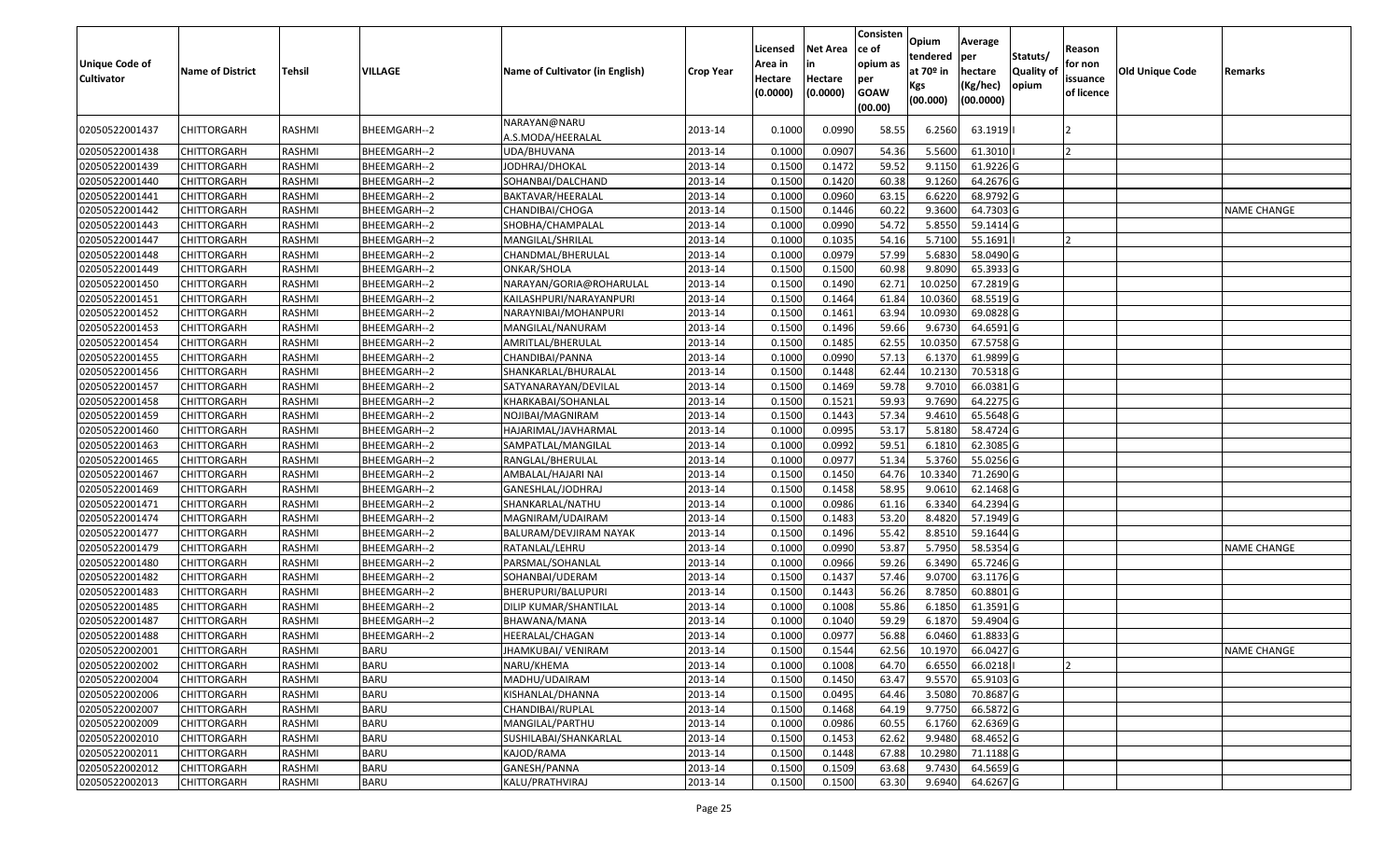| <b>Unique Code of</b><br><b>Cultivator</b> | <b>Name of District</b> | <b>Tehsil</b> | VILLAGE     | Name of Cultivator (in English)          | <b>Crop Year</b> | Licensed<br>Area in<br>Hectare<br>(0.0000) | Net Area<br>in<br>Hectare<br>(0.0000) | Consisten<br>ce of<br>opium as<br>per<br><b>GOAW</b><br>(00.00) | Opium<br>tendered<br>at 70º in<br>Kgs<br>(00.000) | Average<br> per<br>hectare<br>(Kg/hec)<br>(00.0000) | Statuts/<br><b>Quality of</b><br>opium | Reason<br>for non<br>issuance<br>of licence | <b>Old Unique Code</b> | Remarks            |
|--------------------------------------------|-------------------------|---------------|-------------|------------------------------------------|------------------|--------------------------------------------|---------------------------------------|-----------------------------------------------------------------|---------------------------------------------------|-----------------------------------------------------|----------------------------------------|---------------------------------------------|------------------------|--------------------|
| 02050522002016                             | <b>CHITTORGARH</b>      | RASHMI        | <b>BARU</b> | LOBHU @ SHOBHALAL / HAZARI               | 2013-14          | 0.1500                                     | 0.1498                                | 62.62                                                           | 9.8310                                            | 65.6275 G                                           |                                        |                                             |                        |                    |
| 02050522002017                             | CHITTORGARH             | RASHMI        | <b>BARU</b> | NATHU/ GOPI                              | 2013-14          | 0.1500                                     | 0.1479                                | 68.02                                                           | 10.3200                                           | 69.7769 G                                           |                                        |                                             |                        |                    |
| 02050522002018                             | CHITTORGARH             | RASHMI        | <b>BARU</b> | CHUNA/ KHURAJ                            | 2013-14          | 0.1500                                     | 0.1470                                | 53.27                                                           | 7.6710                                            | 52.1837 G                                           |                                        |                                             |                        |                    |
| 02050522002023                             | <b>CHITTORGARH</b>      | <b>RASHMI</b> | <b>BARU</b> | SHANKERLAL/ NATHU                        | 2013-14          | 0.1500                                     | 0.1508                                | 62.78                                                           | 10.0450                                           | 66.6114 G                                           |                                        |                                             |                        |                    |
| 02050522002024                             | <b>CHITTORGARH</b>      | RASHMI        | <b>BARU</b> | BALURAM/ LOBHCHAND                       | 2013-14          | 0.1500                                     | 0.1479                                | 57.61                                                           | 9.1760                                            | 62.0419 G                                           |                                        |                                             |                        |                    |
| 02050522002029                             | <b>CHITTORGARH</b>      | RASHMI        | <b>BARU</b> | SHANKERLAL/RAGHUNATH                     | 2013-14          | 0.1500                                     | 0.1495                                | 55.13                                                           | 8.7970                                            | 58.8428 G                                           |                                        |                                             |                        |                    |
| 02050522002030                             | CHITTORGARH             | RASHMI        | <b>BARU</b> | MANGIBAI/MADANLAL                        | 2013-14          | 0.1000                                     | 0.1015                                | 62.02                                                           | 6.4500                                            | 63.5468 G                                           |                                        |                                             |                        |                    |
| 02050522002031                             | <b>CHITTORGARH</b>      | RASHMI        | <b>BARU</b> | BHERU/NATHU                              | 2013-14          | 0.1500                                     | 0.1504                                | 64.61                                                           | 10.7810                                           | 71.6822 G                                           |                                        |                                             |                        |                    |
| 02050522002032                             | CHITTORGARH             | RASHMI        | <b>BARU</b> | UDIBAI/ NARU                             | 2013-14          | 0.1500                                     | 0.1488                                | 61.09                                                           | 9.5210                                            | 63.9852 G                                           |                                        |                                             |                        |                    |
| 02050522002034                             | <b>CHITTORGARH</b>      | RASHMI        | <b>BARU</b> | SOHANLAL/ CHUNA TELI                     | 2013-14          | 0.1500                                     | 0.1466                                | 60.74                                                           | 9.4320                                            | 64.3383 G                                           |                                        |                                             |                        |                    |
| 02050522002038                             | CHITTORGARH             | RASHMI        | <b>BARU</b> | NANDRAM/ RUPA                            | 2013-14          | 0.1500                                     | 0.1450                                | 64.12                                                           | 10.1220                                           | 69.8069 G                                           |                                        |                                             |                        |                    |
| 02050522002039                             | <b>CHITTORGARH</b>      | RASHMI        | <b>BARU</b> | RATTU/ MOTI                              | 2013-14          | 0.1500                                     | 0.1484                                | 64.12                                                           | 10.1580                                           | 68.4501 G                                           |                                        |                                             |                        |                    |
| 02050522002040                             | CHITTORGARH             | RASHMI        | <b>BARU</b> | NATHULAL/ PARTHU                         | 2013-14          | 0.1500                                     | 0.1500                                | 61.54                                                           | 9.3450                                            | 62.3000 G                                           |                                        |                                             |                        |                    |
| 02050522002042                             | CHITTORGARH             | RASHMI        | <b>BARU</b> | RAMLAL/DUNGA                             | 2013-14          | 0.1500                                     | 0.1523                                | 63.03                                                           | 9.9320                                            | 65.2134 G                                           |                                        |                                             |                        |                    |
| 02050522002045                             | CHITTORGARH             | RASHMI        | <b>BARU</b> | DUNGA/ KALU                              | 2013-14          | 0.1500                                     | 0.1501                                | 62.16                                                           | 10.0700                                           | 67.0886 G                                           |                                        |                                             |                        |                    |
| 02050522002047                             | CHITTORGARH             | RASHMI        | <b>BARU</b> | <b>BHERULAL/ MADHU</b>                   | 2013-14          | 0.1500                                     | 0.1450                                | 58.76                                                           | 8.9900                                            | 62.0000 G                                           |                                        |                                             |                        |                    |
| 02050522002048                             | CHITTORGARH             | RASHMI        | <b>BARU</b> | JHAMKUBAI/HIRALAL                        | 2013-14          | 0.1500                                     | 0.1542                                | 61.39                                                           | 9.6120                                            | 62.3346 G                                           |                                        |                                             |                        |                    |
| 02050522002049                             | CHITTORGARH             | RASHMI        | <b>BARU</b> | BHERULAL/DEVKISHAN                       | 2013-14          | 0.1000                                     | 0.1039                                | 63.30                                                           | 6.8360                                            | 65.7940 G                                           |                                        |                                             |                        |                    |
| 02050522002052                             | <b>CHITTORGARH</b>      | RASHMI        | <b>BARU</b> | PRAKASHCHANDRA/ PYARCHAND                | 2013-14          | 0.1500                                     | 0.1502                                | 59.09                                                           | 9.6740                                            | 64.4070                                             |                                        | 12                                          |                        |                    |
| 02050522002054                             | CHITTORGARH             | RASHMI        | <b>BARU</b> | BHUWANIRAM/ MADHAV @<br><b>MAHADEV</b>   | 2013-14          | 0.1500                                     | 0.1487                                | 61.04                                                           | 9.7050                                            | 65.2656 G                                           |                                        |                                             |                        |                    |
| 02050522002055                             | CHITTORGARH             | RASHMI        | <b>BARU</b> | CHHOGA/ LOBHU                            | 2013-14          | 0.1500                                     | 0.1497                                | 60.26                                                           | 9.5900                                            | 64.0615 G                                           |                                        |                                             |                        |                    |
| 02050522002057                             | <b>CHITTORGARH</b>      | RASHMI        | <b>BARU</b> | TAMU/MADHO                               | 2013-14          | 0.1500                                     | 0.1460                                | 60.66                                                           | 9.3330                                            | 63.9247 G                                           |                                        |                                             |                        | <b>NAME CHANGE</b> |
| 02050522002059                             | CHITTORGARH             | RASHMI        | <b>BARU</b> | NARAYAN/HAZARI                           | 2013-14          | 0.1500                                     | 0.1456                                | 65.78                                                           | 9.9330                                            | 68.2212 G                                           |                                        |                                             |                        |                    |
| 02050522002064                             | <b>CHITTORGARH</b>      | <b>RASHMI</b> | <b>BARU</b> | MANGU/ DEEPA                             | 2013-14          | 0.1500                                     | 0.1516                                | 56.10                                                           | 9.2160                                            | 60.7910                                             |                                        |                                             |                        |                    |
| 02050522002067                             | CHITTORGARH             | <b>RASHMI</b> | <b>BARU</b> | <b>BALU/RAMA</b>                         | 2013-14          | 0.1500                                     | 0.1500                                | 65.77                                                           | 10.5330                                           | 70.2200 G                                           |                                        |                                             |                        |                    |
| 02050522002073                             | <b>CHITTORGARH</b>      | RASHMI        | <b>BARU</b> | DHAPUBAI/KISHNA                          | 2013-14          | 0.1500                                     | 0.1504                                | 58.20                                                           | 9.2540                                            | 61.5293 G                                           |                                        |                                             |                        |                    |
| 02050522002077                             | CHITTORGARH             | RASHMI        | <b>BARU</b> | UDAIRAM/ RAMLAL                          | 2013-14          | 0.1500                                     | 0.1515                                | 63.73                                                           | 9.6600                                            | 63.7624 G                                           |                                        |                                             |                        |                    |
| 02050522002079                             | <b>CHITTORGARH</b>      | RASHMI        | <b>BARU</b> | TULSIBAI/ KISHNA                         | 2013-14          | 0.1000                                     | 0.1008                                | 56.29                                                           | 5.8220                                            | 57.7579 G                                           |                                        |                                             |                        |                    |
| 02050522002082                             | CHITTORGARH             | RASHMI        | <b>BARU</b> | BHUWANI SHANKER/BHANWARLAL               | 2013-14          | 0.1000                                     | 0.1021                                | 62.28                                                           | 6.5390                                            | 64.0451 G                                           |                                        |                                             |                        |                    |
| 02050522002083                             | CHITTORGARH             | RASHMI        | <b>BARU</b> | JAMNIBAI/ LAXMAN                         | 2013-14          | 0.1000                                     | 0.0995                                | 65.22                                                           | 6.8670                                            | 69.0151 G                                           |                                        |                                             |                        |                    |
| 02050522002084                             | CHITTORGARH             | RASHMI        | <b>BARU</b> | BHERULAL/ MADHU                          | 2013-14          | 0.1500                                     | 0.1526                                | 66.43                                                           | 11.1510                                           | 73.0734 G                                           |                                        |                                             |                        |                    |
| 02050522002085                             | CHITTORGARH             | RASHMI        | <b>BARU</b> | RUKMANIBAI/BHAGWAN                       | 2013-14          | 0.1500                                     | 0.1500                                | 58.49                                                           | 9.5090                                            | 63.3930                                             |                                        |                                             |                        |                    |
| 02050522002086                             | CHITTORGARH             | RASHMI        | <b>BARU</b> | KAWERIBAI/KALURAM                        | 2013-14          | 0.1000                                     | 0.0990                                | 61.56                                                           | 6.4900                                            | 65.5556 G                                           |                                        |                                             |                        |                    |
| 02050522002091                             | <b>CHITTORGARH</b>      | RASHMI        | <b>BARU</b> | KALU/MODA                                | 2013-14          | 0.1500                                     | 0.1485                                | 48.70                                                           | 7.5760                                            | 51.0168 G                                           |                                        |                                             |                        |                    |
| 02050522002094                             | <b>CHITTORGARH</b>      | <b>RASHMI</b> | <b>BARU</b> | NARU/BHURA                               | 2013-14          | 0.1500                                     | 0.1482                                | 60.72                                                           | 9.8280                                            | 66.3158 G                                           |                                        |                                             |                        |                    |
| 02050522002095                             | <b>CHITTORGARH</b>      | RASHMI        | <b>BARU</b> | EMNA BAIGAM/MITTHU KHA                   | 2013-14          | 0.1000                                     | 0.1023                                | 59.74                                                           | 6.8700                                            | 67.1554 G                                           |                                        |                                             |                        |                    |
| 02050522002097                             | <b>CHITTORGARH</b>      | RASHMI        | <b>BARU</b> | <b>BHERULAL/ HAZARI</b>                  | 2013-14          | 0.1000                                     | 0.1000                                | 64.01                                                           | 6.7580                                            | 67.5800                                             |                                        |                                             |                        |                    |
| 02050522002103                             | <b>CHITTORGARH</b>      | RASHMI        | <b>BARU</b> | LAXMAN/ KALU                             | 2013-14          | 0.1000                                     | 0.1000                                | 59.43                                                           | 6.1470                                            | 61.4700 G                                           |                                        |                                             |                        |                    |
| 02050522002104                             | <b>CHITTORGARH</b>      | RASHMI        | <b>BARU</b> | ANCHIBAI/ HUKMA                          | 2013-14          | 0.1500                                     | 0.1479                                | 60.14                                                           | 9.2360                                            | 62.4470                                             |                                        | 12                                          |                        |                    |
| 02050522002108                             | <b>CHITTORGARH</b>      | RASHMI        | <b>BARU</b> | MADHULAL/CHHOGA SUTHAR                   | 2013-14          | 0.1500                                     | 0.1523                                | 59.77                                                           | 9.5290                                            | 62.5673 G                                           |                                        |                                             |                        |                    |
| 02050522002110                             | <b>CHITTORGARH</b>      | RASHMI        | <b>BARU</b> | RAMCHANDRA/ GOKAL                        | 2013-14          | 0.1500                                     | 0.1449                                | 61.84                                                           | 9.6380                                            | 66.5148 G                                           |                                        |                                             |                        |                    |
| 02050522002111                             | <b>CHITTORGARH</b>      | RASHMI        | <b>BARU</b> | LAXMAN/ DEVKISHAN                        | 2013-14          | 0.1500                                     | 0.1471                                | 60.64                                                           | 8.9400                                            | 60.7750 G                                           |                                        |                                             |                        |                    |
| 02050522002112                             | CHITTORGARH             | RASHMI        | <b>BARU</b> | RUPLAL A/S RAMCHANDRA/ GHASI NAI 2013-14 |                  | 0.1000                                     | 0.1020                                | 57.54                                                           | 6.0010                                            | 58.8333 G                                           |                                        |                                             |                        |                    |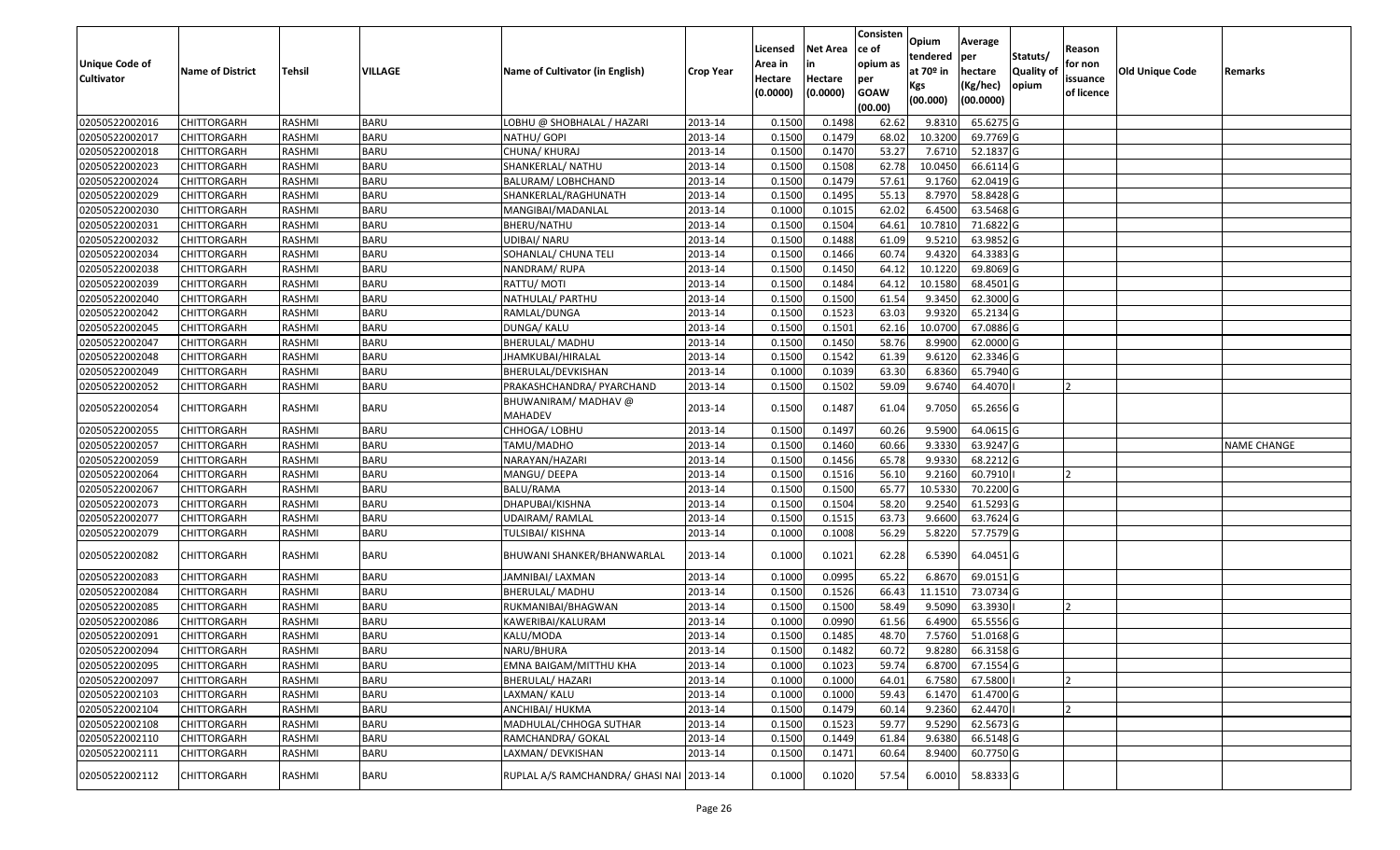|                       |                         |               |                |                                 |                  |          |                 | Consisten   | Opium       | Average    |                  |            |                        |                    |
|-----------------------|-------------------------|---------------|----------------|---------------------------------|------------------|----------|-----------------|-------------|-------------|------------|------------------|------------|------------------------|--------------------|
|                       |                         |               |                |                                 |                  | Licensed | <b>Net Area</b> | ce of       | tendered    | per        | Statuts/         | Reason     |                        |                    |
| <b>Unique Code of</b> | <b>Name of District</b> | <b>Tehsil</b> | <b>VILLAGE</b> | Name of Cultivator (in English) | <b>Crop Year</b> | Area in  |                 | opium as    | at $70°$ in | hectare    | <b>Quality o</b> | for non    | <b>Old Unique Code</b> | Remarks            |
| <b>Cultivator</b>     |                         |               |                |                                 |                  | Hectare  | Hectare         | per         | Kgs         | (Kg/hec)   | opium            | issuance   |                        |                    |
|                       |                         |               |                |                                 |                  | (0.0000) | (0.0000)        | <b>GOAW</b> | (00.000)    | (00.0000)  |                  | of licence |                        |                    |
|                       |                         |               |                |                                 |                  |          |                 | (00.00)     |             |            |                  |            |                        |                    |
| 02050522002113        | CHITTORGARH             | RASHMI        | <b>BARU</b>    | RATANLAL / DHANNA               | 2013-14          | 0.1000   | 0.0955          | 61.25       | 6.0640      | 63.4974 G  |                  |            |                        |                    |
| 02050522002118        | CHITTORGARH             | RASHMI        | <b>BARU</b>    | GANESHLAL/ KAJODIMAL            | 2013-14          | 0.1500   | 0.1382          | 63.34       | 9.1840      | 66.4544 G  |                  |            |                        |                    |
| 02050522002126        | CHITTORGARH             | RASHMI        | <b>BARU</b>    | BALU/ KALU                      | 2013-14          | 0.1500   | 0.1468          | 64.60       | 9.8560      | 67.1390 G  |                  |            |                        |                    |
| 02050522002129        | <b>CHITTORGARH</b>      | RASHMI        | <b>BARU</b>    | <b>BHAGWANLAL/ RUPLAL</b>       | 2013-14          | 0.1000   | 0.0969          | 64.06       | 6.3330      | 65.3560 G  |                  |            |                        |                    |
| 02050522002130        | CHITTORGARH             | RASHMI        | <b>BARU</b>    | SHIVLAL/BHERULAL                | 2013-14          | 0.1500   | 0.1400          | 63.23       | 9.3580      | 66.8429 G  |                  |            |                        |                    |
| 02050522002131        | <b>CHITTORGARH</b>      | RASHMI        | <b>BARU</b>    | OMPRAKASH/ RUPLAL               | 2013-14          | 0.1500   | 0.1485          | 62.53       | 9.3970      | 63.2795 G  |                  |            |                        |                    |
| 02050522002133        | CHITTORGARH             | RASHMI        | <b>BARU</b>    | SHANKER/ UDA                    | 2013-14          | 0.1000   | 0.1000          | 56.48       | 6.2610      | 62.6100G   |                  |            |                        |                    |
| 02050522002137        | <b>CHITTORGARH</b>      | <b>RASHMI</b> | <b>BARU</b>    | <b>BANSHILAL/ KAJODIMAL</b>     | 2013-14          | 0.1500   | 0.1422          | 69.14       | 10.2720     | 72.2363 G  |                  |            |                        |                    |
| 02050522002139        | CHITTORGARH             | RASHMI        | <b>BARU</b>    | HAZARI/ BHEEMA                  | 2013-14          | 0.1000   | 0.0988          | 65.99       | 6.8350      | 69.1802 G  |                  |            |                        |                    |
| 02050522002142        | CHITTORGARH             | RASHMI        | <b>BARU</b>    | GOURIBAI @RUPIBAI/HAZARI        | 2013-14          | 0.1500   | 0.1496          | 57.94       | 8.9480      | 59.8128 G  |                  |            |                        |                    |
| 02050522002143        | CHITTORGARH             | RASHMI        | <b>BARU</b>    | MADHU A/S GOKAL / CHATERBHUJ    | 2013-14          | 0.1500   | 0.1410          | 60.24       | 8.7430      | 62.0071G   |                  |            |                        |                    |
| 02050522002147        | CHITTORGARH             | RASHMI        | <b>BARU</b>    | KHURAJ/ KAJOD TELI              | 2013-14          | 0.1500   | 0.1397          | 65.20       | 9.3980      | 67.2727 G  |                  |            |                        |                    |
| 02050522002148        | <b>CHITTORGARH</b>      | RASHMI        | <b>BARU</b>    | LADU/MANGU                      | 2013-14          | 0.1500   | 0.1490          | 61.66       | 9.7330      | 65.3221G   |                  |            |                        |                    |
| 02050522002150        | <b>CHITTORGARH</b>      | RASHMI        | <b>BARU</b>    | GIRDHARI/ BARDA                 | 2013-14          | 0.1000   | 0.1023          | 60.02       | 6.2340      | 60.9380    |                  |            |                        |                    |
| 02050522002151        | <b>CHITTORGARH</b>      | RASHMI        | <b>BARU</b>    | SOSARBAI/ BHERULAL              | 2013-14          | 0.1000   | 0.1002          | 68.52       | 6.3430      | 63.3030    |                  | כו         |                        |                    |
| 02050522002152        | <b>CHITTORGARH</b>      | RASHMI        | <b>BARU</b>    | NARAYAN/ SOHAN                  | 2013-14          | 0.1500   | 0.1469          | 62.83       | 9.6670      | 65.8067 G  |                  |            |                        |                    |
| 02050522002153        | CHITTORGARH             | RASHMI        | <b>BARU</b>    | DEVKISHAN/ KALU TELI            | 2013-14          | 0.1500   | 0.1473          | 61.85       | 9.7100      | 65.9199 G  |                  |            |                        |                    |
| 02050522002155        | CHITTORGARH             | RASHMI        | <b>BARU</b>    | KAMRUDDIN/ GHASI KHA            | 2013-14          | 0.1000   | 0.1000          | 58.73       | 5.9150      | 59.1500G   |                  |            |                        |                    |
| 02050522002157        | CHITTORGARH             | RASHMI        | <b>BARU</b>    | SHAMBHULAL/LOBHA                | 2013-14          | 0.1000   | 0.1003          | 61.37       | 6.5320      | 65.1246 G  |                  |            |                        | <b>NAME CHANGE</b> |
| 02050522002160        | CHITTORGARH             | RASHMI        | <b>BARU</b>    | PIRUKHA/ CHANDKHA               | 2013-14          | 0.1000   | 0.1000          | 55.39       | 5.5070      | 55.0700G   |                  |            |                        |                    |
| 02050522002162        | CHITTORGARH             | RASHMI        | <b>BARU</b>    | MANGILAL/ BHURALAL              | 2013-14          | 0.1000   | 0.0979          | 61.41       | 6.2020      | 63.3504 G  |                  |            |                        |                    |
| 02050522002163        | CHITTORGARH             | RASHMI        | <b>BARU</b>    | JADAVBAI/ KANA CHAMAR           | 2013-14          | 0.1000   | 0.0994          | 63.1        | 6.6180      | 66.5790    |                  |            |                        |                    |
| 02050522002164        | CHITTORGARH             | RASHMI        | <b>BARU</b>    | KISHANLAL/UDAILAL               | 2013-14          | 0.1500   | 0.1380          | 64.77       | 9.1510      | 66.3116 G  |                  |            |                        |                    |
| 02050522002168        | CHITTORGARH             | RASHMI        | <b>BARU</b>    | RATANLAL/ BHURA                 | 2013-14          | 0.1000   | 0.0975          | 60.40       | 6.2040      | 63.6308 G  |                  |            |                        |                    |
| 02050522002171        | <b>CHITTORGARH</b>      | RASHMI        | <b>BARU</b>    | BHAWANIRAM/ KALU                | 2013-14          | 0.1500   | 0.1515          | 55.90       | 8.6410      | 57.0363 G  |                  |            |                        |                    |
| 02050522002173        | CHITTORGARH             | RASHMI        | <b>BARU</b>    | DEUBAI/ ONKAR                   | 2013-14          | 0.1500   | 0.1498          | 65.87       | 10.5020     | 70.1068 G  |                  |            |                        |                    |
| 02050522002175        | CHITTORGARH             | RASHMI        | <b>BARU</b>    | JHAMKUBAI/ JITU                 | 2013-14          | 0.1500   | 0.1475          | 60.48       | 9.4260      | 63.9051 G  |                  |            |                        |                    |
| 02050522002177        | CHITTORGARH             | RASHMI        | <b>BARU</b>    | SHOBHALAL/ HIRA                 | 2013-14          | 0.1500   | 0.1496          | 60.11       | 9.2140      | 61.5909 G  |                  |            |                        |                    |
| 02050522002178        | CHITTORGARH             | RASHMI        | <b>BARU</b>    | KESHARBAI/ NARAYAN              | 2013-14          | 0.1500   | 0.1501          | 60.09       | 9.2540      | 61.6522 G  |                  |            |                        |                    |
| 02050522002179        | CHITTORGARH             | RASHMI        | <b>BARU</b>    | RATANLAL/ SHOBHALAL             | 2013-14          | 0.1500   | 0.1500          | 62.09       | 9.6860      | 64.5733 G  |                  |            |                        |                    |
| 02050522002187        | CHITTORGARH             | RASHMI        | <b>BARU</b>    | RAJIBAI/ MADHO                  | 2013-14          | 0.1500   | 0.1521          | 61.44       | 9.945       | 65.3846 G  |                  |            |                        |                    |
| 02050522002188        | CHITTORGARH             | RASHMI        | <b>BARU</b>    | NARAYAN/ GOPI                   | 2013-14          | 0.1500   | 0.1402          | 65.61       | 10.3850     | 74.0720    |                  |            |                        |                    |
| 02050522002191        | CHITTORGARH             | <b>RASHMI</b> | <b>BARU</b>    | SATYANARAYAN/ KAJOD             | 2013-14          | 0.1000   | 0.1013          | 64.69       | 6.7090      | 66.2290 G  |                  |            |                        |                    |
| 02050522002194        | <b>CHITTORGARH</b>      | RASHMI        | BARU           | MATHRIBAI/BALU                  | 2013-14          | 0.1000   | 0.1007          | 61.85       | 6.3090      | 62.6514 G  |                  |            |                        |                    |
| 02050522002196        | CHITTORGARH             | RASHMI        | <b>BARU</b>    | RAGHUNATH/GOPI                  | 2013-14          | 0.1000   | 0.1005          | 53.69       | 5.3690      | 53.4229 G  |                  |            |                        |                    |
| 02050522002197        | CHITTORGARH             | RASHMI        | <b>BARU</b>    | AMBALAL/ BALU                   | 2013-14          | 0.1000   | 0.0000          | 0.00        | 0.0000      | $0.0000$ F |                  |            |                        |                    |
| 02050522002199        | <b>CHITTORGARH</b>      | RASHMI        | <b>BARU</b>    | DALCHAND/ HAZARI                | 2013-14          | 0.1000   | 0.1011          | 54.84       | 6.1580      | 60.9100 G  |                  |            |                        |                    |
| 02050522002204        | <b>CHITTORGARH</b>      | RASHMI        | <b>BARU</b>    | KALURAM MOTHER KESHARBAI/       | 2013-14          | 0.1000   | 0.0992          | 64.24       | 2.2150      | 22.3280    |                  |            |                        |                    |
|                       |                         |               |                | SOHANLAL                        |                  |          |                 |             |             |            |                  |            |                        |                    |
| 02050522002207        | <b>CHITTORGARH</b>      | RASHMI        | <b>BARU</b>    | ALADIN / JAMALUDDIN             | 2013-14          | 0.1500   | 0.1102          | 60.84       | 7.0840      | 64.2831 G  |                  |            |                        |                    |
| 02050522002208        | <b>CHITTORGARH</b>      | RASHMI        | <b>BARU</b>    | DHAUBAI/CHANDKHAN               | 2013-14          | 0.1000   | 0.1009          | 62.03       | 6.5570      | 64.9851 G  |                  |            |                        |                    |
| 02050522002209        | <b>CHITTORGARH</b>      | RASHMI        | <b>BARU</b>    | NATHULAL/ GOPI LUHAR            | 2013-14          | 0.1500   | 0.1505          | 57.02       | 8.8460      | 58.7774 G  |                  |            |                        |                    |
| 02050522002211        | <b>CHITTORGARH</b>      | RASHMI        | <b>BARU</b>    | PRABHULAL/ RATU BHIL            | 2013-14          | 0.1000   | 0.1005          | 52.47       | 5.4940      | 54.6667 G  |                  |            |                        |                    |
| 02050522002213        | <b>CHITTORGARH</b>      | RASHMI        | <b>BARU</b>    | DALU/TULCHHA                    | 2013-14          | 0.1000   | 0.0990          | 58.64       | 6.4000      | 64.6465 G  |                  |            |                        |                    |
| 02050522002214        | <b>CHITTORGARH</b>      | RASHMI        | <b>BARU</b>    | SHYAMLAL/LOBHCHAND              | 2013-14          | 0.1000   | 0.0930          | 63.90       | 6.6460      | 71.4620    |                  |            |                        |                    |
| 02050522002215        | <b>CHITTORGARH</b>      | RASHMI        | <b>BARU</b>    | LEHARU/RAMLAL                   | 2013-14          | 0.1500   | 0.1510          | 56.79       | 8.7860      | 58.1854 G  |                  |            |                        |                    |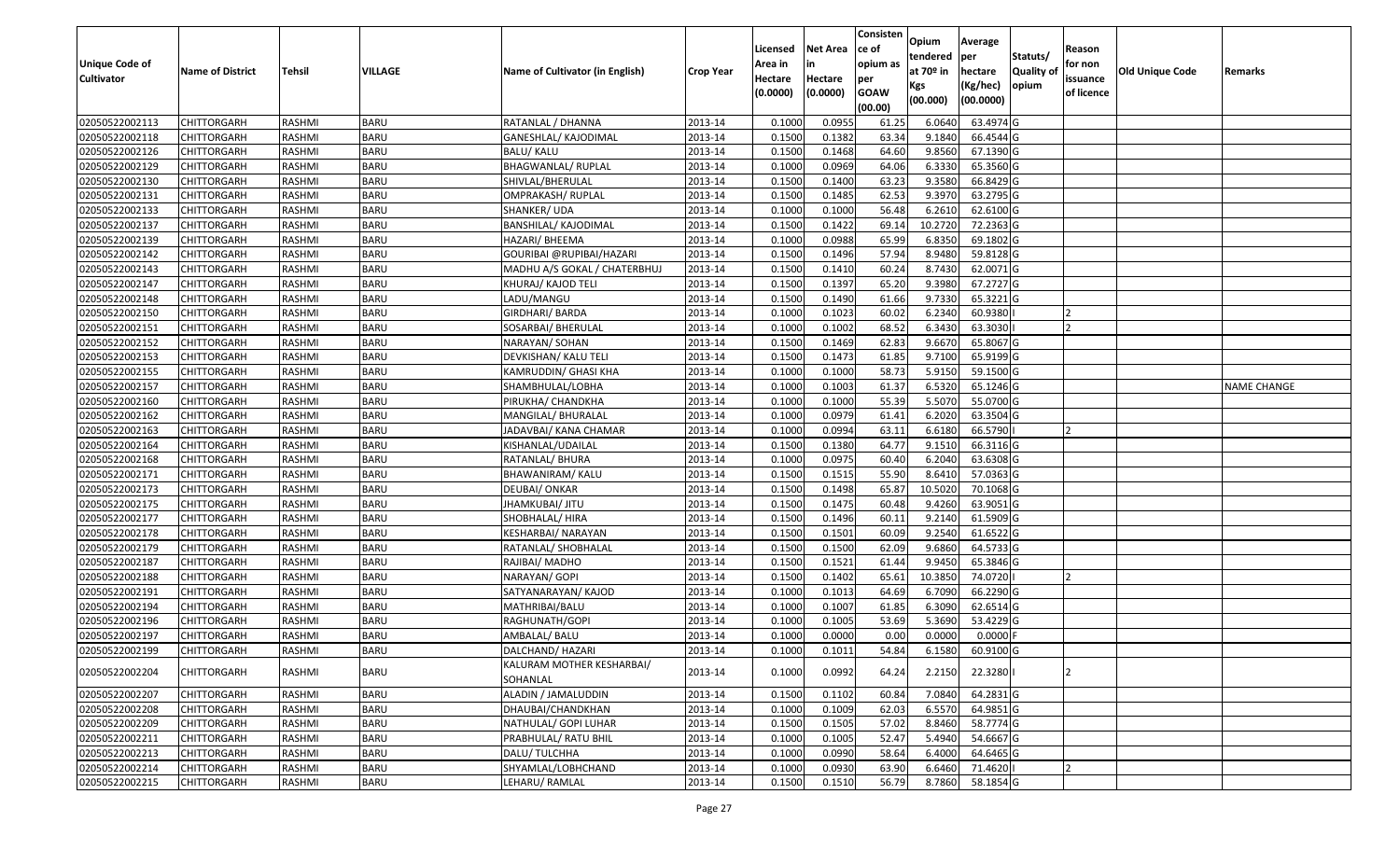|                   |                         |               |             |                                 |                  | Licensed | <b>Net Area</b> | Consisten<br>ce of | Opium           | Average               |                  | Reason     |                        |                    |
|-------------------|-------------------------|---------------|-------------|---------------------------------|------------------|----------|-----------------|--------------------|-----------------|-----------------------|------------------|------------|------------------------|--------------------|
| Unique Code of    |                         |               |             |                                 |                  | Area in  | in              | opium as           | tendered        | per                   | Statuts/         | for non    |                        |                    |
| <b>Cultivator</b> | <b>Name of District</b> | <b>Tehsil</b> | VILLAGE     | Name of Cultivator (in English) | <b>Crop Year</b> | Hectare  | Hectare         | per                | at $70°$ in     | hectare               | <b>Quality o</b> | issuance   | <b>Old Unique Code</b> | Remarks            |
|                   |                         |               |             |                                 |                  | (0.0000) | (0.0000)        | <b>GOAW</b>        | Kgs<br>(00.000) | (Kg/hec)<br>(00.0000) | opium            | of licence |                        |                    |
|                   |                         |               |             |                                 |                  |          |                 | (00.00)            |                 |                       |                  |            |                        |                    |
| 02050522002216    | CHITTORGARH             | RASHMI        | <b>BARU</b> | DHANNA/ NATHU                   | 2013-14          | 0.1500   | 0.1504          | 58.79              | 9.5240          | 63.3245 G             |                  |            |                        |                    |
| 02050522002221    | CHITTORGARH             | RASHMI        | <b>BARU</b> | JDAIRAM/ NARU                   | 2013-14          | 0.1000   | 0.1000          | 60.69              | 6.2680          | 62.6800               |                  |            |                        |                    |
| 02050522002232    | CHITTORGARH             | RASHMI        | <b>BARU</b> | GOPALLAL/BHERULAL               | 2013-14          | 0.1500   | 0.1498          | 67.97              | 10.5060         | 70.1335 G             |                  |            |                        |                    |
| 02050522002234    | <b>CHITTORGARH</b>      | RASHMI        | <b>BARU</b> | LEHARU/BHURALAL                 | 2013-14          | 0.1500   | 0.1503          | 64.24              | 9.8560          | 65.5755 G             |                  |            |                        |                    |
| 02050522002236    | CHITTORGARH             | RASHMI        | <b>BARU</b> | NARUGIR/ MADHAV GIR             | 2013-14          | 0.1500   | 0.1441          | 55.36              | 8.4070          | 58.3414 G             |                  |            |                        |                    |
| 02050522002237    | <b>CHITTORGARH</b>      | RASHMI        | <b>BARU</b> | RAMLAL/GOKAL SUTHAR             | 2013-14          | 0.1500   | 0.1500          | 57.97              | 9.0350          | 60.2333 G             |                  |            |                        |                    |
| 02050522002241    | CHITTORGARH             | RASHMI        | <b>BARU</b> | KALURAM/ MOHANLAL               | 2013-14          | 0.1000   | 0.1006          | 57.20              | 5.9810          | 59.4533 G             |                  |            |                        |                    |
| 02050522002242    | CHITTORGARH             | <b>RASHMI</b> | <b>BARU</b> | KANKUBAI/ BADRILAL              | 2013-14          | 0.1500   | 0.1500          | 56.86              | 9.1060          | 60.7067 G             |                  |            |                        |                    |
| 02050522002245    | CHITTORGARH             | RASHMI        | <b>BARU</b> | KHAJU/RAHIMBAKSH                | 2013-14          | 0.1500   | 0.1504          | 56.25              | 9.2730          | 61.6556 G             |                  |            |                        |                    |
| 02050522002247    | CHITTORGARH             | RASHMI        | <b>BARU</b> | TULSIRAM/BHERA                  | 2013-14          | 0.1000   | 0.0000          | 0.00               | 0.0000          | $0.0000$ F            |                  |            |                        |                    |
| 02050522002249    | CHITTORGARH             | RASHMI        | <b>BARU</b> | BALURAM A/S MOHAN/ CHHOGA       | 2013-14          | 0.1000   | 0.0991          | 55.47              | 5.2620          | 53.0979 G             |                  |            |                        |                    |
| 02050522002250    | <b>CHITTORGARH</b>      | RASHMI        | <b>BARU</b> | BHERULAL/MAGNIRAM               | 2013-14          | 0.1500   | 0.1517          | 58.20              | 9.3040          | 61.3316 G             |                  |            |                        |                    |
| 02050522002252    | <b>CHITTORGARH</b>      | RASHMI        | <b>BARU</b> | JETUN/BHURAKHA                  | 2013-14          | 0.1000   | 0.1002          | 67.03              | 7.9670          | 79.5110 G             |                  |            |                        |                    |
| 02050522002255    | <b>CHITTORGARH</b>      | RASHMI        | <b>BARU</b> | SOSARBAI/LAXMICHAND             | 2013-14          | 0.1500   | 0.1521          | 50.28              | 8.7850          | 57.7580               |                  |            |                        | <b>NAME CHANGE</b> |
| 02050522002256    | <b>CHITTORGARH</b>      | RASHMI        | <b>BARU</b> | RATANLAL/NARU JAT               | 2013-14          | 0.1500   | 0.1475          | 59.44              | 9.3070          | 63.0983 G             |                  |            |                        |                    |
| 02050522002257    | CHITTORGARH             | RASHMI        | <b>BARU</b> | CHANDIBAI/ MADHO                | 2013-14          | 0.1000   | 0.0972          | 56.26              | 6.0760          | 62.5100               |                  |            |                        |                    |
| 02050522002258    | CHITTORGARH             | RASHMI        | <b>BARU</b> | SHANTIBAI/BANSHIDAS             | 2013-14          | 0.1000   | 0.0999          | 61.29              | 6.5050          | 65.1150               |                  |            |                        |                    |
| 02050522002260    | CHITTORGARH             | RASHMI        | <b>BARU</b> | KISHNIBAI/SALAGRAM              | 2013-14          | 0.1000   | 0.0980          | 69.03              | 7.2280          | 73.7551G              |                  |            |                        |                    |
| 02050522002262    | CHITTORGARH             | RASHMI        | <b>BARU</b> | KANKUBAI/HARIKISHAN             | 2013-14          | 0.1500   | 0.1459          | 57.00              | 9.5190          | 65.2430               |                  |            |                        |                    |
| 02050522002266    | CHITTORGARH             | RASHMI        | <b>BARU</b> | KESHAR/RUPA                     | 2013-14          | 0.1500   | 0.1403          | 64.71              | 9.9100          | 70.6344 G             |                  |            |                        |                    |
| 02050522002268    | CHITTORGARH             | RASHMI        | <b>BARU</b> | KESHARBAI/MOHANLAL              | 2013-14          | 0.1000   | 0.1001          | 57.33              | 5.8970          | 58.9111G              |                  |            |                        |                    |
| 02050522002273    | CHITTORGARH             | RASHMI        | <b>BARU</b> | RAMA/MANA BANJARA               | 2013-14          | 0.150    | 0.1479          | 59.50              | 9.5120          | 64.3137 G             |                  |            |                        |                    |
| 02050522002274    | CHITTORGARH             | RASHMI        | <b>BARU</b> | MANGU/LALA                      | 2013-14          | 0.1000   | 0.1000          | 55.95              | 6.0590          | 60.5900 G             |                  |            |                        |                    |
| 02050522002275    | CHITTORGARH             | RASHMI        | <b>BARU</b> | BHAGGA/MEGHA                    | 2013-14          | 0.1000   | 0.1011          | 58.70              | 6.3310          | 62.6212G              |                  |            |                        |                    |
| 02050522002277    | <b>CHITTORGARH</b>      | RASHMI        | <b>BARU</b> | SHANTILAL/RATANLAL              | 2013-14          | 0.1500   | 0.1466          | 59.22              | 9.374           | 63.9427 G             |                  |            |                        |                    |
| 02050522002278    | CHITTORGARH             | RASHMI        | <b>BARU</b> | MADHOLAL/SUKHLAL                | 2013-14          | 0.1500   | 0.1477          | 62.60              | 10.007          | 67.7522 G             |                  |            |                        |                    |
| 02050522002279    | CHITTORGARH             | RASHMI        | <b>BARU</b> | BADRILAL/LOBHCHAND              | 2013-14          | 0.1500   | 0.1488          | 56.53              | 8.9400          | 60.0806 G             |                  |            |                        |                    |
| 02050522002280    | CHITTORGARH             | RASHMI        | <b>BARU</b> | ROSHANLAL/SUGANJI               | 2013-14          | 0.1000   | 0.0974          | 61.99              | 6.2260          | 63.9220               |                  |            |                        |                    |
| 02050522002281    | CHITTORGARH             | RASHMI        | <b>BARU</b> | PRABHUDAYAL/BANSHILAL           | 2013-14          | 0.1000   | 0.0965          | 62.39              | 6.6670          | 69.0881 G             |                  |            |                        |                    |
| 02050522002285    | <b>CHITTORGARH</b>      | RASHMI        | <b>BARU</b> | CHANDRESHKUMAR/ SOHANLAL        | 2013-14          | 0.1500   | 0.1500          | 62.31              | 9.7290          | 64.8600 G             |                  |            |                        |                    |
| 02050522002289    | CHITTORGARH             | RASHMI        | <b>BARU</b> | SOSARBAI/ KISHAN                | 2013-14          | 0.1500   | 0.1492          | 61.87              | 9.5990          | 64.3365 G             |                  |            |                        |                    |
| 02050522002291    | CHITTORGARH             | RASHMI        | <b>BARU</b> | SONI/RATANLAL                   | 2013-14          | 0.1500   | 0.1520          | 56.97              | 8.9360          | 58.7895 G             |                  |            |                        |                    |
| 02050522002292    | CHITTORGARH             | RASHMI        | <b>BARU</b> | MANJU/BALKISHAN D/IL MAGNIRAM   | 2013-14          | 0.1500   | 0.1519          | 58.12              | 9.2580          | 60.9480 G             |                  |            |                        | <b>NAME CHANGE</b> |
| 02050522002294    | CHITTORGARH             | RASHMI        | <b>BARU</b> | GORDHAN/ MADHU                  | 2013-14          | 0.1000   | 0.0972          | 57.52              | 5.9250          | 60.9568 G             |                  |            |                        |                    |
| 02050522002295    | CHITTORGARH             | RASHMI        | <b>BARU</b> | DEVILAL/ CHAMPA LUHAR           | 2013-14          | 0.1000   | 0.0990          | 50.22              | 5.3950          | 54.4940               |                  |            |                        |                    |
| 02050522002297    | <b>CHITTORGARH</b>      | RASHMI        | <b>BARU</b> | PRABHULAL/KALU                  | 2013-14          | 0.1500   | 0.1488          | 60.25              | 9.2700          | 62.2984 G             |                  |            |                        |                    |
| 02050522002300    | <b>CHITTORGARH</b>      | RASHMI        | <b>BARU</b> | GOPILAL/CHHOGALAL               | 2013-14          | 0.1500   | 0.1479          | 65.13              | 10.0020         | 67.6268 G             |                  |            |                        |                    |
| 02050522002301    | <b>CHITTORGARH</b>      | RASHMI        | <b>BARU</b> | SHANKERLAL/MADHO                | 2013-14          | 0.1500   | 0.1488          | 64.35              | 9.9280          | 66.7204 G             |                  |            |                        |                    |
| 02050522002304    | <b>CHITTORGARH</b>      | RASHMI        | <b>BARU</b> | SHOBHALAL/RAGHUNATH             | 2013-14          | 0.1000   | 0.0000          | 0.00               | 0.0000          | $0.0000$ F            |                  |            |                        |                    |
| 02050522002305    | <b>CHITTORGARH</b>      | RASHMI        | <b>BARU</b> | SHANKERLAL/RUPA                 | 2013-14          | 0.1500   | 0.1478          | 62.08              | 9.7110          | 65.7037 G             |                  |            |                        |                    |
| 02050522002306    | <b>CHITTORGARH</b>      | RASHMI        | <b>BARU</b> | <b>BALURAM/ GANESH</b>          | 2013-14          | 0.1500   | 0.1511          | 61.45              | 9.3670          | 61.9921 G             |                  |            |                        |                    |
| 02050522002309    | <b>CHITTORGARH</b>      | RASHMI        | <b>BARU</b> | JITENDRA/MANOHARLAL             | 2013-14          | 0.1500   | 0.1484          | 58.52              | 9.3720          | 63.1536 G             |                  |            |                        |                    |
| 02050522002312    | <b>CHITTORGARH</b>      | RASHMI        | <b>BARU</b> | BHERULAL/DALU BHIL              | 2013-14          | 0.1000   | 0.0972          | 63.76              | 6.8500          | 70.4733 G             |                  |            |                        |                    |
| 02050522002314    | <b>CHITTORGARH</b>      | RASHMI        | <b>BARU</b> | BALURAM/PANNALAL                | 2013-14          | 0.1000   | 0.0988          | 67.09              | 6.8430          | 69.2611G              |                  |            |                        |                    |
| 02050522002317    | <b>CHITTORGARH</b>      | RASHMI        | <b>BARU</b> | PRABHU/RATTA                    | 2013-14          | 0.1500   | 0.1508          | 64.69              | 10.4710         | 69.4363 G             |                  |            |                        |                    |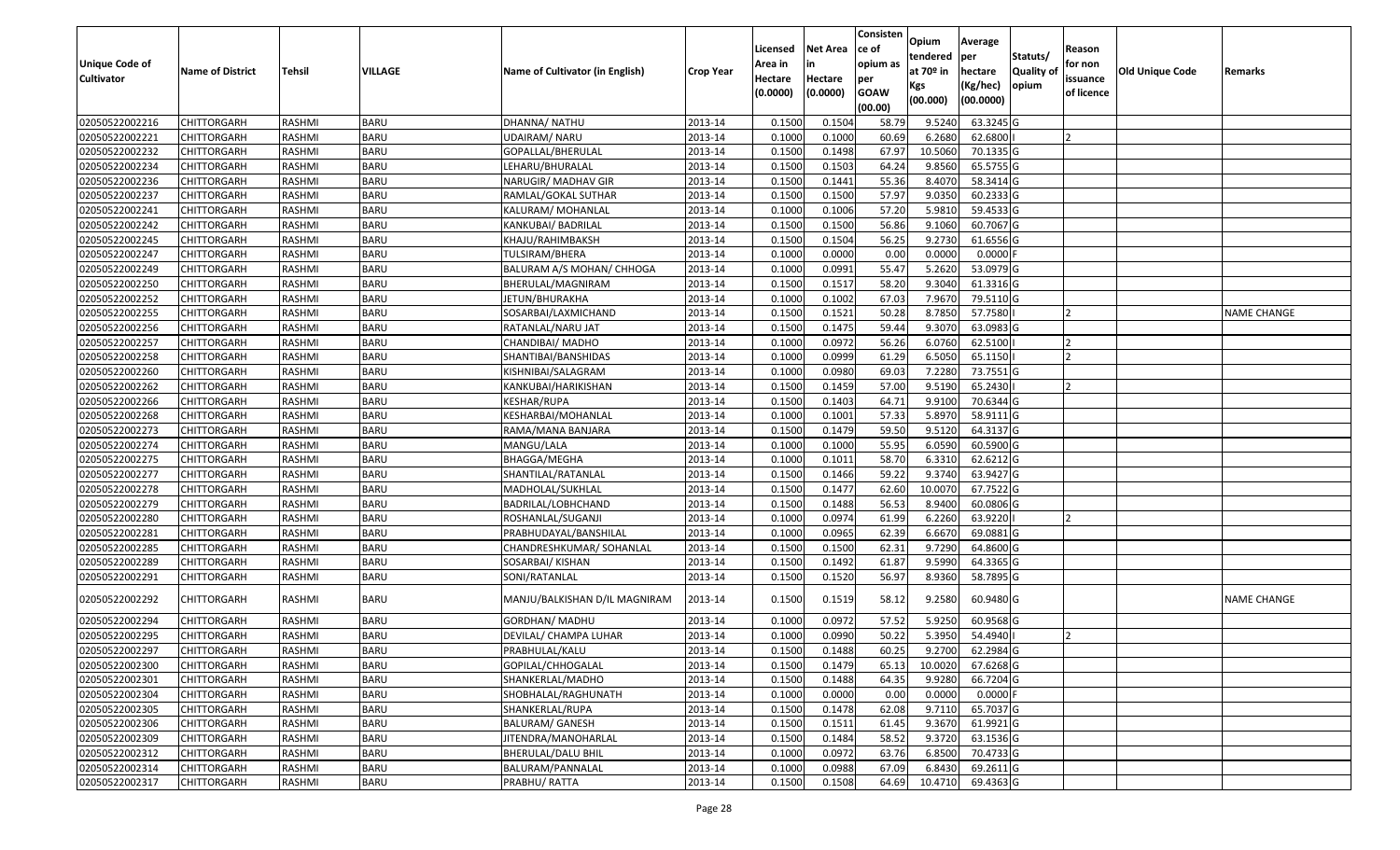| <b>Unique Code of</b><br><b>Cultivator</b> | <b>Name of District</b> | <b>Tehsil</b> | VILLAGE          | Name of Cultivator (in English) | <b>Crop Year</b> | Licensed<br>Area in<br>Hectare<br>(0.0000) | <b>Net Area</b><br>in<br>Hectare<br>(0.0000) | Consisten<br>ce of<br>opium as<br>per<br><b>GOAW</b><br>(00.00) | Opium<br>tendered<br>at $70°$ in<br>Kgs<br>(00.000) | Average<br>per<br>hectare<br>(Kg/hec)<br>(00.0000) | Statuts/<br>Quality of<br>opium | Reason<br>for non<br>issuance<br>of licence | <b>Old Unique Code</b> | Remarks                                 |
|--------------------------------------------|-------------------------|---------------|------------------|---------------------------------|------------------|--------------------------------------------|----------------------------------------------|-----------------------------------------------------------------|-----------------------------------------------------|----------------------------------------------------|---------------------------------|---------------------------------------------|------------------------|-----------------------------------------|
| 02050522002318                             | CHITTORGARH             | RASHMI        | <b>BARU</b>      | SHYAMLAL/UDAYRAM                | 2013-14          | 0.1000                                     | 0.0992                                       | 61.19                                                           | 6.3030                                              | 63.5383 G                                          |                                 |                                             |                        |                                         |
| 02050522002321                             | CHITTORGARH             | RASHMI        | <b>BARU</b>      | MOTIRAM/ UDAIRAM                | 2013-14          | 0.1000                                     | 0.0969                                       | 58.02                                                           | 5.5860                                              | 57.6471 G                                          |                                 |                                             |                        |                                         |
| 02050522002323                             | <b>CHITTORGARH</b>      | RASHMI        | <b>BARU</b>      | JHAMKUBAI/MANGILAL              | 2013-14          | 0.1000                                     | 0.0000                                       | 0.00                                                            | 0.0000                                              | 0.0000                                             |                                 |                                             |                        |                                         |
| 02050522002324                             | CHITTORGARH             | RASHMI        | <b>BARU</b>      | NARAYAN/ LALURAM                | 2013-14          | 0.1000                                     | 0.0972                                       | 59.41                                                           | 5.7970                                              | 59.6390                                            |                                 |                                             |                        |                                         |
| 02050522002325                             | CHITTORGARH             | RASHMI        | <b>BARU</b>      | CHHOGA/ CHUNA TELI              | 2013-14          | 0.1500                                     | 0.1509                                       | 63.87                                                           | 10.037                                              | 66.5142 G                                          |                                 |                                             |                        |                                         |
| 02050522002327                             | CHITTORGARH             | RASHMI        | <b>BARU</b>      | SOHANIBAI/ CHHOGA               | 2013-14          | 0.1500                                     | 0.1464                                       | 56.74                                                           | 9.1430                                              | 62.4522 G                                          |                                 |                                             |                        |                                         |
| 02050522002328                             | CHITTORGARH             | RASHMI        | <b>BARU</b>      | RAMESHWAR/SOHAN A/S NATHU       | 2013-14          | 0.1500                                     | 0.1499                                       | 62.64                                                           | 9.6200                                              | 64.1761 G                                          |                                 |                                             |                        |                                         |
| 02050522002330                             | CHITTORGARH             | RASHMI        | <b>BARU</b>      | MANGILAL/ HAZARI                | 2013-14          | 0.1500                                     | 0.1456                                       | 59.36                                                           | 8.7170                                              | 59.8695 G                                          |                                 |                                             |                        |                                         |
| 02050522002334                             | CHITTORGARH             | RASHMI        | <b>BARU</b>      | LAXMIBAI/ JITU                  | 2013-14          | 0.1500                                     | 0.1472                                       | 52.70                                                           | 8.3790                                              | 56.9226 G                                          |                                 |                                             |                        |                                         |
| 02050522002336                             | CHITTORGARH             | RASHMI        | <b>BARU</b>      | MADHAVLAL/MAGNIRAM              | 2013-14          | 0.1500                                     | 0.1500                                       | 60.48                                                           | 6.6440                                              | 44.2933                                            |                                 |                                             |                        |                                         |
| 02050522002337                             | CHITTORGARH             | RASHMI        | <b>BARU</b>      | TULSIRAM/NARU                   | 2013-14          | 0.1500                                     | 0.1518                                       | 54.86                                                           | 8.5900                                              | 56.5876 G                                          |                                 |                                             |                        |                                         |
| 02050522002338                             | CHITTORGARH             | RASHMI        | <b>BARU</b>      | BARDICHAND/GOKAL                | 2013-14          | 0.1500                                     | 0.1544                                       | 59.92                                                           | 9.2360                                              | 59.8187 G                                          |                                 |                                             |                        | TRANSFER / SOMARVALO<br><b>KA KHEDA</b> |
| 02050522002339                             | CHITTORGARH             | RASHMI        | <b>BARU</b>      | MANMAL/LOBHA                    | 2013-14          | 0.1500                                     | 0.1481                                       | 56.84                                                           | 8.9560                                              | 60.4727 G                                          |                                 |                                             |                        | TRANSFER / SOMARVALO<br><b>KA KHEDA</b> |
| 02050522003001                             | <b>CHITTORGARH</b>      | RASHMI        | CHATAVATI        | RAJMAL/RAMLAL                   | 2013-14          | 0.1500                                     | 0.1479                                       | 62.46                                                           | 10.3680                                             | 70.1014 G                                          |                                 |                                             |                        | <b>NAME CHANGE</b>                      |
| 02050522003002                             | <b>CHITTORGARH</b>      | RASHMI        | CHATAVATI        | <b>BHOPALSINGH/ NAHARSINGH</b>  | 2013-14          | 0.1500                                     | 0.1464                                       | 69.51                                                           | 11.0420                                             | 75.4235 G                                          |                                 |                                             |                        |                                         |
| 02050522003003                             | CHITTORGARH             | RASHMI        | CHATAVATI        | PARAS KUNWAR/ KARAN SINGH       | 2013-14          | 0.1000                                     | 0.0973                                       | 53.62                                                           | 6.1590                                              | 63.2991 G                                          |                                 |                                             |                        |                                         |
| 02050522003004                             | <b>CHITTORGARH</b>      | RASHMI        | CHATAVATI        | DALPATSINGH/ BAHADURSINGH       | 2013-14          | 0.1000                                     | 0.0955                                       | 58.22                                                           | 6.1300                                              | 64.1885 G                                          |                                 |                                             |                        |                                         |
| 02050522003005                             | <b>CHITTORGARH</b>      | RASHMI        | CHATAVATI        | BARJIBAI/UDAILAL                | 2013-14          | 0.1500                                     | 0.1447                                       | 56.38                                                           | 8.9970                                              | 62.1769 G                                          |                                 |                                             |                        |                                         |
| 02050522003008                             | CHITTORGARH             | RASHMI        | CHATAVATI        | SHANKERSINGH/MOTISINGH          | 2013-14          | 0.1500                                     | 0.1475                                       | 58.89                                                           | 9.994                                               | 67.7559 G                                          |                                 |                                             |                        |                                         |
| 02050522003010                             | <b>CHITTORGARH</b>      | RASHMI        | CHATAVATI        | MITTHU/ PYARA                   | 2013-14          | 0.1500                                     | 0.1473                                       | 65.75                                                           | 10.5290                                             | 71.4800 G                                          |                                 |                                             |                        |                                         |
| 02050522003013                             | CHITTORGARH             | RASHMI        | CHATAVATI        | LEHARU/ LALURAM                 | 2013-14          | 0.1000                                     | 0.0956                                       | 62.25                                                           | 6.5180                                              | 68.1799 G                                          |                                 |                                             |                        |                                         |
| 02050522003015                             | CHITTORGARH             | RASHMI        | CHATAVATI        | NARAYAN/ GULAB                  | 2013-14          | 0.150                                      | 0.1478                                       | 61.63                                                           | 9.8170                                              | 66.4208 G                                          |                                 |                                             |                        |                                         |
| 02050522003017                             | <b>CHITTORGARH</b>      | RASHMI        | CHATAVATI        | SHAYAR KUNWAR/ BHAWANI SINGH    | 2013-14          | 0.1000                                     | 0.0961                                       | 55.70                                                           | 5.8090                                              | 60.4475 G                                          |                                 |                                             |                        |                                         |
| 02050522003018                             | CHITTORGARH             | RASHMI        | CHATAVATI        | NARAYANSINGH/ GAMER SINGH       | 2013-14          | 0.1500                                     | 0.1488                                       | 55.09                                                           | 8.4760                                              | 56.9624 G                                          |                                 |                                             |                        |                                         |
| 02050522003019                             | CHITTORGARH             | RASHMI        | CHATAVATI        | BABULAL/ MANGILAL               | 2013-14          | 0.1500                                     | 0.1411                                       | 57.67                                                           | 8.3210                                              | 58.9724 G                                          |                                 |                                             |                        |                                         |
| 02050522003021                             | CHITTORGARH             | RASHMI        | CHATAVATI        | NARENDRA KUNWAR/ NAHARSINGH     | 2013-14          | 0.1000                                     | 0.0966                                       | 67.82                                                           | 6.9080                                              | 71.5114 G                                          |                                 |                                             |                        |                                         |
| 02050522004001                             | CHITTORGARH             | RASHMI        | KHADITARA        | MANGILAL/DAYARAM                | 2013-14          | 0.1500                                     | 0.1497                                       | 64.27                                                           | 10.3020                                             | 68.8176 G                                          |                                 |                                             |                        |                                         |
| 02050522004003                             | CHITTORGARH             | RASHMI        | KHADITARA        | HAZARI/ PRABHU @ PARTHU         | 2013-14          | 0.1500                                     | 0.1500                                       | 58.13                                                           | 9.4500                                              | 63.0000G                                           |                                 |                                             |                        |                                         |
| 02050522004006                             | CHITTORGARH             | RASHMI        | KHADITARA        | KAMLABAI/ BADRILAL              | 2013-14          | 0.1500                                     | 0.1463                                       | 55.03                                                           | 8.6870                                              | 59.3780 G                                          |                                 |                                             |                        |                                         |
| 02050522004007                             | <b>CHITTORGARH</b>      | RASHMI        | KHADITARA        | UDAIRAM/ GANESH A/S RAJIBAI     | 2013-14          | 0.1000                                     | 0.1021                                       | 61.52                                                           | 6.5650                                              | 64.2997 G                                          |                                 |                                             |                        |                                         |
| 02050522004008                             | CHITTORGARH             | RASHMI        | KHADITARA        | UDAIRAM/RAGHUNATH               | 2013-14          | 0.1500                                     | 0.0500                                       | 65.25                                                           | 3.5510                                              | 71.0200 G                                          |                                 |                                             |                        |                                         |
| 02050522004009                             | CHITTORGARH             | RASHMI        | KHADITARA        | KISHNA/ MOTI                    | 2013-14          | 0.1000                                     | 0.0999                                       | 69.90                                                           | 6.9600                                              | 69.6697 G                                          |                                 |                                             |                        |                                         |
| 02050522004010                             | <b>CHITTORGARH</b>      | RASHMI        | <b>KHADITARA</b> | LEHARU/RATTA                    | 2013-14          | 0.1500                                     | 0.1496                                       | 60.50                                                           | 9.4990                                              | 63.4960G                                           |                                 |                                             |                        |                                         |
| 02050522004011                             | <b>CHITTORGARH</b>      | RASHMI        | <b>KHADITARA</b> | SHANKERLAL/RAMA                 | 2013-14          | 0.1000                                     | 0.1014                                       | 58.89                                                           | 6.2420                                              | 61.5582 G                                          |                                 |                                             |                        |                                         |
| 02050522004012                             | <b>CHITTORGARH</b>      | RASHMI        | KHADITARA        | BHAJJA/NANDA                    | 2013-14          | 0.1500                                     | 0.1501                                       | 64.06                                                           | 10.2500                                             | 68.2878 G                                          |                                 |                                             |                        |                                         |
| 02050522004013                             | <b>CHITTORGARH</b>      | RASHMI        | <b>KHADITARA</b> | KANKUBAI/SHANKAR                | 2013-14          | 0.1000                                     | 0.1000                                       | 66.23                                                           | 6.8410                                              | 68.4100 G                                          |                                 |                                             |                        |                                         |
| 02050522005001                             | <b>CHITTORGARH</b>      | RASHMI        | DHAGLON KA KHEDA | SHIVSHANKER/MOHAN               | 2013-14          | 0.1000                                     | 0.0978                                       | 63.53                                                           | 6.5160                                              | 66.6258 G                                          |                                 |                                             |                        |                                         |
| 02050522005002                             | <b>CHITTORGARH</b>      | RASHMI        | DHAGLON KA KHEDA | MADHO/ GOPI                     | 2013-14          | 0.1500                                     | 0.1488                                       | 54.86                                                           | 9.1460                                              | 61.4650                                            |                                 |                                             |                        |                                         |
| 02050522005003                             | <b>CHITTORGARH</b>      | RASHMI        | DHAGLON KA KHEDA | GIRDHARI/GOPI                   | 2013-14          | 0.1500                                     | 0.1454                                       | 62.84                                                           | 9.4530                                              | 65.0138 G                                          |                                 |                                             |                        |                                         |
| 02050522005004                             | CHITTORGARH             | RASHMI        | DHAGLON KA KHEDA | HANGAMIBAI/MANING               | 2013-14          | 0.1500                                     | 0.0000                                       | 0.00                                                            | 0.0000                                              | $0.0000$ F                                         |                                 |                                             |                        |                                         |
| 02050522005005                             | <b>CHITTORGARH</b>      | RASHMI        | DHAGLON KA KHEDA | KISHORIBAI/ RAMLAL              | 2013-14          | 0.1000                                     | 0.0992                                       | 64.89                                                           | 6.8320                                              | 68.8710 G                                          |                                 |                                             |                        |                                         |
| 02050522005008                             | <b>CHITTORGARH</b>      | RASHMI        | DHAGLON KA KHEDA | SAJJANBAI/ BHERU                | 2013-14          | 0.1000                                     | 0.0509                                       | 67.27                                                           | 3.6810                                              | 72.3183 G                                          |                                 |                                             |                        |                                         |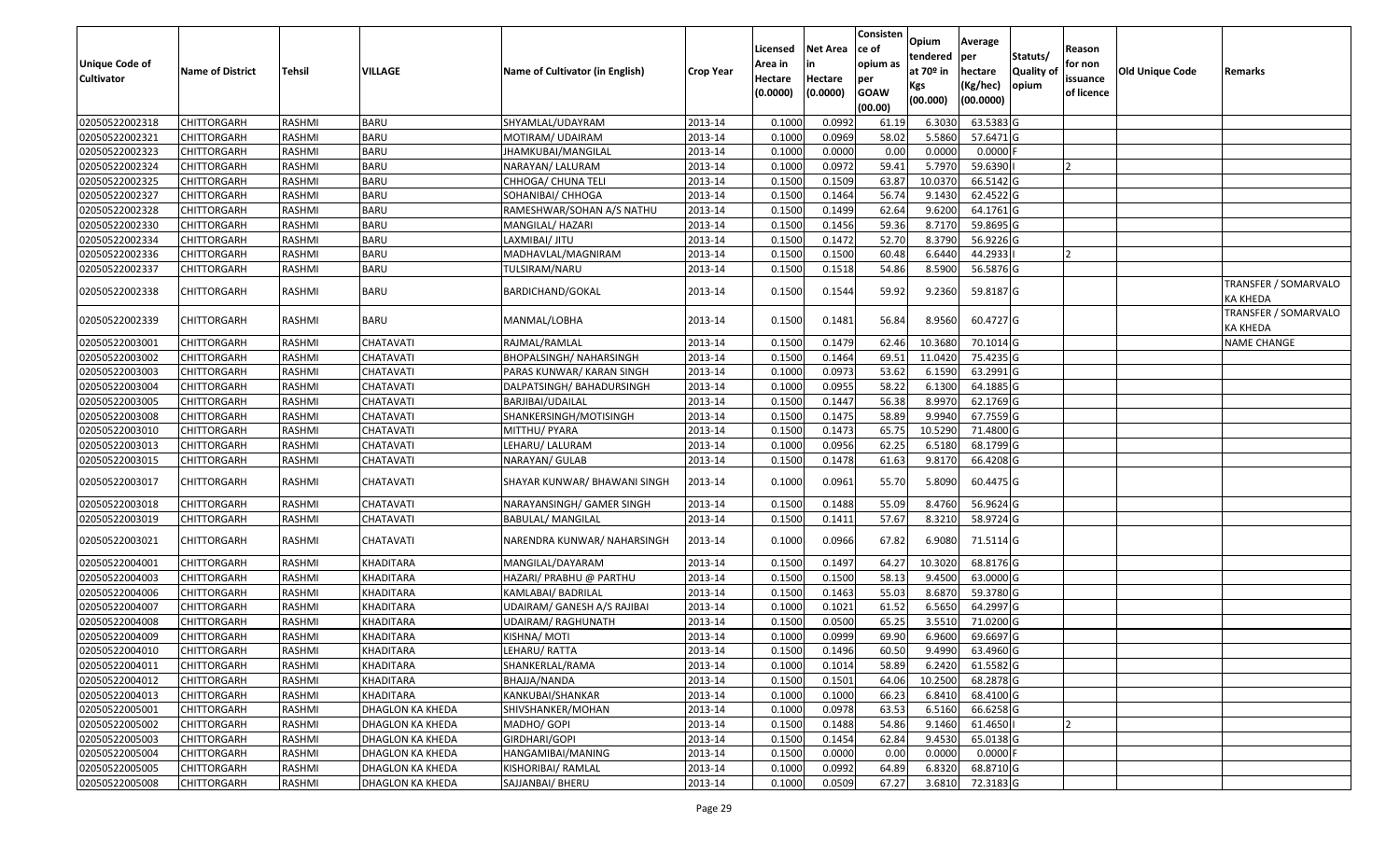|                   |                         |               |                  |                                 |                  |          |                 | Consisten              | Opium       | Average    |                  |            |                 |                    |
|-------------------|-------------------------|---------------|------------------|---------------------------------|------------------|----------|-----------------|------------------------|-------------|------------|------------------|------------|-----------------|--------------------|
|                   |                         |               |                  |                                 |                  | Licensed | <b>Net Area</b> | ce of                  | tendered    | per        | Statuts/         | Reason     |                 |                    |
| Unique Code of    | <b>Name of District</b> | <b>Tehsil</b> | VILLAGE          | Name of Cultivator (in English) | <b>Crop Year</b> | Area in  | in              | opium as               | at $70°$ in | hectare    | <b>Quality o</b> | for non    | Old Unique Code | Remarks            |
| <b>Cultivator</b> |                         |               |                  |                                 |                  | Hectare  | Hectare         | per                    | Kgs         | (Kg/hec)   | opium            | issuance   |                 |                    |
|                   |                         |               |                  |                                 |                  | (0.0000) | (0.0000)        | <b>GOAW</b><br>(00.00) | (00.000)    | (00.0000)  |                  | of licence |                 |                    |
| 02050522005010    | CHITTORGARH             | RASHMI        | DHAGLON KA KHEDA | LOBHU/HAZARI                    | 2013-14          | 0.1000   | 0.1004          | 60.92                  | 6.6140      | 65.8765 G  |                  |            |                 |                    |
| 02050522005011    | CHITTORGARH             | RASHMI        | DHAGLON KA KHEDA | NANIBAI/ LEHARU                 | 2013-14          | 0.1500   | 0.1504          | 53.89                  | 8.3990      | 55.8444 G  |                  |            |                 |                    |
| 02050522005013    | CHITTORGARH             | RASHMI        | DHAGLON KA KHEDA | DEUBAI/MANGU                    | 2013-14          | 0.1000   | 0.0988          | 60.01                  | 6.1210      | 61.9534 G  |                  |            |                 |                    |
| 02050522005014    | <b>CHITTORGARH</b>      | RASHMI        | DHAGLON KA KHEDA | MULIBAI/ RAMSUKH                | 2013-14          | 0.1000   | 0.0990          | 65.48                  | 6.8570      | 69.2626 G  |                  |            |                 |                    |
| 02050522005016    | CHITTORGARH             | RASHMI        | DHAGLON KA KHEDA | PANNADAS/ MATHURADAS            | 2013-14          | 0.1500   | 0.0515          | 60.39                  | 3.2010      | 62.1553 G  |                  |            |                 |                    |
| 02050522005020    | <b>CHITTORGARH</b>      | RASHMI        | DHAGLON KA KHEDA | LAXMAN/ GOKUL                   | 2013-14          | 0.1000   | 0.1015          | 56.26                  | 5.8590      | 57.7241 G  |                  |            |                 |                    |
| 02050522005024    | CHITTORGARH             | RASHMI        | DHAGLON KA KHEDA | BHERULAL/RAMLAL                 | 2013-14          | 0.1500   | 0.1450          | 61.81                  | 10.2520     | 70.7034 G  |                  |            |                 |                    |
| 02050522005026    | CHITTORGARH             | <b>RASHMI</b> | DHAGLON KA KHEDA | RADHESHYAM/ CHAMPALAL           | 2013-14          | 0.1000   | 0.0989          | 60.75                  | 6.6130      | 66.8655 G  |                  |            |                 |                    |
| 02050522005027    | CHITTORGARH             | RASHMI        | DHAGLON KA KHEDA | <b>BHALI/ RATANLAL</b>          | 2013-14          | 0.1000   | 0.1000          | 55.46                  | 5.6810      | 56.8100 G  |                  |            |                 | <b>NAME CHANGE</b> |
| 02050522005032    | CHITTORGARH             | RASHMI        | DHAGLON KA KHEDA | SHANKERLAL/DALLA                | 2013-14          | 0.1000   | 0.1013          | 50.95                  | 5.3060      | 52.3791 G  |                  |            |                 |                    |
| 02050522005036    | CHITTORGARH             | RASHMI        | DHAGLON KA KHEDA | PRAHLAD/ MOHAN                  | 2013-14          | 0.1000   | 0.0978          | 61.83                  | 6.3420      | 64.8466 G  |                  |            |                 |                    |
| 02050522005037    | CHITTORGARH             | RASHMI        | DHAGLON KA KHEDA | KANA/BARDA                      | 2013-14          | 0.1500   | 0.1508          | 57.58                  | 9.1140      | 60.4377 G  |                  |            |                 |                    |
| 02050522006001    | <b>CHITTORGARH</b>      | RASHMI        | RUD-A            | RAMESHCHANDRA/ NATHULAL         | 2013-14          | 0.1500   | 0.1397          | 60.85                  | 9.7010      | 69.4417 G  |                  |            |                 |                    |
| 02050522006002    | <b>CHITTORGARH</b>      | RASHMI        | RUD-A            | JITU A/S GOPI/ MANGU            | 2013-14          | 0.1500   | 0.1510          | 54.65                  | 8.9780      | 59.4570 G  |                  |            |                 |                    |
| 02050522006003    | <b>CHITTORGARH</b>      | RASHMI        | RUD-A            | PRABHULAL/ UDAIRAM              | 2013-14          | 0.1500   | 0.1374          | 62.25                  | 9.2840      | 67.5691G   |                  |            |                 |                    |
| 02050522006004    | <b>CHITTORGARH</b>      | RASHMI        | RUD-A            | BALURAM/ MANGU                  | 2013-14          | 0.1500   | 0.1470          | 60.27                  | 9.7380      | 66.2449 G  |                  |            |                 |                    |
| 02050522006005    | <b>CHITTORGARH</b>      | RASHMI        | RUD-A            | PIRU/ BHAGU                     | 2013-14          | 0.1500   | 0.1475          | 57.87                  | 9.4660      | 64.1763 G  |                  |            |                 |                    |
| 02050522006007    | CHITTORGARH             | RASHMI        | RUD-A            | LEHARU/ MADHO TELI              | 2013-14          | 0.1500   | 0.1455          | 61.45                  | 9.5950      | 65.9450 G  |                  |            |                 |                    |
| 02050522006009    | CHITTORGARH             | RASHMI        | RUD-A            | LEHARIBAI/ MANA                 | 2013-14          | 0.1500   | 0.1457          | 62.81                  | 10.085      | 69.2176 G  |                  |            |                 |                    |
| 02050522006010    | CHITTORGARH             | RASHMI        | RUD-A            | NANDUBAI/GANESH                 | 2013-14          | 0.1500   | 0.1525          | 63.96                  | 10.5170     | 68.9639 G  |                  |            |                 | <b>NAME CHANGE</b> |
| 02050522006012    | CHITTORGARH             | RASHMI        | RUD-A            | HABURAM/ NAGJI                  | 2013-14          | 0.1500   | 0.1399          | 43.32                  | 7.0980      | 50.7360    |                  |            |                 |                    |
| 02050522006014    | CHITTORGARH             | RASHMI        | RUD-A            | PARASRAM @ SHRIRAM/ GOVERDHAN   | 2013-14          | 0.1000   | 0.1036          | 59.63                  | 6.3800      | 61.5830 G  |                  |            |                 |                    |
| 02050522006016    | CHITTORGARH             | RASHMI        | RUD-A            | <b>BHAGWAN/ GULAB</b>           | 2013-14          | 0.1000   | 0.1020          | 62.72                  | 7.1950      | 70.5392 G  |                  |            |                 |                    |
| 02050522006018    | CHITTORGARH             | RASHMI        | RUD-A            | CHHOGA/ GOPI                    | 2013-14          | 0.1000   | 0.0000          | 0.00                   | 0.0000      | $0.0000$ F |                  |            |                 |                    |
| 02050522006019    | CHITTORGARH             | RASHMI        | RUD-A            | GOVERDHANDAS/ MANGIDAS          | 2013-14          | 0.1500   | 0.1512          | 61.20                  | 9.8620      | 65.2249 G  |                  |            |                 | <b>NAME CHANGE</b> |
| 02050522006020    | CHITTORGARH             | RASHMI        | RUD-A            | KAMLABAI/JAMNALAL               | 2013-14          | 0.1000   | 0.1021          | 63.68                  | 6.7500      | 66.1117 G  |                  |            |                 |                    |
| 02050522006021    | CHITTORGARH             | RASHMI        | RUD-A            | HIRALAL/ LALURAM                | 2013-14          | 0.1000   | 0.0981          | 58.39                  | 5.9890      | 61.0499 G  |                  |            |                 |                    |
| 02050522006022    | CHITTORGARH             | <b>RASHMI</b> | RUD-A            | JAGDISH/MAGNA                   | 2013-14          | 0.1000   | 0.1002          | 59.26                  | 6.2820      | 62.6946 G  |                  |            |                 |                    |
| 02050522006023    | CHITTORGARH             | RASHMI        | RUD-A            | KESHIBAI/BALURAM                | 2013-14          | 0.1500   | 0.1450          | 57.51                  | 9.9900      | 68.8966 G  |                  |            |                 |                    |
| 02050522006024    | CHITTORGARH             | RASHMI        | RUD-A            | NARAYAN/ HEMA                   | 2013-14          | 0.1000   | 0.1000          | 60.35                  | 6.5700      | 65.7000 G  |                  |            |                 |                    |
| 02050522006028    | CHITTORGARH             | RASHMI        | RUD-A            | MAGNIBAI/ BALURAM               | 2013-14          | 0.1000   | 0.0970          | 34.55                  | 3.5980      | 37.0928    |                  |            |                 |                    |
| 02050522006030    | CHITTORGARH             | RASHMI        | RUD-A            | OMPRAKASH/ MOHAN                | 2013-14          | 0.1500   | 0.1453          | 58.39                  | 9.3340      | 64.2395 G  |                  |            |                 |                    |
| 02050522006032    | <b>CHITTORGARH</b>      | RASHMI        | RUD-A            | HANSRAJ/ MADHO                  | 2013-14          | 0.1500   | 0.1348          | 63.12                  | 10.4060     | 77.1958 G  |                  |            |                 |                    |
| 02050522006033    | CHITTORGARH             | RASHMI        | RUD-A            | SHANKERLAL/ GULAB               | 2013-14          | 0.150    | 0.1439          | 58.27                  | 9.6060      | 66.7547 G  |                  |            |                 |                    |
| 02050522006036    | CHITTORGARH             | RASHMI        | RUD-A            | MOHAN/DALCHAND SUKHWAL          | 2013-14          | 0.1500   | 0.1484          | 63.82                  | 10.5940     | 71.3881G   |                  |            |                 |                    |
| 02050522006037    | <b>CHITTORGARH</b>      | RASHMI        | RUD-A            | MOHANLAL/PANNALAL               | 2013-14          | 0.1500   | 0.1479          | 61.00                  | 10.1960     | 68.9385 G  |                  |            |                 |                    |
| 02050522006038    | <b>CHITTORGARH</b>      | RASHMI        | RUD-A            | GORDHAN/ONKAR                   | 2013-14          | 0.1500   | 0.1496          | 54.80                  | 9.1200      | 60.9626 G  |                  |            |                 |                    |
| 02050522006039    | <b>CHITTORGARH</b>      | RASHMI        | RUD-A            | MADHOBAI/ BANSHILAL             | 2013-14          | 0.1000   | 0.0990          | 58.70                  | 6.7670      | 68.3530    |                  |            |                 |                    |
| 02050522006040    | <b>CHITTORGARH</b>      | RASHMI        | RUD-A            | GIRDHARI/ KALU                  | 2013-14          | 0.1500   | 0.1499          | 58.13                  | 9.5250      | 63.5424 G  |                  |            |                 |                    |
| 02050522006041    | <b>CHITTORGARH</b>      | RASHMI        | RUD-A            | RAMESHWAR/ FULCHAND             | 2013-14          | 0.1000   | 0.1015          | 66.02                  | 7.0080      | 69.0443 G  |                  |            |                 |                    |
| 02050522006043    | <b>CHITTORGARH</b>      | RASHMI        | RUD-A            | KAILASHCHANDRA/ RAMESHWAR       | 2013-14          | 0.1500   | 0.1490          | 65.61                  | 10.6660     | 71.5839 G  |                  |            |                 |                    |
| 02050522006044    | <b>CHITTORGARH</b>      | RASHMI        | RUD-A            | HARLAL/ JAIRAM                  | 2013-14          | 0.1500   | 0.1450          | 59.08                  | 9.4530      | 65.1931 G  |                  |            |                 |                    |
| 02050522006045    | CHITTORGARH             | RASHMI        | RUD-A            | SHANKERLAL/PYARCHAND            | 2013-14          | 0.1500   | 0.1460          | 59.97                  | 9.6040      | 65.7808 G  |                  |            |                 |                    |
| 02050522006046    | <b>CHITTORGARH</b>      | RASHMI        | RUD-A            | NATHU/ MAGNA                    | 2013-14          | 0.1500   | 0.1478          | 59.83                  | 9.8630      | 66.7321 G  |                  |            |                 |                    |
| 02050522006047    | <b>CHITTORGARH</b>      | RASHMI        | RUD-A            | <b>BARDA/MAGNA</b>              | 2013-14          | 0.1500   | 0.1453          | 59.91                  | 9.9370      | 68.3895 G  |                  |            |                 |                    |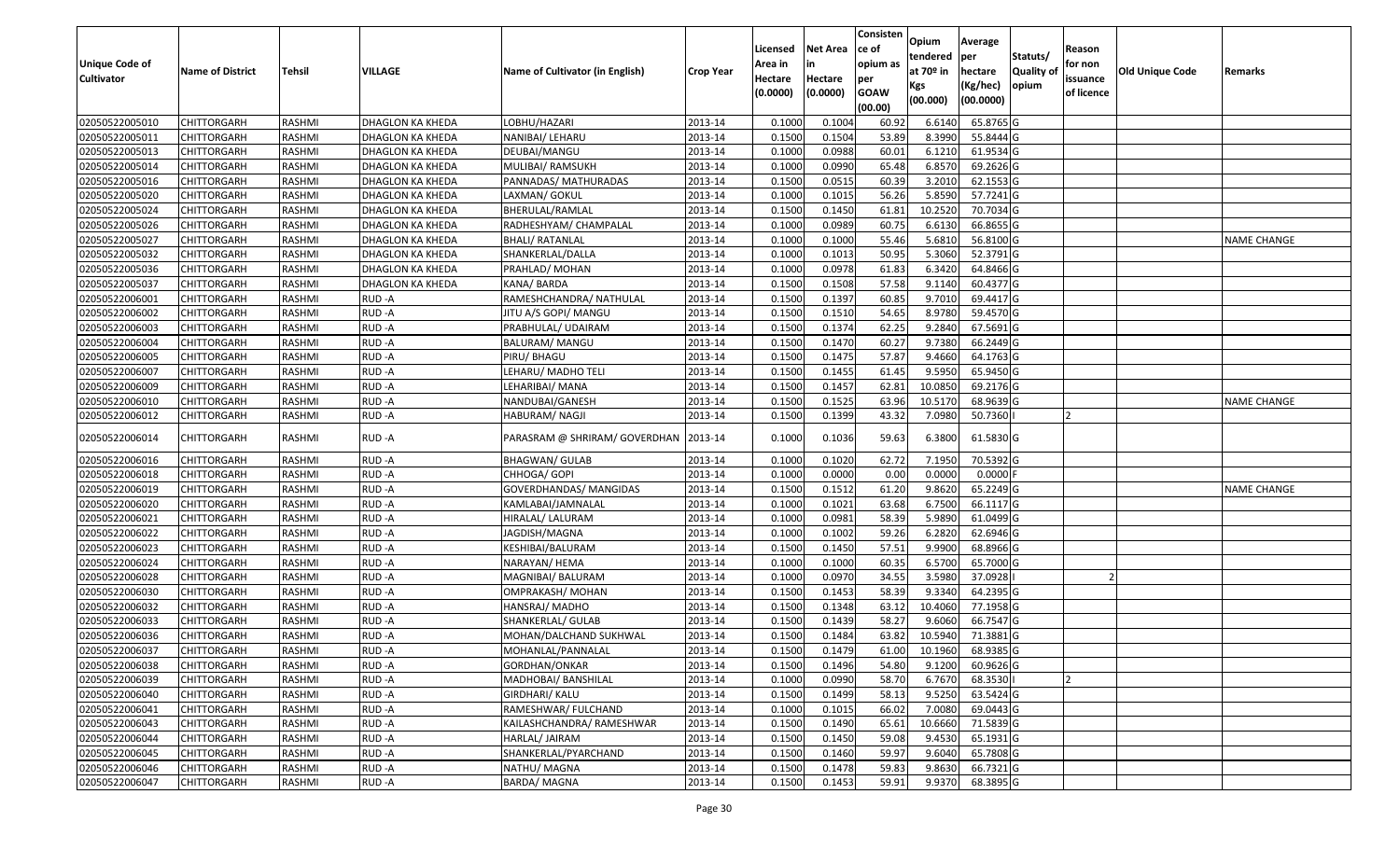| <b>Unique Code of</b><br><b>Cultivator</b> | <b>Name of District</b> | <b>Tehsil</b> | <b>VILLAGE</b> | Name of Cultivator (in English)        | <b>Crop Year</b> | Licensed<br>Area in<br>Hectare<br>(0.0000) | <b>Net Area</b><br>Hectare<br>(0.0000) | Consisten<br>ce of<br>opium as<br>per<br><b>GOAW</b><br>(00.00) | <b>Opium</b><br>tendered<br>at 70 <sup>o</sup> in<br>Kgs<br>(00.000) | Average<br>per<br>hectare<br>(Kg/hec)<br>(00.0000) | Statuts/<br>Quality of<br>opium | Reason<br>for non<br>issuance<br>of licence | Old Unique Code | Remarks |
|--------------------------------------------|-------------------------|---------------|----------------|----------------------------------------|------------------|--------------------------------------------|----------------------------------------|-----------------------------------------------------------------|----------------------------------------------------------------------|----------------------------------------------------|---------------------------------|---------------------------------------------|-----------------|---------|
| 02050522006048                             | CHITTORGARH             | RASHMI        | RUD-A          | MOHAN/ GULABCHAND @ UDAIRAM            | 2013-14          | 0.1500                                     | 0.1440                                 | 55.98                                                           | 9.7090                                                               | 67.4236 G                                          |                                 |                                             |                 |         |
| 02050522006049                             | <b>CHITTORGARH</b>      | RASHMI        | RUD-A          | LOBHU/ GULABCHAND                      | 2013-14          | 0.1500                                     | 0.1469                                 | 62.57                                                           | 10.1180                                                              | 68.8768 G                                          |                                 |                                             |                 |         |
| 02050522006050                             | <b>CHITTORGARH</b>      | RASHMI        | RUD-A          | PRATHVIRAJ/ LALU                       | 2013-14          | 0.1000                                     | 0.0974                                 | 59.66                                                           | 6.5540                                                               | 67.2895 G                                          |                                 |                                             |                 |         |
| 02050522006051                             | <b>CHITTORGARH</b>      | RASHMI        | RUD-A          | SHANKERLAL/ PANNALAL                   | 2013-14          | 0.1500                                     | 0.1458                                 | 62.68                                                           | 10.2620                                                              | 70.3841 G                                          |                                 |                                             |                 |         |
| 02050522006052                             | CHITTORGARH             | RASHMI        | RUD-A          | DHAPUBAI/ BOTHLAL @ BANSHILAL          | 2013-14          | 0.1500                                     | 0.1430                                 | 61.81                                                           | 9.9430                                                               | 69.5315 G                                          |                                 |                                             |                 |         |
| 02050522006054                             | <b>CHITTORGARH</b>      | <b>RASHMI</b> | RUD-A          | SHANKERLAL/ RAMCHANDRA                 | 2013-14          | 0.1500                                     | 0.1482                                 | 59.28                                                           | 9.9420                                                               | 67.0850 G                                          |                                 |                                             |                 |         |
| 02050522006055                             | <b>CHITTORGARH</b>      | RASHMI        | RUD-A          | CHANDIBAI/ PRABHU                      | 2013-14          | 0.1000                                     | 0.1000                                 | 57.32                                                           | 6.5180                                                               | 65.1800 G                                          |                                 |                                             |                 |         |
| 02050522006057                             | <b>CHITTORGARH</b>      | RASHMI        | RUD-A          | BHERULAL/ RAMCHANDRA SUTHAR            | 2013-14          | 0.1500                                     | 0.1463                                 | 64.88                                                           | 10.7240                                                              | 73.3014 G                                          |                                 |                                             |                 |         |
| 02050522006063                             | <b>CHITTORGARH</b>      | RASHMI        | RUD-A          | SHANKERLAL/ SHOBHALAL                  | 2013-14          | 0.1500                                     | 0.1439                                 | 61.60                                                           | 9.7940                                                               | 68.0612 G                                          |                                 |                                             |                 |         |
| 02050522006064                             | CHITTORGARH             | <b>RASHMI</b> | RUD-A          | PYARIBAI/ HAZARI                       | 2013-14          | 0.1500                                     | 0.1421                                 | 64.74                                                           | 10.1920                                                              | 71.7241 G                                          |                                 |                                             |                 |         |
| 02050522006067                             | <b>CHITTORGARH</b>      | RASHMI        | RUD-A          | NATHULAL/ LALURAM                      | 2013-14          | 0.1500                                     | 0.1431                                 | 59.81                                                           | 9.3900                                                               | 65.6184 G                                          |                                 |                                             |                 |         |
| 02050522006071                             | CHITTORGARH             | RASHMI        | RUD-A          | MAGNA/ KALURAM                         | 2013-14          | 0.1500                                     | 0.1494                                 | 60.03                                                           | 9.7930                                                               | 65.5489 G                                          |                                 |                                             |                 |         |
| 02050522006072                             | <b>CHITTORGARH</b>      | RASHMI        | RUD-A          | GITADEVI/ RAMCHANDRA                   | 2013-14          | 0.1000                                     | 0.0970                                 | 65.30                                                           | 7.0990                                                               | 73.1856 G                                          |                                 |                                             |                 |         |
| 02050522006073                             | <b>CHITTORGARH</b>      | <b>RASHMI</b> | RUD-A          | SOHANIBAI/SHANKER                      | 2013-14          | 0.1000                                     | 0.0957                                 | 66.11                                                           | 7.0930                                                               | 74.1170 G                                          |                                 |                                             |                 |         |
| 02050522006074                             | <b>CHITTORGARH</b>      | RASHMI        | RUD-A          | PRABHULAL A/S MOHANLAL / GOPI          | 2013-14          | 0.1500                                     | 0.1434                                 | 56.22                                                           | 9.3330                                                               | 65.0837 G                                          |                                 |                                             |                 |         |
| 02050522006075                             | <b>CHITTORGARH</b>      | RASHMI        | RUD-A          | KAMLABAI/BHERULAL                      | 2013-14          | 0.1500                                     | 0.1470                                 | 59.08                                                           | 9.3770                                                               | 63.7891 G                                          |                                 |                                             |                 |         |
| 02050522006076                             | <b>CHITTORGARH</b>      | RASHMI        | RUD-A          | DHANNA/NAGJI SUTHAR                    | 2013-14          | 0.1500                                     | 0.1500                                 | 65.13                                                           | 10.4390                                                              | 69.5933 G                                          |                                 |                                             |                 |         |
| 02050522006077                             | <b>CHITTORGARH</b>      | RASHMI        | RUD-A          | DHOKAL/KISHANLAL                       | 2013-14          | 0.1000                                     | 0.1034                                 | 52.98                                                           | 5.4270                                                               | 52.4855 G                                          |                                 |                                             |                 |         |
| 02050522006078                             | <b>CHITTORGARH</b>      | <b>RASHMI</b> | RUD-A          | MANGILAL/ BARDICHAND                   | 2013-14          | 0.1500                                     | 0.1516                                 | 64.30                                                           | 10.5730                                                              | 69.7427 G                                          |                                 |                                             |                 |         |
| 02050522006079                             | <b>CHITTORGARH</b>      | RASHMI        | RUD-A          | RATANLAL/ HIRALAL                      | 2013-14          | 0.1500                                     | 0.1485                                 | 61.45                                                           | 10.3320                                                              | 69.5758 G                                          |                                 |                                             |                 |         |
| 02050522006080                             | <b>CHITTORGARH</b>      | RASHMI        | RUD-A          | RAJMAL/ DALCHAND                       | 2013-14          | 0.1500                                     | 0.1482                                 | 61.31                                                           | 10.1600                                                              | 68.5560 G                                          |                                 |                                             |                 |         |
| 02050522006081                             | <b>CHITTORGARH</b>      | RASHMI        | RUD-A          | AHMANA/ALLAHNOOR                       | 2013-14          | 0.1500                                     | 0.1528                                 | 55.72                                                           | 9.4880                                                               | 62.0942 G                                          |                                 |                                             |                 |         |
| 02050522006082                             | <b>CHITTORGARH</b>      | <b>RASHMI</b> | RUD-A          | GITADEVI/ BHANWARLAL                   | 2013-14          | 0.1500                                     | 0.1481                                 | 59.71                                                           | 10.0480                                                              | 67.8460 G                                          |                                 |                                             |                 |         |
| 02050522006083                             | <b>CHITTORGARH</b>      | <b>RASHMI</b> | RUD-A          | BALU/CHUNARAM                          | 2013-14          | 0.1500                                     | 0.1521                                 | 62.51                                                           | 10.1360                                                              | 66.6404 G                                          |                                 |                                             |                 |         |
| 02050522006084                             | <b>CHITTORGARH</b>      | RASHMI        | RUD-A          | SHANTILAL/MANGILAL                     | 2013-14          | 0.1000                                     | 0.0999                                 | 64.33                                                           | 6.7450                                                               | 67.5175 G                                          |                                 |                                             |                 |         |
| 02050522006088                             | <b>CHITTORGARH</b>      | RASHMI        | RUD-A          | SHANKERLAL/ BHURALAL                   | 2013-14          | 0.1000                                     | 0.1005                                 | 61.01                                                           | 6.7290                                                               | 66.9552 G                                          |                                 |                                             |                 |         |
| 02050522006089                             | <b>CHITTORGARH</b>      | RASHMI        | RUD-A          | MITTHUSINGH @ GOVINDSINGH/<br>KANSINGH | 2013-14          | 0.1500                                     | 0.1485                                 | 59.93                                                           | 9.7000                                                               | 65.3199 G                                          |                                 |                                             |                 |         |
| 02050522006090                             | <b>CHITTORGARH</b>      | RASHMI        | RUD-A          | SHANKER/ JITMAL                        | 2013-14          | 0.1000                                     | 0.0978                                 | 60.27                                                           | 6.5690                                                               | 67.1677 G                                          |                                 |                                             |                 |         |
| 02050522006091                             | <b>CHITTORGARH</b>      | RASHMI        | RUD-A          | MANGILAL/ HAZARI                       | 2013-14          | 0.1500                                     | 0.1523                                 | 62.36                                                           | 10.6990                                                              | 70.2495 G                                          |                                 |                                             |                 |         |
| 02050522006092                             | CHITTORGARH             | <b>RASHMI</b> | RUD-A          | DEVA/ KELA BHIL                        | 2013-14          | 0.1500                                     | 0.1495                                 | 61.11                                                           | 9.8130                                                               | 65.6388 G                                          |                                 |                                             |                 |         |
| 02050522006094                             | CHITTORGARH             | RASHMI        | RUD-A          | MADANLAL/GIRDHARI                      | 2013-14          | 0.1500                                     | 0.1497                                 | 59.52                                                           | 9.7440                                                               | 65.0902 G                                          |                                 |                                             |                 |         |
| 02050522006096                             | <b>CHITTORGARH</b>      | RASHMI        | RUD-A          | RAMESHWAR/ BARDA                       | 2013-14          | 0.1500                                     | 0.1478                                 | 59.93                                                           | 9.8710                                                               | 66.7862 G                                          |                                 |                                             |                 |         |
| 02050522006097                             | <b>CHITTORGARH</b>      | RASHMI        | RUD-A          | BHANWARLAL/ MOHAN JAT                  | 2013-14          | 0.1500                                     | 0.1521                                 | 60.05                                                           | 9.6170                                                               | 63.2281 G                                          |                                 |                                             |                 |         |
| 02050522006099                             | <b>CHITTORGARH</b>      | RASHMI        | RUD-A          | MUKESHKUMAR/SHANKARLAL                 | 2013-14          | 0.1500                                     | 0.0000                                 | 0.00                                                            | 0.0000                                                               | 0.0000N                                            |                                 |                                             |                 |         |
| 02050522006101                             | <b>CHITTORGARH</b>      | RASHMI        | RUD-A          | MADHO/ KESHURAM                        | 2013-14          | 0.1500                                     | 0.0000                                 | 0.00                                                            | 0.0000                                                               | $0.0000$ F                                         |                                 |                                             |                 |         |
| 02050522006102                             | <b>CHITTORGARH</b>      | RASHMI        | RUD-A          | NARAYAN/ BHANWARLAL                    | 2013-14          | 0.1500                                     | 0.1500                                 | 59.04                                                           | 9.5640                                                               | 63.7600 G                                          |                                 |                                             |                 |         |
| 02050522006107                             | <b>CHITTORGARH</b>      | RASHMI        | RUD-A          | GANGABAI/SHANKERLAL                    | 2013-14          | 0.1000                                     | 0.0992                                 | 55.99                                                           | 6.1110                                                               | 61.6028 G                                          |                                 |                                             |                 |         |
| 02050522006111                             | <b>CHITTORGARH</b>      | RASHMI        | RUD-A          | MOHAN/ MANGU SUTHAR                    | 2013-14          | 0.1500                                     | 0.1499                                 | 64.58                                                           | 10.4620                                                              | 69.7932 G                                          |                                 |                                             |                 |         |
| 02050522006114                             | <b>CHITTORGARH</b>      | RASHMI        | RUD-A          | <b>BOTHU/ MOHANLAL</b>                 | 2013-14          | 0.1000                                     | 0.0996                                 | 71.57                                                           | 7.7700                                                               | 78.0120 G                                          |                                 |                                             |                 |         |
| 02050522006115                             | <b>CHITTORGARH</b>      | RASHMI        | RUD-A          | KASHIRAM/MITTHU                        | 2013-14          | 0.1500                                     | 0.1470                                 | 54.22                                                           | 8.6290                                                               | 58.7007 G                                          |                                 |                                             |                 |         |
| 02050522006116                             | <b>CHITTORGARH</b>      | RASHMI        | RUD-A          | SATYANARAYAN/ MOHAN                    | 2013-14          | 0.1500                                     | 0.1292                                 | 53.77                                                           | 7.6580                                                               | 59.2724 G                                          |                                 |                                             |                 |         |
| 02050522006118                             | <b>CHITTORGARH</b>      | RASHMI        | RUD-B          | SOHANLAL/PHOOLCHAND                    | 2013-14          | 0.1500                                     | 0.1512                                 | 60.97                                                           | 10.3040                                                              | 68.1481 G                                          |                                 |                                             |                 |         |
| 02050522006119                             | <b>CHITTORGARH</b>      | RASHMI        | RUD-B          | <b>BHERU/ GOKAL</b>                    | 2013-14          | 0.1500                                     | 0.1495                                 | 62.66                                                           | 10.2850                                                              | 68.7690                                            |                                 |                                             |                 |         |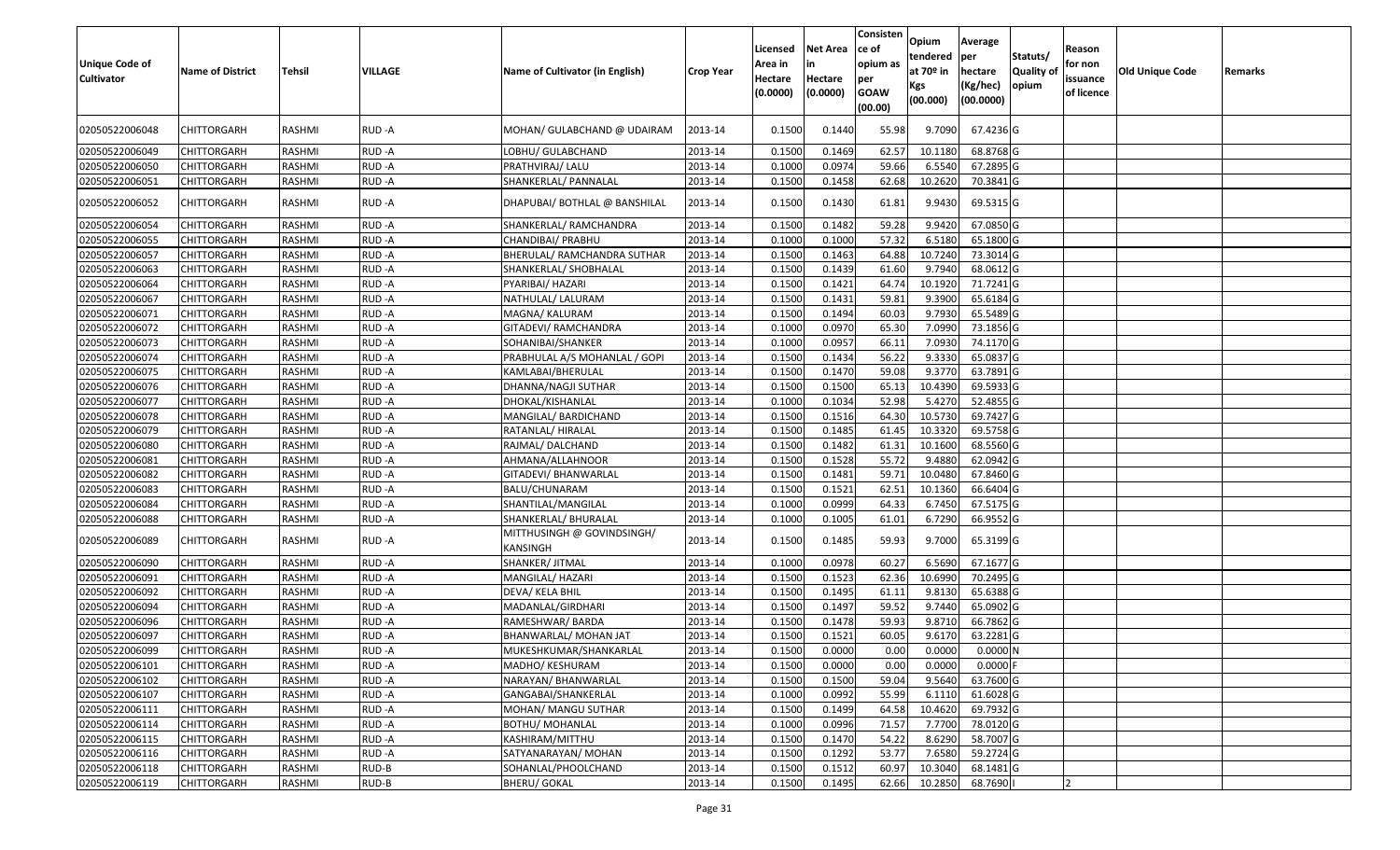|                       |                         |               |         |                                 |                  |          |                 | Consisten        | Opium       | Average   |           |            |                 |                    |
|-----------------------|-------------------------|---------------|---------|---------------------------------|------------------|----------|-----------------|------------------|-------------|-----------|-----------|------------|-----------------|--------------------|
|                       |                         |               |         |                                 |                  | Licensed | <b>Net Area</b> | ce of            | tendered    | per       | Statuts/  | Reason     |                 |                    |
| <b>Unique Code of</b> | <b>Name of District</b> | Tehsil        | VILLAGE | Name of Cultivator (in English) | <b>Crop Year</b> | Area in  |                 | opium as         | at $70°$ in | hectare   | Quality o | for non    | Old Unique Code | Remarks            |
| <b>Cultivator</b>     |                         |               |         |                                 |                  | Hectare  | Hectare         | per              | Kgs         | (Kg/hec)  | opium     | issuance   |                 |                    |
|                       |                         |               |         |                                 |                  | (0.0000) | (0.0000)        | <b>GOAW</b>      | (00.000)    | (00.0000) |           | of licence |                 |                    |
| 02050522006120        | CHITTORGARH             | RASHMI        | RUD-B   | NARAYAN/BHERULAL                | 2013-14          | 0.1000   | 0.0998          | (00.00)<br>61.58 | 6.8090      | 68.2265 G |           |            |                 |                    |
| 02050522006121        | CHITTORGARH             | RASHMI        | RUD-B   | DHAPUBAI/ MANGILAL              | 2013-14          | 0.1500   | 0.1485          | 55.59            | 8.7200      | 58.7205 G |           |            |                 |                    |
| 02050522006123        | CHITTORGARH             | RASHMI        | RUD-B   | SHANKERLAL/NARULAL              | 2013-14          | 0.1500   | 0.1488          | 52.42            | 8.6720      | 58.2796 G |           |            |                 |                    |
| 02050522006126        | CHITTORGARH             | RASHMI        | RUD-B   | KISHANLAL/LAHRU                 | 2013-14          | 0.1500   | 0.1455          | 60.45            | 9.5510      | 65.6426 G |           |            |                 |                    |
| 02050522006127        | CHITTORGARH             | RASHMI        | RUD-B   | KISHANLAL/HAZARI                | 2013-14          | 0.1500   | 0.1430          | 61.94            | 9.778       | 68.3776 G |           |            |                 |                    |
| 02050522006129        | <b>CHITTORGARH</b>      | RASHMI        | RUD-B   | AMARCHAND/BHERULAL              | 2013-14          | 0.1000   | 0.0998          | 66.93            | 7.2090      | 72.2345 G |           |            |                 |                    |
| 02050522006132        | CHITTORGARH             | RASHMI        | RUD-B   | LALU / DEVJI                    | 2013-14          | 0.1500   | 0.1520          | 59.79            | 9.7880      | 64.3947 G |           |            |                 |                    |
| 02050522006136        | CHITTORGARH             | <b>RASHMI</b> | RUD-B   | MAYA/JAGDISH                    | 2013-14          | 0.1000   | 0.0980          | 62.62            | 6.3780      | 65.0816 G |           |            |                 |                    |
| 02050522006137        | CHITTORGARH             | RASHMI        | RUD-B   | RAMSINGH/UDAISINGH              | 2013-14          | 0.1000   | 0.0985          | 56.28            | 5.9250      | 60.1523 G |           |            |                 |                    |
| 02050522006138        | CHITTORGARH             | RASHMI        | RUD-B   | SHOBHALAL/KISHANLAL             | 2013-14          | 0.1500   | 0.1484          | 60.99            | 9.6630      | 65.1146 G |           |            |                 |                    |
| 02050522006139        | CHITTORGARH             | RASHMI        | RUD-B   | <b>BALI/SHANKER</b>             | 2013-14          | 0.1500   | 0.1476          | 41.39            | 5.6940      | 38.5772 G |           |            |                 |                    |
| 02050522006140        | <b>CHITTORGARH</b>      | RASHMI        | RUD-B   | BANSHILAL/MATHURALAL            | 2013-14          | 0.1500   | 0.1506          | 56.30            | 9.2570      | 61.4675 G |           |            |                 |                    |
| 02050522006143        | <b>CHITTORGARH</b>      | RASHMI        | RUD-B   | MOHANLAL/GOPI                   | 2013-14          | 0.1500   | 0.1456          | 62.09            | 10.1560     | 69.7527 G |           |            |                 |                    |
|                       |                         |               |         |                                 |                  |          |                 |                  |             |           |           |            |                 |                    |
| 02050522006144        | CHITTORGARH             | RASHMI        | RUD-B   | MANGILAL A/S SRIRAM/ NANURAM    | 2013-14          | 0.1500   | 0.1496          | 61.14            | 9.9480      | 66.4973 G |           |            |                 |                    |
| 02050522006145        | CHITTORGARH             | RASHMI        | RUD-B   | MAGNIBAI/BHANWARLAL             | 2013-14          | 0.150    | 0.1488          | 59.03            | 9.5290      | 64.0390 G |           |            |                 |                    |
| 02050522006147        | CHITTORGARH             | RASHMI        | RUD-B   | PRABHULAL/ CHATERBHUJ @ CHATRU  | 2013-14          | 0.1500   | 0.1451          | 59.57            | 9.4210      | 64.9276 G |           |            |                 |                    |
| 02050522006148        | CHITTORGARH             | RASHMI        | RUD-B   | NOJIBAI/ CHATRU                 | 2013-14          | 0.1500   | 0.1451          | 59.38            | 9.3990      | 64.7760 G |           |            |                 |                    |
| 02050522006149        | CHITTORGARH             | RASHMI        | RUD-B   | SURESHCHANDRA/ GOPILAL          | 2013-14          | 0.1500   | 0.1383          | 56.29            | 8.7330      | 63.1453 G |           |            |                 |                    |
| 02050522006150        | CHITTORGARH             | RASHMI        | RUD-B   | GOPILAL/PHOOLCHAND              | 2013-14          | 0.1500   | 0.1463          | 59.94            | 9.7100      | 66.3705 G |           |            |                 |                    |
| 02050522006151        | CHITTORGARH             | RASHMI        | RUD-B   | MADHO/HAZARI                    | 2013-14          | 0.1500   | 0.1500          | 59.13            | 9.4020      | 62.6800 G |           |            |                 |                    |
| 02050522006154        | CHITTORGARH             | RASHMI        | RUD-B   | LAXMILAL/ SAGARMAL              | 2013-14          | 0.1500   | 0.1457          | 58.89            | 9.3970      | 64.4955 G |           |            |                 |                    |
| 02050522006155        | CHITTORGARH             | RASHMI        | RUD-B   | MOHANLAL/GOPI A/S PYARJI        | 2013-14          | 0.1500   | 0.1488          | 61.70            | 9.6690      | 64.9798 G |           |            |                 |                    |
| 02050522006160        | CHITTORGARH             | RASHMI        | RUD-B   | MOHAN/ LAXMAN                   | 2013-14          | 0.1500   | 0.1424          | 57.02            | 8.7240      | 61.2640 G |           |            |                 |                    |
| 02050522006161        | CHITTORGARH             | RASHMI        | RUD-B   | BALULAL @ BALURAM/ BHURA        | 2013-14          | 0.1500   | 0.1476          | 59.55            | 9.6730      | 65.5352 G |           |            |                 | <b>NAME CHANGE</b> |
| 02050522006162        | CHITTORGARH             | RASHMI        | RUD-B   | BHERULAL/RAMCHANDRA MUNDRA      | 2013-14          | 0.1500   | 0.1512          | 53.81            | 8.4710      | 56.0251 G |           |            |                 |                    |
| 02050522006164        | <b>CHITTORGARH</b>      | RASHMI        | RUD-B   | MOHANIBAI/ HAZARI               | 2013-14          | 0.1500   | 0.1447          | 59.21            | 9.4740      | 65.4734 G |           |            |                 |                    |
| 02050522006165        | <b>CHITTORGARH</b>      | RASHMI        | RUD-B   | PYARA/UDA                       | 2013-14          | 0.1500   | 0.1362          | 50.43            | 8.2420      | 60.5140 G |           |            |                 |                    |
| 02050522006169        | CHITTORGARH             | RASHMI        | RUD-B   | SHOBHADEVI/ HEMRAJ              | 2013-14          | 0.1500   | 0.1421          | 61.56            | 9.5680      | 67.3329 G |           |            |                 |                    |
| 02050522006175        | CHITTORGARH             | RASHMI        | RUD-B   | NANDRAM/ JAMNALAL               | 2013-14          | 0.1500   | 0.1512          | 56.66            | 9.2270      | 61.0251 G |           |            |                 |                    |
| 02050522006176        | CHITTORGARH             | RASHMI        | RUD-B   | SHANKARIBAI/ RAMLAL             | 2013-14          | 0.1500   | 0.1536          | 58.35            | 9.7190      | 63.2747 G |           |            |                 | <b>NAME CHANGE</b> |
| 02050522006177        | <b>CHITTORGARH</b>      | RASHMI        | RUD-B   | GHANSHYAMSINGH/ INDRASINGH      | 2013-14          | 0.1000   | 0.0905          | 56.51            | 5.7480      | 63.5138 G |           |            |                 |                    |
| 02050522006182        | CHITTORGARH             | RASHMI        | RUD-B   | RATANLAL/GODU                   | 2013-14          | 0.1000   | 0.0977          | 58.82            | 6.3950      | 65.4555 G |           |            |                 |                    |
| 02050522006185        | CHITTORGARH             | RASHMI        | RUD-B   | BHAGWAN/GANESH TELI             | 2013-14          | 0.1500   | 0.1462          | 60.34            | 9.4820      | 64.8564 G |           |            |                 |                    |
| 02050522006187        | <b>CHITTORGARH</b>      | RASHMI        | $RUD-B$ | GOPALLAL/MOHANLAL               | 2013-14          | 0.1500   | 0.1490          | 63.99            | 9.9640      | 66.8725 G |           |            |                 |                    |
| 02050522006192        | <b>CHITTORGARH</b>      | RASHMI        | RUD-B   | JAMNALAL/RAGHUNATH              | 2013-14          | 0.1500   | 0.1378          | 65.16            | 11.6450     | 84.5065 G |           |            |                 |                    |
| 02050522006193        | <b>CHITTORGARH</b>      | RASHMI        | RUD-B   | KISHANLAL/MOHANLAL              | 2013-14          | 0.1500   | 0.1451          | 59.58            | 9.4730      | 65.2860 G |           |            |                 |                    |
| 02050522006197        | <b>CHITTORGARH</b>      | RASHMI        | RUD-B   | NILESH KUMAR/ SOHANLAL          | 2013-14          | 0.1500   | 0.1500          | 59.55            | 9.9620      | 66.4133 G |           |            |                 |                    |
| 02050522006198        | <b>CHITTORGARH</b>      | RASHMI        | RUD-B   | MAHIPALSINGH/ GHANSHYAMSINGH    | 2013-14          | 0.1500   | 0.1397          | 56.84            | 8.8350      | 63.2427 G |           |            |                 |                    |
| 02050522006202        | <b>CHITTORGARH</b>      | RASHMI        | RUD-B   | PRABHULAL/MAGNIRAM              | 2013-14          | 0.1500   | 0.1500          | 58.69            | 9.4240      | 62.8267 G |           |            |                 |                    |
| 02050522006209        | <b>CHITTORGARH</b>      | RASHMI        | RUD-B   | BHURA/KISHNA                    | 2013-14          | 0.1500   | 0.1436          | 58.05            | 9.0560      | 63.0641 G |           |            |                 |                    |
| 02050522006210        | CHITTORGARH             | RASHMI        | RUD-B   | PRABHU/MAGNIRAM JAT             | 2013-14          | 0.1500   | 0.1449          | 60.34            | 9.4990      | 65.5556 G |           |            |                 |                    |
| 02050522006212        | CHITTORGARH             | RASHMI        | RUD-B   | JAMNALAL/KALU                   | 2013-14          | 0.1000   | 0.0990          | 52.21            | 5.3700      | 54.2424 G |           |            |                 |                    |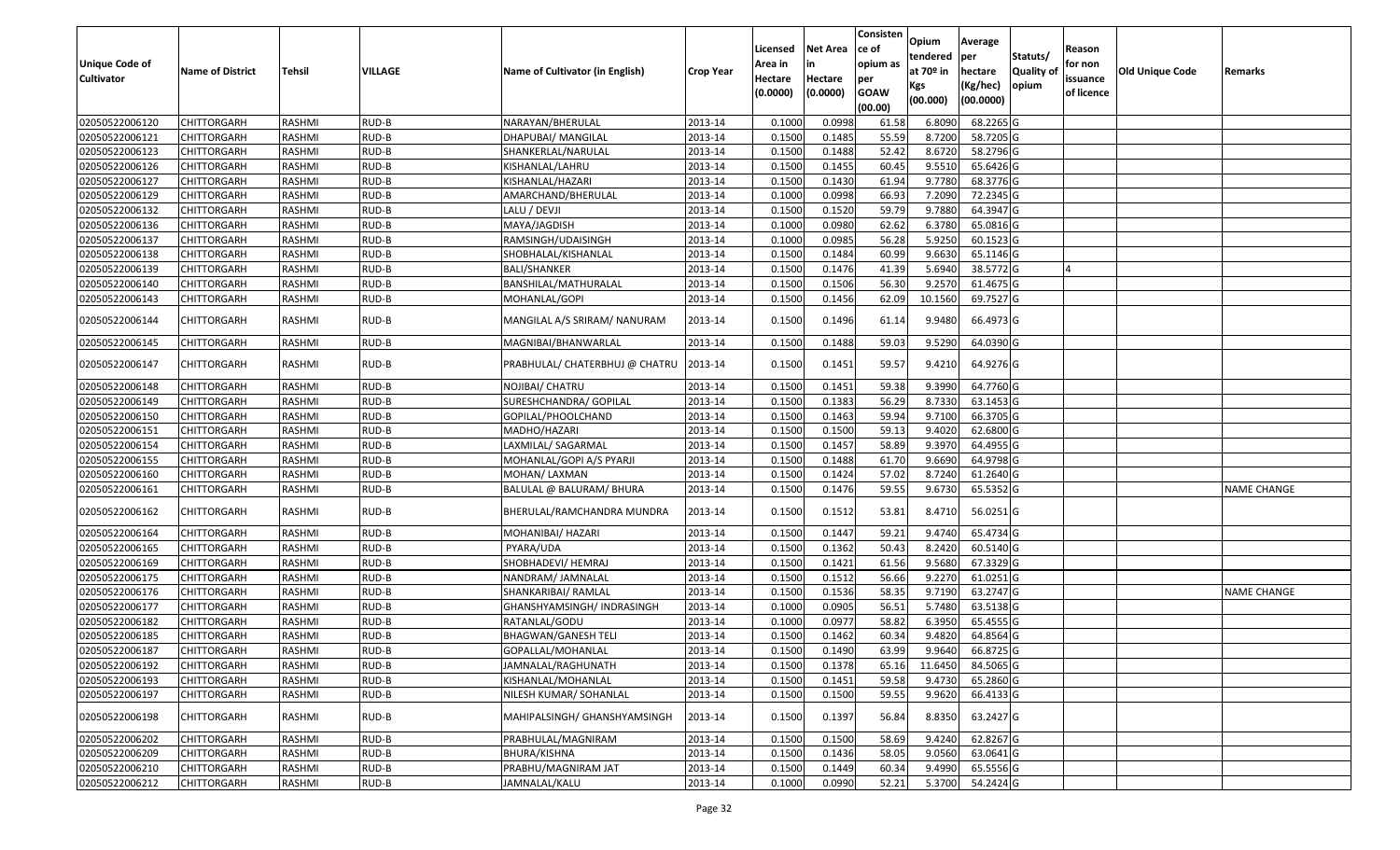| Unique Code of<br><b>Cultivator</b> | <b>Name of District</b> | <b>Tehsil</b> | VILLAGE | Name of Cultivator (in English) | <b>Crop Year</b> | Licensed<br>Area in<br>Hectare<br>(0.0000) | <b>Net Area</b><br>in<br>Hectare<br>(0.0000) | Consisten<br>ce of<br>opium as<br>per<br><b>GOAW</b><br>(00.00) | Opium<br>tendered<br>at 70º in<br>Kgs<br>(00.000) | Average<br>per<br>hectare<br>(Kg/hec)<br>(00.0000) | Statuts/<br>Quality of<br>opium | Reason<br>for non<br>issuance<br>of licence | <b>Old Unique Code</b> | Remarks            |
|-------------------------------------|-------------------------|---------------|---------|---------------------------------|------------------|--------------------------------------------|----------------------------------------------|-----------------------------------------------------------------|---------------------------------------------------|----------------------------------------------------|---------------------------------|---------------------------------------------|------------------------|--------------------|
| 02050522006214                      | CHITTORGARH             | RASHMI        | RUD-B   | CHANDMAL/DALCHAND               | 2013-14          | 0.1500                                     | 0.150                                        | 57.76                                                           | 9.0190                                            | 60.1267 G                                          |                                 |                                             |                        |                    |
| 02050522006216                      | CHITTORGARH             | RASHMI        | RUD-B   | LADULAL @ GANGARAM/ BHERULAL    | 2013-14          | 0.1000                                     | 0.1040                                       | 52.82                                                           | 5.8860                                            | 56.5962 G                                          |                                 |                                             |                        |                    |
| 02050522006221                      | <b>CHITTORGARH</b>      | RASHMI        | RUD-C   | SOHANLAL/KALU                   | 2013-14          | 0.1500                                     | 0.1503                                       | 47.76                                                           | 7.8120                                            | 51.9760 G                                          |                                 |                                             |                        |                    |
| 02050522006230                      | CHITTORGARH             | <b>RASHMI</b> | RUD-C   | LAXMANLAL/GANGARAM              | 2013-14          | 0.1000                                     | 0.0999                                       | 62.27                                                           | 6.2540                                            | 62.6020                                            |                                 |                                             |                        |                    |
| 02050522006232                      | <b>CHITTORGARH</b>      | RASHMI        | RUD-C   | JDAIRAM/BHERULAL                | 2013-14          | 0.1500                                     | 0.1485                                       | 60.28                                                           | 9.8950                                            | 66.6330 G                                          |                                 |                                             |                        |                    |
| 02050522006233                      | CHITTORGARH             | RASHMI        | RUD-C   | DALU/ ONKAR                     | 2013-14          | 0.1500                                     | 0.0560                                       | 60.82                                                           | 3.5010                                            | 62.5179 G                                          |                                 |                                             |                        |                    |
| 02050522006235                      | CHITTORGARH             | RASHMI        | RUD-C   | BANSHILAL/NOLARAM               | 2013-14          | 0.1500                                     | 0.1520                                       | 59.81                                                           | 9.9200                                            | 65.2632 G                                          |                                 |                                             |                        |                    |
| 02050522006236                      | CHITTORGARH             | RASHMI        | RUD-C   | MADHAVLAL/MAGNA                 | 2013-14          | 0.1500                                     | 0.1485                                       | 58.32                                                           | 9.5980                                            | 64.6330 G                                          |                                 |                                             |                        |                    |
| 02050522006240                      | CHITTORGARH             | RASHMI        | RUD-C   | MADHU/ RUPA BALAI               | 2013-14          | 0.1000                                     | 0.1046                                       | 58.02                                                           | 6.8710                                            | 65.6883 G                                          |                                 |                                             |                        |                    |
| 02050522006242                      | CHITTORGARH             | RASHMI        | RUD-C   | RAMESHWAR/ BHERU                | 2013-14          | 0.1500                                     | 0.1512                                       | 61.04                                                           | 10.5510                                           | 69.7817 G                                          |                                 |                                             |                        |                    |
| 02050522006243                      | CHITTORGARH             | RASHMI        | RUD-C   | NANDUBAI/ GOPI                  | 2013-14          | 0.1000                                     | 0.0990                                       | 59.83                                                           | 6.4270                                            | 64.9190                                            |                                 |                                             |                        |                    |
| 02050522006244                      | CHITTORGARH             | RASHMI        | RUD-C   | SHANKERLAL/ GOPILAL             | 2013-14          | 0.1500                                     | 0.1506                                       | 60.49                                                           | 9.7820                                            | 64.9535 G                                          |                                 |                                             |                        |                    |
| 02050522006245                      | <b>CHITTORGARH</b>      | RASHMI        | RUD-C   | KISHNA/ GANESH TELI             | 2013-14          | 0.1500                                     | 0.1495                                       | 61.40                                                           | 9.7800                                            | 65.4181 G                                          |                                 |                                             |                        |                    |
| 02050522006247                      | CHITTORGARH             | RASHMI        | RUD-C   | RAKESH/ SOHANLAL                | 2013-14          | 0.1500                                     | 0.1512                                       | 60.64                                                           | 10.3000                                           | 68.1217 G                                          |                                 |                                             |                        |                    |
| 02050522006249                      | <b>CHITTORGARH</b>      | RASHMI        | RUD-C   | NATHULAL/ MADHU @ MAHADEV       | 2013-14          | 0.1000                                     | 0.0000                                       | 0.00                                                            | 0.0000                                            | $0.0000$ F                                         |                                 |                                             |                        |                    |
| 02050522006255                      | <b>CHITTORGARH</b>      | RASHMI        | RUD-C   | BHAGWANLAL/ NANURAM             | 2013-14          | 0.1500                                     | 0.1512                                       | 52.97                                                           | 8.6950                                            | 57.5066 G                                          |                                 |                                             |                        |                    |
| 02050522006257                      | CHITTORGARH             | RASHMI        | RUD-C   | NANALAL/ CHHOGA                 | 2013-14          | 0.1500                                     | 0.1489                                       | 58.93                                                           | 9.8750                                            | 66.3197 G                                          |                                 |                                             |                        |                    |
| 02050522006259                      | CHITTORGARH             | RASHMI        | RUD-C   | MADANLAL/MATHURALAL             | 2013-14          | 0.1000                                     | 0.1000                                       | 59.48                                                           | 6.3050                                            | 63.0500G                                           |                                 |                                             |                        |                    |
| 02050522006260                      | <b>CHITTORGARH</b>      | RASHMI        | RUD-C   | NANDRAM/BALURAM                 | 2013-14          | 0.1500                                     | 0.1433                                       | 59.97                                                           | 9.5270                                            | 66.4829 G                                          |                                 |                                             |                        |                    |
| 02050522006262                      | <b>CHITTORGARH</b>      | RASHMI        | RUD-C   | PRABHULAL/PYARCHAND PUROHIT     | 2013-14          | 0.1500                                     | 0.1409                                       | 62.25                                                           | 10.1380                                           | 71.9517 G                                          |                                 |                                             |                        |                    |
| 02050522006265                      | CHITTORGARH             | RASHMI        | RUD-C   | NANALAL/RAMESHWAR               | 2013-14          | 0.1500                                     | 0.1478                                       | 55.07                                                           | 8.9530                                            | 60.5751 G                                          |                                 |                                             |                        |                    |
| 02050522006268                      | CHITTORGARH             | RASHMI        | RUD-C   | PRABHULAL/HARIKISHAN            | 2013-14          | 0.1000                                     | 0.0990                                       | 60.46                                                           | 6.4610                                            | 65.2626 G                                          |                                 |                                             |                        |                    |
| 02050522006269                      | CHITTORGARH             | RASHMI        | RUD-C   | DHAPUKANWAR/ PRATAPSINGH        | 2013-14          | 0.1500                                     | 0.1450                                       | 54.81                                                           | 8.6440                                            | 59.6138 G                                          |                                 |                                             |                        | <b>NAME CHANGE</b> |
| 02050522006270                      | CHITTORGARH             | RASHMI        | RUD-C   | BHERUSINGH/BHURSINGH            | 2013-14          | 0.1000                                     | 0.1017                                       | 55.70                                                           | 5.9440                                            | 58.4464 G                                          |                                 |                                             |                        |                    |
| 02050522006273                      | CHITTORGARH             | RASHMI        | RUD-C   | BARDU/GANGARAM                  | 2013-14          | 0.1000                                     | 0.0000                                       | 0.00                                                            | 0.0000                                            | 0.0000                                             |                                 |                                             |                        |                    |
| 02050522006274                      | CHITTORGARH             | RASHMI        | RUD-C   | BHERULAL/RAMCHANDRA             | 2013-14          | 0.1000                                     | 0.1001                                       | 47.54                                                           | 5.0940                                            | 50.8890                                            |                                 |                                             |                        |                    |
| 02050522006280                      | CHITTORGARH             | RASHMI        | RUD-C   | BHERUDAS/ KHAYALIDAS            | 2013-14          | 0.1000                                     | 0.1010                                       | 64.12                                                           | 6.8330                                            | 67.6535 G                                          |                                 |                                             |                        |                    |
| 02050522006281                      | CHITTORGARH             | RASHMI        | RUD-C   | GHASIRAM/HAZARI                 | 2013-14          | 0.1500                                     | 0.1499                                       | 58.64                                                           | 9.7850                                            | 65.2769 G                                          |                                 |                                             |                        |                    |
| 02050522006283                      | CHITTORGARH             | RASHMI        | RUD-C   | MADANLAL/HAZARI                 | 2013-14          | 0.1000                                     | 0.0960                                       | 61.02                                                           | 6.4860                                            | 67.5625 G                                          |                                 |                                             |                        |                    |
| 02050522006284                      | <b>CHITTORGARH</b>      | RASHMI        | RUD-C   | RATANLAL/LADULAL                | 2013-14          | 0.1500                                     | 0.1474                                       | 60.1                                                            | 10.0130                                           | 67.9308 G                                          |                                 |                                             |                        |                    |
| 02050522006287                      | CHITTORGARH             | RASHMI        | RUD-C   | CHATRU/UDA                      | 2013-14          | 0.1500                                     | 0.1495                                       | 59.20                                                           | 9.3710                                            | 62.6823 G                                          |                                 |                                             |                        |                    |
| 02050522006288                      | CHITTORGARH             | RASHMI        | RUD-C   | LADULAL/MOHANLAL                | 2013-14          | 0.1500                                     | 0.1427                                       | 56.93                                                           | 8.7350                                            | $61.2123$ G                                        |                                 |                                             |                        |                    |
| 02050522006290                      | CHITTORGARH             | RASHMI        | RUD-C   | DEUBAI/ MITTHULAL               | 2013-14          | 0.1500                                     | 0.0000                                       | 0.00                                                            | 0.0000                                            | 0.0000                                             |                                 |                                             |                        | <b>NAME CHANGE</b> |
| 02050522006291                      | CHITTORGARH             | RASHMI        | RUD-C   | MOHANLAL/RAMLAL                 | 2013-14          | 0.1500                                     | 0.1448                                       | 64.96                                                           | 10.1060                                           | 69.7928 G                                          |                                 |                                             |                        |                    |
| 02050522006292                      | CHITTORGARH             | RASHMI        | RUD-C   | HIRALAL/RAMLAL                  | 2013-14          | 0.1500                                     | 0.1485                                       | 50.49                                                           | 7.7830                                            | 52.4108 G                                          |                                 |                                             |                        |                    |
| 02050522006293                      | <b>CHITTORGARH</b>      | RASHMI        | RUD-C   | NANDA/ HARA                     | 2013-14          | 0.1000                                     | 0.1013                                       | 57.45                                                           | 6.8610                                            | 67.7295 G                                          |                                 |                                             |                        |                    |
| 02050522006299                      | <b>CHITTORGARH</b>      | RASHMI        | RUD-C   | MADANLAL/PYARCHAND              | 2013-14          | 0.1000                                     | 0.0985                                       | 56.20                                                           | 5.7970                                            | 58.8528 G                                          |                                 |                                             |                        |                    |
| 02050522006302                      | <b>CHITTORGARH</b>      | RASHMI        | RUD-C   | SUDIBAI/NARAYAN                 | 2013-14          | 0.1500                                     | 0.1521                                       | 63.11                                                           | 9.6920                                            | 63.7212 G                                          |                                 |                                             |                        |                    |
| 02050522006303                      | <b>CHITTORGARH</b>      | RASHMI        | RUD-C   | MUKESH KUMAR/ SOHANLAL          | 2013-14          | 0.1500                                     | 0.1500                                       | 60.09                                                           | 10.0440                                           | 66.9600 G                                          |                                 |                                             |                        |                    |
| 02050522006309                      | CHITTORGARH             | RASHMI        | RUD-C   | SHYAMLAL/MOHANLAL               | 2013-14          | 0.1500                                     | 0.1496                                       | 61.43                                                           | 9.7410                                            | 65.1136 G                                          |                                 |                                             |                        |                    |
| 02050522006310                      | <b>CHITTORGARH</b>      | RASHMI        | RUD-C   | OMPRAKASH/ AMARCHAND            | 2013-14          | 0.1500                                     | 0.1508                                       | 62.41                                                           | 10.3070                                           | 68.3488 G                                          |                                 |                                             |                        |                    |
| 02050522006311                      | <b>CHITTORGARH</b>      | RASHMI        | RUD-C   | PRABHUDAS/ BHURADAS             | 2013-14          | 0.1500                                     | 0.1416                                       | 60.27                                                           | 9.8410                                            | 69.4986 G                                          |                                 |                                             |                        |                    |
| 02050522006312                      | <b>CHITTORGARH</b>      | RASHMI        | RUD-C   | ANCHIBAI/ NARAYAN               | 2013-14          | 0.1500                                     | 0.1491                                       | 57.88                                                           | 9.2030                                            | 61.7237 G                                          |                                 |                                             |                        |                    |
| 02050522006313                      | <b>CHITTORGARH</b>      | RASHMI        | RUD-C   | SOHANLAL/BANSHILAL              | 2013-14          | 0.1500                                     | 0.1404                                       | 55.73                                                           | 8.8130                                            | 62.7707 G                                          |                                 |                                             |                        |                    |
| 02050522006314                      | <b>CHITTORGARH</b>      | RASHMI        | RUD-C   | CHANDIBAI/ MADHO                | 2013-14          | 0.1500                                     | 0.1469                                       | 57.21                                                           | 9.5870                                            | 65.2620                                            |                                 | 12                                          |                        |                    |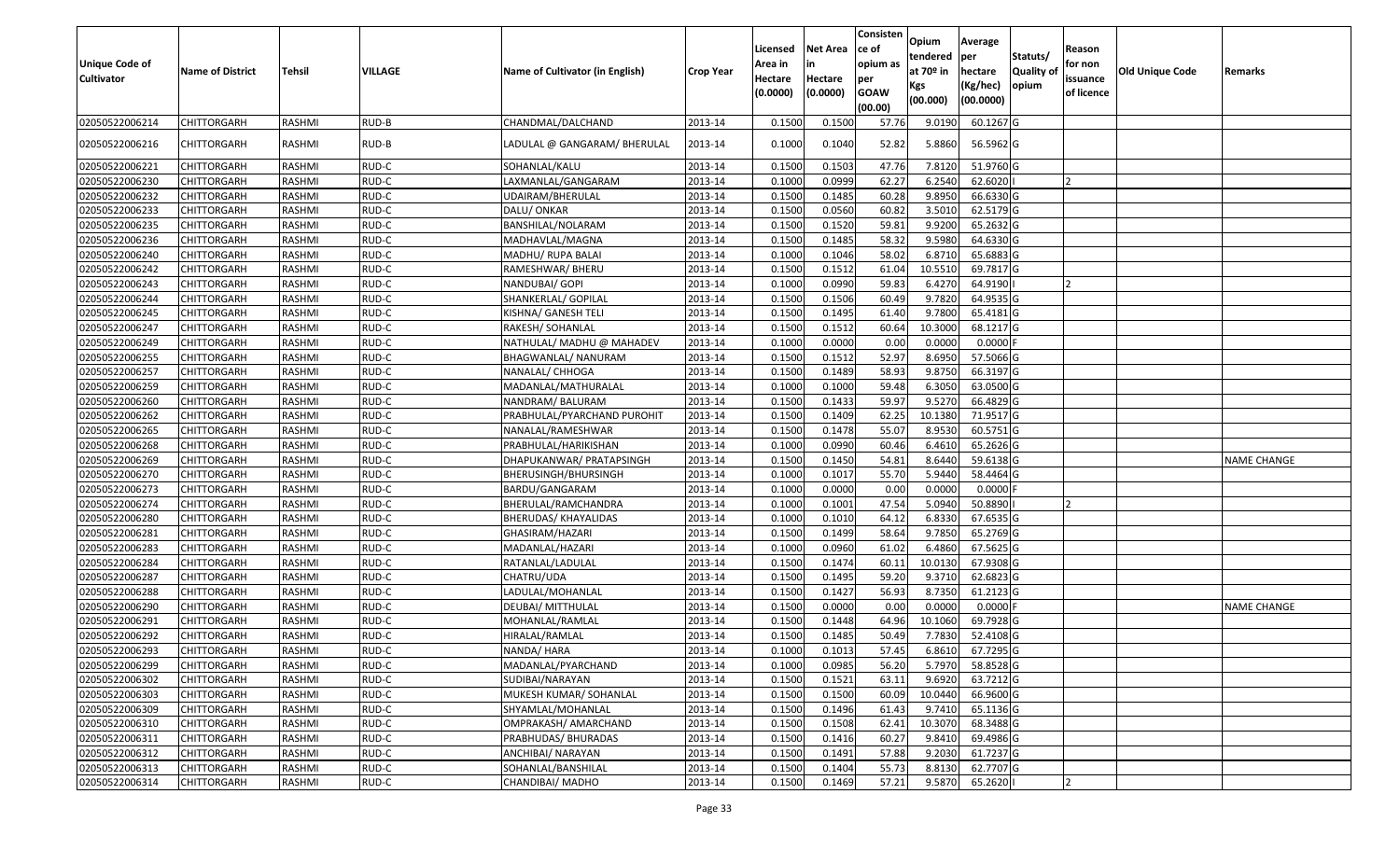|                       |                         |               |                |                                 |                  | Licensed | <b>Net Area</b> | Consisten<br>ce of | Opium       | Average   |                  | Reason     |                 |                    |
|-----------------------|-------------------------|---------------|----------------|---------------------------------|------------------|----------|-----------------|--------------------|-------------|-----------|------------------|------------|-----------------|--------------------|
| <b>Unique Code of</b> |                         |               |                |                                 |                  | Area in  |                 | opium as           | tendered    | per       | Statuts/         | for non    |                 |                    |
| <b>Cultivator</b>     | <b>Name of District</b> | <b>Tehsil</b> | <b>VILLAGE</b> | Name of Cultivator (in English) | <b>Crop Year</b> | Hectare  | Hectare         | per                | at $70°$ in | hectare   | <b>Quality o</b> | issuance   | Old Unique Code | Remarks            |
|                       |                         |               |                |                                 |                  | (0.0000) | (0.0000)        | <b>GOAW</b>        | Kgs         | (Kg/hec)  | opium            | of licence |                 |                    |
|                       |                         |               |                |                                 |                  |          |                 | (00.00)            | (00.000)    | (00.0000) |                  |            |                 |                    |
| 02050522006315        | CHITTORGARH             | RASHMI        | RUD-C          | <b>BHERU/ KELA</b>              | 2013-14          | 0.1000   | 0.1018          | 53.63              | 5.3710      | 52.7603 G |                  |            |                 |                    |
| 02050522006319        | CHITTORGARH             | RASHMI        | RUD-C          | KANKUBAI/BANSHILAL              | 2013-14          | 0.1500   | 0.1526          | 57.51              | 9.2920      | 60.8912G  |                  |            |                 |                    |
| 02050522006321        | CHITTORGARH             | RASHMI        | RUD-C          | NANDRAM/GOPI                    | 2013-14          | 0.1500   | 0.1007          | 63.54              | 6.9260      | 68.7786 G |                  |            |                 |                    |
| 02050522006323        | <b>CHITTORGARH</b>      | RASHMI        | RUD-C          | UGMIBAI/ NANURAM                | 2013-14          | 0.1000   | 0.1020          | 54.65              | 5.9650      | 58.4804 G |                  |            |                 |                    |
| 02050522006328        | CHITTORGARH             | RASHMI        | RUD-C          | BANSHILAL/RAMA                  | 2013-14          | 0.1500   | 0.1500          | 61.00              | 10.0560     | 67.0400 G |                  |            |                 |                    |
| 02050522006330        | CHITTORGARH             | RASHMI        | RUD-C          | HIRALAL/UDA                     | 2013-14          | 0.1500   | 0.1296          | 51.88              | 7.8490      | 60.5633 G |                  |            |                 |                    |
| 02050522006332        | CHITTORGARH             | RASHMI        | RUD-C          | KUSHVIRSINGH/ NARAYANSINGH      | 2013-14          | 0.1000   | 0.1005          | 61.05              | 6.5240      | 64.9154 G |                  |            |                 |                    |
| 02050522006336        | CHITTORGARH             | <b>RASHMI</b> | RUD-C          | BHAGWANLAL/UDAILAL              | 2013-14          | 0.1000   | 0.0990          | 56.25              | 5.9870      | 60.4747 G |                  |            |                 |                    |
| 02050522006337        | CHITTORGARH             | RASHMI        | RUD-C          | SHANKERLAL/ NATHU               | 2013-14          | 0.1500   | 0.1540          | 53.38              | 8.6480      | 56.1558 G |                  |            |                 |                    |
| 02050522006341        | CHITTORGARH             | RASHMI        | RUD-D          | BHERULAL/ RAMLAL                | 2013-14          | 0.1000   | 0.1000          | 61.13              | 6.6890      | 66.8900 G |                  |            |                 |                    |
| 02050522006342        | CHITTORGARH             | RASHMI        | RUD-D          | HEMRAJ/ GOPI                    | 2013-14          | 0.1500   | 0.1453          | 61.54              | 10.0660     | 69.2774 G |                  |            |                 |                    |
| 02050522006343        | <b>CHITTORGARH</b>      | RASHMI        | RUD-D          | SURESHCHANDRA/UDAIRAM           | 2013-14          | 0.1500   | 0.1551          | 58.42              | 9.6480      | 62.2050 G |                  |            |                 |                    |
| 02050522006345        | <b>CHITTORGARH</b>      | RASHMI        | RUD-D          | <b>GIRDHARI/ NATHU</b>          | 2013-14          | 0.1000   | 0.1007          | 59.55              | 6.5160      | 64.7071 G |                  |            |                 |                    |
| 02050522006346        | CHITTORGARH             | RASHMI        | RUD-D          | UDIBAI/ BHAWANIDAS              | 2013-14          | 0.1500   | 0.1478          | 61.42              | 10.2480     | 69.3369 G |                  |            |                 |                    |
| 02050522006347        | <b>CHITTORGARH</b>      | RASHMI        | RUD-D          | BARJIBAI/ GOPI                  | 2013-14          | 0.1500   | 0.1500          | 62.65              | 10.4180     | 69.4533 G |                  |            |                 |                    |
| 02050522006348        | CHITTORGARH             | RASHMI        | RUD-D          | BHERULAL/GIRDHARI               | 2013-14          | 0.1000   | 0.0988          | 57.99              | 6.3130      | 63.8968 G |                  |            |                 |                    |
| 02050522006349        | CHITTORGARH             | RASHMI        | RUD-D          | JAGANNATH / GOKAL               | 2013-14          | 0.1500   | 0.1510          | 63.76              | 10.2290     | 67.7417 G |                  |            |                 |                    |
| 02050522006351        | CHITTORGARH             | RASHMI        | RUD-D          | PRABHULAL/ JITU                 | 2013-14          | 0.1500   | 0.1458          | 58.76              | 9.6700      | 66.3237 G |                  |            |                 |                    |
| 02050522006352        | CHITTORGARH             | RASHMI        | RUD-D          | MITTHULAL/ CHAMNA               | 2013-14          | 0.1000   | 0.0928          | 58.26              | 5.9340      | 63.9440 G |                  |            |                 |                    |
| 02050522006354        | CHITTORGARH             | RASHMI        | RUD-D          | PARASRAM/ RATANLAL G/S RAMIBAI  | 2013-14          | 0.1000   | 0.0961          | 58.96              | 6.2330      | 64.8595 G |                  |            |                 |                    |
| 02050522006356        | CHITTORGARH             | RASHMI        | RUD-D          | DEUBAI/ CHAMPALAL               | 2013-14          | 0.1000   | 0.1004          | 52.62              | 5.6680      | 56.4542 G |                  |            |                 |                    |
| 02050522006357        | CHITTORGARH             | RASHMI        | RUD-D          | ONKAR/ CHENA                    | 2013-14          | 0.1000   | 0.1003          | 59.22              | 6.4300      | 64.1077 G |                  |            |                 |                    |
| 02050522006358        | CHITTORGARH             | RASHMI        | RUD-D          | SHANTIBAI/ BHANWARLAL           | 2013-14          | 0.1500   | 0.1494          | 55.60              | 9.1500      | 61.2450 G |                  |            |                 |                    |
| 02050522006359        | CHITTORGARH             | RASHMI        | RUD-D          | RATANLAL/ BHURALAL GS JANIBAI   | 2013-14          | 0.1500   | 0.1459          | 60.89              | 9.6900      | 66.4154 G |                  |            |                 | <b>NAME CHANGE</b> |
| 02050522006361        | CHITTORGARH             | RASHMI        | RUD-D          | GOKUL/ UDA                      | 2013-14          | 0.1000   | 0.1000          | 55.34              | 5.8110      | 58.1100G  |                  |            |                 |                    |
| 02050522006362        | CHITTORGARH             | RASHMI        | RUD-D          | RATAN/ MANGU                    | 2013-14          | 0.1500   | 0.1490          | 59.01              | 9.7110      | 65.1745 G |                  |            |                 |                    |
| 02050522006363        | CHITTORGARH             | RASHMI        | RUD-D          | NANIBAI/ BARDICHAND             | 2013-14          | 0.1500   | 0.1492          | 57.18              | 9.3780      | 62.8552 G |                  |            |                 |                    |
| 02050522006364        | CHITTORGARH             | <b>RASHMI</b> | RUD-D          | SUKHIBAI/ RAGHUNATH             | 2013-14          | 0.1500   | 0.1454          | 65.16              | 10.1930     | 70.1032 G |                  |            |                 |                    |
| 02050522006367        | CHITTORGARH             | RASHMI        | RUD-D          | SHANKERLAL/ CHHOGA              | 2013-14          | 0.1500   | 0.1492          | 62.94              | 10.6280     | 71.2332 G |                  |            |                 |                    |
| 02050522006368        | CHITTORGARH             | RASHMI        | RUD-D          | MANOHARSINGH/ UDAISINGH         | 2013-14          | 0.1500   | 0.1512          | 59.08              | 9.7060      | 64.1931 G |                  |            |                 |                    |
| 02050522006369        | CHITTORGARH             | RASHMI        | RUD-D          | AIZIBAI/LADULAL D/I BHUWANA     | 2013-14          | 0.1500   | 0.1492          | 61.11              | 10.0740     | 67.5201G  |                  |            |                 |                    |
| 02050522006370        | CHITTORGARH             | RASHMI        | RUD-D          | <b>BHERU/ CHATRU</b>            | 2013-14          | 0.1500   | 0.1464          | 57.24              | 9.1260      | 62.3361 G |                  |            |                 |                    |
| 02050522006373        | <b>CHITTORGARH</b>      | RASHMI        | RUD-D          | NATHU/ GOPI                     | 2013-14          | 0.1500   | 0.1495          | 62.29              | 10.1090     | 67.6187 G |                  |            |                 |                    |
| 02050522006375        | CHITTORGARH             | RASHMI        | RUD-D          | AMARCHAND/ PANNALAL             | 2013-14          | 0.100    | 0.0993          | 59.40              | 6.2710      | 63.1521 G |                  |            |                 |                    |
| 02050522006376        | CHITTORGARH             | RASHMI        | RUD-D          | RAMSUKHI/ PRATHVIRAJ @ PARTHU   | 2013-14          | 0.1000   | 0.0974          | 61.51              | 6.3710      | 65.4107 G |                  |            |                 |                    |
| 02050522006377        | <b>CHITTORGARH</b>      | RASHMI        | RUD-D          | BADAMBAI/ BALURAM               | 2013-14          | 0.1000   | 0.0993          | 57.72              | 6.2260      | 62.6989 G |                  |            |                 |                    |
| 02050522006378        | <b>CHITTORGARH</b>      | RASHMI        | RUD-D          | RAMESHWAR/ LALURAM              | 2013-14          | 0.1500   | 0.1424          | 58.77              | 9.4620      | 66.4466 G |                  |            |                 |                    |
| 02050522006380        | <b>CHITTORGARH</b>      | RASHMI        | RUD-D          | NARAYAN/ EKLING                 | 2013-14          | 0.1000   | 0.0990          | 61.52              | 6.4510      | 65.1616 G |                  |            |                 |                    |
| 02050522006381        | <b>CHITTORGARH</b>      | RASHMI        | RUD-D          | JAGDISHCHANDRA/RAMESHWARLAL     | 2013-14          | 0.1500   | 0.1487          | 57.38              | 9.2300      | 62.0710   |                  |            |                 |                    |
| 02050522006382        | <b>CHITTORGARH</b>      | RASHMI        | RUD-D          | SURESHCHANDRA/ RAMCHANDRA       | 2013-14          | 0.1500   | 0.1527          | 58.89              | 9.7510      | 63.8572 G |                  |            |                 |                    |
| 02050522006387        | <b>CHITTORGARH</b>      | RASHMI        | RUD-D          | MADHU/ LALU                     | 2013-14          | 0.1500   | 0.1419          | 56.87              | 8.9290      | 62.9246 G |                  |            |                 |                    |
| 02050522006388        | CHITTORGARH             | RASHMI        | RUD-D          | RATANLAL/ VENA                  | 2013-14          | 0.1500   | 0.1525          | 55.17              | 9.5210      | 62.4320   |                  |            |                 |                    |
| 02050522006390        | <b>CHITTORGARH</b>      | RASHMI        | RUD-D          | UDA/ LAXMAN                     | 2013-14          | 0.1500   | 0.1500          | 64.19              | 10.0870     | 67.2467 G |                  |            |                 |                    |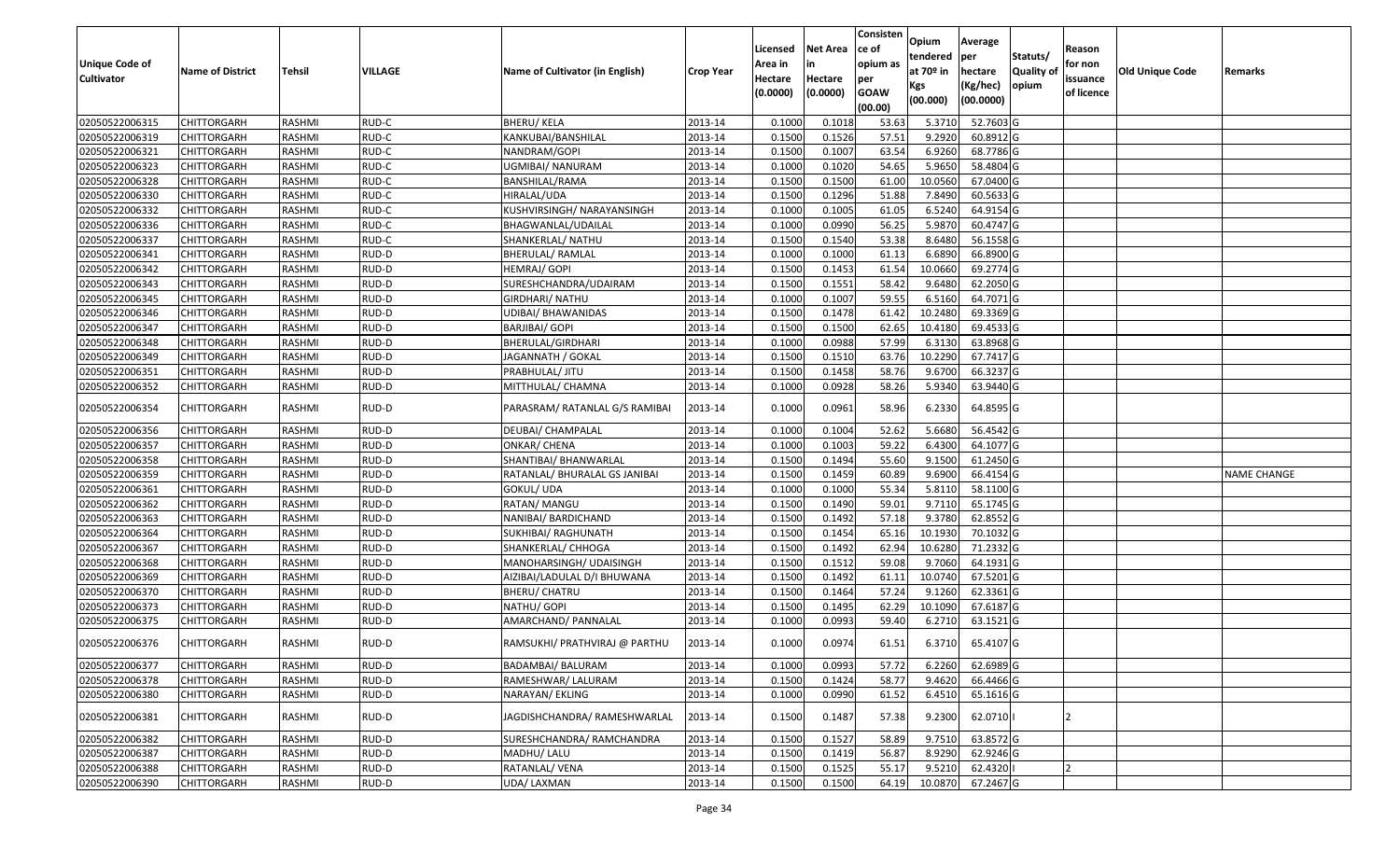| <b>Unique Code of</b><br><b>Cultivator</b> | <b>Name of District</b> | <b>Tehsil</b> | VILLAGE | Name of Cultivator (in English)        | <b>Crop Year</b> | Licensed<br>Area in<br>Hectare | <b>Net Area</b><br>in<br>Hectare | Consisten<br>lce of<br>opium as<br>per | Opium<br>tendered<br>at $70°$ in<br>Kgs | Average<br>per<br>hectare<br>(Kg/hec) | Statuts/<br>Quality of<br>opium | Reason<br>for non<br>issuance | Old Unique Code | Remarks                   |
|--------------------------------------------|-------------------------|---------------|---------|----------------------------------------|------------------|--------------------------------|----------------------------------|----------------------------------------|-----------------------------------------|---------------------------------------|---------------------------------|-------------------------------|-----------------|---------------------------|
|                                            |                         |               |         |                                        |                  | (0.0000)                       | (0.0000)                         | <b>GOAW</b><br>(00.00)                 | (00.000)                                | (00.0000)                             |                                 | of licence                    |                 |                           |
| 02050522006392                             | <b>CHITTORGARH</b>      | RASHMI        | RUD-D   | PRABHULAL/ONKAR                        | 2013-14          | 0.1000                         | 0.0980                           | 60.37                                  | 6.7010                                  | 68.3776 G                             |                                 |                               |                 |                           |
| 02050522006395                             | CHITTORGARH             | RASHMI        | RUD-D   | DALU/MADHU                             | 2013-14          | 0.1000                         | 0.0501                           | 56.65                                  | 3.1400                                  | 62.6747 G                             |                                 |                               |                 |                           |
| 02050522006398                             | CHITTORGARH             | <b>RASHMI</b> | RUD-D   | JAMNALAL/HABUDA                        | 2013-14          | 0.1500                         | 0.1393                           | 61.13                                  | 9.6590                                  | 69.3390                               |                                 |                               |                 |                           |
| 02050522006402                             | <b>CHITTORGARH</b>      | RASHMI        | RUD-D   | KAMLABAI/BALURAM                       | 2013-14          | 0.1500                         | 0.1469                           | 61.8                                   | 10.1550                                 | 69.1287 G                             |                                 |                               |                 | <b>NAME CHANGE</b>        |
| 02050522006403                             | CHITTORGARH             | RASHMI        | RUD-D   | FULIBAI/ MOHANLAL                      | 2013-14          | 0.1500                         | 0.1500                           | 60.89                                  | 10.1430                                 | 67.6200 G                             |                                 |                               |                 | <b>NAME CHANGE</b>        |
| 02050522006404                             | CHITTORGARH             | RASHMI        | RUD-D   | MOHAN/ BANSHILAL                       | 2013-14          | 0.1500                         | 0.1452                           | 65.29                                  | 10.1010                                 | 69.5661 G                             |                                 |                               |                 |                           |
| 02050522006407                             | CHITTORGARH             | <b>RASHMI</b> | RUD-D   | BADAMIBAI/ BALU                        | 2013-14          | 0.1500                         | 0.1491                           | 56.59                                  | 9.1270                                  | 61.2140 G                             |                                 |                               |                 | <b>NAME CHANGE</b>        |
| 02050522006408                             | <b>CHITTORGARH</b>      | <b>RASHMI</b> | RUD-D   | <b>BANSHILAL/ KISHORE</b>              | 2013-14          | 0.1500                         | 0.0000                           | 0.00                                   | 0.0000                                  | $0.0000$ F                            |                                 |                               |                 |                           |
| 02050522006409                             | <b>CHITTORGARH</b>      | <b>RASHMI</b> | RUD-D   | DHANRAJ/ BHUWANA                       | 2013-14          | 0.1000                         | 0.0977                           | 66.63                                  | 7.1580                                  | 73.2651 G                             |                                 |                               |                 |                           |
| 02050522006410                             | CHITTORGARH             | RASHMI        | RUD-D   | NANDRAM/ GOPI                          | 2013-14          | 0.1000                         | 0.0990                           | 52.84                                  | 5.4730                                  | 55.2828 G                             |                                 |                               |                 |                           |
| 02050522006411                             | CHITTORGARH             | RASHMI        | RUD-D   | BALARAM/ BHAGU @ BHAGIRATH             | 2013-14          | 0.1000                         | 0.1009                           | 55.09                                  | 5.8790                                  | 58.2656 G                             |                                 |                               |                 |                           |
| 02050522006413                             | <b>CHITTORGARH</b>      | RASHMI        | RUD-D   | CHANDABAI/ SHANKERLAL                  | 2013-14          | 0.1500                         | 0.1482                           | 61.89                                  | 9.9820                                  | 67.3549 G                             |                                 |                               |                 |                           |
| 02050522006415                             | <b>CHITTORGARH</b>      | RASHMI        | RUD-D   | BADAMIBAI/ NARAYAN                     | 2013-14          | 0.1000                         | 0.0000                           | 0.00                                   | 0.0000                                  | $0.0000$ F                            |                                 |                               |                 | <b>NAME CHANGE</b>        |
| 02050522006420                             | CHITTORGARH             | RASHMI        | RUD-D   | SOSARBAI/ BANSHILAL                    | 2013-14          | 0.1000                         | 0.0981                           | 53.77                                  | 5.7460                                  | 58.5729 G                             |                                 |                               |                 |                           |
| 02050522006422                             | CHITTORGARH             | RASHMI        | RUD-D   | JAGNNATH/ PYARA                        | 2013-14          | 0.1500                         | 0.1475                           | 57.44                                  | 9.4200                                  | 63.8644 G                             |                                 |                               |                 |                           |
| 02050522006425                             | <b>CHITTORGARH</b>      | <b>RASHMI</b> | RUD-D   | BHERU/RUPA                             | 2013-14          | 0.1500                         | 0.1510                           | 62.79                                  | 10.5490                                 | 69.8609 G                             |                                 |                               |                 |                           |
| 02050522006427                             | CHITTORGARH             | <b>RASHMI</b> | RUD-D   | SHANKERLAL/ RAMCHANDRA                 | 2013-14          | 0.1500                         | 0.1496                           | 62.27                                  | 10.0250                                 | 67.0120 G                             |                                 |                               |                 |                           |
| 02050522006432                             | CHITTORGARH             | RASHMI        | RUD-D   | DHAPUBAI/ MAGNA                        | 2013-14          | 0.1500                         | 0.1500                           | 59.32                                  | 10.017                                  | 66.7800 G                             |                                 |                               |                 |                           |
| 02050522006434                             | CHITTORGARH             | RASHMI        | RUD-D   | MANGILAL/PYARCHAND                     | 2013-14          | 0.1500                         | 0.1426                           | 57.81                                  | 9.2580                                  | 64.9229 G                             |                                 |                               |                 |                           |
| 02050522006437                             | CHITTORGARH             | RASHMI        | RUD-D   | NARAYAN A/S BAGHA/ BALU                | 2013-14          | 0.1500                         | 0.1446                           | 56.11                                  | 8.9460                                  | 61.8672 G                             |                                 |                               |                 |                           |
| 02050522006438                             | CHITTORGARH             | RASHMI        | RUD-D   | SAMPATLAL/SHANKERLAL                   | 2013-14          | 0.1500                         | 0.1451                           | 61.76                                  | 9.5820                                  | 66.0372 G                             |                                 |                               |                 |                           |
| 02050522006439                             | CHITTORGARH             | RASHMI        | RUD-D   | SANTOKIBAI/ NATHU                      | 2013-14          | 0.1500                         | 0.1470                           | 58.26                                  | 9.2220                                  | 62.7347 G                             |                                 |                               |                 |                           |
| 02050522006440                             | CHITTORGARH             | RASHMI        | RUD-D   | JAMNIBAI/BHANWARLAL                    | 2013-14          | 0.1000                         | 0.1000                           | 57.78                                  | 6.1990                                  | 61.9900 G                             |                                 |                               |                 |                           |
| 02050522006442                             | CHITTORGARH             | RASHMI        | RUD-D   | MADHAVLAL/ HAZARI                      | 2013-14          | 0.1000                         | 0.0990                           | 53.46                                  | 5.7200                                  | 57.7778 G                             |                                 |                               |                 |                           |
| 02050522006446                             | CHITTORGARH             | RASHMI        | RUD-D   | SHANKERLAL A/S KESHARBAI/<br>RAGHUNATH | 2013-14          | 0.1500                         | 0.1450                           | 65.42                                  | 10.3830                                 | 71.6069 G                             |                                 |                               |                 |                           |
| 02050522006447                             | CHITTORGARH             | RASHMI        | RUD-D   | HIRALAL/ UDAIRAM                       | 2013-14          | 0.1500                         | 0.1450                           | 61.99                                  | 10.2460                                 | 70.6621 G                             |                                 |                               |                 |                           |
| 02050522006451                             | CHITTORGARH             | RASHMI        | RUD-D   | UDAIRAM/ KALU                          | 2013-14          | 0.1500                         | 0.1528                           | 62.89                                  | 10.0170                                 | 65.5563 G                             |                                 |                               |                 |                           |
| 02050522006452                             | <b>CHITTORGARH</b>      | <b>RASHMI</b> | RUD-D   | SHANKERLAL/ NANURAM                    | 2013-14          | 0.1500                         | 0.1454                           | 63.46                                  | 10.4710                                 | 72.0151 G                             |                                 |                               |                 |                           |
| 02050522006453                             | CHITTORGARH             | <b>RASHMI</b> | RUD-D   | KALURAM/ MITTHU                        | 2013-14          | 0.1000                         | 0.0941                           | 58.22                                  | 5.9550                                  | 63.2837 G                             |                                 |                               |                 |                           |
| 02050522006454                             | CHITTORGARH             | RASHMI        | RUD-D   | HAZARI/NANURAM                         | 2013-14          | 0.1500                         | 0.1500                           | 57.78                                  | 9.5340                                  | 63.5600 G                             |                                 |                               |                 |                           |
| 02050522006455                             | CHITTORGARH             | RASHMI        | RUD-D   | BHURALAL/LOBHU                         | 2013-14          | 0.1500                         | 0.1474                           | 61.44                                  | 9.9800                                  | 67.7069 G                             |                                 |                               |                 |                           |
| 02050522006456                             | <b>CHITTORGARH</b>      | RASHMI        | RUD-D   | CHAMPALAL/ KALURAM                     | 2013-14          | 0.1500                         | 0.1500                           | 50.20                                  | 8.3400                                  | 55.6000 G                             |                                 |                               |                 |                           |
| 02050522006457                             | <b>CHITTORGARH</b>      | RASHMI        | RUD-D   | <b>BHAGWAN/ UDAIRAM</b>                | 2013-14          | 0.1500                         | 0.1500                           | 59.99                                  | 9.8130                                  | 65.4200 G                             |                                 |                               |                 |                           |
| 02050522006463                             | CHITTORGARH             | RASHMI        | RUD-D   | MANGILAL/ KALU                         | 2013-14          | 0.1500                         | 0.1518                           | 57.53                                  | 9.5420                                  | 62.8590 G                             |                                 |                               |                 |                           |
| 02050522006465                             | <b>CHITTORGARH</b>      | RASHMI        | RUD-D   | JAMNALAL/ CHHOGALAL                    | 2013-14          | 0.1500                         | 0.1492                           | 66.91                                  | 11.1360                                 | 74.6381 G                             |                                 |                               |                 |                           |
| 02050522006468                             | <b>CHITTORGARH</b>      | RASHMI        | RUD-D   | RAMPRASAD/ CHAMPALAL                   | 2013-14          | 0.1500                         | 0.1100                           | 64.37                                  | 7.6050                                  | 69.1364 G                             |                                 |                               |                 |                           |
| 02050522006469                             | <b>CHITTORGARH</b>      | RASHMI        | RUD-D   | NANALAL/PYARCHAND                      | 2013-14          | 0.1500                         | 0.1440                           | 57.75                                  | 9.2650                                  | 64.3403 G                             |                                 |                               |                 |                           |
| 02050522006470                             | <b>CHITTORGARH</b>      | RASHMI        | RUD-D   | BANSHILAL/ CHUNNILAL                   | 2013-14          | 0.1500                         | 0.1502                           | 61.34                                  | 9.9200                                  | 66.0453 G                             |                                 |                               |                 |                           |
| 02050522006471                             | <b>CHITTORGARH</b>      | RASHMI        | RUD-D   | DALCHAND/ MOHANLAL                     | 2013-14          | 0.1000                         | 0.0975                           | 52.66                                  | 6.0860                                  | 62.4205 G                             |                                 |                               |                 |                           |
| 02050522006474                             | <b>CHITTORGARH</b>      | RASHMI        | RUD-D   | GORISHANKER/BHERULAL                   | 2013-14          | 0.1500                         | 0.1480                           | 53.99                                  | 9.3480                                  | 63.1622 G                             |                                 |                               |                 |                           |
| 02050522006475                             | <b>CHITTORGARH</b>      | RASHMI        | RUD-D   | BHERULAL/ GOVINDRAM                    | 2013-14          | 0.1000                         | 0.0999                           | 60.31                                  | 6.7200                                  | 67.2673 G                             |                                 |                               |                 |                           |
| 02050522006476                             | <b>CHITTORGARH</b>      | RASHMI        | RUD-D   | BHANWARLAL/ CHAMPALAL                  | 2013-14          | 0.1000                         | 0.0984                           | 56.01                                  | 6.0010                                  | 60.9858 G                             |                                 |                               |                 |                           |
| 02050522006477                             | <b>CHITTORGARH</b>      | RASHMI        | RUD-D   | SAMPATLAL/ BARDICHAND                  | 2013-14          | 0.1000                         | 0.0965                           | 61.78                                  | 6.7870                                  | 70.3316 G                             |                                 |                               |                 |                           |
| 02050522006481                             | <b>CHITTORGARH</b>      | RASHMI        | RUD-D   | PARASRAM/ RAGHUNATH                    | 2013-14          | 0.1500                         | 0.1468                           | 65.39                                  | 10.4440                                 | 71.1444 G                             |                                 |                               |                 |                           |
| 02050522006482                             | <b>CHITTORGARH</b>      | RASHMI        | RUD-D   | UDAIRAM/ PYARCHAND                     | 2013-14          | 0.1500                         | 0.1453                           | 59.77                                  | 9.2900                                  | 63.9367 G                             |                                 |                               |                 | <b>TRANSFER / BAVLASH</b> |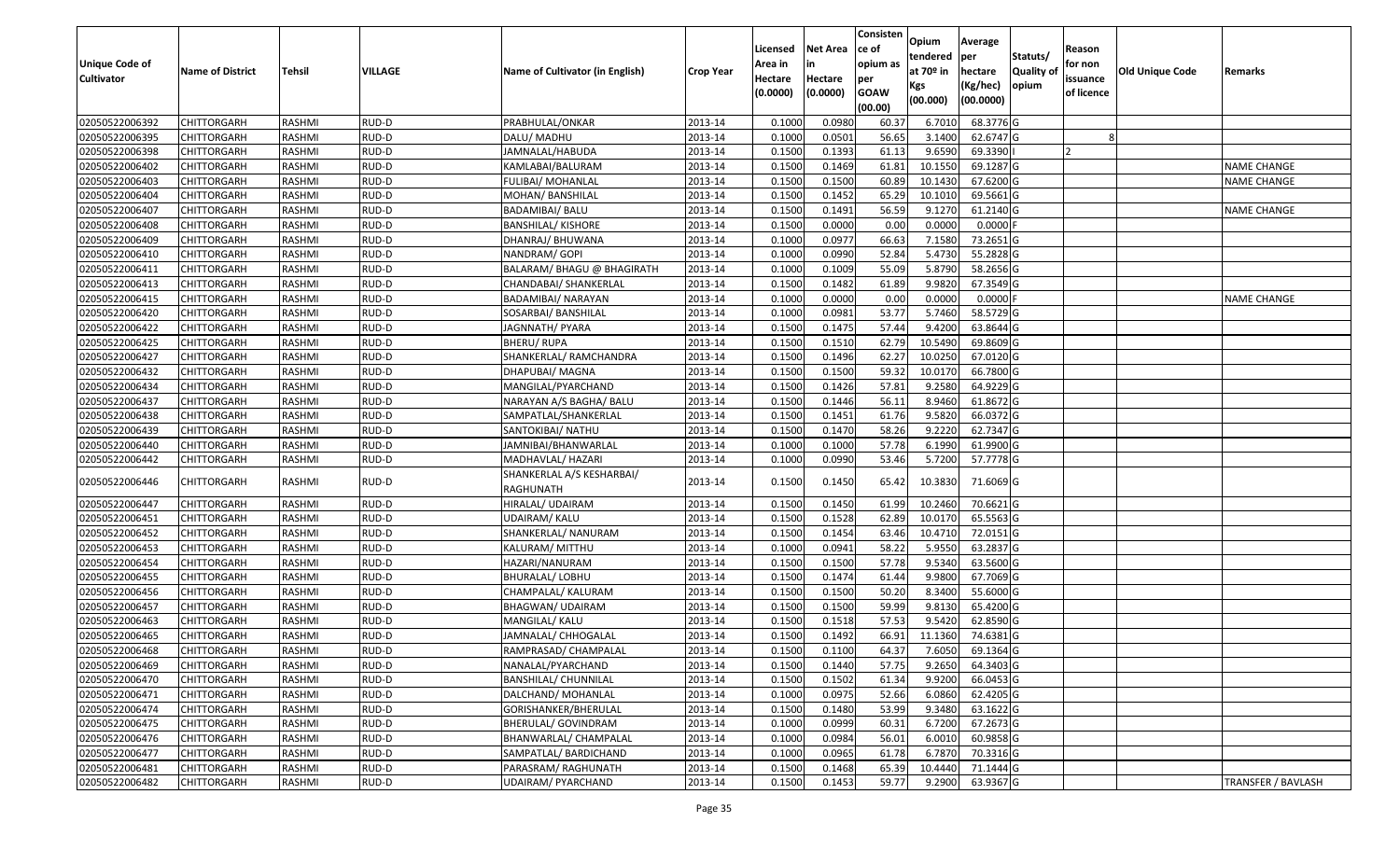|                                  |                            |                  |                |                                 |                    |          |                 | Consisten        | Opium             | Average               |                  |            |                        |                                          |
|----------------------------------|----------------------------|------------------|----------------|---------------------------------|--------------------|----------|-----------------|------------------|-------------------|-----------------------|------------------|------------|------------------------|------------------------------------------|
|                                  |                            |                  |                |                                 |                    | Licensed | <b>Net Area</b> | ce of            | tendered          | per                   | Statuts/         | Reason     |                        |                                          |
| <b>Unique Code of</b>            | <b>Name of District</b>    | <b>Tehsil</b>    | <b>VILLAGE</b> | Name of Cultivator (in English) | <b>Crop Year</b>   | Area in  | in              | opium as         | at $70°$ in       | hectare               | <b>Quality o</b> | for non    | <b>Old Unique Code</b> | Remarks                                  |
| <b>Cultivator</b>                |                            |                  |                |                                 |                    | Hectare  | Hectare         | per              | Kgs               | (Kg/hec)              | opium            | issuance   |                        |                                          |
|                                  |                            |                  |                |                                 |                    | (0.0000) | (0.0000)        | <b>GOAW</b>      | (00.000)          | (00.0000)             |                  | of licence |                        |                                          |
| 02050522006483                   | CHITTORGARH                | RASHMI           | RUD-D          | KALU/ SUKHKHA                   | 2013-14            | 0.1500   | 0.1530          | (00.00)<br>61.82 | 10.4210           | 68.1111G              |                  |            |                        | <b>TRANSFER / BAVLASH</b>                |
| 02050522006484                   | CHITTORGARH                |                  |                | SITARAM/ NARU                   |                    | 0.1500   | 0.1488          |                  | 9.6420            | 64.7984 G             |                  |            |                        |                                          |
| 02050522006485                   | CHITTORGARH                | RASHMI<br>RASHMI | RUD-D<br>RUD-D | LAXMILAL/DALCHAND               | 2013-14<br>2013-14 | 0.1500   | 0.1489          | 61.19<br>58.18   | 9.3920            | 63.0759 G             |                  |            |                        | TRANSFER / BAVLASH<br>TRANSFER / BAVLASH |
| 02050522006486                   | <b>CHITTORGARH</b>         | RASHMI           | RUD-D          | KANKUBAI/MADHO                  | 2013-14            | 0.1500   | 0.1485          | 56.54            | 9.4420            | 63.5825 G             |                  |            |                        |                                          |
| 02050522006487                   | CHITTORGARH                | RASHMI           | RUD-D          | TULSIBAI/MANGU                  | 2013-14            | 0.1000   | 0.0957          | 55.83            | 5.6550            | 59.0909 G             |                  |            |                        | <b>TRANSFER / BAVLASH</b>                |
| 02050522006488                   | CHITTORGARH                | RASHMI           | RUD-D          | UDAILAL/DEICHAND                | 2013-14            | 0.1500   | 0.1461          | 62.94            | 10.1150           | 69.2334 G             |                  |            |                        |                                          |
| 02050522006489                   |                            | RASHMI           | RUD-D          | NANALAL/DEICHAND                | 2013-14            | 0.1500   | 0.1465          | 63.70            | 10.0560           | 68.6416 G             |                  |            |                        |                                          |
| 02050522006490                   | CHITTORGARH<br>CHITTORGARH | <b>RASHMI</b>    | RUD-D          | NANDRAM/BHAWANIRAM              | 2013-14            | 0.1500   | 0.1455          | 65.18            | 10.5130           | 72.2543 G             |                  |            |                        |                                          |
|                                  |                            |                  | RUD-D          |                                 | 2013-14            | 0.1500   | 0.1508          | 65.31            |                   |                       |                  |            |                        |                                          |
| 02050522006491<br>02050522006492 | CHITTORGARH                | RASHMI<br>RASHMI | RUD-D          | PREMSHANKER/DEICHAND            |                    | 0.1500   | 0.1469          | 61.72            | 10.8510<br>9.8840 | 71.9562 G             |                  |            |                        |                                          |
|                                  | CHITTORGARH                |                  | RUD-D          | AMBALAL/BHAWANIRAM              | 2013-14<br>2013-14 | 0.1000   | 0.0941          | 55.93            | 5.8090            | 67.2839 G<br>61.7322G |                  |            |                        |                                          |
| 02050522006493                   | CHITTORGARH                | RASHMI<br>RASHMI | RUD-D          | NANURAM @ NANA/ ONKAR           |                    | 0.1500   | 0.1498          | 65.82            | 10.597            | 70.7410 G             |                  |            |                        | <b>NAME CHANGE</b>                       |
| 02050522006494                   | CHITTORGARH                |                  |                | HARLAL/ CHATRU                  | 2013-14            |          |                 |                  |                   |                       |                  |            |                        |                                          |
| 02050522006497                   | <b>CHITTORGARH</b>         | RASHMI           | RUD-D          | BANSILAL/NARAYAN                | 2013-14            | 0.1500   | 0.1380          | 66.87            | 10.1640           | 73.6522 G             |                  |            |                        |                                          |
| 02050522007001                   | CHITTORGARH                | RASHMI           | NARAYANPURA    | RATANLAL/ MANGILAL              | 2013-14            | 0.1500   | 0.1500          | 61.10            | 9.9420            | 66.2800 G             |                  |            |                        |                                          |
| 02050522007002                   | <b>CHITTORGARH</b>         | RASHMI           | NARAYANPURA    | TEJMAL/ PRATAP                  | 2013-14            | 0.1000   | 0.0000          | 0.00             | 0.0000            | $0.0000$ F            |                  |            |                        |                                          |
| 02050522007003                   | <b>CHITTORGARH</b>         | RASHMI           | NARAYANPURA    | UDAIRAM/BHAWANIRAM              | 2013-14            | 0.1500   | 0.1500          | 61.01            | 9.9970            | 66.6467 G             |                  |            |                        |                                          |
| 02050522007004                   | <b>CHITTORGARH</b>         | RASHMI           | NARAYANPURA    | <b>BARDIBAI/ SOHAN</b>          | 2013-14            | 0.1500   | 0.1523          | 59.85            | 9.7380            | 63.9396 G             |                  |            |                        |                                          |
| 02050522007006                   | CHITTORGARH                | RASHMI           | NARAYANPURA    | KISHANLAL A/S DAKHIBAI          | 2013-14            | 0.1500   | 0.1450          | 64.07            | 10.0860           | 69.5586 G             |                  |            |                        | <b>NAME CHANGE</b>                       |
| 02050522007007                   | CHITTORGARH                | RASHMI           | NARAYANPURA    | MADANIBAI/ MADHO                | 2013-14            | 0.1500   | 0.1463          | 61.45            | 9.9110            | 67.7444 G             |                  |            |                        | <b>NAME CHANGE</b>                       |
| 02050522007008                   | CHITTORGARH                | RASHMI           | NARAYANPURA    | RAMCHANDRA/ DEVILAL             | 2013-14            | 0.1000   | 0.0000          | 0.00             | 0.0000            | 0.0000                |                  |            |                        |                                          |
| 02050522007009                   | CHITTORGARH                | RASHMI           | NARAYANPURA    | SHANKERLAL/ JAGANNATH           | 2013-14            | 0.1500   | 0.1512          | 61.18            | 10.1210           | 66.9378 G             |                  |            |                        |                                          |
| 02050522007010                   | CHITTORGARH                | RASHMI           | NARAYANPURA    | <b>BHAGIRATH/ KELA</b>          | 2013-14            | 0.150    | 0.1505          | 63.14            | 9.9130            | 65.8671 G             |                  |            |                        |                                          |
| 02050522007011                   | CHITTORGARH                | RASHMI           | NARAYANPURA    | BHERULAL/ NARAYAN               | 2013-14            | 0.1500   | 0.1460          | 62.43            | 9.8820            | 67.6849 G             |                  |            |                        |                                          |
| 02050522007013                   | <b>CHITTORGARH</b>         | RASHMI           | NARAYANPURA    | KAILASH GIR/ KESHU GIR          | 2013-14            | 0.1500   | 0.1498          | 60.99            | 9.8800            | 65.9546 G             |                  |            |                        |                                          |
| 02050522007015                   | CHITTORGARH                | RASHMI           | NARAYANPURA    | <b>BHERULAL/ PRATAP</b>         | 2013-14            | 0.1000   | 0.0992          | 57.91            | 5.8160            | 58.6290 G             |                  |            |                        |                                          |
| 02050522007016                   | CHITTORGARH                | RASHMI           | NARAYANPURA    | PRABHULAL/ DALU                 | 2013-14            | 0.1500   | 0.1454          | 62.68            | 10.0740           | 69.2847 G             |                  |            |                        |                                          |
| 02050522007017                   | CHITTORGARH                | RASHMI           | NARAYANPURA    | SHANKERLAL/DALU                 | 2013-14            | 0.1500   | 0.1482          | 63.24            | 10.3080           | 69.5547 G             |                  |            |                        |                                          |
| 02050522007018                   | CHITTORGARH                | RASHMI           | NARAYANPURA    | DALCHAND/ BALURAM               | 2013-14            | 0.1500   | 0.1470          | 66.73            | 10.5720           | 71.9184 G             |                  |            |                        |                                          |
| 02050522007019                   | CHITTORGARH                | RASHMI           | NARAYANPURA    | AMBALAL/ GANESH                 | 2013-14            | 0.1500   | 0.1500          | 67.30            | 10.8930           | 72.6200 G             |                  |            |                        |                                          |
| 02050522007020                   | CHITTORGARH                | RASHMI           | NARAYANPURA    | HIRALAL/ JAWAHARMAL             | 2013-14            | 0.1500   | 0.1517          | 63.30            | 10.4170           | 68.6684 G             |                  |            |                        |                                          |
| 02050522007024                   | CHITTORGARH                | RASHMI           | NARAYANPURA    | BAKSHU/ GULAB                   | 2013-14            | 0.1000   | 0.0992          | 61.27            | 6.871             | 69.2641 G             |                  |            |                        |                                          |
| 02050522007026                   | CHITTORGARH                | RASHMI           | NARAYANPURA    | MADHO/ JAWAHARMAL               | 2013-14            | 0.1500   | 0.1487          | 63.80            | 10.0260           | 67.4243 G             |                  |            |                        |                                          |
| 02050522007028                   | CHITTORGARH                | <b>RASHMI</b>    | NARAYANPURA    | SOHANIBAI/ PRABHULAL            | 2013-14            | 0.1500   | 0.1520          | 62.02            | 10.3220           | 67.9079 G             |                  |            |                        |                                          |
| 02050522007030                   | <b>CHITTORGARH</b>         | RASHMI           | NARAYANPURA    | GANESHIBAI/ RAMLAL              | 2013-14            | 0.1000   | 0.1012          | 61.10            | 6.1100            | 60.3755 G             |                  |            |                        |                                          |
| 02050522007031                   | CHITTORGARH                | RASHMI           | NARAYANPURA    | KISHANLAL/BHABUT                | 2013-14            | 0.1000   | 0.0989          | 60.14            | 6.4780            | 65.5005 G             |                  |            |                        |                                          |
| 02050522007032                   | CHITTORGARH                | RASHMI           | NARAYANPURA    | NAGJIRAM/ HAZARI                | 2013-14            | 0.1500   | 0.1496          | 58.85            | 9.6510            | 64.5120 G             |                  |            |                        |                                          |
| 02050522007036                   | CHITTORGARH                | RASHMI           | NARAYANPURA    | MANGIBAI/ GANESH                | 2013-14            | 0.1500   | 0.1482          | 52.62            | 8.7570            | 59.0891               |                  | ΙZ         |                        |                                          |
| 02050522007037                   | <b>CHITTORGARH</b>         | RASHMI           | NARAYANPURA    | MADHOLAL/ RUPLAL                | 2013-14            | 0.1500   | 0.1505          | 62.37            | 10.2470           | 68.0864 G             |                  |            |                        |                                          |
| 02050522007038                   | <b>CHITTORGARH</b>         | RASHMI           | NARAYANPURA    | LEHARU/ NATHU                   | 2013-14            | 0.1500   | 0.1517          | 60.92            | 9.8780            | 65.1154 G             |                  |            |                        |                                          |
| 02050522007039                   | <b>CHITTORGARH</b>         | RASHMI           | NARAYANPURA    | SHANKERLAL/ RUPLAL              | 2013-14            | 0.1500   | 0.1463          | 59.41            | 9.3270            | 63.7526 G             |                  |            |                        |                                          |
| 02050522007040                   | CHITTORGARH                | RASHMI           | NARAYANPURA    | CHAMPALAL A/S RUPA/ SOHAN       | 2013-14            | 0.1500   | 0.1500          | 59.72            | 9.7000            | 64.6667 G             |                  |            |                        |                                          |
| 02050522007041                   | <b>CHITTORGARH</b>         | RASHMI           | NARAYANPURA    | RUKMANIBAI/AMBALAL              | 2013-14            | 0.1500   | 0.1485          | 57.86            | 9.5300            | 64.1751 G             |                  |            |                        |                                          |
| 02050522007042                   | <b>CHITTORGARH</b>         | RASHMI           | NARAYANPURA    | GOPILAL/ NAGJIRAM               | 2013-14            | 0.1500   | 0.1501          | 60.76            | 9.8950            | 65.9227 G             |                  |            |                        |                                          |
| 02050522007043                   | <b>CHITTORGARH</b>         | RASHMI           | NARAYANPURA    | NATHU/ HIRA                     | 2013-14            | 0.1500   | 0.1490          | 59.22            | 8.9250            | 59.8993 G             |                  |            |                        |                                          |
| 02050522007045                   | <b>CHITTORGARH</b>         | RASHMI           | NARAYANPURA    | KALU/ MANGU                     | 2013-14            | 0.1500   | 0.1500          | 55.86            | 9.0810            | 60.5400 G             |                  |            |                        |                                          |
| 02050522007046                   | <b>CHITTORGARH</b>         | RASHMI           | NARAYANPURA    | SOHAN/ NATHU                    | 2013-14            | 0.1500   | 0.1414          | 64.89            | 10.3080           | 72.8996 G             |                  |            |                        |                                          |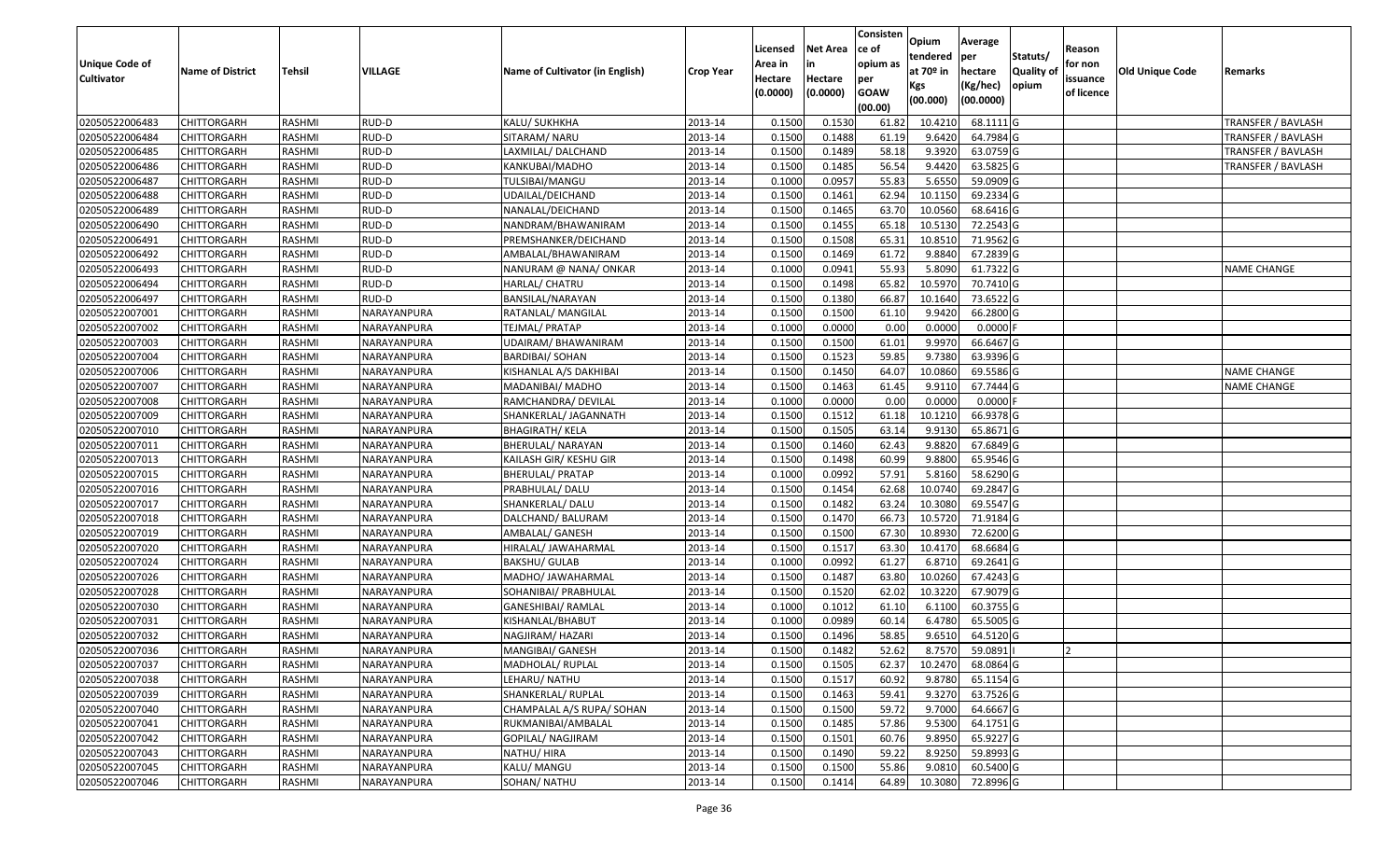| <b>Unique Code of</b><br><b>Cultivator</b> | <b>Name of District</b> | <b>Tehsil</b> | VILLAGE           | Name of Cultivator (in English)              | <b>Crop Year</b> | Licensed<br>Area in<br>Hectare<br>(0.0000) | <b>Net Area</b><br>in<br>Hectare<br>(0.0000) | Consisten<br>ce of<br>opium as<br>per<br><b>GOAW</b><br>(00.00) | Opium<br>tendered<br>at $70°$ in<br>Kgs<br>(00.000) | Average<br>per<br>hectare<br>(Kg/hec)<br>(00.0000) | Statuts/<br>Quality of<br>opium | Reason<br>for non<br>issuance<br>of licence | <b>Old Unique Code</b> | Remarks |
|--------------------------------------------|-------------------------|---------------|-------------------|----------------------------------------------|------------------|--------------------------------------------|----------------------------------------------|-----------------------------------------------------------------|-----------------------------------------------------|----------------------------------------------------|---------------------------------|---------------------------------------------|------------------------|---------|
| 02050522007047                             | <b>CHITTORGARH</b>      | RASHMI        | NARAYANPURA       | SHANTI/ MITTHU GIR                           | 2013-14          | 0.1500                                     | 0.1518                                       | 58.57                                                           | 9.1200                                              | 60.0790                                            |                                 |                                             |                        |         |
| 02050522007049                             | CHITTORGARH             | RASHMI        | NARAYANPURA       | BALURAM/ BHABHUT                             | 2013-14          | 0.1500                                     | 0.1480                                       | 61.88                                                           | 10.0950                                             | 68.2095 G                                          |                                 |                                             |                        |         |
| 02050522007050                             | CHITTORGARH             | RASHMI        | NARAYANPURA       | MANGILAL/ BHAGIRATH                          | 2013-14          | 0.1500                                     | 0.1497                                       | 61.10                                                           | 9.9510                                              | 66.4729 G                                          |                                 |                                             |                        |         |
| 02050522007052                             | <b>CHITTORGARH</b>      | RASHMI        | NARAYANPURA       | PYARA/ JODHA                                 | 2013-14          | 0.1500                                     | 0.1465                                       | 61.07                                                           | 9.8850                                              | 67.4744 G                                          |                                 |                                             |                        |         |
| 02050522007055                             | <b>CHITTORGARH</b>      | RASHMI        | NARAYANPURA       | NARAYAN/ SURAJGIRI                           | 2013-14          | 0.1000                                     | 0.1014                                       | 58.67                                                           | 6.1440                                              | 60.5917 G                                          |                                 |                                             |                        |         |
| 02050522007056                             | <b>CHITTORGARH</b>      | RASHMI        | NARAYANPURA       | DURGADEVI/ SOHAN                             | 2013-14          | 0.1500                                     | 0.1488                                       | 55.98                                                           | 8.5490                                              | 57.4530 G                                          |                                 |                                             |                        |         |
| 02050522007057                             | <b>CHITTORGARH</b>      | RASHMI        | NARAYANPURA       | SHAMBHU/ NANA                                | 2013-14          | 0.1500                                     | 0.1498                                       | 57.83                                                           | 9.4430                                              | 63.0374 G                                          |                                 |                                             |                        |         |
| 02050522007058                             | <b>CHITTORGARH</b>      | RASHMI        | NARAYANPURA       | BHEEMA/ LALU                                 | 2013-14          | 0.1000                                     | 0.1014                                       | 61.87                                                           | 6.3730                                              | 62.8501 G                                          |                                 |                                             |                        |         |
| 02050522007063                             | CHITTORGARH             | RASHMI        | NARAYANPURA       | MANGILAL/ UDAIRAM                            | 2013-14          | 0.1500                                     | 0.1506                                       | 63.45                                                           | 10.4870                                             | 69.6348 G                                          |                                 |                                             |                        |         |
| 02050522007064                             | CHITTORGARH             | RASHMI        | NARAYANPURA       | RATANLAL/ MANGILAL GURJAR                    | 2013-14          | 0.1500                                     | 0.1487                                       | 60.32                                                           | 9.7980                                              | 65.8911 G                                          |                                 |                                             |                        |         |
| 02050522007065                             | <b>CHITTORGARH</b>      | RASHMI        | NARAYANPURA       | NARAYAN/ NATHU                               | 2013-14          | 0.1500                                     | 0.1504                                       | 62.05                                                           | 10.0960                                             | 67.1277 G                                          |                                 |                                             |                        |         |
| 02050522007066                             | CHITTORGARH             | RASHMI        | NARAYANPURA       | <b>BHERU/ RUPA BHIL</b>                      | 2013-14          | 0.1000                                     | 0.0987                                       | 55.58                                                           | 5.995                                               | 60.7396 G                                          |                                 |                                             |                        |         |
| 02050522007068                             | CHITTORGARH             | RASHMI        | NARAYANPURA       | PANNALAL A/S LAILA/ LALU BHIL                | 2013-14          | 0.1500                                     | 0.1430                                       | 59.06                                                           | 9.2980                                              | 65.0210 G                                          |                                 |                                             |                        |         |
| 02050522007069                             | CHITTORGARH             | RASHMI        | NARAYANPURA       | MADHOLAL/ GHEESA                             | 2013-14          | 0.150                                      | 0.1500                                       | 61.16                                                           | 9.8470                                              | 65.6467 G                                          |                                 |                                             |                        |         |
| 02050522007073                             | CHITTORGARH             | RASHMI        | NARAYANPURA       | BHAGWAN/LOBHA                                | 2013-14          | 0.1000                                     | 0.1010                                       | 64.27                                                           | 7.1060                                              | 70.3564 G                                          |                                 |                                             |                        |         |
| 02050522007074                             | CHITTORGARH             | RASHMI        | NARAYANPURA       | NANALAL/ DEVA BHIL                           | 2013-14          | 0.150                                      | 0.1463                                       | 57.42                                                           | 9.0640                                              | 61.9549 G                                          |                                 |                                             |                        |         |
| 02050522007075                             | CHITTORGARH             | RASHMI        | NARAYANPURA       | RANTIBAI/ MANGILAL                           | 2013-14          | 0.1000                                     | 0.1013                                       | 59.46                                                           | 6.0390                                              | 59.6150 G                                          |                                 |                                             |                        |         |
| 02050522007078                             | CHITTORGARH             | RASHMI        | NARAYANPURA       | SHMBHUGIR/KESHUGIR                           | 2013-14          | 0.1500                                     | 0.1465                                       | 61.35                                                           | 9.3870                                              | 64.0751 G                                          |                                 |                                             |                        |         |
| 02050522007081                             | <b>CHITTORGARH</b>      | RASHMI        | NARAYANPURA       | AMBALAL/ MOHAN                               | 2013-14          | 0.1500                                     | 0.1520                                       | 65.49                                                           | 10.7960                                             | 71.0263G                                           |                                 |                                             |                        |         |
| 02050522007083                             | CHITTORGARH             | RASHMI        | NARAYANPURA       | RATANLAL/ UDAIRAM                            | 2013-14          | 0.1500                                     | 0.0000                                       | 0.00                                                            | 0.0000                                              | $0.0000$ F                                         |                                 |                                             |                        |         |
| 02050522007084                             | <b>CHITTORGARH</b>      | RASHMI        | NARAYANPURA       | JAMNIBAI/ RADHESHYAM                         | 2013-14          | 0.1500                                     | 0.1465                                       | 62.59                                                           | 10.0140                                             | 68.3549 G                                          |                                 |                                             |                        |         |
| 02050522007085                             | CHITTORGARH             | RASHMI        | NARAYANPURA       | <b>BALURAM/MOHAN</b>                         | 2013-14          | 0.1500                                     | 0.1510                                       | 61.64                                                           | 9.9770                                              | 66.0728 G                                          |                                 |                                             |                        |         |
| 02050522007089                             | CHITTORGARH             | RASHMI        | NARAYANPURA       | BHERULAL/ AMARCHAND                          | 2013-14          | 0.1500                                     | 0.1395                                       | 57.84                                                           | 8.1970                                              | 58.7599                                            |                                 |                                             |                        |         |
| 02050522007090                             | CHITTORGARH             | RASHMI        | NARAYANPURA       | SARJUBAI/ MANGU                              | 2013-14          | 0.1000                                     | 0.1000                                       | 58.61                                                           | 5.8280                                              | 58.2800 G                                          |                                 |                                             |                        |         |
| 02050522007093                             | CHITTORGARH             | RASHMI        | NARAYANPURA       | PUKHRAJ/ BALU G/S MOHAN                      | 2013-14          | 0.1500                                     | 0.1510                                       | 60.36                                                           | 9.7520                                              | 64.5828 G                                          |                                 |                                             |                        |         |
| 02050522007094                             | CHITTORGARH             | RASHMI        | NARAYANPURA       | BHURALAL/NARAYAN                             | 2013-14          | 0.1500                                     | 0.1450                                       | 60.94                                                           | 9.6200                                              | 66.3448 G                                          |                                 |                                             |                        |         |
| 02050522007095                             | CHITTORGARH             | RASHMI        | NARAYANPURA       | <b>BHERULAL/ NATHU</b>                       | 2013-14          | 0.1500                                     | 0.1500                                       | 60.57                                                           | 9.3970                                              | 62.6467 G                                          |                                 |                                             |                        |         |
| 02050522007097                             | CHITTORGARH             | RASHMI        | NARAYANPURA       | DEUBAI/ RUPA                                 | 2013-14          | 0.1500                                     | 0.1500                                       | 62.97                                                           | 10.7410                                             | 71.6067 G                                          |                                 |                                             |                        |         |
| 02050522007098                             | <b>CHITTORGARH</b>      | RASHMI        | NARAYANPURA       | PARVATSINGH/ INDRASINGH                      | 2013-14          | 0.1500                                     | 0.1520                                       | 55.94                                                           | 9.2460                                              | 60.8289 G                                          |                                 |                                             |                        |         |
| 02050522007099                             | CHITTORGARH             | RASHMI        | NARAYANPURA       | GHEESIBAI/ KELARAM @ KEWLARAM                | 2013-14          | 0.1000                                     | 0.0955                                       | 47.39                                                           | 4.9420                                              | 51.7487 G                                          |                                 |                                             |                        |         |
| 02050522007100                             | <b>CHITTORGARH</b>      | RASHMI        | NARAYANPURA       | <b>UDAILAL/ MANGILAL</b>                     | 2013-14          | 0.1500                                     | 0.1500                                       | 31.21                                                           | 4.8690                                              | 32.4600                                            |                                 | 12                                          |                        |         |
| 02050522007101                             | CHITTORGARH             | RASHMI        | NARAYANPURA       | LEHARU/ MANGILAL                             | 2013-14          | 0.150                                      | 0.1499                                       | 54.98                                                           | 8.4360                                              | 56.2775 G                                          |                                 |                                             |                        |         |
| 02050522007103                             | CHITTORGARH             | RASHMI        | NARAYANPURA       | JAGDISH CHANDRA A/S ONKER /<br>RAMJAS MUNDRA | 2013-14          | 0.1500                                     | 0.1468                                       | 61.27                                                           | 9.4180                                              | 64.1553 G                                          |                                 |                                             |                        |         |
| 02050522007104                             | CHITTORGARH             | RASHMI        | NARAYANPURA       | GHANSHYAM / UDAILAL                          | 2013-14          | 0.1000                                     | 0.0991                                       | 49.76                                                           | 4.9690                                              | 50.1413 G                                          |                                 |                                             |                        |         |
| 02050522007105                             | <b>CHITTORGARH</b>      | RASHMI        | NARAYANPURA       | DEVRAJ/RAMCHANDRA NAI                        | 2013-14          | 0.1500                                     | 0.1500                                       | 54.35                                                           | 8.7740                                              | 58.4933 G                                          |                                 |                                             |                        |         |
| 02050522007106                             | <b>CHITTORGARH</b>      | RASHMI        | NARAYANPURA       | KALYANSINGH/MITTHUSINGH                      | 2013-14          | 0.1500                                     | 0.1505                                       | 54.89                                                           | 8.6330                                              | 57.3621 G                                          |                                 |                                             |                        |         |
| 02050522008004                             | <b>CHITTORGARH</b>      | RASHMI        | GANESHPURA        | KESHARBAI/UDA                                | 2013-14          | 0.1500                                     | 0.1467                                       | 56.37                                                           | 9.2530                                              | 63.0743 G                                          |                                 |                                             |                        |         |
| 02050522008007                             | <b>CHITTORGARH</b>      | RASHMI        | GANESHPURA        | SOHANLAL/KHEMA                               | 2013-14          | 0.1000                                     | 0.1000                                       | 63.98                                                           | 6.9460                                              | 69.4600 G                                          |                                 |                                             |                        |         |
| 02050522008012                             | CHITTORGARH             | RASHMI        | <b>GANESHPURA</b> | KAMLADEVI/NANALAL                            | 2013-14          | 0.1000                                     | 0.0992                                       | 63.90                                                           | 6.9830                                              | 70.3931 G                                          |                                 |                                             |                        |         |
| 02050522008014                             | <b>CHITTORGARH</b>      | RASHMI        | GANESHPURA        | HARISINGH/TEJSINGH                           | 2013-14          | 0.1000                                     | 0.0982                                       | 60.71                                                           | 6.6690                                              | 67.9124 G                                          |                                 |                                             |                        |         |
| 02050522008018                             | <b>CHITTORGARH</b>      | RASHMI        | GANESHPURA        | KANKUBAI/DEVILAL                             | 2013-14          | 0.1000                                     | 0.1007                                       | 55.06                                                           | 5.4750                                              | 54.3694 G                                          |                                 |                                             |                        |         |
| 02050522008024                             | <b>CHITTORGARH</b>      | RASHMI        | GANESHPURA        | CHANDIBAI/BHERULAL                           | 2013-14          | 0.1000                                     | 0.1000                                       | 63.81                                                           | 6.8730                                              | 68.7300 G                                          |                                 |                                             |                        |         |
| 02050522008025                             | CHITTORGARH             | RASHMI        | <b>GANESHPURA</b> | BHURIBAI/LABHU                               | 2013-14          | 0.1500                                     | 0.1505                                       | 57.27                                                           | 10.0710                                             | 66.9169 G                                          |                                 |                                             |                        |         |
| 02050522008029                             | <b>CHITTORGARH</b>      | RASHMI        | GANESHPURA        | GANGABAI/NATHU                               | 2013-14          | 0.1000                                     | 0.0982                                       | 60.45                                                           | 6.2700                                              | 63.8493 G                                          |                                 |                                             |                        |         |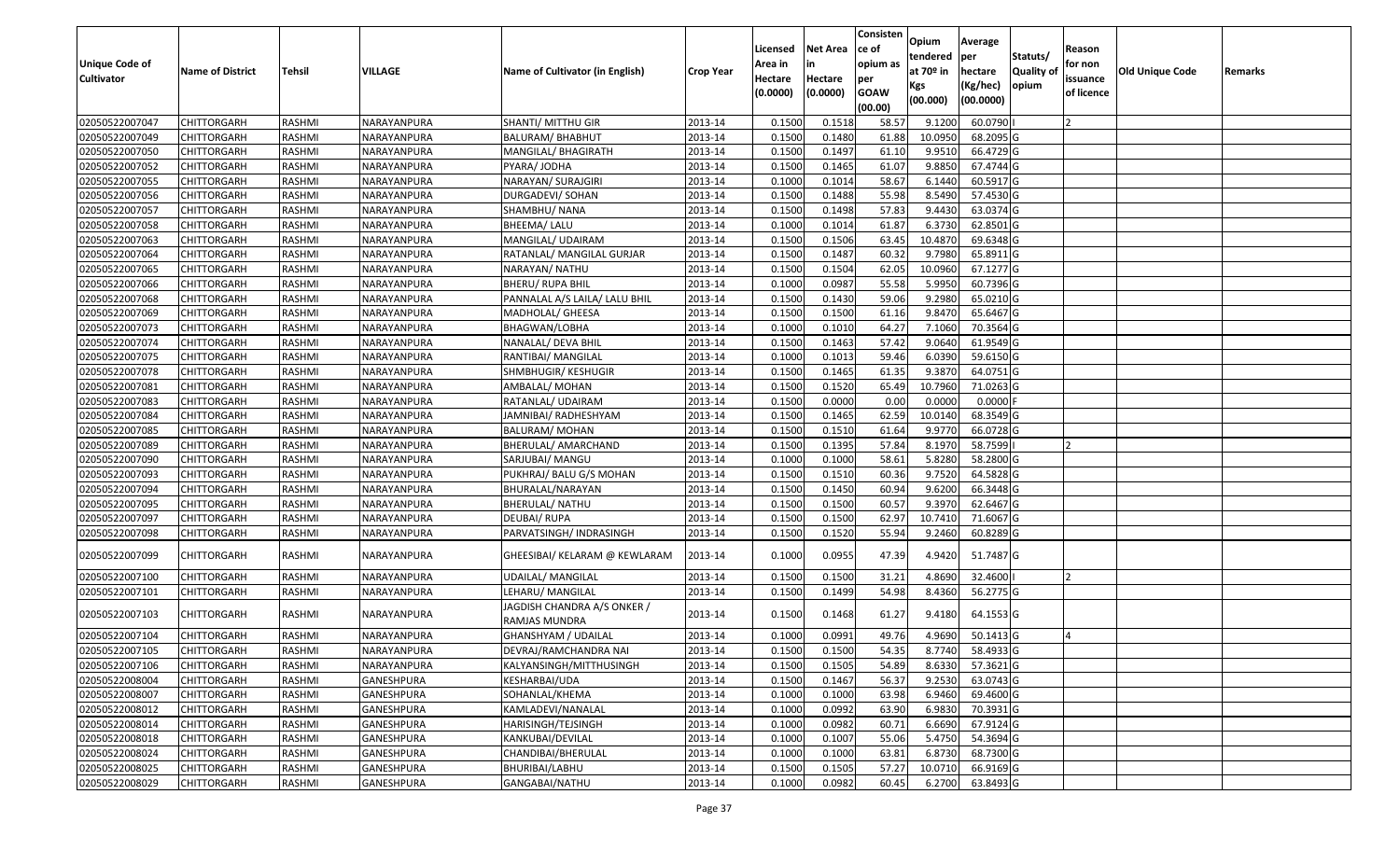| <b>Unique Code of</b><br><b>Cultivator</b> | <b>Name of District</b> | <b>Tehsil</b> | VILLAGE           | Name of Cultivator (in English)           | <b>Crop Year</b> | Licensed<br>Area in<br>Hectare<br>(0.0000) | <b>Net Area</b><br>lin<br>Hectare<br>(0.0000) | Consisten<br>ce of<br>opium as<br>per<br><b>GOAW</b><br>(00.00) | Opium<br>tendered<br>at $70°$ in<br>Kgs<br>(00.000) | Average<br>per<br>hectare<br>(Kg/hec)<br>(00.0000) | Statuts/<br>Quality of<br>opium | Reason<br>for non<br>issuance<br>of licence | Old Unique Code | Remarks                          |
|--------------------------------------------|-------------------------|---------------|-------------------|-------------------------------------------|------------------|--------------------------------------------|-----------------------------------------------|-----------------------------------------------------------------|-----------------------------------------------------|----------------------------------------------------|---------------------------------|---------------------------------------------|-----------------|----------------------------------|
| 02050522008033                             | CHITTORGARH             | RASHMI        | GANESHPURA        | RAMESHWARLAL/ DEVA                        | 2013-14          | 0.1000                                     | 0.0990                                        | 50.90                                                           | 5.3300                                              | 53.8384 G                                          |                                 |                                             | 02050522016001  | TRANSFER TO & NAME<br>CHANGE     |
| 02050522009002                             | <b>CHITTORGARH</b>      | RASHMI        | NEVRIYA           | JEEVANLAL/ SOHANLAL                       | 2013-14          | 0.1000                                     | 0.0967                                        | 52.65                                                           | 4.9270                                              | 50.9514 G                                          |                                 |                                             |                 |                                  |
| 02050522009003                             | <b>CHITTORGARH</b>      | RASHMI        | <b>NEVRIYA</b>    | RAMLALAL/ JWARA                           | 2013-14          | 0.1000                                     | 0.0980                                        | 56.66                                                           | 6.0790                                              | 62.0306 G                                          |                                 |                                             |                 |                                  |
| 02050522009020                             | <b>CHITTORGARH</b>      | RASHMI        | <b>NEVRIYA</b>    | GULABIBAI/HAZARI                          | 2013-14          | 0.1000                                     | 0.0994                                        | 60.11                                                           | 6.8700                                              | 69.1140                                            |                                 |                                             |                 |                                  |
| 02050522009023                             | <b>CHITTORGARH</b>      | RASHMI        | <b>NEVRIYA</b>    | <b>TULSIBAI/ SITARAM</b>                  | 2013-14          | 0.1000                                     | 0.0991                                        | 60.79                                                           | 6.5570                                              | 66.1655 G                                          |                                 |                                             |                 |                                  |
| 02050522009024                             | <b>CHITTORGARH</b>      | RASHMI        | <b>NEVRIYA</b>    | TEKAMCHAND/ MADANLAL                      | 2013-14          | 0.1500                                     | 0.1460                                        | 60.13                                                           | 9.3030                                              | 63.7192 G                                          |                                 |                                             |                 |                                  |
| 02050522009028                             | CHITTORGARH             | RASHMI        | <b>NEVRIYA</b>    | GODAVARIBAI/LADULAL SUTHAR                | 2013-14          | 0.1000                                     | 0.1016                                        | 62.60                                                           | 7.3150                                              | 71.9980 G                                          |                                 |                                             |                 |                                  |
| 02050522009033                             | <b>CHITTORGARH</b>      | RASHMI        | <b>NEVRIYA</b>    | MOHANLAL/ BHERULAL                        | 2013-14          | 0.1000                                     | 0.1000                                        | 62.52                                                           | 7.0740                                              | 70.7400 G                                          |                                 |                                             |                 |                                  |
| 02050522009047                             | <b>CHITTORGARH</b>      | RASHMI        | <b>NEVRIYA</b>    | <b>BANSHI/ MADHO</b>                      | 2013-14          | 0.1500                                     | 0.1476                                        | 56.33                                                           | 9.8500                                              | 66.7344 G                                          |                                 |                                             |                 |                                  |
| 02050522009048                             | CHITTORGARH             | RASHMI        | <b>NEVRIYA</b>    | RAMLAL/JODHA                              | 2013-14          | 0.1500                                     | 0.1445                                        | 65.24                                                           | 10.2520                                             | 70.9481 G                                          |                                 |                                             |                 |                                  |
| 02050522009062                             | CHITTORGARH             | RASHMI        | <b>NEVRIYA</b>    | MULA/ MADHAV                              | 2013-14          | 0.1500                                     | 0.1424                                        | 59.38                                                           | 9.2550                                              | 64.9930 G                                          |                                 |                                             |                 |                                  |
| 02050522009064                             | CHITTORGARH             | RASHMI        | <b>NEVRIYA</b>    | NARAYAN/SHANKERLAL JAT                    | 2013-14          | 0.1500                                     | 0.1457                                        | 63.22                                                           | 10.0880                                             | 69.2382 G                                          |                                 |                                             |                 |                                  |
| 02050522010001                             | CHITTORGARH             | RASHMI        | <b>CHITORIYA</b>  | BALURAM A/S MOHANLAL/<br><b>GOVERDHAN</b> | 2013-14          | 0.1500                                     | 0.1539                                        | 66.7                                                            | 10.1870                                             | 66.1923 G                                          |                                 |                                             |                 |                                  |
| 02050522010003                             | CHITTORGARH             | RASHMI        | <b>CHITORIYA</b>  | GOVERDHAN/ JAWAHAR                        | 2013-14          | 0.1000                                     | 0.0990                                        | 63.41                                                           | 6.4770                                              | 65.4242 G                                          |                                 |                                             |                 |                                  |
| 02050522010004                             | CHITTORGARH             | RASHMI        | CHITORIYA         | SOBHALAL/JAWAHAR                          | 2013-14          | 0.1500                                     | 0.1459                                        | 64.19                                                           | 10.0500                                             | 68.8828 G                                          |                                 |                                             |                 |                                  |
| 02050522010008                             | <b>CHITTORGARH</b>      | RASHMI        | <b>CHITORIYA</b>  | HIRALAL/ LAXMAN                           | 2013-14          | 0.1500                                     | 0.1530                                        | 65.50                                                           | 10.2180                                             | 66.7843 G                                          |                                 |                                             |                 |                                  |
| 02050522010009                             | <b>CHITTORGARH</b>      | RASHMI        | <b>CHITORIYA</b>  | <b>GANESHIBAI/ KAILASH</b>                | 2013-14          | 0.1500                                     | 0.1515                                        | 65.38                                                           | 10.5730                                             | 69.7888 G                                          |                                 |                                             |                 |                                  |
| 02050522010010                             | CHITTORGARH             | RASHMI        | <b>CHITORIYA</b>  | <b>BHERULAL/ VENIRAM</b>                  | 2013-14          | 0.1000                                     | 0.1005                                        | 61.39                                                           | 6.2000                                              | 61.6915 G                                          |                                 |                                             |                 |                                  |
| 02050522010011                             | CHITTORGARH             | RASHMI        | <b>CHITORIYA</b>  | DEVILAL/ TULSIRAM                         | 2013-14          | 0.1000                                     | 0.0992                                        | 61.99                                                           | 6.4910                                              | 65.4335 G                                          |                                 |                                             |                 | NAME CHANGE                      |
| 02050522010012                             | CHITTORGARH             | RASHMI        | <b>CHITORIYA</b>  | NOJIBAI/ GIRDHARI                         | 2013-14          | 0.1000                                     | 0.0469                                        | 62.05                                                           | 3.2980                                              | 70.3198 G                                          |                                 |                                             |                 |                                  |
| 02050522010013                             | CHITTORGARH             | RASHMI        | <b>CHITORIYA</b>  | MOHANIBAI/ JAWAHAR @ JUJHARU              | 2013-14          | 0.1500                                     | 0.1487                                        | 61.46                                                           | 10.0440                                             | 67.5454 G                                          |                                 |                                             |                 |                                  |
| 02050522010014                             | <b>CHITTORGARH</b>      | RASHMI        | <b>CHITORIYA</b>  | NARAYAN/ MANGILAL                         | 2013-14          | 0.1000                                     | 0.0988                                        | 63.29                                                           | 6.9530                                              | 70.3745 G                                          |                                 |                                             |                 |                                  |
| 02050522010015                             | <b>CHITTORGARH</b>      | RASHMI        | <b>CHITORIYA</b>  | RATANIBAI/RAMA                            | 2013-14          | 0.1500                                     | 0.1449                                        | 60.30                                                           | 9.7860                                              | 67.5362 G                                          |                                 |                                             |                 |                                  |
| 02050522010016                             | <b>CHITTORGARH</b>      | RASHMI        | <b>CHITORIYA</b>  | <b>GANGABAI/ MOHAN</b>                    | 2013-14          | 0.1500                                     | 0.1451                                        | 60.79                                                           | 9.1450                                              | 63.0255 G                                          |                                 |                                             |                 |                                  |
| 02050522010017                             | <b>CHITTORGARH</b>      | RASHMI        | <b>CHITORIYA</b>  | RATANLAL A/S NANURAM / GOMA               | 2013-14          | 0.1500                                     | 0.1462                                        | 65.95                                                           | 10.0340                                             | 68.6320 G                                          |                                 |                                             |                 |                                  |
| 02050522010019                             | CHITTORGARH             | RASHMI        | CHITORIYA         | BADRILAL/ DALCHAND                        | 2013-14          | 0.1500                                     | 0.1462                                        | 66.98                                                           | 9.5490                                              | 65.3146 G                                          |                                 |                                             |                 |                                  |
| 02050522010020                             | CHITTORGARH             | RASHMI        | <b>CHITORIYA</b>  | NARAYAN/KISHANA                           | 2013-14          | 0.1000                                     | 0.1009                                        | 66.51                                                           | 6.8980                                              | 68.3647 G                                          |                                 |                                             |                 | TRANSFER / SOMARVALO<br>KA KHEDA |
| 02050522010021                             | CHITTORGARH             | RASHMI        | CHITORIYA         | <b>BHERU/ KISHNA</b>                      | 2013-14          | 0.1000                                     | 0.0990                                        | 65.59                                                           | 6.8870                                              | 69.5657 G                                          |                                 |                                             |                 | TRANSFER / SOMARVALO<br>KA KHEDA |
| 02050522010022                             | CHITTORGARH             | RASHMI        | <b>CHITORIYA</b>  | <b>BHERU/KALU</b>                         | 2013-14          | 0.1000                                     | 0.1018                                        | 65.93                                                           | 6.6870                                              | 65.6876 G                                          |                                 |                                             |                 | TRANSFER / SOMARVALO<br>KA KHEDA |
| 02050522011002                             | CHITTORGARH             | RASHMI        | DAULATPURA        | LEHARU A/S MANGU/ DHOKAL                  | 2013-14          | 0.1500                                     | 0.1410                                        | 62.30                                                           | 9.5230                                              | 67.5390                                            |                                 |                                             |                 |                                  |
| 02050522011003                             | <b>CHITTORGARH</b>      | RASHMI        | DAULATPURA        | RATTA/ DHOKAL                             | 2013-14          | 0.1500                                     | 0.1441                                        | 56.36                                                           | 8.6960                                              | 60.3470 G                                          |                                 |                                             |                 |                                  |
| 02050522011004                             | <b>CHITTORGARH</b>      | RASHMI        | DAULATPURA        | HIRALAL A/S HAZARI/ DHUKAL                | 2013-14          | 0.1500                                     | 0.1448                                        | 56.10                                                           | 8.6710                                              | 59.8826 G                                          |                                 |                                             |                 |                                  |
| 02050522011006                             | <b>CHITTORGARH</b>      | RASHMI        | DAULATPURA        | <b>BHAGWANDAS / BHERUDAS</b>              | 2013-14          | 0.1500                                     | 0.1484                                        | 62.96                                                           | 10.7030                                             | 72.1226 G                                          |                                 |                                             |                 |                                  |
| 02050522011007                             | <b>CHITTORGARH</b>      | RASHMI        | DAULATPURA        | UDAIRAM A/S GOMA/ DHUKAL                  | 2013-14          | 0.1000                                     | 0.0992                                        | 57.39                                                           | 6.4030                                              | 64.5464 G                                          |                                 |                                             |                 |                                  |
| 02050522011011                             | <b>CHITTORGARH</b>      | RASHMI        | DAULATPURA        | BHAGWANIBAI/UDAYLAL                       | 2013-14          | 0.1500                                     | 0.1452                                        | 58.74                                                           | 9.6080                                              | 66.1700                                            |                                 |                                             |                 |                                  |
| 02050522011013                             | <b>CHITTORGARH</b>      | RASHMI        | <b>DAULATPURA</b> | KALURAM/ NARAYAN                          | 2013-14          | 0.1500                                     | 0.0000                                        | 0.00                                                            | 0.0000                                              | $0.0000$ F                                         |                                 |                                             |                 |                                  |
| 02050522011015                             | <b>CHITTORGARH</b>      | RASHMI        | DAULATPURA        | GOPILAL/ GANESH                           | 2013-14          | 0.1000                                     | 0.1012                                        | 53.51                                                           | 6.1540                                              | 60.8103 G                                          |                                 |                                             |                 |                                  |
| 02050522011016                             | <b>CHITTORGARH</b>      | RASHMI        | DAULATPURA        | MADHULAL/ MOTILAL                         | 2013-14          | 0.1000                                     | 0.0000                                        | 0.00                                                            | 0.0000                                              | $0.0000$ F                                         |                                 |                                             |                 |                                  |
| 02050522011017                             | <b>CHITTORGARH</b>      | RASHMI        | DAULATPURA        | KESHARBAI/ MODA                           | 2013-14          | 0.1500                                     | 0.1418                                        | 56.19                                                           | 8.7340                                              | 61.5938 G                                          |                                 |                                             |                 |                                  |
| 02050522011018                             | <b>CHITTORGARH</b>      | RASHMI        | DAULATPURA        | PYARIBAI/ CHUNALAL                        | 2013-14          | 0.1000                                     | 0.1032                                        | 52.30                                                           | 5.6330                                              | 54.5833 G                                          |                                 |                                             |                 |                                  |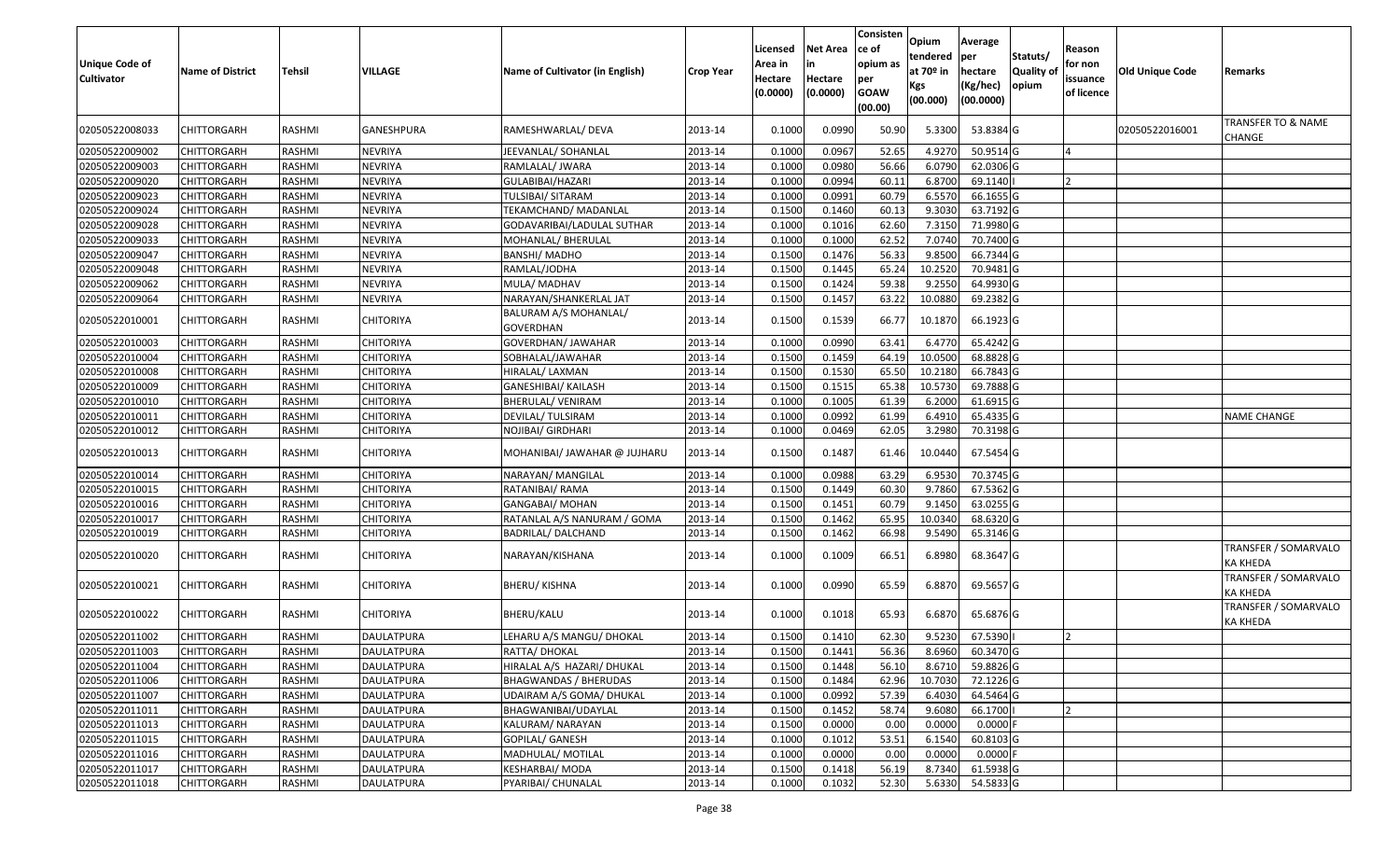|                                  |                                          |                  |                                      |                                        |                    | Licensed            | <b>Net Area</b>     | Consisten<br>ce of | Opium<br>tendered | Average<br>per         | Statuts/         | Reason                 |                        |                    |
|----------------------------------|------------------------------------------|------------------|--------------------------------------|----------------------------------------|--------------------|---------------------|---------------------|--------------------|-------------------|------------------------|------------------|------------------------|------------------------|--------------------|
| Unique Code of                   | <b>Name of District</b>                  | <b>Tehsil</b>    | VILLAGE                              | Name of Cultivator (in English)        | <b>Crop Year</b>   | Area in             | in                  | opium as           | at $70°$ in       | hectare                | <b>Quality o</b> | for non                | <b>Old Unique Code</b> | Remarks            |
| <b>Cultivator</b>                |                                          |                  |                                      |                                        |                    | Hectare<br>(0.0000) | Hectare<br>(0.0000) | per<br><b>GOAW</b> | Kgs               | (Kg/hec)               | opium            | issuance<br>of licence |                        |                    |
|                                  |                                          |                  |                                      |                                        |                    |                     |                     | (00.00)            | (00.000)          | (00.0000)              |                  |                        |                        |                    |
| 02050522011019                   | CHITTORGARH                              | RASHMI           | <b>DAULATPURA</b>                    | HIRALAL/ NARAYAN                       | 2013-14            | 0.1500              | 0.0000              | 0.00               | 0.0000            | 0.0000F                |                  |                        |                        |                    |
| 02050522011020                   | CHITTORGARH                              | RASHMI           | <b>DAULATPURA</b>                    | DEVJI/ PYARA                           | 2013-14            | 0.1500              | 0.1400              | 59.41              | 9.2090            | 65.7786 G              |                  |                        |                        |                    |
| 02050522011021                   | CHITTORGARH                              | RASHMI           | DAULATPURA                           | JDAILAL/ NARAYAN                       | 2013-14            | 0.1500              | 0.1510              | 61.85              | 10.8860           | 72.0927 G              |                  |                        |                        |                    |
| 02050522011022                   | CHITTORGARH                              | RASHMI           | <b>DAULATPURA</b>                    | SOHANIBAI/ DHANNA                      | 2013-14            | 0.1500              | 0.1496              | 58.02              | 9.6810            | 64.7126 G              |                  |                        |                        |                    |
| 02050522011024                   | CHITTORGARH                              | RASHMI           | <b>DAULATPURA</b>                    | DALLA/ CHUNA                           | 2013-14            | 0.1000              | 0.0940              | 58.68              | 6.0020            | 63.8510                |                  |                        |                        |                    |
| 02050522011028                   | <b>CHITTORGARH</b>                       | RASHMI           | DAULATPURA                           | NATHULAL/KANA                          | 2013-14            | 0.1500              | 0.1476              | 59.56              | 9.5380            | 64.6200                |                  |                        |                        |                    |
| 02050522012001                   | CHITTORGARH                              | RASHMI           | <b>BHATKHERI</b>                     | NARAYAN/CHUNNILAL                      | 2013-14            | 0.1500              | 0.1520              | 62.29              | 10.4110           | 68.4934 G              |                  |                        |                        |                    |
| 02050522012003                   | CHITTORGARH                              | <b>RASHMI</b>    | <b>BHATKHERI</b>                     | AMBALAL/NATHULAL                       | 2013-14            | 0.1000              | 0.0496              | 66.20              | 3.5460            | 71.4919G               |                  |                        |                        |                    |
| 02050522012004                   | CHITTORGARH                              | RASHMI           | <b>BHATKHERI</b>                     | BHERU/ DAYARAM                         | 2013-14            | 0.1500              | 0.1498              | 60.13              | 9.775             | 65.2537 G              |                  |                        |                        |                    |
| 02050522012010                   | <b>CHITTORGARH</b>                       | RASHMI           | <b>BHATKHERI</b>                     | ONKAR/ HUKMA                           | 2013-14            | 0.1500              | 0.1500              | 59.98              | 10.1790           | 67.8600 G              |                  |                        |                        |                    |
| 02050522012011                   | CHITTORGARH                              | RASHMI           | BHATKHERI                            | PYARA/ HUKMA                           | 2013-14            | 0.1500              | 0.1503              | 60.25              | 10.2340           | 68.0905 G              |                  |                        |                        |                    |
| 02050522012012                   | <b>CHITTORGARH</b>                       | RASHMI           | <b>BHATKHERI</b>                     | HAKARBAI/ CHUNNILAL                    | 2013-14            | 0.1500              | 0.1469              | 60.15              | 9.9250            | 67.5630 G              |                  |                        |                        |                    |
| 02050522012015                   | <b>CHITTORGARH</b>                       | RASHMI           | <b>BHATKHERI</b>                     | KESHARBAI/ UDA                         | 2013-14            | 0.1000              | 0.0999              | 62.64              | 6.5590            | 65.6557 G              |                  |                        |                        | <b>NAME CHANGE</b> |
| 02050522012016                   | <b>CHITTORGARH</b>                       | RASHMI           | BHATKHERI                            | SHANKERLAL/ NARU                       | 2013-14            | 0.1500              | 0.1472              | 59.39              | 9.9520            | 67.6087 G              |                  |                        |                        |                    |
| 02050522012017                   | <b>CHITTORGARH</b>                       | RASHMI           | BHATKHERI                            | NARAYAN/ JAIRAM                        | 2013-14            | 0.1000              | 0.1007              | 59.55              | 6.6440            | 65.9782 G              |                  |                        |                        |                    |
| 02050522012018                   | <b>CHITTORGARH</b>                       | RASHMI           | <b>BHATKHERI</b>                     | HARKUBAI/ BANSHILAL                    | 2013-14            | 0.1500              | 0.1440              | 55.08              | 9.3240            | 64.7500 G              |                  |                        |                        |                    |
| 02050522012019                   | CHITTORGARH                              | RASHMI           | BHATKHERI                            | RAMLAL/NANDA                           | 2013-14            | 0.1500              | 0.0000              | 0.00               | 0.0000            | $0.0000$ F             |                  |                        |                        |                    |
| 02050522012020                   | CHITTORGARH                              | RASHMI           | <b>BHATKHERI</b>                     | MANGILAL A/S BARDA/ GANGARAM           | 2013-14            | 0.1500              | 0.1485              | 56.96              | 9.3170            | 62.7407 G              |                  |                        |                        |                    |
| 02050522012021                   | <b>CHITTORGARH</b>                       | RASHMI           | <b>BHATKHERI</b>                     | BANSHILAL/DEVA                         | 2013-14            | 0.1500              | 0.1479              | 56.55              | 9.5570            | 64.6180 G              |                  |                        |                        |                    |
| 02050522012022                   | CHITTORGARH                              | RASHMI           | <b>BHATKHERI</b>                     | MANGILAL/CHUNA                         | 2013-14            | 0.1000              | 0.0000              | 0.00               | 0.0000            | $0.0000$ F             |                  |                        |                        |                    |
| 02050522012023                   | CHITTORGARH                              | RASHMI           | BHATKHERI                            | HAZARI/CHHOGA                          | 2013-14            | 0.1500              | 0.1488              | 55.07              | 9.5270            | 64.0255 G              |                  |                        |                        |                    |
| 02050522012024                   | CHITTORGARH                              | RASHMI           | <b>BHATKHERI</b>                     | KISHANLAL/ RUPA                        | 2013-14            | 0.1000              | 0.0975              | 60.33              | 6.3950            | 65.5897 G              |                  |                        |                        |                    |
| 02050522012025                   | CHITTORGARH                              | RASHMI           | BHATKHERI                            | RAMLAL/ DALU                           | 2013-14            | 0.1500              | 0.1446              | 57.36              | 9.6280            | 66.5837 G              |                  |                        |                        |                    |
| 02050522012027                   | <b>CHITTORGARH</b>                       | RASHMI           | <b>BHATKHERI</b>                     | JHUMABAI/ NARAYAN                      | 2013-14            | 0.1500              | 0.1525              | 58.53              | 9.6570            | 63.3246 G              |                  |                        |                        |                    |
| 02050522012029                   | CHITTORGARH                              | RASHMI           | BHATKHERI                            | CHAMPALAL/ JAIRAM MALI                 | 2013-14            | 0.1000              | 0.1012              | 59.15              | 6.7180            | 66.3834 G              |                  |                        |                        |                    |
| 02050522012030                   | CHITTORGARH                              | RASHMI           | <b>BHATKHERI</b>                     | KANKUBAI/ HIRALAL                      | 2013-14            | 0.1500              | 0.1450              | 58.39              | 9.7590            | 67.3034 G              |                  |                        |                        |                    |
| 02050522012031                   | <b>CHITTORGARH</b>                       | RASHMI           | BHATKHERI                            | LAXMAN/ DEVA                           | 2013-14            | 0.1500              | 0.1394              | 57.94              | 9.7260            | 69.7704 G              |                  |                        |                        |                    |
| 02050522012032                   | CHITTORGARH                              | <b>RASHMI</b>    | <b>BHATKHERI</b>                     | DHANNA/ SITARAM                        | 2013-14            | 0.1500              | 0.1442              | 53.65              | 9.0980            | 63.0929 G              |                  |                        |                        |                    |
| 02050522012034                   | CHITTORGARH                              | RASHMI           | <b>BHATKHERI</b>                     | SITARAM/ CHUNNILAL                     | 2013-14            | 0.1000              | 0.1012              | 65.48              | 7.2400            | 71.5415 G              |                  |                        |                        |                    |
| 02050522012039                   | CHITTORGARH                              | RASHMI           | <b>BHATKHERI</b>                     | NARAYAN/ NANDA                         | 2013-14            | 0.1500              | 0.1465              | 58.78              | 9.6650            | 65.9727 G              |                  |                        |                        |                    |
| 02050522012040                   | CHITTORGARH                              | RASHMI           | BHATKHERI                            | MADHULAL/JAIRAM                        | 2013-14            | 0.1500              | 0.1465              | 62.83              | 10.2590           | 70.0273 G              |                  |                        |                        |                    |
| 02050522012041                   | <b>CHITTORGARH</b>                       | RASHMI           | <b>BHATKHERI</b>                     | JAMNALAL/ LOBHA                        | 2013-14            | 0.1500              | 0.1494              | 59.23              | 10.1620           | 68.0187 G              |                  |                        |                        |                    |
| 02050522012043                   | <b>CHITTORGARH</b>                       | RASHMI           | <b>BHATKHERI</b>                     | SITARAM/KELA                           | 2013-14            | 0.1500              | 0.1500              | 64.53              | 11.0620           | 73.7467 G              |                  |                        |                        |                    |
| 02050522012044                   | CHITTORGARH                              | RASHMI           | BHATKHERI                            | UDAIRAM/ BOTHU                         | 2013-14            | 0.1500              | 0.0000              | 0.00               | 0.0000            | $0.0000$ F             |                  |                        |                        |                    |
| 02050522012045                   | CHITTORGARH<br><b>CHITTORGARH</b>        | RASHMI           | <b>BHATKHERI</b>                     | MEGHA/ KHEMA                           | 2013-14            | 0.1500<br>0.1500    | 0.1433              | 61.65              | 10.3660           | 72.3378 G<br>68.9719 G |                  |                        |                        |                    |
| 02050522012046                   |                                          | RASHMI           | <b>BHATKHERI</b>                     | MANGU/ PYARA                           | 2013-14            |                     | 0.1459              | 60.88              | 10.0630           |                        |                  |                        |                        |                    |
| 02050522012047                   | <b>CHITTORGARH</b>                       | RASHMI           | <b>BHATKHERI</b>                     | MONADAS/ SAWAIRAM                      | 2013-14            | 0.1000              | 0.0990              | 62.77              | 6.6180            | 66.8485 G              |                  |                        |                        |                    |
| 02050522012048<br>02050522012049 | <b>CHITTORGARH</b><br><b>CHITTORGARH</b> | RASHMI           | <b>BHATKHERI</b><br><b>BHATKHERI</b> | RAMLAL/RUPA                            | 2013-14<br>2013-14 | 0.1500<br>0.1000    | 0.1407<br>0.0982    | 57.72<br>59.64     | 8.9710<br>6.4500  | 63.7598 G<br>65.6823 G |                  |                        |                        |                    |
|                                  |                                          | RASHMI           |                                      | LALU/ LAILA                            |                    |                     | 0.1504              |                    |                   | 62.5864 G              |                  |                        |                        |                    |
| 02050522012053<br>02050522012054 | <b>CHITTORGARH</b><br><b>CHITTORGARH</b> | RASHMI<br>RASHMI | <b>BHATKHERI</b><br><b>BHATKHERI</b> | NARAYAN/ KISHANLAL<br>CHUNNIBAI/ BHERA | 2013-14<br>2013-14 | 0.1500<br>0.1500    | 0.1409              | 57.60<br>61.75     | 9.4130<br>9.7120  | 68.9283 G              |                  |                        |                        |                    |
| 02050522012057                   | <b>CHITTORGARH</b>                       | RASHMI           | <b>BHATKHERI</b>                     | SHANKERLAL/ GOKAL                      | 2013-14            | 0.1500              | 0.1484              | 52.81              | 8.8490            | 59.6294 G              |                  |                        |                        |                    |
| 02050522012058                   | <b>CHITTORGARH</b>                       | RASHMI           | <b>BHATKHERI</b>                     | MANIBAI/ GOPI                          | 2013-14            | 0.1500              | 0.0000              | 0.00               | 0.0000            | $0.0000$ F             |                  |                        |                        |                    |
| 02050522012059                   | <b>CHITTORGARH</b>                       | RASHMI           | <b>BHATKHERI</b>                     | KHUMA/BHURA                            | 2013-14            | 0.1500              | 0.1502              | 63.57              | 10.8070           | 71.9507 G              |                  |                        |                        |                    |
| 02050522012062                   | <b>CHITTORGARH</b>                       | RASHMI           | <b>BHATKHERI</b>                     | MADHU/SAWAIRAM                         | 2013-14            | 0.1000              | 0.0000              | 0.00               | 0.0000            | $0.0000$ F             |                  |                        |                        |                    |
|                                  |                                          |                  |                                      |                                        |                    |                     |                     |                    |                   |                        |                  |                        |                        |                    |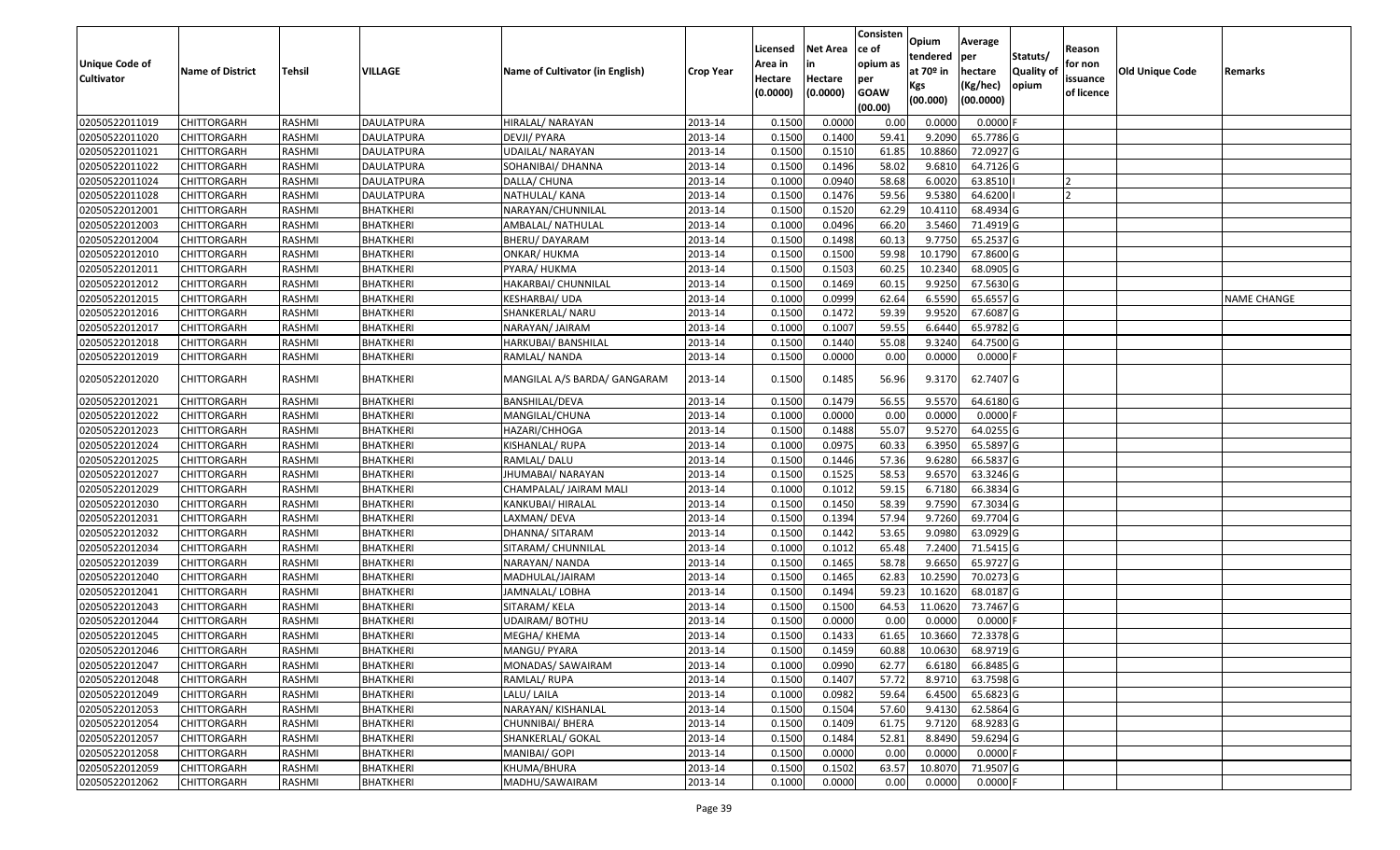|                       |                         |               |                  |                                 |                  |          |                 | Consisten              | Opium       | Average    |                  |            |                        |         |
|-----------------------|-------------------------|---------------|------------------|---------------------------------|------------------|----------|-----------------|------------------------|-------------|------------|------------------|------------|------------------------|---------|
|                       |                         |               |                  |                                 |                  | Licensed | <b>Net Area</b> | ce of                  | tendered    | per        | Statuts/         | Reason     |                        |         |
| <b>Unique Code of</b> | <b>Name of District</b> | <b>Tehsil</b> | <b>VILLAGE</b>   | Name of Cultivator (in English) | <b>Crop Year</b> | Area in  |                 | opium as               | at $70°$ in | hectare    | <b>Quality o</b> | for non    | <b>Old Unique Code</b> | Remarks |
| <b>Cultivator</b>     |                         |               |                  |                                 |                  | Hectare  | Hectare         | per                    | Kgs         | (Kg/hec)   | opium            | issuance   |                        |         |
|                       |                         |               |                  |                                 |                  | (0.0000) | (0.0000)        | <b>GOAW</b><br>(00.00) | (00.000)    | (00.0000)  |                  | of licence |                        |         |
| 02050522012064        | CHITTORGARH             | RASHMI        | <b>BHATKHERI</b> | NANDA/ SAWAIRAM                 | 2013-14          | 0.1500   | 0.1468          | 53.90                  | 9.0090      | 61.3692 G  |                  |            |                        |         |
| 02050522012065        | CHITTORGARH             | RASHMI        | <b>BHATKHERI</b> | KISHANLAL/ MODA                 | 2013-14          | 0.1500   | 0.1485          | 65.76                  | 10.897      | 73.3805 G  |                  |            |                        |         |
| 02050522012067        | CHITTORGARH             | RASHMI        | BHATKHERI        | BHERULAL/ SITARAM               | 2013-14          | 0.1500   | 0.1458          | 63.06                  | 10.4050     | 71.3649 G  |                  |            |                        |         |
| 02050522013002        | CHITTORGARH             | RASHMI        | PAAVALI          | SHANKERLAL/ RAMLAL              | 2013-14          | 0.1000   | 0.0000          | 0.00                   | 0.0000      | $0.0000$ F |                  |            |                        |         |
| 02050522013006        | CHITTORGARH             | RASHMI        | PAAVALI          | BHERULAL/ GHASIRAM              | 2013-14          | 0.1500   | 0.1473          | 58.10                  | 9.5200      | 64.6300 G  |                  |            |                        |         |
| 02050522013007        | CHITTORGARH             | RASHMI        | PAAVALI          | HANSU/ PANNA                    | 2013-14          | 0.1500   | 0.1464          | 53.39                  | 8.1990      | 56.0041 G  |                  |            |                        |         |
| 02050522013010        | CHITTORGARH             | RASHMI        | PAAVALI          | RATANIBAI/ NANDRAM              | 2013-14          | 0.1000   | 0.1013          | 50.50                  | 5.2810      | 52.1323 G  |                  |            |                        |         |
| 02050522013011        | <b>CHITTORGARH</b>      | <b>RASHMI</b> | PAAVALI          | SHANKERLAL/ BRAJLAL             | 2013-14          | 0.1500   | 0.0000          | 0.00                   | 0.0000      | $0.0000$ F |                  |            |                        |         |
| 02050522013014        | CHITTORGARH             | RASHMI        | PAAVALI          | MADHODAS/ GOPIDAS               | 2013-14          | 0.1000   | 0.0944          | 52.19                  | 5.1440      | 54.4915 G  |                  |            |                        |         |
| 02050522013015        | CHITTORGARH             | RASHMI        | PAAVALI          | ASHOKGIR/ GORDHANGIR            | 2013-14          | 0.1500   | 0.1397          | 60.68                  | 8.7810      | 62.8561 G  |                  |            |                        |         |
| 02050522013018        | CHITTORGARH             | RASHMI        | PAAVALI          | KESHARBAI/ LOBHA                | 2013-14          | 0.1000   | 0.0997          | 56.27                  | 6.0450      | 60.6319 G  |                  |            |                        |         |
| 02050522013020        | <b>CHITTORGARH</b>      | RASHMI        | PAAVALI          | NARUGIR/BHAWANIGIR              | 2013-14          | 0.1500   | 0.1422          | 58.95                  | 8.1690      | 57.4473 G  |                  |            |                        |         |
| 02050522013022        | <b>CHITTORGARH</b>      | RASHMI        | PAAVALI          | <b>BHERU/ PANNA</b>             | 2013-14          | 0.1500   | 0.0499          | 56.60                  | 3.0160      | 60.4409 G  |                  |            |                        |         |
| 02050522013028        | <b>CHITTORGARH</b>      | RASHMI        | PAAVALI          | <b>BALU/ NARU</b>               | 2013-14          | 0.1500   | 0.0000          | 0.00                   | 0.0000      | $0.0000$ F |                  |            |                        |         |
| 02050522013031        | <b>CHITTORGARH</b>      | RASHMI        | PAAVALI          | BAKTAWARIBAI/ MADHO             | 2013-14          | 0.1500   | 0.1510          | 53.72                  | 8.4650      | 56.0596 G  |                  |            |                        |         |
| 02050522013032        | <b>CHITTORGARH</b>      | RASHMI        | PAAVALI          | AMBALAL/ KASTURCHAND            | 2013-14          | 0.1500   | 0.0000          | 0.00                   | 0.0000      | $0.0000$ F |                  |            |                        |         |
| 02050522013033        | CHITTORGARH             | RASHMI        | PAAVALI          | PREMSHANKER/ CHHOGALAL          | 2013-14          | 0.1500   | 0.1454          | 55.07                  | 8.1350      | 55.9491 G  |                  |            |                        |         |
| 02050522013035        | CHITTORGARH             | RASHMI        | PAAVALI          | NANALAL/ KASHIRAM               | 2013-14          | 0.1000   | 0.0976          | 60.26                  | 6.0780      | 62.2740    |                  |            |                        |         |
| 02050522013039        | CHITTORGARH             | RASHMI        | PAAVALI          | MANGIBAI/ NANALAL               | 2013-14          | 0.150    | 0.1463          | 54.99                  | 8.0440      | 54.9829 G  |                  |            |                        |         |
| 02050522013040        | CHITTORGARH             | RASHMI        | PAAVALI          | SHANKARIBAI/ MANGU              | 2013-14          | 0.1500   | 0.1490          | 61.04                  | 9.941       | 66.7181G   |                  |            |                        |         |
| 02050522013042        | CHITTORGARH             | RASHMI        | PAAVALI          | JITMAL A/S CHHOGA/ NAGJIRAM     | 2013-14          | 0.1000   | 0.0980          | 55.58                  | 5.9390      | 60.6020 G  |                  |            |                        |         |
| 02050522013052        | CHITTORGARH             | RASHMI        | PAAVALI          | SHAFI NILGAR/ LALU NILGER       | 2013-14          | 0.150    | 0.0000          | 0.00                   | 0.0000      | 0.0000     |                  |            |                        |         |
| 02050522013055        | CHITTORGARH             | RASHMI        | PAAVALI          | AAZAD KHA/ KALU KHA             | 2013-14          | 0.1000   | 0.0000          | 0.00                   | 0.0000      | 0.0000     |                  |            |                        |         |
| 02050522013056        | <b>CHITTORGARH</b>      | RASHMI        | PAAVALI          | RAMLAL/ POKHAR                  | 2013-14          | 0.1000   | 0.1016          | 56.34                  | 5.5540      | 54.6650    |                  |            |                        |         |
| 02050522013057        | <b>CHITTORGARH</b>      | RASHMI        | PAAVALI          | BALURAM/ JAIKISHAN              | 2013-14          | 0.1000   | 0.0973          | 53.19                  | 5.0830      | 52.2400    |                  |            |                        |         |
| 02050522013059        | CHITTORGARH             | RASHMI        | PAAVALI          | <b>BADAMBAI/ RATANLAL</b>       | 2013-14          | 0.1500   | 0.1486          | 55.58                  | 8.7420      | 58.8290    |                  |            |                        |         |
| 02050522013060        | CHITTORGARH             | RASHMI        | PAAVALI          | SITABAI/RAMESHWARLAL            | 2013-14          | 0.1000   | 0.0988          | 59.36                  | 6.3600      | 64.3725 G  |                  |            |                        |         |
| 02050522013061        | CHITTORGARH             | RASHMI        | PAAVALI          | DHAPUBAI/ SHANTILAL             | 2013-14          | 0.1500   | 0.0000          | 0.00                   | 0.0000      | $0.0000$ F |                  |            |                        |         |
| 02050522013068        | CHITTORGARH             | RASHMI        | PAAVALI          | SANTOSHDEVI/ SHAMBHUGIR         | 2013-14          | 0.1000   | 0.0990          | 55.30                  | 5.6720      | 57.2929 G  |                  |            |                        |         |
| 02050522013070        | CHITTORGARH             | RASHMI        | PAAVALI          | RATANLAL/ RAGHUNATH             | 2013-14          | 0.1000   | 0.0490          | 52.23                  | 2.7530      | 56.1837 G  |                  |            |                        |         |
| 02050522013075        | CHITTORGARH             | RASHMI        | PAAVALI          | MANGU/ CHHOGA                   | 2013-14          | 0.1000   | 0.0000          | 0.00                   | 0.0000      | $0.0000$ F |                  |            |                        |         |
| 02050522013079        | CHITTORGARH             | RASHMI        | PAAVALI          | CHANDIBAI/JEETU                 | 2013-14          | 0.1000   | 0.0000          | 0.00                   | 0.0000      | 0.0000     |                  |            |                        |         |
| 02050522013082        | CHITTORGARH             | <b>RASHMI</b> | PAAVALI          | BHERULAL/GOKAL CHAMAR           | 2013-14          | 0.1000   | 0.0000          | 0.00                   | 0.0000      | $0.0000$ F |                  |            |                        |         |
| 02050522013087        | CHITTORGARH             | RASHMI        | PAAVALI          | CHAGANIBAI/BANSHILAL D/O MODA   | 2013-14          | 0.1500   | 0.1470          | 58.74                  | 9.3820      | 63.8231 G  |                  |            |                        |         |
| 02050522013089        | CHITTORGARH             | RASHMI        | PAAVALI          | JITULAL / PYARA A/S DALLA       | 2013-14          | 0.1500   | 0.0000          | 0.00                   | 0.0000      | $0.0000$ F |                  |            |                        |         |
| 02050522013098        | <b>CHITTORGARH</b>      | RASHMI        | PAAVALI          | MANGIBAI/ BADRILAL              | 2013-14          | 0.1500   | 0.1492          | 56.97                  | 8.9210      | 59.7922    |                  |            |                        |         |
| 02050522013099        | <b>CHITTORGARH</b>      | RASHMI        | PAAVALI          | MITTHULAL/SURATRAM              | 2013-14          | 0.1500   | 0.0000          | 0.00                   | 0.0000      | $0.0000$ F |                  | ΙZ         |                        |         |
| 02050522013102        | <b>CHITTORGARH</b>      | RASHMI        | PAAVALI          | HANSU/ONKAR                     | 2013-14          | 0.1000   | 0.0000          | 0.00                   | 0.0000      | $0.0000$ F |                  |            |                        |         |
| 02050522013103        | <b>CHITTORGARH</b>      | RASHMI        | PAAVALI          | AMBALAL/ SURATRAM               | 2013-14          | 0.1500   | 0.0000          | 0.00                   | 0.0000      | $0.0000$ F |                  |            |                        |         |
| 02050522013106        | <b>CHITTORGARH</b>      | RASHMI        | PAAVALI          | RAMESHWAR/ MADHO JAT            | 2013-14          | 0.1000   | 0.1023          | 57.60                  | 6.6570      | 65.0733 G  |                  |            |                        |         |
| 02050522013108        | <b>CHITTORGARH</b>      | RASHMI        | PAAVALI          | <b>UDAIRAM/ RAMLAL</b>          | 2013-14          | 0.1500   | 0.0000          | 0.00                   | 0.0000      | $0.0000$ F |                  |            |                        |         |
| 02050522013112        | <b>CHITTORGARH</b>      | RASHMI        | PAAVALI          | LAHRIBAI/PARTHU                 | 2013-14          | 0.1500   | 0.1442          | 49.76                  | 8.2180      | 56.9903 G  |                  |            |                        |         |
| 02050522013113        | <b>CHITTORGARH</b>      | RASHMI        | PAAVALI          | DEEPCHAND/GHASI                 | 2013-14          | 0.1000   | 0.1000          | 59.06                  | 6.7240      | 67.2400 G  |                  |            |                        |         |
| 02050522013124        | <b>CHITTORGARH</b>      | RASHMI        | PAAVALI          | SHRAVAN KUMAR/ MADANLAL         | 2013-14          | 0.1000   | 0.0925          | 55.53                  | 5.2200      | 56.4324 G  |                  |            |                        |         |
| 02050522013126        | <b>CHITTORGARH</b>      | RASHMI        | PAAVALI          | RATANGIR/ SHIVGIR               | 2013-14          | 0.1000   | 0.0931          | 58.86                  | 5.5410      | 59.5160    |                  |            |                        |         |
|                       |                         |               |                  |                                 |                  |          |                 |                        |             |            |                  |            |                        |         |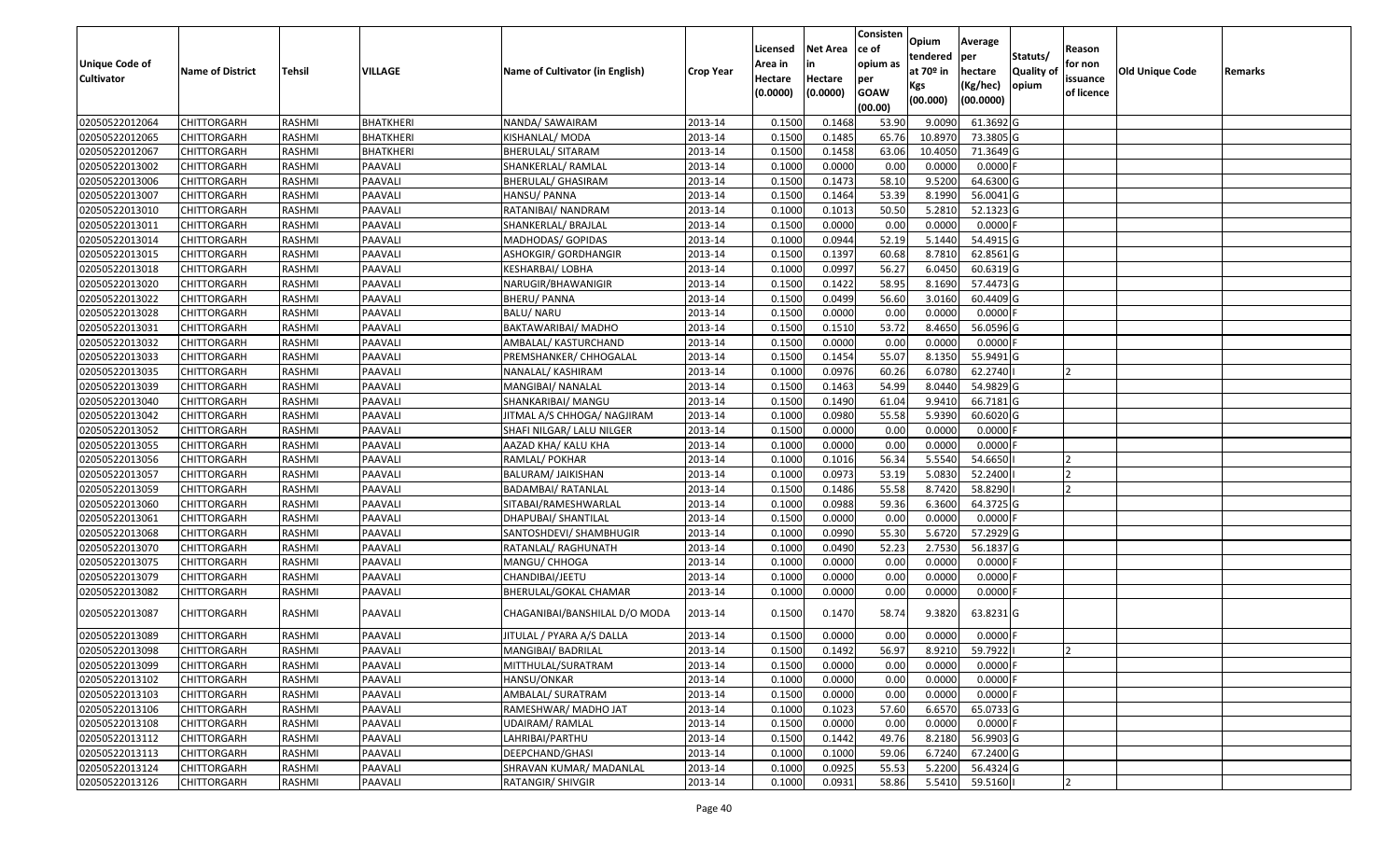| <b>Unique Code of</b><br><b>Cultivator</b> | <b>Name of District</b> | Tehsil       | VILLAGE          | Name of Cultivator (in English)      | <b>Crop Year</b> | Licensed<br>Area in<br>Hectare<br>(0.0000) | Net Area<br>in<br>Hectare<br>(0.0000) | Consisten<br>ce of<br>opium as<br>per<br><b>GOAW</b><br>(00.00) | Opium<br>tendered<br>at 70º in<br>Kgs<br>(00.000) | Average<br>per<br>hectare<br>(Kg/hec)<br>(00.0000) | Statuts/<br><b>Quality of</b><br>opium | Reason<br>for non<br>issuance<br>of licence | Old Unique Code | Remarks            |
|--------------------------------------------|-------------------------|--------------|------------------|--------------------------------------|------------------|--------------------------------------------|---------------------------------------|-----------------------------------------------------------------|---------------------------------------------------|----------------------------------------------------|----------------------------------------|---------------------------------------------|-----------------|--------------------|
| 02050522013137                             | CHITTORGARH             | RASHMI       | PAAVALI          | BADRILAL A/S DALLAJI GARG/ PRATAP    | 2013-14          | 0.1500                                     | 0.1476                                | 53.52                                                           | 8.0590                                            | 54.6000                                            |                                        |                                             |                 |                    |
| 02050522013139                             | CHITTORGARH             | RASHMI       | PAAVALI          | NANDRAM/DEVJI                        | 2013-14          | 0.1500                                     | 0.0000                                | 0.00                                                            | 0.0000                                            | $0.0000$ F                                         |                                        |                                             |                 |                    |
| 02050522013140                             | CHITTORGARH             | RASHMI       | PAAVALI          | HIRA/ DEICHAND                       | 2013-14          | 0.1500                                     | 0.0000                                | 0.00                                                            | 0.0000                                            | $0.0000$ F                                         |                                        |                                             |                 |                    |
| 02050522013147                             | CHITTORGARH             | RASHMI       | PAAVALI          | PUSHPADEVI D/O RAMIBAI /<br>MOHANLAL | 2013-14          | 0.1500                                     | 0.1491                                | 50.23                                                           | 7.3550                                            | 49.3293 G                                          |                                        |                                             |                 |                    |
| 02050522013149                             | CHITTORGARH             | RASHMI       | PAAVALI          | BALIBAI/ LAXMINARAYAN                | 2013-14          | 0.1000                                     | 0.0987                                | 54.86                                                           | 5.9480                                            | 60.2634 G                                          |                                        |                                             |                 |                    |
| 02050522013150                             | <b>CHITTORGARH</b>      | RASHMI       | PAAVALI          | LEHARU/RAMLAL                        | 2013-14          | 0.1500                                     | 0.0000                                | 0.00                                                            | 0.0000                                            | $0.0000$ F                                         |                                        |                                             |                 |                    |
| 02050522013153                             | <b>CHITTORGARH</b>      | RASHMI       | PAAVALI          | BADRILAL/ PRATHVIRAJ                 | 2013-14          | 0.1000                                     | 0.0976                                | 44.84                                                           | 4.6190                                            | 47.3258 G                                          |                                        |                                             |                 |                    |
| 02050523001001                             | <b>CHITTORGARH</b>      | <b>BEGUN</b> | <b>BARNIYAS</b>  | NATHIBAI / BHAGWAN LAL               | 2013-14          | 0.1500                                     | 0.1470                                | 59.46                                                           | 9.1990                                            | 62.5782 G                                          |                                        |                                             |                 |                    |
| 02050523001002                             | CHITTORGARH             | <b>BEGUN</b> | BARNIYAS         | HEERA LAL /DALU                      | 2013-14          | 0.1500                                     | 0.1464                                | 63.94                                                           | 10.2120                                           | 69.7541 G                                          |                                        |                                             |                 |                    |
| 02050523001003                             | CHITTORGARH             | <b>BEGUN</b> | BARNIYAS         | KALU /HARLAL                         | 2013-14          | 0.1000                                     | 0.0999                                | 65.62                                                           | 6.9930                                            | 70.0000 G                                          |                                        |                                             |                 |                    |
| 02050523001004                             | CHITTORGARH             | <b>BEGUN</b> | BARNIYAS         | GOVARDHAN@ GODULAL/PYARCHAND 2013-14 |                  | 0.1000                                     | 0.0000                                | 0.00                                                            | 0.0000                                            | $0.0000$ F                                         |                                        |                                             |                 |                    |
| 02050523001006                             | CHITTORGARH             | <b>BEGUN</b> | BARNIYAS         | DEVALAL @DEVARAM/KASHIRAM            | 2013-14          | 0.1500                                     | 0.1464                                | 55.40                                                           | 8.6190                                            | 58.8730 G                                          |                                        |                                             |                 |                    |
| 02050523001009                             | CHITTORGARH             | <b>BEGUN</b> | <b>BARNIYAS</b>  | PANNA LAL/BHAGWAN                    | 2013-14          | 0.1000                                     | 0.0963                                | 58.04                                                           | 5.6220                                            | 58.3801 G                                          |                                        |                                             |                 |                    |
| 02050523001011                             | CHITTORGARH             | <b>BEGUN</b> | <b>BARNIYAS</b>  | SHANKAR LAL/RUPA                     | 2013-14          | 0.1000                                     | 0.1020                                | 60.15                                                           | 6.3670                                            | 62.4216 G                                          |                                        |                                             |                 | <b>NAME CHANGE</b> |
| 02050523001016                             | <b>CHITTORGARH</b>      | <b>BEGUN</b> | BARNIYAS         | SEVARAM/RUPA                         | 2013-14          | 0.1500                                     | 0.1473                                | 63.99                                                           | 9.5160                                            | 64.6029 G                                          |                                        |                                             |                 |                    |
| 02050523001017                             | <b>CHITTORGARH</b>      | <b>BEGUN</b> | <b>BARNIYAS</b>  | BHERULAL/PYARCHAND                   | 2013-14          | 0.1000                                     | 0.0972                                | 61.74                                                           | 6.5620                                            | 67.5103 G                                          |                                        |                                             |                 |                    |
| 02050523001018                             | CHITTORGARH             | <b>BEGUN</b> | <b>BARNIYAS</b>  | CHANDRA/KUKA                         | 2013-14          | 0.1500                                     | 0.1505                                | 55.96                                                           | 8.6660                                            | 57.5814 G                                          |                                        |                                             |                 |                    |
| 02050523001019                             | <b>CHITTORGARH</b>      | <b>BEGUN</b> | <b>BARNIYAS</b>  | DHAPU BAI/RUPA                       | 2013-14          | 0.1500                                     | 0.1537                                | 57.28                                                           | 9.4510                                            | 61.4899 G                                          |                                        |                                             |                 |                    |
| 02050523001022                             | CHITTORGARH             | <b>BEGUN</b> | <b>BARNIYAS</b>  | RAMCHANDRA/BHAGWAN                   | 2013-14          | 0.1500                                     | 0.1526                                | 58.55                                                           | 8.3980                                            | 55.0328 G                                          |                                        |                                             |                 |                    |
| 02050523001025                             | CHITTORGARH             | <b>BEGUN</b> | <b>BARNIYAS</b>  | RAMLAL/KALU                          | 2013-14          | 0.1500                                     | 0.1496                                | 60.88                                                           | 9.4360                                            | 63.0749 G                                          |                                        |                                             |                 |                    |
| 02050523001026                             | CHITTORGARH             | <b>BEGUN</b> | <b>BARNIYAS</b>  | KALU /DALU                           | 2013-14          | 0.1500                                     | 0.1482                                | 61.09                                                           | 9.5390                                            | 64.3657                                            |                                        |                                             |                 |                    |
| 02050523001027                             | <b>CHITTORGARH</b>      | <b>BEGUN</b> | <b>BARNIYAS</b>  | <b>BHERU / NANDA</b>                 | 2013-14          | 0.1000                                     | 0.0989                                | 58.97                                                           | 5.7290                                            | 57.9272                                            |                                        |                                             |                 |                    |
| 02050523001028                             | CHITTORGARH             | <b>BEGUN</b> | <b>BARNIYAS</b>  | ARJUN / LALU                         | 2013-14          | 0.1500                                     | 0.1510                                | 55.42                                                           | 8.6770                                            | 57.4636 G                                          |                                        |                                             |                 |                    |
| 02050523001030                             | CHITTORGARH             | <b>BEGUN</b> | <b>BARNIYAS</b>  | <b>BANSHILAL/ KASHI RAM</b>          | 2013-14          | 0.1500                                     | 0.1494                                | 64.51                                                           | 9.8790                                            | 66.1245 G                                          |                                        |                                             |                 |                    |
| 02050523001040                             | CHITTORGARH             | <b>BEGUN</b> | <b>BARNIYAS</b>  | NARAYAN/ UDA                         | 2013-14          | 0.1000                                     | 0.0995                                | 60.93                                                           | 6.6940                                            | 67.2764 G                                          |                                        |                                             |                 |                    |
| 02050523001041                             | <b>CHITTORGARH</b>      | <b>BEGUN</b> | <b>BARNIYAS</b>  | BHURI BAI / PYAR CHAND               | 2013-14          | 0.1000                                     | 0.1020                                | 61.29                                                           | 6.4970                                            | 63.6961 G                                          |                                        |                                             |                 |                    |
| 02050523002003                             | <b>CHITTORGARH</b>      | <b>BEGUN</b> | <b>KHERPURA</b>  | MADHULAL / RAMCHANDRA                | 2013-14          | 0.1500                                     | 0.1505                                | 64.89                                                           | 9.5940                                            | 63.7475 G                                          |                                        |                                             |                 |                    |
| 02050523002004                             | CHITTORGARH             | <b>BEGUN</b> | KHERPURA         | <b>BHERU / PARTHU</b>                | 2013-14          | 0.1500                                     | 0.1456                                | 65.11                                                           | 9.5990                                            | 65.9272 G                                          |                                        |                                             |                 |                    |
| 02050523002006                             | CHITTORGARH             | <b>BEGUN</b> | KHERPURA         | AMARCHAND/CHOGA                      | 2013-14          | 0.1500                                     | 0.1500                                | 56.49                                                           | 8.5380                                            | 56.9200 G                                          |                                        |                                             |                 |                    |
| 02050523002007                             | CHITTORGARH             | <b>BEGUN</b> | KHERPURA         | DEVI LAL/MOHAN                       | 2013-14          | 0.1000                                     | 0.0990                                | 58.62                                                           | 5.6860                                            | 57.4343 G                                          |                                        |                                             |                 |                    |
| 02050523002009                             | CHITTORGARH             | <b>BEGUN</b> | KHERPURA         | ARJUN / MOHAN                        | 2013-14          | 0.1500                                     | 0.1500                                | 67.93                                                           | 10.2480                                           | 68.3200 G                                          |                                        |                                             |                 |                    |
| 02050523002010                             | CHITTORGARH             | <b>BEGUN</b> | KHERPURA         | <b>BHERULAL / BALU</b>               | 2013-14          | 0.1500                                     | 0.1496                                | 58.87                                                           | 8.6880                                            | 58.0749 G                                          |                                        |                                             |                 |                    |
| 02050523002012                             | <b>CHITTORGARH</b>      | <b>BEGUN</b> | <b>KHERPURA</b>  | DAULA / BHERU                        | 2013-14          | 0.1500                                     | 0.1465                                | 62.40                                                           | 9.1550                                            | 62.4915 G                                          |                                        |                                             |                 |                    |
| 02050523002013                             | <b>CHITTORGARH</b>      | <b>BEGUN</b> | <b>KHERPURA</b>  | <b>ONKAR /HEERA</b>                  | 2013-14          | 0.1500                                     | 0.1444                                | 54.20                                                           |                                                   | 7.8740 54.5291 G                                   |                                        |                                             |                 |                    |
| 02050523002015                             | <b>CHITTORGARH</b>      | <b>BEGUN</b> | <b>KHERPURA</b>  | SOHAN LAL/PARTHU                     | 2013-14          | 0.1000                                     | 0.0910                                | 61.60                                                           | 5.5880                                            | 61.4066 G                                          |                                        |                                             |                 |                    |
| 02050523002016                             | <b>CHITTORGARH</b>      | <b>BEGUN</b> | KHERPURA         | BHERULAL/BARDA                       | 2013-14          | 0.1500                                     | 0.1462                                | 62.80                                                           | 9.2670                                            | 63.3858 G                                          |                                        |                                             |                 |                    |
| 02050523002017                             | <b>CHITTORGARH</b>      | <b>BEGUN</b> | <b>KHERPURA</b>  | <b>HEERA /DALLAN</b>                 | 2013-14          | 0.1500                                     | 0.1528                                | 60.52                                                           | 8.8880                                            | 58.1675 G                                          |                                        |                                             |                 |                    |
| 02050523002024                             | <b>CHITTORGARH</b>      | <b>BEGUN</b> | <b>KHERPURA</b>  | SITARAM/TULSI                        | 2013-14          | 0.1500                                     | 0.1518                                | 52.88                                                           | 7.9770                                            | 52.5494 G                                          |                                        |                                             |                 |                    |
| 02050523002025                             | <b>CHITTORGARH</b>      | <b>BEGUN</b> | <b>KHERPURA</b>  | GOPI/BHAGIRATH                       | 2013-14          | 0.1500                                     | 0.1496                                | 58.03                                                           | 9.3680                                            | 62.6203 G                                          |                                        |                                             |                 |                    |
| 02050523003002                             | <b>CHITTORGARH</b>      | <b>BEGUN</b> | <b>BHICHOR-A</b> | MANGIBAI/PYARA                       | 2013-14          | 0.1000                                     | 0.1028                                | 56.04                                                           | 5.9640                                            | 58.0156 G                                          |                                        |                                             |                 |                    |
| 02050523003004                             | <b>CHITTORGARH</b>      | <b>BEGUN</b> | <b>BHICHOR-A</b> | NANDUBAI/ BHURALAL                   | 2013-14          | 0.1500                                     | 0.1479                                | 62.15                                                           | 9.9620                                            | 67.3563 G                                          |                                        |                                             |                 |                    |
| 02050523003009                             | <b>CHITTORGARH</b>      | <b>BEGUN</b> | <b>BHICHOR-A</b> | <b>GOPI / NARAYAN</b>                | 2013-14          | 0.1500                                     | 0.1479                                | 62.28                                                           | 9.9380                                            | 67.1941 G                                          |                                        |                                             |                 |                    |
| 02050523003010                             | <b>CHITTORGARH</b>      | <b>BEGUN</b> | <b>BHICHOR-A</b> | SUNILKUMAR / SHANKAR                 | 2013-14          | 0.1500                                     | 0.1457                                | 61.19                                                           | 8.9600                                            | 61.4962 G                                          |                                        |                                             |                 |                    |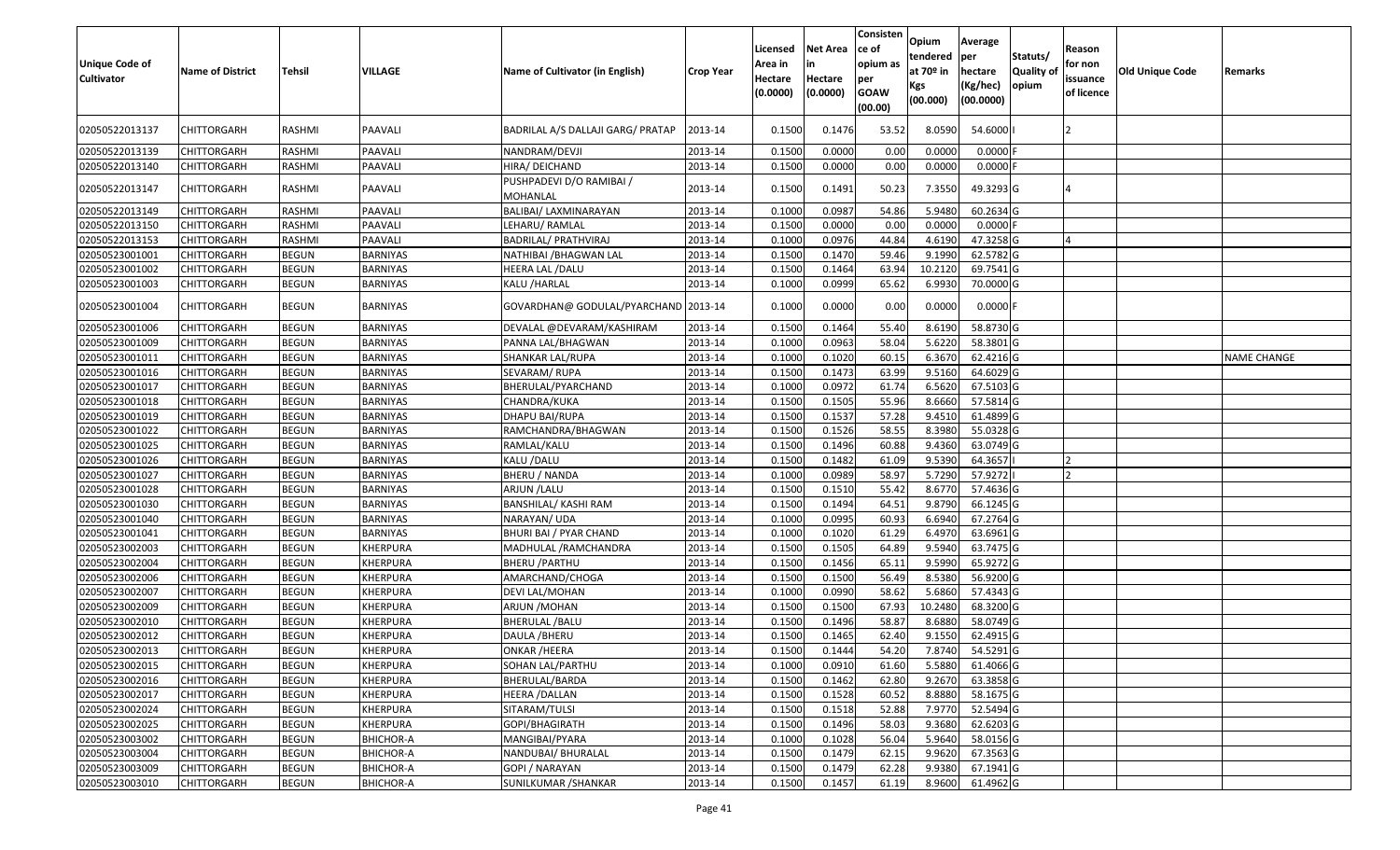| <b>Unique Code of</b><br><b>Cultivator</b> | <b>Name of District</b> | <b>Tehsil</b> | VILLAGE          | Name of Cultivator (in English) | <b>Crop Year</b> | Licensed<br>Area in<br>Hectare<br>(0.0000) | <b>Net Area</b><br>in<br>Hectare<br>(0.0000) | Consisten<br>ce of<br>opium as<br>per<br><b>GOAW</b><br>(00.00) | Opium<br>tendered<br>at $70°$ in<br>Kgs<br>(00.000) | Average<br>per<br>hectare<br>(Kg/hec)<br>(00.0000) | Statuts/<br>Quality of<br>opium | Reason<br>for non<br>issuance<br>of licence | <b>Old Unique Code</b> | Remarks            |
|--------------------------------------------|-------------------------|---------------|------------------|---------------------------------|------------------|--------------------------------------------|----------------------------------------------|-----------------------------------------------------------------|-----------------------------------------------------|----------------------------------------------------|---------------------------------|---------------------------------------------|------------------------|--------------------|
| 02050523003016                             | <b>CHITTORGARH</b>      | <b>BEGUN</b>  | <b>BHICHOR-A</b> | RAGUNATH / PANNA                | 2013-14          | 0.1500                                     | 0.1508                                       | 61.52                                                           | 9.3160                                              | 61.7772 G                                          |                                 |                                             |                        |                    |
| 02050523003019                             | CHITTORGARH             | <b>BEGUN</b>  | <b>BHICHOR-A</b> | SHANKAR LAL/RAMCHANDRA          | 2013-14          | 0.1500                                     | 0.1470                                       | 58.00                                                           | 8.7660                                              | 59.6327 G                                          |                                 |                                             |                        |                    |
| 02050523003021                             | CHITTORGARH             | <b>BEGUN</b>  | <b>BHICHOR-A</b> | DAYARAM/BHARMAL                 | 2013-14          | 0.1500                                     | 0.1500                                       | 63.70                                                           | 10.3740                                             | 69.1600 G                                          |                                 |                                             |                        |                    |
| 02050523003022                             | <b>CHITTORGARH</b>      | <b>BEGUN</b>  | <b>BHICHOR-A</b> | MATHURA LAL/ RUPA               | 2013-14          | 0.1500                                     | 0.1485                                       | 59.09                                                           | 8.9730                                              | 60.4242 G                                          |                                 |                                             |                        |                    |
| 02050523003025                             | <b>CHITTORGARH</b>      | <b>BEGUN</b>  | <b>BHICHOR-A</b> | GANESH/PYARA                    | 2013-14          | 0.1500                                     | 0.1519                                       | 61.85                                                           | 9.7990                                              | 64.5095 G                                          |                                 |                                             |                        |                    |
| 02050523003026                             | CHITTORGARH             | <b>BEGUN</b>  | <b>BHICHOR-A</b> | LAXMICHAND /MODA                | 2013-14          | 0.1500                                     | 0.1500                                       | 57.78                                                           | 8.8980                                              | 59.3200 G                                          |                                 |                                             |                        |                    |
| 02050523003028                             | <b>CHITTORGARH</b>      | <b>BEGUN</b>  | <b>BHICHOR-A</b> | DEVLAL/DALLAN                   | 2013-14          | 0.1500                                     | 0.1457                                       | 62.39                                                           | 9.5190                                              | 65.3329 G                                          |                                 |                                             |                        |                    |
| 02050523003029                             | <b>CHITTORGARH</b>      | <b>BEGUN</b>  | <b>BHICHOR-A</b> | MOHAN / KASHIRAM                | 2013-14          | 0.1500                                     | 0.1480                                       | 63.54                                                           | 9.8670                                              | 66.6689 G                                          |                                 |                                             |                        |                    |
| 02050523003030                             | <b>CHITTORGARH</b>      | <b>BEGUN</b>  | <b>BHICHOR-A</b> | GANESH / BHUDHAR                | 2013-14          | 0.1500                                     | 0.1471                                       | 54.13                                                           | 8.0190                                              | 54.5139 G                                          |                                 |                                             |                        |                    |
| 02050523003031                             | CHITTORGARH             | <b>BEGUN</b>  | <b>BHICHOR-A</b> | BHERU / RAMCHANDRA              | 2013-14          | 0.1500                                     | 0.1470                                       | 63.65                                                           | 9.1750                                              | 62.4150 G                                          |                                 |                                             |                        |                    |
| 02050523003032                             | <b>CHITTORGARH</b>      | <b>BEGUN</b>  | <b>BHICHOR-A</b> | LADU /RAMCHANDRA                | 2013-14          | 0.1500                                     | 0.1502                                       | 54.41                                                           | 8.0140                                              | 53.3555 G                                          |                                 |                                             |                        |                    |
| 02050523003033                             | CHITTORGARH             | <b>BEGUN</b>  | <b>BHICHOR-A</b> | <b>GITA BAI/BALCHAND</b>        | 2013-14          | 0.1500                                     | 0.1473                                       | 58.56                                                           | 8.9350                                              | 60.6585 G                                          |                                 |                                             |                        |                    |
| 02050523003036                             | CHITTORGARH             | <b>BEGUN</b>  | <b>BHICHOR-A</b> | MOTI LAL/HAJARI                 | 2013-14          | 0.1500                                     | 0.1449                                       | 63.27                                                           | 9.5360                                              | 65.8109 G                                          |                                 |                                             |                        |                    |
| 02050523003037                             | CHITTORGARH             | <b>BEGUN</b>  | <b>BHICHOR-A</b> | MANGIBAI /RUPA                  | 2013-14          | 0.150                                      | 0.1450                                       | 61.28                                                           | 9.4630                                              | 65.2621G                                           |                                 |                                             |                        |                    |
| 02050523003039                             | CHITTORGARH             | <b>BEGUN</b>  | <b>BHICHOR-A</b> | JHUMABAI/RUPA                   | 2013-14          | 0.1000                                     | 0.1000                                       | 61.46                                                           | 5.9700                                              | 59.7000 G                                          |                                 |                                             |                        |                    |
| 02050523003041                             | CHITTORGARH             | <b>BEGUN</b>  | <b>BHICHOR-A</b> | GHISA / RUPA (GAMERIYA)         | 2013-14          | 0.150                                      | 0.1510                                       | 58.37                                                           | 8.7810                                              | 58.1523 G                                          |                                 |                                             |                        |                    |
| 02050523003044                             | CHITTORGARH             | <b>BEGUN</b>  | <b>BHICHOR-A</b> | MAGNIBAI/MANGILAL               | 2013-14          | 0.1000                                     | 0.1000                                       | 59.65                                                           | 6.1950                                              | 61.9500 G                                          |                                 |                                             |                        |                    |
| 02050523003045                             | CHITTORGARH             | <b>BEGUN</b>  | <b>BHICHOR-A</b> | DEVI LAL/RAGUNATH               | 2013-14          | 0.1500                                     | 0.1470                                       | 61.16                                                           | 9.585                                               | 65.2041 G                                          |                                 |                                             |                        |                    |
| 02050523003047                             | CHITTORGARH             | <b>BEGUN</b>  | <b>BHICHOR-A</b> | DALLAN/CHATURBHUJ               | 2013-14          | 0.1500                                     | 0.1520                                       | 52.91                                                           | 7.7700                                              | 51.1184 G                                          |                                 |                                             |                        |                    |
| 02050523003049                             | CHITTORGARH             | <b>BEGUN</b>  | <b>BHICHOR-A</b> | KANHAIYA LAL/RUPA               | 2013-14          | 0.1500                                     | 0.1488                                       | 61.37                                                           | 9.7230                                              | 65.3427 G                                          |                                 |                                             |                        | <b>NAME CHANGE</b> |
| 02050523003050                             | CHITTORGARH             | <b>BEGUN</b>  | <b>BHICHOR-A</b> | MANGILAL/ KAJOD MACHIWAL        | 2013-14          | 0.1500                                     | 0.1446                                       | 58.41                                                           | 8.7280                                              | 60.3596 G                                          |                                 |                                             |                        |                    |
| 02050523003053                             | CHITTORGARH             | <b>BEGUN</b>  | <b>BHICHOR-A</b> | TAMMABAI/BHARMAL                | 2013-14          | 0.1000                                     | 0.1008                                       | 61.90                                                           | 6.3670                                              | 63.1647 G                                          |                                 |                                             |                        | <b>NAME CHANGE</b> |
| 02050523003055                             | CHITTORGARH             | <b>BEGUN</b>  | <b>BHICHOR-A</b> | KANA / JITU                     | 2013-14          | 0.1500                                     | 0.1460                                       | 60.93                                                           | 9.4180                                              | 64.5068 G                                          |                                 |                                             |                        |                    |
| 02050523003056                             | CHITTORGARH             | <b>BEGUN</b>  | <b>BHICHOR-A</b> | TRILOKCHAND / MODA S/ O JETIBAI | 2013-14          | 0.1000                                     | 0.0958                                       | 58.89                                                           | 5.8640                                              | 61.2109 G                                          |                                 |                                             |                        | <b>NAME CHANGE</b> |
| 02050523003057                             | <b>CHITTORGARH</b>      | <b>BEGUN</b>  | <b>BHICHOR-A</b> | KALU /RUPA                      | 2013-14          | 0.1000                                     | 0.1008                                       | 66.67                                                           | 7.0570                                              | 70.0099 G                                          |                                 |                                             |                        |                    |
| 02050523003058                             | <b>CHITTORGARH</b>      | <b>BEGUN</b>  | <b>BHICHOR-A</b> | <b>BHOLA / CHOGA</b>            | 2013-14          | 0.1000                                     | 0.1000                                       | 53.15                                                           | 5.6410                                              | 56.4100 G                                          |                                 |                                             |                        |                    |
| 02050523003059                             | <b>CHITTORGARH</b>      | <b>BEGUN</b>  | <b>BHICHOR-A</b> | BHERU/GHISA                     | 2013-14          | 0.1500                                     | 0.1500                                       | 58.59                                                           | 9.6170                                              | 64.1133 G                                          |                                 |                                             |                        |                    |
| 02050523003062                             | CHITTORGARH             | <b>BEGUN</b>  | <b>BHICHOR-A</b> | DHANNA / HAJARI                 | 2013-14          | 0.1500                                     | 0.1449                                       | 58.94                                                           | 8.9340                                              | 61.6563 G                                          |                                 |                                             |                        |                    |
| 02050523003067                             | <b>CHITTORGARH</b>      | <b>BEGUN</b>  | <b>BHICHOR-A</b> | BHANWAR LAL/ PYARA              | 2013-14          | 0.1500                                     | 0.1510                                       | 61.88                                                           | 9.3440                                              | 61.8808 G                                          |                                 |                                             |                        |                    |
| 02050523003072                             | CHITTORGARH             | <b>BEGUN</b>  | BHICHOR-B        | NATHU / PYARA                   | 2013-14          | 0.1500                                     | 0.1488                                       | 57.69                                                           | 8.5220                                              | 57.2715 G                                          |                                 |                                             |                        |                    |
| 02050523003073                             | CHITTORGARH             | <b>BEGUN</b>  | <b>BHICHOR-B</b> | GHISA /RUPA MANDELA             | 2013-14          | 0.1500                                     | 0.1480                                       | 59.19                                                           | 9.1410                                              | 61.7635 G                                          |                                 |                                             |                        |                    |
| 02050523003074                             | CHITTORGARH             | <b>BEGUN</b>  | BHICHOR-B        | DEBILAL/ ONKAR                  | 2013-14          | 0.1500                                     | 0.1470                                       | 54.51                                                           | 8.6590                                              | 58.9048 G                                          |                                 |                                             |                        |                    |
| 02050523003077                             | <b>CHITTORGARH</b>      | <b>BEGUN</b>  | <b>BHICHOR-B</b> | MOTI / RAGUNATH                 | 2013-14          | 0.1500                                     | 0.1479                                       | 59.05                                                           | 9.4730                                              | 64.0500G                                           |                                 |                                             |                        |                    |
| 02050523003079                             | CHITTORGARH             | <b>BEGUN</b>  | BHICHOR-B        | MANGIBAI /KALU                  | 2013-14          | 0.150                                      | 0.1500                                       | 58.10                                                           | 9.0140                                              | 60.0933 G                                          |                                 |                                             |                        |                    |
| 02050523003089                             | CHITTORGARH             | <b>BEGUN</b>  | <b>BHICHOR-B</b> | DHANNADAS/NATHUDAS              | 2013-14          | 0.1500                                     | 0.1500                                       | 57.43                                                           | 8.6390                                              | 57.5933 G                                          |                                 |                                             |                        |                    |
| 02050523003091                             | <b>CHITTORGARH</b>      | <b>BEGUN</b>  | BHICHOR-B        | <b>TULSI BAI/BHARMAL</b>        | 2013-14          | 0.1500                                     | 0.1496                                       | 59.30                                                           | 9.3780                                              | 62.6872 G                                          |                                 |                                             |                        |                    |
| 02050523003095                             | <b>CHITTORGARH</b>      | <b>BEGUN</b>  | <b>BHICHOR-B</b> | MANGILAL / KAJOD                | 2013-14          | 0.1500                                     | 0.1486                                       | 61.11                                                           | 9.8820                                              | 66.5007 G                                          |                                 |                                             |                        |                    |
| 02050523003097                             | <b>CHITTORGARH</b>      | <b>BEGUN</b>  | <b>BHICHOR-B</b> | GHISIBAI /KALU                  | 2013-14          | 0.1500                                     | 0.1456                                       | 60.03                                                           | 9.2700                                              | 63.6676 G                                          |                                 |                                             |                        |                    |
| 02050523003099                             | <b>CHITTORGARH</b>      | <b>BEGUN</b>  | <b>BHICHOR-B</b> | MODA / GHISA                    | 2013-14          | 0.1500                                     | 0.1520                                       | 61.53                                                           | 9.5720                                              | 62.9737 G                                          |                                 |                                             |                        |                    |
| 02050523003100                             | <b>CHITTORGARH</b>      | <b>BEGUN</b>  | <b>BHICHOR-B</b> | PYARA / MODA A/S UDA            | 2013-14          | 0.1000                                     | 0.0988                                       | 64.80                                                           | 6.8780                                              | 69.6154 G                                          |                                 |                                             |                        |                    |
| 02050523003101                             | <b>CHITTORGARH</b>      | <b>BEGUN</b>  | <b>BHICHOR-B</b> | SOHANI BAI/BHERUGIRI            | 2013-14          | 0.1500                                     | 0.1531                                       | 64.76                                                           | 10.2880                                             | 67.1979 G                                          |                                 |                                             |                        |                    |
| 02050523003103                             | <b>CHITTORGARH</b>      | <b>BEGUN</b>  | <b>BHICHOR-B</b> | JAGANNATH / MODA                | 2013-14          | 0.1500                                     | 0.1464                                       | 55.98                                                           | 8.6450                                              | 59.0505 G                                          |                                 |                                             |                        |                    |
| 02050523003105                             | <b>CHITTORGARH</b>      | <b>BEGUN</b>  | <b>BHICHOR-B</b> | LADULAL / UDAY LAL              | 2013-14          | 0.1500                                     | 0.1500                                       | 60.97                                                           | 9.4680                                              | 63.1200 G                                          |                                 |                                             |                        |                    |
| 02050523003107                             | CHITTORGARH             | <b>BEGUN</b>  | <b>BHICHOR-B</b> | KASTURIBAI /BANSHILAL           | 2013-14          | 0.1500                                     | 0.1479                                       | 58.66                                                           | 9.1010                                              | 61.5348 G                                          |                                 |                                             |                        |                    |
| 02050523003108                             | <b>CHITTORGARH</b>      | <b>BEGUN</b>  | <b>BHICHOR-B</b> | RAMIBAI/BARDA                   | 2013-14          | 0.1500                                     | 0.1500                                       | 56.06                                                           | 8.4490                                              | 56.3267 G                                          |                                 |                                             |                        |                    |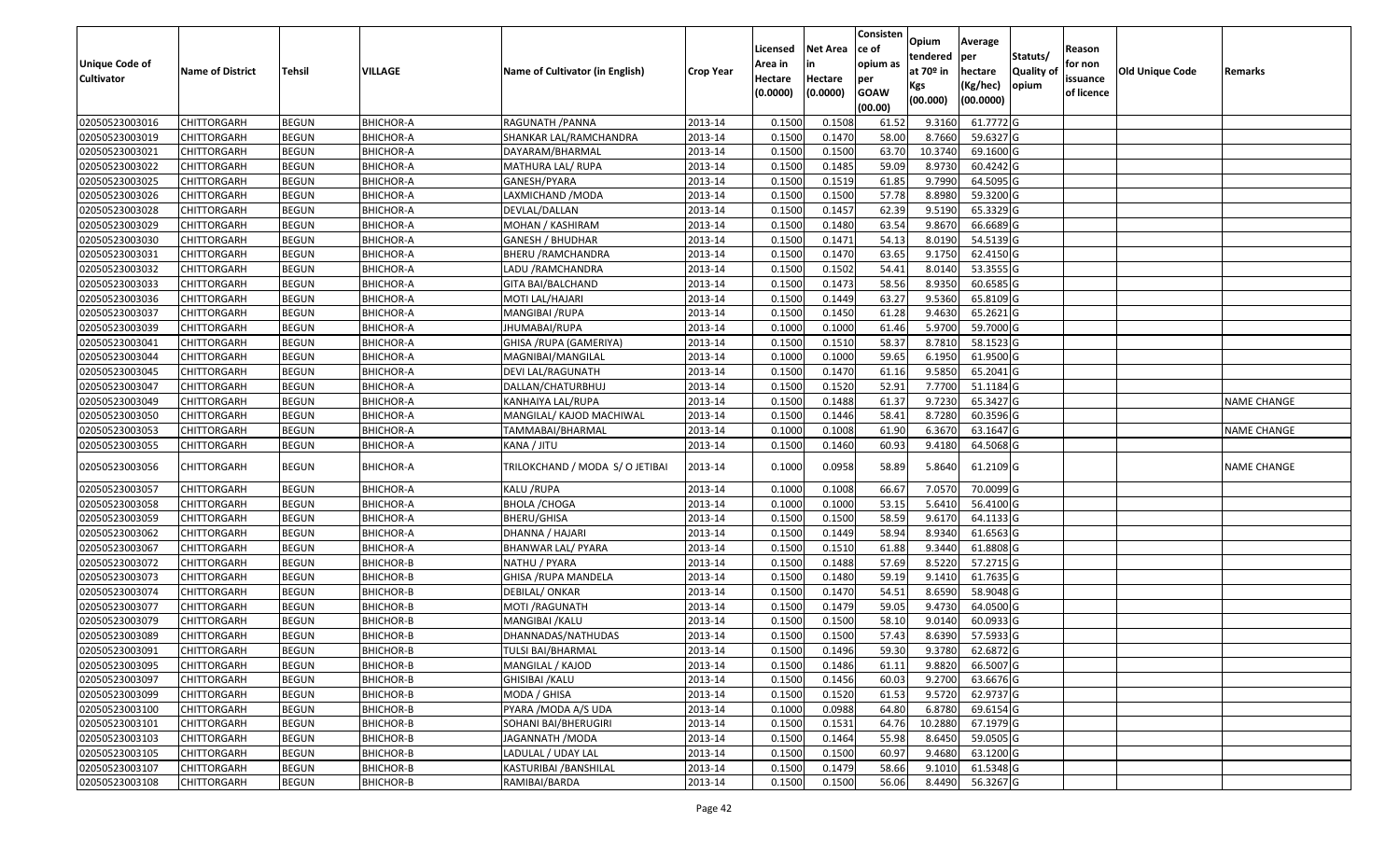| <b>Unique Code of</b><br><b>Cultivator</b> | <b>Name of District</b> | <b>Tehsil</b> | <b>VILLAGE</b>   | Name of Cultivator (in English)  | <b>Crop Year</b> | Licensed<br>Area in<br>Hectare<br>(0.0000) | <b>Net Area</b><br>Hectare<br>(0.0000) | Consisten<br>ce of<br>opium as<br>per<br><b>GOAW</b><br>(00.00) | Opium<br>tendered<br>at $70°$ in<br>Kgs<br>(00.000) | Average<br>per<br>hectare<br>(Kg/hec)<br>(00.0000) | Statuts/<br><b>Quality o</b><br>opium | Reason<br>for non<br>issuance<br>of licence | <b>Old Unique Code</b> | Remarks |
|--------------------------------------------|-------------------------|---------------|------------------|----------------------------------|------------------|--------------------------------------------|----------------------------------------|-----------------------------------------------------------------|-----------------------------------------------------|----------------------------------------------------|---------------------------------------|---------------------------------------------|------------------------|---------|
| 02050523003116                             | CHITTORGARH             | <b>BEGUN</b>  | BHICHOR-B        | RAMCHANDRA / UDAY LAL            | 2013-14          | 0.1500                                     | 0.1541                                 | 60.66                                                           | 9.3850                                              | 60.9020 G                                          |                                       |                                             |                        |         |
| 02050523003119                             | CHITTORGARH             | <b>BEGUN</b>  | <b>BHICHOR-B</b> | <b>BALU /RAMCHANDRA</b>          | 2013-14          | 0.1500                                     | 0.1460                                 | 59.50                                                           | 4.8110                                              | 32.9521G                                           |                                       |                                             |                        |         |
| 02050523003124                             | CHITTORGARH             | <b>BEGUN</b>  | <b>BHICHOR-B</b> | GITA BAI D/O RAMIBAI W/O SHANKAR | 2013-14          | 0.1500                                     | 0.1469                                 | 57.61                                                           | 8.6990                                              | 59.2172 G                                          |                                       |                                             |                        |         |
| 02050523003131                             | <b>CHITTORGARH</b>      | <b>BEGUN</b>  | BHICHOR-B        | GOVARDHAN/MANGILAL               | 2013-14          | 0.150                                      | 0.1450                                 | 64.79                                                           | 9.700                                               | 66.8966 G                                          |                                       |                                             |                        |         |
| 02050523003132                             | CHITTORGARH             | <b>BEGUN</b>  | BHICHOR-B        | MANGIBAI / BHURA                 | 2013-14          | 0.1500                                     | 0.1467                                 | 60.89                                                           | 9.0990                                              | 62.0245 G                                          |                                       |                                             |                        |         |
| 02050523003134                             | CHITTORGARH             | <b>BEGUN</b>  | <b>BHICHOR-B</b> | GHISIBAI /EAKLING                | 2013-14          | 0.1500                                     | 0.1421                                 | 56.94                                                           | 8.4760                                              | 59.6481 G                                          |                                       |                                             |                        |         |
| 02050523003135                             | <b>CHITTORGARH</b>      | <b>BEGUN</b>  | BHICHOR-B        | EAJANBAI/ MADHUGIRI              | 2013-14          | 0.1500                                     | 0.1529                                 | 63.11                                                           | 10.0800                                             | 65.9254 G                                          |                                       |                                             |                        |         |
| 02050523003137                             | CHITTORGARH             | <b>BEGUN</b>  | <b>BHICHOR-B</b> | NATHIBAI / KHANA                 | 2013-14          | 0.1500                                     | 0.1485                                 | 51.00                                                           | 7.9710                                              | 53.6768 G                                          |                                       |                                             |                        |         |
| 02050523003138                             | CHITTORGARH             | <b>BEGUN</b>  | BHICHOR-B        | MEGHA/DUNGA                      | 2013-14          | 0.1000                                     | 0.1000                                 | 59.08                                                           | 6.0180                                              | 60.1800 G                                          |                                       |                                             |                        |         |
| 02050523003139                             | <b>CHITTORGARH</b>      | <b>BEGUN</b>  | <b>BHICHOR-B</b> | MANGILAL/NATHU                   | 2013-14          | 0.1000                                     | 0.1008                                 | 57.94                                                           | 5.3060                                              | 52.6389 G                                          |                                       |                                             |                        |         |
| 02050523003140                             | CHITTORGARH             | <b>BEGUN</b>  | <b>BHICHOR-B</b> | RAMLAL/MANGILAL                  | 2013-14          | 0.1500                                     | 0.1488                                 | 49.46                                                           | 7.7440                                              | 52.0430 G                                          |                                       |                                             |                        |         |
| 02050523003141                             | <b>CHITTORGARH</b>      | <b>BEGUN</b>  | <b>BHICHOR-B</b> | MOTILAL/DHANNA                   | 2013-14          | 0.1500                                     | 0.1488                                 | 56.02                                                           | 2.6090                                              | 17.5336 G                                          |                                       |                                             |                        |         |
| 02050523003142                             | CHITTORGARH             | <b>BEGUN</b>  | <b>BHICHOR-B</b> | GHISIBAI/KANHAIYALAL             | 2013-14          | 0.1500                                     | 0.1495                                 | 58.21                                                           | 9.0470                                              | 60.5150 G                                          |                                       |                                             |                        |         |
| 02050523004001                             | CHITTORGARH             | <b>BEGUN</b>  | NAL-A            | DHAPU BAI/ UDA                   | 2013-14          | 0.1500                                     | 0.1449                                 | 67.48                                                           | 11.1050                                             | 76.6391G                                           |                                       |                                             |                        |         |
| 02050523004003                             | CHITTORGARH             | <b>BEGUN</b>  | NAL-A            | BALU / KAJOD                     | 2013-14          | 0.1500                                     | 0.1462                                 | 65.72                                                           | 10.0270                                             | 68.5841 G                                          |                                       |                                             |                        |         |
| 02050523004004                             | CHITTORGARH             | <b>BEGUN</b>  | NAL-A            | NATHU / BHUWANA                  | 2013-14          | 0.1500                                     | 0.1462                                 | 65.87                                                           | 10.295                                              | 70.4172 G                                          |                                       |                                             |                        |         |
| 02050523004005                             | CHITTORGARH             | <b>BEGUN</b>  | NAL-A            | CHOTULAL / NANDA                 | 2013-14          | 0.1000                                     | 0.1000                                 | 66.63                                                           | 7.0530                                              | 70.5300 G                                          |                                       |                                             |                        |         |
| 02050523004006                             | CHITTORGARH             | <b>BEGUN</b>  | NAL-A            | GOPI/UDA                         | 2013-14          | 0.1500                                     | 0.0000                                 | 0.00                                                            | 0.0000                                              | $0.0000$ F                                         |                                       |                                             |                        |         |
| 02050523004007                             | CHITTORGARH             | <b>BEGUN</b>  | NAL-A            | JODHRAJ / RAMCHANDRA             | 2013-14          | 0.1500                                     | 0.1472                                 | 59.74                                                           | 9.2940                                              | 63.1386 G                                          |                                       |                                             |                        |         |
| 02050523004008                             | CHITTORGARH             | <b>BEGUN</b>  | NAL-A            | DEVALAL/HEERALAL                 | 2013-14          | 0.1500                                     | 0.1470                                 | 65.34                                                           | 9.8380                                              | 66.9252 G                                          |                                       |                                             |                        |         |
| 02050523004009                             | CHITTORGARH             | <b>BEGUN</b>  | NAL-A            | UDAYLAL /PYARLAL                 | 2013-14          | 0.1500                                     | 0.1504                                 | 71.69                                                           | 11.5220                                             | 76.6090 G                                          |                                       |                                             |                        |         |
| 02050523004011                             | CHITTORGARH             | <b>BEGUN</b>  | NAL-A            | GANGAABAI/RAMCHANDRA             | 2013-14          | 0.1500                                     | 0.1500                                 | 55.91                                                           | 8.7380                                              | 58.2533 G                                          |                                       |                                             |                        |         |
| 02050523004012                             | CHITTORGARH             | <b>BEGUN</b>  | NAL-A            | PRAHLAD /RAMCHANDRA              | 2013-14          | 0.1500                                     | 0.1481                                 | 58.20                                                           | 9.054                                               | 61.1344 G                                          |                                       |                                             |                        |         |
| 02050523004013                             | CHITTORGARH             | <b>BEGUN</b>  | NAL-A            | MOHANLAL/ MADHU                  | 2013-14          | 0.1500                                     | 0.1480                                 | 70.79                                                           | 10.7100                                             | 72.3649 G                                          |                                       |                                             |                        |         |
| 02050523004014                             | CHITTORGARH             | <b>BEGUN</b>  | NAL-A            | RAMSINGH / LALSINGH              | 2013-14          | 0.1500                                     | 0.1457                                 | 61.47                                                           | 9.2210                                              | 63.2876 G                                          |                                       |                                             |                        |         |
| 02050523004015                             | CHITTORGARH             | <b>BEGUN</b>  | NAL-A            | HAJARILAL/HEERALAL               | 2013-14          | 0.1500                                     | 0.1458                                 | 66.33                                                           | 9.7510                                              | 66.8793 G                                          |                                       |                                             |                        |         |
| 02050523004016                             | CHITTORGARH             | <b>BEGUN</b>  | NAL-A            | RUPA / KALU                      | 2013-14          | 0.1500                                     | 0.1480                                 | 66.54                                                           | 10.3520                                             | 69.9459 G                                          |                                       |                                             |                        |         |
| 02050523004018                             | <b>CHITTORGARH</b>      | <b>BEGUN</b>  | NAL-A            | <b>GISA LAL / BHAGIRATH</b>      | 2013-14          | 0.1500                                     | 0.1491                                 | 66.47                                                           | 10.1320                                             | 67.9544 G                                          |                                       |                                             |                        |         |
| 02050523004019                             | CHITTORGARH             | <b>BEGUN</b>  | NAL-A            | DEBILAL/ CHUNNILAL               | 2013-14          | 0.1500                                     | 0.1461                                 | 60.7                                                            | 8.9160                                              | 61.0267 G                                          |                                       |                                             |                        |         |
| 02050523004020                             | CHITTORGARH             | <b>BEGUN</b>  | NAL-A            | BALIBAI / MODIRAM                | 2013-14          | 0.1500                                     | 0.1428                                 | 65.9                                                            | 9.9620                                              | 69.7619 G                                          |                                       |                                             |                        |         |
| 02050523004021                             | CHITTORGARH             | <b>BEGUN</b>  | NAL-A            | RAMAJI /DEVAJI                   | 2013-14          | 0.1500                                     | 0.1479                                 | 58.81                                                           | 8.8970                                              | 60.1555 G                                          |                                       |                                             |                        |         |
| 02050523004022                             | CHITTORGARH             | <b>BEGUN</b>  | NAL-A            | ONKAR / NANARAM                  | 2013-14          | 0.1000                                     | 0.0983                                 | 55.07                                                           | 5.9870                                              | 60.9054 G                                          |                                       |                                             |                        |         |
| 02050523004027                             | <b>CHITTORGARH</b>      | <b>BEGUN</b>  | NAL-A            | GOPALLAL/ GATHUBAI/DEVILAL       | 2013-14          | 0.1500                                     | 0.1461                                 | 62.09                                                           | 9.0920                                              | 62.2313 G                                          |                                       |                                             |                        |         |
| 02050523004028                             | CHITTORGARH             | <b>BEGUN</b>  | NAL-A            | IODHA /MODA                      | 2013-14          | 0.150                                      | 0.1457                                 | 62.45                                                           | 9.0460                                              | 62.0865 G                                          |                                       |                                             |                        |         |
| 02050523004029                             | CHITTORGARH             | <b>BEGUN</b>  | NAL-A            | IODHA/KALU                       | 2013-14          | 0.1500                                     | 0.1488                                 | 65.70                                                           | 9.5550                                              | 64.2137 G                                          |                                       |                                             |                        |         |
| 02050523004030                             | CHITTORGARH             | <b>BEGUN</b>  | NAL-A            | KAJODIBAI / PYARCHAND            | 2013-14          | 0.1500                                     | 0.1410                                 | 64.89                                                           | 9.5020                                              | 67.3901 G                                          |                                       |                                             |                        |         |
| 02050523004031                             | <b>CHITTORGARH</b>      | <b>BEGUN</b>  | NAL-A            | KAILASHCHAND/ GISA A/S NANIBAI   | 2013-14          | 0.1500                                     | 0.1415                                 | 69.09                                                           | 9.8900                                              | 69.8940 G                                          |                                       |                                             |                        |         |
| 02050523004032                             | <b>CHITTORGARH</b>      | <b>BEGUN</b>  | NAL-A            | NARAYAN / SITARAM                | 2013-14          | 0.1500                                     | 0.1470                                 | 61.07                                                           | 10.0240                                             | 68.1905 G                                          |                                       |                                             |                        |         |
| 02050523004036                             | <b>CHITTORGARH</b>      | <b>BEGUN</b>  | NAL-A            | GOPI / KAJOD                     | 2013-14          | 0.1500                                     | 0.1500                                 | 69.28                                                           | 10.4610                                             | 69.7400 G                                          |                                       |                                             |                        |         |
| 02050523004037                             | <b>CHITTORGARH</b>      | <b>BEGUN</b>  | NAL-A            | PRAKASHCHANDRA / MANGILAL        | 2013-14          | 0.1500                                     | 0.1482                                 | 64.93                                                           | 9.8040                                              | 66.1538 G                                          |                                       |                                             |                        |         |
| 02050523004038                             | <b>CHITTORGARH</b>      | <b>BEGUN</b>  | NAL-A            | DEBILAL/ PYARA                   | 2013-14          | 0.1500                                     | 0.1525                                 | 57.98                                                           | 8.9370                                              | 58.6033 G                                          |                                       |                                             |                        |         |
| 02050523004040                             | <b>CHITTORGARH</b>      | <b>BEGUN</b>  | NAL-A            | NANDLAL/BARDA                    | 2013-14          | 0.1500                                     | 0.1425                                 | 68.96                                                           | 9.9990                                              | 70.1684 G                                          |                                       |                                             |                        |         |
| 02050523004042                             | CHITTORGARH             | <b>BEGUN</b>  | NAL-A            | MODIRAM / CHUNNILAL              | 2013-14          | 0.1500                                     | 0.1413                                 | 64.65                                                           | 9.4480                                              | 66.8648 G                                          |                                       |                                             |                        |         |
| 02050523004043                             | <b>CHITTORGARH</b>      | <b>BEGUN</b>  | $NAL-A$          | MANJU / KESHARMAL                | 2013-14          | 0.1500                                     | 0.1488                                 | 69.31                                                           | 10.4760                                             | 70.4032 G                                          |                                       |                                             |                        |         |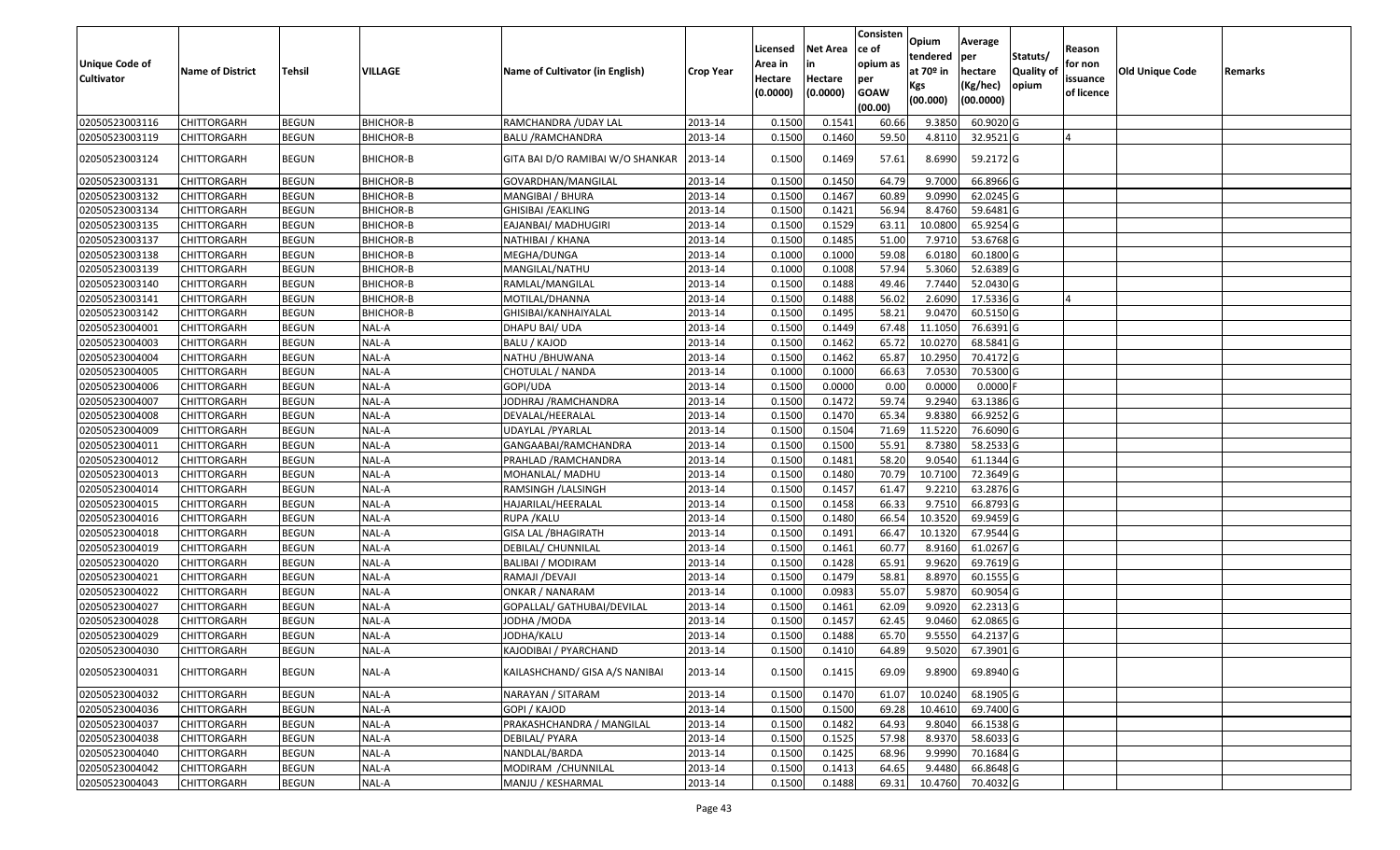|                   |                         |               |         |                                 |                  |          |                 | Consisten   | Opium       | Average          |                  |            |                 |         |
|-------------------|-------------------------|---------------|---------|---------------------------------|------------------|----------|-----------------|-------------|-------------|------------------|------------------|------------|-----------------|---------|
|                   |                         |               |         |                                 |                  | Licensed | <b>Net Area</b> | ce of       | tendered    | per              | Statuts/         | Reason     |                 |         |
| Unique Code of    | <b>Name of District</b> | <b>Tehsil</b> | VILLAGE | Name of Cultivator (in English) | <b>Crop Year</b> | Area in  |                 | opium as    | at $70°$ in | hectare          | <b>Quality o</b> | for non    | Old Unique Code | Remarks |
| <b>Cultivator</b> |                         |               |         |                                 |                  | Hectare  | Hectare         | per         | Kgs         | (Kg/hec)         | opium            | issuance   |                 |         |
|                   |                         |               |         |                                 |                  | (0.0000) | (0.0000)        | <b>GOAW</b> | (00.000)    | (00.0000)        |                  | of licence |                 |         |
|                   |                         |               |         |                                 |                  |          |                 | (00.00)     |             |                  |                  |            |                 |         |
| 02050523004045    | CHITTORGARH             | <b>BEGUN</b>  | NAL-A   | <b>GISA / BHUWANA</b>           | 2013-14          | 0.1500   | 0.1539          | 64.71       | 10.1870     | 66.1923 G        |                  |            |                 |         |
| 02050523004046    | CHITTORGARH             | <b>BEGUN</b>  | NAL-A   | GOKALIBAI/NANDA                 | 2013-14          | 0.1500   | 0.1474          | 61.5        | 9.2620      | 62.8358 G        |                  |            |                 |         |
| 02050523004047    | CHITTORGARH             | <b>BEGUN</b>  | NAL-A   | RAMA / BALU                     | 2013-14          | 0.1500   | 0.1444          | 64.55       | 9.6180      | 66.6066 G        |                  |            |                 |         |
| 02050523004048    | CHITTORGARH             | <b>BEGUN</b>  | NAL-A   | KISHOR / BHURA                  | 2013-14          | 0.1500   | 0.1408          | 63.66       | 9.0030      | 63.9418 G        |                  |            |                 |         |
| 02050523004049    | CHITTORGARH             | <b>BEGUN</b>  | NAL-A   | SHANTI LAL/ MANGILAL            | 2013-14          | 0.1500   | 0.1495          | 68.22       | 10.4960     | 70.2074 G        |                  |            |                 |         |
| 02050523004050    | CHITTORGARH             | <b>BEGUN</b>  | NAL-A   | PYARA / NARAYAN                 | 2013-14          | 0.1500   | 0.1519          | 69.50       | 10.6830     | 70.3292 G        |                  |            |                 |         |
| 02050523004052    | CHITTORGARH             | <b>BEGUN</b>  | NAL-A   | GISA / MIYACHAND                | 2013-14          | 0.1500   | 0.1450          | 63.43       | 9.3700      | 64.6207 G        |                  |            |                 |         |
| 02050523004054    | CHITTORGARH             | <b>BEGUN</b>  | NAL-A   | RAMCHANDRA / BARDA              | 2013-14          | 0.1500   | 0.1272          | 56.20       | 7.7480      | 60.9119 G        |                  |            |                 |         |
| 02050523004057    | CHITTORGARH             | <b>BEGUN</b>  | NAL-A   | HEERA / TULCHA                  | 2013-14          | 0.1500   | 0.1545          | 63.87       | 10.3470     | 66.9709 G        |                  |            |                 |         |
| 02050523004058    | CHITTORGARH             | <b>BEGUN</b>  | NAL-A   | KALU / BHANWAR LAL              | 2013-14          | 0.1500   | 0.1470          | 62.76       | 9.7190      | 66.1156 G        |                  |            |                 |         |
| 02050523004059    | CHITTORGARH             | <b>BEGUN</b>  | NAL-A   | KAJOD / MOTI                    | 2013-14          | 0.1500   | 0.1470          | 66.31       | 9.1030      | 61.9252 G        |                  |            |                 |         |
| 02050523004060    | <b>CHITTORGARH</b>      | <b>BEGUN</b>  | NAL-A   | DHAPUBAI / MODIRAM              | 2013-14          | 0.1000   | 0.1025          | 59.53       | 6.2250      | 60.7317 G        |                  |            |                 |         |
| 02050523004063    | <b>CHITTORGARH</b>      | <b>BEGUN</b>  | NAL-B   | DHAPU/SHAMBHU                   | 2013-14          | 0.1000   | 0.0990          | 69.32       | 6.9420      | 70.1212 G        |                  |            |                 |         |
| 02050523004064    | CHITTORGARH             | <b>BEGUN</b>  | NAL-B   | CHANDABAI MATA SITABAI /KALU    | 2013-14          | 0.1500   | 0.1508          | 54.92       | 8.2070      | 54.4231 G        |                  |            |                 |         |
| 02050523004065    | <b>CHITTORGARH</b>      | <b>BEGUN</b>  | NAL-B   | NANDALAL / RAMCHANDRA           | 2013-14          | 0.1500   | 0.1500          | 63.93       | 9.9270      | 66.1800 G        |                  |            |                 |         |
| 02050523004067    | CHITTORGARH             | <b>BEGUN</b>  | NAL-B   | GAYATRI D/O NANDLAL             | 2013-14          | 0.1500   | 0.1458          | 58.37       | 8.7050      | 59.7051G         |                  |            |                 |         |
| 02050523004068    | CHITTORGARH             | <b>BEGUN</b>  | NAL-B   | BHERULAL/ GIRDHARI              | 2013-14          | 0.1500   | 0.1450          | 63.99       | 9.7540      | 67.2690 G        |                  |            |                 |         |
| 02050523004069    | CHITTORGARH             | <b>BEGUN</b>  | NAL-B   | <b>BANSHILAL/ GOPI</b>          | 2013-14          | 0.1500   | 0.1469          | 57.56       | 8.7660      | 59.6732          |                  |            |                 |         |
| 02050523004070    | CHITTORGARH             | <b>BEGUN</b>  | NAL-B   | <b>BALU /DEBI LAL</b>           | 2013-14          | 0.1500   | 0.1298          | 56.74       | 7.4010      | 57.0185 G        |                  |            |                 |         |
| 02050523004072    | CHITTORGARH             | <b>BEGUN</b>  | NAL-B   | BALU LAL/ RAMCHANDRA            | 2013-14          | 0.1500   | 0.1485          | 60.21       | 8.9020      | 59.9461G         |                  |            |                 |         |
| 02050523004074    | CHITTORGARH             | <b>BEGUN</b>  | NAL-B   | DHANNA / MEGA                   | 2013-14          | 0.1500   | 0.1491          | 67.13       | 10.3480     | 69.4031G         |                  |            |                 |         |
| 02050523004075    | CHITTORGARH             | <b>BEGUN</b>  | NAL-B   | KAILASHICHANDRA /PANNA          | 2013-14          | 0.150    | 0.1515          | 57.67       | 9.2110      | 60.7987 G        |                  |            |                 |         |
| 02050523004076    | CHITTORGARH             | <b>BEGUN</b>  | NAL-B   | LADULAL/BHERUJI                 | 2013-14          | 0.1500   | 0.1500          | 61.22       | 9.4630      | 63.0867 G        |                  |            |                 |         |
| 02050523004077    | CHITTORGARH             | <b>BEGUN</b>  | NAL-B   | LADULAL/CHUNA                   | 2013-14          | 0.1500   | 0.1500          | 59.76       | 9.2290      | 61.5267 G        |                  |            |                 |         |
| 02050523004078    | <b>CHITTORGARH</b>      | <b>BEGUN</b>  | NAL-B   | BHOLA/KALU                      | 2013-14          | 0.1500   | 0.1481          | 61.61       | 9.4790      | 64.0041 G        |                  |            |                 |         |
| 02050523004079    | CHITTORGARH             | <b>BEGUN</b>  | NAL-B   | <b>BHAGIRATH / NANDA</b>        | 2013-14          | 0.1500   | 0.1482          | 62.38       | 9.5710      | 64.5816 G        |                  |            |                 |         |
| 02050523004082    | CHITTORGARH             | <b>BEGUN</b>  | NAL-B   | BALIBAIL/KALU                   | 2013-14          | 0.1500   | 0.1518          | 54.52       | 8.3490      | 55.0000G         |                  |            |                 |         |
| 02050523004083    | CHITTORGARH             | <b>BEGUN</b>  | NAL-B   | KAILASH / JANKILAL              | 2013-14          | 0.1500   | 0.1517          | 54.65       | 8.2520      | 54.3968 G        |                  |            |                 |         |
| 02050523004084    | CHITTORGARH             | <b>BEGUN</b>  | NAL-B   | RAMIBAI / DEEPA                 | 2013-14          | 0.1500   | 0.1490          | 61.79       | 9.7190      | 65.2282 G        |                  |            |                 |         |
| 02050523004085    | CHITTORGARH             | <b>BEGUN</b>  | NAL-B   | KAILASHKUNWAR/ LAXMANSINGH      | 2013-14          | 0.1500   | 0.0000          | 0.00        | 0.0000      | $0.0000$ F       |                  |            |                 |         |
| 02050523004086    | CHITTORGARH             | <b>BEGUN</b>  | NAL-B   | SHAMBHU / GIRDHARI              | 2013-14          | 0.1500   | 0.1525          | 55.45       | 8.3570      | 54.8000 G        |                  |            |                 |         |
| 02050523004087    | CHITTORGARH             | <b>BEGUN</b>  | NAL-B   | BANSHILAL/NANDA                 | 2013-14          | 0.1500   | 0.1540          | 65.60       | 10.6740     | 69.3117G         |                  |            |                 |         |
| 02050523004088    | CHITTORGARH             | <b>BEGUN</b>  | NAL-B   | <b>BHAGWAN LAL/ MAYACHAND</b>   | 2013-14          | 0.1500   | 0.1540          | 55.90       | 8.5850      | 55.7468 G        |                  |            |                 |         |
| 02050523004089    | CHITTORGARH             | <b>BEGUN</b>  | NAL-B   | UDA /PYARA MEENA                | 2013-14          | 0.1500   | 0.1519          | 62.31       | 9.5160      | 62.6465 G        |                  |            |                 |         |
| 02050523004090    | CHITTORGARH             | <b>BEGUN</b>  | NAL-B   | JAGDISH/KESARIMAL               | 2013-14          | 0.150    | 0.1440          | 65.21       | 9.7540      | 67.7361 G        |                  |            |                 |         |
| 02050523004092    | CHITTORGARH             | <b>BEGUN</b>  | NAL-B   | KESHARBAI/JAGDISH               | 2013-14          | 0.1000   | 0.1008          | 55.76       | 5.8230      | 57.7679 G        |                  |            |                 |         |
| 02050523004093    | <b>CHITTORGARH</b>      | <b>BEGUN</b>  | NAL-B   | SHAMBHU / GANGARAM              | 2013-14          | 0.1500   | 0.1513          | 55.02       |             | 8.2140 54.2895 G |                  |            |                 |         |
| 02050523004094    | <b>CHITTORGARH</b>      | <b>BEGUN</b>  | NAL-B   | SHYAMLAL / SHANKARLAL           | 2013-14          | 0.1500   | 0.1288          | 51.35       | 6.7420      | 52.3447 G        |                  |            |                 |         |
| 02050523004095    | <b>CHITTORGARH</b>      | <b>BEGUN</b>  | NAL-B   | MANGILAL/RAMA                   | 2013-14          | 0.1500   | 0.1368          | 54.46       | 7.9980      | 58.4649 G        |                  |            |                 |         |
| 02050523004096    | <b>CHITTORGARH</b>      | <b>BEGUN</b>  | NAL-B   | MOHAN LAL/ GOPI                 | 2013-14          | 0.1500   | 0.1440          | 68.76       | 10.0590     | 69.8542 G        |                  |            |                 |         |
| 02050523004097    | <b>CHITTORGARH</b>      | <b>BEGUN</b>  | NAL-B   | DEVA LAL/ MANGI LAL             | 2013-14          | 0.1500   | 0.1481          | 67.26       | 10.2720     | 69.3585 G        |                  |            |                 |         |
| 02050523004098    | <b>CHITTORGARH</b>      | <b>BEGUN</b>  | NAL-B   | LADULAL/UDA                     | 2013-14          | 0.1500   | 0.1472          | 61.83       | 9.3100      | 63.2473 G        |                  |            |                 |         |
| 02050523004099    | <b>CHITTORGARH</b>      | <b>BEGUN</b>  | NAL-B   | DEUBAI/GHISA                    | 2013-14          | 0.1500   | 0.1460          | 67.36       | 10.0370     | 68.7466 G        |                  |            |                 |         |
| 02050523004100    | <b>CHITTORGARH</b>      | <b>BEGUN</b>  | NAL-B   | DAULA / CHAMPA                  | 2013-14          | 0.1500   | 0.1432          | 64.27       | 9.4840      | 66.2291 G        |                  |            |                 |         |
| 02050523004101    | <b>CHITTORGARH</b>      | <b>BEGUN</b>  | $NAL-B$ | RAMCHANDRA /NANDA               | 2013-14          | 0.1500   | 0.1446          | 67.17       | 10.0850     | 69.7441 G        |                  |            |                 |         |
| 02050523004102    | <b>CHITTORGARH</b>      | <b>BEGUN</b>  | $NAL-B$ | MANGILAL/ BARDA                 | 2013-14          | 0.1500   | 0.1426          | 56.15       | 8.1820      | 57.3773 G        |                  |            |                 |         |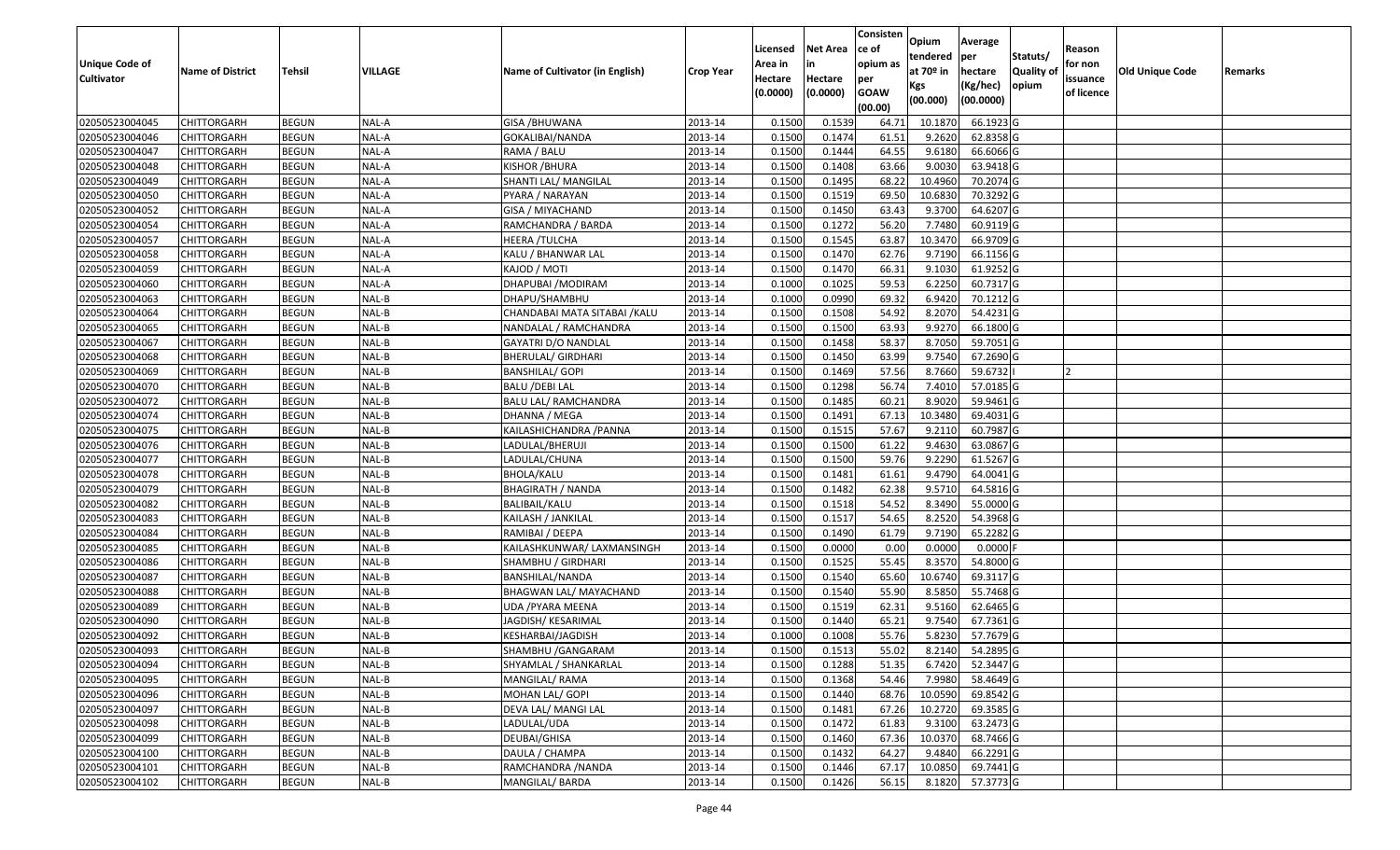|                   |                         |               |                |                                 |                  |          |                 | Consisten   | Opium       | Average   |                  |            |                 |                 |
|-------------------|-------------------------|---------------|----------------|---------------------------------|------------------|----------|-----------------|-------------|-------------|-----------|------------------|------------|-----------------|-----------------|
|                   |                         |               |                |                                 |                  | Licensed | <b>Net Area</b> | ce of       | tendered    | per       | Statuts/         | Reason     |                 |                 |
| Unique Code of    | <b>Name of District</b> | <b>Tehsil</b> | <b>VILLAGE</b> | Name of Cultivator (in English) | <b>Crop Year</b> | Area in  | in              | opium as    | at $70°$ in | hectare   | <b>Quality o</b> | for non    | Old Unique Code | Remarks         |
| <b>Cultivator</b> |                         |               |                |                                 |                  | Hectare  | Hectare         | per         | Kgs         | (Kg/hec)  | opium            | issuance   |                 |                 |
|                   |                         |               |                |                                 |                  | (0.0000) | (0.0000)        | <b>GOAW</b> | (00.000)    | (00.0000) |                  | of licence |                 |                 |
|                   |                         |               |                |                                 |                  |          |                 | (00.00)     |             |           |                  |            |                 |                 |
| 02050523004103    | CHITTORGARH             | <b>BEGUN</b>  | NAL-B          | KESHIBAI / MODA                 | 2013-14          | 0.1500   | 0.1497          | 61.96       | 9.3030      | 62.1443 G |                  |            |                 |                 |
| 02050523004104    | CHITTORGARH             | <b>BEGUN</b>  | NAL-B          | BHOLA / MOTI                    | 2013-14          | 0.1500   | 0.1498          | 66.21       | 10.0170     | 66.8692 G |                  |            |                 |                 |
| 02050523004106    | CHITTORGARH             | <b>BEGUN</b>  | NAL-B          | PYARA/HEERA                     | 2013-14          | 0.1500   | 0.1472          | 61.45       | 9.1820      | 62.3777 G |                  |            |                 |                 |
| 02050523004109    | <b>CHITTORGARH</b>      | <b>BEGUN</b>  | NAL-B          | <b>BAPULAL/ KESHARMAL</b>       | 2013-14          | 0.1500   | 0.1421          | 57.09       | 8.4980      | 59.8030 G |                  |            |                 |                 |
| 02050523004110    | CHITTORGARH             | <b>BEGUN</b>  | NAL-B          | RAMCHANDRA / MANGILAL           | 2013-14          | 0.1500   | 0.1482          | 62.47       | 9.6740      | 65.2767 G |                  |            |                 |                 |
| 02050523004111    | CHITTORGARH             | <b>BEGUN</b>  | NAL-B          | NARAYAN / GOPI                  | 2013-14          | 0.1500   | 0.1479          | 67.45       | 10.3780     | 70.1690 G |                  |            |                 |                 |
| 02050523004112    | CHITTORGARH             | <b>BEGUN</b>  | NAL-B          | BHERULAL / CHUNA                | 2013-14          | 0.1500   | 0.1460          | 61.97       | 9.5790      | 65.6096 G |                  |            |                 |                 |
| 02050523004113    | <b>CHITTORGARH</b>      | <b>BEGUN</b>  | NAL-B          | RAMLAL/ DEVA                    | 2013-14          | 0.1500   | 0.1500          | 59.10       | 8.6200      | 57.4667G  |                  |            |                 |                 |
| 02050523004114    | CHITTORGARH             | <b>BEGUN</b>  | NAL-B          | RADHESHYAM / MANGILAL           | 2013-14          | 0.1500   | 0.1424          | 74.43       | 11.037      | 77.5070 G |                  |            |                 |                 |
| 02050523004115    | CHITTORGARH             | <b>BEGUN</b>  | NAL-B          | TULCHA/NARAYAN                  | 2013-14          | 0.1500   | 0.1499          | 59.37       | 8.2020      | 54.7165 G |                  |            |                 |                 |
| 02050523004116    | CHITTORGARH             | <b>BEGUN</b>  | NAL-B          | PRATAPIBAI / NARAYAN            | 2013-14          | 0.1000   | 0.0953          | 60.77       | 5.8080      | 60.9444 G |                  |            |                 |                 |
| 02050523004117    | CHITTORGARH             | <b>BEGUN</b>  | NAL-B          | MANGILAL/ KAJOD                 | 2013-14          | 0.1500   | 0.1500          | 58.32       | 8.8730      | 59.1533 G |                  |            |                 |                 |
| 02050523004121    | <b>CHITTORGARH</b>      | <b>BEGUN</b>  | NAL-B          | PYARCHAND / BHUWANA             | 2013-14          | 0.1500   | 0.1470          | 63.85       | 9.4220      | 64.0952 G |                  |            |                 |                 |
| 02050523004122    | CHITTORGARH             | <b>BEGUN</b>  | NAL-B          | LADURAM / MODIRAM               | 2013-14          | 0.1500   | 0.1479          | 63.42       | 9.5850      | 64.8073 G |                  |            |                 |                 |
| 02050523004124    | <b>CHITTORGARH</b>      | <b>BEGUN</b>  | NAL-B          | NATHU/ LALA                     | 2013-14          | 0.1500   | 0.1519          | 58.84       | 8.8010      | 57.9394 G |                  |            |                 |                 |
| 02050523004126    | CHITTORGARH             | <b>BEGUN</b>  | NAL-B          | BALU / BHURA                    | 2013-14          | 0.1500   | 0.1500          | 56.83       | 8.4510      | 56.3400 G |                  |            |                 |                 |
| 02050523004127    | CHITTORGARH             | <b>BEGUN</b>  | NAL-B          | UDELAL /DEVILAL                 | 2013-14          | 0.1000   | 0.1026          | 55.08       | 5.9570      | 58.0604   |                  |            |                 |                 |
| 02050523004128    | CHITTORGARH             | <b>BEGUN</b>  | NAL-B          | BHURA /NANDA                    | 2013-14          | 0.1500   | 0.1502          | 63.45       | 9.7080      | 64.6338 G |                  |            |                 |                 |
| 02050523004129    | CHITTORGARH             | <b>BEGUN</b>  | NAL-B          | HEERA /KALU                     | 2013-14          | 0.1500   | 0.1518          | 62.53       | 9.3530      | 61.6140 G |                  |            |                 |                 |
| 02050523004130    | CHITTORGARH             | <b>BEGUN</b>  | NAL-B          | HEERA / NARAYAN                 | 2013-14          | 0.1500   | 0.1463          | 61.21       | 9.1200      | 62.3377 G |                  |            |                 |                 |
| 02050523004131    | CHITTORGARH             | <b>BEGUN</b>  | NAL-B          | KAJOD / MOTI (SANGITA)          | 2013-14          | 0.1500   | 0.1426          | 58.73       | 8.6500      | 60.6592 G |                  |            |                 |                 |
| 02050523004132    | CHITTORGARH             | <b>BEGUN</b>  | NAL-B          | SUDIBAI /JAYRAM                 | 2013-14          | 0.150    | 0.1476          | 56.76       | 8.5950      | 58.2317 G |                  |            |                 |                 |
| 02050523004133    | CHITTORGARH             | <b>BEGUN</b>  | NAL-B          | GHISA / HAJARI                  | 2013-14          | 0.1000   | 0.1020          | 61.36       | 6.1620      | 60.4118 G |                  |            |                 |                 |
| 02050523004134    | CHITTORGARH             | <b>BEGUN</b>  | NAL-B          | SHANKARI / GHISA                | 2013-14          | 0.1500   | 0.1428          | 56.75       | 8.3020      | 58.1373 G |                  |            |                 |                 |
| 02050523004137    | CHITTORGARH             | <b>BEGUN</b>  | NAL-B          | GHISALAL/ BALU                  | 2013-14          | 0.1500   | 0.1453          | 68.15       | 10.1250     | 69.6834 G |                  |            |                 |                 |
| 02050523004138    | CHITTORGARH             | <b>BEGUN</b>  | NAL-B          | RATANLAL/GHISA                  | 2013-14          | 0.1500   | 0.1516          | 47.67       | 7.6200      | 50.2639 G |                  |            |                 |                 |
| 02050523004139    | CHITTORGARH             | <b>BEGUN</b>  | NAL-B          | RATANLAL /MODIRAM               | 2013-14          | 0.1500   | 0.1436          | 62.26       | 9.0720      | 63.1755 G |                  |            |                 |                 |
| 02050523004141    | CHITTORGARH             | <b>BEGUN</b>  | NAL-B          | SHANKAR LAL / HAJARI            | 2013-14          | 0.1500   | 0.1456          | 66.03       | 10.0270     | 68.8668   |                  |            |                 |                 |
| 02050523004142    | CHITTORGARH             | <b>BEGUN</b>  | NAL-B          | RAMPAL / NANDA                  | 2013-14          | 0.1500   | 0.1470          | 58.30       | 8.7120      | 59.2653 G |                  |            |                 |                 |
| 02050523004143    | CHITTORGARH             | <b>BEGUN</b>  | NAL-B          | JANKILAL/MODIRAM                | 2013-14          | 0.1500   | 0.1500          | 59.15       | 8.9820      | 59.8800 G |                  |            |                 |                 |
| 02050523004147    | CHITTORGARH             | <b>BEGUN</b>  | NAL-B          | PANNA@HEERA/GHISA               | 2013-14          | 0.1500   | 0.1470          | 62.07       | 9.3550      | 63.6395 G |                  |            | 02050523005079  | TRANSFER        |
| 02050523004148    | CHITTORGARH             | <b>BEGUN</b>  | NAL-B          | LAXMAN/BALU                     | 2013-14          | 0.1500   | 0.1400          | 63.43       | 8.8080      | 62.9143 G |                  |            | 02050523005080  | <b>TRANSFER</b> |
| 02050523004149    | CHITTORGARH             | <b>BEGUN</b>  | NAL-B          | MODA/GHISA                      | 2013-14          | 0.1500   | 0.1363          | 59.61       | 8.7540      | 64.2260 G |                  |            | 02050523005082  | <b>TRANSFER</b> |
| 02050523004150    | CHITTORGARH             | <b>BEGUN</b>  | NAL-B          | MODIBAI/LALU                    | 2013-14          | 0.1000   | 0.1025          | 64.13       | 6.5690      | 64.0878 G |                  |            | 02050523005083  | <b>TRANSFER</b> |
| 02050523004151    | CHITTORGARH             | <b>BEGUN</b>  | NAL-B          | NATHU/SEVA                      | 2013-14          | 0.150    | 0.1482          | 59.55       | 8.881       | 59.9258 G |                  |            | 02050523005084  | <b>TRANSFER</b> |
| 02050523004152    | CHITTORGARH             | <b>BEGUN</b>  | NAL-B          | BHERU/BALU                      | 2013-14          | 0.1500   | 0.1495          | 62.19       | 9.5590      | 63.9398 G |                  |            | 02050523005085  | <b>TRANSFER</b> |
| 02050523005003    | <b>CHITTORGARH</b>      | <b>BEGUN</b>  | KHEDINAL       | BHANWARLAL /RAMCHANDRA          | 2013-14          | 0.1500   | 0.1519          | 62.37       | 9.9520      | 65.5168 G |                  |            |                 |                 |
| 02050523005004    | <b>CHITTORGARH</b>      | <b>BEGUN</b>  | KHEDINAL       | <b>BALIBAI/GHISA</b>            | 2013-14          | 0.1500   | 0.1461          | 59.22       | 8.9420      | 61.2047 G |                  |            |                 |                 |
| 02050523005005    | <b>CHITTORGARH</b>      | <b>BEGUN</b>  | KHEDINAL       | <b>DEVALAL /RUPA</b>            | 2013-14          | 0.1500   | 0.1491          | 60.80       | 9.7370      | 65.3052 G |                  |            |                 |                 |
| 02050523005006    | <b>CHITTORGARH</b>      | <b>BEGUN</b>  | KHEDINAL       | SHANTILAL / BHURA               | 2013-14          | 0.1500   | 0.1421          | 64.92       | 9.5900      | 67.4877 G |                  |            |                 |                 |
| 02050523005008    | <b>CHITTORGARH</b>      | <b>BEGUN</b>  | KHEDINAL       | HARLAL / CHATURBHUJ             | 2013-14          | 0.1500   | 0.1502          | 65.46       | 9.8660      | 65.6858 G |                  |            |                 |                 |
| 02050523005011    | <b>CHITTORGARH</b>      | <b>BEGUN</b>  | KHEDINAL       | NARAYAN /RUPA                   | 2013-14          | 0.1500   | 0.1483          | 67.28       | 10.3710     | 69.9326 G |                  |            |                 |                 |
| 02050523005012    | <b>CHITTORGARH</b>      | <b>BEGUN</b>  | KHEDINAL       | NANDUBAI / DEBILAL              | 2013-14          | 0.1500   | 0.1525          | 63.07       | 9.6410      | 63.2197 G |                  |            |                 |                 |
| 02050523005013    | <b>CHITTORGARH</b>      | <b>BEGUN</b>  | KHEDINAL       | <b>BHURA /MODA</b>              | 2013-14          | 0.1500   | 0.1491          | 54.76       | 8.3780      | 56.1905 G |                  |            |                 |                 |
| 02050523005015    | CHITTORGARH             | <b>BEGUN</b>  | KHEDINAL       | SHANTILAL /MADHU                | 2013-14          | 0.1500   | 0.1458          | 68.14       | 10.2790     | 70.5007 G |                  |            |                 |                 |
| 02050523005016    | <b>CHITTORGARH</b>      | <b>BEGUN</b>  | KHEDINAL       | HEERALAL / BALU                 | 2013-14          | 0.1500   | 0.1504          | 67.77       | 10.5910     | 70.4189 G |                  |            |                 |                 |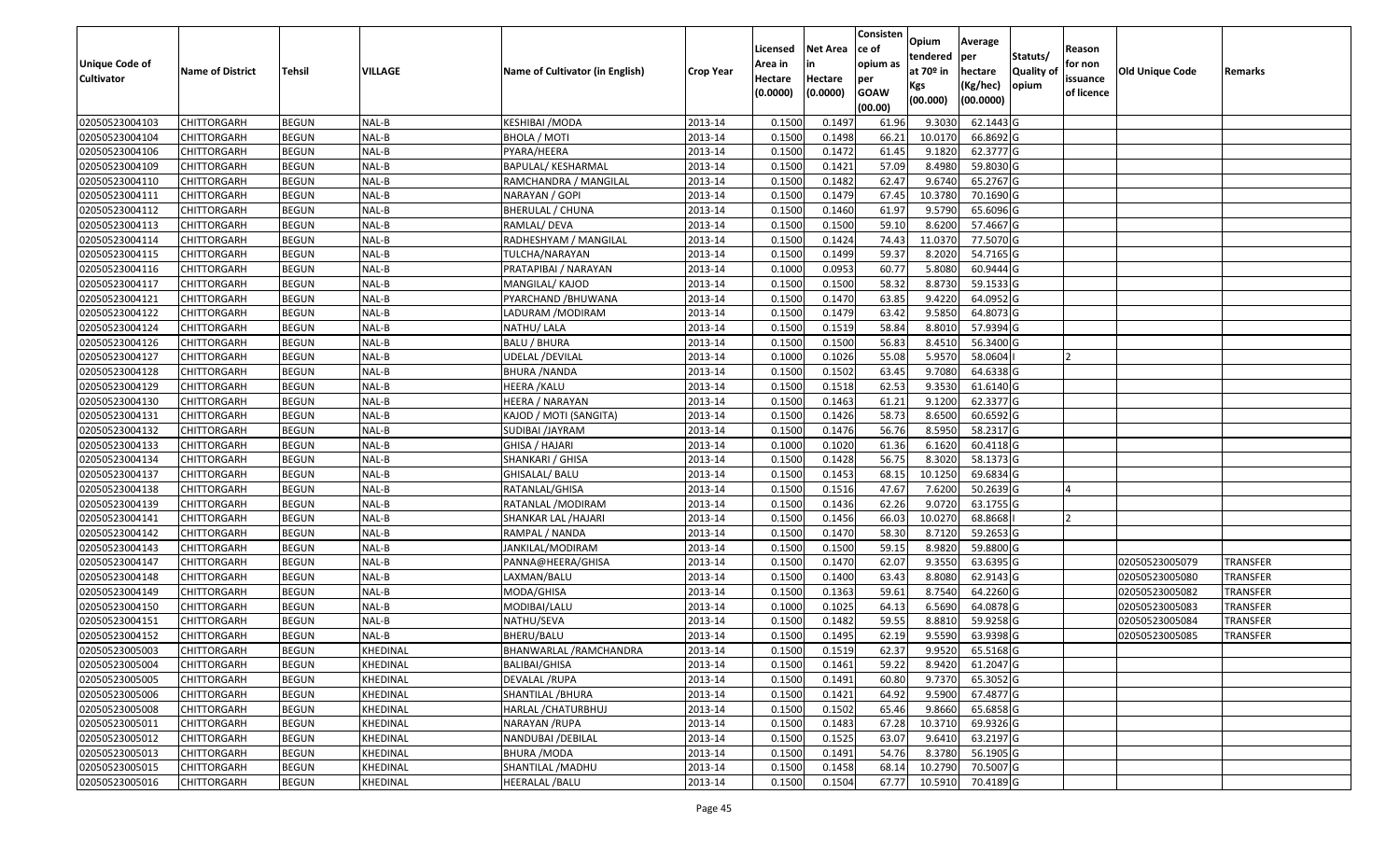| <b>Unique Code of</b><br><b>Cultivator</b> | Name of District | <b>Tehsil</b> | <b>VILLAGE</b> | Name of Cultivator (in English) | <b>Crop Year</b> | Licensed<br>Area in<br><b>Hectare</b><br>(0.0000) | <b>Net Area</b><br>in<br>Hectare<br>(0.0000) | Consisten<br>ce of<br>opium as<br>per<br><b>GOAW</b><br>(00.00) | Opium<br>tendered per<br>at 70 <sup>o</sup> in<br>Kgs<br>(00.000) | Average<br>hectare<br>(Kg/hec)<br>(00.0000) | Statuts/<br><b>Quality of</b><br>opium | Reason<br>for non<br>issuance<br>of licence | <b>Old Unique Code</b> | <b>Remarks</b>     |
|--------------------------------------------|------------------|---------------|----------------|---------------------------------|------------------|---------------------------------------------------|----------------------------------------------|-----------------------------------------------------------------|-------------------------------------------------------------------|---------------------------------------------|----------------------------------------|---------------------------------------------|------------------------|--------------------|
| 02050523005017                             | CHITTORGARH      | <b>BEGUN</b>  | KHEDINAL       | SALAGRAM / NARAYAN              | 2013-14          | 0.1500                                            | 0.1500                                       | 64.51                                                           | 9.8330                                                            | 65.5533 G                                   |                                        |                                             |                        |                    |
| 02050523005018                             | CHITTORGARH      | <b>BEGUN</b>  | KHEDINAL       | NANALAL / DEVA                  | 2013-14          | 0.1500                                            | 0.1421                                       | 65.77                                                           | 9.5840                                                            | 67.4455 G                                   |                                        |                                             |                        |                    |
| 02050523005020                             | CHITTORGARH      | <b>BEGUN</b>  | KHEDINAL       | CHUNNILAL /DEVA                 | 2013-14          | 0.1500                                            | 0.1505                                       | 61.72                                                           | 9.4610                                                            | 62.8638 G                                   |                                        |                                             |                        |                    |
| 02050523005021                             | CHITTORGARH      | <b>BEGUN</b>  | KHEDINAL       | NANDUBAI / GHISA                | 2013-14          | 0.1500                                            | 0.1484                                       | 62.71                                                           | 9.6930                                                            | 65.3167 G                                   |                                        |                                             |                        |                    |
| 02050523005022                             | CHITTORGARH      | <b>BEGUN</b>  | KHEDINAL       | HEERALAL/GOPI                   | 2013-14          | 0.1500                                            | 0.1500                                       | 64.10                                                           | 10.2650                                                           | 68.4333 G                                   |                                        |                                             |                        |                    |
| 02050523005023                             | CHITTORGARH      | <b>BEGUN</b>  | KHEDINAL       | CHAGNALAL / MEGA                | 2013-14          | 0.1500                                            | 0.1500                                       | 62.45                                                           | 9.5910                                                            | 63.9400 G                                   |                                        |                                             |                        |                    |
| 02050523005024                             | CHITTORGARH      | <b>BEGUN</b>  | KHEDINAL       | NANDA/KERING                    | 2013-14          | 0.1500                                            | 0.1473                                       | 67.64                                                           | 10.3200                                                           | 70.0611 G                                   |                                        |                                             |                        |                    |
| 02050523005025                             | CHITTORGARH      | <b>BEGUN</b>  | KHEDINAL       | LAXMIBAI / ONKAR                | 2013-14          | 0.1500                                            | 0.1504                                       | 65.27                                                           | 9.8930                                                            | 65.7779 G                                   |                                        |                                             |                        |                    |
| 02050523005027                             | CHITTORGARH      | <b>BEGUN</b>  | KHEDINAL       | NANDA /HEERA                    | 2013-14          | 0.1500                                            | 0.1512                                       | 64.88                                                           | 10.0190                                                           | 66.2632 G                                   |                                        |                                             |                        |                    |
| 02050523005028                             | CHITTORGARH      | <b>BEGUN</b>  | KHEDINAL       | MANGILAL / CHAMNA               | 2013-14          | 0.1500                                            | 0.1480                                       | 58.35                                                           | 9.1690                                                            | 61.9527 G                                   |                                        |                                             |                        |                    |
| 02050523005029                             | CHITTORGARH      | <b>BEGUN</b>  | KHEDINAL       | NARAYAN / JODHA                 | 2013-14          | 0.1500                                            | 0.1519                                       | 64.28                                                           | 9.9540                                                            | 65.5300 G                                   |                                        |                                             |                        |                    |
| 02050523005031                             | CHITTORGARH      | <b>BEGUN</b>  | KHEDINAL       | MANGILAL /NANDA                 | 2013-14          | 0.1500                                            | 0.1455                                       | 63.58                                                           | 9.6370                                                            | 66.2337 G                                   |                                        |                                             |                        |                    |
| 02050523005036                             | CHITTORGARH      | <b>BEGUN</b>  | KHEDINAL       | DEBILAL / MADHU                 | 2013-14          | 0.1500                                            | 0.1537                                       | 65.57                                                           | 10.3040                                                           | 67.0397 G                                   |                                        |                                             |                        |                    |
| 02050523005037                             | CHITTORGARH      | <b>BEGUN</b>  | KHEDINAL       | UDAYLAL / BARDA                 | 2013-14          | 0.1500                                            | 0.1505                                       | 61.99                                                           | 9.6000                                                            | 63.7874 G                                   |                                        |                                             |                        |                    |
| 02050523005038                             | CHITTORGARH      | <b>BEGUN</b>  | KHEDINAL       | SOHANLAL / CHUNNILAL            | 2013-14          | 0.1500                                            | 0.1509                                       | 67.17                                                           | 10.2190                                                           | 67.7203 G                                   |                                        |                                             |                        |                    |
| 02050523005039                             | CHITTORGARH      | <b>BEGUN</b>  | KHEDINAL       | NANDLAL A/S GHISA /MOHANLAL     | 2013-14          | 0.1500                                            | 0.1485                                       | 66.44                                                           | 10.0990                                                           | 68.0067 G                                   |                                        |                                             |                        |                    |
| 02050523005040                             | CHITTORGARH      | <b>BEGUN</b>  | KHEDINAL       | MADHU /NARAYAN                  | 2013-14          | 0.1500                                            | 0.1424                                       | 66.56                                                           | 10.0220                                                           | 70.3792 G                                   |                                        |                                             |                        |                    |
| 02050523005041                             | CHITTORGARH      | <b>BEGUN</b>  | KHEDINAL       | MADHULAL /GOPILAL               | 2013-14          | 0.1000                                            | 0.1049                                       | 62.06                                                           | 6.9150                                                            | 65.9199 G                                   |                                        |                                             |                        |                    |
| 02050523005043                             | CHITTORGARH      | <b>BEGUN</b>  | KHEDINAL       | RATANLAL/KANHAIYALAL            | 2013-14          | 0.1500                                            | 0.1455                                       | 60.87                                                           | 9.4780                                                            | 65.1409 G                                   |                                        |                                             |                        | <b>NAME CHANGE</b> |
| 02050523005045                             | CHITTORGARH      | <b>BEGUN</b>  | KHEDINAL       | LAXMICHAND / RAMCHAND           | 2013-14          | 0.1500                                            | 0.1513                                       | 64.70                                                           | 10.1580                                                           | 67.1381 G                                   |                                        |                                             |                        |                    |
| 02050523005046                             | CHITTORGARH      | <b>BEGUN</b>  | KHEDINAL       | KANHAIYALAL / TARACHAND         | 2013-14          | 0.1500                                            | 0.1537                                       | 68.23                                                           | 10.8100                                                           | 70.3318 G                                   |                                        |                                             |                        |                    |
| 02050523005047                             | CHITTORGARH      | <b>BEGUN</b>  | KHEDINAL       | GHISA/PEMA                      | 2013-14          | 0.1500                                            | 0.1495                                       | 64.02                                                           | 9.9690                                                            | 66.6823 G                                   |                                        |                                             |                        |                    |
| 02050523005048                             | CHITTORGARH      | <b>BEGUN</b>  | KHEDINAL       | BARDIBAI/MANGILAL               | 2013-14          | 0.1500                                            | 0.1465                                       | 60.87                                                           | 8.9570                                                            | 61.1399 G                                   |                                        |                                             |                        |                    |
| 02050523005049                             | CHITTORGARH      | <b>BEGUN</b>  | KHEDINAL       | NATHU/PEMA                      | 2013-14          | 0.1500                                            | 0.1500                                       | 63.92                                                           | 9.6880                                                            | 64.5867 G                                   |                                        |                                             |                        |                    |
| 02050523005052                             | CHITTORGARH      | <b>BEGUN</b>  | KHEDINAL       | <b>GANGARAM /RUPA</b>           | 2013-14          | 0.1500                                            | 0.1482                                       | 68.57                                                           | 10.4910                                                           | 70.7895 G                                   |                                        |                                             |                        |                    |
| 02050523005054                             | CHITTORGARH      | <b>BEGUN</b>  | KHEDINAL       | SHANKARLAL / NARAYAN D.P.       |                  |                                                   |                                              |                                                                 |                                                                   |                                             |                                        |                                             |                        |                    |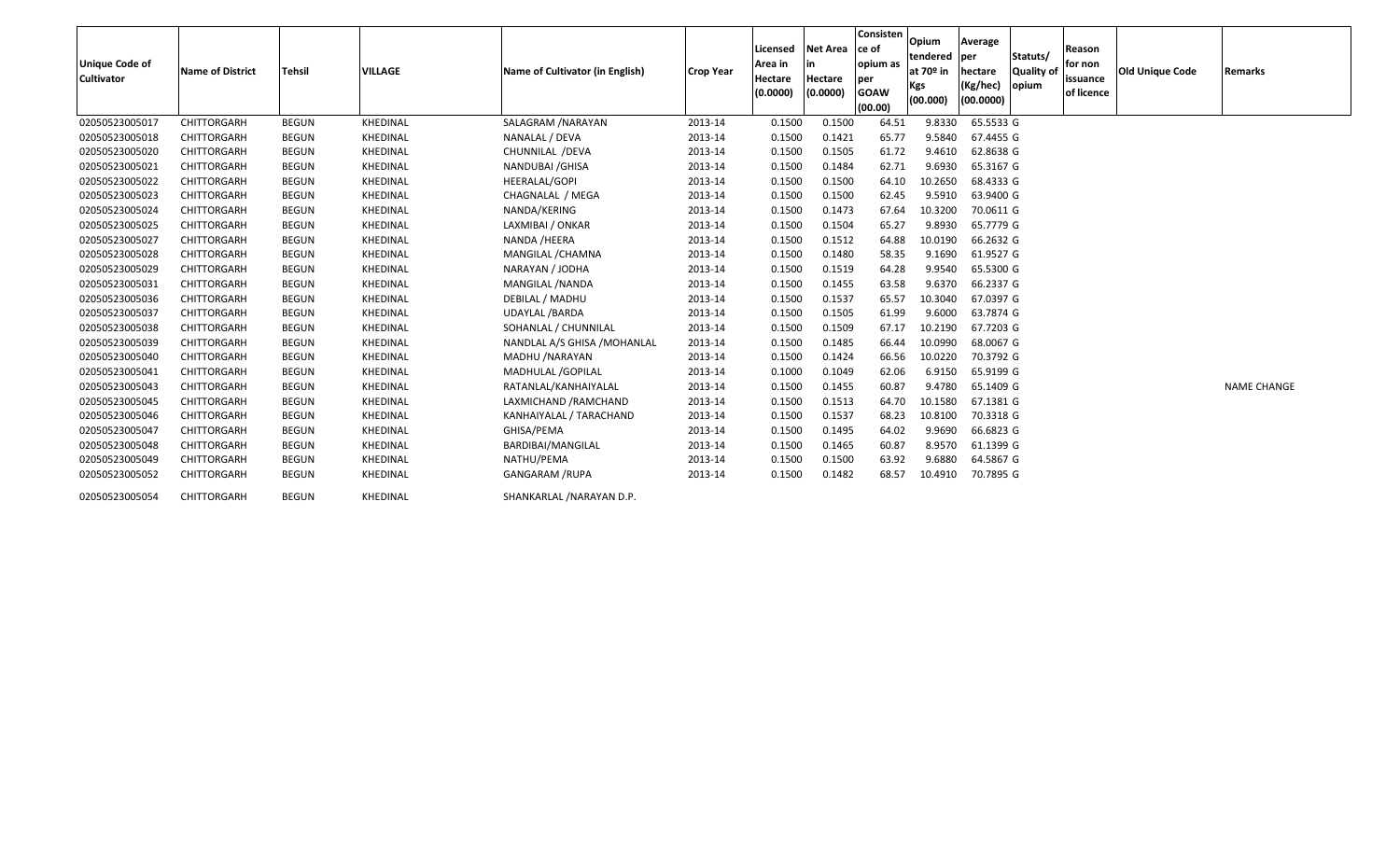| Unique Code of<br><b>Cultivator</b> | <b>Name of District</b> | <b>Tehsil</b> | VILLAGE           | Name of Cultivator (in English)      | <b>Crop Year</b> | Licensed<br>Area in<br>Hectare | <b>Net Area</b><br>in<br>Hectare | Consisten<br>ce of<br>opium as<br>per | Opium<br>tendered<br>at 70 <sup>o</sup> in | Average<br>per<br>hectare | Statuts/<br><b>Quality of</b> | Reason<br>for non<br>issuance | Old Unique Code | Remarks                            |
|-------------------------------------|-------------------------|---------------|-------------------|--------------------------------------|------------------|--------------------------------|----------------------------------|---------------------------------------|--------------------------------------------|---------------------------|-------------------------------|-------------------------------|-----------------|------------------------------------|
|                                     |                         |               |                   |                                      |                  | (0.0000)                       | (0.0000)                         | <b>GOAW</b><br>(00.00)                | Kgs<br>(00.000)                            | (Kg/hec)<br>(00.0000)     | opium                         | of licence                    |                 |                                    |
| 02050523006003                      | <b>CHITTORGARH</b>      | <b>BEGUN</b>  | MEGHNIWAS KHURD-A | MOHANLAL / GIRDHARILAL               | 2013-14          | 0.1500                         | 0.1500                           | 63.83                                 | 9.7480                                     | 64.9867 G                 |                               |                               |                 |                                    |
| 02050523006004                      | CHITTORGARH             | <b>BEGUN</b>  | MEGHNIWAS KHURD-A | SHANTILAL /<br>A/SBHANWARLAL/NANDLAL | 2013-14          | 0.1500                         | 0.1512                           | 67.50                                 | 10.5300                                    | 69.6429 G                 |                               |                               |                 |                                    |
| 02050523006005                      | <b>CHITTORGARH</b>      | <b>BEGUN</b>  | MEGHNIWAS KHURD-A | KHEMRAJ @KHEMA / MEGA                | 2013-14          | 0.1500                         | 0.1500                           | 69.52                                 | 10.8750                                    | 72.5000 G                 |                               |                               |                 | <b>NAME CHANGE</b>                 |
| 02050523006006                      | <b>CHITTORGARH</b>      | <b>BEGUN</b>  | MEGHNIWAS KHURD-A | JODHA / MEGA                         | 2013-14          | 0.1500                         | 0.1500                           | 62.37                                 | 9.3020                                     | 62.0133 G                 |                               |                               |                 |                                    |
| 02050523006007                      | <b>CHITTORGARH</b>      | <b>BEGUN</b>  | MEGHNIWAS KHURD-A | BHOJA@ BHOJRAJ / KHEMRAJ             | 2013-14          | 0.1500                         | 0.1494                           | 62.90                                 | 9.7230                                     | 65.0803 G                 |                               |                               |                 | <b>NAME CHANGE</b>                 |
| 02050523006008                      | <b>CHITTORGARH</b>      | <b>BEGUN</b>  | MEGHNIWAS KHURD-A | BHUWANA/DEVA                         | 2013-14          | 0.1500                         | 0.1470                           | 62.18                                 | 9.5400                                     | 64.8980 G                 |                               |                               |                 |                                    |
| 02050523006009                      | <b>CHITTORGARH</b>      | <b>BEGUN</b>  | MEGHNIWAS KHURD-A | PREMCHAND / BALU                     | 2013-14          | 0.1500                         | 0.1440                           | 63.93                                 | 9.8000                                     | 68.0556 G                 |                               |                               |                 |                                    |
| 02050523006010                      | <b>CHITTORGARH</b>      | <b>BEGUN</b>  | MEGHNIWAS KHURD-A | GOPILAL / DEBILAL GUJR               | 2013-14          | 0.1500                         | 0.1496                           | 60.38                                 | 9.2120                                     | 61.5775 G                 |                               |                               |                 |                                    |
| 02050523006011                      | <b>CHITTORGARH</b>      | <b>BEGUN</b>  | MEGHNIWAS KHURD-A | SURESH / MOHAN A/S DHAPUBAI          | 2013-14          | 0.1500                         | 0.1500                           | 65.46                                 | 9.9500                                     | 66.3333 G                 |                               |                               |                 |                                    |
| 02050523006012                      | <b>CHITTORGARH</b>      | <b>BEGUN</b>  | MEGHNIWAS KHURD-A | MOTYABAI / GOPI                      | 2013-14          | 0.1500                         | 0.1260                           | 63.82                                 | 8.0500                                     | 63.8889 G                 |                               |                               |                 |                                    |
| 02050523006013                      | <b>CHITTORGARH</b>      | <b>BEGUN</b>  | MEGHNIWAS KHURD-A | DOLIBAI / HEERALAL                   | 2013-14          | 0.1500                         | 0.1508                           | 68.74                                 | 10.3700                                    | 68.7666 G                 |                               |                               |                 |                                    |
| 02050523006014                      | <b>CHITTORGARH</b>      | <b>BEGUN</b>  | MEGHNIWAS KHURD-A | BHULABAI D/O CHUNNILAL               | 2013-14          | 0.1000                         | 0.0973                           | 69.94                                 | 6.7240                                     | 69.1059 G                 |                               |                               |                 | TRANSFER / TARAPIPALI (<br>BENGUN) |
| 02050523006015                      | <b>CHITTORGARH</b>      | <b>BEGUN</b>  | MEGHNIWAS KHURD-A | MOHANLAL / DEVA                      | 2013-14          | 0.1500                         | 0.1470                           | 64.36                                 | 9.5530                                     | 64.9864 G                 |                               |                               |                 |                                    |
| 02050523006016                      | <b>CHITTORGARH</b>      | <b>BEGUN</b>  | MEGHNIWAS KHURD-A | HEERALAL / BHANA                     | 2013-14          | 0.1500                         | 0.1452                           | 58.83                                 | 8.9000                                     | 61.2948 G                 |                               |                               |                 |                                    |
| 02050523006017                      | <b>CHITTORGARH</b>      | <b>BEGUN</b>  | MEGHNIWAS KHURD-A | <b>BHURIBAI/ MANGILAL</b>            | 2013-14          | 0.1500                         | 0.1500                           | 65.91                                 | 9.9900                                     | 66.6000 G                 |                               |                               |                 |                                    |
| 02050523006019                      | <b>CHITTORGARH</b>      | <b>BEGUN</b>  | MEGHNIWAS KHURD-A | MANGILAL / KANHAIYALAL               | 2013-14          | 0.1500                         | 0.1474                           | 65.86                                 | 9.9540                                     | 67.5305 G                 |                               |                               |                 |                                    |
| 02050523006020                      | <b>CHITTORGARH</b>      | <b>BEGUN</b>  | MEGHNIWAS KHURD-A | NANIRAM / HARCHAND                   | 2013-14          | 0.1500                         | 0.1502                           | 59.87                                 | 9.3820                                     | 62.4634 G                 |                               |                               |                 |                                    |
| 02050523006021                      | <b>CHITTORGARH</b>      | <b>BEGUN</b>  | MEGHNIWAS KHURD-A | RAMLAL/KANHAIYALAL S/O NANDLAL       | 2013-14          | 0.1500                         | 0.1440                           | 65.78                                 | 10.4030                                    | 72.2431 G                 |                               |                               |                 |                                    |
| 02050523006022                      | <b>CHITTORGARH</b>      | <b>BEGUN</b>  | MEGHNIWAS KHURD-A | RUPALAL A.S. RAGUNATH / KUKA         | 2013-14          | 0.1500                         | 0.1522                           | 63.60                                 | 9.6040                                     | 63.1012 G                 |                               |                               |                 |                                    |
| 02050523006023                      | <b>CHITTORGARH</b>      | <b>BEGUN</b>  | MEGHNIWAS KHURD-A | HARKUBAI / HEERALAL                  | 2013-14          | 0.1500                         | 0.1488                           | 62.04                                 | 9.6160                                     | 64.6237 G                 |                               |                               |                 |                                    |
| 02050523006025                      | <b>CHITTORGARH</b>      | <b>BEGUN</b>  | MEGHNIWAS KHURD-A | SHIVLAL A.S, KALU S/O MANGILAL       | 2013-14          | 0.1500                         | 0.1516                           | 68.81                                 | 10.5080                                    | 69.3140 G                 |                               |                               |                 |                                    |
| 02050523006026                      | <b>CHITTORGARH</b>      | <b>BEGUN</b>  | MEGHNIWAS KHURD-A | RAMCHANDRA / SITARAM                 | 2013-14          | 0.1500                         | 0.1512                           | 66.29                                 | 10.4170                                    | 68.8955 G                 |                               |                               |                 |                                    |
| 02050523006028                      | <b>CHITTORGARH</b>      | <b>BEGUN</b>  | MEGHNIWAS KHURD-A | RAMESHWAR/RAGUNATH G/S<br>DHAPUBAI   | 2013-14          | 0.1500                         | 0.1441                           | 64.06                                 | 9.6270                                     | 66.8078 G                 |                               |                               |                 | <b>NAME CHANGE</b>                 |
| 02050523006029                      | <b>CHITTORGARH</b>      | <b>BEGUN</b>  | MEGHNIWAS KHURD-A | SHANKARLAL / KANA                    | 2013-14          | 0.1500                         | 0.1471                           | 64.56                                 | 9.8040                                     | 66.6485 G                 |                               |                               |                 |                                    |
| 02050523006030                      | <b>CHITTORGARH</b>      | <b>BEGUN</b>  | MEGHNIWAS KHURD-A | GYARSIBAI / LADU                     | 2013-14          | 0.1500                         | 0.1508                           | 67.04                                 | 10.2950                                    | 68.2692 G                 |                               |                               |                 |                                    |
| 02050523006037                      | <b>CHITTORGARH</b>      | <b>BEGUN</b>  | MEGHNIWAS KHURD-A | GHISALAL / KALU                      | 2013-14          | 0.1500                         | 0.1510                           | 71.18                                 | 10.8090                                    | 71.5828 G                 |                               |                               |                 |                                    |
| 02050523006047                      | <b>CHITTORGARH</b>      | <b>BEGUN</b>  | MEGHNIWAS KHURD-A | MANGILAL / KALU                      | 2013-14          | 0.1500                         | 0.1504                           | 61.91                                 | 9.7020                                     | 64.5080 G                 |                               |                               |                 |                                    |
| 02050523006052                      | <b>CHITTORGARH</b>      | <b>BEGUN</b>  | MEGHNIWAS KHURD-A | SHANKARLAL / DHANNA                  | 2013-14          | 0.1500                         | 0.1473                           | 66.83                                 | 10.1100                                    | 68.6354 G                 |                               |                               |                 |                                    |
| 02050523006053                      | <b>CHITTORGARH</b>      | <b>BEGUN</b>  | MEGHNIWAS KHURD-A | GIRDHARILAL/RAMA                     | 2013-14          | 0.1500                         | 0.1518                           | 60.66                                 | 9.5760                                     | 63.0830 G                 |                               |                               |                 |                                    |
| 02050523006054                      | <b>CHITTORGARH</b>      | <b>BEGUN</b>  | MEGHNIWAS KHURD-A | SHANKARLAL / GIRDHARI                | 2013-14          | 0.1500                         | 0.1494                           | 60.03                                 | 9.2870                                     | 62.1620 G                 |                               |                               |                 |                                    |
| 02050523006062                      | CHITTORGARH             | <b>BEGUN</b>  | MEGHNIWAS KHURD-A | AASHARAM / HARCHAND                  | 2013-14          | 0.1500                         | 0.1470                           | 63.94                                 | 9.4080                                     | 64.0000 G                 |                               |                               |                 |                                    |
| 02050523006063                      | <b>CHITTORGARH</b>      | <b>BEGUN</b>  | MEGHNIWAS KHURD-A | KHANA / MANGILAL                     | 2013-14          | 0.1500                         | 0.1486                           | 61.11                                 | 9.2280                                     | 62.0996 G                 |                               |                               |                 |                                    |
| 02050523006065                      | <b>CHITTORGARH</b>      | <b>BEGUN</b>  | MEGHNIWAS KHURD-A | BHERU / RAMA                         | 2013-14          | 0.1500                         | 0.1444                           | 63.63                                 | 9.6720                                     | 66.9806 G                 |                               |                               |                 |                                    |
| 02050523006066                      | <b>CHITTORGARH</b>      | <b>BEGUN</b>  | MEGHNIWAS KHURD-A | NARAYAN / KHEMRAJ                    | 2013-14          | 0.1500                         | 0.1460                           | 59.59                                 | 9.1090                                     | 62.3904 G                 |                               |                               |                 |                                    |
| 02050523006069                      | <b>CHITTORGARH</b>      | <b>BEGUN</b>  | MEGHNIWAS KHURD-A | NANDU/BHURA                          | 2013-14          | 0.1500                         | 0.1488                           | 57.84                                 | 8.8250                                     | 59.3078 G                 |                               |                               |                 | NAME CHANGE                        |
| 02050523006070                      | <b>CHITTORGARH</b>      | <b>BEGUN</b>  | MEGHNIWAS KHURD-A | GHISA / BHANA                        | 2013-14          | 0.1500                         | 0.1450                           | 65.37                                 | 10.1600                                    | 70.0690 G                 |                               |                               |                 |                                    |
| 02050523006071                      | <b>CHITTORGARH</b>      | <b>BEGUN</b>  | MEGHNIWAS KHURD-A | HAJARILAL / MANGILAL                 | 2013-14          | 0.1500                         | 0.1512                           | 64.88                                 | 10.1580                                    | 67.1825 G                 |                               |                               |                 |                                    |
| 02050523006073                      | <b>CHITTORGARH</b>      | <b>BEGUN</b>  | MEGHNIWAS KHURD-A | DUDHA / RAMA                         | 2013-14          | 0.1500                         | 0.1449                           | 60.38                                 | 9.0400                                     | 62.3879 G                 |                               |                               |                 |                                    |
| 02050523006074                      | <b>CHITTORGARH</b>      | <b>BEGUN</b>  | MEGHNIWAS KHURD-A | JAGDISH/ MANGILAL                    | 2013-14          | 0.1500                         | 0.1492                           | 58.68                                 | 9.1620                                     | 61.4075 G                 |                               |                               |                 |                                    |
| 02050523006075                      | <b>CHITTORGARH</b>      | <b>BEGUN</b>  | MEGHNIWAS KHURD-A | NARAYANIBAI / DEBILAL                | 2013-14          | 0.1500                         | 0.1485                           | 65.00                                 | 9.6850                                     | 65.2189 G                 |                               |                               |                 |                                    |
| 02050523006076                      | <b>CHITTORGARH</b>      | <b>BEGUN</b>  | MEGHNIWAS KHURD-A | RAGUNATH / KANHAIYALAL               | 2013-14          | 0.1500                         | 0.1485                           | 64.83                                 | 10.0390                                    | 67.6027 G                 |                               |                               |                 |                                    |
| 02050523006077                      | <b>CHITTORGARH</b>      | <b>BEGUN</b>  | MEGHNIWAS KHURD-A | <b>DEUBAI/BANSHILAL</b>              | 2013-14          | 0.1500                         | 0.1498                           | 70.25                                 | 10.6080                                    | 70.8144 G                 |                               |                               |                 |                                    |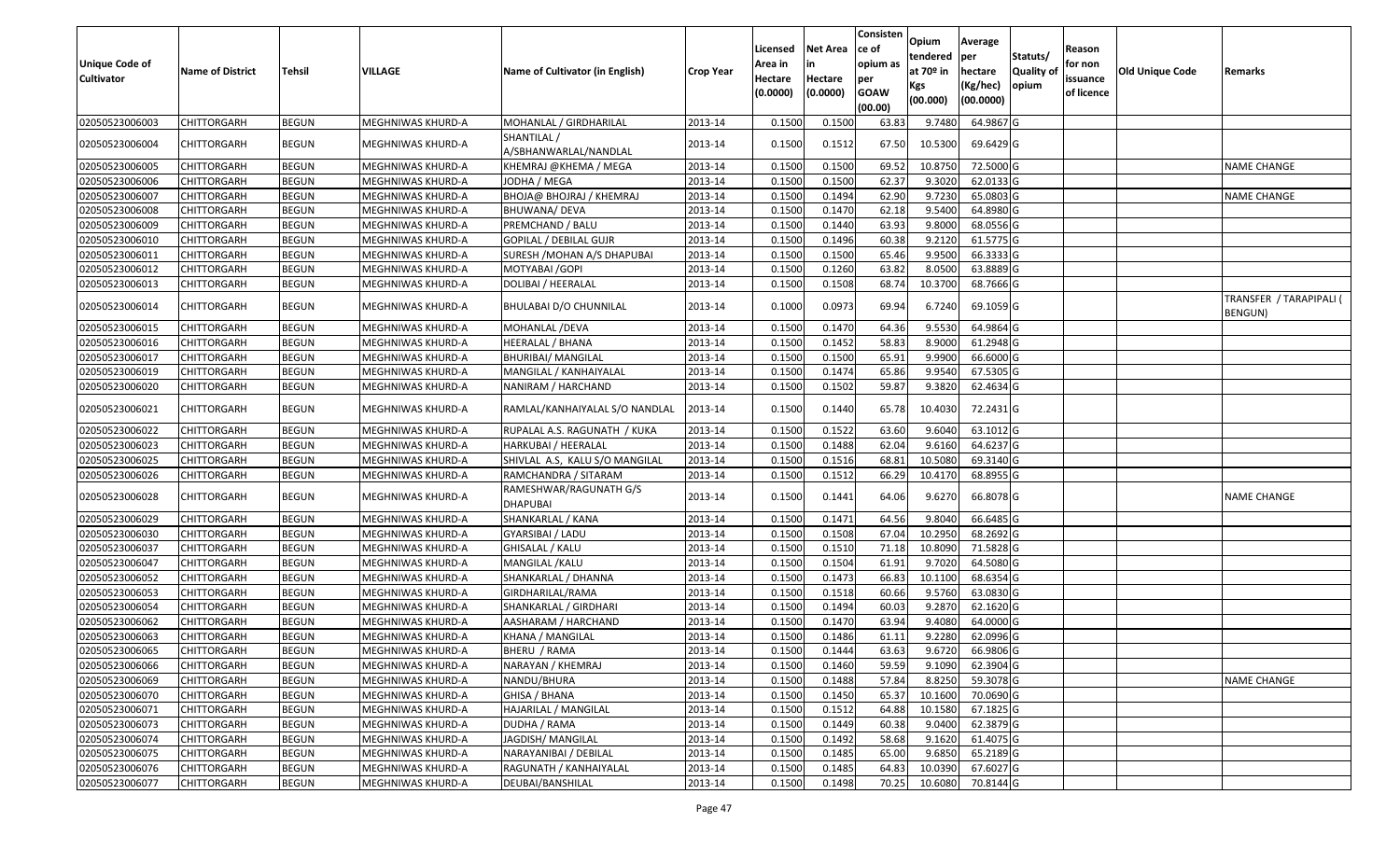| Unique Code of<br><b>Cultivator</b> | <b>Name of District</b> | <b>Tehsil</b> | VILLAGE                  | Name of Cultivator (in English) | <b>Crop Year</b> | Licensed<br>Area in<br>Hectare<br>(0.0000) | <b>Net Area</b><br>in<br>Hectare<br>(0.0000) | Consisten<br>ce of<br>opium as<br>per<br><b>GOAW</b><br>(00.00) | Opium<br>tendered<br>at $70°$ in<br>Kgs<br>(00.000) | Average<br>per<br>hectare<br>(Kg/hec)<br>(00.0000) | Statuts/<br>Quality of<br>opium | Reason<br>for non<br>issuance<br>of licence | <b>Old Unique Code</b> | Remarks                                     |
|-------------------------------------|-------------------------|---------------|--------------------------|---------------------------------|------------------|--------------------------------------------|----------------------------------------------|-----------------------------------------------------------------|-----------------------------------------------------|----------------------------------------------------|---------------------------------|---------------------------------------------|------------------------|---------------------------------------------|
| 02050523006078                      | CHITTORGARH             | <b>BEGUN</b>  | MEGHNIWAS KHURD-A        | <b>BRADICHAND / DEBILAL</b>     | 2013-14          | 0.1500                                     | 0.1389                                       | 60.06                                                           | 8.6920                                              | 62.5774 G                                          |                                 |                                             |                        |                                             |
| 02050523006081                      | CHITTORGARH             | <b>BEGUN</b>  | MEGHNIWAS KHURD-A        | NATHULAL / MEGA                 | 2013-14          | 0.1500                                     | 0.1507                                       | 58.84                                                           | 9.0450                                              | 60.0199 G                                          |                                 |                                             |                        | TRANSFER / MANDANA<br>(BENGUN)              |
| 02050523006082                      | CHITTORGARH             | <b>BEGUN</b>  | MEGHNIWAS KHURD-A        | KALU /DEVA                      | 2013-14          | 0.1500                                     | 0.1500                                       | 59.28                                                           | 9.1970                                              | 61.3133 G                                          |                                 |                                             |                        | TRANSFER / MANDANA<br>(BENGUN)              |
| 02050523006084                      | CHITTORGARH             | <b>BEGUN</b>  | MEGHNIWAS KHURD-A        | DEBISINGH / NAHARSINGH          | 2013-14          | 0.1500                                     | 0.1520                                       | 60.77                                                           | 8.9940                                              | 59.1711 G                                          |                                 |                                             |                        | TRANSFER / NATHURAM<br>JI KA KHEDA (BENGUN) |
| 02050523006086                      | CHITTORGARH             | <b>BEGUN</b>  | MEGHNIWAS KHURD-A        | AMARCHAND / HARDEV              | 2013-14          | 0.1500                                     | 0.1512                                       | 61.16                                                           | 9.3750                                              | 62.0040 G                                          |                                 |                                             |                        | TRANSFER / NATHURAM<br>JI KA KHEDA (BENGUN) |
| 02050523006087                      | <b>CHITTORGARH</b>      | <b>BEGUN</b>  | <b>MEGHNIWAS KHURD-A</b> | HAGAMIBAI / DEVI                | 2013-14          | 0.1000                                     | 0.1011                                       | 70.49                                                           | 7.2400                                              | 71.6123 G                                          |                                 |                                             |                        | TRANSFER / NATHURAM<br>JI KA KHEDA (BENGUN) |
| 02050523006088                      | CHITTORGARH             | <b>BEGUN</b>  | MEGHNIWAS KHURD-A        | ONKAR / NANURAM                 | 2013-14          | 0.1500                                     | 0.1488                                       | 65.92                                                           | 9.8310                                              | 66.0685 G                                          |                                 |                                             |                        | TRANSFER / NATHURAM<br>JI KA KHEDA (BENGUN) |
| 02050523006089                      | CHITTORGARH             | <b>BEGUN</b>  | MEGHNIWAS KHURD-B        | MIYACHAND/ DEVA                 | 2013-14          | 0.1500                                     | 0.1458                                       | 63.69                                                           | 9.7900                                              | 67.1468 G                                          |                                 |                                             |                        |                                             |
| 02050523006090                      | CHITTORGARH             | <b>BEGUN</b>  | MEGHNIWAS KHURD-B        | <b>BHURA / RAMA</b>             | 2013-14          | 0.1500                                     | 0.1463                                       | 65.12                                                           | 9.9730                                              | 68.1681 G                                          |                                 |                                             |                        |                                             |
| 02050523006093                      | CHITTORGARH             | <b>BEGUN</b>  | MEGHNIWAS KHURD-B        | HAJARILAL / HARCHAND            | 2013-14          | 0.1500                                     | 0.1500                                       | 62.69                                                           | 9.7800                                              | 65.2000 G                                          |                                 |                                             |                        |                                             |
| 02050523006095                      | <b>CHITTORGARH</b>      | <b>BEGUN</b>  | MEGHNIWAS KHURD-B        | BANSHILAL / HEERALAL DORIYA     | 2013-14          | 0.1500                                     | 0.1421                                       | 61.20                                                           | 9.2940                                              | 65.4046 G                                          |                                 |                                             |                        |                                             |
| 02050523006096                      | CHITTORGARH             | <b>BEGUN</b>  | MEGHNIWAS KHURD-B        | KHEMRAJ/ HEERALAL               | 2013-14          | 0.1500                                     | 0.1462                                       | 63.97                                                           | 9.6960                                              | 66.3201G                                           |                                 |                                             |                        |                                             |
| 02050523006097                      | CHITTORGARH             | <b>BEGUN</b>  | MEGHNIWAS KHURD-B        | <b>GHASI / TARACHAND</b>        | 2013-14          | 0.1500                                     | 0.1503                                       | 63.52                                                           | 9.8370                                              | 65.4491 G                                          |                                 |                                             |                        |                                             |
| 02050523006098                      | CHITTORGARH             | <b>BEGUN</b>  | MEGHNIWAS KHURD-B        | PYARCHAND / KUKA                | 2013-14          | 0.1500                                     | 0.1520                                       | 69.43                                                           | 10.6530                                             | 70.0855 G                                          |                                 |                                             |                        |                                             |
| 02050523006103                      | CHITTORGARH             | <b>BEGUN</b>  | MEGHNIWAS KHURD-B        | GOPILAL / TARACHAND             | 2013-14          | 0.1500                                     | 0.1496                                       | 60.00                                                           | 9.154                                               | 61.1898 G                                          |                                 |                                             |                        |                                             |
| 02050523006111                      | CHITTORGARH             | <b>BEGUN</b>  | MEGHNIWAS KHURD-B        | MOHAN / RAMA                    | 2013-14          | 0.1500                                     | 0.1508                                       | 60.35                                                           | 9.5090                                              | 63.0570 G                                          |                                 |                                             |                        |                                             |
| 02050523006123                      | CHITTORGARH             | <b>BEGUN</b>  | MEGHNIWAS KHURD-B        | MOHANLAL / CHUNNILAL            | 2013-14          | 0.1500                                     | 0.1500                                       | 54.65                                                           | 8.2990                                              | 55.3267 G                                          |                                 |                                             |                        |                                             |
| 02050523006131                      | CHITTORGARH             | <b>BEGUN</b>  | MEGHNIWAS KHURD-B        | SURAJMAL / ISAR                 | 2013-14          | 0.1500                                     | 0.1470                                       | 59.65                                                           | 8.9480                                              | 60.8707 G                                          |                                 |                                             |                        |                                             |
| 02050523006164                      | <b>CHITTORGARH</b>      | <b>BEGUN</b>  | MEGHNIWAS KHURD-B        | PANNA / BHAVSINGH BHANAWAT      | 2013-14          | 0.1500                                     | 0.1472                                       | 61.07                                                           | 9.0470                                              | 61.4606 G                                          |                                 |                                             |                        |                                             |
| 02050523006166                      | <b>CHITTORGARH</b>      | <b>BEGUN</b>  | MEGHNIWAS KHURD-B        | HAJARI / PEMA A/S MULCHAND      | 2013-14          | 0.1500                                     | 0.1496                                       | 55.90                                                           | 8.3610                                              | 55.8890 G                                          |                                 |                                             |                        |                                             |
| 02050523007001                      | CHITTORGARH             | <b>BEGUN</b>  | JADOL TUMBA              | GOVARDHAN KANWAR / BAJESINGH    | 2013-14          | 0.1000                                     | 0.1015                                       | 58.12                                                           | 6.1280                                              | 60.3744 G                                          |                                 |                                             |                        |                                             |
| 02050523007003                      | CHITTORGARH             | <b>BEGUN</b>  | <b>JADOL TUMBA</b>       | BRJIBAI/NARAYAN                 | 2013-14          | 0.1000                                     | 0.0957                                       | 61.23                                                           | 6.5520                                              | 68.4639 G                                          |                                 |                                             |                        |                                             |
| 02050523007004                      | CHITTORGARH             | <b>BEGUN</b>  | <b>JADOL TUMBA</b>       | MANGIBAI/RAJU                   | 2013-14          | 0.1000                                     | 0.1000                                       | 60.30                                                           | 6.2200                                              | 62.2000 G                                          |                                 |                                             |                        |                                             |
| 02050523007005                      | CHITTORGARH             | <b>BEGUN</b>  | <b>JADOL TUMBA</b>       | MOJIRAM/BHOJA                   | 2013-14          | 0.1000                                     | 0.0975                                       | 57.69                                                           | 5.9090                                              | 60.6051 G                                          |                                 |                                             |                        |                                             |
| 02050523007007                      | CHITTORGARH             | <b>BEGUN</b>  | <b>JADOL TUMBA</b>       | CHUNNILAL /BHURA GUJAR          | 2013-14          | 0.1500                                     | 0.1499                                       | 58.67                                                           | 9.2610                                              | 61.7812 G                                          |                                 |                                             |                        |                                             |
| 02050523007009                      | <b>CHITTORGARH</b>      | <b>BEGUN</b>  | <b>JADOL TUMBA</b>       | GISULAL/KISHNA                  | 2013-14          | 0.1500                                     | 0.1440                                       | 60.82                                                           | 9.0710                                              | 62.9931G                                           |                                 |                                             |                        |                                             |
| 02050523007013                      | <b>CHITTORGARH</b>      | <b>BEGUN</b>  | <b>JADOL TUMBA</b>       | RAMLAL / MOHAN                  | 2013-14          | 0.1500                                     | 0.1495                                       | 63.81                                                           | 9.8090                                              | 65.6120 G                                          |                                 |                                             |                        |                                             |
| 02050523008002                      | <b>CHITTORGARH</b>      | <b>BEGUN</b>  | SURATPURA                | UDA / KAJOD                     | 2013-14          | 0.1500                                     | 0.1502                                       | 58.38                                                           | 8.6900                                              | 57.8562 G                                          |                                 |                                             |                        |                                             |
| 02050523008005                      | <b>CHITTORGARH</b>      | <b>BEGUN</b>  | <b>SURATPURA</b>         | RAMLAL / NARAYAN                | 2013-14          | 0.1500                                     | 0.0000                                       | 0.00                                                            | 0.0000                                              | $0.0000$ F                                         |                                 |                                             |                        |                                             |
| 02050523008006                      | <b>CHITTORGARH</b>      | <b>BEGUN</b>  | SURATPURA                | NARAYAN / KAJOD                 | 2013-14          | 0.1500                                     | 0.1474                                       | 63.65                                                           | 9.8660                                              | 66.9335 G                                          |                                 |                                             |                        |                                             |
| 02050523008010                      | <b>CHITTORGARH</b>      | <b>BEGUN</b>  | <b>SURATPURA</b>         | CHHITAR / KISHAN                | 2013-14          | 0.1500                                     | 0.1540                                       | 55.27                                                           | 8.2590                                              | 53.6299 G                                          |                                 |                                             |                        |                                             |
| 02050523008011                      | <b>CHITTORGARH</b>      | <b>BEGUN</b>  | <b>SURATPURA</b>         | <b>BALU / GANGARAM</b>          | 2013-14          | 0.1000                                     | 0.1000                                       | 61.39                                                           | 6.7440                                              | 67.4400 G                                          |                                 |                                             |                        | TRANSFER / SHADI<br>(BENGUN)                |
| 02050523008012                      | CHITTORGARH             | <b>BEGUN</b>  | SURATPURA                | NANA / GANGARAM                 | 2013-14          | 0.1500                                     | 0.1408                                       | 61.77                                                           | 8.2950                                              | 58.9134 G                                          |                                 |                                             |                        |                                             |
| 02050523008014                      | <b>CHITTORGARH</b>      | <b>BEGUN</b>  | SURATPURA                | KHANA/MADHU                     | 2013-14          | 0.1500                                     | 0.1464                                       | 47.03                                                           | 6.6920                                              | 45.7104 G                                          |                                 |                                             |                        |                                             |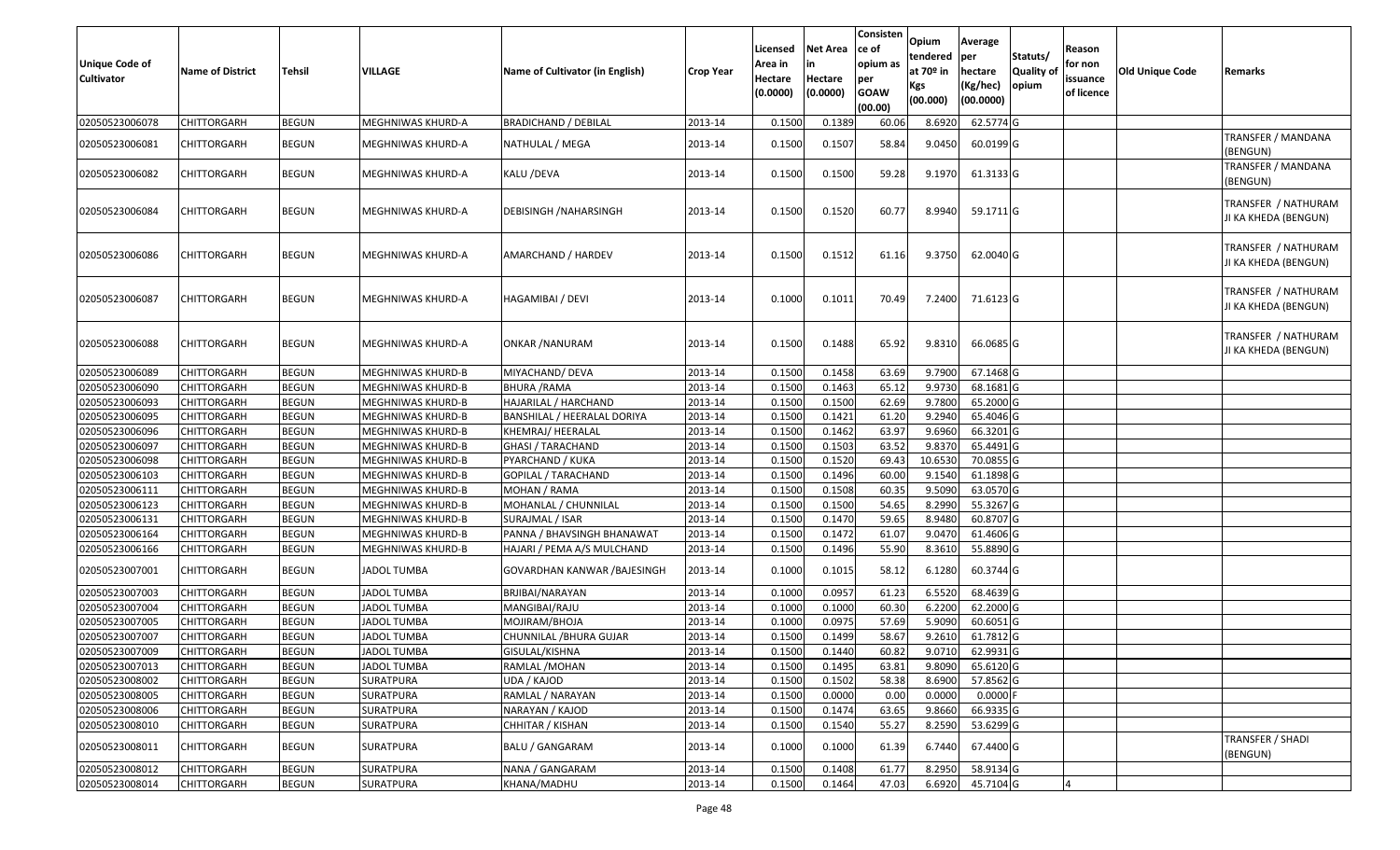| <b>Unique Code of</b><br><b>Cultivator</b> | <b>Name of District</b> | <b>Tehsil</b> | VILLAGE             | Name of Cultivator (in English) | <b>Crop Year</b> | Licensed<br>Area in<br>Hectare<br>(0.0000) | <b>Net Area</b><br>in<br>Hectare<br>(0.0000) | Consisten<br>ce of<br>opium as<br>per<br><b>GOAW</b><br>(00.00) | Opium<br>tendered<br>at $70°$ in<br>Kgs<br>(00.000) | Average<br>per<br>hectare<br>(Kg/hec)<br>(00.0000) | Statuts/<br>Quality of<br>opium | Reason<br>for non<br>issuance<br>of licence | <b>Old Unique Code</b> | Remarks                                                    |
|--------------------------------------------|-------------------------|---------------|---------------------|---------------------------------|------------------|--------------------------------------------|----------------------------------------------|-----------------------------------------------------------------|-----------------------------------------------------|----------------------------------------------------|---------------------------------|---------------------------------------------|------------------------|------------------------------------------------------------|
| 02050523008015                             | <b>CHITTORGARH</b>      | <b>BEGUN</b>  | <b>SURATPURA</b>    | LADU / RUPA                     | 2013-14          | 0.1500                                     | 0.1468                                       | 48.29                                                           | 7.2500                                              | 49.3869 G                                          |                                 |                                             |                        |                                                            |
| 02050523008016                             | CHITTORGARH             | <b>BEGUN</b>  | SURATPURA           | KISHANLAL/DEVILAL               | 2013-14          | 0.1500                                     | 0.1470                                       | 59.26                                                           | 8.9990                                              | 61.2177 G                                          |                                 |                                             |                        |                                                            |
| 02050523008017                             | CHITTORGARH             | <b>BEGUN</b>  | SURATPURA           | MANGILAL/NANDA                  | 2013-14          | 0.1500                                     | 0.1488                                       | 57.89                                                           | 8.7830                                              | 59.0255 G                                          |                                 |                                             |                        |                                                            |
| 02050523008020                             | <b>CHITTORGARH</b>      | <b>BEGUN</b>  | <b>SURATPURA</b>    | MOHANLAL / KHANA                | 2013-14          | 0.1500                                     | 0.1479                                       | 50.88                                                           | 7.6760                                              | 51.8999 G                                          |                                 |                                             |                        |                                                            |
| 02050523008025                             | CHITTORGARH             | <b>BEGUN</b>  | SURATPURA           | KALU/GOPI                       | 2013-14          | 0.1000                                     | 0.1024                                       | 47.76                                                           | 5.0420                                              | 49.2383 G                                          |                                 | $\overline{4}$                              |                        |                                                            |
| 02050523008026                             | <b>CHITTORGARH</b>      | <b>BEGUN</b>  | SURATPURA           | NATHU/ONKAR                     | 2013-14          | 0.1500                                     | 0.1326                                       | 54.23                                                           | 7.9250                                              | 59.7662 G                                          |                                 |                                             |                        | TRANSFER / SHYAMGARH<br>(PHOOLJI KI KHEDI (<br>MANDALGARH) |
| 02050523008027                             | CHITTORGARH             | <b>BEGUN</b>  | SURATPURA           | KAMLABAI/RAMA                   | 2013-14          | 0.1500                                     | 0.1512                                       | 52.98                                                           | 7.9920                                              | 52.8571 G                                          |                                 |                                             |                        | TRANSFER / SHYAMGARH<br>(PHOOLJI KI KHEDI (<br>MANDALGARH) |
| 02050523008028                             | CHITTORGARH             | <b>BEGUN</b>  | SURATPURA           | GOPI/RUPA                       | 2013-14          | 0.1000                                     | 0.0969                                       | 60.41                                                           | 6.1190                                              | 63.1476 G                                          |                                 |                                             |                        | TRANSFER / SHYAMGARH<br>(PHOOLJI KI KHEDI (<br>MANDALGARH) |
| 02050523008029                             | <b>CHITTORGARH</b>      | <b>BEGUN</b>  | <b>SURATPURA</b>    | PANIBAI/DUDHA                   | 2013-14          | 0.1500                                     | 0.1440                                       | 59.71                                                           | 9.4940                                              | 65.9306 G                                          |                                 |                                             |                        |                                                            |
| 02050523009001                             | <b>CHITTORGARH</b>      | <b>BEGUN</b>  | <b>SAMRIYA KALA</b> | PANNA / NOLA                    | 2013-14          | 0.1500                                     | 0.1488                                       | 66.95                                                           | 9.9660                                              | 66.9758 G                                          |                                 |                                             |                        |                                                            |
| 02050523009002                             | CHITTORGARH             | <b>BEGUN</b>  | SAMRIYA KALA        | PYARCHAND / KAJOD               | 2013-14          | 0.1500                                     | 0.1494                                       | 61.15                                                           | 9.1550                                              | 61.2784 G                                          |                                 |                                             |                        |                                                            |
| 02050523009003                             | <b>CHITTORGARH</b>      | <b>BEGUN</b>  | SAMRIYA KALA        | CHANDIBAI/KALIYAN               | 2013-14          | 0.1000                                     | 0.1000                                       | 56.83                                                           | 5.6830                                              | 56.8300 G                                          |                                 |                                             |                        |                                                            |
| 02050523009004                             | CHITTORGARH             | <b>BEGUN</b>  | <b>SAMRIYA KALA</b> | LADUSINGH/UDAISINGH             | 2013-14          | 0.1500                                     | 0.1500                                       | 61.38                                                           | 9.2250                                              | 61.5000 G                                          |                                 |                                             |                        |                                                            |
| 02050523009005                             | <b>CHITTORGARH</b>      | <b>BEGUN</b>  | <b>SAMRIYA KALA</b> | RAMSUKHIBAI /BAJRANGLAL         | 2013-14          | 0.1500                                     | 0.1506                                       | 60.65                                                           | 9.1410                                              | 60.6972 G                                          |                                 |                                             |                        |                                                            |
| 02050523009006                             | CHITTORGARH             | <b>BEGUN</b>  | SAMRIYA KALA        | RAMCHANDRA/KANA                 | 2013-14          | 0.1000                                     | 0.0945                                       | 49.21                                                           | 4.5700                                              | 48.3598 G                                          |                                 | ıΔ                                          |                        | <b>NAME CHANGE</b>                                         |
| 02050523009007                             | <b>CHITTORGARH</b>      | <b>BEGUN</b>  | SAMRIYA KALA        | GHISA / SALAG                   | 2013-14          | 0.1500                                     | 0.1476                                       | 60.22                                                           | 9.1020                                              | 61.6667 G                                          |                                 |                                             |                        |                                                            |
| 02050523009008                             | <b>CHITTORGARH</b>      | <b>BEGUN</b>  | <b>SAMRIYA KALA</b> | KANA / DEVA                     | 2013-14          | 0.1500                                     | 0.1515                                       | 63.12                                                           | 9.5400                                              | 62.9703 G                                          |                                 |                                             |                        |                                                            |
| 02050523009010                             | <b>CHITTORGARH</b>      | <b>BEGUN</b>  | SAMRIYA KALA        | MADANDAS / MADHODAS             | 2013-14          | 0.1500                                     | 0.1495                                       | 60.49                                                           | 9.0650                                              | 60.6355 G                                          |                                 |                                             |                        |                                                            |
| 02050523009011                             | CHITTORGARH             | <b>BEGUN</b>  | SAMRIYA KALA        | PANNA / SALAG                   | 2013-14          | 0.1500                                     | 0.1495                                       | 64.65                                                           | 9.6790                                              | 64.7425 G                                          |                                 |                                             |                        |                                                            |
| 02050523009012                             | <b>CHITTORGARH</b>      | <b>BEGUN</b>  | SAMRIYA KALA        | CHUNNILAL / MIYACHAND           | 2013-14          | 0.1500                                     | 0.1350                                       | 59.73                                                           | 8.0290                                              | 59.4741 G                                          |                                 |                                             |                        |                                                            |
| 02050523010001                             | <b>CHITTORGARH</b>      | <b>BEGUN</b>  | SAMRIYA KHURD       | HARKUBAI / SURAJMAL             | 2013-14          | 0.1000                                     | 0.1040                                       | 56.75                                                           | 6.1780                                              | 59.4038 G                                          |                                 |                                             |                        |                                                            |
| 02050523010002                             | <b>CHITTORGARH</b>      | <b>BEGUN</b>  | SAMRIYA KHURD       | RAGUNATH / HAJARI               | 2013-14          | 0.1500                                     | 0.0000                                       | 0.00                                                            | 0.0000                                              | 0.0000                                             |                                 |                                             |                        |                                                            |
| 02050523010003                             | CHITTORGARH             | <b>BEGUN</b>  | SAMRIYA KHURD       | KANA / DEBI A/S RAMA            | 2013-14          | 0.1500                                     | 0.1348                                       | 62.91                                                           | 7.7740                                              | 57.6706 G                                          |                                 |                                             |                        |                                                            |
| 02050523010004                             | CHITTORGARH             | <b>BEGUN</b>  | SAMRIYA KHURD       | PRAKASHCHANDRA / BALURAM        | 2013-14          | 0.1500                                     | 0.1479                                       | 60.91                                                           | 9.4150                                              | 63.6579 G                                          |                                 |                                             |                        |                                                            |
| 02050523010005                             | CHITTORGARH             | <b>BEGUN</b>  | SAMRIYA KHURD       | LAXMIBAI / BALURAM              | 2013-14          | 0.1500                                     | 0.1504                                       | 59.52                                                           | 9.2170                                              | 61.2832 G                                          |                                 |                                             |                        |                                                            |
| 02050523010006                             | CHITTORGARH             | <b>BEGUN</b>  | SAMRIYA KHURD       | MUKESH/BADRILAL                 | 2013-14          | 0.1500                                     | 0.1540                                       | 61.64                                                           | 9.7920                                              | 63.5844 G                                          |                                 |                                             |                        | <b>NAME CHANGE</b>                                         |
| 02050523010007                             | CHITTORGARH             | <b>BEGUN</b>  | SAMRIYA KHURD       | GISALAL /DEBILAL                | 2013-14          | 0.1500                                     | 0.1448                                       | 61.97                                                           | 8.9500                                              | 61.8094 G                                          |                                 |                                             |                        |                                                            |
| 02050523010008                             | <b>CHITTORGARH</b>      | <b>BEGUN</b>  | SAMRIYA KHURD       | KISHANLAL / DEBILAL             | 2013-14          | 0.1500                                     | 0.1496                                       | 58.38                                                           |                                                     | 8.9320 59.7059 G                                   |                                 |                                             |                        |                                                            |
| 02050523010009                             | <b>CHITTORGARH</b>      | <b>BEGUN</b>  | SAMRIYA KHURD       | JAMNALAL / CHAMNA               | 2013-14          | 0.1500                                     | 0.1490                                       | 58.86                                                           | 8.8960                                              | 59.7047 G                                          |                                 |                                             |                        |                                                            |
| 02050523010012                             | CHITTORGARH             | <b>BEGUN</b>  | SAMRIYA KHURD       | BHANWARLAL / DEBILAL            | 2013-14          | 0.1000                                     | 0.1020                                       | 56.88                                                           | 6.0860                                              | 59.6667 G                                          |                                 |                                             |                        | TRANSFER / GORALA<br>(BENGUN)                              |
| 02050523011001                             | <b>CHITTORGARH</b>      | <b>BEGUN</b>  | CHAWANDIYA          | LAXMAN/HOKMA                    | 2013-14          | 0.1500                                     | 0.1500                                       | 67.66                                                           | 10.6810                                             | 71.2067 G                                          |                                 |                                             |                        |                                                            |
| 02050523011003                             | <b>CHITTORGARH</b>      | <b>BEGUN</b>  | CHAWANDIYA          | DEVILAL/MODA                    | 2013-14          | 0.1500                                     | 0.1537                                       | 56.79                                                           | 8.9890                                              | 58.4841G                                           |                                 |                                             |                        |                                                            |
| 02050523011004                             | <b>CHITTORGARH</b>      | <b>BEGUN</b>  | CHAWANDIYA          | NOJIBAI/JAYRAM                  | 2013-14          | 0.1500                                     | 0.1523                                       | 62.35                                                           | 9.9050                                              | 65.0361G                                           |                                 |                                             |                        |                                                            |
| 02050523011006                             | <b>CHITTORGARH</b>      | <b>BEGUN</b>  | CHAWANDIYA          | ONKAR/GOPI                      | 2013-14          | 0.1500                                     | 0.1471                                       | 63.50                                                           | 10.0780                                             | 68.5112G                                           |                                 |                                             |                        |                                                            |
| 02050523011007                             | <b>CHITTORGARH</b>      | <b>BEGUN</b>  | CHAWANDIYA          | NATHU / BHURA                   | 2013-14          | 0.1500                                     | 0.1476                                       | 60.73                                                           | 9.6210                                              | 65.1829 G                                          |                                 |                                             |                        |                                                            |
| 02050523011009                             | CHITTORGARH             | <b>BEGUN</b>  | CHAWANDIYA          | MOHANLAL/BHANWARLAL             | 2013-14          | 0.1500                                     | 0.1473                                       | 66.49                                                           | 10.5910                                             | 71.9009 G                                          |                                 |                                             |                        |                                                            |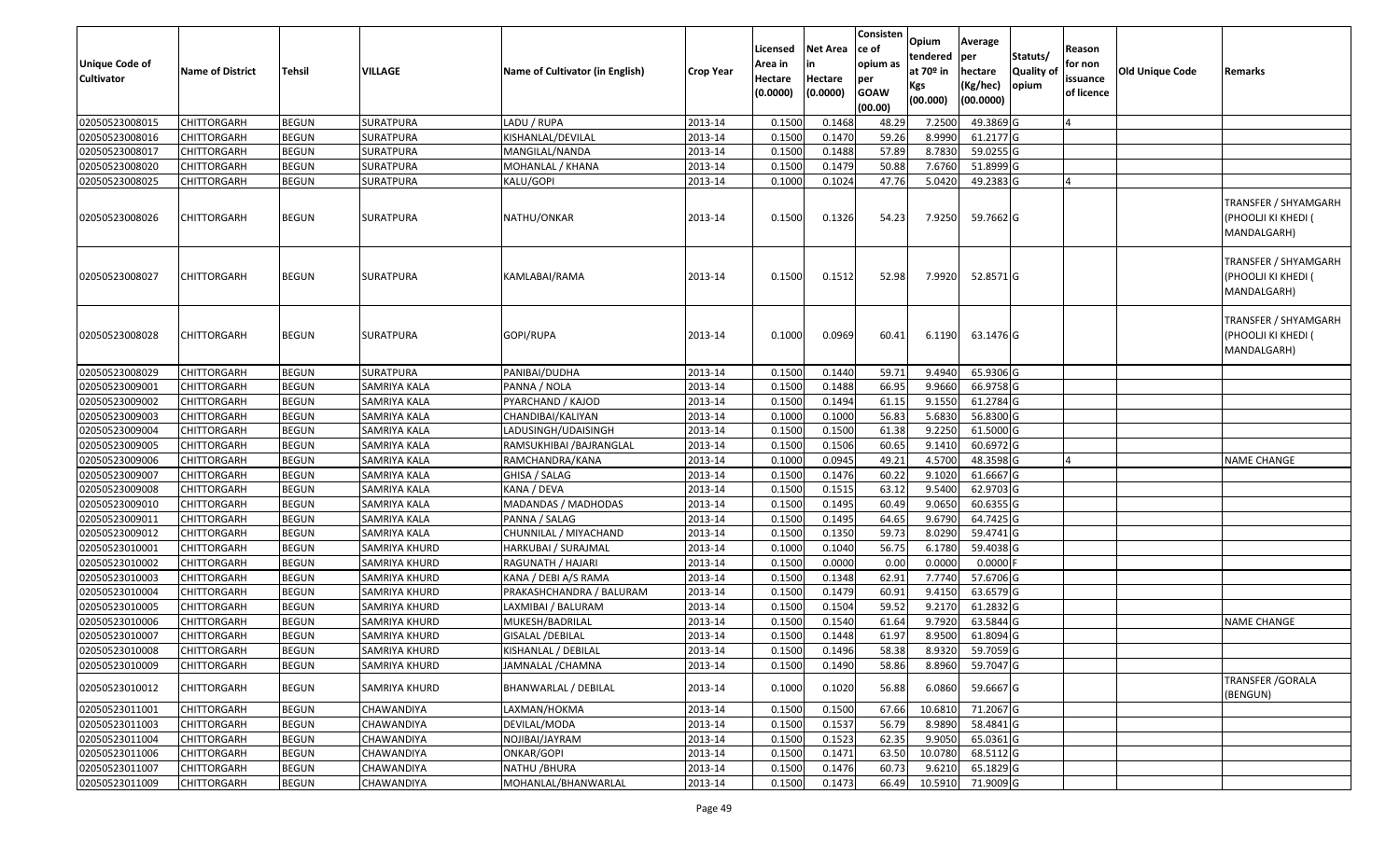| <b>Unique Code of</b><br><b>Cultivator</b> | <b>Name of District</b> | <b>Tehsil</b> | VILLAGE         | Name of Cultivator (in English)           | <b>Crop Year</b> | Licensed<br>Area in<br>Hectare<br>(0.0000) | <b>Net Area</b><br>in<br>Hectare<br>(0.0000) | Consisten<br>ce of<br>opium as<br>per<br><b>GOAW</b><br>(00.00) | Opium<br>tendered<br>at $70°$ in<br>Kgs<br>(00.000) | Average<br>per<br>hectare<br>(Kg/hec)<br>(00.0000) | Statuts/<br>Quality of<br>opium | Reason<br>for non<br>issuance<br>of licence | <b>Old Unique Code</b> | Remarks            |
|--------------------------------------------|-------------------------|---------------|-----------------|-------------------------------------------|------------------|--------------------------------------------|----------------------------------------------|-----------------------------------------------------------------|-----------------------------------------------------|----------------------------------------------------|---------------------------------|---------------------------------------------|------------------------|--------------------|
| 02050523011010                             | CHITTORGARH             | <b>BEGUN</b>  | CHAWANDIYA      | SUMITRABAI D/O MEGA / KANHAIYALAL 2013-14 |                  | 0.1500                                     | 0.1512                                       | 66.25                                                           | 10.4110                                             | 68.8558 G                                          |                                 |                                             |                        |                    |
| 02050523011011                             | <b>CHITTORGARH</b>      | <b>BEGUN</b>  | CHAWANDIYA      | HAJARI/GOPI                               | 2013-14          | 0.1500                                     | 0.1507                                       | 66.18                                                           | 10.5320                                             | 69.8872 G                                          |                                 |                                             |                        |                    |
| 02050523011014                             | <b>CHITTORGARH</b>      | <b>BEGUN</b>  | CHAWANDIYA      | DEVILAL/MOTI                              | 2013-14          | 0.1500                                     | 0.1470                                       | 61.97                                                           | 9.8530                                              | 67.0272 G                                          |                                 |                                             |                        |                    |
| 02050523011015                             | <b>CHITTORGARH</b>      | <b>BEGUN</b>  | CHAWANDIYA      | CHUNNIBAI/NANDA                           | 2013-14          | 0.1500                                     | 0.1365                                       | 64.27                                                           | 9.3190                                              | 68.2711 G                                          |                                 |                                             |                        |                    |
| 02050523011016                             | <b>CHITTORGARH</b>      | <b>BEGUN</b>  | CHAWANDIYA      | SUNDRBAI/NARAYAN                          | 2013-14          | 0.1500                                     | 0.1479                                       | 60.52                                                           | 9.5360                                              | 64.4760 G                                          |                                 |                                             |                        |                    |
| 02050523011018                             | <b>CHITTORGARH</b>      | <b>BEGUN</b>  | CHAWANDIYA      | MANGILAL/GOKAL                            | 2013-14          | 0.1500                                     | 0.1463                                       | 54.30                                                           | 8.6340                                              | 59.0157 G                                          |                                 |                                             |                        |                    |
| 02050523011023                             | CHITTORGARH             | <b>BEGUN</b>  | CHAWANDIYA      | KANHAIYAAL/BHUWANA                        | 2013-14          | 0.1500                                     | 0.1521                                       | 64.22                                                           | 10.3210                                             | 67.8567 G                                          |                                 |                                             |                        |                    |
| 02050523011024                             | CHITTORGARH             | <b>BEGUN</b>  | CHAWANDIYA      | CHUNNILAL/GISA                            | 2013-14          | 0.1500                                     | 0.1518                                       | 61.30                                                           | 9.8610                                              | 64.9605 G                                          |                                 |                                             |                        |                    |
| 02050523011025                             | CHITTORGARH             | <b>BEGUN</b>  | CHAWANDIYA      | RAMESHWAR/MOHANLAL                        | 2013-14          | 0.150                                      | 0.1428                                       | 66.22                                                           | 10.0940                                             | 70.6863 G                                          |                                 |                                             |                        | <b>NAME CHANGE</b> |
| 02050523011028                             | CHITTORGARH             | <b>BEGUN</b>  | CHAWANDIYA      | UDAYLAL/RUPA                              | 2013-14          | 0.100                                      | 0.0987                                       | 65.60                                                           | 7.1130                                              | 72.0669 G                                          |                                 |                                             |                        |                    |
| 02050523011038                             | CHITTORGARH             | <b>BEGUN</b>  | CHAWANDIYA      | KAJODIBAI/GOPI                            | 2013-14          | 0.1500                                     | 0.1450                                       | 65.02                                                           | 9.7620                                              | 67.3241 G                                          |                                 |                                             |                        |                    |
| 02050523011040                             | <b>CHITTORGARH</b>      | <b>BEGUN</b>  | CHAWANDIYA      | LADU A/S CHAMPA / DAULA                   | 2013-14          | 0.1500                                     | 0.1502                                       | 64.30                                                           | 10.2600                                             | 68.3089 G                                          |                                 |                                             |                        |                    |
| 02050523011045                             | CHITTORGARH             | <b>BEGUN</b>  | CHAWANDIYA      | BHANWARLAL/HEERA                          | 2013-14          | 0.150                                      | 0.1460                                       | 64.91                                                           | 10.2280                                             | 70.0548 G                                          |                                 |                                             |                        |                    |
| 02050523012001                             | CHITTORGARH             | <b>BEGUN</b>  | AMARTIYA        | NANDA/NARAYAN                             | 2013-14          | 0.1500                                     | 0.1455                                       | 67.58                                                           | 10.8220                                             | 74.3780 G                                          |                                 |                                             |                        |                    |
| 02050523012002                             | CHITTORGARH             | <b>BEGUN</b>  | AMARTIYA        | DEVI/DAULA                                | 2013-14          | 0.1500                                     | 0.1455                                       | 63.80                                                           | 9.6520                                              | 66.3368 G                                          |                                 |                                             |                        |                    |
| 02050523012003                             | CHITTORGARH             | <b>BEGUN</b>  | <b>AMARTIYA</b> | MODA/UDA                                  | 2013-14          | 0.1500                                     | 0.1454                                       | 56.44                                                           | 8.7640                                              | 60.2751 G                                          |                                 |                                             |                        |                    |
| 02050523012004                             | CHITTORGARH             | <b>BEGUN</b>  | AMARTIYA        | MANGILAL /JAGHRUP                         | 2013-14          | 0.1500                                     | 0.1480                                       | 64.09                                                           | 10.0900                                             | 68.1757 G                                          |                                 |                                             |                        |                    |
| 02050523012005                             | <b>CHITTORGARH</b>      | <b>BEGUN</b>  | <b>AMARTIYA</b> | KASHIRAM/LAXMAN                           | 2013-14          | 0.1500                                     | 0.1496                                       | 67.87                                                           | 10.4520                                             | 69.8663 G                                          |                                 |                                             |                        |                    |
| 02050523012006                             | CHITTORGARH             | <b>BEGUN</b>  | AMARTIYA        | SUDIBAI/UDA                               | 2013-14          | 0.1500                                     | 0.1500                                       | 66.18                                                           | 10.3710                                             | 69.1400 G                                          |                                 |                                             |                        |                    |
| 02050523012007                             | CHITTORGARH             | <b>BEGUN</b>  | AMARTIYA        | BHERU/PITHA                               | 2013-14          | 0.1500                                     | 0.1503                                       | 58.47                                                           | 9.0710                                              | 60.3526 G                                          |                                 |                                             |                        |                    |
| 02050523012008                             | CHITTORGARH             | <b>BEGUN</b>  | AMARTIYA        | DEVILAL/HEMA                              | 2013-14          | 0.1500                                     | 0.1410                                       | 65.21                                                           | 9.4740                                              | 67.1915 G                                          |                                 |                                             |                        |                    |
| 02050523012009                             | CHITTORGARH             | <b>BEGUN</b>  | AMARTIYA        | ANCHIBAI/ONKAR                            | 2013-14          | 0.1500                                     | 0.1475                                       | 54.71                                                           | 8.5500                                              | 57.9661G                                           |                                 |                                             |                        |                    |
| 02050523012010                             | CHITTORGARH             | <b>BEGUN</b>  | AMARTIYA        | RAMCHAND @ RAMLAL /BALU                   | 2013-14          | 0.1500                                     | 0.1518                                       | 59.77                                                           | 9.691                                               | 63.8406 G                                          |                                 |                                             |                        |                    |
| 02050523012011                             | CHITTORGARH             | <b>BEGUN</b>  | AMARTIYA        | MOTYABAI/CHUNNILAL                        | 2013-14          | 0.1500                                     | 0.1472                                       | 67.54                                                           | 10.6330                                             | 72.2351 G                                          |                                 |                                             |                        |                    |
| 02050523012013                             | CHITTORGARH             | <b>BEGUN</b>  | AMARTIYA        | SHAMBHULAL/NARAYAN                        | 2013-14          | 0.1500                                     | 0.1422                                       | 61.71                                                           | 9.3180                                              | 65.5274 G                                          |                                 |                                             |                        |                    |
| 02050523012015                             | <b>CHITTORGARH</b>      | <b>BEGUN</b>  | AMARTIYA        | MANGILAL/MOTI                             | 2013-14          | 0.1500                                     | 0.1470                                       | 66.59                                                           | 10.3880                                             | 70.6667 G                                          |                                 |                                             |                        |                    |
| 02050523012016                             | <b>CHITTORGARH</b>      | <b>BEGUN</b>  | AMARTIYA        | LAXMANDAS/MOHANDAS                        | 2013-14          | 0.1000                                     | 0.0988                                       | 61.55                                                           | 6.6030                                              | 66.8320 G                                          |                                 |                                             |                        |                    |
| 02050523012017                             | CHITTORGARH             | <b>BEGUN</b>  | AMARTIYA        | RAMESHVAR/ONKAR                           | 2013-14          | 0.1500                                     | 0.1521                                       | 59.95                                                           | 9.5320                                              | 62.6693 G                                          |                                 |                                             |                        |                    |
| 02050523012018                             | <b>CHITTORGARH</b>      | <b>BEGUN</b>  | AMARTIYA        | LADBAI / BANSHILAL                        | 2013-14          | 0.1500                                     | 0.1435                                       | 65.77                                                           | 9.9220                                              | 69.1429 G                                          |                                 |                                             |                        |                    |
| 02050523012019                             | <b>CHITTORGARH</b>      | <b>BEGUN</b>  | AMARTIYA        | RATANSINGH/BALUSINGH                      | 2013-14          | 0.1500                                     | 0.1440                                       | 57.33                                                           | 8.5090                                              | 59.0903 G                                          |                                 |                                             |                        |                    |
| 02050523012021                             | <b>CHITTORGARH</b>      | <b>BEGUN</b>  | AMARTIYA        | NATHU/ MYALA                              | 2013-14          | 0.1500                                     | 0.1519                                       | 58.35                                                           | 8.9780                                              | 59.1047 G                                          |                                 |                                             |                        |                    |
| 02050523012022                             | CHITTORGARH             | <b>BEGUN</b>  | AMARTIYA        | ONKAR/JGRUP                               | 2013-14          | 0.1500                                     | 0.1462                                       | 64.82                                                           | 10.2320                                             | 69.9863 G                                          |                                 |                                             |                        |                    |
| 02050523012024                             | CHITTORGARH             | <b>BEGUN</b>  | AMARTIYA        | SHAMBHULAL/ONKAR                          | 2013-14          | 0.1500                                     | 0.1501                                       | 54.88                                                           | 8.3810                                              | 55.8361 G                                          |                                 |                                             |                        |                    |
| 02050523012026                             | CHITTORGARH             | <b>BEGUN</b>  | AMARTIYA        | PRABHU/MYALA                              | 2013-14          | 0.150                                      | 0.1500                                       | 63.38                                                           | 10.114                                              | 67.4267 G                                          |                                 |                                             |                        |                    |
| 02050523012027                             | CHITTORGARH             | <b>BEGUN</b>  | AMARTIYA        | MOHANSINGH/ NARAYANSINGH                  | 2013-14          | 0.1500                                     | 0.1455                                       | 62.77                                                           | 10.1330                                             | 69.6426 G                                          |                                 |                                             |                        |                    |
| 02050523012028                             | <b>CHITTORGARH</b>      | <b>BEGUN</b>  | AMARTIYA        | BHANWARIBAI/ONKAR                         | 2013-14          | 0.1000                                     | 0.0990                                       | 68.15                                                           | 7.2140                                              | 72.8687 G                                          |                                 |                                             |                        | NAME CHANGE        |
| 02050523012030                             | <b>CHITTORGARH</b>      | <b>BEGUN</b>  | AMARTIYA        | KESARKANWAR/ GIRDHARISINGH                | 2013-14          | 0.1500                                     | 0.1452                                       | 56.11                                                           | 8.6570                                              | 59.6212 G                                          |                                 |                                             |                        |                    |
| 02050523012031                             | <b>CHITTORGARH</b>      | <b>BEGUN</b>  | AMARTIYA        | GOPI/MANGILAL                             | 2013-14          | 0.1500                                     | 0.1486                                       | 60.16                                                           | 9.4450                                              | 63.5599 G                                          |                                 |                                             |                        |                    |
| 02050523012032                             | <b>CHITTORGARH</b>      | <b>BEGUN</b>  | AMARTIYA        | TEJSINGH / MOTISINGH                      | 2013-14          | 0.1500                                     | 0.1294                                       | 63.36                                                           | 8.3540                                              | 64.5595 G                                          |                                 |                                             |                        |                    |
| 02050523012034                             | <b>CHITTORGARH</b>      | <b>BEGUN</b>  | AMARTIYA        | MADANSINGH/DOULTSINGH                     | 2013-14          | 0.1500                                     | 0.1512                                       | 59.44                                                           | 9.2730                                              | 61.3294 G                                          |                                 |                                             |                        |                    |
| 02050523012035                             | <b>CHITTORGARH</b>      | <b>BEGUN</b>  | <b>AMARTIYA</b> | NOLIBAI/ BHANWARLAL                       | 2013-14          | 0.1500                                     | 0.1472                                       | 62.51                                                           | 9.7600                                              | 66.3043 G                                          |                                 |                                             |                        |                    |
| 02050523012036                             | <b>CHITTORGARH</b>      | <b>BEGUN</b>  | AMARTIYA        | DEVINATH/RUPNATH                          | 2013-14          | 0.1500                                     | 0.1436                                       | 59.87                                                           | 8.9630                                              | 62.4164 G                                          |                                 |                                             |                        |                    |
| 02050523012037                             | <b>CHITTORGARH</b>      | <b>BEGUN</b>  | AMARTIYA        | SARJUBAI/LAXMICHAND                       | 2013-14          | 0.1500                                     | 0.1518                                       | 61.41                                                           | 9.6850                                              | 63.8011 G                                          |                                 |                                             |                        |                    |
| 02050523012038                             | CHITTORGARH             | <b>BEGUN</b>  | AMARTIYA        | BADAMBAI/RUPDAS                           | 2013-14          | 0.1000                                     | 0.1015                                       | 62.58                                                           | 6.6780                                              | 65.7931 G                                          |                                 |                                             |                        |                    |
| 02050523012039                             | <b>CHITTORGARH</b>      | <b>BEGUN</b>  | AMARTIYA        | KAMLIBAI/JODHRAJ                          | 2013-14          | 0.1000                                     | 0.0990                                       | 65.11                                                           | 6.6690                                              | 67.3636 G                                          |                                 |                                             |                        |                    |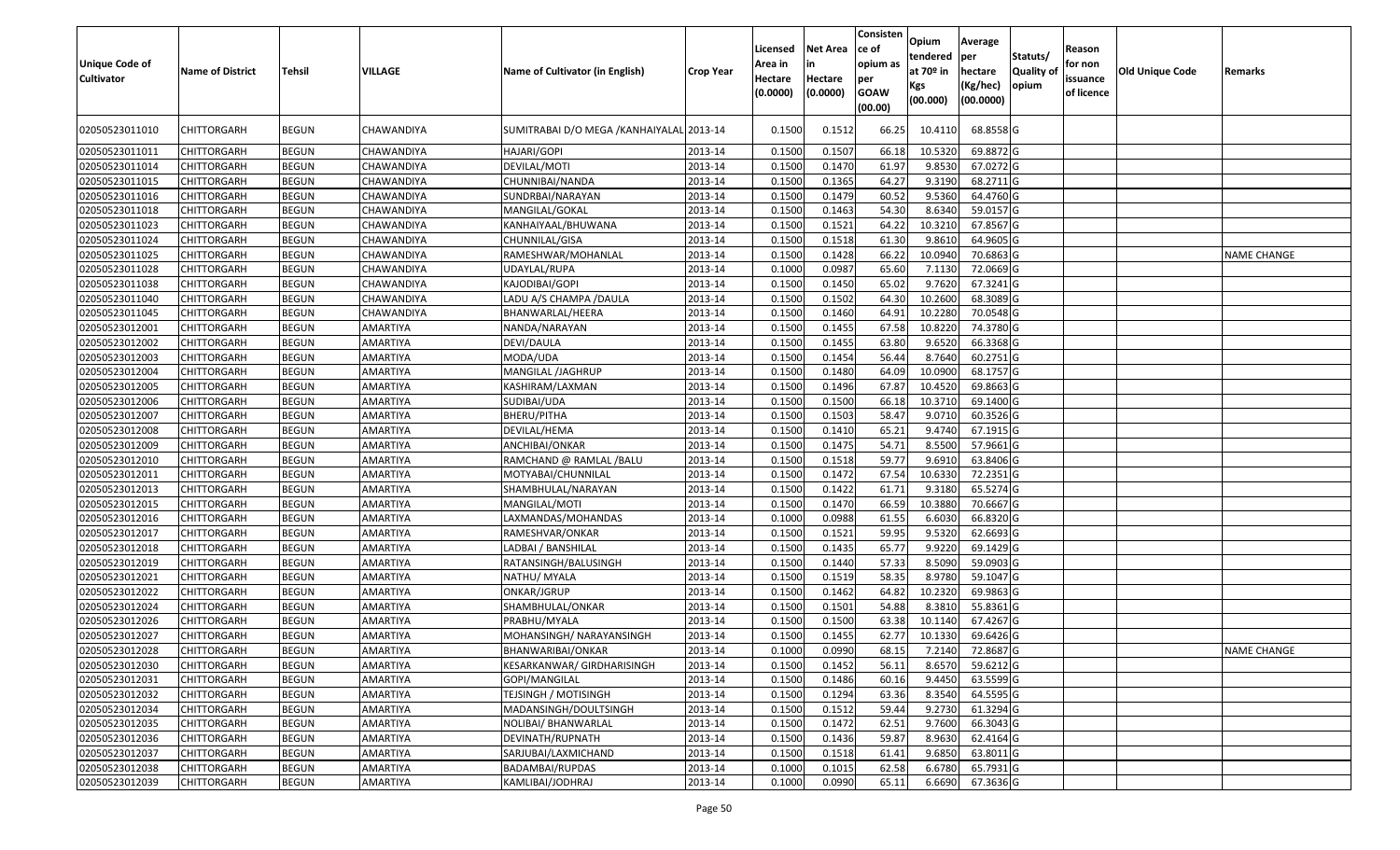| <b>Unique Code of</b><br><b>Cultivator</b> | <b>Name of District</b> | <b>Tehsil</b> | <b>VILLAGE</b>   | Name of Cultivator (in English) | <b>Crop Year</b> | Licensed<br>Area in<br>Hectare<br>(0.0000) | <b>Net Area</b><br>Hectare<br>(0.0000) | Consisten<br>ce of<br>opium as<br>per<br><b>GOAW</b><br>(00.00) | Opium<br>tendered<br>at 70 <sup>o</sup> in<br><b>Kgs</b><br>(00.000) | Average<br>per<br>hectare<br>(Kg/hec)<br>(00.0000) | Statuts/<br><b>Quality of</b><br>opium | Reason<br>for non<br>issuance<br>of licence | <b>Old Unique Code</b> | Remarks            |
|--------------------------------------------|-------------------------|---------------|------------------|---------------------------------|------------------|--------------------------------------------|----------------------------------------|-----------------------------------------------------------------|----------------------------------------------------------------------|----------------------------------------------------|----------------------------------------|---------------------------------------------|------------------------|--------------------|
| 02050523012041                             | CHITTORGARH             | <b>BEGUN</b>  | AMARTIYA         | BHERUSINGH/CHAGNASINGH          | 2013-14          | 0.1500                                     | 0.1525                                 | 66.04                                                           | 10.3590                                                              | 67.9279 G                                          |                                        |                                             |                        |                    |
| 02050523012042                             | CHITTORGARH             | <b>BEGUN</b>  | AMARTIYA         | VENA/NARAYAN                    | 2013-14          | 0.1500                                     | 0.1470                                 | 65.86                                                           | 10.6510                                                              | 72.4558 G                                          |                                        |                                             |                        |                    |
| 02050523012043                             | CHITTORGARH             | <b>BEGUN</b>  | AMARTIYA         | KALUSINGH/NARAYANSINGH          | 2013-14          | 0.1500                                     | 0.1440                                 | 61.40                                                           | 9.4120                                                               | 65.3611 G                                          |                                        |                                             |                        |                    |
| 02050523012044                             | CHITTORGARH             | <b>BEGUN</b>  | AMARTIYA         | DAULA/DEVA                      | 2013-14          | 0.1500                                     | 0.1455                                 | 67.36                                                           | 10.2770                                                              | 70.6323 G                                          |                                        |                                             |                        |                    |
| 02050523012046                             | CHITTORGARH             | <b>BEGUN</b>  | AMARTIYA         | ONKAR/TULCHA                    | 2013-14          | 0.1500                                     | 0.1515                                 | 62.97                                                           | 10.0030                                                              | 66.0264 G                                          |                                        |                                             |                        |                    |
| 02050523013002                             | CHITTORGARH             | <b>BEGUN</b>  | KANAKPURA        | JAMKUBAI/SITARAM                | 2013-14          | 0.1500                                     | 0.1474                                 | 63.39                                                           | 9.9610                                                               | 67.5780 G                                          |                                        |                                             |                        |                    |
| 02050523013003                             | CHITTORGARH             | <b>BEGUN</b>  | KANAKPURA        | BHUWANA/KALU                    | 2013-14          | 0.1500                                     | 0.1473                                 | 62.27                                                           | 9.5180                                                               | 64.6164 G                                          |                                        |                                             |                        |                    |
| 02050523013005                             | CHITTORGARH             | <b>BEGUN</b>  | KANAKPURA        | MANGILAL/RODA                   | 2013-14          | 0.1500                                     | 0.1460                                 | 64.84                                                           | 10.2350                                                              | 70.1027 G                                          |                                        |                                             |                        |                    |
| 02050523013007                             | CHITTORGARH             | <b>BEGUN</b>  | KANAKPURA        | SHAMBHULAL/ONKAR                | 2013-14          | 0.1500                                     | 0.1484                                 | 69.13                                                           | 10.7550                                                              | 72.4730 G                                          |                                        |                                             |                        |                    |
| 02050523013008                             | CHITTORGARH             | <b>BEGUN</b>  | KANAKPURA        | RATNA/KISHNA                    | 2013-14          | 0.1500                                     | 0.1471                                 | 61.96                                                           | 9.3830                                                               | 63.7865 G                                          |                                        |                                             |                        |                    |
| 02050523013010                             | CHITTORGARH             | <b>BEGUN</b>  | KANAKPURA        | NANDUBAI/JETA                   | 2013-14          | 0.1500                                     | 0.1445                                 | 63.36                                                           | 9.6130                                                               | 66.5260 G                                          |                                        |                                             |                        |                    |
| 02050523013011                             | CHITTORGARH             | <b>BEGUN</b>  | KANAKPURA        | LADU/KAJOD                      | 2013-14          | 0.1500                                     | 0.1340                                 | 54.51                                                           | 7.6390                                                               | 57.0075 G                                          |                                        |                                             |                        | <b>NAME CHANGE</b> |
| 02050523013012                             | CHITTORGARH             | <b>BEGUN</b>  | KANAKPURA        | UDA/NANJI                       | 2013-14          | 0.1500                                     | 0.1488                                 | 65.67                                                           | 9.8970                                                               | 66.5121 G                                          |                                        |                                             |                        |                    |
| 02050523013013                             | CHITTORGARH             | <b>BEGUN</b>  | KANAKPURA        | HAJARI/ SUKHA                   | 2013-14          | 0.1500                                     | 0.1453                                 | 59.64                                                           | 9.0060                                                               | 61.9821 G                                          |                                        |                                             |                        | <b>NAME CHANGE</b> |
| 02050523013021                             | CHITTORGARH             | <b>BEGUN</b>  | KANAKPURA        | BHERU/NANDA                     | 2013-14          | 0.1500                                     | 0.1463                                 | 61.29                                                           | 9.1760                                                               | 62.7204 G                                          |                                        |                                             |                        |                    |
| 02050523013022                             | CHITTORGARH             | <b>BEGUN</b>  | KANAKPURA        | HAJARI/HEMA                     | 2013-14          | 0.1000                                     | 0.1006                                 | 64.59                                                           | 6.7630                                                               | 67.2266 G                                          |                                        |                                             |                        |                    |
| 02050523013023                             | CHITTORGARH             | BEGUN         | KANAKPURA        | NANDLAL/BALU                    | 2013-14          | 0.1500                                     | 0.1527                                 | 59.60                                                           | 9.5700                                                               | 62.6719 G                                          |                                        |                                             |                        |                    |
| 02050523013024                             | CHITTORGARH             | <b>BEGUN</b>  | KANAKPURA        | MADHU/BALU                      | 2013-14          | 0.1500                                     | 0.1512                                 | 58.55                                                           | 8.9330                                                               | 59.0800 G                                          |                                        |                                             |                        |                    |
| 02050523013026                             | CHITTORGARH             | <b>BEGUN</b>  | KANAKPURA        | <b>BALU/DOLA</b>                | 2013-14          | 0.1500                                     | 0.1440                                 | 68.95                                                           | 10.3920                                                              | 72.1667 G                                          |                                        |                                             |                        |                    |
| 02050523013027                             | CHITTORGARH             | <b>BEGUN</b>  | KANAKPURA        | AMARSINGH/BHAGVATSINGH          | 2013-14          | 0.1500                                     | 0.1411                                 | 58.39                                                           | 8.4330                                                               | 59.7661 G                                          |                                        |                                             |                        |                    |
| 02050523013028                             | CHITTORGARH             | <b>BEGUN</b>  | KANAKPURA        | PABUDAN/JAGGA                   | 2013-14          | 0.1500                                     | 0.1496                                 | 62.26                                                           | 9.7390                                                               | 65.1003 G                                          |                                        |                                             |                        |                    |
| 02050523013030                             | CHITTORGARH             | <b>BEGUN</b>  | KANAKPURA        | BADRIBAI/MEGA                   | 2013-14          | 0.1500                                     | 0.1422                                 | 68.51                                                           | 10.3350                                                              | 72.6793 G                                          |                                        |                                             |                        |                    |
| 02050523013031                             | CHITTORGARH             | <b>BEGUN</b>  | KANAKPURA        | KUKA/DAULA                      | 2013-14          | 0.1500                                     | 0.1465                                 | 62.97                                                           | 9.5260                                                               | 65.0239 G                                          |                                        |                                             |                        |                    |
| 02050523013032                             | CHITTORGARH             | <b>BEGUN</b>  | KANAKPURA        | KANA/LKHAMA                     | 2013-14          | 0.1500                                     | 0.1442                                 | 58.33                                                           | 8.8740                                                               | 61.5395 G                                          |                                        |                                             |                        |                    |
| 02050523013034                             | CHITTORGARH             | <b>BEGUN</b>  | KANAKPURA        | KISHNA/HEERA                    | 2013-14          | 0.1500                                     | 0.1491                                 | 69.32                                                           | 10.7640                                                              | 72.1932 G                                          |                                        |                                             |                        |                    |
| 02050523013035                             | CHITTORGARH             | <b>BEGUN</b>  | KANAKPURA        | NANDLAL/BHUWANA                 | 2013-14          | 0.1000                                     | 0.0998                                 | 65.05                                                           | 6.6720                                                               | 66.8537 G                                          |                                        |                                             |                        |                    |
| 02050523013038                             | CHITTORGARH             | <b>BEGUN</b>  | KANAKPURA        | BHANWAR/KISHNA                  | 2013-14          | 0.1500                                     | 0.1482                                 | 58.39                                                           | 8.9170                                                               | 60.1687 G                                          |                                        |                                             |                        |                    |
|                                            |                         |               |                  | <b>GOMANSINGH URF</b>           |                  |                                            |                                        |                                                                 |                                                                      |                                                    |                                        |                                             |                        |                    |
| 02050523013039                             | CHITTORGARH             | <b>BEGUN</b>  | KANAKPURA        | GOVIND/NRVARSINGH               | 2013-14          | 0.1500                                     | 0.1470                                 | 59.08                                                           | 9.0310                                                               | 61.4354 G                                          |                                        |                                             |                        |                    |
| 02050523013041                             | <b>CHITTORGARH</b>      | <b>BEGUN</b>  | KANAKPURA        | HAJARI/CHANDA                   | 2013-14          | 0.1500                                     | 0.1497                                 | 60.88                                                           | 9.2450                                                               | 61.7568 G                                          |                                        |                                             |                        |                    |
| 02050523013043                             | CHITTORGARH             | <b>BEGUN</b>  | KANAKPURA        | KAJOD/DEVA                      | 2013-14          | 0.1500                                     | 0.1417                                 | 59.69                                                           | 8.6810                                                               | 61.2632 G                                          |                                        |                                             |                        |                    |
| 02050523013044                             | CHITTORGARH             | <b>BEGUN</b>  | KANAKPURA        | KESHIBAI/BHERULAL               | 2013-14          | 0.1000                                     | 0.1000                                 | 72.74                                                           | 7.5440                                                               | 75.4400 G                                          |                                        |                                             |                        |                    |
| 02050523013049                             | CHITTORGARH             | <b>BEGUN</b>  | KANAKPURA        | DEVILAL/RATANA                  | 2013-14          | 0.1500                                     | 0.1517                                 | 66.78                                                           | 10.5890                                                              | 69.8022 G                                          |                                        |                                             |                        |                    |
| 02050523013051                             | CHITTORGARH             | <b>BEGUN</b>  | KANAKPURA        | CHHITRSINGH/NRVARSINGH          | 2013-14          | 0.1500                                     | 0.1463                                 | 61.83                                                           | 9.2480                                                               | 63.2126 G                                          |                                        |                                             |                        |                    |
| 02050523013052                             | <b>CHITTORGARH</b>      | <b>BEGUN</b>  | <b>KANAKPURA</b> | TANVARSINGH/KALUSINGH           | 2013-14          | 0.1500                                     | 0.1066                                 | 58.48                                                           | 6.3410                                                               | 59.4841 G                                          |                                        |                                             |                        |                    |
| 02050523013053                             | CHITTORGARH             | <b>BEGUN</b>  | KANAKPURA        | GYANSINGH/BHAGVATSINGH          | 2013-14          | 0.1500                                     | 0.1500                                 | 58.66                                                           |                                                                      | 8.7740 58.4933 G                                   |                                        |                                             |                        |                    |
| 02050523013056                             | CHITTORGARH             | <b>BEGUN</b>  | KANAKPURA        | MANGILAL/CHOGA                  | 2013-14          | 0.1500                                     | 0.1518                                 | 64.32                                                           |                                                                      | 9.7310 64.1041 G                                   |                                        |                                             |                        |                    |
| 02050523013062                             | CHITTORGARH             | BEGUN         | KANAKPURA        | HEERA/KALU                      | 2013-14          | 0.1500                                     | 0.1501                                 | 59.06                                                           |                                                                      | 8.8420 58.9074 G                                   |                                        |                                             |                        |                    |
| 02050523013063                             | CHITTORGARH             | <b>BEGUN</b>  | KANAKPURA        | GANGABAI/LAKHAMA                | 2013-14          | 0.1000                                     | 0.0944                                 | 59.14                                                           |                                                                      | 5.4920 58.1780 G                                   |                                        |                                             |                        |                    |
| 02050523014001                             | CHITTORGARH             | <b>BEGUN</b>  | <b>TEJPUR</b>    | NANDA/DHANNA SUTHAR             | 2013-14          | 0.1500                                     | 0.1496                                 | 59.36                                                           | 9.0820                                                               | 60.7086 G                                          |                                        |                                             |                        |                    |
| 02050523014002                             | CHITTORGARH             | <b>BEGUN</b>  | <b>TEJPUR</b>    | BHERULAL/BHAGIRATH              | 2013-14          | 0.1500                                     | 0.1390                                 | 61.86                                                           |                                                                      | 8.8110 63.3885 G                                   |                                        |                                             |                        |                    |
| 02050523014003                             | CHITTORGARH             | <b>BEGUN</b>  | <b>TEJPUR</b>    | MANGILAL/MOHANLAL               | 2013-14          | 0.1500                                     | 0.1502                                 | 62.72                                                           | 9.4890                                                               | 63.1758 G                                          |                                        |                                             |                        |                    |
| 02050523014004                             | CHITTORGARH             | <b>BEGUN</b>  | <b>TEJPUR</b>    | LAXMICHAND/KALU                 | 2013-14          | 0.1500                                     | 0.1536                                 | 65.77                                                           |                                                                      | 10.2790 66.9206 G                                  |                                        |                                             |                        |                    |
| 02050523014006                             | CHITTORGARH             | <b>BEGUN</b>  | <b>TEJPUR</b>    | GISA D. P                       |                  |                                            |                                        |                                                                 |                                                                      |                                                    |                                        |                                             |                        |                    |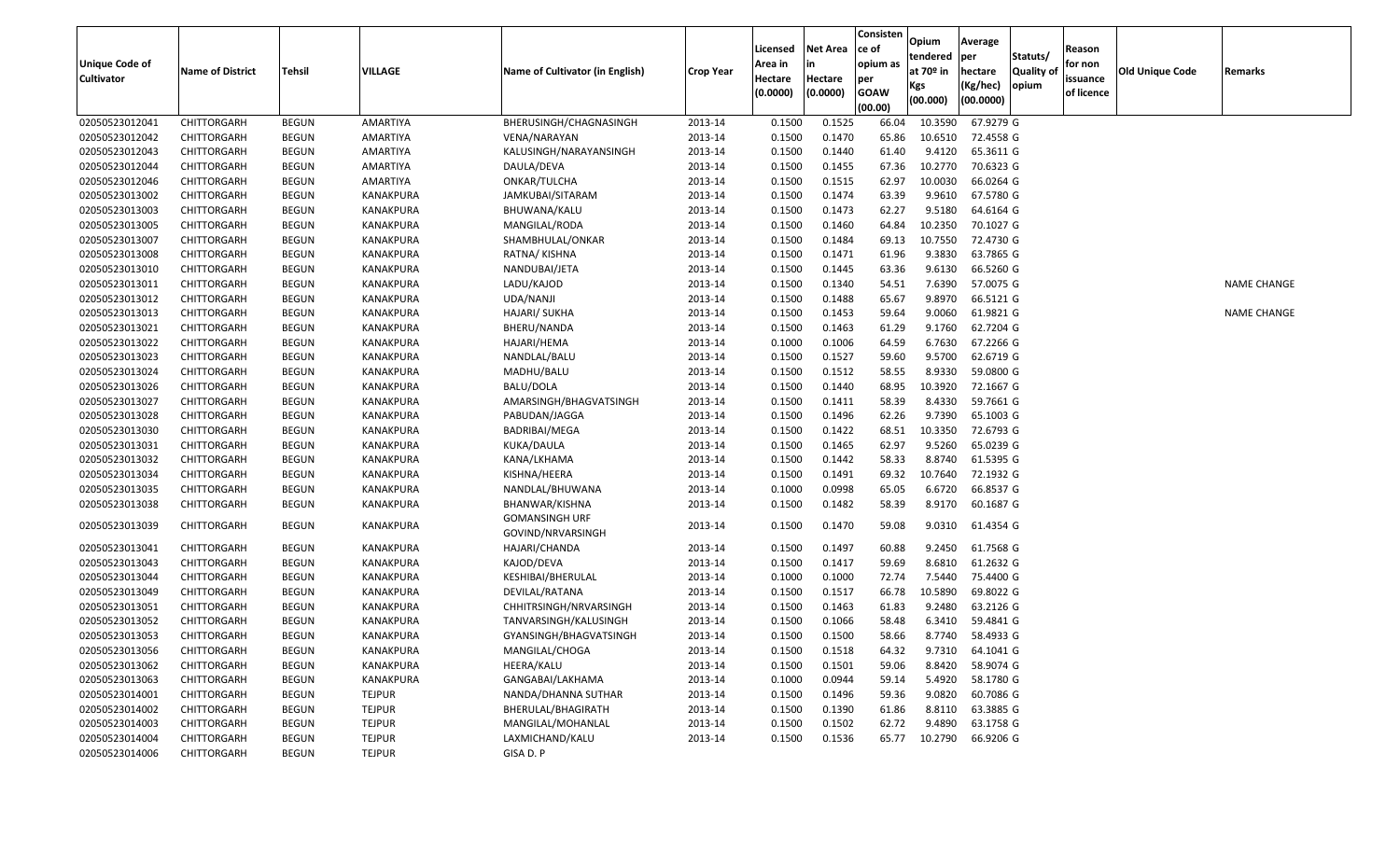|                   |                         |               |                          |                                 |                  |                     |                     | Consisten          | Opium       | Average     |                  |                        |                 |                    |
|-------------------|-------------------------|---------------|--------------------------|---------------------------------|------------------|---------------------|---------------------|--------------------|-------------|-------------|------------------|------------------------|-----------------|--------------------|
|                   |                         |               |                          |                                 |                  | Licensed            | <b>Net Area</b>     | ce of              | tendered    | per         | Statuts/         | Reason                 |                 |                    |
| Unique Code of    | <b>Name of District</b> | <b>Tehsil</b> | VILLAGE                  | Name of Cultivator (in English) | <b>Crop Year</b> | Area in             | in                  | opium as           | at $70°$ in | hectare     | <b>Quality o</b> | for non                | Old Unique Code | Remarks            |
| <b>Cultivator</b> |                         |               |                          |                                 |                  | Hectare<br>(0.0000) | Hectare<br>(0.0000) | per<br><b>GOAW</b> | Kgs         | (Kg/hec)    | opium            | issuance<br>of licence |                 |                    |
|                   |                         |               |                          |                                 |                  |                     |                     | (00.00)            | (00.000)    | (00.0000)   |                  |                        |                 |                    |
| 02050523014010    | CHITTORGARH             | <b>BEGUN</b>  | <b>TEJPUR</b>            | KANA/HEMA                       | 2013-14          | 0.1500              | 0.1502              | 65.71              | 10.2320     | 68.1225 G   |                  |                        |                 |                    |
| 02050523014011    | CHITTORGARH             | <b>BEGUN</b>  | <b>TEJPUR</b>            | BALU/NARAYAN MEGHVAL            | 2013-14          | 0.1000              | 0.0980              | 59.21              | 5.8960      | 60.1633 G   |                  |                        |                 |                    |
| 02050523014012    | CHITTORGARH             | <b>BEGUN</b>  | <b>TEJPUR</b>            | BANSHILAL/LKHAMA                | 2013-14          | 0.1500              | 0.1510              | 68.42              | 10.6830     | 70.7483 G   |                  |                        |                 |                    |
| 02050523014013    | <b>CHITTORGARH</b>      | <b>BEGUN</b>  | <b>TEJPUR</b>            | <b>BHUWANA/ONKAR TELI</b>       | 2013-14          | 0.1500              | 0.1472              | 58.70              | 8.8220      | 59.9321G    |                  |                        |                 |                    |
| 02050523014014    | CHITTORGARH             | <b>BEGUN</b>  | <b>TEJPUR</b>            | PYARCHAND/MEDHA                 | 2013-14          | 0.1000              | 0.1007              | 65.10              | 6.4450      | 64.0020 G   |                  |                        |                 |                    |
| 02050523014015    | CHITTORGARH             | <b>BEGUN</b>  | <b>TEJPUR</b>            | DEVILAL/MANGILAL                | 2013-14          | 0.1000              | 0.1015              | 57.85              | 6.3550      | $62.6108$ G |                  |                        |                 |                    |
| 02050523014016    | CHITTORGARH             | <b>BEGUN</b>  | <b>TEJPUR</b>            | LADULAL/DEVILAL                 | 2013-14          | 0.1000              | 0.0960              | 66.02              | 6.2910      | 65.5313 G   |                  |                        |                 | <b>NAME CHANGE</b> |
| 02050523014017    | CHITTORGARH             | <b>BEGUN</b>  | <b>TEJPUR</b>            | LAXMICHAND/GISALAL              | 2013-14          | 0.1000              | 0.1040              | 60.40              | 6.5750      | 63.2212 G   |                  |                        |                 |                    |
| 02050523014018    | CHITTORGARH             | <b>BEGUN</b>  | <b>TEJPUR</b>            | KANA/PITHA                      | 2013-14          | 0.1500              | 0.1520              | 67.93              | 10.5290     | 69.2697 G   |                  |                        |                 |                    |
| 02050523014019    | CHITTORGARH             | <b>BEGUN</b>  | <b>TEJPUR</b>            | NANA/LAKHAMA                    | 2013-14          | 0.1500              | 0.1475              | 65.66              | 9.9620      | 67.5390 G   |                  |                        |                 |                    |
| 02050523014020    | CHITTORGARH             | <b>BEGUN</b>  | <b>TEJPUR</b>            | JAGDISH/KALU KUMHAR             | 2013-14          | 0.1500              | 0.1441              | 62.84              | 9.3540      | 64.9133 G   |                  |                        |                 |                    |
| 02050523014024    | CHITTORGARH             | <b>BEGUN</b>  | <b>TEJPUR</b>            | KESHYA/KALU                     | 2013-14          | 0.1500              | 0.1450              | 62.03              | 9.2690      | 63.9241 G   |                  |                        |                 |                    |
| 02050523014026    | <b>CHITTORGARH</b>      | <b>BEGUN</b>  | <b>TEJPUR</b>            | SHYAMLAL/MOHAN                  | 2013-14          | 0.1500              | 0.1470              | 61.28              | 9.3500      | 63.6054 G   |                  |                        |                 |                    |
| 02050523014027    | CHITTORGARH             | <b>BEGUN</b>  | <b>TEJPUR</b>            | GISALAL/GOPI                    | 2013-14          | 0.1500              | 0.1548              | 58.96              | 9.1640      | 59.1990G    |                  |                        |                 |                    |
| 02050523014028    | CHITTORGARH             | <b>BEGUN</b>  | <b>TEJPUR</b>            | BHERULAL/JODHA                  | 2013-14          | 0.1500              | 0.1485              | 61.03              | 9.2420      | 62.2357 G   |                  |                        |                 |                    |
| 02050523014029    | CHITTORGARH             | <b>BEGUN</b>  | <b>TEJPUR</b>            | MANGILAL/HARJI                  | 2013-14          | 0.1500              | 0.1463              | 55.89              | 8.4310      | 57.6282 G   |                  |                        |                 |                    |
| 02050523014032    | CHITTORGARH             | <b>BEGUN</b>  | <b>TEJPUR</b>            | NATHU/NARAYAN                   | 2013-14          | 0.1500              | 0.1500              | 59.06              | 8.9690      | 59.7933 G   |                  |                        |                 |                    |
| 02050523014033    | CHITTORGARH             | <b>BEGUN</b>  | <b>TEJPUR</b>            | SITARAM/JITMAL TELI             | 2013-14          | 0.1500              | 0.1455              | 58.44              | 8.8910      | 61.1065 G   |                  |                        |                 |                    |
| 02050523014035    | CHITTORGARH             | <b>BEGUN</b>  | <b>TEJPUR</b>            | CHHITTAR/NAULA REGAR            | 2013-14          | 0.1500              | 0.1469              | 56.87              | 8.4820      | 57.7400 G   |                  |                        |                 |                    |
| 02050523014036    | CHITTORGARH             | <b>BEGUN</b>  | <b>TEJPUR</b>            | MOTYABAI/BAKTAVAR               | 2013-14          | 0.1500              | 0.1455              | 58.78              | 8.7160      | 59.9038 G   |                  |                        |                 |                    |
| 02050523014037    | CHITTORGARH             | <b>BEGUN</b>  | <b>TEJPUR</b>            | SHAMBHULAL/BALU TELI            | 2013-14          | 0.1500              | 0.1482              | 63.07              | 9.6230      | 64.9325 G   |                  |                        |                 |                    |
| 02050523014039    | CHITTORGARH             | <b>BEGUN</b>  | <b>TEJPUR</b>            | GULABCHAND/JODHA                | 2013-14          | 0.1500              | 0.1414              | 56.56              | 8.1450      | 57.6025 G   |                  |                        |                 |                    |
| 02050523014040    | CHITTORGARH             | <b>BEGUN</b>  | <b>TEJPUR</b>            | SHAMBHULAL /DEVILAL             | 2013-14          | 0.1500              | 0.1470              | 69.85              | 10.6670     | 72.5646 G   |                  |                        |                 |                    |
| 02050523014042    | CHITTORGARH             | <b>BEGUN</b>  | <b>TEJPUR</b>            | HEMRAJ/CHATURBHUJ               | 2013-14          | 0.1500              | 0.1346              | 61.37              | 8.2500      | 61.2927 G   |                  |                        |                 |                    |
| 02050523014043    | <b>CHITTORGARH</b>      | <b>BEGUN</b>  | <b>TEJPUR</b>            | BANSHILAL/DAULA                 | 2013-14          | 0.1500              | 0.1458              | 64.93              | 9.7770      | 67.0576 G   |                  |                        |                 |                    |
| 02050523014045    | CHITTORGARH             | <b>BEGUN</b>  | <b>TEJPUR</b>            | DOLIBAI/RAMCHANDRA              | 2013-14          | 0.1500              | 0.1548              | 61.85              | 9.8250      | 63.4690 G   |                  |                        |                 |                    |
| 02050523014046    | CHITTORGARH             | <b>BEGUN</b>  | <b>TEJPUR</b>            | CHHITARMAL/KASHIRAM             | 2013-14          | 0.1000              | 0.1000              | 59.26              | 5.9850      | 59.8500 G   |                  |                        |                 |                    |
| 02050523014047    | CHITTORGARH             | <b>BEGUN</b>  | <b>TEJPUR</b>            | MANGIBAI/RAMLAL                 | 2013-14          | 0.1500              | 0.1442              | 59.91              | 8.8240      | 61.1928 G   |                  |                        |                 |                    |
| 02050523014048    | CHITTORGARH             | <b>BEGUN</b>  | <b>TEJPUR</b>            | MUKUNDLAL/GENDMAL               | 2013-14          | 0.1000              | 0.0975              | 56.23              | 5.6870      | 58.3282 G   |                  |                        |                 |                    |
| 02050523014050    | CHITTORGARH             | <b>BEGUN</b>  | <b>TEJPUR</b>            | NOLA/JODHA                      | 2013-14          | 0.1500              | 0.1500              | 64.19              | 9.8030      | 65.3533 G   |                  |                        |                 |                    |
| 02050523014051    | CHITTORGARH             | <b>BEGUN</b>  | <b>TEJPUR</b>            | DERAM/JODHA                     | 2013-14          | 0.1500              | 0.1416              | 67.06              | 9.7720      | 69.0113 G   |                  |                        |                 |                    |
| 02050523015003    | CHITTORGARH             | <b>BEGUN</b>  | <b>KURATIYA RAMNAGAR</b> | BHIMRAJ/KHEMA                   | 2013-14          | 0.1500              | 0.1460              | 67.47              | 10.4480     | 71.5616 G   |                  |                        |                 |                    |
| 02050523015004    | CHITTORGARH             | <b>BEGUN</b>  | KURATIYA RAMNAGAR        | NANDA/KUKA                      | 2013-14          | 0.1500              | 0.1386              | 63.58              | 9.2280      | 66.5801G    |                  |                        |                 |                    |
| 02050523015005    | CHITTORGARH             | <b>BEGUN</b>  | KURATIYA RAMNAGAR        | KAILASH/BARADICHAND             | 2013-14          | 0.1500              | 0.1460              | 68.13              | 10.375      | 71.0616 G   |                  |                        |                 |                    |
| 02050523015007    | CHITTORGARH             | <b>BEGUN</b>  | KURATIYA RAMNAGAR        | GHISA/UDA                       | 2013-14          | 0.1500              | 0.1500              | 66.00              | 10.5600     | 70.4000 G   |                  |                        |                 |                    |
| 02050523015008    | CHITTORGARH             | <b>BEGUN</b>  | KURATIYA RAMNAGAR        | BHURA/JAYCHAND                  | 2013-14          | 0.1500              | 0.1496              | 66.52              | 10.0160     | 66.9519 G   |                  |                        |                 |                    |
| 02050523015009    | <b>CHITTORGARH</b>      | <b>BEGUN</b>  | KURATIYA RAMNAGAR        | HAJARI/TODU                     | 2013-14          | 0.1500              | 0.1504              | 63.78              | 9.7310      | 64.7008 G   |                  |                        |                 |                    |
| 02050523015010    | <b>CHITTORGARH</b>      | <b>BEGUN</b>  | <b>KURATIYA RAMNAGAR</b> | CHUNNILAL/MODA                  | 2013-14          | 0.1500              | 0.1520              | 64.36              | 9.9210      | 65.2697 G   |                  |                        |                 |                    |
| 02050523015011    | <b>CHITTORGARH</b>      | <b>BEGUN</b>  | <b>KURATIYA RAMNAGAR</b> | HARKUBAI/MADHO                  | 2013-14          | 0.1500              | 0.1500              | 64.51              | 10.2570     | 68.3800 G   |                  |                        |                 |                    |
| 02050523015012    | <b>CHITTORGARH</b>      | <b>BEGUN</b>  | KURATIYA RAMNAGAR        | DEVA / DEVI                     | 2013-14          | 0.1500              | 0.1462              | 62.99              | 9.6640      | 66.1012 G   |                  |                        |                 |                    |
| 02050523015013    | <b>CHITTORGARH</b>      | <b>BEGUN</b>  | KURATIYA RAMNAGAR        | ONKAR/DEVILAL                   | 2013-14          | 0.1500              | 0.1436              | 64.25              | 9.7570      | 67.9457 G   |                  |                        |                 |                    |
| 02050523015014    | <b>CHITTORGARH</b>      | <b>BEGUN</b>  | <b>KURATIYA RAMNAGAR</b> | GOPI/NARAYAN                    | 2013-14          | 0.1500              | 0.1479              | 60.55              | 8.6070      | 58.1947 G   |                  |                        |                 |                    |
| 02050523015016    | <b>CHITTORGARH</b>      | <b>BEGUN</b>  | KURATIYA RAMNAGAR        | SHANTIBAI/DAULA PTNI RAMESHVAR  | 2013-14          | 0.1500              | 0.1520              | 62.70              | 9.5660      | 62.9342 G   |                  |                        |                 |                    |
| 02050523015017    | <b>CHITTORGARH</b>      | <b>BEGUN</b>  | KURATIYA RAMNAGAR        | HUKMA/JAYCHAND                  | 2013-14          | 0.1500              | 0.1510              | 68.07              | 10.5220     | 69.6821 G   |                  |                        |                 |                    |
| 02050523015018    | <b>CHITTORGARH</b>      | <b>BEGUN</b>  | <b>KURATIYA RAMNAGAR</b> | GULABIBAI/DAULA                 | 2013-14          | 0.1500              | 0.1460              | 60.21              | 9.3670      | 64.1575 G   |                  |                        |                 |                    |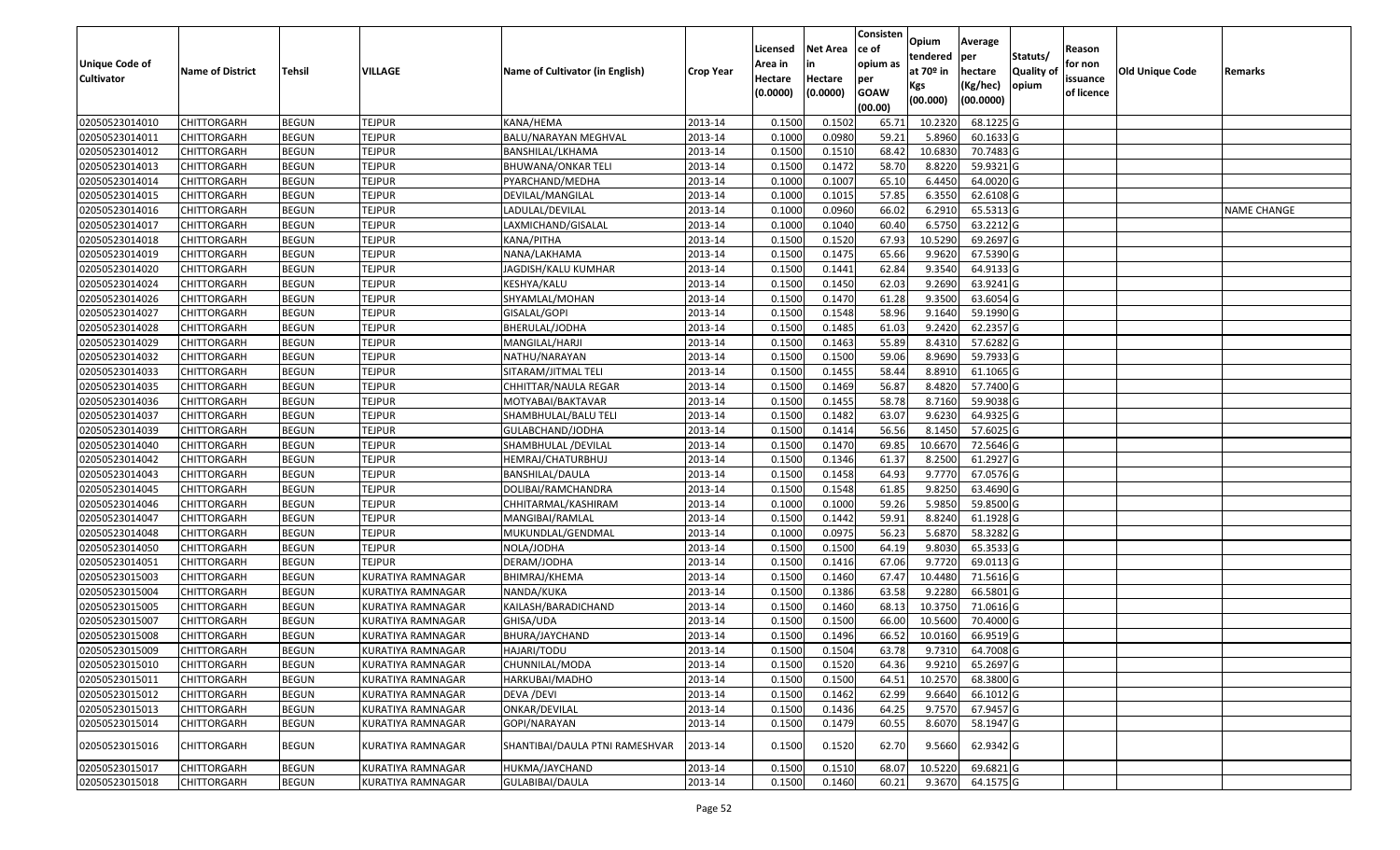|                   |                         |               |                   |                                 |                  | Licensed | <b>Net Area</b> | Consisten<br>ce of | Opium       | Average   |                  | Reason     |                        |                    |
|-------------------|-------------------------|---------------|-------------------|---------------------------------|------------------|----------|-----------------|--------------------|-------------|-----------|------------------|------------|------------------------|--------------------|
| Unique Code of    |                         |               |                   |                                 |                  | Area in  | in              | opium as           | tendered    | per       | Statuts/         | for non    |                        |                    |
| <b>Cultivator</b> | <b>Name of District</b> | <b>Tehsil</b> | <b>VILLAGE</b>    | Name of Cultivator (in English) | <b>Crop Year</b> | Hectare  | Hectare         | per                | at $70°$ in | hectare   | <b>Quality o</b> | issuance   | <b>Old Unique Code</b> | Remarks            |
|                   |                         |               |                   |                                 |                  | (0.0000) | (0.0000)        | <b>GOAW</b>        | Kgs         | (Kg/hec)  | opium            | of licence |                        |                    |
|                   |                         |               |                   |                                 |                  |          |                 | (00.00)            | (00.000)    | (00.0000) |                  |            |                        |                    |
| 02050523015019    | CHITTORGARH             | <b>BEGUN</b>  | KURATIYA RAMNAGAR | MOHAN LAL/KASHIRAM              | 2013-14          | 0.1500   | 0.1525          | 61.10              | 9.7240      | 63.7639 G |                  |            |                        |                    |
| 02050523016001    | CHITTORGARH             | <b>BEGUN</b>  | <b>GUDHA</b>      | RATAN LAL/BHUWANA               | 2013-14          | 0.1500   | 0.1485          | 59.09              | 9.2180      | 62.0741 G |                  |            |                        | <b>NAME CHANGE</b> |
| 02050523016002    | CHITTORGARH             | <b>BEGUN</b>  | <b>GUDHA</b>      | NANIBAI/NARAYAN                 | 2013-14          | 0.1000   | 0.0980          | 56.96              | 5.8420      | 59.6122G  |                  |            |                        |                    |
| 02050523016003    | <b>CHITTORGARH</b>      | <b>BEGUN</b>  | <b>GUDHA</b>      | MOHAN LAL/HEERALAL              | 2013-14          | 0.1500   | 0.1500          | 57.47              | 8.9320      | 59.5467 G |                  |            |                        | <b>NAME CHANGE</b> |
| 02050523016004    | CHITTORGARH             | <b>BEGUN</b>  | <b>GUDHA</b>      | KELA / BHURA                    | 2013-14          | 0.1500   | 0.1484          | 64.69              | 10.1380     | 68.3154 G |                  |            |                        |                    |
| 02050523016005    | CHITTORGARH             | <b>BEGUN</b>  | <b>GUDHA</b>      | GOPI/BHURA                      | 2013-14          | 0.1500   | 0.1500          | 59.84              | 9.2410      | 61.6067 G |                  |            |                        |                    |
| 02050523016006    | CHITTORGARH             | <b>BEGUN</b>  | <b>GUDHA</b>      | BHAGIRATH/DWARIKADAS            | 2013-14          | 0.1000   | 0.0936          | 62.97              | 6.1620      | 65.8333 G |                  |            |                        |                    |
| 02050523016008    | CHITTORGARH             | <b>BEGUN</b>  | <b>GUDHA</b>      | NARAYAN/BHUWANA                 | 2013-14          | 0.1500   | 0.1512          | 61.42              | 9.7480      | 64.4709 G |                  |            |                        |                    |
| 02050523017001    | CHITTORGARH             | <b>BEGUN</b>  | <b>BANDORA</b>    | DUNGA/DEVA                      | 2013-14          | 0.1500   | 0.1470          | 60.32              | 9.2290      | 62.7823 G |                  |            |                        |                    |
| 02050523017002    | CHITTORGARH             | <b>BEGUN</b>  | <b>BANDORA</b>    | RAMESHVAR/GOKAL                 | 2013-14          | 0.1500   | 0.1480          | 64.29              | 9.6250      | 65.0338 G |                  |            |                        |                    |
| 02050523017004    | CHITTORGARH             | <b>BEGUN</b>  | <b>BANDORA</b>    | LALIBAI/PYARA                   | 2013-14          | 0.1500   | 0.1479          | 64.58              | 10.0650     | 68.0527 G |                  |            |                        |                    |
| 02050523017006    | CHITTORGARH             | <b>BEGUN</b>  | <b>BANDORA</b>    | BHERU/NARAYAN                   | 2013-14          | 0.1500   | 0.1452          | 59.76              | 8.9470      | 61.6185 G |                  |            |                        |                    |
| 02050523017007    | <b>CHITTORGARH</b>      | <b>BEGUN</b>  | <b>BANDORA</b>    | LADU/NARAYAN                    | 2013-14          | 0.1000   | 0.1046          | 61.71              | 6.4270      | 61.4436 G |                  |            |                        |                    |
| 02050523017008    | CHITTORGARH             | <b>BEGUN</b>  | <b>BANDORA</b>    | GANGAABAI /BHOJA                | 2013-14          | 0.1500   | 0.1541          | 59.69              | 9.295       | 60.3180 G |                  |            |                        |                    |
| 02050523017011    | <b>CHITTORGARH</b>      | <b>BEGUN</b>  | <b>BANDORA</b>    | KASHIRAM/RUPA                   | 2013-14          | 0.1500   | 0.1500          | 64.40              | 10.0370     | 66.9133 G |                  |            |                        |                    |
| 02050523017013    | <b>CHITTORGARH</b>      | <b>BEGUN</b>  | <b>BANDORA</b>    | BHAGWANLAL/NANDLAL              | 2013-14          | 0.1500   | 0.1407          | 63.02              | 9.0480      | 64.3070 G |                  |            |                        |                    |
| 02050523017014    | CHITTORGARH             | <b>BEGUN</b>  | <b>BANDORA</b>    | MODA/HEERA                      | 2013-14          | 0.1500   | 0.1479          | 63.35              | 9.6740      | 65.4091G  |                  |            |                        |                    |
| 02050523017015    | CHITTORGARH             | <b>BEGUN</b>  | <b>BANDORA</b>    | KHANA/CHANDN                    | 2013-14          | 0.1500   | 0.1472          | 57.07              | 8.6500      | 58.7636 G |                  |            |                        |                    |
| 02050523017016    | CHITTORGARH             | <b>BEGUN</b>  | <b>BANDORA</b>    | KHANA/CHOGA                     | 2013-14          | 0.1500   | 0.1501          | 59.90              | 9.0190      | 60.0866 G |                  |            |                        |                    |
| 02050523017017    | CHITTORGARH             | <b>BEGUN</b>  | <b>BANDORA</b>    | DEVILAL/BHOJA                   | 2013-14          | 0.1500   | 0.1517          | 62.30              | 9.5940      | 63.2432 G |                  |            |                        | <b>NAME CHANGE</b> |
| 02050523017018    | CHITTORGARH             | <b>BEGUN</b>  | <b>BANDORA</b>    | SANKAR LAL/GOPI                 | 2013-14          | 0.1500   | 0.1404          | 62.16              | 9.1820      | 65.3989 G |                  |            |                        | <b>NAME CHANGE</b> |
| 02050523017019    | CHITTORGARH             | <b>BEGUN</b>  | <b>BANDORA</b>    | BARJIBAI/KHANA                  | 2013-14          | 0.1000   | 0.0992          | 61.91              | 6.4210      | 64.7278 G |                  |            |                        |                    |
| 02050523017020    | CHITTORGARH             | <b>BEGUN</b>  | <b>BANDORA</b>    | BALU/RAMA                       | 2013-14          | 0.1500   | 0.1458          | 58.78              | 8.6490      | 59.3210G  |                  |            |                        |                    |
| 02050523017022    | <b>CHITTORGARH</b>      | <b>BEGUN</b>  | <b>BANDORA</b>    | CHUNNILAL/GOVIND                | 2013-14          | 0.1500   | 0.1497          | 61.41              | 9.4400      | 63.0595 G |                  |            |                        |                    |
| 02050523017023    | <b>CHITTORGARH</b>      | <b>BEGUN</b>  | <b>BANDORA</b>    | KALU/GYANA                      | 2013-14          | 0.1500   | 0.1470          | 59.65              | 8.9390      | 60.8095 G |                  |            |                        |                    |
| 02050523017024    | CHITTORGARH             | <b>BEGUN</b>  | <b>BANDORA</b>    | DHANNIBAI/GOKAL                 | 2013-14          | 0.1500   | 0.1482          | 62.21              | 9.7050      | 65.4858 G |                  |            |                        |                    |
| 02050523017025    | CHITTORGARH             | <b>BEGUN</b>  | <b>BANDORA</b>    | PYARA/LAXMAN                    | 2013-14          | 0.1500   | 0.1500          | 62.53              | 9.6830      | 64.5533 G |                  |            |                        |                    |
| 02050523017027    | CHITTORGARH             | <b>BEGUN</b>  | <b>BANDORA</b>    | LALA/LAXMAN                     | 2013-14          | 0.1500   | 0.1476          | 59.00              | 9.1110      | 61.7276 G |                  |            |                        |                    |
| 02050523017028    | CHITTORGARH             | <b>BEGUN</b>  | <b>BANDORA</b>    | DEVA/GOKAL                      | 2013-14          | 0.1500   | 0.1554          | 56.99              | 9.3380      | 60.0901G  |                  |            |                        |                    |
| 02050523017030    | CHITTORGARH             | <b>BEGUN</b>  | <b>BANDORA</b>    | NANDA/NARAYAN                   | 2013-14          | 0.1500   | 0.1525          | 59.85              | 9.2080      | 60.3803 G |                  |            |                        |                    |
| 02050523017032    | CHITTORGARH             | <b>BEGUN</b>  | <b>BANDORA</b>    | RAMLAL/CHUNNILAL                | 2013-14          | 0.1500   | 0.1536          | 58.84              | 9.2130      | 59.9805 G |                  |            |                        |                    |
| 02050523017034    | CHITTORGARH             | <b>BEGUN</b>  | <b>BANDORA</b>    | JAGANNATH/CHOGA                 | 2013-14          | 0.1500   | 0.1501          | 57.56              | 8.7740      | 58.4544 G |                  |            |                        |                    |
| 02050523017036    | CHITTORGARH             | <b>BEGUN</b>  | <b>BANDORA</b>    | UDA/BARDA                       | 2013-14          | 0.1500   | 0.1488          | 65.06              | 9.8430      | 66.1492   |                  |            |                        |                    |
| 02050523017037    | CHITTORGARH             | <b>BEGUN</b>  | <b>BANDORA</b>    | NOJIBAI/KALU                    | 2013-14          | 0.1500   | 0.1508          | 63.19              | 9.5330      | 63.2162 G |                  |            |                        |                    |
| 02050523017038    | CHITTORGARH             | <b>BEGUN</b>  | <b>BANDORA</b>    | MANGILAL/GOKAL                  | 2013-14          | 0.1500   | 0.1503          | 62.05              | 9.6710      | 64.3446 G |                  |            |                        |                    |
| 02050523017039    | CHITTORGARH             | <b>BEGUN</b>  | <b>BANDORA</b>    | HEERALAL/CHUNNILAL              | 2013-14          | 0.1500   | 0.1498          | 59.36              | 9.2520      | 61.7623 G |                  |            |                        |                    |
| 02050523017040    | <b>CHITTORGARH</b>      | <b>BEGUN</b>  | <b>BANDORA</b>    | BHIMA/MODA                      | 2013-14          | 0.1500   | 0.1518          | 64.77              | 10.2240     | 67.3518 G |                  |            |                        |                    |
| 02050523017042    | <b>CHITTORGARH</b>      | <b>BEGUN</b>  | <b>BANDORA</b>    | SOSARBAI/HAJARI                 | 2013-14          | 0.1500   | 0.1495          | 59.12              | 9.3830      | 62.7625 G |                  |            |                        |                    |
| 02050523017043    | <b>CHITTORGARH</b>      | <b>BEGUN</b>  | <b>BANDORA</b>    | KANHAIYAAL/CHOGA                | 2013-14          | 0.1500   | 0.1521          | 61.80              | 9.7290      | 63.9645 G |                  |            |                        |                    |
| 02050523017044    | <b>CHITTORGARH</b>      | <b>BEGUN</b>  | <b>BANDORA</b>    | JAGDISH/BHAVARLAL               | 2013-14          | 0.1500   | 0.1490          | 56.23              | 8.2900      | 55.6376 G |                  |            |                        |                    |
| 02050523017045    | <b>CHITTORGARH</b>      | <b>BEGUN</b>  | <b>BANDORA</b>    | HARLAL/MODA                     | 2013-14          | 0.1500   | 0.1518          | 60.89              | 9.4380      | 62.1739 G |                  |            |                        |                    |
| 02050523017046    | <b>CHITTORGARH</b>      | <b>BEGUN</b>  | <b>BANDORA</b>    | NATHULAL/DEVILAL                | 2013-14          | 0.1500   | 0.1458          | 58.64              | 9.2570      | 63.4911 G |                  |            |                        |                    |
| 02050523017047    | <b>CHITTORGARH</b>      | <b>BEGUN</b>  | <b>BANDORA</b>    | UDA/CHHOGA                      | 2013-14          | 0.1500   | 0.1501          | 60.29              | 9.0950      | 60.5929 G |                  |            |                        |                    |
| 02050523017049    | <b>CHITTORGARH</b>      | <b>BEGUN</b>  | <b>BANDORA</b>    | NARAYAN/POKHAR                  | 2013-14          | 0.1500   | 0.1484          | 60.36              | 9.4770      | 63.8612 G |                  |            |                        |                    |
| 02050523017050    | <b>CHITTORGARH</b>      | <b>BEGUN</b>  | BANDORA           | HARDEV/BHUWANA                  | 2013-14          | 0.1500   | 0.1480          | 61.60              | 9.4690      | 63.9797 G |                  |            |                        |                    |
| 02050523017051    | <b>CHITTORGARH</b>      | <b>BEGUN</b>  | <b>BANDORA</b>    | MANGILAL/KALU                   | 2013-14          | 0.1500   | 0.1485          | 55.27              | 8.3620      | 56.3098 G |                  |            |                        |                    |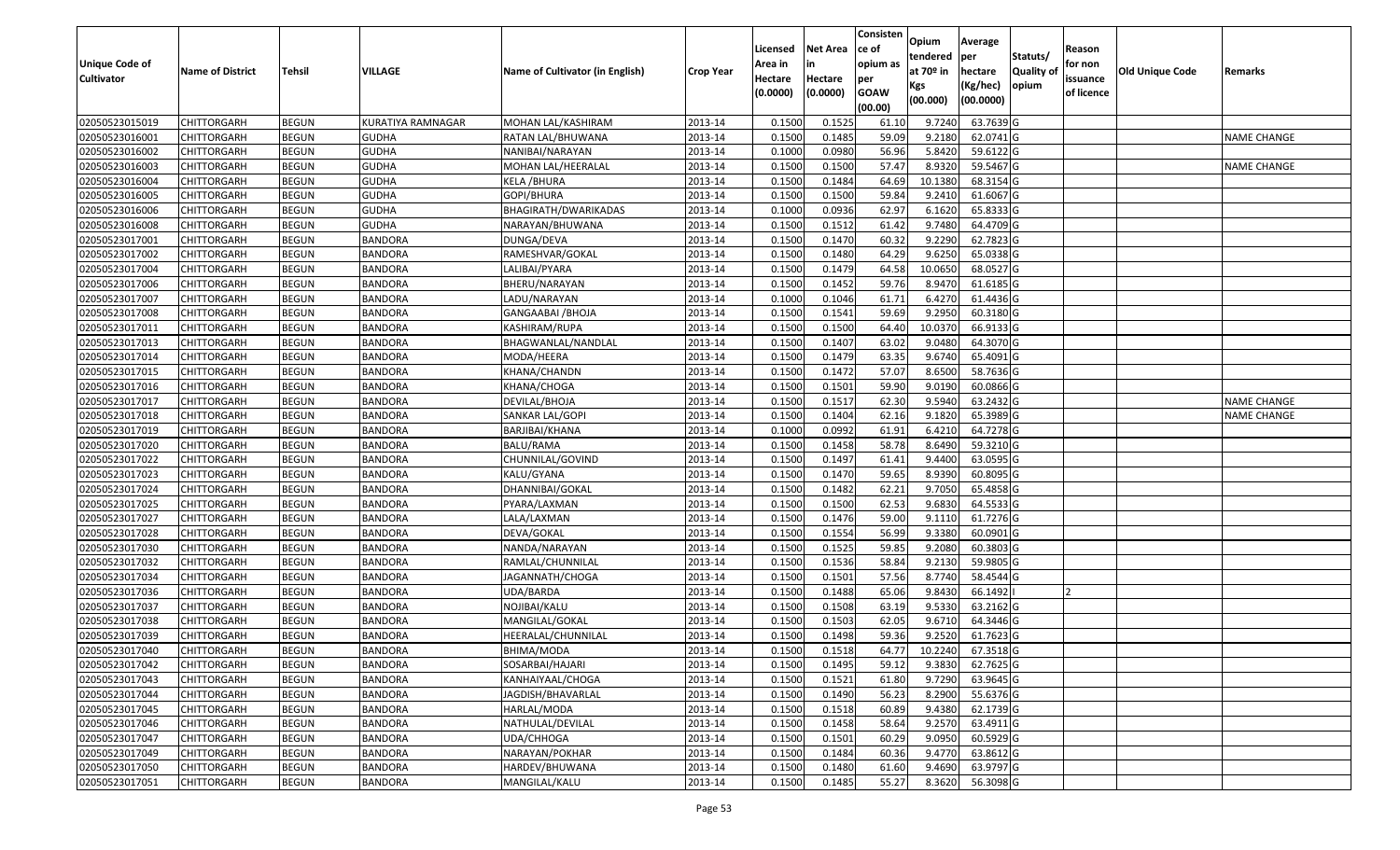| <b>Unique Code of</b><br><b>Cultivator</b> | <b>Name of District</b> | Tehsil       | VILLAGE         | Name of Cultivator (in English) | <b>Crop Year</b> | Licensed<br>Area in<br>Hectare<br>(0.0000) | Net Area<br>in<br>Hectare<br>(0.0000) | Consisten<br>ce of<br>opium as<br>per<br><b>GOAW</b><br>(00.00) | <b>Opium</b><br>tendered<br>at 70 <sup>o</sup> in<br>Kgs<br>(00.000) | Average<br> per<br>hectare<br>(Kg/hec)<br>(00.0000) | Statuts/<br><b>Quality of</b><br>opium | Reason<br>for non<br>issuance<br>of licence | <b>Old Unique Code</b> | Remarks                       |
|--------------------------------------------|-------------------------|--------------|-----------------|---------------------------------|------------------|--------------------------------------------|---------------------------------------|-----------------------------------------------------------------|----------------------------------------------------------------------|-----------------------------------------------------|----------------------------------------|---------------------------------------------|------------------------|-------------------------------|
| 02050523017052                             | <b>CHITTORGARH</b>      | <b>BEGUN</b> | <b>BANDORA</b>  | KHANA/BARDA                     | 2013-14          | 0.1500                                     | 0.1458                                | 59.22                                                           | 8.6880                                                               | 59.5885 G                                           |                                        |                                             |                        |                               |
| 02050523017054                             | CHITTORGARH             | <b>BEGUN</b> | <b>BANDORA</b>  | SHRINGARIBAI/MULCHAND           | 2013-14          | 0.1500                                     | 0.1508                                | 55.61                                                           | 8.7860                                                               | 58.2626 G                                           |                                        |                                             |                        |                               |
| 02050523017055                             | CHITTORGARH             | <b>BEGUN</b> | <b>BANDORA</b>  | GOPAL/BALU                      | 2013-14          | 0.1500                                     | 0.1500                                | 60.92                                                           | 9.7380                                                               | 64.9200 G                                           |                                        |                                             |                        |                               |
| 02050523017057                             | <b>CHITTORGARH</b>      | <b>BEGUN</b> | <b>BANDORA</b>  | DEUBAI/JODHA                    | 2013-14          | 0.1000                                     | 0.0985                                | 67.61                                                           | 6.7320                                                               | 68.3452 G                                           |                                        |                                             |                        |                               |
| 02050523017058                             | CHITTORGARH             | <b>BEGUN</b> | <b>BANDORA</b>  | VIJAYSINGH/LALSINGH             | 2013-14          | 0.1500                                     | 0.1488                                | 64.22                                                           | 9.6150                                                               | 64.6169 G                                           |                                        |                                             |                        |                               |
| 02050523017059                             | CHITTORGARH             | <b>BEGUN</b> | BANDORA         | GHISA/DUNGA                     | 2013-14          | 0.1500                                     | 0.1455                                | 64.69                                                           | 9.7310                                                               | 66.8797 G                                           |                                        |                                             |                        | TRANSFER / GUDATA<br>BENGUN)  |
| 02050523017060                             | CHITTORGARH             | <b>BEGUN</b> | <b>BANDORA</b>  | SHANKAR LAL / GOKAL             | 2013-14          | 0.1500                                     | 0.1488                                | 60.87                                                           | 9.2090                                                               | 61.8884 G                                           |                                        |                                             |                        | TRANSFER / GUDATA<br>(BENGUN) |
| 02050523018001                             | CHITTORGARH             | <b>BEGUN</b> | <b>MUROLI</b>   | CHANDI BAI /PYARA               | 2013-14          | 0.1500                                     | 0.1480                                | 64.37                                                           | 10.2530                                                              | 69.2770 G                                           |                                        |                                             |                        | <b>NAME CHANGE</b>            |
| 02050523018002                             | CHITTORGARH             | <b>BEGUN</b> | <b>MUROLI</b>   | HAJARI/RUPA                     | 2013-14          | 0.1500                                     | 0.1512                                | 66.33                                                           | 10.4800                                                              | 69.3122 G                                           |                                        |                                             |                        |                               |
| 02050523018003                             | CHITTORGARH             | <b>BEGUN</b> | MUROLI          | MADANLAL/PEMA                   | 2013-14          | 0.1500                                     | 0.1464                                | 68.21                                                           | 10.4070                                                              | 71.0861 G                                           |                                        |                                             |                        |                               |
| 02050523018004                             | CHITTORGARH             | <b>BEGUN</b> | <b>MUROLI</b>   | DHAPUBAI / DEVILAL              | 2013-14          | 0.1500                                     | 0.1551                                | 60.70                                                           | 9.5470                                                               | 61.5538 G                                           |                                        |                                             |                        |                               |
| 02050523018005                             | CHITTORGARH             | <b>BEGUN</b> | <b>MUROLI</b>   | MODA/HEMA                       | 2013-14          | 0.1500                                     | 0.1491                                | 63.88                                                           | 9.5910                                                               | 64.3260 G                                           |                                        |                                             |                        |                               |
| 02050523018006                             | <b>CHITTORGARH</b>      | <b>BEGUN</b> | <b>MUROLI</b>   | BARDIBAI/ PARTHU                | 2013-14          | 0.1500                                     | 0.1283                                | 63.76                                                           | 8.3710                                                               | 65.2455 G                                           |                                        |                                             |                        | <b>NAME CHANGE</b>            |
| 02050523018007                             | CHITTORGARH             | <b>BEGUN</b> | <b>MUROLI</b>   | BHOLIRAM/RATNA                  | 2013-14          | 0.1500                                     | 0.1503                                | 60.78                                                           | 9.4990                                                               | 63.2000 G                                           |                                        |                                             |                        |                               |
| 02050523018008                             | CHITTORGARH             | <b>BEGUN</b> | <b>MUROLI</b>   | KANHAIYAAL/KUKA                 | 2013-14          | 0.1500                                     | 0.1498                                | 63.39                                                           | 9.8250                                                               | 65.5874 G                                           |                                        |                                             |                        |                               |
| 02050523018009                             | CHITTORGARH             | <b>BEGUN</b> | <b>MUROLI</b>   | GHISALAL/RATNA                  | 2013-14          | 0.1500                                     | 0.1516                                | 65.21                                                           | 10.1910                                                              | 67.2220 G                                           |                                        |                                             |                        |                               |
| 02050523018010                             | CHITTORGARH             | <b>BEGUN</b> | <b>MUROLI</b>   | SARJU BAI/KANA                  | 2013-14          | 0.1000                                     | 0.1024                                | 65.47                                                           | 6.7430                                                               | 65.8496 G                                           |                                        |                                             |                        |                               |
| 02050523018012                             | CHITTORGARH             | <b>BEGUN</b> | <b>MUROLI</b>   | CHHEETAR/DEVA                   | 2013-14          | 0.1500                                     | 0.1478                                | 63.28                                                           | 9.6820                                                               | 65.5074 G                                           |                                        |                                             |                        |                               |
| 02050523019001                             | <b>CHITTORGARH</b>      | <b>BEGUN</b> | MADHOPUR (M.P.) | HEERALAL/LAXMAN URF LKHAMA      | 2013-14          | 0.1500                                     | 0.1500                                | 64.74                                                           | 10.1550                                                              | 67.7000 G                                           |                                        |                                             |                        |                               |
| 02050523019005                             | CHITTORGARH             | <b>BEGUN</b> | MADHOPUR (M.P.) | DEUBAI/ NARAYAN                 | 2013-14          | 0.1500                                     | 0.1501                                | 62.79                                                           | 9.8850                                                               | 65.8561 G                                           |                                        |                                             |                        |                               |
| 02050523019007                             | CHITTORGARH             | <b>BEGUN</b> | MADHOPUR (M.P.) | GHISALAL/ONKAR                  | 2013-14          | 0.1500                                     | 0.1462                                | 69.04                                                           | 10.7410                                                              | 73.4679 G                                           |                                        |                                             |                        |                               |
| 02050523019008                             | CHITTORGARH             | <b>BEGUN</b> | MADHOPUR (M.P.) | LALU/GOKAL                      | 2013-14          | 0.1500                                     | 0.1500                                | 63.32                                                           | 9.8330                                                               | 65.5533 G                                           |                                        |                                             |                        |                               |
| 02050523019009                             | <b>CHITTORGARH</b>      | <b>BEGUN</b> | MADHOPUR (M.P.) | BHANWARLAL/LKHAMA               | 2013-14          | 0.1000                                     | 0.1008                                | 62.27                                                           | 6.3250                                                               | 62.7480 G                                           |                                        |                                             |                        |                               |
| 02050523019011                             | <b>CHITTORGARH</b>      | <b>BEGUN</b> | MADHOPUR (M.P.) | BARADICHAND/LAKHAMA             | 2013-14          | 0.1500                                     | 0.1475                                | 66.76                                                           | 10.2430                                                              | 69.4441 G                                           |                                        |                                             |                        |                               |
| 02050523019012                             | CHITTORGARH             | <b>BEGUN</b> | MADHOPUR (M.P.) | <b>BALU/DAULA</b>               | 2013-14          | 0.1500                                     | 0.1476                                | 67.54                                                           | 10.6130                                                              | 71.9038 G                                           |                                        |                                             |                        |                               |
| 02050523019013                             | CHITTORGARH             | <b>BEGUN</b> | MADHOPUR (M.P.) | KANHAIYALAL A/S SHOCHAND/ RUPA  | 2013-14          | 0.1500                                     | 0.1480                                | 66.32                                                           | 10.3360                                                              | 69.8378 G                                           |                                        |                                             |                        |                               |
| 02050523019014                             | <b>CHITTORGARH</b>      | <b>BEGUN</b> | MADHOPUR (M.P.) | BALURAM/DEVILAL                 | 2013-14          | 0.1500                                     | 0.1440                                | 64.33                                                           | 9.5300                                                               | 66.1806 G                                           |                                        |                                             |                        |                               |
| 02050523019015                             | CHITTORGARH             | <b>BEGUN</b> | MADHOPUR (M.P.) | KANHAIYALAL / HUKMA             | 2013-14          | 0.1500                                     | 0.1505                                | 64.23                                                           | 10.2030                                                              | 67.7940 G                                           |                                        |                                             |                        |                               |
| 02050523019017                             | CHITTORGARH             | <b>BEGUN</b> | MADHOPUR (M.P.) | HAJARI/NANDA                    | 2013-14          | 0.1500                                     | 0.1491                                | 63.69                                                           | 9.7450                                                               | 65.3588 G                                           |                                        |                                             |                        |                               |
| 02050523019018                             | <b>CHITTORGARH</b>      | <b>BEGUN</b> | MADHOPUR (M.P.) | SHOJIRAM/BHUWANA                | 2013-14          | 0.1000                                     | 0.0992                                | 59.71                                                           | 6.0990                                                               | 61.4819 G                                           |                                        |                                             |                        |                               |
| 02050523019019                             | CHITTORGARH             | <b>BEGUN</b> | MADHOPUR (M.P.) | UDAYLAL A/S HAJARI/SHANKARLAL   | 2013-14          | 0.1500                                     | 0.1480                                | 62.90                                                           | 9.9020                                                               | 66.9054 G                                           |                                        |                                             |                        |                               |
| 02050523019020                             | CHITTORGARH             | <b>BEGUN</b> | MADHOPUR (M.P.) | RAICHANDRA/RAMNATH              | 2013-14          | 0.1000                                     | 0.0986                                | 65.53                                                           | 6.6560                                                               | 67.5051 G                                           |                                        |                                             |                        |                               |
| 02050523019021                             | CHITTORGARH             | <b>BEGUN</b> | MADHOPUR (M.P.) | ONKAR/GHASI                     | 2013-14          | 0.1500                                     | 0.1541                                | 64.04                                                           | 10.0820                                                              | 65.4250 G                                           |                                        |                                             |                        |                               |
| 02050523019025                             | <b>CHITTORGARH</b>      | <b>BEGUN</b> | MADHOPUR (M.P.) | PYARCHAND/BHUWANA               | 2013-14          | 0.1500                                     | 0.1475                                | 66.43                                                           |                                                                      | 10.1920 69.0983 G                                   |                                        |                                             |                        |                               |
| 02050523019028                             | <b>CHITTORGARH</b>      | <b>BEGUN</b> | MADHOPUR (M.P.) | NANDUBAI/ BOTHLAL               | 2013-14          | 0.1500                                     | 0.1444                                | 56.24                                                           | 8.4840                                                               | 58.7535 G                                           |                                        |                                             |                        |                               |
| 02050523020001                             | <b>CHITTORGARH</b>      | <b>BEGUN</b> | NARSINGHPURA    | ONKAR/BHUWANA                   | 2013-14          | 0.1500                                     | 0.1484                                | 65.86                                                           | 10.2370                                                              | 68.9825 G                                           |                                        |                                             |                        |                               |
| 02050523020002                             | <b>CHITTORGARH</b>      | <b>BEGUN</b> | NARSINGHPURA    | KHEMRAJ/DAULA                   | 2013-14          | 0.1500                                     | 0.1472                                | 61.81                                                           | 9.5190                                                               | 64.6671 G                                           |                                        |                                             |                        |                               |
| 02050523020003                             | <b>CHITTORGARH</b>      | <b>BEGUN</b> | NARSINGHPURA    | BHURA/ONKAR                     | 2013-14          | 0.1500                                     | 0.1512                                | 62.45                                                           | 9.4480                                                               | 62.4868 G                                           |                                        |                                             |                        |                               |
| 02050523020004                             | <b>CHITTORGARH</b>      | <b>BEGUN</b> | NARSINGHPURA    | <b>BHURI BAI/BALU</b>           | 2013-14          | 0.1500                                     | 0.1500                                | 71.22                                                           | 11.1710                                                              | 74.4733 G                                           |                                        |                                             |                        |                               |
| 02050523020007                             | <b>CHITTORGARH</b>      | <b>BEGUN</b> | NARSINGHPURA    | KAILASH A/S. PYARA /HEERA       | 2013-14          | 0.1500                                     | 0.1536                                | 60.05                                                           | 9.4880                                                               | 61.7708 G                                           |                                        |                                             |                        |                               |
| 02050523020009                             | <b>CHITTORGARH</b>      | <b>BEGUN</b> | NARSINGHPURA    | GHISIBAI/DAULA                  | 2013-14          | 0.1500                                     | 0.1512                                | 63.17                                                           | 9.8090                                                               | 64.8743 G                                           |                                        |                                             |                        |                               |
| 02050523020010                             | CHITTORGARH             | <b>BEGUN</b> | NARSINGHPURA    | PREMBAI/RAMESHVAR               | 2013-14          | 0.1500                                     | 0.1486                                | 64.05                                                           | 9.9740                                                               | 67.1198 G                                           |                                        |                                             |                        |                               |
| 02050523020011                             | <b>CHITTORGARH</b>      | <b>BEGUN</b> | NARSINGHPURA    | KAJOD/NANDA                     | 2013-14          | 0.1500                                     | 0.1500                                | 65.74                                                           | 10.1710                                                              | 67.8067                                             |                                        |                                             |                        |                               |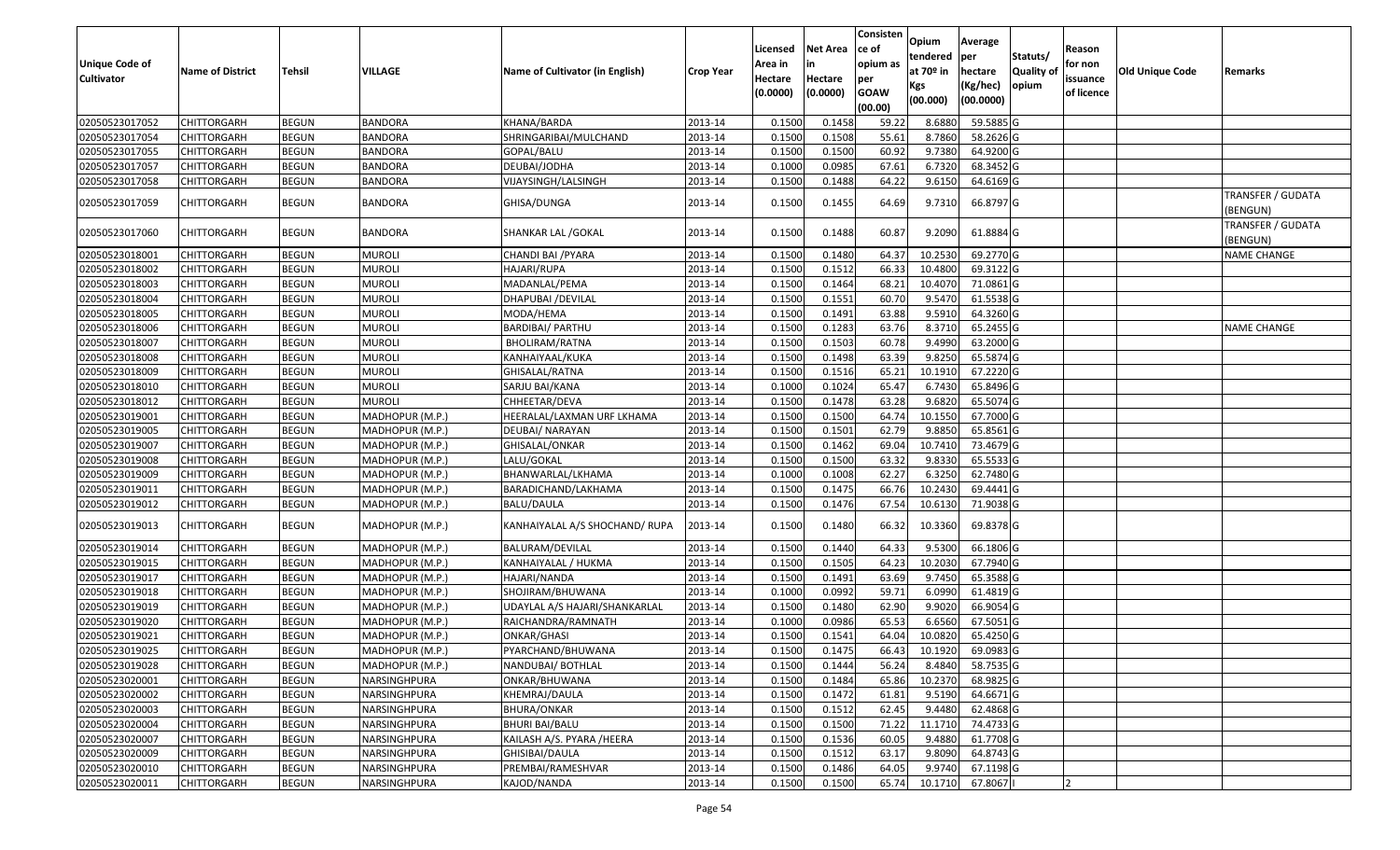| <b>Unique Code of</b><br><b>Cultivator</b> | <b>Name of District</b> | Tehsil       | VILLAGE         | Name of Cultivator (in English) | <b>Crop Year</b> | Licensed<br>Area in<br>Hectare<br>(0.0000) | <b>Net Area</b><br>in<br>Hectare<br>(0.0000) | Consisten<br>ce of<br>opium as<br>per<br><b>GOAW</b><br>(00.00) | Opium<br>tendered<br>at $70°$ in<br>Kgs<br>(00.000) | Average<br>per<br>hectare<br>(Kg/hec)<br>(00.0000) | Statuts/<br>Quality of<br>opium | Reason<br>for non<br>issuance<br>of licence | <b>Old Unique Code</b> | Remarks            |
|--------------------------------------------|-------------------------|--------------|-----------------|---------------------------------|------------------|--------------------------------------------|----------------------------------------------|-----------------------------------------------------------------|-----------------------------------------------------|----------------------------------------------------|---------------------------------|---------------------------------------------|------------------------|--------------------|
| 02050523020012                             | <b>CHITTORGARH</b>      | <b>BEGUN</b> | NARSINGHPURA    | KASHANIBAI/BHUWANA              | 2013-14          | 0.1500                                     | 0.1534                                       | 60.24                                                           | 9.3630                                              | 61.0365 G                                          |                                 |                                             |                        |                    |
| 02050523020013                             | CHITTORGARH             | <b>BEGUN</b> | NARSINGHPURA    | RAMA URF RAMLAL/KISHNA          | 2013-14          | 0.1500                                     | 0.1458                                       | 68.32                                                           | 10.4040                                             | 71.3580 G                                          |                                 |                                             |                        |                    |
| 02050523021001                             | CHITTORGARH             | <b>BEGUN</b> | NANDBAI         | MADHO/PYARA                     | 2013-14          | 0.1500                                     | 0.1296                                       | 57.39                                                           | 7.3790                                              | 56.9367 G                                          |                                 |                                             |                        |                    |
| 02050523021003                             | <b>CHITTORGARH</b>      | <b>BEGUN</b> | <b>NANDBAI</b>  | <b>ONKAR / MANGILAL</b>         | 2013-14          | 0.1500                                     | 0.1501                                       | 65.09                                                           | 9.9220                                              | 66.1026 G                                          |                                 |                                             |                        |                    |
| 02050523021004                             | <b>CHITTORGARH</b>      | <b>BEGUN</b> | <b>NANDBAI</b>  | DEVILAL/LALU                    | 2013-14          | 0.1500                                     | 0.1530                                       | 67.04                                                           | 10.4580                                             | 68.3529 G                                          |                                 |                                             |                        |                    |
| 02050523021006                             | <b>CHITTORGARH</b>      | <b>BEGUN</b> | NANDBAI         | TULSIRAM/CHAGNALAL              | 2013-14          | 0.1500                                     | 0.1466                                       | 65.80                                                           | 9.7570                                              | 66.5553 G                                          |                                 |                                             |                        |                    |
| 02050523021008                             | CHITTORGARH             | <b>BEGUN</b> | NANDBAI         | BHAGWANLAL/HARLAL               | 2013-14          | 0.1500                                     | 0.1465                                       | 60.59                                                           | 9.1660                                              | 62.5666 G                                          |                                 |                                             |                        |                    |
| 02050523021012                             | <b>CHITTORGARH</b>      | <b>BEGUN</b> | <b>NANDBAI</b>  | MANGIBAI/ONKARLAL               | 2013-14          | 0.1500                                     | 0.1491                                       | 60.29                                                           | 9.2850                                              | 62.2736 G                                          |                                 |                                             |                        |                    |
| 02050523021014                             | <b>CHITTORGARH</b>      | <b>BEGUN</b> | <b>NANDBAI</b>  | DEVILAL/MIYACHAND               | 2013-14          | 0.1500                                     | 0.1479                                       | 64.58                                                           | 9.9450                                              | 67.2414 G                                          |                                 |                                             |                        |                    |
| 02050523021015                             | <b>CHITTORGARH</b>      | <b>BEGUN</b> | NANDBAI         | HAGAMIBAI/DEVILAL               | 2013-14          | 0.1500                                     | 0.1438                                       | 63.60                                                           | 9.5220                                              | 66.2170 G                                          |                                 |                                             |                        |                    |
| 02050523021018                             | <b>CHITTORGARH</b>      | <b>BEGUN</b> | NANDBAI         | MADHU/CHAGNA                    | 2013-14          | 0.1500                                     | 0.1480                                       | 61.24                                                           | 9.1420                                              | 61.7700 G                                          |                                 |                                             |                        |                    |
| 02050523021019                             | <b>CHITTORGARH</b>      | <b>BEGUN</b> | NANDBAI         | DEVILAL/JAICHAND                | 2013-14          | 0.1500                                     | 0.1490                                       | 65.20                                                           | 9.8270                                              | 65.9530 G                                          |                                 |                                             |                        |                    |
| 02050523021020                             | <b>CHITTORGARH</b>      | <b>BEGUN</b> | <b>NANDBAI</b>  | NANDKISHOR/GOPI                 | 2013-14          | 0.1500                                     | 0.1472                                       | 62.10                                                           | 9.3420                                              | 63.4647 G                                          |                                 |                                             |                        |                    |
| 02050523021021                             | <b>CHITTORGARH</b>      | <b>BEGUN</b> | <b>NANDBAI</b>  | DHANNIBAI/MANGILAL              | 2013-14          | 0.1500                                     | 0.1502                                       | 64.18                                                           | 9.8750                                              | 65.7457 G                                          |                                 |                                             |                        |                    |
| 02050523021022                             | <b>CHITTORGARH</b>      | <b>BEGUN</b> | <b>NANDBAI</b>  | PRITHVIRAJ/KAJOD                | 2013-14          | 0.1500                                     | 0.1512                                       | 64.79                                                           | 10.0150                                             | 66.2368 G                                          |                                 |                                             |                        |                    |
| 02050523021023                             | <b>CHITTORGARH</b>      | <b>BEGUN</b> | NANDBAI         | BHANWAR LAL/BHUWANA             | 2013-14          | 0.1500                                     | 0.1460                                       | 62.48                                                           | 9.3270                                              | 63.8836 G                                          |                                 |                                             |                        |                    |
| 02050523021025                             | <b>CHITTORGARH</b>      | <b>BEGUN</b> | NANDBAI         | JAMANIBAI/PYARCHAND             | 2013-14          | 0.1500                                     | 0.1538                                       | 61.61                                                           | 9.2240                                              | 59.9740 G                                          |                                 |                                             |                        |                    |
| 02050523021029                             | <b>CHITTORGARH</b>      | <b>BEGUN</b> | <b>NANDBAI</b>  | NARBADABAI/DEVILAL              | 2013-14          | 0.1500                                     | 0.1536                                       | 60.91                                                           | 9.7630                                              | 63.5612 G                                          |                                 |                                             |                        |                    |
| 02050523021030                             | <b>CHITTORGARH</b>      | <b>BEGUN</b> | NANDBAI         | GHISALAL/NANDA                  | 2013-14          | 0.1500                                     | 0.1460                                       | 70.38                                                           | 10.5870                                             | 72.5137 G                                          |                                 |                                             |                        |                    |
| 02050523022001                             | CHITTORGARH             | <b>BEGUN</b> | NEELIYO KA MAAL | KALU/BARDA                      | 2013-14          | 0.1500                                     | 0.1500                                       | 67.64                                                           | 10.8420                                             | 72.2800 G                                          |                                 |                                             |                        |                    |
| 02050523022002                             | <b>CHITTORGARH</b>      | <b>BEGUN</b> | NEELIYO KA MAAL | RUPA/PRITHVIRAJ                 | 2013-14          | 0.1500                                     | 0.1460                                       | 68.41                                                           | 10.4180                                             | 71.3562 G                                          |                                 |                                             |                        |                    |
| 02050523022003                             | <b>CHITTORGARH</b>      | <b>BEGUN</b> | NEELIYO KA MAAL | TEKUBAI/BHERU                   | 2013-14          | 0.1500                                     | 0.1503                                       | 67.59                                                           | 10.7560                                             | 71.5635 G                                          |                                 |                                             |                        |                    |
| 02050523022004                             | <b>CHITTORGARH</b>      | <b>BEGUN</b> | NEELIYO KA MAAL | NANDUBAI/ BAGA                  | 2013-14          | 0.1500                                     | 0.1529                                       | 62.68                                                           | 10.0830                                             | 65.9451 G                                          |                                 |                                             |                        |                    |
| 02050523022005                             | <b>CHITTORGARH</b>      | <b>BEGUN</b> | NEELIYO KA MAAL | HIRIBAI/DHANNA                  | 2013-14          | 0.1000                                     | 0.0990                                       | 67.76                                                           | 7.2600                                              | 73.3333 G                                          |                                 |                                             |                        |                    |
| 02050523022006                             | <b>CHITTORGARH</b>      | <b>BEGUN</b> | NEELIYO KA MAAL | JHAMKUBAI/HEERA                 | 2013-14          | 0.1500                                     | 0.1470                                       | 64.60                                                           | 9.9390                                              | 67.6122 G                                          |                                 |                                             |                        |                    |
| 02050523022007                             | <b>CHITTORGARH</b>      | <b>BEGUN</b> | NEELIYO KA MAAL | KUKA/KISHNA                     | 2013-14          | 0.1500                                     | 0.1530                                       | 69.40                                                           | 11.4010                                             | 74.5163 G                                          |                                 |                                             |                        |                    |
| 02050523022008                             | <b>CHITTORGARH</b>      | <b>BEGUN</b> | NEELIYO KA MAAL | GHISA/BALU                      | 2013-14          | 0.1500                                     | 0.1485                                       | 70.46                                                           | 10.9010                                             | 73.4074 G                                          |                                 |                                             |                        |                    |
| 02050523022009                             | <b>CHITTORGARH</b>      | <b>BEGUN</b> | NEELIYO KA MAAL | SEUBAI/CHUNILAL                 | 2013-14          | 0.1500                                     | 0.1525                                       | 66.55                                                           | 10.6480                                             | 69.8230 G                                          |                                 |                                             |                        |                    |
| 02050523022010                             | <b>CHITTORGARH</b>      | <b>BEGUN</b> | NEELIYO KA MAAL | SHANKAR LAL / NANDA             | 2013-14          | 0.1500                                     | 0.1497                                       | 66.74                                                           | 10.7070                                             | 71.5230 G                                          |                                 |                                             |                        |                    |
| 02050523022011                             | <b>CHITTORGARH</b>      | <b>BEGUN</b> | NEELIYO KA MAAL | DHAPUBAI/HEMA                   | 2013-14          | 0.1500                                     | 0.1480                                       | 70.46                                                           | 10.5090                                             | 71.0068 G                                          |                                 |                                             |                        |                    |
| 02050523022012                             | <b>CHITTORGARH</b>      | <b>BEGUN</b> | NEELIYO KA MAAL | NARAYAN/GOPI                    | 2013-14          | 0.1500                                     | 0.1536                                       | 69.66                                                           | 10.6080                                             | 69.0625 G                                          |                                 |                                             |                        |                    |
| 02050523022013                             | CHITTORGARH             | <b>BEGUN</b> | NEELIYO KA MAAL | SUGNABAI/PRBHULAL               | 2013-14          | 0.1500                                     | 0.1500                                       | 66.12                                                           | 10.6170                                             | 70.7800 G                                          |                                 |                                             |                        |                    |
| 02050523022014                             | <b>CHITTORGARH</b>      | <b>BEGUN</b> | NEELIYO KA MAAL | NANDA/BHOLA                     | 2013-14          | 0.1500                                     | 0.1490                                       | 65.69                                                           | 9.9660                                              | 66.8859 G                                          |                                 |                                             |                        |                    |
| 02050523022015                             | <b>CHITTORGARH</b>      | <b>BEGUN</b> | NEELIYO KA MAAL | DHAPUBAI/HAJARI                 | 2013-14          | 0.1500                                     | 0.1530                                       | 65.66                                                           | 9.8300                                              | 64.2484 G                                          |                                 |                                             |                        | <b>NAME CHANGE</b> |
| 02050523022016                             | CHITTORGARH             | <b>BEGUN</b> | NEELIYO KA MAAL | HAJARI/BALU                     | 2013-14          | 0.1500                                     | 0.1511                                       | 68.34                                                           | 10.9340                                             | 72.3627 G                                          |                                 |                                             |                        |                    |
| 02050523022018                             | <b>CHITTORGARH</b>      | <b>BEGUN</b> | NEELIYO KA MAAL | BHANWARLAL/KALU                 | 2013-14          | 0.1500                                     | 0.1470                                       | 65.97                                                           | 10.3480                                             | 70.3946 G                                          |                                 |                                             |                        |                    |
| 02050523022019                             | <b>CHITTORGARH</b>      | <b>BEGUN</b> | NEELIYO KA MAAL | PREMBAI/BHERULAL                | 2013-14          | 0.1500                                     | 0.1520                                       | 70.38                                                           | 11.1600                                             | 73.4211 G                                          |                                 |                                             |                        |                    |
| 02050523022020                             | <b>CHITTORGARH</b>      | <b>BEGUN</b> | NEELIYO KA MAAL | BHURA/GISA                      | 2013-14          | 0.1500                                     | 0.1500                                       | 64.43                                                           | 9.7290                                              | 64.8600 G                                          |                                 |                                             |                        | <b>NAME CHANGE</b> |
| 02050523023001                             | <b>CHITTORGARH</b>      | <b>BEGUN</b> | SHOPURA         | RAMCHANDRA/DEVILAL              | 2013-14          | 0.1500                                     | 0.1462                                       | 65.60                                                           | 9.8120                                              | 67.1135 G                                          |                                 |                                             |                        |                    |
| 02050523023002                             | <b>CHITTORGARH</b>      | <b>BEGUN</b> | <b>SHOPURA</b>  | BHOLIBAI/HEERA                  | 2013-14          | 0.1500                                     | 0.1458                                       | 64.28                                                           | 9.5500                                              | 65.5007 G                                          |                                 |                                             |                        | <b>NAME CHANGE</b> |
| 02050523023003                             | <b>CHITTORGARH</b>      | <b>BEGUN</b> | SHOPURA         | SHRINGARI / JAYCHAND            | 2013-14          | 0.1500                                     | 0.1501                                       | 63.90                                                           | 9.6400                                              | 64.2239 G                                          |                                 |                                             |                        | <b>NAME CHANGE</b> |
| 02050523023004                             | <b>CHITTORGARH</b>      | <b>BEGUN</b> | SHOPURA         | KAHAIYAAL A/S. NARAYAN/MADHUJI  | 2013-14          | 0.1500                                     | 0.1525                                       | 64.70                                                           | 10.3520                                             | 67.8820 G                                          |                                 |                                             |                        |                    |
| 02050523023005                             | <b>CHITTORGARH</b>      | <b>BEGUN</b> | <b>SHOPURA</b>  | HAJARI LAL / PEMA               | 2013-14          | 0.1500                                     | 0.1512                                       | 65.70                                                           | 9.7990                                              | 64.8082 G                                          |                                 |                                             |                        |                    |
| 02050523023006                             | <b>CHITTORGARH</b>      | <b>BEGUN</b> | SHOPURA         | RADHESHYAM A/S. BALU            | 2013-14          | 0.1500                                     | 0.1556                                       | 62.90                                                           | 10.0550                                             | 64.6208 G                                          |                                 |                                             |                        |                    |
| 02050523023007                             | <b>CHITTORGARH</b>      | <b>BEGUN</b> | SHOPURA         | GHISA/PANNA                     | 2013-14          | 0.1500                                     | 0.1523                                       | 61.06                                                           | 9.7520                                              | 64.0315                                            |                                 |                                             |                        |                    |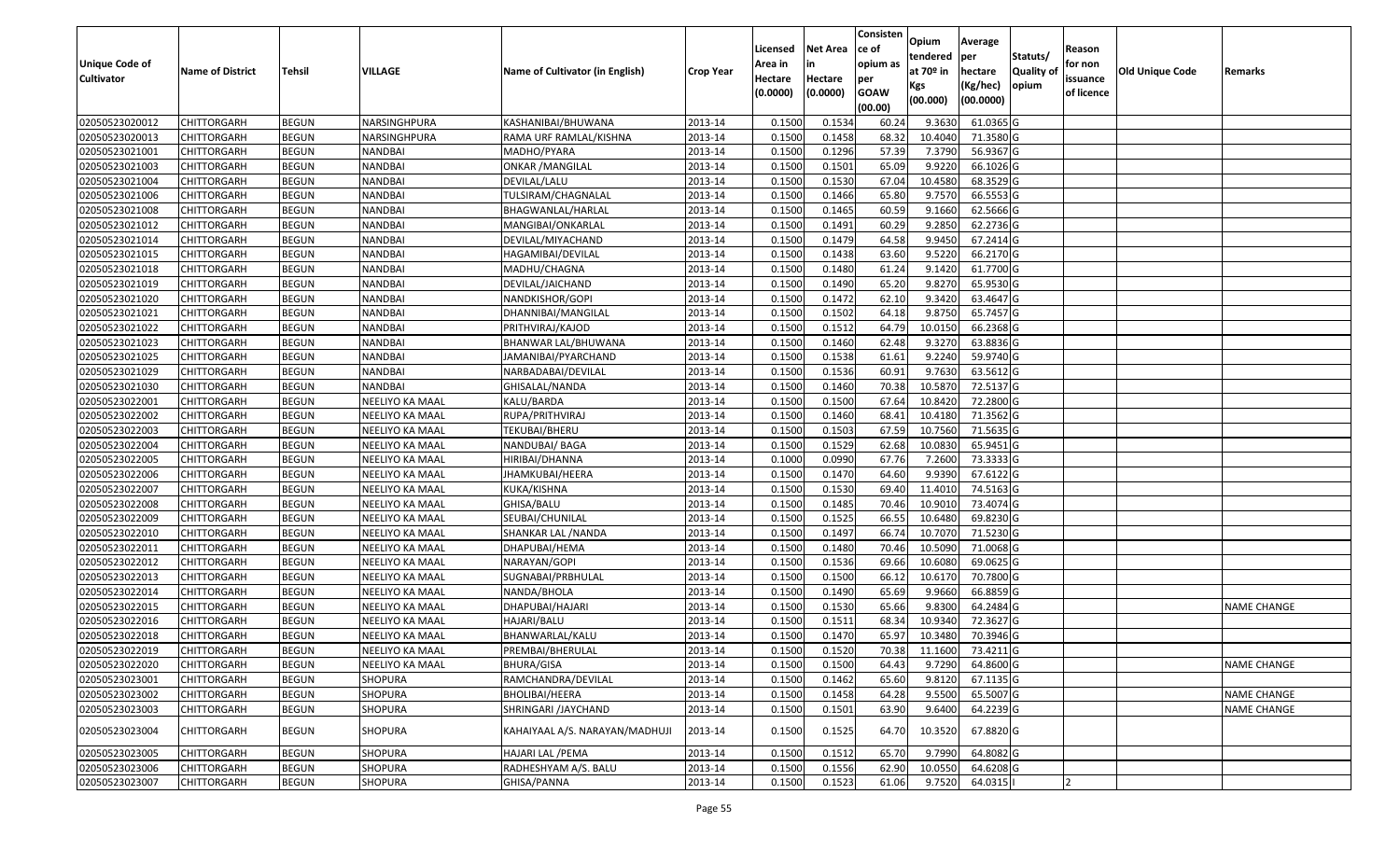|                       |                         |               |                |                                 |           | Licensed | <b>Net Area</b> | Consisten<br>ce of     | Opium           | Average               |                   | Reason     |                 |                    |
|-----------------------|-------------------------|---------------|----------------|---------------------------------|-----------|----------|-----------------|------------------------|-----------------|-----------------------|-------------------|------------|-----------------|--------------------|
| <b>Unique Code of</b> |                         |               |                |                                 |           | Area in  | in              | opium as               | tendered        | <b>per</b>            | Statuts/          | for non    |                 |                    |
| <b>Cultivator</b>     | <b>Name of District</b> | <b>Tehsil</b> | VILLAGE        | Name of Cultivator (in English) | Crop Year | Hectare  | Hectare         | per                    | at 70º in       | hectare               | <b>Quality of</b> | issuance   | Old Unique Code | Remarks            |
|                       |                         |               |                |                                 |           | (0.0000) | (0.0000)        | <b>GOAW</b><br>(00.00) | Kgs<br>(00.000) | (Kg/hec)<br>(00.0000) | opium             | of licence |                 |                    |
| 02050523023008        | <b>CHITTORGARH</b>      | <b>BEGUN</b>  | SHOPURA        | KANHAIYALAL/BHURALAL            | 2013-14   | 0.1000   | 0.1010          | 59.54                  | 6.1240          | 60.6337 G             |                   |            |                 |                    |
| 02050523023009        | <b>CHITTORGARH</b>      | <b>BEGUN</b>  | SHOPURA        | PYARA/BHURA                     | 2013-14   | 0.1500   | 0.1500          | 66.44                  | 10.2410         | 68.2733 G             |                   |            |                 |                    |
| 02050523023010        | <b>CHITTORGARH</b>      | <b>BEGUN</b>  | SHOPURA        | KACHRU/PYARCHAND                | 2013-14   | 0.1000   | 0.0959          | 61.48                  | 6.1740          | 64.3796               |                   | 12         |                 |                    |
| 02050523023011        | <b>CHITTORGARH</b>      | <b>BEGUN</b>  | <b>SHOPURA</b> | LADBAI/NGJIRAM                  | 2013-14   | 0.1000   | 0.0990          | 64.84                  | 6.2990          | 63.6263 G             |                   |            |                 |                    |
| 02050523023012        | <b>CHITTORGARH</b>      | <b>BEGUN</b>  | SHOPURA        | PYARIBAI/GHISA                  | 2013-14   | 0.1500   | 0.1535          | 62.59                  | 9.9250          | 64.6580 G             |                   |            |                 | <b>NAME CHANGE</b> |
| 02050523023014        | <b>CHITTORGARH</b>      | <b>BEGUN</b>  | SHOPURA        | HEMRAJ/BHUWANA                  | 2013-14   | 0.1500   | 0.1530          | 61.91                  | 9.7200          | 63.5294 G             |                   |            |                 |                    |
| 02050523023015        | <b>CHITTORGARH</b>      | <b>BEGUN</b>  | SHOPURA        | MANGIBAI/BALURAM                | 2013-14   | 0.1500   | 0.1530          | 64.33                  | 10.3020         | 67.3333 G             |                   |            |                 |                    |
| 02050523023016        | <b>CHITTORGARH</b>      | <b>BEGUN</b>  | SHOPURA        | DEVBAI/KALU                     | 2013-14   | 0.1000   | 0.0924          | 58.52                  | 5.3670          | 58.0844 G             |                   |            |                 |                    |
| 02050523023017        | <b>CHITTORGARH</b>      | <b>BEGUN</b>  | SHOPURA        | PRITHVIRAJ/BHERU                | 2013-14   | 0.1500   | 0.1473          | 66.72                  | 10.2940         | 69.8846 G             |                   |            |                 |                    |
| 02050523023019        | <b>CHITTORGARH</b>      | <b>BEGUN</b>  | SHOPURA        | DEVILAL/TULSIRAM                | 2013-14   | 0.1500   | 0.1500          | 59.73                  | 9.5480          | 63.6533 G             |                   |            |                 |                    |
| 02050523023021        | <b>CHITTORGARH</b>      | <b>BEGUN</b>  | SHOPURA        | BHANWARLAL/RUPA                 | 2013-14   | 0.1500   | 0.1452          | 70.93                  | 10.2540         | 70.6198 G             |                   |            |                 |                    |
| 02050523023022        | <b>CHITTORGARH</b>      | <b>BEGUN</b>  | SHOPURA        | NARBADABAI/PRBHULAL             | 2013-14   | 0.1500   | 0.1484          | 60.60                  | 9.2290          | 62.1900 G             |                   |            |                 |                    |
| 02050523023023        | <b>CHITTORGARH</b>      | <b>BEGUN</b>  | SHOPURA        | SITARAM/NARAYAN                 | 2013-14   | 0.1500   | 0.1491          | 64.26                  | 10.0150         | 67.1697 G             |                   |            |                 |                    |
| 02050523023025        | <b>CHITTORGARH</b>      | <b>BEGUN</b>  | SHOPURA        | NANIBAI/GOPI                    | 2013-14   | 0.1500   | 0.1500          | 67.54                  | 10.5360         | 70.2400 G             |                   |            |                 |                    |
| 02050523023026        | <b>CHITTORGARH</b>      | <b>BEGUN</b>  | SHOPURA        | KANHAIYAAL/GHASIRAM             | 2013-14   | 0.1500   | 0.1465          | 65.10                  | 9.7560          | 66.5939 G             |                   |            |                 |                    |
| 02050523023027        | <b>CHITTORGARH</b>      | <b>BEGUN</b>  | SHOPURA        | DHAPUBAI/HARIRAM                | 2013-14   | 0.1500   | 0.1460          | 62.90                  | 9.3810          | 64.2534 G             |                   |            |                 | NAME CHANGE        |
| 02050523023028        | <b>CHITTORGARH</b>      | <b>BEGUN</b>  | SHOPURA        | NANDLAL/RAMAJI                  | 2013-14   | 0.1500   | 0.1536          | 62.93                  | 9.7360          | 63.3854 G             |                   |            |                 |                    |
| 02050523023029        | <b>CHITTORGARH</b>      | <b>BEGUN</b>  | SHOPURA        | MEGHRAJ/RUPA                    | 2013-14   | 0.1500   | 0.1462          | 64.27                  | 9.6590          | 66.0670 G             |                   |            |                 |                    |
| 02050523023030        | <b>CHITTORGARH</b>      | <b>BEGUN</b>  | SHOPURA        | KUKALAL/MOJIRAM                 | 2013-14   | 0.1500   | 0.1539          | 67.17                  | 10.5170         | 68.3366 G             |                   |            |                 |                    |
| 02050523023031        | <b>CHITTORGARH</b>      | <b>BEGUN</b>  | SHOPURA        | BHERULAL/GHASIRAM               | 2013-14   | 0.1500   | 0.1539          | 66.10                  | 10.5000         | 68.2261 G             |                   |            |                 |                    |
| 02050523023032        | <b>CHITTORGARH</b>      | <b>BEGUN</b>  | SHOPURA        | GODU/NARAYAN                    | 2013-14   | 0.1500   | 0.1504          | 66.91                  | 10.1610         | 67.5598 G             |                   |            |                 |                    |
| 02050523023033        | <b>CHITTORGARH</b>      | <b>BEGUN</b>  | SHOPURA        | NARAYAN/BALURAM                 | 2013-14   | 0.1500   | 0.1490          | 61.65                  | 9.5290          | 63.9530 G             |                   |            |                 |                    |
| 02050523023034        | <b>CHITTORGARH</b>      | <b>BEGUN</b>  | SHOPURA        | GHUMABAI/TULSIRAM               | 2013-14   | 0.1000   | 0.0990          | 57.89                  | 5.8800          | 59.3939               |                   |            |                 | <b>NAME CHANGE</b> |
| 02050523023035        | <b>CHITTORGARH</b>      | <b>BEGUN</b>  | SHOPURA        | NARAYAN/TULSIRAM                | 2013-14   | 0.1500   | 0.1496          | 66.5                   | 10.4610         | 69.9265 G             |                   |            |                 |                    |
| 02050523023036        | <b>CHITTORGARH</b>      | <b>BEGUN</b>  | SHOPURA        | CHAGNA/KUKA                     | 2013-14   | 0.1500   | 0.1548          | 54.58                  | 8.7410          | 56.4664 G             |                   |            |                 |                    |
| 02050523023037        | <b>CHITTORGARH</b>      | <b>BEGUN</b>  | SHOPURA        | MOTYABAI /DAMA                  | 2013-14   | 0.1000   | 0.0990          | 59.16                  | 6.0090          | 60.6970               |                   |            |                 |                    |
| 02050523023038        | <b>CHITTORGARH</b>      | <b>BEGUN</b>  | SHOPURA        | PRBHU/HAJARI                    | 2013-14   | 0.1000   | 0.0952          | 62.53                  | 6.2710          | 65.8718 G             |                   |            |                 |                    |
| 02050523023039        | <b>CHITTORGARH</b>      | <b>BEGUN</b>  | SHOPURA        | NOLARAM/BHURA                   | 2013-14   | 0.1500   | 0.1512          | 67.48                  | 10.5560         | 69.8148 G             |                   |            |                 |                    |
| 02050523023040        | <b>CHITTORGARH</b>      | <b>BEGUN</b>  | SHOPURA        | KANA/NARAYAN                    | 2013-14   | 0.1500   | 0.1500          | 63.86                  | 9.8340          | 65.5600 G             |                   |            |                 |                    |
| 02050523023041        | <b>CHITTORGARH</b>      | <b>BEGUN</b>  | SHOPURA        | RUPIBAI / GISA                  | 2013-14   | 0.1500   | 0.1496          | 59.79                  | 9.1910          | 61.4372 G             |                   |            |                 |                    |
| 02050523023042        | <b>CHITTORGARH</b>      | <b>BEGUN</b>  | SHOPURA        | JANIBAI/RUPA                    | 2013-14   | 0.1500   | 0.1458          | 63.87                  | 9.9180          | 68.0247 G             |                   |            |                 |                    |
| 02050523023045        | <b>CHITTORGARH</b>      | <b>BEGUN</b>  | SHOPURA        | TARACHAND/GOPALAL               | 2013-14   | 0.1500   | 0.1499          | 61.73                  | 9.5590          | 63.7692 G             |                   |            |                 |                    |
| 02050523023046        | <b>CHITTORGARH</b>      | <b>BEGUN</b>  | SHOPURA        | BHERULAL/GOKAL                  | 2013-14   | 0.1500   | 0.1500          | 61.97                  | 9.5520          | 63.6800 G             |                   |            |                 |                    |
| 02050523023048        | <b>CHITTORGARH</b>      | <b>BEGUN</b>  | SHOPURA        | KALURAM/LAKHAMA                 | 2013-14   | 0.1000   | 0.1012          | 54.85                  | 5.6810          | 56.1364 G             |                   |            |                 |                    |
| 02050523023049        | CHITTORGARH             | <b>BEGUN</b>  | SHOPURA        | PRABHULAL/DEVILAL               | 2013-14   | 0.1500   | 0.1456          | 65.12                  | 9.8240          | 67.4725 G             |                   |            |                 |                    |
| 02050523023050        | <b>CHITTORGARH</b>      | <b>BEGUN</b>  | SHOPURA        | THAMMABAI/BHANWARLAL            | 2013-14   | 0.1000   | 0.0973          | 57.14                  | 5.9830          | 61.4902 G             |                   |            |                 |                    |
| 02050523023051        | CHITTORGARH             | <b>BEGUN</b>  | <b>SHOPURA</b> | RATANLAL / CHUNNILAL            | 2013-14   | 0.1000   | 0.0980          | 59.95                  | 6.0460          | 61.6939 G             |                   |            |                 | <b>NAME CHANGE</b> |
| 02050523023052        | <b>CHITTORGARH</b>      | <b>BEGUN</b>  | SHOPURA        | DEVILAL/HEMRAJ                  | 2013-14   | 0.1000   | 0.1020          | 66.44                  | 7.1000          | 69.6078 G             |                   |            |                 |                    |
| 02050523023053        | <b>CHITTORGARH</b>      | <b>BEGUN</b>  | SHOPURA        | HOKMA/MAYARAM                   | 2013-14   | 0.1000   | 0.1040          | 66.29                  | 7.3490          | 70.6635 G             |                   |            |                 |                    |
| 02050523023054        | <b>CHITTORGARH</b>      | <b>BEGUN</b>  | SHOPURA        | RAMESHVAR/DEVILAL               | 2013-14   | 0.1500   | 0.1436          | 62.36                  | 9.4160          | 65.5710 G             |                   |            |                 |                    |
| 02050523023055        | <b>CHITTORGARH</b>      | <b>BEGUN</b>  | SHOPURA        | CHUNNILAL/NARAYAN               | 2013-14   | 0.1500   | 0.1496          | 64.80                  | 9.8220          | 65.6551 G             |                   |            |                 |                    |
| 02050523023056        | <b>CHITTORGARH</b>      | <b>BEGUN</b>  | SHOPURA        | PREMCHAND/RUPARAM               | 2013-14   | 0.1500   | 0.1515          | 59.70                  | 9.3050          | 61.4191 G             |                   |            |                 |                    |
| 02050523023057        | <b>CHITTORGARH</b>      | <b>BEGUN</b>  | SHOPURA        | SHAMBHU/DUNGARAM                | 2013-14   | 0.1500   | 0.1482          | 67.35                  | 10.3620         | 69.9190 G             |                   |            |                 | <b>NAME CHANGE</b> |
| 02050523023058        | <b>CHITTORGARH</b>      | <b>BEGUN</b>  | SHOPURA        | MODIRAM/TULSIRAM                | 2013-14   | 0.1500   | 0.1500          | 63.46                  | 10.1450         | 67.6333 G             |                   |            |                 |                    |
| 02050523024001        | <b>CHITTORGARH</b>      | <b>BEGUN</b>  | AAMALDA        | DUDHARAM/GULAB                  | 2013-14   | 0.1500   | 0.1452          | 62.80                  | 9.2140          | 63.4573 G             |                   |            |                 |                    |
| 02050523024003        | <b>CHITTORGARH</b>      | <b>BEGUN</b>  | AAMALDA        | SHAMBHURAM/MODIRAM              | 2013-14   | 0.1500   | 0.1500          | 62.73                  | 9.9290          | 66.1933 G             |                   |            |                 |                    |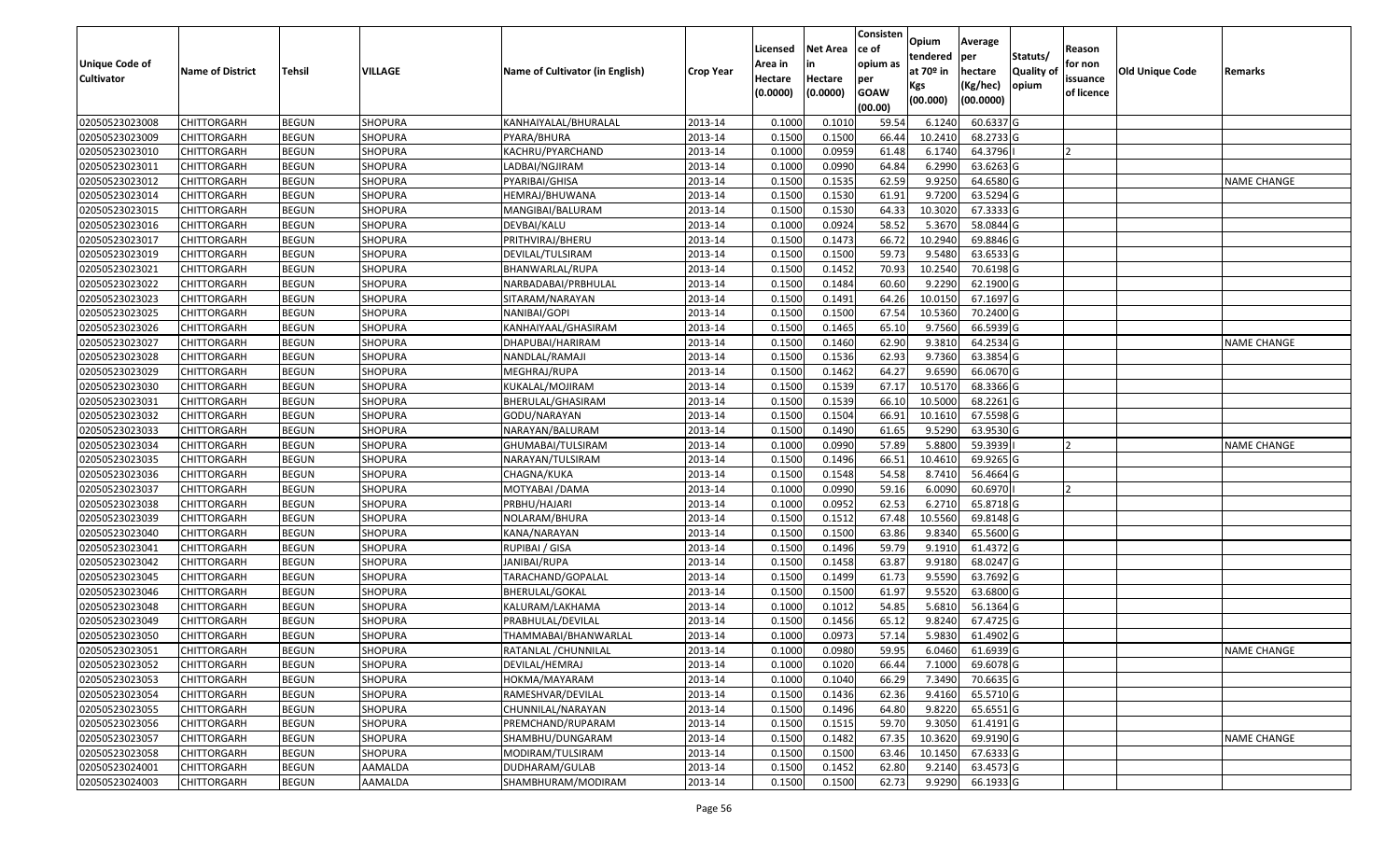|                   |                         |               |                  |                                 |                  |          |                 | Consisten              | Opium       | Average                 |                  |            |                        |                    |
|-------------------|-------------------------|---------------|------------------|---------------------------------|------------------|----------|-----------------|------------------------|-------------|-------------------------|------------------|------------|------------------------|--------------------|
|                   |                         |               |                  |                                 |                  | Licensed | <b>Net Area</b> | lce of                 | tendered    | per                     | Statuts/         | Reason     |                        |                    |
| Unique Code of    | <b>Name of District</b> | <b>Tehsil</b> | VILLAGE          | Name of Cultivator (in English) | <b>Crop Year</b> | Area in  | in              | opium as               | at $70°$ in | hectare                 | <b>Quality o</b> | for non    | <b>Old Unique Code</b> | Remarks            |
| <b>Cultivator</b> |                         |               |                  |                                 |                  | Hectare  | Hectare         | per                    | Kgs         | (Kg/hec)                | opium            | issuance   |                        |                    |
|                   |                         |               |                  |                                 |                  | (0.0000) | (0.0000)        | <b>GOAW</b><br>(00.00) | (00.000)    | (00.0000)               |                  | of licence |                        |                    |
| 02050523024005    | CHITTORGARH             | <b>BEGUN</b>  | AAMALDA          | RAMCHANDRA / BHAGIRATH          | 2013-14          | 0.1000   | 0.1039          | 58.61                  | 5.0070      | 48.1906 G               |                  |            |                        |                    |
| 02050523024006    | CHITTORGARH             | <b>BEGUN</b>  | AAMALDA          | GENDMAL/RAMA BALAI              | 2013-14          | 0.1000   | 0.0990          | 66.42                  | 6.8130      | 68.8182 G               |                  |            |                        |                    |
| 02050523024008    | CHITTORGARH             | <b>BEGUN</b>  | AAMALDA          | SITARAM/NARAYAN                 | 2013-14          | 0.1500   | 0.1474          | 65.34                  | 9.9690      | 67.6323 G               |                  |            |                        |                    |
| 02050523024010    | <b>CHITTORGARH</b>      | <b>BEGUN</b>  | AAMALDA          | NARAYAN/KALU                    | 2013-14          | 0.1000   | 0.0994          | 61.20                  | 6.5050      | 65.4427 G               |                  |            |                        |                    |
| 02050523024011    | CHITTORGARH             | <b>BEGUN</b>  | AAMALDA          | DEVALAL/NARAYAN                 | 2013-14          | 0.1500   | 0.1564          | 64.21                  | 10.1640     | 64.9872 G               |                  |            |                        |                    |
| 02050523024012    | CHITTORGARH             | <b>BEGUN</b>  | AAMALDA          | PHUMABAI/NANALAL                | 2013-14          | 0.1000   | 0.0998          | 67.19                  | 6.9690      | 69.8297 G               |                  |            |                        |                    |
| 02050523024013    | CHITTORGARH             | <b>BEGUN</b>  | AAMALDA          | GOPALLAL/MADHU                  | 2013-14          | 0.1500   | 0.1480          | 64.74                  | 9.6650      | 65.3041G                |                  |            |                        |                    |
| 02050523024014    | <b>CHITTORGARH</b>      | <b>BEGUN</b>  | AAMALDA          | MANGILAL/DEVAJI (CHHOTA)        | 2013-14          | 0.1000   | 0.1000          | 59.70                  | 6.1580      | 61.5800 G               |                  |            |                        |                    |
| 02050523024015    | CHITTORGARH             | <b>BEGUN</b>  | AAMALDA          | UGMA/NARAYAN                    | 2013-14          | 0.1000   | 0.0963          | 64.93                  | 6.5950      | 68.4839 G               |                  |            |                        |                    |
| 02050523024016    | CHITTORGARH             | <b>BEGUN</b>  | AAMALDA          | HAJARI/NARAYAN                  | 2013-14          | 0.1000   | 0.0986          | 57.57                  | 5.9300      | 60.1420 G               |                  |            |                        |                    |
| 02050523024018    | CHITTORGARH             | <b>BEGUN</b>  | AAMALDA          | HEERALAL/BHAGGA                 | 2013-14          | 0.1500   | 0.1470          | 59.20                  | 8.9140      | 60.6395 G               |                  |            |                        |                    |
| 02050523024019    | CHITTORGARH             | <b>BEGUN</b>  | AAMALDA          | KANHAIYALAL / AMBALAL           | 2013-14          | 0.1500   | 0.1425          | 62.66                  | 9.3270      | 65.4526 G               |                  |            |                        |                    |
| 02050523024020    | <b>CHITTORGARH</b>      | <b>BEGUN</b>  | AAMALDA          | JAVAHARLAL/JAGANNATH            | 2013-14          | 0.1500   | 0.1490          | 62.52                  | 9.4760      | 63.5973 G               |                  |            |                        |                    |
| 02050523024021    | <b>CHITTORGARH</b>      | <b>BEGUN</b>  | AAMALDA          | MAGILAL/DEVA (BADA)             | 2013-14          | 0.1500   | 0.1490          | 60.86                  | 9.2770      | 62.2617 G               |                  |            |                        |                    |
| 02050523024022    | <b>CHITTORGARH</b>      | <b>BEGUN</b>  | AAMALDA          | NANDLAL /HEERALAL               | 2013-14          | 0.1500   | 0.1500          | 66.17                  | 10.0390     | 66.9267 G               |                  |            |                        |                    |
| 02050523024024    | CHITTORGARH             | <b>BEGUN</b>  | AAMALDA          | DUDHARAM/HEMRAJ                 | 2013-14          | 0.1500   | 0.1488          | 67.26                  | 10.5120     | 70.6452 G               |                  |            |                        |                    |
| 02050523024025    | CHITTORGARH             | <b>BEGUN</b>  | AAMALDA          | SURESHCHANDRA/AMBALAL           | 2013-14          | 0.1500   | 0.1425          | 66.39                  | 10.395      | 72.9474 G               |                  |            |                        |                    |
| 02050523024027    | CHITTORGARH             | <b>BEGUN</b>  | AAMALDA          | SHAMBHULAL / LAXMANLAL          | 2013-14          | 0.1500   | 0.1502          | 60.48                  | 9.0890      | 60.5126 G               |                  |            |                        |                    |
| 02050523024028    | CHITTORGARH             | <b>BEGUN</b>  | AAMALDA          | GHISALAL/NARU                   | 2013-14          | 0.100    | 0.1020          | 63.53                  | 6.7430      | 66.1078 G               |                  |            | 02050523025010         | TRANSFER           |
| 02050523024029    | CHITTORGARH             | <b>BEGUN</b>  | AAMALDA          | KAILASH / MANGILAL              | 2013-14          | 0.1000   | 0.0990          | 67.32                  | 7.0970      | 71.6869 G               |                  |            |                        |                    |
| 02050523024035    | CHITTORGARH             | <b>BEGUN</b>  | AAMALDA          | MANGILAL/PARAMANAND             | 2013-14          | 0.1500   | 0.1423          | 66.96                  | 9.8530      | 69.2410 G               |                  |            |                        |                    |
| 02050523024036    | CHITTORGARH             | <b>BEGUN</b>  | AAMALDA          | RAMCHANDRA/BHURALAL             | 2013-14          | 0.1000   | 0.0963          | 67.78                  | 7.0300      | 73.0010 G               |                  |            |                        |                    |
| 02050523024037    | CHITTORGARH             | <b>BEGUN</b>  | AAMALDA          | BHAGVATI PRASAD/SHANTILAL       | 2013-14          | 0.1500   | 0.1485          | 61.04                  | 9.6620      | 65.0640 G               |                  |            |                        |                    |
| 02050523024038    | CHITTORGARH             | <b>BEGUN</b>  | AAMALDA          | LADULAL/BHERULAL                | 2013-14          | 0.100    | 0.1012          | 70.26                  | 7.6380      | 75.4743 G               |                  |            |                        |                    |
| 02050523024040    | CHITTORGARH             | <b>BEGUN</b>  | AAMALDA          | MANGILAL/CHUNA                  | 2013-14          | 0.100    | 0.0980          | 63.79                  | 6.3330      | 64.6224 G               |                  |            |                        |                    |
| 02050523024041    | CHITTORGARH             | <b>BEGUN</b>  | AAMALDA          | KALYAN/JAGANNATH                | 2013-14          | 0.1500   | 0.1520          | 61.73                  | 9.4890      | 62.4276 G               |                  |            |                        |                    |
| 02050523024043    | CHITTORGARH             | <b>BEGUN</b>  | AAMALDA          | NANALAL/MODA                    | 2013-14          | 0.1500   | 0.1496          | 64.43                  | 9.7930      | 65.4612G                |                  |            |                        |                    |
| 02050523024044    | CHITTORGARH             | <b>BEGUN</b>  | AAMALDA          | RAMSUKHIBAI/LABHACHAND          | 2013-14          | 0.1500   | 0.1470          | 68.06                  | 10.0440     | 68.3265 G               |                  |            |                        |                    |
| 02050523024045    | CHITTORGARH             | <b>BEGUN</b>  | AAMALDA          | HEERALAL/JAGANNATH              | 2013-14          | 0.1500   | 0.1518          | 55.95                  | 9.0000      | 59.2885 G               |                  |            |                        |                    |
| 02050523024046    | CHITTORGARH             | <b>BEGUN</b>  | AAMALDA          | BHAGVATIDEVI/ONKARLAL           | 2013-14          | 0.1000   | 0.1008          | 63.05                  | 6.4670      | 64.1567 G               |                  |            |                        |                    |
| 02050523024047    | CHITTORGARH             | <b>BEGUN</b>  | AAMALDA          | HARIRAM/BHURA                   | 2013-14          | 0.100    | 0.1008          | 68.60                  | 7.6050      | 75.4464 G               |                  |            |                        |                    |
| 02050523024048    | CHITTORGARH             | <b>BEGUN</b>  | AAMALDA          | SHBHURAM/DUDHARAM               | 2013-14          | 0.1500   | 0.1469          | 61.58                  | 9.3780      | 63.8393 G               |                  |            |                        |                    |
| 02050523024049    | CHITTORGARH             | <b>BEGUN</b>  | AAMALDA          | MOHNIDEVI/GEDMAL                | 2013-14          | 0.1500   | 0.1544          | 66.43                  | 10.4390     | 67.6101G                |                  |            |                        |                    |
| 02050523024051    | CHITTORGARH             | <b>BEGUN</b>  | AAMALDA          | CHHEETARLAL/KUKA                | 2013-14          | 0.1000   | 0.1024          | 64.72                  | 6.9620      | 67.9883 G               |                  |            |                        |                    |
| 02050523024052    | CHITTORGARH             | <b>BEGUN</b>  | AAMALDA          | GOPAL LAL/KANADAS               | 2013-14          | 0.1000   | 0.0950          | 61.85                  | 6.4770      | 68.1789 G               |                  |            |                        | <b>NAME CHANGE</b> |
| 02050523024055    | CHITTORGARH             | <b>BEGUN</b>  | AAMALDA          | CHAGAN LAL/NANURAM              | 2013-14          | 0.1000   | 0.1047          | 68.02                  | 7.5500      | 72.1108G                |                  |            |                        |                    |
| 02050523024056    | <b>CHITTORGARH</b>      | <b>BEGUN</b>  | AAMALDA          | KAJOD/MODA                      | 2013-14          | 0.1500   | 0.1470          |                        |             | 67.24 10.3360 70.3129 G |                  |            |                        |                    |
| 02050523024057    | <b>CHITTORGARH</b>      | <b>BEGUN</b>  | AAMALDA          | MANGILAL/MODA                   | 2013-14          | 0.1500   | 0.1485          | 65.21                  | 10.1170     | 68.1279 G               |                  |            |                        |                    |
| 02050523025001    | <b>CHITTORGARH</b>      | <b>BEGUN</b>  | JALAMPURA        | KASHIRAM/MEGHA                  | 2013-14          | 0.1500   | 0.1501          | 66.73                  | 10.5050     | 69.9860 G               |                  |            |                        |                    |
| 02050523025002    | <b>CHITTORGARH</b>      | <b>BEGUN</b>  | JALAMPURA        | RUPALAL/MODA                    | 2013-14          | 0.1500   | 0.1505          | 62.59                  | 9.8980      | 65.7670 G               |                  |            |                        |                    |
| 02050523025003    | CHITTORGARH             | <b>BEGUN</b>  | JALAMPURA        | LABHCHAND/GOKAL                 | 2013-14          | 0.1500   | 0.1495          | 61.71                  | 9.5830      | 64.1003 G               |                  |            |                        |                    |
| 02050523025006    | <b>CHITTORGARH</b>      | <b>BEGUN</b>  | <b>JALAMPURA</b> | BHANWARIBAI / SHRAVAN           | 2013-14          | 0.1500   | 0.1484          | 66.10                  | 10.1510     | 68.4030 G               |                  |            |                        |                    |
| 02050523025007    | <b>CHITTORGARH</b>      | <b>BEGUN</b>  | <b>JALAMPURA</b> | MOHANLAL/DEVILAL                | 2013-14          | 0.1500   | 0.1498          | 57.65                  | 9.0350      | 60.3138 G               |                  |            |                        |                    |
| 02050523025008    | CHITTORGARH             | <b>BEGUN</b>  | <b>JALAMPURA</b> | CHHEETAR/LAKHMA                 | 2013-14          | 0.1500   | 0.1500          | 62.88                  | 9.8270      | 65.5133 G               |                  |            |                        |                    |
| 02050523026002    | <b>CHITTORGARH</b>      | <b>BEGUN</b>  | ANOPPURA KAKAJI  | LAXMAN/JITMAL                   | 2013-14          | 0.1500   | 0.1513          | 67.17                  | 10.7570     | 71.0972 G               |                  |            |                        |                    |
| 02050523026003    | <b>CHITTORGARH</b>      | <b>BEGUN</b>  | ANOPPURA KAKAJI  | DEVILAL/BHOLA                   | 2013-14          | 0.1500   | 0.1500          | 66.50                  | 10.0800     | 67.2000 G               |                  |            |                        |                    |
|                   |                         |               |                  |                                 |                  |          |                 |                        |             |                         |                  |            |                        |                    |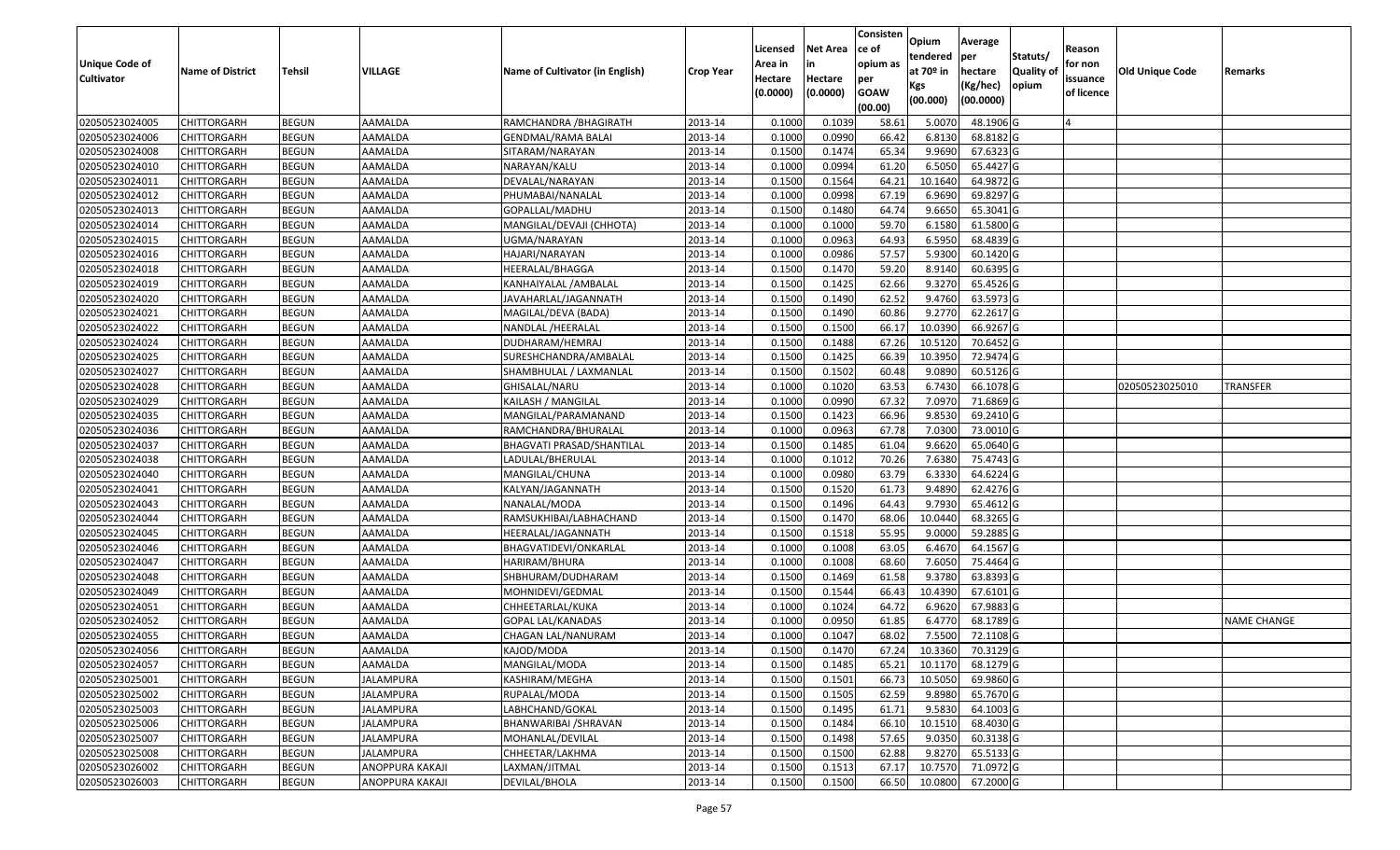| <b>Unique Code of</b><br><b>Cultivator</b> | <b>Name of District</b> | <b>Tehsil</b> | VILLAGE         | Name of Cultivator (in English)             | <b>Crop Year</b> | Licensed<br>Area in<br>Hectare<br>(0.0000) | <b>Net Area</b><br>in<br>Hectare<br>(0.0000) | Consisten<br>ce of<br>opium as<br>per<br><b>GOAW</b><br>(00.00) | Opium<br>tendered<br>at 70º in<br>Kgs<br>(00.000) | Average<br>per<br>hectare<br>(Kg/hec)<br>(00.0000) | Statuts/<br><b>Quality of</b><br>opium | Reason<br>for non<br>issuance<br>of licence | <b>Old Unique Code</b> | Remarks            |
|--------------------------------------------|-------------------------|---------------|-----------------|---------------------------------------------|------------------|--------------------------------------------|----------------------------------------------|-----------------------------------------------------------------|---------------------------------------------------|----------------------------------------------------|----------------------------------------|---------------------------------------------|------------------------|--------------------|
| 02050523026005                             | <b>CHITTORGARH</b>      | <b>BEGUN</b>  | ANOPPURA KAKAJI | DUGALAL/DEVA                                | 2013-14          | 0.1500                                     | 0.1464                                       | 65.54                                                           | 10.5430                                           | 72.0150 G                                          |                                        |                                             |                        |                    |
| 02050523026006                             | <b>CHITTORGARH</b>      | <b>BEGUN</b>  | ANOPPURA KAKAJI | SHOCHAND/DHANNA                             | 2013-14          | 0.1500                                     | 0.1558                                       | 65.41                                                           | 10.8300                                           | 69.5122 G                                          |                                        |                                             |                        |                    |
| 02050523026007                             | <b>CHITTORGARH</b>      | <b>BEGUN</b>  | ANOPPURA KAKAJI | HARKUBAI/MOHAN                              | 2013-14          | 0.1500                                     | 0.1500                                       | 64.98                                                           | 9.8400                                            | 65.6000 G                                          |                                        |                                             |                        |                    |
| 02050523026009                             | <b>CHITTORGARH</b>      | <b>BEGUN</b>  | ANOPPURA KAKAJI | <b>BALU/DEVA</b>                            | 2013-14          | 0.1500                                     | 0.1492                                       | 63.89                                                           | 10.2770                                           | 68.8807 G                                          |                                        |                                             |                        | <b>NAME CHANGE</b> |
| 02050523026010                             | <b>CHITTORGARH</b>      | <b>BEGUN</b>  | ANOPPURA KAKAJI | PYARCHAND/KAJOD                             | 2013-14          | 0.1500                                     | 0.1485                                       | 64.14                                                           | 9.9140                                            | 66.7609 G                                          |                                        |                                             |                        | <b>NAME CHANGE</b> |
| 02050523026011                             | <b>CHITTORGARH</b>      | <b>BEGUN</b>  | ANOPPURA KAKAJI | PANNALAL/BHUWANA                            | 2013-14          | 0.1500                                     | 0.1445                                       | 60.59                                                           | 9.4610                                            | 65.4740 G                                          |                                        |                                             |                        |                    |
| 02050523026012                             | <b>CHITTORGARH</b>      | <b>BEGUN</b>  | ANOPPURA KAKAJI | DEVILAL / PANNA LAL                         | 2013-14          | 0.1500                                     | 0.1561                                       | 67.34                                                           | 11.2550                                           | 72.1012 G                                          |                                        |                                             |                        |                    |
| 02050523026013                             | <b>CHITTORGARH</b>      | <b>BEGUN</b>  | ANOPPURA KAKAJI | NANDA/PANNA                                 | 2013-14          | 0.1500                                     | 0.1534                                       | 63.88                                                           | 10.4220                                           | 67.9400 G                                          |                                        |                                             |                        |                    |
| 02050523026014                             | <b>CHITTORGARH</b>      | <b>BEGUN</b>  | ANOPPURA KAKAJI | PYACHAND/PEMA                               | 2013-14          | 0.1500                                     | 0.1473                                       | 65.91                                                           | 10.5830                                           | 71.8466 G                                          |                                        |                                             |                        |                    |
| 02050523026015                             | <b>CHITTORGARH</b>      | <b>BEGUN</b>  | ANOPPURA KAKAJI | SHANKARLAL/CHUNNILAL                        | 2013-14          | 0.1000                                     | 0.1050                                       | 63.82                                                           | 7.4030                                            | 70.5048 G                                          |                                        |                                             |                        |                    |
| 02050523027001                             | <b>CHITTORGARH</b>      | <b>BEGUN</b>  | CHARCHHA        | TULSIRAM/MOTI                               | 2013-14          | 0.1500                                     | 0.1452                                       | 67.94                                                           | 10.2780                                           | 70.7851 G                                          |                                        |                                             |                        |                    |
| 02050523027002                             | <b>CHITTORGARH</b>      | <b>BEGUN</b>  | CHARCHHA        | NANDA/ HEERA                                | 2013-14          | 0.1500                                     | 0.1480                                       | 61.47                                                           | 9.3960                                            | 63.4865 G                                          |                                        |                                             |                        |                    |
| 02050523027004                             | <b>CHITTORGARH</b>      | <b>BEGUN</b>  | CHARCHHA        | KHEMRAJ/NANDA                               | 2013-14          | 0.1500                                     | 0.1512                                       | 64.16                                                           | 9.8990                                            | 65.4696 G                                          |                                        |                                             |                        |                    |
| 02050523027005                             | <b>CHITTORGARH</b>      | <b>BEGUN</b>  | CHARCHHA        | TULSIRAM/BHOLA                              | 2013-14          | 0.1000                                     | 0.0999                                       | 69.04                                                           | 7.3770                                            | 73.8438 G                                          |                                        |                                             |                        |                    |
| 02050523027006                             | <b>CHITTORGARH</b>      | <b>BEGUN</b>  | CHARCHHA        | JAMNALAL/KERING                             | 2013-14          | 0.1000                                     | 0.1013                                       | 66.33                                                           | 7.0970                                            | 70.0592 G                                          |                                        |                                             |                        |                    |
| 02050523027007                             | <b>CHITTORGARH</b>      | <b>BEGUN</b>  | CHARCHHA        | NANDLAL/BARDA                               | 2013-14          | 0.1500                                     | 0.1469                                       | 63.72                                                           | 9.6850                                            | 65.9292 G                                          |                                        |                                             |                        |                    |
| 02050523027008                             | <b>CHITTORGARH</b>      | <b>BEGUN</b>  | CHARCHHA        | HAJARI/ONKAR                                | 2013-14          | 0.1500                                     | 0.1471                                       | 68.36                                                           | 10.3810                                           | 70.5710 G                                          |                                        |                                             |                        |                    |
| 02050523027009                             | <b>CHITTORGARH</b>      | <b>BEGUN</b>  | CHARCHHA        | KANHAIYAAL/HEERA                            | 2013-14          | 0.1500                                     | 0.1496                                       | 65.33                                                           | 10.3030                                           | 68.8703 G                                          |                                        |                                             |                        |                    |
| 02050523027011                             | <b>CHITTORGARH</b>      | <b>BEGUN</b>  | CHARCHHA        | AMARCHAND/BHERULAL                          | 2013-14          | 0.1500                                     | 0.1512                                       | 63.50                                                           | 9.5160                                            | 62.9365 G                                          |                                        |                                             |                        |                    |
| 02050523027012                             | <b>CHITTORGARH</b>      | <b>BEGUN</b>  | CHARCHHA        | KHEMRAJ/NANAJI                              | 2013-14          | 0.1500                                     | 0.1470                                       | 60.70                                                           | 9.2180                                            | 62.7075 G                                          |                                        |                                             |                        |                    |
| 02050523027013                             | <b>CHITTORGARH</b>      | <b>BEGUN</b>  | CHARCHHA        | JAGANNATH/DEVILAL                           | 2013-14          | 0.1500                                     | 0.1443                                       | 60.59                                                           | 9.1230                                            | 63.2225 G                                          |                                        |                                             |                        |                    |
| 02050523027014                             | <b>CHITTORGARH</b>      | <b>BEGUN</b>  | CHARCHHA        | MATHURA/HAJARI                              | 2013-14          | 0.1500                                     | 0.1500                                       | 66.59                                                           | 10.4550                                           | 69.7000 G                                          |                                        |                                             |                        |                    |
| 02050523027015                             | <b>CHITTORGARH</b>      | <b>BEGUN</b>  | CHARCHHA        | MOOLCHAND/JAYCHAND                          | 2013-14          | 0.1500                                     | 0.1460                                       | 60.75                                                           | 9.1990                                            | 63.0068 G                                          |                                        |                                             |                        |                    |
| 02050523028001                             | <b>CHITTORGARH</b>      | <b>BEGUN</b>  | PIPALDA BEGU    | RAMCHANDRA/ONKAR                            | 2013-14          | 0.1500                                     | 0.1463                                       | 69.25                                                           | 11.0800                                           | 75.7348 G                                          |                                        |                                             |                        |                    |
| 02050523028002                             | <b>CHITTORGARH</b>      | <b>BEGUN</b>  | PIPALDA BEGU    | MATHURA/ONKAR                               | 2013-14          | 0.1500                                     | 0.1495                                       | 67.55                                                           | 10.8180                                           | 72.3612 G                                          |                                        |                                             |                        |                    |
| 02050523028003                             | <b>CHITTORGARH</b>      | <b>BEGUN</b>  | PIPALDA BEGU    | KANHAIYAAL/RAMLAL                           | 2013-14          | 0.1500                                     | 0.1460                                       | 72.95                                                           | 11.4010                                           | 78.0890 G                                          |                                        |                                             |                        |                    |
| 02050523028004                             | <b>CHITTORGARH</b>      | <b>BEGUN</b>  | PIPALDA BEGU    | PYARIBAI/AASHARAM                           | 2013-14          | 0.1500                                     | 0.1550                                       | 60.02                                                           | 9.9550                                            | 64.2258 G                                          |                                        |                                             |                        |                    |
| 02050523028005                             | <b>CHITTORGARH</b>      | <b>BEGUN</b>  | PIPALDA BEGU    | BHURA/MOHAN                                 | 2013-14          | 0.1500                                     | 0.1440                                       | 69.65                                                           | 10.6370                                           | 73.8681 G                                          |                                        |                                             |                        |                    |
| 02050523028006                             | <b>CHITTORGARH</b>      | <b>BEGUN</b>  | PIPALDA BEGU    | SARJUBAO/KUKALAL                            | 2013-14          | 0.1500                                     | 0.1454                                       | 69.56                                                           | 10.4840                                           | 72.1045 G                                          |                                        |                                             |                        | <b>NAME CHANGE</b> |
| 02050523028007                             | <b>CHITTORGARH</b>      | <b>BEGUN</b>  | PIPALDA BEGU    | SHYAMLAL/AASHARAM                           | 2013-14          | 0.1500                                     | 0.1518                                       | 68.43                                                           | 11.0370                                           | 72.7075 G                                          |                                        |                                             |                        |                    |
| 02050523028008                             | <b>CHITTORGARH</b>      | <b>BEGUN</b>  | PIPALDA BEGU    | MADANLAL/AASHARAM                           | 2013-14          | 0.1500                                     | 0.1476                                       | 65.22                                                           | 10.0630                                           | 68.1775 G                                          |                                        |                                             |                        |                    |
| 02050523028009                             | <b>CHITTORGARH</b>      | <b>BEGUN</b>  | PIPALDA BEGU    | RATANA/SURAJA                               | 2013-14          | 0.1500                                     | 0.1496                                       | 61.52                                                           | 9.6940                                            | 64.7995 G                                          |                                        |                                             |                        |                    |
| 02050523028010                             | <b>CHITTORGARH</b>      | <b>BEGUN</b>  | PIPALDA BEGU    | MOHAN/KUKA REGAR                            | 2013-14          | 0.1500                                     | 0.1525                                       | 63.25                                                           | 9.9390                                            | 65.1738 G                                          |                                        |                                             |                        |                    |
| 02050523028012                             | <b>CHITTORGARH</b>      | <b>BEGUN</b>  | PIPALDA BEGU    | PRABHULAL/RAMCHANDRA                        | 2013-14          | 0.1500                                     | 0.1500                                       | 68.43                                                           | 10.9000                                           | 72.6667 G                                          |                                        |                                             |                        |                    |
| 02050523028013                             | <b>CHITTORGARH</b>      | <b>BEGUN</b>  | PIPALDA BEGU    | <b>BHURALAL / RAMLAL</b>                    | 2013-14          | 0.1500                                     | 0.1485                                       | 67.64                                                           | 10.7350                                           | 72.2896 G                                          |                                        |                                             |                        |                    |
| 02050523028014                             | <b>CHITTORGARH</b>      | <b>BEGUN</b>  | PIPALDA BEGU    | KESHSURAM/RAMLAL                            | 2013-14          | 0.1500                                     | 0.1530                                       | 67.87                                                           | 10.6170                                           | 69.3922 G                                          |                                        |                                             |                        |                    |
| 02050523028015                             | <b>CHITTORGARH</b>      | <b>BEGUN</b>  | PIPALDA BEGU    | RAMCHANDRA/UDAYRAM                          | 2013-14          | 0.1500                                     | 0.1480                                       | 68.69                                                           | 10.8040                                           | 73.0000 G                                          |                                        |                                             |                        |                    |
| 02050523028016                             | <b>CHITTORGARH</b>      | <b>BEGUN</b>  | PIPALDA BEGU    | RMESHACHANDRA URF RAMESHVAR<br>/MITATHAULAL | 2013-14          | 0.1500                                     | 0.1463                                       | 62.65                                                           | 9.8540                                            | 67.3548 G                                          |                                        |                                             |                        |                    |
| 02050523028017                             | <b>CHITTORGARH</b>      | <b>BEGUN</b>  | PIPALDA BEGU    | SHANKARLAL/MITTHAULAL                       | 2013-14          | 0.1500                                     | 0.1530                                       | 69.10                                                           | 10.5730                                           | 69.1046 G                                          |                                        |                                             |                        | <b>NAME CHANGE</b> |
| 02050523028018                             | <b>CHITTORGARH</b>      | <b>BEGUN</b>  | PIPALDA BEGU    | JAMANIBAI /BALURAM                          | 2013-14          | 0.1500                                     | 0.1504                                       | 68.34                                                           | 10.8470                                           | 72.1210 G                                          |                                        |                                             |                        |                    |
| 02050523028019                             | <b>CHITTORGARH</b>      | <b>BEGUN</b>  | PIPALDA BEGU    | SHAMBHULAL/MADHULAL                         | 2013-14          | 0.1500                                     | 0.1485                                       | 63.20                                                           | 9.8050                                            | 66.0269 G                                          |                                        |                                             |                        |                    |
| 02050523028020                             | <b>CHITTORGARH</b>      | <b>BEGUN</b>  | PIPALDA BEGU    | JAMNALAL/AASHARAM                           | 2013-14          | 0.1500                                     | 0.1560                                       | 64.38                                                           | 10.7610                                           | 68.9808 G                                          |                                        |                                             |                        |                    |
| 02050523028021                             | <b>CHITTORGARH</b>      | <b>BEGUN</b>  | PIPALDA BEGU    | MEGRAJ/AASHARAM                             | 2013-14          | 0.1000                                     | 0.0965                                       | 65.25                                                           | 6.6280                                            | 68.6839 G                                          |                                        |                                             |                        |                    |
| 02050523028023                             | <b>CHITTORGARH</b>      | <b>BEGUN</b>  | PIPALDA BEGU    | BHURA / NANDA OHTHA                         | 2013-14          | 0.1500                                     | 0.1510                                       | 61.49                                                           | 9.8210                                            | 65.0397 G                                          |                                        |                                             |                        |                    |
| 02050523028024                             | <b>CHITTORGARH</b>      | <b>BEGUN</b>  | PIPALDA BEGU    | BADRI/NANALAL                               | 2013-14          | 0.1500                                     | 0.1500                                       | 70.26                                                           | 11.1310                                           | 74.2067 G                                          |                                        |                                             |                        |                    |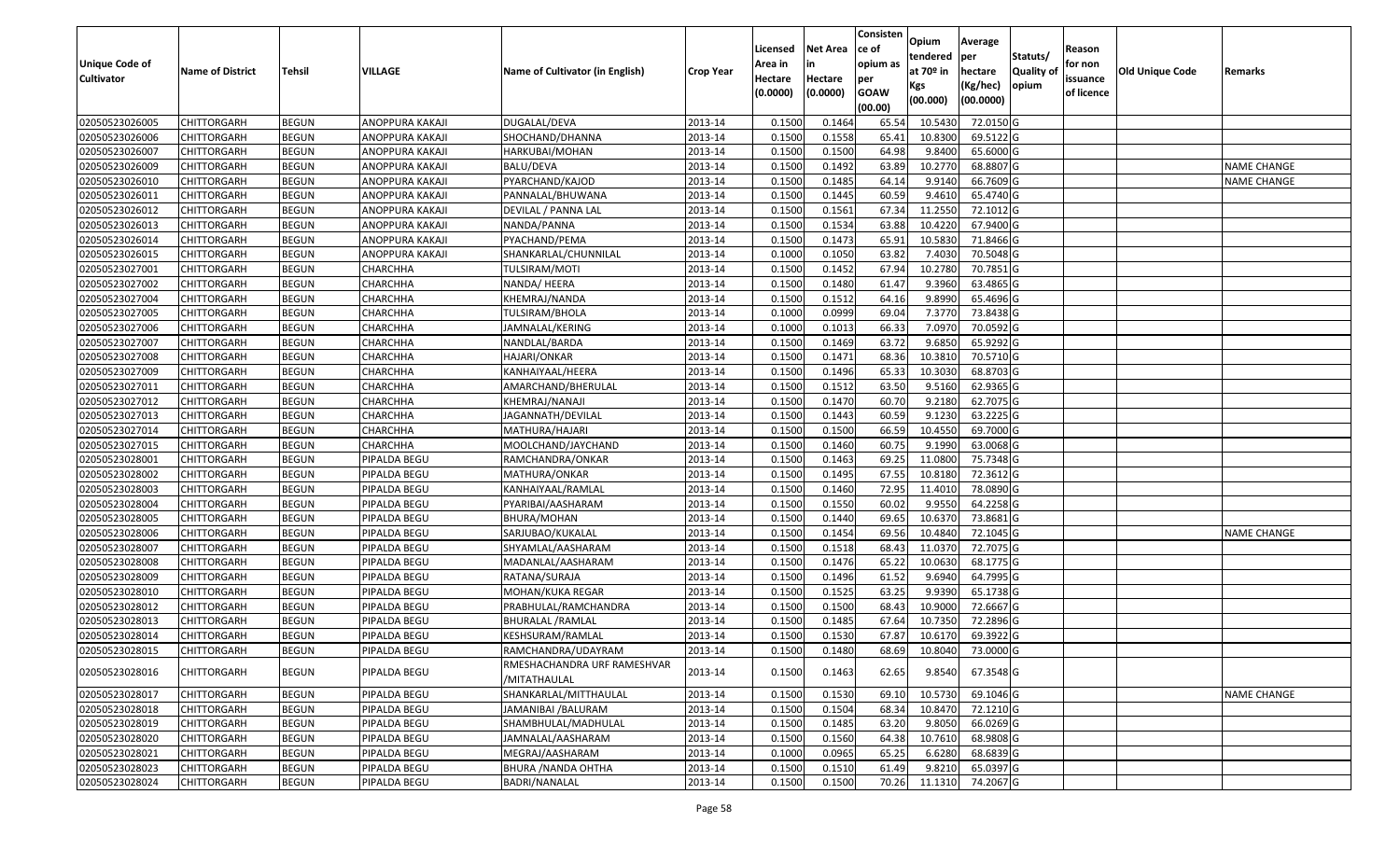|                       |                         |               |                  |                                                |                  | Licensed | <b>Net Area</b> | Consisten<br>ce of | Opium           | Average               |                           | Reason     |                        |                    |
|-----------------------|-------------------------|---------------|------------------|------------------------------------------------|------------------|----------|-----------------|--------------------|-----------------|-----------------------|---------------------------|------------|------------------------|--------------------|
| <b>Unique Code of</b> |                         |               |                  |                                                |                  | Area in  | in              | opium as           | tendered        | per                   | Statuts/                  | for non    |                        |                    |
| <b>Cultivator</b>     | <b>Name of District</b> | <b>Tehsil</b> | VILLAGE          | Name of Cultivator (in English)                | <b>Crop Year</b> | Hectare  | Hectare         | per                | at $70°$ in     | hectare               | <b>Quality o</b><br>opium | issuance   | <b>Old Unique Code</b> | Remarks            |
|                       |                         |               |                  |                                                |                  | (0.0000) | (0.0000)        | <b>GOAW</b>        | Kgs<br>(00.000) | (Kg/hec)<br>(00.0000) |                           | of licence |                        |                    |
|                       |                         |               |                  |                                                |                  |          |                 | (00.00)            |                 |                       |                           |            |                        |                    |
| 02050523028025        | CHITTORGARH             | <b>BEGUN</b>  | PIPALDA BEGU     | HEERA/CHAMPA                                   | 2013-14          | 0.1500   | 0.1494          | 62.74              | 9.913           | 66.3521G              |                           |            |                        |                    |
| 02050523028026        | CHITTORGARH             | <b>BEGUN</b>  | PIPALDA BEGU     | NARAYANIBAI/DOLTRAM                            | 2013-14          | 0.1500   | 0.1473          | 66.00              | 10.5220         | 71.4325 G             |                           |            |                        |                    |
| 02050523029001        | CHITTORGARH             | <b>BEGUN</b>  | <b>DORAI</b>     | MEGRAJ URF MEGA/MODA                           | 2013-14          | 0.1500   | 0.1430          | 65.56              | 9.431           | 65.9510 G             |                           |            |                        |                    |
| 02050523029005        | <b>CHITTORGARH</b>      | <b>BEGUN</b>  | <b>DORAI</b>     | KASHIRAM/NARAYAN                               | 2013-14          | 0.1500   | 0.1498          | 59.25              | 8.9720          | 59.8932 G             |                           |            |                        |                    |
| 02050523029006        | CHITTORGARH             | <b>BEGUN</b>  | <b>DORAI</b>     | CHUNNIBAI/RUPLAL                               | 2013-14          | 0.1500   | 0.1469          | 68.38              | 9.9540          | 67.7604 G             |                           |            |                        |                    |
| 02050523029008        | CHITTORGARH             | <b>BEGUN</b>  | <b>DORAI</b>     | GODA/ONKAR                                     | 2013-14          | 0.1500   | 0.1504          | 63.83              | 9.5930          | 63.7832 G             |                           |            |                        |                    |
| 02050523029009        | CHITTORGARH             | <b>BEGUN</b>  | <b>DORAI</b>     | PRATAPIBAI/RUPA                                | 2013-14          | 0.1500   | 0.0000          | 0.00               | 0.0000          | 0.0000                |                           |            |                        |                    |
| 02050523029011        | <b>CHITTORGARH</b>      | <b>BEGUN</b>  | <b>DORAI</b>     | KANHAIYAAL/MANGILAL                            | 2013-14          | 0.1500   | 0.1480          | 62.75              | 9.8790          | 66.7500 G             |                           |            |                        |                    |
| 02050523029012        | CHITTORGARH             | <b>BEGUN</b>  | <b>DORAI</b>     | RADHIBAI/HAJARI                                | 2013-14          | 0.1500   | 0.0000          | 0.00               | 0.0000          | $0.0000$ F            |                           |            |                        |                    |
| 02050523029013        | CHITTORGARH             | <b>BEGUN</b>  | <b>DORAI</b>     | JAYRAM/GOKAL                                   | 2013-14          | 0.1500   | 0.1470          | 63.56              | 9.5880          | 65.2245 G             |                           |            |                        |                    |
| 02050523029017        | CHITTORGARH             | <b>BEGUN</b>  | <b>DORAI</b>     | DERAM/BHANWARLAL                               | 2013-14          | 0.1500   | 0.1443          | 60.41              | 8.9920          | 62.3146 G             |                           |            |                        |                    |
| 02050523029018        | <b>CHITTORGARH</b>      | <b>BEGUN</b>  | <b>DORAI</b>     | CHAMPBAI/KAJOD                                 | 2013-14          | 0.1500   | 0.1500          | 64.64              | 9.7510          | 65.0067 G             |                           |            |                        |                    |
| 02050523029020        | <b>CHITTORGARH</b>      | <b>BEGUN</b>  | <b>DORAI</b>     | KANA/MODA                                      | 2013-14          | 0.1500   | 0.1463          | 63.79              | 9.5320          | 65.1538 G             |                           |            |                        |                    |
| 02050523029026        | CHITTORGARH             | <b>BEGUN</b>  | <b>DORAI</b>     | RAMESHCHAND/KALU                               | 2013-14          | 0.1500   | 0.1499          | 61.35              | 9.3510          | 62.3816 G             |                           |            |                        |                    |
| 02050523030002        | <b>CHITTORGARH</b>      | <b>BEGUN</b>  | <b>MEGHPURA</b>  | NANALAL/MADHOLAL                               | 2013-14          | 0.1500   | 0.1465          | 63.84              | 9.7040          | 66.2389 G             |                           |            |                        |                    |
| 02050523030003        | CHITTORGARH             | <b>BEGUN</b>  | MEGHPURA         | KAJODIBAI/KASHIRAM                             | 2013-14          | 0.1500   | 0.1520          | 62.00              | 9.5040          | 62.5263 G             |                           |            |                        |                    |
| 02050523030007        | CHITTORGARH             | <b>BEGUN</b>  | MEGHPURA         | CHUNNILAL/KUKA                                 | 2013-14          | 0.1500   | 0.1470          | 66.10              | 9.9430          | 67.6395 G             |                           |            |                        |                    |
| 02050523030010        | CHITTORGARH             | <b>BEGUN</b>  | <b>MEGHPURA</b>  | RAMCHANDRA A/S<br>BHAGWAN/BHARMAL              | 2013-14          | 0.1500   | 0.1485          | 62.80              | 9.3660          | 63.0707 G             |                           |            |                        |                    |
| 02050523030011        | CHITTORGARH             | <b>BEGUN</b>  | <b>MEGHPURA</b>  | SUGNABAI /PRMANAND                             | 2013-14          | 0.100    | 0.1007          | 63.65              | 6.2650          | 62.2145 G             |                           |            |                        |                    |
| 02050523030014        | CHITTORGARH             | <b>BEGUN</b>  | <b>MEGHPURA</b>  | DAYASHAKAR/PRMANAND                            | 2013-14          | 0.1000   | 0.0990          | 67.49              | 6.8740          | 69.4343 G             |                           |            |                        |                    |
| 02050523030015        | CHITTORGARH             | <b>BEGUN</b>  | MEGHPURA         | CHUNNILAL/DHULA                                | 2013-14          | 0.1500   | 0.1520          | 61.94              | 9.5480          | 62.8158 G             |                           |            |                        |                    |
| 02050523030016        | CHITTORGARH             | <b>BEGUN</b>  | MEGHPURA         | KANHAIYALAL/ SHANKARLAL                        | 2013-14          | 0.1500   | 0.1512          | 60.08              | 9.1660          | 60.6217 G             |                           |            |                        |                    |
| 02050523030017        | CHITTORGARH             | <b>BEGUN</b>  | MEGHPURA         | DOLTRAM/KISHNA                                 | 2013-14          | 0.1500   | 0.1397          | 64.69              | 9.2780          | 66.4137 G             |                           |            |                        |                    |
| 02050523030019        | CHITTORGARH             | <b>BEGUN</b>  | <b>MEGHPURA</b>  | GATHUBAI/BHAGIRATH                             | 2013-14          | 0.1500   | 0.1509          | 63.23              | 9.5570          | 63.3333 G             |                           |            |                        |                    |
| 02050523030021        | CHITTORGARH             | <b>BEGUN</b>  | MEGHPURA         | RAM KANYA BAI W/O ONKAR LAL /<br><b>DEUBAI</b> | 2013-14          | 0.1500   | 0.1500          | 59.31              | 9.0830          | 60.5533 G             |                           |            |                        | <b>NAME CHANGE</b> |
| 02050523030022        | <b>CHITTORGARH</b>      | <b>BEGUN</b>  | <b>MEGHPURA</b>  | CHUNNILAL/KHEMA                                | 2013-14          | 0.1500   | 0.1520          | 67.62              | 10.3460         | 68.0658 G             |                           |            |                        |                    |
| 02050523030025        | CHITTORGARH             | <b>BEGUN</b>  | <b>MEGHPURA</b>  | DEVILAL/BALU                                   | 2013-14          | 0.1500   | 0.1502          | 65.19              | 10.2070         | 67.9561 G             |                           |            |                        |                    |
| 02050523031001        | CHITTORGARH             | <b>BEGUN</b>  | MANDAWARI        | <b>GHISA / ONKAR</b>                           | 2013-14          | 0.1500   | 0.1471          | 62.47              | 9.5130          | 64.6703 G             |                           |            |                        |                    |
| 02050523031002        | CHITTORGARH             | <b>BEGUN</b>  | MANDAWARI        | BHIMRAJ/LAKHAMA                                | 2013-14          | 0.1500   | 0.1323          | 67.98              | 9.4490          | 71.4210 G             |                           |            |                        |                    |
| 02050523031003        | CHITTORGARH             | <b>BEGUN</b>  | MANDAWARI        | ONKAR/DUNGA                                    | 2013-14          | 0.1500   | 0.1468          | 62.15              | 9.4650          | 64.4755 G             |                           |            |                        |                    |
| 02050523031006        | CHITTORGARH             | <b>BEGUN</b>  | MANDAWARI        | HEERA /RUPA                                    | 2013-14          | 0.1500   | 0.1500          | 60.82              | 9.4970          | 63.3133 G             |                           |            |                        |                    |
| 02050523031008        | CHITTORGARH             | <b>BEGUN</b>  | MANDAWARI        | PYARCHAND/HARIRAM                              | 2013-14          | 0.1500   | 0.1538          | 60.27              | 9.5230          | $61.9181$ G           |                           |            |                        |                    |
| 02050523031009        | CHITTORGARH             | <b>BEGUN</b>  | MANDAWARI        | DEVILAL/GOKAL                                  | 2013-14          | 0.150    | 0.1460          | 65.01              | 9.9280          | 68.0000 G             |                           |            |                        |                    |
| 02050523031010        | CHITTORGARH             | <b>BEGUN</b>  | MANDAWARI        | HAJARI/NARAYAN                                 | 2013-14          | 0.1500   | 0.1504          | 64.22              | 9.9540          | 66.1835 G             |                           |            |                        |                    |
| 02050523031011        | <b>CHITTORGARH</b>      | <b>BEGUN</b>  | MANDAWARI        | KASTURIBAI/DEVILAL                             | 2013-14          | 0.1500   | 0.1463          | 60.53              | 9.2780          | 63.4176 G             |                           |            |                        |                    |
| 02050523031012        | <b>CHITTORGARH</b>      | <b>BEGUN</b>  | MANDAWARI        | DEVILAL/BOTHLAL                                | 2013-14          | 0.1500   | 0.1480          | 65.89              | 10.0620         | 67.9865 G             |                           |            |                        |                    |
| 02050523031013        | <b>CHITTORGARH</b>      | <b>BEGUN</b>  | MANDAWARI        | KANHAIYALAL/BHURA                              | 2013-14          | 0.1500   | 0.1466          | 64.77              | 9.9560          | 67.9127 G             |                           |            |                        |                    |
| 02050523031014        | <b>CHITTORGARH</b>      | <b>BEGUN</b>  | <b>MANDAWARI</b> | KAJODI BAI/KASHIRAM                            | 2013-14          | 0.1500   | 0.1471          | 67.28              | 10.3610         | 70.4351 G             |                           |            |                        |                    |
| 02050523031035        | <b>CHITTORGARH</b>      | <b>BEGUN</b>  | MANDAWARI        | KASHIRAM/NANDA                                 | 2013-14          | 0.1500   | 0.1470          | 59.34              | 9.1890          | 62.5102 G             |                           |            |                        |                    |
| 02050523031037        | <b>CHITTORGARH</b>      | <b>BEGUN</b>  | <b>MANDAWARI</b> | RATANLAL/MOTI                                  | 2013-14          | 0.1500   | 0.1480          | 66.91              | 10.6960         | 72.2703 G             |                           |            |                        |                    |
| 02050523032001        | <b>CHITTORGARH</b>      | <b>BEGUN</b>  | PADAWAS          | GHISA/KUKA                                     | 2013-14          | 0.1500   | 0.1541          | 51.22              | 8.0710          | 52.3751 G             |                           |            |                        |                    |
| 02050523032002        | <b>CHITTORGARH</b>      | <b>BEGUN</b>  | PADAWAS          | HAJARI/ONKAR                                   | 2013-14          | 0.1500   | 0.1502          | 62.10              | 10.1130         | 67.3302 G             |                           |            |                        |                    |
| 02050523032003        | <b>CHITTORGARH</b>      | <b>BEGUN</b>  | PADAWAS          | GULAB/CHATURBHUJ                               | 2013-14          | 0.1500   | 0.1485          | 63.47              | 10.2820         | 69.2391 G             |                           |            |                        |                    |
| 02050523032004        | <b>CHITTORGARH</b>      | <b>BEGUN</b>  | PADAWAS          | NANDRAM/RODA                                   | 2013-14          | 0.1500   | 0.1482          | 61.02              | 9.8770          | 66.6464 G             |                           |            |                        |                    |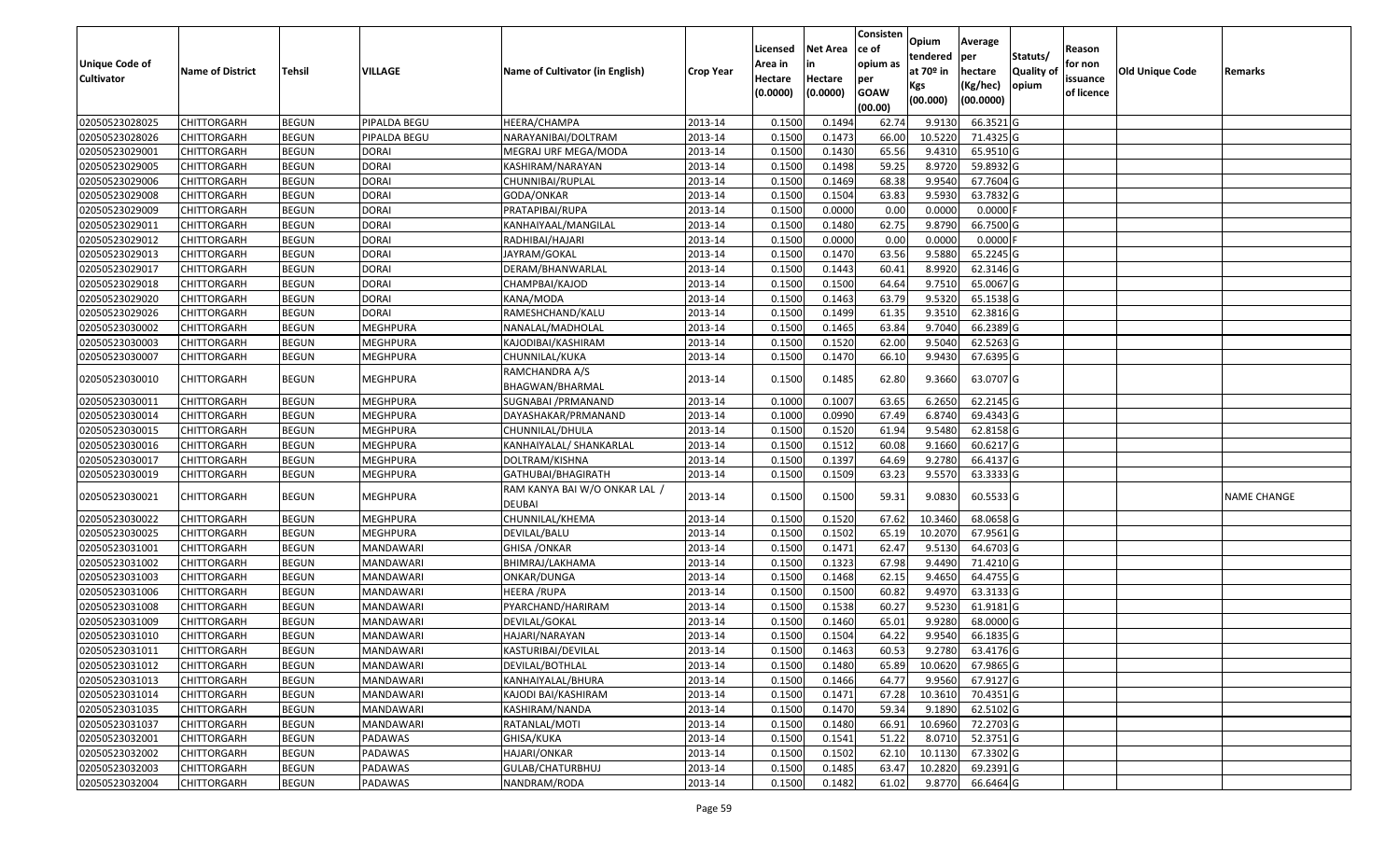|                       |                         |                              |                      |                                    |                    | Licensed         | <b>Net Area</b> | Consisten<br>ce of | Opium<br>tendered | Average<br>per         | Statuts/   | Reason     |                        |                                 |
|-----------------------|-------------------------|------------------------------|----------------------|------------------------------------|--------------------|------------------|-----------------|--------------------|-------------------|------------------------|------------|------------|------------------------|---------------------------------|
| <b>Unique Code of</b> | <b>Name of District</b> | Tehsil                       | VILLAGE              | Name of Cultivator (in English)    | <b>Crop Year</b>   | Area in          | in              | opium as           | at 70º in         | hectare                | Quality of | for non    | <b>Old Unique Code</b> | Remarks                         |
| <b>Cultivator</b>     |                         |                              |                      |                                    |                    | Hectare          | Hectare         | per                | Kgs               | (Kg/hec)               | opium      | issuance   |                        |                                 |
|                       |                         |                              |                      |                                    |                    | (0.0000)         | (0.0000)        | <b>GOAW</b>        | (00.000)          | (00.0000)              |            | of licence |                        |                                 |
| 02050523032005        | <b>CHITTORGARH</b>      |                              |                      |                                    |                    | 0.1500           | 0.1440          | (00.00)            | 10.0920           | 70.0833 G              |            |            |                        |                                 |
| 02050523032007        | <b>CHITTORGARH</b>      | <b>BEGUN</b><br><b>BEGUN</b> | PADAWAS<br>PADAWAS   | ONKARLAL/HUKMA<br>BALURAM/GANGARAM | 2013-14<br>2013-14 | 0.1500           | 0.1540          | 62.96<br>64.39     | 10.8820           | 70.6623 G              |            |            |                        |                                 |
| 02050523032008        | <b>CHITTORGARH</b>      | <b>BEGUN</b>                 | PADAWAS              | KESARBAI/DEVILAL                   | 2013-14            | 0.1500           | 0.1536          | 60.43              | 9.3930            | 61.1523 G              |            |            |                        |                                 |
| 02050523032009        | <b>CHITTORGARH</b>      | <b>BEGUN</b>                 | PADAWAS              | BALU/CHIAMNA                       | 2013-14            | 0.1500           | 0.1521          | 62.33              | 10.2840           | 67.6134 G              |            |            |                        |                                 |
| 02050523032011        | <b>CHITTORGARH</b>      | <b>BEGUN</b>                 | PADAWAS              | MOHAN/UDA KHATI                    | 2013-14            | 0.1500           | 0.1500          | 57.42              | 8.6130            | 57.4200 G              |            |            |                        |                                 |
| 02050523032013        | <b>CHITTORGARH</b>      | <b>BEGUN</b>                 | PADAWAS              | SHANKAR LAL / KAJODILAL            | 2013-14            | 0.1500           | 0.1528          | 64.71              | 10.4460           | 68.3639 G              |            |            |                        |                                 |
| 02050523032014        | CHITTORGARH             | <b>BEGUN</b>                 | PADAWAS              | KAJODIBAI/BHURA                    | 2013-14            | 0.1500           | 0.1500          | 58.69              | 9.3820            | 62.5467 G              |            |            |                        |                                 |
| 02050523032015        | <b>CHITTORGARH</b>      | <b>BEGUN</b>                 | PADAWAS              | GHISIBAI/NARAYAN                   | 2013-14            | 0.1500           | 0.1554          | 56.86              | 9.7960            | 63.0373 G              |            |            |                        |                                 |
| 02050523032016        | <b>CHITTORGARH</b>      | <b>BEGUN</b>                 | PADAWAS              | KUKALAL/MADHOLAL                   | 2013-14            | 0.1500           | 0.1520          | 63.53              | 10.4640           | 68.8421 G              |            |            |                        |                                 |
| 02050523032018        | <b>CHITTORGARH</b>      | <b>BEGUN</b>                 | PADAWAS              | GULABIBAI/BHUWANA                  | 2013-14            | 0.1000           | 0.1024          | 56.56              | 6.5530            | 63.9941 G              |            |            |                        |                                 |
| 02050523032019        | <b>CHITTORGARH</b>      | <b>BEGUN</b>                 | PADAWAS              | ASHARAM/DALLA                      | 2013-14            | 0.1500           | 0.1419          | 63.42              | 10.1110           | 71.2544 G              |            |            |                        |                                 |
| 02050523032020        | <b>CHITTORGARH</b>      | <b>BEGUN</b>                 | PADAWAS              | BHAGVATSINGH/BHANWARSINGH          | 2013-14            | 0.1000           | 0.0938          | 57.59              | 6.1700            | 65.7783 G              |            |            |                        |                                 |
| 02050523032022        | <b>CHITTORGARH</b>      | <b>BEGUN</b>                 | PADAWAS              | DEVLAL/HUKMA                       | 2013-14            | 0.1500           | 0.1499          | 63.63              | 9.9540            | 66.4043 G              |            |            |                        |                                 |
| 02050523032023        | <b>CHITTORGARH</b>      | <b>BEGUN</b>                 | PADAWAS              | KISHANLAL / PYARA                  | 2013-14            | 0.1000           | 0.1030          | 59.31              | 6.7530            | 65.5631 G              |            |            |                        |                                 |
| 02050523032024        | <b>CHITTORGARH</b>      | <b>BEGUN</b>                 | PADAWAS              |                                    | 2013-14            | 0.1500           | 0.1416          | 62.11              | 9.6270            | 67.9873 G              |            |            |                        |                                 |
| 02050523033001        | <b>CHITTORGARH</b>      | <b>BEGUN</b>                 | JODHA PATEL KI KHERI | SHANKAR/PYARA<br>NANDA/RAMA        | 2013-14            | 0.1500           | 0.1500          | 63.58              | 10.2360           | 68.2400 G              |            |            |                        |                                 |
| 02050523033002        | <b>CHITTORGARH</b>      | <b>BEGUN</b>                 | JODHA PATEL KI KHERI | JAGANNATH/SALAG                    | 2013-14            | 0.1500           | 0.1440          | 67.25              | 10.1840           | 70.7222 G              |            |            |                        |                                 |
| 02050523033003        | <b>CHITTORGARH</b>      | <b>BEGUN</b>                 | JODHA PATEL KI KHERI | SUKHARAM/BHERU                     | 2013-14            | 0.1500           | 0.1457          | 63.57              | 9.5720            | 65.6966 G              |            |            |                        |                                 |
| 02050523033004        | <b>CHITTORGARH</b>      | <b>BEGUN</b>                 | JODHA PATEL KI KHERI | MANGILAL A/S CHATRBHUJ /UDA        | 2013-14            | 0.1500           | 0.1494          | 63.13              | 9.6410            | 64.5315 G              |            |            |                        |                                 |
| 02050523033005        | <b>CHITTORGARH</b>      | <b>BEGUN</b>                 | JODHA PATEL KI KHERI | MOHANLAL/DUNGA                     | 2013-14            | 0.1500           | 0.1493          | 64.73              | 9.6910            | 64.9096 G              |            |            |                        |                                 |
| 02050523033006        | <b>CHITTORGARH</b>      | <b>BEGUN</b>                 | JODHA PATEL KI KHERI | DOLIBAI/BALU                       | 2013-14            | 0.1500           | 0.1445          | 63.47              | 9.6290            | 66.6367 G              |            |            |                        |                                 |
| 02050523033007        | <b>CHITTORGARH</b>      | <b>BEGUN</b>                 | JODHA PATEL KI KHERI | DEVILAL/MOTILAL                    | 2013-14            | 0.1500           | 0.1496          | 69.76              | 10.6630           | 71.2767 G              |            |            |                        |                                 |
| 02050523033008        | <b>CHITTORGARH</b>      | <b>BEGUN</b>                 | JODHA PATEL KI KHERI | SHOCHAND/KUKA                      | 2013-14            | 0.1500           | 0.1500          | 60.32              | 9.3150            | 62.1000 G              |            |            |                        |                                 |
| 02050523033009        |                         | <b>BEGUN</b>                 |                      |                                    | 2013-14            | 0.1500           | 0.1521          | 62.72              | 9.7040            | 63.8001 G              |            |            |                        |                                 |
|                       | <b>CHITTORGARH</b>      | <b>BEGUN</b>                 | JODHA PATEL KI KHERI | NARAYANIBAI/HEERA                  | 2013-14            |                  | 0.1450          | 65.66              | 9.7740            | 67.4069 G              |            |            |                        |                                 |
| 02050523033010        | <b>CHITTORGARH</b>      | <b>BEGUN</b>                 | JODHA PATEL KI KHERI | KUKA/MODA                          | 2013-14            | 0.1500<br>0.1500 | 0.1479          |                    | 9.3350            |                        |            |            |                        |                                 |
| 02050523033011        | <b>CHITTORGARH</b>      | <b>BEGUN</b>                 | JODHA PATEL KI KHERI | DEVILAL/BHURA                      | 2013-14            | 0.1500           | 0.1472          | 61.01<br>59.03     | 8.8290            | 63.1170 G<br>59.9796 G |            |            |                        |                                 |
| 02050523033012        | <b>CHITTORGARH</b>      |                              | JODHA PATEL KI KHERI | BALU/LAKHAMA                       |                    | 0.1500           | 0.1539          | 65.35              | 9.9890            | 64.9058 G              |            |            |                        |                                 |
| 02050523033015        | <b>CHITTORGARH</b>      | <b>BEGUN</b><br><b>BEGUN</b> | JODHA PATEL KI KHERI | RAMESHVAR/MADHO                    | 2013-14            |                  | 0.1444          | 60.57              | 9.3800            |                        |            |            |                        |                                 |
| 02050523033016        | <b>CHITTORGARH</b>      | <b>BEGUN</b>                 | JODHA PATEL KI KHERI | MANGILAL/GOKAL                     | 2013-14<br>2013-14 | 0.1500<br>0.1500 | 0.1500          | 66.12              |                   | 64.9584 G              |            |            |                        |                                 |
| 02050523033017        | <b>CHITTORGARH</b>      |                              | JODHA PATEL KI KHERI | DHANNA/SALAG                       |                    |                  |                 |                    | 10.0220           | 66.8133 G              |            |            |                        |                                 |
| 02050523033018        | <b>CHITTORGARH</b>      | <b>BEGUN</b><br><b>BEGUN</b> | JODHA PATEL KI KHERI | DEVILAL/CHUNILAL                   | 2013-14            | 0.1500<br>0.1500 | 0.1463          | 60.52              | 9.0090            | 61.5789 G<br>66.5278 G |            |            |                        |                                 |
| 02050523033020        | CHITTORGARH             |                              | JODHA PATEL KI KHERI | GOKAL/BHOLA                        | 2013-14            |                  | 0.1440          | 62.44              | 9.5800            |                        |            |            |                        |                                 |
| 02050523033021        | CHITTORGARH             | <b>BEGUN</b>                 | JODHA PATEL KI KHERI | KANHAIYALAL/SHOCHAND               | 2013-14            | 0.1500           | 0.1505          | 63.18              | 9.8200            | 65.2492 G              |            |            |                        |                                 |
| 02050523033024        | <b>CHITTORGARH</b>      | <b>BEGUN</b>                 | JODHA PATEL KI KHERI | RAMESHAKANVAR D/O SHYAMSINGH       | 2013-14            | 0.1500           | 0.1524          | 63.09              | 9.5810            | 62.8675 G              |            |            |                        |                                 |
|                       |                         |                              |                      |                                    |                    |                  |                 |                    |                   |                        |            |            |                        |                                 |
| 02050523033025        | <b>CHITTORGARH</b>      | <b>BEGUN</b>                 | JODHA PATEL KI KHERI | GHISALAL/RAMLAL                    | 2013-14            | 0.1500           | 0.1508          | 59.39              | 9.1720            | 60.8223 G              |            |            |                        |                                 |
| 02050523033026        | <b>CHITTORGARH</b>      | <b>BEGUN</b>                 | JODHA PATEL KI KHERI | MANGILAL/DEVA                      | 2013-14            | 0.1500           | 0.1490          | 60.68              | 9.3360            | 62.6577 G              |            |            |                        |                                 |
| 02050523033028        | <b>CHITTORGARH</b>      | <b>BEGUN</b>                 | JODHA PATEL KI KHERI | KISHANIBAI/VENA                    | 2013-14            | 0.1500           | 0.1450          | 63.95              | 9.4920            | 65.4621 G              |            |            |                        | TRANSFER PRATAPPURA<br>(BENGUN) |
| 02050523033029        | <b>CHITTORGARH</b>      | <b>BEGUN</b>                 | JODHA PATEL KI KHERI | MANGILAL/HEERA                     | 2013-14            | 0.1500           | 0.1519          | 62.27              | 10.2660           | 67.5839 G              |            |            |                        | TRANSFER PRATAPPURA<br>(BENGUN) |
| 02050523034001        | <b>CHITTORGARH</b>      | <b>BEGUN</b>                 | NAYA GAAV MALKA      | CHUNNILAL/ONKAR                    | 2013-14            | 0.1500           | 0.1453          | 63.60              | 10.1210           | 69.6559 G              |            |            |                        |                                 |
| 02050523034002        | <b>CHITTORGARH</b>      | <b>BEGUN</b>                 | NAYA GAAV MALKA      | JHAMKUBAI/RUPA                     | 2013-14            | 0.1500           | 0.1488          | 60.59              | 9.4520            | 63.5215 G              |            |            |                        |                                 |
| 02050523034003        | <b>CHITTORGARH</b>      | <b>BEGUN</b>                 | NAYA GAAV MALKA      | HUKMA/BHIMA                        | 2013-14            | 0.1500           | 0.1470          | 62.11              | 9.7250            | 66.1565 G              |            |            |                        |                                 |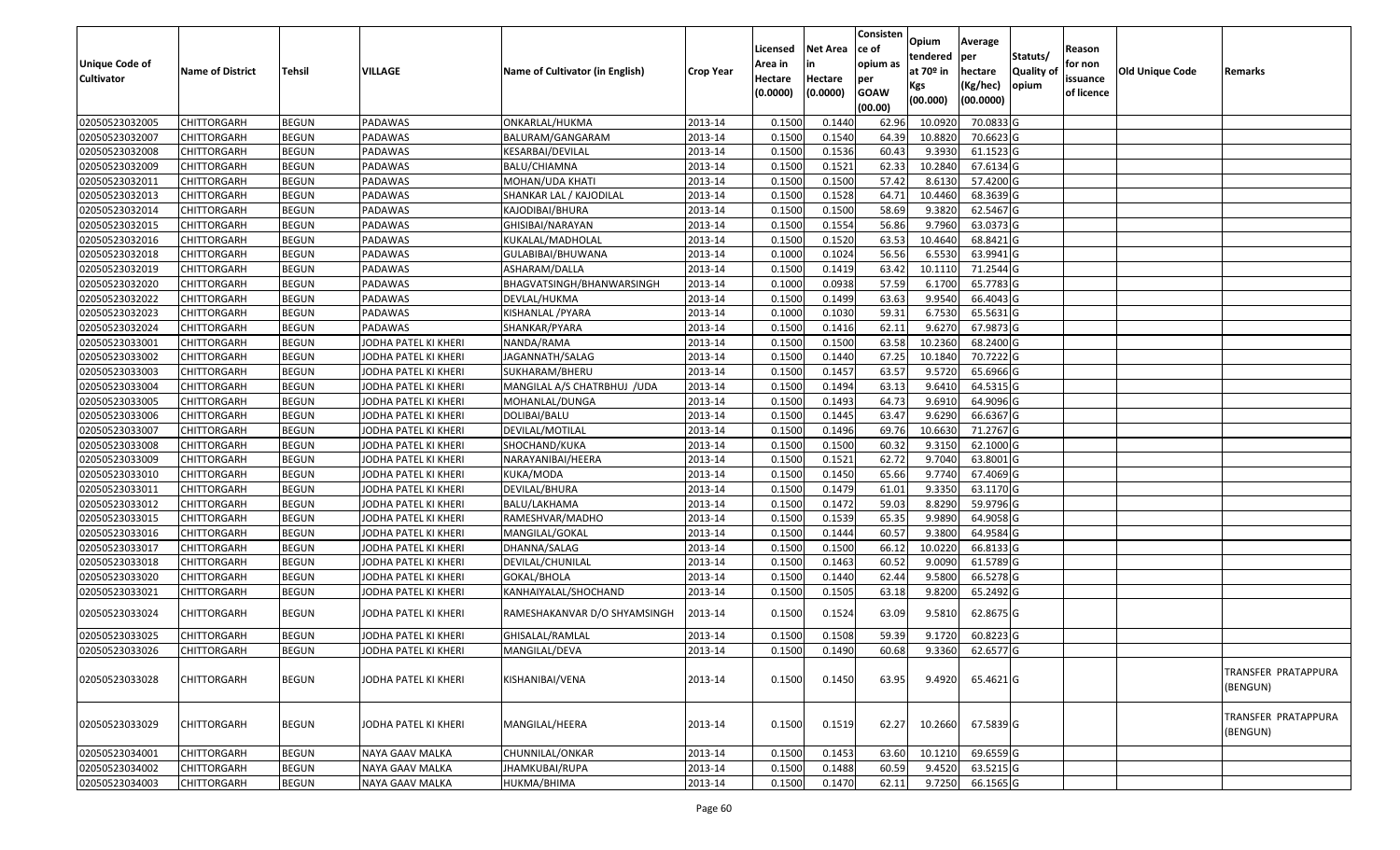| Unique Code of<br><b>Cultivator</b> | <b>Name of District</b> | <b>Tehsil</b> | <b>VILLAGE</b>       | Name of Cultivator (in English) | Crop Year | Licensed<br>Area in<br>Hectare<br>(0.0000) | Net Area ce of<br>Hectare<br>(0.0000) | Consisten<br>opium as<br>per<br><b>GOAW</b><br>(00.00) | Opium<br>tendered  per<br>at 70 <sup>o</sup> in<br>Kgs<br>(00.000) | Average<br>hectare<br>(Kg/hec)<br>(00.0000) | Statuts/<br>Quality of<br>opium | Reason<br>for non<br>issuance<br>of licence | <b>Old Unique Code</b> | <b>Remarks</b> |
|-------------------------------------|-------------------------|---------------|----------------------|---------------------------------|-----------|--------------------------------------------|---------------------------------------|--------------------------------------------------------|--------------------------------------------------------------------|---------------------------------------------|---------------------------------|---------------------------------------------|------------------------|----------------|
| 02050523034004                      | CHITTORGARH             | BEGUN         | NAYA GAAV MALKA      | BHANVARLAL / KUKA               | 2013-14   | 0.1500                                     | 0.1460                                | 64.16                                                  | 10.1650                                                            | 69.6233 G                                   |                                 |                                             |                        |                |
| 02050523034005                      | CHITTORGARH             | BEGUN         | NAYA GAAV MALKA      | GHISIBAI/KISHNA                 | 2013-14   | 0.1500                                     | 0.1476                                | 62.22                                                  | 10.0890                                                            | 68.3537 G                                   |                                 |                                             |                        |                |
| 02050523034006                      | CHITTORGARH             | BEGUN         | NAYA GAAV MALKA      | NANDUBAI/DULICHAND              | 2013-14   | 0.1500                                     | 0.1466                                | 66.01                                                  | 10.4670                                                            | 71.3984 G                                   |                                 |                                             |                        |                |
| 02050523034007                      | CHITTORGARH             | BEGUN         | NAYA GAAV MALKA      | DEVILAL/GOKAL                   | 2013-14   | 0.1500                                     | 0.1411                                | 62.72                                                  | 9.3270                                                             | 66.1021 G                                   |                                 |                                             |                        |                |
| 02050523034008                      | CHITTORGARH             | BEGUN         | NAYA GAAV MALKA      | PYARA/PEMA                      | 2013-14   | 0.1500                                     | 0.1486                                | 61.84                                                  | 9.9300                                                             | 66.8237 G                                   |                                 |                                             |                        |                |
| 02050523035002                      | CHITTORGARH             | BEGUN         | RAJPURA CHENSINGH KA | KANHAIYALAL/JITU URF JITMAL     | 2013-14   | 0.1500                                     | 0.1544                                | 63.03                                                  | 9.8510                                                             | 63.8018 G                                   |                                 |                                             |                        |                |
| 02050523035006                      | CHITTORGARH             | BEGUN         | RAJPURA CHENSINGH KA | CHUNNIBAI/BHANWARLAL            | 2013-14   | 0.1500                                     | 0.1522                                | 70.29                                                  | 10.7040                                                            | 70.3285 G                                   |                                 |                                             |                        |                |
| 02050523035009                      | CHITTORGARH             | BEGUN         | RAJPURA CHENSINGH KA | KUSHA                           |           |                                            |                                       |                                                        |                                                                    |                                             |                                 |                                             |                        |                |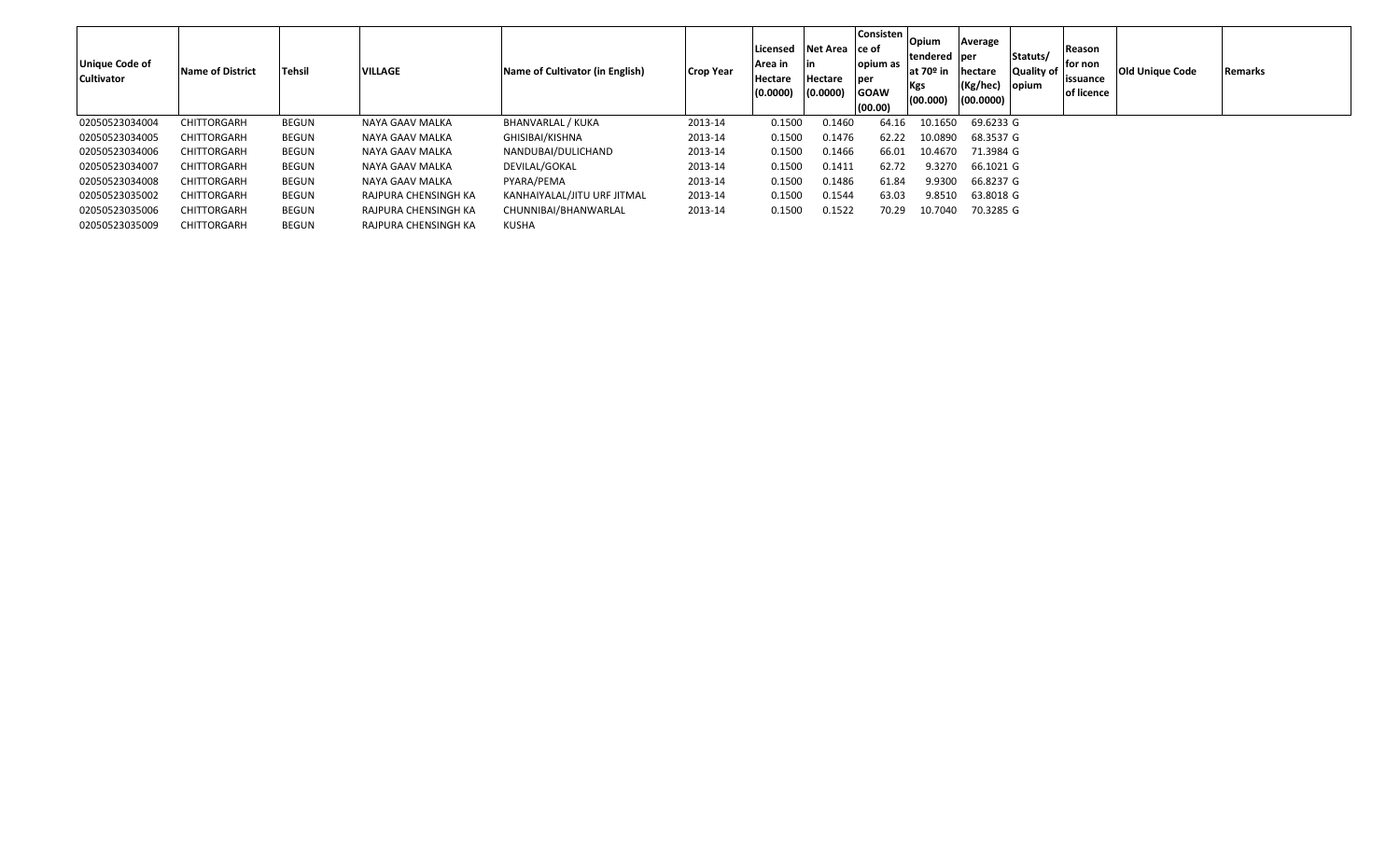|                                     |                         |               |                 |                                 |                  |                     |                     | Consisten          | Opium         | Average   |                  |                        |                        |                    |
|-------------------------------------|-------------------------|---------------|-----------------|---------------------------------|------------------|---------------------|---------------------|--------------------|---------------|-----------|------------------|------------------------|------------------------|--------------------|
|                                     |                         |               |                 |                                 |                  | Licensed            | <b>Net Area</b>     | ce of              | tendered      | per       | Statuts/         | Reason                 |                        |                    |
| Unique Code of<br><b>Cultivator</b> | <b>Name of District</b> | <b>Tehsil</b> | <b>VILLAGE</b>  | Name of Cultivator (in English) | <b>Crop Year</b> | Area in             | in                  | opium as           | at $70°$ in   | hectare   | <b>Quality o</b> | for non                | <b>Old Unique Code</b> | Remarks            |
|                                     |                         |               |                 |                                 |                  | Hectare<br>(0.0000) | Hectare<br>(0.0000) | per<br><b>GOAW</b> | Kgs           | (Kg/hec)  | opium            | issuance<br>of licence |                        |                    |
|                                     |                         |               |                 |                                 |                  |                     |                     | (00.00)            | (00.000)      | (00.0000) |                  |                        |                        |                    |
| 02050523037007                      | CHITTORGARH             | <b>BEGUN</b>  | <b>JAINAGAR</b> | PYARCHAND/JAGANNATH             | 2013-14          | 0.1500              | 0.1462              | 64.68              | 9.9330        | 67.9412 G |                  |                        |                        |                    |
| 02050523037008                      | CHITTORGARH             | <b>BEGUN</b>  | JAINAGAR        | GOPI/KAJOD                      | 2013-14          | 0.1500              | 0.1497              | 68.18              | 10.5780       | 70.6613 G |                  |                        |                        |                    |
| 02050523037009                      | CHITTORGARH             | <b>BEGUN</b>  | JAINAGAR        | DEVILAL/UDA                     | 2013-14          | 0.1500              | 0.1449              | 63.73              | 9.5780        | 66.1008 G |                  |                        |                        |                    |
| 02050523037010                      | <b>CHITTORGARH</b>      | <b>BEGUN</b>  | <b>JAINAGAR</b> | NANDUBAI/CHUNNILAL              | 2013-14          | 0.1500              | 0.1449              | 59.30              | 8.9800        | 61.9738 G |                  |                        |                        |                    |
| 02050523037011                      | CHITTORGARH             | <b>BEGUN</b>  | JAINAGAR        | GHISA/NOLA                      | 2013-14          | 0.1500              | 0.1462              | 66.29              | 10.9760       | 75.0752 G |                  |                        |                        |                    |
| 02050523037012                      | CHITTORGARH             | <b>BEGUN</b>  | <b>JAINAGAR</b> | DEVA/DALLA                      | 2013-14          | 0.1500              | 0.1500              | 64.75              | 10.0550       | 67.0333 G |                  |                        |                        |                    |
| 02050523037014                      | CHITTORGARH             | <b>BEGUN</b>  | JAINAGAR        | KASHIRAM/BHAGIRATH              | 2013-14          | 0.1500              | 0.1442              | 63.06              | 9.4320        | 65.4092 G |                  |                        |                        |                    |
| 02050523037015                      | <b>CHITTORGARH</b>      | <b>BEGUN</b>  | JAINAGAR        | BANSHILAL/KAJOD A.S. PYARA      | 2013-14          | 0.1500              | 0.1460              | 60.84              | 9.0390        | 61.9110G  |                  |                        |                        |                    |
| 02050523037016                      | CHITTORGARH             | <b>BEGUN</b>  | JAINAGAR        | PYARA/MOTI BDA                  | 2013-14          | 0.1500              | 0.1540              | 65.68              | 10.284        | 66.7792 G |                  |                        |                        |                    |
| 02050523037019                      | CHITTORGARH             | <b>BEGUN</b>  | JAINAGAR        | MANGILAL/HEERALAL               | 2013-14          | 0.1500              | 0.1564              | 67.33              | 11.1670       | 71.4003 G |                  |                        |                        |                    |
| 02050523037020                      | CHITTORGARH             | <b>BEGUN</b>  | JAINAGAR        | PYARIBAI/DEVRAM URF DEVILAL     | 2013-14          | 0.1500              | 0.1530              | 55.66              | 8.5480        | 55.8693 G |                  |                        |                        |                    |
| 02050523037021                      | CHITTORGARH             | <b>BEGUN</b>  | JAINAGAR        | CHHEETARMAL/DEVILAL             | 2013-14          | 0.1500              | 0.1506              | 66.64              | 10.7000       | 71.0491G  |                  |                        |                        |                    |
| 02050523037022                      | CHITTORGARH             | <b>BEGUN</b>  | JAINAGAR        | PYARA URF PYARCHAND/TULSIRAM    | 2013-14          | 0.1500              | 0.1496              | 57.61              | 9.2590        | 61.8917 G |                  |                        |                        |                    |
| 02050523037024                      | CHITTORGARH             | <b>BEGUN</b>  | JAINAGAR        | GHISALAL/PYARA                  | 2013-14          | 0.1500              | 0.1512              | 65.73              | 10.9390       | 72.3479 G |                  |                        |                        |                    |
| 02050523037025                      | CHITTORGARH             | <b>BEGUN</b>  | JAINAGAR        | KANHAIYAAL/HARLAL               | 2013-14          | 0.1500              | 0.1517              | 58.99              | 9.615         | 63.3817 G |                  |                        |                        |                    |
| 02050523037026                      | CHITTORGARH             | <b>BEGUN</b>  | <b>JAINAGAR</b> | BHURA/NARAYAN                   | 2013-14          | 0.1500              | 0.1466              | 68.90              | 10.4530       | 71.3029 G |                  |                        |                        |                    |
| 02050523037027                      | CHITTORGARH             | <b>BEGUN</b>  | JAINAGAR        | NANALAL/BOTHLAL                 | 2013-14          | 0.100               | 0.1010              | 69.39              | 7.2070        | 71.3564 G |                  |                        |                        |                    |
| 02050523037028                      | CHITTORGARH             | <b>BEGUN</b>  | JAINAGAR        | CHHAGANALAL/PYARA               | 2013-14          | 0.1500              | 0.1496              | 63.28              | 10.1160       | 67.6203 G |                  |                        |                        |                    |
| 02050523037029                      | CHITTORGARH             | <b>BEGUN</b>  | JAINAGAR        | SHANKARLAL/BHANWARLAL           | 2013-14          | 0.1500              | 0.1416              | 67.37              | 9.7980        | 69.1949 G |                  |                        |                        |                    |
| 02050523037031                      | CHITTORGARH             | <b>BEGUN</b>  | <b>JAINAGAR</b> | NANDLAL/HEERA                   | 2013-14          | 0.1500              | 0.1500              | 58.19              | 8.9700        | 59.8000 G |                  |                        |                        |                    |
| 02050523037032                      | CHITTORGARH             | <b>BEGUN</b>  | JAINAGAR        | BHANWARLAL/KUKA                 | 2013-14          | 0.1500              | 0.1452              | 61.36              | 9.6160        | 66.2259 G |                  |                        |                        |                    |
| 02050523037034                      | CHITTORGARH             | <b>BEGUN</b>  | <b>JAINAGAR</b> | PYARA/DEVRAM URF DAYARAM        | 2013-14          | 0.1500              | 0.1482              | 62.49              | 10.0160       | 67.5843 G |                  |                        |                        |                    |
| 02050523037040                      | CHITTORGARH             | <b>BEGUN</b>  | JAINAGAR        | HAJARI/DEVRAM URF DAYARAM       | 2013-14          | 0.1500              | 0.1488              | 67.53              | 10.5250       | 70.7325 G |                  |                        |                        |                    |
| 02050523037042                      | <b>CHITTORGARH</b>      | <b>BEGUN</b>  | <b>JAINAGAR</b> | DEVILAL/SEVA                    | 2013-14          | 0.1500              | 0.1479              | 48.85              | 7.6550        | 51.7579 G |                  |                        |                        |                    |
| 02050523037043                      | CHITTORGARH             | <b>BEGUN</b>  | JAINAGAR        | JAGANNATH/DEVILAL               | 2013-14          | 0.1500              | 0.1533              | 66.66              | 10.6560       | 69.5108 G |                  |                        |                        |                    |
| 02050523037046                      | CHITTORGARH             | <b>BEGUN</b>  | <b>JAINAGAR</b> | SOHANLAL/GOKAL                  | 2013-14          | 0.1500              | 0.1500              | 57.60              | 9.0600        | 60.4000 G |                  |                        |                        |                    |
| 02050523037047                      | CHITTORGARH             | <b>BEGUN</b>  | JAINAGAR        | MOHANLAL/UDA                    | 2013-14          | 0.1500              | 0.1496              | 63.09              | 9.8780        | 66.0294 G |                  |                        |                        |                    |
| 02050523037048                      | <b>CHITTORGARH</b>      | <b>BEGUN</b>  | JAINAGAR        | DUNGA/RAMA URF RAMLAL           | 2013-14          | 0.1500              | 0.1488              | 58.85              | 9.2060        | 61.8683 G |                  |                        |                        |                    |
| 02050523037049                      | CHITTORGARH             | <b>BEGUN</b>  | JAINAGAR        | ONKARLAL/KASHIRAM               | 2013-14          | 0.1500              | 0.1470              | 59.00              | 8.8670        | 60.3197 G |                  |                        |                        |                    |
| 02050523037050                      | CHITTORGARH             | <b>BEGUN</b>  | JAINAGAR        | HEERALAL/DAULA                  | 2013-14          | 0.1500              | 0.1462              | 63.96              | 9.5030        | 65.0000G  |                  |                        |                        |                    |
| 02050523037052                      | CHITTORGARH             | <b>BEGUN</b>  | JAINAGAR        | NANDUBAI/GISALAL                | 2013-14          | 0.1500              | 0.1529              | 60.1               | 9.8430        | 64.3754 G |                  |                        |                        | <b>NAME CHANGE</b> |
| 02050523037053                      | <b>CHITTORGARH</b>      | <b>BEGUN</b>  | JAINAGAR        | BHANWAR/KAJOD                   | 2013-14          | 0.1500              | 0.1508              | 64.47              | 10.2140       | 67.7321G  |                  |                        |                        |                    |
| 02050523037056                      | <b>CHITTORGARH</b>      | <b>BEGUN</b>  | JAINAGAR        | BHANWARLAL/TARACHAND            | 2013-14          | 0.1500              | 0.1488              | 58.21              | 9.1310        | 61.3642 G |                  |                        |                        |                    |
| 02050523037059                      | CHITTORGARH             | <b>BEGUN</b>  | JAINAGAR        | MOHNIBAI/CHHAGNALAL             | 2013-14          | 0.150               | 0.1480              | 66.67              | 10.8860       | 73.5541G  |                  |                        |                        |                    |
| 02050523037061                      | CHITTORGARH             | <b>BEGUN</b>  | JAINAGAR        | MANGILAL/MADHU                  | 2013-14          | 0.1000              | 0.1005              | 60.43              | 6.2850        | 62.5373 G |                  |                        |                        |                    |
| 02050523038001                      | <b>CHITTORGARH</b>      | <b>BEGUN</b>  | KHERMALIYA      | BHANWARLAL/KHANA                | 2013-14          | 0.1500              | 0.1501              |                    | 63.62 10.1790 | 67.8148 G |                  |                        |                        |                    |
| 02050523038002                      | <b>CHITTORGARH</b>      | <b>BEGUN</b>  | KHERMALIYA      | RUKMANIBAI/RAMCHANDRA           | 2013-14          | 0.1500              | 0.1457              | 63.12              | 9.8740        | 67.7694 G |                  |                        |                        |                    |
| 02050523038003                      | <b>CHITTORGARH</b>      | <b>BEGUN</b>  | KHERMALIYA      | CHATURBHUJ/MANGILAL             | 2013-14          | 0.1500              | 0.1480              | 59.84              | 9.6680        | 65.3243 G |                  |                        |                        |                    |
| 02050523038004                      | <b>CHITTORGARH</b>      | <b>BEGUN</b>  | KHERMALIYA      | RUPLAL/BHURA                    | 2013-14          | 0.1500              | 0.1500              | 60.05              | 9.6850        | 64.5667 G |                  |                        |                        |                    |
| 02050523038005                      | CHITTORGARH             | <b>BEGUN</b>  | KHERMALIYA      | KANHAIYAAL/ONKAR                | 2013-14          | 0.1500              | 0.1452              | 60.21              | 9.6080        | 66.1708 G |                  |                        |                        |                    |
| 02050523038006                      | <b>CHITTORGARH</b>      | <b>BEGUN</b>  | KHERMALIYA      | SHANKARLAL/SITARAM              | 2013-14          | 0.1500              | 0.1476              | 59.63              | 9.5150        | 64.4648 G |                  |                        |                        |                    |
| 02050523038008                      | <b>CHITTORGARH</b>      | <b>BEGUN</b>  | KHERMALIYA      | GHISA/HEERA                     | 2013-14          | 0.1500              | 0.1500              | 62.51              | 10.1270       | 67.5133 G |                  |                        |                        |                    |
| 02050523038009                      | CHITTORGARH             | <b>BEGUN</b>  | KHERMALIYA      | DEVILAL/BHOLA                   | 2013-14          | 0.1500              | 0.1496              | 50.22              | 8.1790        | 54.6725 G |                  |                        |                        |                    |
| 02050523038010                      | <b>CHITTORGARH</b>      | <b>BEGUN</b>  | KHERMALIYA      | HARLAL/KHANA                    | 2013-14          | 0.1500              | 0.1491              | 62.04              | 9.5630        | 64.1382 G |                  |                        |                        |                    |
| 02050523038011                      | <b>CHITTORGARH</b>      | <b>BEGUN</b>  | KHERMALIYA      | BHANWARLAL/HEERA                | 2013-14          | 0.1000              | 0.1024              | 66.23              | 7.3040        | 71.3281 G |                  |                        |                        |                    |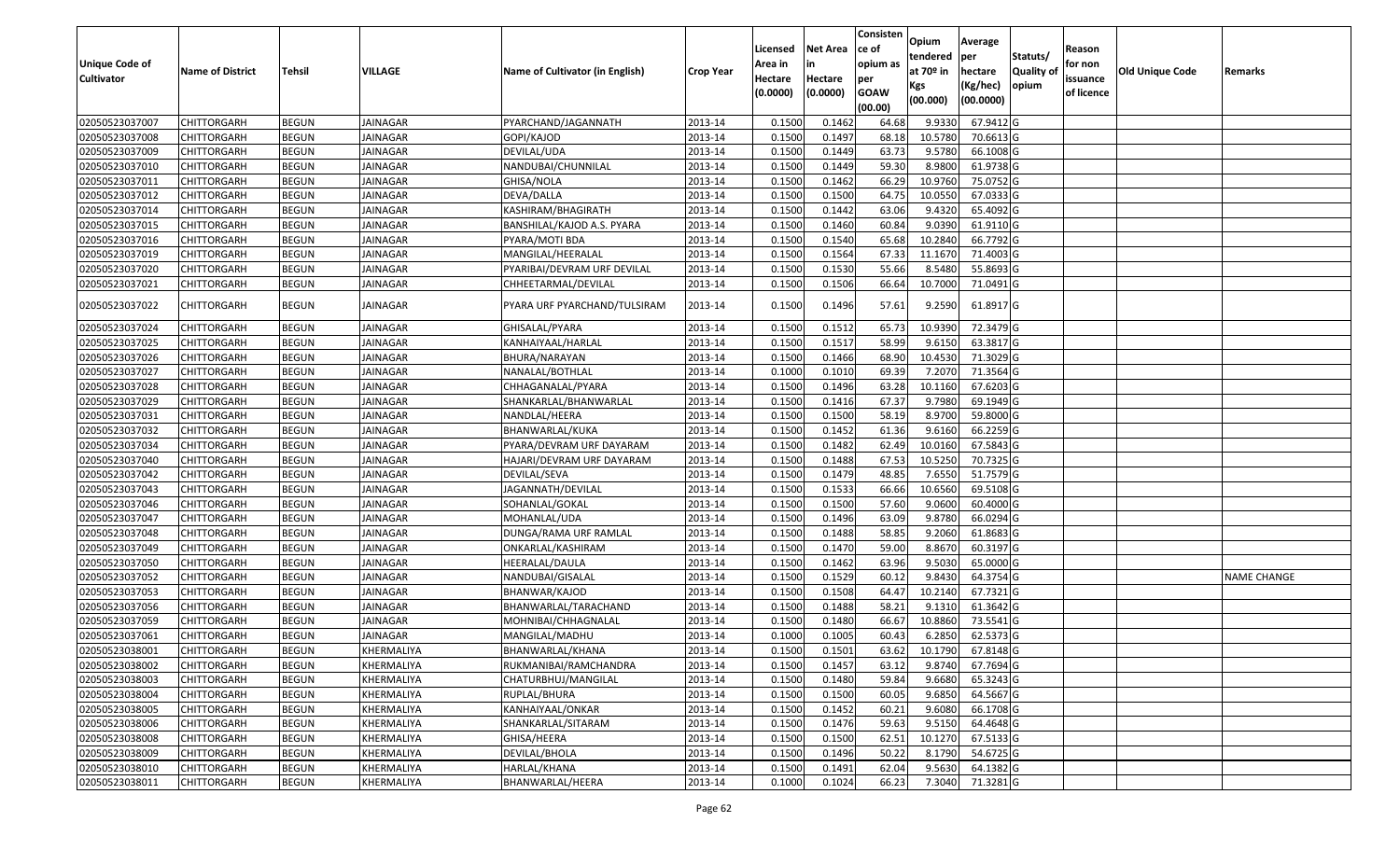| Statuts/<br>tendered<br>per<br>opium as<br>for non<br>Unique Code of<br>Area in<br>in<br>at $70°$ in<br><b>Quality o</b><br>VILLAGE<br>Name of Cultivator (in English)<br>Old Unique Code<br><b>Name of District</b><br><b>Tehsil</b><br>hectare<br><b>Crop Year</b><br>Remarks<br><b>Cultivator</b><br>Hectare<br>issuance<br>Hectare<br>per<br>opium<br>(Kg/hec)<br>Kgs<br>(0.0000)<br><b>GOAW</b><br>(0.0000)<br>of licence<br>(00.0000)<br>(00.000)<br>(00.00)<br>02050523038015<br>HAJARILAL/DEVALAL<br>0.1500<br>0.1530<br>65.8758<br>CHITTORGARH<br><b>BEGUN</b><br>KHERMALIYA<br>2013-14<br>62.60<br>10.079<br>02050523038016<br>0.1500<br>0.1480<br>62.32<br>9.6690<br>65.3311G<br>CHITTORGARH<br><b>BEGUN</b><br>KHERMALIYA<br>KANHAIYAAL/SALAG<br>2013-14<br>0.1500<br>0.1498<br>65.89<br>10.1090<br>67.4833 G<br>02050523038017<br>CHITTORGARH<br><b>BEGUN</b><br>KHERMALIYA<br>KANHAIYAAL/TULSIRAM<br>2013-14<br>02050523038020<br><b>CHITTORGARH</b><br><b>BEGUN</b><br>KHERMALIYA<br>HAJARILAL/SALAGRAM<br>2013-14<br>0.1500<br>0.1444<br>65.35<br>9.8590<br>68.2756 G<br>02050523038021<br><b>BEGUN</b><br>2013-14<br>0.1500<br>0.1464<br>62.10<br>9.901<br>67.6298 G<br>CHITTORGARH<br>KHERMALIYA<br>PANNALAL/JAGANNATH<br>02050523038022<br><b>BEGUN</b><br>KHERMALIYA<br>0.1500<br>0.1540<br>62.93<br>10.6260<br>69.0000 G<br>CHITTORGARH<br>KASTURIBAI/CHAMPA<br>2013-14<br>57.12<br><b>BEGUN</b><br>2013-14<br>0.1500<br>59.5586 G<br>02050523038023<br>KHERMALIYA<br>0.1518<br>9.0410<br>CHITTORGARH<br>CHUNNIBAI/GANGAARAM<br>67.3378 G<br>02050523038024<br>CHITTORGARH<br><b>BEGUN</b><br>KHERMALIYA<br>BALURAM/SALAGRAM<br>2013-14<br>0.1500<br>0.1480<br>61.41<br>9.9660<br>02050523038026<br>2013-14<br>0.1500<br>0.1482<br>59.69<br>9.7470<br>65.7692 G<br>CHITTORGARH<br><b>BEGUN</b><br>KHERMALIYA<br>UDAYLAL/KHANA<br>02050523038027<br><b>BEGUN</b><br>2013-14<br>0.1500<br>0.1500<br>58.62<br>9.1450<br>60.9667 G<br>CHITTORGARH<br>KHERMALIYA<br>PRTAPIBAI/ SALAGRAM<br>0.1500<br>02050523038028<br><b>BEGUN</b><br>2013-14<br>0.1498<br>61.24<br>9.5880<br>64.0053 G<br>CHITTORGARH<br>KHERMALIYA<br>LALU/NANARAM<br>02050523038029<br>CHITTORGARH<br><b>BEGUN</b><br>KHERMALIYA<br>2013-14<br>0.1500<br>0.1488<br>60.73<br>9.5870<br>64.4288 G<br>SHAMBHULAL/TULSIRAM<br>62.9211 G<br>02050523038030<br>2013-14<br>0.1500<br>0.1496<br>58.62<br>9.4130<br><b>CHITTORGARH</b><br><b>BEGUN</b><br>KHERMALIYA<br>HEERALAL/HOKMA<br>66.2467 G<br>02050523038031<br><b>BEGUN</b><br>0.1500<br>0.1508<br>9.9900<br>CHITTORGARH<br>KHERMALIYA<br>PANNLAL/NARAYAN<br>2013-14<br>63.40<br>53.58<br>8.5570<br><b>BEGUN</b><br>0.1500<br>0.1505<br>56.8571G<br>02050523038033<br>KHERMALIYA<br>LABHACHAND/ MADANLAL<br>2013-14<br>CHITTORGARH<br>0.1500<br>02050523039001<br><b>BEGUN</b><br><b>TEEKHI KA KHERA</b><br>2013-14<br>0.1500<br>60.89<br>9.3600<br>62.4000 G<br>CHITTORGARH<br>BHAGIRATH/SITARAM<br>0.1500<br>0.1518<br>59.59<br>8.7340<br>57.5362 G<br>02050523039002<br>CHITTORGARH<br><b>BEGUN</b><br><b>TEEKHI KA KHERA</b><br>JAMNALAL /AMARCHAND<br>2013-14<br>02050523039003<br><b>BEGUN</b><br>0.1000<br>0.0000<br>0.0000<br>0.0000F<br>CHITTORGARH<br>TEEKHI KA KHERA<br>MADHULAL/UDAYRAM<br>2013-14<br>0.00<br>02050523039004<br><b>BEGUN</b><br>0.1500<br>0.1538<br>65.05<br>9.9900<br>64.9545 G<br>CHITTORGARH<br>TEEKHI KA KHERA<br>ANOPIBAI/BHANWARLAL<br>2013-14<br>0.1559<br>56.78<br><b>BEGUN</b><br><b>TEEKHI KA KHERA</b><br>0.1500<br>8.7200<br>55.9333 G<br>02050523039005<br>CHITTORGARH<br>NANALAL/GANGAARAM<br>2013-14<br>0.1500<br>55.31<br>02050523039006<br>2013-14<br>0.1500<br>8.2020<br>54.6800 G<br>CHITTORGARH<br><b>BEGUN</b><br><b>TEEKHI KA KHERA</b><br>HEERALAL/BALU<br>02050523039007<br><b>BEGUN</b><br><b>TEEKHI KA KHERA</b><br>2013-14<br>0.150<br>0.1517<br>55.46<br>8.3820<br>55.2538 G<br>CHITTORGARH<br>SHANKARLAL/SITARAM<br>0.1500<br>57.57<br>8.8820<br>57.6379 G<br>02050523039014<br><b>BEGUN</b><br>0.1541<br>CHITTORGARH<br>TEEKHI KA KHERA<br>PRATAP/DEVA<br>2013-14<br>57.75<br>0.1500<br>0.1425<br>7.351<br>51.5860 G<br>02050523040002<br><b>CHITTORGARH</b><br><b>BEGUN</b><br>GOPALPURA RAJGARH<br>2013-14<br>UDAYLAL/CHUNNILAL<br>0.1397<br>6.9070<br>49.4417 G<br>02050523040003<br><b>BEGUN</b><br><b>GOPALPURA RAJGARH</b><br>MOHAN/MODA DHAKAR<br>2013-14<br>0.1500<br>51.27<br>CHITTORGARH<br>02050523040005<br>0.1000<br>0.0987<br>47.99<br>37.3658 G<br>CHITTORGARH<br><b>BEGUN</b><br>GOPALPURA RAJGARH<br>LAXMAN SINGH/SHAOBHAG SINGH<br>2013-14<br>3.6880<br>02050523040007<br><b>BEGUN</b><br>2013-14<br>0.1000<br>0.0998<br>65.66<br>6.5470<br>65.6012G<br>CHITTORGARH<br>GOPALPURA RAJGARH<br>MOHNIBAI/KALU<br>2013-14<br>0.1500<br>0.1267<br>63.1<br>63.7569 G<br>02050523040010<br>CHITTORGARH<br><b>BEGUN</b><br>GOPALPURA RAJGARH<br>8.0780<br>NANDA/DEVA<br>02050523040011<br><b>BEGUN</b><br>2013-14<br>0.1500<br>0.1470<br>60.72<br>7.7460<br>52.6939 G<br>CHITTORGARH<br>GOPALPURA RAJGARH<br>NANIBAI/NANDA<br>02050523040013<br><b>BEGUN</b><br>2013-14<br>0.1000<br>0.0966<br>48.71<br>3.5770<br>37.0290 G<br>CHITTORGARH<br>GOPALPURA RAJGARH<br><b>BALIBAI/KUKA</b><br>02050523040014<br><b>BEGUN</b><br>2013-14<br>0.1500<br>0.1440<br>53.82<br>6.881<br>47.7847 G<br>CHITTORGARH<br>GOPALPURA RAJGARH<br>MOHAN/RUPA<br><b>BEGUN</b><br>2013-14<br>0.1500<br>0.1452<br>62.10<br>8.0550<br>55.4752 G<br>02050523040017<br>CHITTORGARH<br>GOPALPURA RAJGARH<br>NARAYAN/NANDA<br>02050523040018<br>CHITTORGARH<br><b>BEGUN</b><br>2013-14<br>0.1000<br>0.0975<br>46.11<br>4.2090<br>43.1692 G<br>GOPALPURA RAJGARH<br>RATANLAL /CHHITTAR LAL<br><b>NAME CHANGE</b><br>58.3108 G<br>02050523040019<br>CHITTORGARH<br><b>BEGUN</b><br>BARADICHAND/GANGAARAM<br>2013-14<br>0.1500<br>0.1480<br>64.89<br>8.6300<br>GOPALPURA RAJGARH<br>02050523040022<br><b>BEGUN</b><br>2013-14<br>0.1500<br>0.1398<br>8.5730<br>61.3233 G<br>CHITTORGARH<br>GOPALPURA RAJGARH<br>BHERU/DEVA<br>60.37<br>BHANWAR LAL / URF MULCHAND S/O<br>0.1500<br>0.1374<br>50.31<br>6.9640<br>50.6841 G<br>02050523040024<br>CHITTORGARH<br><b>BEGUN</b><br>GOPALPURA RAJGARH<br>2013-14<br><b>HEMRAJ</b><br>60.8464 G<br>02050523041003<br>RAJGARH<br>0.1500<br>0.1465<br>61.78<br><b>CHITTORGARH</b><br><b>BEGUN</b><br>DEVBAI/NEEMA<br>2013-14<br>8.9140<br>02050523041004<br>55.0340 G<br><b>CHITTORGARH</b><br><b>BEGUN</b><br>RAJGARH<br><b>BHERU LAL /MANGILAL</b><br>2013-14<br>0.1500<br>0.1470<br>54.61<br>8.0900<br>10.0870<br>69.1838 G<br>02050523041008<br><b>BEGUN</b><br>2013-14<br>0.1500<br>0.1458<br>66.61<br><b>CHITTORGARH</b><br>RAJGARH<br>BHERU/SURAJMAL<br>0.1472<br>02050523041009<br><b>BEGUN</b><br>RAJGARH<br>2013-14<br>0.1500<br>63.41<br>9.6290<br>65.4144 G<br>CHITTORGARH<br>BHERULAL/RAMCHANDRA<br>0.1460<br>66.21<br>9.7330<br>66.6644 G<br>02050523041017<br><b>CHITTORGARH</b><br><b>BEGUN</b><br>RAJGARH<br>BALU/KISHNA<br>2013-14<br>0.1500<br>60.0731 G<br>02050523041018<br><b>CHITTORGARH</b><br><b>BEGUN</b><br>RAJGARH<br>2013-14<br>0.1500<br>0.1504<br>60.64<br>9.0350<br>NANU/LAXMAN<br>8.1930<br>55.7347 G<br>02050523041026<br><b>BEGUN</b><br>0.1500<br>0.1470<br>55.57<br>CHITTORGARH<br>RAJGARH<br>MANGIBAI/GHISA<br>2013-14<br>55.6735 G<br>RAJGARH<br>0.1500<br>0.1470<br>55.03<br>8.1840<br>02050523041034<br>CHITTORGARH<br><b>BEGUN</b><br>DEVBAI/JAGANNATH<br>2013-14<br>02050523042001<br>GHISALAL/HARIRAM<br>0.1500<br>0.1472<br>61.60<br>9.5300<br>64.7418 G<br><b>CHITTORGARH</b><br><b>BEGUN</b><br>UMAR KI KHAL<br>2013-14 |  |  |  | Licensed | <b>Net Area</b> | Consisten<br>ce of | Opium | Average | Reason |  |
|----------------------------------------------------------------------------------------------------------------------------------------------------------------------------------------------------------------------------------------------------------------------------------------------------------------------------------------------------------------------------------------------------------------------------------------------------------------------------------------------------------------------------------------------------------------------------------------------------------------------------------------------------------------------------------------------------------------------------------------------------------------------------------------------------------------------------------------------------------------------------------------------------------------------------------------------------------------------------------------------------------------------------------------------------------------------------------------------------------------------------------------------------------------------------------------------------------------------------------------------------------------------------------------------------------------------------------------------------------------------------------------------------------------------------------------------------------------------------------------------------------------------------------------------------------------------------------------------------------------------------------------------------------------------------------------------------------------------------------------------------------------------------------------------------------------------------------------------------------------------------------------------------------------------------------------------------------------------------------------------------------------------------------------------------------------------------------------------------------------------------------------------------------------------------------------------------------------------------------------------------------------------------------------------------------------------------------------------------------------------------------------------------------------------------------------------------------------------------------------------------------------------------------------------------------------------------------------------------------------------------------------------------------------------------------------------------------------------------------------------------------------------------------------------------------------------------------------------------------------------------------------------------------------------------------------------------------------------------------------------------------------------------------------------------------------------------------------------------------------------------------------------------------------------------------------------------------------------------------------------------------------------------------------------------------------------------------------------------------------------------------------------------------------------------------------------------------------------------------------------------------------------------------------------------------------------------------------------------------------------------------------------------------------------------------------------------------------------------------------------------------------------------------------------------------------------------------------------------------------------------------------------------------------------------------------------------------------------------------------------------------------------------------------------------------------------------------------------------------------------------------------------------------------------------------------------------------------------------------------------------------------------------------------------------------------------------------------------------------------------------------------------------------------------------------------------------------------------------------------------------------------------------------------------------------------------------------------------------------------------------------------------------------------------------------------------------------------------------------------------------------------------------------------------------------------------------------------------------------------------------------------------------------------------------------------------------------------------------------------------------------------------------------------------------------------------------------------------------------------------------------------------------------------------------------------------------------------------------------------------------------------------------------------------------------------------------------------------------------------------------------------------------------------------------------------------------------------------------------------------------------------------------------------------------------------------------------------------------------------------------------------------------------------------------------------------------------------------------------------------------------------------------------------------------------------------------------------------------------------------------------------------------------------------------------------------------------------------------------------------------------------------------------------------------------------------------------------------------------------------------------------------------------------------------------------------------------------------------------------------------------------------------------------------------------------------------------------------------------------------------------------------------------------------------------------------------------------------------------------------------------------------------------------------------------------------------------------------------------------------------------------------------------------------------------------------------------------------------------------------------------------------------------------------------------------------------------------------------------------------------------------------------------------------------------------------------------------------------------------------------------------------------------------------------------------------------------------------------------------------------------------------------------------------------------------------------------------------------------------------------------------------------------------------------------------------------------------------------------------------------------------------------------------------------------------------------------------------------------------------------------------------------------------------------------------------------------------|--|--|--|----------|-----------------|--------------------|-------|---------|--------|--|
|                                                                                                                                                                                                                                                                                                                                                                                                                                                                                                                                                                                                                                                                                                                                                                                                                                                                                                                                                                                                                                                                                                                                                                                                                                                                                                                                                                                                                                                                                                                                                                                                                                                                                                                                                                                                                                                                                                                                                                                                                                                                                                                                                                                                                                                                                                                                                                                                                                                                                                                                                                                                                                                                                                                                                                                                                                                                                                                                                                                                                                                                                                                                                                                                                                                                                                                                                                                                                                                                                                                                                                                                                                                                                                                                                                                                                                                                                                                                                                                                                                                                                                                                                                                                                                                                                                                                                                                                                                                                                                                                                                                                                                                                                                                                                                                                                                                                                                                                                                                                                                                                                                                                                                                                                                                                                                                                                                                                                                                                                                                                                                                                                                                                                                                                                                                                                                                                                                                                                                                                                                                                                                                                                                                                                                                                                                                                                                                                                                                                                                                                                                                                                                                                                                                                                                                                                                                                                                                                                                                                                                                                                                                                                                                                                                                                                                                                                                                                                                                                                                                                                                                        |  |  |  |          |                 |                    |       |         |        |  |
|                                                                                                                                                                                                                                                                                                                                                                                                                                                                                                                                                                                                                                                                                                                                                                                                                                                                                                                                                                                                                                                                                                                                                                                                                                                                                                                                                                                                                                                                                                                                                                                                                                                                                                                                                                                                                                                                                                                                                                                                                                                                                                                                                                                                                                                                                                                                                                                                                                                                                                                                                                                                                                                                                                                                                                                                                                                                                                                                                                                                                                                                                                                                                                                                                                                                                                                                                                                                                                                                                                                                                                                                                                                                                                                                                                                                                                                                                                                                                                                                                                                                                                                                                                                                                                                                                                                                                                                                                                                                                                                                                                                                                                                                                                                                                                                                                                                                                                                                                                                                                                                                                                                                                                                                                                                                                                                                                                                                                                                                                                                                                                                                                                                                                                                                                                                                                                                                                                                                                                                                                                                                                                                                                                                                                                                                                                                                                                                                                                                                                                                                                                                                                                                                                                                                                                                                                                                                                                                                                                                                                                                                                                                                                                                                                                                                                                                                                                                                                                                                                                                                                                                        |  |  |  |          |                 |                    |       |         |        |  |
|                                                                                                                                                                                                                                                                                                                                                                                                                                                                                                                                                                                                                                                                                                                                                                                                                                                                                                                                                                                                                                                                                                                                                                                                                                                                                                                                                                                                                                                                                                                                                                                                                                                                                                                                                                                                                                                                                                                                                                                                                                                                                                                                                                                                                                                                                                                                                                                                                                                                                                                                                                                                                                                                                                                                                                                                                                                                                                                                                                                                                                                                                                                                                                                                                                                                                                                                                                                                                                                                                                                                                                                                                                                                                                                                                                                                                                                                                                                                                                                                                                                                                                                                                                                                                                                                                                                                                                                                                                                                                                                                                                                                                                                                                                                                                                                                                                                                                                                                                                                                                                                                                                                                                                                                                                                                                                                                                                                                                                                                                                                                                                                                                                                                                                                                                                                                                                                                                                                                                                                                                                                                                                                                                                                                                                                                                                                                                                                                                                                                                                                                                                                                                                                                                                                                                                                                                                                                                                                                                                                                                                                                                                                                                                                                                                                                                                                                                                                                                                                                                                                                                                                        |  |  |  |          |                 |                    |       |         |        |  |
|                                                                                                                                                                                                                                                                                                                                                                                                                                                                                                                                                                                                                                                                                                                                                                                                                                                                                                                                                                                                                                                                                                                                                                                                                                                                                                                                                                                                                                                                                                                                                                                                                                                                                                                                                                                                                                                                                                                                                                                                                                                                                                                                                                                                                                                                                                                                                                                                                                                                                                                                                                                                                                                                                                                                                                                                                                                                                                                                                                                                                                                                                                                                                                                                                                                                                                                                                                                                                                                                                                                                                                                                                                                                                                                                                                                                                                                                                                                                                                                                                                                                                                                                                                                                                                                                                                                                                                                                                                                                                                                                                                                                                                                                                                                                                                                                                                                                                                                                                                                                                                                                                                                                                                                                                                                                                                                                                                                                                                                                                                                                                                                                                                                                                                                                                                                                                                                                                                                                                                                                                                                                                                                                                                                                                                                                                                                                                                                                                                                                                                                                                                                                                                                                                                                                                                                                                                                                                                                                                                                                                                                                                                                                                                                                                                                                                                                                                                                                                                                                                                                                                                                        |  |  |  |          |                 |                    |       |         |        |  |
|                                                                                                                                                                                                                                                                                                                                                                                                                                                                                                                                                                                                                                                                                                                                                                                                                                                                                                                                                                                                                                                                                                                                                                                                                                                                                                                                                                                                                                                                                                                                                                                                                                                                                                                                                                                                                                                                                                                                                                                                                                                                                                                                                                                                                                                                                                                                                                                                                                                                                                                                                                                                                                                                                                                                                                                                                                                                                                                                                                                                                                                                                                                                                                                                                                                                                                                                                                                                                                                                                                                                                                                                                                                                                                                                                                                                                                                                                                                                                                                                                                                                                                                                                                                                                                                                                                                                                                                                                                                                                                                                                                                                                                                                                                                                                                                                                                                                                                                                                                                                                                                                                                                                                                                                                                                                                                                                                                                                                                                                                                                                                                                                                                                                                                                                                                                                                                                                                                                                                                                                                                                                                                                                                                                                                                                                                                                                                                                                                                                                                                                                                                                                                                                                                                                                                                                                                                                                                                                                                                                                                                                                                                                                                                                                                                                                                                                                                                                                                                                                                                                                                                                        |  |  |  |          |                 |                    |       |         |        |  |
|                                                                                                                                                                                                                                                                                                                                                                                                                                                                                                                                                                                                                                                                                                                                                                                                                                                                                                                                                                                                                                                                                                                                                                                                                                                                                                                                                                                                                                                                                                                                                                                                                                                                                                                                                                                                                                                                                                                                                                                                                                                                                                                                                                                                                                                                                                                                                                                                                                                                                                                                                                                                                                                                                                                                                                                                                                                                                                                                                                                                                                                                                                                                                                                                                                                                                                                                                                                                                                                                                                                                                                                                                                                                                                                                                                                                                                                                                                                                                                                                                                                                                                                                                                                                                                                                                                                                                                                                                                                                                                                                                                                                                                                                                                                                                                                                                                                                                                                                                                                                                                                                                                                                                                                                                                                                                                                                                                                                                                                                                                                                                                                                                                                                                                                                                                                                                                                                                                                                                                                                                                                                                                                                                                                                                                                                                                                                                                                                                                                                                                                                                                                                                                                                                                                                                                                                                                                                                                                                                                                                                                                                                                                                                                                                                                                                                                                                                                                                                                                                                                                                                                                        |  |  |  |          |                 |                    |       |         |        |  |
|                                                                                                                                                                                                                                                                                                                                                                                                                                                                                                                                                                                                                                                                                                                                                                                                                                                                                                                                                                                                                                                                                                                                                                                                                                                                                                                                                                                                                                                                                                                                                                                                                                                                                                                                                                                                                                                                                                                                                                                                                                                                                                                                                                                                                                                                                                                                                                                                                                                                                                                                                                                                                                                                                                                                                                                                                                                                                                                                                                                                                                                                                                                                                                                                                                                                                                                                                                                                                                                                                                                                                                                                                                                                                                                                                                                                                                                                                                                                                                                                                                                                                                                                                                                                                                                                                                                                                                                                                                                                                                                                                                                                                                                                                                                                                                                                                                                                                                                                                                                                                                                                                                                                                                                                                                                                                                                                                                                                                                                                                                                                                                                                                                                                                                                                                                                                                                                                                                                                                                                                                                                                                                                                                                                                                                                                                                                                                                                                                                                                                                                                                                                                                                                                                                                                                                                                                                                                                                                                                                                                                                                                                                                                                                                                                                                                                                                                                                                                                                                                                                                                                                                        |  |  |  |          |                 |                    |       |         |        |  |
|                                                                                                                                                                                                                                                                                                                                                                                                                                                                                                                                                                                                                                                                                                                                                                                                                                                                                                                                                                                                                                                                                                                                                                                                                                                                                                                                                                                                                                                                                                                                                                                                                                                                                                                                                                                                                                                                                                                                                                                                                                                                                                                                                                                                                                                                                                                                                                                                                                                                                                                                                                                                                                                                                                                                                                                                                                                                                                                                                                                                                                                                                                                                                                                                                                                                                                                                                                                                                                                                                                                                                                                                                                                                                                                                                                                                                                                                                                                                                                                                                                                                                                                                                                                                                                                                                                                                                                                                                                                                                                                                                                                                                                                                                                                                                                                                                                                                                                                                                                                                                                                                                                                                                                                                                                                                                                                                                                                                                                                                                                                                                                                                                                                                                                                                                                                                                                                                                                                                                                                                                                                                                                                                                                                                                                                                                                                                                                                                                                                                                                                                                                                                                                                                                                                                                                                                                                                                                                                                                                                                                                                                                                                                                                                                                                                                                                                                                                                                                                                                                                                                                                                        |  |  |  |          |                 |                    |       |         |        |  |
|                                                                                                                                                                                                                                                                                                                                                                                                                                                                                                                                                                                                                                                                                                                                                                                                                                                                                                                                                                                                                                                                                                                                                                                                                                                                                                                                                                                                                                                                                                                                                                                                                                                                                                                                                                                                                                                                                                                                                                                                                                                                                                                                                                                                                                                                                                                                                                                                                                                                                                                                                                                                                                                                                                                                                                                                                                                                                                                                                                                                                                                                                                                                                                                                                                                                                                                                                                                                                                                                                                                                                                                                                                                                                                                                                                                                                                                                                                                                                                                                                                                                                                                                                                                                                                                                                                                                                                                                                                                                                                                                                                                                                                                                                                                                                                                                                                                                                                                                                                                                                                                                                                                                                                                                                                                                                                                                                                                                                                                                                                                                                                                                                                                                                                                                                                                                                                                                                                                                                                                                                                                                                                                                                                                                                                                                                                                                                                                                                                                                                                                                                                                                                                                                                                                                                                                                                                                                                                                                                                                                                                                                                                                                                                                                                                                                                                                                                                                                                                                                                                                                                                                        |  |  |  |          |                 |                    |       |         |        |  |
|                                                                                                                                                                                                                                                                                                                                                                                                                                                                                                                                                                                                                                                                                                                                                                                                                                                                                                                                                                                                                                                                                                                                                                                                                                                                                                                                                                                                                                                                                                                                                                                                                                                                                                                                                                                                                                                                                                                                                                                                                                                                                                                                                                                                                                                                                                                                                                                                                                                                                                                                                                                                                                                                                                                                                                                                                                                                                                                                                                                                                                                                                                                                                                                                                                                                                                                                                                                                                                                                                                                                                                                                                                                                                                                                                                                                                                                                                                                                                                                                                                                                                                                                                                                                                                                                                                                                                                                                                                                                                                                                                                                                                                                                                                                                                                                                                                                                                                                                                                                                                                                                                                                                                                                                                                                                                                                                                                                                                                                                                                                                                                                                                                                                                                                                                                                                                                                                                                                                                                                                                                                                                                                                                                                                                                                                                                                                                                                                                                                                                                                                                                                                                                                                                                                                                                                                                                                                                                                                                                                                                                                                                                                                                                                                                                                                                                                                                                                                                                                                                                                                                                                        |  |  |  |          |                 |                    |       |         |        |  |
|                                                                                                                                                                                                                                                                                                                                                                                                                                                                                                                                                                                                                                                                                                                                                                                                                                                                                                                                                                                                                                                                                                                                                                                                                                                                                                                                                                                                                                                                                                                                                                                                                                                                                                                                                                                                                                                                                                                                                                                                                                                                                                                                                                                                                                                                                                                                                                                                                                                                                                                                                                                                                                                                                                                                                                                                                                                                                                                                                                                                                                                                                                                                                                                                                                                                                                                                                                                                                                                                                                                                                                                                                                                                                                                                                                                                                                                                                                                                                                                                                                                                                                                                                                                                                                                                                                                                                                                                                                                                                                                                                                                                                                                                                                                                                                                                                                                                                                                                                                                                                                                                                                                                                                                                                                                                                                                                                                                                                                                                                                                                                                                                                                                                                                                                                                                                                                                                                                                                                                                                                                                                                                                                                                                                                                                                                                                                                                                                                                                                                                                                                                                                                                                                                                                                                                                                                                                                                                                                                                                                                                                                                                                                                                                                                                                                                                                                                                                                                                                                                                                                                                                        |  |  |  |          |                 |                    |       |         |        |  |
|                                                                                                                                                                                                                                                                                                                                                                                                                                                                                                                                                                                                                                                                                                                                                                                                                                                                                                                                                                                                                                                                                                                                                                                                                                                                                                                                                                                                                                                                                                                                                                                                                                                                                                                                                                                                                                                                                                                                                                                                                                                                                                                                                                                                                                                                                                                                                                                                                                                                                                                                                                                                                                                                                                                                                                                                                                                                                                                                                                                                                                                                                                                                                                                                                                                                                                                                                                                                                                                                                                                                                                                                                                                                                                                                                                                                                                                                                                                                                                                                                                                                                                                                                                                                                                                                                                                                                                                                                                                                                                                                                                                                                                                                                                                                                                                                                                                                                                                                                                                                                                                                                                                                                                                                                                                                                                                                                                                                                                                                                                                                                                                                                                                                                                                                                                                                                                                                                                                                                                                                                                                                                                                                                                                                                                                                                                                                                                                                                                                                                                                                                                                                                                                                                                                                                                                                                                                                                                                                                                                                                                                                                                                                                                                                                                                                                                                                                                                                                                                                                                                                                                                        |  |  |  |          |                 |                    |       |         |        |  |
|                                                                                                                                                                                                                                                                                                                                                                                                                                                                                                                                                                                                                                                                                                                                                                                                                                                                                                                                                                                                                                                                                                                                                                                                                                                                                                                                                                                                                                                                                                                                                                                                                                                                                                                                                                                                                                                                                                                                                                                                                                                                                                                                                                                                                                                                                                                                                                                                                                                                                                                                                                                                                                                                                                                                                                                                                                                                                                                                                                                                                                                                                                                                                                                                                                                                                                                                                                                                                                                                                                                                                                                                                                                                                                                                                                                                                                                                                                                                                                                                                                                                                                                                                                                                                                                                                                                                                                                                                                                                                                                                                                                                                                                                                                                                                                                                                                                                                                                                                                                                                                                                                                                                                                                                                                                                                                                                                                                                                                                                                                                                                                                                                                                                                                                                                                                                                                                                                                                                                                                                                                                                                                                                                                                                                                                                                                                                                                                                                                                                                                                                                                                                                                                                                                                                                                                                                                                                                                                                                                                                                                                                                                                                                                                                                                                                                                                                                                                                                                                                                                                                                                                        |  |  |  |          |                 |                    |       |         |        |  |
|                                                                                                                                                                                                                                                                                                                                                                                                                                                                                                                                                                                                                                                                                                                                                                                                                                                                                                                                                                                                                                                                                                                                                                                                                                                                                                                                                                                                                                                                                                                                                                                                                                                                                                                                                                                                                                                                                                                                                                                                                                                                                                                                                                                                                                                                                                                                                                                                                                                                                                                                                                                                                                                                                                                                                                                                                                                                                                                                                                                                                                                                                                                                                                                                                                                                                                                                                                                                                                                                                                                                                                                                                                                                                                                                                                                                                                                                                                                                                                                                                                                                                                                                                                                                                                                                                                                                                                                                                                                                                                                                                                                                                                                                                                                                                                                                                                                                                                                                                                                                                                                                                                                                                                                                                                                                                                                                                                                                                                                                                                                                                                                                                                                                                                                                                                                                                                                                                                                                                                                                                                                                                                                                                                                                                                                                                                                                                                                                                                                                                                                                                                                                                                                                                                                                                                                                                                                                                                                                                                                                                                                                                                                                                                                                                                                                                                                                                                                                                                                                                                                                                                                        |  |  |  |          |                 |                    |       |         |        |  |
|                                                                                                                                                                                                                                                                                                                                                                                                                                                                                                                                                                                                                                                                                                                                                                                                                                                                                                                                                                                                                                                                                                                                                                                                                                                                                                                                                                                                                                                                                                                                                                                                                                                                                                                                                                                                                                                                                                                                                                                                                                                                                                                                                                                                                                                                                                                                                                                                                                                                                                                                                                                                                                                                                                                                                                                                                                                                                                                                                                                                                                                                                                                                                                                                                                                                                                                                                                                                                                                                                                                                                                                                                                                                                                                                                                                                                                                                                                                                                                                                                                                                                                                                                                                                                                                                                                                                                                                                                                                                                                                                                                                                                                                                                                                                                                                                                                                                                                                                                                                                                                                                                                                                                                                                                                                                                                                                                                                                                                                                                                                                                                                                                                                                                                                                                                                                                                                                                                                                                                                                                                                                                                                                                                                                                                                                                                                                                                                                                                                                                                                                                                                                                                                                                                                                                                                                                                                                                                                                                                                                                                                                                                                                                                                                                                                                                                                                                                                                                                                                                                                                                                                        |  |  |  |          |                 |                    |       |         |        |  |
|                                                                                                                                                                                                                                                                                                                                                                                                                                                                                                                                                                                                                                                                                                                                                                                                                                                                                                                                                                                                                                                                                                                                                                                                                                                                                                                                                                                                                                                                                                                                                                                                                                                                                                                                                                                                                                                                                                                                                                                                                                                                                                                                                                                                                                                                                                                                                                                                                                                                                                                                                                                                                                                                                                                                                                                                                                                                                                                                                                                                                                                                                                                                                                                                                                                                                                                                                                                                                                                                                                                                                                                                                                                                                                                                                                                                                                                                                                                                                                                                                                                                                                                                                                                                                                                                                                                                                                                                                                                                                                                                                                                                                                                                                                                                                                                                                                                                                                                                                                                                                                                                                                                                                                                                                                                                                                                                                                                                                                                                                                                                                                                                                                                                                                                                                                                                                                                                                                                                                                                                                                                                                                                                                                                                                                                                                                                                                                                                                                                                                                                                                                                                                                                                                                                                                                                                                                                                                                                                                                                                                                                                                                                                                                                                                                                                                                                                                                                                                                                                                                                                                                                        |  |  |  |          |                 |                    |       |         |        |  |
|                                                                                                                                                                                                                                                                                                                                                                                                                                                                                                                                                                                                                                                                                                                                                                                                                                                                                                                                                                                                                                                                                                                                                                                                                                                                                                                                                                                                                                                                                                                                                                                                                                                                                                                                                                                                                                                                                                                                                                                                                                                                                                                                                                                                                                                                                                                                                                                                                                                                                                                                                                                                                                                                                                                                                                                                                                                                                                                                                                                                                                                                                                                                                                                                                                                                                                                                                                                                                                                                                                                                                                                                                                                                                                                                                                                                                                                                                                                                                                                                                                                                                                                                                                                                                                                                                                                                                                                                                                                                                                                                                                                                                                                                                                                                                                                                                                                                                                                                                                                                                                                                                                                                                                                                                                                                                                                                                                                                                                                                                                                                                                                                                                                                                                                                                                                                                                                                                                                                                                                                                                                                                                                                                                                                                                                                                                                                                                                                                                                                                                                                                                                                                                                                                                                                                                                                                                                                                                                                                                                                                                                                                                                                                                                                                                                                                                                                                                                                                                                                                                                                                                                        |  |  |  |          |                 |                    |       |         |        |  |
|                                                                                                                                                                                                                                                                                                                                                                                                                                                                                                                                                                                                                                                                                                                                                                                                                                                                                                                                                                                                                                                                                                                                                                                                                                                                                                                                                                                                                                                                                                                                                                                                                                                                                                                                                                                                                                                                                                                                                                                                                                                                                                                                                                                                                                                                                                                                                                                                                                                                                                                                                                                                                                                                                                                                                                                                                                                                                                                                                                                                                                                                                                                                                                                                                                                                                                                                                                                                                                                                                                                                                                                                                                                                                                                                                                                                                                                                                                                                                                                                                                                                                                                                                                                                                                                                                                                                                                                                                                                                                                                                                                                                                                                                                                                                                                                                                                                                                                                                                                                                                                                                                                                                                                                                                                                                                                                                                                                                                                                                                                                                                                                                                                                                                                                                                                                                                                                                                                                                                                                                                                                                                                                                                                                                                                                                                                                                                                                                                                                                                                                                                                                                                                                                                                                                                                                                                                                                                                                                                                                                                                                                                                                                                                                                                                                                                                                                                                                                                                                                                                                                                                                        |  |  |  |          |                 |                    |       |         |        |  |
|                                                                                                                                                                                                                                                                                                                                                                                                                                                                                                                                                                                                                                                                                                                                                                                                                                                                                                                                                                                                                                                                                                                                                                                                                                                                                                                                                                                                                                                                                                                                                                                                                                                                                                                                                                                                                                                                                                                                                                                                                                                                                                                                                                                                                                                                                                                                                                                                                                                                                                                                                                                                                                                                                                                                                                                                                                                                                                                                                                                                                                                                                                                                                                                                                                                                                                                                                                                                                                                                                                                                                                                                                                                                                                                                                                                                                                                                                                                                                                                                                                                                                                                                                                                                                                                                                                                                                                                                                                                                                                                                                                                                                                                                                                                                                                                                                                                                                                                                                                                                                                                                                                                                                                                                                                                                                                                                                                                                                                                                                                                                                                                                                                                                                                                                                                                                                                                                                                                                                                                                                                                                                                                                                                                                                                                                                                                                                                                                                                                                                                                                                                                                                                                                                                                                                                                                                                                                                                                                                                                                                                                                                                                                                                                                                                                                                                                                                                                                                                                                                                                                                                                        |  |  |  |          |                 |                    |       |         |        |  |
|                                                                                                                                                                                                                                                                                                                                                                                                                                                                                                                                                                                                                                                                                                                                                                                                                                                                                                                                                                                                                                                                                                                                                                                                                                                                                                                                                                                                                                                                                                                                                                                                                                                                                                                                                                                                                                                                                                                                                                                                                                                                                                                                                                                                                                                                                                                                                                                                                                                                                                                                                                                                                                                                                                                                                                                                                                                                                                                                                                                                                                                                                                                                                                                                                                                                                                                                                                                                                                                                                                                                                                                                                                                                                                                                                                                                                                                                                                                                                                                                                                                                                                                                                                                                                                                                                                                                                                                                                                                                                                                                                                                                                                                                                                                                                                                                                                                                                                                                                                                                                                                                                                                                                                                                                                                                                                                                                                                                                                                                                                                                                                                                                                                                                                                                                                                                                                                                                                                                                                                                                                                                                                                                                                                                                                                                                                                                                                                                                                                                                                                                                                                                                                                                                                                                                                                                                                                                                                                                                                                                                                                                                                                                                                                                                                                                                                                                                                                                                                                                                                                                                                                        |  |  |  |          |                 |                    |       |         |        |  |
|                                                                                                                                                                                                                                                                                                                                                                                                                                                                                                                                                                                                                                                                                                                                                                                                                                                                                                                                                                                                                                                                                                                                                                                                                                                                                                                                                                                                                                                                                                                                                                                                                                                                                                                                                                                                                                                                                                                                                                                                                                                                                                                                                                                                                                                                                                                                                                                                                                                                                                                                                                                                                                                                                                                                                                                                                                                                                                                                                                                                                                                                                                                                                                                                                                                                                                                                                                                                                                                                                                                                                                                                                                                                                                                                                                                                                                                                                                                                                                                                                                                                                                                                                                                                                                                                                                                                                                                                                                                                                                                                                                                                                                                                                                                                                                                                                                                                                                                                                                                                                                                                                                                                                                                                                                                                                                                                                                                                                                                                                                                                                                                                                                                                                                                                                                                                                                                                                                                                                                                                                                                                                                                                                                                                                                                                                                                                                                                                                                                                                                                                                                                                                                                                                                                                                                                                                                                                                                                                                                                                                                                                                                                                                                                                                                                                                                                                                                                                                                                                                                                                                                                        |  |  |  |          |                 |                    |       |         |        |  |
|                                                                                                                                                                                                                                                                                                                                                                                                                                                                                                                                                                                                                                                                                                                                                                                                                                                                                                                                                                                                                                                                                                                                                                                                                                                                                                                                                                                                                                                                                                                                                                                                                                                                                                                                                                                                                                                                                                                                                                                                                                                                                                                                                                                                                                                                                                                                                                                                                                                                                                                                                                                                                                                                                                                                                                                                                                                                                                                                                                                                                                                                                                                                                                                                                                                                                                                                                                                                                                                                                                                                                                                                                                                                                                                                                                                                                                                                                                                                                                                                                                                                                                                                                                                                                                                                                                                                                                                                                                                                                                                                                                                                                                                                                                                                                                                                                                                                                                                                                                                                                                                                                                                                                                                                                                                                                                                                                                                                                                                                                                                                                                                                                                                                                                                                                                                                                                                                                                                                                                                                                                                                                                                                                                                                                                                                                                                                                                                                                                                                                                                                                                                                                                                                                                                                                                                                                                                                                                                                                                                                                                                                                                                                                                                                                                                                                                                                                                                                                                                                                                                                                                                        |  |  |  |          |                 |                    |       |         |        |  |
|                                                                                                                                                                                                                                                                                                                                                                                                                                                                                                                                                                                                                                                                                                                                                                                                                                                                                                                                                                                                                                                                                                                                                                                                                                                                                                                                                                                                                                                                                                                                                                                                                                                                                                                                                                                                                                                                                                                                                                                                                                                                                                                                                                                                                                                                                                                                                                                                                                                                                                                                                                                                                                                                                                                                                                                                                                                                                                                                                                                                                                                                                                                                                                                                                                                                                                                                                                                                                                                                                                                                                                                                                                                                                                                                                                                                                                                                                                                                                                                                                                                                                                                                                                                                                                                                                                                                                                                                                                                                                                                                                                                                                                                                                                                                                                                                                                                                                                                                                                                                                                                                                                                                                                                                                                                                                                                                                                                                                                                                                                                                                                                                                                                                                                                                                                                                                                                                                                                                                                                                                                                                                                                                                                                                                                                                                                                                                                                                                                                                                                                                                                                                                                                                                                                                                                                                                                                                                                                                                                                                                                                                                                                                                                                                                                                                                                                                                                                                                                                                                                                                                                                        |  |  |  |          |                 |                    |       |         |        |  |
|                                                                                                                                                                                                                                                                                                                                                                                                                                                                                                                                                                                                                                                                                                                                                                                                                                                                                                                                                                                                                                                                                                                                                                                                                                                                                                                                                                                                                                                                                                                                                                                                                                                                                                                                                                                                                                                                                                                                                                                                                                                                                                                                                                                                                                                                                                                                                                                                                                                                                                                                                                                                                                                                                                                                                                                                                                                                                                                                                                                                                                                                                                                                                                                                                                                                                                                                                                                                                                                                                                                                                                                                                                                                                                                                                                                                                                                                                                                                                                                                                                                                                                                                                                                                                                                                                                                                                                                                                                                                                                                                                                                                                                                                                                                                                                                                                                                                                                                                                                                                                                                                                                                                                                                                                                                                                                                                                                                                                                                                                                                                                                                                                                                                                                                                                                                                                                                                                                                                                                                                                                                                                                                                                                                                                                                                                                                                                                                                                                                                                                                                                                                                                                                                                                                                                                                                                                                                                                                                                                                                                                                                                                                                                                                                                                                                                                                                                                                                                                                                                                                                                                                        |  |  |  |          |                 |                    |       |         |        |  |
|                                                                                                                                                                                                                                                                                                                                                                                                                                                                                                                                                                                                                                                                                                                                                                                                                                                                                                                                                                                                                                                                                                                                                                                                                                                                                                                                                                                                                                                                                                                                                                                                                                                                                                                                                                                                                                                                                                                                                                                                                                                                                                                                                                                                                                                                                                                                                                                                                                                                                                                                                                                                                                                                                                                                                                                                                                                                                                                                                                                                                                                                                                                                                                                                                                                                                                                                                                                                                                                                                                                                                                                                                                                                                                                                                                                                                                                                                                                                                                                                                                                                                                                                                                                                                                                                                                                                                                                                                                                                                                                                                                                                                                                                                                                                                                                                                                                                                                                                                                                                                                                                                                                                                                                                                                                                                                                                                                                                                                                                                                                                                                                                                                                                                                                                                                                                                                                                                                                                                                                                                                                                                                                                                                                                                                                                                                                                                                                                                                                                                                                                                                                                                                                                                                                                                                                                                                                                                                                                                                                                                                                                                                                                                                                                                                                                                                                                                                                                                                                                                                                                                                                        |  |  |  |          |                 |                    |       |         |        |  |
|                                                                                                                                                                                                                                                                                                                                                                                                                                                                                                                                                                                                                                                                                                                                                                                                                                                                                                                                                                                                                                                                                                                                                                                                                                                                                                                                                                                                                                                                                                                                                                                                                                                                                                                                                                                                                                                                                                                                                                                                                                                                                                                                                                                                                                                                                                                                                                                                                                                                                                                                                                                                                                                                                                                                                                                                                                                                                                                                                                                                                                                                                                                                                                                                                                                                                                                                                                                                                                                                                                                                                                                                                                                                                                                                                                                                                                                                                                                                                                                                                                                                                                                                                                                                                                                                                                                                                                                                                                                                                                                                                                                                                                                                                                                                                                                                                                                                                                                                                                                                                                                                                                                                                                                                                                                                                                                                                                                                                                                                                                                                                                                                                                                                                                                                                                                                                                                                                                                                                                                                                                                                                                                                                                                                                                                                                                                                                                                                                                                                                                                                                                                                                                                                                                                                                                                                                                                                                                                                                                                                                                                                                                                                                                                                                                                                                                                                                                                                                                                                                                                                                                                        |  |  |  |          |                 |                    |       |         |        |  |
|                                                                                                                                                                                                                                                                                                                                                                                                                                                                                                                                                                                                                                                                                                                                                                                                                                                                                                                                                                                                                                                                                                                                                                                                                                                                                                                                                                                                                                                                                                                                                                                                                                                                                                                                                                                                                                                                                                                                                                                                                                                                                                                                                                                                                                                                                                                                                                                                                                                                                                                                                                                                                                                                                                                                                                                                                                                                                                                                                                                                                                                                                                                                                                                                                                                                                                                                                                                                                                                                                                                                                                                                                                                                                                                                                                                                                                                                                                                                                                                                                                                                                                                                                                                                                                                                                                                                                                                                                                                                                                                                                                                                                                                                                                                                                                                                                                                                                                                                                                                                                                                                                                                                                                                                                                                                                                                                                                                                                                                                                                                                                                                                                                                                                                                                                                                                                                                                                                                                                                                                                                                                                                                                                                                                                                                                                                                                                                                                                                                                                                                                                                                                                                                                                                                                                                                                                                                                                                                                                                                                                                                                                                                                                                                                                                                                                                                                                                                                                                                                                                                                                                                        |  |  |  |          |                 |                    |       |         |        |  |
|                                                                                                                                                                                                                                                                                                                                                                                                                                                                                                                                                                                                                                                                                                                                                                                                                                                                                                                                                                                                                                                                                                                                                                                                                                                                                                                                                                                                                                                                                                                                                                                                                                                                                                                                                                                                                                                                                                                                                                                                                                                                                                                                                                                                                                                                                                                                                                                                                                                                                                                                                                                                                                                                                                                                                                                                                                                                                                                                                                                                                                                                                                                                                                                                                                                                                                                                                                                                                                                                                                                                                                                                                                                                                                                                                                                                                                                                                                                                                                                                                                                                                                                                                                                                                                                                                                                                                                                                                                                                                                                                                                                                                                                                                                                                                                                                                                                                                                                                                                                                                                                                                                                                                                                                                                                                                                                                                                                                                                                                                                                                                                                                                                                                                                                                                                                                                                                                                                                                                                                                                                                                                                                                                                                                                                                                                                                                                                                                                                                                                                                                                                                                                                                                                                                                                                                                                                                                                                                                                                                                                                                                                                                                                                                                                                                                                                                                                                                                                                                                                                                                                                                        |  |  |  |          |                 |                    |       |         |        |  |
|                                                                                                                                                                                                                                                                                                                                                                                                                                                                                                                                                                                                                                                                                                                                                                                                                                                                                                                                                                                                                                                                                                                                                                                                                                                                                                                                                                                                                                                                                                                                                                                                                                                                                                                                                                                                                                                                                                                                                                                                                                                                                                                                                                                                                                                                                                                                                                                                                                                                                                                                                                                                                                                                                                                                                                                                                                                                                                                                                                                                                                                                                                                                                                                                                                                                                                                                                                                                                                                                                                                                                                                                                                                                                                                                                                                                                                                                                                                                                                                                                                                                                                                                                                                                                                                                                                                                                                                                                                                                                                                                                                                                                                                                                                                                                                                                                                                                                                                                                                                                                                                                                                                                                                                                                                                                                                                                                                                                                                                                                                                                                                                                                                                                                                                                                                                                                                                                                                                                                                                                                                                                                                                                                                                                                                                                                                                                                                                                                                                                                                                                                                                                                                                                                                                                                                                                                                                                                                                                                                                                                                                                                                                                                                                                                                                                                                                                                                                                                                                                                                                                                                                        |  |  |  |          |                 |                    |       |         |        |  |
|                                                                                                                                                                                                                                                                                                                                                                                                                                                                                                                                                                                                                                                                                                                                                                                                                                                                                                                                                                                                                                                                                                                                                                                                                                                                                                                                                                                                                                                                                                                                                                                                                                                                                                                                                                                                                                                                                                                                                                                                                                                                                                                                                                                                                                                                                                                                                                                                                                                                                                                                                                                                                                                                                                                                                                                                                                                                                                                                                                                                                                                                                                                                                                                                                                                                                                                                                                                                                                                                                                                                                                                                                                                                                                                                                                                                                                                                                                                                                                                                                                                                                                                                                                                                                                                                                                                                                                                                                                                                                                                                                                                                                                                                                                                                                                                                                                                                                                                                                                                                                                                                                                                                                                                                                                                                                                                                                                                                                                                                                                                                                                                                                                                                                                                                                                                                                                                                                                                                                                                                                                                                                                                                                                                                                                                                                                                                                                                                                                                                                                                                                                                                                                                                                                                                                                                                                                                                                                                                                                                                                                                                                                                                                                                                                                                                                                                                                                                                                                                                                                                                                                                        |  |  |  |          |                 |                    |       |         |        |  |
|                                                                                                                                                                                                                                                                                                                                                                                                                                                                                                                                                                                                                                                                                                                                                                                                                                                                                                                                                                                                                                                                                                                                                                                                                                                                                                                                                                                                                                                                                                                                                                                                                                                                                                                                                                                                                                                                                                                                                                                                                                                                                                                                                                                                                                                                                                                                                                                                                                                                                                                                                                                                                                                                                                                                                                                                                                                                                                                                                                                                                                                                                                                                                                                                                                                                                                                                                                                                                                                                                                                                                                                                                                                                                                                                                                                                                                                                                                                                                                                                                                                                                                                                                                                                                                                                                                                                                                                                                                                                                                                                                                                                                                                                                                                                                                                                                                                                                                                                                                                                                                                                                                                                                                                                                                                                                                                                                                                                                                                                                                                                                                                                                                                                                                                                                                                                                                                                                                                                                                                                                                                                                                                                                                                                                                                                                                                                                                                                                                                                                                                                                                                                                                                                                                                                                                                                                                                                                                                                                                                                                                                                                                                                                                                                                                                                                                                                                                                                                                                                                                                                                                                        |  |  |  |          |                 |                    |       |         |        |  |
|                                                                                                                                                                                                                                                                                                                                                                                                                                                                                                                                                                                                                                                                                                                                                                                                                                                                                                                                                                                                                                                                                                                                                                                                                                                                                                                                                                                                                                                                                                                                                                                                                                                                                                                                                                                                                                                                                                                                                                                                                                                                                                                                                                                                                                                                                                                                                                                                                                                                                                                                                                                                                                                                                                                                                                                                                                                                                                                                                                                                                                                                                                                                                                                                                                                                                                                                                                                                                                                                                                                                                                                                                                                                                                                                                                                                                                                                                                                                                                                                                                                                                                                                                                                                                                                                                                                                                                                                                                                                                                                                                                                                                                                                                                                                                                                                                                                                                                                                                                                                                                                                                                                                                                                                                                                                                                                                                                                                                                                                                                                                                                                                                                                                                                                                                                                                                                                                                                                                                                                                                                                                                                                                                                                                                                                                                                                                                                                                                                                                                                                                                                                                                                                                                                                                                                                                                                                                                                                                                                                                                                                                                                                                                                                                                                                                                                                                                                                                                                                                                                                                                                                        |  |  |  |          |                 |                    |       |         |        |  |
|                                                                                                                                                                                                                                                                                                                                                                                                                                                                                                                                                                                                                                                                                                                                                                                                                                                                                                                                                                                                                                                                                                                                                                                                                                                                                                                                                                                                                                                                                                                                                                                                                                                                                                                                                                                                                                                                                                                                                                                                                                                                                                                                                                                                                                                                                                                                                                                                                                                                                                                                                                                                                                                                                                                                                                                                                                                                                                                                                                                                                                                                                                                                                                                                                                                                                                                                                                                                                                                                                                                                                                                                                                                                                                                                                                                                                                                                                                                                                                                                                                                                                                                                                                                                                                                                                                                                                                                                                                                                                                                                                                                                                                                                                                                                                                                                                                                                                                                                                                                                                                                                                                                                                                                                                                                                                                                                                                                                                                                                                                                                                                                                                                                                                                                                                                                                                                                                                                                                                                                                                                                                                                                                                                                                                                                                                                                                                                                                                                                                                                                                                                                                                                                                                                                                                                                                                                                                                                                                                                                                                                                                                                                                                                                                                                                                                                                                                                                                                                                                                                                                                                                        |  |  |  |          |                 |                    |       |         |        |  |
|                                                                                                                                                                                                                                                                                                                                                                                                                                                                                                                                                                                                                                                                                                                                                                                                                                                                                                                                                                                                                                                                                                                                                                                                                                                                                                                                                                                                                                                                                                                                                                                                                                                                                                                                                                                                                                                                                                                                                                                                                                                                                                                                                                                                                                                                                                                                                                                                                                                                                                                                                                                                                                                                                                                                                                                                                                                                                                                                                                                                                                                                                                                                                                                                                                                                                                                                                                                                                                                                                                                                                                                                                                                                                                                                                                                                                                                                                                                                                                                                                                                                                                                                                                                                                                                                                                                                                                                                                                                                                                                                                                                                                                                                                                                                                                                                                                                                                                                                                                                                                                                                                                                                                                                                                                                                                                                                                                                                                                                                                                                                                                                                                                                                                                                                                                                                                                                                                                                                                                                                                                                                                                                                                                                                                                                                                                                                                                                                                                                                                                                                                                                                                                                                                                                                                                                                                                                                                                                                                                                                                                                                                                                                                                                                                                                                                                                                                                                                                                                                                                                                                                                        |  |  |  |          |                 |                    |       |         |        |  |
|                                                                                                                                                                                                                                                                                                                                                                                                                                                                                                                                                                                                                                                                                                                                                                                                                                                                                                                                                                                                                                                                                                                                                                                                                                                                                                                                                                                                                                                                                                                                                                                                                                                                                                                                                                                                                                                                                                                                                                                                                                                                                                                                                                                                                                                                                                                                                                                                                                                                                                                                                                                                                                                                                                                                                                                                                                                                                                                                                                                                                                                                                                                                                                                                                                                                                                                                                                                                                                                                                                                                                                                                                                                                                                                                                                                                                                                                                                                                                                                                                                                                                                                                                                                                                                                                                                                                                                                                                                                                                                                                                                                                                                                                                                                                                                                                                                                                                                                                                                                                                                                                                                                                                                                                                                                                                                                                                                                                                                                                                                                                                                                                                                                                                                                                                                                                                                                                                                                                                                                                                                                                                                                                                                                                                                                                                                                                                                                                                                                                                                                                                                                                                                                                                                                                                                                                                                                                                                                                                                                                                                                                                                                                                                                                                                                                                                                                                                                                                                                                                                                                                                                        |  |  |  |          |                 |                    |       |         |        |  |
|                                                                                                                                                                                                                                                                                                                                                                                                                                                                                                                                                                                                                                                                                                                                                                                                                                                                                                                                                                                                                                                                                                                                                                                                                                                                                                                                                                                                                                                                                                                                                                                                                                                                                                                                                                                                                                                                                                                                                                                                                                                                                                                                                                                                                                                                                                                                                                                                                                                                                                                                                                                                                                                                                                                                                                                                                                                                                                                                                                                                                                                                                                                                                                                                                                                                                                                                                                                                                                                                                                                                                                                                                                                                                                                                                                                                                                                                                                                                                                                                                                                                                                                                                                                                                                                                                                                                                                                                                                                                                                                                                                                                                                                                                                                                                                                                                                                                                                                                                                                                                                                                                                                                                                                                                                                                                                                                                                                                                                                                                                                                                                                                                                                                                                                                                                                                                                                                                                                                                                                                                                                                                                                                                                                                                                                                                                                                                                                                                                                                                                                                                                                                                                                                                                                                                                                                                                                                                                                                                                                                                                                                                                                                                                                                                                                                                                                                                                                                                                                                                                                                                                                        |  |  |  |          |                 |                    |       |         |        |  |
|                                                                                                                                                                                                                                                                                                                                                                                                                                                                                                                                                                                                                                                                                                                                                                                                                                                                                                                                                                                                                                                                                                                                                                                                                                                                                                                                                                                                                                                                                                                                                                                                                                                                                                                                                                                                                                                                                                                                                                                                                                                                                                                                                                                                                                                                                                                                                                                                                                                                                                                                                                                                                                                                                                                                                                                                                                                                                                                                                                                                                                                                                                                                                                                                                                                                                                                                                                                                                                                                                                                                                                                                                                                                                                                                                                                                                                                                                                                                                                                                                                                                                                                                                                                                                                                                                                                                                                                                                                                                                                                                                                                                                                                                                                                                                                                                                                                                                                                                                                                                                                                                                                                                                                                                                                                                                                                                                                                                                                                                                                                                                                                                                                                                                                                                                                                                                                                                                                                                                                                                                                                                                                                                                                                                                                                                                                                                                                                                                                                                                                                                                                                                                                                                                                                                                                                                                                                                                                                                                                                                                                                                                                                                                                                                                                                                                                                                                                                                                                                                                                                                                                                        |  |  |  |          |                 |                    |       |         |        |  |
|                                                                                                                                                                                                                                                                                                                                                                                                                                                                                                                                                                                                                                                                                                                                                                                                                                                                                                                                                                                                                                                                                                                                                                                                                                                                                                                                                                                                                                                                                                                                                                                                                                                                                                                                                                                                                                                                                                                                                                                                                                                                                                                                                                                                                                                                                                                                                                                                                                                                                                                                                                                                                                                                                                                                                                                                                                                                                                                                                                                                                                                                                                                                                                                                                                                                                                                                                                                                                                                                                                                                                                                                                                                                                                                                                                                                                                                                                                                                                                                                                                                                                                                                                                                                                                                                                                                                                                                                                                                                                                                                                                                                                                                                                                                                                                                                                                                                                                                                                                                                                                                                                                                                                                                                                                                                                                                                                                                                                                                                                                                                                                                                                                                                                                                                                                                                                                                                                                                                                                                                                                                                                                                                                                                                                                                                                                                                                                                                                                                                                                                                                                                                                                                                                                                                                                                                                                                                                                                                                                                                                                                                                                                                                                                                                                                                                                                                                                                                                                                                                                                                                                                        |  |  |  |          |                 |                    |       |         |        |  |
|                                                                                                                                                                                                                                                                                                                                                                                                                                                                                                                                                                                                                                                                                                                                                                                                                                                                                                                                                                                                                                                                                                                                                                                                                                                                                                                                                                                                                                                                                                                                                                                                                                                                                                                                                                                                                                                                                                                                                                                                                                                                                                                                                                                                                                                                                                                                                                                                                                                                                                                                                                                                                                                                                                                                                                                                                                                                                                                                                                                                                                                                                                                                                                                                                                                                                                                                                                                                                                                                                                                                                                                                                                                                                                                                                                                                                                                                                                                                                                                                                                                                                                                                                                                                                                                                                                                                                                                                                                                                                                                                                                                                                                                                                                                                                                                                                                                                                                                                                                                                                                                                                                                                                                                                                                                                                                                                                                                                                                                                                                                                                                                                                                                                                                                                                                                                                                                                                                                                                                                                                                                                                                                                                                                                                                                                                                                                                                                                                                                                                                                                                                                                                                                                                                                                                                                                                                                                                                                                                                                                                                                                                                                                                                                                                                                                                                                                                                                                                                                                                                                                                                                        |  |  |  |          |                 |                    |       |         |        |  |
|                                                                                                                                                                                                                                                                                                                                                                                                                                                                                                                                                                                                                                                                                                                                                                                                                                                                                                                                                                                                                                                                                                                                                                                                                                                                                                                                                                                                                                                                                                                                                                                                                                                                                                                                                                                                                                                                                                                                                                                                                                                                                                                                                                                                                                                                                                                                                                                                                                                                                                                                                                                                                                                                                                                                                                                                                                                                                                                                                                                                                                                                                                                                                                                                                                                                                                                                                                                                                                                                                                                                                                                                                                                                                                                                                                                                                                                                                                                                                                                                                                                                                                                                                                                                                                                                                                                                                                                                                                                                                                                                                                                                                                                                                                                                                                                                                                                                                                                                                                                                                                                                                                                                                                                                                                                                                                                                                                                                                                                                                                                                                                                                                                                                                                                                                                                                                                                                                                                                                                                                                                                                                                                                                                                                                                                                                                                                                                                                                                                                                                                                                                                                                                                                                                                                                                                                                                                                                                                                                                                                                                                                                                                                                                                                                                                                                                                                                                                                                                                                                                                                                                                        |  |  |  |          |                 |                    |       |         |        |  |
|                                                                                                                                                                                                                                                                                                                                                                                                                                                                                                                                                                                                                                                                                                                                                                                                                                                                                                                                                                                                                                                                                                                                                                                                                                                                                                                                                                                                                                                                                                                                                                                                                                                                                                                                                                                                                                                                                                                                                                                                                                                                                                                                                                                                                                                                                                                                                                                                                                                                                                                                                                                                                                                                                                                                                                                                                                                                                                                                                                                                                                                                                                                                                                                                                                                                                                                                                                                                                                                                                                                                                                                                                                                                                                                                                                                                                                                                                                                                                                                                                                                                                                                                                                                                                                                                                                                                                                                                                                                                                                                                                                                                                                                                                                                                                                                                                                                                                                                                                                                                                                                                                                                                                                                                                                                                                                                                                                                                                                                                                                                                                                                                                                                                                                                                                                                                                                                                                                                                                                                                                                                                                                                                                                                                                                                                                                                                                                                                                                                                                                                                                                                                                                                                                                                                                                                                                                                                                                                                                                                                                                                                                                                                                                                                                                                                                                                                                                                                                                                                                                                                                                                        |  |  |  |          |                 |                    |       |         |        |  |
|                                                                                                                                                                                                                                                                                                                                                                                                                                                                                                                                                                                                                                                                                                                                                                                                                                                                                                                                                                                                                                                                                                                                                                                                                                                                                                                                                                                                                                                                                                                                                                                                                                                                                                                                                                                                                                                                                                                                                                                                                                                                                                                                                                                                                                                                                                                                                                                                                                                                                                                                                                                                                                                                                                                                                                                                                                                                                                                                                                                                                                                                                                                                                                                                                                                                                                                                                                                                                                                                                                                                                                                                                                                                                                                                                                                                                                                                                                                                                                                                                                                                                                                                                                                                                                                                                                                                                                                                                                                                                                                                                                                                                                                                                                                                                                                                                                                                                                                                                                                                                                                                                                                                                                                                                                                                                                                                                                                                                                                                                                                                                                                                                                                                                                                                                                                                                                                                                                                                                                                                                                                                                                                                                                                                                                                                                                                                                                                                                                                                                                                                                                                                                                                                                                                                                                                                                                                                                                                                                                                                                                                                                                                                                                                                                                                                                                                                                                                                                                                                                                                                                                                        |  |  |  |          |                 |                    |       |         |        |  |
|                                                                                                                                                                                                                                                                                                                                                                                                                                                                                                                                                                                                                                                                                                                                                                                                                                                                                                                                                                                                                                                                                                                                                                                                                                                                                                                                                                                                                                                                                                                                                                                                                                                                                                                                                                                                                                                                                                                                                                                                                                                                                                                                                                                                                                                                                                                                                                                                                                                                                                                                                                                                                                                                                                                                                                                                                                                                                                                                                                                                                                                                                                                                                                                                                                                                                                                                                                                                                                                                                                                                                                                                                                                                                                                                                                                                                                                                                                                                                                                                                                                                                                                                                                                                                                                                                                                                                                                                                                                                                                                                                                                                                                                                                                                                                                                                                                                                                                                                                                                                                                                                                                                                                                                                                                                                                                                                                                                                                                                                                                                                                                                                                                                                                                                                                                                                                                                                                                                                                                                                                                                                                                                                                                                                                                                                                                                                                                                                                                                                                                                                                                                                                                                                                                                                                                                                                                                                                                                                                                                                                                                                                                                                                                                                                                                                                                                                                                                                                                                                                                                                                                                        |  |  |  |          |                 |                    |       |         |        |  |
|                                                                                                                                                                                                                                                                                                                                                                                                                                                                                                                                                                                                                                                                                                                                                                                                                                                                                                                                                                                                                                                                                                                                                                                                                                                                                                                                                                                                                                                                                                                                                                                                                                                                                                                                                                                                                                                                                                                                                                                                                                                                                                                                                                                                                                                                                                                                                                                                                                                                                                                                                                                                                                                                                                                                                                                                                                                                                                                                                                                                                                                                                                                                                                                                                                                                                                                                                                                                                                                                                                                                                                                                                                                                                                                                                                                                                                                                                                                                                                                                                                                                                                                                                                                                                                                                                                                                                                                                                                                                                                                                                                                                                                                                                                                                                                                                                                                                                                                                                                                                                                                                                                                                                                                                                                                                                                                                                                                                                                                                                                                                                                                                                                                                                                                                                                                                                                                                                                                                                                                                                                                                                                                                                                                                                                                                                                                                                                                                                                                                                                                                                                                                                                                                                                                                                                                                                                                                                                                                                                                                                                                                                                                                                                                                                                                                                                                                                                                                                                                                                                                                                                                        |  |  |  |          |                 |                    |       |         |        |  |
|                                                                                                                                                                                                                                                                                                                                                                                                                                                                                                                                                                                                                                                                                                                                                                                                                                                                                                                                                                                                                                                                                                                                                                                                                                                                                                                                                                                                                                                                                                                                                                                                                                                                                                                                                                                                                                                                                                                                                                                                                                                                                                                                                                                                                                                                                                                                                                                                                                                                                                                                                                                                                                                                                                                                                                                                                                                                                                                                                                                                                                                                                                                                                                                                                                                                                                                                                                                                                                                                                                                                                                                                                                                                                                                                                                                                                                                                                                                                                                                                                                                                                                                                                                                                                                                                                                                                                                                                                                                                                                                                                                                                                                                                                                                                                                                                                                                                                                                                                                                                                                                                                                                                                                                                                                                                                                                                                                                                                                                                                                                                                                                                                                                                                                                                                                                                                                                                                                                                                                                                                                                                                                                                                                                                                                                                                                                                                                                                                                                                                                                                                                                                                                                                                                                                                                                                                                                                                                                                                                                                                                                                                                                                                                                                                                                                                                                                                                                                                                                                                                                                                                                        |  |  |  |          |                 |                    |       |         |        |  |
|                                                                                                                                                                                                                                                                                                                                                                                                                                                                                                                                                                                                                                                                                                                                                                                                                                                                                                                                                                                                                                                                                                                                                                                                                                                                                                                                                                                                                                                                                                                                                                                                                                                                                                                                                                                                                                                                                                                                                                                                                                                                                                                                                                                                                                                                                                                                                                                                                                                                                                                                                                                                                                                                                                                                                                                                                                                                                                                                                                                                                                                                                                                                                                                                                                                                                                                                                                                                                                                                                                                                                                                                                                                                                                                                                                                                                                                                                                                                                                                                                                                                                                                                                                                                                                                                                                                                                                                                                                                                                                                                                                                                                                                                                                                                                                                                                                                                                                                                                                                                                                                                                                                                                                                                                                                                                                                                                                                                                                                                                                                                                                                                                                                                                                                                                                                                                                                                                                                                                                                                                                                                                                                                                                                                                                                                                                                                                                                                                                                                                                                                                                                                                                                                                                                                                                                                                                                                                                                                                                                                                                                                                                                                                                                                                                                                                                                                                                                                                                                                                                                                                                                        |  |  |  |          |                 |                    |       |         |        |  |
|                                                                                                                                                                                                                                                                                                                                                                                                                                                                                                                                                                                                                                                                                                                                                                                                                                                                                                                                                                                                                                                                                                                                                                                                                                                                                                                                                                                                                                                                                                                                                                                                                                                                                                                                                                                                                                                                                                                                                                                                                                                                                                                                                                                                                                                                                                                                                                                                                                                                                                                                                                                                                                                                                                                                                                                                                                                                                                                                                                                                                                                                                                                                                                                                                                                                                                                                                                                                                                                                                                                                                                                                                                                                                                                                                                                                                                                                                                                                                                                                                                                                                                                                                                                                                                                                                                                                                                                                                                                                                                                                                                                                                                                                                                                                                                                                                                                                                                                                                                                                                                                                                                                                                                                                                                                                                                                                                                                                                                                                                                                                                                                                                                                                                                                                                                                                                                                                                                                                                                                                                                                                                                                                                                                                                                                                                                                                                                                                                                                                                                                                                                                                                                                                                                                                                                                                                                                                                                                                                                                                                                                                                                                                                                                                                                                                                                                                                                                                                                                                                                                                                                                        |  |  |  |          |                 |                    |       |         |        |  |
|                                                                                                                                                                                                                                                                                                                                                                                                                                                                                                                                                                                                                                                                                                                                                                                                                                                                                                                                                                                                                                                                                                                                                                                                                                                                                                                                                                                                                                                                                                                                                                                                                                                                                                                                                                                                                                                                                                                                                                                                                                                                                                                                                                                                                                                                                                                                                                                                                                                                                                                                                                                                                                                                                                                                                                                                                                                                                                                                                                                                                                                                                                                                                                                                                                                                                                                                                                                                                                                                                                                                                                                                                                                                                                                                                                                                                                                                                                                                                                                                                                                                                                                                                                                                                                                                                                                                                                                                                                                                                                                                                                                                                                                                                                                                                                                                                                                                                                                                                                                                                                                                                                                                                                                                                                                                                                                                                                                                                                                                                                                                                                                                                                                                                                                                                                                                                                                                                                                                                                                                                                                                                                                                                                                                                                                                                                                                                                                                                                                                                                                                                                                                                                                                                                                                                                                                                                                                                                                                                                                                                                                                                                                                                                                                                                                                                                                                                                                                                                                                                                                                                                                        |  |  |  |          |                 |                    |       |         |        |  |
|                                                                                                                                                                                                                                                                                                                                                                                                                                                                                                                                                                                                                                                                                                                                                                                                                                                                                                                                                                                                                                                                                                                                                                                                                                                                                                                                                                                                                                                                                                                                                                                                                                                                                                                                                                                                                                                                                                                                                                                                                                                                                                                                                                                                                                                                                                                                                                                                                                                                                                                                                                                                                                                                                                                                                                                                                                                                                                                                                                                                                                                                                                                                                                                                                                                                                                                                                                                                                                                                                                                                                                                                                                                                                                                                                                                                                                                                                                                                                                                                                                                                                                                                                                                                                                                                                                                                                                                                                                                                                                                                                                                                                                                                                                                                                                                                                                                                                                                                                                                                                                                                                                                                                                                                                                                                                                                                                                                                                                                                                                                                                                                                                                                                                                                                                                                                                                                                                                                                                                                                                                                                                                                                                                                                                                                                                                                                                                                                                                                                                                                                                                                                                                                                                                                                                                                                                                                                                                                                                                                                                                                                                                                                                                                                                                                                                                                                                                                                                                                                                                                                                                                        |  |  |  |          |                 |                    |       |         |        |  |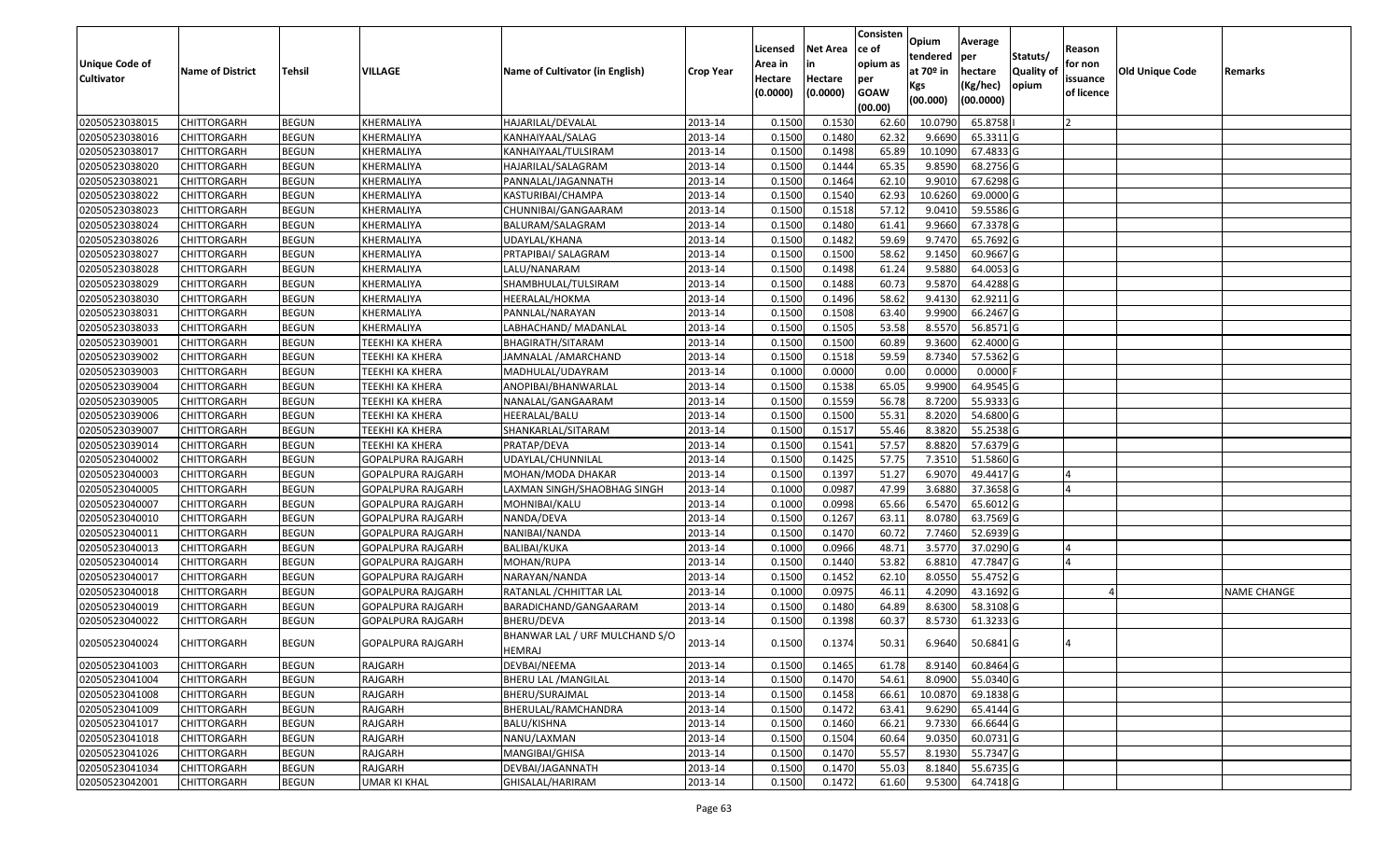| <b>Unique Code of</b><br><b>Cultivator</b> | <b>Name of District</b> | <b>Tehsil</b> | VILLAGE                  | Name of Cultivator (in English) | <b>Crop Year</b> | Licensed<br>Area in<br>Hectare<br>(0.0000) | <b>Net Area</b><br>in<br>Hectare<br>(0.0000) | Consisten<br>ce of<br>opium as<br>per<br><b>GOAW</b><br>(00.00) | Opium<br>tendered<br>at 70 <sup>o</sup> in<br>Kgs<br>(00.000) | Average<br>per<br>hectare<br>(Kg/hec)<br>(00.0000) | Statuts/<br>Quality of<br>opium | Reason<br>for non<br>issuance<br>of licence | <b>Old Unique Code</b> | Remarks                                 |
|--------------------------------------------|-------------------------|---------------|--------------------------|---------------------------------|------------------|--------------------------------------------|----------------------------------------------|-----------------------------------------------------------------|---------------------------------------------------------------|----------------------------------------------------|---------------------------------|---------------------------------------------|------------------------|-----------------------------------------|
| 02050523042002                             | <b>CHITTORGARH</b>      | <b>BEGUN</b>  | <b>UMAR KI KHAL</b>      | MADHO/LALU                      | 2013-14          | 0.1500                                     | 0.1521                                       | 66.87                                                           | 10.489                                                        | 68.9612 G                                          |                                 |                                             |                        |                                         |
| 02050523042005                             | CHITTORGARH             | <b>BEGUN</b>  | <b>UMAR KI KHAL</b>      | PRITHVIRAJ/NARAYAN              | 2013-14          | 0.1500                                     | 0.1470                                       | 67.73                                                           | 10.2850                                                       | 69.9660 G                                          |                                 |                                             |                        |                                         |
| 02050523042009                             | CHITTORGARH             | <b>BEGUN</b>  | UMAR KI KHAL             | KAJODI BAI/HEERALAL             | 2013-14          | 0.1500                                     | 0.1508                                       | 65.05                                                           | 10.073                                                        | 66.7971 G                                          |                                 |                                             |                        |                                         |
| 02050523042012                             | CHITTORGARH             | <b>BEGUN</b>  | <b>UMAR KI KHAL</b>      | BHAVARLAL/DEVA                  | 2013-14          | 0.1500                                     | 0.1367                                       | 68.1                                                            | 9.6420                                                        | 70.5340 G                                          |                                 |                                             |                        |                                         |
| 02050523042013                             | <b>CHITTORGARH</b>      | <b>BEGUN</b>  | <b>UMAR KI KHAL</b>      | MAGNIBAI / MODA                 | 2013-14          | 0.1500                                     | 0.1515                                       | 57.07                                                           | 8.5690                                                        | 56.5611 G                                          |                                 |                                             |                        |                                         |
| 02050523043004                             | <b>CHITTORGARH</b>      | <b>BEGUN</b>  | NAHARGARH PARSOLI        | CHATURBHUJ/MOHAN                | 2013-14          | 0.1000                                     | 0.0980                                       | 52.08                                                           | 4.7990                                                        | 48.9694 G                                          |                                 |                                             |                        |                                         |
| 02050523043013                             | <b>CHITTORGARH</b>      | <b>BEGUN</b>  | NAHARGARH PARSOLI        | RAGUNATH/DEVA                   | 2013-14          | 0.1500                                     | 0.1404                                       | 60.59                                                           | 8.1280                                                        | 57.8917 G                                          |                                 |                                             |                        |                                         |
| 02050523043015                             | <b>CHITTORGARH</b>      | <b>BEGUN</b>  | <b>NAHARGARH PARSOLI</b> | SEVA/ HARIRAM                   | 2013-14          | 0.1000                                     | 0.0945                                       | 56.99                                                           | 4.7380                                                        | 50.1376 G                                          |                                 |                                             |                        |                                         |
| 02050523043016                             | CHITTORGARH             | <b>BEGUN</b>  | NAHARGARH PARSOLI        | KANA/MOHAN                      | 2013-14          | 0.1000                                     | 0.0976                                       | 60.15                                                           | 5.5080                                                        | 56.4344                                            |                                 |                                             |                        |                                         |
| 02050523043017                             | <b>CHITTORGARH</b>      | <b>BEGUN</b>  | <b>NAHARGARH PARSOLI</b> | LALA/DEVA                       | 2013-14          | 0.150                                      | 0.1505                                       | 65.19                                                           | 9.695                                                         | 64.4186 G                                          |                                 |                                             |                        |                                         |
| 02050523043020                             | <b>CHITTORGARH</b>      | <b>BEGUN</b>  | <b>NAHARGARH PARSOLI</b> | SUKHALAL URF SEVA /HOKMA        | 2013-14          | 0.1000                                     | 0.0983                                       | 62.82                                                           | 5.7970                                                        | 58.9725 G                                          |                                 |                                             |                        |                                         |
| 02050523043029                             | CHITTORGARH             | <b>BEGUN</b>  | NAHARGARH PARSOLI        | RAMCHANDRA/HEERA                | 2013-14          | 0.1500                                     | 0.1485                                       | 60.23                                                           | 8.5960                                                        | 57.8855 G                                          |                                 |                                             |                        |                                         |
| 02050523043031                             | CHITTORGARH             | <b>BEGUN</b>  | <b>NAHARGARH PARSOLI</b> | BHANWARLAL/DHANNA               | 2013-14          | 0.1500                                     | 0.1499                                       | 68.94                                                           | 10.3710                                                       | 69.1861 G                                          |                                 |                                             |                        |                                         |
| 02050523043032                             | CHITTORGARH             | <b>BEGUN</b>  | NAHARGARH PARSOLI        | SHANTILAL/FATTA                 | 2013-14          | 0.1000                                     | 0.1044                                       | 53.37                                                           | 1.7990                                                        | 17.2318 G                                          |                                 |                                             |                        |                                         |
| 02050523043033                             | CHITTORGARH             | <b>BEGUN</b>  | NAHARGARH PARSOLI        | HARLAL/BARDA                    | 2013-14          | 0.1500                                     | 0.1482                                       | 59.03                                                           | 9.0820                                                        | 61.2821 G                                          |                                 |                                             |                        | TRANSFER / AMARPURA<br>PARSOLI (BENGUN) |
| 02050523043034                             | CHITTORGARH             | <b>BEGUN</b>  | NAHARGARH PARSOLI        | BALU/NANDA                      | 2013-14          | 0.1500                                     | 0.1480                                       | 68.55                                                           | 10.4780                                                       | 70.7973 G                                          |                                 |                                             |                        | TRANSFER / AMARPURA<br>PARSOLI (BENGUN) |
| 02050523043035                             | CHITTORGARH             | <b>BEGUN</b>  | NAHARGARH PARSOLI        | DAYARAM/MOTI                    | 2013-14          | 0.1500                                     | 0.1485                                       | 60.19                                                           | 9.0200                                                        | 60.7407 G                                          |                                 |                                             |                        | TRANSFER / AMARPURA<br>PARSOLI (BENGUN) |
| 02050523043036                             | CHITTORGARH             | <b>BEGUN</b>  | NAHARGARH PARSOLI        | KANHAIYALAL/SRAWAN              | 2013-14          | 0.1000                                     | 0.1000                                       | 56.39                                                           | 5.3330                                                        | 53.3300 G                                          |                                 |                                             |                        | TRANSFER / AMARPURA<br>PARSOLI (BENGUN) |
| 02050523044002                             | <b>CHITTORGARH</b>      | <b>BEGUN</b>  | HARDEVPURA               | DEVA / NANA                     | 2013-14          | 0.150                                      | 0.1493                                       | 61.75                                                           | 9.5270                                                        | 63.8111G                                           |                                 |                                             |                        |                                         |
| 02050523044003                             | CHITTORGARH             | <b>BEGUN</b>  | HARDEVPURA               | UDA /VENA                       | 2013-14          | 0.1500                                     | 0.1507                                       | 57.46                                                           | 8.9970                                                        | 59.7014 G                                          |                                 |                                             |                        |                                         |
| 02050523044008                             | CHITTORGARH             | <b>BEGUN</b>  | HARDEVPURA               | KANA / GOPI                     | 2013-14          | 0.1500                                     | 0.1495                                       | 59.46                                                           | 9.2160                                                        | 61.6455 G                                          |                                 |                                             |                        |                                         |
| 02050523044010                             | CHITTORGARH             | <b>BEGUN</b>  | <b>HARDEVPURA</b>        | DAULA / MODA                    | 2013-14          | 0.1500                                     | 0.1496                                       | 55.96                                                           | 8.8820                                                        | 59.3717 G                                          |                                 |                                             |                        |                                         |
| 02050523044012                             | CHITTORGARH             | <b>BEGUN</b>  | HARDEVPURA               | GHISIBAI/BARDA                  | 2013-14          | 0.150                                      | 0.1497                                       | 53.99                                                           | 8.3920                                                        | 56.0588 G                                          |                                 |                                             |                        |                                         |
| 02050523044013                             | CHITTORGARH             | <b>BEGUN</b>  | HARDEVPURA               | NOLA /NANDA                     | 2013-14          | 0.1500                                     | 0.1500                                       | 66.18                                                           | 10.031                                                        | 66.8733 G                                          |                                 |                                             |                        |                                         |
| 02050523044014                             | CHITTORGARH             | <b>BEGUN</b>  | HARDEVPURA               | KAMALIBAI / UDA                 | 2013-14          | 0.150                                      | 0.1503                                       | 62.49                                                           | 9.9090                                                        | 65.9281 G                                          |                                 |                                             |                        |                                         |
| 02050523063001                             | CHITTORGARH             | <b>BEGUN</b>  | SUWANIYA                 | ARJUN/DEEPA GAWAR               | 2013-14          | 0.1500                                     | 0.1496                                       | 63.76                                                           | 9.855                                                         | 65.8757 G                                          |                                 |                                             |                        |                                         |
| 02050523063003                             | CHITTORGARH             | <b>BEGUN</b>  | SUWANIYA                 | PRATAP/ONKAR                    | 2013-14          | 0.150                                      | 0.1461                                       | 61.40                                                           | 9.008                                                         | 61.6564 G                                          |                                 |                                             |                        |                                         |
| 02050523063004                             | CHITTORGARH             | <b>BEGUN</b>  | SUWANIYA                 | BHERU/MOHAN                     | 2013-14          | 0.1500                                     | 0.1480                                       | 63.94                                                           | 9.6090                                                        | 64.9257 G                                          |                                 |                                             |                        |                                         |
| 02050523063005                             | <b>CHITTORGARH</b>      | <b>BEGUN</b>  | SUWANIYA                 | DEVILAL/BHANWARLAL              | 2013-14          | 0.1500                                     | 0.1516                                       | 65.11                                                           | 9.8040                                                        | 64.6702 G                                          |                                 |                                             |                        |                                         |
| 02050523063006                             | <b>CHITTORGARH</b>      | <b>BEGUN</b>  | SUWANIYA                 | NANA URF FORIYA/KISHNA          | 2013-14          | 0.1500                                     | 0.1520                                       | 62.27                                                           | 9.7500                                                        | 64.1447 G                                          |                                 |                                             |                        |                                         |
| 02050523063008                             | <b>CHITTORGARH</b>      | <b>BEGUN</b>  | SUWANIYA                 | SUNDRLAL/CHENA                  | 2013-14          | 0.1500                                     | 0.1438                                       | 62.23                                                           | 9.0230                                                        | 62.7469 G                                          |                                 |                                             |                        |                                         |
| 02050523063009                             | <b>CHITTORGARH</b>      | <b>BEGUN</b>  | SUWANIYA                 | GOKUL/MUNSHI (GANVAR)           | 2013-14          | 0.1500                                     | 0.1473                                       | 59.30                                                           | 9.0470                                                        | 61.4189 G                                          |                                 |                                             |                        |                                         |
| 02050523063010                             | CHITTORGARH             | <b>BEGUN</b>  | SUWANIYA                 | CHANDNIBAI/PRATAP               | 2013-14          | 0.1500                                     | 0.1500                                       | 58.25                                                           | 9.1290                                                        | 60.8600 G                                          |                                 |                                             |                        |                                         |
| 02050523063011                             | <b>CHITTORGARH</b>      | <b>BEGUN</b>  | SUWANIYA                 | SHANTILAL / BALU DAROGA         | 2013-14          | 0.1500                                     | 0.1440                                       | 54.68                                                           | 8.1080                                                        | 56.3056 G                                          |                                 |                                             |                        |                                         |
| 02050523063012                             | <b>CHITTORGARH</b>      | <b>BEGUN</b>  | SUWANIYA                 | CHANDNI/RAMDYAL                 | 2013-14          | 0.1000                                     | 0.1000                                       | 53.66                                                           | 5.9260                                                        | 59.2600                                            |                                 |                                             |                        | <b>NAME CHANGE</b>                      |
| 02050523063013                             | <b>CHITTORGARH</b>      | <b>BEGUN</b>  | SUWANIYA                 | MODIRAM/HEERA DROGA             | 2013-14          | 0.1500                                     | 0.1475                                       | 57.80                                                           | 8.5630                                                        | 58.0542 G                                          |                                 |                                             |                        |                                         |
| 02050523063014                             | <b>CHITTORGARH</b>      | <b>BEGUN</b>  | SUWANIYA                 | BHERU/HARIKISHAN                | 2013-14          | 0.1500                                     | 0.1500                                       | 64.71                                                           | 9.9100                                                        | 66.0667 G                                          |                                 |                                             |                        |                                         |
| 02050523063015                             | CHITTORGARH             | <b>BEGUN</b>  | SUWANIYA                 | PRITHVIRAJ/MOHAN(HAJURI)        | 2013-14          | 0.1500                                     | 0.1475                                       | 57.41                                                           | 8.7590                                                        | 59.3831G                                           |                                 |                                             |                        |                                         |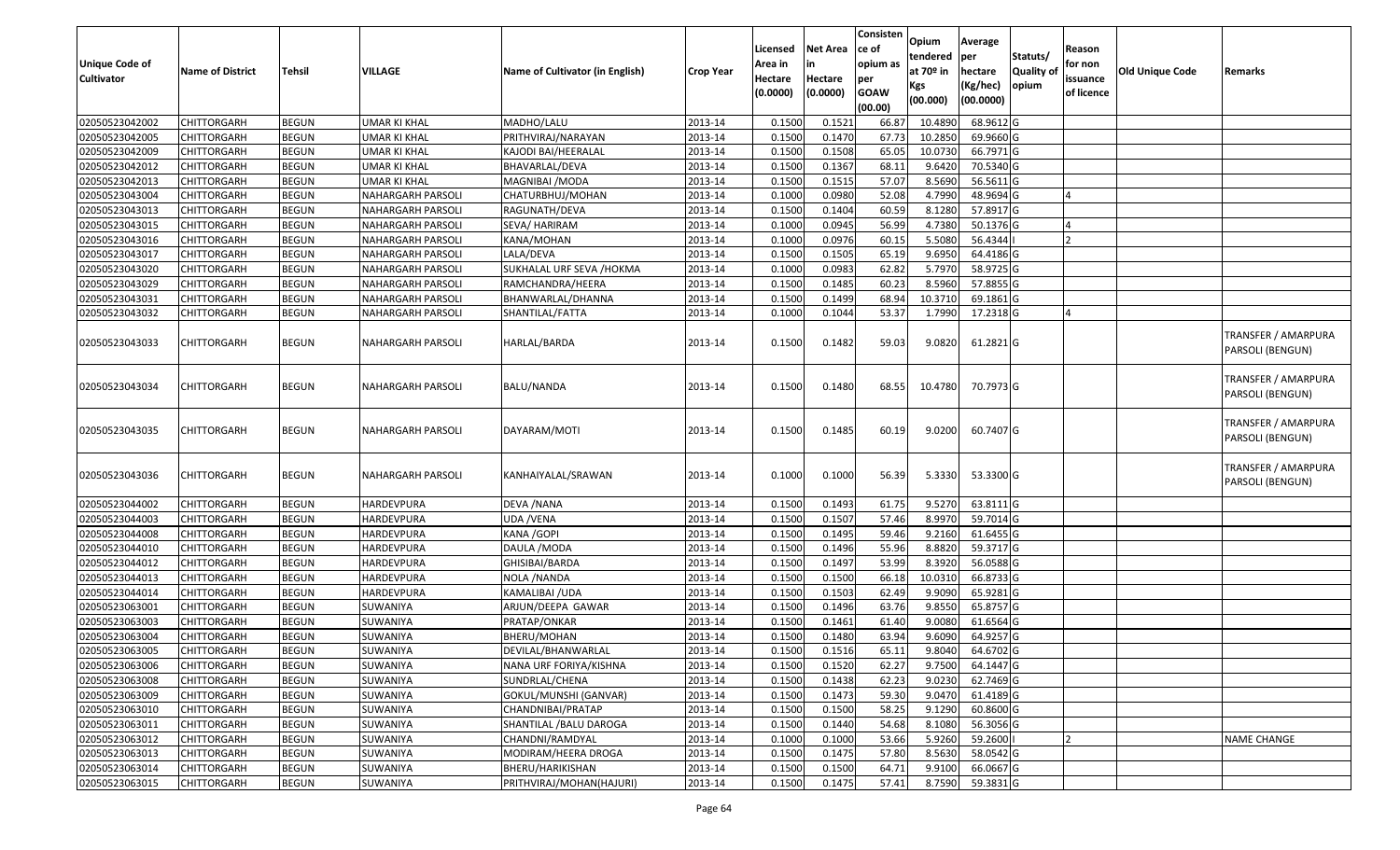| <b>Unique Code of</b><br><b>Cultivator</b> | <b>Name of District</b> | Tehsil       | VILLAGE  | Name of Cultivator (in English)                | <b>Crop Year</b> | Licensed<br>Area in<br>Hectare<br>(0.0000) | <b>Net Area</b><br>in<br>Hectare<br>(0.0000) | Consisten<br>ce of<br>opium as<br>per<br><b>GOAW</b><br>(00.00) | Opium<br>tendered<br>at $70°$ in<br>Kgs<br>(00.000) | Average<br>per<br>hectare<br>(Kg/hec)<br>(00.0000) | Statuts/<br>Quality of<br>opium | Reason<br>for non<br>issuance<br>of licence | Old Unique Code | Remarks                           |
|--------------------------------------------|-------------------------|--------------|----------|------------------------------------------------|------------------|--------------------------------------------|----------------------------------------------|-----------------------------------------------------------------|-----------------------------------------------------|----------------------------------------------------|---------------------------------|---------------------------------------------|-----------------|-----------------------------------|
| 02050523063016                             | <b>CHITTORGARH</b>      | <b>BEGUN</b> | SUWANIYA | CHUNNILAL/HAJARI BHIL                          | 2013-14          | 0.1500                                     | 0.1493                                       | 62.66                                                           | 9.2110                                              | 61.6946 G                                          |                                 |                                             |                 |                                   |
| 02050523063017                             | CHITTORGARH             | <b>BEGUN</b> | SUWANIYA | RAMESHVAR/RATIRAM BALAI                        | 2013-14          | 0.1500                                     | 0.1507                                       | 60.75                                                           | 9.1300                                              | 60.5839 G                                          |                                 |                                             |                 |                                   |
| 02050523063018                             | CHITTORGARH             | <b>BEGUN</b> | SUWANIYA | KANHAIYALAL/MANGILAL HAJURI                    | 2013-14          | 0.1500                                     | 0.1473                                       | 59.82                                                           | 8.9470                                              | 60.7400 G                                          |                                 |                                             |                 |                                   |
| 02050523063019                             | <b>CHITTORGARH</b>      | <b>BEGUN</b> | SUWANIYA | BARADIBAI/JAYRAM                               | 2013-14          | 0.1500                                     | 0.1500                                       | 57.84                                                           | 8.8080                                              | 58.7200 G                                          |                                 |                                             |                 |                                   |
| 02050523063020                             | <b>CHITTORGARH</b>      | <b>BEGUN</b> | SUWANIYA | JADAVBAI/GOKAL                                 | 2013-14          | 0.1500                                     | 0.1500                                       | 61.60                                                           | 9.5830                                              | 63.8867 G                                          |                                 |                                             |                 |                                   |
| 02050523063021                             | <b>CHITTORGARH</b>      | <b>BEGUN</b> | SUWANIYA | RAMDAYAL/VENA                                  | 2013-14          | 0.1500                                     | 0.1509                                       | 57.72                                                           | 8.7730                                              | 58.1378 G                                          |                                 |                                             |                 |                                   |
| 02050523063022                             | CHITTORGARH             | <b>BEGUN</b> | SUWANIYA | HARISINGH/JADU(GANVAR)                         | 2013-14          | 0.1000                                     | 0.0997                                       | 60.58                                                           | 6.5250                                              | 65.4463 G                                          |                                 |                                             |                 |                                   |
| 02050523063023                             | <b>CHITTORGARH</b>      | <b>BEGUN</b> | SUWANIYA | JITMAL/RUPLAL BAI                              | 2013-14          | 0.1500                                     | 0.1367                                       | 58.08                                                           | 8.0320                                              | 58.7564 G                                          |                                 |                                             |                 |                                   |
| 02050523063024                             | <b>CHITTORGARH</b>      | <b>BEGUN</b> | SUWANIYA | LADU/MAYARAM                                   | 2013-14          | 0.1500                                     | 0.1493                                       | 62.25                                                           | 9.3290                                              | 62.4849 G                                          |                                 |                                             |                 |                                   |
| 02050523063025                             | <b>CHITTORGARH</b>      | <b>BEGUN</b> | SUWANIYA | MUNSHI/RASAL GANVAR                            | 2013-14          | 0.1500                                     | 0.1551                                       | 61.01                                                           | 9.5090                                              | 61.3088 G                                          |                                 |                                             |                 |                                   |
| 02050523063027                             | <b>CHITTORGARH</b>      | <b>BEGUN</b> | SUWANIYA | GUMA/MUNSHI                                    | 2013-14          | 0.1500                                     | 0.1509                                       | 68.84                                                           | 10.5720                                             | 70.0596 G                                          |                                 |                                             |                 |                                   |
| 02050523063028                             | <b>CHITTORGARH</b>      | <b>BEGUN</b> | SUWANIYA | MANGILAL/RUPA                                  | 2013-14          | 0.1500                                     | 0.1501                                       | 59.35                                                           | 8.8940                                              | 59.2538 G                                          |                                 |                                             |                 |                                   |
| 02050523063029                             | <b>CHITTORGARH</b>      | <b>BEGUN</b> | SUWANIYA | RAJIBAI/RAYSINGH                               | 2013-14          | 0.1500                                     | 0.1486                                       | 62.69                                                           | 9.5920                                              | 64.5491 G                                          |                                 |                                             |                 |                                   |
| 02050523063030                             | <b>CHITTORGARH</b>      | <b>BEGUN</b> | SUWANIYA | CHANDIBAI/BHERU                                | 2013-14          | 0.1500                                     | 0.1457                                       | 44.84                                                           | 6.8030                                              | 46.6918 G                                          |                                 |                                             |                 |                                   |
| 02050523063031                             | <b>CHITTORGARH</b>      | <b>BEGUN</b> | SUWANIYA | RAMA/HEMA GANVAR                               | 2013-14          | 0.1500                                     | 0.1530                                       | 59.42                                                           | 9.2020                                              | 60.1438 G                                          |                                 |                                             |                 |                                   |
| 02050523063032                             | <b>CHITTORGARH</b>      | <b>BEGUN</b> | SUWANIYA | BHIMA/MUNSHI GANVAR                            | 2013-14          | 0.1500                                     | 0.1497                                       | 61.49                                                           | 9.1800                                              | 61.3226 G                                          |                                 |                                             |                 |                                   |
| 02050523063033                             | <b>CHITTORGARH</b>      | <b>BEGUN</b> | SUWANIYA | MITTU/MANGU                                    | 2013-14          | 0.1500                                     | 0.1488                                       | 58.11                                                           | 8.7410                                              | 58.7433 G                                          |                                 |                                             |                 |                                   |
| 02050523063034                             | <b>CHITTORGARH</b>      | <b>BEGUN</b> | SUWANIYA | BARADICHAND A/S KHUMA /SUKKHA<br><b>GANVAR</b> | 2013-14          | 0.1500                                     | 0.1517                                       | 61.22                                                           | 9.3490                                              | 61.6282 G                                          |                                 |                                             |                 |                                   |
| 02050523063035                             | <b>CHITTORGARH</b>      | <b>BEGUN</b> | SUWANIYA | HARJI/NARAYAN GANVAR                           | 2013-14          | 0.1500                                     | 0.1518                                       | 61.75                                                           | 9.4480                                              | 62.2398 G                                          |                                 |                                             |                 |                                   |
| 02050523063036                             | <b>CHITTORGARH</b>      | <b>BEGUN</b> | SUWANIYA | PASMABAI/ASHU                                  | 2013-14          | 0.1000                                     | 0.1008                                       | 59.73                                                           | 6.5110                                              | 64.5933 G                                          |                                 |                                             |                 |                                   |
| 02050523063037                             | <b>CHITTORGARH</b>      | <b>BEGUN</b> | SUWANIYA | <b>BADAMIBAI /JODHA</b>                        | 2013-14          | 0.1500                                     | 0.1469                                       | 60.20                                                           | 9.1850                                              | 62.5255 G                                          |                                 |                                             |                 |                                   |
| 02050523063038                             | <b>CHITTORGARH</b>      | <b>BEGUN</b> | SUWANIYA | SARDAR /HARCHAND @ TITA                        | 2013-14          | 0.1000                                     | 0.1014                                       | 55.31                                                           | 5.6420                                              | 55.6410 G                                          |                                 |                                             |                 |                                   |
| 02050523063039                             | CHITTORGARH             | <b>BEGUN</b> | SUWANIYA | BSARAJ/HARRAM GANVAR                           | 2013-14          | 0.1500                                     | 0.1446                                       | 58.70                                                           | 8.5530                                              | 59.1494 G                                          |                                 |                                             |                 |                                   |
| 02050523063040                             | <b>CHITTORGARH</b>      | <b>BEGUN</b> | SUWANIYA | BAPULAL/BHAVSINGH                              | 2013-14          | 0.1500                                     | 0.1500                                       | 63.70                                                           | 9.7830                                              | 65.2200 G                                          |                                 |                                             |                 |                                   |
| 02050523063041                             | <b>CHITTORGARH</b>      | <b>BEGUN</b> | SUWANIYA | DERAM/RUPA BAI                                 | 2013-14          | 0.1500                                     | 0.1500                                       | 58.63                                                           | 8.9960                                              | 59.9733 G                                          |                                 |                                             |                 |                                   |
| 02050523063042                             | <b>CHITTORGARH</b>      | <b>BEGUN</b> | SUWANIYA | DAKHIBAI/GOKAL                                 | 2013-14          | 0.1000                                     | 0.1015                                       | 60.68                                                           | 6.2850                                              | 61.9212 G                                          |                                 |                                             |                 |                                   |
| 02050523063043                             | <b>CHITTORGARH</b>      | <b>BEGUN</b> | SUWANIYA | BARJIBAI/BALU                                  | 2013-14          | 0.1000                                     | 0.1000                                       | 57.68                                                           | 5.8170                                              | 58.1700 G                                          |                                 |                                             |                 |                                   |
| 02050523063044                             | <b>CHITTORGARH</b>      | <b>BEGUN</b> | SUWANIYA | UDELAL/MANGILAL HAJURI                         | 2013-14          | 0.1500                                     | 0.1512                                       | 58.87                                                           | 8.9150                                              | 58.9616 G                                          |                                 |                                             |                 |                                   |
| 02050523063046                             | <b>CHITTORGARH</b>      | <b>BEGUN</b> | SUWANIYA | SHABHULAL/GOPI HAJURI                          | 2013-14          | 0.1500                                     | 0.1520                                       | 59.69                                                           | 9.0470                                              | 59.5197 G                                          |                                 |                                             |                 |                                   |
| 02050523063047                             | <b>CHITTORGARH</b>      | <b>BEGUN</b> | SUWANIYA | LADBAI/NANALAL                                 | 2013-14          | 0.1500                                     | 0.1472                                       | 63.42                                                           | 9.4410                                              | 64.1372 G                                          |                                 |                                             |                 |                                   |
| 02050523063048                             | CHITTORGARH             | <b>BEGUN</b> | SUWANIYA | BHOJA/RAGUNATH KALAL                           | 2013-14          | 0.1500                                     | 0.1465                                       | 60.60                                                           | 8.8130                                              | 60.1570 G                                          |                                 |                                             |                 |                                   |
| 02050523063049                             | <b>CHITTORGARH</b>      | <b>BEGUN</b> | SUWANIYA | PSAMABAI/GANGARAM                              | 2013-14          | 0.1500                                     | 0.1519                                       | 62.58                                                           | 9.4760                                              | 62.3831 G                                          |                                 |                                             |                 |                                   |
| 02050523063050                             | <b>CHITTORGARH</b>      | <b>BEGUN</b> | SUWANIYA | DEVILAL/PEMA                                   | 2013-14          | 0.1500                                     | 0.1462                                       | 65.87                                                           | 10.0970                                             | 69.0629 G                                          |                                 |                                             |                 |                                   |
| 02050523063051                             | <b>CHITTORGARH</b>      | <b>BEGUN</b> | SUWANIYA | HARJI A/S LALU/ TITA                           | 2013-14          | 0.150                                      | 0.1496                                       | 61.27                                                           | 9.4620                                              | 63.2487 G                                          |                                 |                                             |                 |                                   |
| 02050523063052                             | <b>CHITTORGARH</b>      | <b>BEGUN</b> | SUWANIYA | GHISIBAI/KANA                                  | 2013-14          | 0.1500                                     | 0.1500                                       | 61.05                                                           | 9.5060                                              | 63.3733 G                                          |                                 |                                             |                 | TRANSFER / TAHALA<br>(MANDALGARH) |
| 02050523063053                             | <b>CHITTORGARH</b>      | <b>BEGUN</b> | SUWANIYA | KUKA/HARIKISHAN                                | 2013-14          | 0.1500                                     | 0.1513                                       | 61.63                                                           | 9.5790                                              | 63.3113 G                                          |                                 |                                             |                 |                                   |
| 02050523063054                             | <b>CHITTORGARH</b>      | <b>BEGUN</b> | SUWANIYA | PANNIBAI/HEERA                                 | 2013-14          | 0.1500                                     | 0.1494                                       | 58.34                                                           | 8.7840                                              | 58.7952 G                                          |                                 |                                             |                 |                                   |
| 02050523063055                             | <b>CHITTORGARH</b>      | <b>BEGUN</b> | SUWANIYA | DEVILAL/MEGA GANVAR                            | 2013-14          | 0.1000                                     | 0.1008                                       | 57.93                                                           | 5.7760                                              | 57.3016 G                                          |                                 |                                             |                 |                                   |
| 02050523063056                             | <b>CHITTORGARH</b>      | <b>BEGUN</b> | SUWANIYA | CHHITTARMAL/MANGILAL                           | 2013-14          | 0.1500                                     | 0.1531                                       | 63.90                                                           | 9.8860                                              | 64.5722 G                                          |                                 |                                             |                 |                                   |
| 02050523063057                             | <b>CHITTORGARH</b>      | <b>BEGUN</b> | SUWANIYA | SITABAI/GOVARDHAN                              | 2013-14          | 0.1500                                     | 0.1553                                       | 62.18                                                           | 9.6020                                              | 61.8287 G                                          |                                 |                                             |                 |                                   |
| 02050523063060                             | <b>CHITTORGARH</b>      | <b>BEGUN</b> | SUWANIYA | TULSIBAI/LALU                                  | 2013-14          | 0.1500                                     | 0.1442                                       | 61.24                                                           | 9.2560                                              | 64.1886 G                                          |                                 |                                             |                 |                                   |
| 02050523063061                             | <b>CHITTORGARH</b>      | <b>BEGUN</b> | SUWANIYA | KALIBAI/MULCHAND                               | 2013-14          | 0.1500                                     | 0.1510                                       | 61.10                                                           | 9.2960                                              | 61.5629 G                                          |                                 |                                             |                 |                                   |
| 02050523063062                             | <b>CHITTORGARH</b>      | <b>BEGUN</b> | SUWANIYA | NATHU/BHANWARLAL                               | 2013-14          | 0.1500                                     | 0.1418                                       | 68.46                                                           | 9.3990                                              | 66.2835 G                                          |                                 |                                             |                 |                                   |
| 02050523063063                             | <b>CHITTORGARH</b>      | <b>BEGUN</b> | SUWANIYA | <b>GHISIBAI / KAJOD</b>                        | 2013-14          | 0.1500                                     | 0.1518                                       | 61.85                                                           | 9.6040                                              | 63.2675 G                                          |                                 |                                             |                 |                                   |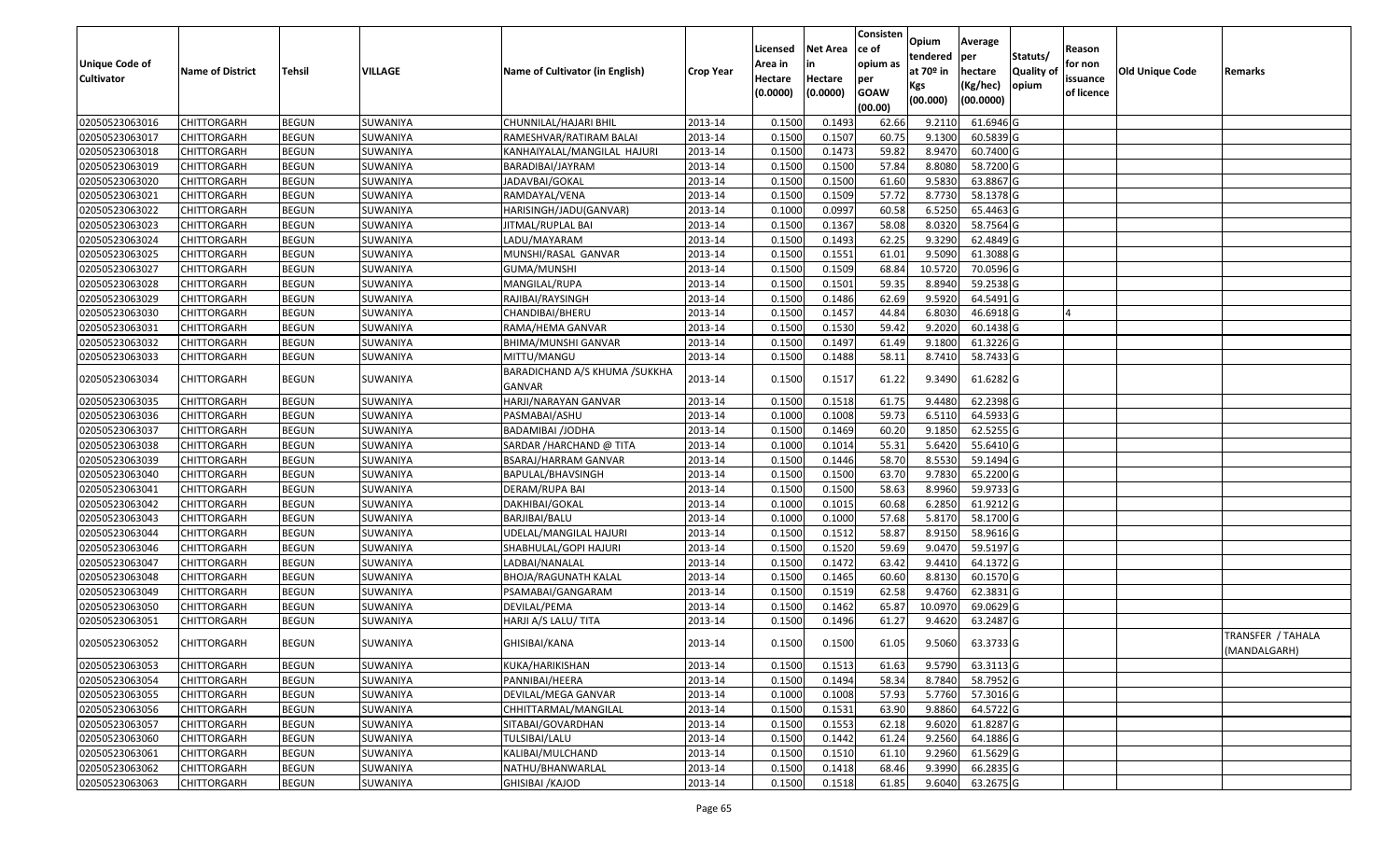| <b>Unique Code of</b><br><b>Cultivator</b> | <b>Name of District</b> | <b>Tehsil</b> | VILLAGE        | Name of Cultivator (in English) | <b>Crop Year</b> | Licensed<br>Area in<br>Hectare<br>(0.0000) | <b>Net Area</b><br>in<br>Hectare<br>(0.0000) | Consisten<br>ce of<br>opium as<br>per<br><b>GOAW</b><br>(00.00) | Opium<br>tendered<br>at $70°$ in<br>Kgs<br>(00.000) | Average<br>per<br>hectare<br>(Kg/hec)<br>(00.0000) | Statuts/<br>Quality of<br>opium | Reason<br>for non<br>issuance<br>of licence | <b>Old Unique Code</b> | Remarks            |
|--------------------------------------------|-------------------------|---------------|----------------|---------------------------------|------------------|--------------------------------------------|----------------------------------------------|-----------------------------------------------------------------|-----------------------------------------------------|----------------------------------------------------|---------------------------------|---------------------------------------------|------------------------|--------------------|
| 02050523063064                             | <b>CHITTORGARH</b>      | <b>BEGUN</b>  | SUWANIYA       | DALLAN/KASHIRAM                 | 2013-14          | 0.1500                                     | 0.1504                                       | 56.76                                                           | 8.6110                                              | 57.2540 G                                          |                                 |                                             |                        |                    |
| 02050523063065                             | CHITTORGARH             | <b>BEGUN</b>  | SUWANIYA       | BAJERAM/SORAM                   | 2013-14          | 0.1000                                     | 0.1014                                       | 63.78                                                           | 6.9520                                              | 68.5602 G                                          |                                 |                                             |                        |                    |
| 02050523063066                             | CHITTORGARH             | <b>BEGUN</b>  | SUWANIYA       | CHHAGNA/PRABHU                  | 2013-14          | 0.1500                                     | 0.1507                                       | 58.79                                                           | 9.1960                                              | 61.0219 G                                          |                                 |                                             |                        |                    |
| 02050523063067                             | CHITTORGARH             | <b>BEGUN</b>  | SUWANIYA       | SOHANIBAI/ JAYRAM               | 2013-14          | 0.1000                                     | 0.1000                                       | 58.96                                                           | 5.8540                                              | 58.5400 G                                          |                                 |                                             |                        |                    |
| 02050523063068                             | <b>CHITTORGARH</b>      | <b>BEGUN</b>  | SUWANIYA       | GHISA A/S CHAMPA/RATIRAM        | 2013-14          | 0.1500                                     | 0.1500                                       | 61.03                                                           | 9.1370                                              | 60.9133 G                                          |                                 |                                             |                        |                    |
| 02050523063070                             | CHITTORGARH             | <b>BEGUN</b>  | SUWANIYA       | BARJIBAI/MANGU                  | 2013-14          | 0.1500                                     | 0.1505                                       | 65.53                                                           | 10.0540                                             | 66.8040 G                                          |                                 |                                             |                        |                    |
| 02050523063071                             | CHITTORGARH             | <b>BEGUN</b>  | SUWANIYA       | SHANTIBAI URF SAYANI/CHATRRBHUJ | 2013-14          | 0.1500                                     | 0.1498                                       | 59.50                                                           | 9.2140                                              | 61.5087 G                                          |                                 |                                             |                        |                    |
| 02050523063072                             | CHITTORGARH             | <b>BEGUN</b>  | SUWANIYA       | GIRDHARI/KAJOD                  | 2013-14          | 0.1500                                     | 0.1472                                       | 53.76                                                           | 7.9410                                              | 53.9470 G                                          |                                 |                                             |                        |                    |
| 02050523063073                             | CHITTORGARH             | <b>BEGUN</b>  | SUWANIYA       | DHULIBAI/RAMSINGH               | 2013-14          | 0.100                                      | 0.1014                                       | 58.54                                                           | 6.1970                                              | 61.1144 G                                          |                                 |                                             |                        |                    |
| 02050523063074                             | CHITTORGARH             | <b>BEGUN</b>  | SUWANIYA       | THAKRIYA/MANGU                  | 2013-14          | 0.100                                      | 0.0999                                       | 58.55                                                           | 6.1390                                              | 61.4515 G                                          |                                 |                                             |                        |                    |
| 02050523063075                             | CHITTORGARH             | <b>BEGUN</b>  | SUWANIYA       | HEMRAJ /HARCHAND URF TITA       | 2013-14          | 0.1500                                     | 0.1506                                       | 59.75                                                           | 9.0390                                              | 60.0199 G                                          |                                 |                                             |                        |                    |
| 02050523063076                             | CHITTORGARH             | <b>BEGUN</b>  | SUWANIYA       | SHANTIBAI / GHISHA              | 2013-14          | 0.1500                                     | 0.1500                                       | 59.35                                                           | 8.9620                                              | 59.7467 G                                          |                                 |                                             |                        |                    |
| 02050523063077                             | CHITTORGARH             | <b>BEGUN</b>  | SUWANIYA       | JAMANIBAI/RUPA                  | 2013-14          | 0.150                                      | 0.1482                                       | 58.46                                                           | 8.9690                                              | 60.5196 G                                          |                                 |                                             |                        |                    |
| 02050523063078                             | CHITTORGARH             | <b>BEGUN</b>  | SUWANIYA       | SHAMBHULAL/GOPI S/O DALIBAI     | 2013-14          | 0.100                                      | 0.0963                                       | 63.20                                                           | 6.6000                                              | 68.5358 G                                          |                                 |                                             |                        | <b>NAME CHANGE</b> |
| 02050523064001                             | CHITTORGARH             | <b>BEGUN</b>  | <b>DHANORA</b> | BALU/KANHAIYALAL                | 2013-14          | 0.1500                                     | 0.1460                                       | 70.88                                                           | 11.675                                              | 79.9658 G                                          |                                 |                                             |                        |                    |
| 02050523064002                             | CHITTORGARH             | <b>BEGUN</b>  | <b>DHANORA</b> | SHANTILAL/KUKA                  | 2013-14          | 0.1500                                     | 0.1499                                       | 64.85                                                           | 9.9780                                              | 66.5644 G                                          |                                 |                                             |                        |                    |
| 02050523064003                             | CHITTORGARH             | <b>BEGUN</b>  | <b>DHANORA</b> | FULLIBAI/RAMKARAN               | 2013-14          | 0.1500                                     | 0.1453                                       | 63.94                                                           | 9.591                                               | 66.0083 G                                          |                                 |                                             |                        | <b>NAME CHANGE</b> |
| 02050523064004                             | CHITTORGARH             | <b>BEGUN</b>  | <b>DHANORA</b> | AASHARAM/UDAILAL                | 2013-14          | 0.1500                                     | 0.1500                                       | 62.12                                                           | 10.2050                                             | 68.0333 G                                          |                                 |                                             |                        |                    |
| 02050523064006                             | CHITTORGARH             | <b>BEGUN</b>  | <b>DHANORA</b> | SHANKARLAL/DUNGA                | 2013-14          | 0.1500                                     | 0.1454                                       | 63.93                                                           | 9.5350                                              | 65.5777 G                                          |                                 |                                             |                        |                    |
| 02050523064007                             | CHITTORGARH             | <b>BEGUN</b>  | <b>DHANORA</b> | RAMESHWAR/RAMSUKH               | 2013-14          | 0.1500                                     | 0.1516                                       | 62.61                                                           | 10.2230                                             | 67.4340 G                                          |                                 |                                             |                        |                    |
| 02050523064008                             | CHITTORGARH             | <b>BEGUN</b>  | <b>DHANORA</b> | BHANWARIBAI/RAMLAL              | 2013-14          | 0.1000                                     | 0.1001                                       | 65.17                                                           | 6.6470                                              | 66.4036 G                                          |                                 |                                             |                        |                    |
| 02050523064009                             | CHITTORGARH             | <b>BEGUN</b>  | <b>DHANORA</b> | NARAYAN/DUNGA                   | 2013-14          | 0.1500                                     | 0.1500                                       | 61.60                                                           | 9.7590                                              | 65.0600G                                           |                                 |                                             |                        |                    |
| 02050523064011                             | CHITTORGARH             | <b>BEGUN</b>  | <b>DHANORA</b> | BANSHILAL/LALU                  | 2013-14          | 0.1000                                     | 0.1021                                       | 67.40                                                           | 7.0580                                              | 69.1283 G                                          |                                 |                                             |                        |                    |
| 02050523064013                             | CHITTORGARH             | <b>BEGUN</b>  | <b>DHANORA</b> | JETIBAI/KISHANLAL               | 2013-14          | 0.1500                                     | 0.1528                                       | 60.64                                                           | 9.2780                                              | 60.7199 G                                          |                                 |                                             |                        |                    |
| 02050523064015                             | CHITTORGARH             | <b>BEGUN</b>  | <b>DHANORA</b> | MANGIBAI/TULSIRAM               | 2013-14          | 0.1500                                     | 0.1428                                       | 64.16                                                           | 9.7890                                              | 68.5504 G                                          |                                 |                                             |                        |                    |
| 02050523064017                             | CHITTORGARH             | <b>BEGUN</b>  | DHANORA        | NARAYAN/BADRI                   | 2013-14          | 0.1500                                     | 0.1500                                       | 61.70                                                           | 9.2730                                              | 61.8200 G                                          |                                 |                                             |                        |                    |
| 02050523064018                             | <b>CHITTORGARH</b>      | <b>BEGUN</b>  | DHANORA        | ANOPBAI/RAMA                    | 2013-14          | 0.1000                                     | 0.1005                                       | 62.26                                                           | 6.4840                                              | 64.5174 G                                          |                                 |                                             |                        |                    |
| 02050523064021                             | CHITTORGARH             | <b>BEGUN</b>  | <b>DHANORA</b> | BHAGWANLAL/PYARCHAND            | 2013-14          | 0.1500                                     | 0.1489                                       | 64.62                                                           | 10.2280                                             | 68.6904 G                                          |                                 |                                             |                        |                    |
| 02050523064027                             | CHITTORGARH             | <b>BEGUN</b>  | <b>DHANORA</b> | KAILASH/GOPI                    | 2013-14          | 0.1500                                     | 0.1480                                       | 52.89                                                           | 8.0620                                              | 54.4730 G                                          |                                 |                                             |                        |                    |
| 02050523064028                             | CHITTORGARH             | <b>BEGUN</b>  | DHANORA        | SHYAMLAL/KASHIRAM               | 2013-14          | 0.1500                                     | 0.1503                                       | 62.96                                                           | 10.2890                                             | 68.4564 G                                          |                                 |                                             |                        |                    |
| 02050523064029                             | CHITTORGARH             | <b>BEGUN</b>  | <b>DHANORA</b> | MADAN LAL/DEVI LAL              | 2013-14          | 0.1500                                     | 0.1505                                       | 63.73                                                           | 9.9510                                              | 66.1196 G                                          |                                 |                                             |                        |                    |
| 02050523064030                             | CHITTORGARH             | <b>BEGUN</b>  | <b>DHANORA</b> | RAMESHWAR/RUPA                  | 2013-14          | 0.1500                                     | 0.1499                                       | 64.30                                                           | 9.6820                                              | 64.5897 G                                          |                                 |                                             |                        |                    |
| 02050523064032                             | CHITTORGARH             | <b>BEGUN</b>  | <b>DHANORA</b> | MANGIBAI/PRATHVIRAJ             | 2013-14          | 0.1500                                     | 0.1470                                       | 58.10                                                           | 9.055                                               | 61.5986 G                                          |                                 |                                             |                        |                    |
| 02050523064033                             | CHITTORGARH             | <b>BEGUN</b>  | <b>DHANORA</b> | BHAGWAN/RUPA                    | 2013-14          | 0.150                                      | 0.1522                                       | 67.65                                                           | 10.853                                              | 71.3075 G                                          |                                 |                                             |                        |                    |
| 02050523064034                             | CHITTORGARH             | <b>BEGUN</b>  | <b>DHANORA</b> | RATANLAL/RAMLAL                 | 2013-14          | 0.1500                                     | 0.1491                                       | 67.43                                                           | 10.2010                                             | 68.4172 G                                          |                                 |                                             |                        |                    |
| 02050523064035                             | <b>CHITTORGARH</b>      | <b>BEGUN</b>  | <b>DHANORA</b> | SHAMBHULAL/BANSHILAL            | 2013-14          | 0.1500                                     | 0.1447                                       | 62.93                                                           | 9.6100                                              | 66.4133 G                                          |                                 |                                             |                        |                    |
| 02050523064036                             | <b>CHITTORGARH</b>      | <b>BEGUN</b>  | <b>DHANORA</b> | JAMNALAL/GOPI                   | 2013-14          | 0.1500                                     | 0.1471                                       | 58.80                                                           | 9.2570                                              | 62.9300 G                                          |                                 |                                             |                        |                    |
| 02050523064037                             | <b>CHITTORGARH</b>      | <b>BEGUN</b>  | <b>DHANORA</b> | BANSHILAL/PRATHVIRAJ            | 2013-14          | 0.1500                                     | 0.1497                                       | 68.97                                                           | 10.2960                                             | 68.7776 G                                          |                                 |                                             |                        |                    |
| 02050523064039                             | <b>CHITTORGARH</b>      | <b>BEGUN</b>  | <b>DHANORA</b> | MANGILAL/MODA                   | 2013-14          | 0.1500                                     | 0.1472                                       | 62.88                                                           | 9.8630                                              | 67.0041 G                                          |                                 |                                             |                        |                    |
| 02050523064040                             | <b>CHITTORGARH</b>      | <b>BEGUN</b>  | <b>DHANORA</b> | MANGILAL/KUKA                   | 2013-14          | 0.1000                                     | 0.1003                                       | 63.07                                                           | 6.2710                                              | 62.5224 G                                          |                                 |                                             |                        |                    |
| 02050523064041                             | <b>CHITTORGARH</b>      | <b>BEGUN</b>  | <b>DHANORA</b> | SHYAMLAL/BALU RAIGOR            | 2013-14          | 0.1500                                     | 0.1487                                       | 66.82                                                           | 9.9370                                              | 66.8258 G                                          |                                 |                                             |                        |                    |
| 02050523064042                             | <b>CHITTORGARH</b>      | <b>BEGUN</b>  | <b>DHANORA</b> | KAMLABAI/SUKHA                  | 2013-14          | 0.1500                                     | 0.1519                                       | 63.99                                                           | 9.9090                                              | 65.2337 G                                          |                                 |                                             |                        |                    |
| 02050523064045                             | CHITTORGARH             | <b>BEGUN</b>  | <b>DHANORA</b> | PYARCHAND/PRATAP                | 2013-14          | 0.1000                                     | 0.1018                                       | 65.89                                                           | 6.9660                                              | 68.4283 G                                          |                                 |                                             |                        |                    |
| 02050523064046                             | CHITTORGARH             | <b>BEGUN</b>  | <b>DHANORA</b> | RATANLAL/RAMLAL                 | 2013-14          | 0.1500                                     | 0.1500                                       | 63.86                                                           | 9.8340                                              | 65.5600 G                                          |                                 |                                             |                        |                    |
| 02050523064049                             | <b>CHITTORGARH</b>      | <b>BEGUN</b>  | <b>DHANORA</b> | KAILASHCHANDRA/GOKAL            | 2013-14          | 0.1500                                     | 0.1519                                       | 54.69                                                           | 8.3680                                              | 55.0889 G                                          |                                 |                                             |                        |                    |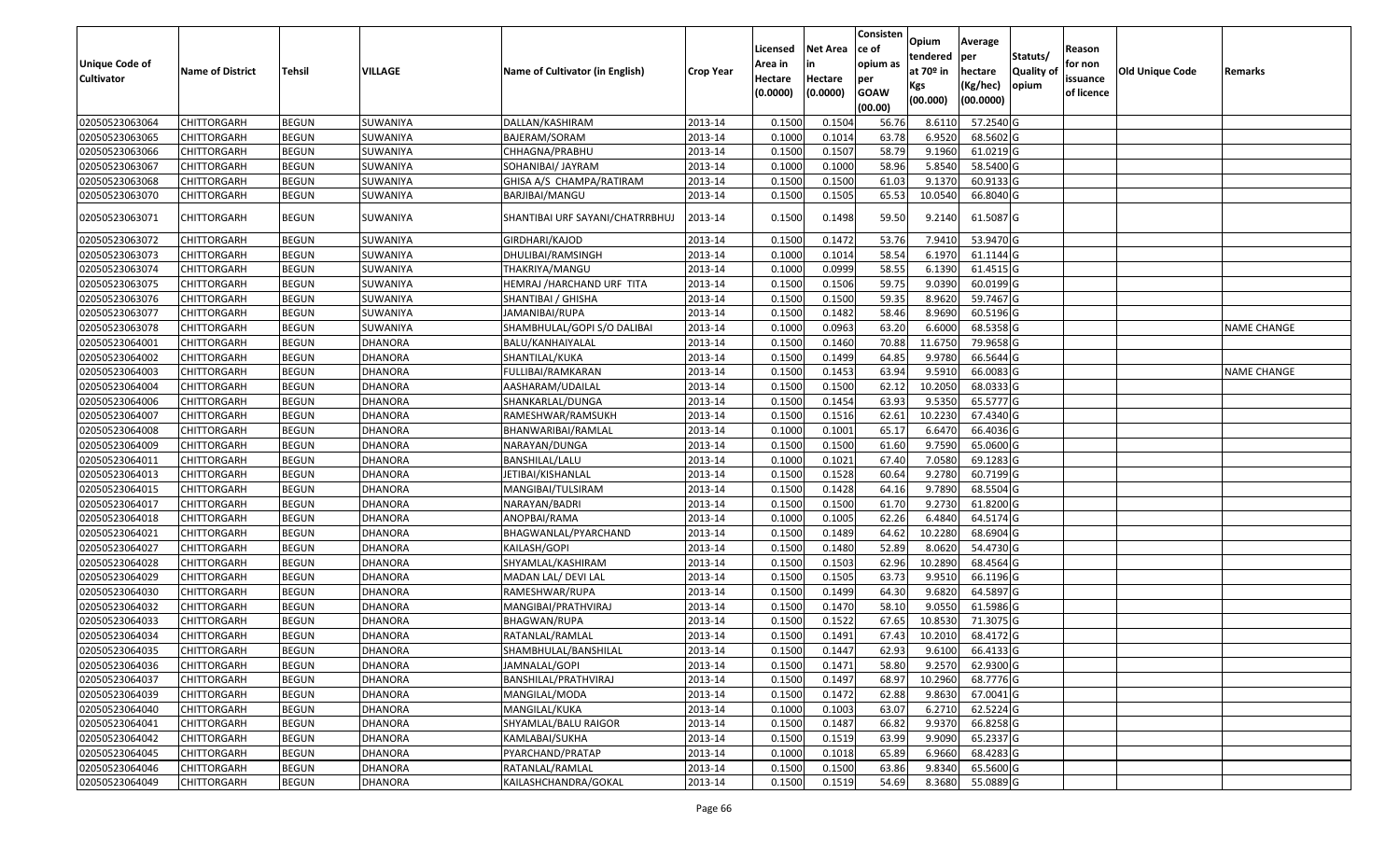|                                            |                         |               |                |                                 |                  |                     |                     | Consisten          | Opium       | Average    |                  |                        |                 |                    |
|--------------------------------------------|-------------------------|---------------|----------------|---------------------------------|------------------|---------------------|---------------------|--------------------|-------------|------------|------------------|------------------------|-----------------|--------------------|
|                                            |                         |               |                |                                 |                  | Licensed            | <b>Net Area</b>     | ce of              | tendered    | per        | Statuts/         | Reason                 |                 |                    |
| <b>Unique Code of</b><br><b>Cultivator</b> | <b>Name of District</b> | <b>Tehsil</b> | VILLAGE        | Name of Cultivator (in English) | <b>Crop Year</b> | Area in             |                     | opium as           | at $70°$ in | hectare    | <b>Quality o</b> | for non                | Old Unique Code | Remarks            |
|                                            |                         |               |                |                                 |                  | Hectare<br>(0.0000) | Hectare<br>(0.0000) | per<br><b>GOAW</b> | Kgs         | (Kg/hec)   | opium            | issuance<br>of licence |                 |                    |
|                                            |                         |               |                |                                 |                  |                     |                     | (00.00)            | (00.000)    | (00.0000)  |                  |                        |                 |                    |
| 02050523064051                             | CHITTORGARH             | <b>BEGUN</b>  | <b>DHANORA</b> | <b>NAND KISHOR DEVI LAL</b>     | 2013-14          | 0.1500              | 0.1505              | 63.74              | 9.7610      | 64.8571 G  |                  |                        |                 |                    |
| 02050523064052                             | CHITTORGARH             | <b>BEGUN</b>  | <b>DHANORA</b> | THAMMA BAI / JAMNA LAL          | 2013-14          | 0.1500              | 0.1481              | 62.54              | 9.6490      | 65.1519 G  |                  |                        |                 |                    |
| 02050523064053                             | CHITTORGARH             | <b>BEGUN</b>  | <b>DHANORA</b> | RATANLAL/VENIRAM                | 2013-14          | 0.1000              | 0.1000              | 45.82              | 3.4820      | 34.8200 G  |                  |                        |                 |                    |
| 02050523064054                             | <b>CHITTORGARH</b>      | <b>BEGUN</b>  | <b>DHANORA</b> | SHAMBHULAL/PRATHVIRAJ           | 2013-14          | 0.1000              | 0.0986              | 64.44              | 6.5270      | 66.1968 G  |                  |                        |                 |                    |
| 02050523064057                             | CHITTORGARH             | <b>BEGUN</b>  | <b>DHANORA</b> | LADU LAL / LALU SHARMA          | 2013-14          | 0.1000              | 0.0971              | 53.50              | 5.5180      | 56.8280 G  |                  |                        |                 |                    |
| 02050523064058                             | CHITTORGARH             | <b>BEGUN</b>  | <b>DHANORA</b> | RAMSWROOP/BANSHILAL             | 2013-14          | 0.1000              | 0.0996              | 58.87              | 6.2740      | 62.9920 G  |                  |                        |                 |                    |
| 02050523064060                             | CHITTORGARH             | <b>BEGUN</b>  | <b>DHANORA</b> | SHIVLAL/BHANWARLAL              | 2013-14          | 0.1500              | 0.1452              | 60.30              | 8.9590      | 61.7011G   |                  |                        |                 |                    |
| 02050523064062                             | CHITTORGARH             | <b>BEGUN</b>  | <b>DHANORA</b> | NANDKISHORE/DUNGA               | 2013-14          | 0.1500              | 0.1495              | 66.01              | 10.1840     | 68.1204 G  |                  |                        |                 |                    |
| 02050523064063                             | CHITTORGARH             | <b>BEGUN</b>  | <b>DHANORA</b> | DEVILAL/KALU                    | 2013-14          | 0.1500              | 0.1458              | 65.42              | 9.981       | 68.4568 G  |                  |                        |                 |                    |
| 02050523064065                             | CHITTORGARH             | <b>BEGUN</b>  | DHANORA        | SHAMBHULAL/DEVA                 | 2013-14          | 0.1500              | 0.1520              | 60.58              | 9.5460      | 62.8026 G  |                  |                        |                 |                    |
| 02050523064069                             | CHITTORGARH             | <b>BEGUN</b>  | <b>DHANORA</b> | KUKA/BHANWARLAL                 | 2013-14          | 0.1500              | 0.1470              | 63.50              | 9.7700      | 66.4626 G  |                  |                        |                 |                    |
| 02050523064070                             | <b>CHITTORGARH</b>      | <b>BEGUN</b>  | DHANORA        | KANHAIYALAL/JITMAL              | 2013-14          | 0.1500              | 0.1493              | 64.10              | 10.5860     | 70.9042 G  |                  |                        |                 |                    |
| 02050523064071                             | <b>CHITTORGARH</b>      | <b>BEGUN</b>  | <b>DHANORA</b> | NANDUBAI/BHANWARLAL             | 2013-14          | 0.1500              | 0.1501              | 64.66              | 10.1890     | 67.8814 G  |                  |                        |                 |                    |
| 02050523064072                             | <b>CHITTORGARH</b>      | <b>BEGUN</b>  | <b>DHANORA</b> | DEVILAL/NARAYAN                 | 2013-14          | 0.1500              | 0.1462              | 71.19              | 10.6170     | 72.6197 G  |                  |                        |                 |                    |
| 02050523064073                             | CHITTORGARH             | <b>BEGUN</b>  | <b>DHANORA</b> | TULSIRAM/KERING                 | 2013-14          | 0.1500              | 0.1524              | 66.79              | 10.4670     | 68.6811G   |                  |                        |                 |                    |
| 02050523064074                             | CHITTORGARH             | <b>BEGUN</b>  | <b>DHANORA</b> | MANGILAL/HARLAL                 | 2013-14          | 0.1500              | 0.1504              | 61.30              | 9.5720      | 63.6436 G  |                  |                        |                 |                    |
| 02050523065002                             | CHITTORGARH             | <b>BEGUN</b>  | <b>RUPPURA</b> | LABHCHAND/DEVILAL               | 2013-14          | 0.1000              | 0.0976              | 57.42              | 6.1770      | 63.2889 G  |                  |                        |                 |                    |
| 02050523065005                             | CHITTORGARH             | <b>BEGUN</b>  | <b>RUPPURA</b> | NARAYAN/PRATHVIRAJ              | 2013-14          | 0.1500              | 0.1470              | 65.49              | 10.0570     | 68.4150 G  |                  |                        |                 |                    |
| 02050523065007                             | CHITTORGARH             | <b>BEGUN</b>  | <b>RUPPURA</b> | BHANWARLAL/SHOCHAND             | 2013-14          | 0.1500              | 0.1514              | 62.55              | 9.785       | 64.6301G   |                  |                        |                 |                    |
| 02050523065010                             | CHITTORGARH             | <b>BEGUN</b>  | <b>RUPPURA</b> | KASHIRAM/UDA                    | 2013-14          | 0.1000              | 0.1026              | 66.53              | 7.1570      | 69.7563 G  |                  |                        |                 |                    |
| 02050523065013                             | CHITTORGARH             | <b>BEGUN</b>  | <b>RUPPURA</b> | HIRA/CHHOGA                     | 2013-14          | 0.1500              | 0.1518              | 66.23              | 10.3890     | 68.4387 G  |                  |                        |                 |                    |
| 02050523065018                             | CHITTORGARH             | <b>BEGUN</b>  | <b>RUPPURA</b> | DEVILAL/CHETRAM                 | 2013-14          | 0.150               | 0.1460              | 65.38              | 9.975       | 68.3219 G  |                  |                        |                 |                    |
| 02050523065020                             | CHITTORGARH             | <b>BEGUN</b>  | <b>RUPPURA</b> | KASHIRAM/JAGRAM                 | 2013-14          | 0.1500              | 0.1482              | 63.85              | 9.7600      | 65.8570 G  |                  |                        |                 |                    |
| 02050523065023                             | CHITTORGARH             | <b>BEGUN</b>  | <b>RUPPURA</b> | BHERULAL/RAAMA                  | 2013-14          | 0.1500              | 0.1510              | 62.83              | 9.6940      | 64.1987 G  |                  |                        |                 | <b>NAME CHANGE</b> |
| 02050523065024                             | CHITTORGARH             | <b>BEGUN</b>  | <b>RUPPURA</b> | RAMCHANDRA/MADHODAS             | 2013-14          | 0.1000              | 0.1023              | 41.23              | 4.3590      | 42.6100G   |                  |                        |                 |                    |
| 02050523065029                             | CHITTORGARH             | <b>BEGUN</b>  | <b>RUPPURA</b> | UDAILAL/PRATHVIRAJ              | 2013-14          | 0.1000              | 0.1016              | 70.19              | 7.3500      | 72.3425 G  |                  |                        |                 |                    |
| 02050523065033                             | CHITTORGARH             | <b>BEGUN</b>  | <b>RUPPURA</b> | GHEESALAL/PRATHVIRAJ            | 2013-14          | 0.1500              | 0.1521              | 61.81              | 9.6510      | 63.4517 G  |                  |                        |                 |                    |
| 02050523065035                             | CHITTORGARH             | <b>BEGUN</b>  | <b>RUPPURA</b> | NANDLAL/ONKAR                   | 2013-14          | 0.1500              | 0.1463              | 63.52              | 9.4830      | 64.8189 G  |                  |                        |                 |                    |
| 02050523065037                             | CHITTORGARH             | <b>BEGUN</b>  | <b>RUPPURA</b> | KANHAIYALAL/MIYACHAND           | 2013-14          | 0.1000              | 0.0000              | 0.00               | 0.0000      | $0.0000$ F |                  |                        |                 |                    |
| 02050523065039                             | CHITTORGARH             | <b>BEGUN</b>  | <b>RUPPURA</b> | SHANKERLAL/MIYACHAND            | 2013-14          | 0.1500              | 0.1486              | 61.82              | 9.7590      | 65.6729 G  |                  |                        |                 |                    |
| 02050523065043                             | CHITTORGARH             | <b>BEGUN</b>  | <b>RUPPURA</b> | DHANRAJ/BHOLA                   | 2013-14          | 0.1500              | 0.1512              | 63.74              | 9.7700      | 64.6164 G  |                  |                        |                 |                    |
| 02050523065044                             | CHITTORGARH             | <b>BEGUN</b>  | <b>RUPPURA</b> | GHEESALAL/NANALAL               | 2013-14          | 0.1500              | 0.1548              | 68.29              | 10.9360     | 70.6460 G  |                  |                        |                 |                    |
| 02050523065049                             | CHITTORGARH             | <b>BEGUN</b>  | <b>RUPPURA</b> | RAMESHWAR/ONKARLAL              | 2013-14          | 0.1500              | 0.1491              | 66.50              | 10.2510     | 68.7525 G  |                  |                        |                 |                    |
| 02050523065050                             | CHITTORGARH             | <b>BEGUN</b>  | <b>RUPPURA</b> | UDAILAL/DEVILAL                 | 2013-14          | 0.1500              | 0.1485              | 58.27              | 9.315       | 62.7273 G  |                  |                        |                 |                    |
| 02050523065052                             | CHITTORGARH             | <b>BEGUN</b>  | <b>RUPPURA</b> | KUKA/MIYACHAND                  | 2013-14          | 0.150               | 0.1518              | 60.02              | 9.3200      | 61.3966 G  |                  |                        |                 |                    |
| 02050523066001                             | CHITTORGARH             | <b>BEGUN</b>  | <b>THUKRAI</b> | RAMESHWAR/DEVILAL               | 2013-14          | 0.1500              | 0.1559              | 66.19              | 10.5430     | 67.6267 G  |                  |                        |                 |                    |
| 02050523066002                             | <b>CHITTORGARH</b>      | <b>BEGUN</b>  | THUKRAI        | SOHANIBAI/CHHITARLAL            | 2013-14          | 0.1500              | 0.1470              | 61.56              | 9.4980      | 64.6122 G  |                  |                        |                 |                    |
| 02050523066003                             | <b>CHITTORGARH</b>      | <b>BEGUN</b>  | <b>THUKRAI</b> | BAJERAM/BHUWANA                 | 2013-14          | 0.1000              | 0.0938              | 62.26              | 6.3680      | 67.8891 G  |                  |                        |                 |                    |
| 02050523066004                             | <b>CHITTORGARH</b>      | <b>BEGUN</b>  | <b>THUKRAI</b> | JAGDISH/NANALAL                 | 2013-14          | 0.1500              | 0.1485              | 66.67              | 10.4290     | 70.2290 G  |                  |                        |                 |                    |
| 02050523066005                             | <b>CHITTORGARH</b>      | <b>BEGUN</b>  | <b>THUKRAI</b> | TULSIRAM/KASHIRAM               | 2013-14          | 0.1500              | 0.1520              | 65.86              | 10.4620     | 68.8289 G  |                  |                        |                 |                    |
| 02050523066006                             | <b>CHITTORGARH</b>      | <b>BEGUN</b>  | <b>THUKRAI</b> | NOLIBAI/DEVILAL                 | 2013-14          | 0.1500              | 0.1521              | 57.96              | 9.4970      | 62.4392 G  |                  |                        |                 |                    |
| 02050523066007                             | <b>CHITTORGARH</b>      | <b>BEGUN</b>  | <b>THUKRAI</b> | MOTIYABAI/HEERA                 | 2013-14          | 0.1500              | 0.1494              | 63.11              | 10.1610     | 68.0120 G  |                  |                        |                 |                    |
| 02050523066009                             | <b>CHITTORGARH</b>      | <b>BEGUN</b>  | <b>THUKRAI</b> | SHANTILAL/BALU                  | 2013-14          | 0.1500              | 0.1500              | 63.70              | 10.0010     | 66.6733 G  |                  |                        |                 |                    |
| 02050523066010                             | <b>CHITTORGARH</b>      | <b>BEGUN</b>  | <b>THUKRAI</b> | MANGILAL/MOTI                   | 2013-14          | 0.1500              | 0.1454              | 65.71              | 9.9500      | 68.4319 G  |                  |                        |                 |                    |
| 02050523066011                             | CHITTORGARH             | <b>BEGUN</b>  | <b>THUKRAI</b> | CHEETARLAL/KAJOD                | 2013-14          | 0.1500              | 0.1463              | 71.73              | 10.9030     | 74.5249 G  |                  |                        |                 |                    |
| 02050523066012                             | <b>CHITTORGARH</b>      | <b>BEGUN</b>  | <b>THUKRAI</b> | NANALAL A/S KUKA / GHISA        | 2013-14          | 0.1500              | 0.1504              | 66.62              | 10.5450     | 70.1130 G  |                  |                        |                 |                    |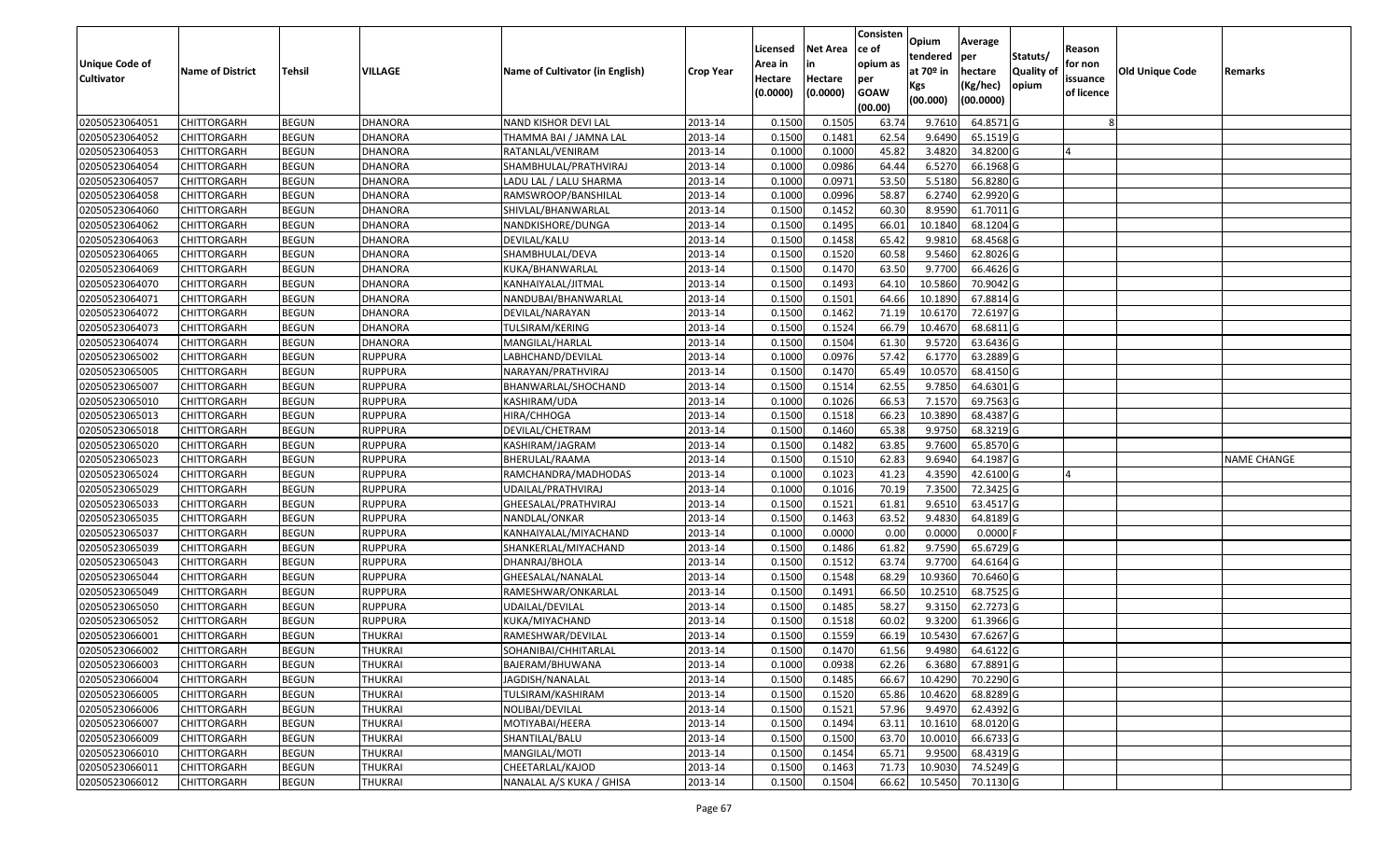| Unique Code of<br><b>Cultivator</b> | <b>Name of District</b> | Tehsil       | VILLAGE        | Name of Cultivator (in English)             | <b>Crop Year</b> | Licensed<br>Area in<br>Hectare<br>(0.0000) | Net Area<br>in<br>Hectare<br>(0.0000) | Consisten<br>ce of<br>opium as<br>per<br><b>GOAW</b><br>(00.00) | Opium<br>tendered<br>at 70º in<br>Kgs<br>(00.000) | Average<br> per<br>hectare<br>(Kg/hec)<br>(00.0000) | Statuts/<br><b>Quality of</b><br>opium | Reason<br>for non<br>issuance<br>of licence | <b>Old Unique Code</b> | Remarks            |
|-------------------------------------|-------------------------|--------------|----------------|---------------------------------------------|------------------|--------------------------------------------|---------------------------------------|-----------------------------------------------------------------|---------------------------------------------------|-----------------------------------------------------|----------------------------------------|---------------------------------------------|------------------------|--------------------|
| 02050523066013                      | <b>CHITTORGARH</b>      | <b>BEGUN</b> | THUKRAI        | KAILASH/HIRALAL                             | 2013-14          | 0.1500                                     | 0.150                                 | 58.84                                                           | 9.0110                                            | 60.0333 G                                           |                                        |                                             |                        | <b>NAME CHANGE</b> |
| 02050523066015                      | CHITTORGARH             | <b>BEGUN</b> | <b>THUKRAI</b> | RAMLAL/NATHU                                | 2013-14          | 0.1500                                     | 0.1504                                | 66.99                                                           | 10.4310                                           | 69.3551 G                                           |                                        |                                             |                        |                    |
| 02050523066016                      | CHITTORGARH             | <b>BEGUN</b> | <b>THUKRAI</b> | NARAYAN/BARDA                               | 2013-14          | 0.1500                                     | 0.1496                                | 66.67                                                           | 10.1910                                           | 68.1217 G                                           |                                        |                                             |                        |                    |
| 02050523066017                      | CHITTORGARH             | <b>BEGUN</b> | <b>THUKRAI</b> | NANDLAL/KALU                                | 2013-14          | 0.1500                                     | 0.1541                                | 62.38                                                           | 10.1590                                           | 65.9247 G                                           |                                        |                                             |                        |                    |
| 02050523066018                      | CHITTORGARH             | <b>BEGUN</b> | <b>THUKRAI</b> | MODIRAM/LAKHMA                              | 2013-14          | 0.1500                                     | 0.1509                                | 66.88                                                           | 11.1500                                           | 73.8900 G                                           |                                        |                                             |                        |                    |
| 02050523066019                      | CHITTORGARH             | <b>BEGUN</b> | <b>THUKRAI</b> | UDAILAL/NARAYAN                             | 2013-14          | 0.1500                                     | 0.1500                                | 58.26                                                           | 9.2880                                            | 61.9200 G                                           |                                        |                                             |                        |                    |
| 02050523066020                      | CHITTORGARH             | <b>BEGUN</b> | <b>THUKRAI</b> | KANA/HAZARI                                 | 2013-14          | 0.1500                                     | 0.1460                                | 63.24                                                           | 9.7120                                            | 66.5205 G                                           |                                        |                                             |                        |                    |
| 02050523066021                      | CHITTORGARH             | <b>BEGUN</b> | <b>THUKRAI</b> | RAMCHANDRA/BHAGIRATH                        | 2013-14          | 0.1500                                     | 0.1488                                | 65.35                                                           | 10.5120                                           | 70.6452 G                                           |                                        |                                             |                        | <b>NAME CHANGE</b> |
| 02050523066022                      | CHITTORGARH             | <b>BEGUN</b> | <b>THUKRAI</b> | NARAYAN/HUKMA                               | 2013-14          | 0.1500                                     | 0.1503                                | 58.26                                                           | 9.2720                                            | 61.6900 G                                           |                                        |                                             |                        |                    |
| 02050523066023                      | CHITTORGARH             | <b>BEGUN</b> | THUKRAI        | MOHANLAL/KASHIRAM                           | 2013-14          | 0.1000                                     | 0.0967                                | 59.30                                                           | 6.4040                                            | 66.2254 G                                           |                                        |                                             |                        |                    |
| 02050523066025                      | CHITTORGARH             | <b>BEGUN</b> | THUKRAI        | KANHAIYALAL A/S NARAYAN /<br><b>BHUWANA</b> | 2013-14          | 0.1000                                     | 0.1020                                | 64.06                                                           | 7.0280                                            | 68.9020 G                                           |                                        |                                             |                        |                    |
| 02050523066026                      | CHITTORGARH             | <b>BEGUN</b> | THUKRAI        | GHISIBAI/MEGHA                              | 2013-14          | 0.1500                                     | 0.1501                                | 66.44                                                           | 10.6020                                           | 70.6329 G                                           |                                        |                                             |                        |                    |
| 02050523066029                      | CHITTORGARH             | <b>BEGUN</b> | THUKRAI        | NANDLALA A/S BHANWARLAL/<br><b>KHEMRAJ</b>  | 2013-14          | 0.1500                                     | 0.1502                                | 66.25                                                           | 10.3440                                           | 68.8682 G                                           |                                        |                                             |                        |                    |
| 02050523066031                      | <b>CHITTORGARH</b>      | <b>BEGUN</b> | <b>THUKRAI</b> | MAGNIBAI/HEERALAL                           | 2013-14          | 0.1500                                     | 0.1470                                | 59.00                                                           | 9.0270                                            | 61.4082 G                                           |                                        |                                             |                        |                    |
| 02050523066032                      | <b>CHITTORGARH</b>      | <b>BEGUN</b> | <b>THUKRAI</b> | GEESHA A/S NARAYAN PYARA                    | 2013-14          | 0.1500                                     | 0.1524                                | 62.35                                                           | 10.0470                                           | 65.9252 G                                           |                                        |                                             |                        |                    |
| 02050523066033                      | CHITTORGARH             | <b>BEGUN</b> | <b>THUKRAI</b> | BANSHILAL/BHANWARLAL                        | 2013-14          | 0.1500                                     | 0.1475                                | 56.52                                                           | 9.4230                                            | 63.8847 G                                           |                                        |                                             |                        |                    |
| 02050523066035                      | CHITTORGARH             | <b>BEGUN</b> | THUKRAI        | KANHAIYALAL/ONKAR                           | 2013-14          | 0.1500                                     | 0.1456                                | 67.79                                                           | 10.3530                                           | 71.1058 G                                           |                                        |                                             |                        |                    |
| 02050523066037                      | CHITTORGARH             | <b>BEGUN</b> | <b>THUKRAI</b> | GHEESA/DUNGA                                | 2013-14          | 0.1500                                     | 0.1473                                | 67.39                                                           | 10.5220                                           | 71.4325 G                                           |                                        |                                             |                        |                    |
| 02050523066039                      | CHITTORGARH             | <b>BEGUN</b> | <b>THUKRAI</b> | NANALAL/RATIRAM                             | 2013-14          | 0.1500                                     | 0.1500                                | 62.11                                                           | 9.7690                                            | 65.1267 G                                           |                                        |                                             |                        |                    |
| 02050523066040                      | CHITTORGARH             | <b>BEGUN</b> | <b>THUKRAI</b> | SHAMBULAL/KANA                              | 2013-14          | 0.1000                                     | 0.101                                 | 62.03                                                           | 6.8230                                            | 67.0895 G                                           |                                        |                                             |                        |                    |
| 02050523066041                      | CHITTORGARH             | <b>BEGUN</b> | <b>THUKRAI</b> | NARAYANIBAI/MODA                            | 2013-14          | 0.1500                                     | 0.1504                                | 63.46                                                           | 10.4800                                           | 69.6809 G                                           |                                        |                                             |                        |                    |
| 02050523066042                      | CHITTORGARH             | <b>BEGUN</b> | <b>THUKRAI</b> | TULSIBAI/PYARA                              | 2013-14          | 0.1500                                     | 0.1501                                | 56.37                                                           | 8.8020                                            | 58.6409 G                                           |                                        |                                             |                        |                    |
| 02050523066043                      | CHITTORGARH             | <b>BEGUN</b> | <b>THUKRAI</b> | KAJOD/NARAYAN                               | 2013-14          | 0.1500                                     | 0.1491                                | 58.81                                                           | 9.1660                                            | 61.4755 G                                           |                                        |                                             |                        |                    |
| 02050523066045                      | CHITTORGARH             | <b>BEGUN</b> | <b>THUKRAI</b> | MANGILAL/GHEESA                             | 2013-14          | 0.1500                                     | 0.1459                                | 65.85                                                           | 10.1500                                           | 69.5682 G                                           |                                        |                                             |                        |                    |
| 02050523066047                      | CHITTORGARH             | <b>BEGUN</b> | <b>THUKRAI</b> | MANGILAL/HAZARI                             | 2013-14          | 0.1000                                     | 0.1000                                | 60.81                                                           | 6.6110                                            | 66.1100 G                                           |                                        |                                             |                        |                    |
| 02050523066048                      | CHITTORGARH             | <b>BEGUN</b> | <b>THUKRAI</b> | KANHAIYALAL/BALU                            | 2013-14          | 0.1500                                     | 0.1477                                | 68.63                                                           | 11.0000                                           | 74.4753 G                                           |                                        |                                             |                        |                    |
| 02050523066049                      | CHITTORGARH             | <b>BEGUN</b> | <b>THUKRAI</b> | EAJENBAI/MANGILAL                           | 2013-14          | 0.1500                                     | 0.1515                                | 59.57                                                           | 9.7610                                            | 64.4290 G                                           |                                        |                                             |                        |                    |
| 02050523066050                      | CHITTORGARH             | <b>BEGUN</b> | <b>THUKRAI</b> | KASHIRAM/BHUWANA                            | 2013-14          | 0.1500                                     | 0.1519                                | 53.85                                                           | 8.5540                                            | 56.3134 G                                           |                                        |                                             |                        |                    |
| 02050523066051                      | CHITTORGARH             | <b>BEGUN</b> | THUKRAI        | RAMCHANDRA/MANGILAL                         | 2013-14          | 0.1000                                     | 0.0976                                | 60.58                                                           | 6.2570                                            | 64.1086 G                                           |                                        |                                             |                        |                    |
| 02050523066052                      | CHITTORGARH             | <b>BEGUN</b> | <b>THUKRAI</b> | KANHAIYALAL/LAKHMA                          | 2013-14          | 0.1500                                     | 0.1288                                | 54.27                                                           | 7.1560                                            | 55.5590 G                                           |                                        |                                             |                        |                    |
| 02050523066053                      | <b>CHITTORGARH</b>      | <b>BEGUN</b> | <b>THUKRAI</b> | RAMCHANDRA/SEWARAM                          | 2013-14          | 0.1500                                     | 0.1479                                | 62.97                                                           | 10.1470                                           | 68.6072 G                                           |                                        |                                             |                        |                    |
| 02050523066055                      | CHITTORGARH             | <b>BEGUN</b> | <b>THUKRAI</b> | DEVILAL/NARAYAN                             | 2013-14          | 0.1500                                     | 0.1512                                | 57.82                                                           | 9.1770                                            | 60.6944 G                                           |                                        |                                             |                        |                    |
| 02050523066056                      | CHITTORGARH             | <b>BEGUN</b> | <b>THUKRAI</b> | NANALAL/KHEMA                               | 2013-14          | 0.1500                                     | 0.1520                                | 61.72                                                           | 9.8490                                            | 64.7961 G                                           |                                        |                                             |                        |                    |
| 02050523066057                      | CHITTORGARH             | <b>BEGUN</b> | <b>THUKRAI</b> | SOHANLAL/MANGILAL                           | 2013-14          | 0.1500                                     | 0.1512                                | 64.26                                                           | 10.0060                                           | 66.1772 G                                           |                                        |                                             |                        |                    |
| 02050523066058                      | <b>CHITTORGARH</b>      | <b>BEGUN</b> | <b>THUKRAI</b> | MANGILAL/BARDA                              | 2013-14          | 0.1500                                     | 0.1556                                | 58.64                                                           |                                                   | 9.5500 61.3753 G                                    |                                        |                                             |                        |                    |
| 02050523066059                      | <b>CHITTORGARH</b>      | <b>BEGUN</b> | <b>THUKRAI</b> | SURESH/SEWARAM                              | 2013-14          | 0.1500                                     | 0.1488                                | 65.91                                                           | 10.6960                                           | 71.8817 G                                           |                                        |                                             |                        |                    |
| 02050523066061                      | <b>CHITTORGARH</b>      | <b>BEGUN</b> | <b>THUKRAI</b> | <b>BALIBAI/MANGILAL</b>                     | 2013-14          | 0.1500                                     | 0.1491                                | 64.77                                                           | 10.3450                                           | 69.3830 G                                           |                                        |                                             |                        |                    |
| 02050523066062                      | <b>CHITTORGARH</b>      | <b>BEGUN</b> | <b>THUKRAI</b> | MANGILAL/BALU                               | 2013-14          | 0.1500                                     | 0.1496                                | 65.97                                                           | 10.3570                                           | 69.2313 G                                           |                                        |                                             |                        |                    |
| 02050523066063                      | CHITTORGARH             | <b>BEGUN</b> | <b>THUKRAI</b> | CHITARLAL/KAJOD                             | 2013-14          | 0.1500                                     | 0.1463                                | 64.27                                                           | 9.8060                                            | 67.0267 G                                           |                                        |                                             |                        | <b>NAME CHANGE</b> |
| 02050523066064                      | <b>CHITTORGARH</b>      | <b>BEGUN</b> | <b>THUKRAI</b> | KAILASHCHAND/SEWARAM                        | 2013-14          | 0.1500                                     | 0.1484                                | 58.87                                                           | 9.1670                                            | $61.7722$ G                                         |                                        |                                             |                        |                    |
| 02050523066066                      | <b>CHITTORGARH</b>      | <b>BEGUN</b> | <b>THUKRAI</b> | SURAJMAL/BALU                               | 2013-14          | 0.1500                                     | 0.1500                                | 61.48                                                           | 10.0390                                           | 66.9267 G                                           |                                        |                                             |                        |                    |
| 02050523066067                      | <b>CHITTORGARH</b>      | <b>BEGUN</b> | THUKRAI        | KUKIBAI/RAMLAL                              | 2013-14          | 0.1500                                     | 0.1500                                | 57.80                                                           | 9.3220                                            | 62.1467 G                                           |                                        |                                             |                        |                    |
| 02050523066068                      | <b>CHITTORGARH</b>      | <b>BEGUN</b> | <b>THUKRAI</b> | MADANLAL/RODA                               | 2013-14          | 0.1500                                     | 0.1466                                | 56.11                                                           | 8.4410                                            | 57.5784 G                                           |                                        |                                             |                        |                    |
| 02050523066076                      | <b>CHITTORGARH</b>      | <b>BEGUN</b> | <b>THUKRAI</b> | <b>BANSHI LAL/NARAYAN</b>                   | 2013-14          | 0.1000                                     | 0.1000                                | 69.85                                                           |                                                   | 7.0750 70.7500 G                                    |                                        |                                             |                        |                    |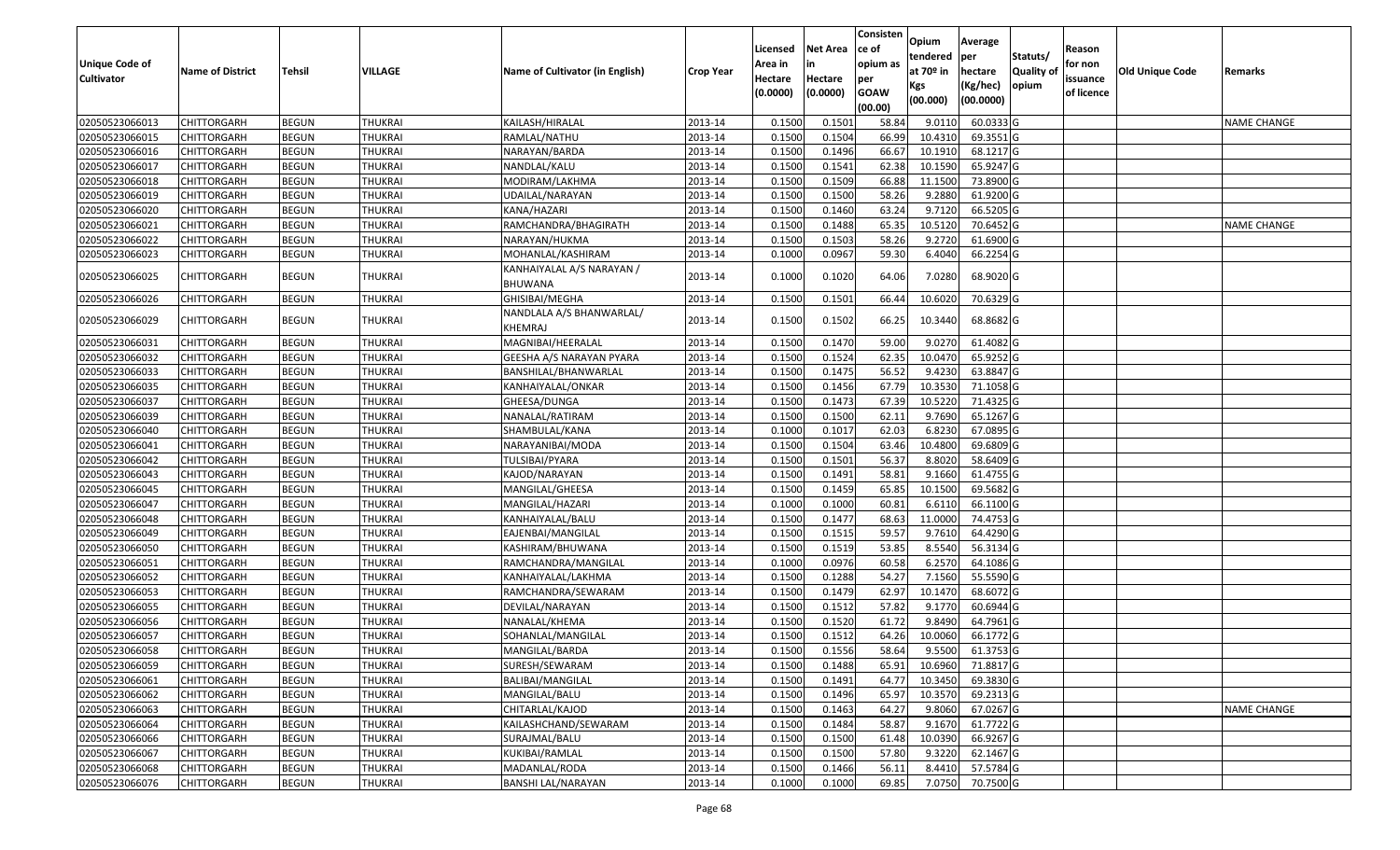| <b>Unique Code of</b><br><b>Cultivator</b> | <b>Name of District</b> | <b>Tehsil</b> | VILLAGE        | Name of Cultivator (in English) | <b>Crop Year</b> | Licensed<br>Area in<br>Hectare<br>(0.0000) | <b>Net Area</b><br>in<br>Hectare<br>(0.0000) | Consisten<br>ce of<br>opium as<br>per<br><b>GOAW</b><br>(00.00) | Opium<br>tendered<br>at $70°$ in<br>Kgs<br>(00.000) | Average<br>per<br>hectare<br>(Kg/hec)<br>(00.0000) | Statuts/<br>Quality of<br>opium | Reason<br>for non<br>issuance<br>of licence | <b>Old Unique Code</b> | Remarks            |
|--------------------------------------------|-------------------------|---------------|----------------|---------------------------------|------------------|--------------------------------------------|----------------------------------------------|-----------------------------------------------------------------|-----------------------------------------------------|----------------------------------------------------|---------------------------------|---------------------------------------------|------------------------|--------------------|
| 02050523066078                             | <b>CHITTORGARH</b>      | <b>BEGUN</b>  | <b>THUKRAI</b> | RAMLAL/GHEESA                   | 2013-14          | 0.1000                                     | 0.0992                                       | 62.81                                                           | 6.7480                                              | 68.0242 G                                          |                                 |                                             |                        |                    |
| 02050523066081                             | CHITTORGARH             | <b>BEGUN</b>  | <b>THUKRAI</b> | MADANLAL/NARAYAN                | 2013-14          | 0.1500                                     | 0.1513                                       | 57.73                                                           | 8.9480                                              | 59.1408 G                                          |                                 |                                             |                        |                    |
| 02050523066084                             | CHITTORGARH             | <b>BEGUN</b>  | <b>THUKRAI</b> | ABDUL KARIM/KALE KHA            | 2013-14          | 0.1500                                     | 0.1505                                       | 67.06                                                           | 10.7680                                             | 71.5482 G                                          |                                 |                                             |                        |                    |
| 02050523066085                             | <b>CHITTORGARH</b>      | <b>BEGUN</b>  | <b>THUKRAI</b> | RADHESHYAM/KANHAIYALAL          | 2013-14          | 0.1500                                     | 0.1462                                       | 60.65                                                           | 9.2360                                              | 63.1737 G                                          |                                 |                                             |                        |                    |
| 02050523066086                             | <b>CHITTORGARH</b>      | <b>BEGUN</b>  | <b>THUKRAI</b> | LALU/NARAYAN                    | 2013-14          | 0.1000                                     | 0.1021                                       | 61.35                                                           | 6.7750                                              | 66.3565 G                                          |                                 |                                             |                        |                    |
| 02050523066088                             | <b>CHITTORGARH</b>      | <b>BEGUN</b>  | <b>THUKRAI</b> | MANGIBAI/TODU                   | 2013-14          | 0.1000                                     | 0.0972                                       | 59.78                                                           | 6.4310                                              | 66.1626 G                                          |                                 |                                             |                        | <b>NAME CHANGE</b> |
| 02050523066089                             | <b>CHITTORGARH</b>      | <b>BEGUN</b>  | <b>THUKRAI</b> | DEVA/BARDA                      | 2013-14          | 0.1500                                     | 0.1453                                       | 65.12                                                           | 10.1310                                             | 69.7247 G                                          |                                 |                                             |                        |                    |
| 02050523066090                             | <b>CHITTORGARH</b>      | <b>BEGUN</b>  | <b>THUKRAI</b> | SALAGRAM/MOHANLAL               | 2013-14          | 0.1000                                     | 0.1014                                       | 60.06                                                           | 6.4860                                              | 63.9645 G                                          |                                 |                                             |                        |                    |
| 02050523066092                             | CHITTORGARH             | <b>BEGUN</b>  | THUKRAI        | SHAMBHULAL/KASHIRAM (KANKAR)    | 2013-14          | 0.1500                                     | 0.1514                                       | 60.69                                                           | 9.8840                                              | 65.2840 G                                          |                                 |                                             |                        |                    |
| 02050523066093                             | CHITTORGARH             | <b>BEGUN</b>  | <b>THUKRAI</b> | PRATHVIRAJ/UDA                  | 2013-14          | 0.1500                                     | 0.1503                                       | 62.04                                                           | 9.7050                                              | 64.5709 G                                          |                                 |                                             |                        |                    |
| 02050523066097                             | CHITTORGARH             | <b>BEGUN</b>  | <b>THUKRAI</b> | KESHIBAI/MANGILAL               | 2013-14          | 0.1500                                     | 0.1488                                       | 60.88                                                           | 9.7060                                              | 65.2285 G                                          |                                 |                                             |                        |                    |
| 02050523066098                             | CHITTORGARH             | <b>BEGUN</b>  | <b>THUKRAI</b> | SHIVLAL/RAMLAL                  | 2013-14          | 0.1500                                     | 0.1515                                       | 62.94                                                           | 9.8370                                              | 64.9307 G                                          |                                 |                                             |                        |                    |
| 02050523066099                             | CHITTORGARH             | <b>BEGUN</b>  | <b>THUKRAI</b> | MOHANLAL/AMARCHAND              | 2013-14          | 0.1500                                     | 0.1500                                       | 61.22                                                           | 9.8210                                              | 65.4733 G                                          |                                 |                                             |                        |                    |
| 02050523066100                             | CHITTORGARH             | <b>BEGUN</b>  | <b>THUKRAI</b> | DEVILAL/LAKHMA                  | 2013-14          | 0.1500                                     | 0.1471                                       | 63.38                                                           | 10.0500                                             | 68.3209 G                                          |                                 |                                             |                        |                    |
| 02050523066101                             | CHITTORGARH             | <b>BEGUN</b>  | <b>THUKRAI</b> | DEVILAL/RAMLAL                  | 2013-14          | 0.1500                                     | 0.1490                                       | 61.45                                                           | 9.455                                               | 63.4564 G                                          |                                 |                                             |                        |                    |
| 02050523066102                             | CHITTORGARH             | <b>BEGUN</b>  | <b>THUKRAI</b> | RUPLAL/NARAYAN                  | 2013-14          | 0.1500                                     | 0.1520                                       | 67.53                                                           | 10.4090                                             | 68.4803 G                                          |                                 |                                             |                        |                    |
| 02050523066103                             | CHITTORGARH             | <b>BEGUN</b>  | <b>THUKRAI</b> | HAGAMIBAI/RAMLAL                | 2013-14          | 0.1000                                     | 0.1009                                       | 61.53                                                           | 6.6800                                              | 66.2042 G                                          |                                 |                                             |                        |                    |
| 02050523066105                             | CHITTORGARH             | <b>BEGUN</b>  | <b>THUKRAI</b> | SHAMBHULAL/KASHIRAM             | 2013-14          | 0.1500                                     | 0.1485                                       | 62.73                                                           | 9.8930                                              | 66.6195 G                                          |                                 |                                             |                        |                    |
| 02050523066108                             | CHITTORGARH             | <b>BEGUN</b>  | <b>THUKRAI</b> | BARDICHAND/RUPA                 | 2013-14          | 0.1500                                     | 0.1517                                       | 61.91                                                           | 9.9140                                              | 65.3527 G                                          |                                 |                                             |                        |                    |
| 02050523066109                             | CHITTORGARH             | <b>BEGUN</b>  | <b>THUKRAI</b> | NOLA/NANDA                      | 2013-14          | 0.1000                                     | 0.1008                                       | 64.93                                                           | 6.6410                                              | 65.8829 G                                          |                                 |                                             |                        |                    |
| 02050523066110                             | CHITTORGARH             | <b>BEGUN</b>  | <b>THUKRAI</b> | BHANWARIBAI/DALU                | 2013-14          | 0.1500                                     | 0.1473                                       | 62.54                                                           | 9.4610                                              | 64.2295 G                                          |                                 |                                             |                        |                    |
| 02050523066111                             | CHITTORGARH             | <b>BEGUN</b>  | <b>THUKRAI</b> | NANDUBAI/ BALU                  | 2013-14          | 0.1000                                     | 0.1009                                       | 63.48                                                           | 6.7380                                              | 66.7790 G                                          |                                 |                                             |                        |                    |
| 02050523066114                             | CHITTORGARH             | <b>BEGUN</b>  | <b>THUKRAI</b> | BHOLARAM/CHHAGANLAL             | 2013-14          | 0.1000                                     | 0.1001                                       | 61.14                                                           | 6.4200                                              | 64.1359 G                                          |                                 |                                             |                        |                    |
| 02050523066115                             | CHITTORGARH             | <b>BEGUN</b>  | <b>THUKRAI</b> | RADHESHYAM / BARDA              | 2013-14          | 0.1000                                     | 0.1023                                       | 61.35                                                           | 6.9150                                              | 67.5953 G                                          |                                 |                                             |                        |                    |
| 02050523066116                             | CHITTORGARH             | <b>BEGUN</b>  | <b>THUKRAI</b> | JAGDISHPURI/BHANWARPURI         | 2013-14          | 0.1500                                     | 0.1517                                       | 59.34                                                           | 9.5200                                              | 62.7554 G                                          |                                 |                                             |                        |                    |
| 02050523066117                             | CHITTORGARH             | <b>BEGUN</b>  | THUKRAI        | SHAMBHULAL/KASHIRAM (THARNA)    | 2013-14          | 0.1500                                     | 0.1500                                       | 66.82                                                           | 10.4330                                             | 69.5533 G                                          |                                 |                                             |                        |                    |
| 02050523066118                             | <b>CHITTORGARH</b>      | <b>BEGUN</b>  | <b>THUKRAI</b> | SOHANLAL/RUPLAL                 | 2013-14          | 0.1500                                     | 0.1459                                       | 62.58                                                           | 9.8160                                              | 67.2790 G                                          |                                 |                                             |                        |                    |
| 02050523066119                             | CHITTORGARH             | <b>BEGUN</b>  | <b>THUKRAI</b> | JAGDISH/BALU                    | 2013-14          | 0.1500                                     | 0.1500                                       | 53.18                                                           | 8.5160                                              | 56.7733 G                                          |                                 |                                             |                        |                    |
| 02050523066120                             | CHITTORGARH             | <b>BEGUN</b>  | <b>THUKRAI</b> | SHAMBHULAL/NARAYAN              | 2013-14          | 0.1500                                     | 0.1505                                       | 67.23                                                           | 10.5550                                             | 70.1329 G                                          |                                 |                                             |                        |                    |
| 02050523066121                             | <b>CHITTORGARH</b>      | <b>BEGUN</b>  | <b>THUKRAI</b> | SUGANLAL/BHERULAL               | 2013-14          | 0.1500                                     | 0.1480                                       | 60.7                                                            | 9.4190                                              | 63.6419 G                                          |                                 |                                             |                        |                    |
| 02050523066122                             | CHITTORGARH             | <b>BEGUN</b>  | <b>THUKRAI</b> | UDIBAI/BALU                     | 2013-14          | 0.1500                                     | 0.1504                                       | 64.23                                                           | 10.121                                              | 67.2939 G                                          |                                 |                                             |                        |                    |
| 02050523066124                             | CHITTORGARH             | <b>BEGUN</b>  | <b>THUKRAI</b> | SHANTILAL/MOHAN                 | 2013-14          | 0.1500                                     | 0.1502                                       | 60.93                                                           | 9.6880                                              | 64.5007 G                                          |                                 |                                             |                        |                    |
| 02050523066126                             | CHITTORGARH             | <b>BEGUN</b>  | <b>THUKRAI</b> | MOHANLAL/KHEMA                  | 2013-14          | 0.150                                      | 0.1499                                       | 64.69                                                           | 10.1560                                             | 67.7518 G                                          |                                 |                                             |                        |                    |
| 02050523066127                             | CHITTORGARH             | <b>BEGUN</b>  | <b>THUKRAI</b> | GOPI/LAXMAN                     | 2013-14          | 0.1500                                     | 0.1486                                       | 58.74                                                           | 8.9960                                              | 60.5384 G                                          |                                 |                                             |                        |                    |
| 02050523066128                             | CHITTORGARH             | <b>BEGUN</b>  | <b>THUKRAI</b> | KESHRIMAL/DEVILAL               | 2013-14          | 0.1500                                     | 0.1504                                       | 61.65                                                           | 9.9700                                              | 66.2899 G                                          |                                 |                                             |                        |                    |
| 02050523066132                             | <b>CHITTORGARH</b>      | <b>BEGUN</b>  | <b>THUKRAI</b> | DEVILAL/MOTI                    | 2013-14          | 0.1500                                     | 0.1485                                       | 57.08                                                           | 9.0590                                              | 61.0034 G                                          |                                 |                                             |                        |                    |
| 02050523066135                             | <b>CHITTORGARH</b>      | <b>BEGUN</b>  | <b>THUKRAI</b> | ONKAR/KALU                      | 2013-14          | 0.1500                                     | 0.1500                                       | 62.98                                                           | 10.5360                                             | 70.2400 G                                          |                                 |                                             |                        |                    |
| 02050523066136                             | <b>CHITTORGARH</b>      | <b>BEGUN</b>  | <b>THUKRAI</b> | GITA/ GHEESA                    | 2013-14          | 0.1000                                     | 0.1000                                       | 61.05                                                           | 6.3930                                              | 63.9300 G                                          |                                 |                                             |                        |                    |
| 02050523066137                             | CHITTORGARH             | <b>BEGUN</b>  | <b>THUKRAI</b> | KASTURIBAI/GYANMAL              | 2013-14          | 0.1500                                     | 0.1501                                       | 60.68                                                           | 9.8390                                              | 65.5496 G                                          |                                 |                                             |                        |                    |
| 02050523066138                             | <b>CHITTORGARH</b>      | <b>BEGUN</b>  | <b>THUKRAI</b> | GORIBAI/MANGILAL                | 2013-14          | 0.1500                                     | 0.1500                                       | 66.34                                                           | 10.4150                                             | 69.4333 G                                          |                                 |                                             |                        |                    |
| 02050523066139                             | <b>CHITTORGARH</b>      | <b>BEGUN</b>  | <b>THUKRAI</b> | GULABIBAI/RUPA                  | 2013-14          | 0.1000                                     | 0.1019                                       | 61.73                                                           | 6.2610                                              | 61.4426 G                                          |                                 |                                             |                        |                    |
| 02050523066140                             | <b>CHITTORGARH</b>      | <b>BEGUN</b>  | <b>THUKRAI</b> | SHANTILAL/RAMLAL                | 2013-14          | 0.1500                                     | 0.1485                                       | 64.60                                                           | 9.8380                                              | 66.2492 G                                          |                                 |                                             |                        |                    |
| 02050523066142                             | CHITTORGARH             | <b>BEGUN</b>  | <b>THUKRAI</b> | NANDA A/S LAXMAN/GOPI           | 2013-14          | 0.1500                                     | 0.1487                                       | 67.84                                                           | 10.6610                                             | 71.6947 G                                          |                                 |                                             |                        |                    |
| 02050523066143                             | CHITTORGARH             | <b>BEGUN</b>  | <b>THUKRAI</b> | SOHANIBAI/MANGILAL              | 2013-14          | 0.1000                                     | 0.0995                                       | 66.17                                                           | 6.8530                                              | 68.8744 G                                          |                                 |                                             |                        | <b>NAME CHANGE</b> |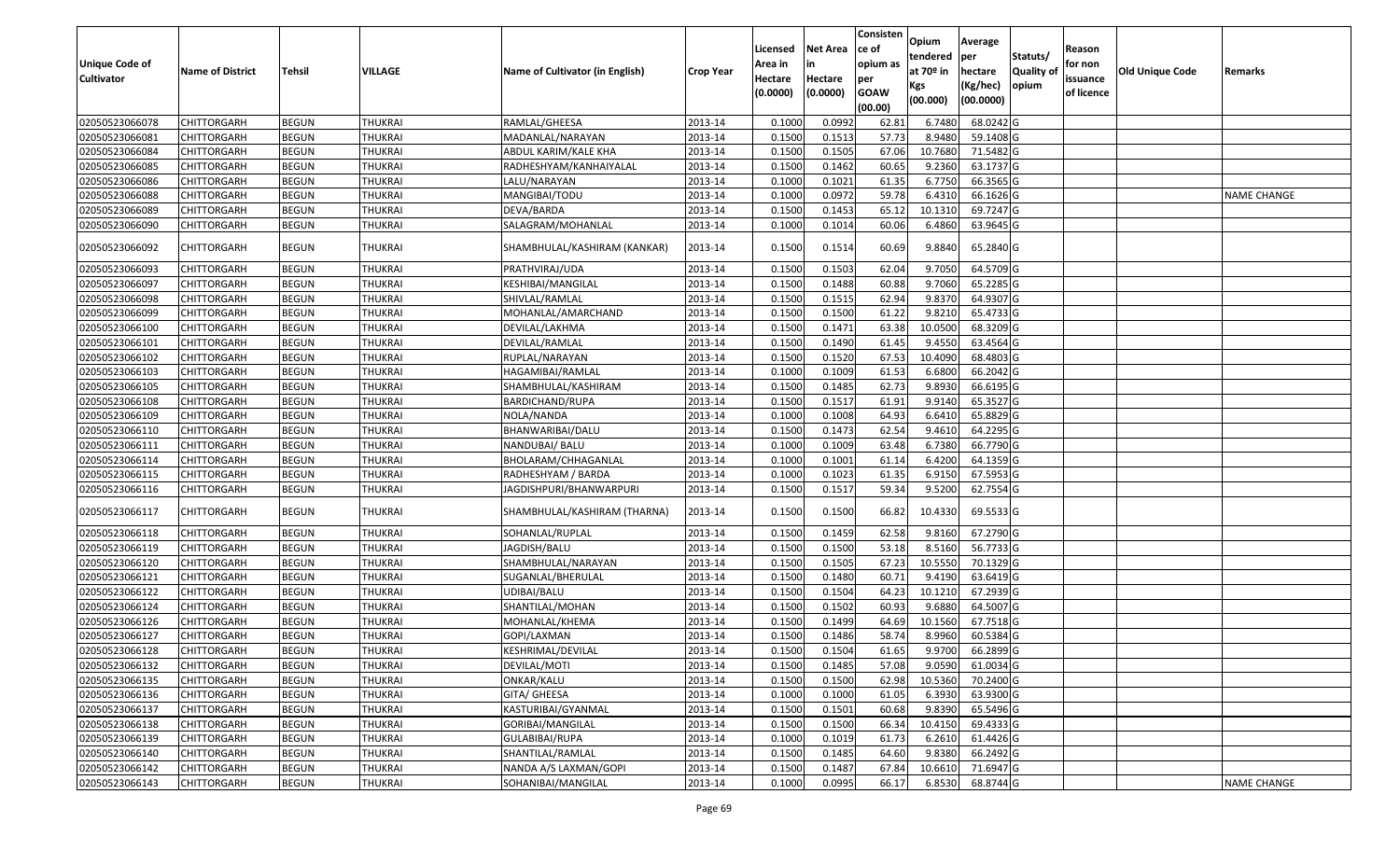|                       |                         |               |                              |                                 |                  |          |                 | Consisten        | Opium       | Average   |                  |            |                        |         |
|-----------------------|-------------------------|---------------|------------------------------|---------------------------------|------------------|----------|-----------------|------------------|-------------|-----------|------------------|------------|------------------------|---------|
|                       |                         |               |                              |                                 |                  | Licensed | <b>Net Area</b> | ce of            | tendered    | per       | Statuts/         | Reason     |                        |         |
| <b>Unique Code of</b> | <b>Name of District</b> | <b>Tehsil</b> | VILLAGE                      | Name of Cultivator (in English) | <b>Crop Year</b> | Area in  |                 | opium as         | at $70°$ in | hectare   | <b>Quality o</b> | for non    | <b>Old Unique Code</b> | Remarks |
| <b>Cultivator</b>     |                         |               |                              |                                 |                  | Hectare  | Hectare         | per              | Kgs         | (Kg/hec)  | opium            | issuance   |                        |         |
|                       |                         |               |                              |                                 |                  | (0.0000) | (0.0000)        | <b>GOAW</b>      | (00.000)    | (00.0000) |                  | of licence |                        |         |
| 02050523066144        | CHITTORGARH             | <b>BEGUN</b>  | <b>THUKRAI</b>               | MOTYABAI/MOHANLAL               | 2013-14          | 0.1500   | 0.1492          | (00.00)<br>60.40 | 9.2840      | 62.2252 G |                  |            |                        |         |
| 02050523066145        | CHITTORGARH             | <b>BEGUN</b>  | <b>THUKRAI</b>               | JETA/SITARAM                    | 2013-14          | 0.1500   | 0.1462          | 66.29            | 10.5210     | 71.9631 G |                  |            |                        |         |
| 02050523066146        | CHITTORGARH             | <b>BEGUN</b>  | <b>THUKRAI</b>               | SHAMBHU/GANGARAM                | 2013-14          | 0.1500   | 0.1525          | 64.63            | 10.1190     | 66.3541 G |                  |            |                        |         |
| 02050523066147        | <b>CHITTORGARH</b>      | <b>BEGUN</b>  | <b>THUKRAI</b>               | ONKARLAL/GOKAL                  | 2013-14          | 0.1000   | 0.0990          | 63.79            | 6.6890      | 67.5657 G |                  |            |                        |         |
| 02050523067001        | CHITTORGARH             | <b>BEGUN</b>  | BAMANHEDA                    | BHAWANILAL A/S PYARJI / DEVILAL | 2013-14          | 0.1500   | 0.1516          | 63.55            | 10.4950     | 69.2282 G |                  |            |                        |         |
| 02050523067002        | CHITTORGARH             | <b>BEGUN</b>  | BAMANHEDA                    | MANGILAL@ MANGYA / MADHO        | 2013-14          | 0.1500   | 0.1471          | 61.76            | 9.5380      | 64.8402 G |                  |            |                        |         |
| 02050523067003        | CHITTORGARH             | <b>BEGUN</b>  | BAMANHEDA                    | SOHANLAL/ MOHAN                 | 2013-14          | 0.1500   | 0.1485          | 60.50            | 9.5330      | 64.1953 G |                  |            |                        |         |
| 02050523067004        | CHITTORGARH             | <b>BEGUN</b>  | BAMANHEDA                    | CHUNNILAL/ MOHANLAL             | 2013-14          | 0.1500   | 0.1475          | 57.38            | 9.3200      | 63.1864 G |                  |            |                        |         |
| 02050523067006        | CHITTORGARH             | <b>BEGUN</b>  | BAMANHEDA                    | NANANLAL/ CHAMPA                | 2013-14          | 0.1500   | 0.1473          | 61.11            | 9.6030      | 65.1935 G |                  |            |                        |         |
| 02050523067007        | CHITTORGARH             | <b>BEGUN</b>  | BAMANHEDA                    | KAMLIBAI/ RAMCHANDRA            | 2013-14          | 0.1500   | 0.1495          | 57.59            | 9.0500      | 60.5351G  |                  |            |                        |         |
| 02050523067008        | CHITTORGARH             | <b>BEGUN</b>  | BAMANHEDA                    | RAGHUNATH/ RUPA                 | 2013-14          | 0.1000   | 0.1020          | 65.00            | 7.0200      | 68.8235 G |                  |            |                        |         |
| 02050523067011        | <b>CHITTORGARH</b>      | <b>BEGUN</b>  | BAMANHEDA                    | RAMESHWAR/ CHHAMPALAL           | 2013-14          | 0.1500   | 0.1494          | 61.92            | 9.5360      | 63.8286 G |                  |            |                        |         |
| 02050523067012        | <b>CHITTORGARH</b>      | <b>BEGUN</b>  | BAMANHEDA                    | KISHANLAL/ NANDA                | 2013-14          | 0.1500   | 0.1490          | 62.53            | 9.5220      | 63.9060 G |                  |            |                        |         |
| 02050523067013        | <b>CHITTORGARH</b>      | <b>BEGUN</b>  | BAMANHEDA                    | CHHATRIBAI D/O DEVI / MODIRAM   | 2013-14          | 0.1500   | 0.1414          | 64.04            | 9.6700      | 68.3876 G |                  |            |                        |         |
| 02050523067014        | CHITTORGARH             | <b>BEGUN</b>  | BAMANHEDA                    | IITMAL / NARAYAN                | 2013-14          | 0.1500   | 0.1449          | 59.84            | 8.9670      | 61.8841 G |                  |            |                        |         |
| 02050523067015        | CHITTORGARH             | <b>BEGUN</b>  | BAMANHEDA                    | NOJIBAI/ JAISINGH               | 2013-14          | 0.1500   | 0.1516          | 66.07            | 10.1840     | 67.1768 G |                  |            |                        |         |
| 02050523067019        | CHITTORGARH             | <b>BEGUN</b>  | BAMANHEDA                    | KAMLIBAI/ MODA                  | 2013-14          | 0.1000   | 0.0984          | 60.01            | 5.9920      | 60.8943 G |                  |            |                        |         |
| 02050523067020        | CHITTORGARH             | <b>BEGUN</b>  | BAMANHEDA                    | <b>BALIBAI/ MANGILAL</b>        | 2013-14          | 0.1500   | 0.1533          | 60.08            | 9.7590      | 63.6595 G |                  |            |                        |         |
| 02050523067021        | CHITTORGARH             | <b>BEGUN</b>  | BAMANHEDA                    | DAULATRAM/ LALU                 | 2013-14          | 0.1500   | 0.1472          | 59.32            | 9.4060      | 63.8995 G |                  |            |                        |         |
| 02050523067022        | CHITTORGARH             | <b>BEGUN</b>  | BAMANHEDA                    | NANDRAM A/S LAXMAN / GANGARAM   | 2013-14          | 0.1500   | 0.1463          | 57.33            | 8.8860      | 60.7382 G |                  |            |                        |         |
| 02050523067023        | CHITTORGARH             | <b>BEGUN</b>  | BAMANHEDA                    | GHEESIBAI/PEMA                  | 2013-14          | 0.1000   | 0.1000          | 62.10            | 6.2990      | 62.9900 G |                  |            |                        |         |
| 02050523067024        | CHITTORGARH             | <b>BEGUN</b>  | BAMANHEDA                    | ONKAR/LAXMICHAND                | 2013-14          | 0.1500   | 0.1494          | 57.61            | 9.1440      | 61.2048 G |                  |            |                        |         |
| 02050523067025        | CHITTORGARH             | <b>BEGUN</b>  | BAMANHEDA                    | CHHUNIBAI/UDA                   | 2013-14          | 0.1000   | 0.0996          | 61.48            | 6.4030      | 64.2871   |                  |            |                        |         |
| 02050523067026        | CHITTORGARH             | <b>BEGUN</b>  | BAMANHEDA                    | TEKUBAI/ BHURA                  | 2013-14          | 0.1000   | 0.1008          | 57.65            | 5.9630      | 59.1567 G |                  |            |                        |         |
| 02050523067027        | CHITTORGARH             | <b>BEGUN</b>  | BAMANHEDA                    | BHANWARDAS/ MOTIDAS             | 2013-14          | 0.1500   | 0.1513          | 60.06            | 9.2750      | 61.3020 G |                  |            |                        |         |
| 02050523067029        | CHITTORGARH             | <b>BEGUN</b>  | BAMANHEDA                    | SHANTIBAI/DEVILAL               | 2013-14          | 0.1500   | 0.1506          | 62.26            | 9.3750      | 62.2510 G |                  |            |                        |         |
| 02050523067032        | CHITTORGARH             | <b>BEGUN</b>  | BAMANHEDA                    | MANGIBAI/ RAMESHWAR             | 2013-14          | 0.1500   | 0.1461          | 63.44            | 9.6070      | 65.7563 G |                  |            |                        |         |
| 02050523068001        | CHITTORGARH             | <b>BEGUN</b>  | <b>BORBAVDI</b>              | MODIRAM/DIPA                    | 2013-14          | 0.1500   | 0.1526          | 62.54            | 9.3900      | 61.5334 G |                  |            |                        |         |
| 02050523068002        | CHITTORGARH             | <b>BEGUN</b>  | <b>BORBAVDI</b>              | AMARCHAND/MODIRAM               | 2013-14          | 0.1500   | 0.1524          | 61.26            | 9.4690      | 62.1325 G |                  |            |                        |         |
| 02050523068003        | CHITTORGARH             | <b>BEGUN</b>  | <b>BORBAVDI</b>              | JAGANNATH/VENA                  | 2013-14          | 0.1500   | 0.1535          | 60.90            | 9.2310      | 60.1368 G |                  |            |                        |         |
| 02050523068004        | CHITTORGARH             | <b>BEGUN</b>  | <b>BORBAVDI</b>              | BHANWARLALA/ DALU               | 2013-14          | 0.1500   | 0.1540          | 64.76            | 10.2780     | 66.7403 G |                  |            |                        |         |
| 02050523068006        | CHITTORGARH             | <b>BEGUN</b>  | <b>BORBAVDI</b>              | BHANWARLAL/ MANGILAL            | 2013-14          | 0.1000   | 0.0970          | 60.24            | 6.2130      | 64.0515 G |                  |            |                        |         |
| 02050523068008        | <b>CHITTORGARH</b>      | <b>BEGUN</b>  | <b>BORBAVDI</b>              | SHANKERIBAI/HIRA                | 2013-14          | 0.1500   | 0.0612          | 57.57            | 3.6350      | 59.3954 G |                  |            |                        |         |
| 02050523068010        | CHITTORGARH             | <b>BEGUN</b>  | <b>BORBAVDI</b>              | CHATARBHUJ/BALU                 | 2013-14          | 0.150    | 0.1530          | 64.43            | 10.3180     | 67.4379 G |                  |            |                        |         |
| 02050523069002        | CHITTORGARH             | <b>BEGUN</b>  | BAGH PACHHLI KI KHEDI        | PYARIBAI/PRATHVIRAJ             | 2013-14          | 0.1000   | 0.1019          | 66.43            | 6.6900      | 65.6526 G |                  |            |                        |         |
| 02050523069004        | CHITTORGARH             | <b>BEGUN</b>  | BAGH PACHHLI KI KHEDI        | GHEESA/ CHUNNILAL               | 2013-14          | 0.1000   | 0.0997          | 66.02            | 6.7810      | 68.0140 G |                  |            |                        |         |
| 02050523069005        | <b>CHITTORGARH</b>      | <b>BEGUN</b>  | <b>BAGH PACHHLI KI KHEDI</b> | KANA @ KANHAIYALAL/ CHAMPALAL   | 2013-14          | 0.1500   | 0.1017          | 68.17            | 6.9730      | 68.5644 G |                  |            |                        |         |
| 02050523069006        | <b>CHITTORGARH</b>      | <b>BEGUN</b>  | <b>BAGH PACHHLI KI KHEDI</b> | SORAM/ AMARCHAND                | 2013-14          | 0.1500   | 0.0689          | 62.88            | 4.6260      | 67.1408 G |                  |            |                        |         |
| 02050523069007        | CHITTORGARH             | <b>BEGUN</b>  | <b>BAGH PACHHLI KI KHEDI</b> | DEVALAL/JAGANNATH               | 2013-14          | 0.1500   | 0.1500          | 65.75            | 10.3230     | 68.8200 G |                  |            |                        |         |
| 02050523069008        | <b>CHITTORGARH</b>      | <b>BEGUN</b>  | <b>BAGH PACHHLI KI KHEDI</b> | GHEESA A/S BHANWARLAL / HAZARI  | 2013-14          | 0.1500   | 0.1515          | 58.10            | 9.0060      | 59.4455 G |                  |            |                        |         |
| 02050523069009        | CHITTORGARH             | <b>BEGUN</b>  | <b>BAGH PACHHLI KI KHEDI</b> | DEVILAL/PREMCHAND               | 2013-14          | 0.1000   | 0.0949          | 60.70            | 6.3040      | 66.4278 G |                  |            |                        |         |
| 02050523069010        | CHITTORGARH             | <b>BEGUN</b>  | BAGH PACHHLI KI KHEDI        | MODIRAM/NARAYAN                 | 2013-14          | 0.1000   | 0.0999          | 62.31            | 6.2930      | 62.9930 G |                  |            |                        |         |
| 02050523069011        | <b>CHITTORGARH</b>      | <b>BEGUN</b>  | <b>BAGH PACHHLI KI KHEDI</b> | <b>BALU/ GOPI</b>               | 2013-14          | 0.1500   | 0.1492          | 71.42            | 10.7030     | 71.7359 G |                  |            |                        |         |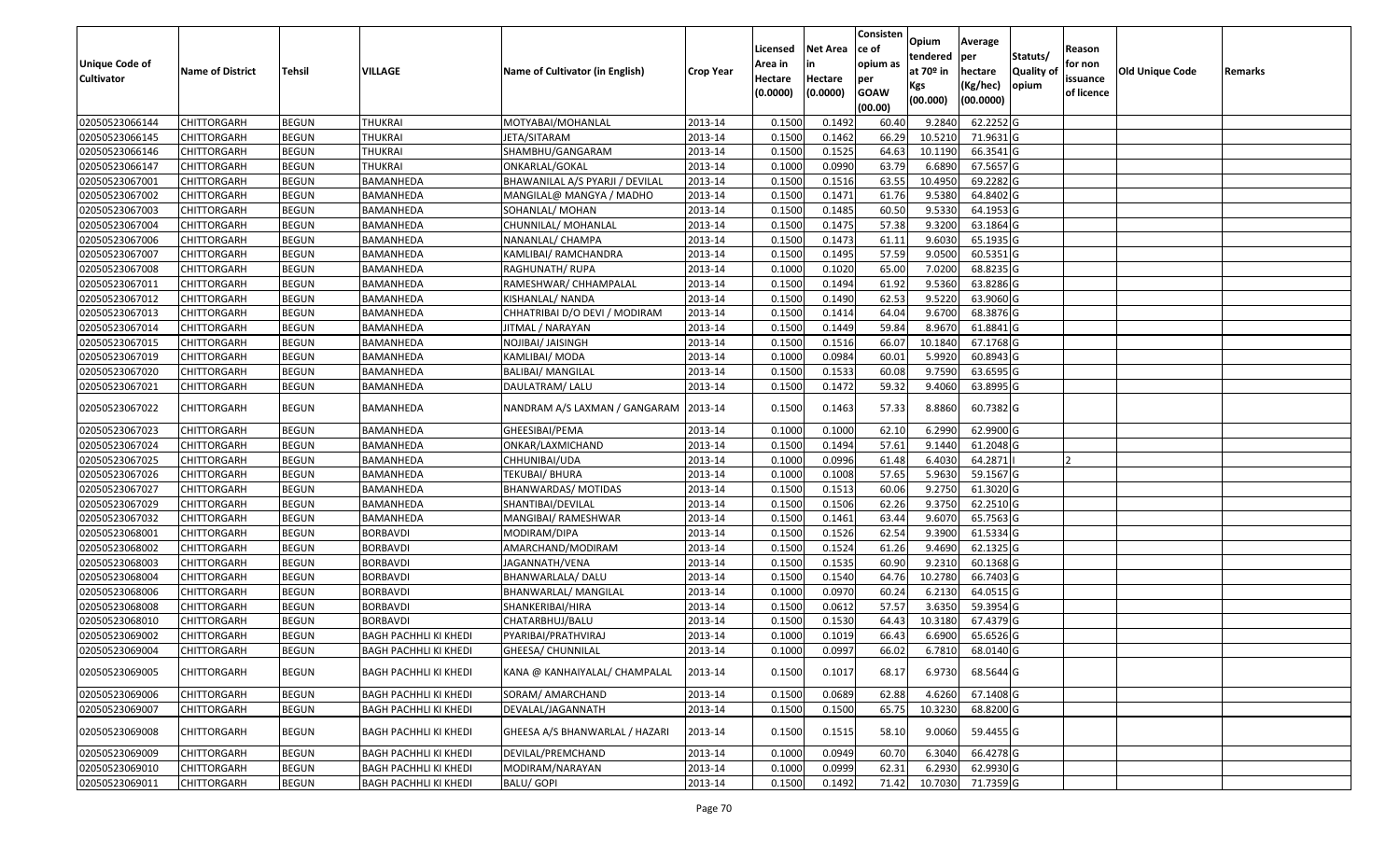|                                            |                                   |                              |                                     |                                  |                    |                    |                  | Consisten         | Opium              | Average                |                  |                     |                        |                    |
|--------------------------------------------|-----------------------------------|------------------------------|-------------------------------------|----------------------------------|--------------------|--------------------|------------------|-------------------|--------------------|------------------------|------------------|---------------------|------------------------|--------------------|
|                                            |                                   |                              |                                     |                                  |                    | Licensed           | <b>Net Area</b>  | ce of<br>opium as | tendered           | per                    | Statuts/         | Reason              |                        |                    |
| <b>Unique Code of</b><br><b>Cultivator</b> | <b>Name of District</b>           | <b>Tehsil</b>                | VILLAGE                             | Name of Cultivator (in English)  | <b>Crop Year</b>   | Area in<br>Hectare | Hectare          | per               | at $70°$ in        | hectare                | <b>Quality o</b> | for non<br>issuance | <b>Old Unique Code</b> | Remarks            |
|                                            |                                   |                              |                                     |                                  |                    | (0.0000)           | (0.0000)         | <b>GOAW</b>       | Kgs                | (Kg/hec)               | opium            | of licence          |                        |                    |
|                                            |                                   |                              |                                     |                                  |                    |                    |                  | (00.00)           | (00.000)           | (00.0000)              |                  |                     |                        |                    |
| 02050523069016                             | CHITTORGARH                       | <b>BEGUN</b>                 | <b>BAGH PACHHLI KI KHEDI</b>        | RUPIBAI/ GHEESA                  | 2013-14            | 0.1000             | 0.1010           | 65.60             | 7.0000             | 69.3069 G              |                  |                     |                        |                    |
| 02050523069017                             | CHITTORGARH                       | <b>BEGUN</b>                 | BAGH PACHHLI KI KHEDI               | PYARCHAND/NOLA                   | 2013-14            | 0.1500             | 0.1512           | 63.17             | 9.9360             | 65.7143 G              |                  |                     |                        |                    |
| 02050523069024                             | CHITTORGARH                       | <b>BEGUN</b>                 | BAGH PACHHLI KI KHEDI               | HIRALAL/KANA                     | 2013-14            | 0.1500             | 0.1429           | 61.10             | 9.5840             | 67.0679 G              |                  |                     |                        |                    |
| 02050523069026                             | CHITTORGARH                       | <b>BEGUN</b>                 | <b>BAGH PACHHLI KI KHEDI</b>        | CHUNNI LAL / HEERA LAL           | 2013-14            | 0.1500             | 0.1419           | 66.96             | 9.8530             | 69.4362 G              |                  |                     |                        |                    |
| 02050523069028                             | CHITTORGARH                       | <b>BEGUN</b>                 | BAGH PACHHLI KI KHEDI               | MANGILAL/JITMAL                  | 2013-14            | 0.1500             | 0.1496           | 61.46             | 9.3680             | 62.6203 G              |                  |                     |                        |                    |
| 02050523070004                             | CHITTORGARH                       | <b>BEGUN</b>                 | <b>BANDO KA RAJPURIA</b>            | SHANTIDEVI/LALU                  | 2013-14            | 0.1500             | 0.1448           | 58.24             | 8.8030             | 60.7942 G              |                  |                     |                        |                    |
| 02050523070005                             | CHITTORGARH                       | <b>BEGUN</b>                 | BANDO KA RAJPURIA                   | NANADAS/ JAGANNATHDAS            | 2013-14            | 0.1500             | 0.1454           | 67.32             | 10.031             | 68.9890 G              |                  |                     |                        |                    |
| 02050523070006                             | <b>CHITTORGARH</b>                | <b>BEGUN</b>                 | <b>BANDO KA RAJPURIA</b>            | DEVA/MOTI                        | 2013-14            | 0.1500             | 0.1444           | 65.42             | 9.8600             | 68.2825 G              |                  |                     |                        |                    |
| 02050523070008                             | CHITTORGARH                       | <b>BEGUN</b>                 | <b>BANDO KA RAJPURIA</b>            | <b>KUKIBAI/ MODA</b>             | 2013-14            | 0.1500             | 0.1513           | 59.38             | 9.331              | 61.6722 G              |                  |                     |                        |                    |
| 02050523070010                             | CHITTORGARH                       | <b>BEGUN</b>                 | <b>BANDO KA RAJPURIA</b>            | HARLAL/KHANA                     | 2013-14            | 0.1500             | 0.1521           | 63.17             | 9.6290             | 63.3070 G              |                  |                     |                        |                    |
| 02050523070011                             | CHITTORGARH                       | <b>BEGUN</b>                 | <b>BANDO KA RAJPURIA</b>            | HIRALAL/MOTI                     | 2013-14            | 0.1500             | 0.1524           | 63.14             | 9.4170             | 61.7913 G              |                  |                     |                        |                    |
| 02050523070014                             | CHITTORGARH                       | <b>BEGUN</b>                 | <b>BANDO KA RAJPURIA</b>            | HARKUBAI/JAGANNATH               | 2013-14            | 0.1000             | 0.0994           | 60.37             | 6.2780             | 63.1590 G              |                  |                     |                        |                    |
| 02050523071001                             | <b>CHITTORGARH</b>                | <b>BEGUN</b>                 | BALWANTNAGAR                        | NANDUBAI/DEVILAL                 | 2013-14            | 0.1500             | 0.1507           | 67.63             | 10.5310            | 69.8806 G              |                  |                     |                        |                    |
| 02050523071002                             | <b>CHITTORGARH</b>                | <b>BEGUN</b>                 | BALWANTNAGAR                        | SHANTIBAI/KANHAIYALAL            | 2013-14            | 0.1500             | 0.1493           | 65.14             | 9.994              | 66.9390 G              |                  |                     |                        |                    |
| 02050523071003                             | CHITTORGARH                       | <b>BEGUN</b>                 | BALWANTNAGAR                        | NANDUBAI/HARIRAM                 | 2013-14            | 0.1500             | 0.1524           | 65.18             | 10.2050            | 66.9619 G              |                  |                     |                        |                    |
| 02050523071005                             | <b>CHITTORGARH</b>                | <b>BEGUN</b>                 | BALWANTNAGAR                        | SHANTILAL/HAZARI                 | 2013-14            | 0.1500             | 0.1525           | 66.02             | 10.5440            | 69.1410G               |                  |                     |                        |                    |
| 02050523071006                             | CHITTORGARH                       | <b>BEGUN</b>                 | BALWANTNAGAR                        | BALU/LAXMAN                      | 2013-14            | 0.1500             | 0.1463           | 63.65             | 10.0390            | 68.6193 G              |                  |                     |                        |                    |
| 02050523071007                             | CHITTORGARH                       | <b>BEGUN</b>                 | BALWANTNAGAR                        | PYARIBAI/TRILOK                  | 2013-14            | 0.1500             | 0.1491           | 66.09             | 10.1970            | 68.3903 G              |                  |                     |                        |                    |
| 02050523071008                             | CHITTORGARH                       | <b>BEGUN</b>                 | BALWANTNAGAR                        | MOHANLAL/PRATHVIRAJ @ PARTHU     | 2013-14            | 0.1500             | 0.1504           | 64.65             | 10.0850            | 67.0545 G              |                  |                     |                        |                    |
| 02050523071009                             | CHITTORGARH                       | <b>BEGUN</b>                 | BALWANTNAGAR                        | MADHOLAL/HEMRAJ                  | 2013-14            | 0.1500             | 0.1499           | 62.53             | 9.6300             | 64.2428 G              |                  |                     |                        |                    |
| 02050523071010                             | CHITTORGARH                       | <b>BEGUN</b>                 | BALWANTNAGAR                        | NANDA/BADRILAL                   | 2013-14            | 0.1500             | 0.1472           | 66.87             | 10.2690            | 69.7622 G              |                  |                     |                        |                    |
| 02050523071011                             | CHITTORGARH                       | <b>BEGUN</b>                 | BALWANTNAGAR                        | NANIBAI/MANGILAL                 | 2013-14            | 0.1500             | 0.1521           | 61.35             | 10.1050            | 66.4366 G              |                  |                     |                        |                    |
| 02050523071012                             | CHITTORGARH                       | <b>BEGUN</b>                 | BALWANTNAGAR                        | BADRILAL/AKLING                  | 2013-14            | 0.1500             | 0.1460           | 65.44             | 9.7690             | 66.9110 G              |                  |                     |                        |                    |
| 02050523071013                             | CHITTORGARH                       | <b>BEGUN</b>                 | BALWANTNAGAR                        | MOHAN/AKLING                     | 2013-14            | 0.1500             | 0.1501           | 66.67             | 10.6100            | 70.6862G               |                  |                     |                        |                    |
| 02050523071014                             | CHITTORGARH                       | <b>BEGUN</b>                 | BALWANTNAGAR                        | BHANWARLAL/AKLING                | 2013-14            | 0.1500             | 0.1501           | 68.36             | 10.6930            | 71.2392 G              |                  |                     |                        |                    |
| 02050523071015                             | CHITTORGARH                       | <b>BEGUN</b>                 | BALWANTNAGAR                        | KANHAIYA/TULSIRAM                | 2013-14            | 0.1500             | 0.1508           | 65.6              | 10.1510            | 67.3143 G              |                  |                     |                        |                    |
| 02050523071016                             | CHITTORGARH                       | <b>BEGUN</b>                 | BALWANTNAGAR                        | DHANNIBAI/BHURA                  | 2013-14            | 0.1500             | 0.1473           | 66.09             | 9.9800             | 67.7529 G              |                  |                     |                        |                    |
| 02050523071017                             | CHITTORGARH                       | <b>BEGUN</b>                 | BALWANTNAGAR                        | NANDUBAI/DEVA                    | 2013-14            | 0.1500             | 0.1500           | 63.37             | 9.6680             | 64.4533 G              |                  |                     |                        | <b>NAME CHANGE</b> |
| 02050523071018                             | CHITTORGARH                       | <b>BEGUN</b>                 | BALWANTNAGAR                        | GHESIBAI/ONKAR                   | 2013-14            | 0.1000             | 0.1010           | 59.64             | 6.4920             | 64.2772 G              |                  |                     |                        | NAME CHANGE        |
| 02050523071019                             | CHITTORGARH                       | <b>BEGUN</b>                 | BALWANTNAGAR                        | GANGABAI/MOHAN                   | 2013-14            | 0.1500             | 0.1465           | 63.1              | 9.6980             | 66.1980 G              |                  |                     |                        |                    |
| 02050523071020                             | CHITTORGARH                       | <b>BEGUN</b>                 | BALWANTNAGAR                        | UDIBAI/BALU                      | 2013-14            | 0.1500             | 0.1473           | 63.7              | 9.871              | 67.0129 G              |                  |                     |                        |                    |
| 02050523071021                             | <b>CHITTORGARH</b>                | <b>BEGUN</b>                 | BALWANTNAGAR                        | CHUNILAL/ONKAR                   | 2013-14            | 0.1500             | 0.1494           | 65.60             | 10.0840            | 67.4967 G              |                  |                     |                        |                    |
| 02050523071022                             | <b>CHITTORGARH</b>                | <b>BEGUN</b>                 | BALWANTNAGAR                        | NANDUBAI/DALU                    | 2013-14            | 0.1500             | 0.1520           | 66.34             | 10.5390            | 69.3355 G              |                  |                     |                        |                    |
| 02050523071024                             | CHITTORGARH                       | <b>BEGUN</b>                 | BALWANTNAGAR                        | RAMCHANDRA/RUPA                  | 2013-14            | 0.150              | 0.1519           | 65.76             | 10.2120            | 67.2284 G              |                  |                     |                        |                    |
| 02050523071025<br>02050523071029           | CHITTORGARH                       | <b>BEGUN</b><br><b>BEGUN</b> | <b>BALWANTNAGAR</b><br>BALWANTNAGAR | RAMESHWAR/MOHAN                  | 2013-14<br>2013-14 | 0.1500<br>0.1500   | 0.1473<br>0.1474 | 63.99             | 10.1470            | 68.8866 G<br>65.1628 G |                  |                     |                        |                    |
|                                            | <b>CHITTORGARH</b>                |                              |                                     | MANGIBAI/PYARCHAND               |                    |                    |                  | 65.21             | 9.6050             |                        |                  |                     |                        |                    |
| 02050523071034<br>02050523071037           | <b>CHITTORGARH</b>                | <b>BEGUN</b>                 | <b>BALWANTNAGAR</b>                 | SAJNIBAI/MOTILAL                 | 2013-14            | 0.1500             | 0.1472           | 69.42             | 10.6210            | 72.1535 G              |                  |                     |                        |                    |
| 02050523071038                             | <b>CHITTORGARH</b>                | <b>BEGUN</b><br><b>BEGUN</b> | BALWANTNAGAR<br>BALWANTNAGAR        | MEGHA/DALU                       | 2013-14            | 0.1500<br>0.1500   | 0.1549<br>0.1505 | 63.63<br>60.26    | 10.0350<br>9.3140  | 64.7837 G<br>61.8870 G |                  |                     |                        |                    |
|                                            | <b>CHITTORGARH</b>                |                              |                                     | JATIBAI/KANA                     | 2013-14            |                    |                  |                   |                    | 66.3095 G              |                  |                     |                        |                    |
| 02050523072001<br>02050523072002           | CHITTORGARH<br><b>CHITTORGARH</b> | <b>BEGUN</b><br><b>BEGUN</b> | KATUNDA<br><b>KATUNDA</b>           | NANALAL/LAKHMA<br>CHUNILAL/KHEMA | 2013-14<br>2013-14 | 0.1500<br>0.1500   | 0.1512<br>0.1496 | 63.40<br>65.09    | 10.0260<br>10.1350 | 67.7473 G              |                  |                     |                        |                    |
| 02050523072003                             | <b>CHITTORGARH</b>                | <b>BEGUN</b>                 | KATUNDA                             | BHAWANILAL/CHUNILAL              | 2013-14            | 0.1500             | 0.1504           | 62.19             | 9.6570             | 64.2088 G              |                  |                     |                        |                    |
| 02050523072004                             | CHITTORGARH                       | <b>BEGUN</b>                 | KATUNDA                             | KANHAIYALAL/BARDA                | 2013-14            | 0.1500             | 0.1479           | 69.52             | 10.4980            | 70.9804 G              |                  |                     |                        |                    |
| 02050523072006                             | CHITTORGARH                       | <b>BEGUN</b>                 | KATUNDA                             | BHANWARLAL/CHUNILAL              | 2013-14            | 0.1500             | 0.1535           | 66.69             | 10.6800            | 69.5765 G              |                  |                     |                        |                    |
| 02050523072007                             | <b>CHITTORGARH</b>                | <b>BEGUN</b>                 | KATUNDA                             | GIRDHARI/LAKHMA                  | 2013-14            | 0.1500             | 0.1524           | 63.93             | 10.1010            | 66.2795 G              |                  |                     |                        |                    |
|                                            |                                   |                              |                                     |                                  |                    |                    |                  |                   |                    |                        |                  |                     |                        |                    |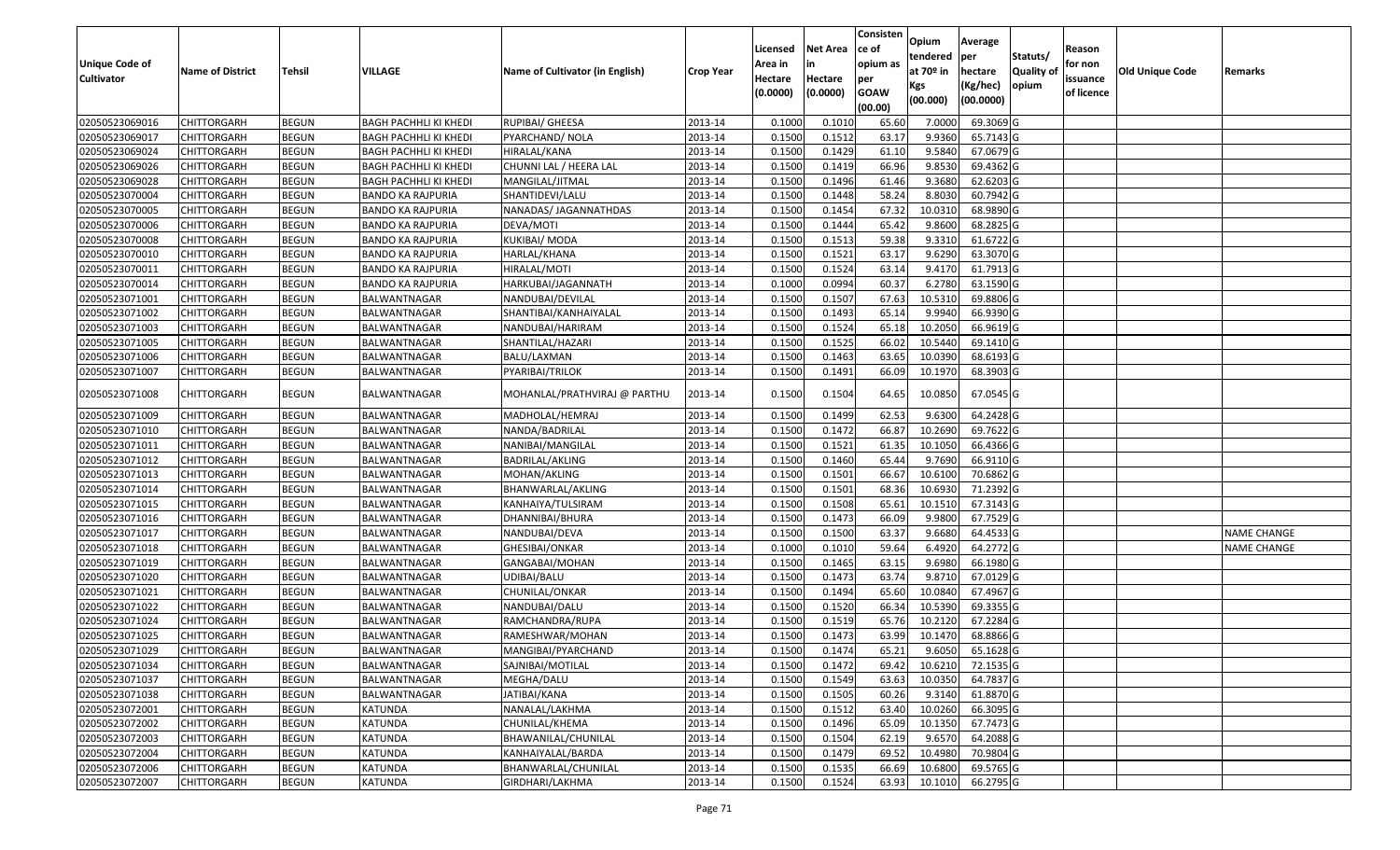| Unique Code of<br><b>Cultivator</b> | <b>Name of District</b> | <b>Tehsil</b> | VILLAGE        | Name of Cultivator (in English) | <b>Crop Year</b> | Licensed<br>Area in<br>Hectare<br>(0.0000) | <b>Net Area</b><br>in<br>Hectare<br>(0.0000) | Consisten<br>ce of<br>opium as<br>per<br><b>GOAW</b><br>(00.00) | Opium<br>tendered<br>at $70°$ in<br>Kgs<br>(00.000) | Average<br>per<br>hectare<br>(Kg/hec)<br>(00.0000) | Statuts/<br>Quality of<br>opium | Reason<br>for non<br>issuance<br>of licence | <b>Old Unique Code</b> | Remarks                   |
|-------------------------------------|-------------------------|---------------|----------------|---------------------------------|------------------|--------------------------------------------|----------------------------------------------|-----------------------------------------------------------------|-----------------------------------------------------|----------------------------------------------------|---------------------------------|---------------------------------------------|------------------------|---------------------------|
| 02050523072008                      | <b>CHITTORGARH</b>      | <b>BEGUN</b>  | <b>KATUNDA</b> | BALIBAI/NARAYAN                 | 2013-14          | 0.1000                                     | 0.0996                                       | 59.41                                                           | 6.1190                                              | 61.4357 G                                          |                                 |                                             |                        |                           |
| 02050523072009                      | CHITTORGARH             | <b>BEGUN</b>  | <b>KATUNDA</b> | RAMESHWAR/BHANWARLAL            | 2013-14          | 0.1500                                     | 0.1466                                       | 65.24                                                           | 9.7110                                              | 66.2415 G                                          |                                 |                                             |                        |                           |
| 02050523072011                      | CHITTORGARH             | <b>BEGUN</b>  | KATUNDA        | PYARCHAND/CHUNNILAL             | 2013-14          | 0.1500                                     | 0.1427                                       | 60.17                                                           | 9.2230                                              | 64.6321 G                                          |                                 |                                             |                        |                           |
| 02050523072012                      | <b>CHITTORGARH</b>      | <b>BEGUN</b>  | <b>KATUNDA</b> | KALIBAI/BHERU                   | 2013-14          | 0.1500                                     | 0.1470                                       | 63.51                                                           | 9.8350                                              | 66.9048 G                                          |                                 |                                             |                        |                           |
| 02050523072013                      | <b>CHITTORGARH</b>      | <b>BEGUN</b>  | <b>KATUNDA</b> | SHAMBHU/NARAYAN                 | 2013-14          | 0.1500                                     | 0.1478                                       | 64.82                                                           | 10.0930                                             | 68.2882 G                                          |                                 |                                             |                        |                           |
| 02050523072015                      | CHITTORGARH             | <b>BEGUN</b>  | <b>KATUNDA</b> | KISHANA/DHANNA                  | 2013-14          | 0.1500                                     | 0.1510                                       | 62.68                                                           | 9.4920                                              | 62.8609 G                                          |                                 |                                             |                        |                           |
| 02050523072016                      | CHITTORGARH             | <b>BEGUN</b>  | KATUNDA        | CHUNNILAL/HAZARI                | 2013-14          | 0.1000                                     | 0.1000                                       | 53.82                                                           | 5.6900                                              | 56.9000 G                                          |                                 |                                             |                        |                           |
| 02050523072017                      | CHITTORGARH             | <b>BEGUN</b>  | <b>KATUNDA</b> | KHEMIBAI/DHANNA                 | 2013-14          | 0.1500                                     | 0.1447                                       | 65.46                                                           | 9.8000                                              | 67.7263 G                                          |                                 |                                             |                        |                           |
| 02050523072018                      | CHITTORGARH             | <b>BEGUN</b>  | <b>KATUNDA</b> | SHANKERLAL/KISHORE              | 2013-14          | 0.1500                                     | 0.1493                                       | 59.89                                                           | 9.1890                                              | 61.5472 G                                          |                                 |                                             |                        |                           |
| 02050523072019                      | CHITTORGARH             | <b>BEGUN</b>  | <b>KATUNDA</b> | KAMLIBAI/MOTI                   | 2013-14          | 0.150                                      | 0.1504                                       | 60.37                                                           | 9.2620                                              | 61.5824 G                                          |                                 |                                             |                        |                           |
| 02050523072020                      | CHITTORGARH             | <b>BEGUN</b>  | KATUNDA        | NANDA/KISHNA                    | 2013-14          | 0.1500                                     | 0.1475                                       | 64.06                                                           | 9.8740                                              | 66.9424 G                                          |                                 |                                             |                        |                           |
| 02050523072021                      | CHITTORGARH             | <b>BEGUN</b>  | <b>KATUNDA</b> | SHYAMLAL/KANHAIYALAL            | 2013-14          | 0.1500                                     | 0.1485                                       | 62.94                                                           | 9.7740                                              | 65.8182 G                                          |                                 |                                             |                        |                           |
| 02050523072023                      | CHITTORGARH             | <b>BEGUN</b>  | <b>KATUNDA</b> | CHHAGAN/UDA                     | 2013-14          | 0.1500                                     | 0.1500                                       | 65.14                                                           | 10.2740                                             | 68.4933 G                                          |                                 |                                             |                        |                           |
| 02050523072024                      | CHITTORGARH             | <b>BEGUN</b>  | <b>KATUNDA</b> | KANHAIYALAL/BADRILAL            | 2013-14          | 0.150                                      | 0.1476                                       | 64.67                                                           | 10.2730                                             | 69.6003 G                                          |                                 |                                             |                        |                           |
| 02050523072025                      | CHITTORGARH             | <b>BEGUN</b>  | <b>KATUNDA</b> | GOPILAL/LAXMICHAND @ LAKHMA     | 2013-14          | 0.1500                                     | 0.1464                                       | 58.44                                                           | 9.3590                                              | 63.9276 G                                          |                                 |                                             |                        |                           |
| 02050523072026                      | CHITTORGARH             | <b>BEGUN</b>  | <b>KATUNDA</b> | BHERULAL/ONKAR                  | 2013-14          | 0.150                                      | 0.1508                                       | 63.52                                                           | 9.791                                               | 64.9271 G                                          |                                 |                                             |                        |                           |
| 02050523072027                      | CHITTORGARH             | <b>BEGUN</b>  | KATUNDA        | NANDALAL @NANDA/PEMA            | 2013-14          | 0.1000                                     | 0.0990                                       | 60.45                                                           | 6.4770                                              | 65.4242 G                                          |                                 |                                             |                        | <b>NAME CHANGE</b>        |
| 02050523072028                      | CHITTORGARH             | <b>BEGUN</b>  | KATUNDA        | BHANWARLAL/KHEMA                | 2013-14          | 0.150                                      | 0.1484                                       | 63.29                                                           | 9.7470                                              | 65.6806 G                                          |                                 |                                             |                        |                           |
| 02050523072029                      | <b>CHITTORGARH</b>      | <b>BEGUN</b>  | KATUNDA        | BHAGWAN/RAMA                    | 2013-14          | 0.1000                                     | 0.1019                                       | 56.17                                                           | 6.0500                                              | 59.3719 G                                          |                                 |                                             |                        |                           |
| 02050523072030                      | CHITTORGARH             | <b>BEGUN</b>  | KATUNDA        | UDA/KAJOD                       | 2013-14          | 0.1500                                     | 0.1470                                       | 61.10                                                           | 9.3400                                              | 63.5374 G                                          |                                 |                                             |                        |                           |
| 02050523072031                      | <b>CHITTORGARH</b>      | <b>BEGUN</b>  | <b>KATUNDA</b> | KACHARU/DEVI                    | 2013-14          | 0.1500                                     | 0.1517                                       | 61.98                                                           | 9.6870                                              | 63.8563 G                                          |                                 |                                             |                        |                           |
| 02050523072032                      | CHITTORGARH             | <b>BEGUN</b>  | <b>KATUNDA</b> | PREMA/NARAYAN                   | 2013-14          | 0.1500                                     | 0.1483                                       | 65.09                                                           | 10.6100                                             | 71.5442 G                                          |                                 |                                             |                        |                           |
| 02050523072033                      | CHITTORGARH             | <b>BEGUN</b>  | <b>KATUNDA</b> | MOHANLAL/DEVILAL                | 2013-14          | 0.1500                                     | 0.1476                                       | 61.47                                                           | 9.9670                                              | 67.5271 G                                          |                                 |                                             |                        |                           |
| 02050523072034                      | CHITTORGARH             | <b>BEGUN</b>  | <b>KATUNDA</b> | BARDICHAND/DEVILAL              | 2013-14          | 0.1500                                     | 0.1516                                       | 62.90                                                           | 9.9380                                              | 65.5541 G                                          |                                 |                                             |                        |                           |
| 02050523072036                      | CHITTORGARH             | <b>BEGUN</b>  | <b>KATUNDA</b> | JDIBAI/BARDICHAND               | 2013-14          | 0.1500                                     | 0.1522                                       | 62.75                                                           | 10.515                                              | 69.0867 G                                          |                                 |                                             |                        |                           |
| 02050523072037                      | CHITTORGARH             | <b>BEGUN</b>  | <b>KATUNDA</b> | NARAYAN/BHURA                   | 2013-14          | 0.1500                                     | 0.1472                                       | 69.34                                                           | 10.7580                                             | 73.0842 G                                          |                                 |                                             |                        |                           |
| 02050523072038                      | CHITTORGARH             | <b>BEGUN</b>  | <b>KATUNDA</b> | KISHANLAL/MOTI                  | 2013-14          | 0.1500                                     | 0.1470                                       | 66.04                                                           | 10.1320                                             | 68.9252 G                                          |                                 |                                             |                        |                           |
| 02050523072039                      | CHITTORGARH             | <b>BEGUN</b>  | <b>KATUNDA</b> | KAILASH/NARAYAN                 | 2013-14          | 0.1500                                     | 0.1499                                       | 59.8                                                            | 9.5100                                              | 63.4423 G                                          |                                 |                                             |                        |                           |
| 02050523072040                      | <b>CHITTORGARH</b>      | <b>BEGUN</b>  | <b>KATUNDA</b> | BHERULAL/KANHAIYALAL @ KANA     | 2013-14          | 0.1500                                     | 0.1479                                       | 61.72                                                           | 10.0430                                             | 67.9040 G                                          |                                 |                                             |                        |                           |
| 02050523072041                      | <b>CHITTORGARH</b>      | <b>BEGUN</b>  | <b>KATUNDA</b> | GHEESA/ BALU                    | 2013-14          | 0.1500                                     | 0.0000                                       | 0.00                                                            | 0.0000                                              | $0.0000$ F                                         |                                 |                                             |                        |                           |
| 02050523072042                      | <b>CHITTORGARH</b>      | <b>BEGUN</b>  | <b>KATUNDA</b> | MANGILAL/UDA                    | 2013-14          | 0.1500                                     | 0.1498                                       | 68.12                                                           | 10.9970                                             | 73.4112G                                           |                                 |                                             |                        |                           |
| 02050523072043                      | CHITTORGARH             | <b>BEGUN</b>  | KATUNDA        | RAMLAL/ KANHAIYALAL @ KANA      | 2013-14          | 0.1500                                     | 0.1500                                       | 60.06                                                           | 9.6440                                              | 64.2933 G                                          |                                 |                                             |                        |                           |
| 02050523072044                      | <b>CHITTORGARH</b>      | <b>BEGUN</b>  | <b>KATUNDA</b> | BARDICHAND / HARIRAM            | 2013-14          | 0.1500                                     | 0.1477                                       | 65.50                                                           | 9.9190                                              | 67.1564 G                                          |                                 |                                             |                        |                           |
| 02050523072047                      | CHITTORGARH             | <b>BEGUN</b>  | <b>KATUNDA</b> | <b>BHOLIBAI/ SURJA</b>          | 2013-14          | 0.1500                                     | 0.1470                                       | 57.88                                                           | 9.1290                                              | 62.1020 G                                          |                                 |                                             |                        |                           |
| 02050523072048                      | CHITTORGARH             | <b>BEGUN</b>  | <b>KATUNDA</b> | SUDIBAI/ MANGILAL               | 2013-14          | 0.150                                      | 0.1545                                       | 61.79                                                           | 10.7780                                             | 69.7605 G                                          |                                 |                                             |                        |                           |
| 02050523072049                      | CHITTORGARH             | <b>BEGUN</b>  | <b>KATUNDA</b> | MOHANLAL/NATHU                  | 2013-14          | 0.1500                                     | 0.1485                                       | 64.25                                                           | 10.2520                                             | 69.0370 G                                          |                                 |                                             |                        |                           |
| 02050523072050                      | <b>CHITTORGARH</b>      | <b>BEGUN</b>  | <b>KATUNDA</b> | SHANTILAL/HIRALAL               | 2013-14          | 0.1500                                     | 0.1500                                       | 68.71                                                           | 10.7970                                             | 71.9800 G                                          |                                 |                                             |                        |                           |
| 02050523072052                      | <b>CHITTORGARH</b>      | <b>BEGUN</b>  | KATUNDA        | BHOJA/UGMA                      | 2013-14          | 0.1500                                     | 0.1502                                       | 57.51                                                           | 9.3410                                              | 62.1904 G                                          |                                 |                                             |                        |                           |
| 02050523072053                      | <b>CHITTORGARH</b>      | <b>BEGUN</b>  | KATUNDA        | RUKMABAI/NARAYAN                | 2013-14          | 0.1500                                     | 0.1492                                       | 59.78                                                           | 9.1550                                              | 61.3606 G                                          |                                 |                                             |                        |                           |
| 02050523072055                      | <b>CHITTORGARH</b>      | <b>BEGUN</b>  | KATUNDA        | PREMDEVI/MOHANCHAND             | 2013-14          | 0.1500                                     | 0.1516                                       | 57.48                                                           | 9.4350                                              | 62.2361 G                                          |                                 |                                             |                        |                           |
| 02050523072056                      | <b>CHITTORGARH</b>      | <b>BEGUN</b>  | <b>KATUNDA</b> | DEVBAI/JAIRAM                   | 2013-14          | 0.1000                                     | 0.1002                                       | 58.67                                                           | 6.3620                                              | 63.4930 G                                          |                                 |                                             |                        |                           |
| 02050523072057                      | <b>CHITTORGARH</b>      | <b>BEGUN</b>  | <b>KATUNDA</b> | RAGHUNATH/SURJA                 | 2013-14          | 0.1500                                     | 0.1507                                       | 62.85                                                           | 9.8940                                              | 65.6536 G                                          |                                 |                                             |                        |                           |
| 02050523072058                      | <b>CHITTORGARH</b>      | <b>BEGUN</b>  | <b>KATUNDA</b> | RAMLAL/RUPA                     | 2013-14          | 0.1500                                     | 0.1480                                       | 59.83                                                           | 9.4530                                              | 63.8716 G                                          |                                 |                                             |                        |                           |
| 02050523072059                      | <b>CHITTORGARH</b>      | <b>BEGUN</b>  | KATUNDA        | KISHANLAL/RAMCHANDRA            | 2013-14          | 0.1500                                     | 0.1491                                       | 58.90                                                           | 9.1210                                              | 61.1737 G                                          |                                 |                                             |                        | <b>TRANSFER / MANDANA</b> |
| 02050523072060                      | <b>CHITTORGARH</b>      | <b>BEGUN</b>  | KATUNDA        | MANGIBAI/HERDEV                 | 2013-14          | 0.1500                                     | 0.1509                                       | 65.40                                                           | 10.5200                                             | 69.7150 G                                          |                                 |                                             |                        |                           |
| 02050523072061                      | <b>CHITTORGARH</b>      | <b>BEGUN</b>  | KATUNDA        | DEVILAL/MANGILAL                | 2013-14          | 0.1500                                     | 0.1482                                       | 62.18                                                           | 9.6200                                              | 64.9123 G                                          |                                 |                                             |                        |                           |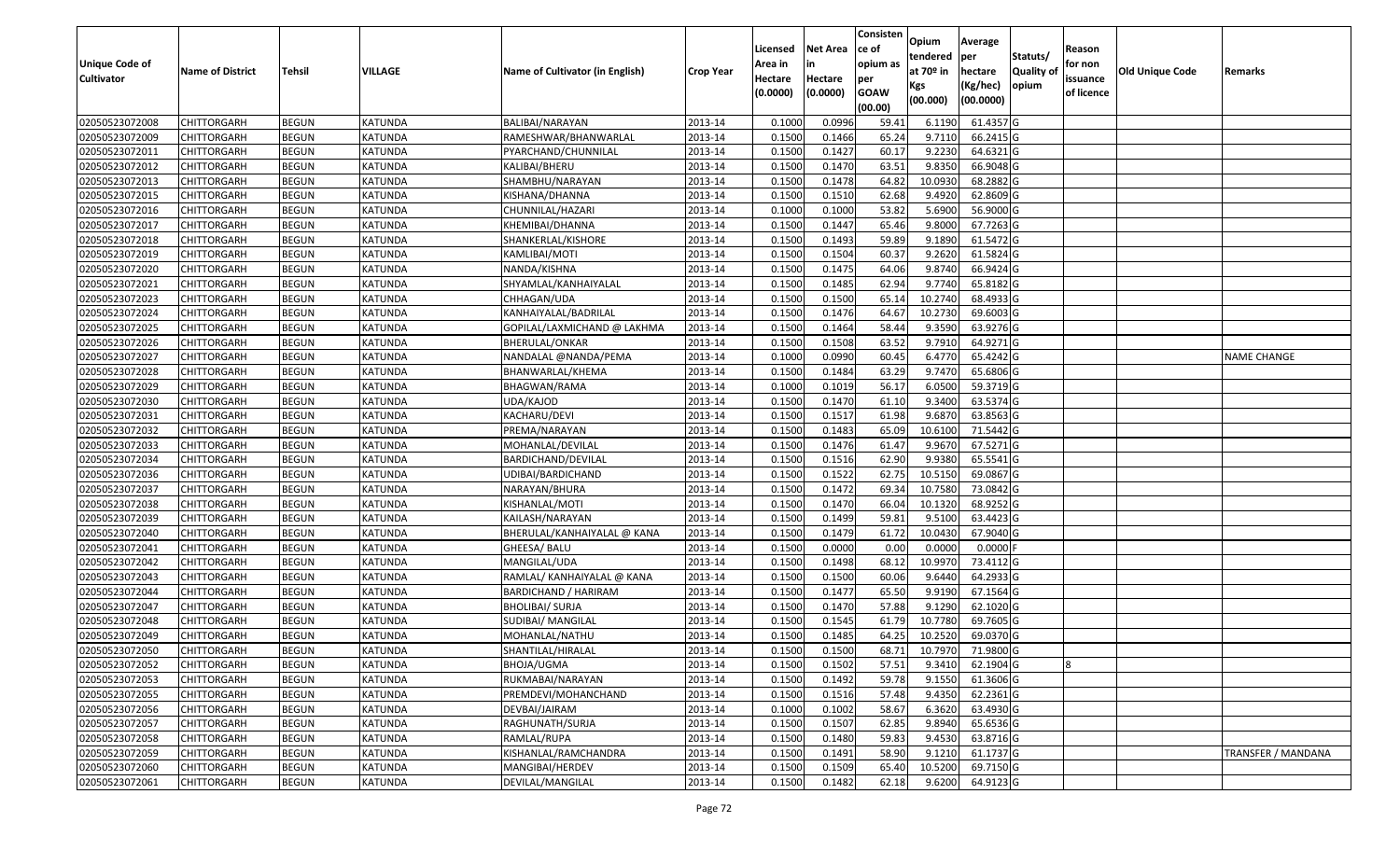| <b>Unique Code of</b><br><b>Cultivator</b> | <b>Name of District</b> | <b>Tehsil</b> | VILLAGE          | Name of Cultivator (in English)                  | <b>Crop Year</b> | Licensed<br>Area in<br>Hectare<br>(0.0000) | <b>Net Area</b><br>in<br>Hectare<br>(0.0000) | Consisten<br>ce of<br>opium as<br>per<br><b>GOAW</b><br>(00.00) | Opium<br>tendered<br>at $70°$ in<br>Kgs<br>(00.000) | Average<br>per<br>hectare<br>(Kg/hec)<br>(00.0000) | Statuts/<br>Quality of<br>opium | Reason<br>for non<br>issuance<br>of licence | <b>Old Unique Code</b> | Remarks                   |
|--------------------------------------------|-------------------------|---------------|------------------|--------------------------------------------------|------------------|--------------------------------------------|----------------------------------------------|-----------------------------------------------------------------|-----------------------------------------------------|----------------------------------------------------|---------------------------------|---------------------------------------------|------------------------|---------------------------|
| 02050523073003                             | <b>CHITTORGARH</b>      | <b>BEGUN</b>  | KASBA (BEGUN)    | KAILASHCHANDRA/ KANHAIYALAL                      | 2013-14          | 0.1500                                     | 0.1530                                       | 67.55                                                           | 10.8760                                             | 71.0850 G                                          |                                 |                                             |                        |                           |
| 02050523073004                             | CHITTORGARH             | <b>BEGUN</b>  | KASBA (BEGUN)    | MURLIDHAR/NANDKISHORE                            | 2013-14          | 0.1500                                     | 0.1500                                       | 63.75                                                           | 9.7630                                              | 65.0867 G                                          |                                 |                                             |                        |                           |
| 02050523073013                             | CHITTORGARH             | <b>BEGUN</b>  | KASBA (BEGUN)    | BANSHILAL/SHANKERLAL                             | 2013-14          | 0.1500                                     | 0.1474                                       | 62.20                                                           | 9.1080                                              | 61.7910 G                                          |                                 |                                             |                        | TRANSFER / SHADI          |
| 02050523073021                             | <b>CHITTORGARH</b>      | <b>BEGUN</b>  | KASBA (BEGUN)    | SURYAPRAKASH/BANSHILAL                           | 2013-14          | 0.1000                                     | 0.1008                                       | 62.55                                                           | 6.3530                                              | 63.0258 G                                          |                                 |                                             |                        |                           |
| 02050523073022                             | <b>CHITTORGARH</b>      | <b>BEGUN</b>  | KASBA (BEGUN)    | BANSHILAL/RAMNARAYAN                             | 2013-14          | 0.1000                                     | 0.0951                                       | 57.95                                                           | 6.0020                                              | 63.1125 G                                          |                                 |                                             |                        |                           |
| 02050523073028                             | <b>CHITTORGARH</b>      | <b>BEGUN</b>  | KASBA (BEGUN)    | GORDHAN/BARDA DHOBI                              | 2013-14          | 0.1000                                     | 0.0990                                       | 67.16                                                           | 6.8310                                              | 69.0000 G                                          |                                 |                                             |                        |                           |
| 02050523073030                             | <b>CHITTORGARH</b>      | <b>BEGUN</b>  | KASBA (BEGUN)    | MOHAN LAL / KHEMA                                | 2013-14          | 0.1500                                     | 0.1505                                       | 60.21                                                           | 9.6850                                              | 64.3522 G                                          |                                 |                                             |                        |                           |
| 02050523073035                             | <b>CHITTORGARH</b>      | <b>BEGUN</b>  | KASBA (BEGUN)    | DAYASHANKER/NANDLAL                              | 2013-14          | 0.1500                                     | 0.1440                                       | 62.45                                                           | 8.5470                                              | 59.3542 G                                          |                                 |                                             |                        |                           |
| 02050523073036                             | CHITTORGARH             | <b>BEGUN</b>  | KASBA (BEGUN)    | SURENDRA KUMAR/ KAJODIMAL                        | 2013-14          | 0.1500                                     | 0.1000                                       | 64.93                                                           | 6.9750                                              | 69.7500 G                                          |                                 |                                             |                        |                           |
| 02050523074001                             | CHITTORGARH             | <b>BEGUN</b>  | KALYANPURA       | NANALAL/ PYARCHAND                               | 2013-14          | 0.1500                                     | 0.1535                                       | 65.68                                                           | 10.9590                                             | 71.3941 G                                          |                                 |                                             |                        |                           |
| 02050523074002                             | <b>CHITTORGARH</b>      | <b>BEGUN</b>  | KALYANPURA       | KHEMRAJ/PYARCHAND                                | 2013-14          | 0.1500                                     | 0.1544                                       | 66.69                                                           | 11.1180                                             | 72.0078 G                                          |                                 |                                             |                        |                           |
| 02050523074004                             | CHITTORGARH             | <b>BEGUN</b>  | KALYANPURA       | PRATHVIRAJ/NAGGA                                 | 2013-14          | 0.1500                                     | 0.1399                                       | 65.18                                                           | 9.8890                                              | 70.6862 G                                          |                                 |                                             |                        |                           |
| 02050523074005                             | CHITTORGARH             | <b>BEGUN</b>  | KALYANPURA       | AMARCHAND/PYARCHAND                              | 2013-14          | 0.1500                                     | 0.1546                                       | 64.12                                                           | 10.745                                              | 69.5019 G                                          |                                 |                                             |                        |                           |
| 02050523074006                             | CHITTORGARH             | <b>BEGUN</b>  | KALYANPURA       | JHAMKUBAI/KALURAM                                | 2013-14          | 0.1500                                     | 0.1500                                       | 62.60                                                           | 9.6140                                              | 64.0933 G                                          |                                 |                                             |                        |                           |
| 02050523074007                             | CHITTORGARH             | <b>BEGUN</b>  | KALYANPURA       | DEVILAL/TARACHAND                                | 2013-14          | 0.1500                                     | 0.1470                                       | 63.07                                                           | 10.4340                                             | 70.9796 G                                          |                                 |                                             |                        |                           |
| 02050523074009                             | CHITTORGARH             | <b>BEGUN</b>  | KALYANPURA       | JHAMKUBAI/CHOGALAL                               | 2013-14          | 0.1500                                     | 0.1547                                       | 62.50                                                           | 9.6070                                              | 62.1008 G                                          |                                 |                                             |                        |                           |
| 02050523074010                             | CHITTORGARH             | <b>BEGUN</b>  | KALYANPURA       | BALU/DOLA                                        | 2013-14          | 0.1500                                     | 0.1503                                       | 64.16                                                           | 10.2840                                             | 68.4232 G                                          |                                 |                                             |                        |                           |
| 02050523074011                             | CHITTORGARH             | <b>BEGUN</b>  | KALYANPURA       | GATTUBAI/DEVILAL                                 | 2013-14          | 0.1000                                     | 0.1021                                       | 62.89                                                           | 6.5500                                              | 64.1528 G                                          |                                 |                                             |                        |                           |
| 02050523074013                             | <b>CHITTORGARH</b>      | <b>BEGUN</b>  | KALYANPURA       | MANGIBAI/DHANNA                                  | 2013-14          | 0.1500                                     | 0.1494                                       | 63.48                                                           | 10.2110                                             | 68.3467 G                                          |                                 |                                             |                        |                           |
| 02050523074014                             | CHITTORGARH             | <b>BEGUN</b>  | KALYANPURA       | NANDUBAI/GHISALAL                                | 2013-14          | 0.1500                                     | 0.1540                                       | 63.63                                                           | 10.4350                                             | 67.7597 G                                          |                                 |                                             |                        |                           |
| 02050523074016                             | <b>CHITTORGARH</b>      | <b>BEGUN</b>  | KALYANPURA       | JAMKUBAI/SITARAM                                 | 2013-14          | 0.1500                                     | 0.1430                                       | 62.83                                                           | 9.7930                                              | 68.4825 G                                          |                                 |                                             |                        |                           |
| 02050523074017                             | CHITTORGARH             | <b>BEGUN</b>  | KALYANPURA       | BHIMRAJ/DAULA                                    | 2013-14          | 0.1000                                     | 0.1028                                       | 64.76                                                           | 6.9760                                              | 67.8599 G                                          |                                 |                                             |                        |                           |
| 02050523074018                             | CHITTORGARH             | <b>BEGUN</b>  | KALYANPURA       | BALU/LALURAM                                     | 2013-14          | 0.1500                                     | 0.1517                                       | 66.77                                                           | 10.4160                                             | 68.6618 G                                          |                                 |                                             |                        |                           |
| 02050523074022                             | CHITTORGARH             | <b>BEGUN</b>  | KALYANPURA       | CHUNNILAL/LAXMICHAND                             | 2013-14          | 0.1500                                     | 0.1500                                       | 64.58                                                           | 10.6830                                             | 71.2200 G                                          |                                 |                                             |                        |                           |
| 02050523074023                             | CHITTORGARH             | <b>BEGUN</b>  | KALYANPURA       | JAMANALAL/HEERALAL                               | 2013-14          | 0.1500                                     | 0.1505                                       | 60.49                                                           | 9.7390                                              | 64.7110 G                                          |                                 |                                             |                        |                           |
| 02050523074028                             | CHITTORGARH             | <b>BEGUN</b>  | KALYANPURA       | PRABHU/GEERDHARI                                 | 2013-14          | 0.1500                                     | 0.1511                                       | 67.64                                                           | 11.0640                                             | 73.2230 G                                          |                                 |                                             |                        |                           |
| 02050523074029                             | CHITTORGARH             | <b>BEGUN</b>  | KALYANPURA       | GULABCHAND A/S DEVA/HARIRAM                      | 2013-14          | 0.1500                                     | 0.1483                                       | 67.70                                                           | 10.9380                                             | 73.7559 G                                          |                                 |                                             |                        |                           |
| 02050523074030                             | CHITTORGARH             | <b>BEGUN</b>  | KALYANPURA       | KUKA/MEGHA                                       | 2013-14          | 0.1500                                     | 0.1503                                       | 62.55                                                           | 9.865                                               | 65.6354 G                                          |                                 |                                             |                        |                           |
| 02050523074040                             | <b>CHITTORGARH</b>      | <b>BEGUN</b>  | KALYANPURA       | NANALAL/DEVA                                     | 2013-14          | 0.1500                                     | 0.1520                                       | 67.27                                                           | 10.8400                                             | 71.3158 G                                          |                                 |                                             |                        |                           |
| 02050523074041                             | <b>CHITTORGARH</b>      | <b>BEGUN</b>  | KALYANPURA       | BARJIBAI/BHUWANA                                 | 2013-14          | 0.1500                                     | 0.1520                                       | 65.48                                                           | 10.5800                                             | 69.6053 G                                          |                                 |                                             |                        |                           |
| 02050523074044                             | <b>CHITTORGARH</b>      | <b>BEGUN</b>  | KALYANPURA       | BHOLIBAI/NATHU                                   | 2013-14          | 0.1500                                     | 0.1483                                       | 63.81                                                           | 10.2460                                             | 69.0897 G                                          |                                 |                                             |                        | <b>NAME CHANGE</b>        |
| 02050523074046                             | <b>CHITTORGARH</b>      | <b>BEGUN</b>  | KALYANPURA       | HEERALAL/GHISALAL                                | 2013-14          | 0.1500                                     | 0.1488                                       | 63.55                                                           | 9.8590                                              | 66.2567 G                                          |                                 |                                             |                        |                           |
| 02050523075001                             | CHITTORGARH             | <b>BEGUN</b>  | MADHOPUR (BEGUN) | LALIBAI/CHATURBHUJ                               | 2013-14          | 0.1500                                     | 0.1506                                       | 64.71                                                           | 10.3630                                             | 68.8114 G                                          |                                 |                                             |                        |                           |
| 02050523075002                             | <b>CHITTORGARH</b>      | <b>BEGUN</b>  | MADHOPUR (BEGUN) | ONKAR/PARMANAND                                  | 2013-14          | 0.1500                                     | 0.1499                                       | 64.55                                                           | 10.0050                                             | 66.7445 G                                          |                                 |                                             |                        |                           |
| 02050523075006                             | CHITTORGARH             | <b>BEGUN</b>  | MADHOPUR (BEGUN) | KHEMRAJ/DEVA                                     | 2013-14          | 0.1000                                     | 0.0960                                       | 57.79                                                           | 5.977                                               | 62.2604 G                                          |                                 |                                             |                        |                           |
| 02050523075007                             | CHITTORGARH             | <b>BEGUN</b>  | MADHOPUR (BEGUN) | MEGHRAJ/BALU                                     | 2013-14          | 0.1500                                     | 0.1460                                       | 65.01                                                           | 10.0490                                             | 68.8288 G                                          |                                 |                                             |                        |                           |
| 02050523075009                             | <b>CHITTORGARH</b>      | <b>BEGUN</b>  | MADHOPUR (BEGUN) | BOTHLAL/GANGARAM                                 | 2013-14          | 0.150                                      | 0.1526                                       | 62.45                                                           | 9.9470                                              | 65.1835 G                                          |                                 |                                             |                        |                           |
| 02050523075011                             | <b>CHITTORGARH</b>      | <b>BEGUN</b>  | MADHOPUR (BEGUN) | KAILASHCHANDRA A/S KANHAIYALAL<br><b>DEVILAL</b> | 2013-14          | 0.1500                                     | 0.1500                                       | 60.48                                                           | 9.4180                                              | 62.7867 G                                          |                                 |                                             |                        |                           |
| 02050523075019                             | <b>CHITTORGARH</b>      | <b>BEGUN</b>  | MADHOPUR (BEGUN) | NANDA/KISHNA                                     | 2013-14          | 0.1000                                     | 0.1033                                       | 63.75                                                           | 6.8120                                              | 65.9439 G                                          |                                 |                                             |                        | TRANSFER / DAULATPURA     |
| 02050523075021                             | <b>CHITTORGARH</b>      | <b>BEGUN</b>  | MADHOPUR (BEGUN) | DHANNALAL/GANGARAM                               | 2013-14          | 0.1500                                     | 0.1464                                       | 54.87                                                           | 8.3010                                              | 56.7008 G                                          |                                 |                                             |                        | TRANSFER /<br>BHAGWANPURA |
| 02050523075022                             | CHITTORGARH             | <b>BEGUN</b>  | MADHOPUR (BEGUN) | UDA/NANDA                                        | 2013-14          | 0.1500                                     | 0.1479                                       | 59.65                                                           | 9.4250                                              | 63.7255 G                                          |                                 |                                             |                        | TRANSFER /<br>BHAGWANPURA |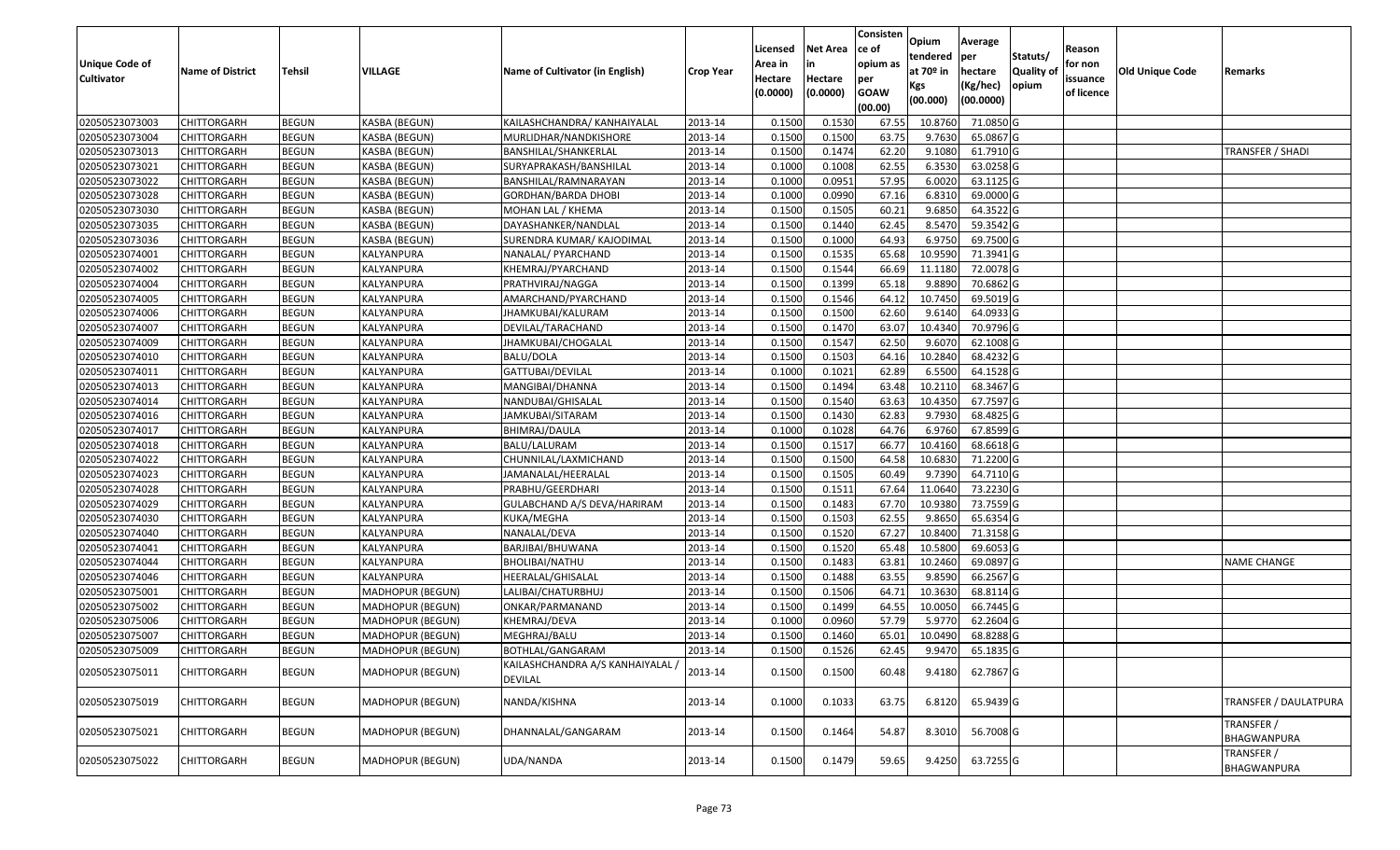| <b>Unique Code of</b><br><b>Cultivator</b> | <b>Name of District</b> | <b>Tehsil</b> | VILLAGE          | Name of Cultivator (in English) | <b>Crop Year</b> | Licensed<br>Area in<br>Hectare<br>(0.0000) | <b>Net Area</b><br>in<br>Hectare<br>(0.0000) | Consisten<br>ce of<br>opium as<br>per<br><b>GOAW</b><br>(00.00) | Opium<br>tendered<br>at 70º in<br>Kgs<br>(00.000) | Average<br><b>per</b><br>hectare<br>(Kg/hec)<br>(00.0000) | Statuts/<br><b>Quality of</b><br>opium | Reason<br>for non<br>issuance<br>of licence | Old Unique Code | Remarks                   |
|--------------------------------------------|-------------------------|---------------|------------------|---------------------------------|------------------|--------------------------------------------|----------------------------------------------|-----------------------------------------------------------------|---------------------------------------------------|-----------------------------------------------------------|----------------------------------------|---------------------------------------------|-----------------|---------------------------|
| 02050523075023                             | CHITTORGARH             | BEGUN         | MADHOPUR (BEGUN) | NARAYAN/GOPI                    | 2013-14          | 0.1500                                     | 0.1473                                       | 56.93                                                           | 8.9140                                            | 60.5160 G                                                 |                                        |                                             |                 | TRANSFER /<br>BHAGWANPURA |
| 02050523075024                             | <b>CHITTORGARH</b>      | <b>BEGUN</b>  | MADHOPUR (BEGUN) | KISHNA/NARAYAN                  | 2013-14          | 0.1500                                     | 0.1483                                       | 62.63                                                           | 9.9310                                            | 66.9656 G                                                 |                                        |                                             |                 | TRANSFER /<br>BHAGWANPURA |
| 02050523076005                             | <b>CHITTORGARH</b>      | <b>BEGUN</b>  | MADAWADA         | GHISALAL/KALU                   | 2013-14          | 0.100                                      | 0.1017                                       | 61.22                                                           | 6.3580                                            | 62.5172 G                                                 |                                        |                                             |                 |                           |
| 02050523076010                             | <b>CHITTORGARH</b>      | <b>BEGUN</b>  | MADAWADA         | KHEMRAJ/DOULA                   | 2013-14          | 0.1500                                     | 0.1522                                       | 53.95                                                           | 8.3780                                            | 55.0460 G                                                 |                                        |                                             |                 |                           |
| 02050523076018                             | <b>CHITTORGARH</b>      | <b>BEGUN</b>  | MADAWADA         | RATANLAL/BHURA                  | 2013-14          | 0.1500                                     | 0.1521                                       | 58.16                                                           | 8.9570                                            | 58.8889 G                                                 |                                        |                                             |                 |                           |
| 02050523076019                             | <b>CHITTORGARH</b>      | <b>BEGUN</b>  | MADAWADA         | NARAYAN/DOULA                   | 2013-14          | 0.1500                                     | 0.1524                                       | 63.58                                                           | 9.6370                                            | 63.2349 G                                                 |                                        |                                             |                 |                           |
| 02050523076029                             | <b>CHITTORGARH</b>      | <b>BEGUN</b>  | MADAWADA         | HARKUBAI/KANA                   | 2013-14          | 0.1500                                     | 0.1444                                       | 58.56                                                           | 8.8010                                            | 60.9488 G                                                 |                                        |                                             |                 |                           |
| 02050523076038                             | <b>CHITTORGARH</b>      | <b>BEGUN</b>  | MADAWADA         | SHANKARLAL/NANALAL              | 2013-14          | 0.1500                                     | 0.1125                                       | 62.91                                                           | 7.1360                                            | 63.4311 G                                                 |                                        |                                             |                 |                           |
| 02050523076046                             | <b>CHITTORGARH</b>      | <b>BEGUN</b>  | MADAWADA         | JAMNALAL/MOTI                   | 2013-14          | 0.1500                                     | 0.1491                                       | 61.38                                                           | 9.2600                                            | 62.1060 G                                                 |                                        |                                             |                 |                           |
| 02050523076048                             | <b>CHITTORGARH</b>      | <b>BEGUN</b>  | MADAWADA         | BHANWARLAL/KHANA GUJAR          | 2013-14          | 0.1500                                     | 0.1516                                       | 58.52                                                           | 9.1540                                            | 60.3826 G                                                 |                                        |                                             |                 |                           |
| 02050523076057                             | <b>CHITTORGARH</b>      | <b>BEGUN</b>  | MADAWADA         | BARJIBAI/HEERA                  | 2013-14          | 0.1000                                     | 0.1011                                       | 56.57                                                           | 5.7940                                            | 57.3096 G                                                 |                                        |                                             |                 |                           |
| 02050523076066                             | <b>CHITTORGARH</b>      | <b>BEGUN</b>  | MADAWADA         | MANGILAL/BARDA                  | 2013-14          | 0.1500                                     | 0.1506                                       | 67.61                                                           | 10.6730                                           | 70.8699 G                                                 |                                        |                                             |                 |                           |
| 02050523076082                             | <b>CHITTORGARH</b>      | <b>BEGUN</b>  | MADAWADA         | GHISALAL/MODA                   | 2013-14          | 0.1500                                     | 0.1514                                       | 57.05                                                           | 8.7530                                            | 57.8137 G                                                 |                                        |                                             |                 |                           |
| 02050523076083                             | <b>CHITTORGARH</b>      | <b>BEGUN</b>  | MADAWADA         | NANDUBAI/NANALAL                | 2013-14          | 0.1500                                     | 0.1508                                       | 58.76                                                           | 8.9060                                            | 59.0584 G                                                 |                                        |                                             |                 |                           |
| 02050523076088                             | <b>CHITTORGARH</b>      | <b>BEGUN</b>  | MADAWADA         | MANGILAL/RUPA                   | 2013-14          | 0.1500                                     | 0.1543                                       | 51.43                                                           | 7.9790                                            | 51.7110 G                                                 |                                        |                                             |                 |                           |
| 02050523076089                             | <b>CHITTORGARH</b>      | <b>BEGUN</b>  | MADAWADA         | PYARCHAND/DEVILAL               | 2013-14          | 0.1500                                     | 0.1491                                       | 58.61                                                           | 8.8840                                            | 59.5842 G                                                 |                                        |                                             |                 |                           |
| 02050523076093                             | <b>CHITTORGARH</b>      | <b>BEGUN</b>  | MADAWADA         | PYARA/SEVA                      | 2013-14          | 0.1500                                     | 0.1469                                       | 62.66                                                           | 9.4620                                            | 64.4112 G                                                 |                                        |                                             |                 |                           |
| 02050523076097                             | <b>CHITTORGARH</b>      | <b>BEGUN</b>  | MADAWADA         | NATHUDAS/MADHODAS               | 2013-14          | 0.1500                                     | 0.1505                                       | 59.78                                                           | 9.1550                                            | 60.8306 G                                                 |                                        |                                             |                 | TRANSFER / LAXMIKHEDA     |
| 02050523076098                             | <b>CHITTORGARH</b>      | <b>BEGUN</b>  | MADAWADA         | BHARMAL/BALU                    | 2013-14          | 0.100                                      | 0.1018                                       | 56.90                                                           | 6.1130                                            | 60.0491 G                                                 |                                        |                                             |                 |                           |
| 02050523076099                             | <b>CHITTORGARH</b>      | <b>BEGUN</b>  | MADAWADA         | GOPILAL/RATNA                   | 2013-14          | 0.1000                                     | 0.1016                                       | 59.44                                                           | 6.4030                                            | 63.0217 G                                                 |                                        |                                             |                 |                           |
| 02050523077001                             | <b>CHITTORGARH</b>      | <b>BEGUN</b>  | KISHOREPURA      | PYARCHAND/KESHURAM              | 2013-14          | 0.1500                                     | 0.1489                                       | 61.10                                                           | 9.6190                                            | 64.6004 G                                                 |                                        |                                             |                 |                           |
| 02050523077002                             | <b>CHITTORGARH</b>      | <b>BEGUN</b>  | KISHOREPURA      | NANDUBAI/KUKA                   | 2013-14          | 0.1000                                     | 0.1029                                       | 60.75                                                           | 6.5180                                            | 63.3431 G                                                 |                                        |                                             |                 |                           |
| 02050523077003                             | <b>CHITTORGARH</b>      | <b>BEGUN</b>  | KISHOREPURA      | ONKAR/KHEMA                     | 2013-14          | 0.1500                                     | 0.1500                                       | 60.06                                                           | 9.6610                                            | 64.4067 G                                                 |                                        |                                             |                 |                           |
| 02050523077004                             | <b>CHITTORGARH</b>      | <b>BEGUN</b>  | KISHOREPURA      | NOZIBAI/MANGILAL                | 2013-14          | 0.1500                                     | 0.1514                                       | 67.17                                                           | 10.7280                                           | 70.8587 G                                                 |                                        |                                             |                 |                           |
| 02050523077005                             | <b>CHITTORGARH</b>      | <b>BEGUN</b>  | KISHOREPURA      | BANSHILAL/CHUNNILAL             | 2013-14          | 0.1500                                     | 0.1499                                       | 63.09                                                           | 10.2660                                           | 68.4857 G                                                 |                                        |                                             |                 |                           |
| 02050523077006                             | <b>CHITTORGARH</b>      | <b>BEGUN</b>  | KISHOREPURA      | MODA/KISHOR                     | 2013-14          | 0.1500                                     | 0.1485                                       | 65.60                                                           | 10.4490                                           | 70.3636 G                                                 |                                        |                                             |                 |                           |
| 02050523077007                             | <b>CHITTORGARH</b>      | <b>BEGUN</b>  | KISHOREPURA      | GHISALAL/LAKHMICHAND            | 2013-14          | 0.1500                                     | 0.1400                                       | 61.88                                                           | 8.8840                                            | 63.4571 G                                                 |                                        |                                             |                 |                           |
| 02050523077008                             | <b>CHITTORGARH</b>      | <b>BEGUN</b>  | KISHOREPURA      | NANDLAL/PYARCHAND               | 2013-14          | 0.1500                                     | 0.1500                                       | 66.24                                                           | 10.6550                                           | 71.0333 G                                                 |                                        |                                             |                 |                           |
| 02050523077011                             | <b>CHITTORGARH</b>      | <b>BEGUN</b>  | KISHOREPURA      | BHOLIBAI/HEERALAL               | 2013-14          | 0.1000                                     | 0.0984                                       | 59.32                                                           | 6.4830                                            | 65.8841 G                                                 |                                        |                                             |                 | <b>NAME CHANGE</b>        |
| 02050523077012                             | <b>CHITTORGARH</b>      | <b>BEGUN</b>  | KISHOREPURA      | RAMLAL/KISHOR                   | 2013-14          | 0.1500                                     | 0.1463                                       | 65.99                                                           | 10.1810                                           | 69.5899 G                                                 |                                        |                                             |                 |                           |
| 02050523077015                             | <b>CHITTORGARH</b>      | <b>BEGUN</b>  | KISHOREPURA      | MANGIBAI/BHAGIRATH              | 2013-14          | 0.1500                                     | 0.1446                                       | 66.85                                                           | 10.8200                                           | 74.8271 G                                                 |                                        |                                             |                 | <b>NAME CHANGE</b>        |
| 02050523077017                             | CHITTORGARH             | <b>BEGUN</b>  | KISHOREPURA      | HEERA/PYARA                     | 2013-14          | 0.1500                                     | 0.1508                                       | 58.77                                                           | 9.4120                                            | 62.4138 G                                                 |                                        |                                             |                 |                           |
| 02050523077019                             | <b>CHITTORGARH</b>      | <b>BEGUN</b>  | KISHOREPURA      | SHAMBULAL/BALU G.S. NANALAL     | 2013-14          | 0.1500                                     | 0.1450                                       | 65.79                                                           | 10.3760                                           | 71.5586 G                                                 |                                        |                                             |                 | <b>NAME CHANGE</b>        |
| 02050523077020                             | <b>CHITTORGARH</b>      | <b>BEGUN</b>  | KISHOREPURA      | ONKAR/NANDA                     | 2013-14          | 0.1500                                     | 0.1500                                       | 63.70                                                           | 10.2560                                           | 68.3733 G                                                 |                                        |                                             |                 |                           |
| 02050523077021                             | <b>CHITTORGARH</b>      | <b>BEGUN</b>  | KISHOREPURA      | MEGHA/KHEMA                     | 2013-14          | 0.1500                                     | 0.1452                                       | 64.78                                                           | 10.1430                                           | 69.8554 G                                                 |                                        |                                             |                 |                           |
| 02050523077023                             | <b>CHITTORGARH</b>      | <b>BEGUN</b>  | KISHOREPURA      | KISHOR A/S PARMAND/BHANWARLAL   | 2013-14          | 0.1500                                     | 0.1516                                       | 66.06                                                           | 10.6830                                           | 70.4683 G                                                 |                                        |                                             |                 |                           |
| 02050523077034                             | <b>CHITTORGARH</b>      | <b>BEGUN</b>  | KISHOREPURA      | GHISIBAI/DEVILAL                | 2013-14          | 0.1500                                     | 0.1500                                       | 59.59                                                           | 9.5940                                            | 63.9600 G                                                 |                                        |                                             |                 |                           |
| 02050523078001                             | <b>CHITTORGARH</b>      | <b>BEGUN</b>  | HARIPURA (BEGUN) | <b>BHURIBAI/KUKA</b>            | 2013-14          | 0.1500                                     | 0.1320                                       | 65.22                                                           | 9.2430                                            | 70.0227 G                                                 |                                        |                                             |                 |                           |
| 02050523078002                             | <b>CHITTORGARH</b>      | <b>BEGUN</b>  | HARIPURA (BEGUN) | NARAYAN/KAJOD                   | 2013-14          | 0.1500                                     | 0.1498                                       | 59.71                                                           | 9.4510                                            | 63.0908 G                                                 |                                        |                                             |                 |                           |
| 02050523078003                             | <b>CHITTORGARH</b>      | <b>BEGUN</b>  | HARIPURA (BEGUN) | MANGILAL/PYARA                  | 2013-14          | 0.1500                                     | 0.1501                                       | 60.54                                                           | 9.5910                                            | 63.8974 G                                                 |                                        |                                             |                 |                           |
| 02050523078004                             | <b>CHITTORGARH</b>      | <b>BEGUN</b>  | HARIPURA (BEGUN) | JETIBAI/BHANWARLAL              | 2013-14          | 0.1500                                     | 0.1467                                       | 57.68                                                           | 8.9240                                            | 60.8316 G                                                 |                                        |                                             |                 |                           |
| 02050523078006                             | <b>CHITTORGARH</b>      | <b>BEGUN</b>  | HARIPURA (BEGUN) | NARANIBAI/KUKA                  | 2013-14          | 0.1500                                     | 0.1477                                       | 59.99                                                           | 9.0500                                            | 61.2729 G                                                 |                                        |                                             |                 |                           |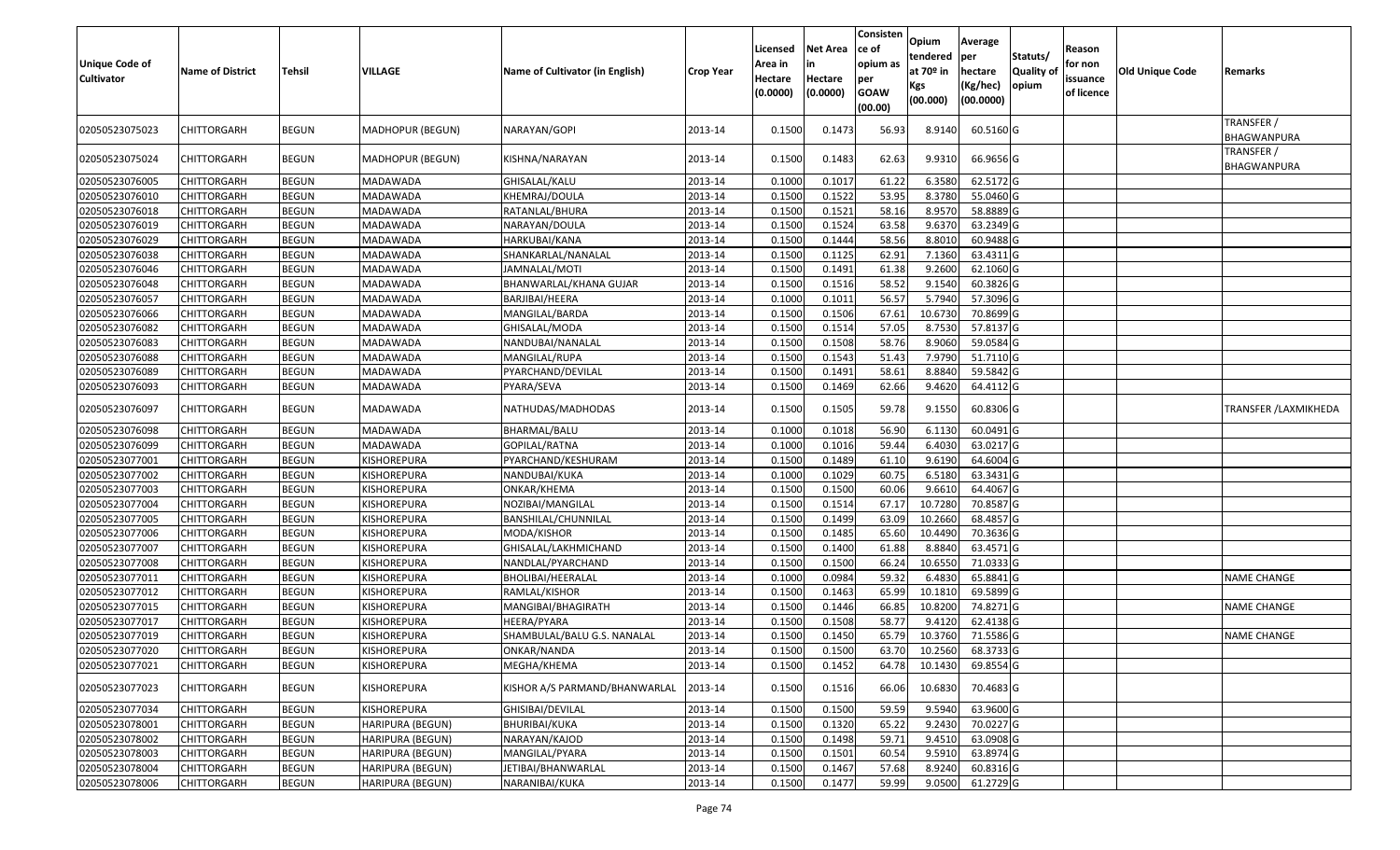| <b>Unique Code of</b><br><b>Cultivator</b> | <b>Name of District</b> | <b>Tehsil</b> | VILLAGE                 | Name of Cultivator (in English)            | <b>Crop Year</b> | Licensed<br>Area in<br>Hectare<br>(0.0000) | <b>Net Area</b><br>in<br>Hectare<br>(0.0000) | Consisten<br>ce of<br>opium as<br>per<br><b>GOAW</b><br>(00.00) | Opium<br>tendered<br>at 70º in<br>Kgs<br>(00.000) | Average<br>per<br>hectare<br>(Kg/hec)<br>(00.0000) | Statuts/<br><b>Quality of</b><br>opium | Reason<br>for non<br>issuance<br>of licence | <b>Old Unique Code</b> | Remarks            |
|--------------------------------------------|-------------------------|---------------|-------------------------|--------------------------------------------|------------------|--------------------------------------------|----------------------------------------------|-----------------------------------------------------------------|---------------------------------------------------|----------------------------------------------------|----------------------------------------|---------------------------------------------|------------------------|--------------------|
| 02050523078007                             | <b>CHITTORGARH</b>      | <b>BEGUN</b>  | HARIPURA (BEGUN)        | NANALAL/NANDA                              | 2013-14          | 0.1500                                     | 0.1524                                       | 61.26                                                           | 9.6880                                            | 63.5696 G                                          |                                        |                                             |                        |                    |
| 02050523078008                             | <b>CHITTORGARH</b>      | <b>BEGUN</b>  | HARIPURA (BEGUN)        | JAGNNATH/TEKCHAND                          | 2013-14          | 0.1500                                     | 0.1483                                       | 63.64                                                           | 9.5820                                            | 64.6123 G                                          |                                        |                                             |                        |                    |
| 02050523078009                             | <b>CHITTORGARH</b>      | <b>BEGUN</b>  | HARIPURA (BEGUN)        | SUNDERBAI/DEVILAL                          | 2013-14          | 0.1500                                     | 0.1510                                       | 61.52                                                           | 9.3770                                            | 62.0993 G                                          |                                        |                                             |                        |                    |
| 02050523078010                             | <b>CHITTORGARH</b>      | <b>BEGUN</b>  | HARIPURA (BEGUN)        | KANA @ KANHAIYALAL/ MADHO<br><b>BHARTI</b> | 2013-14          | 0.1000                                     | 0.0972                                       | 69.16                                                           | 7.4790                                            | 76.9444 G                                          |                                        |                                             |                        |                    |
| 02050523078011                             | <b>CHITTORGARH</b>      | <b>BEGUN</b>  | HARIPURA (BEGUN)        | SOHNI/GORDHAN                              | 2013-14          | 0.1000                                     | 0.0999                                       | 59.24                                                           | 6.0090                                            | 60.1502 G                                          |                                        |                                             |                        | <b>NAME CHANGE</b> |
| 02050523078012                             | <b>CHITTORGARH</b>      | <b>BEGUN</b>  | HARIPURA (BEGUN)        | GOPI/KHEMA                                 | 2013-14          | 0.1500                                     | 0.1505                                       | 60.61                                                           | 9.2390                                            | 61.3887 G                                          |                                        |                                             |                        |                    |
| 02050523078013                             | <b>CHITTORGARH</b>      | <b>BEGUN</b>  | HARIPURA (BEGUN)        | DEVILAL/LALU                               | 2013-14          | 0.1500                                     | 0.1480                                       | 60.95                                                           | 9.6040                                            | 64.8919 G                                          |                                        |                                             |                        |                    |
| 02050523078015                             | <b>CHITTORGARH</b>      | <b>BEGUN</b>  | HARIPURA (BEGUN)        | JAMKU BAUI/SURAJMAL                        | 2013-14          | 0.1000                                     | 0.1013                                       | 59.02                                                           | 5.9530                                            | 58.7660 G                                          |                                        |                                             |                        |                    |
| 02050523078019                             | <b>CHITTORGARH</b>      | <b>BEGUN</b>  | HARIPURA (BEGUN)        | MANGILAL/LAKHMICHAND                       | 2013-14          | 0.1500                                     | 0.1468                                       | 61.55                                                           | 9.8040                                            | 66.7847 G                                          |                                        |                                             |                        |                    |
| 02050523078021                             | <b>CHITTORGARH</b>      | <b>BEGUN</b>  | HARIPURA (BEGUN)        | MOHANLAL/PYARA                             | 2013-14          | 0.1500                                     | 0.1500                                       | 60.92                                                           | 9.6690                                            | 64.4600 G                                          |                                        |                                             |                        |                    |
| 02050523078022                             | <b>CHITTORGARH</b>      | <b>BEGUN</b>  | HARIPURA (BEGUN)        | MANGILAL/PARTHU                            | 2013-14          | 0.1500                                     | 0.1462                                       | 66.00                                                           | 9.7770                                            | 66.8741 G                                          |                                        |                                             |                        |                    |
| 02050523078024                             | <b>CHITTORGARH</b>      | <b>BEGUN</b>  | HARIPURA (BEGUN)        | CHANDMAL/JODHA                             | 2013-14          | 0.1000                                     | 0.0990                                       | 60.90                                                           | 6.3160                                            | 63.7980 G                                          |                                        |                                             |                        |                    |
| 02050523078025                             | <b>CHITTORGARH</b>      | <b>BEGUN</b>  | HARIPURA (BEGUN)        | BHANWANILAL/PYARA                          | 2013-14          | 0.1500                                     | 0.1500                                       | 58.85                                                           | 9.1720                                            | 61.1467 G                                          |                                        |                                             |                        |                    |
| 02050523078028                             | <b>CHITTORGARH</b>      | <b>BEGUN</b>  | HARIPURA (BEGUN)        | HIRA/PYARA                                 | 2013-14          | 0.1500                                     | 0.1499                                       | 64.90                                                           | 9.7630                                            | 65.1301 G                                          |                                        |                                             |                        |                    |
| 02050523078029                             | <b>CHITTORGARH</b>      | <b>BEGUN</b>  | HARIPURA (BEGUN)        | DEVILAL/PARTHU                             | 2013-14          | 0.1500                                     | 0.1524                                       | 63.14                                                           | 10.2200                                           | 67.0604 G                                          |                                        |                                             |                        |                    |
| 02050523078030                             | <b>CHITTORGARH</b>      | <b>BEGUN</b>  | <b>HARIPURA (BEGUN)</b> | DOLA/JAICHAND                              | 2013-14          | 0.1000                                     | 0.0974                                       | 62.11                                                           | 6.5300                                            | 67.0431 G                                          |                                        |                                             |                        |                    |
| 02050523078032                             | <b>CHITTORGARH</b>      | <b>BEGUN</b>  | HARIPURA (BEGUN)        | RAMESHWAR/GOKAL                            | 2013-14          | 0.1500                                     | 0.1473                                       | 62.87                                                           | 9.4390                                            | 64.0801 G                                          |                                        |                                             |                        |                    |
| 02050523078033                             | <b>CHITTORGARH</b>      | <b>BEGUN</b>  | HARIPURA (BEGUN)        | DEVILAL/UDA                                | 2013-14          | 0.1500                                     | 0.1527                                       | 59.49                                                           | 9.5270                                            | 62.3903 G                                          |                                        |                                             |                        |                    |
| 02050523078034                             | <b>CHITTORGARH</b>      | <b>BEGUN</b>  | HARIPURA (BEGUN)        | SANTOSH BHARTI/NANDA                       | 2013-14          | 0.1500                                     | 0.1479                                       | 58.78                                                           | 8.9930                                            | 60.8046 G                                          |                                        |                                             |                        |                    |
| 02050523078036                             | <b>CHITTORGARH</b>      | <b>BEGUN</b>  | HARIPURA (BEGUN)        | TULSIBAI/NARAYAN                           | 2013-14          | 0.1500                                     | 0.1494                                       | 60.35                                                           | 9.2770                                            | 62.0950 G                                          |                                        |                                             |                        |                    |
| 02050523078037                             | <b>CHITTORGARH</b>      | <b>BEGUN</b>  | HARIPURA (BEGUN)        | CHHAGANLAL/MODA                            | 2013-14          | 0.1500                                     | 0.1449                                       | 64.03                                                           | 9.4310                                            | 65.0863 G                                          |                                        |                                             |                        |                    |
| 02050523079001                             | <b>CHITTORGARH</b>      | <b>BEGUN</b>  | BHANWARIYA              | NAHARSINGH/JASSA                           | 2013-14          | 0.1500                                     | 0.1495                                       | 62.62                                                           | 9.8940                                            | 66.1806 G                                          |                                        |                                             |                        |                    |
| 02050523079002                             | <b>CHITTORGARH</b>      | <b>BEGUN</b>  | BHANWARIYA              | HIRA/GULAB                                 | 2013-14          | 0.1500                                     | 0.1539                                       | 63.08                                                           | 10.4170                                           | 67.6868 G                                          |                                        |                                             |                        |                    |
| 02050523079003                             | <b>CHITTORGARH</b>      | <b>BEGUN</b>  | BHANWARIYA              | DHANNA/SHORAM                              | 2013-14          | 0.1500                                     | 0.1530                                       | 59.63                                                           | 9.4900                                            | 62.0261G                                           |                                        |                                             |                        |                    |
| 02050523079004                             | <b>CHITTORGARH</b>      | <b>BEGUN</b>  | BHANWARIYA              | MANGILAL/CHATRA                            | 2013-14          | 0.1500                                     | 0.1488                                       | 72.54                                                           | 11.9690                                           | 80.4368 G                                          |                                        |                                             |                        |                    |
| 02050523079005                             | <b>CHITTORGARH</b>      | <b>BEGUN</b>  | BHANWARIYA              | RAMIBAI/JETA                               | 2013-14          | 0.1500                                     | 0.1506                                       | 70.68                                                           | 11.4100                                           | 75.7636 G                                          |                                        |                                             |                        |                    |
| 02050523079006                             | <b>CHITTORGARH</b>      | <b>BEGUN</b>  | BHANWARIYA              | BHURALAL/MANGILAL                          | 2013-14          | 0.1000                                     | 0.1027                                       | 62.29                                                           | 7.0030                                            | 68.1889 G                                          |                                        |                                             |                        | <b>NAME CHANGE</b> |
| 02050523079007                             | <b>CHITTORGARH</b>      | <b>BEGUN</b>  | BHANWARIYA              | LADU/UDA                                   | 2013-14          | 0.1500                                     | 0.1503                                       | 58.42                                                           | 9.0970                                            | 60.5256 G                                          |                                        |                                             |                        |                    |
| 02050523079008                             | <b>CHITTORGARH</b>      | <b>BEGUN</b>  | BHANWARIYA              | RAMLAL/DERAM                               | 2013-14          | 0.1500                                     | 0.1470                                       | 59.83                                                           | 9.7270                                            | 66.1701 G                                          |                                        |                                             |                        |                    |
| 02050523079009                             | <b>CHITTORGARH</b>      | <b>BEGUN</b>  | BHANWARIYA              | PYARA/GANPAT                               | 2013-14          | 0.1500                                     | 0.1452                                       | 60.12                                                           | 9.2930                                            | 64.0014 G                                          |                                        |                                             |                        |                    |
| 02050523079010                             | <b>CHITTORGARH</b>      | <b>BEGUN</b>  | BHANWARIYA              | MANGILAL/MERAM                             | 2013-14          | 0.1000                                     | 0.1000                                       | 66.01                                                           | 7.2420                                            | 72.4200 G                                          |                                        |                                             |                        |                    |
| 02050523079011                             | <b>CHITTORGARH</b>      | <b>BEGUN</b>  | BHANWARIYA              | NATHIBAI/KASYA                             | 2013-14          | 0.1500                                     | 0.1494                                       | 66.99                                                           | 10.6040                                           | 70.9772 G                                          |                                        |                                             |                        |                    |
| 02050523079012                             | <b>CHITTORGARH</b>      | <b>BEGUN</b>  | BHANWARIYA              | RAMDAYAL/AMRA                              | 2013-14          | 0.1500                                     | 0.1539                                       | 60.22                                                           | 9.8330                                            | 63.8921 G                                          |                                        |                                             |                        |                    |
| 02050523079013                             | <b>CHITTORGARH</b>      | <b>BEGUN</b>  | BHANWARIYA              | BIRBHAN/KASHIRAM                           | 2013-14          | 0.1500                                     | 0.1520                                       | 63.90                                                           | 10.1510                                           | 66.7829 G                                          |                                        |                                             |                        |                    |
| 02050523079014                             | <b>CHITTORGARH</b>      | <b>BEGUN</b>  | BHANWARIYA              | SAGARBAI/DEVA                              | 2013-14          | 0.1500                                     | 0.1521                                       | 63.59                                                           | 10.1470                                           | 66.7127 G                                          |                                        |                                             |                        |                    |
| 02050523079015                             | <b>CHITTORGARH</b>      | <b>BEGUN</b>  | BHANWARIYA              | DALPAT/NANDA                               | 2013-14          | 0.1500                                     | 0.1524                                       | 69.57                                                           | 10.8930                                           | 71.4764 G                                          |                                        |                                             |                        |                    |
| 02050523079016                             | <b>CHITTORGARH</b>      | <b>BEGUN</b>  | BHANWARIYA              | KANHAIYALAL @ KHANA / DEVILAL              | 2013-14          | 0.1500                                     | 0.1518                                       | 54.27                                                           | 8.3810                                            | 55.2108 G                                          |                                        |                                             |                        |                    |
| 02050523079017                             | <b>CHITTORGARH</b>      | <b>BEGUN</b>  | BHANWARIYA              | HEMA/FATTA                                 | 2013-14          | 0.1500                                     | 0.1495                                       | 59.89                                                           | 9.7450                                            | 65.1839 G                                          |                                        |                                             |                        |                    |
| 02050523079018                             | <b>CHITTORGARH</b>      | <b>BEGUN</b>  | BHANWARIYA              | <b>DERAM/ SUKKHA</b>                       | 2013-14          | 0.1500                                     | 0.1519                                       | 65.86                                                           | 10.5190                                           | 69.2495 G                                          |                                        |                                             |                        |                    |
| 02050523079019                             | <b>CHITTORGARH</b>      | <b>BEGUN</b>  | BHANWARIYA              | PARTHU / HEMA                              | 2013-14          | 0.1500                                     | 0.1534                                       | 59.65                                                           | 9.7660                                            | 63.6636 G                                          |                                        |                                             |                        |                    |
| 02050523079020                             | <b>CHITTORGARH</b>      | <b>BEGUN</b>  | BHANWARIYA              | BHURA/SHORAM                               | 2013-14          | 0.1500                                     | 0.1502                                       | 68.14                                                           | 10.9320                                           | 72.7830 G                                          |                                        |                                             |                        |                    |
| 02050523079021                             | <b>CHITTORGARH</b>      | <b>BEGUN</b>  | BHANWARIYA              | BHAWANILAL/RUPA                            | 2013-14          | 0.1500                                     | 0.1529                                       | 64.76                                                           | 10.4730                                           | 68.4957 G                                          |                                        |                                             |                        |                    |
| 02050523079022                             | <b>CHITTORGARH</b>      | <b>BEGUN</b>  | BHANWARIYA              | MOHAN/FATTA                                | 2013-14          | 0.1500                                     | 0.1474                                       | 62.40                                                           | 9.8240                                            | 66.6486 G                                          |                                        |                                             |                        |                    |
| 02050523079023                             | <b>CHITTORGARH</b>      | <b>BEGUN</b>  | BHANWARIYA              | GHEESALAL A/S HAZARI / MANGILAL            | 2013-14          | 0.1500                                     | 0.1486                                       | 65.81                                                           | 10.3980                                           | 69.9731 G                                          |                                        |                                             |                        |                    |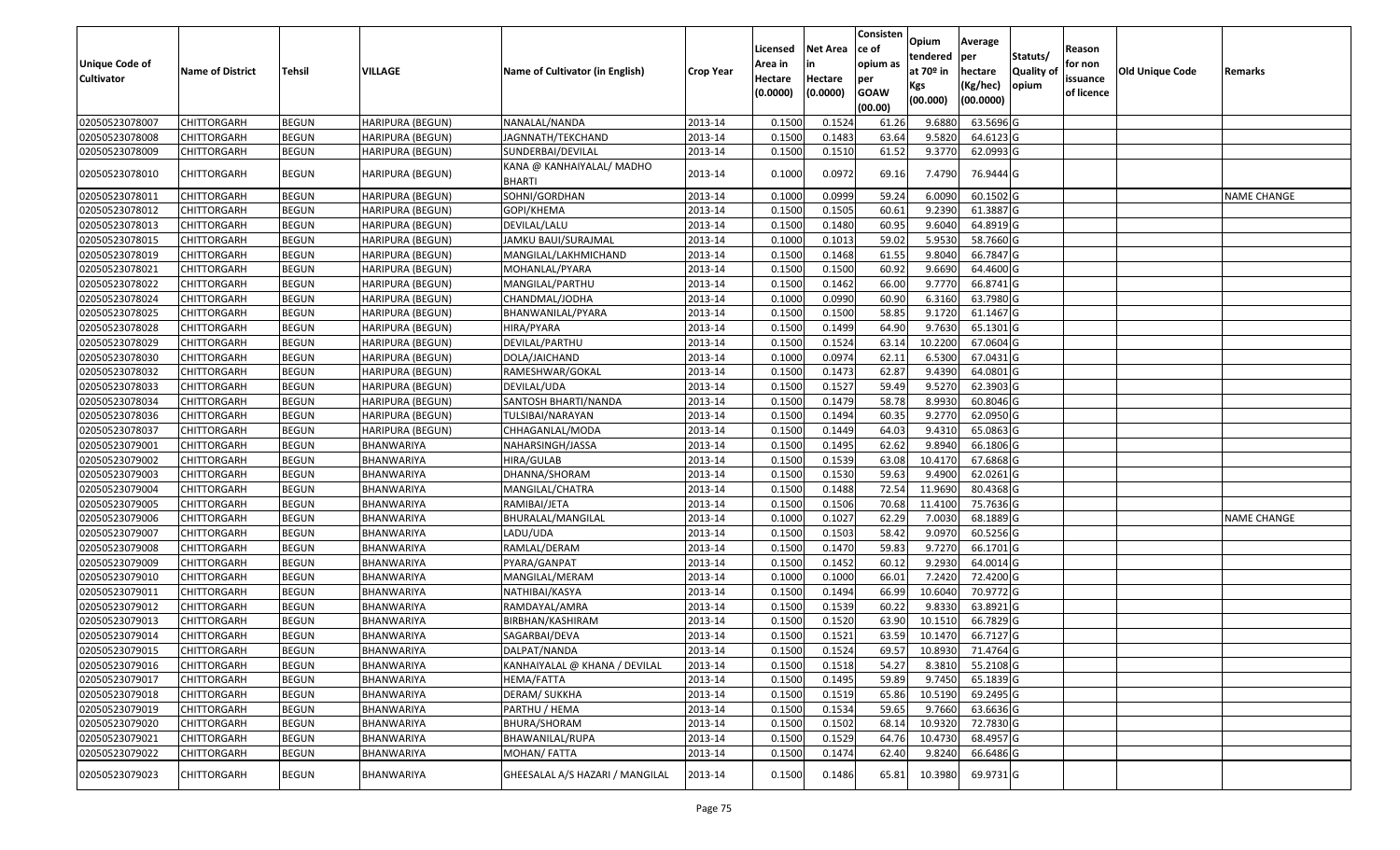|                       |                         |               |                   |                                 |                  |          |                 | Consisten              | Opium       | Average   |                  |            |                        |                    |
|-----------------------|-------------------------|---------------|-------------------|---------------------------------|------------------|----------|-----------------|------------------------|-------------|-----------|------------------|------------|------------------------|--------------------|
|                       |                         |               |                   |                                 |                  | Licensed | <b>Net Area</b> | ce of                  | tendered    | per       | Statuts/         | Reason     |                        |                    |
| <b>Unique Code of</b> | <b>Name of District</b> | <b>Tehsil</b> | <b>VILLAGE</b>    | Name of Cultivator (in English) | <b>Crop Year</b> | Area in  |                 | opium as               | at $70°$ in | hectare   | <b>Quality o</b> | for non    | <b>Old Unique Code</b> | Remarks            |
| <b>Cultivator</b>     |                         |               |                   |                                 |                  | Hectare  | Hectare         | per                    | Kgs         | (Kg/hec)  | opium            | issuance   |                        |                    |
|                       |                         |               |                   |                                 |                  | (0.0000) | (0.0000)        | <b>GOAW</b><br>(00.00) | (00.000)    | (00.0000) |                  | of licence |                        |                    |
| 02050523079024        | CHITTORGARH             | <b>BEGUN</b>  | BHANWARIYA        | PHORU/ PRATAP                   | 2013-14          | 0.1500   | 0.1476          | 59.98                  | 9.7000      | 65.7182 G |                  |            |                        |                    |
| 02050523079025        | CHITTORGARH             | <b>BEGUN</b>  | BHANWARIYA        | HARJI/ KASHIRAM                 | 2013-14          | 0.1500   | 0.1529          | 61.30                  | 10.1580     | 66.4356 G |                  |            |                        |                    |
| 02050523079026        | CHITTORGARH             | <b>BEGUN</b>  | BHANWARIYA        | MOHAN/HARJI                     | 2013-14          | 0.1500   | 0.1535          | 65.99                  | 10.775      | 70.1954 G |                  |            |                        |                    |
| 02050523079027        | <b>CHITTORGARH</b>      | <b>BEGUN</b>  | <b>BHANWARIYA</b> | PYARA/DERAM                     | 2013-14          | 0.1500   | 0.1530          | 65.32                  | 10.8060     | 70.6275 G |                  |            |                        |                    |
| 02050523079028        | CHITTORGARH             | <b>BEGUN</b>  | BHANWARIYA        | AASHARAM/DERAM                  | 2013-14          | 0.1500   | 0.1507          | 66.1                   | 10.6500     | 70.6702 G |                  |            |                        |                    |
| 02050523079029        | CHITTORGARH             | <b>BEGUN</b>  | BHANWARIYA        | MEGHRAJ/SUKKHA                  | 2013-14          | 0.1500   | 0.1517          | 66.41                  | 10.4550     | 68.9189 G |                  |            |                        |                    |
| 02050523079030        | CHITTORGARH             | <b>BEGUN</b>  | BHANWARIYA        | KISHOR/GANGARAM                 | 2013-14          | 0.1000   | 0.1026          | 59.1                   | 6.6770      | 65.0780 G |                  |            |                        | <b>NAME CHANGE</b> |
| 02050523079031        | CHITTORGARH             | <b>BEGUN</b>  | BHANWARIYA        | CHUNNILAL/LAKHMA                | 2013-14          | 0.1500   | 0.1521          | 54.74                  | 8.4930      | 55.8383 G |                  |            |                        |                    |
| 02050523079032        | CHITTORGARH             | <b>BEGUN</b>  | BHANWARIYA        | GANGARAM/DOLA                   | 2013-14          | 0.1500   | 0.1507          | 66.97                  | 10.6200     | 70.4711 G |                  |            |                        |                    |
| 02050523079033        | CHITTORGARH             | <b>BEGUN</b>  | BHANWARIYA        | LADU/DEVA                       | 2013-14          | 0.1500   | 0.1540          | 65.25                  | 10.6920     | 69.4286 G |                  |            |                        |                    |
| 02050523079034        | CHITTORGARH             | <b>BEGUN</b>  | BHANWARIYA        | RUPABAI/DEVILAL                 | 2013-14          | 0.1500   | 0.1484          | 66.30                  | 10.2770     | 69.2520 G |                  |            |                        |                    |
| 02050523079036        | <b>CHITTORGARH</b>      | <b>BEGUN</b>  | BHANWARIYA        | DEVILAL/CHATARA                 | 2013-14          | 0.1500   | 0.1512          | 69.75                  | 11.3890     | 75.3241G  |                  |            |                        |                    |
| 02050523079037        | <b>CHITTORGARH</b>      | <b>BEGUN</b>  | BHANWARIYA        | GHEESIBAI/HIRA                  | 2013-14          | 0.1500   | 0.1482          | 60.79                  | 9.5180      | 64.2240 G |                  |            |                        |                    |
| 02050523079038        | <b>CHITTORGARH</b>      | <b>BEGUN</b>  | BHANWARIYA        | LALIBAI/DOLA                    | 2013-14          | 0.1500   | 0.1519          | 65.29                  | 10.6700     | 70.2436 G |                  |            |                        |                    |
| 02050523079039        | CHITTORGARH             | <b>BEGUN</b>  | BHANWARIYA        | LADULAL/BHAGIRATH @ BHAGU       | 2013-14          | 0.1500   | 0.1515          | 66.77                  | 10.5310     | 69.5116 G |                  |            |                        |                    |
| 02050523079040        | <b>CHITTORGARH</b>      | <b>BEGUN</b>  | BHANWARIYA        | BUNDABAI/LALU                   | 2013-14          | 0.1500   | 0.1495          | 67.82                  | 10.7930     | 72.1940 G |                  |            |                        |                    |
| 02050523079041        | CHITTORGARH             | <b>BEGUN</b>  | BHANWARIYA        | JODHA/LAKKHA                    | 2013-14          | 0.1500   | 0.1521          | 55.22                  | 8.6300      | 56.7390 G |                  |            |                        |                    |
| 02050523079042        | CHITTORGARH             | <b>BEGUN</b>  | BHANWARIYA        | GIRDHARI/PARTHA @ FATTA         | 2013-14          | 0.1500   | 0.1507          | 66.29                  | 10.5020     | 69.6881 G |                  |            |                        |                    |
| 02050523079045        | CHITTORGARH             | <b>BEGUN</b>  | BHANWARIYA        | SHANTILAL/BALU                  | 2013-14          | 0.1500   | 0.1442          | 58.08                  | 9.1430      | 63.4050 G |                  |            |                        |                    |
| 02050523079046        | CHITTORGARH             | <b>BEGUN</b>  | BHANWARIYA        | DEVILAL/KAJOD                   | 2013-14          | 0.1500   | 0.1523          | 61.33                  | 9.8040      | 64.3729 G |                  |            |                        |                    |
| 02050523079047        | CHITTORGARH             | <b>BEGUN</b>  | BHANWARIYA        | CHHAGANLAL/SHOCHAND             | 2013-14          | 0.1500   | 0.1537          | 59.15                  | 9.4980      | 61.7957 G |                  |            |                        |                    |
| 02050523079048        | CHITTORGARH             | <b>BEGUN</b>  | BHANWARIYA        | MANGILAL/BALU                   | 2013-14          | 0.150    | 0.1485          | 57.57                  | 9.022       | 60.7542 G |                  |            |                        |                    |
| 02050523079049        | CHITTORGARH             | <b>BEGUN</b>  | BHANWARIYA        | SHOCHAND/PANNA                  | 2013-14          | 0.1500   | 0.1496          | 65.36                  | 10.2340     | 68.4091 G |                  |            |                        |                    |
| 02050523079050        | CHITTORGARH             | <b>BEGUN</b>  | BHANWARIYA        | DOLIBAI/GHEESALAL               | 2013-14          | 0.1500   | 0.1500          | 64.92                  | 10.0530     | 67.0200 G |                  |            |                        |                    |
| 02050523079052        | CHITTORGARH             | <b>BEGUN</b>  | <b>BHANWARIYA</b> | JAMANIBAI/BARDA                 | 2013-14          | 0.1500   | 0.1509          | 63.23                  | 10.0360     | 66.5076 G |                  |            |                        |                    |
| 02050523079053        | CHITTORGARH             | <b>BEGUN</b>  | BHANWARIYA        | DEVILAL/RUPA                    | 2013-14          | 0.1500   | 0.1473          | 65.08                  | 10.218      | 69.3686 G |                  |            |                        |                    |
| 02050523079054        | CHITTORGARH             | <b>BEGUN</b>  | BHANWARIYA        | MONLAL/BHAGIRATH                | 2013-14          | 0.1500   | 0.1462          | 61.42                  | 9.5200      | 65.1163 G |                  |            |                        |                    |
| 02050523080001        | CHITTORGARH             | <b>BEGUN</b>  | PALKA             | SITABAI/NANDLAL                 | 2013-14          | 0.1500   | 0.1478          | 65.69                  | 10.2570     | 69.3978 G |                  |            |                        |                    |
| 02050523080002        | CHITTORGARH             | <b>BEGUN</b>  | <b>PALKA</b>      | BHURIBAI/PYARA @ PYARCHAND      | 2013-14          | 0.1500   | 0.1512          | 63.92                  | 10.0900     | 66.7328 G |                  |            |                        |                    |
| 02050523080003        | CHITTORGARH             | <b>BEGUN</b>  | <b>PALKA</b>      | MOTI/ RATNA                     | 2013-14          | 0.1000   | 0.1020          | 59.03                  | 6.3750      | 62.5000 G |                  |            |                        |                    |
| 02050523080004        | CHITTORGARH             | <b>BEGUN</b>  | PALKA             | DEVILAL/SEVA                    | 2013-14          | 0.1500   | 0.1533          | 60.57                  | 9.665       | 63.0463 G |                  |            |                        |                    |
| 02050523080005        | CHITTORGARH             | <b>BEGUN</b>  | PALKA             | BHUWANA/ TULCHA                 | 2013-14          | 0.1500   | 0.1521          | 65.71                  | 10.5230     | 69.1847 G |                  |            |                        |                    |
| 02050523080007        | CHITTORGARH             | <b>BEGUN</b>  | PALKA             | PYARCHAND/ GOPI                 | 2013-14          | 0.100    | 0.1012          | 60.6                   | 6.5630      | 64.8518 G |                  |            |                        |                    |
| 02050523080008        | CHITTORGARH             | <b>BEGUN</b>  | PALKA             | UDAILAL/SURAJMAL                | 2013-14          | 0.1500   | 0.1491          | 67.61                  | 10.7500     | 72.0993 G |                  |            |                        |                    |
| 02050523080009        | CHITTORGARH             | <b>BEGUN</b>  | PALKA             | BHURA/RATNA                     | 2013-14          | 0.150    | 0.1496          | 61.1                   | 9.795       | 65.4746 G |                  |            |                        |                    |
| 02050523080010        | CHITTORGARH             | <b>BEGUN</b>  | <b>PALKA</b>      | NANDLAL/BALU                    | 2013-14          | 0.1500   | 0.1533          | 60.45                  | 10.0780     | 65.7404 G |                  |            |                        |                    |
| 02050523080011        | <b>CHITTORGARH</b>      | <b>BEGUN</b>  | PALKA             | NATHULAL/KALU                   | 2013-14          | 0.1000   | 0.0999          | 57.61                  | 5.9750      | 59.8098G  |                  |            |                        |                    |
| 02050523080012        | <b>CHITTORGARH</b>      | <b>BEGUN</b>  | PALKA             | PYARCHAND/BALU                  | 2013-14          | 0.1500   | 0.1499          | 62.18                  | 9.8330      | 65.5971 G |                  |            |                        |                    |
| 02050523080013        | <b>CHITTORGARH</b>      | <b>BEGUN</b>  | <b>PALKA</b>      | REWALAL/DOLA                    | 2013-14          | 0.1500   | 0.1487          | 66.08                  | 10.5070     | 70.6590 G |                  |            |                        |                    |
| 02050523080014        | <b>CHITTORGARH</b>      | <b>BEGUN</b>  | <b>PALKA</b>      | JITMAL/TEKA                     | 2013-14          | 0.1500   | 0.1500          | 65.19                  | 9.9740      | 66.4933 G |                  |            |                        |                    |
| 02050523080015        | <b>CHITTORGARH</b>      | <b>BEGUN</b>  | PALKA             | HARLAL/NARAYAN                  | 2013-14          | 0.1500   | 0.1516          | 62.72                  | 9.8650      | 65.0726 G |                  |            |                        |                    |
| 02050523080016        | <b>CHITTORGARH</b>      | <b>BEGUN</b>  | <b>PALKA</b>      | KHEMRAJ/BARDICHAND              | 2013-14          | 0.1500   | 0.1488          | 57.74                  | 8.8340      | 59.3683 G |                  |            |                        |                    |
| 02050523080018        | <b>CHITTORGARH</b>      | <b>BEGUN</b>  | <b>PALKA</b>      | PYARA/LAXMAN                    | 2013-14          | 0.1000   | 0.1004          | 59.75                  | 6.0520      | 60.2789 G |                  |            |                        |                    |
| 02050523080019        | <b>CHITTORGARH</b>      | <b>BEGUN</b>  | PALKA             | MANGIBAI/HIRALAL                | 2013-14          | 0.1500   | 0.1530          | 62.85                  | 10.7290     | 70.1242 G |                  |            |                        | <b>NAME CHANGE</b> |
| 02050523080020        | <b>CHITTORGARH</b>      | <b>BEGUN</b>  | <b>PALKA</b>      | HIRALAL/KANHAIYALAL             | 2013-14          | 0.1500   | 0.1530          | 62.91                  | 10.0390     | 65.6144 G |                  |            |                        |                    |
| 02050523080021        | <b>CHITTORGARH</b>      | <b>BEGUN</b>  | PALKA             | AMBALAL/BHURA                   | 2013-14          | 0.1500   | 0.1537          | 59.29                  | 9.5710      | 62.2707 G |                  |            |                        |                    |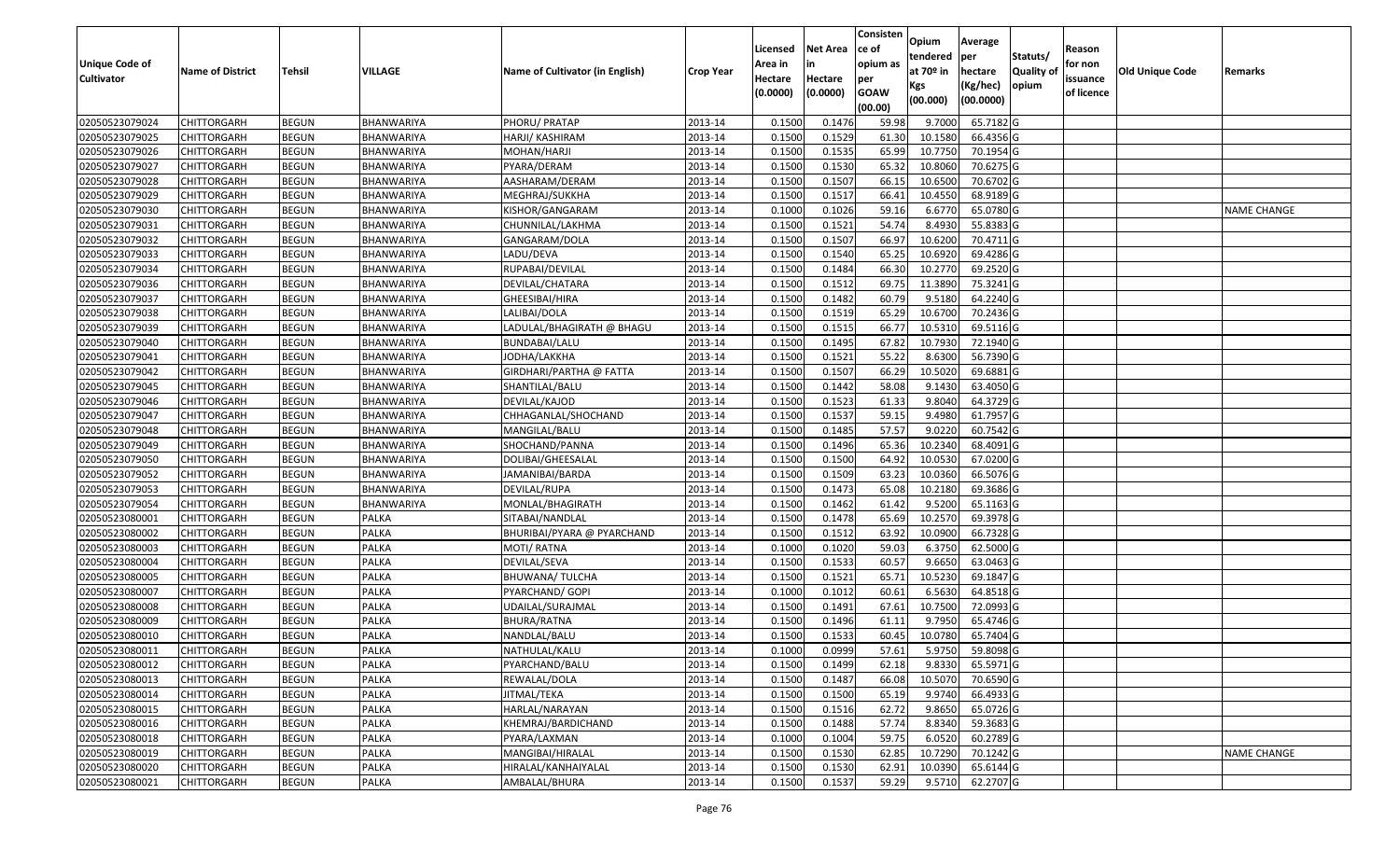| <b>Unique Code of</b> |                         |               |              |                                 |           | Licensed<br>Area in | <b>Net Area</b><br>in | Consisten<br>ce of<br>opium as | Opium<br>tendered            | Average<br><b>per</b>            | Statuts/                   | Reason<br>for non      |                        |                           |
|-----------------------|-------------------------|---------------|--------------|---------------------------------|-----------|---------------------|-----------------------|--------------------------------|------------------------------|----------------------------------|----------------------------|------------------------|------------------------|---------------------------|
| <b>Cultivator</b>     | <b>Name of District</b> | <b>Tehsil</b> | VILLAGE      | Name of Cultivator (in English) | Crop Year | Hectare<br>(0.0000) | Hectare<br>(0.0000)   | per<br><b>GOAW</b><br>(00.00)  | at 70º in<br>Kgs<br>(00.000) | hectare<br>(Kg/hec)<br>(00.0000) | <b>Quality of</b><br>opium | issuance<br>of licence | <b>Old Unique Code</b> | Remarks                   |
| 02050523080024        | <b>CHITTORGARH</b>      | <b>BEGUN</b>  | PALKA        | JAMNIBAI/NANALAL                | 2013-14   | 0.1500              | 0.1530                | 57.24                          | 9.0110                       | 58.8954 G                        |                            |                        |                        |                           |
| 02050523080028        | <b>CHITTORGARH</b>      | <b>BEGUN</b>  | PALKA        | MANGILAL/MEGHA DHAKAD           | 2013-14   | 0.1500              | 0.1474                | 59.59                          | 8.9470                       | 60.6988 G                        |                            |                        |                        | TRANSFER / SHADI          |
| 02050523080029        | <b>CHITTORGARH</b>      | <b>BEGUN</b>  | PALKA        | DUNGA/MODA                      | 2013-14   | 0.1500              | 0.1485                | 54.49                          | 8.1350                       | 54.7811 G                        |                            |                        |                        |                           |
| 02050523080031        | <b>CHITTORGARH</b>      | <b>BEGUN</b>  | <b>PALKA</b> | SOHANLAL/RUPLAL                 | 2013-14   | 0.1500              | 0.1507                | 62.67                          | 9.8660                       | 65.4678 G                        |                            |                        |                        |                           |
| 02050523080035        | <b>CHITTORGARH</b>      | <b>BEGUN</b>  | PALKA        | DEVILAL/HAZARI                  | 2013-14   | 0.1500              | 0.1545                | 63.13                          | 9.9930                       | 64.6796 G                        |                            |                        |                        |                           |
| 02050523080037        | <b>CHITTORGARH</b>      | <b>BEGUN</b>  | PALKA        | BALIBAI/BHANWARLAL              | 2013-14   | 0.1000              | 0.1008                | 63.49                          | 6.9290                       | 68.7401 G                        |                            |                        |                        | <b>NAME CHANGE</b>        |
| 02050523080038        | <b>CHITTORGARH</b>      | <b>BEGUN</b>  | PALKA        | KAJODIBAI/GOPI                  | 2013-14   | 0.1500              | 0.0000                | 0.00                           | 0.0000                       | 0.0000N                          |                            |                        |                        |                           |
| 02050523080042        | <b>CHITTORGARH</b>      | <b>BEGUN</b>  | <b>PALKA</b> | VIDHYADEVI/CHHOGA               | 2013-14   | 0.1500              | 0.1500                | 60.45                          | 9.3520                       | 62.3467 G                        |                            |                        |                        |                           |
| 02050523080043        | <b>CHITTORGARH</b>      | <b>BEGUN</b>  | PALKA        | KANHAIYALAL/TODU                | 2013-14   | 0.1500              | 0.1473                | 66.26                          | 10.0430                      | 68.1806 G                        |                            |                        |                        |                           |
| 02050523081001        | <b>CHITTORGARH</b>      | <b>BEGUN</b>  | PALANPUR     | SUKHLAL/MEGHA                   | 2013-14   | 0.1500              | 0.1511                | 66.95                          | 10.0330                      | 66.3997 G                        |                            |                        |                        |                           |
| 02050523081002        | <b>CHITTORGARH</b>      | <b>BEGUN</b>  | PALANPUR     | BHANWARLAL/GOPI                 | 2013-14   | 0.1500              | 0.1505                | 65.88                          | 10.4470                      | 69.4153 G                        |                            |                        |                        |                           |
| 02050523081003        | <b>CHITTORGARH</b>      | <b>BEGUN</b>  | PALANPUR     | RADHI/MEGHA                     | 2013-14   | 0.1000              | 0.1028                | 71.65                          | 7.8820                       | 76.6732 G                        |                            |                        |                        | <b>NAME CHANGE</b>        |
| 02050523081005        | <b>CHITTORGARH</b>      | <b>BEGUN</b>  | PALANPUR     | RAGHUNATH/ONKAR                 | 2013-14   | 0.1500              | 0.1536                | 60.66                          | 10.0350                      | 65.3320 G                        |                            |                        |                        |                           |
| 02050523081007        | <b>CHITTORGARH</b>      | <b>BEGUN</b>  | PALANPUR     | TULSIRAM@ TULCHA / NARAYAN      | 2013-14   | 0.1500              | 0.1474                | 51.37                          | 8.0940                       | 54.9118 G                        |                            |                        |                        |                           |
| 02050523081008        | <b>CHITTORGARH</b>      | <b>BEGUN</b>  | PALANPUR     | GIRDHARI/HANSA                  | 2013-14   | 0.1500              | 0.1517                | 60.75                          | 9.6070                       | 63.3289 G                        |                            |                        |                        |                           |
| 02050523081009        | <b>CHITTORGARH</b>      | <b>BEGUN</b>  | PALANPUR     | <b>BALU / HAZARI</b>            | 2013-14   | 0.1500              | 0.1500                | 58.87                          | 9.3860                       | 62.5733 G                        |                            |                        |                        |                           |
| 02050523081010        | <b>CHITTORGARH</b>      | <b>BEGUN</b>  | PALANPUR     | <b>DEVILAL/ SEVA</b>            | 2013-14   | 0.1500              | 0.1512                | 66.40                          | 10.4340                      | 69.0079 G                        |                            |                        |                        |                           |
| 02050523081012        | <b>CHITTORGARH</b>      | <b>BEGUN</b>  | PALANPUR     | RUPA/ NARAYAN                   | 2013-14   | 0.1500              | 0.1471                | 64.60                          | 10.2810                      | 69.8912 G                        |                            |                        |                        |                           |
| 02050523081014        | <b>CHITTORGARH</b>      | <b>BEGUN</b>  | PALANPUR     | MOHANLAL/ TULSIRAM              | 2013-14   | 0.1500              | 0.1506                | 67.22                          | 10.5540                      | 70.0797 G                        |                            |                        |                        |                           |
| 02050523081015        | <b>CHITTORGARH</b>      | <b>BEGUN</b>  | PALANPUR     | NARAYAN/PANNA                   | 2013-14   | 0.1500              | 0.1512                | 61.18                          | 9.2820                       | 61.3889 G                        |                            |                        |                        |                           |
| 02050523081016        | <b>CHITTORGARH</b>      | <b>BEGUN</b>  | PALANPUR     | AJANBAI/ONKARLAL                | 2013-14   | 0.1500              | 0.1468                | 65.07                          | 9.7140                       | 66.1717 G                        |                            |                        |                        | <b>NAME CHANGE</b>        |
| 02050523081017        | <b>CHITTORGARH</b>      | <b>BEGUN</b>  | PALANPUR     | NARAYAN/BHOLA                   | 2013-14   | 0.1500              | 0.1479                | 58.50                          | 9.4940                       | 64.1920 G                        |                            |                        |                        | TRANSFER /<br>CHANDAKHEDI |
| 02050523081018        | <b>CHITTORGARH</b>      | <b>BEGUN</b>  | PALANPUR     | JAIKISHAN/RAMLAL                | 2013-14   | 0.1500              | 0.1503                | 62.46                          | 9.9490                       | 66.1943 G                        |                            |                        |                        |                           |
| 02050523082001        | <b>CHITTORGARH</b>      | <b>BEGUN</b>  | SRINAGAR     | BHANWARLAL/BARDA                | 2013-14   | 0.1500              | 0.1500                | 62.91                          | 10.1550                      | 67.7000 G                        |                            |                        |                        |                           |
| 02050523082002        | <b>CHITTORGARH</b>      | <b>BEGUN</b>  | SRINAGAR     | DEVA/LALU                       | 2013-14   | 0.1500              | 0.1514                | 66.29                          | 10.6630                      | 70.4293 G                        |                            |                        |                        |                           |
| 02050523082003        | <b>CHITTORGARH</b>      | <b>BEGUN</b>  | SRINAGAR     | RAMCHANDRA/DEVILAL              | 2013-14   | 0.1500              | 0.1473                | 67.72                          | 10.6220                      | 72.1113 G                        |                            |                        |                        |                           |
| 02050523082004        | <b>CHITTORGARH</b>      | <b>BEGUN</b>  | SRINAGAR     | DEVA/SHOCHAND                   | 2013-14   | 0.1500              | 0.1493                | 65.95                          | 10.3350                      | 69.2230 G                        |                            |                        |                        |                           |
| 02050523082005        | <b>CHITTORGARH</b>      | <b>BEGUN</b>  | SRINAGAR     | KANHAIYALAL/HIRALAL             | 2013-14   | 0.1500              | 0.1513                | 62.83                          | 9.7750                       | 64.6067 G                        |                            |                        |                        |                           |
| 02050523082006        | <b>CHITTORGARH</b>      | <b>BEGUN</b>  | SRINAGAR     | MANGILAL/UDA                    | 2013-14   | 0.1500              | 0.1488                | 68.09                          | 10.7580                      | 72.2984 G                        |                            |                        |                        |                           |
| 02050523082007        | <b>CHITTORGARH</b>      | <b>BEGUN</b>  | SRINAGAR     | ONKAR/DALLA                     | 2013-14   | 0.1500              | 0.1460                | 67.35                          | 10.8140                      | 74.0685 G                        |                            |                        |                        |                           |
| 02050523082008        | <b>CHITTORGARH</b>      | <b>BEGUN</b>  | SRINAGAR     | MOHANLAL/MOTI                   | 2013-14   | 0.1500              | 0.1473                | 61.34                          | 9.5600                       | 64.9016 G                        |                            |                        |                        | <b>NAME CHANGE</b>        |
| 02050523082010        | <b>CHITTORGARH</b>      | <b>BEGUN</b>  | SRINAGAR     | NANDLAL/BHUWANA                 | 2013-14   | 0.1500              | 0.1500                | 66.74                          | 10.8210                      | 72.1400 G                        |                            |                        |                        |                           |
| 02050523082011        | <b>CHITTORGARH</b>      | <b>BEGUN</b>  | SRINAGAR     | GHEESA/NANDA                    | 2013-14   | 0.1000              | 0.1029                | 63.48                          | 7.2370                       | 70.3304 G                        |                            |                        |                        | <b>NAME CHANGE</b>        |
| 02050523082012        | <b>CHITTORGARH</b>      | <b>BEGUN</b>  | SRINAGAR     | DEVILAL/CHHOGA                  | 2013-14   | 0.1500              | 0.1470                | 62.85                          | 9.7060                       | 66.0272 G                        |                            |                        |                        |                           |
| 02050523082014        | <b>CHITTORGARH</b>      | <b>BEGUN</b>  | SRINAGAR     | JAMNALAL/NARAYAN                | 2013-14   | 0.1000              | 0.0986                | 62.06                          | 6.6230                       | 67.1704 G                        |                            |                        |                        |                           |
| 02050523082015        | <b>CHITTORGARH</b>      | <b>BEGUN</b>  | SRINAGAR     | MOTI/RODA                       | 2013-14   | 0.1500              | 0.1500                | 61.04                          | 9.3570                       | 62.3800 G                        |                            |                        |                        |                           |
| 02050523082016        | <b>CHITTORGARH</b>      | <b>BEGUN</b>  | SRINAGAR     | DEVA/GHEESA                     | 2013-14   | 0.1500              | 0.1440                | 60.86                          | 9.0070                       | 62.5486 G                        |                            |                        |                        |                           |
| 02050523082018        | <b>CHITTORGARH</b>      | <b>BEGUN</b>  | SRINAGAR     | KUKA A/S CHUNA/ NARAYAN         | 2013-14   | 0.1500              | 0.1500                | 65.39                          | 10.4530                      | 69.6867 G                        |                            |                        |                        |                           |
| 02050523082019        | <b>CHITTORGARH</b>      | <b>BEGUN</b>  | SRINAGAR     | JAGDISH A/S NARAYAN/ PYARA      | 2013-14   | 0.1500              | 0.1512                | 49.41                          | 7.6370                       | 50.5093 G                        |                            | IΔ                     |                        |                           |
| 02050523082020        | <b>CHITTORGARH</b>      | <b>BEGUN</b>  | SRINAGAR     | CHUNNILAL/GOKUL                 | 2013-14   | 0.1500              | 0.1470                | 66.98                          | 10.7070                      | 72.8367 G                        |                            |                        |                        |                           |
| 02050523082021        | <b>CHITTORGARH</b>      | <b>BEGUN</b>  | SRINAGAR     | GHEESALAL/BHUWANA               | 2013-14   | 0.1500              | 0.1500                | 66.07                          | 10.6000                      | 70.6667 G                        |                            |                        |                        | <b>NAME CHANGE</b>        |
| 02050523082022        | <b>CHITTORGARH</b>      | <b>BEGUN</b>  | SRINAGAR     | PRAKASH/BALU                    | 2013-14   | 0.1500              | 0.1352                | 63.34                          | 9.3020                       | 68.8018 G                        |                            |                        |                        |                           |
| 02050523082023        | <b>CHITTORGARH</b>      | <b>BEGUN</b>  | SRINAGAR     | LALU/MODA                       | 2013-14   | 0.1500              | 0.1479                | 65.55                          | 10.1880                      | 68.8844 G                        |                            |                        |                        |                           |
| 02050523082024        | <b>CHITTORGARH</b>      | <b>BEGUN</b>  | SRINAGAR     | <b>BALU/HIRA (PANDU</b>         | 2013-14   | 0.1500              | 0.1480                | 63.03                          | 10.2650                      | 69.3581G                         |                            |                        |                        |                           |
| 02050523082025        | <b>CHITTORGARH</b>      | <b>BEGUN</b>  | SRINAGAR     | SHAMBHULAL/RUPA                 | 2013-14   | 0.1500              | 0.1438                | 65.52                          | 10.1180                      | 70.3616 G                        |                            |                        |                        |                           |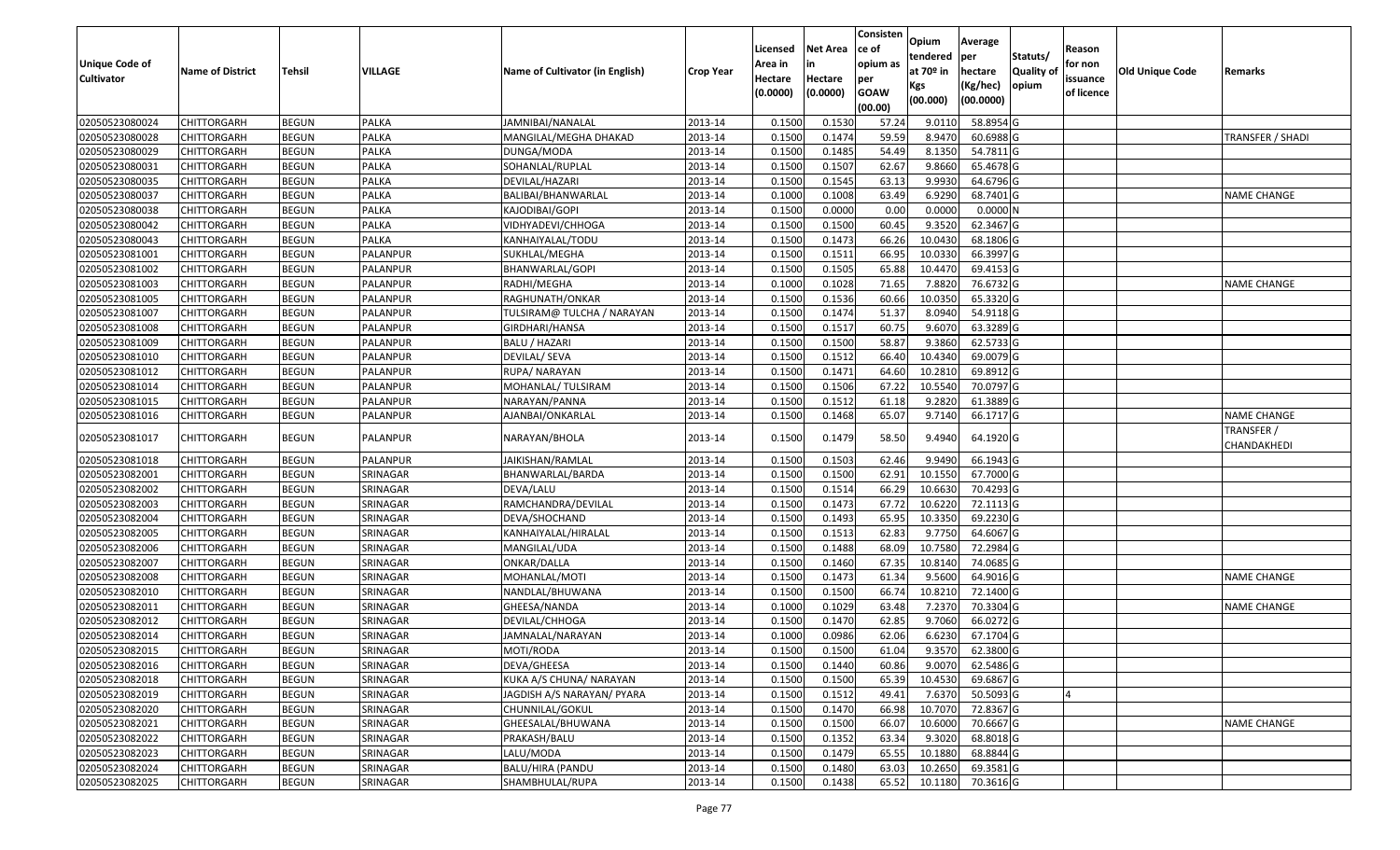|                       |                         |               |          |                                 |                  |          |                 | Consisten              | Opium       | Average          |                  |            |                        |                    |
|-----------------------|-------------------------|---------------|----------|---------------------------------|------------------|----------|-----------------|------------------------|-------------|------------------|------------------|------------|------------------------|--------------------|
|                       |                         |               |          |                                 |                  | Licensed | <b>Net Area</b> | ce of                  | tendered    | per              | Statuts/         | Reason     |                        |                    |
| <b>Unique Code of</b> | <b>Name of District</b> | <b>Tehsil</b> | VILLAGE  | Name of Cultivator (in English) | <b>Crop Year</b> | Area in  |                 | opium as               | at $70°$ in | hectare          | <b>Quality o</b> | for non    | <b>Old Unique Code</b> | Remarks            |
| <b>Cultivator</b>     |                         |               |          |                                 |                  | Hectare  | Hectare         | per                    | Kgs         | (Kg/hec)         | opium            | issuance   |                        |                    |
|                       |                         |               |          |                                 |                  | (0.0000) | (0.0000)        | <b>GOAW</b><br>(00.00) | (00.000)    | (00.0000)        |                  | of licence |                        |                    |
| 02050523082026        | CHITTORGARH             | <b>BEGUN</b>  | SRINAGAR | BADAMBAI/MANGILAL               | 2013-14          | 0.1500   | 0.1472          | 67.39                  | 10.965      | 74.4905 G        |                  |            |                        |                    |
| 02050523082027        | CHITTORGARH             | <b>BEGUN</b>  | SRINAGAR | KAMLIBAI/BHURA                  | 2013-14          | 0.1500   | 0.1521          | 60.25                  | 9.8470      | 64.7403 G        |                  |            |                        | <b>NAME CHANGE</b> |
| 02050523082028        | CHITTORGARH             | <b>BEGUN</b>  | SRINAGAR | RAMESHWAR/PYARCHAND             | 2013-14          | 0.1500   | 0.1496          | 62.07                  | 9.7630      | 65.2607 G        |                  |            |                        |                    |
| 02050523082029        | <b>CHITTORGARH</b>      | <b>BEGUN</b>  | SRINAGAR | GOPILAL/CHUNA                   | 2013-14          | 0.1000   | 0.0974          | 66.02                  | 6.7530      | 69.3326 G        |                  |            |                        |                    |
| 02050523082030        | CHITTORGARH             | <b>BEGUN</b>  | SRINAGAR | SHANKERLAL/MOTI                 | 2013-14          | 0.1500   | 0.1498          | 62.02                  | 10.065      | 67.1896 G        |                  |            |                        |                    |
| 02050523082033        | CHITTORGARH             | <b>BEGUN</b>  | SRINAGAR | JHAMKUBAI/DEVA                  | 2013-14          | 0.1500   | 0.1469          | 65.68                  | 10.3770     | 70.6399 G        |                  |            |                        |                    |
| 02050523082034        | CHITTORGARH             | <b>BEGUN</b>  | SRINAGAR | ONKAR A/S PARTHU/ BHUWANA       | 2013-14          | 0.1500   | 0.1504          | 66.64                  | 10.8340     | 72.0346 G        |                  |            |                        |                    |
| 02050523082035        | CHITTORGARH             | <b>BEGUN</b>  | SRINAGAR | ANCHIBAI/GOKAL                  | 2013-14          | 0.1500   | 0.1485          | 61.97                  | 9.7820      | 65.8721 G        |                  |            |                        |                    |
| 02050523082036        | CHITTORGARH             | <b>BEGUN</b>  | SRINAGAR | KANA/KALU                       | 2013-14          | 0.1500   | 0.1501          | 58.00                  | 8.973       | 59.7801G         |                  |            |                        |                    |
| 02050523082037        | CHITTORGARH             | <b>BEGUN</b>  | SRINAGAR | LALU/GOKAL                      | 2013-14          | 0.1500   | 0.1476          | 65.61                  | 10.2910     | 69.7222 G        |                  |            |                        |                    |
| 02050523082038        | CHITTORGARH             | <b>BEGUN</b>  | SRINAGAR | MOTYABAI/BALU                   | 2013-14          | 0.1500   | 0.1478          | 63.67                  | 9.9960      | 67.6319 G        |                  |            |                        |                    |
| 02050523082040        | CHITTORGARH             | <b>BEGUN</b>  | SRINAGAR | JAGDISH/GHASI                   | 2013-14          | 0.1000   | 0.0998          | 59.15                  | 6.1690      | 61.8136 G        |                  |            |                        |                    |
| 02050523082041        | <b>CHITTORGARH</b>      | <b>BEGUN</b>  | SRINAGAR | SOHANLAL/CHUNNILAL              | 2013-14          | 0.1500   | 0.1488          | 63.55                  | 9.9590      | 66.9288 G        |                  |            |                        |                    |
| 02050523082042        | CHITTORGARH             | <b>BEGUN</b>  | SRINAGAR | SATYANARAYAN/GHEESA             | 2013-14          | 0.1500   | 0.1492          | 56.55                  | 8.9510      | 59.9933 G        |                  |            |                        |                    |
| 02050523082045        | <b>CHITTORGARH</b>      | <b>BEGUN</b>  | SRINAGAR | GHEESA A/S BHUWANA/ UDA         | 2013-14          | 0.1500   | 0.1467          | 62.65                  | 9.3440      | 63.6946 G        |                  |            |                        |                    |
| 02050523082046        | CHITTORGARH             | <b>BEGUN</b>  | SRINAGAR | ROSHANLAL/MEGHRAJ               | 2013-14          | 0.1500   | 0.1470          | 63.39                  | 9.7980      | 66.6531 G        |                  |            |                        | <b>NAME CHANGE</b> |
| 02050523082047        | CHITTORGARH             | <b>BEGUN</b>  | SRINAGAR | SHANKERLAL/NANDA                | 2013-14          | 0.1500   | 0.1510          | 66.73                  | 10.6290     | 70.3907 G        |                  |            |                        |                    |
| 02050523082048        | CHITTORGARH             | <b>BEGUN</b>  | SRINAGAR | BANSHIDAS/BADRIDAS              | 2013-14          | 0.1500   | 0.1470          | 61.88                  | 9.8570      | 67.0544 G        |                  |            |                        |                    |
| 02050523082050        | CHITTORGARH             | <b>BEGUN</b>  | SRINAGAR | RAMCHANDRA/DHANNA               | 2013-14          | 0.1500   | 0.1540          | 64.08                  | 10.3170     | 66.9935 G        |                  |            |                        |                    |
| 02050523082051        | CHITTORGARH             | <b>BEGUN</b>  | SRINAGAR | SOHANLAL/BARDA                  | 2013-14          | 0.150    | 0.1478          | 63.89                  | 10.003      | 67.6793 G        |                  |            |                        |                    |
| 02050523082052        | CHITTORGARH             | <b>BEGUN</b>  | SRINAGAR | KASTURI/BARDA                   | 2013-14          | 0.100    | 0.1000          | 65.95                  | 7.1410      | 71.4100 G        |                  |            |                        | <b>NAME CHANGE</b> |
| 02050523082053        | CHITTORGARH             | <b>BEGUN</b>  | SRINAGAR | HIRALAL/UDA                     | 2013-14          | 0.150    | 0.1469          | 57.92                  | 8.8620      | 60.3268 G        |                  |            |                        |                    |
| 02050523082054        | CHITTORGARH             | <b>BEGUN</b>  | SRINAGAR | KAJOD//DHANNA                   | 2013-14          | 0.1000   | 0.1009          | 65.40                  | 6.8860      | 68.2458 G        |                  |            |                        | <b>NAME CHANGE</b> |
| 02050523082055        | CHITTORGARH             | <b>BEGUN</b>  | SRINAGAR | KAILASH/JETA                    | 2013-14          | 0.150    | 0.1458          | 61.54                  | 9.4680      | 64.9383 G        |                  |            |                        |                    |
| 02050523082056        | <b>CHITTORGARH</b>      | <b>BEGUN</b>  | SRINAGAR | SUGANLAL/HARLAL                 | 2013-14          | 0.1500   | 0.1495          | 67.04                  | 10.6400     | 71.1706 G        |                  |            |                        |                    |
| 02050523082057        | CHITTORGARH             | <b>BEGUN</b>  | SRINAGAR | KALULAL/BARDA                   | 2013-14          | 0.1500   | 0.1482          | 62.14                  | 9.8890      | 66.7274 G        |                  |            |                        |                    |
| 02050523082058        | CHITTORGARH             | <b>BEGUN</b>  | SRINAGAR | BHANWARDAS/BANSHIDAS            | 2013-14          | 0.1000   | 0.0970          | 62.99                  | 6.5420      | 67.4433 G        |                  |            |                        |                    |
| 02050523082061        | CHITTORGARH             | <b>BEGUN</b>  | SRINAGAR | HAZARI/GHEESA                   | 2013-14          | 0.1500   | 0.1472          | 67.45                  | 10.6760     | 72.5272 G        |                  |            |                        |                    |
| 02050523082062        | CHITTORGARH             | <b>BEGUN</b>  | SRINAGAR | JDAILAL/MOTILAL                 | 2013-14          | 0.1500   | 0.1470          | 65.84                  | 10.4780     | 71.2789 G        |                  |            |                        |                    |
| 02050523082063        | CHITTORGARH             | <b>BEGUN</b>  | SRINAGAR | PYARCHAND/BHUWANA               | 2013-14          | 0.1500   | 0.1482          | 63.34                  | 9.8360      | 66.3698 G        |                  |            |                        |                    |
| 02050523082064        | CHITTORGARH             | <b>BEGUN</b>  | SRINAGAR | MOHANLAL/HIRA                   | 2013-14          | 0.1500   | 0.1508          | 69.1                   | 10.9280     | 72.4668G         |                  |            |                        |                    |
| 02050523082065        | CHITTORGARH             | <b>BEGUN</b>  | SRINAGAR | MADHAVLAL/CHHOGA                | 2013-14          | 0.1500   | 0.1497          | 67.00                  | 10.6240     | 70.9686 G        |                  |            |                        |                    |
| 02050523082066        | CHITTORGARH             | <b>BEGUN</b>  | SRINAGAR | PYARA/UDA                       | 2013-14          | 0.1000   | 0.0998          | 58.94                  | 6.3320      | 63.4469 G        |                  |            |                        |                    |
| 02050523082068        | CHITTORGARH             | <b>BEGUN</b>  | SRINAGAR | MANGILAL/KAJOD                  | 2013-14          | 0.1500   | 0.1414          | 61.49                  | 9.3290      | 65.9760 G        |                  |            |                        |                    |
| 02050523082069        | CHITTORGARH             | <b>BEGUN</b>  | SRINAGAR | BARDA/PRABHULAL                 | 2013-14          | 0.1500   | 0.1514          | 63.48                  | 10.2110     | 67.4439 G        |                  |            |                        |                    |
| 02050523082070        | CHITTORGARH             | <b>BEGUN</b>  | SRINAGAR | SHANTILAL/DEVILAL               | 2013-14          | 0.1500   | 0.1505          | 67.70                  | 10.7060     | 71.1362 G        |                  |            |                        |                    |
| 02050523082071        | <b>CHITTORGARH</b>      | <b>BEGUN</b>  | SRINAGAR | ONKAR/GOPI                      | 2013-14          | 0.1500   | 0.1343          | 65.91                  |             | 9.6320 71.7200 G |                  |            |                        |                    |
| 02050523082075        | <b>CHITTORGARH</b>      | <b>BEGUN</b>  | SRINAGAR | DEVILAL/BHANWARLAL              | 2013-14          | 0.1500   | 0.1450          | 65.44                  | 10.3860     | 71.6276 G        |                  |            |                        |                    |
| 02050523082076        | <b>CHITTORGARH</b>      | <b>BEGUN</b>  | SRINAGAR | RAMKANYABAI/KAILASH             | 2013-14          | 0.1500   | 0.1449          | 63.60                  | 9.7850      | 67.5293 G        |                  |            |                        |                    |
| 02050523082079        | <b>CHITTORGARH</b>      | <b>BEGUN</b>  | SRINAGAR | GITABAI/NARAYAN                 | 2013-14          | 0.1500   | 0.1473          | 62.50                  | 9.7230      | 66.0081 G        |                  |            |                        |                    |
| 02050523082082        | CHITTORGARH             | <b>BEGUN</b>  | SRINAGAR | DEVILAL/MANGILAL                | 2013-14          | 0.1000   | 0.0990          | 57.15                  | 6.4170      | 64.8182 G        |                  |            |                        |                    |
| 02050523082091        | <b>CHITTORGARH</b>      | <b>BEGUN</b>  | SRINAGAR | MOHANLAL/GHEESA                 | 2013-14          | 0.1500   | 0.1473          | 59.40                  | 9.5210      | 64.6368 G        |                  |            |                        |                    |
| 02050523082092        | <b>CHITTORGARH</b>      | <b>BEGUN</b>  | SRINAGAR | NATHULAL/GHEESA                 | 2013-14          | 0.1500   | 0.1502          | 58.75                  | 9.3160      | 62.0240 G        |                  |            |                        |                    |
| 02050523082094        | CHITTORGARH             | <b>BEGUN</b>  | SRINAGAR | MANGILAL/HIRA                   | 2013-14          | 0.1500   | 0.1508          | 60.50                  | 9.3000      | 61.6711 G        |                  |            |                        |                    |
| 02050523082095        | <b>CHITTORGARH</b>      | <b>BEGUN</b>  | SRINAGAR | DHANNALAL/LAXMAN                | 2013-14          | 0.1500   | 0.1484          | 64.19                  | 10.0960     | 68.0323 G        |                  |            |                        |                    |
| 02050523082101        | <b>CHITTORGARH</b>      | <b>BEGUN</b>  | SRINAGAR | KANHAIYALAL/GHEESA              | 2013-14          | 0.1500   | 0.1472          | 53.09                  | 8.1230      | 55.1834 G        |                  |            |                        |                    |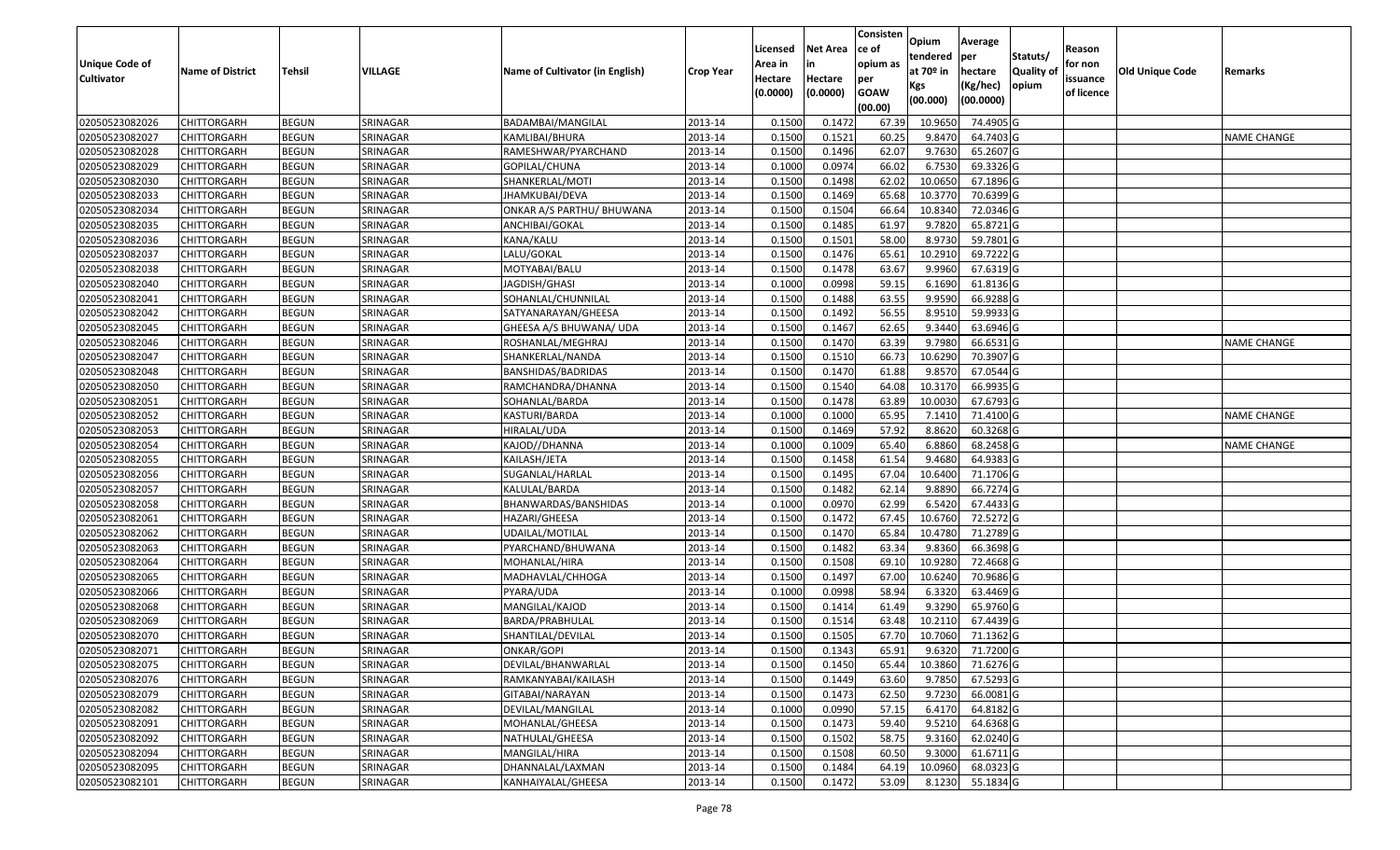|                       |                         |               |          |                                 |                  |          |                 | Consisten   | Opium       | Average   |                  |            |                        |                    |
|-----------------------|-------------------------|---------------|----------|---------------------------------|------------------|----------|-----------------|-------------|-------------|-----------|------------------|------------|------------------------|--------------------|
|                       |                         |               |          |                                 |                  | Licensed | <b>Net Area</b> | lce of      | tendered    | per       | Statuts/         | Reason     |                        |                    |
| <b>Unique Code of</b> | <b>Name of District</b> | <b>Tehsil</b> | VILLAGE  | Name of Cultivator (in English) | <b>Crop Year</b> | Area in  | in              | opium as    | at $70°$ in | hectare   | <b>Quality o</b> | for non    | <b>Old Unique Code</b> | Remarks            |
| <b>Cultivator</b>     |                         |               |          |                                 |                  | Hectare  | Hectare         | per         | Kgs         | (Kg/hec)  | opium            | issuance   |                        |                    |
|                       |                         |               |          |                                 |                  | (0.0000) | (0.0000)        | <b>GOAW</b> | (00.000)    | (00.0000) |                  | of licence |                        |                    |
|                       |                         |               |          |                                 |                  |          |                 | (00.00)     |             |           |                  |            |                        |                    |
| 02050523082113        | CHITTORGARH             | <b>BEGUN</b>  | SRINAGAR | MANGILAL/BARDA                  | 2013-14          | 0.1500   | 0.1470          | 58.96       | 9.2310      | 62.7959 G |                  |            |                        |                    |
| 02050523082116        | CHITTORGARH             | <b>BEGUN</b>  | SRINAGAR | RATIRAM/HIRA                    | 2013-14          | 0.1500   | 0.1472          | 67.33       | 10.4550     | 71.0258 G |                  |            |                        |                    |
| 02050523082124        | CHITTORGARH             | <b>BEGUN</b>  | SRINAGAR | BARDA/GHEESA                    | 2013-14          | 0.1500   | 0.1482          | 63.52       | 10.0630     | 67.9015 G |                  |            |                        |                    |
| 02050523082127        | <b>CHITTORGARH</b>      | <b>BEGUN</b>  | SRINAGAR | KANHAIYALAL/PYARA               | 2013-14          | 0.1500   | 0.1516          | 64.17       | 10.2400     | 67.5462 G |                  |            |                        |                    |
| 02050523082128        | CHITTORGARH             | <b>BEGUN</b>  | SRINAGAR | DEVILAL/DEVALAL                 | 2013-14          | 0.1500   | 0.1495          | 65.69       | 10.6320     | 71.1171 G |                  |            |                        |                    |
| 02050523082129        | <b>CHITTORGARH</b>      | <b>BEGUN</b>  | SRINAGAR | GOPI/BHUWANA                    | 2013-14          | 0.1500   | 0.1500          | 64.33       | 9.9900      | 66.6000G  |                  |            |                        |                    |
| 02050523082137        | CHITTORGARH             | <b>BEGUN</b>  | SRINAGAR | RAMCHANDRA/HIRA II              | 2013-14          | 0.1500   | 0.1490          | 61.60       | 9.6270      | 64.6107 G |                  |            |                        |                    |
| 02050523082141        | CHITTORGARH             | <b>BEGUN</b>  | SRINAGAR | <b>BABULAL/ONKAR</b>            | 2013-14          | 0.1500   | 0.1487          | 70.73       | 11.5690     | 77.8009 G |                  |            |                        |                    |
| 02050523082142        | CHITTORGARH             | <b>BEGUN</b>  | SRINAGAR | MANGILAL/CHUNNILAL              | 2013-14          | 0.1500   | 0.1472          | 66.74       | 10.3920     | 70.5978 G |                  |            |                        |                    |
| 02050523082143        | CHITTORGARH             | <b>BEGUN</b>  | SRINAGAR | MOHANLAL/PITHA                  | 2013-14          | 0.1500   | 0.1518          | 57.88       | 8.6990      | 57.3057 G |                  |            |                        |                    |
| 02050523082148        | CHITTORGARH             | <b>BEGUN</b>  | SRINAGAR | GIRDHARI/BALU                   | 2013-14          | 0.1500   | 0.1500          | 62.30       | 9.8790      | 65.8600 G |                  |            |                        |                    |
| 02050523082150        | <b>CHITTORGARH</b>      | <b>BEGUN</b>  | SRINAGAR | GHEESA/NARAYAN                  | 2013-14          | 0.1500   | 0.1500          | 66.24       | 10.7120     | 71.4133 G |                  |            |                        |                    |
| 02050523082153        | <b>CHITTORGARH</b>      | <b>BEGUN</b>  | SRINAGAR | CHHITAR/LAKKHMA                 | 2013-14          | 0.1500   | 0.1463          | 66.00       | 10.4370     | 71.3397 G |                  |            |                        |                    |
| 02050523082156        | CHITTORGARH             | <b>BEGUN</b>  | SRINAGAR | TARACHAND/JAGANNATH             | 2013-14          | 0.1500   | 0.1500          | 66.82       | 10.7960     | 71.9733 G |                  |            |                        |                    |
| 02050523082157        | <b>CHITTORGARH</b>      | <b>BEGUN</b>  | SRINAGAR | KASHIRAM/SHOJI                  | 2013-14          | 0.1500   | 0.1462          | 65.58       | 10.3150     | 70.5540 G |                  |            |                        |                    |
| 02050523083002        | CHITTORGARH             | <b>BEGUN</b>  | RAITI    | SASHIKALA/NANDKISHOR            | 2013-14          | 0.1500   | 0.1437          | 64.55       | 9.6550      | 67.1886 G |                  |            |                        |                    |
| 02050523083003        | CHITTORGARH             | <b>BEGUN</b>  | RAITI    | RAMLAL/KUKA                     | 2013-14          | 0.1500   | 0.1497          | 67.04       | 10.6310     | 71.0154 G |                  |            |                        |                    |
| 02050523083004        | CHITTORGARH             | <b>BEGUN</b>  | RAITI    | KANHAIYALAL/BHURA               | 2013-14          | 0.1500   | 0.1535          | 60.20       | 9.6490      | 62.8599 G |                  |            |                        |                    |
| 02050523083007        | CHITTORGARH             | <b>BEGUN</b>  | RAITI    | DEVILAL/SHOCHAND                | 2013-14          | 0.1500   | 0.1520          | 66.09       | 10.1120     | 66.5263 G |                  |            |                        |                    |
| 02050523083008        | CHITTORGARH             | <b>BEGUN</b>  | RAITI    | JDA/BHERU                       | 2013-14          | 0.1500   | 0.1500          | 62.02       | 9.4710      | 63.1400 G |                  |            |                        |                    |
| 02050523083009        | CHITTORGARH             | <b>BEGUN</b>  | RAITI    | BARDICHAND/BHAWANA              | 2013-14          | 0.1500   | 0.1459          | 60.96       | 9.2920      | 63.6875 G |                  |            |                        |                    |
| 02050523083010        | CHITTORGARH             | <b>BEGUN</b>  | RAITI    | NANDUBAI/KHEMRAJ                | 2013-14          | 0.1500   | 0.1533          | 63.68       | 10.007      | 65.2772 G |                  |            |                        |                    |
| 02050523083015        | CHITTORGARH             | <b>BEGUN</b>  | RAITI    | MANGILAL/BHURA                  | 2013-14          | 0.1500   | 0.1485          | 62.83       | 9.5950      | 64.6128 G |                  |            |                        | <b>NAME CHANGE</b> |
| 02050523083017        | CHITTORGARH             | <b>BEGUN</b>  | RAITI    | BALU/PYARA                      | 2013-14          | 0.1500   | 0.1500          | 65.80       | 10.4060     | 69.3733 G |                  |            |                        |                    |
| 02050523083018        | <b>CHITTORGARH</b>      | <b>BEGUN</b>  | RAITI    | CHAMPALAL/DALU                  | 2013-14          | 0.1000   | 0.1030          | 61.21       | 6.1560      | 59.7670 G |                  |            |                        |                    |
| 02050523083021        | CHITTORGARH             | <b>BEGUN</b>  | RAITI    | NARAYAN/LAXMAN                  | 2013-14          | 0.1500   | 0.1520          | 64.42       | 10.1230     | 66.5987 G |                  |            |                        |                    |
| 02050523083022        | CHITTORGARH             | <b>BEGUN</b>  | RAITI    | MODIRAM/MIYACHAND               | 2013-14          | 0.1500   | 0.1520          | 65.88       | 10.2580     | 67.4868 G |                  |            |                        |                    |
| 02050523083027        | CHITTORGARH             | <b>BEGUN</b>  | RAITI    | BHERULAL/DUNGA                  | 2013-14          | 0.1500   | 0.1502          | 62.87       | 9.7450      | 64.8802 G |                  |            |                        |                    |
| 02050523083029        | CHITTORGARH             | <b>BEGUN</b>  | RAITI    | BHOLIBAI/DEVILAL                | 2013-14          | 0.1500   | 0.1463          | 62.99       | 9.4040      | 64.2789 G |                  |            |                        |                    |
| 02050523083032        | CHITTORGARH             | <b>BEGUN</b>  | RAITI    | MOHANLAL/SHOCHAND               | 2013-14          | 0.1500   | 0.1524          | 63.01       | 9.7940      | 64.2651 G |                  |            |                        |                    |
| 02050523083033        | CHITTORGARH             | <b>BEGUN</b>  | RAITI    | BHANWARLAL/HEERALAL             | 2013-14          | 0.1500   | 0.1490          | 64.15       | 9.8060      | 65.8121 G |                  |            |                        |                    |
| 02050523083035        | CHITTORGARH             | <b>BEGUN</b>  | RAITI    | DHAPUBAI/SHIVLAL                | 2013-14          | 0.1500   | 0.1480          | 63.98       | 9.6240      | 65.0270 G |                  |            |                        |                    |
| 02050523083038        | CHITTORGARH             | <b>BEGUN</b>  | RAITI    | MODIRAM/NARAYAN                 | 2013-14          | 0.1500   | 0.1500          | 63.68       | 9.9070      | 66.0467 G |                  |            |                        |                    |
| 02050523083039        | CHITTORGARH             | <b>BEGUN</b>  | RAITI    | KANHIYALAL A/S NANDA            | 2013-14          | 0.1500   | 0.1433          | 59.57       | 8.833       | 61.6399 G |                  |            |                        |                    |
| 02050523083046        | CHITTORGARH             | <b>BEGUN</b>  | RAITI    | JAGANNATH/JAICHAND              | 2013-14          | 0.1500   | 0.1528          | 65.00       | 9.9730      | 65.2683 G |                  |            |                        |                    |
| 02050523083050        | CHITTORGARH             | <b>BEGUN</b>  | RAITI    | KALU/MIYACHAND                  | 2013-14          | 0.1500   | 0.1485          | 71.18       | 11.1240     | 74.9091G  |                  |            |                        |                    |
| 02050523083052        | <b>CHITTORGARH</b>      | <b>BEGUN</b>  | RAITI    | GOPILAL/DEVA DHAKAD             | 2013-14          | 0.1500   | 0.1482          | 60.60       | 9.4020      | 63.4413 G |                  |            |                        |                    |
| 02050523083054        | <b>CHITTORGARH</b>      | <b>BEGUN</b>  | RAITI    | JAGANNATH/BHERU                 | 2013-14          | 0.1500   | 0.1453          | 61.42       | 9.1780      | 63.1659 G |                  |            |                        |                    |
| 02050523083055        | <b>CHITTORGARH</b>      | <b>BEGUN</b>  | RAITI    | HEERALAL/UDA                    | 2013-14          | 0.1500   | 0.1483          | 64.90       | 9.8740      | 66.5813 G |                  |            |                        |                    |
| 02050523083056        | <b>CHITTORGARH</b>      | <b>BEGUN</b>  | RAITI    | KAILASH/TEJPAL                  | 2013-14          | 0.1500   | 0.1504          | 60.87       | 9.2700      | 61.6356 G |                  |            |                        |                    |
| 02050523083057        | CHITTORGARH             | <b>BEGUN</b>  | RAITI    | DEVILAL/MOTI                    | 2013-14          | 0.1500   | 0.1404          | 61.86       | 8.7310      | 62.1866 G |                  |            |                        |                    |
| 02050523083062        | <b>CHITTORGARH</b>      | <b>BEGUN</b>  | RAITI    | MANGILAL/RAMA                   | 2013-14          | 0.1500   | 0.1485          | 60.41       | 9.2340      | 62.1818 G |                  |            |                        |                    |
| 02050523083072        | <b>CHITTORGARH</b>      | <b>BEGUN</b>  | RAITI    | BHURA/DOLA                      | 2013-14          | 0.1500   | 0.1502          | 62.80       | 9.6800      | 64.4474 G |                  |            |                        |                    |
| 02050523083077        | <b>CHITTORGARH</b>      | <b>BEGUN</b>  | RAITI    | CHATARSINGH/RUPSINGH            | 2013-14          | 0.1500   | 0.1438          | 57.37       | 8.3430      | 58.0181 G |                  |            |                        | TRANSFER / DEVRIYA |
| 02050523083078        | CHITTORGARH             | <b>BEGUN</b>  | RAITI    | PRATAPSINGH/RAGUNATH            | 2013-14          | 0.1000   | 0.0000          | 0.00        | 0.0000      | 0.0000N   |                  |            |                        |                    |
| 02050523083082        | <b>CHITTORGARH</b>      | <b>BEGUN</b>  | RAITI    | KUKIBAI/TARACHAND               | 2013-14          | 0.1500   | 0.1540          | 64.29       | 10.1390     | 65.8377 G |                  |            |                        |                    |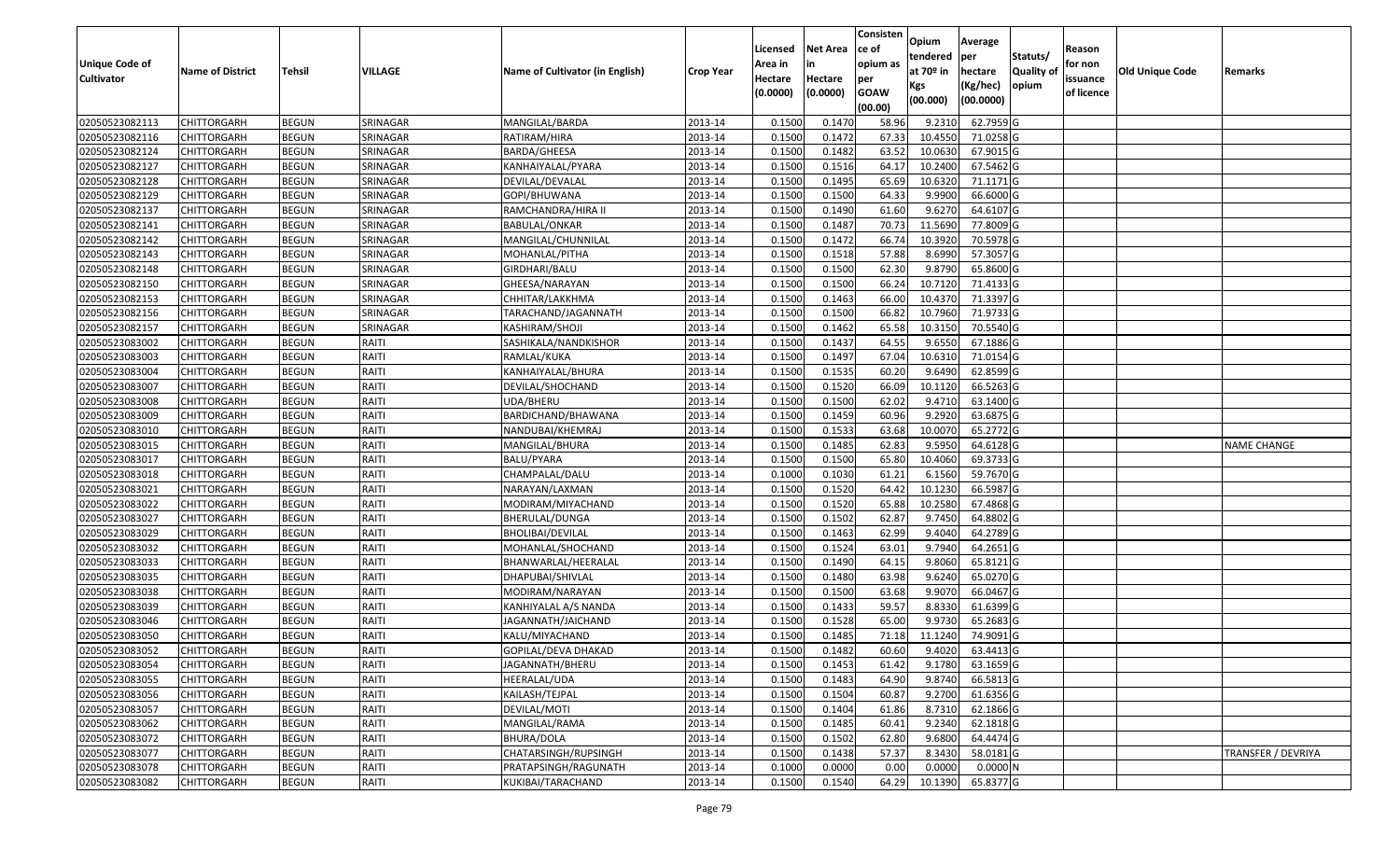| <b>Unique Code of</b> | <b>Name of District</b> |              | VILLAGE      |                                 |                  | Licensed<br>Area in | Net Area<br>in      | Consisten<br>ce of<br>opium as | Opium<br>tendered<br>at 70º in | Average<br>per<br>hectare | Statuts/<br><b>Quality of</b> | Reason<br>for non      | Old Unique Code |                    |
|-----------------------|-------------------------|--------------|--------------|---------------------------------|------------------|---------------------|---------------------|--------------------------------|--------------------------------|---------------------------|-------------------------------|------------------------|-----------------|--------------------|
| <b>Cultivator</b>     |                         | Tehsil       |              | Name of Cultivator (in English) | <b>Crop Year</b> | Hectare<br>(0.0000) | Hectare<br>(0.0000) | per<br><b>GOAW</b><br>(00.00)  | Kgs<br>(00.000)                | (Kg/hec)<br>(00.0000)     | opium                         | issuance<br>of licence |                 | Remarks            |
| 02050523084003        | <b>CHITTORGARH</b>      | <b>BEGUN</b> | RAITA        | RAMLAL/NANDLAL                  | 2013-14          | 0.1500              | 0.1534              | 64.29                          | 10.1760                        | 66.3364 G                 |                               |                        |                 |                    |
| 02050523084006        | CHITTORGARH             | <b>BEGUN</b> | RAITA        | PRABHULAL/RAMCHANDRA            | 2013-14          | 0.1500              | 0.1499              | 62.18                          | 9.6200                         | 64.1761 G                 |                               |                        |                 |                    |
| 02050523084008        | CHITTORGARH             | <b>BEGUN</b> | RAITA        | MODIRAM/TARACHAND               | 2013-14          | 0.1500              | 0.1525              | 57.51                          | 9.3910                         | 61.5803 G                 |                               |                        |                 |                    |
| 02050523084009        | <b>CHITTORGARH</b>      | <b>BEGUN</b> | RAITA        | KANA/BARDA                      | 2013-14          | 0.1500              | 0.0000              | 0.00                           | 0.0000                         | $0.0000$ F                |                               |                        |                 |                    |
| 02050523084010        | CHITTORGARH             | <b>BEGUN</b> | RAITA        | BALIBAI/BALU                    | 2013-14          | 0.1500              | 0.1533              | 63.86                          | 9.7520                         | 63.6138 G                 |                               |                        |                 |                    |
| 02050523084013        | <b>CHITTORGARH</b>      | <b>BEGUN</b> | RAITA        | JAMNIBAI/DEVILAL                | 2013-14          | 0.1500              | 0.1454              | 65.03                          | 10.0420                        | 69.0646 G                 |                               |                        |                 |                    |
| 02050523084015        | CHITTORGARH             | <b>BEGUN</b> | RAITA        | CHOGALAL/JITMAL                 | 2013-14          | 0.1500              | 0.1510              | 68.67                          | 10.5560                        | 69.9073 G                 |                               |                        |                 |                    |
| 02050523084017        | <b>CHITTORGARH</b>      | <b>BEGUN</b> | RAITA        | SOSAR/MANGILAL                  | 2013-14          | 0.1000              | 0.0997              | 65.84                          | 6.8660                         | 68.8666 G                 |                               |                        |                 | <b>NAME CHANGE</b> |
| 02050523084021        | CHITTORGARH             | <b>BEGUN</b> | RAITA        | KHEMRAJ/KUKA                    | 2013-14          | 0.1500              | 0.1425              | 58.98                          | 8.9900                         | 63.0877 G                 |                               |                        |                 |                    |
| 02050523084022        | CHITTORGARH             | <b>BEGUN</b> | RAITA        | GIRADHARI A/S JAGANNATH/DEVILAL | 2013-14          | 0.1000              | 0.0969              | 58.89                          | 5.9820                         | 61.7337 G                 |                               |                        |                 |                    |
| 02050523084023        | <b>CHITTORGARH</b>      | <b>BEGUN</b> | RAITA        | HEERALAL/MADHO                  | 2013-14          | 0.1500              | 0.0989              | 59.35                          | 6.0710                         | 61.3852 G                 |                               |                        |                 |                    |
| 02050523084024        | <b>CHITTORGARH</b>      | <b>BEGUN</b> | RAITA        | DEVILAL/BHAGIRATH               | 2013-14          | 0.1500              | 0.1134              | 70.13                          | 8.2450                         | 72.7072 G                 |                               |                        |                 |                    |
| 02050523084029        | CHITTORGARH             | <b>BEGUN</b> | RAITA        | DERAM/KUKA                      | 2013-14          | 0.1000              | 0.0000              | 0.00                           | 0.0000                         | $0.0000$ F                |                               |                        |                 |                    |
| 02050523084031        | CHITTORGARH             | <b>BEGUN</b> | RAITA        | BANSHILAL/BHURALAL              | 2013-14          | 0.1500              | 0.1474              | 66.26                          | 10.1280                        | 68.7110 G                 |                               |                        |                 |                    |
| 02050523084033        | CHITTORGARH             | <b>BEGUN</b> | RAITA        | HEERALAL/DEVILAL                | 2013-14          | 0.1500              | 0.1503              | 61.96                          | 9.7190                         | 64.6640 G                 |                               |                        |                 |                    |
| 02050523084035        | CHITTORGARH             | <b>BEGUN</b> | RAITA        | GHISIBAI/MODIRAM                | 2013-14          | 0.1500              | 0.1484              | 59.56                          | 9.2660                         | 62.4394 G                 |                               |                        |                 |                    |
| 02050523084039        | CHITTORGARH             | <b>BEGUN</b> | RAITA        | HEERALAL/DALLA                  | 2013-14          | 0.1500              | 0.1232              | 61.98                          | 7.5620                         | 61.3799 G                 |                               |                        |                 |                    |
| 02050523084045        | CHITTORGARH             | <b>BEGUN</b> | RAITA        | <b>BHAGIRATH/UDA</b>            | 2013-14          | 0.1500              | 0.1500              | 66.21                          | 10.2530                        | 68.3533 G                 |                               |                        |                 |                    |
| 02050523084047        | CHITTORGARH             | <b>BEGUN</b> | RAITA        | HIRALAL/BARDA                   | 2013-14          | 0.1500              | 0.1465              | 59.08                          | 9.1410                         | 62.3959 G                 |                               |                        |                 |                    |
| 02050523084048        | CHITTORGARH             | <b>BEGUN</b> | RAITA        | JAGDISH/NARAYAN                 | 2013-14          | 0.1500              | 0.1531              | 61.12                          | 10.0320                        | 65.5258 G                 |                               |                        |                 |                    |
| 02050523084050        | <b>CHITTORGARH</b>      | <b>BEGUN</b> | RAITA        | LALU/BARDA                      | 2013-14          | 0.1500              | 0.1508              | 64.00                          | 9.8650                         | 65.4178 G                 |                               |                        |                 |                    |
| 02050523084051        | CHITTORGARH             | <b>BEGUN</b> | RAITA        | HARIRAM/NANDA                   | 2013-14          | 0.1500              | 0.0707              | 67.36                          | 4.9370                         | 69.8303 G                 |                               |                        |                 |                    |
| 02050523084052        | CHITTORGARH             | <b>BEGUN</b> | RAITA        | RUPLAL/DEVILAL                  | 2013-14          | 0.1500              | 0.0000              | 0.00                           | 0.0000                         | $0.0000$ F                |                               |                        |                 |                    |
| 02050523084053        | <b>CHITTORGARH</b>      | <b>BEGUN</b> | RAITA        | SHIVRAM/NANDLAL                 | 2013-14          | 0.1500              | 0.1506              | 62.47                          | 9.4600                         | 62.8154 G                 |                               |                        |                 |                    |
| 02050523084056        | CHITTORGARH             | <b>BEGUN</b> | RAITA        | SEU BAI/ KANHAIYALAL            | 2013-14          | 0.1000              | 0.1021              | 64.48                          | 7.0650                         | 69.1969 G                 |                               |                        |                 |                    |
| 02050523084057        | CHITTORGARH             | <b>BEGUN</b> | RAITA        | GHEESA/NARAYAN                  | 2013-14          | 0.1000              | 0.1016              | 63.73                          | 6.6190                         | 65.1476 G                 |                               |                        |                 | <b>NAME CHANGE</b> |
| 02050523084058        | CHITTORGARH             | <b>BEGUN</b> | RAITA        | KANHIYALAL /NANDLAL             | 2013-14          | 0.1500              | 0.1525              | 59.38                          | 9.5430                         | 62.5770 G                 |                               |                        |                 |                    |
| 02050523084060        | <b>CHITTORGARH</b>      | <b>BEGUN</b> | RAITA        | MOHANLAL/DEVILAL                | 2013-14          | 0.1000              | 0.0000              | 0.00                           | 0.0000                         | $0.0000$ F                |                               |                        |                 |                    |
| 02050523084064        | CHITTORGARH             | <b>BEGUN</b> | RAITA        | GHISALAL/DEVA                   | 2013-14          | 0.1000              | 0.0000              | 0.00                           | 0.0000                         | $0.0000$ F                |                               |                        |                 |                    |
| 02050523084065        | CHITTORGARH             | <b>BEGUN</b> | RAITA        | GANGARAM/UDA                    | 2013-14          | 0.1500              | 0.1500              | 64.08                          | 10.0240                        | 66.8267 G                 |                               |                        |                 |                    |
| 02050523084067        | CHITTORGARH             | <b>BEGUN</b> | RAITA        | GHISALAL/UDAILAL                | 2013-14          | 0.1500              | 0.1488              | 60.33                          | 9.4630                         | 63.5954 G                 |                               |                        |                 |                    |
| 02050523084070        | <b>CHITTORGARH</b>      | <b>BEGUN</b> | RAITA        | RAMIBAI/RATANLAL                | 2013-14          | 0.1500              | 0.1424              | 62.21                          | 9.0290                         | 63.4059 G                 |                               |                        |                 |                    |
| 02050523084077        | <b>CHITTORGARH</b>      | <b>BEGUN</b> | RAITA        | MOHANLAL/JITMAL                 | 2013-14          | 0.1500              | 0.1514              | 64.28                          | 9.8900                         | 65.3236 G                 |                               |                        |                 |                    |
| 02050523084078        | CHITTORGARH             | <b>BEGUN</b> | RAITA        | CHAMPABAI/BHANWARLAL            | 2013-14          | 0.1000              | 0.0992              | 64.63                          | 6.7030                         | 67.5706 G                 |                               |                        |                 | <b>NAME CHANGE</b> |
| 02050523084079        | <b>CHITTORGARH</b>      | <b>BEGUN</b> | RAITA        | GHISALAL/MOTI                   | 2013-14          | 0.1500              | 0.1520              | 62.88                          | 9.8810                         | 65.0066 G                 |                               |                        |                 |                    |
| 02050523084080        | <b>CHITTORGARH</b>      | <b>BEGUN</b> | <b>RAITA</b> | KESHARBAI/MANGILAL              | 2013-14          | 0.1500              | 0.1500              | 66.28                          |                                | 10.0840 67.2267 G         |                               |                        |                 |                    |
| 02050523084081        | <b>CHITTORGARH</b>      | <b>BEGUN</b> | RAITA        | BHANWARLAL/KAJOD                | 2013-14          | 0.1000              | 0.0988              | 65.24                          | 6.9620                         | 70.4656 G                 |                               |                        |                 |                    |
| 02050523084082        | <b>CHITTORGARH</b>      | <b>BEGUN</b> | RAITA        | RAMSUKHA/MOTI                   | 2013-14          | 0.1500              | 0.0750              | 65.72                          | 5.0890                         | 67.8533 G                 |                               |                        |                 |                    |
| 02050523084090        | <b>CHITTORGARH</b>      | <b>BEGUN</b> | <b>RAITA</b> | RUPLAL/GOKAL                    | 2013-14          | 0.1500              | 0.1486              | 64.89                          | 10.1880                        | 68.5599 G                 |                               |                        |                 |                    |
| 02050523084093        | <b>CHITTORGARH</b>      | <b>BEGUN</b> | RAITA        | GHISALAL/ONKAR                  | 2013-14          | 0.1500              | 0.1521              | 63.90                          | 10.0320                        | 65.9566 G                 |                               |                        |                 |                    |
| 02050523084094        | <b>CHITTORGARH</b>      | <b>BEGUN</b> | <b>RAITA</b> | <b>BALU/ONKAR</b>               | 2013-14          | 0.1000              | 0.1008              | 60.30                          | 6.6930                         | 66.3988 G                 |                               |                        |                 |                    |
| 02050523084095        | <b>CHITTORGARH</b>      | <b>BEGUN</b> | RAITA        | BADAMBAI/MADHOLAL               | 2013-14          | 0.1500              | 0.1515              | 67.56                          | 10.5680                        | 69.7558 G                 |                               |                        |                 |                    |
| 02050523084096        | <b>CHITTORGARH</b>      | <b>BEGUN</b> | RAITA        | KAMLIBAI/RAMCHANDRA             | 2013-14          | 0.1000              | 0.1025              | 67.10                          | 7.1130                         | 69.3951 G                 |                               |                        |                 |                    |
| 02050523084097        | <b>CHITTORGARH</b>      | <b>BEGUN</b> | RAITA        | SURESHKUMAR/RUPLAL              | 2013-14          | 0.1500              | 0.0000              | 0.00                           | 0.0000                         | $0.0000$ F                |                               |                        |                 |                    |
| 02050523084098        | <b>CHITTORGARH</b>      | <b>BEGUN</b> | RAITA        | UDAYRAM/RUPA                    | 2013-14          | 0.1000              | 0.1013              | 60.79                          | 6.2870                         | 62.0632 G                 |                               |                        |                 |                    |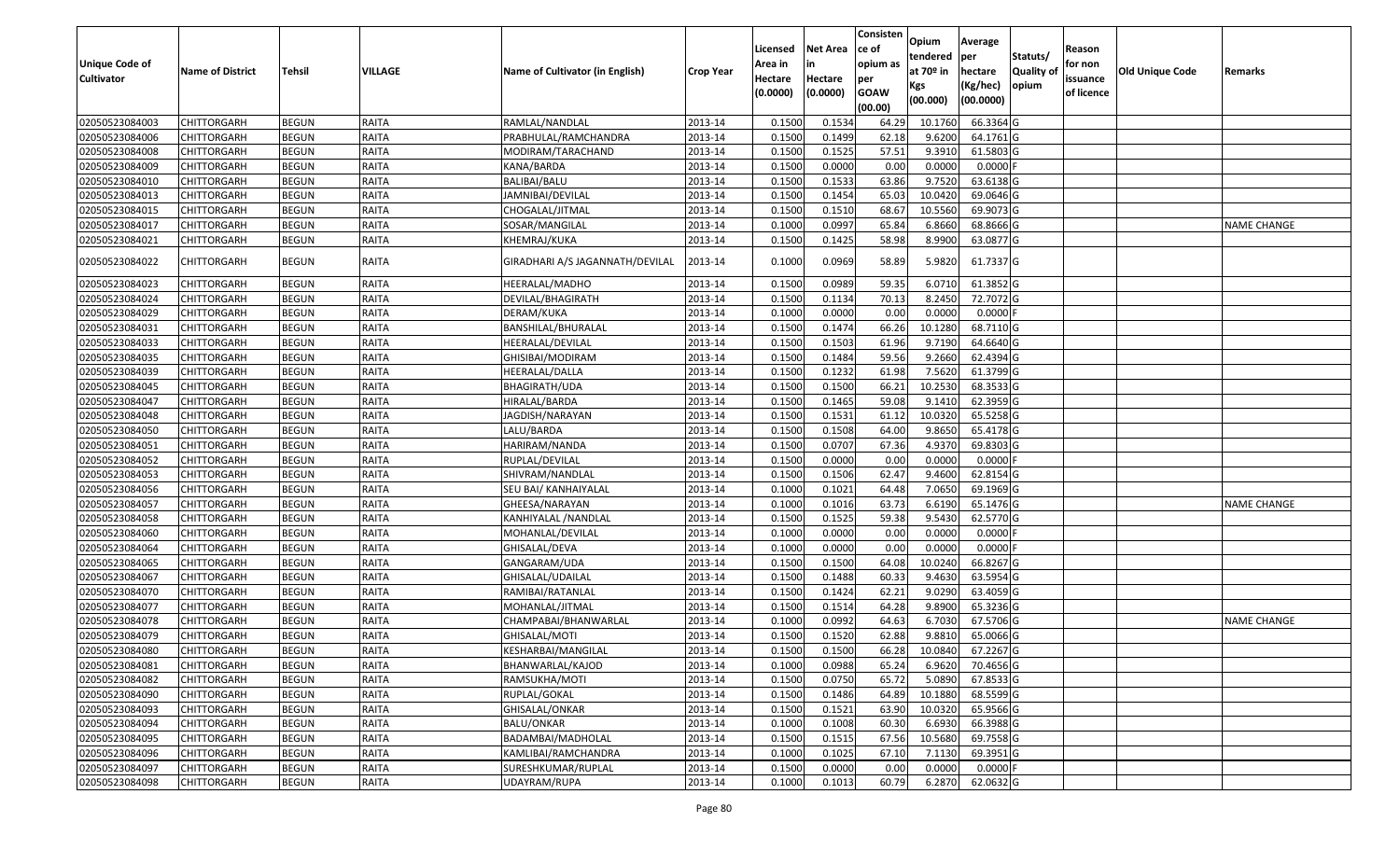| <b>Unique Code of</b><br><b>Cultivator</b> | <b>Name of District</b> | Tehsil       | VILLAGE        | Name of Cultivator (in English)       | <b>Crop Year</b> | Licensed<br>Area in<br>Hectare<br>(0.0000) | Net Area<br>in<br>Hectare<br>(0.0000) | Consisten<br>ce of<br>opium as<br>per<br><b>GOAW</b><br>(00.00) | Opium<br>tendered<br>at 70º in<br>Kgs<br>(00.000) | Average<br>per<br>hectare<br>(Kg/hec)<br>(00.0000) | Statuts/<br><b>Quality of</b><br>opium | Reason<br>for non<br>issuance<br>of licence | <b>Old Unique Code</b> | Remarks                           |
|--------------------------------------------|-------------------------|--------------|----------------|---------------------------------------|------------------|--------------------------------------------|---------------------------------------|-----------------------------------------------------------------|---------------------------------------------------|----------------------------------------------------|----------------------------------------|---------------------------------------------|------------------------|-----------------------------------|
| 02050523084100                             | <b>CHITTORGARH</b>      | <b>BEGUN</b> | RAITA          | GHISIBAIW/O NANDLAL/DEVILAL           | 2013-14          | 0.1500                                     | 0.1515                                | 60.76                                                           | 9.2790                                            | 61.2475 G                                          |                                        |                                             |                        |                                   |
| 02050523084102                             | CHITTORGARH             | <b>BEGUN</b> | RAITA          | PANNIBAI/DEVA                         | 2013-14          | 0.1500                                     | 0.1454                                | 66.56                                                           | 10.0030                                           | 68.7964 G                                          |                                        |                                             |                        |                                   |
| 02050523084108                             | CHITTORGARH             | <b>BEGUN</b> | RAITA          | BADRILAL/TARACHAND                    | 2013-14          | 0.1500                                     | 0.1492                                | 65.94                                                           | 9.9850                                            | 66.9236 G                                          |                                        |                                             |                        |                                   |
| 02050523084114                             | CHITTORGARH             | <b>BEGUN</b> | RAITA          | TULSIRAM/KAILAJI                      | 2013-14          | 0.1500                                     | 0.0000                                | 0.00                                                            | 0.0000                                            | $0.0000$ F                                         |                                        |                                             |                        | TRANSFER / SAWARUP JI<br>KI KHERI |
| 02050523084116                             | CHITTORGARH             | <b>BEGUN</b> | RAITA          | BHUWANA/KUKA                          | 2013-14          | 0.1000                                     | 0.1000                                | 59.70                                                           | 6.4900                                            | 64.9000 G                                          |                                        |                                             | 02050523097034         | TRANSFER                          |
| 02050523085001                             | CHITTORGARH             | <b>BEGUN</b> | RABARDA        | GOPILAL/TULSIRAM                      | 2013-14          | 0.1500                                     | 0.1518                                | 63.30                                                           | 10.2270                                           | 67.3715 G                                          |                                        |                                             |                        | TRANSFER / GOPALPURA              |
| 02050523085002                             | CHITTORGARH             | <b>BEGUN</b> | RABARDA        | RAMESHWAR/MULCHAND                    | 2013-14          | 0.1500                                     | 0.1510                                | 56.12                                                           | 8.7630                                            | 58.0331 G                                          |                                        |                                             |                        |                                   |
| 02050523085003                             | CHITTORGARH             | <b>BEGUN</b> | RABARDA        | GHEESALAL A/S LAXMAN / RAMLAL         | 2013-14          | 0.1500                                     | 0.1506                                | 56.10                                                           | 8.8080                                            | 58.4861 G                                          |                                        |                                             |                        | TRANSFER / GOPALPURA              |
| 02050523085005                             | <b>CHITTORGARH</b>      | <b>BEGUN</b> | <b>RABARDA</b> | UDIBAI/PRAHLAD                        | 2013-14          | 0.1500                                     | 0.1526                                | 60.60                                                           | 9.8690                                            | 64.6723 G                                          |                                        |                                             |                        |                                   |
| 02050523085006                             | CHITTORGARH             | <b>BEGUN</b> | RABARDA        | KASHIRAM/GULAB                        | 2013-14          | 0.1500                                     | 0.1541                                | 61.94                                                           | 9.9100                                            | 64.3089 G                                          |                                        |                                             |                        | <b>TRANSFER / GOPALPURA</b>       |
| 02050523085008                             | CHITTORGARH             | <b>BEGUN</b> | RABARDA        | BOTHLAL/GULAB                         | 2013-14          | 0.1500                                     | 0.1548                                | 60.05                                                           | 9.4620                                            | 61.1240 G                                          |                                        |                                             |                        | TRANSFER / GOPALPURA              |
| 02050523085009                             | CHITTORGARH             | <b>BEGUN</b> | RABARDA        | SHANKER A/S GULABCHAND/<br>BHANWARLAL | 2013-14          | 0.1500                                     | 0.1510                                | 64.61                                                           | 10.3840                                           | 68.7682 G                                          |                                        |                                             |                        | TRANSFER / GOPALPURA              |
| 02050523085012                             | CHITTORGARH             | <b>BEGUN</b> | RABARDA        | HIRALAL/TULSIRAM                      | 2013-14          | 0.1500                                     | 0.1520                                | 58.93                                                           | 9.4620                                            | 62.2500 G                                          |                                        |                                             |                        | TRANSFER / GOPALPURA              |
| 02050523085013                             | CHITTORGARH             | <b>BEGUN</b> | RABARDA        | SOHNIBAI/MEGHRAJ                      | 2013-14          | 0.1000                                     | 0.1029                                | 55.35                                                           | 6.0170                                            | 58.4742 G                                          |                                        |                                             | 02050523113011         | TRANSFER TO & NAME<br>CHANGE      |
| 02050523085014                             | CHITTORGARH             | <b>BEGUN</b> | RABARDA        | BALU A/S JAISINGH/ SEWA               | 2013-14          | 0.1500                                     | 0.1522                                | 60.93                                                           | 9.7750                                            | 64.2247 G                                          |                                        |                                             |                        |                                   |
| 02050523085015                             | CHITTORGARH             | <b>BEGUN</b> | RABARDA        | SUBHASHCHANDRA/HAZARI                 | 2013-14          | 0.1500                                     | 0.1517                                | 59.71                                                           | 9.6900                                            | 63.8761 G                                          |                                        |                                             |                        | TRANSFER / GOPALPURA              |
| 02050523085017                             | CHITTORGARH             | <b>BEGUN</b> | RABARDA        | RATANLAL/KASHIRAM                     | 2013-14          | 0.1500                                     | 0.1513                                | 64.77                                                           | 10.5580                                           | 69.7819 G                                          |                                        |                                             |                        | TRANSFER / GOPALPURA              |
| 02050523085018                             | CHITTORGARH             | <b>BEGUN</b> | RABARDA        | DEVILAL/MADHO                         | 2013-14          | 0.1500                                     | 0.1502                                | 62.30                                                           | 9.9240                                            | 66.0719 G                                          |                                        |                                             |                        |                                   |
| 02050523085019                             | CHITTORGARH             | <b>BEGUN</b> | RABARDA        | RASUKH/KASHIRAM                       | 2013-14          | 0.1500                                     | 0.1408                                | 63.32                                                           | 9.3890                                            | 66.6832 G                                          |                                        |                                             |                        | TRANSFER / GOPALPURA              |
| 02050523085020                             | CHITTORGARH             | <b>BEGUN</b> | RABARDA        | BALU/RUPA @ RUPLAL                    | 2013-14          | 0.1500                                     | 0.1539                                | 62.78                                                           | 9.9550                                            | 64.6849 G                                          |                                        |                                             |                        |                                   |
| 02050523085021                             | CHITTORGARH             | <b>BEGUN</b> | RABARDA        | DEVILAL/RAMLAL @ RAMA                 | 2013-14          | 0.1500                                     | 0.1470                                | 59.67                                                           | 9.1300                                            | 62.1088 G                                          |                                        |                                             |                        | TRANSFER / GOPALPURA              |
| 02050523085023                             | CHITTORGARH             | <b>BEGUN</b> | RABARDA        | NANALAL @ NANURAM/ KHEMA              | 2013-14          | 0.1500                                     | 0.1488                                | 57.14                                                           | 9.2970                                            | 62.4798 G                                          |                                        |                                             |                        | <b>TRANSFER / GOPALPURA</b>       |
| 02050523085025                             | CHITTORGARH             | <b>BEGUN</b> | RABARDA        | PANNALAL/MADHO                        | 2013-14          | 0.1500                                     | 0.151                                 | 60.98                                                           | 9.7740                                            | 64.6856 G                                          |                                        |                                             |                        |                                   |
| 02050523085031                             | <b>CHITTORGARH</b>      | <b>BEGUN</b> | RABARDA        | BALULAL/AMARCHAND                     | 2013-14          | 0.1500                                     | 0.1520                                | 62.04                                                           | 9.7490                                            | 64.1382 G                                          |                                        |                                             |                        | <b>TRANSFER / GOPALPURA</b>       |
| 02050523085032                             | <b>CHITTORGARH</b>      | <b>BEGUN</b> | <b>RABARDA</b> | DHAPUBAI / HEMA @ HEMRAJ              | 2013-14          | 0.1500                                     | 0.1502                                | 61.90                                                           | 10.1070                                           | 67.2903 G                                          |                                        |                                             |                        |                                   |
| 02050523085033                             | <b>CHITTORGARH</b>      | <b>BEGUN</b> | RABARDA        | RAJENDRA SINGH/BHOPAL SINGH           | 2013-14          | 0.1000                                     | 0.0989                                | 60.64                                                           | 6.1680                                            | 62.3660 G                                          |                                        |                                             |                        |                                   |
| 02050523085034                             | CHITTORGARH             | <b>BEGUN</b> | RABARDA        | BALURAM/MADHOLAL                      | 2013-14          | 0.1500                                     | 0.1508                                | 64.14                                                           | 10.2070                                           | 67.6857 G                                          |                                        |                                             |                        |                                   |
| 02050523085035                             | CHITTORGARH             | <b>BEGUN</b> | RABARDA        | BALULAL/HIRA                          | 2013-14          | 0.1500                                     | 0.1519                                | 63.25                                                           | 10.1470                                           | 66.8005 G                                          |                                        |                                             |                        | <b>TRANSFER / GOPALPURA</b>       |
| 02050523085037                             | <b>CHITTORGARH</b>      | <b>BEGUN</b> | RABARDA        | FULIBAI/BALULAL                       | 2013-14          | 0.1500                                     | 0.1501                                | 58.10                                                           | 9.1550                                            | 60.9927 G                                          |                                        |                                             |                        |                                   |
| 02050523085038                             | <b>CHITTORGARH</b>      | <b>BEGUN</b> | RABARDA        | MANGILAL @ MANGYA/BHURA               | 2013-14          | 0.1500                                     | 0.1536                                | 62.35                                                           | 10.0210                                           | 65.2409 G                                          |                                        |                                             |                        |                                   |
| 02050523085039                             | <b>CHITTORGARH</b>      | <b>BEGUN</b> | RABARDA        | KANA/KALU                             | 2013-14          | 0.1500                                     | 0.1505                                | 59.80                                                           | 9.5340                                            | 63.3488 G                                          |                                        |                                             |                        |                                   |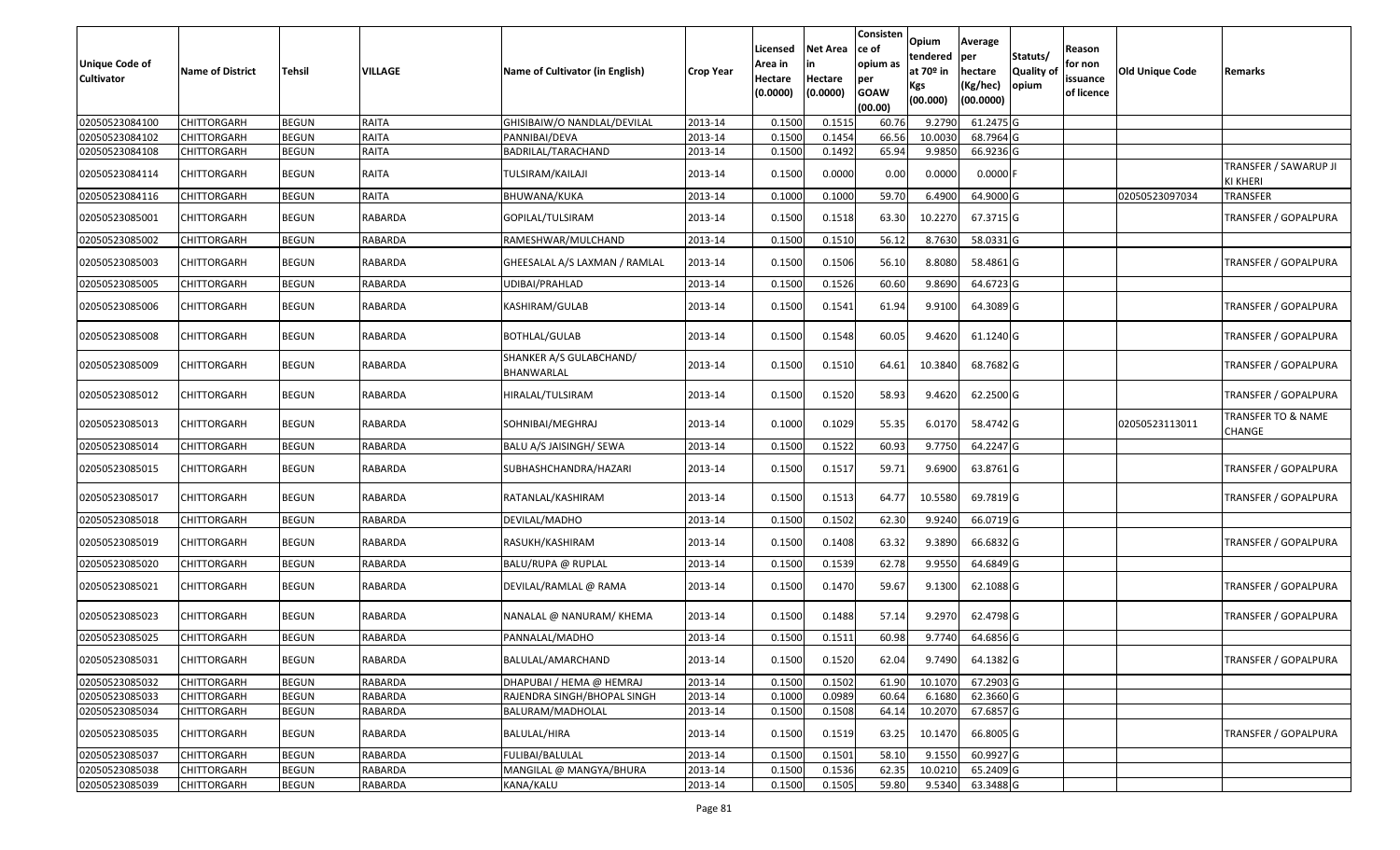| <b>Unique Code of</b><br><b>Cultivator</b> | <b>Name of District</b> | Tehsil       | VILLAGE             | Name of Cultivator (in English)          | <b>Crop Year</b> | Licensed<br>Area in<br>Hectare<br>(0.0000) | <b>Net Area</b><br>Hectare<br>(0.0000) | Consisten<br>ce of<br>opium as<br>per<br><b>GOAW</b><br>(00.00) | Opium<br>tendered<br>at 70º in<br>Kgs<br>(00.000) | Average<br>per<br>hectare<br>(Kg/hec)<br>(00.0000) | Statuts/<br><b>Quality of</b><br>opium | Reason<br>for non<br>issuance<br>of licence | Old Unique Code | Remarks              |
|--------------------------------------------|-------------------------|--------------|---------------------|------------------------------------------|------------------|--------------------------------------------|----------------------------------------|-----------------------------------------------------------------|---------------------------------------------------|----------------------------------------------------|----------------------------------------|---------------------------------------------|-----------------|----------------------|
| 02050523085042                             | <b>CHITTORGARH</b>      | <b>BEGUN</b> | RABARDA             | MOHANLAL/BALU                            | 2013-14          | 0.1500                                     | 0.1512                                 | 58.11                                                           | 9.2230                                            | 60.9987 G                                          |                                        |                                             |                 |                      |
| 02050523085051                             | CHITTORGARH             | <b>BEGUN</b> | RABARDA             | MIYACHAND/BHOLA                          | 2013-14          | 0.1500                                     | 0.1513                                 | 60.23                                                           | 9.6280                                            | 63.6352 G                                          |                                        |                                             |                 | TRANSFER / GOPALPURA |
| 02050523086002                             | <b>CHITTORGARH</b>      | <b>BEGUN</b> | RAMNAGAR BANDO KA   | LALURAM/BHOLA                            | 2013-14          | 0.1500                                     | 0.1426                                 | 69.31                                                           | 10.2280                                           | 71.7251G                                           |                                        |                                             |                 |                      |
| 02050523086006                             | CHITTORGARH             | <b>BEGUN</b> | RAMNAGAR BANDO KA   | BANSHILAL/RAMLAL                         | 2013-14          | 0.1500                                     | 0.1550                                 | 65.22                                                           | 10.2400                                           | 66.0645 G                                          |                                        |                                             |                 |                      |
| 02050523086007                             | CHITTORGARH             | <b>BEGUN</b> | RAMNAGAR BANDO KA   | DAULATRAM/NARAYAN                        | 2013-14          | 0.1000                                     | 0.1017                                 | 60.69                                                           | 6.4070                                            | 62.9990 G                                          |                                        |                                             |                 |                      |
| 02050523086008                             | CHITTORGARH             | <b>BEGUN</b> | RAMNAGAR BANDO KA   | SITARAM/MANGILAL                         | 2013-14          | 0.1500                                     | 0.1469                                 | 63.09                                                           | 9.2110                                            | 62.7025 G                                          |                                        |                                             |                 |                      |
| 02050523086010                             | CHITTORGARH             | <b>BEGUN</b> | RAMNAGAR BANDO KA   | SHANTIBAI/GANESH                         | 2013-14          | 0.1500                                     | 0.1510                                 | 65.37                                                           | 10.1230                                           | 67.0397 G                                          |                                        |                                             |                 |                      |
| 02050523086011                             | <b>CHITTORGARH</b>      | <b>BEGUN</b> | RAMNAGAR BANDO KA   | NANDLAL @ NANDA/ BHAGIRATH               | 2013-14          | 0.1500                                     | 0.1482                                 | 66.60                                                           | 10.2370                                           | 69.0756 G                                          |                                        |                                             |                 |                      |
| 02050523086012                             | <b>CHITTORGARH</b>      | <b>BEGUN</b> | RAMNAGAR BANDO KA   | BALU/LOBHIRAM                            | 2013-14          | 0.1500                                     | 0.1512                                 | 63.12                                                           | 9.7750                                            | 64.6495 G                                          |                                        |                                             |                 |                      |
| 02050523086013                             | <b>CHITTORGARH</b>      | <b>BEGUN</b> | RAMNAGAR BANDO KA   | MOHANLAL/MANGILAL                        | 2013-14          | 0.1500                                     | 0.1492                                 | 69.23                                                           | 10.3940                                           | 69.6649 G                                          |                                        |                                             |                 |                      |
| 02050523086015                             | <b>CHITTORGARH</b>      | <b>BEGUN</b> | RAMNAGAR BANDO KA   | DEVILAL/SHOCHAND                         | 2013-14          | 0.1500                                     | 0.1487                                 | 68.36                                                           | 10.4790                                           | 70.4707 G                                          |                                        |                                             |                 |                      |
| 02050523086016                             | <b>CHITTORGARH</b>      | <b>BEGUN</b> | RAMNAGAR BANDO KA   | SHAMBHULAL/BHANWARLAL                    | 2013-14          | 0.1500                                     | 0.1491                                 | 66.31                                                           | 10.0510                                           | 67.4111G                                           |                                        |                                             |                 |                      |
| 02050523086017                             | <b>CHITTORGARH</b>      | <b>BEGUN</b> | RAMNAGAR BANDO KA   | RAMPRASAD/LOBHIRAM                       | 2013-14          | 0.1500                                     | 0.1486                                 | 66.50                                                           | 9.9090                                            | 66.6824 G                                          |                                        |                                             |                 |                      |
| 02050523086018                             | CHITTORGARH             | <b>BEGUN</b> | RAMNAGAR BANDO KA   | GHEESA/DEVILAL                           | 2013-14          | 0.1500                                     | 0.1454                                 | 70.67                                                           | 10.3480                                           | 71.1692 G                                          |                                        |                                             |                 |                      |
| 02050523086019                             | <b>CHITTORGARH</b>      | <b>BEGUN</b> | RAMNAGAR BANDO KA   | NARAYAN/HIRALAL                          | 2013-14          | 0.1500                                     | 0.1496                                 | 63.57                                                           | 9.7810                                            | 65.3810 G                                          |                                        |                                             |                 |                      |
| 02050523086020                             | <b>CHITTORGARH</b>      | <b>BEGUN</b> | RAMNAGAR BANDO KA   | RAMCHANDRA/BHAGIRATH                     | 2013-14          | 0.1500                                     | 0.1524                                 | 67.15                                                           | 10.4470                                           | 68.5499 G                                          |                                        |                                             |                 |                      |
| 02050523086021                             | CHITTORGARH             | <b>BEGUN</b> | RAMNAGAR BANDO KA   | SHANKER/MOTI                             | 2013-14          | 0.1000                                     | 0.1016                                 | 58.04                                                           | 6.2930                                            | 61.9390 G                                          |                                        |                                             |                 |                      |
| 02050523086022                             | CHITTORGARH             | <b>BEGUN</b> | RAMNAGAR BANDO KA   | BALU/MOTI                                | 2013-14          | 0.1500                                     | 0.1472                                 | 60.45                                                           | 8.9550                                            | 60.8356 G                                          |                                        |                                             |                 |                      |
| 02050523086023                             | <b>CHITTORGARH</b>      | <b>BEGUN</b> | RAMNAGAR BANDO KA   | PYARIBAI/TULSIRAM                        | 2013-14          | 0.1500                                     | 0.1553                                 | 68.70                                                           | 11.0800                                           | 71.3458 G                                          |                                        |                                             |                 |                      |
| 02050523086024                             | <b>CHITTORGARH</b>      | <b>BEGUN</b> | RAMNAGAR BANDO KA   | HIRALAL/DAULATRAM                        | 2013-14          | 0.1500                                     | 0.1462                                 | 63.66                                                           | 9.6220                                            | 65.8140 G                                          |                                        |                                             |                 |                      |
| 02050523086025                             | <b>CHITTORGARH</b>      | <b>BEGUN</b> | RAMNAGAR BANDO KA   | JAGDISH/CHHOGA                           | 2013-14          | 0.1500                                     | 0.1490                                 | 59.54                                                           | 9.0760                                            | 60.9128 G                                          |                                        |                                             |                 |                      |
| 02050523086032                             | CHITTORGARH             | <b>BEGUN</b> | RAMNAGAR BANDO KA   | HAJARI/GANGARAM                          | 2013-14          | 0.1500                                     | 0.1343                                 | 60.77                                                           | 8.3170                                            | 61.9285 G                                          |                                        |                                             |                 |                      |
| 02050523087001                             | CHITTORGARH             | <b>BEGUN</b> | RAMNAGAR TARA PIPLI | DEVILAL/BARDICHAND                       | 2013-14          | 0.1500                                     | 0.1557                                 | 63.22                                                           | 9.9800                                            | 64.0976 G                                          |                                        |                                             |                 |                      |
| 02050523087002                             | <b>CHITTORGARH</b>      | <b>BEGUN</b> | RAMNAGAR TARA PIPLI | <b>BHURA/KUKA</b>                        | 2013-14          | 0.1500                                     | 0.1533                                 | 60.27                                                           | 9.2900                                            | 60.6001G                                           |                                        |                                             |                 |                      |
| 02050523087003                             | <b>CHITTORGARH</b>      | <b>BEGUN</b> | RAMNAGAR TARA PIPLI | GOPI/NARAYAN                             | 2013-14          | 0.1500                                     | 0.1439                                 | 62.68                                                           | 9.4020                                            | 65.3370 G                                          |                                        |                                             |                 |                      |
| 02050523087004                             | CHITTORGARH             | <b>BEGUN</b> | RAMNAGAR TARA PIPLI | KERING/BHAJJA                            | 2013-14          | 0.1500                                     | 0.1537                                 | 58.04                                                           | 9.0290                                            | 58.7443 G                                          |                                        |                                             |                 |                      |
| 02050523087005                             | CHITTORGARH             | <b>BEGUN</b> | RAMNAGAR TARA PIPLI | NANDLAL/LALU                             | 2013-14          | 0.1500                                     | 0.1476                                 | 56.79                                                           | 8.6240                                            | 58.4282 G                                          |                                        |                                             |                 | <b>NAME CHANGE</b>   |
| 02050523087006                             | <b>CHITTORGARH</b>      | <b>BEGUN</b> | RAMNAGAR TARA PIPLI | HARLAL/BARDA                             | 2013-14          | 0.1000                                     | 0.1022                                 | 63.98                                                           | 6.5350                                            | 63.9432 G                                          |                                        |                                             |                 |                      |
| 02050523087007                             | CHITTORGARH             | <b>BEGUN</b> | RAMNAGAR TARA PIPLI | PREMCHAND/CHHAGANLAL                     | 2013-14          | 0.1500                                     | 0.1507                                 | 61.08                                                           | 9.1620                                            | 60.7963 G                                          |                                        |                                             |                 |                      |
| 02050523087008                             | CHITTORGARH             | <b>BEGUN</b> | RAMNAGAR TARA PIPLI | GHEESA/KISHNA                            | 2013-14          | 0.1500                                     | 0.1500                                 | 59.56                                                           | 9.2740                                            | 61.8267 G                                          |                                        |                                             |                 |                      |
| 02050523087009                             | CHITTORGARH             | <b>BEGUN</b> | RAMNAGAR TARA PIPLI | KUKIBAI/KUKA                             | 2013-14          | 0.1500                                     | 0.1504                                 | 56.32                                                           | 8.7050                                            | 57.8790 G                                          |                                        |                                             |                 |                      |
| 02050523087010                             | <b>CHITTORGARH</b>      | <b>BEGUN</b> | RAMNAGAR TARA PIPLI | HAZARI/DEVI                              | 2013-14          | 0.1500                                     | 0.1491                                 | 60.80                                                           | 9.3020                                            | 62.3877 G                                          |                                        |                                             |                 |                      |
| 02050523087013                             | <b>CHITTORGARH</b>      | <b>BEGUN</b> | RAMNAGAR TARA PIPLI | GANGARAM/RUPAJI                          | 2013-14          | 0.1500                                     | 0.1374                                 | 59.59                                                           | 8.2830                                            | 60.2838 G                                          |                                        |                                             |                 |                      |
| 02050523087014                             | <b>CHITTORGARH</b>      | <b>BEGUN</b> | RAMNAGAR TARA PIPLI | HARLAL/JITMAL                            | 2013-14          | 0.1500                                     | 0.1537                                 | 66.87                                                           | 10.5560                                           | 68.6792 G                                          |                                        |                                             |                 |                      |
| 02050523087016                             | <b>CHITTORGARH</b>      | <b>BEGUN</b> | RAMNAGAR TARA PIPLI | MOHANLAL/MODIRAM                         | 2013-14          | 0.1500                                     | 0.1382                                 | 67.01                                                           | 9.3140                                            | 67.3951 G                                          |                                        |                                             |                 |                      |
| 02050523087018                             | <b>CHITTORGARH</b>      | <b>BEGUN</b> | RAMNAGAR TARA PIPLI | BHANWARLAL/MANGILAL                      | 2013-14          | 0.1500                                     | 0.1544                                 | 60.13                                                           | 9.5090                                            | 61.5868 G                                          |                                        |                                             |                 |                      |
| 02050523087020                             | <b>CHITTORGARH</b>      | <b>BEGUN</b> | RAMNAGAR TARA PIPLI | KALU/HIRA                                | 2013-14          | 0.1500                                     | 0.1492                                 | 59.23                                                           | 9.4180                                            | 63.1233 G                                          |                                        |                                             |                 |                      |
| 02050523087022                             | <b>CHITTORGARH</b>      | <b>BEGUN</b> | RAMNAGAR TARA PIPLI | HIRA/BHUWANA                             | 2013-14          | 0.1500                                     | 0.1434                                 | 65.74                                                           | 9.8050                                            | 68.3752 G                                          |                                        |                                             |                 |                      |
| 02050523088001                             | <b>CHITTORGARH</b>      | <b>BEGUN</b> | SHADI               | MOHANLAL/NATHU                           | 2013-14          | 0.1500                                     | 0.1483                                 | 63.47                                                           | 9.6570                                            | 65.1180 G                                          |                                        |                                             |                 |                      |
| 02050523088002                             | <b>CHITTORGARH</b>      | <b>BEGUN</b> | SHADI               | ASHOK KUMAR A/S BHIMA / MANGILAL 2013-14 |                  | 0.1500                                     | 0.1515                                 | 67.24                                                           | 10.6340                                           | 70.1914 G                                          |                                        |                                             |                 |                      |
| 02050523088003                             | <b>CHITTORGARH</b>      | <b>BEGUN</b> | <b>SHADI</b>        | MANGILAL/PYARA                           | 2013-14          | 0.1500                                     | 0.1507                                 | 61.28                                                           | 9.6910                                            | 64.3066 G                                          |                                        |                                             |                 |                      |
| 02050523088004                             | <b>CHITTORGARH</b>      | <b>BEGUN</b> | <b>SHADI</b>        | GHEESALAL/RUPA                           | 2013-14          | 0.1500                                     | 0.1474                                 | 70.30                                                           | 10.8160                                           | 73.3786 G                                          |                                        |                                             |                 |                      |
| 02050523088005                             | <b>CHITTORGARH</b>      | <b>BEGUN</b> | SHADI               | KANHAIYALAL/BHANWARLAL                   | 2013-14          | 0.1500                                     | 0.1516                                 | 60.27                                                           | 9.2560                                            | 61.0554 G                                          |                                        |                                             |                 |                      |
| 02050523088006                             | <b>CHITTORGARH</b>      | <b>BEGUN</b> | SHADI               | DHANNIBAI/BHURA                          | 2013-14          | 0.1500                                     | 0.1500                                 | 66.14                                                           | 10.2420                                           | 68.2800 G                                          |                                        |                                             |                 |                      |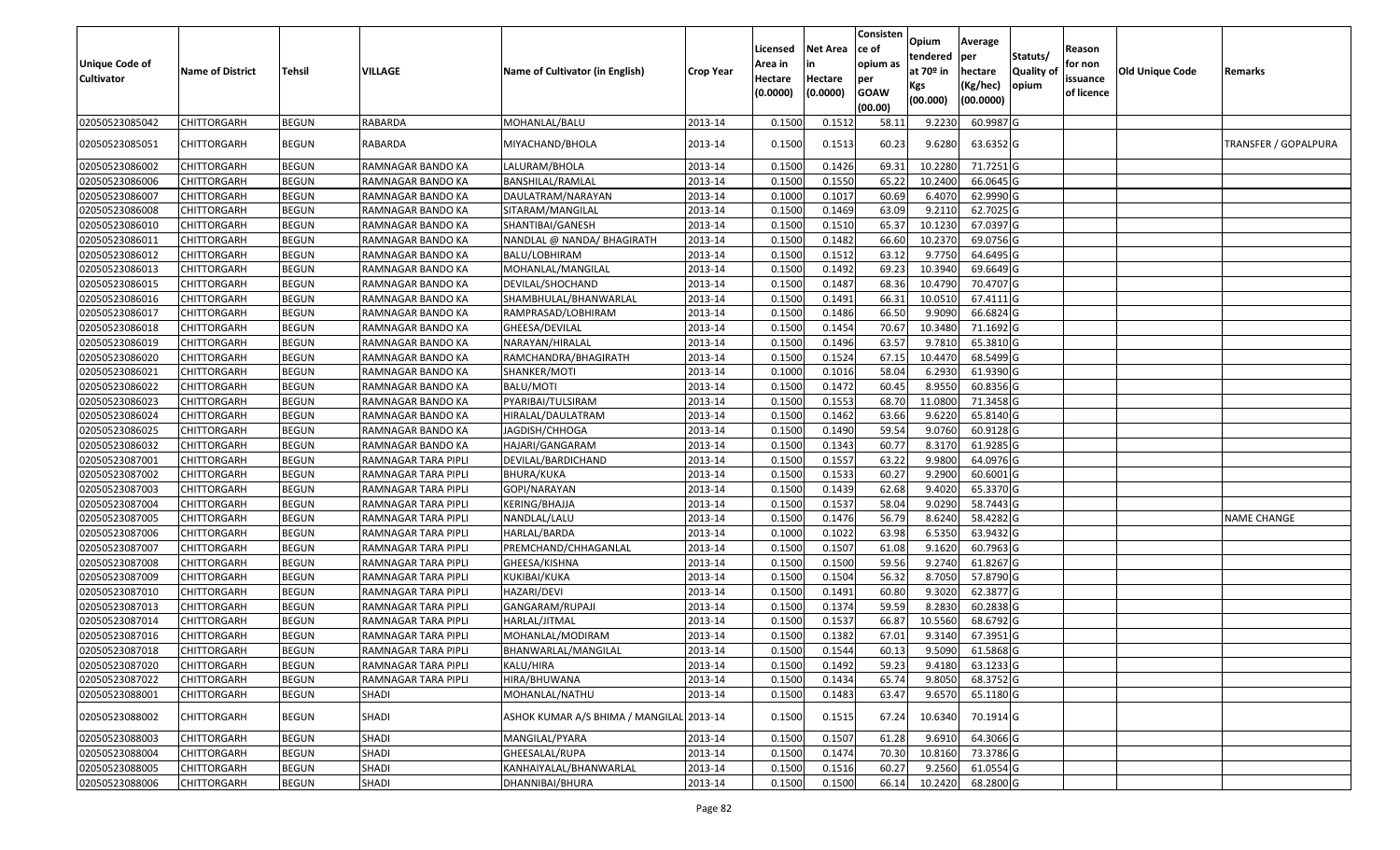| Unique Code of<br><b>Cultivator</b> | <b>Name of District</b> | <b>Tehsil</b> | VILLAGE      | Name of Cultivator (in English)         | <b>Crop Year</b> | Licensed<br>Area in<br>Hectare<br>(0.0000) | Net Area<br>in<br>Hectare<br>(0.0000) | Consisten<br>ce of<br>opium as<br>per<br><b>GOAW</b><br>(00.00) | Opium<br>tendered<br>at 70 <sup>o</sup> in<br>Kgs<br>(00.000) | Average<br>per<br>hectare<br>(Kg/hec)<br>(00.0000) | Statuts/<br><b>Quality of</b><br>opium | Reason<br>for non<br>issuance<br>of licence | <b>Old Unique Code</b> | Remarks                       |
|-------------------------------------|-------------------------|---------------|--------------|-----------------------------------------|------------------|--------------------------------------------|---------------------------------------|-----------------------------------------------------------------|---------------------------------------------------------------|----------------------------------------------------|----------------------------------------|---------------------------------------------|------------------------|-------------------------------|
| 02050523088007                      | <b>CHITTORGARH</b>      | <b>BEGUN</b>  | <b>SHADI</b> | CHAMPABAI/JAMNALAL                      | 2013-14          | 0.1500                                     | 0.149                                 | 56.35                                                           | 8.6300                                                        | 57.7258 G                                          |                                        |                                             |                        |                               |
| 02050523088008                      | CHITTORGARH             | <b>BEGUN</b>  | <b>SHADI</b> | PANNALAL/LAKHMICHAND                    | 2013-14          | 0.1000                                     | 0.0000                                | 0.00                                                            | 0.0000                                                        | $0.0000$ F                                         |                                        |                                             |                        |                               |
| 02050523088009                      | CHITTORGARH             | <b>BEGUN</b>  | <b>SHADI</b> | RUPLAL/HIRA                             | 2013-14          | 0.1500                                     | 0.1515                                | 64.22                                                           | 9.9540                                                        | 65.7030 G                                          |                                        |                                             |                        |                               |
| 02050523088010                      | <b>CHITTORGARH</b>      | <b>BEGUN</b>  | <b>SHADI</b> | NARAYANLAL/HAZARI                       | 2013-14          | 0.1500                                     | 0.1480                                | 63.66                                                           | 9.7310                                                        | 65.7500 G                                          |                                        |                                             |                        |                               |
| 02050523088013                      | <b>CHITTORGARH</b>      | <b>BEGUN</b>  | <b>SHADI</b> | DEVILAL/CHUNNILAL                       | 2013-14          | 0.1500                                     | 0.1513                                | 68.81                                                           | 10.8520                                                       | 71.7250 G                                          |                                        |                                             |                        |                               |
| 02050523088017                      | <b>CHITTORGARH</b>      | <b>BEGUN</b>  | <b>SHADI</b> | HIRALAL/TULSIRAM                        | 2013-14          | 0.1500                                     | 0.1514                                | 63.00                                                           | 10.1520                                                       | 67.0542 G                                          |                                        |                                             |                        |                               |
| 02050523088018                      | CHITTORGARH             | <b>BEGUN</b>  | <b>SHADI</b> | RAMIBAI/BALU                            | 2013-14          | 0.1500                                     | 0.1414                                | 65.15                                                           | 9.5580                                                        | 67.5955 G                                          |                                        |                                             |                        |                               |
| 02050523088020                      | <b>CHITTORGARH</b>      | <b>BEGUN</b>  | <b>SHADI</b> | BALU/LALU                               | 2013-14          | 0.1500                                     | 0.1531                                | 60.89                                                           | 9.5680                                                        | 62.4951 G                                          |                                        |                                             |                        |                               |
| 02050523088021                      | CHITTORGARH             | <b>BEGUN</b>  | <b>SHADI</b> | MANGILAL A/S HEMA / NANDLAL             | 2013-14          | 0.1500                                     | 0.1534                                | 60.95                                                           | 9.6480                                                        | 62.8944 G                                          |                                        |                                             |                        |                               |
| 02050523088023                      | CHITTORGARH             | <b>BEGUN</b>  | <b>SHADI</b> | KAILASHCHANDRA/ HAZARI                  | 2013-14          | 0.1500                                     | 0.1472                                | 60.68                                                           | 9.2150                                                        | 62.6019 G                                          |                                        |                                             |                        |                               |
| 02050523088024                      | CHITTORGARH             | <b>BEGUN</b>  | <b>SHADI</b> | HIRALAL/NARAYAN                         | 2013-14          | 0.1500                                     | 0.1479                                | 63.13                                                           | 9.7760                                                        | 66.0987 G                                          |                                        |                                             |                        |                               |
| 02050523088025                      | CHITTORGARH             | <b>BEGUN</b>  | <b>SHADI</b> | MANGILAL/DALU                           | 2013-14          | 0.1500                                     | 0.1424                                | 58.19                                                           | 8.5540                                                        | 60.0702 G                                          |                                        |                                             |                        |                               |
| 02050523088027                      | CHITTORGARH             | <b>BEGUN</b>  | <b>SHADI</b> | GHEESALAL/KANIRAM @ KISHNA              | 2013-14          | 0.1500                                     | 0.1506                                | 62.72                                                           | 10.0260                                                       | 66.5737 G                                          |                                        |                                             |                        |                               |
| 02050523088032                      | CHITTORGARH             | <b>BEGUN</b>  | <b>SHADI</b> | DEVILAL/BHURA                           | 2013-14          | 0.1500                                     | 0.1518                                | 64.69                                                           | 10.2760                                                       | 67.6943 G                                          |                                        |                                             |                        |                               |
| 02050523088033                      | CHITTORGARH             | <b>BEGUN</b>  | <b>SHADI</b> | LALURAM/NANURAM                         | 2013-14          | 0.1500                                     | 0.1495                                | 66.35                                                           | 10.3410                                                       | 69.1706 G                                          |                                        |                                             |                        |                               |
| 02050523088035                      | CHITTORGARH             | <b>BEGUN</b>  | <b>SHADI</b> | LILASHANKER/PANNALAL                    | 2013-14          | 0.1000                                     | 0.1017                                | 62.75                                                           | 6.4630                                                        | 63.5497 G                                          |                                        |                                             |                        |                               |
| 02050523088036                      | CHITTORGARH             | <b>BEGUN</b>  | SHADI        | SUNDERLAL/CHAMPALAL                     | 2013-14          | 0.1500                                     | 0.1478                                | 64.55                                                           | 9.8300                                                        | 66.5088 G                                          |                                        |                                             |                        |                               |
| 02050523088037                      | <b>CHITTORGARH</b>      | <b>BEGUN</b>  | SHADI        | DEVILAL A/S NARAYAN/                    | 2013-14          | 0.1500                                     | 0.1500                                | 61.42                                                           | 9.4760                                                        | 63.1733 G                                          |                                        |                                             |                        |                               |
| 02050523088038                      | CHITTORGARH             | <b>BEGUN</b>  | SHADI        | CHUNNILAL A/S DAULATRAM / PYARA         | 2013-14          | 0.1500                                     | 0.1533                                | 68.83                                                           | 10.7180                                                       | 69.9152 G                                          |                                        |                                             |                        |                               |
| 02050523088039                      | CHITTORGARH             | <b>BEGUN</b>  | SHADI        | KANHAIYALAL/MEGHA                       | 2013-14          | 0.1500                                     | 0.1507                                | 58.45                                                           | 9.2600                                                        | 61.4466 G                                          |                                        |                                             |                        |                               |
| 02050523088041                      | CHITTORGARH             | <b>BEGUN</b>  | <b>SHADI</b> | NARAYAN/MODA                            | 2013-14          | 0.1500                                     | 0.1508                                | 60.76                                                           | 9.1570                                                        | 60.7228 G                                          |                                        |                                             |                        |                               |
| 02050523088042                      | <b>CHITTORGARH</b>      | <b>BEGUN</b>  | <b>SHADI</b> | LALCHAND/SHIVLAL                        | 2013-14          | 0.1500                                     | 0.1517                                | 60.38                                                           | 9.8680                                                        | 65.0494 G                                          |                                        |                                             |                        |                               |
| 02050523088043                      | CHITTORGARH             | <b>BEGUN</b>  | <b>SHADI</b> | GOVINDLAL/SHANKERLAL                    | 2013-14          | 0.1500                                     | 0.1522                                | 61.23                                                           | 9.6570                                                        | 63.4494 G                                          |                                        |                                             |                        |                               |
| 02050523088044                      | CHITTORGARH             | <b>BEGUN</b>  | SHADI        | MAGNIBAI/MEGHRAJ                        | 2013-14          | 0.1500                                     | 0.1473                                | 65.99                                                           | 10.2280                                                       | 69.4365 G                                          |                                        |                                             |                        |                               |
| 02050523088046                      | CHITTORGARH             | <b>BEGUN</b>  | <b>SHADI</b> | LADULAL/UDA                             | 2013-14          | 0.1500                                     | 0.1523                                | 61.90                                                           | 9.6030                                                        | 63.0532 G                                          |                                        |                                             |                        |                               |
| 02050523088047                      | CHITTORGARH             | <b>BEGUN</b>  | SHADI        | SHANKER/NATHU                           | 2013-14          | 0.1500                                     | 0.1512                                | 70.77                                                           | 10.9190                                                       | 72.2156 G                                          |                                        |                                             |                        | TRANSFER /<br>PARKHYAKHEDI    |
| 02050523088048                      | CHITTORGARH             | <b>BEGUN</b>  | SHADI        | RANGLAL/TEJPAL                          | 2013-14          | 0.1000                                     | 0.1020                                | 60.88                                                           | 6.3750                                                        | 62.5000 G                                          |                                        |                                             |                        | <b>TRANSFER / KARANPURIYA</b> |
| 02050523088049                      | CHITTORGARH             | <b>BEGUN</b>  | SHADI        | NANALAL/TEJPAL                          | 2013-14          | 0.1000                                     | 0.1015                                | 55.97                                                           | 5.9170                                                        | 58.2956 G                                          |                                        |                                             |                        | TRANSFER / KARANPURIYA        |
| 02050523088050                      | CHITTORGARH             | <b>BEGUN</b>  | <b>SHADI</b> | KANHAIYALAL/TEJPAL                      | 2013-14          | 0.1000                                     | 0.1008                                | 56.67                                                           | 5.9750                                                        | 59.2758 G                                          |                                        |                                             |                        | <b>TRANSFER / KARANPURIYA</b> |
| 02050523088051                      | CHITTORGARH             | <b>BEGUN</b>  | <b>SHADI</b> | PANNALAL/DOLA                           | 2013-14          | 0.1500                                     | 0.1416                                | 66.81                                                           | 10.1170                                                       | 71.4477 G                                          |                                        |                                             |                        |                               |
| 02050523088052                      | CHITTORGARH             | <b>BEGUN</b>  | SHADI        | PANNALAL/MEGHA                          | 2013-14          | 0.1500                                     | 0.1535                                | 64.48                                                           | 10.2340                                                       | 66.6710 G                                          |                                        |                                             |                        |                               |
| 02050523088053                      | CHITTORGARH             | <b>BEGUN</b>  | SHADI        | GHEESALAL/NARAYAN                       | 2013-14          | 0.1500                                     | 0.1516                                | 62.86                                                           | 9.7790                                                        | 64.5053 G                                          |                                        |                                             |                        |                               |
| 02050523088054                      | <b>CHITTORGARH</b>      | <b>BEGUN</b>  | SHADI        | <b>TULSIRAM/HIRA</b>                    | 2013-14          | 0.1500                                     | 0.1488                                | 61.76                                                           | 9.5380                                                        | 64.0995 G                                          |                                        |                                             |                        |                               |
| 02050523088056                      | <b>CHITTORGARH</b>      | <b>BEGUN</b>  | SHADI        | LABHCHAND/KISHORE                       | 2013-14          | 0.1500                                     | 0.1530                                | 66.30                                                           | 10.5230                                                       | 68.7778 G                                          |                                        |                                             |                        |                               |
| 02050523089001                      | <b>CHITTORGARH</b>      | <b>BEGUN</b>  | SEMLIYA      | DHAPUBAI/MANGILAL                       | 2013-14          | 0.1500                                     | 0.1508                                | 65.84                                                           | 9.9040                                                        | 65.6764 G                                          |                                        |                                             |                        |                               |
| 02050523089004                      | CHITTORGARH             | <b>BEGUN</b>  | SEMLIYA      | MOHANLAL/KAJODIMAL                      | 2013-14          | 0.1500                                     | 0.1500                                | 64.78                                                           | 9.9020                                                        | 66.0133 G                                          |                                        |                                             |                        |                               |
| 02050523089008                      | <b>CHITTORGARH</b>      | <b>BEGUN</b>  | SEMLIYA      | BHUWANA A/S CHUNNILAL / NARAYAN 2013-14 |                  | 0.1500                                     | 0.1494                                | 68.71                                                           | 10.5030                                                       | 70.3012 G                                          |                                        |                                             |                        |                               |
| 02050523089009                      | <b>CHITTORGARH</b>      | <b>BEGUN</b>  | SEMLIYA      | UDA/LALU                                | 2013-14          | 0.1500                                     | 0.1485                                | 68.17                                                           | 10.6440                                                       | 71.6768 G                                          |                                        |                                             |                        |                               |
| 02050523089010                      | <b>CHITTORGARH</b>      | <b>BEGUN</b>  | SEMLIYA      | KANHAIYALAL/PYARCHAND                   | 2013-14          | 0.1500                                     | 0.1454                                | 63.07                                                           | 9.5690                                                        | 65.8116 G                                          |                                        |                                             |                        |                               |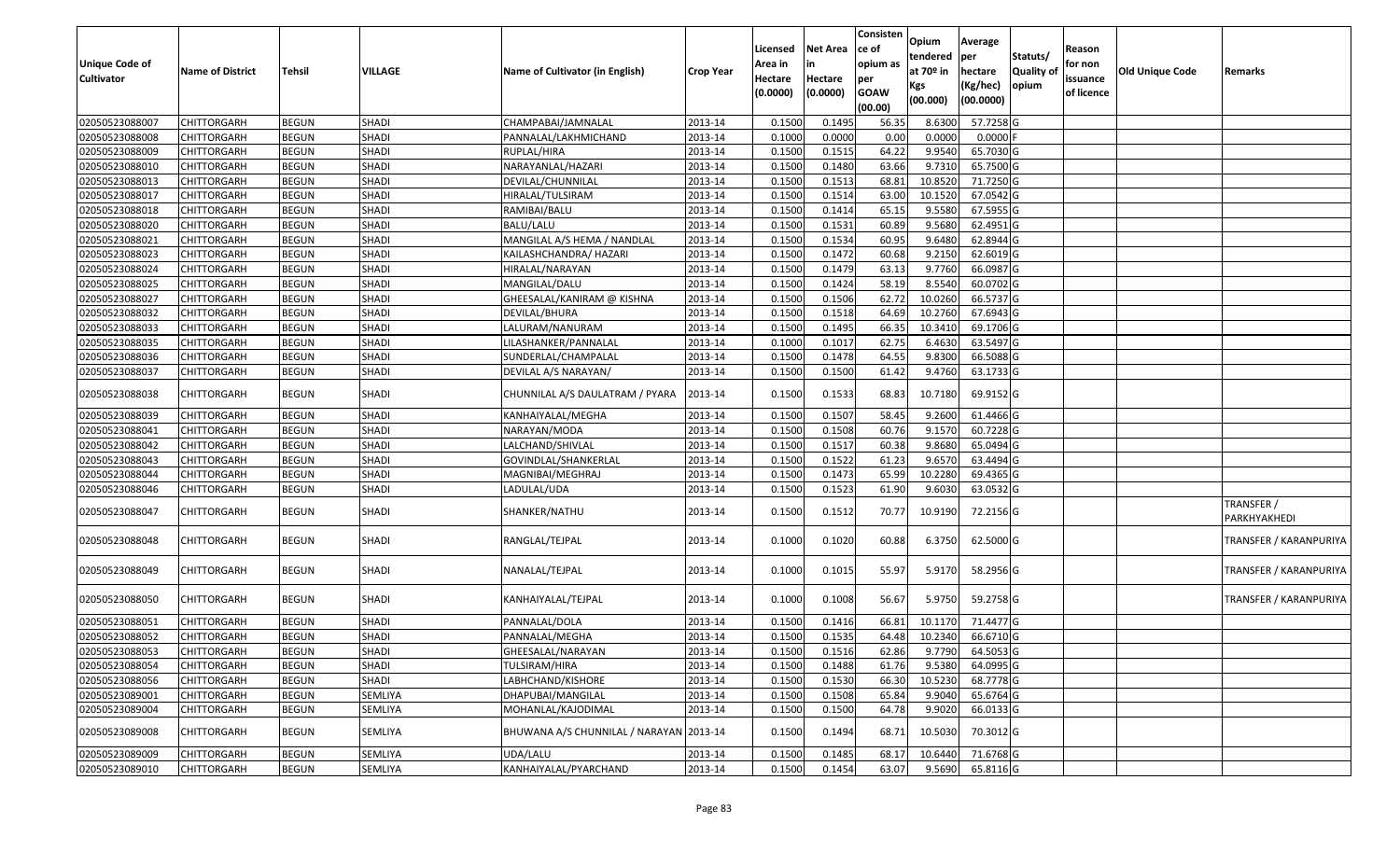| <b>Unique Code of</b><br><b>Cultivator</b> | <b>Name of District</b> | <b>Tehsil</b> | VILLAGE            | Name of Cultivator (in English)      | <b>Crop Year</b> | Licensed<br>Area in<br>Hectare<br>(0.0000) | <b>Net Area</b><br>in<br>Hectare<br>(0.0000) | Consisten<br>ce of<br>opium as<br>per<br><b>GOAW</b><br>(00.00) | Opium<br>tendered<br>at $70°$ in<br>Kgs<br>(00.000) | Average<br>per<br>hectare<br>(Kg/hec)<br>(00.0000) | Statuts/<br>Quality of<br>opium | Reason<br>for non<br>issuance<br>of licence | <b>Old Unique Code</b> | Remarks                      |
|--------------------------------------------|-------------------------|---------------|--------------------|--------------------------------------|------------------|--------------------------------------------|----------------------------------------------|-----------------------------------------------------------------|-----------------------------------------------------|----------------------------------------------------|---------------------------------|---------------------------------------------|------------------------|------------------------------|
| 02050523089011                             | CHITTORGARH             | <b>BEGUN</b>  | SEMLIYA            | LAXMAN A/S PARMANAND/<br>CHUNNILAL   | 2013-14          | 0.1500                                     | 0.1524                                       | 60.93                                                           | 9.5310                                              | 62.5394 G                                          |                                 |                                             |                        |                              |
| 02050523089012                             | <b>CHITTORGARH</b>      | <b>BEGUN</b>  | <b>SEMLIYA</b>     | PANNALAL/MOTI                        | 2013-14          | 0.1500                                     | 0.1483                                       | 66.98                                                           | 10.8220                                             | 72.9737 G                                          |                                 |                                             |                        |                              |
| 02050523089013                             | <b>CHITTORGARH</b>      | <b>BEGUN</b>  | SEMLIYA            | RAMLAL/GOPI                          | 2013-14          | 0.1500                                     | 0.1418                                       | 61.42                                                           | 9.1870                                              | 64.7884 G                                          |                                 |                                             |                        |                              |
| 02050523089015                             | <b>CHITTORGARH</b>      | <b>BEGUN</b>  | SEMLIYA            | LALU A/S GOPI / MEGHA                | 2013-14          | 0.1500                                     | 0.1465                                       | 62.34                                                           | 9.2350                                              | 63.0375 G                                          |                                 |                                             |                        |                              |
| 02050523089016                             | <b>CHITTORGARH</b>      | <b>BEGUN</b>  | <b>SEMLIYA</b>     | MOTYABAI/BHERU                       | 2013-14          | 0.1500                                     | 0.1442                                       | 64.13                                                           | 9.7020                                              | 67.2816 G                                          |                                 |                                             |                        |                              |
| 02050523089017                             | <b>CHITTORGARH</b>      | <b>BEGUN</b>  | <b>SEMLIYA</b>     | BHANWARLAL/NARAYAN                   | 2013-14          | 0.1500                                     | 0.1424                                       | 66.49                                                           | 9.7080                                              | 68.1742 G                                          |                                 |                                             |                        |                              |
| 02050523089018                             | CHITTORGARH             | <b>BEGUN</b>  | <b>SEMLIYA</b>     | DHAPUBAI/MOHANDAS                    | 2013-14          | 0.1500                                     | 0.1496                                       | 63.83                                                           | 9.7840                                              | 65.4011 G                                          |                                 |                                             |                        | <b>NAME CHANGE</b>           |
| 02050523089019                             | CHITTORGARH             | <b>BEGUN</b>  | SEMLIYA            | ONKARLAL/SHOCHAND                    | 2013-14          | 0.1500                                     | 0.1521                                       | 64.75                                                           | 9.9620                                              | 65.4964 G                                          |                                 |                                             |                        |                              |
| 02050523089021                             | CHITTORGARH             | <b>BEGUN</b>  | <b>SEMLIYA</b>     | ONKAR/MANGILAL                       | 2013-14          | 0.150                                      | 0.1430                                       | 60.58                                                           | 9.7270                                              | 68.0210 G                                          |                                 |                                             |                        |                              |
| 02050523089025                             | CHITTORGARH             | <b>BEGUN</b>  | SEMLIYA            | RAMESHWAR/SHANKERLAL                 | 2013-14          | 0.1500                                     | 0.1500                                       | 61.64                                                           | 9.5980                                              | 63.9867 G                                          |                                 |                                             |                        |                              |
| 02050523089027                             | CHITTORGARH             | <b>BEGUN</b>  | SEMLIYA            | NATHULAL A/S CHUNNILAL/<br>PYARCHAND | 2013-14          | 0.1500                                     | 0.1520                                       | 65.13                                                           | 10.3280                                             | 67.9474 G                                          |                                 |                                             |                        |                              |
| 02050523089028                             | <b>CHITTORGARH</b>      | <b>BEGUN</b>  | <b>SEMLIYA</b>     | PREMBAI/DUNGALAL                     | 2013-14          | 0.150                                      | 0.1280                                       | 61.32                                                           | 8.085                                               | 63.1641 G                                          |                                 |                                             |                        |                              |
| 02050523089030                             | CHITTORGARH             | <b>BEGUN</b>  | <b>SEMLIYA</b>     | GORDHAN/CHUNNILAL                    | 2013-14          | 0.1500                                     | 0.1492                                       | 61.64                                                           | 10.0120                                             | 67.1046 G                                          |                                 |                                             |                        |                              |
| 02050523089031                             | CHITTORGARH             | <b>BEGUN</b>  | SEMLIYA            | JAGDISH A/S NATHU / GOPI             | 2013-14          | 0.1500                                     | 0.1408                                       | 62.59                                                           | 8.9770                                              | 63.7571G                                           |                                 |                                             |                        |                              |
| 02050523089032                             | CHITTORGARH             | <b>BEGUN</b>  | SEMLIYA            | DHAPUBAI/KALU                        | 2013-14          | 0.1000                                     | 0.1005                                       | 65.81                                                           | 6.7220                                              | 66.8856 G                                          |                                 |                                             |                        |                              |
| 02050523089035                             | CHITTORGARH             | <b>BEGUN</b>  | SEMLIYA            | <b>BALIBAI/ BHANWARLAL</b>           | 2013-14          | 0.1000                                     | 0.1000                                       | 64.06                                                           | 6.6260                                              | 66.2600 G                                          |                                 |                                             |                        |                              |
| 02050523089037                             | CHITTORGARH             | <b>BEGUN</b>  | SEMLIYA            | RADHESHYAM/KALU                      | 2013-14          | 0.1500                                     | 0.1301                                       | 62.14                                                           | 8.2650                                              | 63.5281 G                                          |                                 |                                             |                        |                              |
| 02050523089038                             | CHITTORGARH             | <b>BEGUN</b>  | SEMLIYA            | MODIBAI/DEVILAL                      | 2013-14          | 0.1500                                     | 0.1462                                       | 67.16                                                           | 9.8340                                              | 67.2640 G                                          |                                 |                                             |                        | <b>NAME CHANGE</b>           |
| 02050523090002                             | CHITTORGARH             | <b>BEGUN</b>  | <b>UTHEN KALAN</b> | MEGHRAJ/NANALAL                      | 2013-14          | 0.1000                                     | 0.0509                                       | 66.22                                                           | 3.6040                                              | 70.8055 G                                          |                                 |                                             |                        |                              |
| 02050523090003                             | CHITTORGARH             | <b>BEGUN</b>  | <b>UTHEN KALAN</b> | NANDLAL/AKLING                       | 2013-14          | 0.1500                                     | 0.0000                                       | 0.00                                                            | 0.0000                                              | 0.0000                                             |                                 |                                             |                        |                              |
| 02050523090005                             | CHITTORGARH             | <b>BEGUN</b>  | <b>UTHEN KALAN</b> | MANGIBAI/KAILASH                     | 2013-14          | 0.1000                                     | 0.1008                                       | 64.99                                                           | 6.7130                                              | 66.5972 G                                          |                                 |                                             |                        |                              |
| 02050523090006                             | CHITTORGARH             | <b>BEGUN</b>  | UTHEN KALAN        | NATHULAL/TEKA                        | 2013-14          | 0.1500                                     | 0.0000                                       | 0.00                                                            | 0.0000                                              | 0.0000F                                            |                                 |                                             |                        |                              |
| 02050523090008                             | <b>CHITTORGARH</b>      | <b>BEGUN</b>  | <b>UTHEN KALAN</b> | BHERU/PEMA                           | 2013-14          | 0.1000                                     | 0.1000                                       | 57.02                                                           | 6.2150                                              | 62.1500 G                                          |                                 |                                             |                        |                              |
| 02050523090011                             | <b>CHITTORGARH</b>      | <b>BEGUN</b>  | <b>UTHEN KALAN</b> | LADURAM/KISHNA                       | 2013-14          | 0.1500                                     | 0.1516                                       | 62.61                                                           | 9.5350                                              | 62.8958 G                                          |                                 |                                             |                        |                              |
| 02050523090012                             | <b>CHITTORGARH</b>      | <b>BEGUN</b>  | <b>UTHEN KALAN</b> | PARVATIBAI/RAMCHANDRA                | 2013-14          | 0.150                                      | 0.1500                                       | 60.67                                                           | 8.9790                                              | 59.8600 G                                          |                                 |                                             |                        |                              |
| 02050523090015                             | CHITTORGARH             | <b>BEGUN</b>  | UTHEN KALAN        | HIMMATRAM/GORILAL                    | 2013-14          | 0.1000                                     | 0.0973                                       | 61.59                                                           | 6.2210                                              | 63.9363 G                                          |                                 |                                             |                        |                              |
| 02050523090016                             | CHITTORGARH             | <b>BEGUN</b>  | <b>UTHEN KALAN</b> | SHYAMLAL/NANALAL                     | 2013-14          | 0.1500                                     | 0.1476                                       | 61.11                                                           | 9.3240                                              | 63.1707 G                                          |                                 |                                             |                        |                              |
| 02050523090019                             | <b>CHITTORGARH</b>      | <b>BEGUN</b>  | UTHEN KALAN        | SUNDARBAI/JAMANALAL                  | 2013-14          | 0.1000                                     | 0.0995                                       | 59.00                                                           | 6.7180                                              | 67.5176 G                                          |                                 |                                             |                        | <b>NAME CHANGE</b>           |
| 02050523090020                             | CHITTORGARH             | <b>BEGUN</b>  | <b>UTHEN KALAN</b> | LAXMINARAYAN/JITMAL                  | 2013-14          | 0.1500                                     | 0.1500                                       | 58.55                                                           | 9.0420                                              | 60.2800 G                                          |                                 |                                             |                        |                              |
| 02050523090021                             | <b>CHITTORGARH</b>      | <b>BEGUN</b>  | <b>UTHEN KALAN</b> | AMRITLAL/LAXMINARAYAN                | 2013-14          | 0.1000                                     | 0.0990                                       | 64.45                                                           | 6.8410                                              | 69.1010 G                                          |                                 |                                             |                        |                              |
| 02050523090022                             | CHITTORGARH             | <b>BEGUN</b>  | <b>UTHEN KALAN</b> | RAJENDRA KUMAR/ MEGHRAJ              | 2013-14          | 0.150                                      | 0.0000                                       | 0.00                                                            | 0.0000                                              | 0.0000                                             |                                 |                                             |                        |                              |
| 02050523090024                             | CHITTORGARH             | <b>BEGUN</b>  | UTHEN KALAN        | JAGNNATH/KAJOD                       | 2013-14          | 0.1500                                     | 0.1500                                       | 55.04                                                           | 8.3980                                              | 55.9867 G                                          |                                 |                                             |                        |                              |
| 02050523090028                             | CHITTORGARH             | <b>BEGUN</b>  | UTHEN KALAN        | BAKTAWAR/GULAB                       | 2013-14          | 0.150                                      | 0.1505                                       | 62.73                                                           | 9.5710                                              | 63.5947 G                                          |                                 |                                             |                        |                              |
| 02050523090032                             | CHITTORGARH             | <b>BEGUN</b>  | <b>UTHEN KALAN</b> | KALU/MADHO                           | 2013-14          | 0.1000                                     | 0.1000                                       | 58.43                                                           | 6.0520                                              | 60.5200 G                                          |                                 |                                             |                        | <b>TRANSFER / UTHENKHURD</b> |
| 02050523090034                             | CHITTORGARH             | <b>BEGUN</b>  | UTHEN KALAN        | BALMUKUND/CHHAGANLAL                 | 2013-14          | 0.1000                                     | 0.1008                                       | 57.09                                                           | 6.1410                                              | 60.9226 G                                          |                                 |                                             |                        | <b>TRANSFER / UTHENKHURD</b> |
| 02050523090035                             | CHITTORGARH             | <b>BEGUN</b>  | UTHEN KALAN        | MADANLAL/BHERULAL                    | 2013-14          | 0.1000                                     | 0.1028                                       | 64.42                                                           | 6.8560                                              | 66.6926 G                                          |                                 |                                             |                        | <b>TRANSFER / UTHENKHURD</b> |
| 02050523090036                             | <b>CHITTORGARH</b>      | <b>BEGUN</b>  | <b>UTHEN KALAN</b> | ONKAR/KASHIRAM                       | 2013-14          | 0.1500                                     | 0.1500                                       | 66.76                                                           | 10.0710                                             | 67.1400 G                                          |                                 |                                             |                        |                              |
| 02050523090037                             | <b>CHITTORGARH</b>      | <b>BEGUN</b>  | UTHEN KALAN        | JAGANNATH/KUKA                       | 2013-14          | 0.1500                                     | 0.1510                                       | 69.33                                                           | 10.4990                                             | 69.5298 G                                          |                                 |                                             |                        |                              |
| 02050523091001                             | <b>CHITTORGARH</b>      | <b>BEGUN</b>  | <b>UMAR</b>        | BARDICHAND/NARAYAN                   | 2013-14          | 0.1500                                     | 0.1474                                       | 63.92                                                           | 10.0260                                             | 68.0190 G                                          |                                 |                                             |                        |                              |
| 02050523091002                             | <b>CHITTORGARH</b>      | <b>BEGUN</b>  | <b>UMAR</b>        | SHANKAR LAL /HIRALAL                 | 2013-14          | 0.1000                                     | 0.0986                                       | 61.01                                                           | 6.2230                                              | 63.1136 G                                          |                                 |                                             |                        |                              |
| 02050523091005                             | <b>CHITTORGARH</b>      | <b>BEGUN</b>  | <b>UMAR</b>        | ONKAR/UDA                            | 2013-14          | 0.1500                                     | 0.1539                                       | 59.93                                                           | 9.7430                                              | 63.3073 G                                          |                                 |                                             |                        |                              |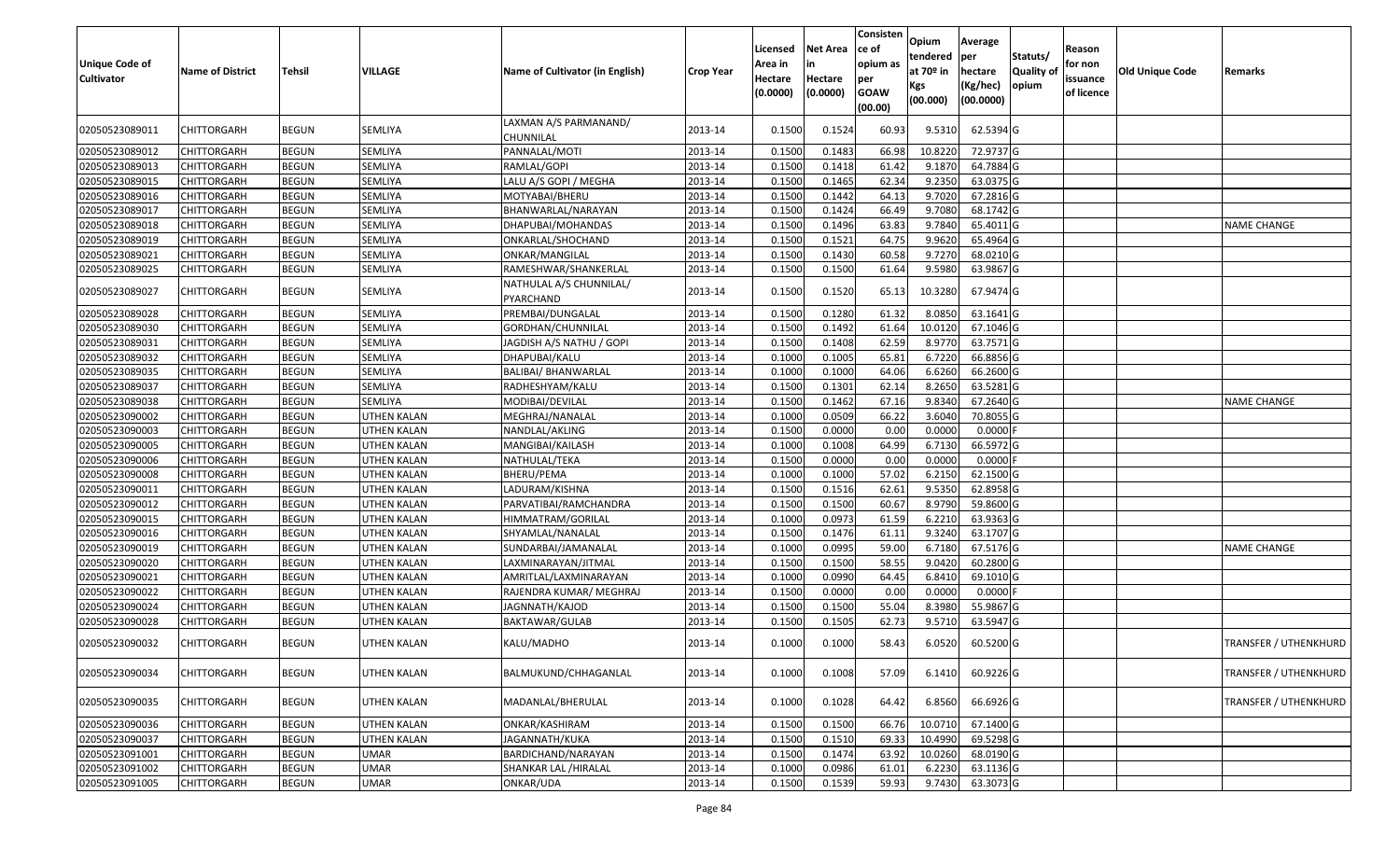|                                            |                         |               |                   |                                 |                  |                    | <b>Net Area</b> | Consisten       | Opium       | Average     |                  |                     |                        |                          |
|--------------------------------------------|-------------------------|---------------|-------------------|---------------------------------|------------------|--------------------|-----------------|-----------------|-------------|-------------|------------------|---------------------|------------------------|--------------------------|
|                                            |                         |               |                   |                                 |                  | Licensed           |                 | ce of           | tendered    | per         | Statuts/         | Reason              |                        |                          |
| <b>Unique Code of</b><br><b>Cultivator</b> | <b>Name of District</b> | <b>Tehsil</b> | VILLAGE           | Name of Cultivator (in English) | <b>Crop Year</b> | Area in<br>Hectare | Hectare         | opium as<br>per | at $70°$ in | hectare     | <b>Quality o</b> | for non<br>issuance | <b>Old Unique Code</b> | Remarks                  |
|                                            |                         |               |                   |                                 |                  | (0.0000)           | (0.0000)        | <b>GOAW</b>     | Kgs         | (Kg/hec)    | opium            | of licence          |                        |                          |
|                                            |                         |               |                   |                                 |                  |                    |                 | (00.00)         | (00.000)    | (00.0000)   |                  |                     |                        |                          |
| 02050523091006                             | CHITTORGARH             | <b>BEGUN</b>  | <b>UMAR</b>       | LAXMAN/DEVILAL                  | 2013-14          | 0.1500             | 0.1543          | 60.97           | 9.9730      | 64.6338 G   |                  |                     |                        |                          |
| 02050523091007                             | CHITTORGARH             | <b>BEGUN</b>  | <b>UMAR</b>       | MOHANLAL/GOVIND                 | 2013-14          | 0.1500             | 0.1474          | 63.09           | 9.7700      | 66.2822 G   |                  |                     |                        |                          |
| 02050523091008                             | CHITTORGARH             | <b>BEGUN</b>  | <b>UMAR</b>       | GHEESA/KISHNA                   | 2013-14          | 0.1500             | 0.1508          | 60.42           | 9.6760      | 64.1645 G   |                  |                     |                        |                          |
| 02050523091009                             | <b>CHITTORGARH</b>      | <b>BEGUN</b>  | <b>UMAR</b>       | NANDLAL/MANGILAL                | 2013-14          | 0.1500             | 0.1526          | 59.04           | 9.5900      | 62.8440 G   |                  |                     |                        |                          |
| 02050523091010                             | CHITTORGARH             | <b>BEGUN</b>  | <b>UMAR</b>       | GHEESALAL/PYARCHAND             | 2013-14          | 0.1500             | 0.1520          | 67.10           | 10.2470     | 67.4145 G   |                  |                     |                        |                          |
| 02050523091011                             | CHITTORGARH             | <b>BEGUN</b>  | <b>UMAR</b>       | RUPLAL@ RUPA/ NARAYAN           | 2013-14          | 0.1500             | 0.1496          | 63.52           | 10.0450     | $67.1457$ G |                  |                     |                        |                          |
| 02050523091013                             | CHITTORGARH             | <b>BEGUN</b>  | <b>UMAR</b>       | GHEESALAL/BHUWANA               | 2013-14          | 0.1500             | 0.1515          | 60.48           | 9.7030      | 64.0462G    |                  |                     |                        |                          |
| 02050523091014                             | <b>CHITTORGARH</b>      | <b>BEGUN</b>  | <b>UMAR</b>       | BHURALAL A/S KUKA/ KANA         | 2013-14          | 0.1500             | 0.1498          | 61.25           | 9.4410      | 63.0240 G   |                  |                     |                        |                          |
| 02050523091015                             | CHITTORGARH             | <b>BEGUN</b>  | <b>UMAR</b>       | PANNALAL/PYARA                  | 2013-14          | 0.1500             | 0.1495          | 58.35           | 8.7940      | 58.8227 G   |                  |                     |                        |                          |
| 02050523091017                             | CHITTORGARH             | <b>BEGUN</b>  | <b>UMAR</b>       | HARLAL/PYARCHAND                | 2013-14          | 0.1500             | 0.1543          | 61.10           | 9.5320      | 61.7758 G   |                  |                     |                        |                          |
| 02050523091020                             | CHITTORGARH             | <b>BEGUN</b>  | <b>UMAR</b>       | MEGHRAJ/NARAYAN                 | 2013-14          | 0.1500             | 0.1515          | 61.73           | 9.8500      | 65.0165 G   |                  |                     |                        |                          |
| 02050523091021                             | <b>CHITTORGARH</b>      | <b>BEGUN</b>  | <b>UMAR</b>       | MOHANLAL/DEVILAL                | 2013-14          | 0.1500             | 0.1504          | 62.05           | 10.0610     | 66.8949 G   |                  |                     |                        |                          |
| 02050523091023                             | <b>CHITTORGARH</b>      | <b>BEGUN</b>  | <b>UMAR</b>       | TULSIRAM/MIYACHAND              | 2013-14          | 0.1500             | 0.1416          | 59.57           | 8.6890      | 61.3630 G   |                  |                     |                        |                          |
| 02050523091028                             | <b>CHITTORGARH</b>      | <b>BEGUN</b>  | <b>UMAR</b>       | BALU/UDA                        | 2013-14          | 0.1500             | 0.1504          | 52.81           | 8.4720      | 56.3298 G   |                  |                     |                        |                          |
| 02050523091029                             | CHITTORGARH             | <b>BEGUN</b>  | <b>UMAR</b>       | RAMLAL/VENA                     | 2013-14          | 0.1500             | 0.1519          | 63.46           | 10.3170     | 67.9197 G   |                  |                     |                        |                          |
| 02050523091030                             | CHITTORGARH             | <b>BEGUN</b>  | <b>UMAR</b>       | HAZARI/SHOCHAND                 | 2013-14          | 0.1500             | 0.1534          | 61.42           | 10.1260     | 66.0104 G   |                  |                     |                        |                          |
| 02050523091031                             | <b>CHITTORGARH</b>      | <b>BEGUN</b>  | <b>UMAR</b>       | NANDA/NARAYAN                   | 2013-14          | 0.1500             | 0.1521          | 62.14           | 9.9780      | 65.6016 G   |                  |                     |                        |                          |
| 02050523091032                             | CHITTORGARH             | <b>BEGUN</b>  | <b>UMAR</b>       | MOTI/NARAYAN                    | 2013-14          | 0.1500             | 0.1500          | 65.68           | 10.6500     | 71.0000 G   |                  |                     |                        |                          |
| 02050523091033                             | CHITTORGARH             | <b>BEGUN</b>  | <b>UMAR</b>       | SHARNGARIBAI/MANGILAL           | 2013-14          | 0.1500             | 0.0598          | 56.9            | 3.5120      | 58.7291 G   |                  |                     |                        |                          |
| 02050523091034                             | CHITTORGARH             | <b>BEGUN</b>  | <b>UMAR</b>       | BALULAL/MIYACHAND               | 2013-14          | 0.1500             | 0.1510          | 56.71           | 9.0490      | 59.9272G    |                  |                     |                        |                          |
| 02050523091036                             | CHITTORGARH             | <b>BEGUN</b>  | <b>UMAR</b>       | NATHU/GHEESA                    | 2013-14          | 0.1500             | 0.1450          | 57.94           | 8.8400      | 60.9655 G   |                  |                     |                        | <b>TRANSFER / DHARLA</b> |
| 02050523091038                             | CHITTORGARH             | <b>BEGUN</b>  | <b>UMAR</b>       | LAXMAN/NANJI                    | 2013-14          | 0.150              | 0.1496          | 63.28           | 9.8990      | 66.1698 G   |                  |                     |                        |                          |
| 02050523091041                             | CHITTORGARH             | <b>BEGUN</b>  | <b>UMAR</b>       | BHERULAL/GHEESA                 | 2013-14          | 0.1500             | 0.1098          | 61.06           | 7.0660      | 64.3534 G   |                  |                     |                        |                          |
| 02050523091042                             | CHITTORGARH             | <b>BEGUN</b>  | <b>UMAR</b>       | MOHNIBAI/MODILAL                | 2013-14          | 0.1500             | 0.1536          | 61.30           | 9.8870      | 64.3685 G   |                  |                     |                        |                          |
| 02050523091043                             | <b>CHITTORGARH</b>      | <b>BEGUN</b>  | <b>UMAR</b>       | DEVILAL/BARDA                   | 2013-14          | 0.1500             | 0.1496          | 67.05           | 10.8430     | 72.4799 G   |                  |                     |                        |                          |
| 02050523091044                             | CHITTORGARH             | <b>BEGUN</b>  | <b>UMAR</b>       | KANIRAM/HIRA                    | 2013-14          | 0.1500             | 0.1533          | 66.35           | 10.7110     | 69.8695 G   |                  |                     |                        |                          |
| 02050523092002                             | CHITTORGARH             | <b>BEGUN</b>  | DAULATPURA        | JAGMOHAN/RUPA                   | 2013-14          | 0.1500             | 0.1528          | 60.75           | 9.4510      | $61.8521$ G |                  |                     |                        |                          |
| 02050523092004                             | CHITTORGARH             | <b>BEGUN</b>  | DAULATPURA        | JAMNALAL A/S LAXMICHAND/ PYARA  | 2013-14          | 0.1500             | 0.1516          | 62.51           | 9.5910      | 63.2652 G   |                  |                     |                        |                          |
| 02050523092005                             | <b>CHITTORGARH</b>      | <b>BEGUN</b>  | DAULATPURA        | JAIRAM/NANDA                    | 2013-14          | 0.1500             | 0.1517          | 65.81           | 10.1910     | 67.1786 G   |                  |                     |                        |                          |
| 02050523092006                             | CHITTORGARH             | <b>BEGUN</b>  | DAULATPURA        | INDRAMAL/PYARA                  | 2013-14          | 0.1500             | 0.1517          | 63.75           | 9.9360      | 65.4977 G   |                  |                     |                        |                          |
| 02050523092007                             | CHITTORGARH             | <b>BEGUN</b>  | <b>DAULATPURA</b> | DEVILAL/DEVA                    | 2013-14          | 0.1500             | 0.1523          | 66.42           | 10.5510     | 69.2777 G   |                  |                     |                        |                          |
| 02050523092019                             | <b>CHITTORGARH</b>      | <b>BEGUN</b>  | <b>DAULATPURA</b> | ONKAR/MEGHA                     | 2013-14          | 0.1500             | 0.1471          | 63.44           | 9.5160      | 64.6907 G   |                  |                     |                        |                          |
| 02050523092020                             | <b>CHITTORGARH</b>      | <b>BEGUN</b>  | <b>DAULATPURA</b> | NATHULAL/LAXMAN                 | 2013-14          | 0.1500             | 0.1484          | 53.09           | 8.3730      | 56.4218 G   |                  |                     |                        |                          |
| 02050523092021                             | CHITTORGARH             | <b>BEGUN</b>  | DAULATPURA        | DAULIBAI/BHURA                  | 2013-14          | 0.150              | 0.1522          | 63.47           | 10.1010     | 66.3666 G   |                  |                     |                        |                          |
| 02050523093001                             | CHITTORGARH             | <b>BEGUN</b>  | CHANDAKHEDI       | SOHANLAL/JAGANNATH              | 2013-14          | 0.1500             | 0.1500          | 61.81           | 9.4830      | 63.2200 G   |                  |                     |                        |                          |
| 02050523093002                             | <b>CHITTORGARH</b>      | <b>BEGUN</b>  | CHANDAKHEDI       | DEVILAL/PYARCHAND               | 2013-14          | 0.1500             | 0.1520          | 68.36           | 10.5370     | 69.3224 G   |                  |                     |                        |                          |
| 02050523093004                             | <b>CHITTORGARH</b>      | <b>BEGUN</b>  | CHANDAKHEDI       | MIYACHAND/MOTI DHAKAD           | 2013-14          | 0.1500             | 0.1470          | 58.85           | 8.8950      | 60.5102 G   |                  |                     |                        |                          |
| 02050523093005                             | <b>CHITTORGARH</b>      | <b>BEGUN</b>  | CHANDAKHEDI       | BALURAM/ NANDRAM                | 2013-14          | 0.1500             | 0.1532          | 67.80           | 10.8380     | 70.7441 G   |                  |                     |                        |                          |
| 02050523093006                             | <b>CHITTORGARH</b>      | <b>BEGUN</b>  | CHANDAKHEDI       | NARAYAN/BHANWARLAL              | 2013-14          | 0.1500             | 0.1515          | 61.08           | 9.6420      | 63.6436 G   |                  |                     |                        |                          |
| 02050523093007                             | <b>CHITTORGARH</b>      | <b>BEGUN</b>  | CHANDAKHEDI       | GULABCHAND/RATIRAM              | 2013-14          | 0.1500             | 0.1468          | 61.43           | 9.3290      | 63.5490 G   |                  |                     |                        |                          |
| 02050523093008                             | <b>CHITTORGARH</b>      | <b>BEGUN</b>  | CHANDAKHEDI       | SHAMBHULAL/BHUWANA              | 2013-14          | 0.1500             | 0.1530          | 54.96           | 9.1470      | 59.7843 G   |                  |                     |                        |                          |
| 02050523093009                             | <b>CHITTORGARH</b>      | <b>BEGUN</b>  | CHANDAKHEDI       | ANOPIBAI/NANALAL D.I.L NANDA    | 2013-14          | 0.1500             | 0.1508          | 64.05           | 9.8180      | 65.1061 G   |                  |                     |                        |                          |
| 02050523093010                             | CHITTORGARH             | <b>BEGUN</b>  | CHANDAKHEDI       | DEVLIBAI/DUNGA                  | 2013-14          | 0.1000             | 0.1010          | 67.16           | 7.0900      | 70.1980 G   |                  |                     |                        |                          |
| 02050523093012                             | CHITTORGARH             | <b>BEGUN</b>  | CHANDAKHEDI       | HARKUBAI/NANDRAM                | 2013-14          | 0.1500             | 0.1517          | 64.98           | 10.3410     | 68.1674 G   |                  |                     |                        |                          |
| 02050523093014                             | <b>CHITTORGARH</b>      | <b>BEGUN</b>  | CHANDAKHEDI       | PRATAPIBAI/NARAYAN              | 2013-14          | 0.1500             | 0.1497          | 63.66           | 10.2220     | 68.2832 G   |                  |                     |                        |                          |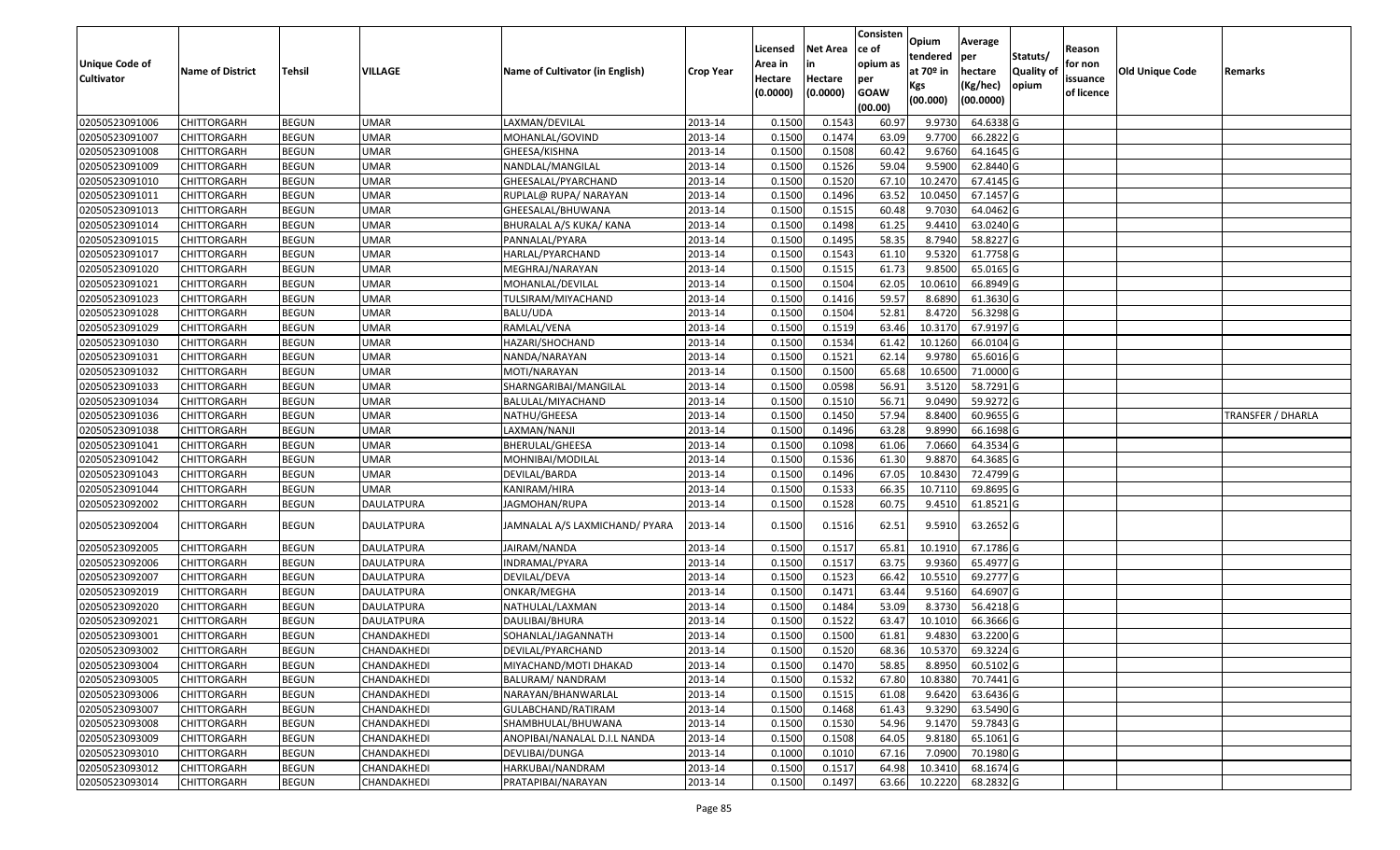|                       |                         |              |                |                                 |                  | Licensed | Net Area | Consisten<br>ce of     | Opium                 | Average               |                   | Reason         |                 |                           |
|-----------------------|-------------------------|--------------|----------------|---------------------------------|------------------|----------|----------|------------------------|-----------------------|-----------------------|-------------------|----------------|-----------------|---------------------------|
| <b>Unique Code of</b> |                         |              |                |                                 |                  | Area in  | in       | opium as               | tendered              | per                   | Statuts/          | for non        |                 |                           |
| <b>Cultivator</b>     | <b>Name of District</b> | Tehsil       | VILLAGE        | Name of Cultivator (in English) | <b>Crop Year</b> | Hectare  | Hectare  | per                    | at 70 <sup>o</sup> in | hectare               | <b>Quality of</b> | issuance       | Old Unique Code | Remarks                   |
|                       |                         |              |                |                                 |                  | (0.0000) | (0.0000) | <b>GOAW</b><br>(00.00) | Kgs<br>(00.000)       | (Kg/hec)<br>(00.0000) | opium             | of licence     |                 |                           |
| 02050523093016        | CHITTORGARH             | <b>BEGUN</b> | CHANDAKHEDI    | SHOCHAND/HIRA                   | 2013-14          | 0.1500   | 0.1499   | 62.79                  | 9.8760                | 65.8839 G             |                   |                |                 |                           |
| 02050523093017        | CHITTORGARH             | <b>BEGUN</b> | CHANDAKHEDI    | HARLAL/DHULA                    | 2013-14          | 0.1500   | 0.1454   | 59.91                  | 9.0550                | 62.2765 G             |                   |                |                 |                           |
| 02050523093018        | CHITTORGARH             | <b>BEGUN</b> | CHANDAKHEDI    | MOTYABAI/BARDA                  | 2013-14          | 0.1000   | 0.1012   | 65.60                  | 7.0190                | 69.4263 G             |                   |                |                 |                           |
| 02050523093019        | <b>CHITTORGARH</b>      | <b>BEGUN</b> | CHANDAKHEDI    | MANGILAL/RATNA                  | 2013-14          | 0.1500   | 0.1516   | 59.92                  | 9.4160                | 62.1108 G             |                   |                |                 |                           |
| 02050523093020        | CHITTORGARH             | <b>BEGUN</b> | CHANDAKHEDI    | HIRA/DHULA                      | 2013-14          | 0.1500   | 0.1474   | 60.97                  | 9.1190                | 61.8657 G             |                   |                |                 |                           |
| 02050523093022        | CHITTORGARH             | <b>BEGUN</b> | CHANDAKHEDI    | BALURAM/UDA                     | 2013-14          | 0.1500   | 0.1500   | 54.90                  | 8.8000                | 58.6667 G             |                   |                |                 |                           |
| 02050523093023        | CHITTORGARH             | <b>BEGUN</b> | CHANDAKHEDI    | DEVA/ BALU                      | 2013-14          | 0.1500   | 0.1470   | 63.79                  | 9.7140                | 66.0816 G             |                   |                |                 |                           |
| 02050523093024        | <b>CHITTORGARH</b>      | <b>BEGUN</b> | CHANDAKHEDI    | HANGAMIBAI/NOLA                 | 2013-14          | 0.1500   | 0.1505   | 63.06                  | 9.9450                | 66.0797 G             |                   |                |                 |                           |
| 02050523093027        | CHITTORGARH             | <b>BEGUN</b> | CHANDAKHEDI    | KASHIRAM/NANDA                  | 2013-14          | 0.1500   | 0.1530   | 63.50                  | 10.1330               | 66.2288 G             |                   |                |                 |                           |
| 02050523093028        | CHITTORGARH             | <b>BEGUN</b> | CHANDAKHEDI    | MANGILAL/GHASI                  | 2013-14          | 0.1500   | 0.1518   | 61.68                  | 9.7280                | 64.0843 G             |                   |                |                 |                           |
| 02050523093030        | CHITTORGARH             | <b>BEGUN</b> | CHANDAKHEDI    | KAILASH/CHUNNILAL               | 2013-14          | 0.1500   | 0.1504   | 58.77                  | 9.5460                | 63.4707 G             |                   |                |                 |                           |
| 02050523093031        | <b>CHITTORGARH</b>      | <b>BEGUN</b> | CHANDAKHEDI    | <b>BALU/GOKAL</b>               | 2013-14          | 0.1500   | 0.1488   | 58.89                  | 8.9600                | 60.2151 G             |                   |                |                 |                           |
| 02050523093033        | <b>CHITTORGARH</b>      | <b>BEGUN</b> | CHANDAKHEDI    | CHUNNILAL/GOKAL                 | 2013-14          | 0.1500   | 0.1473   | 60.69                  | 9.2680                | 62.9192 G             |                   |                |                 |                           |
| 02050523093034        | <b>CHITTORGARH</b>      | <b>BEGUN</b> | CHANDAKHEDI    | KUKIBAI/MANGILAL                | 2013-14          | 0.1500   | 0.1508   | 65.13                  | 10.2350               | 67.8714 G             |                   |                |                 |                           |
| 02050523093035        | CHITTORGARH             | <b>BEGUN</b> | CHANDAKHEDI    | KANHAIYALAL@ KHANA/ DOLA        | 2013-14          | 0.1500   | 0.1461   | 57.71                  | 8.8630                | 60.6639 G             |                   |                |                 |                           |
| 02050523093038        | <b>CHITTORGARH</b>      | <b>BEGUN</b> | CHANDAKHEDI    | NATHU/NARAYAN                   | 2013-14          | 0.1500   | 0.1538   | 58.45                  | 9.3940                | 61.0793 G             |                   |                |                 |                           |
| 02050523093039        | <b>CHITTORGARH</b>      | <b>BEGUN</b> | CHANDAKHEDI    | PRABHULAL/JAGANNATH             | 2013-14          | 0.1500   | 0.1471   | 65.46                  | 9.9870                | 67.8926               |                   |                |                 |                           |
| 02050523093041        | CHITTORGARH             | <b>BEGUN</b> | CHANDAKHEDI    | LALU/BARDA                      | 2013-14          | 0.1500   | 0.1500   | 62.07                  | 9.8160                | 65.4400 G             |                   |                |                 |                           |
| 02050523093042        | CHITTORGARH             | <b>BEGUN</b> | CHANDAKHEDI    | LAXMAN/BARDA                    | 2013-14          | 0.1500   | 0.1472   | 55.41                  | 8.6200                | 58.5598 G             |                   |                |                 |                           |
| 02050523093046        | CHITTORGARH             | <b>BEGUN</b> | CHANDAKHEDI    | NARAYAN/GULAB                   | 2013-14          | 0.1500   | 0.1498   | 59.75                  | 9.2610                | 61.8224 G             |                   |                |                 |                           |
| 02050523093048        | CHITTORGARH             | <b>BEGUN</b> | CHANDAKHEDI    | KASTURIBAI/BALU                 | 2013-14          | 0.1500   | 0.1489   | 58.20                  | 9.0290                | 60.6380 G             |                   |                |                 |                           |
| 02050523093050        | CHITTORGARH             | <b>BEGUN</b> | CHANDAKHEDI    | SHANTILAL/BALURAM               | 2013-14          | 0.1500   | 0.1501   | 62.02                  | 9.7370                | 64.8701 G             |                   |                |                 |                           |
| 02050523093051        | CHITTORGARH             | <b>BEGUN</b> | CHANDAKHEDI    | JAGANNATH/NANDA                 | 2013-14          | 0.1500   | 0.1473   | 61.45                  | 9.4720                | 64.3041 G             |                   |                |                 |                           |
| 02050523093052        | CHITTORGARH             | <b>BEGUN</b> | CHANDAKHEDI    | NANALAL/BARDA                   | 2013-14          | 0.1500   | 0.1474   | 57.64                  | 8.7700                | 59.4980 G             |                   |                |                 | <b>TRANSFER / THUKRAI</b> |
| 02050523093055        | CHITTORGARH             | <b>BEGUN</b> | CHANDAKHEDI    | KESHARBAI/HARLAL                | 2013-14          | 0.1500   | 0.1521   | 61.66                  | 9.7950                | 64.3984 G             |                   |                |                 |                           |
| 02050523093058        | CHITTORGARH             | <b>BEGUN</b> | CHANDAKHEDI    | KASHIRAM/MUDLAL                 | 2013-14          | 0.1500   | 0.1523   | 62.21                  | 9.8380                | 64.5962 G             |                   |                |                 |                           |
| 02050523093059        | CHITTORGARH             | <b>BEGUN</b> | CHANDAKHEDI    | SHANKERLAL/BALU                 | 2013-14          | 0.1500   | 0.1523   | 57.28                  | 9.2060                | 60.4465 G             |                   |                |                 |                           |
| 02050523093060        | CHITTORGARH             | <b>BEGUN</b> | CHANDAKHEDI    | LALURAM/BALURAM                 | 2013-14          | 0.1500   | 0.1480   | 60.43                  | 9.3840                | 63.4054 G             |                   |                |                 |                           |
| 02050523093061        | <b>CHITTORGARH</b>      | <b>BEGUN</b> | CHANDAKHEDI    | ONKAR/HIRALAL                   | 2013-14          | 0.1500   | 0.1474   | 63.41                  | 9.6290                | 65.3256 G             |                   |                |                 |                           |
| 02050523093066        | CHITTORGARH             | <b>BEGUN</b> | CHANDAKHEDI    | KAHNAIYALAL @ KHANA / BARDA     | 2013-14          | 0.1000   | 0.1000   | 62.60                  | 6.8320                | 68.3200 G             |                   |                |                 | <b>TRANSFER / THUKRAI</b> |
| 02050523093067        | CHITTORGARH             | <b>BEGUN</b> | CHANDAKHEDI    | JAMNALAL/PYARCHAND              | 2013-14          | 0.1500   | 0.1474   | 68.37                  | 10.5190               | 71.3636 G             |                   |                |                 |                           |
| 02050523093069        | CHITTORGARH             | <b>BEGUN</b> | CHANDAKHEDI    | BHURIBAI/SHANKERLAL             | 2013-14          | 0.1500   | 0.1523   | 58.32                  | 9.1060                | 59.7899 G             |                   |                |                 |                           |
| 02050523093070        | CHITTORGARH             | <b>BEGUN</b> | CHANDAKHEDI    | <b>BALU/GULAB</b>               | 2013-14          | 0.1500   | 0.1544   | 59.45                  | 9.4870                | 61.4443 G             |                   |                |                 |                           |
| 02050523093071        | CHITTORGARH             | <b>BEGUN</b> | CHANDAKHEDI    | RADHESHYAM/DEVLAL               | 2013-14          | 0.1500   | 0.1427   | 63.66                  | 9.6220                | 67.4282 G             |                   |                |                 |                           |
| 02050523093072        | CHITTORGARH             | <b>BEGUN</b> | CHANDAKHEDI    | JAIRAM/RATANLAL                 | 2013-14          | 0.1500   | 0.1512   | 59.45                  | 9.0870                | 60.1390 G             |                   |                |                 |                           |
| 02050523093073        | CHITTORGARH             | <b>BEGUN</b> | CHANDAKHEDI    | BHUWANA/HIRA                    | 2013-14          | 0.1500   | 0.1490   | 60.84                  | 9.6300                | 64.6309 G             |                   |                |                 |                           |
| 02050523093074        | <b>CHITTORGARH</b>      | <b>BEGUN</b> | CHANDAKHEDI    | JITMAL/TULSIRAM                 | 2013-14          | 0.1500   | 0.1542   | 57.04                  |                       | 9.0610 58.7613 G      |                   |                |                 |                           |
| 02050523093076        | <b>CHITTORGARH</b>      | <b>BEGUN</b> | CHANDAKHEDI    | KERING/NARAYAN                  | 2013-14          | 0.1500   | 0.1473   | 67.21                  | 10.7630               | 73.0686 G             |                   |                |                 |                           |
| 02050523093078        | <b>CHITTORGARH</b>      | <b>BEGUN</b> | CHANDAKHEDI    | MOHANLAL/ONKAR                  | 2013-14          | 0.1500   | 0.1509   | 61.53                  | 9.6070                | 63.6647 G             |                   |                |                 |                           |
| 02050523093079        | <b>CHITTORGARH</b>      | <b>BEGUN</b> | CHANDAKHEDI    | LADU/ HAZARI A/S RAMESHWAR      | 2013-14          | 0.1500   | 0.1513   | 55.86                  | 9.0490                | 59.8083 G             |                   |                |                 |                           |
| 02050523093080        | <b>CHITTORGARH</b>      | <b>BEGUN</b> | CHANDAKHEDI    | SHAMBHULAL/RUPA                 | 2013-14          | 0.1000   | 0.1008   | 56.24                  | 6.1620                | 61.1310 G             |                   |                |                 |                           |
| 02050523093083        | <b>CHITTORGARH</b>      | <b>BEGUN</b> | CHANDAKHEDI    | KANTABAI/SHIVLAL                | 2013-14          | 0.1500   | 0.1528   | 69.79                  | 10.8170               | 70.7919 G             |                   |                |                 |                           |
| 02050523093084        | <b>CHITTORGARH</b>      | <b>BEGUN</b> | CHANDAKHEDI    | BANSHILAL/LALU                  | 2013-14          | 0.1500   | 0.1491   | 62.54                  | 9.5510                | 64.0577 G             |                   |                |                 |                           |
| 02050523094002        | <b>CHITTORGARH</b>      | <b>BEGUN</b> | TURKADI        | ONKAR A/S LAKHMA/ NARAYAN       | 2013-14          | 0.1500   | 0.1501   | 65.59                  | 9.9790                | 66.4823 G             |                   |                |                 |                           |
| 02050523094004        | <b>CHITTORGARH</b>      | <b>BEGUN</b> | <b>TURKADI</b> | DERAM/DEVILAL                   | 2013-14          | 0.1000   | 0.1004   | 50.55                  | 4.7300                | 47.1116 G             |                   | $\overline{4}$ |                 |                           |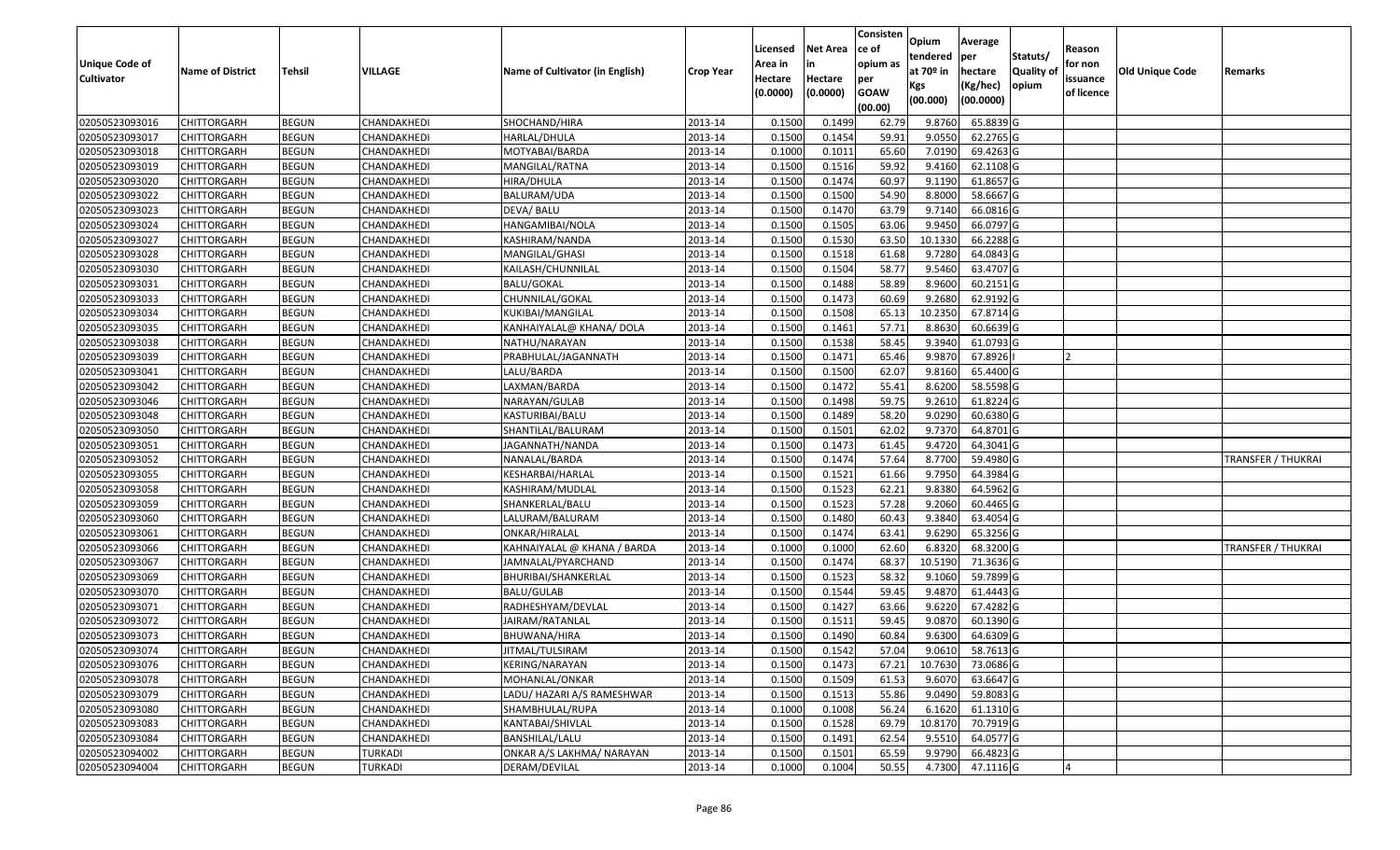| <b>Unique Code of</b><br><b>Cultivator</b> | <b>Name of District</b> | <b>Tehsil</b> | VILLAGE        | Name of Cultivator (in English)           | <b>Crop Year</b> | Licensed<br>Area in<br>Hectare<br>(0.0000) | <b>Net Area</b><br>in<br>Hectare<br>(0.0000) | Consisten<br>ce of<br>opium as<br>per<br><b>GOAW</b><br>(00.00) | Opium<br>tendered<br>at $70°$ in<br>Kgs<br>(00.000) | Average<br>per<br>hectare<br>(Kg/hec)<br>(00.0000) | Statuts/<br>Quality of<br>opium | Reason<br>for non<br>issuance<br>of licence | <b>Old Unique Code</b> | Remarks |
|--------------------------------------------|-------------------------|---------------|----------------|-------------------------------------------|------------------|--------------------------------------------|----------------------------------------------|-----------------------------------------------------------------|-----------------------------------------------------|----------------------------------------------------|---------------------------------|---------------------------------------------|------------------------|---------|
| 02050523094011                             | CHITTORGARH             | <b>BEGUN</b>  | TURKADI        | KANHAIYALAL A/S CHUNNILAL/ HARLAL 2013-14 |                  | 0.1500                                     | 0.1525                                       | 63.04                                                           | 10.1310                                             | 66.4328 G                                          |                                 |                                             |                        |         |
| 02050523094013                             | <b>CHITTORGARH</b>      | <b>BEGUN</b>  | <b>TURKADI</b> | SHANKERLAL A/S VENA / RUPA                | 2013-14          | 0.1500                                     | 0.1550                                       | 58.69                                                           | 9.2560                                              | 59.7161 G                                          |                                 |                                             |                        |         |
| 02050523094018                             | <b>CHITTORGARH</b>      | <b>BEGUN</b>  | <b>TURKADI</b> | SHAYARIBAI/MANGILAL                       | 2013-14          | 0.1000                                     | 0.1018                                       | 59.81                                                           | 6.0410                                              | 59.3418 G                                          |                                 |                                             |                        |         |
| 02050523094020                             | <b>CHITTORGARH</b>      | <b>BEGUN</b>  | <b>TURKADI</b> | GHEESALAL/ONKAR                           | 2013-14          | 0.1500                                     | 0.1522                                       | 63.99                                                           | 10.0370                                             | 65.9461 G                                          |                                 |                                             |                        |         |
| 02050523094021                             | CHITTORGARH             | <b>BEGUN</b>  | <b>TURKADI</b> | BHERULAL/BALU                             | 2013-14          | 0.1500                                     | 0.1520                                       | 62.05                                                           | 9.3610                                              | 61.5855 G                                          |                                 |                                             |                        |         |
| 02050523094025                             | <b>CHITTORGARH</b>      | <b>BEGUN</b>  | <b>TURKADI</b> | VENA/KALU                                 | 2013-14          | 0.1500                                     | 0.1539                                       | 60.55                                                           | 9.3420                                              | 60.7018G                                           |                                 |                                             |                        |         |
| 02050523094028                             | <b>CHITTORGARH</b>      | <b>BEGUN</b>  | <b>TURKADI</b> | PYARCHAND/GHEESA                          | 2013-14          | 0.1500                                     | 0.1521                                       | 61.50                                                           | 9.3920                                              | 61.7488 G                                          |                                 |                                             |                        |         |
| 02050523094029                             | CHITTORGARH             | <b>BEGUN</b>  | <b>TURKADI</b> | RAMCHANDRA/ NARAYAN                       | 2013-14          | 0.1500                                     | 0.0000                                       | 0.00                                                            | 0.0000                                              | $0.0000$ F                                         |                                 |                                             |                        |         |
| 02050523094035                             | CHITTORGARH             | <b>BEGUN</b>  | <b>TURKADI</b> | MANGILAL/BHERU                            | 2013-14          | 0.150                                      | 0.1515                                       | 59.43                                                           | 9.0590                                              | 59.7954 G                                          |                                 |                                             |                        |         |
| 02050523094036                             | CHITTORGARH             | <b>BEGUN</b>  | <b>TURKADI</b> | SOHANIBAI/BHANWARLAL                      | 2013-14          | 0.1500                                     | 0.1510                                       | 64.27                                                           | 9.8330                                              | 65.1192 G                                          |                                 |                                             |                        |         |
| 02050523094039                             | CHITTORGARH             | <b>BEGUN</b>  | <b>TURKADI</b> | KANTABAI A/D KELIBAI / DEVILAL            | 2013-14          | 0.1500                                     | 0.1525                                       | 62.46                                                           | 9.4760                                              | 62.1377 G                                          |                                 |                                             |                        |         |
| 02050523095001                             | <b>CHITTORGARH</b>      | <b>BEGUN</b>  | AMARPURA       | DEUBAI/BANSHILAL                          | 2013-14          | 0.1500                                     | 0.1472                                       | 66.57                                                           | 10.1280                                             | 68.8043 G                                          |                                 |                                             |                        |         |
| 02050523095003                             | CHITTORGARH             | <b>BEGUN</b>  | AMARPURA       | BALULAL/KUKALAL                           | 2013-14          | 0.1500                                     | 0.1481                                       | 68.1                                                            | 10.4740                                             | 70.7225 G                                          |                                 |                                             |                        |         |
| 02050523095004                             | CHITTORGARH             | <b>BEGUN</b>  | AMARPURA       | DEVA/HIRA                                 | 2013-14          | 0.1500                                     | 0.1502                                       | 66.93                                                           | 10.4030                                             | 69.2610 G                                          |                                 |                                             |                        |         |
| 02050523095007                             | CHITTORGARH             | <b>BEGUN</b>  | AMARPURA       | DEVILAL/BALU                              | 2013-14          | 0.1500                                     | 0.1530                                       | 67.91                                                           | 10.7010                                             | 69.9412G                                           |                                 |                                             |                        |         |
| 02050523095009                             | CHITTORGARH             | <b>BEGUN</b>  | AMARPURA       | <b>HIRA/KUKA</b>                          | 2013-14          | 0.1000                                     | 0.1001                                       | 66.53                                                           | 7.1190                                              | 71.1189 G                                          |                                 |                                             |                        |         |
| 02050523095010                             | CHITTORGARH             | <b>BEGUN</b>  | AMARPURA       | KAJODIBAI/BHUWANA                         | 2013-14          | 0.1500                                     | 0.1471                                       | 68.59                                                           | 10.3470                                             | 70.3399 G                                          |                                 |                                             |                        |         |
| 02050523095014                             | <b>CHITTORGARH</b>      | <b>BEGUN</b>  | AMARPURA       | ONKARLAL/BHERU                            | 2013-14          | 0.1500                                     | 0.1537                                       | 64.98                                                           | 10.4250                                             | 67.8269 G                                          |                                 |                                             |                        |         |
| 02050523095016                             | CHITTORGARH             | <b>BEGUN</b>  | AMARPURA       | KASHIRAM/BALU                             | 2013-14          | 0.1500                                     | 0.1494                                       | 67.53                                                           | 10.3220                                             | 69.0897 G                                          |                                 |                                             |                        |         |
| 02050523095017                             | CHITTORGARH             | <b>BEGUN</b>  | AMARPURA       | SITARAM/TULSIRAM                          | 2013-14          | 0.1500                                     | 0.1456                                       | 68.52                                                           | 10.4250                                             | 71.6003 G                                          |                                 |                                             |                        |         |
| 02050523095018                             | CHITTORGARH             | <b>BEGUN</b>  | AMARPURA       | BHAGIRATH/HUKMICHAND                      | 2013-14          | 0.1500                                     | 0.1480                                       | 65.48                                                           | 9.934                                               | 67.1216 G                                          |                                 |                                             |                        |         |
| 02050523095020                             | CHITTORGARH             | <b>BEGUN</b>  | AMARPURA       | MANGIBAI W/O UDAILAL / KALU               | 2013-14          | 0.1500                                     | 0.1517                                       | 69.28                                                           | 10.6100                                             | 69.9407 G                                          |                                 |                                             |                        |         |
| 02050523095021                             | CHITTORGARH             | <b>BEGUN</b>  | AMARPURA       | RUPA / BALU                               | 2013-14          | 0.1500                                     | 0.1480                                       | 64.93                                                           | 9.8690                                              | 66.6824 G                                          |                                 |                                             |                        |         |
| 02050523095022                             | CHITTORGARH             | <b>BEGUN</b>  | AMARPURA       | BHANWARIBAI/ KHEMA/ KUKA                  | 2013-14          | 0.1500                                     | 0.1480                                       | 65.89                                                           | 10.0530                                             | 67.9257 G                                          |                                 |                                             |                        |         |
| 02050523095023                             | <b>CHITTORGARH</b>      | <b>BEGUN</b>  | AMARPURA       | SHIVRAJ/ CHHAGANLAL                       | 2013-14          | 0.1500                                     | 0.1455                                       | 62.79                                                           | 9.4190                                              | 64.7354 G                                          |                                 |                                             |                        |         |
| 02050523095026                             | <b>CHITTORGARH</b>      | <b>BEGUN</b>  | AMARPURA       | NANALAL/RUPA                              | 2013-14          | 0.1500                                     | 0.1388                                       | 67.41                                                           | 9.967                                               | 71.8084 G                                          |                                 |                                             |                        |         |
| 02050523095027                             | <b>CHITTORGARH</b>      | <b>BEGUN</b>  | AMARPURA       | KELIBAI/MANGILAL                          | 2013-14          | 0.1500                                     | 0.1485                                       | 68.88                                                           | 10.6960                                             | 72.0269 G                                          |                                 |                                             |                        |         |
| 02050523095028                             | CHITTORGARH             | <b>BEGUN</b>  | AMARPURA       | MANGILAL/KUKA                             | 2013-14          | 0.1500                                     | 0.1505                                       | 68.90                                                           | 10.6800                                             | 70.9635 G                                          |                                 |                                             |                        |         |
| 02050523095030                             | <b>CHITTORGARH</b>      | <b>BEGUN</b>  | AMARPURA       | SHOBHALAL/DEVILAL                         | 2013-14          | 0.1500                                     | 0.1505                                       | 65.55                                                           | 10.1880                                             | 67.6944 G                                          |                                 |                                             |                        |         |
| 02050523095037                             | <b>CHITTORGARH</b>      | <b>BEGUN</b>  | AMARPURA       | AMBALAL/BANSHILAL                         | 2013-14          | 0.1500                                     | 0.1473                                       | 66.27                                                           | 10.0540                                             | 68.2553 G                                          |                                 |                                             |                        |         |
| 02050523095038                             | <b>CHITTORGARH</b>      | <b>BEGUN</b>  | AMARPURA       | JYANIBAI/BALULAL                          | 2013-14          | 0.1500                                     | 0.1508                                       | 69.66                                                           | 10.6180                                             | 70.4111G                                           |                                 |                                             |                        |         |
| 02050523095039                             | CHITTORGARH             | <b>BEGUN</b>  | AMARPURA       | PRABHULAL/NARAYAN                         | 2013-14          | 0.1500                                     | 0.1498                                       | 69.7                                                            | 10.8500                                             | 72.4299 G                                          |                                 |                                             |                        |         |
| 02050523095042                             | CHITTORGARH             | <b>BEGUN</b>  | AMARPURA       | FORULAL/HIRA                              | 2013-14          | 0.1500                                     | 0.1505                                       | 70.90                                                           | 10.9390                                             | $\overline{72.6844}$ G                             |                                 |                                             |                        |         |
| 02050523095045                             | CHITTORGARH             | <b>BEGUN</b>  | AMARPURA       | SHAMBHULAL/KASHIRAM                       | 2013-14          | 0.150                                      | 0.1522                                       | 69.1                                                            | 10.643                                              | 69.9277 G                                          |                                 |                                             |                        |         |
| 02050523095046                             | CHITTORGARH             | <b>BEGUN</b>  | AMARPURA       | GHEESALAL/PANNA                           | 2013-14          | 0.1500                                     | 0.1472                                       | 70.47                                                           | 10.5600                                             | 71.7391 G                                          |                                 |                                             |                        |         |
| 02050523095049                             | <b>CHITTORGARH</b>      | <b>BEGUN</b>  | AMARPURA       | SUGNABAI/SHAMBHULAL                       | 2013-14          | 0.1500                                     | 0.1491                                       | 68.24                                                           | 10.4020                                             | 69.7653G                                           |                                 |                                             |                        |         |
| 02050523095052                             | <b>CHITTORGARH</b>      | <b>BEGUN</b>  | AMARPURA       | PANNALAL/BALU                             | 2013-14          | 0.1500                                     | 0.1528                                       | 68.47                                                           | 10.6320                                             | 69.5812 G                                          |                                 |                                             |                        |         |
| 02050523095053                             | <b>CHITTORGARH</b>      | <b>BEGUN</b>  | AMARPURA       | RUPLAL/BALU                               | 2013-14          | 0.1500                                     | 0.1530                                       | 70.18                                                           | 11.1890                                             | 73.1307 G                                          |                                 |                                             |                        |         |
| 02050523095054                             | <b>CHITTORGARH</b>      | <b>BEGUN</b>  | AMARPURA       | GIRDHARI/KUKA                             | 2013-14          | 0.1500                                     | 0.1523                                       | 68.01                                                           | 10.6290                                             | 69.7899 G                                          |                                 |                                             |                        |         |
| 02050523095055                             | <b>CHITTORGARH</b>      | <b>BEGUN</b>  | AMARPURA       | DEVALAL/MANGILAL                          | 2013-14          | 0.1500                                     | 0.1485                                       | 65.14                                                           | 10.1340                                             | 68.2424 G                                          |                                 |                                             |                        |         |
| 02050523096001                             | <b>CHITTORGARH</b>      | <b>BEGUN</b>  | ANWALHEDA      | BHARMAL/DUNGA                             | 2013-14          | 0.1500                                     | 0.1505                                       | 62.62                                                           | 9.9030                                              | 65.8007 G                                          |                                 |                                             |                        |         |
| 02050523096002                             | <b>CHITTORGARH</b>      | <b>BEGUN</b>  | ANWALHEDA      | NARAYAN/BARDA                             | 2013-14          | 0.1500                                     | 0.1477                                       | 63.27                                                           | 10.2410                                             | 69.3365 G                                          |                                 |                                             |                        |         |
| 02050523096004                             | <b>CHITTORGARH</b>      | <b>BEGUN</b>  | ANWALHEDA      | RAMSUKH/SITARAM                           | 2013-14          | 0.1500                                     | 0.1485                                       | 68.90                                                           | 10.8760                                             | 73.2391 G                                          |                                 |                                             |                        |         |
| 02050523096005                             | CHITTORGARH             | <b>BEGUN</b>  | ANWALHEDA      | PYARCHAND/BALU                            | 2013-14          | 0.1500                                     | 0.1504                                       | 62.40                                                           | 9.8240                                              | 65.3191 G                                          |                                 |                                             |                        |         |
| 02050523096006                             | <b>CHITTORGARH</b>      | <b>BEGUN</b>  | ANWALHEDA      | BARDICHAND/BHEEMA                         | 2013-14          | 0.1500                                     | 0.1496                                       | 66.57                                                           | 10.5850                                             | 70.7553 G                                          |                                 |                                             |                        |         |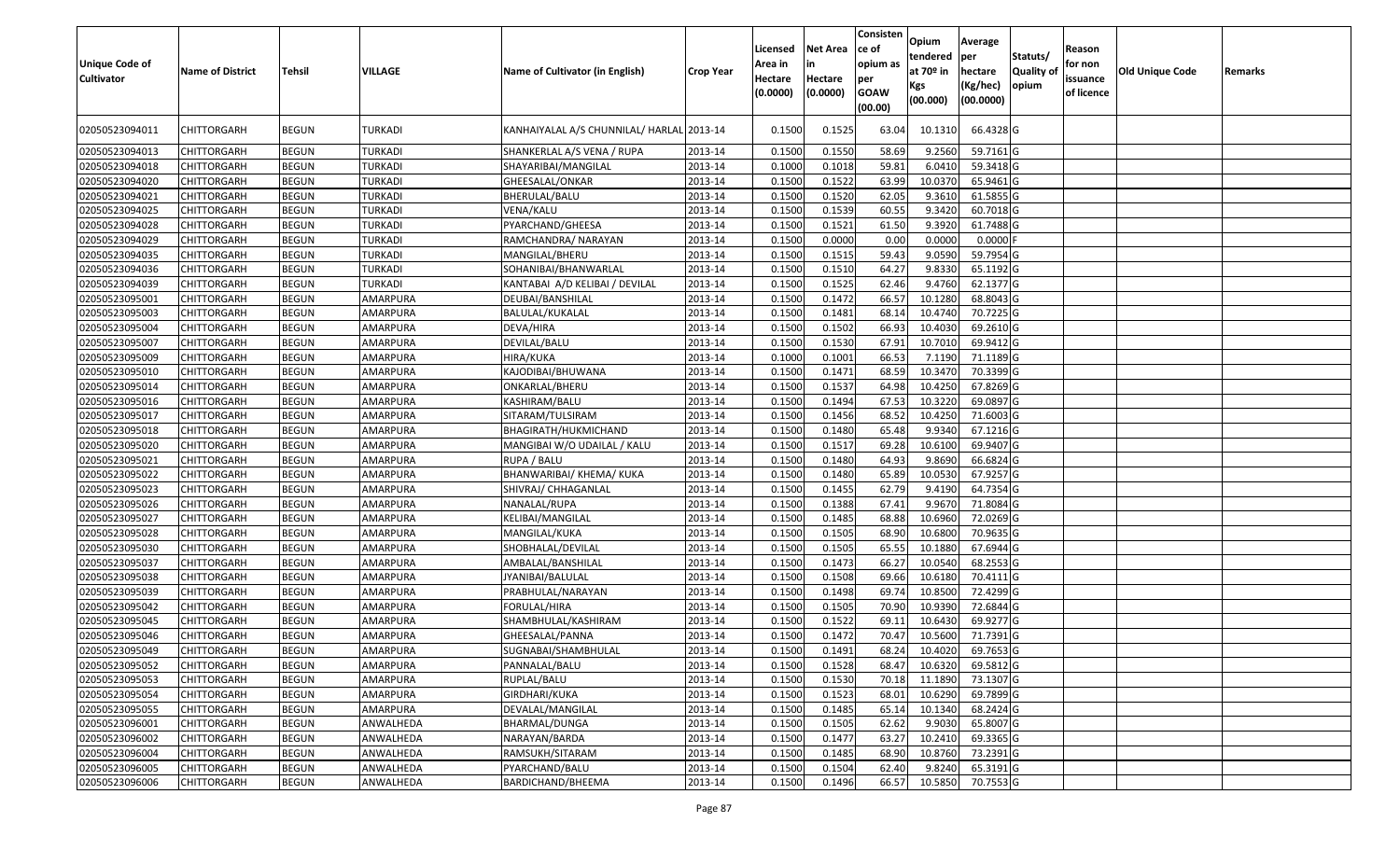| <b>Unique Code of</b><br><b>Cultivator</b> | <b>Name of District</b> | Tehsil       | VILLAGE   | Name of Cultivator (in English)          | <b>Crop Year</b> | Licensed<br>Area in<br>Hectare<br>(0.0000) | <b>Net Area</b><br>in<br>Hectare<br>(0.0000) | Consisten<br>ce of<br>opium as<br>per<br><b>GOAW</b><br>(00.00) | Opium<br>tendered<br>at $70°$ in<br>Kgs<br>(00.000) | Average<br>per<br>hectare<br>(Kg/hec)<br>(00.0000) | Statuts/<br><b>Quality o</b><br>opium | Reason<br>for non<br>issuance<br>of licence | Old Unique Code | Remarks            |
|--------------------------------------------|-------------------------|--------------|-----------|------------------------------------------|------------------|--------------------------------------------|----------------------------------------------|-----------------------------------------------------------------|-----------------------------------------------------|----------------------------------------------------|---------------------------------------|---------------------------------------------|-----------------|--------------------|
| 02050523096008                             | <b>CHITTORGARH</b>      | <b>BEGUN</b> | ANWALHEDA | CHUNNIBAI/CHUNNILAL                      | 2013-14          | 0.1500                                     | 0.1480                                       | 61.96                                                           | 9.4980                                              | 64.1757 G                                          |                                       |                                             |                 |                    |
| 02050523096011                             | CHITTORGARH             | <b>BEGUN</b> | ANWALHEDA | RATANLAL/CHUNNILAL MOTHER<br>NARAYANIBAI | 2013-14          | 0.1000                                     | 0.1010                                       | 63.96                                                           | 6.7710                                              | 67.0396 G                                          |                                       |                                             |                 | NAME CHANGE        |
| 02050523096012                             | <b>CHITTORGARH</b>      | <b>BEGUN</b> | ANWALHEDA | MODIRAM/BALU                             | 2013-14          | 0.1500                                     | 0.1537                                       | 63.14                                                           | 10.1480                                             | 66.0247 G                                          |                                       |                                             |                 |                    |
| 02050523096013                             | <b>CHITTORGARH</b>      | <b>BEGUN</b> | ANWALHEDA | EAJENBAI/MANGILAL                        | 2013-14          | 0.1500                                     | 0.1476                                       | 58.40                                                           | 8.9350                                              | 60.5352 G                                          |                                       |                                             |                 |                    |
| 02050523096016                             | <b>CHITTORGARH</b>      | <b>BEGUN</b> | ANWALHEDA | SOHANIBAI/CHATERBHUJ                     | 2013-14          | 0.1500                                     | 0.1497                                       | 64.04                                                           | 9.9170                                              | 66.2458 G                                          |                                       |                                             |                 |                    |
| 02050523096017                             | CHITTORGARH             | <b>BEGUN</b> | ANWALHEDA | ONKERLAL/BALU                            | 2013-14          | 0.1500                                     | 0.1454                                       | 63.77                                                           | 9.8570                                              | 67.7923 G                                          |                                       |                                             |                 |                    |
| 02050523096018                             | <b>CHITTORGARH</b>      | <b>BEGUN</b> | ANWALHEDA | ONKARLAL/BHAGIRATH                       | 2013-14          | 0.1000                                     | 0.1016                                       | 59.45                                                           | 6.1740                                              | 60.7677 G                                          |                                       |                                             |                 |                    |
| 02050523096020                             | <b>CHITTORGARH</b>      | <b>BEGUN</b> | ANWALHEDA | NANALAL A/S GHEESA / RAMSUKH             | 2013-14          | 0.1500                                     | 0.1500                                       | 63.42                                                           | 9.6040                                              | 64.0267 G                                          |                                       |                                             |                 |                    |
| 02050523096024                             | <b>CHITTORGARH</b>      | <b>BEGUN</b> | ANWALHEDA | MOHANLAL/ BALU                           | 2013-14          | 0.1500                                     | 0.1518                                       | 58.53                                                           | 9.2730                                              | 61.0870 G                                          |                                       |                                             |                 |                    |
| 02050523096025                             | <b>CHITTORGARH</b>      | <b>BEGUN</b> | ANWALHEDA | PRABHU/DUNGA                             | 2013-14          | 0.1500                                     | 0.1503                                       | 57.78                                                           | 9.0140                                              | 59.9734 G                                          |                                       |                                             |                 |                    |
| 02050523096027                             | <b>CHITTORGARH</b>      | <b>BEGUN</b> | ANWALHEDA | HIRALAL/KAJOD                            | 2013-14          | 0.1500                                     | 0.1510                                       | 64.41                                                           | 10.0390                                             | 66.4834 G                                          |                                       |                                             |                 |                    |
| 02050523096028                             | <b>CHITTORGARH</b>      | <b>BEGUN</b> | ANWALHEDA | PYARCHAND/DUNGA                          | 2013-14          | 0.1500                                     | 0.1500                                       | 62.05                                                           | 9.7950                                              | 65.3000 G                                          |                                       |                                             |                 |                    |
| 02050523096029                             | <b>CHITTORGARH</b>      | <b>BEGUN</b> | ANWALHEDA | SHANTILAL/MANGILAL                       | 2013-14          | 0.1500                                     | 0.1502                                       | 65.61                                                           | 10.3660                                             | 69.0146 G                                          |                                       |                                             |                 |                    |
| 02050523096030                             | CHITTORGARH             | <b>BEGUN</b> | ANWALHEDA | SURESHCHANDRA/MANGILAL                   | 2013-14          | 0.1500                                     | 0.1534                                       | 59.55                                                           | 9.8260                                              | 64.0548 G                                          |                                       |                                             |                 |                    |
| 02050523096031                             | <b>CHITTORGARH</b>      | <b>BEGUN</b> | ANWALHEDA | BHOJA/RODA                               | 2013-14          | 0.1500                                     | 0.1512                                       | 63.04                                                           | 9.7800                                              | 64.6825 G                                          |                                       |                                             |                 |                    |
| 02050523096033                             | <b>CHITTORGARH</b>      | <b>BEGUN</b> | ANWALHEDA | CHHITER/RUPA                             | 2013-14          | 0.1500                                     | 0.1480                                       | 67.32                                                           | 10.3770                                             | 70.1149 G                                          |                                       |                                             |                 |                    |
| 02050523096037                             | <b>CHITTORGARH</b>      | <b>BEGUN</b> | ANWALHEDA | MODIRAM A/S MOJIRAM /<br>CHATERBHUJ      | 2013-14          | 0.1500                                     | 0.1538                                       | 60.27                                                           | 9.5660                                              | 62.1977 G                                          |                                       |                                             |                 |                    |
| 02050523096039                             | <b>CHITTORGARH</b>      | <b>BEGUN</b> | ANWALHEDA | DEVILAL/BALU                             | 2013-14          | 0.1000                                     | 0.1012                                       | 62.55                                                           | 6.5680                                              | 64.9012 G                                          |                                       |                                             |                 |                    |
| 02050523096043                             | <b>CHITTORGARH</b>      | <b>BEGUN</b> | ANWALHEDA | KANA/DALU                                | 2013-14          | 0.1500                                     | 0.1510                                       | 60.26                                                           | 9.6330                                              | 63.7947 G                                          |                                       |                                             |                 |                    |
| 02050523096044                             | <b>CHITTORGARH</b>      | <b>BEGUN</b> | ANWALHEDA | BHURALAL/DUNGA                           | 2013-14          | 0.1500                                     | 0.1474                                       | 64.38                                                           | 9.8960                                              | 67.1370 G                                          |                                       |                                             |                 |                    |
| 02050523096052                             | <b>CHITTORGARH</b>      | <b>BEGUN</b> | ANWALHEDA | PREMCHAND/KAJOD                          | 2013-14          | 0.1500                                     | 0.1524                                       | 64.12                                                           | 10.1220                                             | 66.4173 G                                          |                                       |                                             |                 |                    |
| 02050523096056                             | <b>CHITTORGARH</b>      | <b>BEGUN</b> | ANWALHEDA | RAMSUKH/CHUNNILAL                        | 2013-14          | 0.1000                                     | 0.1024                                       | 62.32                                                           | 6.9800                                              | 68.1641 G                                          |                                       |                                             |                 |                    |
| 02050523096057                             | <b>CHITTORGARH</b>      | <b>BEGUN</b> | ANWALHEDA | GORIBAI/PYARCHAND                        | 2013-14          | 0.1500                                     | 0.1505                                       | 60.31                                                           | 9.2360                                              | 61.3688 G                                          |                                       |                                             |                 |                    |
| 02050523096058                             | <b>CHITTORGARH</b>      | <b>BEGUN</b> | ANWALHEDA | MOHANLAL/CHUNNILAL                       | 2013-14          | 0.1500                                     | 0.1470                                       | 65.87                                                           | 10.3600                                             | 70.4762 G                                          |                                       |                                             |                 |                    |
| 02050523096061                             | <b>CHITTORGARH</b>      | <b>BEGUN</b> | ANWALHEDA | CHAGANLAL/TULSIRAM                       | 2013-14          | 0.1500                                     | 0.1463                                       | 54.93                                                           | 8.5140                                              | 58.1955 G                                          |                                       |                                             |                 |                    |
| 02050523096064                             | <b>CHITTORGARH</b>      | <b>BEGUN</b> | ANWALHEDA | FUMABAI/BHERU                            | 2013-14          | 0.1500                                     | 0.1523                                       | 58.22                                                           | 9.2400                                              | 60.6697 G                                          |                                       |                                             |                 |                    |
| 02050523096069                             | <b>CHITTORGARH</b>      | <b>BEGUN</b> | ANWALHEDA | DHANNA/LAXMAN                            | 2013-14          | 0.1500                                     | 0.1503                                       | 64.44                                                           | 9.9420                                              | 66.1477 G                                          |                                       |                                             |                 |                    |
| 02050523096071                             | <b>CHITTORGARH</b>      | <b>BEGUN</b> | ANWALHEDA | RAMSUKH/ LALU                            | 2013-14          | 0.1500                                     | 0.1500                                       | 62.32                                                           | 10.8170                                             | 72.1133 G                                          |                                       |                                             |                 |                    |
| 02050523096072                             | <b>CHITTORGARH</b>      | <b>BEGUN</b> | ANWALHEDA | KANA/ BHUWANA                            | 2013-14          | 0.1500                                     | 0.1478                                       | 62.45                                                           | 10.0810                                             | 68.2070 G                                          |                                       |                                             |                 |                    |
| 02050523096073                             | <b>CHITTORGARH</b>      | <b>BEGUN</b> | ANWALHEDA | BALURAM/KHEMRAJ                          | 2013-14          | 0.1000                                     | 0.1009                                       | 55.12                                                           | 5.9450                                              | 58.9197 G                                          |                                       |                                             |                 |                    |
| 02050523096075                             | <b>CHITTORGARH</b>      | <b>BEGUN</b> | ANWALHEDA | KANA/UDA                                 | 2013-14          | 0.1500                                     | 0.1509                                       | 65.07                                                           | 10.6810                                             | 70.7820 G                                          |                                       |                                             |                 |                    |
| 02050523096078                             | <b>CHITTORGARH</b>      | <b>BEGUN</b> | ANWALHEDA | GHEESA/KHEMA                             | 2013-14          | 0.1500                                     | 0.1525                                       | 58.66                                                           | 9.4280                                              | 61.8230 G                                          |                                       |                                             |                 |                    |
| 02050523096082                             | <b>CHITTORGARH</b>      | <b>BEGUN</b> | ANWALHEDA | ONKAR/ CHETRAM                           | 2013-14          | 0.1500                                     | 0.1503                                       | 60.62                                                           | 9.4130                                              | 62.6281 G                                          |                                       |                                             |                 |                    |
| 02050523096083                             | <b>CHITTORGARH</b>      | <b>BEGUN</b> | ANWALHEDA | FEFI BAI/POKHAR                          | 2013-14          | 0.1000                                     | 0.1012                                       | 64.86                                                           | 6.9590                                              | 68.7648 G                                          |                                       |                                             |                 | <b>NAME CHANGE</b> |
| 02050523096088                             | CHITTORGARH             | <b>BEGUN</b> | ANWALHEDA | DEVILAL/HARIRAM                          | 2013-14          | 0.1500                                     | 0.1510                                       | 59.04                                                           | 9.3700                                              | 62.0530 G                                          |                                       |                                             |                 |                    |
| 02050523096090                             | <b>CHITTORGARH</b>      | <b>BEGUN</b> | ANWALHEDA | SHYAMLAL/KANA                            | 2013-14          | 0.1500                                     | 0.1501                                       | 60.60                                                           | 9.6610                                              | 64.3638 G                                          |                                       |                                             |                 |                    |
| 02050523096092                             | <b>CHITTORGARH</b>      | <b>BEGUN</b> | ANWALHEDA | JAGNNATH/RODA                            | 2013-14          | 0.1500                                     | 0.1487                                       | 63.57                                                           | 9.7810                                              | 65.7767 G                                          |                                       |                                             |                 |                    |
| 02050523096095                             | <b>CHITTORGARH</b>      | <b>BEGUN</b> | ANWALHEDA | HARLAL/UDA                               | 2013-14          | 0.1500                                     | 0.1480                                       | 56.48                                                           | 9.1010                                              | 61.4932 G                                          |                                       |                                             |                 |                    |
| 02050523096098                             | <b>CHITTORGARH</b>      | <b>BEGUN</b> | ANWALHEDA | DEVILAL/TARACHAND                        | 2013-14          | 0.1500                                     | 0.1504                                       | 65.35                                                           | 9.9990                                              | 66.4827                                            |                                       |                                             |                 |                    |
| 02050523096101                             | <b>CHITTORGARH</b>      | <b>BEGUN</b> | ANWALHEDA | RATANLAL/KAJOD                           | 2013-14          | 0.1500                                     | 0.1470                                       | 60.82                                                           | 9.4790                                              | 64.4830 G                                          |                                       |                                             |                 |                    |
| 02050523096105                             | <b>CHITTORGARH</b>      | <b>BEGUN</b> | ANWALHEDA | BHANWARLAL/UDA                           | 2013-14          | 0.1500                                     | 0.1512                                       | 63.82                                                           | 9.9190                                              | 65.6019 G                                          |                                       |                                             |                 |                    |
| 02050523096107                             | <b>CHITTORGARH</b>      | <b>BEGUN</b> | ANWALHEDA | NANALAL/GHEESALAL                        | 2013-14          | 0.1500                                     | 0.1505                                       | 55.54                                                           | 8.8070                                              | 58.5183 G                                          |                                       |                                             |                 |                    |
| 02050523096108                             | <b>CHITTORGARH</b>      | <b>BEGUN</b> | ANWALHEDA | KANHAIYALAL/GHEESA                       | 2013-14          | 0.1500                                     | 0.1516                                       | 58.95                                                           | 9.2550                                              | 61.0488 G                                          |                                       |                                             |                 |                    |
| 02050523096110                             | <b>CHITTORGARH</b>      | <b>BEGUN</b> | ANWALHEDA | RUKMANI/PYARA                            | 2013-14          | 0.1500                                     | 0.1510                                       | 62.15                                                           | 9.5800                                              | 63.4437 G                                          |                                       |                                             |                 |                    |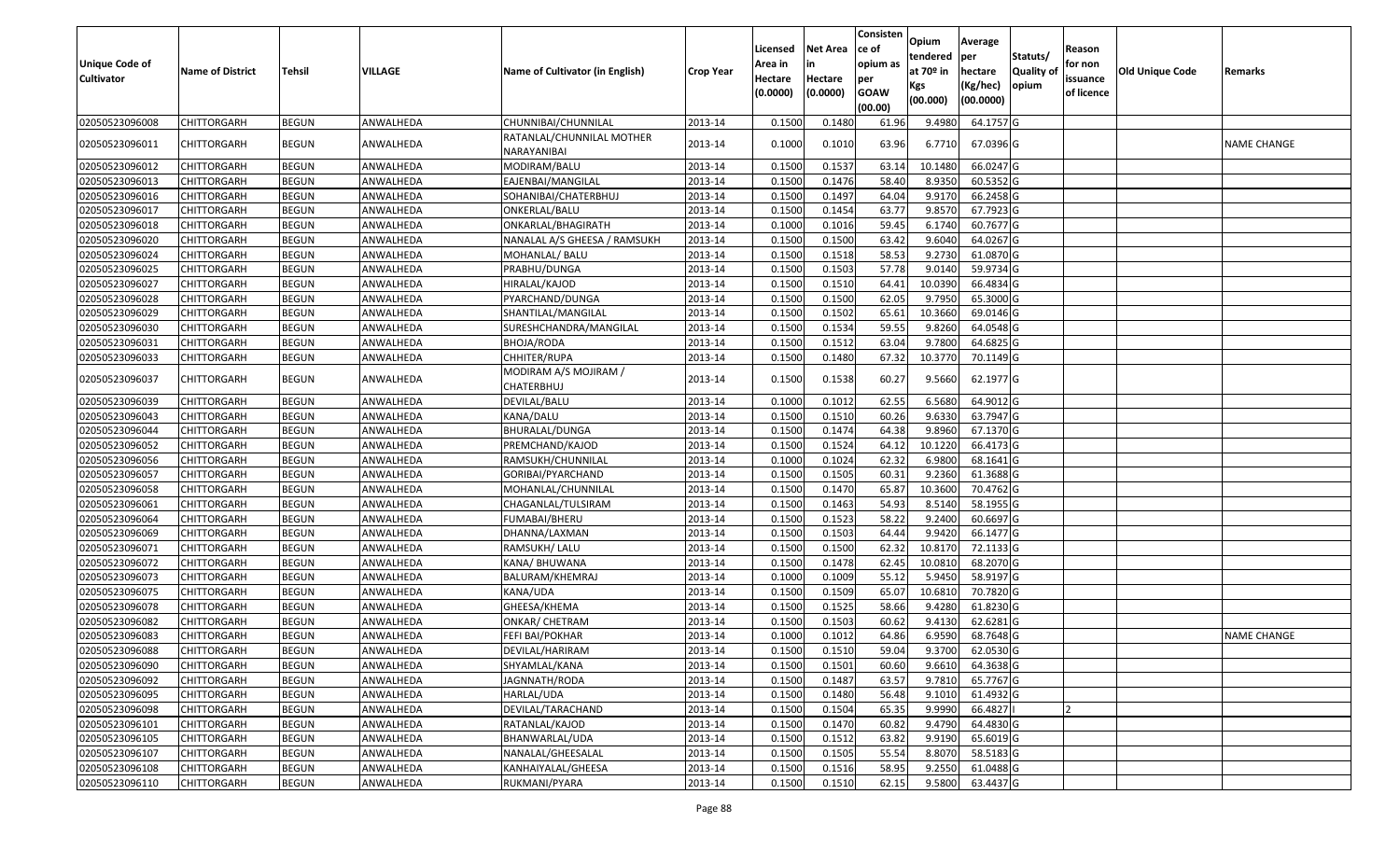|                       |                         |               |                   |                                 |                  | Licensed | <b>Net Area</b> | Consisten<br>ce of | Opium       | Average                |                  | Reason     |                 |                           |
|-----------------------|-------------------------|---------------|-------------------|---------------------------------|------------------|----------|-----------------|--------------------|-------------|------------------------|------------------|------------|-----------------|---------------------------|
| <b>Unique Code of</b> |                         |               |                   |                                 |                  | Area in  |                 | opium as           | tendered    | per                    | Statuts/         | for non    |                 |                           |
| <b>Cultivator</b>     | <b>Name of District</b> | <b>Tehsil</b> | VILLAGE           | Name of Cultivator (in English) | <b>Crop Year</b> | Hectare  | Hectare         | per                | at $70°$ in | hectare                | <b>Quality o</b> | issuance   | Old Unique Code | Remarks                   |
|                       |                         |               |                   |                                 |                  | (0.0000) | (0.0000)        | <b>GOAW</b>        | Kgs         | (Kg/hec)               | opium            | of licence |                 |                           |
|                       |                         |               |                   |                                 |                  |          |                 | (00.00)            | (00.000)    | (00.0000)              |                  |            |                 |                           |
| 02050523097001        | CHITTORGARH             | <b>BEGUN</b>  | ANOPPURA KHARDI   | MODIRAM/BALU                    | 2013-14          | 0.1500   | 0.1500          | 65.36              | 10.000      | 66.6667 G              |                  |            |                 |                           |
| 02050523097002        | CHITTORGARH             | <b>BEGUN</b>  | ANOPPURA KHARDI   | MANGIBAI/MANGILAL               | 2013-14          | 0.1500   | 0.1461          | 62.97              | 9.4540      | 64.7091G               |                  |            |                 |                           |
| 02050523097003        | CHITTORGARH             | <b>BEGUN</b>  | ANOPPURA KHARDI   | BALIBAI/NANALAL                 | 2013-14          | 0.1500   | 0.1500          | 64.19              | 9.9490      | 66.3267 G              |                  |            |                 |                           |
| 02050523097004        | CHITTORGARH             | <b>BEGUN</b>  | ANOPPURA KHARDI   | MANGILAL/KUKA                   | 2013-14          | 0.1000   | 0.1012          | 62.44              | 6.8420      | 67.6087 G              |                  |            |                 |                           |
| 02050523097005        | CHITTORGARH             | <b>BEGUN</b>  | ANOPPURA KHARDI   | BARJIBAI/JAGANNATH              | 2013-14          | 0.1500   | 0.1448          | 62.75              | 9.9320      | 68.5912 G              |                  |            |                 |                           |
| 02050523097007        | CHITTORGARH             | <b>BEGUN</b>  | ANOPPURA KHARDI   | HAZARILAL/CHUNNILAL             | 2013-14          | 0.1500   | 0.1512          | 62.04              | 9.7230      | $\overline{64.3056}$ G |                  |            |                 |                           |
| 02050523097008        | CHITTORGARH             | <b>BEGUN</b>  | ANOPPURA KHARDI   | NARAYAN/FATTA @ PARTHU          | 2013-14          | 0.1500   | 0.1501          | 64.23              | 9.7170      | 64.7368 G              |                  |            |                 |                           |
| 02050523097009        | CHITTORGARH             | <b>BEGUN</b>  | ANOPPURA KHARDI   | VENA/DALLA                      | 2013-14          | 0.1500   | 0.1526          | 62.33              | 9.3940      | 61.5596 G              |                  |            |                 |                           |
| 02050523097010        | <b>CHITTORGARH</b>      | <b>BEGUN</b>  | ANOPPURA KHARDI   | MANGILAL/GHEESU                 | 2013-14          | 0.1500   | 0.1488          | 65.80              | 10.0770     | 67.7218 G              |                  |            |                 |                           |
| 02050523097011        | CHITTORGARH             | <b>BEGUN</b>  | ANOPPURA KHARDI   | DEVRAM @ DERAM / DALLA          | 2013-14          | 0.1500   | 0.1509          | 59.83              | 9.0940      | 60.2651 G              |                  |            |                 |                           |
| 02050523097012        | CHITTORGARH             | <b>BEGUN</b>  | ANOPPURA KHARDI   | PYARIBAI/CHHOGA                 | 2013-14          | 0.1500   | 0.1459          | 65.00              | 9.7690      | 66.9568 G              |                  |            |                 |                           |
| 02050523097013        | <b>CHITTORGARH</b>      | <b>BEGUN</b>  | ANOPPURA KHARDI   | MADANDAS/BALUDAS                | 2013-14          | 0.1500   | 0.1518          | 67.39              | 10.3590     | 68.2411 G              |                  |            |                 |                           |
| 02050523097014        | <b>CHITTORGARH</b>      | <b>BEGUN</b>  | ANOPPURA KHARDI   | RAMLAL/BHEEMA                   | 2013-14          | 0.1500   | 0.1531          | 62.76              | 9.6470      | 63.0111G               |                  |            |                 |                           |
| 02050523097017        | <b>CHITTORGARH</b>      | <b>BEGUN</b>  | ANOPPURA KHARDI   | BHERULAL/BALU                   | 2013-14          | 0.1500   | 0.1548          | 64.33              | 10.1830     | 65.7817 G              |                  |            |                 |                           |
| 02050523097018        | CHITTORGARH             | <b>BEGUN</b>  | ANOPPURA KHARDI   | KANHAIYALAL/AMARCHAND           | 2013-14          | 0.1500   | 0.1490          | 66.89              | 10.5780     | 70.9933 G              |                  |            |                 |                           |
| 02050523097019        | <b>CHITTORGARH</b>      | <b>BEGUN</b>  | ANOPPURA KHARDI   | NANA/AMARCHAND                  | 2013-14          | 0.1500   | 0.1500          | 65.46              | 10.3710     | 69.1400 G              |                  |            |                 |                           |
| 02050523097020        | <b>CHITTORGARH</b>      | <b>BEGUN</b>  | ANOPPURA KHARDI   | BANSHILAL/AMARCHAND             | 2013-14          | 0.1500   | 0.1462          | 64.62              | 10.1640     | 69.5212 G              |                  |            |                 |                           |
| 02050523097021        | CHITTORGARH             | <b>BEGUN</b>  | ANOPPURA KHARDI   | UDA/BHAGIRATH                   | 2013-14          | 0.1500   | 0.1488          | 59.33              | 9.0610      | 60.8938 G              |                  |            |                 |                           |
| 02050523097022        | CHITTORGARH             | <b>BEGUN</b>  | ANOPPURA KHARDI   | BHANWARLAL/CHUNNILAL            | 2013-14          | 0.1500   | 0.1524          | 71.00              | 11.0660     | 72.6115 G              |                  |            |                 |                           |
| 02050523097024        | CHITTORGARH             | <b>BEGUN</b>  | ANOPPURA KHARDI   | PYARIBAI/KERING                 | 2013-14          | 0.1500   | 0.1512          | 63.90              | 9.895       | 65.4431 G              |                  |            |                 |                           |
| 02050523097026        | CHITTORGARH             | <b>BEGUN</b>  | ANOPPURA KHARDI   | RODA/PYARA                      | 2013-14          | 0.1500   | 0.1484          | 66.62              | 10.4210     | 70.2224G               |                  |            |                 |                           |
| 02050523097029        | CHITTORGARH             | <b>BEGUN</b>  | ANOPPURA KHARDI   | BARJIBAI/NARAYAN                | 2013-14          | 0.1500   | 0.1492          | 64.68              | 9.8590      | 66.0791 G              |                  |            |                 |                           |
| 02050523097031        | CHITTORGARH             | <b>BEGUN</b>  | ANOPPURA KHARDI   | BHURALAL/RAMCHANDRA             | 2013-14          | 0.1500   | 0.1518          | 60.5               | 9.2580      | 60.9881 G              |                  |            |                 |                           |
| 02050523097032        | <b>CHITTORGARH</b>      | <b>BEGUN</b>  | ANOPPURA KHARDI   | BANSHILAL/DEVA                  | 2013-14          | 0.1500   | 0.1500          | 60.67              | 9.491       | 63.2733 G              |                  |            |                 |                           |
| 02050523097033        | CHITTORGARH             | <b>BEGUN</b>  | ANOPPURA KHARDI   | ONKARLAL/RUPA                   | 2013-14          | 0.1500   | 0.1495          | 61.63              | 9.4470      | 63.1906 G              |                  |            |                 |                           |
| 02050523097035        | CHITTORGARH             | <b>BEGUN</b>  | ANOPPURA KHARDI   | ONKAR/CHUNNILAL                 | 2013-14          | 0.1000   | 0.1018          | 50.23              | 5.4030      | 53.0747 G              |                  |            |                 |                           |
| 02050523097036        | CHITTORGARH             | <b>BEGUN</b>  | ANOPPURA KHARDI   | MANGILAL/KAJOD                  | 2013-14          | 0.1500   | 0.1456          | 61.17              | 9.2020      | 63.2005 G              |                  |            |                 | TRANSFER / GUNTA          |
| 02050523097037        | CHITTORGARH             | <b>BEGUN</b>  | ANOPPURA KHARDI   | TULSIRAM/HIRA                   | 2013-14          | 0.1500   | 0.1501          | 61.55              | 9.4350      | 62.8581 G              |                  |            |                 |                           |
| 02050523097039        | CHITTORGARH             | <b>BEGUN</b>  | ANOPPURA KHARDI   | CHUNNILAL/SHOLAL                | 2013-14          | 0.1000   | 0.0983          | 60.28              | 6.4930      | 66.0529 G              |                  |            |                 | TRANSFER /<br>BHAGWANPURA |
| 02050523097040        | CHITTORGARH             | <b>BEGUN</b>  | ANOPPURA KHARDI   | DEVILAL/HEERA                   | 2013-14          | 0.150    | 0.1539          | 59.66              | 9.341       | 60.6953 G              |                  |            |                 |                           |
| 02050523098003        | CHITTORGARH             | <b>BEGUN</b>  | GANESHPURA        | SHAMBHU/KANHAIYALAL             | 2013-14          | 0.1500   | 0.1455          | 55.14              | 8.7750      | 60.3093 G              |                  |            |                 |                           |
| 02050523098004        | CHITTORGARH             | <b>BEGUN</b>  | <b>GANESHPURA</b> | KASHIRAM/KAJOD                  | 2013-14          | 0.1500   | 0.1470          | 60.12              | 9.6190      | 65.4354 G              |                  |            |                 |                           |
| 02050523098005        | <b>CHITTORGARH</b>      | <b>BEGUN</b>  | GANESHPURA        | SHAMBHULAL/KAJOD                | 2013-14          | 0.1500   | 0.1468          | 62.98              | 10.0590     | 68.5218 G              |                  |            |                 |                           |
| 02050523098006        | CHITTORGARH             | <b>BEGUN</b>  | GANESHPURA        | MOHANLAL/BHANWARLAL             | 2013-14          | 0.1500   | 0.1508          | 63.07              | 10.2980     | 68.2891 G              |                  |            |                 |                           |
| 02050523098009        | CHITTORGARH             | <b>BEGUN</b>  | GANESHPURA        | SHAMBHULAL/MANGILAL             | 2013-14          | 0.1500   | 0.1473          | 57.27              | 9.0320      | 61.3170 G              |                  |            |                 |                           |
| 02050523098010        | <b>CHITTORGARH</b>      | <b>BEGUN</b>  | GANESHPURA        | SOHANLAL/BHANWARLAL             | 2013-14          | 0.1500   | 0.1484          | 59.01              | 9.4750      | 63.8477 G              |                  |            |                 |                           |
| 02050523098011        | <b>CHITTORGARH</b>      | <b>BEGUN</b>  | GANESHPURA        | DEVILAL/PYARA                   | 2013-14          | 0.1500   | 0.1508          | 60.47              | 9.5890      | 63.5875 G              |                  |            |                 |                           |
| 02050523098013        | <b>CHITTORGARH</b>      | <b>BEGUN</b>  | GANESHPURA        | DUNGA/NATHU                     | 2013-14          | 0.1500   | 0.1470          | 63.47              | 10.0650     | 68.4694 G              |                  |            |                 |                           |
| 02050523098014        | <b>CHITTORGARH</b>      | <b>BEGUN</b>  | <b>GANESHPURA</b> | MADANLAL/MANGILAL               | 2013-14          | 0.1500   | 0.1524          | 66.12              | 11.2880     | 74.0682 G              |                  |            |                 |                           |
| 02050523098016        | <b>CHITTORGARH</b>      | <b>BEGUN</b>  | GANESHPURA        | SHANKERLAL/BHANWARLAL           | 2013-14          | 0.1500   | 0.1450          | 65.66              | 10.3930     | 71.6759 G              |                  |            |                 |                           |
| 02050523098017        | <b>CHITTORGARH</b>      | <b>BEGUN</b>  | <b>GANESHPURA</b> | AASHARAM/JAILAL                 | 2013-14          | 0.1500   | 0.1479          | 58.55              | 9.9950      | 67.5794 G              |                  |            |                 |                           |
| 02050523098020        | <b>CHITTORGARH</b>      | <b>BEGUN</b>  | GANESHPURA        | KAILASH A/S SALAGRAM/ JITMAL    | 2013-14          | 0.1500   | 0.1508          | 64.16              | 10.1920     | 67.5862 G              |                  |            |                 |                           |
| 02050523098023        | CHITTORGARH             | <b>BEGUN</b>  | <b>GANESHPURA</b> | BADRILAL/UDALAL                 | 2013-14          | 0.1500   | 0.1450          | 65.26              | 10.4140     | 71.8207 G              |                  |            |                 |                           |
| 02050523098024        | CHITTORGARH             | <b>BEGUN</b>  | GANESHPURA        | MADANLAL/UDALAL                 | 2013-14          | 0.1500   | 0.1453          | 62.49              | 10.1860     | 70.1032 G              |                  |            |                 |                           |
| 02050523098029        | <b>CHITTORGARH</b>      | <b>BEGUN</b>  | GANESHPURA        | SHANTILAL/MEGHRAJ               | 2013-14          | 0.1500   | 0.1518          | 62.20              | 10.3070     | 67.8986 G              |                  |            |                 |                           |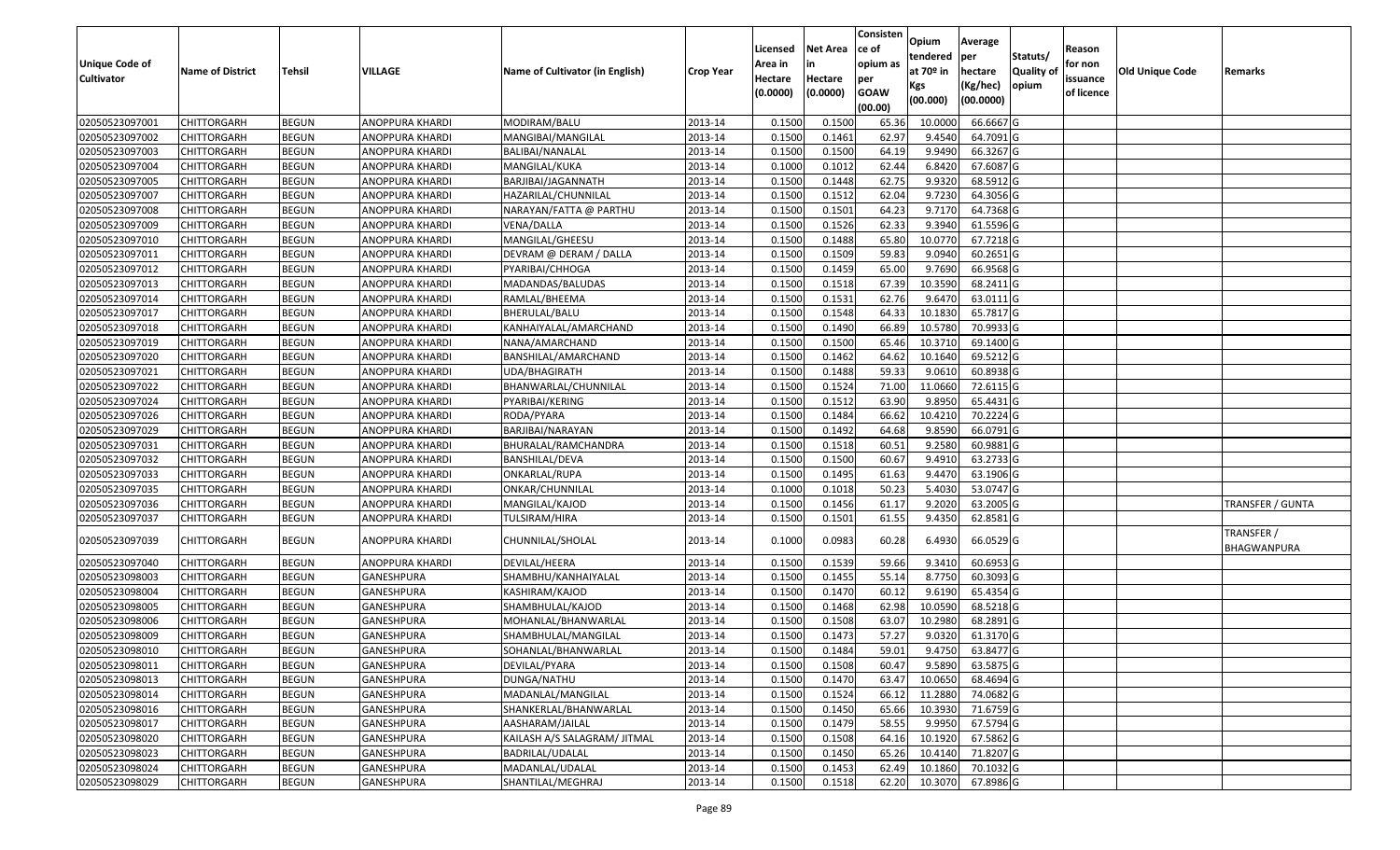|                                            |                         |               |                          |                                        |                  | Licensed                       | <b>Net Area</b>     | Consisten<br>ce of                        | Opium<br>tendered                        | Average<br>per                   | Statuts/            | Reason                            |                 |                                      |
|--------------------------------------------|-------------------------|---------------|--------------------------|----------------------------------------|------------------|--------------------------------|---------------------|-------------------------------------------|------------------------------------------|----------------------------------|---------------------|-----------------------------------|-----------------|--------------------------------------|
| <b>Unique Code of</b><br><b>Cultivator</b> | <b>Name of District</b> | <b>Tehsil</b> | VILLAGE                  | Name of Cultivator (in English)        | <b>Crop Year</b> | Area in<br>Hectare<br>(0.0000) | Hectare<br>(0.0000) | opium as<br>per<br><b>GOAW</b><br>(00.00) | at 70 <sup>o</sup> in<br>Kgs<br>(00.000) | hectare<br>(Kg/hec)<br>(00.0000) | Quality of<br>opium | for non<br>issuance<br>of licence | Old Unique Code | Remarks                              |
| 02050523098030                             | <b>CHITTORGARH</b>      | <b>BEGUN</b>  | GANESHPURA               | KACHRULAL/PYARA                        | 2013-14          | 0.1500                         | 0.1446              | 59.12                                     | 8.8260                                   | 61.0373 G                        |                     |                                   | 01020105014119  | TRANSFER                             |
| 02050523098031                             | CHITTORGARH             | <b>BEGUN</b>  | <b>GANESHPURA</b>        | PYARA/KAJOD                            | 2013-14          | 0.1500                         | 0.1474              | 59.60                                     | 8.9570                                   | 60.7666 G                        |                     |                                   | 01020105914025  | TRANSFER                             |
| 02050523099001                             | <b>CHITTORGARH</b>      | <b>BEGUN</b>  | <b>GOPALPURA (BEGUN)</b> | PYARIBAI/ HIRA                         | 2013-14          | 0.1500                         | 0.1513              | 60.06                                     | 9.7810                                   | 64.6464 G                        |                     |                                   |                 |                                      |
| 02050523099003                             | <b>CHITTORGARH</b>      | <b>BEGUN</b>  | GOPALPURA (BEGUN)        | MANGILAL/RAMA                          | 2013-14          | 0.1500                         | 0.1488              | 62.99                                     | 9.7720                                   | 65.6720 G                        |                     |                                   |                 |                                      |
| 02050523099005                             | <b>CHITTORGARH</b>      | <b>BEGUN</b>  | <b>GOPALPURA (BEGUN)</b> | DHAPUBAI/BHANWARLAL                    | 2013-14          | 0.1000                         | 0.1034              | 64.36                                     | 7.0430                                   | 68.1141                          |                     |                                   |                 |                                      |
| 02050523099009                             | CHITTORGARH             | <b>BEGUN</b>  | GOPALPURA (BEGUN)        | HUKMICHAND/JODHA                       | 2013-14          | 0.1000                         | 0.1024              | 61.37                                     | 6.6190                                   | 64.6387 G                        |                     |                                   |                 |                                      |
| 02050523099010                             | CHITTORGARH             | <b>BEGUN</b>  | GOPALPURA (BEGUN)        | MOTILAL/PARTHU                         | 2013-14          | 0.1500                         | 0.1528              | 62.02                                     | 9.9140                                   | 64.8822 G                        |                     |                                   |                 |                                      |
| 02050523099012                             | <b>CHITTORGARH</b>      | <b>BEGUN</b>  | <b>GOPALPURA (BEGUN)</b> | BALURAM/LAKHMA                         | 2013-14          | 0.1500                         | 0.1522              | 63.18                                     | 10.0820                                  | 66.2418 G                        |                     |                                   |                 |                                      |
| 02050523099017                             | <b>CHITTORGARH</b>      | <b>BEGUN</b>  | GOPALPURA (BEGUN)        | MADHU/VENA                             | 2013-14          | 0.1000                         | 0.0996              | 65.80                                     | 6.9940                                   | 70.2209 G                        |                     |                                   |                 |                                      |
| 02050523099023                             | <b>CHITTORGARH</b>      | <b>BEGUN</b>  | <b>GOPALPURA (BEGUN)</b> | BHURALAL/ONKAR                         | 2013-14          | 0.1500                         | 0.1528              | 59.74                                     | 9.2170                                   | 60.3207 G                        |                     |                                   |                 | NAME CHANGE                          |
| 02050523099024                             | <b>CHITTORGARH</b>      | <b>BEGUN</b>  | GOPALPURA (BEGUN)        | PYARIBAI/KUKA                          | 2013-14          | 0.1500                         | 0.1497              | 56.89                                     | 9.1840                                   | 61.3494 G                        |                     |                                   |                 |                                      |
| 02050523099028                             | <b>CHITTORGARH</b>      | <b>BEGUN</b>  | <b>GOPALPURA (BEGUN)</b> | RUPA/CHATURBHUJ                        | 2013-14          | 0.1500                         | 0.1517              | 67.06                                     | 10.2510                                  | 67.5742 G                        |                     |                                   |                 |                                      |
| 02050523099031                             | <b>CHITTORGARH</b>      | <b>BEGUN</b>  | GOPALPURA (BEGUN)        | ONKARLAL/LAKHMA                        | 2013-14          | 0.1500                         | 0.1529              | 61.04                                     | 9.4870                                   | 62.0471 G                        |                     |                                   |                 | <b>NAME CHANGE</b>                   |
| 02050523099036                             | <b>CHITTORGARH</b>      | <b>BEGUN</b>  | GOPALPURA (BEGUN)        | BARJIBAI/NANDLAL                       | 2013-14          | 0.1000                         | 0.0985              | 61.04                                     | 6.4180                                   | 65.1574 G                        |                     |                                   |                 |                                      |
| 02050523099039                             | <b>CHITTORGARH</b>      | <b>BEGUN</b>  | GOPALPURA (BEGUN)        | HAZARILAL/BHANWARLAL                   | 2013-14          | 0.1500                         | 0.1508              | 61.46                                     | 10.0000                                  | 66.3130 G                        |                     |                                   |                 |                                      |
| 02050523099040                             | <b>CHITTORGARH</b>      | <b>BEGUN</b>  | <b>GOPALPURA (BEGUN)</b> | NARAYAN /PYARA                         | 2013-14          | 0.1500                         | 0.1523              | 57.66                                     | 8.7560                                   | 57.4918 G                        |                     |                                   |                 |                                      |
| 02050523099045                             | <b>CHITTORGARH</b>      | <b>BEGUN</b>  | <b>GOPALPURA (BEGUN)</b> | HEMA/BARDA                             | 2013-14          | 0.1500                         | 0.1522              | 66.51                                     | 10.5660                                  | 69.4218 G                        |                     |                                   |                 |                                      |
| 02050523099046                             | <b>CHITTORGARH</b>      | <b>BEGUN</b>  | GOPALPURA (BEGUN)        | GHEESALAL/CHUNNILAL                    | 2013-14          | 0.1500                         | 0.1468              | 52.4                                      | 7.8620                                   | 53.5559 G                        |                     |                                   |                 |                                      |
| 02050523099048                             | CHITTORGARH             | <b>BEGUN</b>  | <b>GOPALPURA (BEGUN)</b> | HARLAL/UDA                             | 2013-14          | 0.1500                         | 0.1480              | 62.72                                     | 10.1320                                  | 68.4595 G                        |                     |                                   |                 |                                      |
| 02050523099049                             | <b>CHITTORGARH</b>      | <b>BEGUN</b>  | <b>GOPALPURA (BEGUN)</b> | SITABAI/DEVILAL                        | 2013-14          | 0.1500                         | 0.1467              | 64.50                                     | 9.8500                                   | 67.1438 G                        |                     |                                   |                 |                                      |
| 02050523099050                             | <b>CHITTORGARH</b>      | <b>BEGUN</b>  | <b>GOPALPURA (BEGUN)</b> | LALU/VENA                              | 2013-14          | 0.1500                         | 0.1509              | 63.06                                     | 9.7830                                   | 64.8310 G                        |                     |                                   |                 |                                      |
| 02050523099051                             | <b>CHITTORGARH</b>      | <b>BEGUN</b>  | <b>GOPALPURA (BEGUN)</b> | KISHANLAL/ONKAR                        | 2013-14          | 0.1500                         | 0.1469              | 60.23                                     | 9.4220                                   | 64.1389 G                        |                     |                                   |                 |                                      |
| 02050523099052                             | CHITTORGARH             | <b>BEGUN</b>  | GOPALPURA (BEGUN)        | ONKAR/PYARA                            | 2013-14          | 0.1500                         | 0.1548              | 65.53                                     | 10.6160                                  | 68.5788 G                        |                     |                                   |                 |                                      |
| 02050523099054                             | <b>CHITTORGARH</b>      | <b>BEGUN</b>  | <b>GOPALPURA (BEGUN)</b> | KHEMRAJ/UDA                            | 2013-14          | 0.1500                         | 0.1480              | 62.24                                     | 10.0030                                  | 67.5878 G                        |                     |                                   |                 |                                      |
| 02050523099056                             | <b>CHITTORGARH</b>      | <b>BEGUN</b>  | GOPALPURA (BEGUN)        | MADHOLAL/ BARDA                        | 2013-14          | 0.1500                         | 0.1476              | 58.89                                     | 9.4900                                   | 64.2954 G                        |                     |                                   |                 |                                      |
| 02050523099059                             | CHITTORGARH             | <b>BEGUN</b>  | <b>GOPALPURA (BEGUN)</b> | AMARCHAND/SANWATA                      | 2013-14          | 0.1000                         | 0.1003              | 62.90                                     | 6.8110                                   | 67.9063 G                        |                     |                                   |                 | TRANSFER / KHARO KI<br><b>IHOPDI</b> |
| 02050523100003                             | CHITTORGARH             | <b>BEGUN</b>  | GULANA                   | JAGDISH /JAGNNATH                      | 2013-14          | 0.1500                         | 0.1420              | 60.44                                     | 8.9360                                   | 62.9296 G                        |                     |                                   |                 |                                      |
| 02050523100004                             | CHITTORGARH             | <b>BEGUN</b>  | GULANA                   | VISHNUDATTA A/S CHHAGANLAL/<br>TOLIRAM | 2013-14          | 0.1000                         | 0.1013              | 62.71                                     | 6.5490                                   | 64.6496 G                        |                     |                                   |                 |                                      |
| 02050523100015                             | CHITTORGARH             | <b>BEGUN</b>  | <b>GULANA</b>            | BARDICHAND/TOLIRAM                     | 2013-14          | 0.1500                         | 0.1473              | 58.03                                     | 8.8950                                   | 60.3870 G                        |                     |                                   |                 |                                      |
| 02050523100018                             | <b>CHITTORGARH</b>      | <b>BEGUN</b>  | <b>GULANA</b>            | MODIBAI/HARLAL                         | 2013-14          | 0.1000                         | 0.0988              | 55.13                                     | 5.8520                                   | 59.2308 G                        |                     |                                   |                 |                                      |
| 02050523100019                             | <b>CHITTORGARH</b>      | <b>BEGUN</b>  | <b>GULANA</b>            | DHAPUBAI/PRAKASHCHAND                  | 2013-14          | 0.1000                         | 0.1015              | 60.52                                     | 6.3200                                   | 62.2660 G                        |                     |                                   |                 |                                      |
| 02050523100020                             | CHITTORGARH             | <b>BEGUN</b>  | <b>GULANA</b>            | CHUNNILAL/SITARAM                      | 2013-14          | 0.1500                         | 0.1513              | 64.01                                     | 9.7480                                   | 64.4283 G                        |                     |                                   |                 |                                      |
| 02050523100022                             | <b>CHITTORGARH</b>      | <b>BEGUN</b>  | <b>GULANA</b>            | BANSHILAL/NANDA                        | 2013-14          | 0.1500                         | 0.1480              | 62.69                                     | 9.6360                                   | 65.1081 G                        |                     |                                   |                 |                                      |
| 02050523114001                             | <b>CHITTORGARH</b>      | <b>BEGUN</b>  | <b>GOVINDPURA</b>        | RATIRAM/BHAGIRATH                      | 2013-14          | 0.1500                         | 0.1470              | 63.75                                     | 9.6720                                   | 65.7959 G                        |                     |                                   |                 |                                      |
| 02050523114002                             | <b>CHITTORGARH</b>      | <b>BEGUN</b>  | <b>GOVINDPURA</b>        | ONKAR/BALU                             | 2013-14          | 0.1500                         | 0.1454              | 62.83                                     | 9.7390                                   | 66.9807 G                        |                     |                                   |                 |                                      |
| 02050523114003                             | <b>CHITTORGARH</b>      | <b>BEGUN</b>  | <b>GOVINDPURA</b>        | GOPILAL/PYARCHAND                      | 2013-14          | 0.1500                         | 0.1478              | 65.80                                     | 10.4340                                  | 70.5954 G                        |                     |                                   |                 |                                      |
| 02050523114005                             | <b>CHITTORGARH</b>      | <b>BEGUN</b>  | <b>GOVINDPURA</b>        | MANGILAL/CHAGNA                        | 2013-14          | 0.1500                         | 0.1452              | 61.10                                     | 8.6850                                   | 59.8140 G                        |                     |                                   |                 |                                      |
| 02050523114006                             | <b>CHITTORGARH</b>      | <b>BEGUN</b>  | <b>GOVINDPURA</b>        | NANADRAM/SHOCHAND                      | 2013-14          | 0.1500                         | 0.1500              | 65.96                                     | 10.0820                                  | 67.2133 G                        |                     |                                   |                 |                                      |
| 02050523114007                             | <b>CHITTORGARH</b>      | <b>BEGUN</b>  | <b>GOVINDPURA</b>        | MODIRAM A/S BHERU                      | 2013-14          | 0.1500                         | 0.1501              | 64.03                                     | 9.8790                                   | 65.8161 G                        |                     |                                   |                 |                                      |
| 02050523114009                             | <b>CHITTORGARH</b>      | <b>BEGUN</b>  | <b>GOVINDPURA</b>        | BHURIBAI/NARAYAN                       | 2013-14          | 0.1500                         | 0.1498              | 66.69                                     | 10.1080                                  | 67.4766 G                        |                     |                                   |                 | <b>NAME CHANGE</b>                   |
| 02050523114012                             | <b>CHITTORGARH</b>      | <b>BEGUN</b>  | <b>GOVINDPURA</b>        | GISHALAL/DEVILAL                       | 2013-14          | 0.1500                         | 0.1470              | 64.71                                     | 9.8540                                   | 67.0340 G                        |                     |                                   |                 |                                      |
| 02050523114014                             | <b>CHITTORGARH</b>      | <b>BEGUN</b>  | <b>GOVINDPURA</b>        | UDA/DEVA                               | 2013-14          | 0.1500                         | 0.1506              | 63.58                                     | 9.9550                                   | 66.1023 G                        |                     |                                   |                 |                                      |
| 02050523114015                             | <b>CHITTORGARH</b>      | <b>BEGUN</b>  | <b>GOVINDPURA</b>        | MADHO/BHAGIRATH                        | 2013-14          | 0.1500                         | 0.1520              | 62.57                                     | 9.5200                                   | 62.6316 G                        |                     |                                   |                 |                                      |
| 02050523114020                             | <b>CHITTORGARH</b>      | <b>BEGUN</b>  | <b>GOVINDPURA</b>        | TULSHIBAI/KANHAIYALAL                  | 2013-14          | 0.1500                         | 0.1516              | 62.22                                     | 9.7330                                   | 64.2018 G                        |                     |                                   |                 |                                      |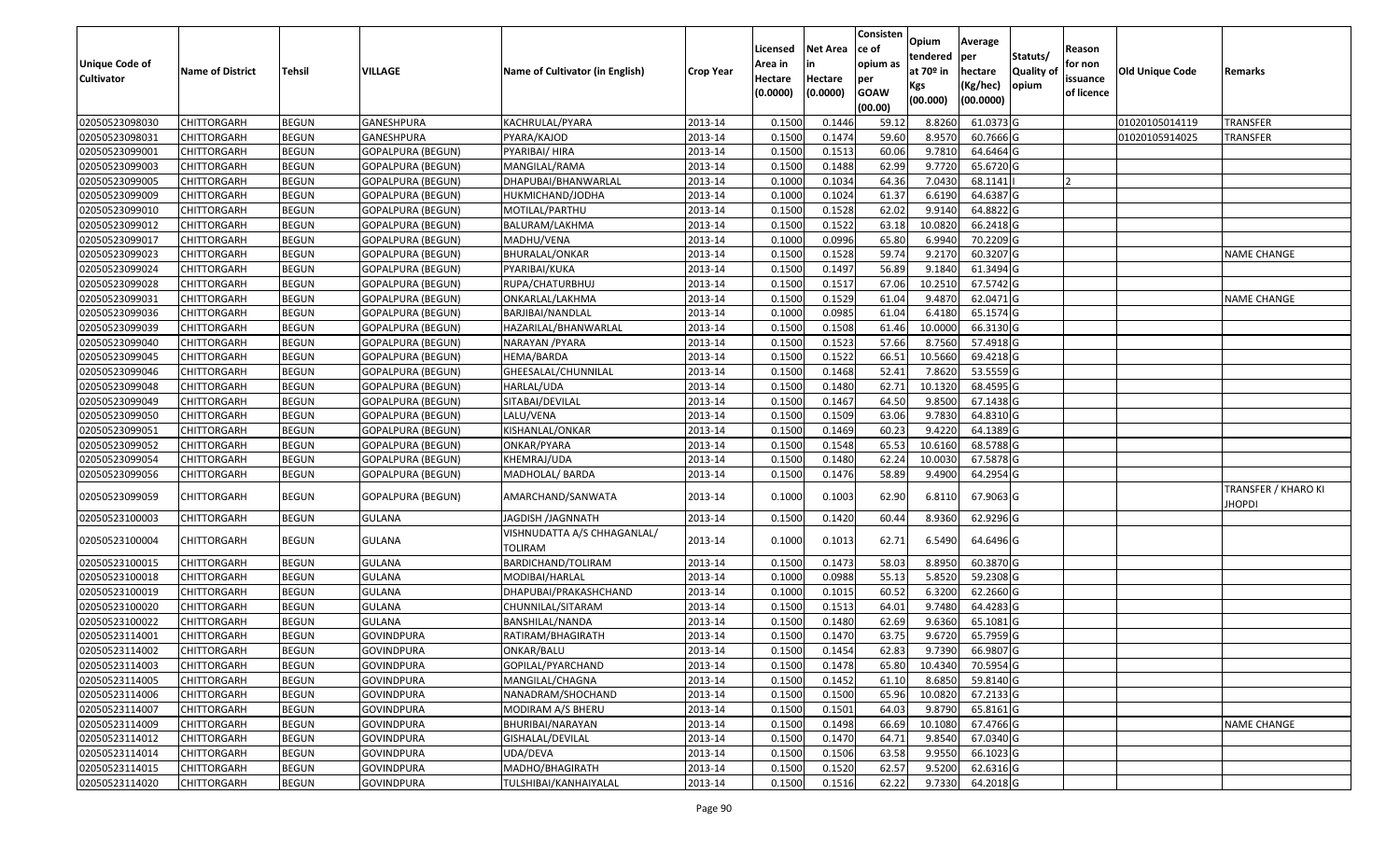|                       |                         |               |                   |                                 |                  |          |                 | Consisten              | Opium         | Average     |                  |            |                 |                    |
|-----------------------|-------------------------|---------------|-------------------|---------------------------------|------------------|----------|-----------------|------------------------|---------------|-------------|------------------|------------|-----------------|--------------------|
|                       |                         |               |                   |                                 |                  | Licensed | <b>Net Area</b> | ce of                  | tendered      | per         | Statuts/         | Reason     |                 |                    |
| <b>Unique Code of</b> | <b>Name of District</b> | <b>Tehsil</b> | VILLAGE           | Name of Cultivator (in English) | <b>Crop Year</b> | Area in  |                 | opium as               | at $70°$ in   | hectare     | <b>Quality o</b> | for non    | Old Unique Code | Remarks            |
| <b>Cultivator</b>     |                         |               |                   |                                 |                  | Hectare  | Hectare         | per                    | Kgs           | (Kg/hec)    | opium            | issuance   |                 |                    |
|                       |                         |               |                   |                                 |                  | (0.0000) | (0.0000)        | <b>GOAW</b><br>(00.00) | (00.000)      | (00.0000)   |                  | of licence |                 |                    |
| 02050523114022        | CHITTORGARH             | <b>BEGUN</b>  | GOVINDPURA        | GISHA/DHOLA                     | 2013-14          | 0.1500   | 0.1500          | 56.07                  | 8.7310        | 58.2067 G   |                  |            |                 |                    |
| 02050523114023        | CHITTORGARH             | <b>BEGUN</b>  | <b>GOVINDPURA</b> | SHANTIBAI/UDA                   | 2013-14          | 0.1500   | 0.1456          | 61.53                  | 9.3880        | 64.4780 G   |                  |            |                 |                    |
| 02050523114025        | CHITTORGARH             | <b>BEGUN</b>  | <b>GOVINDPURA</b> | KHANA/GODA                      | 2013-14          | 0.1500   | 0.1485          | 59.02                  | 8.9630        | 60.3569 G   |                  |            |                 |                    |
| 02050523114026        | <b>CHITTORGARH</b>      | <b>BEGUN</b>  | <b>GOVINDPURA</b> | NOLIBAI/NANDA                   | 2013-14          | 0.1500   | 0.1517          | 63.88                  | 9.6920        | 63.8893 G   |                  |            |                 |                    |
| 02050523114029        | CHITTORGARH             | <b>BEGUN</b>  | <b>GOVINDPURA</b> | SUNDARBAI/BHANWARLAL            | 2013-14          | 0.1500   | 0.1484          | 65.77                  | 10.091        | 67.9987 G   |                  |            |                 |                    |
| 02050523114032        | CHITTORGARH             | <b>BEGUN</b>  | <b>GOVINDPURA</b> | PRATHU/KALU                     | 2013-14          | 0.1500   | 0.1508          | 64.33                  | 9.8700        | 65.4509 G   |                  |            |                 |                    |
| 02050523114033        | CHITTORGARH             | <b>BEGUN</b>  | GOVINDPURA        | DHULIBAI/DALU                   | 2013-14          | 0.1500   | 0.1492          | 62.32                  | 9.5260        | 63.8472 G   |                  |            |                 |                    |
| 02050523114034        | CHITTORGARH             | <b>BEGUN</b>  | <b>GOVINDPURA</b> | KALU/BHURA                      | 2013-14          | 0.1500   | 0.1492          | 66.40                  | 10.2540       | 68.7265 G   |                  |            |                 | <b>NAME CHANGE</b> |
| 02050523114037        | CHITTORGARH             | <b>BEGUN</b>  | GOVINDPURA        | AMAR CHAND/CHUNNI LAL           | 2013-14          | 0.1500   | 0.1470          | 65.29                  | 9.9890        | 67.9524 G   |                  |            |                 |                    |
| 02050523114038        | CHITTORGARH             | <b>BEGUN</b>  | <b>GOVINDPURA</b> | DEUEBAI/KHANIYALAL              | 2013-14          | 0.1500   | 0.1500          | 62.48                  | 9.6580        | 64.3867 G   |                  |            |                 |                    |
| 02050523114041        | CHITTORGARH             | <b>BEGUN</b>  | <b>GOVINDPURA</b> | GISHIBAI/BHANSILAL              | 2013-14          | 0.1000   | 0.0990          | 63.41                  | 6.4770        | 65.4242 G   |                  |            |                 |                    |
| 02050523114050        | <b>CHITTORGARH</b>      | <b>BEGUN</b>  | <b>GOVINDPURA</b> | GOPALLAL/HIRALAL                | 2013-14          | 0.1500   | 0.1452          | 59.14                  | 8.9890        | 61.9077 G   |                  |            |                 |                    |
| 02050523114051        | <b>CHITTORGARH</b>      | <b>BEGUN</b>  | <b>GOVINDPURA</b> | BABU ANSARI/NURRUDDIN MOHD      | 2013-14          | 0.1000   | 0.0956          | 65.89                  | 6.5330        | 68.3368 G   |                  |            |                 | <b>NAME CHANGE</b> |
| 02050523114052        | <b>CHITTORGARH</b>      | <b>BEGUN</b>  | <b>GOVINDPURA</b> | MANGIBAI/LALU                   | 2013-14          | 0.1000   | 0.0985          | 63.06                  | 6.5400        | 66.3959 G   |                  |            |                 |                    |
| 02050523114055        | CHITTORGARH             | <b>BEGUN</b>  | <b>GOVINDPURA</b> | MADHO/MOTI                      | 2013-14          | 0.1500   | 0.1495          | 67.45                  | 10.3580       | 69.2843 G   |                  |            |                 |                    |
| 02050523114058        | <b>CHITTORGARH</b>      | <b>BEGUN</b>  | <b>GOVINDPURA</b> | LAXMIBAI/JAGNATH/NARAYAN        | 2013-14          | 0.1500   | 0.1488          | 59.70                  | 9.2190        | 61.9556 G   |                  |            |                 |                    |
| 02050523114061        | CHITTORGARH             | <b>BEGUN</b>  | <b>GOVINDPURA</b> | GOPI/RAMA                       | 2013-14          | 0.1000   | 0.1000          | 74.04                  | 7.5940        | 75.9400 G   |                  |            |                 |                    |
| 02050523114062        | CHITTORGARH             | <b>BEGUN</b>  | <b>GOVINDPURA</b> | DEVILAL/RAMLAL A/S HEERA        | 2013-14          | 0.1000   | 0.0980          | 63.74                  | 6.8570        | 69.9694 G   |                  |            |                 |                    |
| 02050523115001        | CHITTORGARH             | <b>BEGUN</b>  | SHODARSHANPURA    | UDAILAL/DEVILAL                 | 2013-14          | 0.150    | 0.1458          | 61.02                  | 9.3450        | 64.0947 G   |                  |            |                 | <b>NAME CHANGE</b> |
| 02050523115006        | CHITTORGARH             | <b>BEGUN</b>  | SHODARSHANPURA    | BARJIBAI/TULSIRAM               | 2013-14          | 0.1500   | 0.1535          | 59.49                  | 9.4840        | 61.7850 G   |                  |            |                 |                    |
| 02050523115008        | CHITTORGARH             | <b>BEGUN</b>  | SHODARSHANPURA    | NANADLAL/GISHA                  | 2013-14          | 0.1000   | 0.0994          | 66.14                  | 7.2750        | 73.1891G    |                  |            |                 |                    |
| 02050523115009        | CHITTORGARH             | <b>BEGUN</b>  | SHODARSHANPURA    | BHERULAL/BHURA                  | 2013-14          | 0.1000   | 0.1000          | 64.05                  | 6.5420        | 65.4200 G   |                  |            |                 |                    |
| 02050523115010        | CHITTORGARH             | <b>BEGUN</b>  | SHODARSHANPURA    | DHAPUBAI/CHUNNILAL              | 2013-14          | 0.1500   | 0.1526          | 62.68                  | 10.0740       | 66.0157 G   |                  |            |                 |                    |
| 02050523115011        | CHITTORGARH             | <b>BEGUN</b>  | SHODARSHANPURA    | PYARCHAND/CHAMPA                | 2013-14          | 0.1000   | 0.0941          | 63.55                  | 6.6360        | 70.5207 G   |                  |            |                 |                    |
| 02050523115014        | CHITTORGARH             | <b>BEGUN</b>  | SHODARSHANPURA    | SARJUBAI/SHAMBULAL              | 2013-14          | 0.1500   | 0.1448          | 62.48                  | 9.3450        | 64.5373 G   |                  |            |                 |                    |
| 02050523115016        | CHITTORGARH             | <b>BEGUN</b>  | SHODARSHANPURA    | HIRA/JODHA                      | 2013-14          | 0.1500   | 0.1512          | 65.32                  | 10.0870       | 66.7130 G   |                  |            |                 |                    |
| 02050523115018        | CHITTORGARH             | <b>BEGUN</b>  | SHODARSHANPURA    | MOTILAL/KESRIMAL                | 2013-14          | 0.1500   | 0.1504          | 67.93                  | 10.4030       | 69.1689 G   |                  |            |                 |                    |
| 02050523115028        | CHITTORGARH             | <b>BEGUN</b>  | SHODARSHANPURA    | SEVA/KAJOD                      | 2013-14          | 0.1500   | 0.1520          | 61.20                  | 9.503         | 62.5197 G   |                  |            |                 |                    |
| 02050523115031        | CHITTORGARH             | <b>BEGUN</b>  | SHODARSHANPURA    | BHANWARLAL/BALU                 | 2013-14          | 0.1500   | 0.1481          | 71.37                  | 10.9300       | 73.8015 G   |                  |            |                 |                    |
| 02050523115033        | CHITTORGARH             | <b>BEGUN</b>  | SHODARSHANPURA    | SOHNIBAI/MANGILAL D/O ONKAR     | 2013-14          | 0.1500   | 0.1486          | 67.61                  | 10.7890       | 72.6043 G   |                  |            |                 |                    |
| 02050523115034        | CHITTORGARH             | <b>BEGUN</b>  | SHODARSHANPURA    | HIRALAL/NATHU                   | 2013-14          | 0.1500   | 0.1488          | 53.76                  | 8.5630        | 57.5470 G   |                  |            |                 |                    |
| 02050523116001        | CHITTORGARH             | <b>BEGUN</b>  | BADANPURA         | DEVILAL/KUKA                    | 2013-14          | 0.1500   | 0.1496          | 60.80                  | 9.7540        | 65.2005 G   |                  |            |                 |                    |
| 02050523116003        | CHITTORGARH             | <b>BEGUN</b>  | <b>BADANPURA</b>  | MOTI/RUPA                       | 2013-14          | 0.1500   | 0.1490          | 67.34                  | 10.3420       | 69.4094 G   |                  |            |                 |                    |
| 02050523116004        | CHITTORGARH             | <b>BEGUN</b>  | BADANPURA         | MODIRAM/KALU                    | 2013-14          | 0.1000   | 0.1016          | 63.20                  | 6.5010        | 63.9862 G   |                  |            |                 |                    |
| 02050523116005        | CHITTORGARH             | <b>BEGUN</b>  | BADANPURA         | HIRA/SEVA                       | 2013-14          | 0.150    | 0.1498          | 64.52                  | 9.8900        | 66.0214 G   |                  |            |                 |                    |
| 02050523116009        | CHITTORGARH             | <b>BEGUN</b>  | BADANPURA         | RAMIBAI/BHOLA                   | 2013-14          | 0.1500   | 0.1521          | 64.24                  | 10.3890       | 68.3037 G   |                  |            |                 |                    |
| 02050523116012        | <b>CHITTORGARH</b>      | <b>BEGUN</b>  | BADANPURA         | BHANWARLAL/KANHAIYALAL          | 2013-14          | 0.1500   | 0.1534          |                        | 63.98 10.2280 | 66.6754 G   |                  |            |                 |                    |
| 02050523116013        | <b>CHITTORGARH</b>      | <b>BEGUN</b>  | BADANPURA         | MODIRAM/RUPA                    | 2013-14          | 0.1500   | 0.1495          | 68.75                  | 10.9120       | 72.9900 G   |                  |            |                 |                    |
| 02050523116014        | <b>CHITTORGARH</b>      | <b>BEGUN</b>  | BADANPURA         | BHAWANIRAM/VENARAM              | 2013-14          | 0.1500   | 0.1472          | 66.73                  | 10.3150       | 70.0747 G   |                  |            |                 |                    |
| 02050523116017        | <b>CHITTORGARH</b>      | <b>BEGUN</b>  | BADANPURA         | NANALAL/DEVILAL                 | 2013-14          | 0.1500   | 0.1490          | 70.89                  | 10.7550       | 72.1812 G   |                  |            |                 |                    |
| 02050523116019        | <b>CHITTORGARH</b>      | <b>BEGUN</b>  | BADANPURA         | HIRADAS/RUPDAS                  | 2013-14          | 0.1500   | 0.1483          | 65.72                  | 10.6180       | 71.5981 G   |                  |            |                 |                    |
| 02050523116023        | <b>CHITTORGARH</b>      | <b>BEGUN</b>  | BADANPURA         | DEVILAL/LAKHMICHAND             | 2013-14          | 0.1500   | 0.1507          | 64.21                  | 10.1270       | 67.1997 G   |                  |            |                 |                    |
| 02050523117001        | <b>CHITTORGARH</b>      | <b>BEGUN</b>  | <b>DEDIYA</b>     | GISHULAL/KANA                   | 2013-14          | 0.1000   | 0.0990          | 58.38                  | 6.1300        | 61.9192 G   |                  |            |                 |                    |
| 02050523117002        | <b>CHITTORGARH</b>      | <b>BEGUN</b>  | <b>DEDIYA</b>     | NANDA/DEVI DAROGA               | 2013-14          | 0.1500   | 0.1472          | 62.83                  | 10.0530       | $68.2948$ G |                  |            |                 |                    |
| 02050523117003        | <b>CHITTORGARH</b>      | <b>BEGUN</b>  | <b>DEDIYA</b>     | SHANKAR/BALU                    | 2013-14          | 0.1000   | 0.1001          | 65.43                  | 7.0570        | 70.4995 G   |                  |            |                 |                    |
| 02050523117004        | <b>CHITTORGARH</b>      | <b>BEGUN</b>  | DEDIYA            | KASTURIBAI/NANDA                | 2013-14          | 0.1500   | 0.1508          | 62.02                  | 9.8170        | 65.0995 G   |                  |            |                 |                    |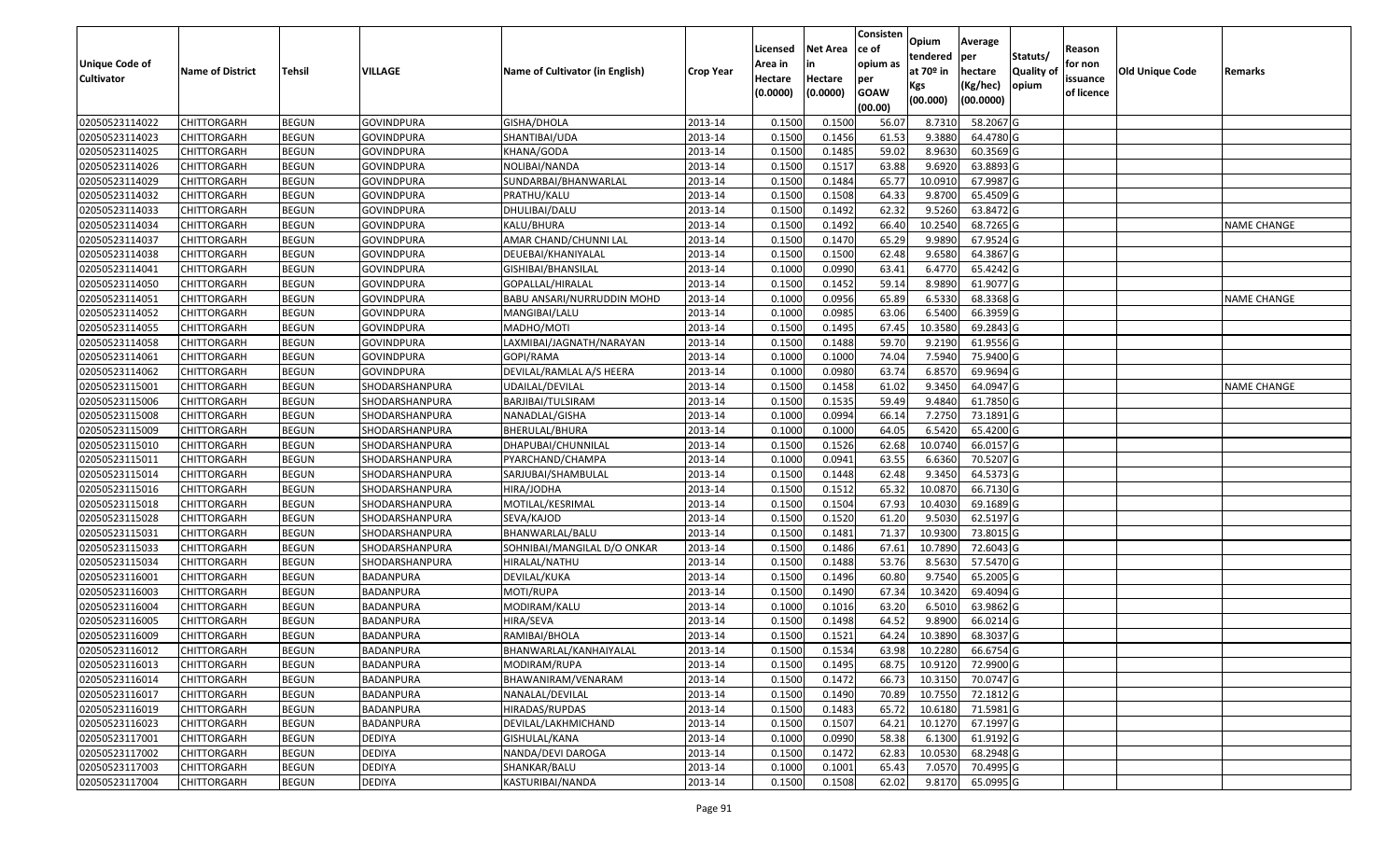|                   |                         |               |                  |                                 |                  |          |                 | Consisten   | Opium       | Average        |                  |            |                        |                    |
|-------------------|-------------------------|---------------|------------------|---------------------------------|------------------|----------|-----------------|-------------|-------------|----------------|------------------|------------|------------------------|--------------------|
|                   |                         |               |                  |                                 |                  | Licensed | <b>Net Area</b> | ce of       | tendered    |                | Statuts/         | Reason     |                        |                    |
| Unique Code of    | <b>Name of District</b> | <b>Tehsil</b> | VILLAGE          | Name of Cultivator (in English) | <b>Crop Year</b> | Area in  | in              | opium as    | at $70°$ in | per<br>hectare | <b>Quality o</b> | for non    | <b>Old Unique Code</b> | Remarks            |
| <b>Cultivator</b> |                         |               |                  |                                 |                  | Hectare  | Hectare         | per         | Kgs         | (Kg/hec)       | opium            | issuance   |                        |                    |
|                   |                         |               |                  |                                 |                  | (0.0000) | (0.0000)        | <b>GOAW</b> | (00.000)    | (00.0000)      |                  | of licence |                        |                    |
|                   |                         |               |                  |                                 |                  |          |                 | (00.00)     |             |                |                  |            |                        |                    |
| 02050523117005    | CHITTORGARH             | <b>BEGUN</b>  | <b>DEDIYA</b>    | RAMLAL/DEVILAL                  | 2013-14          | 0.1500   | 0.1472          | 60.36       | 9.6060      | 65.2582 G      |                  |            |                        |                    |
| 02050523117006    | CHITTORGARH             | <b>BEGUN</b>  | <b>DEDIYA</b>    | UDA/DEVI                        | 2013-14          | 0.1500   | 0.1440          | 66.50       | 10.1270     | 70.3264 G      |                  |            |                        |                    |
| 02050523117007    | CHITTORGARH             | <b>BEGUN</b>  | <b>DEDIYA</b>    | ONKAR/CHITTAR                   | 2013-14          | 0.1500   | 0.1452          | 61.95       | 10.0010     | 68.8774 G      |                  |            |                        |                    |
| 02050523117008    | <b>CHITTORGARH</b>      | <b>BEGUN</b>  | <b>DEDIYA</b>    | RAMCHANDRA/GANGARAM             | 2013-14          | 0.1500   | 0.1498          | 63.60       | 10.0120     | 66.8358 G      |                  |            |                        |                    |
| 02050523117009    | CHITTORGARH             | <b>BEGUN</b>  | <b>DEDIYA</b>    | MOHAN/POKHAR                    | 2013-14          | 0.1500   | 0.1484          | 63.69       | 10.218      | 68.8544 G      |                  |            |                        |                    |
| 02050523117010    | CHITTORGARH             | <b>BEGUN</b>  | <b>DEDIYA</b>    | MANGU/NARAYAN                   | 2013-14          | 0.1500   | 0.1494          | 63.10       | 10.0690     | 67.3963 G      |                  |            |                        |                    |
| 02050523117011    | CHITTORGARH             | <b>BEGUN</b>  | <b>DEDIYA</b>    | CHUNNILAL/PRABHULAL             | 2013-14          | 0.1500   | 0.1451          | 63.53       | 9.802       | 67.5534 G      |                  |            |                        |                    |
| 02050523117012    | <b>CHITTORGARH</b>      | <b>BEGUN</b>  | <b>DEDIYA</b>    | GISHALAL/DEVILAL                | 2013-14          | 0.1500   | 0.1465          | 66.60       | 10.0570     | 68.6485 G      |                  |            |                        |                    |
| 02050523117013    | CHITTORGARH             | <b>BEGUN</b>  | <b>DEDIYA</b>    | SHANKAR/PYARA                   | 2013-14          | 0.1500   | 0.1488          | 65.51       | 10.3790     | 69.7513 G      |                  |            |                        |                    |
| 02050523117014    | CHITTORGARH             | <b>BEGUN</b>  | <b>DEDIYA</b>    | JODHA/NARAYAN                   | 2013-14          | 0.1500   | 0.1470          | 63.48       | 10.1930     | 69.3401G       |                  |            |                        |                    |
| 02050523117015    | CHITTORGARH             | <b>BEGUN</b>  | <b>DEDIYA</b>    | DALIBAI/MANGILAL                | 2013-14          | 0.1500   | 0.1460          | 58.08       | 9.1100      | 62.3970 G      |                  |            |                        |                    |
| 02050523117016    | <b>CHITTORGARH</b>      | <b>BEGUN</b>  | <b>DEDIYA</b>    | RAMU BAI/BHERULAL               | 2013-14          | 0.1000   | 0.1012          | 68.29       | 7.4240      | 73.3590 G      |                  |            |                        |                    |
| 02050523117017    | <b>CHITTORGARH</b>      | <b>BEGUN</b>  | <b>DEDIYA</b>    | BHERULAL/BHUWANA                | 2013-14          | 0.1500   | 0.1502          | 56.45       | 8.5720      | 57.0700 G      |                  |            |                        |                    |
| 02050523117018    | <b>CHITTORGARH</b>      | <b>BEGUN</b>  | <b>DEDIYA</b>    | SHYAMLAL/BALU                   | 2013-14          | 0.1500   | 0.1417          | 61.52       | 9.1310      | 64.4390 G      |                  |            |                        |                    |
| 02050523117022    | <b>CHITTORGARH</b>      | <b>BEGUN</b>  | <b>DEDIYA</b>    | RATANLAL/MANGU                  | 2013-14          | 0.1500   | 0.1510          | 57.50       | 9.2820      | 61.4700        |                  |            |                        |                    |
| 02050523118001    | CHITTORGARH             | <b>BEGUN</b>  | <b>CHEKLI</b>    | BABULAL/RAMESHWAR               | 2013-14          | 0.1500   | 0.1462          | 64.73       | 9.9960      | 68.3720 G      |                  |            |                        |                    |
| 02050523118002    | CHITTORGARH             | <b>BEGUN</b>  | <b>CHEKLI</b>    | BHADRILAL/RUPA                  | 2013-14          | 0.1500   | 0.1470          | 64.43       | 9.9220      | 67.4966 G      |                  |            |                        |                    |
| 02050523118004    | CHITTORGARH             | <b>BEGUN</b>  | <b>CHEKLI</b>    | BHANWARLAL/DEVILAL              | 2013-14          | 0.1500   | 0.1483          | 65.62       | 10.4240     | 70.2900 G      |                  |            |                        |                    |
| 02050523118005    | CHITTORGARH             | <b>BEGUN</b>  | <b>CHEKLI</b>    | SHAMBHULAL/RUPA                 | 2013-14          | 0.1000   | 0.0984          | 61.28       | 6.3210      | 64.2378 G      |                  |            |                        |                    |
| 02050523118006    | CHITTORGARH             | <b>BEGUN</b>  | <b>CHEKLI</b>    | BHANSHILAL/AASHARAM             | 2013-14          | 0.1000   | 0.1004          | 63.05       | 6.9080      | 68.8048 G      |                  |            |                        |                    |
| 02050523118009    | CHITTORGARH             | <b>BEGUN</b>  | <b>CHEKLI</b>    | SHANKERLAL/KANHAILAL            | 2013-14          | 0.1000   | 0.0957          | 84.89       | 7.0920      | 74.1060 G      |                  |            |                        |                    |
| 02050523118010    | CHITTORGARH             | <b>BEGUN</b>  | <b>CHEKLI</b>    | KALURAM/RUPA                    | 2013-14          | 0.1500   | 0.1526          | 62.79       | 10.2170     | 66.9528 G      |                  |            |                        |                    |
| 02050523118013    | CHITTORGARH             | <b>BEGUN</b>  | <b>CHEKLI</b>    | MODIRAM/DEVILAL                 | 2013-14          | 0.1500   | 0.1505          | 68.02       | 10.8440     | 72.0530 G      |                  |            |                        |                    |
| 02050523119001    | CHITTORGARH             | <b>BEGUN</b>  | DHAMANCHA        | JAGNATH/KALU                    | 2013-14          | 0.1500   | 0.1494          | 58.83       | 9.295       | 62.2155 G      |                  |            |                        |                    |
| 02050523119002    | <b>CHITTORGARH</b>      | <b>BEGUN</b>  | DHAMANCHA        | DEVBAI/KANHAIYALAL              | 2013-14          | 0.1500   | 0.1510          | 62.25       | 10.0130     | 66.3113 G      |                  |            |                        |                    |
| 02050523119003    | CHITTORGARH             | <b>BEGUN</b>  | DHAMANCHA        | GOKALIBAI/PYARA                 | 2013-14          | 0.1500   | 0.1498          | 63.89       | 10.2500     | 68.4246 G      |                  |            |                        |                    |
| 02050523119004    | CHITTORGARH             | <b>BEGUN</b>  | DHAMANCHA        | ONKAR/RUPA                      | 2013-14          | 0.1500   | 0.1531          | 56.01       | 9.5780      | 62.5604 G      |                  |            |                        |                    |
| 02050523119005    | CHITTORGARH             | <b>BEGUN</b>  | DHAMANCHA        | KANA/NANA                       | 2013-14          | 0.1500   | 0.1457          | 66.88       | 10.5000     | 72.0659 G      |                  |            |                        |                    |
| 02050523119008    | CHITTORGARH             | <b>BEGUN</b>  | DHAMANCHA        | SUNDRI/MEGHA                    | 2013-14          | 0.1500   | 0.1514          | 63.95       | 11.0180     | 72.7741 G      |                  |            |                        | <b>NAME CHANGE</b> |
| 02050523119009    | CHITTORGARH             | <b>BEGUN</b>  | DHAMANCHA        | NAVALRAM/LALU                   | 2013-14          | 0.1500   | 0.1484          | 65.24       | 10.9040     | 73.4771 G      |                  |            |                        | <b>NAME CHANGE</b> |
| 02050523119011    | CHITTORGARH             | <b>BEGUN</b>  | DHAMANCHA        | SUNDARBAI/MIYACHAND             | 2013-14          | 0.1500   | 0.1545          | 64.79       | 10.6160     | 68.7120 G      |                  |            |                        |                    |
| 02050523119013    | CHITTORGARH             | <b>BEGUN</b>  | DHAMANCHA        | CHATARBHUJ/BHURA                | 2013-14          | 0.1500   | 0.1521          | 58.18       | 9.2920      | 61.0914 G      |                  |            |                        |                    |
| 02050523119016    | CHITTORGARH             | <b>BEGUN</b>  | DHAMANCHA        | PRABHU A/S KISHNA/VENA          | 2013-14          | 0.1500   | 0.1524          | 57.98       | 9.3510      | 61.3583 G      |                  |            |                        | <b>NAME CHANGE</b> |
| 02050523119017    | CHITTORGARH             | <b>BEGUN</b>  | DHAMANCHA        | SHAMBHULAL/DALU                 | 2013-14          | 0.1500   | 0.1509          | 66.32       | 10.4600     | 69.3174 G      |                  |            |                        |                    |
| 02050523119018    | CHITTORGARH             | <b>BEGUN</b>  | DHAMANCHA        | SHUKHLAL/KELA                   | 2013-14          | 0.1500   | 0.1494          | 62.29       | 9.8690      | 66.0576 G      |                  |            |                        |                    |
| 02050523119019    | CHITTORGARH             | <b>BEGUN</b>  | DHAMANCHA        | RUKMANIBAI/UDA                  | 2013-14          | 0.1500   | 0.1503          | 58.81       | 9.6030      | 63.8922 G      |                  |            |                        |                    |
| 02050523119020    | <b>CHITTORGARH</b>      | <b>BEGUN</b>  | DHAMANCHA        | NAGGIRAM/DEEPA                  | 2013-14          | 0.1500   | 0.1484          | 62.14       | 10.0580     | 67.7763 G      |                  |            |                        |                    |
| 02050523119022    | <b>CHITTORGARH</b>      | <b>BEGUN</b>  | DHAMANCHA        | KAMLIBAI/NANDLAL                | 2013-14          | 0.1500   | 0.1500          | 60.91       | 9.7630      | 65.0860 G      |                  |            |                        |                    |
| 02050523119023    | <b>CHITTORGARH</b>      | <b>BEGUN</b>  | <b>DHAMANCHA</b> | KAMLIBAI/JAGANNATH              | 2013-14          | 0.1500   | 0.1056          | 56.74       | 6.4680      | 61.2500 G      |                  |            |                        |                    |
| 02050523119024    | <b>CHITTORGARH</b>      | <b>BEGUN</b>  | DHAMANCHA        | PIYARA/HEERA                    | 2013-14          | 0.1500   | 0.1310          | 63.30       | 8.9070      | 67.9924 G      |                  |            |                        |                    |
| 02050523119028    | <b>CHITTORGARH</b>      | <b>BEGUN</b>  | <b>DHAMANCHA</b> | GHEESALAL/NANA                  | 2013-14          | 0.1500   | 0.1500          | 55.66       | 8.9220      | 59.4800 G      |                  |            |                        |                    |
| 02050523119030    | <b>CHITTORGARH</b>      | <b>BEGUN</b>  | <b>DHAMANCHA</b> | JEETA/SHOLA                     | 2013-14          | 0.1500   | 0.1486          | 59.68       | 9.6600      | 65.0067 G      |                  |            |                        |                    |
| 02050523119031    | <b>CHITTORGARH</b>      | <b>BEGUN</b>  | DHAMANCHA        | PRABHU/AMICHAND                 | 2013-14          | 0.1500   | 0.1515          | 61.05       | 9.6810      | 63.9010 G      |                  |            |                        |                    |
| 02050523119033    | <b>CHITTORGARH</b>      | <b>BEGUN</b>  | DHAMANCHA        | DEVILAL/LAKHMA                  | 2013-14          | 0.1500   | 0.1500          | 57.29       | 9.2890      | 61.9267 G      |                  |            |                        |                    |
| 02050523119034    | <b>CHITTORGARH</b>      | <b>BEGUN</b>  | DHAMANCHA        | JAMNIBAI/DEVILAL                | 2013-14          | 0.1000   | 0.1020          | 58.90       | 6.7990      | 66.6569 G      |                  |            |                        |                    |
| 02050523119036    | <b>CHITTORGARH</b>      | <b>BEGUN</b>  | DHAMANCHA        | UDA/NARAYAN                     | 2013-14          | 0.1500   | 0.1525          | 52.91       | 8.9120      | 58.4393 G      |                  |            |                        |                    |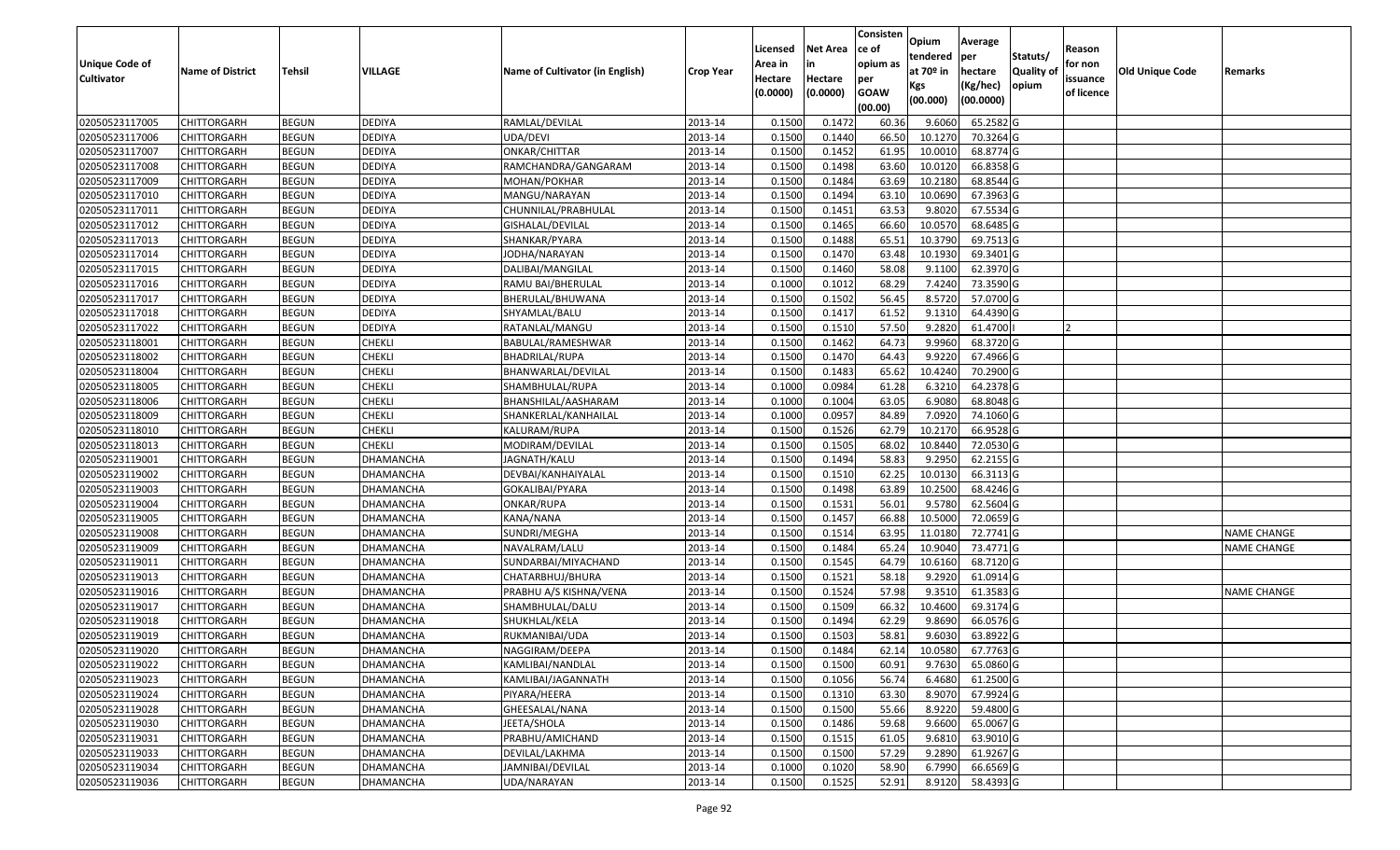|                   |                         |               |                 |                                 |                  |          |                 | Consisten              | Opium       | Average     |                  |            |                 |                    |
|-------------------|-------------------------|---------------|-----------------|---------------------------------|------------------|----------|-----------------|------------------------|-------------|-------------|------------------|------------|-----------------|--------------------|
|                   |                         |               |                 |                                 |                  | Licensed | <b>Net Area</b> | ce of                  | tendered    | per         | Statuts/         | Reason     |                 |                    |
| Unique Code of    | <b>Name of District</b> | <b>Tehsil</b> | <b>VILLAGE</b>  | Name of Cultivator (in English) | <b>Crop Year</b> | Area in  | in              | opium as               | at $70°$ in | hectare     | <b>Quality o</b> | for non    | Old Unique Code | Remarks            |
| <b>Cultivator</b> |                         |               |                 |                                 |                  | Hectare  | Hectare         | per                    | Kgs         | (Kg/hec)    | opium            | issuance   |                 |                    |
|                   |                         |               |                 |                                 |                  | (0.0000) | (0.0000)        | <b>GOAW</b><br>(00.00) | (00.000)    | (00.0000)   |                  | of licence |                 |                    |
| 02050523119037    | CHITTORGARH             | <b>BEGUN</b>  | DHAMANCHA       | PRATHVIRAJ/MODA                 | 2013-14          | 0.1000   | 0.0984          | 58.16                  | 6.2230      | 63.2419 G   |                  |            |                 |                    |
| 02050523119038    | CHITTORGARH             | <b>BEGUN</b>  | DHAMANCHA       | SHANKAR/BALU                    | 2013-14          | 0.1500   | 0.1476          | 60.61                  | 10.1910     | 69.0447 G   |                  |            |                 |                    |
| 02050523119040    | CHITTORGARH             | <b>BEGUN</b>  | DHAMANCHA       | DHAPUBAI/RATNA                  | 2013-14          | 0.1000   | 0.1000          | 52.08                  | 5.7660      | 57.6600 G   |                  |            |                 |                    |
| 02050523119041    | <b>CHITTORGARH</b>      | <b>BEGUN</b>  | DHAMANCHA       | BHAGIRATH/GANGARAM              | 2013-14          | 0.1500   | 0.1513          | 59.43                  | 9.6620      | 63.8599 G   |                  |            |                 |                    |
| 02050523119042    | CHITTORGARH             | <b>BEGUN</b>  | DHAMANCHA       | BANSHILAL/BHUWANA               | 2013-14          | 0.1500   | 0.1478          | 53.51                  | 9.0580      | 61.2855 G   |                  |            |                 |                    |
| 02050523119043    | CHITTORGARH             | <b>BEGUN</b>  | DHAMANCHA       | KAJOD/NANA REGAR                | 2013-14          | 0.1500   | 0.1480          | 52.29                  | 8.6280      | 58.2973 G   |                  |            |                 |                    |
| 02050523119044    | CHITTORGARH             | <b>BEGUN</b>  | DHAMANCHA       | HIRALAL/GOMA                    | 2013-14          | 0.1500   | 0.1504          | 59.82                  | 9.7850      | 65.0598 G   |                  |            |                 |                    |
| 02050523119045    | CHITTORGARH             | <b>BEGUN</b>  | DHAMANCHA       | KUKA/RUPA                       | 2013-14          | 0.1500   | 0.1500          | 64.64                  | 10.2130     | 68.0867 G   |                  |            |                 |                    |
| 02050523119046    | CHITTORGARH             | <b>BEGUN</b>  | DHAMANCHA       | KAJOD/MODA                      | 2013-14          | 0.1500   | 0.1502          | 53.66                  | 8.8770      | 59.1012G    |                  |            |                 |                    |
| 02050523119048    | CHITTORGARH             | <b>BEGUN</b>  | DHAMANCHA       | JAGNATH/PEMA                    | 2013-14          | 0.1500   | 0.1468          | 55.88                  | 8.7970      | 59.9251G    |                  |            |                 |                    |
| 02050523119049    | CHITTORGARH             | <b>BEGUN</b>  | DHAMANCHA       | BALU/CHUNA                      | 2013-14          | 0.1500   | 0.1545          | 61.61                  | 10.1740     | 65.8511G    |                  |            |                 |                    |
| 02050523119053    | <b>CHITTORGARH</b>      | <b>BEGUN</b>  | DHAMANCHA       | BHAGWANLAL/KUKA                 | 2013-14          | 0.1500   | 0.1528          | 62.47                  | 9.9680      | 65.2356 G   |                  |            |                 |                    |
| 02050523119055    | <b>CHITTORGARH</b>      | <b>BEGUN</b>  | DHAMANCHA       | GISHIBAI/RAMLAL                 | 2013-14          | 0.1500   | 0.1523          | 60.26                  | 9.8140      | 64.4386 G   |                  |            |                 |                    |
| 02050523119056    | <b>CHITTORGARH</b>      | <b>BEGUN</b>  | DHAMANCHA       | RAMCHANDRA/BALU                 | 2013-14          | 0.1500   | 0.1470          | 59.59                  | 9.5430      | 64.9184 G   |                  |            |                 |                    |
| 02050523119059    | <b>CHITTORGARH</b>      | <b>BEGUN</b>  | DHAMANCHA       | PRAKSHACHAND/BHURA              | 2013-14          | 0.1500   | 0.1499          | 66.32                  | 9.8730      | 65.8639 G   |                  |            |                 |                    |
| 02050523120001    | <b>CHITTORGARH</b>      | <b>BEGUN</b>  | DHAWLAKUDI      | DALICHAND/BHANWERLAL            | 2013-14          | 0.1500   | 0.1470          | 64.75                  | 10.8690     | 73.9388 G   |                  |            |                 |                    |
| 02050523120002    | CHITTORGARH             | <b>BEGUN</b>  | DHAWLAKUDI      | DHANNIBAI/MOTI                  | 2013-14          | 0.1500   | 0.1441          | 53.00                  | 8.5780      | 59.5281G    |                  |            |                 |                    |
| 02050523120004    | CHITTORGARH             | <b>BEGUN</b>  | DHAWLAKUDI      | SHANKARLAL/NARAYAN              | 2013-14          | 0.1500   | 0.1530          | 58.47                  | 9.8650      | 64.4771 G   |                  |            |                 |                    |
| 02050523120005    | CHITTORGARH             | <b>BEGUN</b>  | DHAWLAKUDI      | VENA/DEVI                       | 2013-14          | 0.1500   | 0.1491          | 59.64                  | 9.6360      | 64.6278 G   |                  |            |                 |                    |
| 02050523120006    | CHITTORGARH             | <b>BEGUN</b>  | DHAWLAKUDI      | PRATAPIBAI/PRABHU RAMA MEENA    | 2013-14          | 0.1000   | 0.1019          | 61.01                  | 6.6070      | 64.8381 G   |                  |            |                 |                    |
| 02050523120008    | CHITTORGARH             | <b>BEGUN</b>  | DHAWLAKUDI      | PYARA/NANDA                     | 2013-14          | 0.1500   | 0.1345          | 63.71                  | 9.7290      | 72.3346 G   |                  |            |                 |                    |
| 02050523120011    | CHITTORGARH             | <b>BEGUN</b>  | DHAWLAKUDI      | CHOTULAL/PANNA                  | 2013-14          | 0.1500   | 0.1513          | 59.05                  | 9.9120      | 65.5122G    |                  |            |                 |                    |
| 02050523120013    | CHITTORGARH             | <b>BEGUN</b>  | DHAWLAKUDI      | SHAMBHU/GISHA                   | 2013-14          | 0.1500   | 0.1505          | 59.76                  | 9.8430      | 65.4020 G   |                  |            |                 |                    |
| 02050523120014    | CHITTORGARH             | <b>BEGUN</b>  | DHAWLAKUDI      | SHANKARLAL/BHANWARLAL           | 2013-14          | 0.1500   | 0.1514          | 59.30                  | 10.0390     | 66.3078 G   |                  |            |                 |                    |
| 02050523120015    | CHITTORGARH             | <b>BEGUN</b>  | DHAWLAKUDI      | SANTOSHBAI/KALIYAN              | 2013-14          | 0.1000   | 0.0988          | 56.02                  | 6.2020      | 62.7733 G   |                  |            |                 |                    |
| 02050523120017    | CHITTORGARH             | <b>BEGUN</b>  | DHAWLAKUDI      | NANALAL/GISHA                   | 2013-14          | 0.1500   | 0.1545          | 60.16                  | 10.5450     | 68.2524 G   |                  |            |                 |                    |
| 02050523120018    | <b>CHITTORGARH</b>      | <b>BEGUN</b>  | DHAWLAKUDI      | LILABAI/HIRANATH                | 2013-14          | 0.1500   | 0.1515          | 63.43                  | 10.4660     | 69.0825 G   |                  |            |                 |                    |
| 02050523120019    | <b>CHITTORGARH</b>      | <b>BEGUN</b>  | DHAWLAKUDI      | SHANTIBAI/CHEETR                | 2013-14          | 0.1500   | 0.1497          | 60.05                  | 10.2260     | 68.3100 G   |                  |            | 02050523080044  | <b>TRANSFER</b>    |
| 02050523120020    | CHITTORGARH             | <b>BEGUN</b>  | DHAWLAKUDI      | NATHU/MODA                      | 2013-14          | 0.1000   | 0.0992          | 57.13                  | 6.4960      | 65.4839 G   |                  |            |                 |                    |
| 02050523120022    | CHITTORGARH             | <b>BEGUN</b>  | DHAWLAKUDI      | HIRA/GISHA                      | 2013-14          | 0.1500   | 0.1389          | 53.31                  | 8.2250      | 59.2153 G   |                  |            |                 |                    |
| 02050523121001    | CHITTORGARH             | <b>BEGUN</b>  | KULATIYA        | DHANA/SEVA                      | 2013-14          | 0.1500   | 0.1540          | 62.18                  | 10.8640     | 70.5455 G   |                  |            |                 |                    |
| 02050523121002    | <b>CHITTORGARH</b>      | <b>BEGUN</b>  | KULATIYA        | ALOLBAI/ONKAR                   | 2013-14          | 0.1500   | 0.1534          | 59.41                  | 9.8960      | 64.5111 G   |                  |            |                 |                    |
| 02050523121003    | <b>CHITTORGARH</b>      | <b>BEGUN</b>  | KULATIYA        | PUSPAKANWAR/DEVISINGH           | 2013-14          | 0.1500   | 0.1500          | 64.33                  | 10.6330     | 70.8867 G   |                  |            |                 |                    |
| 02050523121004    | CHITTORGARH             | <b>BEGUN</b>  | KULATIYA        | KANA/GISHA                      | 2013-14          | 0.150    | 0.1476          | 56.80                  | 9.908       | 67.1274 G   |                  |            |                 |                    |
| 02050523121006    | CHITTORGARH             | <b>BEGUN</b>  | KULATIYA        | KUKA/TULSIRAM                   | 2013-14          | 0.1500   | 0.1495          | 60.49                  | 10.2400     | 68.4950 G   |                  |            |                 |                    |
| 02050523121008    | <b>CHITTORGARH</b>      | <b>BEGUN</b>  | <b>KULATIYA</b> | GISHA/MEGHA                     | 2013-14          | 0.1500   | 0.1534          | 60.05                  | 10.1060     | 65.8801G    |                  |            |                 |                    |
| 02050523121012    | <b>CHITTORGARH</b>      | <b>BEGUN</b>  | KULATIYA        | NANDA/KANA                      | 2013-14          | 0.1500   | 0.1341          | 58.95                  | 9.4150      | 70.2088 G   |                  |            |                 |                    |
| 02050523121013    | <b>CHITTORGARH</b>      | <b>BEGUN</b>  | KULATIYA        | KANHAIYALAL/GOKAL               | 2013-14          | 0.1500   | 0.1476          | 67.28                  | 10.7650     | 72.9336 G   |                  |            |                 | <b>NAME CHANGE</b> |
| 02050523121014    | <b>CHITTORGARH</b>      | <b>BEGUN</b>  | KULATIYA        | RAMSINGH/RUPSINGH               | 2013-14          | 0.1500   | 0.1509          | 56.18                  | 9.5750      | 63.4526 G   |                  |            |                 |                    |
| 02050523121015    | CHITTORGARH             | <b>BEGUN</b>  | <b>KULATIYA</b> | IORAWARSINGH/BHURSINGH          | 2013-14          | 0.1000   | 0.0992          | 57.37                  | 6.1470      | 61.9657 G   |                  |            |                 |                    |
| 02050523121016    | <b>CHITTORGARH</b>      | <b>BEGUN</b>  | KULATIYA        | SHANTILAL/BHOJA                 | 2013-14          | 0.1500   | 0.1480          | 62.84                  | 9.9380      | 67.1480 G   |                  |            |                 |                    |
| 02050523122001    | <b>CHITTORGARH</b>      | <b>BEGUN</b>  | <b>JANDOLA</b>  | HARISINGH/SHOSINGH              | 2013-14          | 0.1500   | 0.1499          | 62.74                  | 9.9310      | 66.2508 G   |                  |            |                 |                    |
| 02050523122002    | <b>CHITTORGARH</b>      | <b>BEGUN</b>  | JANDOLA         | PANNA/VERDA                     | 2013-14          | 0.1500   | 0.1466          | 59.42                  | 9.5070      | $64.8499$ G |                  |            |                 |                    |
| 02050523122004    | <b>CHITTORGARH</b>      | <b>BEGUN</b>  | JANDOLA         | NARAYANBAI/DALU                 | 2013-14          | 0.1500   | 0.1491          | 58.32                  | 9.2150      | 61.8040 G   |                  |            |                 |                    |
| 02050523122008    | <b>CHITTORGARH</b>      | <b>BEGUN</b>  | <b>JANDOLA</b>  | SHANTIBAI/VERDA                 | 2013-14          | 0.1500   | 0.1500          | 58.01                  | 9.2570      | 61.7130 G   |                  |            |                 |                    |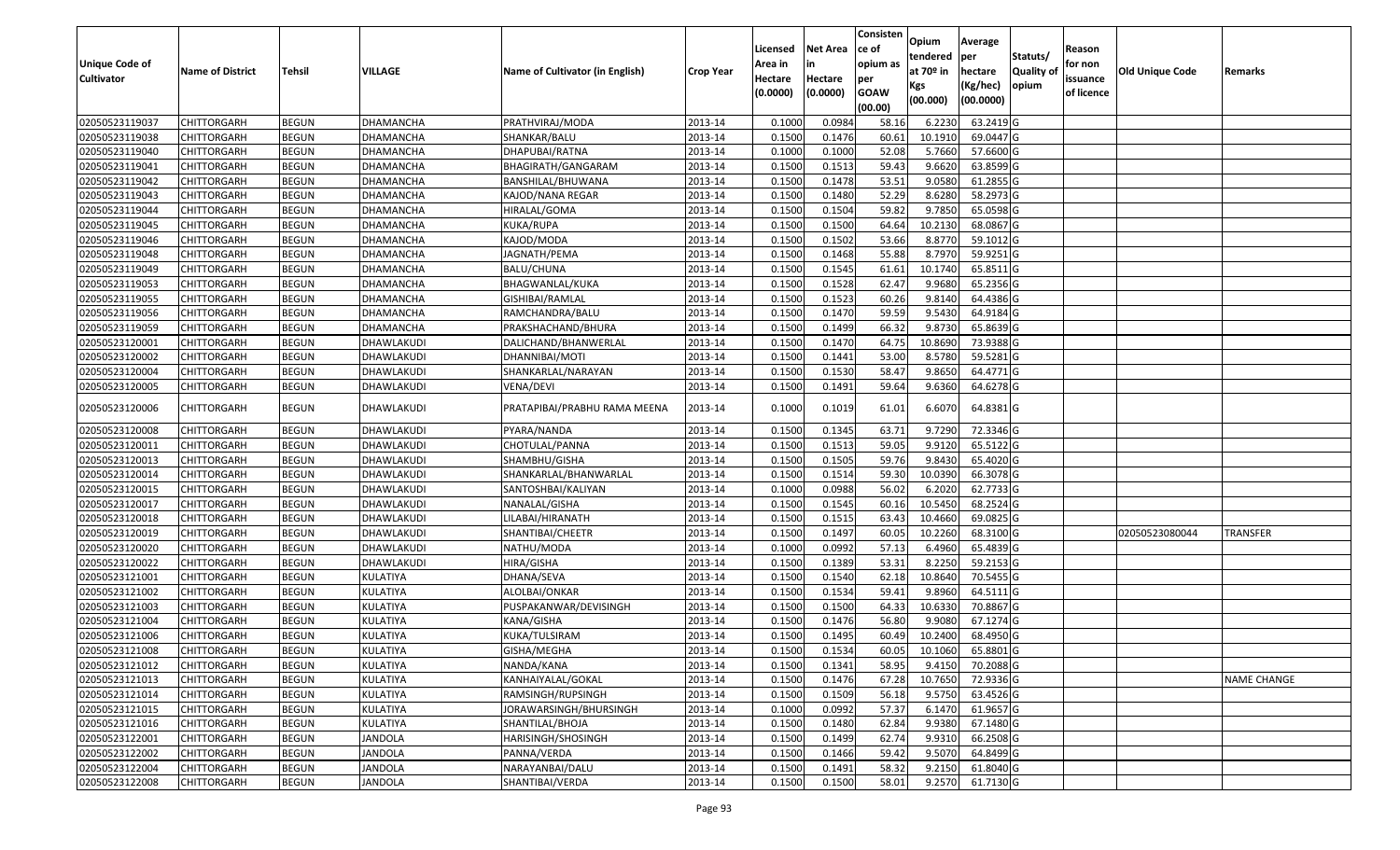| <b>Unique Code of</b><br><b>Cultivator</b> | <b>Name of District</b> | <b>Tehsil</b> | VILLAGE              | Name of Cultivator (in English) | <b>Crop Year</b> | Licensed<br>Area in<br>Hectare<br>(0.0000) | <b>Net Area</b><br>in<br>Hectare<br>(0.0000) | Consisten<br>ce of<br>opium as<br>per<br><b>GOAW</b><br>(00.00) | Opium<br>tendered<br>at $70°$ in<br>Kgs<br>(00.000) | Average<br>per<br>hectare<br>(Kg/hec)<br>(00.0000) | Statuts/<br>Quality of<br>opium | Reason<br>for non<br>issuance<br>of licence | <b>Old Unique Code</b> | Remarks            |
|--------------------------------------------|-------------------------|---------------|----------------------|---------------------------------|------------------|--------------------------------------------|----------------------------------------------|-----------------------------------------------------------------|-----------------------------------------------------|----------------------------------------------------|---------------------------------|---------------------------------------------|------------------------|--------------------|
| 02050523122011                             | <b>CHITTORGARH</b>      | <b>BEGUN</b>  | <b>JANDOLA</b>       | MOTISINGH/MOHANSINGH            | 2013-14          | 0.1500                                     | 0.1525                                       | 61.14                                                           | 9.9570                                              | 65.2910 G                                          |                                 |                                             |                        |                    |
| 02050523122012                             | CHITTORGARH             | <b>BEGUN</b>  | <b>JANDOLA</b>       | HARISINGH/SHOSINGH              | 2013-14          | 0.1500                                     | 0.1500                                       | 59.92                                                           | 9.4670                                              | 63.1133 G                                          |                                 |                                             |                        |                    |
| 02050523122015                             | CHITTORGARH             | <b>BEGUN</b>  | <b>JANDOLA</b>       | GOVARDHANSINGH/KISHORSINGH      | 2013-14          | 0.1500                                     | 0.1486                                       | 63.20                                                           | 9.8050                                              | 65.9825 G                                          |                                 |                                             |                        |                    |
| 02050523123001                             | <b>CHITTORGARH</b>      | <b>BEGUN</b>  | SAMRO KA LEVA        | CHAGANLAL/JAYRAM                | 2013-14          | 0.1500                                     | 0.1440                                       | 61.60                                                           | 9.4420                                              | 65.5694 G                                          |                                 |                                             |                        |                    |
| 02050523123002                             | <b>CHITTORGARH</b>      | <b>BEGUN</b>  | <b>SAMRO KA LEVA</b> | <b>GOPI LAL/LALU</b>            | 2013-14          | 0.1500                                     | 0.1496                                       | 60.55                                                           | 9.4290                                              | 63.0281G                                           |                                 |                                             |                        |                    |
| 02050523123003                             | CHITTORGARH             | <b>BEGUN</b>  | SAMRO KA LEVA        | BHOJRAJ/HUKUMCHAND              | 2013-14          | 0.1500                                     | 0.1327                                       | 58.05                                                           | 8.2510                                              | 62.1778 G                                          |                                 |                                             |                        |                    |
| 02050523123004                             | <b>CHITTORGARH</b>      | <b>BEGUN</b>  | SAMRO KA LEVA        | SITARAM/KALU                    | 2013-14          | 0.1500                                     | 0.1428                                       | 61.51                                                           | 9.6220                                              | 67.3810 G                                          |                                 |                                             |                        |                    |
| 02050523123005                             | CHITTORGARH             | <b>BEGUN</b>  | SAMRO KA LEVA        | TOODU/ONKAR                     | 2013-14          | 0.1500                                     | 0.1388                                       | 60.73                                                           | 8.6840                                              | 62.5648 G                                          |                                 |                                             |                        | <b>NAME CHANGE</b> |
| 02050523123008                             | CHITTORGARH             | <b>BEGUN</b>  | SAMRO KA LEVA        | VIJAYRAM/NANDA                  | 2013-14          | 0.1500                                     | 0.1406                                       | 59.80                                                           | 9.0640                                              | 64.4666 G                                          |                                 |                                             |                        |                    |
| 02050523123009                             | CHITTORGARH             | <b>BEGUN</b>  | SAMRO KA LEVA        | GISHALAL/KALU                   | 2013-14          | 0.1500                                     | 0.1475                                       | 62.46                                                           | 9.9940                                              | 67.7559 G                                          |                                 |                                             |                        |                    |
| 02050523123010                             | <b>CHITTORGARH</b>      | <b>BEGUN</b>  | SAMRO KA LEVA        | PIYARIBAI/HUKMA                 | 2013-14          | 0.1500                                     | 0.1442                                       | 59.32                                                           | 9.1350                                              | 63.3495 G                                          |                                 |                                             |                        |                    |
| 02050523123015                             | CHITTORGARH             | <b>BEGUN</b>  | SAMRO KA LEVA        | SHANKARIBAI/MAGINATH            | 2013-14          | 0.1500                                     | 0.1453                                       | 61.85                                                           | 9.5870                                              | 65.9807 G                                          |                                 |                                             |                        |                    |
| 02050523123019                             | CHITTORGARH             | <b>BEGUN</b>  | SAMRO KA LEVA        | DINESHCHANDRA/DEVILAL           | 2013-14          | 0.1500                                     | 0.1439                                       | 61.46                                                           | 9.1490                                              | 63.5789 G                                          |                                 |                                             |                        |                    |
| 02050523123020                             | CHITTORGARH             | <b>BEGUN</b>  | SAMRO KA LEVA        | HIRALAL A/S DEVA/JAIRAM         | 2013-14          | 0.1500                                     | 0.1507                                       | 61.40                                                           | 9.3940                                              | 62.3358 G                                          |                                 |                                             |                        |                    |
| 02050523124001                             | CHITTORGARH             | <b>BEGUN</b>  | <b>HANOTIYA</b>      | MADHO/NATHU                     | 2013-14          | 0.1500                                     | 0.1486                                       | 66.39                                                           | 10.4040                                             | 70.0135 G                                          |                                 |                                             |                        |                    |
| 02050523124002                             | CHITTORGARH             | <b>BEGUN</b>  | <b>HANOTIYA</b>      | BHANWARLAL/LALU                 | 2013-14          | 0.150                                      | 0.1506                                       | 65.23                                                           | 10.064                                              | 66.8260 G                                          |                                 |                                             |                        |                    |
| 02050523124003                             | CHITTORGARH             | <b>BEGUN</b>  | <b>HANOTIYA</b>      | UDAYLAL/SHOCHAND                | 2013-14          | 0.1500                                     | 0.1448                                       | 68.92                                                           | 10.2990                                             | 71.1257 G                                          |                                 |                                             |                        |                    |
| 02050523124004                             | CHITTORGARH             | <b>BEGUN</b>  | <b>HANOTIYA</b>      | KAILASH/MEGA                    | 2013-14          | 0.1500                                     | 0.1474                                       | 61.89                                                           | 9.443                                               | 64.0638 G                                          |                                 |                                             |                        |                    |
| 02050523124005                             | <b>CHITTORGARH</b>      | <b>BEGUN</b>  | <b>HANOTIYA</b>      | PYARCHAND/RUPA                  | 2013-14          | 0.1500                                     | 0.1502                                       | 71.76                                                           | 11.1430                                             | 74.1877 G                                          |                                 |                                             |                        |                    |
| 02050523124006                             | CHITTORGARH             | <b>BEGUN</b>  | <b>HANOTIYA</b>      | BALU/NARAYAN                    | 2013-14          | 0.1500                                     | 0.1508                                       | 61.70                                                           | 9.3430                                              | 61.9562G                                           |                                 |                                             |                        |                    |
| 02050523124007                             | <b>CHITTORGARH</b>      | <b>BEGUN</b>  | <b>HANOTIYA</b>      | BHUWANA/DEVRAM                  | 2013-14          | 0.1500                                     | 0.1493                                       | 69.84                                                           | 10.8250                                             | 72.5050 G                                          |                                 |                                             |                        |                    |
| 02050523124008                             | CHITTORGARH             | <b>BEGUN</b>  | <b>HANOTIYA</b>      | BHERU/LAKHMA                    | 2013-14          | 0.1500                                     | 0.1491                                       | 69.75                                                           | 10.6820                                             | 71.6432 G                                          |                                 |                                             |                        |                    |
| 02050523124009                             | CHITTORGARH             | <b>BEGUN</b>  | <b>HANOTIYA</b>      | NANADLAL/HARIRAM                | 2013-14          | 0.1500                                     | 0.1499                                       | 61.80                                                           | 9.5610                                              | 63.7825 G                                          |                                 |                                             |                        |                    |
| 02050523124010                             | CHITTORGARH             | <b>BEGUN</b>  | <b>HANOTIYA</b>      | UDIBAI/RATANLAL                 | 2013-14          | 0.1500                                     | 0.1497                                       | 61.45                                                           | 9.4810                                              | 63.3333 G                                          |                                 |                                             |                        |                    |
| 02050523124012                             | CHITTORGARH             | <b>BEGUN</b>  | <b>HANOTIYA</b>      | NANDUBAI/ONKAR                  | 2013-14          | 0.1500                                     | 0.1503                                       | 63.01                                                           | 9.7580                                              | 64.9235 G                                          |                                 |                                             |                        | <b>NAME CHANGE</b> |
| 02050523124013                             | CHITTORGARH             | <b>BEGUN</b>  | <b>HANOTIYA</b>      | KUKLIBAI/BALU                   | 2013-14          | 0.1500                                     | 0.1505                                       | 63.37                                                           | 9.6680                                              | 64.2392 G                                          |                                 |                                             |                        |                    |
| 02050523124014                             | CHITTORGARH             | <b>BEGUN</b>  | <b>HANOTIYA</b>      | KAJOD/NATHU                     | 2013-14          | 0.1500                                     | 0.1505                                       | 59.21                                                           | 9.1610                                              | 60.8704 G                                          |                                 |                                             |                        | <b>NAME CHANGE</b> |
| 02050523124015                             | CHITTORGARH             | <b>BEGUN</b>  | <b>HANOTIYA</b>      | BHANWERLAL/DEVA                 | 2013-14          | 0.1500                                     | 0.1500                                       | 68.19                                                           | 10.4920                                             | 69.9467 G                                          |                                 |                                             |                        | <b>NAME CHANGE</b> |
| 02050523124016                             | <b>CHITTORGARH</b>      | <b>BEGUN</b>  | <b>HANOTIYA</b>      | SITARAM/AMARCHNAD               | 2013-14          | 0.1500                                     | 0.1492                                       | 64.83                                                           | 10.0950                                             | 67.6609 G                                          |                                 |                                             |                        |                    |
| 02050523124017                             | <b>CHITTORGARH</b>      | <b>BEGUN</b>  | <b>HANOTIYA</b>      | GISHALAL/MOTILAL                | 2013-14          | 0.1500                                     | 0.1492                                       | 66.42                                                           | 10.2290                                             | 68.5590 G                                          |                                 |                                             |                        |                    |
| 02050523124018                             | <b>CHITTORGARH</b>      | <b>BEGUN</b>  | <b>HANOTIYA</b>      | CHUNNILAL/RUPA                  | 2013-14          | 0.1500                                     | 0.1463                                       | 65.73                                                           | 9.7280                                              | 66.4935 G                                          |                                 |                                             |                        | NAME CHANGE        |
| 02050523124019                             | <b>CHITTORGARH</b>      | <b>BEGUN</b>  | <b>HANOTIYA</b>      | LAKHMICHAND/TARACHAND           | 2013-14          | 0.1500                                     | 0.1470                                       | 64.71                                                           | 9.7250                                              | 66.1565 G                                          |                                 |                                             |                        |                    |
| 02050523124021                             | CHITTORGARH             | <b>BEGUN</b>  | <b>HANOTIYA</b>      | SHOBHALAL/KHASHIRAM             | 2013-14          | 0.1500                                     | 0.1478                                       | 69.96                                                           | 10.8040                                             | 73.0988 G                                          |                                 |                                             |                        |                    |
| 02050523124022                             | CHITTORGARH             | <b>BEGUN</b>  | <b>HANOTIYA</b>      | RUPA/CHAMPA                     | 2013-14          | 0.1500                                     | 0.1509                                       | 64.37                                                           | 9.9310                                              | 65.8118 G                                          |                                 |                                             |                        |                    |
| 02050523124025                             | CHITTORGARH             | <b>BEGUN</b>  | <b>HANOTIYA</b>      | UDYALAL/PYARCHAND               | 2013-14          | 0.150                                      | 0.1500                                       | 65.28                                                           | 10.0060                                             | 66.7060 G                                          |                                 |                                             |                        |                    |
| 02050523124026                             | CHITTORGARH             | <b>BEGUN</b>  | <b>HANOTIYA</b>      | NANDLAL/DOLA                    | 2013-14          | 0.1500                                     | 0.1458                                       | 65.89                                                           | 9.5630                                              | 65.5898 G                                          |                                 |                                             |                        |                    |
| 02050523124027                             | <b>CHITTORGARH</b>      | <b>BEGUN</b>  | <b>HANOTIYA</b>      | RAMCHANDRA/LALU                 | 2013-14          | 0.1500                                     | 0.1479                                       | 65.00                                                           | 9.8060                                              | 66.3016 G                                          |                                 |                                             |                        |                    |
| 02050523124028                             | <b>CHITTORGARH</b>      | <b>BEGUN</b>  | <b>HANOTIYA</b>      | AMARCHAND/NARAYAN               | 2013-14          | 0.1500                                     | 0.1453                                       | 64.15                                                           | 9.3480                                              | 64.3359 G                                          |                                 |                                             |                        |                    |
| 02050523124030                             | <b>CHITTORGARH</b>      | <b>BEGUN</b>  | <b>HANOTIYA</b>      | LALURAM/KUKA                    | 2013-14          | 0.1500                                     | 0.1443                                       | 71.06                                                           | 10.5470                                             | 73.0900 G                                          |                                 |                                             |                        |                    |
| 02050523124033                             | <b>CHITTORGARH</b>      | <b>BEGUN</b>  | <b>HANOTIYA</b>      | GISHALAL/BHANWARLAL             | 2013-14          | 0.1500                                     | 0.1500                                       | 67.36                                                           | 10.4790                                             | 69.8600 G                                          |                                 |                                             |                        |                    |
| 02050523124035                             | <b>CHITTORGARH</b>      | <b>BEGUN</b>  | <b>HANOTIYA</b>      | NANDA/AMARCHAND                 | 2013-14          | 0.1500                                     | 0.1511                                       | 61.14                                                           | 9.5990                                              | 63.5275 G                                          |                                 |                                             |                        |                    |
| 02050523125001                             | <b>CHITTORGARH</b>      | <b>BEGUN</b>  | KANTHARIYA           | KAILASHCHANDRA/ KUKA            | 2013-14          | 0.1500                                     | 0.1496                                       | 64.45                                                           | 9.7500                                              | 65.1738 G                                          |                                 |                                             |                        |                    |
| 02050523125004                             | <b>CHITTORGARH</b>      | <b>BEGUN</b>  | KANTHARIYA           | GOPI/MODA                       | 2013-14          | 0.1500                                     | 0.1312                                       | 57.75                                                           | 7.7390                                              | 58.9863 G                                          |                                 |                                             |                        |                    |
| 02050523125006                             | <b>CHITTORGARH</b>      | <b>BEGUN</b>  | KANTHARIYA           | SURESHCHANDRA/KUKA              | 2013-14          | 0.1500                                     | 0.1501                                       | 62.85                                                           | 9.5080                                              | 63.3444 G                                          |                                 |                                             |                        |                    |
| 02050523125010                             | <b>CHITTORGARH</b>      | <b>BEGUN</b>  | KANTHARIYA           | BHANWARLAL/DEVA                 | 2013-14          | 0.1500                                     | 0.1499                                       | 67.80                                                           | 10.5480                                             | 70.3669 G                                          |                                 |                                             |                        |                    |
| 02050523125011                             | <b>CHITTORGARH</b>      | <b>BEGUN</b>  | KANTHARIYA           | SHAMBHULAL/ROOPLAL              | 2013-14          | 0.1500                                     | 0.1512                                       | 68.92                                                           | 10.6920                                             | 70.7143 G                                          |                                 |                                             |                        | <b>NAME CHANGE</b> |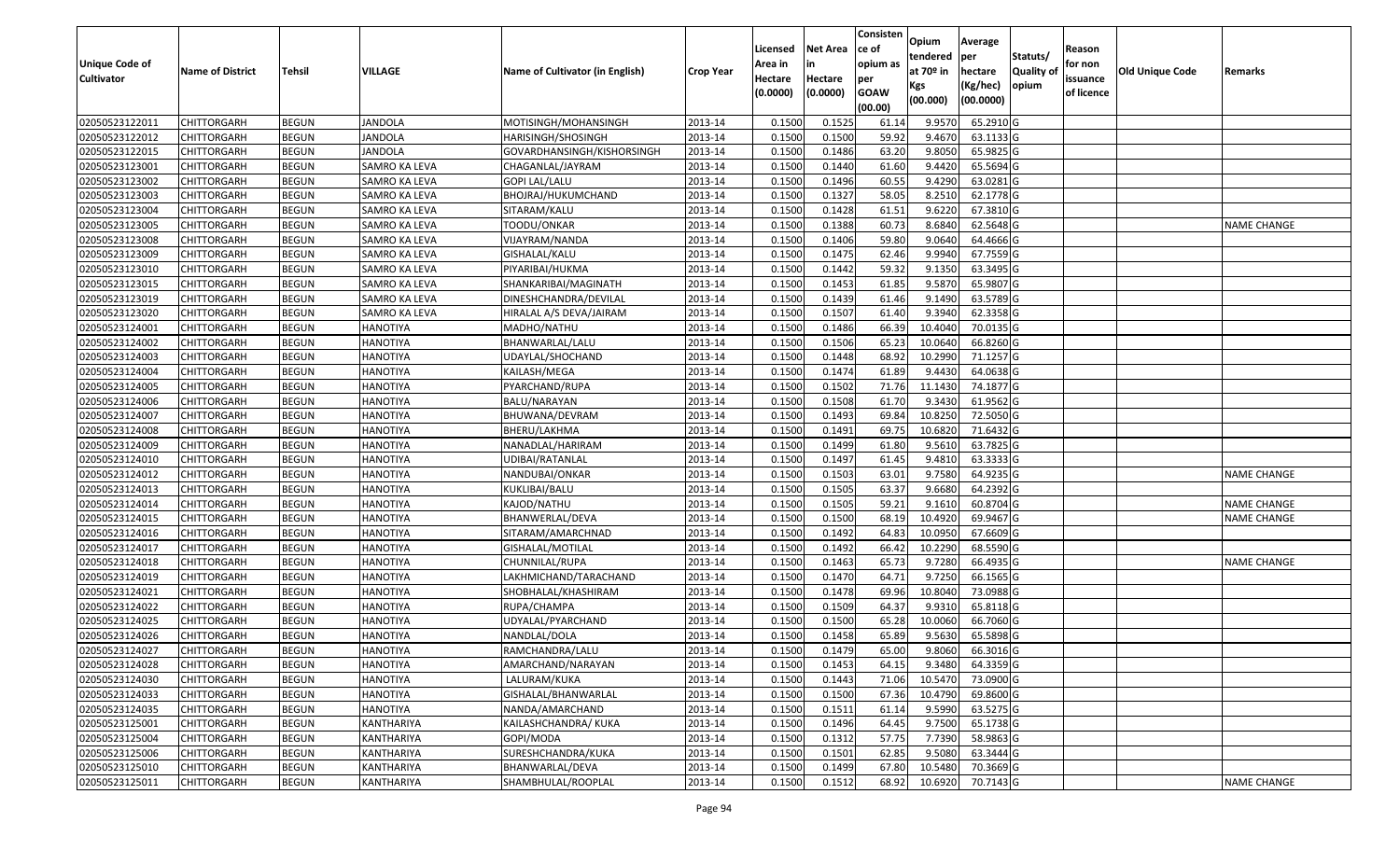| Statuts/<br>tendered<br>per<br><b>Unique Code of</b><br>opium as<br>for non<br>Area in<br>in<br>at 70º in<br><b>Quality of</b><br><b>Tehsil</b><br>VILLAGE<br><b>Old Unique Code</b><br><b>Name of District</b><br>Name of Cultivator (in English)<br>hectare<br><b>Crop Year</b><br>Remarks<br><b>Cultivator</b><br>Hectare<br>Hectare<br>per<br>issuance<br>(Kg/hec)<br>opium<br>Kgs<br><b>GOAW</b><br>(0.0000)<br>(0.0000)<br>of licence<br>(00.000)<br>(00.0000)<br>(00.00)<br>02050523125012<br>0.1515<br>9.6550<br>63.7294 G<br><b>CHITTORGARH</b><br><b>BEGUN</b><br>KANTHARIYA<br>BHAWANILAL/DEVILAL<br>2013-14<br>0.1500<br>61.95<br>02050523125013<br>0.1500<br>9.4130<br>63.8169 G<br><b>CHITTORGARH</b><br><b>BEGUN</b><br>KANTHARIYA<br>RAMESHWARLAL/NARAYAN<br>2013-14<br>0.1475<br>62.10<br>0.1500<br>0.1499<br>61.27<br>9.6190<br>64.1694 G<br>02050523125014<br><b>CHITTORGARH</b><br><b>BEGUN</b><br>KANTHARIYA<br>2013-14<br>PANNALAL/NANDA<br>02050523125017<br><b>BEGUN</b><br>KANTHARIYA<br>2013-14<br>0.1500<br>0.1545<br>65.47<br>10.3160<br>66.7702 G<br><b>CHITTORGARH</b><br>BAJERAM/PEMA<br>02050523125018<br><b>BEGUN</b><br>2013-14<br>0.1500<br>0.1465<br>60.88<br>9.1840<br>62.6894 G<br><b>CHITTORGARH</b><br>KANTHARIYA<br>SHANKARLAL/MIYACHAND<br>02050523125019<br><b>BEGUN</b><br>2013-14<br>0.1500<br>0.1500<br>65.55<br>10.1700<br>67.8000 G<br><b>CHITTORGARH</b><br>KANTHARIYA<br>DEVA/PEMA<br><b>BEGUN</b><br>0.1500<br>0.1514<br>67.46<br>10.5040<br>69.3791 G<br>02050523125020<br>BHAWANILAL/TARACHAND<br>2013-14<br><b>CHITTORGARH</b><br>KANTHARIYA<br>57.52<br>58.2991 G<br>02050523125021<br><b>CHITTORGARH</b><br><b>BEGUN</b><br>KANTHARIYA<br>2013-14<br>0.1500<br>0.1511<br>8.8090<br>SHANKAR/DEVILAL<br>02050523125023<br>NARAYAN/UDA<br>2013-14<br>0.0939<br>62.34<br>6.4300<br>68.4771 G<br><b>CHITTORGARH</b><br><b>BEGUN</b><br>KANTHARIYA<br>0.1000<br>02050523125026<br><b>BEGUN</b><br>2013-14<br>0.1500<br>0.1483<br>63.04<br>9.9690<br>67.2218 G<br><b>CHITTORGARH</b><br>KANTHARIYA<br>MADIBAI/LADU LAKHMA<br><b>NAME CHANGE</b><br>62.58<br>9.0290<br><b>BEGUN</b><br>0.1500<br>0.1479<br>61.0480 G<br>02050523125033<br><b>CHITTORGARH</b><br>KANTHARIYA<br>SHAMBHULAL/DEVILAL<br>2013-14<br>02050523125036<br><b>BEGUN</b><br>KANTHARIYA<br>2013-14<br>0.1500<br>0.1494<br>59.38<br>9.2720<br>62.0616 G<br><b>CHITTORGARH</b><br>ANILKUMAR A/S MODIRAM/GOPI<br>02050523125038<br><b>BEGUN</b><br>0.1500<br>0.1464<br>59.96<br>9.2080<br>62.8962 G<br><b>CHITTORGARH</b><br>KANTHARIYA<br>MANGILAL/JAYRAM<br>2013-14<br>02050523125039<br><b>BEGUN</b><br>0.1500<br>0.1451<br>9.3800<br>64.6451 G<br><b>CHITTORGARH</b><br>KANTHARIYA<br>2013-14<br>61.83<br>LOBHCHAND/BHURA<br><b>BEGUN</b><br>0.1500<br>0.1499<br>66.27<br>10.3380<br>68.9660 G<br>02050523125043<br>KANTHARIYA<br>2013-14<br><b>CHITTORGARH</b><br>HEERA/PYARA<br>68.3390 G<br>02050523125044<br><b>BEGUN</b><br>2013-14<br>0.1500<br>0.1475<br>65.64<br>10.0800<br><b>CHITTORGARH</b><br>KANTHARIYA<br>JAGDISH/SHANKAR<br>0.0996<br>62.62<br>6.4410<br>64.6687 G<br>02050523125045<br><b>CHITTORGARH</b><br><b>BEGUN</b><br>KANTHARIYA<br>SHOBHALAL/NARAYAN<br>2013-14<br>0.1500<br>02050523125046<br><b>BEGUN</b><br>0.1500<br>0.1548<br>10.0500<br>64.9225 G<br><b>CHITTORGARH</b><br>KANTHARIYA<br>SHANKAR/NARAYAN<br>2013-14<br>61.39<br>9.0710<br>0.1500<br>0.1513<br>61.17<br>59.9537 G<br>02050523125047<br><b>CHITTORGARH</b><br><b>BEGUN</b><br>KANTHARIYA<br>DEVILAL/RAMA<br>2013-14<br>62.28<br><b>BEGUN</b><br>CHAMPALAL/TARACHAND<br>2013-14<br>0.1500<br>0.1508<br>9.6890<br>64.2507 G<br>02050523125048<br><b>CHITTORGARH</b><br>KANTHARIYA<br>10.2230<br>02050523125049<br><b>BEGUN</b><br>0.1500<br>0.1452<br>67.32<br>70.4060 G<br><b>CHITTORGARH</b><br>KANTHARIYA<br>HAJARI/TARACHAND<br>2013-14<br>02050523125050<br><b>BEGUN</b><br>2013-14<br>0.1500<br>0.1397<br>60.88<br>9.1750<br>65.6764 G<br><b>CHITTORGARH</b><br>KANTHARIYA<br>NARAYAN/JAYRAM<br>02050523125051<br>0.1500<br>0.1456<br>63.52<br>9.3190<br>64.0041 G<br><b>CHITTORGARH</b><br><b>BEGUN</b><br>KANTHARIYA<br>CHITTAR/KUKA<br>2013-14<br>59.34<br>0.1500<br>0.1497<br>9.3330<br>62.3447 G<br>02050523125053<br><b>CHITTORGARH</b><br><b>BEGUN</b><br>KANTHARIYA<br>MOTI/DUNGA<br>2013-14<br>9.3210<br>65.7330 G<br>02050523125054<br><b>CHITTORGARH</b><br><b>BEGUN</b><br>KANTHARIYA<br>GODULAL/KUKA<br>2013-14<br>0.1500<br>0.1418<br>64.03<br>02050523126001<br>SARJUBAI/HEMA<br>10.8600<br>72.4483 G<br><b>CHITTORGARH</b><br><b>BEGUN</b><br>GALYABAVDI<br>2013-14<br>0.1500<br>0.1499<br>71.99<br>02050523126002<br><b>BEGUN</b><br>0.1500<br>0.1461<br>64.37<br>9.4440<br>64.6407 G<br><b>CHITTORGARH</b><br>GALYABAVDI<br>BHURA/MEGA<br>2013-14<br>57.92<br>0.1500<br>0.1511<br>8.8040<br>58.2660 G<br>02050523126003<br><b>CHITTORGARH</b><br><b>BEGUN</b><br>GALYABAVDI<br>2013-14<br>BHERULAL/PIYARA<br>02050523126004<br>GALYABAVDI<br>2013-14<br>0.1500<br>0.1473<br>59.94<br>9.0510<br>61.4460 G<br><b>CHITTORGARH</b><br><b>BEGUN</b><br>NARAYAN/GISHA<br>02050523126005<br><b>BEGUN</b><br>GALYABAVDI<br>KAJOD/NAVLA<br>2013-14<br>0.1500<br>0.1465<br>64.53<br>9.5320<br>65.0648 G<br><b>CHITTORGARH</b><br>02050523126006<br><b>BEGUN</b><br>2013-14<br>0.1500<br>0.1498<br>58.30<br>8.9120<br>59.4927 G<br><b>CHITTORGARH</b><br>GALYABAVDI<br>BHANWERBAI/KALIYANSINGH<br><b>BEGUN</b><br>0.1500<br>0.1505<br>57.54<br>8.6970<br>57.7874 G<br>02050523126009<br>GALYABAVDI<br>BHURA/DEVI<br>2013-14<br><b>CHITTORGARH</b><br>66.5524 G<br>02050523126012<br><b>BEGUN</b><br>GALYABAVDI<br>2013-14<br>0.1500<br>0.1459<br>66.25<br>9.7100<br><b>CHITTORGARH</b><br>SHANKERLAL/MOHANLAL<br>02050523126013<br><b>BEGUN</b><br>9.7650<br>62.3563 G<br><b>CHITTORGARH</b><br>GALYABAVDI<br>BHANWARLAL/HAJARI<br>2013-14<br>0.1500<br>0.1566<br>60.28<br>02050523126015<br><b>BEGUN</b><br>GALYABAVDI<br>0.1500<br>0.1431<br>62.52<br>9.4580<br>66.0936 G<br><b>CHITTORGARH</b><br>NANALAL/HAJARI<br>2013-14<br><b>BEGUN</b><br>0.1500<br>0.1471<br>46.20<br>6.8110<br>02050523126018<br><b>CHITTORGARH</b><br>2013-14<br>46.3018 G<br>GALYABAVDI<br>NANDUBAI/GANGARAM<br>IΔ<br>CHITTORGARH<br><b>BEGUN</b><br>2013-14<br>0.1488<br>8.6340<br>58.0242 G<br>02050523127001<br>RAMPURIYA - A<br>SAJNIBAI/KASHIRAM<br>0.1500<br>57.34<br><b>NAME CHANGE</b><br>0.1509<br>9.9760<br>02050523127002<br><b>BEGUN</b><br>RAMPURIYA - A<br>NANDLAL/KASHIRAM<br>2013-14<br>0.1500<br>64.48<br>66.1100 G<br>CHITTORGARH<br>02050523127003<br>58.58<br>9.3730<br>63.3739 G<br><b>CHITTORGARH</b><br><b>BEGUN</b><br>RAMPURIYA - A<br>JAGNATH/MOHAN<br>2013-14<br>0.1500<br>0.1479<br>10.0020<br>67.3535 G<br>02050523127004<br>RAMPURIYA - A<br>2013-14<br>0.1500<br>0.1485<br>63.19<br><b>CHITTORGARH</b><br><b>BEGUN</b><br>UDA/BOTHLAL<br>67.4247 G<br>02050523127005<br><b>BEGUN</b><br>RAMPURIYA - A<br>2013-14<br>0.1495<br>65.70<br>10.0800<br><b>CHITTORGARH</b><br>SHANKARLAL/RUPA<br>0.1500<br>63.7273 G<br>02050523127007<br>RAMPURIYA - A<br>BALU/DOLA<br>0.1489<br>9.4890<br><b>CHITTORGARH</b><br><b>BEGUN</b><br>2013-14<br>0.1500<br>61.73<br><b>NAME CHANGE</b><br>57.6278 G<br>02050523127008<br><b>BEGUN</b><br>RAMPURIYA - A<br>KAMLABAI/KUKA<br>2013-14<br>0.1500<br>0.1526<br>56.89<br>8.7940<br><b>CHITTORGARH</b><br>9.3120<br>63.2179 G<br>02050523127009<br><b>BEGUN</b><br>0.1500<br>0.1473<br>61.15<br><b>CHITTORGARH</b><br>RAMPURIYA - A<br>HARLAL/NARAYAN<br>2013-14<br>65.7417 G<br>02050523127010<br><b>BEGUN</b><br>2013-14<br>0.1510<br>64.46<br>9.9270<br><b>CHITTORGARH</b><br>RAMPURIYA - A<br>BARDHIBAI/NATHU<br>0.1500<br>9.5010<br>64.5887 G<br>0.1500<br>0.1471<br><b>CHITTORGARH</b><br>MODIBAI/SITARAM |                |              |               |         |          |                 | Consisten | Opium | Average |        |  |
|---------------------------------------------------------------------------------------------------------------------------------------------------------------------------------------------------------------------------------------------------------------------------------------------------------------------------------------------------------------------------------------------------------------------------------------------------------------------------------------------------------------------------------------------------------------------------------------------------------------------------------------------------------------------------------------------------------------------------------------------------------------------------------------------------------------------------------------------------------------------------------------------------------------------------------------------------------------------------------------------------------------------------------------------------------------------------------------------------------------------------------------------------------------------------------------------------------------------------------------------------------------------------------------------------------------------------------------------------------------------------------------------------------------------------------------------------------------------------------------------------------------------------------------------------------------------------------------------------------------------------------------------------------------------------------------------------------------------------------------------------------------------------------------------------------------------------------------------------------------------------------------------------------------------------------------------------------------------------------------------------------------------------------------------------------------------------------------------------------------------------------------------------------------------------------------------------------------------------------------------------------------------------------------------------------------------------------------------------------------------------------------------------------------------------------------------------------------------------------------------------------------------------------------------------------------------------------------------------------------------------------------------------------------------------------------------------------------------------------------------------------------------------------------------------------------------------------------------------------------------------------------------------------------------------------------------------------------------------------------------------------------------------------------------------------------------------------------------------------------------------------------------------------------------------------------------------------------------------------------------------------------------------------------------------------------------------------------------------------------------------------------------------------------------------------------------------------------------------------------------------------------------------------------------------------------------------------------------------------------------------------------------------------------------------------------------------------------------------------------------------------------------------------------------------------------------------------------------------------------------------------------------------------------------------------------------------------------------------------------------------------------------------------------------------------------------------------------------------------------------------------------------------------------------------------------------------------------------------------------------------------------------------------------------------------------------------------------------------------------------------------------------------------------------------------------------------------------------------------------------------------------------------------------------------------------------------------------------------------------------------------------------------------------------------------------------------------------------------------------------------------------------------------------------------------------------------------------------------------------------------------------------------------------------------------------------------------------------------------------------------------------------------------------------------------------------------------------------------------------------------------------------------------------------------------------------------------------------------------------------------------------------------------------------------------------------------------------------------------------------------------------------------------------------------------------------------------------------------------------------------------------------------------------------------------------------------------------------------------------------------------------------------------------------------------------------------------------------------------------------------------------------------------------------------------------------------------------------------------------------------------------------------------------------------------------------------------------------------------------------------------------------------------------------------------------------------------------------------------------------------------------------------------------------------------------------------------------------------------------------------------------------------------------------------------------------------------------------------------------------------------------------------------------------------------------------------------------------------------------------------------------------------------------------------------------------------------------------------------------------------------------------------------------------------------------------------------------------------------------------------------------------------------------------------------------------------------------------------------------------------------------------------------------------------------------------------------------------------------------------------------------------------------------------------------------------------------------------------------------------------------------------------------------------------------------------------------------------------------------------------------------------------------------------------------------------------------------------------------------------------------------------------------------------------------------------------------------------------------------------------------------------------------------------------------------------------------------------------------------------------------------------------------------------------------------------------------------------------------------------------------------------------------------|----------------|--------------|---------------|---------|----------|-----------------|-----------|-------|---------|--------|--|
|                                                                                                                                                                                                                                                                                                                                                                                                                                                                                                                                                                                                                                                                                                                                                                                                                                                                                                                                                                                                                                                                                                                                                                                                                                                                                                                                                                                                                                                                                                                                                                                                                                                                                                                                                                                                                                                                                                                                                                                                                                                                                                                                                                                                                                                                                                                                                                                                                                                                                                                                                                                                                                                                                                                                                                                                                                                                                                                                                                                                                                                                                                                                                                                                                                                                                                                                                                                                                                                                                                                                                                                                                                                                                                                                                                                                                                                                                                                                                                                                                                                                                                                                                                                                                                                                                                                                                                                                                                                                                                                                                                                                                                                                                                                                                                                                                                                                                                                                                                                                                                                                                                                                                                                                                                                                                                                                                                                                                                                                                                                                                                                                                                                                                                                                                                                                                                                                                                                                                                                                                                                                                                                                                                                                                                                                                                                                                                                                                                                                                                                                                                                                                                                                                                                                                                                                                                                                                                                                                                                                                                                                                                                                                                                                                                                                                                                                                                                                                                                                                                                                                                                                                                                                                                                                                                                       |                |              |               |         | Licensed | <b>Net Area</b> | ce of     |       |         | Reason |  |
|                                                                                                                                                                                                                                                                                                                                                                                                                                                                                                                                                                                                                                                                                                                                                                                                                                                                                                                                                                                                                                                                                                                                                                                                                                                                                                                                                                                                                                                                                                                                                                                                                                                                                                                                                                                                                                                                                                                                                                                                                                                                                                                                                                                                                                                                                                                                                                                                                                                                                                                                                                                                                                                                                                                                                                                                                                                                                                                                                                                                                                                                                                                                                                                                                                                                                                                                                                                                                                                                                                                                                                                                                                                                                                                                                                                                                                                                                                                                                                                                                                                                                                                                                                                                                                                                                                                                                                                                                                                                                                                                                                                                                                                                                                                                                                                                                                                                                                                                                                                                                                                                                                                                                                                                                                                                                                                                                                                                                                                                                                                                                                                                                                                                                                                                                                                                                                                                                                                                                                                                                                                                                                                                                                                                                                                                                                                                                                                                                                                                                                                                                                                                                                                                                                                                                                                                                                                                                                                                                                                                                                                                                                                                                                                                                                                                                                                                                                                                                                                                                                                                                                                                                                                                                                                                                                                       |                |              |               |         |          |                 |           |       |         |        |  |
|                                                                                                                                                                                                                                                                                                                                                                                                                                                                                                                                                                                                                                                                                                                                                                                                                                                                                                                                                                                                                                                                                                                                                                                                                                                                                                                                                                                                                                                                                                                                                                                                                                                                                                                                                                                                                                                                                                                                                                                                                                                                                                                                                                                                                                                                                                                                                                                                                                                                                                                                                                                                                                                                                                                                                                                                                                                                                                                                                                                                                                                                                                                                                                                                                                                                                                                                                                                                                                                                                                                                                                                                                                                                                                                                                                                                                                                                                                                                                                                                                                                                                                                                                                                                                                                                                                                                                                                                                                                                                                                                                                                                                                                                                                                                                                                                                                                                                                                                                                                                                                                                                                                                                                                                                                                                                                                                                                                                                                                                                                                                                                                                                                                                                                                                                                                                                                                                                                                                                                                                                                                                                                                                                                                                                                                                                                                                                                                                                                                                                                                                                                                                                                                                                                                                                                                                                                                                                                                                                                                                                                                                                                                                                                                                                                                                                                                                                                                                                                                                                                                                                                                                                                                                                                                                                                                       |                |              |               |         |          |                 |           |       |         |        |  |
|                                                                                                                                                                                                                                                                                                                                                                                                                                                                                                                                                                                                                                                                                                                                                                                                                                                                                                                                                                                                                                                                                                                                                                                                                                                                                                                                                                                                                                                                                                                                                                                                                                                                                                                                                                                                                                                                                                                                                                                                                                                                                                                                                                                                                                                                                                                                                                                                                                                                                                                                                                                                                                                                                                                                                                                                                                                                                                                                                                                                                                                                                                                                                                                                                                                                                                                                                                                                                                                                                                                                                                                                                                                                                                                                                                                                                                                                                                                                                                                                                                                                                                                                                                                                                                                                                                                                                                                                                                                                                                                                                                                                                                                                                                                                                                                                                                                                                                                                                                                                                                                                                                                                                                                                                                                                                                                                                                                                                                                                                                                                                                                                                                                                                                                                                                                                                                                                                                                                                                                                                                                                                                                                                                                                                                                                                                                                                                                                                                                                                                                                                                                                                                                                                                                                                                                                                                                                                                                                                                                                                                                                                                                                                                                                                                                                                                                                                                                                                                                                                                                                                                                                                                                                                                                                                                                       |                |              |               |         |          |                 |           |       |         |        |  |
|                                                                                                                                                                                                                                                                                                                                                                                                                                                                                                                                                                                                                                                                                                                                                                                                                                                                                                                                                                                                                                                                                                                                                                                                                                                                                                                                                                                                                                                                                                                                                                                                                                                                                                                                                                                                                                                                                                                                                                                                                                                                                                                                                                                                                                                                                                                                                                                                                                                                                                                                                                                                                                                                                                                                                                                                                                                                                                                                                                                                                                                                                                                                                                                                                                                                                                                                                                                                                                                                                                                                                                                                                                                                                                                                                                                                                                                                                                                                                                                                                                                                                                                                                                                                                                                                                                                                                                                                                                                                                                                                                                                                                                                                                                                                                                                                                                                                                                                                                                                                                                                                                                                                                                                                                                                                                                                                                                                                                                                                                                                                                                                                                                                                                                                                                                                                                                                                                                                                                                                                                                                                                                                                                                                                                                                                                                                                                                                                                                                                                                                                                                                                                                                                                                                                                                                                                                                                                                                                                                                                                                                                                                                                                                                                                                                                                                                                                                                                                                                                                                                                                                                                                                                                                                                                                                                       |                |              |               |         |          |                 |           |       |         |        |  |
|                                                                                                                                                                                                                                                                                                                                                                                                                                                                                                                                                                                                                                                                                                                                                                                                                                                                                                                                                                                                                                                                                                                                                                                                                                                                                                                                                                                                                                                                                                                                                                                                                                                                                                                                                                                                                                                                                                                                                                                                                                                                                                                                                                                                                                                                                                                                                                                                                                                                                                                                                                                                                                                                                                                                                                                                                                                                                                                                                                                                                                                                                                                                                                                                                                                                                                                                                                                                                                                                                                                                                                                                                                                                                                                                                                                                                                                                                                                                                                                                                                                                                                                                                                                                                                                                                                                                                                                                                                                                                                                                                                                                                                                                                                                                                                                                                                                                                                                                                                                                                                                                                                                                                                                                                                                                                                                                                                                                                                                                                                                                                                                                                                                                                                                                                                                                                                                                                                                                                                                                                                                                                                                                                                                                                                                                                                                                                                                                                                                                                                                                                                                                                                                                                                                                                                                                                                                                                                                                                                                                                                                                                                                                                                                                                                                                                                                                                                                                                                                                                                                                                                                                                                                                                                                                                                                       |                |              |               |         |          |                 |           |       |         |        |  |
|                                                                                                                                                                                                                                                                                                                                                                                                                                                                                                                                                                                                                                                                                                                                                                                                                                                                                                                                                                                                                                                                                                                                                                                                                                                                                                                                                                                                                                                                                                                                                                                                                                                                                                                                                                                                                                                                                                                                                                                                                                                                                                                                                                                                                                                                                                                                                                                                                                                                                                                                                                                                                                                                                                                                                                                                                                                                                                                                                                                                                                                                                                                                                                                                                                                                                                                                                                                                                                                                                                                                                                                                                                                                                                                                                                                                                                                                                                                                                                                                                                                                                                                                                                                                                                                                                                                                                                                                                                                                                                                                                                                                                                                                                                                                                                                                                                                                                                                                                                                                                                                                                                                                                                                                                                                                                                                                                                                                                                                                                                                                                                                                                                                                                                                                                                                                                                                                                                                                                                                                                                                                                                                                                                                                                                                                                                                                                                                                                                                                                                                                                                                                                                                                                                                                                                                                                                                                                                                                                                                                                                                                                                                                                                                                                                                                                                                                                                                                                                                                                                                                                                                                                                                                                                                                                                                       |                |              |               |         |          |                 |           |       |         |        |  |
|                                                                                                                                                                                                                                                                                                                                                                                                                                                                                                                                                                                                                                                                                                                                                                                                                                                                                                                                                                                                                                                                                                                                                                                                                                                                                                                                                                                                                                                                                                                                                                                                                                                                                                                                                                                                                                                                                                                                                                                                                                                                                                                                                                                                                                                                                                                                                                                                                                                                                                                                                                                                                                                                                                                                                                                                                                                                                                                                                                                                                                                                                                                                                                                                                                                                                                                                                                                                                                                                                                                                                                                                                                                                                                                                                                                                                                                                                                                                                                                                                                                                                                                                                                                                                                                                                                                                                                                                                                                                                                                                                                                                                                                                                                                                                                                                                                                                                                                                                                                                                                                                                                                                                                                                                                                                                                                                                                                                                                                                                                                                                                                                                                                                                                                                                                                                                                                                                                                                                                                                                                                                                                                                                                                                                                                                                                                                                                                                                                                                                                                                                                                                                                                                                                                                                                                                                                                                                                                                                                                                                                                                                                                                                                                                                                                                                                                                                                                                                                                                                                                                                                                                                                                                                                                                                                                       |                |              |               |         |          |                 |           |       |         |        |  |
|                                                                                                                                                                                                                                                                                                                                                                                                                                                                                                                                                                                                                                                                                                                                                                                                                                                                                                                                                                                                                                                                                                                                                                                                                                                                                                                                                                                                                                                                                                                                                                                                                                                                                                                                                                                                                                                                                                                                                                                                                                                                                                                                                                                                                                                                                                                                                                                                                                                                                                                                                                                                                                                                                                                                                                                                                                                                                                                                                                                                                                                                                                                                                                                                                                                                                                                                                                                                                                                                                                                                                                                                                                                                                                                                                                                                                                                                                                                                                                                                                                                                                                                                                                                                                                                                                                                                                                                                                                                                                                                                                                                                                                                                                                                                                                                                                                                                                                                                                                                                                                                                                                                                                                                                                                                                                                                                                                                                                                                                                                                                                                                                                                                                                                                                                                                                                                                                                                                                                                                                                                                                                                                                                                                                                                                                                                                                                                                                                                                                                                                                                                                                                                                                                                                                                                                                                                                                                                                                                                                                                                                                                                                                                                                                                                                                                                                                                                                                                                                                                                                                                                                                                                                                                                                                                                                       |                |              |               |         |          |                 |           |       |         |        |  |
|                                                                                                                                                                                                                                                                                                                                                                                                                                                                                                                                                                                                                                                                                                                                                                                                                                                                                                                                                                                                                                                                                                                                                                                                                                                                                                                                                                                                                                                                                                                                                                                                                                                                                                                                                                                                                                                                                                                                                                                                                                                                                                                                                                                                                                                                                                                                                                                                                                                                                                                                                                                                                                                                                                                                                                                                                                                                                                                                                                                                                                                                                                                                                                                                                                                                                                                                                                                                                                                                                                                                                                                                                                                                                                                                                                                                                                                                                                                                                                                                                                                                                                                                                                                                                                                                                                                                                                                                                                                                                                                                                                                                                                                                                                                                                                                                                                                                                                                                                                                                                                                                                                                                                                                                                                                                                                                                                                                                                                                                                                                                                                                                                                                                                                                                                                                                                                                                                                                                                                                                                                                                                                                                                                                                                                                                                                                                                                                                                                                                                                                                                                                                                                                                                                                                                                                                                                                                                                                                                                                                                                                                                                                                                                                                                                                                                                                                                                                                                                                                                                                                                                                                                                                                                                                                                                                       |                |              |               |         |          |                 |           |       |         |        |  |
|                                                                                                                                                                                                                                                                                                                                                                                                                                                                                                                                                                                                                                                                                                                                                                                                                                                                                                                                                                                                                                                                                                                                                                                                                                                                                                                                                                                                                                                                                                                                                                                                                                                                                                                                                                                                                                                                                                                                                                                                                                                                                                                                                                                                                                                                                                                                                                                                                                                                                                                                                                                                                                                                                                                                                                                                                                                                                                                                                                                                                                                                                                                                                                                                                                                                                                                                                                                                                                                                                                                                                                                                                                                                                                                                                                                                                                                                                                                                                                                                                                                                                                                                                                                                                                                                                                                                                                                                                                                                                                                                                                                                                                                                                                                                                                                                                                                                                                                                                                                                                                                                                                                                                                                                                                                                                                                                                                                                                                                                                                                                                                                                                                                                                                                                                                                                                                                                                                                                                                                                                                                                                                                                                                                                                                                                                                                                                                                                                                                                                                                                                                                                                                                                                                                                                                                                                                                                                                                                                                                                                                                                                                                                                                                                                                                                                                                                                                                                                                                                                                                                                                                                                                                                                                                                                                                       |                |              |               |         |          |                 |           |       |         |        |  |
|                                                                                                                                                                                                                                                                                                                                                                                                                                                                                                                                                                                                                                                                                                                                                                                                                                                                                                                                                                                                                                                                                                                                                                                                                                                                                                                                                                                                                                                                                                                                                                                                                                                                                                                                                                                                                                                                                                                                                                                                                                                                                                                                                                                                                                                                                                                                                                                                                                                                                                                                                                                                                                                                                                                                                                                                                                                                                                                                                                                                                                                                                                                                                                                                                                                                                                                                                                                                                                                                                                                                                                                                                                                                                                                                                                                                                                                                                                                                                                                                                                                                                                                                                                                                                                                                                                                                                                                                                                                                                                                                                                                                                                                                                                                                                                                                                                                                                                                                                                                                                                                                                                                                                                                                                                                                                                                                                                                                                                                                                                                                                                                                                                                                                                                                                                                                                                                                                                                                                                                                                                                                                                                                                                                                                                                                                                                                                                                                                                                                                                                                                                                                                                                                                                                                                                                                                                                                                                                                                                                                                                                                                                                                                                                                                                                                                                                                                                                                                                                                                                                                                                                                                                                                                                                                                                                       |                |              |               |         |          |                 |           |       |         |        |  |
|                                                                                                                                                                                                                                                                                                                                                                                                                                                                                                                                                                                                                                                                                                                                                                                                                                                                                                                                                                                                                                                                                                                                                                                                                                                                                                                                                                                                                                                                                                                                                                                                                                                                                                                                                                                                                                                                                                                                                                                                                                                                                                                                                                                                                                                                                                                                                                                                                                                                                                                                                                                                                                                                                                                                                                                                                                                                                                                                                                                                                                                                                                                                                                                                                                                                                                                                                                                                                                                                                                                                                                                                                                                                                                                                                                                                                                                                                                                                                                                                                                                                                                                                                                                                                                                                                                                                                                                                                                                                                                                                                                                                                                                                                                                                                                                                                                                                                                                                                                                                                                                                                                                                                                                                                                                                                                                                                                                                                                                                                                                                                                                                                                                                                                                                                                                                                                                                                                                                                                                                                                                                                                                                                                                                                                                                                                                                                                                                                                                                                                                                                                                                                                                                                                                                                                                                                                                                                                                                                                                                                                                                                                                                                                                                                                                                                                                                                                                                                                                                                                                                                                                                                                                                                                                                                                                       |                |              |               |         |          |                 |           |       |         |        |  |
|                                                                                                                                                                                                                                                                                                                                                                                                                                                                                                                                                                                                                                                                                                                                                                                                                                                                                                                                                                                                                                                                                                                                                                                                                                                                                                                                                                                                                                                                                                                                                                                                                                                                                                                                                                                                                                                                                                                                                                                                                                                                                                                                                                                                                                                                                                                                                                                                                                                                                                                                                                                                                                                                                                                                                                                                                                                                                                                                                                                                                                                                                                                                                                                                                                                                                                                                                                                                                                                                                                                                                                                                                                                                                                                                                                                                                                                                                                                                                                                                                                                                                                                                                                                                                                                                                                                                                                                                                                                                                                                                                                                                                                                                                                                                                                                                                                                                                                                                                                                                                                                                                                                                                                                                                                                                                                                                                                                                                                                                                                                                                                                                                                                                                                                                                                                                                                                                                                                                                                                                                                                                                                                                                                                                                                                                                                                                                                                                                                                                                                                                                                                                                                                                                                                                                                                                                                                                                                                                                                                                                                                                                                                                                                                                                                                                                                                                                                                                                                                                                                                                                                                                                                                                                                                                                                                       |                |              |               |         |          |                 |           |       |         |        |  |
|                                                                                                                                                                                                                                                                                                                                                                                                                                                                                                                                                                                                                                                                                                                                                                                                                                                                                                                                                                                                                                                                                                                                                                                                                                                                                                                                                                                                                                                                                                                                                                                                                                                                                                                                                                                                                                                                                                                                                                                                                                                                                                                                                                                                                                                                                                                                                                                                                                                                                                                                                                                                                                                                                                                                                                                                                                                                                                                                                                                                                                                                                                                                                                                                                                                                                                                                                                                                                                                                                                                                                                                                                                                                                                                                                                                                                                                                                                                                                                                                                                                                                                                                                                                                                                                                                                                                                                                                                                                                                                                                                                                                                                                                                                                                                                                                                                                                                                                                                                                                                                                                                                                                                                                                                                                                                                                                                                                                                                                                                                                                                                                                                                                                                                                                                                                                                                                                                                                                                                                                                                                                                                                                                                                                                                                                                                                                                                                                                                                                                                                                                                                                                                                                                                                                                                                                                                                                                                                                                                                                                                                                                                                                                                                                                                                                                                                                                                                                                                                                                                                                                                                                                                                                                                                                                                                       |                |              |               |         |          |                 |           |       |         |        |  |
|                                                                                                                                                                                                                                                                                                                                                                                                                                                                                                                                                                                                                                                                                                                                                                                                                                                                                                                                                                                                                                                                                                                                                                                                                                                                                                                                                                                                                                                                                                                                                                                                                                                                                                                                                                                                                                                                                                                                                                                                                                                                                                                                                                                                                                                                                                                                                                                                                                                                                                                                                                                                                                                                                                                                                                                                                                                                                                                                                                                                                                                                                                                                                                                                                                                                                                                                                                                                                                                                                                                                                                                                                                                                                                                                                                                                                                                                                                                                                                                                                                                                                                                                                                                                                                                                                                                                                                                                                                                                                                                                                                                                                                                                                                                                                                                                                                                                                                                                                                                                                                                                                                                                                                                                                                                                                                                                                                                                                                                                                                                                                                                                                                                                                                                                                                                                                                                                                                                                                                                                                                                                                                                                                                                                                                                                                                                                                                                                                                                                                                                                                                                                                                                                                                                                                                                                                                                                                                                                                                                                                                                                                                                                                                                                                                                                                                                                                                                                                                                                                                                                                                                                                                                                                                                                                                                       |                |              |               |         |          |                 |           |       |         |        |  |
|                                                                                                                                                                                                                                                                                                                                                                                                                                                                                                                                                                                                                                                                                                                                                                                                                                                                                                                                                                                                                                                                                                                                                                                                                                                                                                                                                                                                                                                                                                                                                                                                                                                                                                                                                                                                                                                                                                                                                                                                                                                                                                                                                                                                                                                                                                                                                                                                                                                                                                                                                                                                                                                                                                                                                                                                                                                                                                                                                                                                                                                                                                                                                                                                                                                                                                                                                                                                                                                                                                                                                                                                                                                                                                                                                                                                                                                                                                                                                                                                                                                                                                                                                                                                                                                                                                                                                                                                                                                                                                                                                                                                                                                                                                                                                                                                                                                                                                                                                                                                                                                                                                                                                                                                                                                                                                                                                                                                                                                                                                                                                                                                                                                                                                                                                                                                                                                                                                                                                                                                                                                                                                                                                                                                                                                                                                                                                                                                                                                                                                                                                                                                                                                                                                                                                                                                                                                                                                                                                                                                                                                                                                                                                                                                                                                                                                                                                                                                                                                                                                                                                                                                                                                                                                                                                                                       |                |              |               |         |          |                 |           |       |         |        |  |
|                                                                                                                                                                                                                                                                                                                                                                                                                                                                                                                                                                                                                                                                                                                                                                                                                                                                                                                                                                                                                                                                                                                                                                                                                                                                                                                                                                                                                                                                                                                                                                                                                                                                                                                                                                                                                                                                                                                                                                                                                                                                                                                                                                                                                                                                                                                                                                                                                                                                                                                                                                                                                                                                                                                                                                                                                                                                                                                                                                                                                                                                                                                                                                                                                                                                                                                                                                                                                                                                                                                                                                                                                                                                                                                                                                                                                                                                                                                                                                                                                                                                                                                                                                                                                                                                                                                                                                                                                                                                                                                                                                                                                                                                                                                                                                                                                                                                                                                                                                                                                                                                                                                                                                                                                                                                                                                                                                                                                                                                                                                                                                                                                                                                                                                                                                                                                                                                                                                                                                                                                                                                                                                                                                                                                                                                                                                                                                                                                                                                                                                                                                                                                                                                                                                                                                                                                                                                                                                                                                                                                                                                                                                                                                                                                                                                                                                                                                                                                                                                                                                                                                                                                                                                                                                                                                                       |                |              |               |         |          |                 |           |       |         |        |  |
|                                                                                                                                                                                                                                                                                                                                                                                                                                                                                                                                                                                                                                                                                                                                                                                                                                                                                                                                                                                                                                                                                                                                                                                                                                                                                                                                                                                                                                                                                                                                                                                                                                                                                                                                                                                                                                                                                                                                                                                                                                                                                                                                                                                                                                                                                                                                                                                                                                                                                                                                                                                                                                                                                                                                                                                                                                                                                                                                                                                                                                                                                                                                                                                                                                                                                                                                                                                                                                                                                                                                                                                                                                                                                                                                                                                                                                                                                                                                                                                                                                                                                                                                                                                                                                                                                                                                                                                                                                                                                                                                                                                                                                                                                                                                                                                                                                                                                                                                                                                                                                                                                                                                                                                                                                                                                                                                                                                                                                                                                                                                                                                                                                                                                                                                                                                                                                                                                                                                                                                                                                                                                                                                                                                                                                                                                                                                                                                                                                                                                                                                                                                                                                                                                                                                                                                                                                                                                                                                                                                                                                                                                                                                                                                                                                                                                                                                                                                                                                                                                                                                                                                                                                                                                                                                                                                       |                |              |               |         |          |                 |           |       |         |        |  |
|                                                                                                                                                                                                                                                                                                                                                                                                                                                                                                                                                                                                                                                                                                                                                                                                                                                                                                                                                                                                                                                                                                                                                                                                                                                                                                                                                                                                                                                                                                                                                                                                                                                                                                                                                                                                                                                                                                                                                                                                                                                                                                                                                                                                                                                                                                                                                                                                                                                                                                                                                                                                                                                                                                                                                                                                                                                                                                                                                                                                                                                                                                                                                                                                                                                                                                                                                                                                                                                                                                                                                                                                                                                                                                                                                                                                                                                                                                                                                                                                                                                                                                                                                                                                                                                                                                                                                                                                                                                                                                                                                                                                                                                                                                                                                                                                                                                                                                                                                                                                                                                                                                                                                                                                                                                                                                                                                                                                                                                                                                                                                                                                                                                                                                                                                                                                                                                                                                                                                                                                                                                                                                                                                                                                                                                                                                                                                                                                                                                                                                                                                                                                                                                                                                                                                                                                                                                                                                                                                                                                                                                                                                                                                                                                                                                                                                                                                                                                                                                                                                                                                                                                                                                                                                                                                                                       |                |              |               |         |          |                 |           |       |         |        |  |
|                                                                                                                                                                                                                                                                                                                                                                                                                                                                                                                                                                                                                                                                                                                                                                                                                                                                                                                                                                                                                                                                                                                                                                                                                                                                                                                                                                                                                                                                                                                                                                                                                                                                                                                                                                                                                                                                                                                                                                                                                                                                                                                                                                                                                                                                                                                                                                                                                                                                                                                                                                                                                                                                                                                                                                                                                                                                                                                                                                                                                                                                                                                                                                                                                                                                                                                                                                                                                                                                                                                                                                                                                                                                                                                                                                                                                                                                                                                                                                                                                                                                                                                                                                                                                                                                                                                                                                                                                                                                                                                                                                                                                                                                                                                                                                                                                                                                                                                                                                                                                                                                                                                                                                                                                                                                                                                                                                                                                                                                                                                                                                                                                                                                                                                                                                                                                                                                                                                                                                                                                                                                                                                                                                                                                                                                                                                                                                                                                                                                                                                                                                                                                                                                                                                                                                                                                                                                                                                                                                                                                                                                                                                                                                                                                                                                                                                                                                                                                                                                                                                                                                                                                                                                                                                                                                                       |                |              |               |         |          |                 |           |       |         |        |  |
|                                                                                                                                                                                                                                                                                                                                                                                                                                                                                                                                                                                                                                                                                                                                                                                                                                                                                                                                                                                                                                                                                                                                                                                                                                                                                                                                                                                                                                                                                                                                                                                                                                                                                                                                                                                                                                                                                                                                                                                                                                                                                                                                                                                                                                                                                                                                                                                                                                                                                                                                                                                                                                                                                                                                                                                                                                                                                                                                                                                                                                                                                                                                                                                                                                                                                                                                                                                                                                                                                                                                                                                                                                                                                                                                                                                                                                                                                                                                                                                                                                                                                                                                                                                                                                                                                                                                                                                                                                                                                                                                                                                                                                                                                                                                                                                                                                                                                                                                                                                                                                                                                                                                                                                                                                                                                                                                                                                                                                                                                                                                                                                                                                                                                                                                                                                                                                                                                                                                                                                                                                                                                                                                                                                                                                                                                                                                                                                                                                                                                                                                                                                                                                                                                                                                                                                                                                                                                                                                                                                                                                                                                                                                                                                                                                                                                                                                                                                                                                                                                                                                                                                                                                                                                                                                                                                       |                |              |               |         |          |                 |           |       |         |        |  |
|                                                                                                                                                                                                                                                                                                                                                                                                                                                                                                                                                                                                                                                                                                                                                                                                                                                                                                                                                                                                                                                                                                                                                                                                                                                                                                                                                                                                                                                                                                                                                                                                                                                                                                                                                                                                                                                                                                                                                                                                                                                                                                                                                                                                                                                                                                                                                                                                                                                                                                                                                                                                                                                                                                                                                                                                                                                                                                                                                                                                                                                                                                                                                                                                                                                                                                                                                                                                                                                                                                                                                                                                                                                                                                                                                                                                                                                                                                                                                                                                                                                                                                                                                                                                                                                                                                                                                                                                                                                                                                                                                                                                                                                                                                                                                                                                                                                                                                                                                                                                                                                                                                                                                                                                                                                                                                                                                                                                                                                                                                                                                                                                                                                                                                                                                                                                                                                                                                                                                                                                                                                                                                                                                                                                                                                                                                                                                                                                                                                                                                                                                                                                                                                                                                                                                                                                                                                                                                                                                                                                                                                                                                                                                                                                                                                                                                                                                                                                                                                                                                                                                                                                                                                                                                                                                                                       |                |              |               |         |          |                 |           |       |         |        |  |
|                                                                                                                                                                                                                                                                                                                                                                                                                                                                                                                                                                                                                                                                                                                                                                                                                                                                                                                                                                                                                                                                                                                                                                                                                                                                                                                                                                                                                                                                                                                                                                                                                                                                                                                                                                                                                                                                                                                                                                                                                                                                                                                                                                                                                                                                                                                                                                                                                                                                                                                                                                                                                                                                                                                                                                                                                                                                                                                                                                                                                                                                                                                                                                                                                                                                                                                                                                                                                                                                                                                                                                                                                                                                                                                                                                                                                                                                                                                                                                                                                                                                                                                                                                                                                                                                                                                                                                                                                                                                                                                                                                                                                                                                                                                                                                                                                                                                                                                                                                                                                                                                                                                                                                                                                                                                                                                                                                                                                                                                                                                                                                                                                                                                                                                                                                                                                                                                                                                                                                                                                                                                                                                                                                                                                                                                                                                                                                                                                                                                                                                                                                                                                                                                                                                                                                                                                                                                                                                                                                                                                                                                                                                                                                                                                                                                                                                                                                                                                                                                                                                                                                                                                                                                                                                                                                                       |                |              |               |         |          |                 |           |       |         |        |  |
|                                                                                                                                                                                                                                                                                                                                                                                                                                                                                                                                                                                                                                                                                                                                                                                                                                                                                                                                                                                                                                                                                                                                                                                                                                                                                                                                                                                                                                                                                                                                                                                                                                                                                                                                                                                                                                                                                                                                                                                                                                                                                                                                                                                                                                                                                                                                                                                                                                                                                                                                                                                                                                                                                                                                                                                                                                                                                                                                                                                                                                                                                                                                                                                                                                                                                                                                                                                                                                                                                                                                                                                                                                                                                                                                                                                                                                                                                                                                                                                                                                                                                                                                                                                                                                                                                                                                                                                                                                                                                                                                                                                                                                                                                                                                                                                                                                                                                                                                                                                                                                                                                                                                                                                                                                                                                                                                                                                                                                                                                                                                                                                                                                                                                                                                                                                                                                                                                                                                                                                                                                                                                                                                                                                                                                                                                                                                                                                                                                                                                                                                                                                                                                                                                                                                                                                                                                                                                                                                                                                                                                                                                                                                                                                                                                                                                                                                                                                                                                                                                                                                                                                                                                                                                                                                                                                       |                |              |               |         |          |                 |           |       |         |        |  |
|                                                                                                                                                                                                                                                                                                                                                                                                                                                                                                                                                                                                                                                                                                                                                                                                                                                                                                                                                                                                                                                                                                                                                                                                                                                                                                                                                                                                                                                                                                                                                                                                                                                                                                                                                                                                                                                                                                                                                                                                                                                                                                                                                                                                                                                                                                                                                                                                                                                                                                                                                                                                                                                                                                                                                                                                                                                                                                                                                                                                                                                                                                                                                                                                                                                                                                                                                                                                                                                                                                                                                                                                                                                                                                                                                                                                                                                                                                                                                                                                                                                                                                                                                                                                                                                                                                                                                                                                                                                                                                                                                                                                                                                                                                                                                                                                                                                                                                                                                                                                                                                                                                                                                                                                                                                                                                                                                                                                                                                                                                                                                                                                                                                                                                                                                                                                                                                                                                                                                                                                                                                                                                                                                                                                                                                                                                                                                                                                                                                                                                                                                                                                                                                                                                                                                                                                                                                                                                                                                                                                                                                                                                                                                                                                                                                                                                                                                                                                                                                                                                                                                                                                                                                                                                                                                                                       |                |              |               |         |          |                 |           |       |         |        |  |
|                                                                                                                                                                                                                                                                                                                                                                                                                                                                                                                                                                                                                                                                                                                                                                                                                                                                                                                                                                                                                                                                                                                                                                                                                                                                                                                                                                                                                                                                                                                                                                                                                                                                                                                                                                                                                                                                                                                                                                                                                                                                                                                                                                                                                                                                                                                                                                                                                                                                                                                                                                                                                                                                                                                                                                                                                                                                                                                                                                                                                                                                                                                                                                                                                                                                                                                                                                                                                                                                                                                                                                                                                                                                                                                                                                                                                                                                                                                                                                                                                                                                                                                                                                                                                                                                                                                                                                                                                                                                                                                                                                                                                                                                                                                                                                                                                                                                                                                                                                                                                                                                                                                                                                                                                                                                                                                                                                                                                                                                                                                                                                                                                                                                                                                                                                                                                                                                                                                                                                                                                                                                                                                                                                                                                                                                                                                                                                                                                                                                                                                                                                                                                                                                                                                                                                                                                                                                                                                                                                                                                                                                                                                                                                                                                                                                                                                                                                                                                                                                                                                                                                                                                                                                                                                                                                                       |                |              |               |         |          |                 |           |       |         |        |  |
|                                                                                                                                                                                                                                                                                                                                                                                                                                                                                                                                                                                                                                                                                                                                                                                                                                                                                                                                                                                                                                                                                                                                                                                                                                                                                                                                                                                                                                                                                                                                                                                                                                                                                                                                                                                                                                                                                                                                                                                                                                                                                                                                                                                                                                                                                                                                                                                                                                                                                                                                                                                                                                                                                                                                                                                                                                                                                                                                                                                                                                                                                                                                                                                                                                                                                                                                                                                                                                                                                                                                                                                                                                                                                                                                                                                                                                                                                                                                                                                                                                                                                                                                                                                                                                                                                                                                                                                                                                                                                                                                                                                                                                                                                                                                                                                                                                                                                                                                                                                                                                                                                                                                                                                                                                                                                                                                                                                                                                                                                                                                                                                                                                                                                                                                                                                                                                                                                                                                                                                                                                                                                                                                                                                                                                                                                                                                                                                                                                                                                                                                                                                                                                                                                                                                                                                                                                                                                                                                                                                                                                                                                                                                                                                                                                                                                                                                                                                                                                                                                                                                                                                                                                                                                                                                                                                       |                |              |               |         |          |                 |           |       |         |        |  |
|                                                                                                                                                                                                                                                                                                                                                                                                                                                                                                                                                                                                                                                                                                                                                                                                                                                                                                                                                                                                                                                                                                                                                                                                                                                                                                                                                                                                                                                                                                                                                                                                                                                                                                                                                                                                                                                                                                                                                                                                                                                                                                                                                                                                                                                                                                                                                                                                                                                                                                                                                                                                                                                                                                                                                                                                                                                                                                                                                                                                                                                                                                                                                                                                                                                                                                                                                                                                                                                                                                                                                                                                                                                                                                                                                                                                                                                                                                                                                                                                                                                                                                                                                                                                                                                                                                                                                                                                                                                                                                                                                                                                                                                                                                                                                                                                                                                                                                                                                                                                                                                                                                                                                                                                                                                                                                                                                                                                                                                                                                                                                                                                                                                                                                                                                                                                                                                                                                                                                                                                                                                                                                                                                                                                                                                                                                                                                                                                                                                                                                                                                                                                                                                                                                                                                                                                                                                                                                                                                                                                                                                                                                                                                                                                                                                                                                                                                                                                                                                                                                                                                                                                                                                                                                                                                                                       |                |              |               |         |          |                 |           |       |         |        |  |
|                                                                                                                                                                                                                                                                                                                                                                                                                                                                                                                                                                                                                                                                                                                                                                                                                                                                                                                                                                                                                                                                                                                                                                                                                                                                                                                                                                                                                                                                                                                                                                                                                                                                                                                                                                                                                                                                                                                                                                                                                                                                                                                                                                                                                                                                                                                                                                                                                                                                                                                                                                                                                                                                                                                                                                                                                                                                                                                                                                                                                                                                                                                                                                                                                                                                                                                                                                                                                                                                                                                                                                                                                                                                                                                                                                                                                                                                                                                                                                                                                                                                                                                                                                                                                                                                                                                                                                                                                                                                                                                                                                                                                                                                                                                                                                                                                                                                                                                                                                                                                                                                                                                                                                                                                                                                                                                                                                                                                                                                                                                                                                                                                                                                                                                                                                                                                                                                                                                                                                                                                                                                                                                                                                                                                                                                                                                                                                                                                                                                                                                                                                                                                                                                                                                                                                                                                                                                                                                                                                                                                                                                                                                                                                                                                                                                                                                                                                                                                                                                                                                                                                                                                                                                                                                                                                                       |                |              |               |         |          |                 |           |       |         |        |  |
|                                                                                                                                                                                                                                                                                                                                                                                                                                                                                                                                                                                                                                                                                                                                                                                                                                                                                                                                                                                                                                                                                                                                                                                                                                                                                                                                                                                                                                                                                                                                                                                                                                                                                                                                                                                                                                                                                                                                                                                                                                                                                                                                                                                                                                                                                                                                                                                                                                                                                                                                                                                                                                                                                                                                                                                                                                                                                                                                                                                                                                                                                                                                                                                                                                                                                                                                                                                                                                                                                                                                                                                                                                                                                                                                                                                                                                                                                                                                                                                                                                                                                                                                                                                                                                                                                                                                                                                                                                                                                                                                                                                                                                                                                                                                                                                                                                                                                                                                                                                                                                                                                                                                                                                                                                                                                                                                                                                                                                                                                                                                                                                                                                                                                                                                                                                                                                                                                                                                                                                                                                                                                                                                                                                                                                                                                                                                                                                                                                                                                                                                                                                                                                                                                                                                                                                                                                                                                                                                                                                                                                                                                                                                                                                                                                                                                                                                                                                                                                                                                                                                                                                                                                                                                                                                                                                       |                |              |               |         |          |                 |           |       |         |        |  |
|                                                                                                                                                                                                                                                                                                                                                                                                                                                                                                                                                                                                                                                                                                                                                                                                                                                                                                                                                                                                                                                                                                                                                                                                                                                                                                                                                                                                                                                                                                                                                                                                                                                                                                                                                                                                                                                                                                                                                                                                                                                                                                                                                                                                                                                                                                                                                                                                                                                                                                                                                                                                                                                                                                                                                                                                                                                                                                                                                                                                                                                                                                                                                                                                                                                                                                                                                                                                                                                                                                                                                                                                                                                                                                                                                                                                                                                                                                                                                                                                                                                                                                                                                                                                                                                                                                                                                                                                                                                                                                                                                                                                                                                                                                                                                                                                                                                                                                                                                                                                                                                                                                                                                                                                                                                                                                                                                                                                                                                                                                                                                                                                                                                                                                                                                                                                                                                                                                                                                                                                                                                                                                                                                                                                                                                                                                                                                                                                                                                                                                                                                                                                                                                                                                                                                                                                                                                                                                                                                                                                                                                                                                                                                                                                                                                                                                                                                                                                                                                                                                                                                                                                                                                                                                                                                                                       |                |              |               |         |          |                 |           |       |         |        |  |
|                                                                                                                                                                                                                                                                                                                                                                                                                                                                                                                                                                                                                                                                                                                                                                                                                                                                                                                                                                                                                                                                                                                                                                                                                                                                                                                                                                                                                                                                                                                                                                                                                                                                                                                                                                                                                                                                                                                                                                                                                                                                                                                                                                                                                                                                                                                                                                                                                                                                                                                                                                                                                                                                                                                                                                                                                                                                                                                                                                                                                                                                                                                                                                                                                                                                                                                                                                                                                                                                                                                                                                                                                                                                                                                                                                                                                                                                                                                                                                                                                                                                                                                                                                                                                                                                                                                                                                                                                                                                                                                                                                                                                                                                                                                                                                                                                                                                                                                                                                                                                                                                                                                                                                                                                                                                                                                                                                                                                                                                                                                                                                                                                                                                                                                                                                                                                                                                                                                                                                                                                                                                                                                                                                                                                                                                                                                                                                                                                                                                                                                                                                                                                                                                                                                                                                                                                                                                                                                                                                                                                                                                                                                                                                                                                                                                                                                                                                                                                                                                                                                                                                                                                                                                                                                                                                                       |                |              |               |         |          |                 |           |       |         |        |  |
|                                                                                                                                                                                                                                                                                                                                                                                                                                                                                                                                                                                                                                                                                                                                                                                                                                                                                                                                                                                                                                                                                                                                                                                                                                                                                                                                                                                                                                                                                                                                                                                                                                                                                                                                                                                                                                                                                                                                                                                                                                                                                                                                                                                                                                                                                                                                                                                                                                                                                                                                                                                                                                                                                                                                                                                                                                                                                                                                                                                                                                                                                                                                                                                                                                                                                                                                                                                                                                                                                                                                                                                                                                                                                                                                                                                                                                                                                                                                                                                                                                                                                                                                                                                                                                                                                                                                                                                                                                                                                                                                                                                                                                                                                                                                                                                                                                                                                                                                                                                                                                                                                                                                                                                                                                                                                                                                                                                                                                                                                                                                                                                                                                                                                                                                                                                                                                                                                                                                                                                                                                                                                                                                                                                                                                                                                                                                                                                                                                                                                                                                                                                                                                                                                                                                                                                                                                                                                                                                                                                                                                                                                                                                                                                                                                                                                                                                                                                                                                                                                                                                                                                                                                                                                                                                                                                       |                |              |               |         |          |                 |           |       |         |        |  |
|                                                                                                                                                                                                                                                                                                                                                                                                                                                                                                                                                                                                                                                                                                                                                                                                                                                                                                                                                                                                                                                                                                                                                                                                                                                                                                                                                                                                                                                                                                                                                                                                                                                                                                                                                                                                                                                                                                                                                                                                                                                                                                                                                                                                                                                                                                                                                                                                                                                                                                                                                                                                                                                                                                                                                                                                                                                                                                                                                                                                                                                                                                                                                                                                                                                                                                                                                                                                                                                                                                                                                                                                                                                                                                                                                                                                                                                                                                                                                                                                                                                                                                                                                                                                                                                                                                                                                                                                                                                                                                                                                                                                                                                                                                                                                                                                                                                                                                                                                                                                                                                                                                                                                                                                                                                                                                                                                                                                                                                                                                                                                                                                                                                                                                                                                                                                                                                                                                                                                                                                                                                                                                                                                                                                                                                                                                                                                                                                                                                                                                                                                                                                                                                                                                                                                                                                                                                                                                                                                                                                                                                                                                                                                                                                                                                                                                                                                                                                                                                                                                                                                                                                                                                                                                                                                                                       |                |              |               |         |          |                 |           |       |         |        |  |
|                                                                                                                                                                                                                                                                                                                                                                                                                                                                                                                                                                                                                                                                                                                                                                                                                                                                                                                                                                                                                                                                                                                                                                                                                                                                                                                                                                                                                                                                                                                                                                                                                                                                                                                                                                                                                                                                                                                                                                                                                                                                                                                                                                                                                                                                                                                                                                                                                                                                                                                                                                                                                                                                                                                                                                                                                                                                                                                                                                                                                                                                                                                                                                                                                                                                                                                                                                                                                                                                                                                                                                                                                                                                                                                                                                                                                                                                                                                                                                                                                                                                                                                                                                                                                                                                                                                                                                                                                                                                                                                                                                                                                                                                                                                                                                                                                                                                                                                                                                                                                                                                                                                                                                                                                                                                                                                                                                                                                                                                                                                                                                                                                                                                                                                                                                                                                                                                                                                                                                                                                                                                                                                                                                                                                                                                                                                                                                                                                                                                                                                                                                                                                                                                                                                                                                                                                                                                                                                                                                                                                                                                                                                                                                                                                                                                                                                                                                                                                                                                                                                                                                                                                                                                                                                                                                                       |                |              |               |         |          |                 |           |       |         |        |  |
|                                                                                                                                                                                                                                                                                                                                                                                                                                                                                                                                                                                                                                                                                                                                                                                                                                                                                                                                                                                                                                                                                                                                                                                                                                                                                                                                                                                                                                                                                                                                                                                                                                                                                                                                                                                                                                                                                                                                                                                                                                                                                                                                                                                                                                                                                                                                                                                                                                                                                                                                                                                                                                                                                                                                                                                                                                                                                                                                                                                                                                                                                                                                                                                                                                                                                                                                                                                                                                                                                                                                                                                                                                                                                                                                                                                                                                                                                                                                                                                                                                                                                                                                                                                                                                                                                                                                                                                                                                                                                                                                                                                                                                                                                                                                                                                                                                                                                                                                                                                                                                                                                                                                                                                                                                                                                                                                                                                                                                                                                                                                                                                                                                                                                                                                                                                                                                                                                                                                                                                                                                                                                                                                                                                                                                                                                                                                                                                                                                                                                                                                                                                                                                                                                                                                                                                                                                                                                                                                                                                                                                                                                                                                                                                                                                                                                                                                                                                                                                                                                                                                                                                                                                                                                                                                                                                       |                |              |               |         |          |                 |           |       |         |        |  |
|                                                                                                                                                                                                                                                                                                                                                                                                                                                                                                                                                                                                                                                                                                                                                                                                                                                                                                                                                                                                                                                                                                                                                                                                                                                                                                                                                                                                                                                                                                                                                                                                                                                                                                                                                                                                                                                                                                                                                                                                                                                                                                                                                                                                                                                                                                                                                                                                                                                                                                                                                                                                                                                                                                                                                                                                                                                                                                                                                                                                                                                                                                                                                                                                                                                                                                                                                                                                                                                                                                                                                                                                                                                                                                                                                                                                                                                                                                                                                                                                                                                                                                                                                                                                                                                                                                                                                                                                                                                                                                                                                                                                                                                                                                                                                                                                                                                                                                                                                                                                                                                                                                                                                                                                                                                                                                                                                                                                                                                                                                                                                                                                                                                                                                                                                                                                                                                                                                                                                                                                                                                                                                                                                                                                                                                                                                                                                                                                                                                                                                                                                                                                                                                                                                                                                                                                                                                                                                                                                                                                                                                                                                                                                                                                                                                                                                                                                                                                                                                                                                                                                                                                                                                                                                                                                                                       |                |              |               |         |          |                 |           |       |         |        |  |
|                                                                                                                                                                                                                                                                                                                                                                                                                                                                                                                                                                                                                                                                                                                                                                                                                                                                                                                                                                                                                                                                                                                                                                                                                                                                                                                                                                                                                                                                                                                                                                                                                                                                                                                                                                                                                                                                                                                                                                                                                                                                                                                                                                                                                                                                                                                                                                                                                                                                                                                                                                                                                                                                                                                                                                                                                                                                                                                                                                                                                                                                                                                                                                                                                                                                                                                                                                                                                                                                                                                                                                                                                                                                                                                                                                                                                                                                                                                                                                                                                                                                                                                                                                                                                                                                                                                                                                                                                                                                                                                                                                                                                                                                                                                                                                                                                                                                                                                                                                                                                                                                                                                                                                                                                                                                                                                                                                                                                                                                                                                                                                                                                                                                                                                                                                                                                                                                                                                                                                                                                                                                                                                                                                                                                                                                                                                                                                                                                                                                                                                                                                                                                                                                                                                                                                                                                                                                                                                                                                                                                                                                                                                                                                                                                                                                                                                                                                                                                                                                                                                                                                                                                                                                                                                                                                                       |                |              |               |         |          |                 |           |       |         |        |  |
|                                                                                                                                                                                                                                                                                                                                                                                                                                                                                                                                                                                                                                                                                                                                                                                                                                                                                                                                                                                                                                                                                                                                                                                                                                                                                                                                                                                                                                                                                                                                                                                                                                                                                                                                                                                                                                                                                                                                                                                                                                                                                                                                                                                                                                                                                                                                                                                                                                                                                                                                                                                                                                                                                                                                                                                                                                                                                                                                                                                                                                                                                                                                                                                                                                                                                                                                                                                                                                                                                                                                                                                                                                                                                                                                                                                                                                                                                                                                                                                                                                                                                                                                                                                                                                                                                                                                                                                                                                                                                                                                                                                                                                                                                                                                                                                                                                                                                                                                                                                                                                                                                                                                                                                                                                                                                                                                                                                                                                                                                                                                                                                                                                                                                                                                                                                                                                                                                                                                                                                                                                                                                                                                                                                                                                                                                                                                                                                                                                                                                                                                                                                                                                                                                                                                                                                                                                                                                                                                                                                                                                                                                                                                                                                                                                                                                                                                                                                                                                                                                                                                                                                                                                                                                                                                                                                       |                |              |               |         |          |                 |           |       |         |        |  |
|                                                                                                                                                                                                                                                                                                                                                                                                                                                                                                                                                                                                                                                                                                                                                                                                                                                                                                                                                                                                                                                                                                                                                                                                                                                                                                                                                                                                                                                                                                                                                                                                                                                                                                                                                                                                                                                                                                                                                                                                                                                                                                                                                                                                                                                                                                                                                                                                                                                                                                                                                                                                                                                                                                                                                                                                                                                                                                                                                                                                                                                                                                                                                                                                                                                                                                                                                                                                                                                                                                                                                                                                                                                                                                                                                                                                                                                                                                                                                                                                                                                                                                                                                                                                                                                                                                                                                                                                                                                                                                                                                                                                                                                                                                                                                                                                                                                                                                                                                                                                                                                                                                                                                                                                                                                                                                                                                                                                                                                                                                                                                                                                                                                                                                                                                                                                                                                                                                                                                                                                                                                                                                                                                                                                                                                                                                                                                                                                                                                                                                                                                                                                                                                                                                                                                                                                                                                                                                                                                                                                                                                                                                                                                                                                                                                                                                                                                                                                                                                                                                                                                                                                                                                                                                                                                                                       |                |              |               |         |          |                 |           |       |         |        |  |
|                                                                                                                                                                                                                                                                                                                                                                                                                                                                                                                                                                                                                                                                                                                                                                                                                                                                                                                                                                                                                                                                                                                                                                                                                                                                                                                                                                                                                                                                                                                                                                                                                                                                                                                                                                                                                                                                                                                                                                                                                                                                                                                                                                                                                                                                                                                                                                                                                                                                                                                                                                                                                                                                                                                                                                                                                                                                                                                                                                                                                                                                                                                                                                                                                                                                                                                                                                                                                                                                                                                                                                                                                                                                                                                                                                                                                                                                                                                                                                                                                                                                                                                                                                                                                                                                                                                                                                                                                                                                                                                                                                                                                                                                                                                                                                                                                                                                                                                                                                                                                                                                                                                                                                                                                                                                                                                                                                                                                                                                                                                                                                                                                                                                                                                                                                                                                                                                                                                                                                                                                                                                                                                                                                                                                                                                                                                                                                                                                                                                                                                                                                                                                                                                                                                                                                                                                                                                                                                                                                                                                                                                                                                                                                                                                                                                                                                                                                                                                                                                                                                                                                                                                                                                                                                                                                                       |                |              |               |         |          |                 |           |       |         |        |  |
|                                                                                                                                                                                                                                                                                                                                                                                                                                                                                                                                                                                                                                                                                                                                                                                                                                                                                                                                                                                                                                                                                                                                                                                                                                                                                                                                                                                                                                                                                                                                                                                                                                                                                                                                                                                                                                                                                                                                                                                                                                                                                                                                                                                                                                                                                                                                                                                                                                                                                                                                                                                                                                                                                                                                                                                                                                                                                                                                                                                                                                                                                                                                                                                                                                                                                                                                                                                                                                                                                                                                                                                                                                                                                                                                                                                                                                                                                                                                                                                                                                                                                                                                                                                                                                                                                                                                                                                                                                                                                                                                                                                                                                                                                                                                                                                                                                                                                                                                                                                                                                                                                                                                                                                                                                                                                                                                                                                                                                                                                                                                                                                                                                                                                                                                                                                                                                                                                                                                                                                                                                                                                                                                                                                                                                                                                                                                                                                                                                                                                                                                                                                                                                                                                                                                                                                                                                                                                                                                                                                                                                                                                                                                                                                                                                                                                                                                                                                                                                                                                                                                                                                                                                                                                                                                                                                       |                |              |               |         |          |                 |           |       |         |        |  |
|                                                                                                                                                                                                                                                                                                                                                                                                                                                                                                                                                                                                                                                                                                                                                                                                                                                                                                                                                                                                                                                                                                                                                                                                                                                                                                                                                                                                                                                                                                                                                                                                                                                                                                                                                                                                                                                                                                                                                                                                                                                                                                                                                                                                                                                                                                                                                                                                                                                                                                                                                                                                                                                                                                                                                                                                                                                                                                                                                                                                                                                                                                                                                                                                                                                                                                                                                                                                                                                                                                                                                                                                                                                                                                                                                                                                                                                                                                                                                                                                                                                                                                                                                                                                                                                                                                                                                                                                                                                                                                                                                                                                                                                                                                                                                                                                                                                                                                                                                                                                                                                                                                                                                                                                                                                                                                                                                                                                                                                                                                                                                                                                                                                                                                                                                                                                                                                                                                                                                                                                                                                                                                                                                                                                                                                                                                                                                                                                                                                                                                                                                                                                                                                                                                                                                                                                                                                                                                                                                                                                                                                                                                                                                                                                                                                                                                                                                                                                                                                                                                                                                                                                                                                                                                                                                                                       |                |              |               |         |          |                 |           |       |         |        |  |
|                                                                                                                                                                                                                                                                                                                                                                                                                                                                                                                                                                                                                                                                                                                                                                                                                                                                                                                                                                                                                                                                                                                                                                                                                                                                                                                                                                                                                                                                                                                                                                                                                                                                                                                                                                                                                                                                                                                                                                                                                                                                                                                                                                                                                                                                                                                                                                                                                                                                                                                                                                                                                                                                                                                                                                                                                                                                                                                                                                                                                                                                                                                                                                                                                                                                                                                                                                                                                                                                                                                                                                                                                                                                                                                                                                                                                                                                                                                                                                                                                                                                                                                                                                                                                                                                                                                                                                                                                                                                                                                                                                                                                                                                                                                                                                                                                                                                                                                                                                                                                                                                                                                                                                                                                                                                                                                                                                                                                                                                                                                                                                                                                                                                                                                                                                                                                                                                                                                                                                                                                                                                                                                                                                                                                                                                                                                                                                                                                                                                                                                                                                                                                                                                                                                                                                                                                                                                                                                                                                                                                                                                                                                                                                                                                                                                                                                                                                                                                                                                                                                                                                                                                                                                                                                                                                                       |                |              |               |         |          |                 |           |       |         |        |  |
|                                                                                                                                                                                                                                                                                                                                                                                                                                                                                                                                                                                                                                                                                                                                                                                                                                                                                                                                                                                                                                                                                                                                                                                                                                                                                                                                                                                                                                                                                                                                                                                                                                                                                                                                                                                                                                                                                                                                                                                                                                                                                                                                                                                                                                                                                                                                                                                                                                                                                                                                                                                                                                                                                                                                                                                                                                                                                                                                                                                                                                                                                                                                                                                                                                                                                                                                                                                                                                                                                                                                                                                                                                                                                                                                                                                                                                                                                                                                                                                                                                                                                                                                                                                                                                                                                                                                                                                                                                                                                                                                                                                                                                                                                                                                                                                                                                                                                                                                                                                                                                                                                                                                                                                                                                                                                                                                                                                                                                                                                                                                                                                                                                                                                                                                                                                                                                                                                                                                                                                                                                                                                                                                                                                                                                                                                                                                                                                                                                                                                                                                                                                                                                                                                                                                                                                                                                                                                                                                                                                                                                                                                                                                                                                                                                                                                                                                                                                                                                                                                                                                                                                                                                                                                                                                                                                       |                |              |               |         |          |                 |           |       |         |        |  |
|                                                                                                                                                                                                                                                                                                                                                                                                                                                                                                                                                                                                                                                                                                                                                                                                                                                                                                                                                                                                                                                                                                                                                                                                                                                                                                                                                                                                                                                                                                                                                                                                                                                                                                                                                                                                                                                                                                                                                                                                                                                                                                                                                                                                                                                                                                                                                                                                                                                                                                                                                                                                                                                                                                                                                                                                                                                                                                                                                                                                                                                                                                                                                                                                                                                                                                                                                                                                                                                                                                                                                                                                                                                                                                                                                                                                                                                                                                                                                                                                                                                                                                                                                                                                                                                                                                                                                                                                                                                                                                                                                                                                                                                                                                                                                                                                                                                                                                                                                                                                                                                                                                                                                                                                                                                                                                                                                                                                                                                                                                                                                                                                                                                                                                                                                                                                                                                                                                                                                                                                                                                                                                                                                                                                                                                                                                                                                                                                                                                                                                                                                                                                                                                                                                                                                                                                                                                                                                                                                                                                                                                                                                                                                                                                                                                                                                                                                                                                                                                                                                                                                                                                                                                                                                                                                                                       |                |              |               |         |          |                 |           |       |         |        |  |
|                                                                                                                                                                                                                                                                                                                                                                                                                                                                                                                                                                                                                                                                                                                                                                                                                                                                                                                                                                                                                                                                                                                                                                                                                                                                                                                                                                                                                                                                                                                                                                                                                                                                                                                                                                                                                                                                                                                                                                                                                                                                                                                                                                                                                                                                                                                                                                                                                                                                                                                                                                                                                                                                                                                                                                                                                                                                                                                                                                                                                                                                                                                                                                                                                                                                                                                                                                                                                                                                                                                                                                                                                                                                                                                                                                                                                                                                                                                                                                                                                                                                                                                                                                                                                                                                                                                                                                                                                                                                                                                                                                                                                                                                                                                                                                                                                                                                                                                                                                                                                                                                                                                                                                                                                                                                                                                                                                                                                                                                                                                                                                                                                                                                                                                                                                                                                                                                                                                                                                                                                                                                                                                                                                                                                                                                                                                                                                                                                                                                                                                                                                                                                                                                                                                                                                                                                                                                                                                                                                                                                                                                                                                                                                                                                                                                                                                                                                                                                                                                                                                                                                                                                                                                                                                                                                                       |                |              |               |         |          |                 |           |       |         |        |  |
|                                                                                                                                                                                                                                                                                                                                                                                                                                                                                                                                                                                                                                                                                                                                                                                                                                                                                                                                                                                                                                                                                                                                                                                                                                                                                                                                                                                                                                                                                                                                                                                                                                                                                                                                                                                                                                                                                                                                                                                                                                                                                                                                                                                                                                                                                                                                                                                                                                                                                                                                                                                                                                                                                                                                                                                                                                                                                                                                                                                                                                                                                                                                                                                                                                                                                                                                                                                                                                                                                                                                                                                                                                                                                                                                                                                                                                                                                                                                                                                                                                                                                                                                                                                                                                                                                                                                                                                                                                                                                                                                                                                                                                                                                                                                                                                                                                                                                                                                                                                                                                                                                                                                                                                                                                                                                                                                                                                                                                                                                                                                                                                                                                                                                                                                                                                                                                                                                                                                                                                                                                                                                                                                                                                                                                                                                                                                                                                                                                                                                                                                                                                                                                                                                                                                                                                                                                                                                                                                                                                                                                                                                                                                                                                                                                                                                                                                                                                                                                                                                                                                                                                                                                                                                                                                                                                       | 02050523127012 | <b>BEGUN</b> | RAMPURIYA - A | 2013-14 |          |                 | 62.98     |       |         |        |  |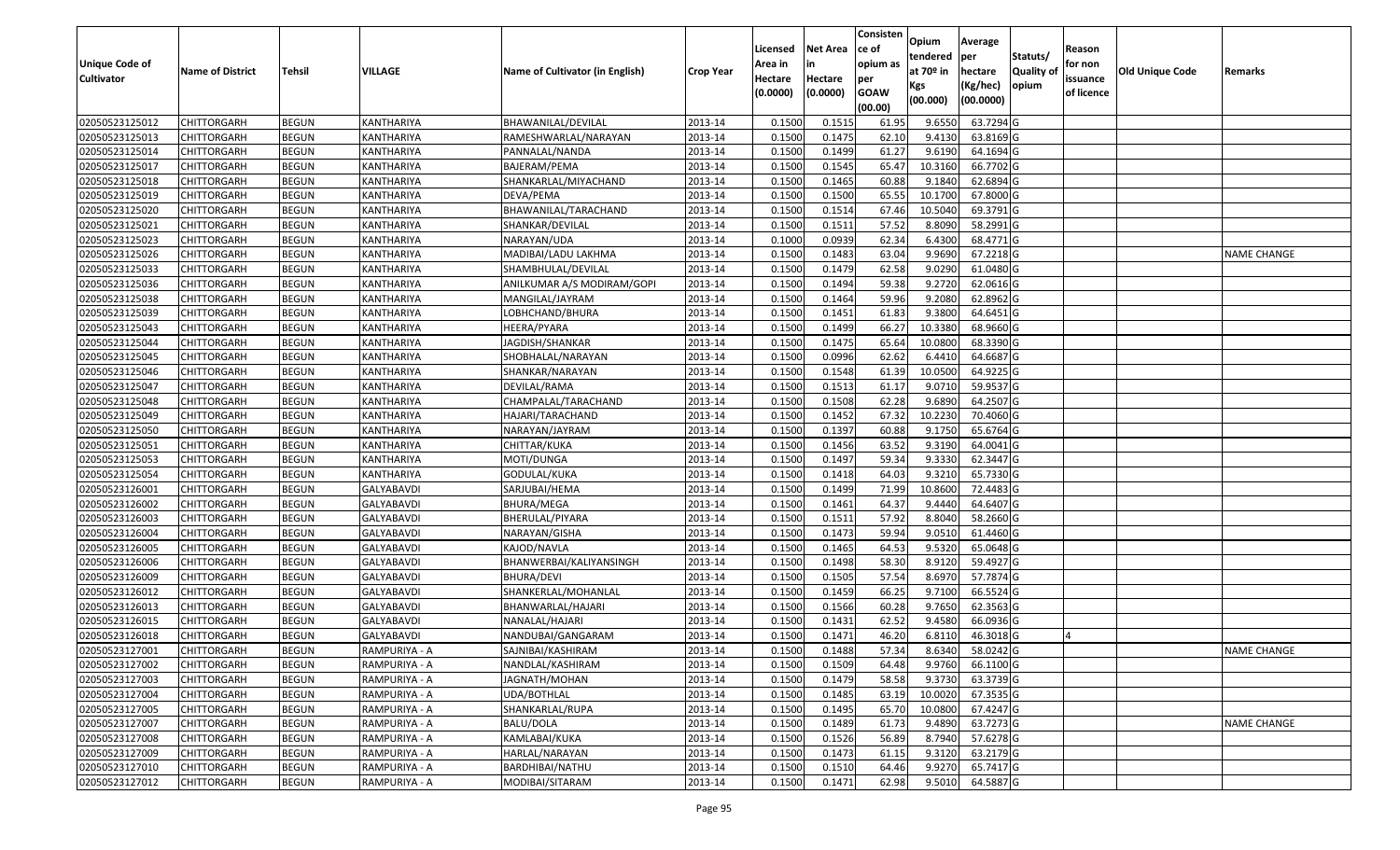|                       |                         |               |               |                                 |                  |          |                 | Consisten              | Opium       | Average          |                  |            |                 |                    |
|-----------------------|-------------------------|---------------|---------------|---------------------------------|------------------|----------|-----------------|------------------------|-------------|------------------|------------------|------------|-----------------|--------------------|
|                       |                         |               |               |                                 |                  | Licensed | <b>Net Area</b> | ce of                  | tendered    | per              | Statuts/         | Reason     |                 |                    |
| <b>Unique Code of</b> | <b>Name of District</b> | <b>Tehsil</b> | VILLAGE       | Name of Cultivator (in English) | <b>Crop Year</b> | Area in  | in              | opium as               | at $70°$ in | hectare          | <b>Quality o</b> | for non    | Old Unique Code | Remarks            |
| <b>Cultivator</b>     |                         |               |               |                                 |                  | Hectare  | Hectare         | per                    | Kgs         | (Kg/hec)         | opium            | issuance   |                 |                    |
|                       |                         |               |               |                                 |                  | (0.0000) | (0.0000)        | <b>GOAW</b><br>(00.00) | (00.000)    | (00.0000)        |                  | of licence |                 |                    |
| 02050523127013        | CHITTORGARH             | <b>BEGUN</b>  | RAMPURIYA - A | SHAMBULAL/BHARULAL              | 2013-14          | 0.1500   | 0.1500          | 63.59                  | 9.7290      | 64.8600 G        |                  |            |                 |                    |
| 02050523127019        | CHITTORGARH             | <b>BEGUN</b>  | RAMPURIYA - A | NATHULAL/DEVA                   | 2013-14          | 0.1500   | 0.1482          | 62.83                  | 9.5500      | 64.4399 G        |                  |            |                 |                    |
| 02050523127021        | CHITTORGARH             | <b>BEGUN</b>  | RAMPURIYA - A | GULABIBAI/SEVA                  | 2013-14          | 0.1500   | 0.1477          | 61.19                  | 9.3530      | 63.3243 G        |                  |            |                 |                    |
| 02050523127023        | <b>CHITTORGARH</b>      | <b>BEGUN</b>  | RAMPURIYA - A | NARAYAN A/S BHERU/LAKHMA        | 2013-14          | 0.1500   | 0.1533          | 60.94                  | 9.5500      | 62.2962 G        |                  |            |                 |                    |
| 02050523127024        | CHITTORGARH             | <b>BEGUN</b>  | RAMPURIYA - A | SHANKARLAL/EAKLING              | 2013-14          | 0.1500   | 0.1482          | 58.20                  | 9.0040      | 60.7557 G        |                  |            |                 |                    |
| 02050523127025        | CHITTORGARH             | <b>BEGUN</b>  | RAMPURIYA - A | NATHU/RUPA                      | 2013-14          | 0.1500   | 0.1515          | 57.23                  | 8.6010      | 56.7723 G        |                  |            |                 |                    |
| 02050523127026        | CHITTORGARH             | <b>BEGUN</b>  | RAMPURIYA - A | KAJODI/PYARA                    | 2013-14          | 0.1500   | 0.1519          | 68.94                  | 10.5770     | 69.6313 G        |                  |            |                 | <b>NAME CHANGE</b> |
| 02050523127029        | CHITTORGARH             | <b>BEGUN</b>  | RAMPURIYA - A | LADULAL/DUDHA                   | 2013-14          | 0.1500   | 0.1466          | 61.91                  | 9.5780      | 65.3342 G        |                  |            |                 |                    |
| 02050523127030        | CHITTORGARH             | <b>BEGUN</b>  | RAMPURIYA - A | BHOLIRAM/SALGARAM               | 2013-14          | 0.1500   | 0.1161          | 54.17                  | 6.5080      | 56.0551 G        |                  |            |                 |                    |
| 02050523127032        | CHITTORGARH             | <b>BEGUN</b>  | RAMPURIYA - A | RADHEYSHYAM/BALU                | 2013-14          | 0.1500   | 0.1465          | 63.29                  | 9.8550      | 67.2696 G        |                  |            |                 |                    |
| 02050523127033        | CHITTORGARH             | <b>BEGUN</b>  | RAMPURIYA - A | MANGILAL/NANA                   | 2013-14          | 0.1500   | 0.1458          | 64.86                  | 9.7200      | 66.6667 G        |                  |            |                 |                    |
| 02050523127035        | CHITTORGARH             | <b>BEGUN</b>  | RAMPURIYA - A | JAGNATH/NARAYAN                 | 2013-14          | 0.1500   | 0.1506          | 59.63                  | 9.2680      | 61.5405 G        |                  |            |                 |                    |
| 02050523127036        | <b>CHITTORGARH</b>      | <b>BEGUN</b>  | RAMPURIYA - A | NANDUBAI/BALU                   | 2013-14          | 0.1000   | 0.0960          | 65.76                  | 6.6420      | 69.1875 G        |                  |            |                 |                    |
| 02050523127038        | <b>CHITTORGARH</b>      | <b>BEGUN</b>  | RAMPURIYA - A | SEUBAI/MAGHRAJ                  | 2013-14          | 0.1500   | 0.1485          | 66.50                  | 10.5070     | 70.7542 G        |                  |            |                 |                    |
| 02050523127040        | <b>CHITTORGARH</b>      | <b>BEGUN</b>  | RAMPURIYA - A | MADAN/KUKA                      | 2013-14          | 0.1500   | 0.1530          | 59.71                  | 9.2890      | 60.7124 G        |                  |            |                 |                    |
| 02050523127042        | <b>CHITTORGARH</b>      | <b>BEGUN</b>  | RAMPURIYA - A | BHERU/UDA                       | 2013-14          | 0.1500   | 0.1500          | 59.73                  | 9.4970      | 63.3133 G        |                  |            |                 |                    |
| 02050523127045        | <b>CHITTORGARH</b>      | <b>BEGUN</b>  | RAMPURIYA - A | DULICHAND/UDA                   | 2013-14          | 0.1500   | 0.1488          | 60.13                  | 9.2940      | 62.4597 G        |                  |            |                 |                    |
| 02050523127046        | CHITTORGARH             | <b>BEGUN</b>  | RAMPURIYA - A | ONKAR/SEVA                      | 2013-14          | 0.1500   | 0.1482          | 60.15                  | 9.4870      | 64.0148 G        |                  |            |                 |                    |
| 02050523127048        | CHITTORGARH             | <b>BEGUN</b>  | RAMPURIYA - A | KUKA/GOPAL                      | 2013-14          | 0.1500   | 0.1460          | 65.99                  | 9.9640      | 68.2466 G        |                  |            |                 |                    |
| 02050523127054        | CHITTORGARH             | <b>BEGUN</b>  | RAMPURIYA - A | KANHAIYALAL/KHEMRAJ             | 2013-14          | 0.1000   | 0.1013          | 64.98                  | 6.7670      | 66.8016 G        |                  |            |                 |                    |
| 02050523127055        | CHITTORGARH             | <b>BEGUN</b>  | RAMPURIYA - A | SOHANIBAI/NATHU                 | 2013-14          | 0.1500   | 0.1466          | 60.49                  | 9.2640      | 63.1924 G        |                  |            |                 |                    |
| 02050523127056        | CHITTORGARH             | <b>BEGUN</b>  | RAMPURIYA - A | SITARAM/VENA                    | 2013-14          | 0.1500   | 0.1192          | 52.58                  | 6.4820      | 54.3792 G        |                  |            |                 |                    |
| 02050523127057        | CHITTORGARH             | <b>BEGUN</b>  | RAMPURIYA - A | KANIHAIYLAL/MODA                | 2013-14          | 0.1500   | 0.1495          | 58.38                  | 9.0160      | 60.3077 G        |                  |            |                 |                    |
| 02050523127060        | <b>CHITTORGARH</b>      | <b>BEGUN</b>  | RAMPURIYA - A | JANIBAI/HOKMA                   | 2013-14          | 0.1500   | 0.1533          | 62.26                  | 10.1130     | 65.9687 G        |                  |            |                 | <b>NAME CHANGE</b> |
| 02050523127061        | <b>CHITTORGARH</b>      | <b>BEGUN</b>  | RAMPURIYA - A | JASSUBAI / NANDLAL              | 2013-14          | 0.1500   | 0.1431          | 61.13                  | 9.1700      | 64.0811 G        |                  |            |                 |                    |
| 02050523127063        | CHITTORGARH             | <b>BEGUN</b>  | RAMPURIYA - A | KHANA/NARAYAN                   | 2013-14          | 0.1500   | 0.1456          | 61.72                  | 9.2140      | 63.2830 G        |                  |            |                 |                    |
| 02050523127068        | CHITTORGARH             | <b>BEGUN</b>  | RAMPURIYA - A | ONKAR/LAXMAN                    | 2013-14          | 0.1500   | 0.1513          | 57.03                  | 8.7340      | 57.7264 G        |                  |            |                 |                    |
| 02050523127071        | CHITTORGARH             | <b>BEGUN</b>  | RAMPURIYA - A | BERAM/CHATRA                    | 2013-14          | 0.1500   | 0.1430          | 59.16                  | 9.0850      | 63.5315 G        |                  |            |                 |                    |
| 02050523127072        | CHITTORGARH             | <b>BEGUN</b>  | RAMPURIYA - A | HEERIBAI/GOMA                   | 2013-14          | 0.1000   | 0.1000          | 59.11                  | 6.0290      | 60.2900 G        |                  |            |                 |                    |
| 02050523127073        | CHITTORGARH             | <b>BEGUN</b>  | RAMPURIYA - A | BABULAL/KASHIRAM                | 2013-14          | 0.1500   | 0.1496          | 67.30                  | 10.3740     | 69.3449 G        |                  |            |                 |                    |
| 02050523127074        | CHITTORGARH             | <b>BEGUN</b>  | RAMPURIYA - A | KAILASH/BHOLA                   | 2013-14          | 0.1500   | 0.1530          | 54.76                  | 8.5890      | 56.1373 G        |                  |            |                 |                    |
| 02050523127075        | CHITTORGARH             | <b>BEGUN</b>  | RAMPURIYA - A | BAGDIRAM/MANGILAL               | 2013-14          | 0.1500   | 0.1482          | 58.99                  | 8.8820      | 59.9325 G        |                  |            |                 |                    |
| 02050523127077        | CHITTORGARH             | <b>BEGUN</b>  | RAMPURIYA - A | <b>BOTHLAL/DEVA</b>             | 2013-14          | 0.1500   | 0.1472          | 62.73                  | 9.2030      | 62.5204 G        |                  |            |                 |                    |
| 02050523127078        | CHITTORGARH             | <b>BEGUN</b>  | RAMPURIYA - A | MOHANLAL/CHAMPA                 | 2013-14          | 0.1500   | 0.0000          | 0.00                   | 0.0000      | 0.0000F          |                  |            |                 |                    |
| 02050523127080        | CHITTORGARH             | <b>BEGUN</b>  | RAMPURIYA - A | LALU/KESHRIMAL D/O BHANWARLAL   | 2013-14          | 0.1500   | 0.1472          | 62.10                  | 9.4660      | 64.3071 G        |                  |            |                 |                    |
| 02050523127086        | <b>CHITTORGARH</b>      | <b>BEGUN</b>  | RAMPURIYA - A | BHOLIRAM/PYARA                  | 2013-14          | 0.1500   | 0.1471          | 57.26                  |             | 9.0960 61.8355 G |                  |            |                 |                    |
| 02050523127089        | <b>CHITTORGARH</b>      | <b>BEGUN</b>  | RAMPURIYA - A | MANJUBAI/BALULAL                | 2013-14          | 0.1500   | 0.1533          | 60.72                  | 9.7070      | 63.3203 G        |                  |            |                 |                    |
| 02050523127093        | <b>CHITTORGARH</b>      | <b>BEGUN</b>  | RAMPURIYA - B | MANGILAL/UDA                    | 2013-14          | 0.1500   | 0.1511          | 61.44                  | 9.5500      | 63.2032          |                  |            |                 |                    |
| 02050523127094        | <b>CHITTORGARH</b>      | <b>BEGUN</b>  | RAMPURIYA - B | DHAPUBAI/JODHA                  | 2013-14          | 0.1500   | 0.1445          | 67.07                  | 10.1660     | 70.3520 G        |                  |            | 02050523125055  | <b>TRANSFER</b>    |
| 02050523127096        | <b>CHITTORGARH</b>      | <b>BEGUN</b>  | RAMPURIYA - B | BHANWARLAL/DEVILAL              | 2013-14          | 0.1500   | 0.1522          | 62.22                  | 9.7420      | 64.0079 G        |                  |            |                 |                    |
| 02050523127099        | <b>CHITTORGARH</b>      | <b>BEGUN</b>  | RAMPURIYA - B | UDAYLAL/MODA                    | 2013-14          | 0.1500   | 0.1445          | 59.94                  | 9.2650      | 64.1176 G        |                  |            |                 | <b>NAME CHANGE</b> |
| 02050523127101        | <b>CHITTORGARH</b>      | <b>BEGUN</b>  | RAMPURIYA - B | NATHU/KUKA                      | 2013-14          | 0.1500   | 0.1485          | 62.51                  | 9.7870      | 65.9057 G        |                  |            |                 |                    |
| 02050523127102        | <b>CHITTORGARH</b>      | <b>BEGUN</b>  | RAMPURIYA - B | MODA/HARLAL                     | 2013-14          | 0.1500   | 0.1434          | 59.97                  | 9.3900      | 65.4812 G        |                  |            |                 |                    |
| 02050523127103        | <b>CHITTORGARH</b>      | <b>BEGUN</b>  | RAMPURIYA - B | SHANKARLAL/PANNALAL             | 2013-14          | 0.1500   | 0.1534          | 60.87                  | 9.5570      | 62.3012 G        |                  |            |                 |                    |
| 02050523127104        | <b>CHITTORGARH</b>      | <b>BEGUN</b>  | RAMPURIYA - B | BHOLIBAI/ASHARAM,               | 2013-14          | 0.1500   | 0.1515          | 60.62                  | 9.5260      | 62.8779 G        |                  |            |                 |                    |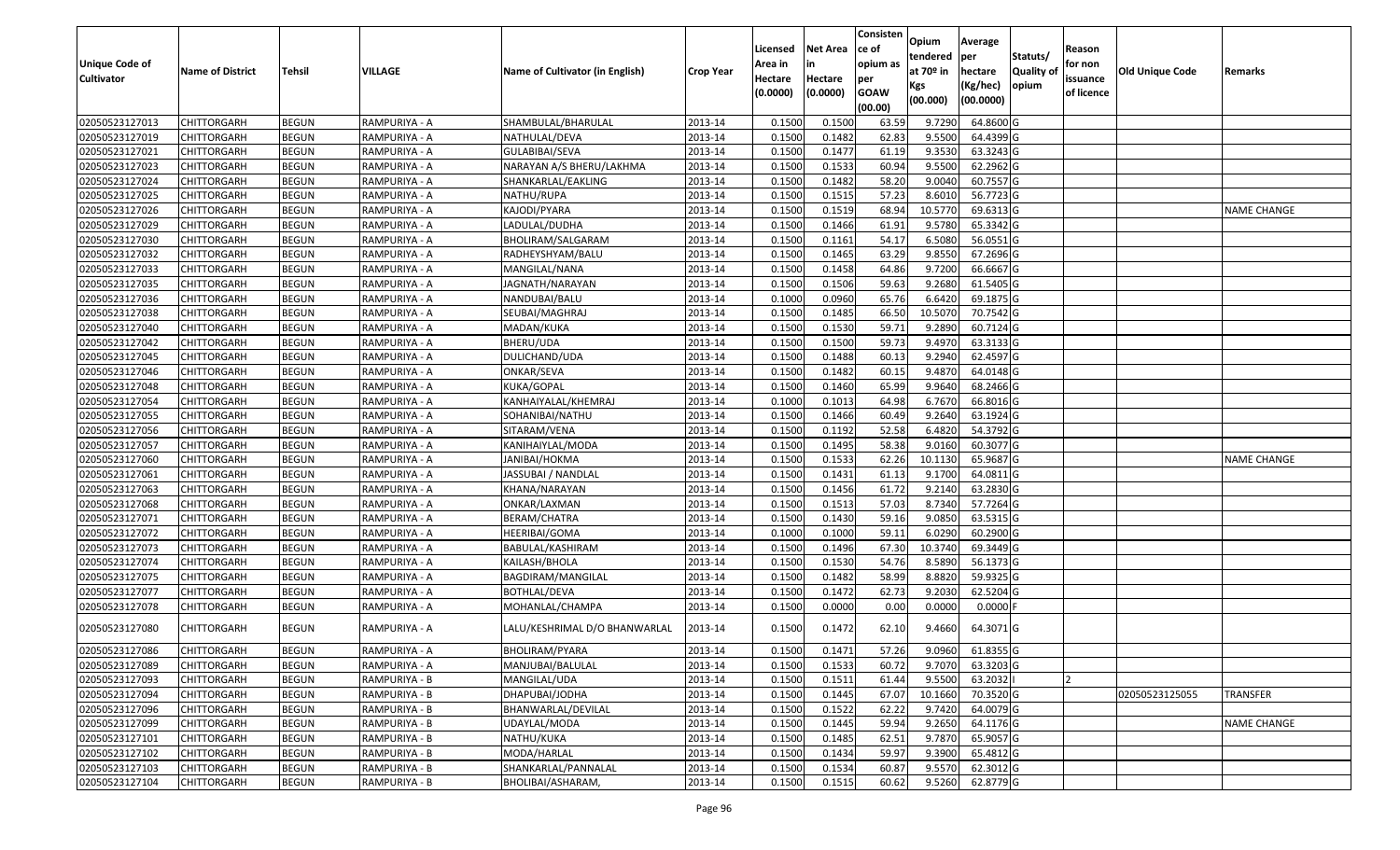|                                  |                                          |                              |                                      |                                   |                    |                  |                  | Consisten              | Opium              | Average                |                  |            |                 |                    |
|----------------------------------|------------------------------------------|------------------------------|--------------------------------------|-----------------------------------|--------------------|------------------|------------------|------------------------|--------------------|------------------------|------------------|------------|-----------------|--------------------|
|                                  |                                          |                              |                                      |                                   |                    | Licensed         | <b>Net Area</b>  | ce of                  | tendered           | per                    | Statuts/         | Reason     |                 |                    |
| Unique Code of                   | <b>Name of District</b>                  | <b>Tehsil</b>                | VILLAGE                              | Name of Cultivator (in English)   | <b>Crop Year</b>   | Area in          | in               | opium as               | at $70°$ in        | hectare                | <b>Quality o</b> | for non    | Old Unique Code | Remarks            |
| <b>Cultivator</b>                |                                          |                              |                                      |                                   |                    | Hectare          | Hectare          | per                    | Kgs                | (Kg/hec)               | opium            | issuance   |                 |                    |
|                                  |                                          |                              |                                      |                                   |                    | (0.0000)         | (0.0000)         | <b>GOAW</b><br>(00.00) | (00.000)           | (00.0000)              |                  | of licence |                 |                    |
| 02050523127105                   | CHITTORGARH                              | <b>BEGUN</b>                 | RAMPURIYA - B                        | SHIVLAL/MOHAN                     | 2013-14            | 0.1500           | 0.1495           | 60.13                  | 9.3460             | 62.5151G               |                  |            |                 | <b>NAME CHANGE</b> |
| 02050523127107                   | CHITTORGARH                              | <b>BEGUN</b>                 | RAMPURIYA - B                        | RAMESHWARLAL/GANGARAM             | 2013-14            | 0.1500           | 0.1464           | 59.80                  | 9.1490             | 62.4932 G              |                  |            |                 |                    |
| 02050523127112                   | CHITTORGARH                              | <b>BEGUN</b>                 | RAMPURIYA - B                        | KAJODLAL/PYARA                    | 2013-14            | 0.1500           | 0.1458           | 58.79                  | 8.9530             | 61.4060 G              |                  |            |                 |                    |
| 02050523127114                   | <b>CHITTORGARH</b>                       | <b>BEGUN</b>                 | RAMPURIYA - B                        | BHUDHAR A/S PYARA/HEERA           | 2013-14            | 0.1500           | 0.1500           | 62.32                  | 9.4820             | 63.2133 G              |                  |            |                 |                    |
| 02050523127116                   | CHITTORGARH                              | <b>BEGUN</b>                 | RAMPURIYA - B                        | KUKA/UDA                          | 2013-14            | 0.1500           | 0.1499           | 57.38                  | 8.9920             | 59.9867 G              |                  |            |                 |                    |
| 02050523127117                   | CHITTORGARH                              | <b>BEGUN</b>                 | RAMPURIYA - B                        | KESHASRIMAL/BHANWARLAL            | 2013-14            | 0.1500           | 0.1474           | 58.53                  | 9.0550             | 61.4315 G              |                  |            |                 |                    |
| 02050523127118                   | CHITTORGARH                              | <b>BEGUN</b>                 | RAMPURIYA - B                        | CHUNNILAL/UDAILAL                 | 2013-14            | 0.1000           | 0.0962           | 63.18                  | 6.5530             | 68.1185 G              |                  |            |                 |                    |
| 02050523127119                   | <b>CHITTORGARH</b>                       | <b>BEGUN</b>                 | RAMPURIYA - B                        | MATHURA/BHUWANA                   | 2013-14            | 0.1500           | 0.1474           | 64.04                  | 9.7890             | 66.4111G               |                  |            |                 |                    |
| 02050523127120                   | CHITTORGARH                              | <b>BEGUN</b>                 | RAMPURIYA - B                        | <b>BOTHLAL/BHOLA</b>              | 2013-14            | 0.1500           | 0.1530           | 62.44                  | 9.4730             | 61.9150 G              |                  |            |                 |                    |
| 02050523127121                   | CHITTORGARH                              | <b>BEGUN</b>                 | RAMPURIYA - B                        | MODA/MOTI                         | 2013-14            | 0.1500           | 0.1528           | 58.93                  | 9.4040             | 61.5445 G              |                  |            |                 |                    |
| 02050523127123                   | CHITTORGARH                              | <b>BEGUN</b>                 | RAMPURIYA - B                        | MANGILAL/BHOLA                    | 2013-14            | 0.1500           | 0.1428           | 63.86                  | 9.5970             | 67.2059 G              |                  |            |                 |                    |
| 02050523127124                   | <b>CHITTORGARH</b>                       | <b>BEGUN</b>                 | RAMPURIYA - B                        | DEVILAL/NATHU                     | 2013-14            | 0.1500           | 0.1466           | 61.18                  | 9.3260             | 63.6153 G              |                  |            |                 |                    |
| 02050523127125                   | <b>CHITTORGARH</b>                       | <b>BEGUN</b>                 | RAMPURIYA - B                        | BANSHILAL/DUDHA                   | 2013-14            | 0.1500           | 0.1550           | 56.62                  | 9.1160             | 58.8129 G              |                  |            |                 |                    |
| 02050523127126                   | <b>CHITTORGARH</b>                       | <b>BEGUN</b>                 | RAMPURIYA - B                        | KASHIRAM/BHANWARLAL               | 2013-14            | 0.1500           | 0.1509           | 62.56                  | 9.7950             | 64.9105 G              |                  |            |                 |                    |
| 02050523127128                   | CHITTORGARH                              | <b>BEGUN</b>                 | RAMPURIYA - B                        | BHURALAL/NANDA                    | 2013-14            | 0.1500           | 0.1517           | 58.60                  | 9.4430             | 62.2479 G              |                  |            |                 |                    |
| 02050523127129                   | <b>CHITTORGARH</b>                       | <b>BEGUN</b>                 | RAMPURIYA - B                        | JAICHAND/NATHU                    | 2013-14            | 0.1500           | 0.0741           | 66.45                  | 5.1360             | 69.3117 G              |                  |            |                 |                    |
| 02050523127131                   | <b>CHITTORGARH</b>                       | <b>BEGUN</b>                 | RAMPURIYA - B                        | HARIKISHAN/BHANWARLAL             | 2013-14            | 0.1500           | 0.1452           | 65.46                  | 9.9780             | 68.7190 G              |                  |            |                 |                    |
| 02050523127133                   | CHITTORGARH                              | <b>BEGUN</b>                 | RAMPURIYA - B                        | BABRULAL/GHISA                    | 2013-14            | 0.1500           | 0.1507           | 56.40                  | 8.9110             | 59.1307 G              |                  |            |                 |                    |
| 02050523127135                   | CHITTORGARH                              | <b>BEGUN</b>                 | RAMPURIYA - B                        | PANNALAL/BHAGIRATH                | 2013-14            | 0.1500           | 0.0000           | 0.00                   | 0.0000             | 0.0000F                |                  |            |                 |                    |
| 02050523127136                   | CHITTORGARH                              | <b>BEGUN</b>                 | RAMPURIYA - B                        | DINESH A.S.KUKA/BOTHLAL           | 2013-14            | 0.1500           | 0.1475           | 64.47                  | 9.8450             | 66.7458 G              |                  |            |                 |                    |
| 02050523127137                   | CHITTORGARH                              | <b>BEGUN</b>                 | RAMPURIYA - B                        | MANGILAL/RAMCHANDRA               | 2013-14            | 0.1500           | 0.1502           | 58.58                  | 9.0880             | 60.5060G               |                  |            |                 |                    |
| 02050523127138                   | CHITTORGARH                              | <b>BEGUN</b>                 | RAMPURIYA - B                        | JAANIBAI/MANGILAL                 | 2013-14            | 0.1500           | 0.1495           | 55.93                  | 8.1820             | 54.7291 G              |                  |            |                 |                    |
| 02050523127139                   | CHITTORGARH                              | <b>BEGUN</b>                 | RAMPURIYA - B                        | NARAYAN/DEVA                      | 2013-14            | 0.1500           | 0.1495           | 60.50                  | 9.3260             | 62.3813 G              |                  |            |                 |                    |
| 02050523127144                   | CHITTORGARH                              | <b>BEGUN</b>                 | RAMPURIYA - B                        | CHATARBHUJ/KELA                   | 2013-14            | 0.1500           | 0.1431           | 68.99                  | 10.1910            | 71.2159 G              |                  |            |                 |                    |
| 02050523127145                   | CHITTORGARH                              | <b>BEGUN</b>                 | RAMPURIYA - B                        | BHANWARLAL/NARAYAN                | 2013-14            | 0.1500           | 0.1444           | 65.93                  | 9.8330             | 68.0956 G              |                  |            |                 |                    |
| 02050523127148                   | CHITTORGARH                              | <b>BEGUN</b>                 | RAMPURIYA - B                        | NANDA/PYARA(CHOTA)                | 2013-14            | 0.1500           | 0.1392           | 58.79                  | 8.7600             | 62.9310 G              |                  |            |                 |                    |
| 02050523127151                   | CHITTORGARH                              | <b>BEGUN</b>                 | RAMPURIYA - B                        | BHANWERLAL/GULLA                  | 2013-14            | 0.1500           | 0.1334           | 55.51                  | 7.8670             | 58.9730 G              |                  |            |                 |                    |
| 02050523127157                   | CHITTORGARH                              | <b>BEGUN</b>                 | RAMPURIYA - B                        | BHAGWANLAL/DALLICHAND             | 2013-14            | 0.1500           | 0.1512           | 58.54                  | 8.8980             | 58.8492 G              |                  |            |                 |                    |
| 02050523127161                   | CHITTORGARH                              | <b>BEGUN</b>                 | RAMPURIYA - B                        | SHANKARLAL/MOHAN                  | 2013-14            | 0.1500           | 0.1520           | 59.48                  | 9.4230             | 61.9934 G              |                  |            |                 |                    |
| 02050523127164                   | CHITTORGARH                              | <b>BEGUN</b>                 | RAMPURIYA - B                        | RAMKANYABAI/UDAILAL               | 2013-14            | 0.1500           | 0.1470           | 59.00                  | 9.1620             | $62.3265$ G            |                  |            |                 |                    |
| 02050523127166                   | CHITTORGARH                              | <b>BEGUN</b>                 | RAMPURIYA - B                        | SHAMBHULAL/BHUWANA                | 2013-14            | 0.1500           | 0.1076           | 60.19                  | 6.4830             | 60.2509 G              |                  |            |                 |                    |
| 02050523127169                   | CHITTORGARH                              | <b>BEGUN</b>                 | RAMPURIYA - B                        | SHANTILAL/RAMLAL                  | 2013-14            | 0.1500           | 0.1470           | 55.77                  | 8.3970             | 57.1224 G              |                  |            |                 |                    |
| 02050523127178                   | CHITTORGARH                              | <b>BEGUN</b>                 | RAMPURIYA - B                        | PYARCHAND/TODU                    | 2013-14            | 0.1500           | 0.1496           | 65.94                  | 10.4090            | 69.5780 G              |                  |            | 02050523125032  | <b>TRANSFER</b>    |
| 02050523127179                   | CHITTORGARH                              | <b>BEGUN</b>                 | RAMPURIYA - B                        | KHEMRAJ/MANGILAL                  | 2013-14            | 0.1500           | 0.1453           | 63.66                  | 9.8040             | 67.4740 G              |                  |            | 02050523125028  | <b>TRANSFER</b>    |
| 02050523127180                   | CHITTORGARH                              | <b>BEGUN</b>                 | RAMPURIYA - B                        | BHURIBAI/MADHOLAL                 | 2013-14            | 0.1500           | 0.1477           | 61.45                  | 9.4550             | 64.0140 G              |                  |            | 02050523125030  | <b>TRANSFER</b>    |
| 02050523127181                   | CHITTORGARH                              | <b>BEGUN</b>                 | RAMPURIYA - B                        | SHYAMLAL/CHAMPALAL                | 2013-14            | 0.1500           | 0.1496           | 68.56                  | 10.6860            | 71.4300 G              |                  |            | 02050523125015  | TRANSFER           |
| 02050523128001                   | <b>CHITTORGARH</b>                       | <b>BEGUN</b>                 | NAYA GAON CHECHI                     | HARLAL/AMARCHAND                  | 2013-14            | 0.1500           | 0.1495           | 63.13                  | 9.9020             | 66.2341 G              |                  |            |                 |                    |
| 02050523128002                   | <b>CHITTORGARH</b>                       | <b>BEGUN</b>                 | NAYA GAON CHECHI                     | RADHEYSHYAM/JAGGANATH             | 2013-14            | 0.1500           | 0.1508           | 61.04                  | 9.3910             | 62.2745 G              |                  |            |                 |                    |
| 02050523128005                   | <b>CHITTORGARH</b>                       | <b>BEGUN</b>                 | NAYA GAON CHECHI                     | DEVILAL/MADHO                     | 2013-14            | 0.1500           | 0.1465           | 62.90                  | 9.5250             | 65.0171 G              |                  |            |                 |                    |
| 02050523128006                   | <b>CHITTORGARH</b>                       | <b>BEGUN</b>                 | NAYA GAON CHECHI                     | ASHARAM/NARAYAN                   | 2013-14            | 0.1500           | 0.1512           | 64.02                  | 9.9510             | 65.8135 G              |                  |            |                 |                    |
| 02050523128007<br>02050523128008 | CHITTORGARH<br><b>CHITTORGARH</b>        | <b>BEGUN</b>                 | NAYA GAON CHECHI<br>NAYA GAON CHECHI | NARAYAN/BHUWANA<br>MANGILAL/KHEMA | 2013-14<br>2013-14 | 0.1500<br>0.1500 | 0.1469<br>0.1452 | 60.81<br>68.47         | 9.3560<br>10.5640  | 63.6896 G<br>72.7548 G |                  |            |                 | <b>NAME CHANGE</b> |
| 02050523128009                   |                                          | <b>BEGUN</b>                 | <b>NAYA GAON CHECHI</b>              |                                   |                    |                  |                  |                        |                    |                        |                  |            |                 |                    |
| 02050523128011                   | <b>CHITTORGARH</b>                       | <b>BEGUN</b><br><b>BEGUN</b> | NAYA GAON CHECHI                     | KAJODIBAI/BALU<br>RAMLAL/LAXMAN   | 2013-14            | 0.1500<br>0.1500 | 0.1518<br>0.1512 | 65.66<br>63.96         | 10.2710<br>10.0050 | 67.6614 G<br>66.1706 G |                  |            |                 |                    |
| 02050523128012                   | <b>CHITTORGARH</b><br><b>CHITTORGARH</b> | <b>BEGUN</b>                 | NAYA GAON CHECHI                     | MANGILAL/NANDA                    | 2013-14<br>2013-14 | 0.1500           | 0.1505           | 61.09                  | 9.4250             | 62.6246 G              |                  |            |                 |                    |
| 02050523128014                   | <b>CHITTORGARH</b>                       | <b>BEGUN</b>                 | NAYA GAON CHECHI                     | GHISALAL/BHURA                    | 2013-14            | 0.1500           | 0.1520           | 60.50                  | 9.5760             | 63.0000 G              |                  |            |                 |                    |
|                                  |                                          |                              |                                      |                                   |                    |                  |                  |                        |                    |                        |                  |            |                 |                    |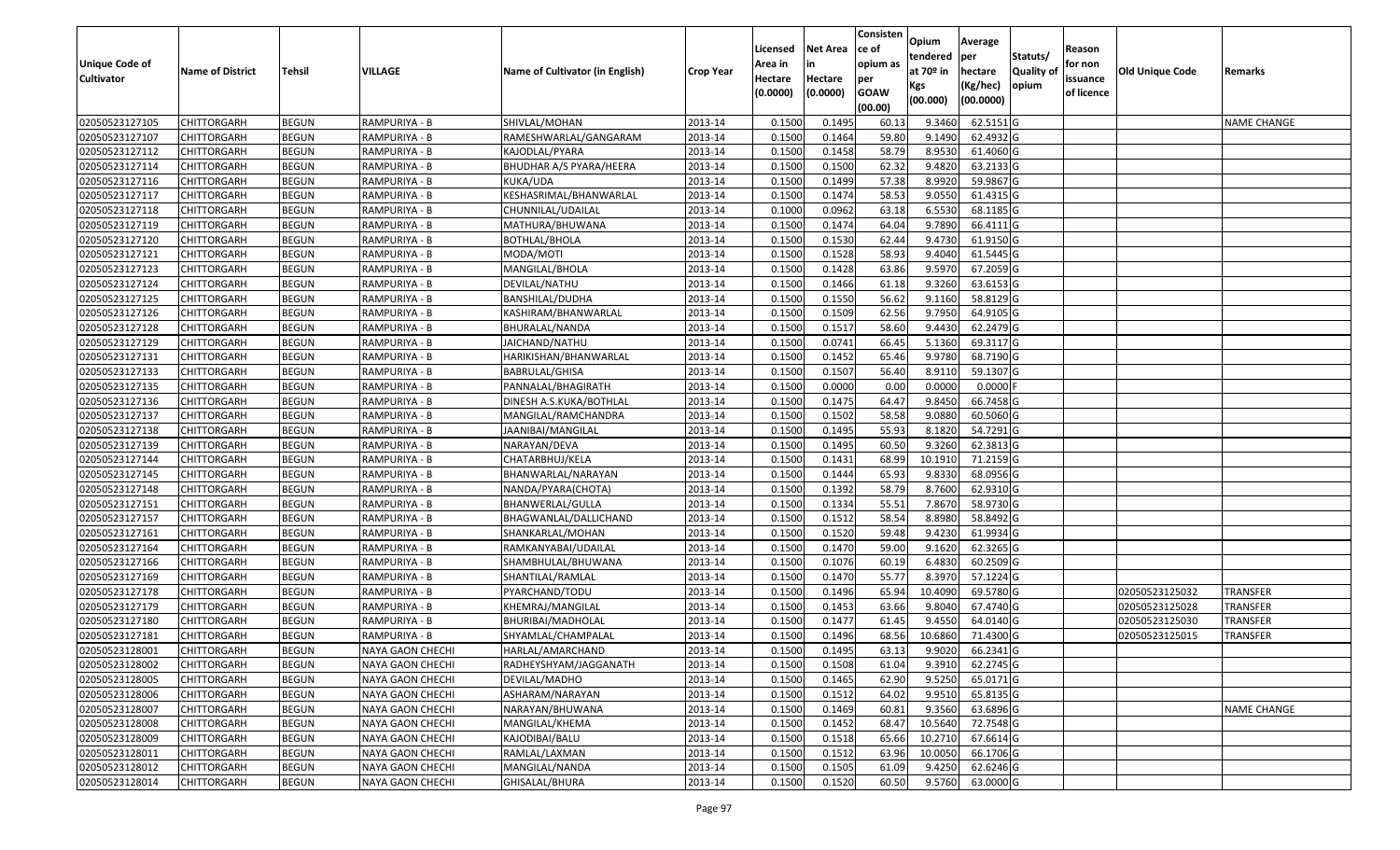| <b>Unique Code of</b><br><b>Cultivator</b> | <b>Name of District</b> | <b>Tehsil</b> | VILLAGE          | Name of Cultivator (in English)       | <b>Crop Year</b> | Licensed<br>Area in<br>Hectare<br>(0.0000) | <b>Net Area</b><br>in<br>Hectare<br>(0.0000) | Consisten<br>ce of<br>opium as<br>per<br><b>GOAW</b><br>(00.00) | Opium<br>tendered<br>at $70°$ in<br>Kgs<br>(00.000) | Average<br>per<br>hectare<br>(Kg/hec)<br>(00.0000) | Statuts/<br>Quality of<br>opium | Reason<br>for non<br>issuance<br>of licence | <b>Old Unique Code</b> | Remarks |
|--------------------------------------------|-------------------------|---------------|------------------|---------------------------------------|------------------|--------------------------------------------|----------------------------------------------|-----------------------------------------------------------------|-----------------------------------------------------|----------------------------------------------------|---------------------------------|---------------------------------------------|------------------------|---------|
| 02050523128015                             | <b>CHITTORGARH</b>      | <b>BEGUN</b>  | NAYA GAON CHECHI | CHOGALAL/OMKAR                        | 2013-14          | 0.1500                                     | 0.1505                                       | 64.43                                                           | 10.2260                                             | 67.9468 G                                          |                                 |                                             |                        |         |
| 02050523128017                             | CHITTORGARH             | <b>BEGUN</b>  | NAYA GAON CHECHI | KUKALAL/DEVA                          | 2013-14          | 0.1500                                     | 0.1472                                       | 63.49                                                           | 9.7680                                              | 66.3587 G                                          |                                 |                                             |                        |         |
| 02050523128018                             | CHITTORGARH             | <b>BEGUN</b>  | NAYA GAON CHECHI | BANSHILAL/BALU                        | 2013-14          | 0.1500                                     | 0.1485                                       | 66.16                                                           | 10.2450                                             | 68.9890 G                                          |                                 |                                             |                        |         |
| 02050523128019                             | <b>CHITTORGARH</b>      | <b>BEGUN</b>  | NAYA GAON CHECHI | DHARAMCHAND/MANOHARLAL                | 2013-14          | 0.1500                                     | 0.1456                                       | 55.15                                                           | 8.4060                                              | 57.7335 G                                          |                                 |                                             |                        |         |
| 02050523128021                             | <b>CHITTORGARH</b>      | <b>BEGUN</b>  | NAYA GAON CHECHI | DEVILAL/PYARA                         | 2013-14          | 0.1500                                     | 0.1496                                       | 61.20                                                           | 9.6080                                              | 64.2246 G                                          |                                 |                                             |                        |         |
| 02050523128024                             | CHITTORGARH             | <b>BEGUN</b>  | NAYA GAON CHECHI | NANALAL/NARAYAN                       | 2013-14          | 0.1500                                     | 0.1476                                       | 61.86                                                           | 9.5710                                              | 64.8440 G                                          |                                 |                                             |                        |         |
| 02050523128027                             | <b>CHITTORGARH</b>      | <b>BEGUN</b>  | NAYA GAON CHECHI | KANHEYALAL/MANGILAL                   | 2013-14          | 0.1500                                     | 0.1466                                       | 59.01                                                           | 9.3400                                              | 63.7108G                                           |                                 |                                             |                        |         |
| 02050523128029                             | CHITTORGARH             | <b>BEGUN</b>  | NAYA GAON CHECHI | JAMNA LAL/LAXMAN                      | 2013-14          | 0.1500                                     | 0.1500                                       | 64.01                                                           | 10.0130                                             | 66.7533 G                                          |                                 |                                             |                        |         |
| 02050523128030                             | CHITTORGARH             | <b>BEGUN</b>  | NAYA GAON CHECHI | LALU/SUKHA                            | 2013-14          | 0.1500                                     | 0.1500                                       | 58.54                                                           | 9.2740                                              | 61.8267 G                                          |                                 |                                             |                        |         |
| 02050523128031                             | CHITTORGARH             | <b>BEGUN</b>  | NAYA GAON CHECHI | NARAYAN/SUKHA                         | 2013-14          | 0.1500                                     | 0.1518                                       | 59.94                                                           | 9.4530                                              | 62.2727 G                                          |                                 |                                             |                        |         |
| 02050523128032                             | <b>CHITTORGARH</b>      | <b>BEGUN</b>  | NAYA GAON CHECHI | SHAMBHULAL/HARLAL                     | 2013-14          | 0.1500                                     | 0.1458                                       | 64.22                                                           | 10.0180                                             | 68.7106 G                                          |                                 |                                             |                        |         |
| 02050523128035                             | CHITTORGARH             | <b>BEGUN</b>  | NAYA GAON CHECHI | BADRILAL/KHEMA                        | 2013-14          | 0.1500                                     | 0.1508                                       | 66.69                                                           | 10.5370                                             | 69.8740 G                                          |                                 |                                             |                        |         |
| 02050523129001                             | CHITTORGARH             | <b>BEGUN</b>  | CHECHI - A       | KANHEYALAL/PRITHVIRAJ                 | 2013-14          | 0.1500                                     | 0.1416                                       | 67.69                                                           | 10.7720                                             | 76.0730 G                                          |                                 |                                             |                        |         |
| 02050523129002                             | CHITTORGARH             | <b>BEGUN</b>  | CHECHI - A       | PRITHVIRAJ/BHOLA                      | 2013-14          | 0.1500                                     | 0.1490                                       | 62.47                                                           | 9.6380                                              | 64.6846 G                                          |                                 |                                             |                        |         |
| 02050523129003                             | CHITTORGARH             | <b>BEGUN</b>  | CHECHI - A       | NANDLAL/MANAK                         | 2013-14          | 0.1500                                     | 0.1476                                       | 58.43                                                           | 9.1900                                              | 62.2620G                                           |                                 |                                             |                        |         |
| 02050523129010                             | CHITTORGARH             | <b>BEGUN</b>  | CHECHI - A       | NARAYAN/KANA URF KISHNA               | 2013-14          | 0.1500                                     | 0.1487                                       | 50.84                                                           | 8.2800                                              | 55.6826 G                                          |                                 |                                             |                        |         |
| 02050523129013                             | CHITTORGARH             | <b>BEGUN</b>  | CHECHI - A       | NANDA/GHISA                           | 2013-14          | 0.1500                                     | 0.1500                                       | 67.95                                                           | 10.3770                                             | 69.1800 G                                          |                                 |                                             |                        |         |
| 02050523129015                             | CHITTORGARH             | <b>BEGUN</b>  | CHECHI - A       | BALIBAI/KAJOD                         | 2013-14          | 0.1500                                     | 0.1493                                       | 54.18                                                           | 8.5840                                              | 57.4940 G                                          |                                 |                                             |                        |         |
| 02050523129016                             | CHITTORGARH             | <b>BEGUN</b>  | CHECHI - A       | HUKMICHAND/KUKA                       | 2013-14          | 0.1500                                     | 0.1538                                       | 68.03                                                           | 10.7970                                             | 70.2010 G                                          |                                 |                                             |                        |         |
| 02050523129019                             | CHITTORGARH             | <b>BEGUN</b>  | CHECHI - A       | KAJODBAI/SURAJMAL                     | 2013-14          | 0.2000                                     | 0.1495                                       | 67.04                                                           | 10.3430                                             | 69.1839 G                                          |                                 |                                             |                        |         |
| 02050523129025                             | CHITTORGARH             | <b>BEGUN</b>  | CHECHI - A       | MUNIRAHAMAD/PEERMOHHAMAD              | 2013-14          | 0.1500                                     | 0.1500                                       | 62.75                                                           | 9.6010                                              | 64.0060 G                                          |                                 |                                             |                        |         |
| 02050523129027                             | CHITTORGARH             | <b>BEGUN</b>  | CHECHI - A       | PYARCHAND/BHOLA                       | 2013-14          | 0.1500                                     | 0.1515                                       | 59.92                                                           | 9.3300                                              | 61.5840 G                                          |                                 |                                             |                        |         |
| 02050523129031                             | CHITTORGARH             | <b>BEGUN</b>  | CHECHI - A       | LAXMAN/KHERING                        | 2013-14          | 0.1500                                     | 0.1494                                       | 62.28                                                           | 9.4400                                              | 63.1861G                                           |                                 |                                             |                        |         |
| 02050523129032                             | CHITTORGARH             | <b>BEGUN</b>  | CHECHI - A       | GULABIBAI/TULSIRAM                    | 2013-14          | 0.1500                                     | 0.1516                                       | 58.88                                                           | 9.1680                                              | 60.4749 G                                          |                                 |                                             |                        |         |
| 02050523129043                             | CHITTORGARH             | <b>BEGUN</b>  | CHECHI - A       | NANALAL/PRITHVIRAJ                    | 2013-14          | 0.2000                                     | 0.1423                                       | 65.94                                                           | 10.0130                                             | 70.3654 G                                          |                                 |                                             |                        |         |
| 02050523129045                             | <b>CHITTORGARH</b>      | <b>BEGUN</b>  | CHECHI - A       | AMARCHAND/SEVA                        | 2013-14          | 0.1000                                     | 0.1020                                       | 48.74                                                           | 4.6790                                              | 45.8725 G                                          |                                 |                                             |                        |         |
| 02050523129046                             | <b>CHITTORGARH</b>      | <b>BEGUN</b>  | CHECHI - A       | GOPILAL/TODU                          | 2013-14          | 0.1500                                     | 0.1491                                       | 63.10                                                           | 9.4740                                              | 63.5412 G                                          |                                 |                                             |                        |         |
| 02050523129049                             | <b>CHITTORGARH</b>      | <b>BEGUN</b>  | CHECHI - A       | NANDLAL/RUPA                          | 2013-14          | 0.1500                                     | 0.1011                                       | 62.50                                                           | 6.3840                                              | 63.1454 G                                          |                                 |                                             |                        |         |
| 02050523129057                             | <b>CHITTORGARH</b>      | <b>BEGUN</b>  | CHECHI - A       | RODURAM/BALU                          | 2013-14          | 0.1000                                     | 0.1003                                       | 49.80                                                           | 5.4850                                              | 54.6859 G                                          |                                 |                                             |                        |         |
| 02050523129059                             | <b>CHITTORGARH</b>      | <b>BEGUN</b>  | CHECHI - A       | JAGDISH/LAXMAN                        | 2013-14          | 0.1500                                     | 0.1477                                       | 62.29                                                           | 9.6460                                              | 65.3080 G                                          |                                 |                                             |                        |         |
| 02050523129060                             | <b>CHITTORGARH</b>      | <b>BEGUN</b>  | CHECHI - A       | NARAYAN/MOTI URF BHOLA                | 2013-14          | 0.2000                                     | 0.0986                                       | 59.98                                                           | 6.4260                                              | 65.1724 G                                          |                                 |                                             |                        |         |
| 02050523129061                             | CHITTORGARH             | <b>BEGUN</b>  | CHECHI - A       | MOHAN/SHOLA                           | 2013-14          | 0.2000                                     | 0.1490                                       | 71.27                                                           | 10.9650                                             | 73.5906 G                                          |                                 |                                             |                        |         |
| 02050523129062                             | <b>CHITTORGARH</b>      | <b>BEGUN</b>  | CHECHI - A       | SHANKARLAL/KAJOD DHAKAR               | 2013-14          | 0.2000                                     | 0.1484                                       | 65.31                                                           | 9.9460                                              | 67.0216 G                                          |                                 |                                             |                        |         |
| 02050523129067                             | CHITTORGARH             | <b>BEGUN</b>  | CHECHI - B       | NATHULAL/HOKMA                        | 2013-14          | 0.150                                      | 0.1495                                       | 59.52                                                           | 9.3190                                              | 62.3344 G                                          |                                 |                                             |                        |         |
| 02050523129069                             | CHITTORGARH             | <b>BEGUN</b>  | CHECHI - B       | ONKARLAL/MANGILAL                     | 2013-14          | 0.1500                                     | 0.1491                                       | 59.57                                                           | 9.6930                                              | 65.0101G                                           |                                 |                                             |                        |         |
| 02050523129076                             | <b>CHITTORGARH</b>      | <b>BEGUN</b>  | CHECHI - B       | RAMPALIBAI D/O JAYCHAND W/O<br>HAJARI | 2013-14          | 0.1000                                     | 0.1017                                       | 54.21                                                           | 5.4910                                              | 53.9921 G                                          |                                 |                                             |                        |         |
| 02050523129077                             | <b>CHITTORGARH</b>      | <b>BEGUN</b>  | CHECHI - B       | HAJARI/GOKAL                          | 2013-14          | 0.2000                                     | 0.1518                                       | 61.91                                                           | 10.0560                                             | 66.2451 G                                          |                                 |                                             |                        |         |
| 02050523129079                             | <b>CHITTORGARH</b>      | <b>BEGUN</b>  | CHECHI - B       | KASHIRAM/BHUWANA                      | 2013-14          | 0.1500                                     | 0.1510                                       | 58.23                                                           | 9.3420                                              | 61.8675 G                                          |                                 |                                             |                        |         |
| 02050523129082                             | <b>CHITTORGARH</b>      | <b>BEGUN</b>  | CHECHI - B       | MEGRAJ/RUPJI                          | 2013-14          | 0.2000                                     | 0.1504                                       | 60.00                                                           | 9.8060                                              | 65.1995 G                                          |                                 |                                             |                        |         |
| 02050523129085                             | <b>CHITTORGARH</b>      | <b>BEGUN</b>  | CHECHI - B       | DEVILAL/LAKHMA                        | 2013-14          | 0.2000                                     | 0.1470                                       | 69.42                                                           | 10.5020                                             | 71.4422 G                                          |                                 |                                             |                        |         |
| 02050523129088                             | <b>CHITTORGARH</b>      | <b>BEGUN</b>  | CHECHI - B       | NATHIBAI/BAGDIRAM                     | 2013-14          | 0.1500                                     | 0.1328                                       | 58.09                                                           | 7.8260                                              | 58.9307 G                                          |                                 |                                             |                        |         |
| 02050523129101                             | <b>CHITTORGARH</b>      | <b>BEGUN</b>  | CHECHI - B       | BHUWANA/RUPA                          | 2013-14          | 0.1500                                     | 0.1528                                       | 61.17                                                           | 9.4550                                              | 61.8783 G                                          |                                 |                                             |                        |         |
| 02050523129103                             | CHITTORGARH             | <b>BEGUN</b>  | CHECHI - A       | GHISALAL/AMARCHAND                    | 2013-14          | 0.1500                                     | 0.1000                                       | 58.41                                                           | 6.0160                                              | 60.1600 G                                          |                                 |                                             |                        |         |
| 02050523129104                             | CHITTORGARH             | <b>BEGUN</b>  | CHECHI - B       | MODIRAM/MEGA                          | 2013-14          | 0.2000                                     | 0.1476                                       | 68.04                                                           | 10.3030                                             | 69.8035 G                                          |                                 |                                             |                        |         |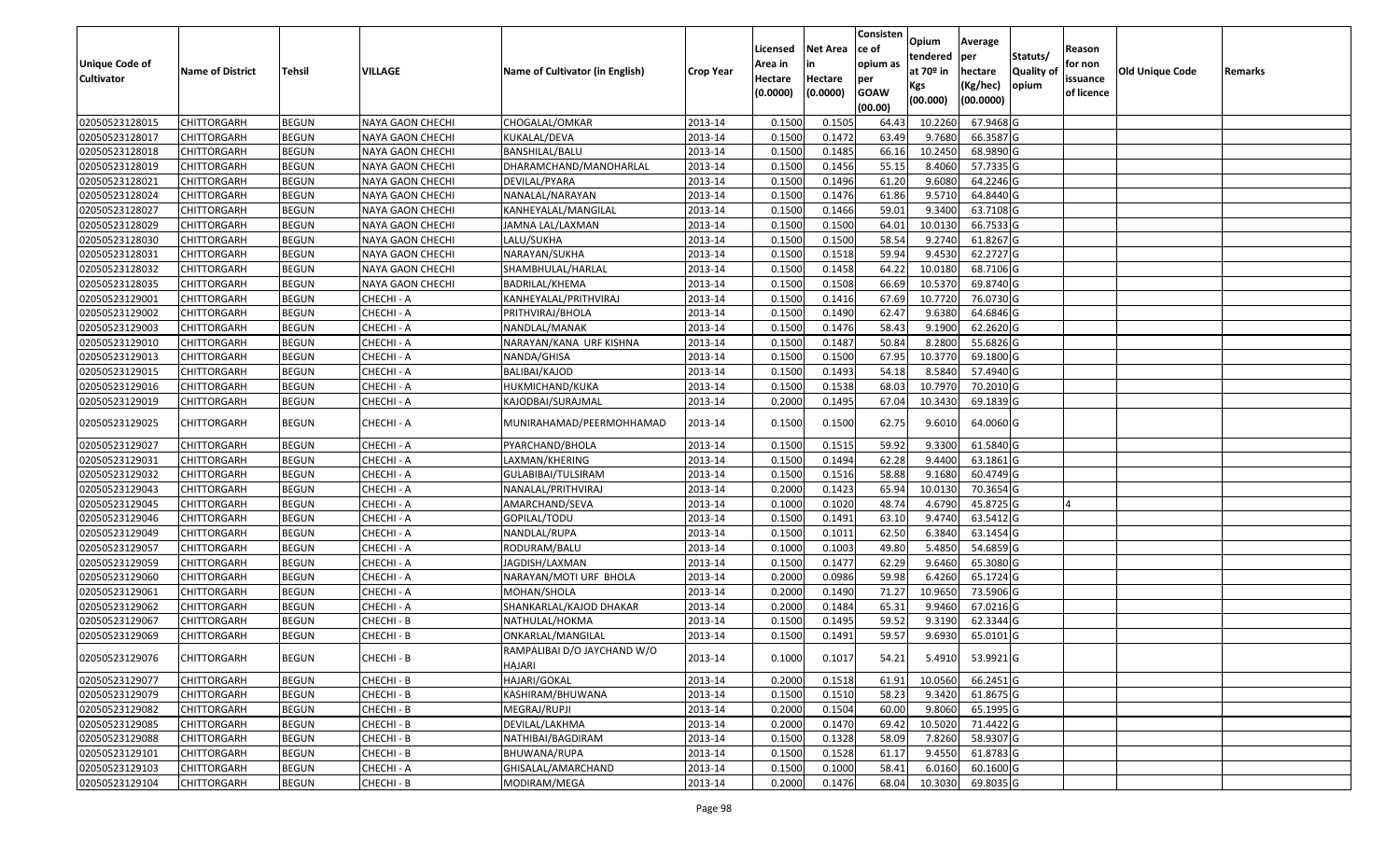|                   |                         |               |                |                                 |                  |          |                 | Consisten   | Opium         | Average   |                  |            |                 |                    |
|-------------------|-------------------------|---------------|----------------|---------------------------------|------------------|----------|-----------------|-------------|---------------|-----------|------------------|------------|-----------------|--------------------|
|                   |                         |               |                |                                 |                  | Licensed | <b>Net Area</b> | ce of       | tendered      | per       | Statuts/         | Reason     |                 |                    |
| Unique Code of    | <b>Name of District</b> | <b>Tehsil</b> | <b>VILLAGE</b> | Name of Cultivator (in English) | <b>Crop Year</b> | Area in  |                 | opium as    | at $70°$ in   | hectare   | <b>Quality o</b> | for non    | Old Unique Code | Remarks            |
| <b>Cultivator</b> |                         |               |                |                                 |                  | Hectare  | Hectare         | per         | Kgs           | (Kg/hec)  | opium            | issuance   |                 |                    |
|                   |                         |               |                |                                 |                  | (0.0000) | (0.0000)        | <b>GOAW</b> | (00.000)      | (00.0000) |                  | of licence |                 |                    |
|                   |                         |               |                |                                 |                  |          |                 | (00.00)     |               |           |                  |            |                 |                    |
| 02050523129105    | CHITTORGARH             | <b>BEGUN</b>  | CHECHI - B     | KHEMA/VENA                      | 2013-14          | 0.1500   | 0.1560          | 56.10       | 9.4170        | 60.3654 G |                  |            |                 |                    |
| 02050523130002    | CHITTORGARH             | <b>BEGUN</b>  | <b>KHARDI</b>  | MANGILAL/KUKA                   | 2013-14          | 0.1500   | 0.1546          | 63.06       | 10.0180       | 64.7995 G |                  |            |                 |                    |
| 02050523130003    | CHITTORGARH             | <b>BEGUN</b>  | <b>KHARDI</b>  | TULSHIBAI/PYARCHAND             | 2013-14          | 0.1500   | 0.1521          | 66.02       | 10.2900       | 67.6529 G |                  |            |                 |                    |
| 02050523130004    | CHITTORGARH             | <b>BEGUN</b>  | KHARDI         | BHUWANA/HARIRAM                 | 2013-14          | 0.1500   | 0.1518          | 68.97       | 10.8380       | 71.3966 G |                  |            |                 |                    |
| 02050523130005    | CHITTORGARH             | <b>BEGUN</b>  | <b>KHARDI</b>  | RUPA/MOTI                       | 2013-14          | 0.1500   | 0.1488          | 67.54       | 10.3140       | 69.3145 G |                  |            |                 |                    |
| 02050523130006    | CHITTORGARH             | <b>BEGUN</b>  | KHARDI         | SHAMBHULAL/GIRDHARI             | 2013-14          | 0.1500   | 0.1466          | 66.08       | 10.0350       | 68.4516 G |                  |            |                 |                    |
| 02050523130007    | CHITTORGARH             | <b>BEGUN</b>  | <b>KHARDI</b>  | NANDA/RUPA                      | 2013-14          | 0.1500   | 0.1560          | 69.69       | 11.101        | 71.1603 G |                  |            |                 |                    |
| 02050523130010    | <b>CHITTORGARH</b>      | <b>BEGUN</b>  | <b>KHARDI</b>  | DEVILAL/MADHO                   | 2013-14          | 0.1500   | 0.1538          | 62.08       | 9.9420        | 64.6424 G |                  |            |                 |                    |
| 02050523130011    | CHITTORGARH             | <b>BEGUN</b>  | <b>KHARDI</b>  | GOPILAL/BHANWARLAL              | 2013-14          | 0.1500   | 0.1511          | 64.14       | 10.2530       | 67.8557 G |                  |            |                 |                    |
| 02050523130013    | CHITTORGARH             | <b>BEGUN</b>  | <b>KHARDI</b>  | ONKAR/BHERU                     | 2013-14          | 0.1500   | 0.1504          | 65.43       | 10.0290       | 66.6822 G |                  |            |                 |                    |
| 02050523130014    | CHITTORGARH             | <b>BEGUN</b>  | KHARDI         | GHISALAL/LAXMAN                 | 2013-14          | 0.1500   | 0.1515          | 66.42       | 10.5800       | 69.8350 G |                  |            |                 |                    |
| 02050523130015    | <b>CHITTORGARH</b>      | <b>BEGUN</b>  | <b>KHARDI</b>  | MANGILAL/DEVA                   | 2013-14          | 0.1500   | 0.1458          | 67.88       | 10.3860       | 71.2346 G |                  |            |                 |                    |
| 02050523130016    | <b>CHITTORGARH</b>      | <b>BEGUN</b>  | KHARDI         | KUKA A/S RAMA/HEERA             | 2013-14          | 0.1500   | 0.1525          | 65.83       | 10.4860       | 68.7607 G |                  |            |                 |                    |
| 02050523130017    | CHITTORGARH             | <b>BEGUN</b>  | KHARDI         | SHAMBHULAL/LAKHMICHAND          | 2013-14          | 0.1500   | 0.1523          | 65.09       | 10.5720       | 69.4156 G |                  |            |                 |                    |
| 02050523130018    | <b>CHITTORGARH</b>      | <b>BEGUN</b>  | KHARDI         | DALU/BALU                       | 2013-14          | 0.1500   | 0.1442          | 65.26       | 9.6960        | 67.2399 G |                  |            |                 |                    |
| 02050523130019    | CHITTORGARH             | <b>BEGUN</b>  | KHARDI         | BHURIBAI/DEVILAL A.S.GHISA      | 2013-14          | 0.1500   | 0.1555          | 67.94       | 10.9290       | 70.2830 G |                  |            |                 |                    |
| 02050523130020    | CHITTORGARH             | <b>BEGUN</b>  | <b>KHARDI</b>  | PYARA/PANNA                     | 2013-14          | 0.1500   | 0.1506          | 66.20       | 10.4690       | 69.5153 G |                  |            |                 |                    |
| 02050523130022    | CHITTORGARH             | <b>BEGUN</b>  | <b>KHARDI</b>  | GHISA/SEVA                      | 2013-14          | 0.1500   | 0.1522          | 68.02       | 10.3000       | 67.6741G  |                  |            |                 |                    |
| 02050523130024    | CHITTORGARH             | <b>BEGUN</b>  | KHARDI         | DEVILAL A.S.NATHU               | 2013-14          | 0.1500   | 0.1496          | 63.59       | 9.8380        | 65.7620 G |                  |            |                 |                    |
| 02050523130025    | CHITTORGARH             | <b>BEGUN</b>  | KHARDI         | TULSHIBAI/GULABI D/OSARJUBAI    | 2013-14          | 0.1500   | 0.1396          | 64.78       | 9.3840        | 67.2206 G |                  |            |                 |                    |
| 02050523130026    | CHITTORGARH             | <b>BEGUN</b>  | KHARDI         | SOHANIBAI/KANHAIYLAL            | 2013-14          | 0.1500   | 0.1508          | 64.33       | 10.0810       | 66.8501G  |                  |            |                 |                    |
| 02050523130027    | CHITTORGARH             | <b>BEGUN</b>  | <b>KHARDI</b>  | DEVILAL/GOPILAL                 | 2013-14          | 0.150    | 0.1463          | 68.23       | 10.4100       | 71.1552 G |                  |            |                 |                    |
| 02050523130028    | CHITTORGARH             | <b>BEGUN</b>  | KHARDI         | RADHABAI/JAGRAM                 | 2013-14          | 0.1000   | 0.1000          | 63.66       | 6.9570        | 69.5700 G |                  |            |                 |                    |
| 02050523130029    | CHITTORGARH             | <b>BEGUN</b>  | <b>KHARDI</b>  | MANGILAL/NATHU A/S LALU         | 2013-14          | 0.150    | 0.1485          | 61.50       | 9.1990        | 61.9461 G |                  |            |                 |                    |
| 02050523130030    | CHITTORGARH             | <b>BEGUN</b>  | <b>KHARDI</b>  | NATHU/LALU                      | 2013-14          | 0.1500   | 0.1519          | 65.56       | 9.8710        | 64.9835 G |                  |            |                 |                    |
| 02050523130031    | CHITTORGARH             | <b>BEGUN</b>  | KHARDI         | PANNALAL/HARIRAM URAF HIRARAM   | 2013-14          | 0.1500   | 0.1476          | 64.00       | 9.8830        | 66.9580 G |                  |            |                 |                    |
| 02050523130032    | CHITTORGARH             | <b>BEGUN</b>  | <b>KHARDI</b>  | RAMKANIYA/TULSHIRAM             | 2013-14          | 0.1500   | 0.1525          | 68.68       | 10.7040       | 70.1902 G |                  |            |                 |                    |
| 02050523130033    | CHITTORGARH             | <b>BEGUN</b>  | <b>KHARDI</b>  | BHAWANIRAM/BHURA                | 2013-14          | 0.1500   | 0.1516          | 66.82       | 10.3570       | 68.3179 G |                  |            |                 |                    |
| 02050523130035    | CHITTORGARH             | <b>BEGUN</b>  | <b>KHARDI</b>  | PYARCHAND/NARAYAN               | 2013-14          | 0.1500   | 0.1528          | 68.79       | 10.5740       | 69.2016 G |                  |            |                 |                    |
| 02050523130036    | CHITTORGARH             | <b>BEGUN</b>  | <b>KHARDI</b>  | RAMESHWAR/BHURA                 | 2013-14          | 0.1500   | 0.1534          | 65.53       | 10.597        | 69.0808 G |                  |            |                 |                    |
| 02050523130037    | CHITTORGARH             | <b>BEGUN</b>  | <b>KHARDI</b>  | SOHANLAL/DEVA                   | 2013-14          | 0.1500   | 0.1237          | 67.26       | 8.7440        | 70.6871G  |                  |            |                 |                    |
| 02050523130038    | <b>CHITTORGARH</b>      | <b>BEGUN</b>  | <b>KHARDI</b>  | MOHANLAL/BHANWARLAL             | 2013-14          | 0.1500   | 0.1511          | 67.85       | 10.3710       | 68.6367 G |                  |            |                 |                    |
| 02050523130039    | <b>CHITTORGARH</b>      | <b>BEGUN</b>  | <b>KHARDI</b>  | ONKARLAL/NARAYAN                | 2013-14          | 0.1500   | 0.1516          | 70.3        | 10.7470       | 70.8905 G |                  |            |                 |                    |
| 02050523130040    | CHITTORGARH             | <b>BEGUN</b>  | <b>KHARDI</b>  | GHISALAL/BARDA                  | 2013-14          | 0.150    | 0.1476          | 67.5        | 10.5890       | 71.7412G  |                  |            |                 |                    |
| 02050523130041    | CHITTORGARH             | <b>BEGUN</b>  | <b>KHARDI</b>  | KUKA/BHEMA                      | 2013-14          | 0.1500   | 0.1485          | 69.06       | 11.0400       | 74.3434 G |                  |            |                 |                    |
| 02050523130042    | <b>CHITTORGARH</b>      | <b>BEGUN</b>  | <b>KHARDI</b>  | HAJARI/MOTI                     | 2013-14          | 0.1500   | 0.1501          |             | 66.87 10.2220 | 68.1013 G |                  |            |                 | <b>NAME CHANGE</b> |
| 02050523130043    | <b>CHITTORGARH</b>      | <b>BEGUN</b>  | <b>KHARDI</b>  | BALUDAS/HEERALAL                | 2013-14          | 0.1500   | 0.1529          | 65.59       | 10.2790       | 67.2269 G |                  |            |                 |                    |
| 02050523130045    | <b>CHITTORGARH</b>      | <b>BEGUN</b>  | KHARDI         | RAMLAL/BHANWARLAL               | 2013-14          | 0.1500   | 0.1445          | 66.78       | 10.1790       | 70.4429 G |                  |            |                 |                    |
| 02050523130047    | <b>CHITTORGARH</b>      | <b>BEGUN</b>  | <b>KHARDI</b>  | RAMLAL/BHURA                    | 2013-14          | 0.1500   | 0.1496          | 69.24       | 10.8710       | 72.6671 G |                  |            |                 |                    |
| 02050523130048    | <b>CHITTORGARH</b>      | <b>BEGUN</b>  | <b>KHARDI</b>  | NANALAL D/O DUNGA               | 2013-14          | 0.1500   | 0.1509          | 64.60       | 10.0410       | 66.5408 G |                  |            |                 |                    |
| 02050523130050    | <b>CHITTORGARH</b>      | <b>BEGUN</b>  | <b>KHARDI</b>  | PARMANAND/DUNGA                 | 2013-14          | 0.1500   | 0.1440          | 66.02       | 9.7900        | 67.9861 G |                  |            |                 |                    |
| 02050523130051    | <b>CHITTORGARH</b>      | <b>BEGUN</b>  | <b>KHARDI</b>  | BOTHLAL/NANDRAM                 | 2013-14          | 0.1500   | 0.1479          | 72.18       | 10.8170       | 73.1373 G |                  |            |                 |                    |
| 02050523130053    | CHITTORGARH             | <b>BEGUN</b>  | KHARDI         | SUSHILABAI/DEVILAL              | 2013-14          | 0.1500   | 0.1499          | 67.14       | 10.3400       | 68.9793 G |                  |            |                 |                    |
| 02050523130055    | <b>CHITTORGARH</b>      | <b>BEGUN</b>  | <b>KHARDI</b>  | MOHANLAL/DUNGA                  | 2013-14          | 0.1000   | 0.0944          | 66.77       | 6.5630        | 69.5233 G |                  |            |                 |                    |
| 02050523130058    | <b>CHITTORGARH</b>      | <b>BEGUN</b>  | <b>KHARDI</b>  | MANGILAL/GHISHA                 | 2013-14          | 0.1500   | 0.1509          | 64.55       | 10.1530       | 67.2830 G |                  |            |                 |                    |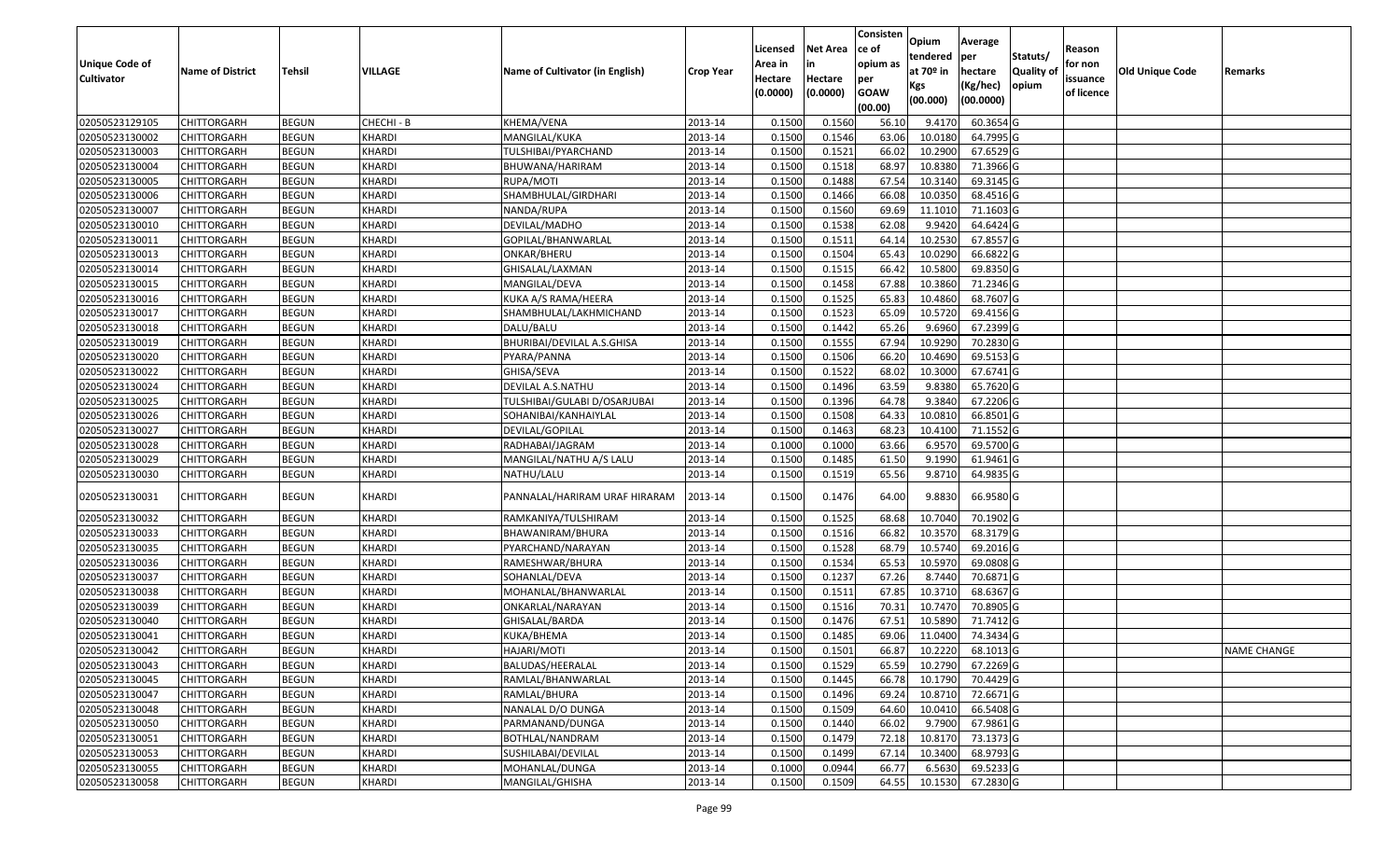| <b>Unique Code of</b><br>Cultivator | <b>Name of District</b> | Tehsil            | VILLAGE       | Name of Cultivator (in English)        | <b>Crop Year</b> | Licensed<br>Area in<br>Hectare<br>(0.0000) | Net Area<br>in<br>Hectare<br>(0.0000) | Consisten<br>ce of<br>opium as<br>per<br><b>GOAW</b><br>(00.00) | Opium<br>tendered<br>at 70º in<br>Kgs<br>(00.000) | Average<br> per<br>hectare<br>(Kg/hec)<br>(00.0000) | Statuts/<br>Quality of<br>opium | Reason<br>for non<br>issuance<br>of licence | Old Unique Code | Remarks                             |
|-------------------------------------|-------------------------|-------------------|---------------|----------------------------------------|------------------|--------------------------------------------|---------------------------------------|-----------------------------------------------------------------|---------------------------------------------------|-----------------------------------------------------|---------------------------------|---------------------------------------------|-----------------|-------------------------------------|
| 02050523130059                      | CHITTORGARH             | <b>BEGUN</b>      | KHARDI        | MODA/BALU                              | 2013-14          | 0.1500                                     | 0.1500                                | 59.65                                                           | 9.4590                                            | 63.0600 G                                           |                                 |                                             |                 |                                     |
| 02050523130062                      | CHITTORGARH             | <b>BEGUN</b>      | <b>KHARDI</b> | NANDA/JODHA                            | 2013-14          | 0.1000                                     | 0.0989                                | 64.25                                                           | 6.9850                                            | 70.6269 G                                           |                                 |                                             |                 |                                     |
| 02050523130067                      | CHITTORGARH             | <b>BEGUN</b>      | <b>KHARDI</b> | NANALAL/BHURA                          | 2013-14          | 0.1500                                     | 0.1566                                | 65.04                                                           | 10.7970                                           | 68.9464 G                                           |                                 |                                             |                 |                                     |
| 02050523130068                      | CHITTORGARH             | <b>BEGUN</b>      | <b>KHARDI</b> | DEVILAL/EKLING                         | 2013-14          | 0.1500                                     | 0.1520                                | 62.90                                                           | 9.7140                                            | 63.9079 G                                           |                                 |                                             |                 |                                     |
| 02050523130070                      | <b>CHITTORGARH</b>      | <b>BEGUN</b>      | <b>KHARDI</b> | KAJOD/GHEESA                           | 2013-14          | 0.1000                                     | 0.1022                                | 52.11                                                           | 5.8440                                            | 57.1820 G                                           |                                 |                                             |                 | <b>NAME CHANGE</b>                  |
| 02050523130071                      | <b>CHITTORGARH</b>      | <b>BEGUN</b>      | KHARDI        | BALU/JODHA                             | 2013-14          | 0.1000                                     | 0.0993                                | 64.65                                                           | 7.2220                                            | 72.7291G                                            |                                 |                                             |                 |                                     |
| 02050523130072                      | <b>CHITTORGARH</b>      | <b>BEGUN</b>      | KHARDI        | KAILASH/SHANKAR                        | 2013-14          | 0.1000                                     | 0.1016                                | 21.58                                                           | 2.3490                                            | 23.1201G                                            |                                 |                                             |                 |                                     |
| 02050524001002                      | CHITTORGARH             | RAWATBHATA        | KHEMAKHEDA    | DOLA/DEVA                              | 2013-14          | 0.1500                                     | 0.0000                                | 0.00                                                            | 0.0000                                            | $0.0000$ F                                          |                                 |                                             |                 |                                     |
| 02050524001005                      | <b>CHITTORGARH</b>      | RAWATBHATA        | KHEMAKHEDA    | GAKUL URF GOPAL/BARDA                  | 2013-14          | 0.1500                                     | 0.0000                                | 0.00                                                            | 0.0000                                            | $0.0000$ F                                          |                                 |                                             |                 |                                     |
| 02050524001008                      | CHITTORGARH             | RAWATBHATA        | KHEMAKHEDA    | NANDA/SHOCHAND                         | 2013-14          | 0.1500                                     | 0.0000                                | 0.00                                                            | 0.0000                                            | $0.0000$ F                                          |                                 |                                             |                 |                                     |
| 02050524001010                      | <b>CHITTORGARH</b>      | RAWATBHATA        | KHEMAKHEDA    | KASTURAYBAI/MANIRAM                    | 2013-14          | 0.1500                                     | 0.0940                                | 60.90                                                           | 5.5850                                            | 59.4149 G                                           |                                 |                                             |                 |                                     |
| 02050524001011                      | <b>CHITTORGARH</b>      | RAWATBHATA        | KHEMAKHEDA    | SHANKARLAL/KELA                        | 2013-14          | 0.1500                                     | 0.1435                                | 58.32                                                           | 8.5310                                            | 59.4490 G                                           |                                 |                                             |                 |                                     |
| 02050524001013                      | <b>CHITTORGARH</b>      | RAWATBHATA        | KHEMAKHEDA    | KHEMA/BHURA                            | 2013-14          | 0.1500                                     | 0.1436                                | 53.40                                                           | 7.7120                                            | 53.7047 G                                           |                                 |                                             |                 |                                     |
| 02050524001017                      | CHITTORGARH             | RAWATBHATA        | KHEMAKHEDA    | KELA/DEVA JI                           | 2013-14          | 0.1500                                     | 0.0000                                | 0.00                                                            | 0.0000                                            | $0.0000$ F                                          |                                 |                                             |                 |                                     |
| 02050524001018                      | CHITTORGARH             | RAWATBHATA        | KHEMAKHEDA    | MADHU/MODHA                            | 2013-14          | 0.1500                                     | 0.0000                                | 0.00                                                            | 0.0000                                            | $0.0000$ F                                          |                                 |                                             |                 |                                     |
| 02050524001019                      | CHITTORGARH             | RAWATBHATA        | KHEMAKHEDA    | NATHU/DEVA                             | 2013-14          | 0.1000                                     | 0.0000                                | 0.00                                                            | 0.0000                                            | $0.0000$ F                                          |                                 |                                             |                 |                                     |
| 02050524001020                      | CHITTORGARH             | <b>RAWATBHATA</b> | KHEMAKHEDA    | UDA/DEVA                               | 2013-14          | 0.1500                                     | 0.0731                                | 65.24                                                           | 4.7900                                            | 65.5260 G                                           |                                 |                                             |                 |                                     |
| 02050524001021                      | CHITTORGARH             | RAWATBHATA        | KHEMAKHEDA    | SHANKARLAL/BHANWARLAL                  | 2013-14          | 0.1000                                     | 0.0000                                | 0.00                                                            | 0.0000                                            | $0.0000$ F                                          |                                 |                                             |                 |                                     |
| 02050524001022                      | CHITTORGARH             | RAWATBHATA        | KHEMAKHEDA    | KHANA/DEVA                             | 2013-14          | 0.1000                                     | 0.0000                                | 0.00                                                            | 0.0000                                            | $0.0000$ F                                          |                                 |                                             |                 |                                     |
| 02050524001023                      | CHITTORGARH             | RAWATBHATA        | KHEMAKHEDA    | BHANWARLAL/CHAMNA                      | 2013-14          | 0.1500                                     | 0.1472                                | 59.71                                                           | 8.7010                                            | 59.1101 G                                           |                                 |                                             |                 |                                     |
| 02050524001026                      | <b>CHITTORGARH</b>      | RAWATBHATA        | KHEMAKHEDA    | MODIBAI/KISHOR                         | 2013-14          | 0.1500                                     | 0.0000                                | 0.00                                                            | 0.0000                                            | $0.0000$ F                                          |                                 |                                             |                 |                                     |
| 02050524001028                      | CHITTORGARH             | RAWATBHATA        | KHEMAKHEDA    | RAJU/LAXMAN                            | 2013-14          | 0.1500                                     | 0.0000                                | 0.00                                                            | 0.0000                                            | $0.0000$ F                                          |                                 |                                             |                 |                                     |
| 02050524001029                      | CHITTORGARH             | RAWATBHATA        | KHEMAKHEDA    | PREMBAI D/O TARACHAND<br>W/PSHAMBHULAL | 2013-14          | 0.1000                                     | 0.0984                                | 55.02                                                           | 5.3920                                            | 54.7967 G                                           |                                 |                                             |                 |                                     |
| 02050524001030                      | CHITTORGARH             | RAWATBHATA        | KHEMAKHEDA    | JAYRAM/SHOCHAND                        | 2013-14          | 0.1500                                     | 0.0000                                | 0.00                                                            | 0.0000                                            | $0.0000$ F                                          |                                 |                                             |                 |                                     |
| 02050524001036                      | CHITTORGARH             | RAWATBHATA        | KHEMAKHEDA    | HEERALAL/DAULA                         | 2013-14          | 0.1500                                     | 0.0000                                | 0.00                                                            | 0.0000                                            | $0.0000$ F                                          |                                 |                                             |                 | TRANSFER/PRTAPPURA<br><b>BORAV</b>  |
| 02050524001038                      | <b>CHITTORGARH</b>      | RAWATBHATA        | KHEMAKHEDA    | OKARGIR/NAND GIR                       | 2013-14          | 0.1000                                     | 0.0000                                | 0.00                                                            | 0.0000                                            | $0.0000$ F                                          |                                 |                                             |                 | TRANSFER / TAMBOLIYA                |
| 02050524001039                      | CHITTORGARH             | RAWATBHATA        | KHEMAKHEDA    | RAJMAL URF RAJU / MOHANLAL             | 2013-14          | 0.1500                                     | 0.0000                                | 0.00                                                            | 0.0000                                            | $0.0000$ F                                          |                                 |                                             |                 | TRANSFER/PRATAPPURA<br><b>BORAV</b> |
| 02050524001040                      | CHITTORGARH             | RAWATBHATA        | KHEMAKHEDA    | SHANTINATH / KHANANATH                 | 2013-14          | 0.1000                                     | 0.0952                                | 56.31                                                           | 5.4060                                            | 56.7850 G                                           |                                 |                                             |                 | TRANSFER/PRATAPPURA<br><b>BORAV</b> |
| 02050524002003                      | CHITTORGARH             | RAWATBHATA        | <b>BORAV</b>  | DUNGA/RUPA                             | 2013-14          | 0.1500                                     | 0.0735                                | 59.51                                                           | 4.5060                                            | 61.3061 G                                           |                                 |                                             |                 |                                     |
| 02050524002005                      | CHITTORGARH             | RAWATBHATA        | <b>BORAV</b>  | GISHALAL/KALU                          | 2013-14          | 0.1000                                     | 0.1000                                | 63.29                                                           | 6.3290                                            | 63.2900                                             |                                 |                                             |                 |                                     |
| 02050524002006                      | CHITTORGARH             | RAWATBHATA        | <b>BORAV</b>  | BHURALAL/BALU                          | 2013-14          | 0.1000                                     | 0.1008                                | 57.34                                                           | 5.5210                                            | 54.7718 G                                           |                                 |                                             |                 |                                     |
| 02050524002008                      | CHITTORGARH             | RAWATBHATA        | <b>BORAV</b>  | UDHAYLAL/CHUNILAL                      | 2013-14          | 0.1500                                     | 0.1320                                | 56.04                                                           | 7.4770                                            | 56.6439 G                                           |                                 |                                             |                 |                                     |
| 02050524002011                      | CHITTORGARH             | RAWATBHATA        | BORAV         | BHANWARLAL/HIRALAL                     | 2013-14          | 0.1500                                     | 0.0000                                | 0.00                                                            | 0.0000                                            | $0.0000$ F                                          |                                 |                                             |                 |                                     |
| 02050524002016                      | <b>CHITTORGARH</b>      | RAWATBHATA        | <b>BORAV</b>  | PANALAL/BARDHICHAND                    | 2013-14          | 0.1500                                     | 0.0705                                | 65.17                                                           | 4.4590                                            | 63.2482 G                                           |                                 |                                             |                 |                                     |
| 02050524002017                      | <b>CHITTORGARH</b>      | RAWATBHATA        | <b>BORAV</b>  | CHUNNYBAI/PYARA                        | 2013-14          | 0.1000                                     | 0.1019                                | 51.85                                                           | 5.2000                                            | 51.0304 G                                           |                                 |                                             |                 |                                     |
| 02050524002021                      | <b>CHITTORGARH</b>      | RAWATBHATA        | <b>BORAV</b>  | BHUVANA/MODHA                          | 2013-14          | 0.1000                                     | 0.1008                                | 43.54                                                           | 1.7290                                            | 17.1528 G                                           |                                 |                                             |                 |                                     |
| 02050524002033                      | <b>CHITTORGARH</b>      | RAWATBHATA        | <b>BORAV</b>  | RAJMAL/DEVA                            | 2013-14          | 0.1000                                     | 0.0000                                | 0.00                                                            | 0.0000                                            | $0.0000$ F                                          |                                 |                                             |                 |                                     |
| 02050524002035                      | <b>CHITTORGARH</b>      | RAWATBHATA        | <b>BORAV</b>  | GYANCHAND/NATHULAL                     | 2013-14          | 0.1500                                     | 0.0000                                | 0.00                                                            | 0.0000                                            | $0.0000$ F                                          |                                 |                                             |                 |                                     |
| 02050524002036                      | <b>CHITTORGARH</b>      | RAWATBHATA        | <b>BORAV</b>  | MADHU/NARAYANMALI                      | 2013-14          | 0.1000                                     | 0.0990                                | 61.41                                                           | 5.9740                                            | 60.3434 G                                           |                                 |                                             |                 |                                     |
| 02050524002038                      | <b>CHITTORGARH</b>      | RAWATBHATA        | <b>BORAV</b>  | BHVANISHANKER/BHIMA TELI               | 2013-14          | 0.1500                                     | 0.1537                                | 61.31                                                           | 8.8990                                            | 57.8985 G                                           |                                 |                                             |                 |                                     |
| 02050524002051                      | CHITTORGARH             | RAWATBHATA        | <b>BORAV</b>  | PRBHULAL/BHIMA                         | 2013-14          | 0.1500                                     | 0.1515                                | 60.45                                                           | 8.8080                                            | 58.1386 G                                           |                                 |                                             |                 |                                     |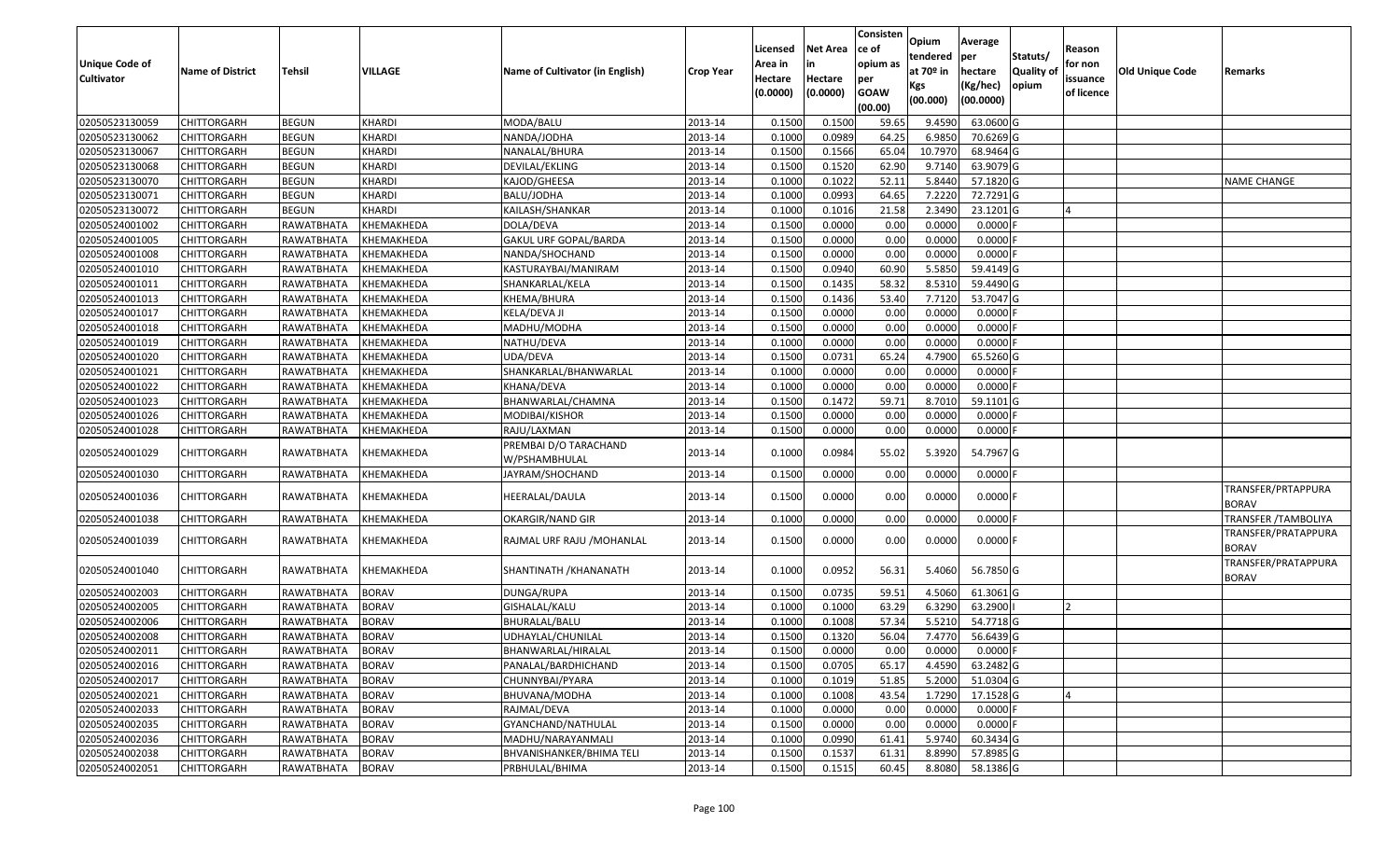| <b>Unique Code of</b><br><b>Cultivator</b> | <b>Name of District</b> | Tehsil            | VILLAGE              | Name of Cultivator (in English)         | <b>Crop Year</b> | Licensed<br>Area in<br>Hectare<br>(0.0000) | <b>Net Area</b><br>in<br>Hectare<br>(0.0000) | Consisten<br>ce of<br>opium as<br>per<br><b>GOAW</b><br>(00.00) | Opium<br>tendered<br>at $70°$ in<br>Kgs<br>(00.000) | Average<br>per<br>hectare<br>(Kg/hec)<br>(00.0000) | Statuts/<br><b>Quality o</b><br>opium | Reason<br>for non<br>issuance<br>of licence | Old Unique Code | Remarks                             |
|--------------------------------------------|-------------------------|-------------------|----------------------|-----------------------------------------|------------------|--------------------------------------------|----------------------------------------------|-----------------------------------------------------------------|-----------------------------------------------------|----------------------------------------------------|---------------------------------------|---------------------------------------------|-----------------|-------------------------------------|
| 02050524002059                             | CHITTORGARH             | RAWATBHATA        | <b>BORAV</b>         | PRAKASHCHANDRA A/S<br>PIYARA/KANAIYALAL | 2013-14          | 0.1000                                     | 0.0000                                       | 0.00                                                            | 0.0000                                              | $0.0000$ F                                         |                                       |                                             |                 |                                     |
| 02050524002064                             | <b>CHITTORGARH</b>      | RAWATBHATA        | <b>BORAV</b>         | KHANAIYADAS/MOHANDAS                    | 2013-14          | 0.1000                                     | 0.0000                                       | 0.00                                                            | 0.0000                                              | 0.0000                                             |                                       |                                             |                 |                                     |
| 02050524002065                             | <b>CHITTORGARH</b>      | RAWATBHATA        | <b>BORAV</b>         | MANGILAL/CHATRA                         | 2013-14          | 0.1500                                     | 0.0500                                       | 66.69                                                           | 3.2580                                              | 65.1600 G                                          |                                       |                                             |                 |                                     |
| 02050524002066                             | <b>CHITTORGARH</b>      | RAWATBHATA        | <b>BORAV</b>         | BHANWERLAL/BHEEMA                       | 2013-14          | 0.1000                                     | 0.0980                                       | 58.37                                                           | 5.8200                                              | 59.3878 G                                          |                                       |                                             |                 |                                     |
| 02050524002069                             | <b>CHITTORGARH</b>      | RAWATBHATA        | <b>BORAV</b>         | GULABAIBAI/MADHO                        | 2013-14          | 0.1000                                     | 0.1008                                       | 60.14                                                           | 5.9880                                              | 59.4048 G                                          |                                       |                                             |                 |                                     |
| 02050524002070                             | CHITTORGARH             | RAWATBHATA        | <b>BORAV</b>         | VERDIBAI/PRABHULAL                      | 2013-14          | 0.1500                                     | 0.0000                                       | 0.00                                                            | 0.0000                                              | 0.0000                                             |                                       |                                             |                 |                                     |
| 02050524002071                             | <b>CHITTORGARH</b>      | RAWATBHATA        | <b>BORAV</b>         | MOTIYABAI/GHISA                         | 2013-14          | 0.1500                                     | 0.0000                                       | 0.00                                                            | 0.0000                                              | 0.0000                                             |                                       |                                             |                 |                                     |
| 02050524002075                             | <b>CHITTORGARH</b>      | RAWATBHATA        | <b>BORAV</b>         | KHANYALAL/CHOGA                         | 2013-14          | 0.1500                                     | 0.0000                                       | 0.00                                                            | 0.0000                                              | 0.0000                                             |                                       |                                             |                 |                                     |
| 02050524002076                             | <b>CHITTORGARH</b>      | RAWATBHATA        | <b>BORAV</b>         | CHATERLAL/DALICHAND                     | 2013-14          | 0.1500                                     | 0.0000                                       | 0.00                                                            | 0.0000                                              | 0.0000                                             |                                       |                                             |                 |                                     |
| 02050524002077                             | CHITTORGARH             | RAWATBHATA        | <b>BORAV</b>         | GHEESALAL/BHAJJA                        | 2013-14          | 0.1500                                     | 0.1482                                       | 61.77                                                           | 8.2950                                              | 55.9717                                            |                                       |                                             |                 |                                     |
| 02050524002079                             | <b>CHITTORGARH</b>      | RAWATBHATA        | <b>BORAV</b>         | PREMCHAND/KALU                          | 2013-14          | 0.1000                                     | 0.1000                                       | 57.25                                                           | 5.9290                                              | 59.2900 G                                          |                                       |                                             |                 | TRANSFER/PRATAPPURA<br><b>BORAV</b> |
| 02050524003001                             | <b>CHITTORGARH</b>      | RAWATBHATA        | MEGNIWAS KALAN       | MOHANLAL/BHOLA                          | 2013-14          | 0.1500                                     | 0.0999                                       | 60.46                                                           | 6.0370                                              | 60.4304 G                                          |                                       |                                             |                 |                                     |
| 02050524003002                             | <b>CHITTORGARH</b>      | RAWATBHATA        | MEGNIWAS KALAN       | JAYLAL A/S BHURA/SITARAM                | 2013-14          | 0.1500                                     | 0.1350                                       | 59.81                                                           | 8.2540                                              | 61.1407 G                                          |                                       |                                             |                 |                                     |
| 02050524003003                             | <b>CHITTORGARH</b>      | RAWATBHATA        | MEGNIWAS KALAN       | BALU/RUPA                               | 2013-14          | 0.1500                                     | 0.0000                                       | 0.00                                                            | 0.0000                                              | 0.0000                                             |                                       |                                             |                 |                                     |
| 02050524003013                             | <b>CHITTORGARH</b>      | RAWATBHATA        | MEGNIWAS KALAN       | SHANKERLAL/PANNALAL                     | 2013-14          | 0.1000                                     | 0.0998                                       | 60.28                                                           | 6.3810                                              | 63.9379 G                                          |                                       |                                             |                 |                                     |
| 02050524003015                             | <b>CHITTORGARH</b>      | RAWATBHATA        | MEGNIWAS KALAN       | GOPILAL/PYARA                           | 2013-14          | 0.1500                                     | 0.0000                                       | 0.00                                                            | 0.0000                                              | 0.0000                                             |                                       |                                             |                 |                                     |
| 02050524003017                             | <b>CHITTORGARH</b>      | RAWATBHATA        | MEGNIWAS KALAN       | LALIBAI/MEYRAM                          | 2013-14          | 0.1500                                     | 0.1485                                       | 58.95                                                           | 9.0870                                              | 61.1919 G                                          |                                       |                                             |                 | <b>NAME CHANGE</b>                  |
| 02050524003021                             | <b>CHITTORGARH</b>      | RAWATBHATA        | MEGNIWAS KALAN       | DEVILAL/DHULA                           | 2013-14          | 0.1500                                     | 0.1492                                       | 56.43                                                           | 8.5930                                              | 57.5938 G                                          |                                       |                                             |                 |                                     |
| 02050524003023                             | <b>CHITTORGARH</b>      | RAWATBHATA        | MEGNIWAS KALAN       | RAMLAL A/S NOLA/UDHA                    | 2013-14          | 0.1000                                     | 0.0000                                       | 0.00                                                            | 0.0000                                              | 0.0000                                             |                                       |                                             |                 |                                     |
| 02050524003028                             | <b>CHITTORGARH</b>      | RAWATBHATA        | MEGNIWAS KALAN       | RATIRAM/BHOLA                           | 2013-14          | 0.1500                                     | 0.1429                                       | 60.41                                                           | 8.7340                                              | 61.1197 G                                          |                                       |                                             |                 |                                     |
| 02050524003029                             | <b>CHITTORGARH</b>      | RAWATBHATA        | MEGNIWAS KALAN       | SHANBHULAL/KELA                         | 2013-14          | 0.1500                                     | 0.0000                                       | 0.00                                                            | 0.0000                                              | 0.0000                                             |                                       |                                             |                 |                                     |
| 02050524003030                             | <b>CHITTORGARH</b>      | RAWATBHATA        | MEGNIWAS KALAN       | RAMCHANDRA/BOLIRAM                      | 2013-14          | 0.1500                                     | 0.1494                                       | 60.53                                                           | 9.5120                                              | 63.6680 G                                          |                                       |                                             |                 |                                     |
| 02050524003033                             | <b>CHITTORGARH</b>      | RAWATBHATA        | MEGNIWAS KALAN       | RAYCHAND/NARAYAN                        | 2013-14          | 0.1500                                     | 0.1491                                       | 56.64                                                           | 8.9090                                              | 59.7518 G                                          |                                       |                                             |                 |                                     |
| 02050524004001                             | <b>CHITTORGARH</b>      | RAWATBHATA        | SHAMBHUNATH KA KHEDA | RAJIBAI/HEERA                           | 2013-14          | 0.1000                                     | 0.0000                                       | 0.00                                                            | 0.0000                                              | 0.0000                                             |                                       |                                             |                 |                                     |
| 02050524004006                             | <b>CHITTORGARH</b>      | RAWATBHATA        | SHAMBHUNATH KA KHEDA | KAMLIBAI/SHANKARLAL                     | 2013-14          | 0.1000                                     | 0.0000                                       | 0.00                                                            | 0.0000                                              | 0.0000                                             |                                       |                                             |                 |                                     |
| 02050524004008                             | <b>CHITTORGARH</b>      | RAWATBHATA        | SHAMBHUNATH KA KHEDA | MANGILAL/PIYARA                         | 2013-14          | 0.1500                                     | 0.1460                                       | 56.08                                                           | 7.4270                                              | 50.8699 G                                          |                                       |                                             |                 |                                     |
| 02050524004011                             | <b>CHITTORGARH</b>      | RAWATBHATA        | SHAMBHUNATH KA KHEDA | GHEESALAL/KAJOD                         | 2013-14          | 0.1500                                     | 0.0000                                       | 0.00                                                            | 0.0000                                              | 0.0000                                             |                                       |                                             |                 |                                     |
| 02050524004017                             | <b>CHITTORGARH</b>      | RAWATBHATA        | SHAMBHUNATH KA KHEDA | MANGILAL/KASHIRAM                       | 2013-14          | 0.1500                                     | 0.0000                                       | 0.00                                                            | 0.0000                                              | 0.0000                                             |                                       |                                             |                 |                                     |
| 02050524004020                             | <b>CHITTORGARH</b>      | RAWATBHATA        | SHAMBHUNATH KA KHEDA | JHAMKUBAI/KANA                          | 2013-14          | 0.1000                                     | 0.0000                                       | 0.00                                                            | 0.0000                                              | 0.0000                                             |                                       |                                             |                 |                                     |
| 02050524004028                             | <b>CHITTORGARH</b>      | RAWATBHATA        | SHAMBHUNATH KA KHEDA | BHANWARLAL/PANNA                        | 2013-14          | 0.1000                                     | 0.0000                                       | 0.00                                                            | 0.0000                                              | 0.0000                                             |                                       |                                             |                 |                                     |
| 02050524004029                             | <b>CHITTORGARH</b>      | RAWATBHATA        | SHAMBHUNATH KA KHEDA | MOHANIBAI/MOTICHAND URF<br>MOTILAL      | 2013-14          | 0.1000                                     | 0.0000                                       | 0.00                                                            | 0.0000                                              | $0.0000$ F                                         |                                       |                                             |                 | <b>NAME CHANGE</b>                  |
| 02050524004032                             | CHITTORGARH             | RAWATBHATA        | SHAMBHUNATH KA KHEDA | GHANSHYAM/MADANLAL                      | 2013-14          | 0.1000                                     | 0.0000                                       | 0.00                                                            | 0.0000                                              | 0.0000                                             |                                       |                                             |                 |                                     |
| 02050524005002                             | <b>CHITTORGARH</b>      | RAWATBHATA        | <b>SUKHPURA</b>      | BANSILAL/KANA                           | 2013-14          | 0.1500                                     | 0.0000                                       | 0.00                                                            | 0.0000                                              | 0.0000                                             |                                       |                                             |                 |                                     |
| 02050524005003                             | <b>CHITTORGARH</b>      | RAWATBHATA        | <b>SUKHPURA</b>      | JADAVBAI/BARDICHAND                     | 2013-14          | 0.1500                                     | 0.0000                                       | 0.00                                                            | 0.0000                                              | $0.0000$ F                                         |                                       |                                             |                 |                                     |
| 02050524005005                             | <b>CHITTORGARH</b>      | RAWATBHATA        | <b>SUKHPURA</b>      | GHEESALAL/TULSIRAM                      | 2013-14          | 0.1500                                     | 0.0000                                       | 0.00                                                            | 0.0000                                              | 0.0000                                             |                                       |                                             |                 |                                     |
| 02050524005008                             | <b>CHITTORGARH</b>      | RAWATBHATA        | <b>SUKHPURA</b>      | KHANA/DHANNA                            | 2013-14          | 0.1500                                     | 0.0000                                       |                                                                 | 0.0000                                              | 0.0000                                             |                                       |                                             |                 |                                     |
| 02050524005009                             | <b>CHITTORGARH</b>      | RAWATBHATA        | <b>SUKHPURA</b>      | TEJRAM/MOJIRAM                          | 2013-14          | 0.1500                                     | 0.0000                                       | 0.00                                                            | 0.0000                                              | 0.0000                                             |                                       |                                             |                 |                                     |
| 02050524005010                             | <b>CHITTORGARH</b>      | RAWATBHATA        | <b>SUKHPURA</b>      | KUKA/CHAMNA                             | 2013-14          | 0.1500                                     | 0.1508                                       | 60.38                                                           | 8.6860                                              | 57.5995 G                                          |                                       |                                             |                 |                                     |
| 02050524005011                             | <b>CHITTORGARH</b>      | RAWATBHATA        | <b>SUKHPURA</b>      | MOTYABAI/GHEESA                         | 2013-14          | 0.1500                                     | 0.0000                                       | 0.00                                                            | 0.0000                                              | 0.0000                                             |                                       |                                             |                 |                                     |
| 02050524005013                             | <b>CHITTORGARH</b>      | RAWATBHATA        | <b>SUKHPURA</b>      | GHEESALAL A/S GOKUL/CHUNA               | 2013-14          | 0.1500                                     | 0.0000                                       | 0.00                                                            | 0.0000                                              | 0.0000                                             |                                       |                                             |                 |                                     |
| 02050524005015                             | <b>CHITTORGARH</b>      | <b>RAWATBHATA</b> | <b>SUKHPURA</b>      | JAMNIBAI/BHUWANA                        | 2013-14          | 0.1500                                     | 0.0000                                       | 0.00                                                            | 0.0000                                              | 0.0000                                             |                                       |                                             |                 |                                     |
| 02050524005017                             | <b>CHITTORGARH</b>      | RAWATBHATA        | <b>SUKHPURA</b>      | DALU/SHOCHAND                           | 2013-14          | 0.1500                                     | 0.0000                                       | 0.00                                                            | 0.0000                                              | 0.0000F                                            |                                       |                                             |                 |                                     |
| 02050524005019                             | <b>CHITTORGARH</b>      | RAWATBHATA        | <b>SUKHPURA</b>      | SHAMBHULAL/PIYARCHAND                   | 2013-14          | 0.1500                                     | 0.0731                                       | 55.33                                                           | 4.0710                                              | 55.6908 G                                          |                                       |                                             |                 |                                     |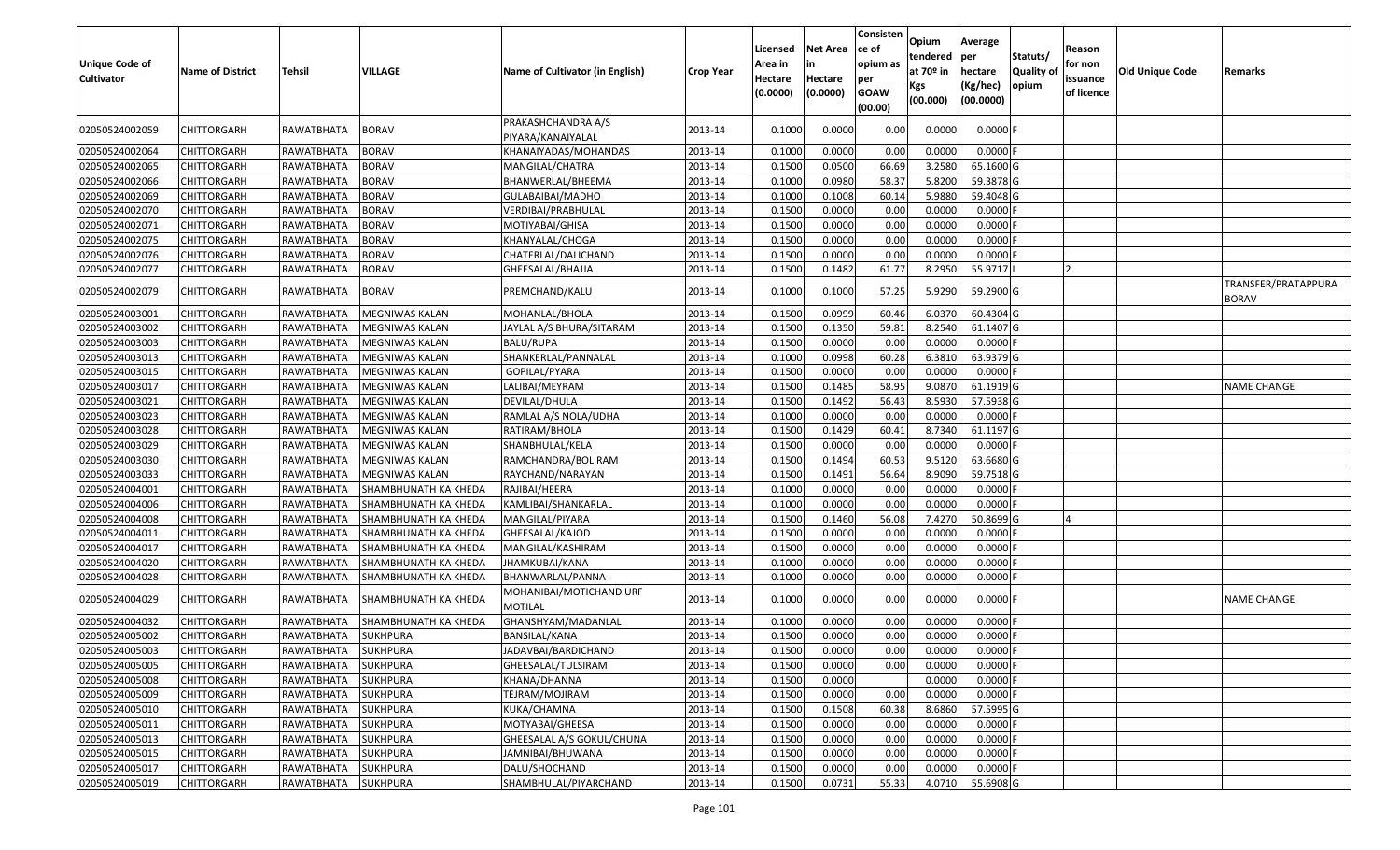| <b>Unique Code of</b><br><b>Cultivator</b> | <b>Name of District</b> | Tehsil            | VILLAGE                 | Name of Cultivator (in English) | <b>Crop Year</b> | Licensed<br>Area in<br>Hectare<br>(0.0000) | <b>Net Area</b><br>in<br>Hectare<br>(0.0000) | Consisten<br>ce of<br>opium as<br>per<br><b>GOAW</b><br>(00.00) | Opium<br>tendered<br>at $70°$ in<br>Kgs<br>(00.000) | Average<br>per<br>hectare<br>(Kg/hec)<br>(00.0000) | Statuts/<br>Quality of<br>opium | Reason<br>for non<br>issuance<br>of licence | Old Unique Code | Remarks                    |
|--------------------------------------------|-------------------------|-------------------|-------------------------|---------------------------------|------------------|--------------------------------------------|----------------------------------------------|-----------------------------------------------------------------|-----------------------------------------------------|----------------------------------------------------|---------------------------------|---------------------------------------------|-----------------|----------------------------|
| 02050524005020                             | <b>CHITTORGARH</b>      | RAWATBHATA        | <b>SUKHPURA</b>         | GANGABAI/RUPA                   | 2013-14          | 0.1500                                     | 0.0000                                       | 0.00                                                            | 0.0000                                              | 0.0000                                             |                                 |                                             |                 |                            |
| 02050524005021                             | CHITTORGARH             | RAWATBHATA        | <b>SUKHPURA</b>         | SOHANLAL/TEJRAM                 | 2013-14          | 0.1500                                     | 0.0390                                       | 60.17                                                           | 2.3810                                              | 61.0513 G                                          |                                 |                                             |                 | <b>NAME CHANGE</b>         |
| 02050524005022                             | <b>CHITTORGARH</b>      | RAWATBHATA        | <b>SUKHPURA</b>         | DALICHAND/KASHIRAM              | 2013-14          | 0.1500                                     | 0.0000                                       | 0.00                                                            | 0.0000                                              | 0.0000                                             |                                 |                                             |                 |                            |
| 02050524005023                             | <b>CHITTORGARH</b>      | <b>RAWATBHATA</b> | <b>SUKHPURA</b>         | KANHA/LALU                      | 2013-14          | 0.1000                                     | 0.0000                                       | 0.00                                                            | 0.0000                                              | 0.0000                                             |                                 |                                             |                 |                            |
| 02050524005026                             | <b>CHITTORGARH</b>      | RAWATBHATA        | <b>SUKHPURA</b>         | MANGILAL/TARACHAND              | 2013-14          | 0.1500                                     | 0.0000                                       | 0.00                                                            | 0.0000                                              | 0.0000                                             |                                 |                                             |                 |                            |
| 02050524005028                             | <b>CHITTORGARH</b>      | RAWATBHATA        | <b>SUKHPURA</b>         | PINKIN/MOHANLAL                 | 2013-14          | 0.1500                                     | 0.0000                                       | 0.00                                                            | 0.0000                                              | 0.0000                                             |                                 |                                             |                 |                            |
| 02050524005029                             | CHITTORGARH             | RAWATBHATA        | SUKHPURA                | KASHIRAM/TARACHAND              | 2013-14          | 0.1500                                     | 0.0000                                       | 0.00                                                            | 0.0000                                              | 0.0000                                             |                                 |                                             |                 |                            |
| 02050524005030                             | <b>CHITTORGARH</b>      | RAWATBHATA        | <b>SUKHPURA</b>         | JAMNALAL/MANGILAL               | 2013-14          | 0.1500                                     | 0.0000                                       | 0.00                                                            | 0.0000                                              | 0.0000                                             |                                 |                                             |                 |                            |
| 02050524005031                             | <b>CHITTORGARH</b>      | RAWATBHATA        | <b>SUKHPURA</b>         | KAJOD/PEMA                      | 2013-14          | 0.1500                                     | 0.1519                                       | 53.50                                                           | 8.3840                                              | 55.1942 G                                          |                                 |                                             |                 |                            |
| 02050524005032                             | <b>CHITTORGARH</b>      | RAWATBHATA        | <b>SUKHPURA</b>         | MOTI/JALAM                      | 2013-14          | 0.1500                                     | 0.1485                                       | 61.82                                                           | 9.1670                                              | 61.7306 G                                          |                                 |                                             |                 |                            |
| 02050524005035                             | <b>CHITTORGARH</b>      | RAWATBHATA        | <b>SUKHPURA</b>         | JAYRAM/TU5HA                    | 2013-14          | 0.1500                                     | 0.0000                                       | 0.00                                                            | 0.0000                                              | 0.0000                                             |                                 |                                             |                 |                            |
| 02050524005036                             | <b>CHITTORGARH</b>      | RAWATBHATA        | <b>SUKHPURA</b>         | LAXMICHAND/TU5HA                | 2013-14          | 0.1500                                     | 0.0750                                       | 56.81                                                           | 4.3260                                              | 57.6800 G                                          |                                 |                                             |                 |                            |
| 02050524005037                             | <b>CHITTORGARH</b>      | RAWATBHATA        | <b>SUKHPURA</b>         | RAMESHWAR/DEVILAL               | 2013-14          | 0.1500                                     | 0.0000                                       | 0.00                                                            | 0.0000                                              | 0.0000                                             |                                 |                                             |                 |                            |
| 02050524005038                             | <b>CHITTORGARH</b>      | RAWATBHATA        | <b>SUKHPURA</b>         | RATNIBAI/SITARAM                | 2013-14          | 0.1500                                     | 0.0748                                       | 59.68                                                           | 4.6720                                              | 62.4599 G                                          |                                 |                                             |                 |                            |
| 02050524005040                             | <b>CHITTORGARH</b>      | RAWATBHATA        | <b>SUKHPURA</b>         | SHAMBHULAL/CHAMPALAL            | 2013-14          | 0.1500                                     | 0.1476                                       | 56.92                                                           | 8.3670                                              | 56.6870 G                                          |                                 |                                             |                 |                            |
| 02050524005041                             | <b>CHITTORGARH</b>      | RAWATBHATA        | <b>SUKHPURA</b>         | ROOPLAL/MIYACHAND               | 2013-14          | 0.1500                                     | 0.0000                                       | 0.00                                                            | 0.0000                                              | 0.0000                                             |                                 |                                             |                 |                            |
| 02050524005042                             | <b>CHITTORGARH</b>      | RAWATBHATA        | <b>SUKHPURA</b>         | PIYARA/GOPI                     | 2013-14          | 0.1500                                     | 0.1479                                       | 62.41                                                           | 9.3620                                              | 63.2995 G                                          |                                 |                                             |                 |                            |
| 02050524005043                             | <b>CHITTORGARH</b>      | RAWATBHATA        | <b>SUKHPURA</b>         | DEVILAL/VERDICHAND              | 2013-14          | 0.1500                                     | 0.0000                                       | 0.00                                                            | 0.0000                                              | 0.0000                                             |                                 |                                             |                 |                            |
| 02050524005044                             | <b>CHITTORGARH</b>      | RAWATBHATA        | <b>SUKHPURA</b>         | JEETMAL/JAYCHAND                | 2013-14          | 0.1500                                     | 0.0000                                       | 0.00                                                            | 0.0000                                              | 0.0000                                             |                                 |                                             |                 |                            |
| 02050524005047                             | <b>CHITTORGARH</b>      | RAWATBHATA        | SUKHPURA                | PIYARCHAND/TARACHAND            | 2013-14          | 0.1500                                     | 0.1152                                       | 60.74                                                           | 6.9240                                              | 60.1042 G                                          |                                 |                                             |                 |                            |
| 02050524005048                             | <b>CHITTORGARH</b>      | RAWATBHATA        | <b>SUKHPURA</b>         | KISHNA/LALU                     | 2013-14          | 0.1500                                     | 0.0000                                       | 0.00                                                            | 0.0000                                              | 0.0000                                             |                                 |                                             |                 |                            |
| 02050524005050                             | CHITTORGARH             | RAWATBHATA        | <b>SUKHPURA</b>         | HARIRAM/KASHIRAM                | 2013-14          | 0.1500                                     | 0.0000                                       | 0.00                                                            | 0.0000                                              | 0.0000                                             |                                 |                                             |                 |                            |
| 02050524005051                             | CHITTORGARH             | RAWATBHATA        | <b>SUKHPURA</b>         | LAXMAN/LALU DHAKAD              | 2013-14          | 0.1500                                     | 0.0000                                       | 0.00                                                            | 0.0000                                              | 0.0000                                             |                                 |                                             |                 |                            |
| 02050524005052                             | <b>CHITTORGARH</b>      | RAWATBHATA        | SUKHPURA                | MANGILAL/NATHULAL               | 2013-14          | 0.1500                                     | 0.0000                                       | 0.00                                                            | 0.0000                                              | 0.0000                                             |                                 |                                             |                 | <b>NAME CHANGE</b>         |
| 02050524005053                             | <b>CHITTORGARH</b>      | RAWATBHATA        | <b>SUKHPURA</b>         | LADULAL/LALHAND                 | 2013-14          | 0.1500                                     | 0.0000                                       | 0.00                                                            | 0.0000                                              | 0.0000                                             |                                 |                                             |                 |                            |
| 02050524005055                             | <b>CHITTORGARH</b>      | RAWATBHATA        | <b>SUKHPURA</b>         | KESHAVRAM/DEVI                  | 2013-14          | 0.1500                                     | 0.0000                                       | 0.00                                                            | 0.0000                                              | 0.0000                                             |                                 |                                             |                 |                            |
| 02050524006001                             | <b>CHITTORGARH</b>      | RAWATBHATA        | <b>GOPALPURA BORAV</b>  | SHANKARPURI/SEVAPURI            | 2013-14          | 0.1500                                     | 0.0448                                       | 59.74                                                           | 2.7400                                              | 61.1607 G                                          |                                 |                                             |                 |                            |
| 02050524006002                             | CHITTORGARH             | RAWATBHATA        | GOPALPURA BORAV         | NARAYAN/BHUWANA                 | 2013-14          | 0.1500                                     | 0.1500                                       | 62.15                                                           | 9.0120                                              | 60.0800 G                                          |                                 |                                             |                 |                            |
| 02050524006003                             | <b>CHITTORGARH</b>      | RAWATBHATA        | GOPALPURA BORAV         | BHANWERLAL/BHOLU                | 2013-14          | 0.1500                                     | 0.0504                                       | 61.97                                                           | 2.9480                                              | 58.4921 G                                          |                                 |                                             |                 |                            |
| 02050524006005                             | <b>CHITTORGARH</b>      | RAWATBHATA        | GOPALPURA BORAV         | GHEESALAL/NATHU                 | 2013-14          | 0.1500                                     | 0.1005                                       | 59.87                                                           | 5.6960                                              | 56.6766 G                                          |                                 |                                             |                 |                            |
| 02050524006014                             | <b>CHITTORGARH</b>      | RAWATBHATA        | GOPALPURA BORAV         | BHERU/DEVA                      | 2013-14          | 0.1000                                     | 0.1000                                       | 40.21                                                           | 1.5390                                              | 15.3900 G                                          |                                 |                                             |                 |                            |
| 02050524006022                             | <b>CHITTORGARH</b>      | RAWATBHATA        | GOPALPURA BORAV         | MODULAL/KUKA                    | 2013-14          | 0.1000                                     | 0.1000                                       | 60.90                                                           | 6.2380                                              | 62.3800 G                                          |                                 |                                             |                 | TRANSFER/LAXMIKHEDA        |
| 02050524007004                             | <b>CHITTORGARH</b>      | RAWATBHATA        | <b>GANESHPURA BORAV</b> | PREMCHAND/TARACHAND             | 2013-14          | 0.1500                                     | 0.1502                                       | 61.52                                                           | 9.0790                                              | 60.4461 G                                          |                                 |                                             |                 |                            |
| 02050524007006                             | CHITTORGARH             | RAWATBHATA        | <b>GANESHPURA BORAV</b> | RUPA/KISHNA                     | 2013-14          | 0.1000                                     | 0.0937                                       | 61.66                                                           | 5.9630                                              | 63.6393 G                                          |                                 |                                             |                 |                            |
| 02050524007010                             | <b>CHITTORGARH</b>      | RAWATBHATA        | <b>GANESHPURA BORAV</b> | KANHAIYALAL/GHEESU              | 2013-14          | 0.1000                                     | 0.0984                                       | 59.28                                                           | 5.9200                                              | 60.1626 G                                          |                                 |                                             |                 |                            |
| 02050524007017                             | <b>CHITTORGARH</b>      | RAWATBHATA        | <b>GANESHPURA BORAV</b> | MOHANLAL/BHANWERLAL             | 2013-14          | 0.1500                                     | 0.0000                                       | 0.00                                                            | 0.0000                                              | $0.0000$ F                                         |                                 |                                             |                 |                            |
| 02050524007018                             | <b>CHITTORGARH</b>      | RAWATBHATA        | <b>GANESHPURA BORAV</b> | KAILASH/LALU                    | 2013-14          | 0.1500                                     | 0.0000                                       | 0.00                                                            | 0.0000                                              | $0.0000$ F                                         |                                 |                                             |                 |                            |
| 02050524007025                             | <b>CHITTORGARH</b>      | RAWATBHATA        | <b>GANESHPURA BORAV</b> | SHOHANLAL/BHERU                 | 2013-14          | 0.1000                                     | 0.0990                                       | 58.25                                                           | 5.7330                                              | 57.9091G                                           |                                 |                                             |                 |                            |
| 02050524007026                             | <b>CHITTORGARH</b>      | RAWATBHATA        | <b>GANESHPURA BORAV</b> | SHAMBHULAL/DEVILAL              | 2013-14          | 0.1000                                     | 0.0000                                       | 0.00                                                            | 0.0000                                              | $0.0000$ F                                         |                                 |                                             |                 |                            |
| 02050524007027                             | <b>CHITTORGARH</b>      | RAWATBHATA        | <b>GANESHPURA BORAV</b> | HAJARI/MANGILAL                 | 2013-14          | 0.1000                                     | 0.0981                                       | 58.40                                                           | 5.7400                                              | 58.5117 G                                          |                                 |                                             |                 |                            |
| 02050524007028                             | <b>CHITTORGARH</b>      | RAWATBHATA        | <b>GANESHPURA BORAV</b> | <b>JHAMKUBAI/DOULA</b>          | 2013-14          | 0.1500                                     | 0.0000                                       | 0.00                                                            | 0.0000                                              | 0.0000                                             |                                 |                                             |                 | <b>TRANSFER / TAMBOLIA</b> |
| 02050524007029                             | <b>CHITTORGARH</b>      | RAWATBHATA        | <b>GANESHPURA BORAV</b> | NATHU/BHANWERLAL                | 2013-14          | 0.1500                                     | 0.1511                                       | 58.30                                                           | 8.6120                                              | 56.9954 G                                          |                                 |                                             |                 |                            |
| 02050524008003                             | <b>CHITTORGARH</b>      | RAWATBHATA        | PIPLDA BORAV            | NANURAM/RUPA                    | 2013-14          | 0.1500                                     | 0.0672                                       | 60.77                                                           | 4.2970                                              | 63.9435 G                                          |                                 |                                             |                 |                            |
| 02050524008004                             | <b>CHITTORGARH</b>      | RAWATBHATA        | PIPLDA BORAV            | LALU/NANDA                      | 2013-14          | 0.1000                                     | 0.0000                                       | 0.00                                                            | 0.0000                                              | 0.0000                                             |                                 |                                             |                 |                            |
| 02050524008008                             | <b>CHITTORGARH</b>      | RAWATBHATA        | PIPLDA BORAV            | MANGILAL/HEERA                  | 2013-14          | 0.1500                                     | 0.0000                                       | 0.00                                                            | 0.0000                                              | $0.0000$ F                                         |                                 |                                             |                 |                            |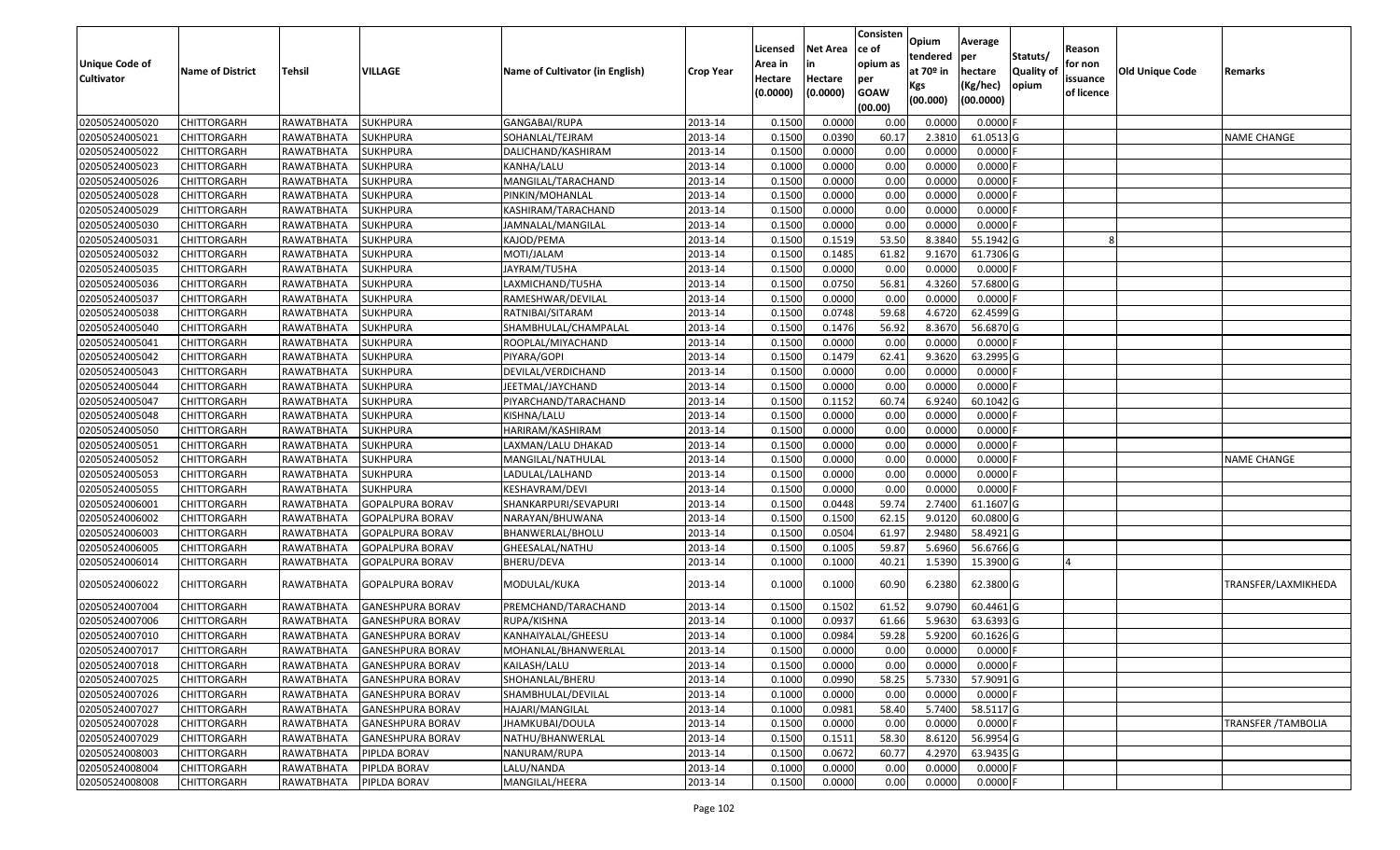| <b>Unique Code of</b><br><b>Cultivator</b> | <b>Name of District</b> | Tehsil     | VILLAGE            | Name of Cultivator (in English)            | <b>Crop Year</b> | Licensed<br>Area in<br>Hectare<br>(0.0000) | <b>Net Area</b><br>in<br>Hectare<br>(0.0000) | Consisten<br>ce of<br>opium as<br>per<br><b>GOAW</b> | Opium<br>tendered<br>at $70°$ in<br>Kgs | Average<br>per<br>hectare<br>(Kg/hec) | Statuts/<br>Quality of<br>opium | Reason<br>for non<br>issuance<br>of licence | Old Unique Code | Remarks            |
|--------------------------------------------|-------------------------|------------|--------------------|--------------------------------------------|------------------|--------------------------------------------|----------------------------------------------|------------------------------------------------------|-----------------------------------------|---------------------------------------|---------------------------------|---------------------------------------------|-----------------|--------------------|
|                                            |                         |            |                    |                                            |                  |                                            |                                              | (00.00)                                              | (00.000)                                | (00.0000)                             |                                 |                                             |                 |                    |
| 02050524008010                             | <b>CHITTORGARH</b>      | RAWATBHATA | PIPLDA BORAV       | MANGILAL/HARLAL                            | 2013-14          | 0.1000                                     | 0.0000                                       | 0.00                                                 | 0.0000                                  | 0.0000                                |                                 |                                             |                 |                    |
| 02050524008011                             | <b>CHITTORGARH</b>      | RAWATBHATA | PIPLDA BORAV       | DEVILAL/MOJIRAM                            | 2013-14          | 0.1000                                     | 0.0000                                       | 0.00                                                 | 0.0000                                  | 0.0000                                |                                 |                                             |                 |                    |
| 02050524008015                             | <b>CHITTORGARH</b>      | RAWATBHATA | PIPLDA BORAV       | NANDA/PITHA                                | 2013-14          | 0.1500                                     | 0.1502                                       | 65.96                                                | 9.9790                                  | 66.4381 G                             |                                 |                                             |                 |                    |
| 02050524008016                             | <b>CHITTORGARH</b>      | RAWATBHATA | PIPLDA BORAV       | MIYACHAND URF MERAM/DEEPA                  | 2013-14          | 0.1000                                     | 0.1000                                       | 55.20                                                | 5.6780                                  | 56.7800 G                             |                                 |                                             |                 |                    |
| 02050524009001                             | <b>CHITTORGARH</b>      | RAWATBHATA | <b>JAWDA NIMDI</b> | BANSHILAL/RODA                             | 2013-14          | 0.1500                                     | 0.0000                                       | 0.00                                                 | 0.0000                                  | 0.0000                                |                                 |                                             |                 |                    |
| 02050524009003                             | <b>CHITTORGARH</b>      | RAWATBHATA | JAWDA NIMDI        | KANA/SUKHLAL                               | 2013-14          | 0.1500                                     | 0.0000                                       | 0.00                                                 | 0.0000                                  | 0.0000                                |                                 |                                             |                 |                    |
| 02050524009005                             | CHITTORGARH             | RAWATBHATA | JAWDA NIMDI        | BALIBAI/BHARMAL D/OMANGILAL                | 2013-14          | 0.1500                                     | 0.0000                                       | 0.00                                                 | 0.0000                                  | 0.0000                                |                                 |                                             |                 |                    |
| 02050524009006                             | <b>CHITTORGARH</b>      | RAWATBHATA | JAWDA NIMDI        | SHONIBAI/BHANWERLAL                        | 2013-14          | 0.1500                                     | 0.0000                                       | 0.00                                                 | 0.0000                                  | 0.0000                                |                                 |                                             |                 |                    |
| 02050524009015                             | <b>CHITTORGARH</b>      | RAWATBHATA | JAWDA NIMDI        | PRATHVIRAJ/RODA                            | 2013-14          | 0.1500                                     | 0.0000                                       | 0.00                                                 | 0.0000                                  | 0.0000                                |                                 |                                             |                 |                    |
| 02050524009022                             | <b>CHITTORGARH</b>      | RAWATBHATA | <b>JAWDA NIMDI</b> | DEVILAL/CHATURBHUJ                         | 2013-14          | 0.1500                                     | 0.0000                                       | 0.00                                                 | 0.0000                                  | 0.0000                                |                                 |                                             |                 |                    |
| 02050524009027                             | <b>CHITTORGARH</b>      | RAWATBHATA | <b>JAWDA NIMDI</b> | PRABHULAL/MANGILAL                         | 2013-14          | 0.1000                                     | 0.0000                                       | 0.00                                                 | 0.0000                                  | 0.0000                                |                                 |                                             |                 |                    |
| 02050524009028                             | <b>CHITTORGARH</b>      | RAWATBHATA | <b>JAWDA NIMDI</b> | GOPAL/PRABHULAL                            | 2013-14          | 0.1000                                     | 0.0966                                       | 56.59                                                | 5.3190                                  | 55.0621 G                             |                                 |                                             |                 |                    |
| 02050524009036                             | <b>CHITTORGARH</b>      | RAWATBHATA | <b>JAWDA NIMDI</b> | MATHURALAL/CHATURBHUJ                      | 2013-14          | 0.1500                                     | 0.0000                                       | 0.00                                                 | 0.0000                                  | 0.0000                                |                                 |                                             |                 |                    |
| 02050524009038                             | <b>CHITTORGARH</b>      | RAWATBHATA | JAWDA NIMDI        | SHIVLAL/JAGANNATH                          | 2013-14          | 0.1500                                     | 0.0000                                       | 0.00                                                 | 0.0000                                  | 0.0000                                |                                 |                                             |                 |                    |
| 02050524009041                             | <b>CHITTORGARH</b>      | RAWATBHATA | JAWDA NIMDI        | RADHESHYAM/KANHAIYALAL A/S<br>CHATURBHUJ   | 2013-14          | 0.1000                                     | 0.0000                                       | 0.00                                                 | 0.0000                                  | $0.0000$ F                            |                                 |                                             |                 |                    |
| 02050524009053                             | <b>CHITTORGARH</b>      | RAWATBHATA | JAWDA NIMDI        | NEMICHAND/SHOLA URF SHORAM                 | 2013-14          | 0.1500                                     | 0.0000                                       | 0.00                                                 | 0.0000                                  | 0.0000                                |                                 |                                             |                 |                    |
| 02050524009055                             | <b>CHITTORGARH</b>      | RAWATBHATA | JAWDA NIMDI        | NATHU/ONKARLAL                             | 2013-14          | 0.1500                                     | 0.0000                                       | 0.00                                                 | 0.0000                                  | 0.0000                                |                                 |                                             |                 |                    |
| 02050524009063                             | <b>CHITTORGARH</b>      | RAWATBHATA | <b>JAWDA NIMDI</b> | NANDUBAI/CHAINRAM                          | 2013-14          | 0.1500                                     | 0.0000                                       | 0.00                                                 | 0.0000                                  | 0.0000                                |                                 |                                             |                 |                    |
| 02050524009075                             | <b>CHITTORGARH</b>      | RAWATBHATA | <b>JAWDA NIMDI</b> | ONKAR/SUKHLAL                              | 2013-14          | 0.1500                                     | 0.0000                                       | 0.00                                                 | 0.0000                                  | 0.0000                                |                                 |                                             |                 |                    |
| 02050524009076                             | <b>CHITTORGARH</b>      | RAWATBHATA | JAWDA NIMDI        | SITARAM/ONKAR                              | 2013-14          | 0.1000                                     | 0.1005                                       | 57.77                                                | 6.0330                                  | 60.0299 G                             |                                 |                                             |                 | TRANSFER /SEMLIYA  |
| 02050524009077                             | <b>CHITTORGARH</b>      | RAWATBHATA | JAWDA NIMDI        | SHANTIBAI/LAXMAN                           | 2013-14          | 0.1000                                     | 0.0000                                       | 0.00                                                 | 0.0000                                  | 0.0000                                |                                 |                                             |                 | <b>NAME CHANGE</b> |
| 02050524010001                             | <b>CHITTORGARH</b>      | RAWATBHATA | DAULATPURA NIMDI   | MOHANDAS/RAMDAS                            | 2013-14          | 0.1000                                     | 0.0494                                       | 59.69                                                | 3.0360                                  | 61.4575 G                             |                                 |                                             |                 |                    |
| 02050524010002                             | CHITTORGARH             | RAWATBHATA | DAULATPURA NIMDI   | MANGILAL/BHUWANA                           | 2013-14          | 0.1500                                     | 0.1431                                       | 64.29                                                | 9.4510                                  | 66.0447 G                             |                                 |                                             |                 |                    |
| 02050524010003                             | <b>CHITTORGARH</b>      | RAWATBHATA | DAULATPURA NIMDI   | MOOLHAND/BOTHLAL                           | 2013-14          | 0.1500                                     | 0.1457                                       | 61.11                                                | 9.0270                                  | 61.9561 G                             |                                 |                                             |                 |                    |
| 02050524010004                             | <b>CHITTORGARH</b>      | RAWATBHATA | DAULATPURA NIMDI   | SHOHANLAL/HOKMA                            | 2013-14          | 0.1500                                     | 0.1467                                       | 55.93                                                | 8.3340                                  | 56.8098 G                             |                                 |                                             |                 |                    |
| 02050524010005                             | <b>CHITTORGARH</b>      | RAWATBHATA | DAULATPURA NIMDI   | YASHODABAI/PRAHALAD SHARMA                 | 2013-14          | 0.1000                                     | 0.0975                                       | 58.48                                                | 5.7060                                  | 58.5231 G                             |                                 |                                             |                 |                    |
| 02050524010006                             | <b>CHITTORGARH</b>      | RAWATBHATA | DAULATPURA NIMDI   | UDAILAL/BHURA                              | 2013-14          | 0.1500                                     | 0.1480                                       | 59.46                                                | 8.9780                                  | 60.6622 G                             |                                 |                                             |                 |                    |
| 02050524010007                             | <b>CHITTORGARH</b>      | RAWATBHATA | DAULATPURA NIMDI   | VENIRAM/BHUWANA                            | 2013-14          | 0.1500                                     | 0.0000                                       | 0.00                                                 | 0.0000                                  | 0.0000                                |                                 |                                             |                 |                    |
| 02050524010009                             | <b>CHITTORGARH</b>      | RAWATBHATA | DAULATPURA NIMDI   | CHEETARMAL/CHAGANLAL A/S<br>BHANWERLAL     | 2013-14          | 0.1500                                     | 0.1476                                       | 59.54                                                | 8.9820                                  | 60.8537 G                             |                                 |                                             |                 |                    |
| 02050524010010                             | <b>CHITTORGARH</b>      | RAWATBHATA | DAULATPURA NIMDI   | BANSHILAL A/S BHEEMA/GOPI                  | 2013-14          | 0.1000                                     | 0.0000                                       | 0.00                                                 | 0.0000                                  | $0.0000$ F                            |                                 |                                             |                 |                    |
| 02050524010011                             | <b>CHITTORGARH</b>      | RAWATBHATA | DAULATPURA NIMDI   | SHREELAL/HEERA                             | 2013-14          | 0.1500                                     | 0.1504                                       | 62.31                                                | 9.6050                                  | 63.8630 G                             |                                 |                                             |                 |                    |
| 02050524010012                             | <b>CHITTORGARH</b>      | RAWATBHATA | DAULATPURA NIMDI   | RAMLAL/DHANNA SHARMA                       | 2013-14          | 0.1500                                     | 0.1502                                       | 59.10                                                | 8.7550                                  | 58.2889 G                             |                                 |                                             |                 |                    |
| 02050524010013                             | CHITTORGARH             | RAWATBHATA | DAULATPURA NIMDI   | MOHANSINGH/BHERUSINGH                      | 2013-14          | 0.1500                                     | 0.1485                                       | 58.85                                                | 9.4750                                  | 63.8047 G                             |                                 |                                             |                 |                    |
| 02050524010014                             | <b>CHITTORGARH</b>      | RAWATBHATA | DAULATPURA NIMDI   | OMPRAKASH/DHANNALAL                        | 2013-14          | 0.1500                                     | 0.1520                                       | 53.77                                                | 7.8660                                  | 51.7500 G                             |                                 |                                             |                 |                    |
| 02050524010015                             | CHITTORGARH             | RAWATBHATA | DAULATPURA NIMDI   | SATYANARAYAN/SHANKERLAL                    | 2013-14          | 0.1000                                     | 0.0956                                       | 58.72                                                | 5.7210                                  | 59.8431 G                             |                                 |                                             |                 |                    |
| 02050524010016                             | <b>CHITTORGARH</b>      | RAWATBHATA | DAULATPURA NIMDI   | ISHWARLAL/MANGILAL                         | 2013-14          | 0.1500                                     | 0.1499                                       | 67.14                                                | 10.1670                                 | 67.8252 G                             |                                 |                                             |                 |                    |
| 02050524010017                             | <b>CHITTORGARH</b>      | RAWATBHATA | DAULATPURA NIMDI   | JAIRAM/HOKMA                               | 2013-14          | 0.1500                                     | 0.1529                                       | 56.94                                                | 8.7690                                  | 57.3512 G                             |                                 |                                             |                 |                    |
| 02050524010018                             | <b>CHITTORGARH</b>      | RAWATBHATA | DAULATPURA NIMDI   | BHAGUCHAND/TARACHAND                       | 2013-14          | 0.1500                                     | 0.1479                                       | 64.62                                                | 9.6930                                  | 65.5375 G                             |                                 |                                             |                 |                    |
| 02050524010020                             | <b>CHITTORGARH</b>      | RAWATBHATA | DAULATPURA NIMDI   | BHAGWANLAL/GOPILAL                         | 2013-14          | 0.1500                                     | 0.1482                                       | 59.11                                                | 9.0610                                  | 61.1404 G                             |                                 |                                             |                 |                    |
| 02050524010024                             | <b>CHITTORGARH</b>      | RAWATBHATA | DAULATPURA NIMDI   | NANDUBAI/NANDALAL                          | 2013-14          | 0.1000                                     | 0.1015                                       | 60.70                                                | 6.4000                                  | 63.0542                               |                                 |                                             |                 | <b>NAME CHANGE</b> |
| 02050524010026                             | <b>CHITTORGARH</b>      | RAWATBHATA | DAULATPURA NIMDI   | BHERUSINGH A/S<br>SAJJANSINGH/BHAWANISINGH | 2013-14          | 0.1500                                     | 0.1485                                       | 61.29                                                | 9.8500                                  | 66.3300 G                             |                                 |                                             |                 |                    |
| 02050524010028                             | <b>CHITTORGARH</b>      | RAWATBHATA | DAULATPURA NIMDI   | KISHANLAL/CHUNNILAL                        | 2013-14          | 0.1500                                     | 0.1489                                       | 63.16                                                | 9.6360                                  | 64.7146 G                             |                                 |                                             |                 |                    |
| 02050524010031                             | <b>CHITTORGARH</b>      | RAWATBHATA | DAULATPURA NIMDI   | KAMLABAI/CHAGANLAL                         | 2013-14          | 0.1500                                     | 0.0000                                       | 0.00                                                 | 0.0000                                  | $0.0000$ F                            |                                 |                                             |                 |                    |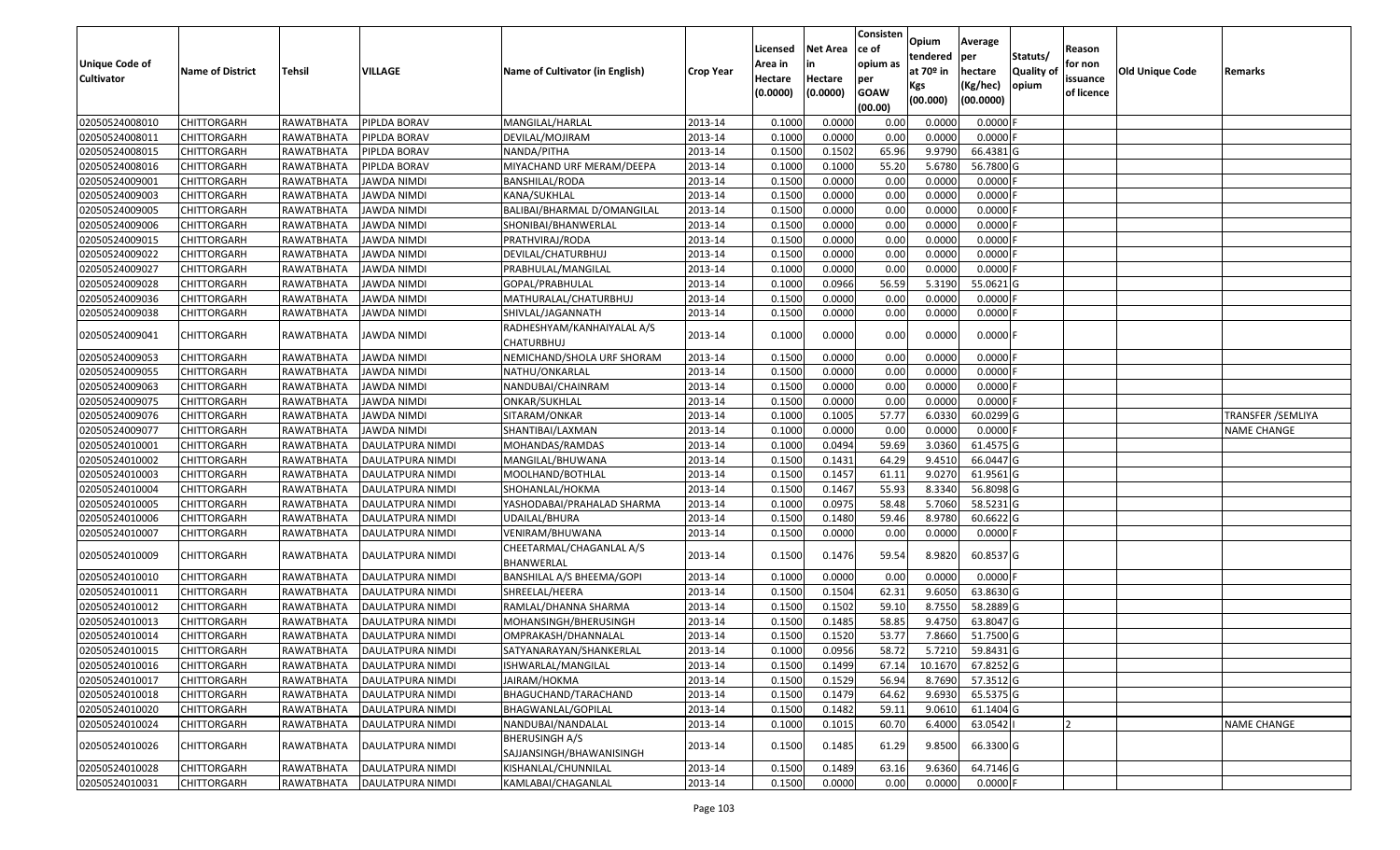| 02050524010033<br>2013-14<br>0.1500<br>0.0000<br>0.0000<br>0.0000<br><b>CHITTORGARH</b><br>RAWATBHATA<br>DAULATPURA NIMDI<br>JAGDISHCHAND/DHANNALAL<br>0.00<br>02050524010034<br>DAULATPURA NIMDI<br>0.1500<br>0.0513<br>63.78<br>3.2980<br>64.2885 G<br>CHITTORGARH<br>RAWATBHATA<br>RAMLAL/HOKMA<br>2013-14<br>2013-14<br>0.1500<br>0.0000<br>0.0000<br>02050524011001<br>PRATHVIRAJ/HARISINGH<br>0.00<br>0.0000<br>CHITTORGARH<br>RAWATBHATA<br><b>HADO KI MORVAN</b><br>02050524011002<br>RAWATBHATA<br>2013-14<br>0.1500<br>0.0000<br>0.00<br>0.0000<br>0.0000<br><b>CHITTORGARH</b><br><b>HADO KI MORVAN</b><br>DEVILAL/TARACHAND<br>02050524011003<br>2013-14<br>0.1500<br>0.1492<br>58.17<br>56.6421 G<br><b>CHITTORGARH</b><br>RAWATBHATA<br><b>HADO KI MORVAN</b><br>BADANSINGH/HARISINGH<br>8.4510<br>02050524011005<br>2013-14<br>0.1500<br>0.0000<br>0.0000<br>0.0000<br><b>CHITTORGARH</b><br>RAWATBHATA<br>HADO KI MORVAN<br>DHANKANWAR/BHANWERSINGH<br>0.00<br>0.1500<br>0.1445<br>58.84<br>8.9180<br>02050524011007<br>RAWATBHATA<br>2013-14<br>61.7163 G<br>CHITTORGARH<br><b>HADO KI MORVAN</b><br>DEVILAL/BHUWANA<br>02050524011008<br>2013-14<br>0.1500<br>0.0000<br>0.00<br>0.0000<br>0.0000<br><b>CHITTORGARH</b><br>RAWATBHATA<br><b>HADO KI MORVAN</b><br>KISHANLAL/UDA<br>02050524011009<br>0.1500<br>0.1480<br>59.35<br>8.6060<br><b>CHITTORGARH</b><br>RAWATBHATA<br><b>HADO KI MORVAN</b><br>PEERSINGH/KISHORESINGH<br>2013-14<br>58.1486 G<br>02050524011010<br>0.1500<br>0.1502<br>58.05<br>8.6330<br>57.4767 G<br><b>CHITTORGARH</b><br>RAWATBHATA<br><b>HADO KI MORVAN</b><br>DEVA/BHOLA<br>2013-14<br>SHAMBHUSINGH/TEJSINGH<br>0.1500<br>0.1497<br>56.66<br>8.9520<br>02050524011011<br><b>CHITTORGARH</b><br>RAWATBHATA<br><b>HADO KI MORVAN</b><br>2013-14<br>59.7990 G<br>02050524011012<br>2013-14<br>0.1500<br>0.0000<br>0.00<br>0.0000<br><b>CHITTORGARH</b><br>RAWATBHATA<br>KHUMANSINGH/SHIVSINGH<br>0.0000<br>HADO KI MORVAN<br>0.1500<br>02050524011014<br>RAWATBHATA<br>0.0000<br>0.00<br>0.0000<br>0.0000<br><b>CHITTORGARH</b><br><b>HADO KI MORVAN</b><br>JAGANNATH/NARU<br>2013-14<br>02050524011015<br>2013-14<br>0.1500<br>0.0000<br>0.0000<br><b>CHITTORGARH</b><br>RAWATBHATA<br>HADO KI MORVAN<br>HEERA/BHANWERLAL<br>0.00<br>0.0000<br>0.1500<br>0.0000<br>0.00<br>0.0000<br>0.0000<br>02050524011016<br><b>CHITTORGARH</b><br>RAWATBHATA<br><b>HADO KI MORVAN</b><br><b>GORIBAI/NAGJI</b><br>2013-14<br>2013-14<br>0.1500<br>0.0000<br>0.00<br>0.0000<br>02050524011017<br><b>CHITTORGARH</b><br>RAWATBHATA<br><b>HADO KI MORVAN</b><br>BHURIBAI/LAKHMA<br>0.0000<br>02050524011019<br>2013-14<br>0.1500<br>0.0737<br>60.12<br>4.6460<br>63.0393 G<br><b>CHITTORGARH</b><br>RAWATBHATA<br><b>HADO KI MORVAN</b><br>SARJUBAI/VEDA<br>02050524011020<br>0.1500<br>0.1457<br>54.83<br>8.2010<br>56.2869 G<br><b>CHITTORGARH</b><br>RAWATBHATA<br><b>HADO KI MORVAN</b><br>KUKA/BHOLA<br>2013-14<br>02050524011021<br>0.1500<br>0.0000<br>0.0000<br>0.0000<br><b>CHITTORGARH</b><br>RAWATBHATA<br><b>HADO KI MORVAN</b><br>JETUBAI/KALU<br>2013-14<br>2013-14<br>0.1500<br>0.1520<br>02050524011022<br>CHITTORGARH<br>RAWATBHATA<br>SHAMBHULAL/NARAYAN<br>61.85<br>9.6400<br>63.4211 G<br>HADO KI MORVAN<br>02050524011028<br>RAWATBHATA<br>2013-14<br>0.1500<br>0.0000<br>0.00<br>0.0000<br>0.0000<br><b>CHITTORGARH</b><br><b>HADO KI MORVAN</b><br>SHANKERSINGH/MOHANSINGH<br>LALKANWAR URF<br>0.1500<br>0.0740<br>02050524011029<br><b>CHITTORGARH</b><br>RAWATBHATA<br>HADO KI MORVAN<br>2013-14<br>57.77<br>4.5560<br>61.5676 G<br>MANKANWAR/UDAISINGH<br>2013-14<br>0.1500<br>0.0000<br>0.0000<br>0.0000<br>02050524011031<br>RAWATBHATA<br>0.00<br>CHITTORGARH<br>HADO KI MORVAN<br>DALPATSINGH/SHIVSINGH<br>56.87<br>02050524011032<br><b>CHITTORGARH</b><br>RAWATBHATA<br>HADO KI MORVAN<br>2013-14<br>0.1500<br>0.1498<br>8.8880<br>59.3324 G<br>KISHANSINGH/TEJSINGH<br>02050524011033<br>2013-14<br>0.1000<br>0.0988<br>56.93<br>5.5550<br>56.2247 G<br><b>CHITTORGARH</b><br>RAWATBHATA<br><b>HADO KI MORVAN</b><br>NANURAM/NARAYAN<br>02050524011034<br>2013-14<br>0.1500<br>0.1432<br>54.37<br>8.3420<br>58.2542 G<br><b>CHITTORGARH</b><br>RAWATBHATA<br>HADO KI MORVAN<br>NANDSINGH/BHAWERSINGH<br>0.1500<br>58.07<br>2013-14<br>0.1520<br>9.0590<br>59.5987 G<br>02050524011035<br><b>CHITTORGARH</b><br>RAWATBHATA<br><b>HADO KI MORVAN</b><br>LALSINGH/TEJSINGH<br>02050524011036<br>2013-14<br>0.1500<br>0.1474<br>63.14<br>10.1840<br>69.0909 G<br><b>CHITTORGARH</b><br>RAWATBHATA<br><b>HADO KI MORVAN</b><br>SHAMBHULAL/TARACHAND<br>0.1500<br>0.1499<br>55.89<br>8.7910<br>58.6458 G<br>02050524011038<br><b>CHITTORGARH</b><br>RAWATBHATA<br>GOVERDHANSINGH/SHIVSINGH<br>2013-14<br><b>HADO KI MORVAN</b><br>0.1500<br>0.0000<br>0.0000<br>$0.0000$ F<br>02050524011039<br><b>CHITTORGARH</b><br>RAWATBHATA<br>HADO KI MORVAN<br>2013-14<br>0.00<br>AJANKANWAR/GOVERDHANSINGH<br>64.8511 G<br>02050524011040<br><b>CHITTORGARH</b><br>RAWATBHATA<br>HADO KI MORVAN<br>PIYARANATH/NARAYANNATH<br>2013-14<br>0.1000<br>0.1041<br>61.06<br>6.7510<br>0.1500<br>0.1473<br>54.70<br>8.4630<br>57.4542 G<br>02050524011042<br><b>CHITTORGARH</b><br>RAWATBHATA<br><b>HADO KI MORVAN</b><br>MITTHUKANWAR/BALUSINGH<br>2013-14<br>02050524011043<br>0.150<br>58.22<br>61.4637 G<br>CHITTORGARH<br>RAWATBHATA<br>HADO KI MORVAN<br>BAHADURSINGH/BADANSINGH<br>2013-14<br>0.0977<br>6.0050<br>0.1500<br>0.1484<br>60.93<br>9.7660<br>02050524012001<br><b>CHITTORGARH</b><br>RAWATBHATA<br><b>TANKARDA</b><br>2013-14<br>65.8086 G<br>KAIRINGH/AMARCHAND<br>5.6840<br>02050524012002<br><b>CHITTORGARH</b><br>RAWATBHATA<br><b>TANKARDA</b><br>2013-14<br>0.1000<br>0.0897<br>59.83<br>63.3668 G<br>MANIRAM/PEMA<br>2013-14<br>0.1500<br>0.1513<br>55.95<br>9.1680<br>60.5948 G<br>02050524012005<br><b>CHITTORGARH</b><br>RAWATBHATA<br><b>TANKARDA</b><br>BHANWARLAL/GHEESA<br>02050524012006<br><b>CHITTORGARH</b><br>RAWATBHATA<br>NARAYNIBAI/HEERA<br>2013-14<br>0.1500<br>0.1476<br>55.36<br>8.5890<br>58.1911 G<br>TANKARDA<br>0.0000<br>02050524012007<br>RAWATBHATA<br><b>TANKARDA</b><br>DEVILAL/JAGANNATH<br>2013-14<br>0.1000<br>0.0000<br>0.00<br>$0.0000$ F<br><b>CHITTORGARH</b><br>0.1500<br>0.0000<br>0.0000<br>0.0000<br>02050524012008<br><b>CHITTORGARH</b><br>RAWATBHATA<br>TANKARDA<br>DEVILAL/RAMA<br>2013-14<br>0.00<br>0.1500<br>0.1477<br>8.4060<br>56.9127 G<br>02050524012013<br><b>CHITTORGARH</b><br><b>RAWATBHATA</b><br><b>TANKARDA</b><br>RAMESH/PIYRA<br>2013-14<br>51.89<br>02050524012014<br>RAWATBHATA<br>DEVILAL/VERDA<br>2013-14<br>0.1500<br>0.0000<br>0.00<br>0.0000<br>0.0000<br><b>CHITTORGARH</b><br>TANKARDA<br>0.0000<br>02050524012015<br>RAWATBHATA<br>MANGILAL/HEERALAL<br>0.1500<br>0.0000<br>0.0000<br><b>NAME CHANGE</b><br><b>CHITTORGARH</b><br><b>TANKARDA</b><br>2013-14<br>0.00<br>0.1500<br>0.1421<br>52.11<br>7.8240<br>55.0598 G<br>02050524012017<br><b>CHITTORGARH</b><br>RAWATBHATA<br>TANKARDA<br>BHERU/KANA JATIYA<br>2013-14<br>0.0000<br>02050524012019<br>RAWATBHATA<br><b>TANKARDA</b><br>2013-14<br>0.1000<br>0.0000<br>0.00<br>0.0000<br><b>NAME CHANGE</b><br><b>CHITTORGARH</b><br>NANDUBAI/MADHU | <b>Unique Code of</b><br><b>Cultivator</b> | <b>Name of District</b> | Tehsil | VILLAGE | Name of Cultivator (in English) | <b>Crop Year</b> | Licensed<br>Area in<br>Hectare<br>(0.0000) | <b>Net Area</b><br>in<br>Hectare<br>(0.0000) | Consisten<br>ce of<br>opium as<br>per<br><b>GOAW</b><br>(00.00) | Opium<br>tendered<br>at 70º in<br>Kgs<br>(00.000) | Average<br>per<br>hectare<br>(Kg/hec)<br>(00.0000) | Statuts/<br><b>Quality of</b><br>opium | Reason<br>for non<br>issuance<br>of licence | <b>Old Unique Code</b> | Remarks |
|--------------------------------------------------------------------------------------------------------------------------------------------------------------------------------------------------------------------------------------------------------------------------------------------------------------------------------------------------------------------------------------------------------------------------------------------------------------------------------------------------------------------------------------------------------------------------------------------------------------------------------------------------------------------------------------------------------------------------------------------------------------------------------------------------------------------------------------------------------------------------------------------------------------------------------------------------------------------------------------------------------------------------------------------------------------------------------------------------------------------------------------------------------------------------------------------------------------------------------------------------------------------------------------------------------------------------------------------------------------------------------------------------------------------------------------------------------------------------------------------------------------------------------------------------------------------------------------------------------------------------------------------------------------------------------------------------------------------------------------------------------------------------------------------------------------------------------------------------------------------------------------------------------------------------------------------------------------------------------------------------------------------------------------------------------------------------------------------------------------------------------------------------------------------------------------------------------------------------------------------------------------------------------------------------------------------------------------------------------------------------------------------------------------------------------------------------------------------------------------------------------------------------------------------------------------------------------------------------------------------------------------------------------------------------------------------------------------------------------------------------------------------------------------------------------------------------------------------------------------------------------------------------------------------------------------------------------------------------------------------------------------------------------------------------------------------------------------------------------------------------------------------------------------------------------------------------------------------------------------------------------------------------------------------------------------------------------------------------------------------------------------------------------------------------------------------------------------------------------------------------------------------------------------------------------------------------------------------------------------------------------------------------------------------------------------------------------------------------------------------------------------------------------------------------------------------------------------------------------------------------------------------------------------------------------------------------------------------------------------------------------------------------------------------------------------------------------------------------------------------------------------------------------------------------------------------------------------------------------------------------------------------------------------------------------------------------------------------------------------------------------------------------------------------------------------------------------------------------------------------------------------------------------------------------------------------------------------------------------------------------------------------------------------------------------------------------------------------------------------------------------------------------------------------------------------------------------------------------------------------------------------------------------------------------------------------------------------------------------------------------------------------------------------------------------------------------------------------------------------------------------------------------------------------------------------------------------------------------------------------------------------------------------------------------------------------------------------------------------------------------------------------------------------------------------------------------------------------------------------------------------------------------------------------------------------------------------------------------------------------------------------------------------------------------------------------------------------------------------------------------------------------------------------------------------------------------------------------------------------------------------------------------------------------------------------------------------------------------------------------------------------------------------------------------------------------------------------------------------------------------------------------------------------------------------------------------------------------------------------------------------------------------------------------------------------------------------------------------------------------------------------------------------------------------------------------------------------------------------------------------------------------------------------------------------------------------------------------------------------------------------------------------------------------------------------------------------------------------------------------------------------------------------------------------------------------------------------------------------------------------------------------------------------------------------------------------------------------------------------------------------------------------------------------------------------------------------------------------------------------------------------------------------------------------------------------------------------------------------------------------|--------------------------------------------|-------------------------|--------|---------|---------------------------------|------------------|--------------------------------------------|----------------------------------------------|-----------------------------------------------------------------|---------------------------------------------------|----------------------------------------------------|----------------------------------------|---------------------------------------------|------------------------|---------|
|                                                                                                                                                                                                                                                                                                                                                                                                                                                                                                                                                                                                                                                                                                                                                                                                                                                                                                                                                                                                                                                                                                                                                                                                                                                                                                                                                                                                                                                                                                                                                                                                                                                                                                                                                                                                                                                                                                                                                                                                                                                                                                                                                                                                                                                                                                                                                                                                                                                                                                                                                                                                                                                                                                                                                                                                                                                                                                                                                                                                                                                                                                                                                                                                                                                                                                                                                                                                                                                                                                                                                                                                                                                                                                                                                                                                                                                                                                                                                                                                                                                                                                                                                                                                                                                                                                                                                                                                                                                                                                                                                                                                                                                                                                                                                                                                                                                                                                                                                                                                                                                                                                                                                                                                                                                                                                                                                                                                                                                                                                                                                                                                                                                                                                                                                                                                                                                                                                                                                                                                                                                                                                                                                                                                                                                                                                                                                                                                                                                                                                                                                                                                                                                                                                                                                                                                                                                                                                                                                                                                                                                                                                                                                                                                                                                  |                                            |                         |        |         |                                 |                  |                                            |                                              |                                                                 |                                                   |                                                    |                                        |                                             |                        |         |
|                                                                                                                                                                                                                                                                                                                                                                                                                                                                                                                                                                                                                                                                                                                                                                                                                                                                                                                                                                                                                                                                                                                                                                                                                                                                                                                                                                                                                                                                                                                                                                                                                                                                                                                                                                                                                                                                                                                                                                                                                                                                                                                                                                                                                                                                                                                                                                                                                                                                                                                                                                                                                                                                                                                                                                                                                                                                                                                                                                                                                                                                                                                                                                                                                                                                                                                                                                                                                                                                                                                                                                                                                                                                                                                                                                                                                                                                                                                                                                                                                                                                                                                                                                                                                                                                                                                                                                                                                                                                                                                                                                                                                                                                                                                                                                                                                                                                                                                                                                                                                                                                                                                                                                                                                                                                                                                                                                                                                                                                                                                                                                                                                                                                                                                                                                                                                                                                                                                                                                                                                                                                                                                                                                                                                                                                                                                                                                                                                                                                                                                                                                                                                                                                                                                                                                                                                                                                                                                                                                                                                                                                                                                                                                                                                                                  |                                            |                         |        |         |                                 |                  |                                            |                                              |                                                                 |                                                   |                                                    |                                        |                                             |                        |         |
|                                                                                                                                                                                                                                                                                                                                                                                                                                                                                                                                                                                                                                                                                                                                                                                                                                                                                                                                                                                                                                                                                                                                                                                                                                                                                                                                                                                                                                                                                                                                                                                                                                                                                                                                                                                                                                                                                                                                                                                                                                                                                                                                                                                                                                                                                                                                                                                                                                                                                                                                                                                                                                                                                                                                                                                                                                                                                                                                                                                                                                                                                                                                                                                                                                                                                                                                                                                                                                                                                                                                                                                                                                                                                                                                                                                                                                                                                                                                                                                                                                                                                                                                                                                                                                                                                                                                                                                                                                                                                                                                                                                                                                                                                                                                                                                                                                                                                                                                                                                                                                                                                                                                                                                                                                                                                                                                                                                                                                                                                                                                                                                                                                                                                                                                                                                                                                                                                                                                                                                                                                                                                                                                                                                                                                                                                                                                                                                                                                                                                                                                                                                                                                                                                                                                                                                                                                                                                                                                                                                                                                                                                                                                                                                                                                                  |                                            |                         |        |         |                                 |                  |                                            |                                              |                                                                 |                                                   |                                                    |                                        |                                             |                        |         |
|                                                                                                                                                                                                                                                                                                                                                                                                                                                                                                                                                                                                                                                                                                                                                                                                                                                                                                                                                                                                                                                                                                                                                                                                                                                                                                                                                                                                                                                                                                                                                                                                                                                                                                                                                                                                                                                                                                                                                                                                                                                                                                                                                                                                                                                                                                                                                                                                                                                                                                                                                                                                                                                                                                                                                                                                                                                                                                                                                                                                                                                                                                                                                                                                                                                                                                                                                                                                                                                                                                                                                                                                                                                                                                                                                                                                                                                                                                                                                                                                                                                                                                                                                                                                                                                                                                                                                                                                                                                                                                                                                                                                                                                                                                                                                                                                                                                                                                                                                                                                                                                                                                                                                                                                                                                                                                                                                                                                                                                                                                                                                                                                                                                                                                                                                                                                                                                                                                                                                                                                                                                                                                                                                                                                                                                                                                                                                                                                                                                                                                                                                                                                                                                                                                                                                                                                                                                                                                                                                                                                                                                                                                                                                                                                                                                  |                                            |                         |        |         |                                 |                  |                                            |                                              |                                                                 |                                                   |                                                    |                                        |                                             |                        |         |
|                                                                                                                                                                                                                                                                                                                                                                                                                                                                                                                                                                                                                                                                                                                                                                                                                                                                                                                                                                                                                                                                                                                                                                                                                                                                                                                                                                                                                                                                                                                                                                                                                                                                                                                                                                                                                                                                                                                                                                                                                                                                                                                                                                                                                                                                                                                                                                                                                                                                                                                                                                                                                                                                                                                                                                                                                                                                                                                                                                                                                                                                                                                                                                                                                                                                                                                                                                                                                                                                                                                                                                                                                                                                                                                                                                                                                                                                                                                                                                                                                                                                                                                                                                                                                                                                                                                                                                                                                                                                                                                                                                                                                                                                                                                                                                                                                                                                                                                                                                                                                                                                                                                                                                                                                                                                                                                                                                                                                                                                                                                                                                                                                                                                                                                                                                                                                                                                                                                                                                                                                                                                                                                                                                                                                                                                                                                                                                                                                                                                                                                                                                                                                                                                                                                                                                                                                                                                                                                                                                                                                                                                                                                                                                                                                                                  |                                            |                         |        |         |                                 |                  |                                            |                                              |                                                                 |                                                   |                                                    |                                        |                                             |                        |         |
|                                                                                                                                                                                                                                                                                                                                                                                                                                                                                                                                                                                                                                                                                                                                                                                                                                                                                                                                                                                                                                                                                                                                                                                                                                                                                                                                                                                                                                                                                                                                                                                                                                                                                                                                                                                                                                                                                                                                                                                                                                                                                                                                                                                                                                                                                                                                                                                                                                                                                                                                                                                                                                                                                                                                                                                                                                                                                                                                                                                                                                                                                                                                                                                                                                                                                                                                                                                                                                                                                                                                                                                                                                                                                                                                                                                                                                                                                                                                                                                                                                                                                                                                                                                                                                                                                                                                                                                                                                                                                                                                                                                                                                                                                                                                                                                                                                                                                                                                                                                                                                                                                                                                                                                                                                                                                                                                                                                                                                                                                                                                                                                                                                                                                                                                                                                                                                                                                                                                                                                                                                                                                                                                                                                                                                                                                                                                                                                                                                                                                                                                                                                                                                                                                                                                                                                                                                                                                                                                                                                                                                                                                                                                                                                                                                                  |                                            |                         |        |         |                                 |                  |                                            |                                              |                                                                 |                                                   |                                                    |                                        |                                             |                        |         |
|                                                                                                                                                                                                                                                                                                                                                                                                                                                                                                                                                                                                                                                                                                                                                                                                                                                                                                                                                                                                                                                                                                                                                                                                                                                                                                                                                                                                                                                                                                                                                                                                                                                                                                                                                                                                                                                                                                                                                                                                                                                                                                                                                                                                                                                                                                                                                                                                                                                                                                                                                                                                                                                                                                                                                                                                                                                                                                                                                                                                                                                                                                                                                                                                                                                                                                                                                                                                                                                                                                                                                                                                                                                                                                                                                                                                                                                                                                                                                                                                                                                                                                                                                                                                                                                                                                                                                                                                                                                                                                                                                                                                                                                                                                                                                                                                                                                                                                                                                                                                                                                                                                                                                                                                                                                                                                                                                                                                                                                                                                                                                                                                                                                                                                                                                                                                                                                                                                                                                                                                                                                                                                                                                                                                                                                                                                                                                                                                                                                                                                                                                                                                                                                                                                                                                                                                                                                                                                                                                                                                                                                                                                                                                                                                                                                  |                                            |                         |        |         |                                 |                  |                                            |                                              |                                                                 |                                                   |                                                    |                                        |                                             |                        |         |
|                                                                                                                                                                                                                                                                                                                                                                                                                                                                                                                                                                                                                                                                                                                                                                                                                                                                                                                                                                                                                                                                                                                                                                                                                                                                                                                                                                                                                                                                                                                                                                                                                                                                                                                                                                                                                                                                                                                                                                                                                                                                                                                                                                                                                                                                                                                                                                                                                                                                                                                                                                                                                                                                                                                                                                                                                                                                                                                                                                                                                                                                                                                                                                                                                                                                                                                                                                                                                                                                                                                                                                                                                                                                                                                                                                                                                                                                                                                                                                                                                                                                                                                                                                                                                                                                                                                                                                                                                                                                                                                                                                                                                                                                                                                                                                                                                                                                                                                                                                                                                                                                                                                                                                                                                                                                                                                                                                                                                                                                                                                                                                                                                                                                                                                                                                                                                                                                                                                                                                                                                                                                                                                                                                                                                                                                                                                                                                                                                                                                                                                                                                                                                                                                                                                                                                                                                                                                                                                                                                                                                                                                                                                                                                                                                                                  |                                            |                         |        |         |                                 |                  |                                            |                                              |                                                                 |                                                   |                                                    |                                        |                                             |                        |         |
|                                                                                                                                                                                                                                                                                                                                                                                                                                                                                                                                                                                                                                                                                                                                                                                                                                                                                                                                                                                                                                                                                                                                                                                                                                                                                                                                                                                                                                                                                                                                                                                                                                                                                                                                                                                                                                                                                                                                                                                                                                                                                                                                                                                                                                                                                                                                                                                                                                                                                                                                                                                                                                                                                                                                                                                                                                                                                                                                                                                                                                                                                                                                                                                                                                                                                                                                                                                                                                                                                                                                                                                                                                                                                                                                                                                                                                                                                                                                                                                                                                                                                                                                                                                                                                                                                                                                                                                                                                                                                                                                                                                                                                                                                                                                                                                                                                                                                                                                                                                                                                                                                                                                                                                                                                                                                                                                                                                                                                                                                                                                                                                                                                                                                                                                                                                                                                                                                                                                                                                                                                                                                                                                                                                                                                                                                                                                                                                                                                                                                                                                                                                                                                                                                                                                                                                                                                                                                                                                                                                                                                                                                                                                                                                                                                                  |                                            |                         |        |         |                                 |                  |                                            |                                              |                                                                 |                                                   |                                                    |                                        |                                             |                        |         |
|                                                                                                                                                                                                                                                                                                                                                                                                                                                                                                                                                                                                                                                                                                                                                                                                                                                                                                                                                                                                                                                                                                                                                                                                                                                                                                                                                                                                                                                                                                                                                                                                                                                                                                                                                                                                                                                                                                                                                                                                                                                                                                                                                                                                                                                                                                                                                                                                                                                                                                                                                                                                                                                                                                                                                                                                                                                                                                                                                                                                                                                                                                                                                                                                                                                                                                                                                                                                                                                                                                                                                                                                                                                                                                                                                                                                                                                                                                                                                                                                                                                                                                                                                                                                                                                                                                                                                                                                                                                                                                                                                                                                                                                                                                                                                                                                                                                                                                                                                                                                                                                                                                                                                                                                                                                                                                                                                                                                                                                                                                                                                                                                                                                                                                                                                                                                                                                                                                                                                                                                                                                                                                                                                                                                                                                                                                                                                                                                                                                                                                                                                                                                                                                                                                                                                                                                                                                                                                                                                                                                                                                                                                                                                                                                                                                  |                                            |                         |        |         |                                 |                  |                                            |                                              |                                                                 |                                                   |                                                    |                                        |                                             |                        |         |
|                                                                                                                                                                                                                                                                                                                                                                                                                                                                                                                                                                                                                                                                                                                                                                                                                                                                                                                                                                                                                                                                                                                                                                                                                                                                                                                                                                                                                                                                                                                                                                                                                                                                                                                                                                                                                                                                                                                                                                                                                                                                                                                                                                                                                                                                                                                                                                                                                                                                                                                                                                                                                                                                                                                                                                                                                                                                                                                                                                                                                                                                                                                                                                                                                                                                                                                                                                                                                                                                                                                                                                                                                                                                                                                                                                                                                                                                                                                                                                                                                                                                                                                                                                                                                                                                                                                                                                                                                                                                                                                                                                                                                                                                                                                                                                                                                                                                                                                                                                                                                                                                                                                                                                                                                                                                                                                                                                                                                                                                                                                                                                                                                                                                                                                                                                                                                                                                                                                                                                                                                                                                                                                                                                                                                                                                                                                                                                                                                                                                                                                                                                                                                                                                                                                                                                                                                                                                                                                                                                                                                                                                                                                                                                                                                                                  |                                            |                         |        |         |                                 |                  |                                            |                                              |                                                                 |                                                   |                                                    |                                        |                                             |                        |         |
|                                                                                                                                                                                                                                                                                                                                                                                                                                                                                                                                                                                                                                                                                                                                                                                                                                                                                                                                                                                                                                                                                                                                                                                                                                                                                                                                                                                                                                                                                                                                                                                                                                                                                                                                                                                                                                                                                                                                                                                                                                                                                                                                                                                                                                                                                                                                                                                                                                                                                                                                                                                                                                                                                                                                                                                                                                                                                                                                                                                                                                                                                                                                                                                                                                                                                                                                                                                                                                                                                                                                                                                                                                                                                                                                                                                                                                                                                                                                                                                                                                                                                                                                                                                                                                                                                                                                                                                                                                                                                                                                                                                                                                                                                                                                                                                                                                                                                                                                                                                                                                                                                                                                                                                                                                                                                                                                                                                                                                                                                                                                                                                                                                                                                                                                                                                                                                                                                                                                                                                                                                                                                                                                                                                                                                                                                                                                                                                                                                                                                                                                                                                                                                                                                                                                                                                                                                                                                                                                                                                                                                                                                                                                                                                                                                                  |                                            |                         |        |         |                                 |                  |                                            |                                              |                                                                 |                                                   |                                                    |                                        |                                             |                        |         |
|                                                                                                                                                                                                                                                                                                                                                                                                                                                                                                                                                                                                                                                                                                                                                                                                                                                                                                                                                                                                                                                                                                                                                                                                                                                                                                                                                                                                                                                                                                                                                                                                                                                                                                                                                                                                                                                                                                                                                                                                                                                                                                                                                                                                                                                                                                                                                                                                                                                                                                                                                                                                                                                                                                                                                                                                                                                                                                                                                                                                                                                                                                                                                                                                                                                                                                                                                                                                                                                                                                                                                                                                                                                                                                                                                                                                                                                                                                                                                                                                                                                                                                                                                                                                                                                                                                                                                                                                                                                                                                                                                                                                                                                                                                                                                                                                                                                                                                                                                                                                                                                                                                                                                                                                                                                                                                                                                                                                                                                                                                                                                                                                                                                                                                                                                                                                                                                                                                                                                                                                                                                                                                                                                                                                                                                                                                                                                                                                                                                                                                                                                                                                                                                                                                                                                                                                                                                                                                                                                                                                                                                                                                                                                                                                                                                  |                                            |                         |        |         |                                 |                  |                                            |                                              |                                                                 |                                                   |                                                    |                                        |                                             |                        |         |
|                                                                                                                                                                                                                                                                                                                                                                                                                                                                                                                                                                                                                                                                                                                                                                                                                                                                                                                                                                                                                                                                                                                                                                                                                                                                                                                                                                                                                                                                                                                                                                                                                                                                                                                                                                                                                                                                                                                                                                                                                                                                                                                                                                                                                                                                                                                                                                                                                                                                                                                                                                                                                                                                                                                                                                                                                                                                                                                                                                                                                                                                                                                                                                                                                                                                                                                                                                                                                                                                                                                                                                                                                                                                                                                                                                                                                                                                                                                                                                                                                                                                                                                                                                                                                                                                                                                                                                                                                                                                                                                                                                                                                                                                                                                                                                                                                                                                                                                                                                                                                                                                                                                                                                                                                                                                                                                                                                                                                                                                                                                                                                                                                                                                                                                                                                                                                                                                                                                                                                                                                                                                                                                                                                                                                                                                                                                                                                                                                                                                                                                                                                                                                                                                                                                                                                                                                                                                                                                                                                                                                                                                                                                                                                                                                                                  |                                            |                         |        |         |                                 |                  |                                            |                                              |                                                                 |                                                   |                                                    |                                        |                                             |                        |         |
|                                                                                                                                                                                                                                                                                                                                                                                                                                                                                                                                                                                                                                                                                                                                                                                                                                                                                                                                                                                                                                                                                                                                                                                                                                                                                                                                                                                                                                                                                                                                                                                                                                                                                                                                                                                                                                                                                                                                                                                                                                                                                                                                                                                                                                                                                                                                                                                                                                                                                                                                                                                                                                                                                                                                                                                                                                                                                                                                                                                                                                                                                                                                                                                                                                                                                                                                                                                                                                                                                                                                                                                                                                                                                                                                                                                                                                                                                                                                                                                                                                                                                                                                                                                                                                                                                                                                                                                                                                                                                                                                                                                                                                                                                                                                                                                                                                                                                                                                                                                                                                                                                                                                                                                                                                                                                                                                                                                                                                                                                                                                                                                                                                                                                                                                                                                                                                                                                                                                                                                                                                                                                                                                                                                                                                                                                                                                                                                                                                                                                                                                                                                                                                                                                                                                                                                                                                                                                                                                                                                                                                                                                                                                                                                                                                                  |                                            |                         |        |         |                                 |                  |                                            |                                              |                                                                 |                                                   |                                                    |                                        |                                             |                        |         |
|                                                                                                                                                                                                                                                                                                                                                                                                                                                                                                                                                                                                                                                                                                                                                                                                                                                                                                                                                                                                                                                                                                                                                                                                                                                                                                                                                                                                                                                                                                                                                                                                                                                                                                                                                                                                                                                                                                                                                                                                                                                                                                                                                                                                                                                                                                                                                                                                                                                                                                                                                                                                                                                                                                                                                                                                                                                                                                                                                                                                                                                                                                                                                                                                                                                                                                                                                                                                                                                                                                                                                                                                                                                                                                                                                                                                                                                                                                                                                                                                                                                                                                                                                                                                                                                                                                                                                                                                                                                                                                                                                                                                                                                                                                                                                                                                                                                                                                                                                                                                                                                                                                                                                                                                                                                                                                                                                                                                                                                                                                                                                                                                                                                                                                                                                                                                                                                                                                                                                                                                                                                                                                                                                                                                                                                                                                                                                                                                                                                                                                                                                                                                                                                                                                                                                                                                                                                                                                                                                                                                                                                                                                                                                                                                                                                  |                                            |                         |        |         |                                 |                  |                                            |                                              |                                                                 |                                                   |                                                    |                                        |                                             |                        |         |
|                                                                                                                                                                                                                                                                                                                                                                                                                                                                                                                                                                                                                                                                                                                                                                                                                                                                                                                                                                                                                                                                                                                                                                                                                                                                                                                                                                                                                                                                                                                                                                                                                                                                                                                                                                                                                                                                                                                                                                                                                                                                                                                                                                                                                                                                                                                                                                                                                                                                                                                                                                                                                                                                                                                                                                                                                                                                                                                                                                                                                                                                                                                                                                                                                                                                                                                                                                                                                                                                                                                                                                                                                                                                                                                                                                                                                                                                                                                                                                                                                                                                                                                                                                                                                                                                                                                                                                                                                                                                                                                                                                                                                                                                                                                                                                                                                                                                                                                                                                                                                                                                                                                                                                                                                                                                                                                                                                                                                                                                                                                                                                                                                                                                                                                                                                                                                                                                                                                                                                                                                                                                                                                                                                                                                                                                                                                                                                                                                                                                                                                                                                                                                                                                                                                                                                                                                                                                                                                                                                                                                                                                                                                                                                                                                                                  |                                            |                         |        |         |                                 |                  |                                            |                                              |                                                                 |                                                   |                                                    |                                        |                                             |                        |         |
|                                                                                                                                                                                                                                                                                                                                                                                                                                                                                                                                                                                                                                                                                                                                                                                                                                                                                                                                                                                                                                                                                                                                                                                                                                                                                                                                                                                                                                                                                                                                                                                                                                                                                                                                                                                                                                                                                                                                                                                                                                                                                                                                                                                                                                                                                                                                                                                                                                                                                                                                                                                                                                                                                                                                                                                                                                                                                                                                                                                                                                                                                                                                                                                                                                                                                                                                                                                                                                                                                                                                                                                                                                                                                                                                                                                                                                                                                                                                                                                                                                                                                                                                                                                                                                                                                                                                                                                                                                                                                                                                                                                                                                                                                                                                                                                                                                                                                                                                                                                                                                                                                                                                                                                                                                                                                                                                                                                                                                                                                                                                                                                                                                                                                                                                                                                                                                                                                                                                                                                                                                                                                                                                                                                                                                                                                                                                                                                                                                                                                                                                                                                                                                                                                                                                                                                                                                                                                                                                                                                                                                                                                                                                                                                                                                                  |                                            |                         |        |         |                                 |                  |                                            |                                              |                                                                 |                                                   |                                                    |                                        |                                             |                        |         |
|                                                                                                                                                                                                                                                                                                                                                                                                                                                                                                                                                                                                                                                                                                                                                                                                                                                                                                                                                                                                                                                                                                                                                                                                                                                                                                                                                                                                                                                                                                                                                                                                                                                                                                                                                                                                                                                                                                                                                                                                                                                                                                                                                                                                                                                                                                                                                                                                                                                                                                                                                                                                                                                                                                                                                                                                                                                                                                                                                                                                                                                                                                                                                                                                                                                                                                                                                                                                                                                                                                                                                                                                                                                                                                                                                                                                                                                                                                                                                                                                                                                                                                                                                                                                                                                                                                                                                                                                                                                                                                                                                                                                                                                                                                                                                                                                                                                                                                                                                                                                                                                                                                                                                                                                                                                                                                                                                                                                                                                                                                                                                                                                                                                                                                                                                                                                                                                                                                                                                                                                                                                                                                                                                                                                                                                                                                                                                                                                                                                                                                                                                                                                                                                                                                                                                                                                                                                                                                                                                                                                                                                                                                                                                                                                                                                  |                                            |                         |        |         |                                 |                  |                                            |                                              |                                                                 |                                                   |                                                    |                                        |                                             |                        |         |
|                                                                                                                                                                                                                                                                                                                                                                                                                                                                                                                                                                                                                                                                                                                                                                                                                                                                                                                                                                                                                                                                                                                                                                                                                                                                                                                                                                                                                                                                                                                                                                                                                                                                                                                                                                                                                                                                                                                                                                                                                                                                                                                                                                                                                                                                                                                                                                                                                                                                                                                                                                                                                                                                                                                                                                                                                                                                                                                                                                                                                                                                                                                                                                                                                                                                                                                                                                                                                                                                                                                                                                                                                                                                                                                                                                                                                                                                                                                                                                                                                                                                                                                                                                                                                                                                                                                                                                                                                                                                                                                                                                                                                                                                                                                                                                                                                                                                                                                                                                                                                                                                                                                                                                                                                                                                                                                                                                                                                                                                                                                                                                                                                                                                                                                                                                                                                                                                                                                                                                                                                                                                                                                                                                                                                                                                                                                                                                                                                                                                                                                                                                                                                                                                                                                                                                                                                                                                                                                                                                                                                                                                                                                                                                                                                                                  |                                            |                         |        |         |                                 |                  |                                            |                                              |                                                                 |                                                   |                                                    |                                        |                                             |                        |         |
|                                                                                                                                                                                                                                                                                                                                                                                                                                                                                                                                                                                                                                                                                                                                                                                                                                                                                                                                                                                                                                                                                                                                                                                                                                                                                                                                                                                                                                                                                                                                                                                                                                                                                                                                                                                                                                                                                                                                                                                                                                                                                                                                                                                                                                                                                                                                                                                                                                                                                                                                                                                                                                                                                                                                                                                                                                                                                                                                                                                                                                                                                                                                                                                                                                                                                                                                                                                                                                                                                                                                                                                                                                                                                                                                                                                                                                                                                                                                                                                                                                                                                                                                                                                                                                                                                                                                                                                                                                                                                                                                                                                                                                                                                                                                                                                                                                                                                                                                                                                                                                                                                                                                                                                                                                                                                                                                                                                                                                                                                                                                                                                                                                                                                                                                                                                                                                                                                                                                                                                                                                                                                                                                                                                                                                                                                                                                                                                                                                                                                                                                                                                                                                                                                                                                                                                                                                                                                                                                                                                                                                                                                                                                                                                                                                                  |                                            |                         |        |         |                                 |                  |                                            |                                              |                                                                 |                                                   |                                                    |                                        |                                             |                        |         |
|                                                                                                                                                                                                                                                                                                                                                                                                                                                                                                                                                                                                                                                                                                                                                                                                                                                                                                                                                                                                                                                                                                                                                                                                                                                                                                                                                                                                                                                                                                                                                                                                                                                                                                                                                                                                                                                                                                                                                                                                                                                                                                                                                                                                                                                                                                                                                                                                                                                                                                                                                                                                                                                                                                                                                                                                                                                                                                                                                                                                                                                                                                                                                                                                                                                                                                                                                                                                                                                                                                                                                                                                                                                                                                                                                                                                                                                                                                                                                                                                                                                                                                                                                                                                                                                                                                                                                                                                                                                                                                                                                                                                                                                                                                                                                                                                                                                                                                                                                                                                                                                                                                                                                                                                                                                                                                                                                                                                                                                                                                                                                                                                                                                                                                                                                                                                                                                                                                                                                                                                                                                                                                                                                                                                                                                                                                                                                                                                                                                                                                                                                                                                                                                                                                                                                                                                                                                                                                                                                                                                                                                                                                                                                                                                                                                  |                                            |                         |        |         |                                 |                  |                                            |                                              |                                                                 |                                                   |                                                    |                                        |                                             |                        |         |
|                                                                                                                                                                                                                                                                                                                                                                                                                                                                                                                                                                                                                                                                                                                                                                                                                                                                                                                                                                                                                                                                                                                                                                                                                                                                                                                                                                                                                                                                                                                                                                                                                                                                                                                                                                                                                                                                                                                                                                                                                                                                                                                                                                                                                                                                                                                                                                                                                                                                                                                                                                                                                                                                                                                                                                                                                                                                                                                                                                                                                                                                                                                                                                                                                                                                                                                                                                                                                                                                                                                                                                                                                                                                                                                                                                                                                                                                                                                                                                                                                                                                                                                                                                                                                                                                                                                                                                                                                                                                                                                                                                                                                                                                                                                                                                                                                                                                                                                                                                                                                                                                                                                                                                                                                                                                                                                                                                                                                                                                                                                                                                                                                                                                                                                                                                                                                                                                                                                                                                                                                                                                                                                                                                                                                                                                                                                                                                                                                                                                                                                                                                                                                                                                                                                                                                                                                                                                                                                                                                                                                                                                                                                                                                                                                                                  |                                            |                         |        |         |                                 |                  |                                            |                                              |                                                                 |                                                   |                                                    |                                        |                                             |                        |         |
|                                                                                                                                                                                                                                                                                                                                                                                                                                                                                                                                                                                                                                                                                                                                                                                                                                                                                                                                                                                                                                                                                                                                                                                                                                                                                                                                                                                                                                                                                                                                                                                                                                                                                                                                                                                                                                                                                                                                                                                                                                                                                                                                                                                                                                                                                                                                                                                                                                                                                                                                                                                                                                                                                                                                                                                                                                                                                                                                                                                                                                                                                                                                                                                                                                                                                                                                                                                                                                                                                                                                                                                                                                                                                                                                                                                                                                                                                                                                                                                                                                                                                                                                                                                                                                                                                                                                                                                                                                                                                                                                                                                                                                                                                                                                                                                                                                                                                                                                                                                                                                                                                                                                                                                                                                                                                                                                                                                                                                                                                                                                                                                                                                                                                                                                                                                                                                                                                                                                                                                                                                                                                                                                                                                                                                                                                                                                                                                                                                                                                                                                                                                                                                                                                                                                                                                                                                                                                                                                                                                                                                                                                                                                                                                                                                                  |                                            |                         |        |         |                                 |                  |                                            |                                              |                                                                 |                                                   |                                                    |                                        |                                             |                        |         |
|                                                                                                                                                                                                                                                                                                                                                                                                                                                                                                                                                                                                                                                                                                                                                                                                                                                                                                                                                                                                                                                                                                                                                                                                                                                                                                                                                                                                                                                                                                                                                                                                                                                                                                                                                                                                                                                                                                                                                                                                                                                                                                                                                                                                                                                                                                                                                                                                                                                                                                                                                                                                                                                                                                                                                                                                                                                                                                                                                                                                                                                                                                                                                                                                                                                                                                                                                                                                                                                                                                                                                                                                                                                                                                                                                                                                                                                                                                                                                                                                                                                                                                                                                                                                                                                                                                                                                                                                                                                                                                                                                                                                                                                                                                                                                                                                                                                                                                                                                                                                                                                                                                                                                                                                                                                                                                                                                                                                                                                                                                                                                                                                                                                                                                                                                                                                                                                                                                                                                                                                                                                                                                                                                                                                                                                                                                                                                                                                                                                                                                                                                                                                                                                                                                                                                                                                                                                                                                                                                                                                                                                                                                                                                                                                                                                  |                                            |                         |        |         |                                 |                  |                                            |                                              |                                                                 |                                                   |                                                    |                                        |                                             |                        |         |
|                                                                                                                                                                                                                                                                                                                                                                                                                                                                                                                                                                                                                                                                                                                                                                                                                                                                                                                                                                                                                                                                                                                                                                                                                                                                                                                                                                                                                                                                                                                                                                                                                                                                                                                                                                                                                                                                                                                                                                                                                                                                                                                                                                                                                                                                                                                                                                                                                                                                                                                                                                                                                                                                                                                                                                                                                                                                                                                                                                                                                                                                                                                                                                                                                                                                                                                                                                                                                                                                                                                                                                                                                                                                                                                                                                                                                                                                                                                                                                                                                                                                                                                                                                                                                                                                                                                                                                                                                                                                                                                                                                                                                                                                                                                                                                                                                                                                                                                                                                                                                                                                                                                                                                                                                                                                                                                                                                                                                                                                                                                                                                                                                                                                                                                                                                                                                                                                                                                                                                                                                                                                                                                                                                                                                                                                                                                                                                                                                                                                                                                                                                                                                                                                                                                                                                                                                                                                                                                                                                                                                                                                                                                                                                                                                                                  |                                            |                         |        |         |                                 |                  |                                            |                                              |                                                                 |                                                   |                                                    |                                        |                                             |                        |         |
|                                                                                                                                                                                                                                                                                                                                                                                                                                                                                                                                                                                                                                                                                                                                                                                                                                                                                                                                                                                                                                                                                                                                                                                                                                                                                                                                                                                                                                                                                                                                                                                                                                                                                                                                                                                                                                                                                                                                                                                                                                                                                                                                                                                                                                                                                                                                                                                                                                                                                                                                                                                                                                                                                                                                                                                                                                                                                                                                                                                                                                                                                                                                                                                                                                                                                                                                                                                                                                                                                                                                                                                                                                                                                                                                                                                                                                                                                                                                                                                                                                                                                                                                                                                                                                                                                                                                                                                                                                                                                                                                                                                                                                                                                                                                                                                                                                                                                                                                                                                                                                                                                                                                                                                                                                                                                                                                                                                                                                                                                                                                                                                                                                                                                                                                                                                                                                                                                                                                                                                                                                                                                                                                                                                                                                                                                                                                                                                                                                                                                                                                                                                                                                                                                                                                                                                                                                                                                                                                                                                                                                                                                                                                                                                                                                                  |                                            |                         |        |         |                                 |                  |                                            |                                              |                                                                 |                                                   |                                                    |                                        |                                             |                        |         |
|                                                                                                                                                                                                                                                                                                                                                                                                                                                                                                                                                                                                                                                                                                                                                                                                                                                                                                                                                                                                                                                                                                                                                                                                                                                                                                                                                                                                                                                                                                                                                                                                                                                                                                                                                                                                                                                                                                                                                                                                                                                                                                                                                                                                                                                                                                                                                                                                                                                                                                                                                                                                                                                                                                                                                                                                                                                                                                                                                                                                                                                                                                                                                                                                                                                                                                                                                                                                                                                                                                                                                                                                                                                                                                                                                                                                                                                                                                                                                                                                                                                                                                                                                                                                                                                                                                                                                                                                                                                                                                                                                                                                                                                                                                                                                                                                                                                                                                                                                                                                                                                                                                                                                                                                                                                                                                                                                                                                                                                                                                                                                                                                                                                                                                                                                                                                                                                                                                                                                                                                                                                                                                                                                                                                                                                                                                                                                                                                                                                                                                                                                                                                                                                                                                                                                                                                                                                                                                                                                                                                                                                                                                                                                                                                                                                  |                                            |                         |        |         |                                 |                  |                                            |                                              |                                                                 |                                                   |                                                    |                                        |                                             |                        |         |
|                                                                                                                                                                                                                                                                                                                                                                                                                                                                                                                                                                                                                                                                                                                                                                                                                                                                                                                                                                                                                                                                                                                                                                                                                                                                                                                                                                                                                                                                                                                                                                                                                                                                                                                                                                                                                                                                                                                                                                                                                                                                                                                                                                                                                                                                                                                                                                                                                                                                                                                                                                                                                                                                                                                                                                                                                                                                                                                                                                                                                                                                                                                                                                                                                                                                                                                                                                                                                                                                                                                                                                                                                                                                                                                                                                                                                                                                                                                                                                                                                                                                                                                                                                                                                                                                                                                                                                                                                                                                                                                                                                                                                                                                                                                                                                                                                                                                                                                                                                                                                                                                                                                                                                                                                                                                                                                                                                                                                                                                                                                                                                                                                                                                                                                                                                                                                                                                                                                                                                                                                                                                                                                                                                                                                                                                                                                                                                                                                                                                                                                                                                                                                                                                                                                                                                                                                                                                                                                                                                                                                                                                                                                                                                                                                                                  |                                            |                         |        |         |                                 |                  |                                            |                                              |                                                                 |                                                   |                                                    |                                        |                                             |                        |         |
|                                                                                                                                                                                                                                                                                                                                                                                                                                                                                                                                                                                                                                                                                                                                                                                                                                                                                                                                                                                                                                                                                                                                                                                                                                                                                                                                                                                                                                                                                                                                                                                                                                                                                                                                                                                                                                                                                                                                                                                                                                                                                                                                                                                                                                                                                                                                                                                                                                                                                                                                                                                                                                                                                                                                                                                                                                                                                                                                                                                                                                                                                                                                                                                                                                                                                                                                                                                                                                                                                                                                                                                                                                                                                                                                                                                                                                                                                                                                                                                                                                                                                                                                                                                                                                                                                                                                                                                                                                                                                                                                                                                                                                                                                                                                                                                                                                                                                                                                                                                                                                                                                                                                                                                                                                                                                                                                                                                                                                                                                                                                                                                                                                                                                                                                                                                                                                                                                                                                                                                                                                                                                                                                                                                                                                                                                                                                                                                                                                                                                                                                                                                                                                                                                                                                                                                                                                                                                                                                                                                                                                                                                                                                                                                                                                                  |                                            |                         |        |         |                                 |                  |                                            |                                              |                                                                 |                                                   |                                                    |                                        |                                             |                        |         |
|                                                                                                                                                                                                                                                                                                                                                                                                                                                                                                                                                                                                                                                                                                                                                                                                                                                                                                                                                                                                                                                                                                                                                                                                                                                                                                                                                                                                                                                                                                                                                                                                                                                                                                                                                                                                                                                                                                                                                                                                                                                                                                                                                                                                                                                                                                                                                                                                                                                                                                                                                                                                                                                                                                                                                                                                                                                                                                                                                                                                                                                                                                                                                                                                                                                                                                                                                                                                                                                                                                                                                                                                                                                                                                                                                                                                                                                                                                                                                                                                                                                                                                                                                                                                                                                                                                                                                                                                                                                                                                                                                                                                                                                                                                                                                                                                                                                                                                                                                                                                                                                                                                                                                                                                                                                                                                                                                                                                                                                                                                                                                                                                                                                                                                                                                                                                                                                                                                                                                                                                                                                                                                                                                                                                                                                                                                                                                                                                                                                                                                                                                                                                                                                                                                                                                                                                                                                                                                                                                                                                                                                                                                                                                                                                                                                  |                                            |                         |        |         |                                 |                  |                                            |                                              |                                                                 |                                                   |                                                    |                                        |                                             |                        |         |
|                                                                                                                                                                                                                                                                                                                                                                                                                                                                                                                                                                                                                                                                                                                                                                                                                                                                                                                                                                                                                                                                                                                                                                                                                                                                                                                                                                                                                                                                                                                                                                                                                                                                                                                                                                                                                                                                                                                                                                                                                                                                                                                                                                                                                                                                                                                                                                                                                                                                                                                                                                                                                                                                                                                                                                                                                                                                                                                                                                                                                                                                                                                                                                                                                                                                                                                                                                                                                                                                                                                                                                                                                                                                                                                                                                                                                                                                                                                                                                                                                                                                                                                                                                                                                                                                                                                                                                                                                                                                                                                                                                                                                                                                                                                                                                                                                                                                                                                                                                                                                                                                                                                                                                                                                                                                                                                                                                                                                                                                                                                                                                                                                                                                                                                                                                                                                                                                                                                                                                                                                                                                                                                                                                                                                                                                                                                                                                                                                                                                                                                                                                                                                                                                                                                                                                                                                                                                                                                                                                                                                                                                                                                                                                                                                                                  |                                            |                         |        |         |                                 |                  |                                            |                                              |                                                                 |                                                   |                                                    |                                        |                                             |                        |         |
|                                                                                                                                                                                                                                                                                                                                                                                                                                                                                                                                                                                                                                                                                                                                                                                                                                                                                                                                                                                                                                                                                                                                                                                                                                                                                                                                                                                                                                                                                                                                                                                                                                                                                                                                                                                                                                                                                                                                                                                                                                                                                                                                                                                                                                                                                                                                                                                                                                                                                                                                                                                                                                                                                                                                                                                                                                                                                                                                                                                                                                                                                                                                                                                                                                                                                                                                                                                                                                                                                                                                                                                                                                                                                                                                                                                                                                                                                                                                                                                                                                                                                                                                                                                                                                                                                                                                                                                                                                                                                                                                                                                                                                                                                                                                                                                                                                                                                                                                                                                                                                                                                                                                                                                                                                                                                                                                                                                                                                                                                                                                                                                                                                                                                                                                                                                                                                                                                                                                                                                                                                                                                                                                                                                                                                                                                                                                                                                                                                                                                                                                                                                                                                                                                                                                                                                                                                                                                                                                                                                                                                                                                                                                                                                                                                                  |                                            |                         |        |         |                                 |                  |                                            |                                              |                                                                 |                                                   |                                                    |                                        |                                             |                        |         |
|                                                                                                                                                                                                                                                                                                                                                                                                                                                                                                                                                                                                                                                                                                                                                                                                                                                                                                                                                                                                                                                                                                                                                                                                                                                                                                                                                                                                                                                                                                                                                                                                                                                                                                                                                                                                                                                                                                                                                                                                                                                                                                                                                                                                                                                                                                                                                                                                                                                                                                                                                                                                                                                                                                                                                                                                                                                                                                                                                                                                                                                                                                                                                                                                                                                                                                                                                                                                                                                                                                                                                                                                                                                                                                                                                                                                                                                                                                                                                                                                                                                                                                                                                                                                                                                                                                                                                                                                                                                                                                                                                                                                                                                                                                                                                                                                                                                                                                                                                                                                                                                                                                                                                                                                                                                                                                                                                                                                                                                                                                                                                                                                                                                                                                                                                                                                                                                                                                                                                                                                                                                                                                                                                                                                                                                                                                                                                                                                                                                                                                                                                                                                                                                                                                                                                                                                                                                                                                                                                                                                                                                                                                                                                                                                                                                  |                                            |                         |        |         |                                 |                  |                                            |                                              |                                                                 |                                                   |                                                    |                                        |                                             |                        |         |
|                                                                                                                                                                                                                                                                                                                                                                                                                                                                                                                                                                                                                                                                                                                                                                                                                                                                                                                                                                                                                                                                                                                                                                                                                                                                                                                                                                                                                                                                                                                                                                                                                                                                                                                                                                                                                                                                                                                                                                                                                                                                                                                                                                                                                                                                                                                                                                                                                                                                                                                                                                                                                                                                                                                                                                                                                                                                                                                                                                                                                                                                                                                                                                                                                                                                                                                                                                                                                                                                                                                                                                                                                                                                                                                                                                                                                                                                                                                                                                                                                                                                                                                                                                                                                                                                                                                                                                                                                                                                                                                                                                                                                                                                                                                                                                                                                                                                                                                                                                                                                                                                                                                                                                                                                                                                                                                                                                                                                                                                                                                                                                                                                                                                                                                                                                                                                                                                                                                                                                                                                                                                                                                                                                                                                                                                                                                                                                                                                                                                                                                                                                                                                                                                                                                                                                                                                                                                                                                                                                                                                                                                                                                                                                                                                                                  |                                            |                         |        |         |                                 |                  |                                            |                                              |                                                                 |                                                   |                                                    |                                        |                                             |                        |         |
|                                                                                                                                                                                                                                                                                                                                                                                                                                                                                                                                                                                                                                                                                                                                                                                                                                                                                                                                                                                                                                                                                                                                                                                                                                                                                                                                                                                                                                                                                                                                                                                                                                                                                                                                                                                                                                                                                                                                                                                                                                                                                                                                                                                                                                                                                                                                                                                                                                                                                                                                                                                                                                                                                                                                                                                                                                                                                                                                                                                                                                                                                                                                                                                                                                                                                                                                                                                                                                                                                                                                                                                                                                                                                                                                                                                                                                                                                                                                                                                                                                                                                                                                                                                                                                                                                                                                                                                                                                                                                                                                                                                                                                                                                                                                                                                                                                                                                                                                                                                                                                                                                                                                                                                                                                                                                                                                                                                                                                                                                                                                                                                                                                                                                                                                                                                                                                                                                                                                                                                                                                                                                                                                                                                                                                                                                                                                                                                                                                                                                                                                                                                                                                                                                                                                                                                                                                                                                                                                                                                                                                                                                                                                                                                                                                                  |                                            |                         |        |         |                                 |                  |                                            |                                              |                                                                 |                                                   |                                                    |                                        |                                             |                        |         |
|                                                                                                                                                                                                                                                                                                                                                                                                                                                                                                                                                                                                                                                                                                                                                                                                                                                                                                                                                                                                                                                                                                                                                                                                                                                                                                                                                                                                                                                                                                                                                                                                                                                                                                                                                                                                                                                                                                                                                                                                                                                                                                                                                                                                                                                                                                                                                                                                                                                                                                                                                                                                                                                                                                                                                                                                                                                                                                                                                                                                                                                                                                                                                                                                                                                                                                                                                                                                                                                                                                                                                                                                                                                                                                                                                                                                                                                                                                                                                                                                                                                                                                                                                                                                                                                                                                                                                                                                                                                                                                                                                                                                                                                                                                                                                                                                                                                                                                                                                                                                                                                                                                                                                                                                                                                                                                                                                                                                                                                                                                                                                                                                                                                                                                                                                                                                                                                                                                                                                                                                                                                                                                                                                                                                                                                                                                                                                                                                                                                                                                                                                                                                                                                                                                                                                                                                                                                                                                                                                                                                                                                                                                                                                                                                                                                  |                                            |                         |        |         |                                 |                  |                                            |                                              |                                                                 |                                                   |                                                    |                                        |                                             |                        |         |
|                                                                                                                                                                                                                                                                                                                                                                                                                                                                                                                                                                                                                                                                                                                                                                                                                                                                                                                                                                                                                                                                                                                                                                                                                                                                                                                                                                                                                                                                                                                                                                                                                                                                                                                                                                                                                                                                                                                                                                                                                                                                                                                                                                                                                                                                                                                                                                                                                                                                                                                                                                                                                                                                                                                                                                                                                                                                                                                                                                                                                                                                                                                                                                                                                                                                                                                                                                                                                                                                                                                                                                                                                                                                                                                                                                                                                                                                                                                                                                                                                                                                                                                                                                                                                                                                                                                                                                                                                                                                                                                                                                                                                                                                                                                                                                                                                                                                                                                                                                                                                                                                                                                                                                                                                                                                                                                                                                                                                                                                                                                                                                                                                                                                                                                                                                                                                                                                                                                                                                                                                                                                                                                                                                                                                                                                                                                                                                                                                                                                                                                                                                                                                                                                                                                                                                                                                                                                                                                                                                                                                                                                                                                                                                                                                                                  |                                            |                         |        |         |                                 |                  |                                            |                                              |                                                                 |                                                   |                                                    |                                        |                                             |                        |         |
|                                                                                                                                                                                                                                                                                                                                                                                                                                                                                                                                                                                                                                                                                                                                                                                                                                                                                                                                                                                                                                                                                                                                                                                                                                                                                                                                                                                                                                                                                                                                                                                                                                                                                                                                                                                                                                                                                                                                                                                                                                                                                                                                                                                                                                                                                                                                                                                                                                                                                                                                                                                                                                                                                                                                                                                                                                                                                                                                                                                                                                                                                                                                                                                                                                                                                                                                                                                                                                                                                                                                                                                                                                                                                                                                                                                                                                                                                                                                                                                                                                                                                                                                                                                                                                                                                                                                                                                                                                                                                                                                                                                                                                                                                                                                                                                                                                                                                                                                                                                                                                                                                                                                                                                                                                                                                                                                                                                                                                                                                                                                                                                                                                                                                                                                                                                                                                                                                                                                                                                                                                                                                                                                                                                                                                                                                                                                                                                                                                                                                                                                                                                                                                                                                                                                                                                                                                                                                                                                                                                                                                                                                                                                                                                                                                                  |                                            |                         |        |         |                                 |                  |                                            |                                              |                                                                 |                                                   |                                                    |                                        |                                             |                        |         |
|                                                                                                                                                                                                                                                                                                                                                                                                                                                                                                                                                                                                                                                                                                                                                                                                                                                                                                                                                                                                                                                                                                                                                                                                                                                                                                                                                                                                                                                                                                                                                                                                                                                                                                                                                                                                                                                                                                                                                                                                                                                                                                                                                                                                                                                                                                                                                                                                                                                                                                                                                                                                                                                                                                                                                                                                                                                                                                                                                                                                                                                                                                                                                                                                                                                                                                                                                                                                                                                                                                                                                                                                                                                                                                                                                                                                                                                                                                                                                                                                                                                                                                                                                                                                                                                                                                                                                                                                                                                                                                                                                                                                                                                                                                                                                                                                                                                                                                                                                                                                                                                                                                                                                                                                                                                                                                                                                                                                                                                                                                                                                                                                                                                                                                                                                                                                                                                                                                                                                                                                                                                                                                                                                                                                                                                                                                                                                                                                                                                                                                                                                                                                                                                                                                                                                                                                                                                                                                                                                                                                                                                                                                                                                                                                                                                  |                                            |                         |        |         |                                 |                  |                                            |                                              |                                                                 |                                                   |                                                    |                                        |                                             |                        |         |
|                                                                                                                                                                                                                                                                                                                                                                                                                                                                                                                                                                                                                                                                                                                                                                                                                                                                                                                                                                                                                                                                                                                                                                                                                                                                                                                                                                                                                                                                                                                                                                                                                                                                                                                                                                                                                                                                                                                                                                                                                                                                                                                                                                                                                                                                                                                                                                                                                                                                                                                                                                                                                                                                                                                                                                                                                                                                                                                                                                                                                                                                                                                                                                                                                                                                                                                                                                                                                                                                                                                                                                                                                                                                                                                                                                                                                                                                                                                                                                                                                                                                                                                                                                                                                                                                                                                                                                                                                                                                                                                                                                                                                                                                                                                                                                                                                                                                                                                                                                                                                                                                                                                                                                                                                                                                                                                                                                                                                                                                                                                                                                                                                                                                                                                                                                                                                                                                                                                                                                                                                                                                                                                                                                                                                                                                                                                                                                                                                                                                                                                                                                                                                                                                                                                                                                                                                                                                                                                                                                                                                                                                                                                                                                                                                                                  |                                            |                         |        |         |                                 |                  |                                            |                                              |                                                                 |                                                   |                                                    |                                        |                                             |                        |         |
|                                                                                                                                                                                                                                                                                                                                                                                                                                                                                                                                                                                                                                                                                                                                                                                                                                                                                                                                                                                                                                                                                                                                                                                                                                                                                                                                                                                                                                                                                                                                                                                                                                                                                                                                                                                                                                                                                                                                                                                                                                                                                                                                                                                                                                                                                                                                                                                                                                                                                                                                                                                                                                                                                                                                                                                                                                                                                                                                                                                                                                                                                                                                                                                                                                                                                                                                                                                                                                                                                                                                                                                                                                                                                                                                                                                                                                                                                                                                                                                                                                                                                                                                                                                                                                                                                                                                                                                                                                                                                                                                                                                                                                                                                                                                                                                                                                                                                                                                                                                                                                                                                                                                                                                                                                                                                                                                                                                                                                                                                                                                                                                                                                                                                                                                                                                                                                                                                                                                                                                                                                                                                                                                                                                                                                                                                                                                                                                                                                                                                                                                                                                                                                                                                                                                                                                                                                                                                                                                                                                                                                                                                                                                                                                                                                                  |                                            |                         |        |         |                                 |                  |                                            |                                              |                                                                 |                                                   |                                                    |                                        |                                             |                        |         |
|                                                                                                                                                                                                                                                                                                                                                                                                                                                                                                                                                                                                                                                                                                                                                                                                                                                                                                                                                                                                                                                                                                                                                                                                                                                                                                                                                                                                                                                                                                                                                                                                                                                                                                                                                                                                                                                                                                                                                                                                                                                                                                                                                                                                                                                                                                                                                                                                                                                                                                                                                                                                                                                                                                                                                                                                                                                                                                                                                                                                                                                                                                                                                                                                                                                                                                                                                                                                                                                                                                                                                                                                                                                                                                                                                                                                                                                                                                                                                                                                                                                                                                                                                                                                                                                                                                                                                                                                                                                                                                                                                                                                                                                                                                                                                                                                                                                                                                                                                                                                                                                                                                                                                                                                                                                                                                                                                                                                                                                                                                                                                                                                                                                                                                                                                                                                                                                                                                                                                                                                                                                                                                                                                                                                                                                                                                                                                                                                                                                                                                                                                                                                                                                                                                                                                                                                                                                                                                                                                                                                                                                                                                                                                                                                                                                  |                                            |                         |        |         |                                 |                  |                                            |                                              |                                                                 |                                                   |                                                    |                                        |                                             |                        |         |
|                                                                                                                                                                                                                                                                                                                                                                                                                                                                                                                                                                                                                                                                                                                                                                                                                                                                                                                                                                                                                                                                                                                                                                                                                                                                                                                                                                                                                                                                                                                                                                                                                                                                                                                                                                                                                                                                                                                                                                                                                                                                                                                                                                                                                                                                                                                                                                                                                                                                                                                                                                                                                                                                                                                                                                                                                                                                                                                                                                                                                                                                                                                                                                                                                                                                                                                                                                                                                                                                                                                                                                                                                                                                                                                                                                                                                                                                                                                                                                                                                                                                                                                                                                                                                                                                                                                                                                                                                                                                                                                                                                                                                                                                                                                                                                                                                                                                                                                                                                                                                                                                                                                                                                                                                                                                                                                                                                                                                                                                                                                                                                                                                                                                                                                                                                                                                                                                                                                                                                                                                                                                                                                                                                                                                                                                                                                                                                                                                                                                                                                                                                                                                                                                                                                                                                                                                                                                                                                                                                                                                                                                                                                                                                                                                                                  |                                            |                         |        |         |                                 |                  |                                            |                                              |                                                                 |                                                   |                                                    |                                        |                                             |                        |         |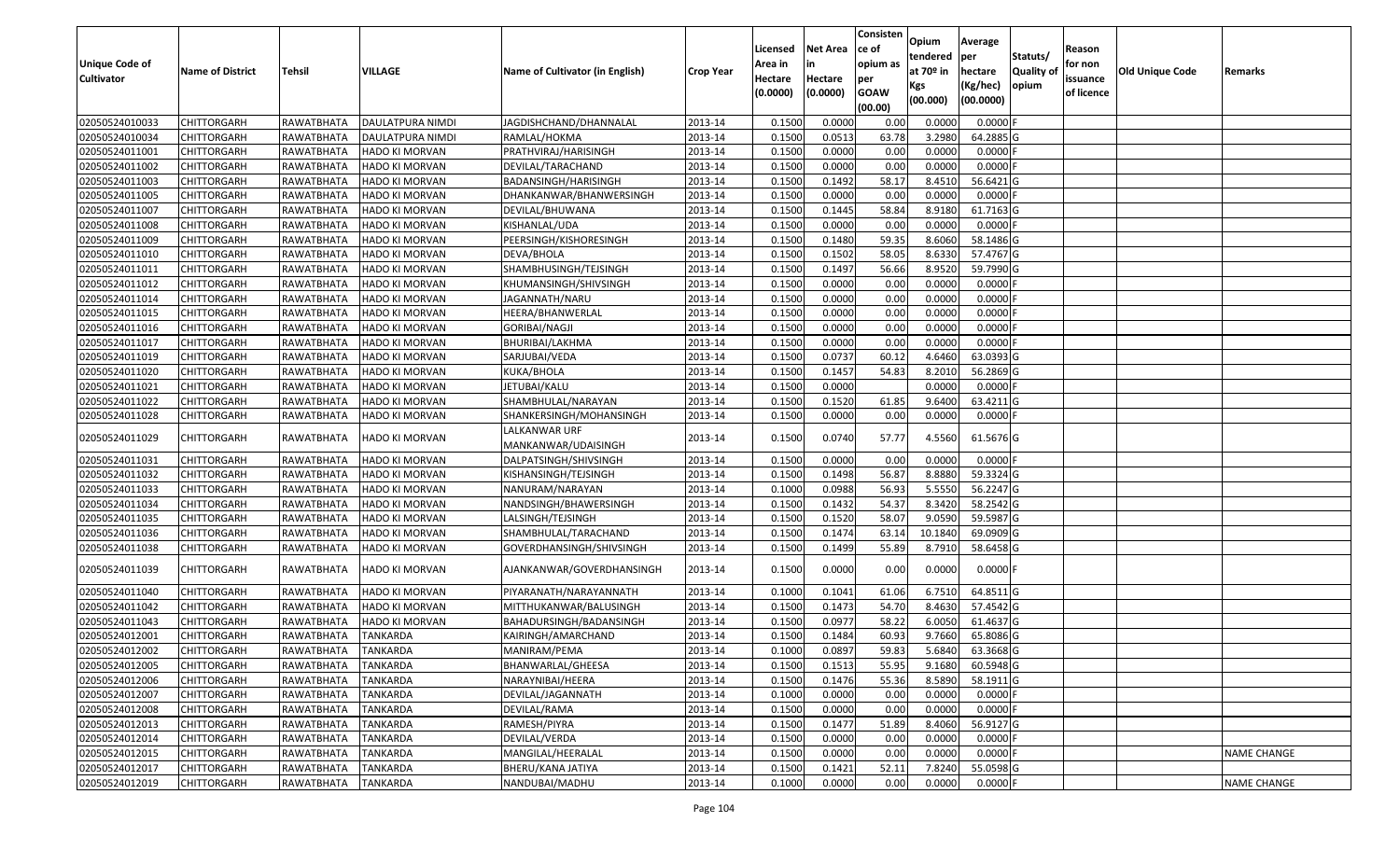|                   |                         |                   |                  |                                 |                  | Licensed | <b>Net Area</b> | Consisten<br>ce of | Opium       | Average    |                  | Reason     |                        |                    |
|-------------------|-------------------------|-------------------|------------------|---------------------------------|------------------|----------|-----------------|--------------------|-------------|------------|------------------|------------|------------------------|--------------------|
| Unique Code of    |                         |                   |                  |                                 |                  | Area in  | in              | opium as           | tendered    | per        | Statuts/         | for non    |                        |                    |
| <b>Cultivator</b> | <b>Name of District</b> | <b>Tehsil</b>     | VILLAGE          | Name of Cultivator (in English) | <b>Crop Year</b> | Hectare  | Hectare         | per                | at $70°$ in | hectare    | <b>Quality o</b> | issuance   | <b>Old Unique Code</b> | Remarks            |
|                   |                         |                   |                  |                                 |                  | (0.0000) | (0.0000)        | <b>GOAW</b>        | Kgs         | (Kg/hec)   | opium            | of licence |                        |                    |
|                   |                         |                   |                  |                                 |                  |          |                 | (00.00)            | (00.000)    | (00.0000)  |                  |            |                        |                    |
| 02050524012022    | CHITTORGARH             | RAWATBHATA        | <b>TANKARDA</b>  | DUNGA/CHUNA                     | 2013-14          | 0.1500   | 0.1499          | 58.14              | 9.3360      | 62.2815 G  |                  |            |                        |                    |
| 02050524012023    | CHITTORGARH             | RAWATBHATA        | <b>TANKARDA</b>  | KANA/BHANWERLAL                 | 2013-14          | 0.1000   | 0.0000          | 0.00               | 0.0000      | $0.0000$ F |                  |            |                        |                    |
| 02050524012029    | CHITTORGARH             | RAWATBHATA        | TANKARDA         | DEVILAL/MADAKCHAND              | 2013-14          | 0.1500   | 0.0000          | 0.00               | 0.0000      | 0.0000     |                  |            |                        |                    |
| 02050524012030    | <b>CHITTORGARH</b>      | <b>RAWATBHATA</b> | <b>TANKARDA</b>  | NARAYAN/KISHNA                  | 2013-14          | 0.1500   | 0.0000          | 0.00               | 0.0000      | 0.0000F    |                  |            |                        |                    |
| 02050524012032    | CHITTORGARH             | RAWATBHATA        | <b>TANKARDA</b>  | NARAYAN/KHEMA                   | 2013-14          | 0.1500   | 0.1519          | 56.33              | 9.0690      | 59.7038 G  |                  |            |                        |                    |
| 02050524012034    | <b>CHITTORGARH</b>      | RAWATBHATA        | <b>TANKARDA</b>  | KAMLIBAI/NARAYAN                | 2013-14          | 0.1000   | 0.1014          | 52.76              | 5.7280      | 56.4892 G  |                  |            |                        |                    |
| 02050524012035    | CHITTORGARH             | RAWATBHATA        | TANKARDA         | JANKAILAL/BHURA                 | 2013-14          | 0.1500   | 0.1504          | 56.58              | 9.045       | 60.1396 G  |                  |            |                        |                    |
| 02050524012036    | CHITTORGARH             | RAWATBHATA        | <b>TANKARDA</b>  | GHEESA/BHEEMA                   | 2013-14          | 0.1500   | 0.1518          | 69.37              | 11.1690     | 73.5771 G  |                  |            |                        |                    |
| 02050524012040    | <b>CHITTORGARH</b>      | RAWATBHATA        | TANKARDA         | NATHU/DEVA                      | 2013-14          | 0.1500   | 0.1494          | 46.31              | 7.0130      | 46.9411G   |                  |            |                        |                    |
| 02050524012041    | CHITTORGARH             | RAWATBHATA        | TANKARDA         | BHANWARLAL/DEVA                 | 2013-14          | 0.1500   | 0.1510          | 61.57              | 9.6660      | 64.0132 G  |                  |            |                        |                    |
| 02050524012042    | CHITTORGARH             | RAWATBHATA        | TANKARDA         | PIYARCHAND/TARACHAND            | 2013-14          | 0.1500   | 0.0000          | 0.00               | 0.0000      | $0.0000$ F |                  |            |                        |                    |
| 02050524012044    | CHITTORGARH             | RAWATBHATA        | <b>TANKARDA</b>  | TARACHAND/HARIRAM               | 2013-14          | 0.1000   | 0.1036          | 53.34              | 6.1040      | 58.9189 G  |                  |            |                        |                    |
| 02050524012046    | <b>CHITTORGARH</b>      | RAWATBHATA        | <b>TANKARDA</b>  | TULSHIRAM/TARACHAND             | 2013-14          | 0.1500   | 0.0000          | 0.00               | 0.0000      | $0.0000$ F |                  |            |                        |                    |
| 02050524012048    | <b>CHITTORGARH</b>      | RAWATBHATA        | <b>TANKARDA</b>  | KANIBAI/KANA                    | 2013-14          | 0.1000   | 0.0496          | 60.84              | 3.3980      | 68.5081 G  |                  |            |                        |                    |
| 02050524012049    | <b>CHITTORGARH</b>      | RAWATBHATA        | <b>TANKARDA</b>  | PARASMAL/HEERALAL               | 2013-14          | 0.1500   | 0.0000          | 0.00               | 0.0000      | $0.0000$ F |                  |            |                        |                    |
| 02050524012053    | <b>CHITTORGARH</b>      | RAWATBHATA        | <b>TANKARDA</b>  | KAJOD/JAILAL                    | 2013-14          | 0.1000   | 0.0520          | 59.75              | 2.9960      | 57.6154 G  |                  |            |                        |                    |
| 02050524012055    | <b>CHITTORGARH</b>      | RAWATBHATA        | <b>TANKARDA</b>  | LAXMAN/DOLA                     | 2013-14          | 0.1000   | 0.0504          | 61.89              | 3.3860      | 67.1825 G  |                  |            |                        |                    |
| 02050524012059    | CHITTORGARH             | RAWATBHATA        | <b>TANKARDA</b>  | KANHAIYALAL/MOTICHAND           | 2013-14          | 0.1500   | 0.1440          | 53.27              | 8.1500      | 56.5972 G  |                  |            |                        |                    |
| 02050524012063    | CHITTORGARH             | RAWATBHATA        | <b>TANKARDA</b>  | VERDICHAND/DEVA                 | 2013-14          | 0.1500   | 0.1502          | 61.69              | 9.5530      | 63.6019G   |                  |            |                        |                    |
| 02050524012065    | CHITTORGARH             | RAWATBHATA        | <b>TANKARDA</b>  | SHAMBHULAL/DEVA                 | 2013-14          | 0.1500   | 0.0000          | 0.00               | 0.0000      | 0.0000     |                  |            |                        |                    |
| 02050524012068    | CHITTORGARH             | RAWATBHATA        | <b>TANKARDA</b>  | MOJIRAM/TARACHAND               | 2013-14          | 0.1000   | 0.0000          | 0.00               | 0.0000      | 0.0000     |                  |            |                        |                    |
| 02050524012071    | CHITTORGARH             | RAWATBHATA        | <b>TANKARDA</b>  | KASHIRAM/AMRA                   | 2013-14          | 0.150    | 0.0000          | 0.00               | 0.0000      | 0.0000     |                  |            |                        |                    |
| 02050524012074    | CHITTORGARH             | RAWATBHATA        | <b>TANKARDA</b>  | SHANKARLAL/NARAYAN              | 2013-14          | 0.1500   | 0.1462          | 50.08              | 7.7050      | 52.7018 G  |                  |            |                        |                    |
| 02050524012076    | <b>CHITTORGARH</b>      | RAWATBHATA        | <b>TANKARDA</b>  | MADANLAL/RATNA                  | 2013-14          | 0.1000   | 0.0000          | 0.00               | 0.0000      | 0.0000     |                  |            |                        |                    |
| 02050524012079    | <b>CHITTORGARH</b>      | RAWATBHATA        | <b>TANKARDA</b>  | GHEESALAL/ASHARAM               | 2013-14          | 0.1000   | 0.0994          | 56.28              | 5.9500      | 59.8592    |                  |            |                        |                    |
| 02050524012080    | CHITTORGARH             | RAWATBHATA        | <b>TANKARDA</b>  | PRABHU/SHOLA                    | 2013-14          | 0.1000   | 0.1012          | 54.27              | 5.4660      | 54.0119 G  |                  |            |                        |                    |
| 02050524013001    | CHITTORGARH             | RAWATBHATA        | HAMERGANJ        | RATANLAL/KEDAR SHARMA           | 2013-14          | 0.1500   | 0.1440          | 62.58              | 9.3510      | 64.9375 G  |                  |            |                        |                    |
| 02050524013004    | CHITTORGARH             | RAWATBHATA        | HAMERGANJ        | СНОКНА/МОDА                     | 2013-14          | 0.1500   | 0.0000          | 0.00               | 0.0000      | $0.0000$ F |                  |            |                        |                    |
| 02050524013005    | CHITTORGARH             | RAWATBHATA        | HAMERGANJ        | BHOLIBAI/PANNA                  | 2013-14          | 0.1500   | 0.1483          | 60.53              | 9.4170      | 63.4997 G  |                  |            |                        |                    |
| 02050524013007    | CHITTORGARH             | RAWATBHATA        | <b>HAMERGANJ</b> | BHERU/HEERA                     | 2013-14          | 0.1000   | 0.1012          | 55.06              | 5.7660      | 56.9763 G  |                  |            |                        |                    |
| 02050524013008    | CHITTORGARH             | RAWATBHATA        | HAMERGANJ        | NEMICHAND/HEMA                  | 2013-14          | 0.1500   | 0.1496          | 56.74              | 8.5030      | 56.8382 G  |                  |            |                        |                    |
| 02050524013010    | CHITTORGARH             | RAWATBHATA        | HAMERGANJ        | TARACHAND/BHANWERLAL            | 2013-14          | 0.1500   | 0.1489          | 57.05              | 8.6800      | 58.2942 G  |                  |            |                        |                    |
| 02050524013011    | CHITTORGARH             | RAWATBHATA        | HAMERGANJ        | PREMCHAND/HANSRAJ               | 2013-14          | 0.1500   | 0.0725          | 62.18              | 4.7080      | 64.9379 G  |                  |            |                        |                    |
| 02050524013012    | <b>CHITTORGARH</b>      | RAWATBHATA        | HAMERGANJ        | PANNIBAI/ONKAR                  | 2013-14          | 0.1500   | 0.1473          | 64.8               | 9.8700      | 67.0061 G  |                  |            |                        |                    |
| 02050524013014    | CHITTORGARH             | RAWATBHATA        | HAMERGANJ        | RATANLAL/MOTILAL                | 2013-14          | 0.1500   | 0.1501          | 63.13              | 9.6320      | 64.1706 G  |                  |            |                        |                    |
| 02050524013015    | CHITTORGARH             | RAWATBHATA        | HAMERGANJ        | PRATHVIRAJ/BHURA                | 2013-14          | 0.1500   | 0.1521          | 60.20              | 9.3480      | 61.4596 G  |                  |            |                        |                    |
| 02050524013017    | <b>CHITTORGARH</b>      | RAWATBHATA        | <b>HAMERGANJ</b> | BALIBAI/BHERU                   | 2013-14          | 0.1500   | 0.1451          | 59.63              | 9.0550      | 62.4052G   |                  |            |                        |                    |
| 02050524013020    | <b>CHITTORGARH</b>      | RAWATBHATA        | HAMERGANJ        | GOVERDHAN/BHANWARLAL            | 2013-14          | 0.1500   | 0.0739          | 58.54              | 4.4410      | 60.0947 G  |                  |            |                        |                    |
| 02050524013021    | <b>CHITTORGARH</b>      | RAWATBHATA        | HAMERGANJ        | DEVILAL/KUKA DHAKAD             | 2013-14          | 0.1500   | 0.1496          | 56.95              | 8.7130      | 58.2420 G  |                  |            |                        |                    |
| 02050524013022    | <b>CHITTORGARH</b>      | RAWATBHATA        | HAMERGANJ        | KAUSHALYABAI/DEVILAL            | 2013-14          | 0.1500   | 0.1484          | 64.19              | 9.9040      | 66.7385 G  |                  |            |                        | <b>NAME CHANGE</b> |
| 02050524014004    | CHITTORGARH             | RAWATBHATA        | <b>NIMBODA</b>   | GORILAL/AMARCHAND               | 2013-14          | 0.1500   | 0.0763          | 54.62              | 4.4480      | 58.2962 G  |                  |            |                        |                    |
| 02050524014008    | <b>CHITTORGARH</b>      | RAWATBHATA        | <b>NIMBODA</b>   | NANDUBAI/BHOLA                  | 2013-14          | 0.1000   | 0.0000          | 0.00               | 0.0000      | $0.0000$ F |                  |            |                        | <b>NAME CHANGE</b> |
| 02050524014011    | <b>CHITTORGARH</b>      | RAWATBHATA        | <b>NIMBODA</b>   | DEVILAL/BHERULAL                | 2013-14          | 0.1500   | 0.1496          | 59.82              | 9.0930      | 60.7821 G  |                  |            |                        |                    |
| 02050524014013    | CHITTORGARH             | RAWATBHATA        | NIMBODA          | RAMCHANDRA/BHANWERLAL           | 2013-14          | 0.1500   | 0.0000          | 0.00               | 0.0000      | $0.0000$ F |                  |            |                        |                    |
| 02050524014017    | <b>CHITTORGARH</b>      | RAWATBHATA        | NIMBODA          | PRABHULAL/SHIVLAL               | 2013-14          | 0.1500   | 0.1488          | 57.67              | 8.9390      | 60.0739 G  |                  |            |                        |                    |
| 02050524014018    | <b>CHITTORGARH</b>      | RAWATBHATA        | <b>NIMBODA</b>   | CHUNNILAL/BHURA                 | 2013-14          | 0.1500   | 0.1525          | 53.73              | 8.3970      | 55.0623 G  |                  |            |                        |                    |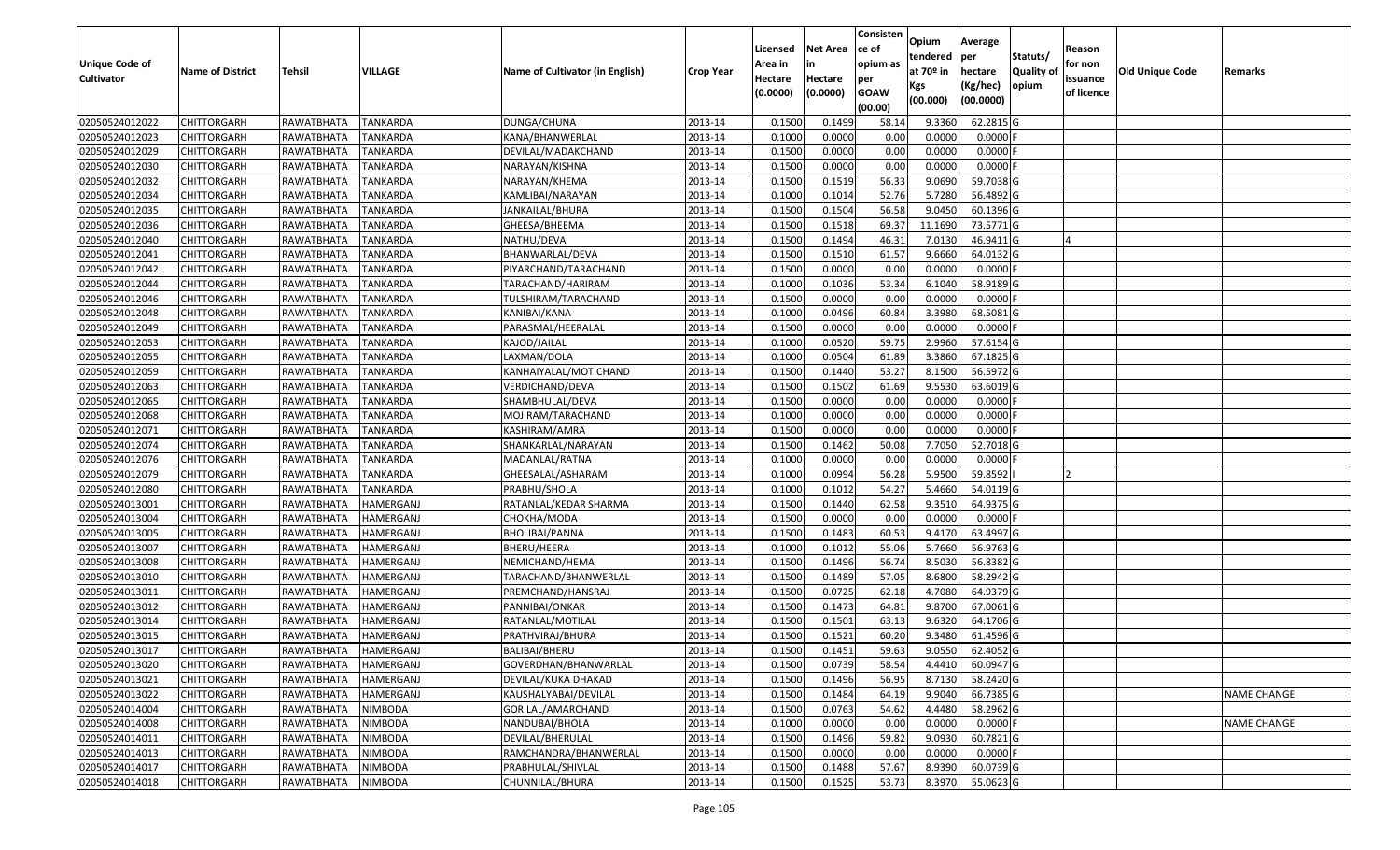| <b>Unique Code of</b><br><b>Cultivator</b> | <b>Name of District</b> | Tehsil     | VILLAGE                 | Name of Cultivator (in English)    | <b>Crop Year</b> | Licensed<br>Area in<br>Hectare<br>(0.0000) | <b>Net Area</b><br>in<br>Hectare<br>(0.0000) | Consisten<br>ce of<br>opium as<br>per<br><b>GOAW</b> | Opium<br>tendered<br>at $70°$ in<br>Kgs | Average<br>per<br>hectare<br>(Kg/hec) | Statuts/<br><b>Quality o</b><br>opium | Reason<br>for non<br>issuance<br>of licence | Old Unique Code | Remarks            |
|--------------------------------------------|-------------------------|------------|-------------------------|------------------------------------|------------------|--------------------------------------------|----------------------------------------------|------------------------------------------------------|-----------------------------------------|---------------------------------------|---------------------------------------|---------------------------------------------|-----------------|--------------------|
|                                            |                         |            |                         |                                    |                  |                                            |                                              | (00.00)                                              | (00.000)                                | (00.0000)                             |                                       |                                             |                 |                    |
| 02050524014020                             | <b>CHITTORGARH</b>      | RAWATBHATA | NIMBODA                 | DEVILAL/BHURA                      | 2013-14          | 0.1500                                     | 0.0000                                       | 0.00                                                 | 0.0000                                  | 0.0000                                |                                       |                                             |                 |                    |
| 02050524014031                             | <b>CHITTORGARH</b>      | RAWATBHATA | NIMBODA                 | BHANWERLAL/BHOLA                   | 2013-14          | 0.1000                                     | 0.0990                                       | 57.70                                                | 5.6790                                  | 57.3636                               |                                       |                                             |                 |                    |
| 02050524014033                             | <b>CHITTORGARH</b>      | RAWATBHATA | NIMBODA                 | IHAMKUBAI/MOJIRAM                  | 2013-14          | 0.1000                                     | 0.0000                                       | 0.00                                                 | 0.0000                                  | 0.0000                                |                                       |                                             |                 | TRANSFER/BAGHPURA  |
| 02050524015001                             | <b>CHITTORGARH</b>      | RAWATBHATA | TOLO KA LUHARIYA        | CHAMPALAL/BALU                     | 2013-14          | 0.1500                                     | 0.1448                                       | 62.08                                                | 9.4270                                  | 65.1036 G                             |                                       |                                             |                 |                    |
| 02050524015002                             | <b>CHITTORGARH</b>      | RAWATBHATA | TOLO KA LUHARIYA        | RAMCHANDRA/BHANWERLAL              | 2013-14          | 0.1500                                     | 0.1434                                       | 63.06                                                | 9.1620                                  | 63.8912 G                             |                                       |                                             |                 |                    |
| 02050524015003                             | <b>CHITTORGARH</b>      | RAWATBHATA | TOLO KA LUHARIYA        | BHANWERSINGH/MEGSINGH              | 2013-14          | 0.1500                                     | 0.1428                                       | 57.32                                                | 8.3770                                  | 58.6625 G                             |                                       |                                             |                 |                    |
| 02050524015004                             | CHITTORGARH             | RAWATBHATA | TOLO KA LUHARIYA        | RODULAL/DALLA                      | 2013-14          | 0.1500                                     | 0.1428                                       | 59.33                                                | 8.8570                                  | 62.0238 G                             |                                       |                                             |                 |                    |
| 02050524015005                             | <b>CHITTORGARH</b>      | RAWATBHATA | TOLO KA LUHARIYA        | HEERALAL/MODIRAM                   | 2013-14          | 0.1500                                     | 0.1501                                       | 61.55                                                | 9.2150                                  | 61.3924 G                             |                                       |                                             |                 |                    |
| 02050524015006                             | <b>CHITTORGARH</b>      | RAWATBHATA | TOLO KA LUHARIYA        | JUJHARSINGH/ARJUNSINGH             | 2013-14          | 0.1500                                     | 0.1457                                       | 56.04                                                | 8.1980                                  | 56.2663 G                             |                                       |                                             |                 |                    |
| 02050524015007                             | <b>CHITTORGARH</b>      | RAWATBHATA | TOLO KA LUHARIYA        | SITARAM/MOTI                       | 2013-14          | 0.1000                                     | 0.1000                                       | 62.05                                                | 6.3110                                  | 63.1100 G                             |                                       |                                             |                 |                    |
| 02050524015008                             | <b>CHITTORGARH</b>      | RAWATBHATA | TOLO KA LUHARIYA        | MITTULAL/MADHO                     | 2013-14          | 0.1500                                     | 0.1305                                       | 58.41                                                | 7.6100                                  | 58.3142 G                             |                                       |                                             |                 |                    |
| 02050524015012                             | <b>CHITTORGARH</b>      | RAWATBHATA | TOLO KA LUHARIYA        | KOAUSHALYABAI/NANDLAL              | 2013-14          | 0.1500                                     | 0.1443                                       | 56.12                                                | 8.1450                                  | 56.4449 G                             |                                       |                                             |                 |                    |
| 02050524015013                             | <b>CHITTORGARH</b>      | RAWATBHATA | TOLO KA LUHARIYA        | JAMNALAL/NANA                      | 2013-14          | 0.1500                                     | 0.1452                                       | 57.61                                                | 8.6170                                  | 59.3457 G                             |                                       |                                             |                 |                    |
| 02050524015014                             | <b>CHITTORGARH</b>      | RAWATBHATA | TOLO KA LUHARIYA        | KAMLABAI/MANGILAL                  | 2013-14          | 0.1500                                     | 0.1500                                       | 52.52                                                | 7.8480                                  | 52.3200 G                             |                                       |                                             |                 |                    |
| 02050524015017                             | CHITTORGARH             | RAWATBHATA | TOLO KA LUHARIYA        | BHURALAL/KALU                      | 2013-14          | 0.1500                                     | 0.1482                                       | 63.46                                                | 9.6190                                  | 64.9055 G                             |                                       |                                             |                 |                    |
| 02050524015019                             | <b>CHITTORGARH</b>      | RAWATBHATA | TOLO KA LUHARIYA        | MOHANSINGH/KALYANSINGH             | 2013-14          | 0.1500                                     | 0.1472                                       | 57.18                                                | 8.3480                                  | 56.7120 G                             |                                       |                                             |                 |                    |
| 02050524015020                             | <b>CHITTORGARH</b>      | RAWATBHATA | TOLO KA LUHARIYA        | BAGDIRAM/NAGJI                     | 2013-14          | 0.1500                                     | 0.1490                                       | 55.65                                                | 8.4350                                  | 56.6107 G                             |                                       |                                             |                 |                    |
| 02050524015023                             | <b>CHITTORGARH</b>      | RAWATBHATA | TOLO KA LUHARIYA        | DABLAIBAI/KALULAL                  | 2013-14          | 0.1500                                     | 0.1474                                       | 57.78                                                | 8.6420                                  | 58.6296 G                             |                                       |                                             |                 |                    |
| 02050524015024                             | <b>CHITTORGARH</b>      | RAWATBHATA | TOLO KA LUHARIYA        | MOHANLAL/ROPA                      | 2013-14          | 0.1500                                     | 0.1457                                       | 60.80                                                | 8.8850                                  | 60.9815 G                             |                                       |                                             |                 |                    |
| 02050524015025                             | <b>CHITTORGARH</b>      | RAWATBHATA | TOLO KA LUHARIYA        | MATHURALAL/NANDA                   | 2013-14          | 0.1500                                     | 0.1479                                       | 51.49                                                | 7.5840                                  | 51.2779 G                             |                                       |                                             |                 |                    |
| 02050524015027                             | <b>CHITTORGARH</b>      | RAWATBHATA | TOLO KA LUHARIYA        | SHANKERLAL/RAMCHANDRA              | 2013-14          | 0.1500                                     | 0.1500                                       | 55.47                                                | 8.3680                                  | 55.7867 G                             |                                       |                                             |                 |                    |
| 02050524015030                             | <b>CHITTORGARH</b>      | RAWATBHATA | TOLO KA LUHARIYA        | BHANWERLAL URF<br>BHUWANA/MODANATH | 2013-14          | 0.1000                                     | 0.0990                                       | 58.96                                                | 6.1400                                  | 62.0202 G                             |                                       |                                             |                 |                    |
| 02050524015032                             | <b>CHITTORGARH</b>      | RAWATBHATA | TOLO KA LUHARIYA        | LABHCHAND/BHURALAL                 | 2013-14          | 0.1000                                     | 0.0990                                       | 61.84                                                | 6.2900                                  | 63.5354 G                             |                                       |                                             |                 |                    |
| 02050524015033                             | <b>CHITTORGARH</b>      | RAWATBHATA | TOLO KA LUHARIYA        | GANDMAL/BHANWERLAL                 | 2013-14          | 0.1500                                     | 0.1484                                       | 60.23                                                | 9.0350                                  | 60.8827 G                             |                                       |                                             |                 |                    |
| 02050524015034                             | <b>CHITTORGARH</b>      | RAWATBHATA | TOLO KA LUHARIYA        | BHANWERSINGH/KALUSINGH             | 2013-14          | 0.1000                                     | 0.1007                                       | 65.23                                                | 6.7190                                  | 66.7229 G                             |                                       |                                             |                 |                    |
| 02050524015035                             | <b>CHITTORGARH</b>      | RAWATBHATA | TOLO KA LUHARIYA        | KALURAM/BHAGWAN                    | 2013-14          | 0.1500                                     | 0.1383                                       | 64.30                                                | 9.4610                                  | 68.4093 G                             |                                       |                                             |                 |                    |
| 02050524015036                             | <b>CHITTORGARH</b>      | RAWATBHATA | TOLO KA LUHARIYA        | SHIVSINGH/KALYANSINGH              | 2013-14          | 0.1500                                     | 0.1496                                       | 58.89                                                | 8.9010                                  | 59.4987 G                             |                                       |                                             |                 |                    |
| 02050524015037                             | <b>CHITTORGARH</b>      | RAWATBHATA | TOLO KA LUHARIYA        | NARAYANSINGH/JUJHARSINGH           | 2013-14          | 0.1500                                     | 0.1418                                       | 55.98                                                | 8.0290                                  | 56.6220 G                             |                                       |                                             |                 |                    |
| 02050524015039                             | <b>CHITTORGARH</b>      | RAWATBHATA | TOLO KA LUHARIYA        | SOHANIBAI/LALURAM                  | 2013-14          | 0.1500                                     | 0.0000                                       | 0.00                                                 | 0.0000                                  | 0.0000                                |                                       |                                             |                 |                    |
| 02050524015041                             | <b>CHITTORGARH</b>      | RAWATBHATA | TOLO KA LUHARIYA        | AMBALAL/MODHO                      | 2013-14          | 0.1000                                     | 0.0995                                       | 66.44                                                | 6.9760                                  | 70.1106 G                             |                                       |                                             |                 |                    |
| 02050524015042                             | <b>CHITTORGARH</b>      | RAWATBHATA | TOLO KA LUHARIYA        | KALUSINGH/ISHWERSINGH              | 2013-14          | 0.1500                                     | 0.1499                                       | 62.58                                                | 9.4230                                  | 62.8619 G                             |                                       |                                             |                 |                    |
| 02050524015044                             | <b>CHITTORGARH</b>      | RAWATBHATA | TOLO KA LUHARIYA        | SHANKERLAL/MODIRAM                 | 2013-14          | 0.1500                                     | 0.1475                                       | 59.70                                                | 8.9810                                  | 60.8881 G                             |                                       |                                             |                 |                    |
| 02050524015046                             | <b>CHITTORGARH</b>      | RAWATBHATA | TOLO KA LUHARIYA        | LALIBAI/BHAGWANLAL                 | 2013-14          | 0.1500                                     | 0.1442                                       | 63.01                                                | 9.3340                                  | 64.7295 G                             |                                       |                                             |                 | <b>NAME CHANGE</b> |
| 02050524015051                             | <b>CHITTORGARH</b>      | RAWATBHATA | TOLO KA LUHARIYA        | HAMRAJ/MODHO                       | 2013-14          | 0.1500                                     | 0.1462                                       | 60.63                                                | 8.8260                                  | 60.3694 G                             |                                       |                                             |                 |                    |
| 02050524015053                             | <b>CHITTORGARH</b>      | RAWATBHATA | TOLO KA LUHARIYA        | DALALESINGH/VIJAYSINGH             | 2013-14          | 0.1000                                     | 0.1005                                       | 61.66                                                | 6.4300                                  | 63.9801 G                             |                                       |                                             |                 |                    |
| 02050524015054                             | <b>CHITTORGARH</b>      | RAWATBHATA | <b>TOLO KA LUHARIYA</b> | <b>BAJERAM/NOULA JI</b>            | 2013-14          | 0.1500                                     | 0.1440                                       | 61.52                                                | 9.3600                                  | 65.0000G                              |                                       |                                             |                 |                    |
| 02050524015058                             | <b>CHITTORGARH</b>      | RAWATBHATA | TOLO KA LUHARIYA        | BHARATSINGH/ONKARSINGH             | 2013-14          | 0.1500                                     | 0.1421                                       | 63.99                                                | 9.4250                                  | 66.3265 G                             |                                       |                                             |                 |                    |
| 02050524015059                             | <b>CHITTORGARH</b>      | RAWATBHATA | TOLO KA LUHARIYA        | JODHSINGH/MEGSINGH                 | 2013-14          | 0.1500                                     | 0.1421                                       | 58.66                                                | 8.4640                                  | 59.5637 G                             |                                       |                                             |                 |                    |
| 02050524015060                             | <b>CHITTORGARH</b>      | RAWATBHATA | TOLO KA LUHARIYA        | PREMSUKH/MODIRAM                   | 2013-14          | 0.1500                                     | 0.1451                                       | 58.26                                                | 8.5810                                  | 59.1385 G                             |                                       |                                             |                 |                    |
| 02050524015062                             | <b>CHITTORGARH</b>      | RAWATBHATA | <b>TOLO KA LUHARIYA</b> | RAMESHWAR/HEERALAL                 | 2013-14          | 0.1500                                     | 0.1502                                       | 63.86                                                | 9.6610                                  | 64.3209 G                             |                                       |                                             |                 |                    |
| 02050524015063                             | <b>CHITTORGARH</b>      | RAWATBHATA | <b>TOLO KA LUHARIYA</b> | NANA/UDA                           | 2013-14          | 0.1000                                     | 0.1007                                       | 61.90                                                | 6.4380                                  | 63.9325 G                             |                                       |                                             |                 |                    |
| 02050524015064                             | <b>CHITTORGARH</b>      | RAWATBHATA | TOLO KA LUHARIYA        | MADHU/NAGJIRAM                     | 2013-14          | 0.1500                                     | 0.1494                                       | 53.98                                                | 8.3360                                  | 55.7965 G                             |                                       |                                             |                 |                    |
| 02050524015066                             | <b>CHITTORGARH</b>      | RAWATBHATA | TOLO KA LUHARIYA        | SHAMBHLAL/RAMLAL                   | 2013-14          | 0.1000                                     | 0.0936                                       | 58.31                                                | 5.8730                                  | 62.7457 G                             |                                       |                                             |                 |                    |
| 02050524015069                             | <b>CHITTORGARH</b>      | RAWATBHATA | TOLO KA LUHARIYA        | MOOLCHAND/MOTI                     | 2013-14          | 0.1500                                     | 0.1458                                       | 59.60                                                | 8.9740                                  | 61.5501G                              |                                       |                                             |                 |                    |
| 02050524015070                             | <b>CHITTORGARH</b>      | RAWATBHATA | TOLO KA LUHARIYA        | MADANLAL/BHANWERLAL                | 2013-14          | 0.1000                                     | 0.0999                                       | 58.56                                                |                                         | 6.1820 61.8819 G                      |                                       |                                             |                 |                    |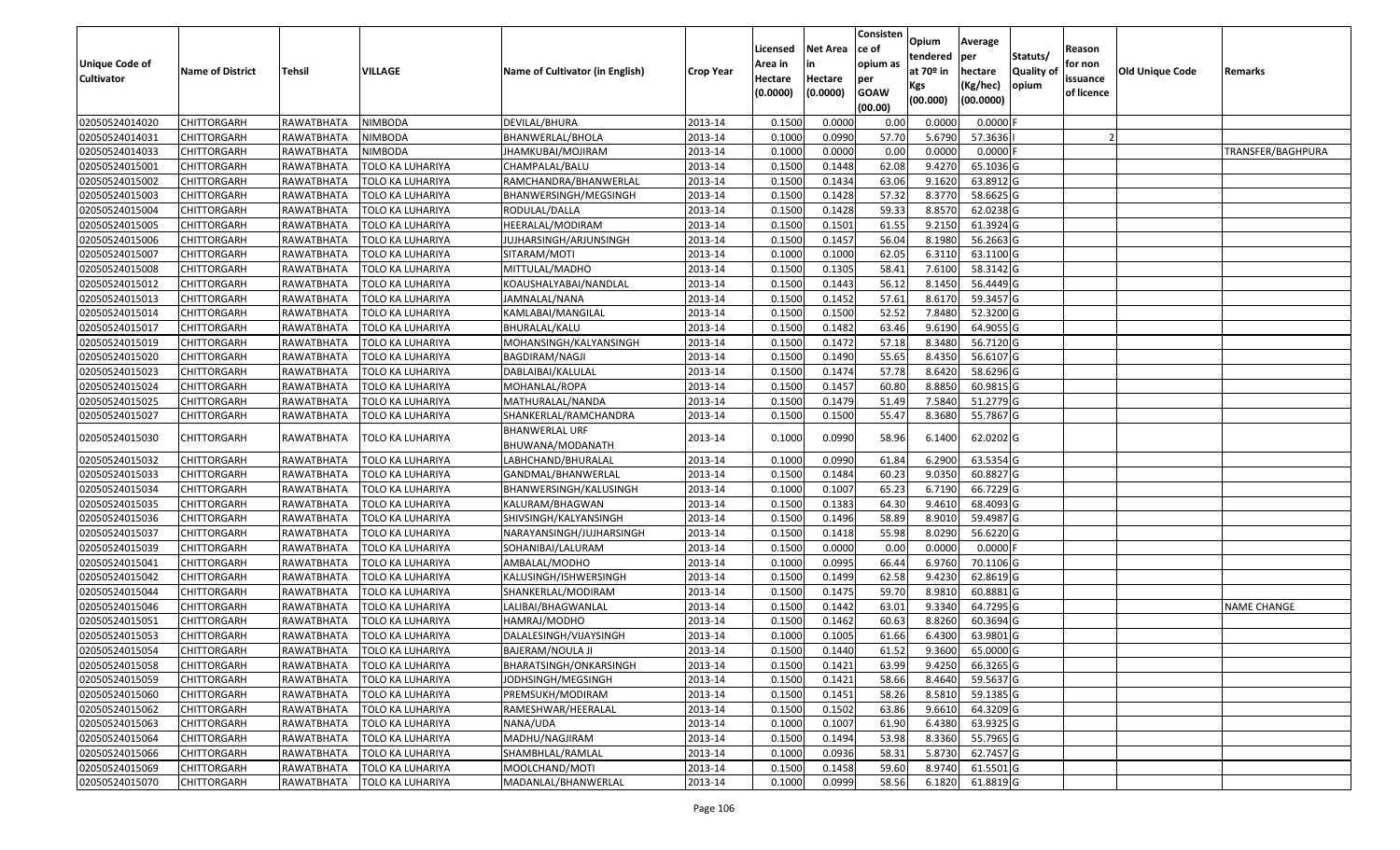| <b>Unique Code of</b> | <b>Name of District</b> | <b>Tehsil</b> | <b>VILLAGE</b>          | <b>Name of Cultivator (in English)</b> | <b>Crop Year</b> | Licensed<br>Area in | <b>Net Area</b>     | Consisten<br>ce of<br>opium as | Opium<br>tendered<br>at $70°$ in | Average<br>per<br>hectare | Statuts/<br>Quality of | Reason<br>for non      | <b>Old Unique Code</b> | Remarks            |
|-----------------------|-------------------------|---------------|-------------------------|----------------------------------------|------------------|---------------------|---------------------|--------------------------------|----------------------------------|---------------------------|------------------------|------------------------|------------------------|--------------------|
| <b>Cultivator</b>     |                         |               |                         |                                        |                  | Hectare<br>(0.0000) | Hectare<br>(0.0000) | per<br><b>GOAW</b><br>(00.00)  | Kgs<br>(00.000)                  | (Kg/hec)<br>(00.0000)     | opium                  | issuance<br>of licence |                        |                    |
| 02050524015071        | <b>CHITTORGARH</b>      | RAWATBHATA    | TOLO KA LUHARIYA        | <b>BADRILAL/PEMA</b>                   | 2013-14          | 0.1500              | 0.1414              | 62.55                          | 9.0520                           | 64.0170 G                 |                        |                        |                        |                    |
| 02050524015072        | CHITTORGARH             | RAWATBHATA    | <b>TOLO KA LUHARIYA</b> | GANGARAM/BALU                          | 2013-14          | 0.1500              | 0.1400              | 60.07                          | 8.6240                           | 61.6000 G                 |                        |                        |                        |                    |
| 02050524015078        | <b>CHITTORGARH</b>      | RAWATBHATA    | TOLO KA LUHARIYA        | MODHOLAL/SHOJI                         | 2013-14          | 0.1500              | 0.1476              | 61.95                          | 9.2750                           | 62.8388 G                 |                        |                        |                        |                    |
| 02050524015079        | <b>CHITTORGARH</b>      | RAWATBHATA    | <b>TOLO KA LUHARIYA</b> | BHAGWAN/MODA MEGWAL                    | 2013-14          | 0.1500              | 0.1475              | 53.31                          | 8.0570                           | 54.6230                   |                        | l 2                    |                        |                    |
| 02050524015080        | <b>CHITTORGARH</b>      | RAWATBHATA    | TOLO KA LUHARIYA        | LALUNATH/MODANATH                      | 2013-14          | 0.1500              | 0.1462              | 60.55                          | 8.9610                           | 61.2927 G                 |                        |                        |                        |                    |
| 02050524015088        | <b>CHITTORGARH</b>      | RAWATBHATA    | <b>TOLO KA LUHARIYA</b> | PANNALAL/DHANNA                        | 2013-14          | 0.1000              | 0.1027              | 59.92                          | 6.0950                           | 59.3476 G                 |                        |                        |                        |                    |
| 02050524016001        | CHITTORGARH             | RAWATBHATA    | <b>GUJRO KI MORVAN</b>  | DEVILAL/UDA (CHOTA)                    | 2013-14          | 0.1500              | 0.1470              | 56.23                          | 8.1610                           | 55.5170 G                 |                        |                        |                        |                    |
| 02050524016007        | <b>CHITTORGARH</b>      | RAWATBHATA    | <b>GUJRO KI MORVAN</b>  | JETUBAI/BHURA                          | 2013-14          | 0.1500              | 0.1480              | 57.99                          | 8.7480                           | 59.1081 G                 |                        |                        |                        |                    |
| 02050524016009        | CHITTORGARH             | RAWATBHATA    | <b>GUJRO KI MORVAN</b>  | RAMCHANDRA/NANA                        | 2013-14          | 0.1500              | 0.1495              | 60.13                          | 9.0540                           | 60.5619 G                 |                        |                        |                        |                    |
| 02050524016010        | CHITTORGARH             | RAWATBHATA    | <b>GUJRO KI MORVAN</b>  | NANIBAI/CHATRA                         | 2013-14          | 0.1500              | 0.1495              | 56.19                          | 8.5490                           | 57.1839 G                 |                        |                        |                        | <b>NAME CHANGE</b> |
| 02050524016011        | <b>CHITTORGARH</b>      | RAWATBHATA    | <b>GUJRO KI MORVAN</b>  | RADHABAI D/0 KASHIBAI/SITARAM          | 2013-14          | 0.1500              | 0.1456              | 58.61                          | 8.4480                           | 58.0220 G                 |                        |                        |                        |                    |
| 02050524016014        | <b>CHITTORGARH</b>      | RAWATBHATA    | <b>GUJRO KI MORVAN</b>  | GOPILAL/GANGARAM                       | 2013-14          | 0.1500              | 0.1459              | 63.54                          | 9.2500                           | 63.3996                   |                        | 12                     |                        |                    |
| 02050524016016        | <b>CHITTORGARH</b>      | RAWATBHATA    | <b>GUJRO KI MORVAN</b>  | KUKIBAI/RUPA                           | 2013-14          | 0.1500              | 0.1496              | 58.07                          | 8.4700                           | 56.6176 G                 |                        |                        |                        |                    |
| 02050524016017        | <b>CHITTORGARH</b>      | RAWATBHATA    | <b>GUJRO KI MORVAN</b>  | SHORAM/NANDA                           | 2013-14          | 0.1500              | 0.1493              | 62.58                          | 9.2800                           | 62.1567 G                 |                        |                        |                        |                    |
| 02050524016020        | <b>CHITTORGARH</b>      | RAWATBHATA    | <b>GUJRO KI MORVAN</b>  | LAXMAN/NANDA                           | 2013-14          | 0.1500              | 0.1496              | 58.91                          | 8.9460                           | 59.7995 G                 |                        |                        |                        |                    |
| 02050524016021        | <b>CHITTORGARH</b>      | RAWATBHATA    | <b>GUJRO KI MORVAN</b>  | UDAILAL/KANA                           | 2013-14          | 0.1500              | 0.1482              | 61.30                          | 9.3700                           | 63.2254 G                 |                        |                        |                        |                    |
| 02050524016022        | <b>CHITTORGARH</b>      | RAWATBHATA    | <b>GUJRO KI MORVAN</b>  | KANA/NANA                              | 2013-14          | 0.1500              | 0.0000              | 0.00                           | 0.0000                           | $0.0000$ F                |                        |                        |                        |                    |
| 02050524016023        | <b>CHITTORGARH</b>      | RAWATBHATA    | <b>GUJRO KI MORVAN</b>  | NANIBAI/UDA                            | 2013-14          | 0.1500              | 0.1482              | 58.73                          | 8.9770                           | 60.5735 G                 |                        |                        |                        |                    |
| 02050524016025        | CHITTORGARH             | RAWATBHATA    | <b>GUJRO KI MORVAN</b>  | LAXMAN/UDA                             | 2013-14          | 0.1500              | 0.1496              | 58.32                          | 8.7980                           | 58.8102 G                 |                        |                        |                        |                    |
| 02050524016026        | <b>CHITTORGARH</b>      | RAWATBHATA    | <b>GUJRO KI MORVAN</b>  | BHOLIBAI /BHERU                        | 2013-14          | 0.1500              | 0.1490              | 64.88                          | 9.8060                           | 65.8121 G                 |                        |                        |                        |                    |
| 02050524016027        | <b>CHITTORGARH</b>      | RAWATBHATA    | <b>GUJRO KI MORVAN</b>  | PRABHULAL/CHATRA                       | 2013-14          | 0.1500              | 0.1450              | 57.07                          | 8.3970                           | 57.9103 G                 |                        |                        |                        |                    |
| 02050524016028        | <b>CHITTORGARH</b>      | RAWATBHATA    | <b>GUJRO KI MORVAN</b>  | DEVILAL/UDA                            | 2013-14          | 0.1500              | 0.1495              | 60.76                          | 9.0880                           | 60.7893 G                 |                        |                        |                        |                    |
| 02050524016030        | CHITTORGARH             | RAWATBHATA    | <b>GUJRO KI MORVAN</b>  | NANIBAI/NAGJIRAM                       | 2013-14          | 0.1000              | 0.1026              | 53.33                          | 5.6760                           | 55.3216 G                 |                        |                        |                        |                    |
| 02050524016034        | <b>CHITTORGARH</b>      | RAWATBHATA    | <b>GUJRO KI MORVAN</b>  | KESHURAM A/S NANALAL/KHANA             | 2013-14          | 0.1500              | 0.1530              | 61.12                          | 9.2730                           | 60.6078 G                 |                        |                        |                        |                    |
| 02050524016036        | <b>CHITTORGARH</b>      | RAWATBHATA    | <b>GUJRO KI MORVAN</b>  | PRATAPSINGH/BHANWERSINGH               | 2013-14          | 0.1500              | 0.0000              | 0.00                           | 0.0000                           | $0.0000$ F                |                        |                        |                        |                    |
| 02050524016038        | <b>CHITTORGARH</b>      | RAWATBHATA    | <b>GUJRO KI MORVAN</b>  | MOHANLAL/VERDA                         | 2013-14          | 0.1500              | 0.1523              | 56.99                          | 8.6950                           | 57.0913 G                 |                        |                        |                        |                    |
| 02050524016043        | <b>CHITTORGARH</b>      | RAWATBHATA    | <b>GUJRO KI MORVAN</b>  | JEETU/NANA                             | 2013-14          | 0.1500              | 0.1482              | 56.37                          | 8.5440                           | 57.6518 G                 |                        |                        |                        |                    |
| 02050524016044        | <b>CHITTORGARH</b>      | RAWATBHATA    | <b>GUJRO KI MORVAN</b>  | LALU/GANGARAM                          | 2013-14          | 0.1500              | 0.0000              | 0.00                           | 0.0000                           | $0.0000$ F                |                        |                        |                        |                    |
| 02050524016045        | <b>CHITTORGARH</b>      | RAWATBHATA    | <b>GUJRO KI MORVAN</b>  | CHAMNALAL/HEERAJI                      | 2013-14          | 0.1500              | 0.1503              | 62.87                          | 9.5650                           | 63.6394 G                 |                        |                        |                        |                    |
| 02050524016046        | <b>CHITTORGARH</b>      | RAWATBHATA    | <b>GUJRO KI MORVAN</b>  | KESHAV/VENA                            | 2013-14          | 0.1500              | 0.1500              | 58.29                          | 8.8600                           | 59.0667 G                 |                        |                        |                        | TRANSFER/SEMLIYA   |
| 02050524017002        | <b>CHITTORGARH</b>      | RAWATBHATA    | <b>BADODIYA</b>         | JAGANNATH/DEVILAL                      | 2013-14          | 0.1500              | 0.0000              | 0.00                           | 0.0000                           | 0.0000F                   |                        |                        |                        |                    |
| 02050524017007        | CHITTORGARH             | RAWATBHATA    | BADODIYA                | BHANWERLAL/SHOLA                       | 2013-14          | 0.1500              | 0.0000              | 0.00                           | 0.0000                           | 0.0000                    |                        |                        |                        |                    |
| 02050524017009        | CHITTORGARH             | RAWATBHATA    | BADODIYA                | KANAHAILAL A/S<br>CHUNNILAL/BHERULAL   | 2013-14          | 0.1500              | 0.0000              | 0.00                           | 0.0000                           | $0.0000$ F                |                        |                        |                        |                    |
| 02050524017014        | CHITTORGARH             | RAWATBHATA    | <b>BADODIYA</b>         | SHAMBHULAL/LAXMAN                      | 2013-14          | 0.100               | 0.0000              | 0.00                           | 0.0000                           | $0.0000$ F                |                        |                        |                        | <b>NAME CHANGE</b> |
| 02050524017017        | <b>CHITTORGARH</b>      | RAWATBHATA    | <b>BADODIYA</b>         | BANSHILAL/SITARAM                      | 2013-14          | 0.1500              | 0.1462              | 60.24                          | 9.8190                           | 67.1614 G                 |                        |                        |                        |                    |
| 02050524017018        | <b>CHITTORGARH</b>      | RAWATBHATA    | <b>BADODIYA</b>         | PRABHULAL/MODA                         | 2013-14          | 0.1500              | 0.0000              | 0.00                           | 0.0000                           | 0.0000 F                  |                        |                        |                        |                    |
| 02050524017025        | <b>CHITTORGARH</b>      | RAWATBHATA    | BADODIYA                | PRABHULAL/AMERCHAND                    | 2013-14          | 0.1500              | 0.0000              | 0.00                           | 0.0000                           | $0.0000$ F                |                        |                        |                        |                    |
| 02050524018003        | <b>CHITTORGARH</b>      | RAWATBHATA    | <b>DEVPURA NIMDI</b>    | DEVILAL/JAGANNATH                      | 2013-14          | 0.1000              | 0.0000              | 0.00                           | 0.0000                           | 0.0000F                   |                        |                        |                        |                    |
| 02050524018004        | CHITTORGARH             | RAWATBHATA    | <b>DEVPURA NIMDI</b>    | PRAHALAD/PYARCHAND                     | 2013-14          | 0.1500              | 0.0000              | 0.00                           | 0.0000                           | $0.0000$ F                |                        |                        |                        |                    |
| 02050524018010        | CHITTORGARH             | RAWATBHATA    | <b>DEVPURA NIMDI</b>    | RAMLAL/DEEPA                           | 2013-14          | 0.1500              | 0.0000              | 0.00                           | 0.0000                           | 0.0000                    |                        |                        |                        |                    |
| 02050524018012        | <b>CHITTORGARH</b>      | RAWATBHATA    | <b>DEVPURA NIMDI</b>    | KANHAIYALAL/BALU                       | 2013-14          | 0.1500              | 0.0000              | 0.00                           | 0.0000                           | $0.0000$ F                |                        |                        |                        |                    |
| 02050524018019        | <b>CHITTORGARH</b>      | RAWATBHATA    | <b>DEVPURA NIMDI</b>    | NANDLAL/RAMESHWAR                      | 2013-14          | 0.1500              | 0.1480              | 57.50                          | 8.9700                           | 60.6081G                  |                        |                        |                        |                    |
| 02050524018022        | <b>CHITTORGARH</b>      | RAWATBHATA    | DEVPURA NIMDI           | PURUSHOTAM/HEERALAL                    | 2013-14          | 0.1000              | 0.0000              | 0.00                           | 0.0000                           | $0.0000$ F                |                        |                        |                        |                    |
| 02050524018026        | <b>CHITTORGARH</b>      | RAWATBHATA    | <b>DEVPURA NIMDI</b>    | TULSHIRAM/BHOLIRAM                     | 2013-14          | 0.1000              | 0.0000              | 0.00                           | 0.0000                           | 0.0000F                   |                        |                        |                        |                    |
| 02050524018028        | <b>CHITTORGARH</b>      | RAWATBHATA    | <b>DEVPURA NIMDI</b>    | RADHSHYAM/NARAYAN                      | 2013-14          | 0.1500              | 0.0000              | 0.00                           | 0.0000                           | $0.0000$ F                |                        |                        |                        |                    |